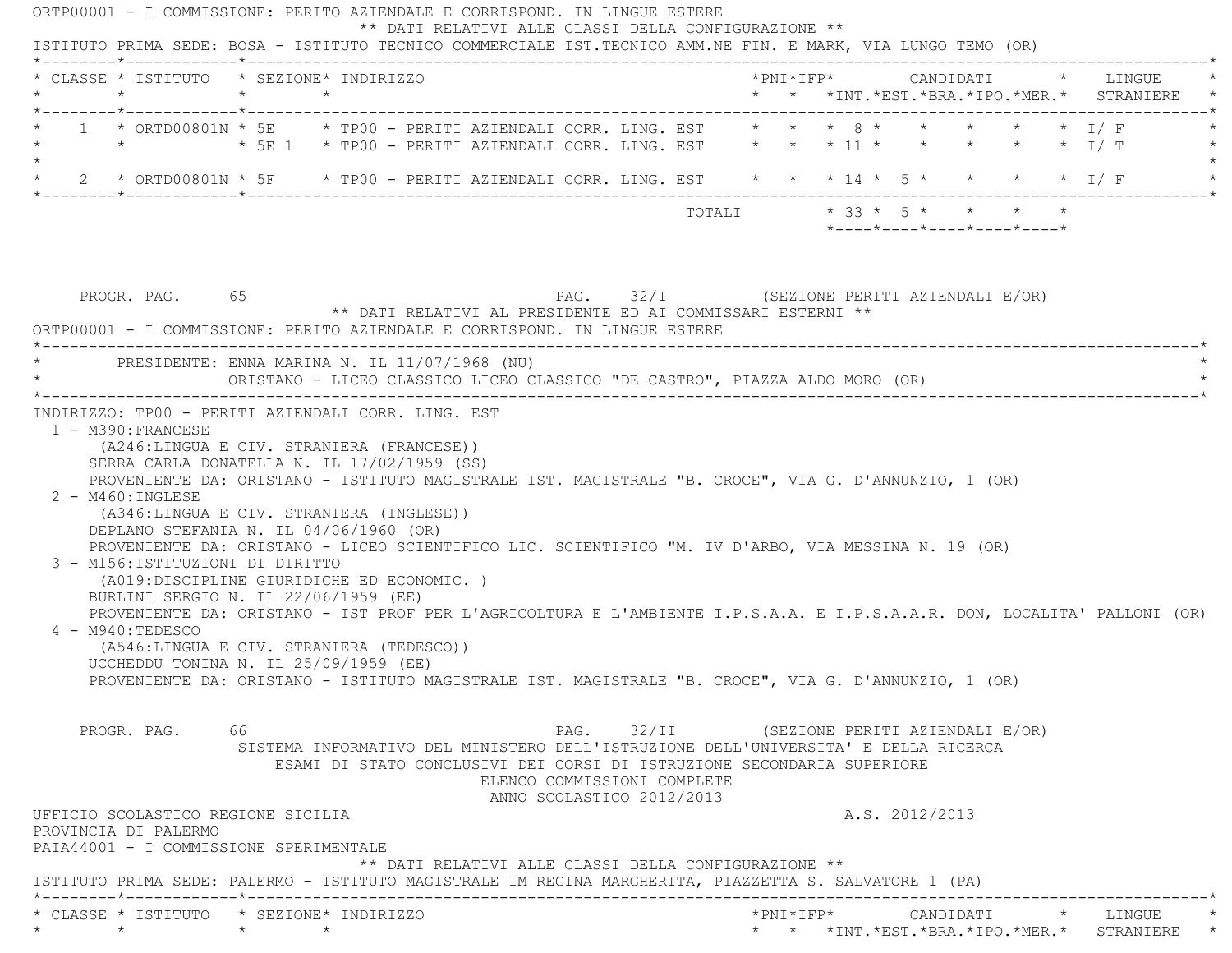| * * * 22 * 2 * * * * * I/F                                                                                                                                                                                                                                                                     |
|------------------------------------------------------------------------------------------------------------------------------------------------------------------------------------------------------------------------------------------------------------------------------------------------|
| * * * 12 * 1 * * * * * I/ F                                                                                                                                                                                                                                                                    |
| $*$ ---- $*$ ---- $*$ ---- $*$ ---- $*$ ---- $*$                                                                                                                                                                                                                                               |
| PAG. 1/I (SPERIMENTALE / PA)<br>** DATI RELATIVI AL PRESIDENTE ED AI COMMISSARI ESTERNI **                                                                                                                                                                                                     |
| PALERMO - LICEO ARTISTICO LICEO ARTISTICO STATALE " E., VIA A. LA MARMORA N. 66 (PA)                                                                                                                                                                                                           |
| PROVENIENTE DA: PALERMO - ISTITUTO MAGISTRALE LICEO SCIENZE UMANE E LING. "D, VIA FICHIDINDIA (PA)<br>PROVENIENTE DA: PALERMO - ISTITUTO TECNICO INDUSTRIALE A. VOLTA, PASSAGGIO DEI PICCIOTTI 1 (PA)<br>PROVENIENTE DA: PALERMO - LICEO SCIENTIFICO ALBERT EINSTEIN, VIA A. VIVALDI N 60 (PA) |
| PAG. 1/II (SPERIMENTALE / PA)<br>A.S. 2012/2013<br>** DATI RELATIVI ALLE CLASSI DELLA CONFIGURAZIONE **<br>ISTITUTO PRIMA SEDE: PALERMO - ISTITUTO MAGISTRALE IM REGINA MARGHERITA, PIAZZETTA S. SALVATORE 1 (PA)                                                                              |
| $*$ PNI $*$ IFP $*$<br>CANDIDATI<br>* LINGUE<br>* * *INT. *EST. *BRA. *IPO. *MER. * STRANIERE *                                                                                                                                                                                                |
| * * * 16 * * * * * * 1/ T                                                                                                                                                                                                                                                                      |
|                                                                                                                                                                                                                                                                                                |
| * * * 22 * 1 * * * * * I/ T                                                                                                                                                                                                                                                                    |
|                                                                                                                                                                                                                                                                                                |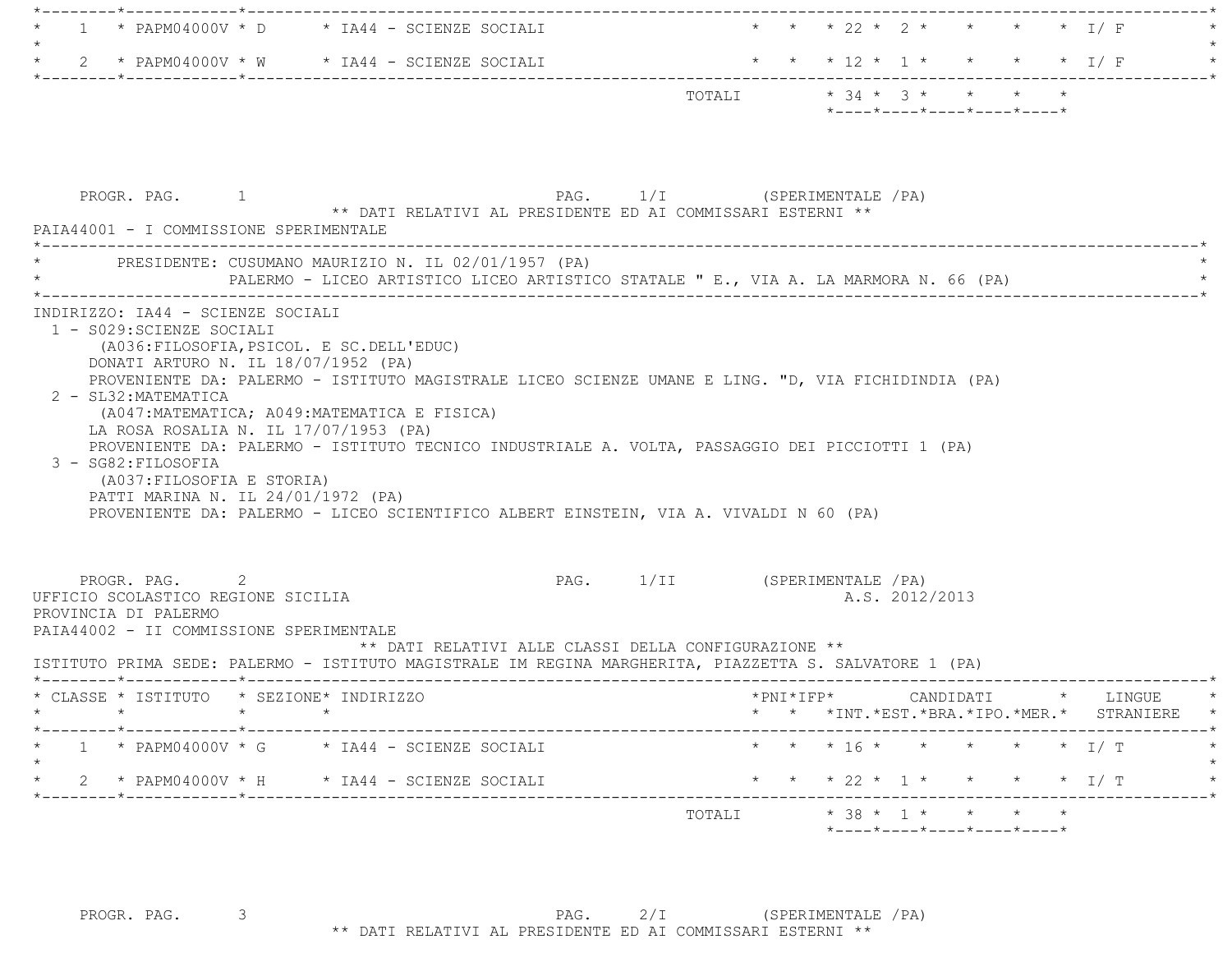PAIA44002 - II COMMISSIONE SPERIMENTALE \*----------------------------------------------------------------------------------------------------------------------------\*PRESIDENTE: SAGUTO LEONARDO N. IL 22/07/1950 (PA) PALERMO - LICEO SCIENTIFICO LICEO SCIENTIFICO STATALE "S.C, VIA GEN. ARIMONDI 14 (PA) \*----------------------------------------------------------------------------------------------------------------------------\* INDIRIZZO: IA44 - SCIENZE SOCIALI 1 - S029:SCIENZE SOCIALI (A036:FILOSOFIA,PSICOL. E SC.DELL'EDUC) DI GIOVANNI MARIA N. IL 03/04/1964 (FI) PROVENIENTE DA: CORLEONE - LICEO SCIENTIFICO LICEO SCIENT. CLASS. PEDAG DO, VIA SALVATORE CUSIMANO S.N.C. (PA) 2 - SL32:MATEMATICA (A047:MATEMATICA; A049:MATEMATICA E FISICA) MAZZOTTA ANNA MARIA N. IL 29/10/1953 (PA) PROVENIENTE DA: PALERMO - ISTITUTO TECNICO INDUSTRIALE ITI VITTORIO EMANUELE III, VIA DUCA DELLA VERDURA 48 (PA) 3 - SG82:FILOSOFIA (A037:FILOSOFIA E STORIA) CARDELLA CLARA N. IL 13/10/1968 (PA) PROVENIENTE DA: PALERMO - ISTITUTO D'ARTE ISTITUTO ARTE PALERMO, PIAZZA GENERALE TURBA 71 (PA) PROGR. PAG. 4 4 PAG. 2/II (SPERIMENTALE /PA) UFFICIO SCOLASTICO REGIONE SICILIA A.S. 2012/2013 PROVINCIA DI PALERMO PAIA44003 - III COMMISSIONE SPERIMENTALE \*\* DATI RELATIVI ALLE CLASSI DELLA CONFIGURAZIONE \*\* ISTITUTO PRIMA SEDE: PALERMO - ISTITUTO MAGISTRALE IM REGINA MARGHERITA, PIAZZETTA S. SALVATORE 1 (PA) \*--------\*------------\*-------------------------------------------------------------------------------------------------------\* \* CLASSE \* ISTITUTO \* SEZIONE\* INDIRIZZO \*PNI\*IFP\* CANDIDATI \* LINGUE \* \* \* \* \* \* \* \*INT.\*EST.\*BRA.\*IPO.\*MER.\* STRANIERE \* \*--------\*------------\*-------------------------------------------------------------------------------------------------------\*1 \* PAPM04000V \* N \* IA44 - SCIENZE SOCIALI \* \* \* \* 19 \* \* \* \* \* \* \* I/ S  $\star$ 2 \* PAPM04000V \* SX \* IA44 - SCIENZE SOCIALI \* \* \* \* 12 \* \* \* \* \* \* \* I/ F \*--------\*------------\*-------------------------------------------------------------------------------------------------------\*TOTALI  $* 31 * * * * * * * * * *$  \*----\*----\*----\*----\*----\*PROGR. PAG. 5 5 2 2 3/I (SPERIMENTALE 2A) \*\* DATI RELATIVI AL PRESIDENTE ED AI COMMISSARI ESTERNI \*\* PAIA44003 - III COMMISSIONE SPERIMENTALE \*----------------------------------------------------------------------------------------------------------------------------\*PRESIDENTE: DI VITA ANGELO N. IL 04/11/1953 (PA) PALERMO - LICEO SCIENTIFICO ERNESTO BASILE, VIA SAN CIRO 23 (PA) \*----------------------------------------------------------------------------------------------------------------------------\* INDIRIZZO: IA44 - SCIENZE SOCIALI 1 - S029:SCIENZE SOCIALI (A036:FILOSOFIA,PSICOL. E SC.DELL'EDUC) AGATE FABIANA N. IL 25/11/1963 (PA) PROVENIENTE DA: PALERMO - ISTITUTO MAGISTRALE FINOCCHIARO APRILE, VIA CILEA (PA) 2 - SL32:MATEMATICA (A047:MATEMATICA; A049:MATEMATICA E FISICA) D'ASTA GIUSEPPINA N. IL 19/03/1954 (PA)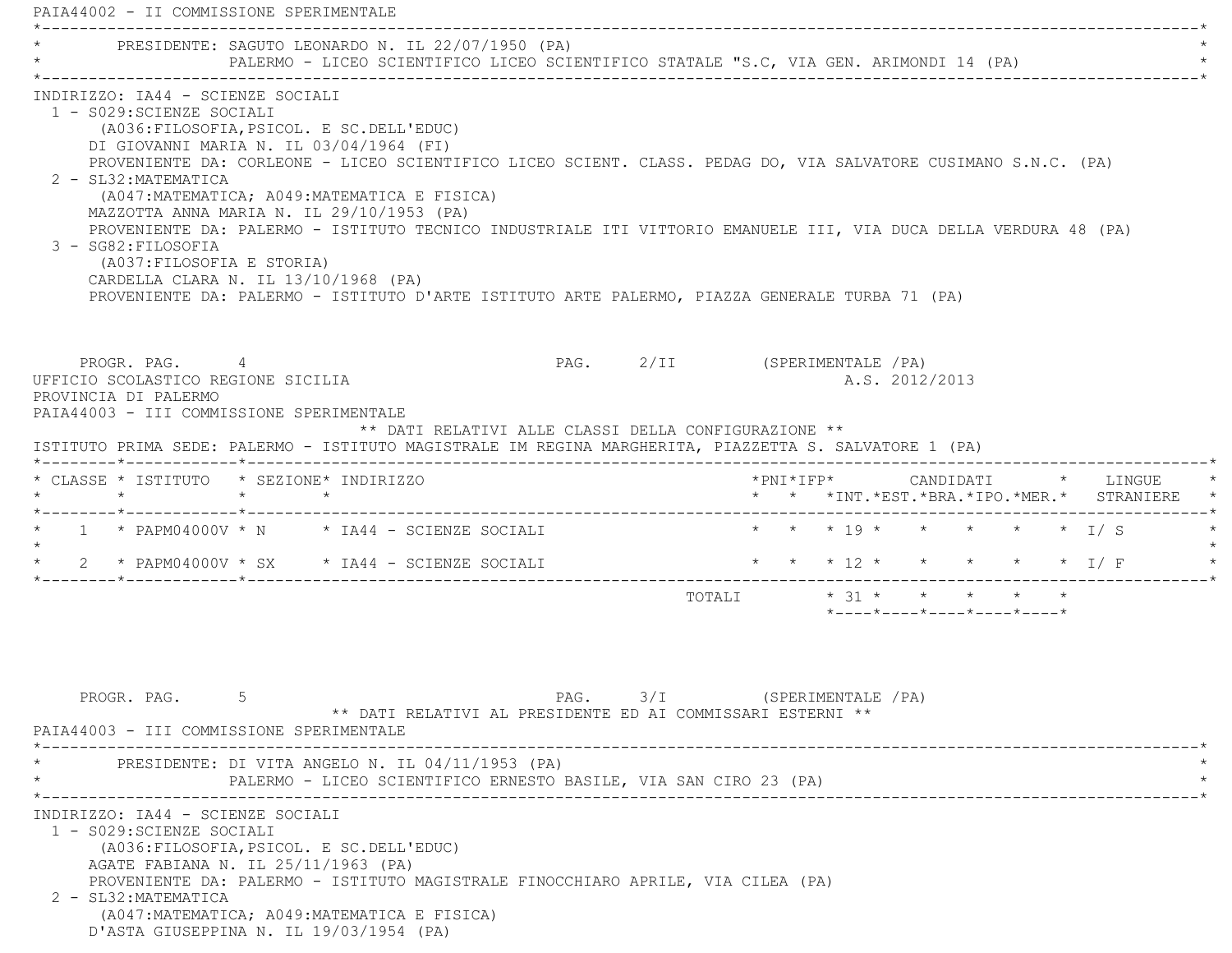PROVENIENTE DA: PALERMO - ISTITUTO TECNICO NAUTICO GIOENI - TRABIA, VIA VITTORIO EMANUELE, 27 (PA) 3 - SG82:FILOSOFIA (A037:FILOSOFIA E STORIA) PANDOLFO ALESSANDRA N. IL 13/07/1967 (PA) PROVENIENTE DA: PALERMO - LICEO SCIENTIFICO GALILEI, VIA DANIMARCA 54 (PA) PROGR. PAG. 6 PAG. 3/II (SPERIMENTALE /PA) UFFICIO SCOLASTICO REGIONE SICILIA A.S. 2012/2013 PROVINCIA DI PALERMO PAIA44004 - IV COMMISSIONE SPERIMENTALE \*\* DATI RELATIVI ALLE CLASSI DELLA CONFIGURAZIONE \*\* ISTITUTO PRIMA SEDE: PALERMO - ISTITUTO MAGISTRALE IM REGINA MARGHERITA, PIAZZETTA S. SALVATORE 1 (PA) \*--------\*------------\*-------------------------------------------------------------------------------------------------------\* \* CLASSE \* ISTITUTO \* SEZIONE\* INDIRIZZO \*PNI\*IFP\* CANDIDATI \* LINGUE \* \* \* \* \* \* \* \*INT.\*EST.\*BRA.\*IPO.\*MER.\* STRANIERE \* \*--------\*------------\*-------------------------------------------------------------------------------------------------------\* $1 \times$  PAPM04000V \* R  $\qquad$  \* IA44 - SCIENZE SOCIALI  $\qquad$  \* \* \* 24 \* \* \* \* \* \* \* I  $\star$  \* 2 \* PAPM04000V \* U \* IA44 - SCIENZE SOCIALI \* \* \* 18 \* \* \* \* \* I \* \*--------\*------------\*-------------------------------------------------------------------------------------------------------\*TOTALI  $* 42 * * * * * * * * * *$  \*----\*----\*----\*----\*----\*PROGR. PAG. 7 7 PAG. PAG. 4/I (SPERIMENTALE /PA) \*\* DATI RELATIVI AL PRESIDENTE ED AI COMMISSARI ESTERNI \*\* PAIA44004 - IV COMMISSIONE SPERIMENTALE \*----------------------------------------------------------------------------------------------------------------------------\*PRESIDENTE: LEONARDO MASSIMO N. IL 12/08/1954 (PA) \* PALERMO - ISTITUTO SUPERIORE ISTITUTO SUPERIORE STATALE MAR, PIAZZA GIANGIACOMO CIACCIO MONTALTO N.3 (PA\* \*----------------------------------------------------------------------------------------------------------------------------\* INDIRIZZO: IA44 - SCIENZE SOCIALI 1 - S029:SCIENZE SOCIALI (A036:FILOSOFIA,PSICOL. E SC.DELL'EDUC) LOMBARDO MARIA CLELIA N. IL 30/08/1959 (ME) PROVENIENTE DA: PALERMO - ISTITUTO MAGISTRALE LICEO SCIENZE UMANE E LING. "D, VIA FICHIDINDIA (PA) 2 - SL32:MATEMATICA (A047:MATEMATICA; A049:MATEMATICA E FISICA) BATTAGLIA MARIA ANTONIA N. IL 18/03/1959 (PA) PROVENIENTE DA: PALERMO - ISTITUTO TECNICO INDUSTRIALE ITI VITTORIO EMANUELE III, VIA DUCA DELLA VERDURA 48 (PA) 3 - SG82:FILOSOFIA (A037:FILOSOFIA E STORIA) VITRANO MAURIZIO N. IL 01/03/1962 (PA) PROVENIENTE DA: MONREALE - ISTITUTO D'ARTE M.D'ALEO, VIA BIAGIO GIORDANO 14 (PA) PROGR. PAG. 8 PAG. 4/II (SPERIMENTALE /PA) UFFICIO SCOLASTICO REGIONE SICILIA A.S. 2012/2013 PROVINCIA DI PALERMOPAIA44005 - V COMMISSIONE SPERIMENTALE

\*\* DATI RELATIVI ALLE CLASSI DELLA CONFIGURAZIONE \*\*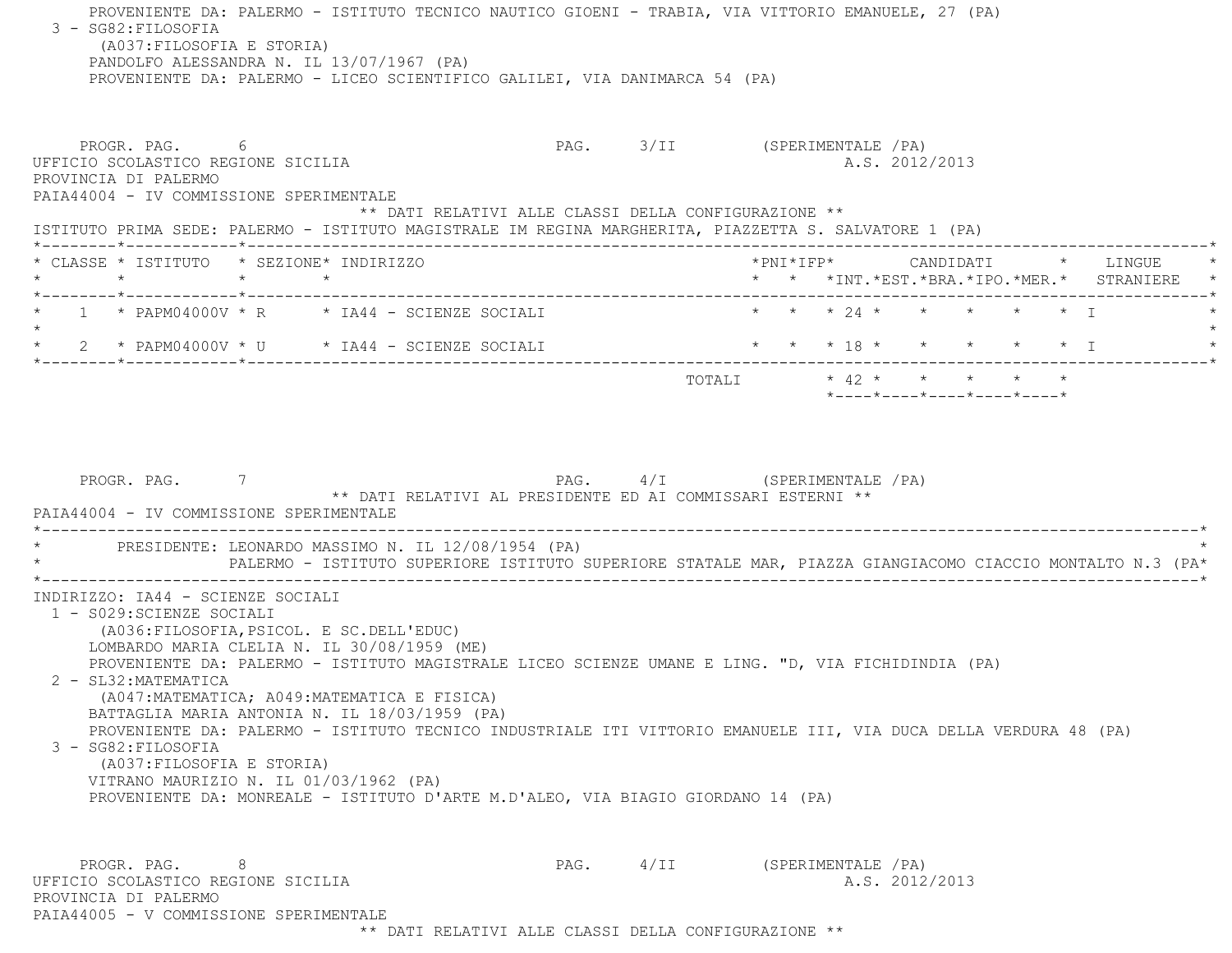| * CLASSE * ISTITUTO * SEZIONE* INDIRIZZO                                                                                |         |                                                                                                                                                                                                                                                                              |                          |                                    |                                         |  |  |                                                                                                                                                          |
|-------------------------------------------------------------------------------------------------------------------------|---------|------------------------------------------------------------------------------------------------------------------------------------------------------------------------------------------------------------------------------------------------------------------------------|--------------------------|------------------------------------|-----------------------------------------|--|--|----------------------------------------------------------------------------------------------------------------------------------------------------------|
|                                                                                                                         |         |                                                                                                                                                                                                                                                                              | * * * 23 * * * * * * I/F |                                    |                                         |  |  |                                                                                                                                                          |
|                                                                                                                         |         | * 2 * PAPM010003 * CS * IA44 - SCIENZE SOCIALI                                                                                                                                                                                                                               |                          |                                    |                                         |  |  | * * * 24 * * * * * * I/F                                                                                                                                 |
|                                                                                                                         |         |                                                                                                                                                                                                                                                                              | TOTALI * 47 * * * * * *  |                                    | $*$ ---- $*$ ---- $*$ ---- $*$ ---- $*$ |  |  |                                                                                                                                                          |
| PROGR. PAG. 9<br>PAIA44005 - V COMMISSIONE SPERIMENTALE                                                                 |         | PAG. 5/I (SPERIMENTALE / PA)<br>** DATI RELATIVI AL PRESIDENTE ED AI COMMISSARI ESTERNI **                                                                                                                                                                                   |                          |                                    |                                         |  |  |                                                                                                                                                          |
|                                                                                                                         |         | * PRESIDENTE: GALLINA ROSARIO N. IL 19/11/1957 (PA)<br>PALERMO - LICEO SCIENTIFICO LICEO SCIENTIFICO STATALE "S.C, VIA GEN. ARIMONDI 14 (PA)                                                                                                                                 |                          |                                    |                                         |  |  |                                                                                                                                                          |
| 2 - SL32: MATEMATICA                                                                                                    |         | BILLECI ANGELA GRAZIELLA N. IL 01/08/1966 (TP)<br>PROVENIENTE DA: PALERMO - ISTITUTO MAGISTRALE IM REGINA MARGHERITA, PIAZZETTA S. SALVATORE 1 (PA)                                                                                                                          |                          |                                    |                                         |  |  |                                                                                                                                                          |
| 3 - SG82: FILOSOFIA<br>(A037: FILOSOFIA E STORIA)<br>CONIGLIO CARMEN N. IL 23/04/1969 (AG)                              |         | (A047: MATEMATICA; A049: MATEMATICA E FISICA)<br>DI PRIMA MARIA CONCETTA N. IL 02/12/1971 (PA)<br>PROVENIENTE DA: PALERMO - LICEO SCIENTIFICO BENEDETTO CROCE, VIA BENFRATELLI 4 (PA)<br>PROVENIENTE DA: PALERMO - LICEO SCIENTIFICO BENEDETTO CROCE, VIA BENFRATELLI 4 (PA) |                          |                                    |                                         |  |  |                                                                                                                                                          |
| PROGR. PAG. 10<br>UFFICIO SCOLASTICO REGIONE SICILIA<br>PROVINCIA DI PALERMO<br>PAIA44006 - VI COMMISSIONE SPERIMENTALE |         | PAG. 5/II (SPERIMENTALE / PA)<br>** DATI RELATIVI ALLE CLASSI DELLA CONFIGURAZIONE **                                                                                                                                                                                        |                          |                                    | A.S. 2012/2013                          |  |  |                                                                                                                                                          |
|                                                                                                                         |         | ISTITUTO PRIMA SEDE: PALERMO - ISTITUTO MAGISTRALE DE COSMI, VIA LEONARDO RUGGERI 15 (PA)                                                                                                                                                                                    |                          |                                    |                                         |  |  |                                                                                                                                                          |
| * CLASSE * ISTITUTO * SEZIONE* INDIRIZZO<br>$\star$                                                                     | $\star$ |                                                                                                                                                                                                                                                                              |                          |                                    |                                         |  |  |                                                                                                                                                          |
|                                                                                                                         |         | $1 * PAPM02000N * A * IA44 - SCIENTZ E SOLALI$                                                                                                                                                                                                                               |                          | * * * $10$ *                       |                                         |  |  | $*PNI*IFP* \qquad \qquad \text{CANDIDATI} \qquad \qquad * \qquad \text{LINGUE} \qquad \qquad *$<br>* * *INT.*EST.*BRA.*IPO.*MER.* STRANIERE *<br>* * I/F |
| *--------*------------*---------                                                                                        |         | 2 * PAPM02000N * B * IA44 - SCIENZE SOCIALI                                                                                                                                                                                                                                  |                          | $\star$ $\star$ $\star$ 23 $\star$ |                                         |  |  | $\star$ $\star$ $\perp$ $\perp$ $\perp$                                                                                                                  |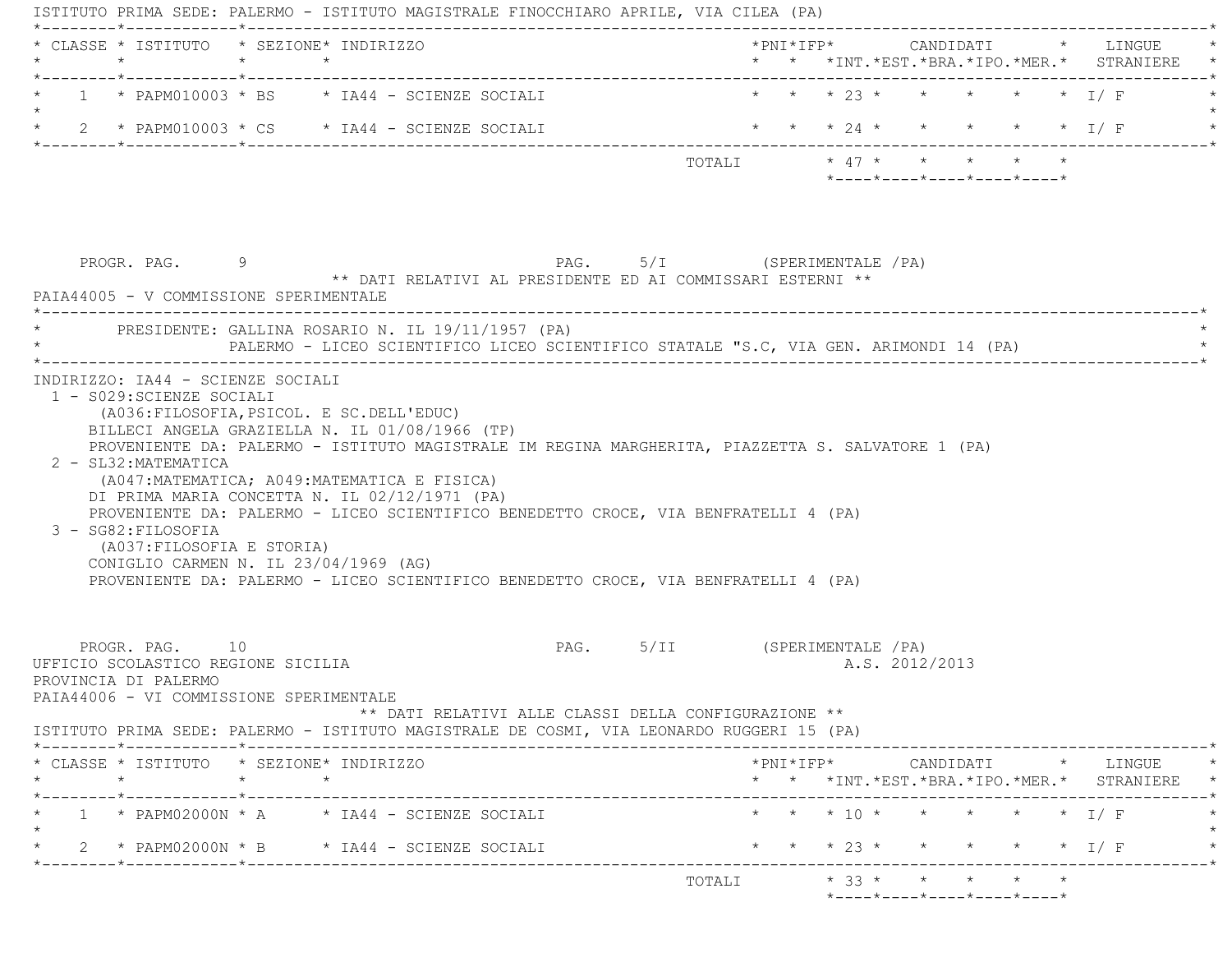| PROGR. PAG. 11<br>PAIA44006 - VI COMMISSIONE SPERIMENTALE                                                                                                                                                                                       |                                                                                                                                                                                                                                                                                                                                                                                                                                                                                                                                                         |                                                                                                  |                                                      | ** DATI RELATIVI AL PRESIDENTE ED AI COMMISSARI ESTERNI ** |  |  | PAG. 6/I (SPERIMENTALE / PA) |  |  |  |                |                                         |                                                                                   |  |
|-------------------------------------------------------------------------------------------------------------------------------------------------------------------------------------------------------------------------------------------------|---------------------------------------------------------------------------------------------------------------------------------------------------------------------------------------------------------------------------------------------------------------------------------------------------------------------------------------------------------------------------------------------------------------------------------------------------------------------------------------------------------------------------------------------------------|--------------------------------------------------------------------------------------------------|------------------------------------------------------|------------------------------------------------------------|--|--|------------------------------|--|--|--|----------------|-----------------------------------------|-----------------------------------------------------------------------------------|--|
| * PRESIDENTE: CANNATA GIACOMO N. IL 27/05/1951 (ME)                                                                                                                                                                                             |                                                                                                                                                                                                                                                                                                                                                                                                                                                                                                                                                         | PALERMO - ISTITUTO COMPRENSIVO I.C. "ARENELLA", LUNGOMARE CRISTOFORO COLOMBO, 240 (PA)           |                                                      |                                                            |  |  |                              |  |  |  |                |                                         |                                                                                   |  |
| INDIRIZZO: IA44 - SCIENZE SOCIALI<br>1 - S029: SCIENZE SOCIALI<br>2 - SL32: MATEMATICA<br>3 - SG82: FILOSOFIA                                                                                                                                   | (A036: FILOSOFIA, PSICOL. E SC. DELL'EDUC)<br>ISGRO' CLELIA N. IL 15/06/1970 (PA)<br>PROVENIENTE DA: PALERMO - ISTITUTO MAGISTRALE IM REGINA MARGHERITA, PIAZZETTA S. SALVATORE 1 (PA)<br>(A047: MATEMATICA; A049: MATEMATICA E FISICA)<br>BRANCATO MARIA ELENA N. IL 09/09/1959 (PA)<br>PROVENIENTE DA: PALERMO - LICEO SCIENTIFICO LICEO SCIENTIFICO STATALE "S.C, VIA GEN. ARIMONDI 14 (PA)<br>(A037:FILOSOFIA E STORIA)<br>MOSCARELLI FRANCESCO N. IL 24/11/1964 (PA)<br>PROVENIENTE DA: PALERMO - LICEO SCIENTIFICO GALILEI, VIA DANIMARCA 54 (PA) |                                                                                                  |                                                      |                                                            |  |  |                              |  |  |  |                |                                         |                                                                                   |  |
| PROGR. PAG. 12<br>UFFICIO SCOLASTICO REGIONE SICILIA<br>PROVINCIA DI PALERMO<br>PAIB30001 - I COMMISSIONE SPERIMENTALE<br>ISTITUTO PRIMA SEDE: PALERMO - IST TEC COMMERCIALE E PER GEOMETRI I.T.C.G. E TURISMO DUCA ABRUZZ, VIA FAZIO N. 1 (PA) |                                                                                                                                                                                                                                                                                                                                                                                                                                                                                                                                                         |                                                                                                  | ** DATI RELATIVI ALLE CLASSI DELLA CONFIGURAZIONE ** |                                                            |  |  | PAG. 6/II (SPERIMENTALE /PA) |  |  |  | A.S. 2012/2013 |                                         |                                                                                   |  |
| * CLASSE * ISTITUTO * SEZIONE* INDIRIZZO                                                                                                                                                                                                        |                                                                                                                                                                                                                                                                                                                                                                                                                                                                                                                                                         |                                                                                                  |                                                      |                                                            |  |  |                              |  |  |  |                |                                         | *PNI*IFP*     CANDIDATI    *   LINGUE<br>* * *INT.*EST.*BRA.*IPO.*MER.* STRANIERE |  |
| * 1 * PATD17000A * AG * IB30 - EDILE TERRITORIALE AUTONOMIA * * * * 16 * * * * * * * T<br>$\star$                                                                                                                                               |                                                                                                                                                                                                                                                                                                                                                                                                                                                                                                                                                         |                                                                                                  |                                                      |                                                            |  |  |                              |  |  |  |                |                                         |                                                                                   |  |
| * 2 * PATD17000A * BG * IB30 - EDILE TERRITORIALE AUTONOMIA * * * 14 * 1 * * * * * * I                                                                                                                                                          |                                                                                                                                                                                                                                                                                                                                                                                                                                                                                                                                                         |                                                                                                  |                                                      |                                                            |  |  |                              |  |  |  |                |                                         |                                                                                   |  |
|                                                                                                                                                                                                                                                 |                                                                                                                                                                                                                                                                                                                                                                                                                                                                                                                                                         |                                                                                                  |                                                      |                                                            |  |  |                              |  |  |  |                | $*$ ---- $*$ ---- $*$ ---- $*$ ---- $*$ |                                                                                   |  |
| PROGR. PAG. 13<br>PAIB30001 - I COMMISSIONE SPERIMENTALE                                                                                                                                                                                        |                                                                                                                                                                                                                                                                                                                                                                                                                                                                                                                                                         |                                                                                                  |                                                      | ** DATI RELATIVI AL PRESIDENTE ED AI COMMISSARI ESTERNI ** |  |  | PAG. 7/I (SPERIMENTALE / PA) |  |  |  |                |                                         |                                                                                   |  |
|                                                                                                                                                                                                                                                 | PRESIDENTE: MARABETI GIUSEPPA N. IL 04/11/1952 (PA)                                                                                                                                                                                                                                                                                                                                                                                                                                                                                                     | BALESTRATE - IST PROF PER I SERVIZI ALBERGHIERI E RISTORAZIONE IPSSAR BALESTRATE, C.DA FOCE (PA) |                                                      |                                                            |  |  |                              |  |  |  |                |                                         |                                                                                   |  |
| INDIRIZZO: IB30 - EDILE TERRITORIALE AUTONOMIA<br>1 - M181: COSTRUZIONI EDILI, STRADALI ED IDRAULICHE<br>(A016: COSTR., TECNOL. DELLE COST. E DIS. TEC)                                                                                         |                                                                                                                                                                                                                                                                                                                                                                                                                                                                                                                                                         |                                                                                                  |                                                      |                                                            |  |  |                              |  |  |  |                |                                         |                                                                                   |  |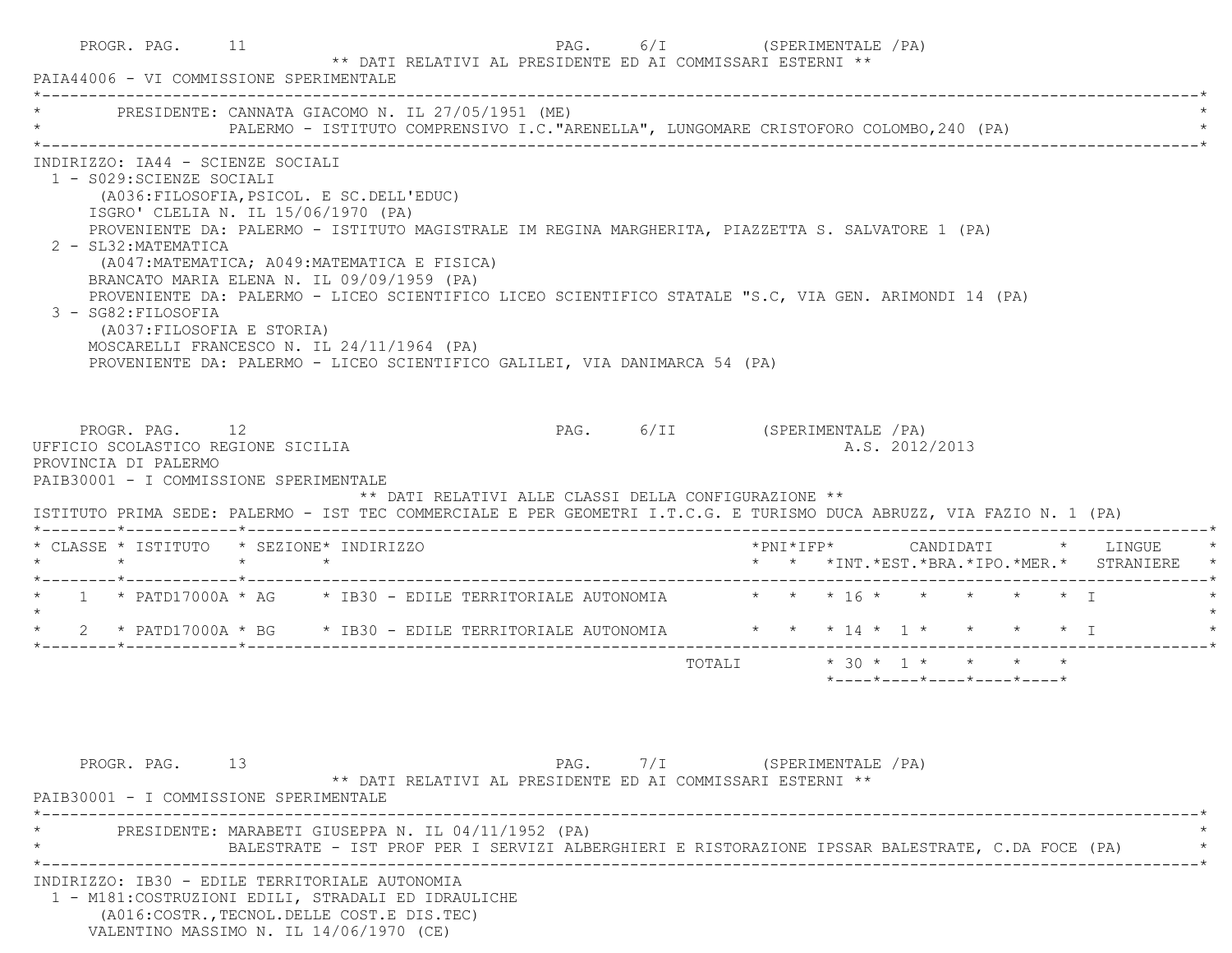PROVENIENTE DA: PALERMO - ISTITUTO TECNICO PER GEOMETRI PARLATORE, PIAZZA MONTEVERGINI,8 (PA) 2 - M156:ISTITUZIONI DI DIRITTO (A019:DISCIPLINE GIURIDICHE ED ECONOMIC. ) MANNINO PATRIZIA N. IL 03/05/1963 (PA) PROVENIENTE DA: PALERMO - ISTITUTO TECNICO PER IL TURISMO MARCO POLO, VIA UGO LA MALFA 113 (PA) 3 - M460:INGLESE (A346:LINGUA E CIV. STRANIERA (INGLESE)) DI NOTO VALENTINA N. IL 29/04/1978 (PA) PROVENIENTE DA: PALERMO - ISTITUTO TECNICO PER GEOMETRI IST. TECN. GEOMETRI E TURISMO, PIAZZA GIANGIACOMO CIACCIO MONTAL PROGR. PAG. 14 14 PAG. 7/II (SPERIMENTALE /PA) UFFICIO SCOLASTICO REGIONE SICILIA A.S. 2012/2013 PROVINCIA DI PALERMO PAIB47001 - I COMMISSIONE SPERIMENTALE \*\* DATI RELATIVI ALLE CLASSI DELLA CONFIGURAZIONE \*\* ISTITUTO PRIMA SEDE: PALERMO - IST TEC COMMERCIALE E PER GEOMETRI I.T.C.G. E TURISMO DUCA ABRUZZ, VIA FAZIO N. 1 (PA) \*--------\*------------\*-------------------------------------------------------------------------------------------------------\* \* CLASSE \* ISTITUTO \* SEZIONE\* INDIRIZZO \*PNI\*IFP\* CANDIDATI \* LINGUE \* \* \* \* \* \* \* \*INT.\*EST.\*BRA.\*IPO.\*MER.\* STRANIERE \* \*--------\*------------\*-------------------------------------------------------------------------------------------------------\* \* 1 \* PATD17000A \* A\* \* IB47 - TURISTICO \* \* \* 12 \* \* \* \* \* I/ F/ S \* \*--------\*------------\*-------------------------------------------------------------------------------------------------------\* ISTITUTO SECONDA SEDE: PALERMO - ISTITUTO TECNICO COMMERCIALE F. FERRARA, VIA SGARLATA 11 (PA) \*--------\*------------\*-------------------------------------------------------------------------------------------------------\* \* CLASSE \* ISTITUTO \* SEZIONE\* INDIRIZZO \*PNI\*IFP\* CANDIDATI \* LINGUE \* \* \* \* \* \* \* \*INT.\*EST.\*BRA.\*IPO.\*MER.\* STRANIERE \* \*--------\*------------\*-------------------------------------------------------------------------------------------------------\*\* 2 \* PATD023011 \* M \* IA40 - LINGUISTICO "BROCCA" \* \* \* 13 \* \* \* \* \* \* \* I/ F/ S \* \* \* \* M/ \* IA40 - LINGUISTICO "BROCCA" \* \* \* 3 \* \* \* \* \* I/ F/ T \* \*--------\*------------\*-------------------------------------------------------------------------------------------------------\* $\texttt{TOTALI} \qquad \qquad \star \quad 28 \; \star \qquad \star \qquad \star \qquad \star \qquad \star \qquad \star$  \*----\*----\*----\*----\*----\*PROGR. PAG. 15 15 PAG. 8/I (SPERIMENTALE /PA) \*\* DATI RELATIVI AL PRESIDENTE ED AI COMMISSARI ESTERNI \*\*PAIR47001 - I COMMISSIONE SPERIMENTALE \*----------------------------------------------------------------------------------------------------------------------------\*PRESIDENTE: VISALLI NATALINA N. IL 08/11/1953 (PA) PALERMO - ISTITUTO MAGISTRALE FINOCCHIARO APRILE, VIA CILEA (PA) \*----------------------------------------------------------------------------------------------------------------------------\* INDIRIZZO: IB47 - TURISTICO 1 - M390:FRANCESE (A246:LINGUA E CIV. STRANIERA (FRANCESE)) BULLARA CAROLA N. IL 21/01/1971 (PA) PROVENIENTE DA: PALERMO - ISTITUTO MAGISTRALE LICEO SCIENZE UMANE E LING. "D, VIA FICHIDINDIA (PA) 2 - M460:INGLESE (A346:LINGUA E CIV. STRANIERA (INGLESE)) MALTESE SILVANA N. IL 29/09/1960 (PA) PROVENIENTE DA: PALERMO - ISTITUTO TECNICO PER IL TURISMO MARCO POLO, VIA UGO LA MALFA 113 (PA) 3 - M790:SPAGNOLO(A446:LINGUA E CIV. STRANIERA (SPAGNOLO))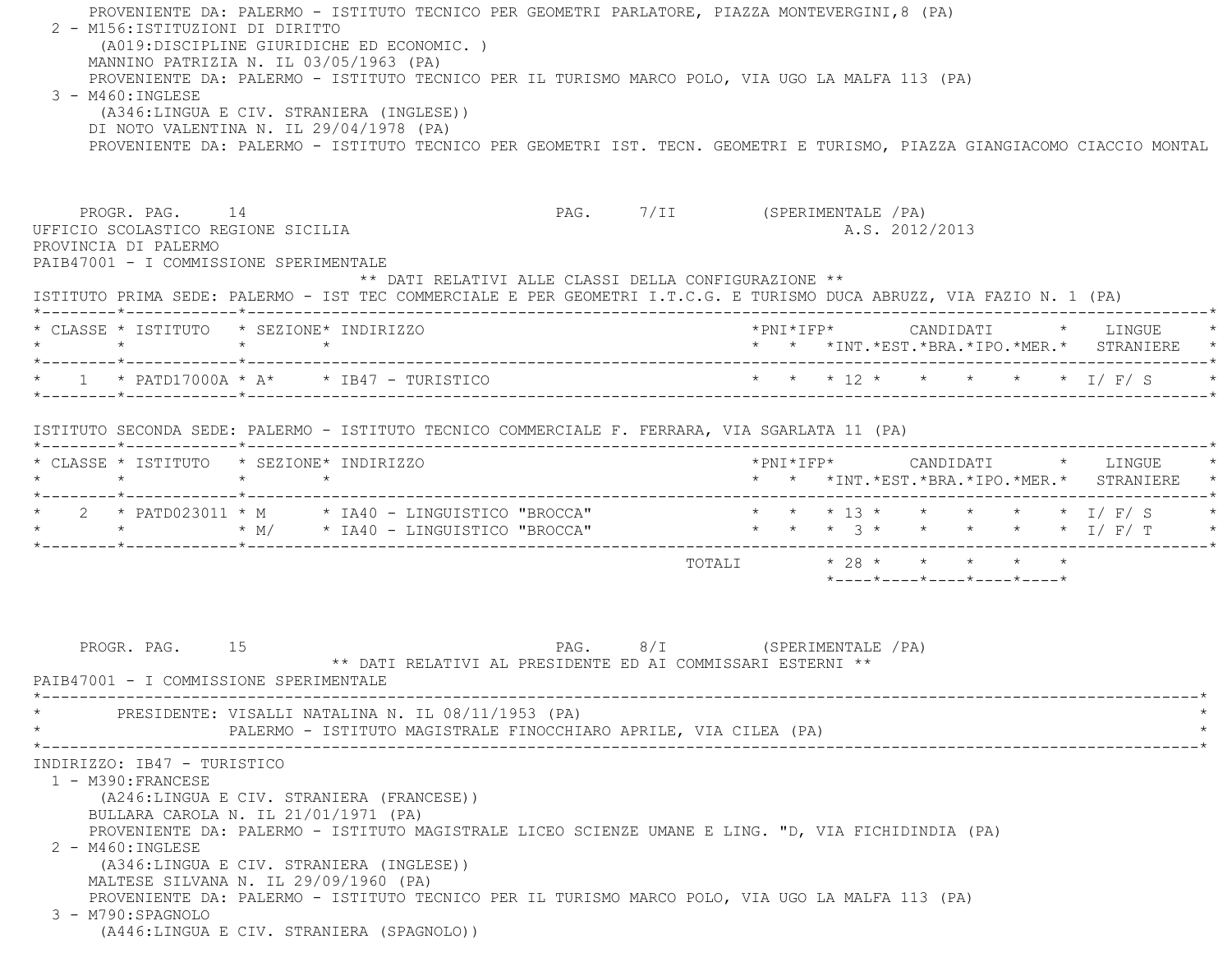SCAGLIONE CLAUDIA N. IL 23/09/1973 (PA) PROVENIENTE DA: PALERMO - ISTITUTO TECNICO PER IL TURISMO MARCO POLO, VIA UGO LA MALFA 113 (PA) INDIRIZZO: IA40 - LINGUISTICO "BROCCA" 1 - M390:FRANCESE (A246:LINGUA E CIV. STRANIERA (FRANCESE)) BULLARA CAROLA N. IL 21/01/1971 (PA) PROVENIENTE DA: PALERMO - ISTITUTO MAGISTRALE LICEO SCIENZE UMANE E LING. "D, VIA FICHIDINDIA (PA) 2 - M460:INGLESE (A346:LINGUA E CIV. STRANIERA (INGLESE)) MALTESE SILVANA N. IL 29/09/1960 (PA) PROVENIENTE DA: PALERMO - ISTITUTO TECNICO PER IL TURISMO MARCO POLO, VIA UGO LA MALFA 113 (PA) 3 - M790:SPAGNOLO (A446:LINGUA E CIV. STRANIERA (SPAGNOLO)) SCAGLIONE CLAUDIA N. IL 23/09/1973 (PA) PROVENIENTE DA: PALERMO - ISTITUTO TECNICO PER IL TURISMO MARCO POLO, VIA UGO LA MALFA 113 (PA) 4 - M940:TEDESCO (A546:LINGUA E CIV. STRANIERA (TEDESCO)) GALLUZZO MARIA TERESA N. IL 28/09/1956 (PA) PROVENIENTE DA: PALERMO - ISTITUTO TECNICO PER IL TURISMO MARCO POLO, VIA UGO LA MALFA 113 (PA) PROGR. PAG. 16 PAG. 8/II (SPERIMENTALE /PA) UFFICIO SCOLASTICO REGIONE SICILIA A.S. 2012/2013 PROVINCIA DI PALERMO PAIB66001 - I COMMISSIONE SPERIMENTALE \*\* DATI RELATIVI ALLE CLASSI DELLA CONFIGURAZIONE \*\* ISTITUTO PRIMA SEDE: PALERMO - L.R. PAR. ISTITUTO MAGISTRALE SAN DOMENICO, VIA A.TELESINO,18 (PA) \*--------\*------------\*-------------------------------------------------------------------------------------------------------\* $\texttt{Chasse}\;$ \* ISTITUTO \* SEZIONE\* INDIRIZZO \*PNI\*IFP\* \* PNI\*IFP\* CANDIDATI \* LINGUE \* \* \* \* \* \* \*INT.\*EST.\*BRA.\*IPO.\*MER.\* STRANIERE \* \*--------\*------------\*-------------------------------------------------------------------------------------------------------\*1 \* PAPM265001 \* A \* IB66 - LICEO DELLA COMUNICAZ.- SOCIALE \* \* \* 18 \* 7 \* \* \* \* \* \* I  $\star$ 2 \* PAPM265001 \* B \* IB66 - LICEO DELLA COMUNICAZ.- SOCIALE \* \* \* 10 \* 6 \* \* \* \* \* \* I \* \* \* B/ \* IB66 - LICEO DELLA COMUNICAZ.- SOCIALE \* \* \* 2 \* \* \* \* \* F \* \*--------\*------------\*-------------------------------------------------------------------------------------------------------\* TOTALI \* 30 \* 13 \* \* \* \* \*----\*----\*----\*----\*----\*PROGR. PAG. 17 17 2000 12 PAG. 9/I (SPERIMENTALE /PA) \*\* DATI RELATIVI AL PRESIDENTE ED AI COMMISSARI ESTERNI \*\* PAIB66001 - I COMMISSIONE SPERIMENTALE \*----------------------------------------------------------------------------------------------------------------------------\*PRESIDENTE: VELLA FRANCESCA N. IL 09/05/1954 (PA) PALERMO - ISTITUTO COMPRENSIVO I.C. PIERSANTI MATTARELLA, VIA BONAGIA,14 (PA) \*----------------------------------------------------------------------------------------------------------------------------\* INDIRIZZO: IB66 - LICEO DELLA COMUNICAZ.- SOCIALE 1 - M559:MATEMATICA (A047:MATEMATICA) GUARINO ELEONORA N. IL 08/03/1970 (PA) PROVENIENTE DA: PALERMO - LICEO SCIENTIFICO G. DI CRISTINA OSP. PEDIATRICO, VIA DEI BENEDETTINI (PA) 2 - M559:MATEMATICA (A049:MATEMATICA E FISICA) GUARINO ELEONORA N. IL 08/03/1970 (PA) PROVENIENTE DA: PALERMO - LICEO SCIENTIFICO G. DI CRISTINA OSP. PEDIATRICO, VIA DEI BENEDETTINI (PA)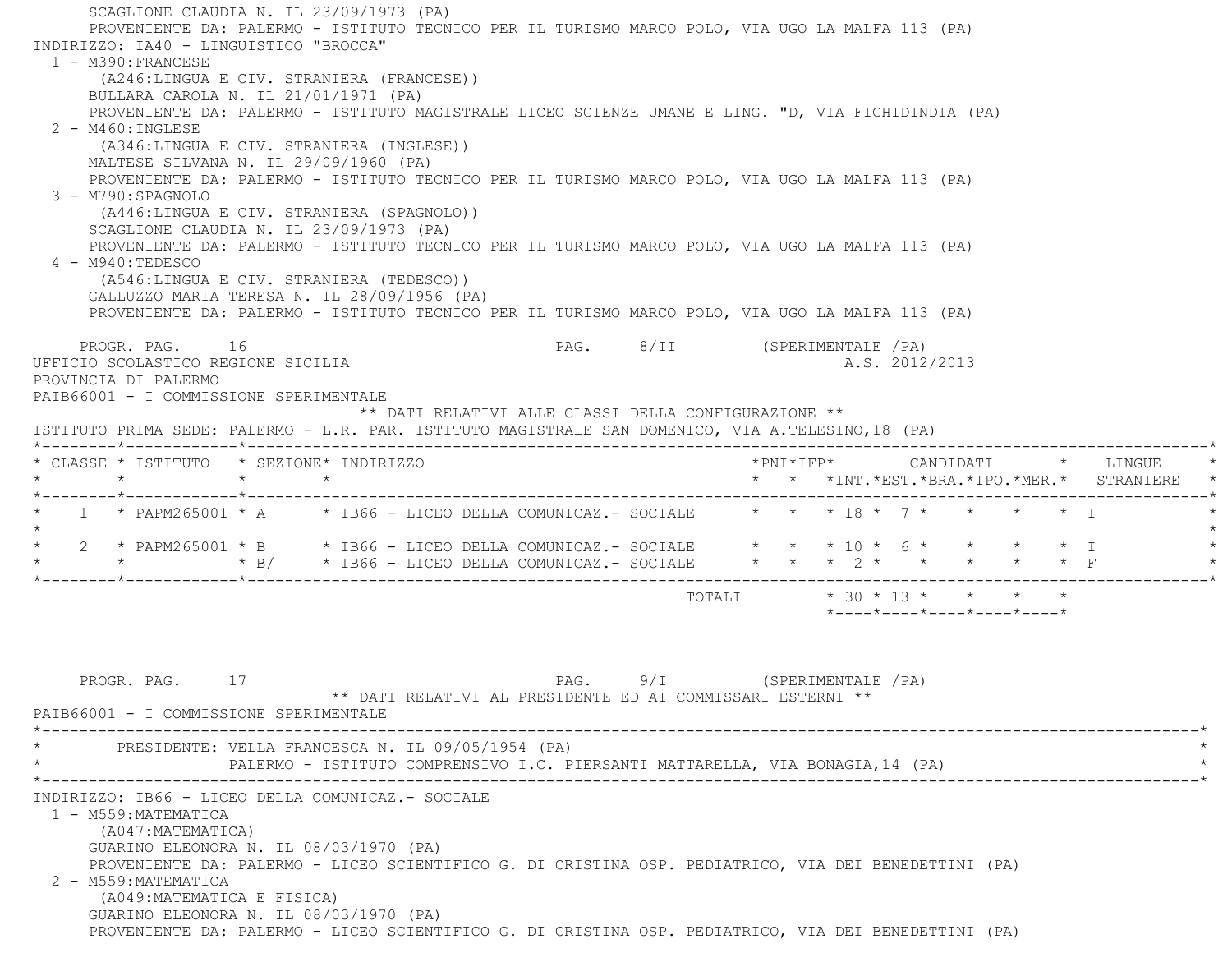3 - M460:INGLESE (A346:LINGUA E CIV. STRANIERA (INGLESE)) TROIA ANGELA N. IL 19/03/1967 (PA) PROVENIENTE DA: PALERMO - LICEO CLASSICO GARIBALDI, VIA CANONICO ROTOLO (PA) 4 - M785:FILOSOFIA E STORIA NEI LICEI (A037:FILOSOFIA E STORIA) CULTRONA CLAUDIO N. IL 17/05/1975 (PA) PROVENIENTE DA: PALERMO - ISTITUTO MAGISTRALE FINOCCHIARO APRILE, VIA CILEA (PA) 5 - M390:FRANCESE (A246:LINGUA E CIV. STRANIERA (FRANCESE)) CORRADINO ROSA ADELIA N. IL 23/12/1956 (PA) PROVENIENTE DA: PALERMO - IST PROF PER I SERVIZI ALBERGHIERI E RISTORAZIONE P.BORSELLINO, PIAZZETTA G. BELLISSIMA 3 (PA) PROGR. PAG. 18 18 PAG. PAG. 9/II (SPERIMENTALE / PA) UFFICIO SCOLASTICO REGIONE SICILIA A.S. 2012/2013 PROVINCIA DI PALERMO PAIC73001 - I COMMISSIONE SPERIMENTALE \*\* DATI RELATIVI ALLE CLASSI DELLA CONFIGURAZIONE \*\* ISTITUTO PRIMA SEDE: PALERMO - ISTITUTO MAGISTRALE FINOCCHIARO APRILE, VIA CILEA (PA) \*--------\*------------\*-------------------------------------------------------------------------------------------------------\* \* CLASSE \* ISTITUTO \* SEZIONE\* INDIRIZZO \*PNI\*IFP\* CANDIDATI \* LINGUE \* \* \* \* \* \* \* \*INT.\*EST.\*BRA.\*IPO.\*MER.\* STRANIERE \* \*--------\*------------\*-------------------------------------------------------------------------------------------------------\*\* 1 \* PAPM010003 \* A \* IC73 - PEDAGOGICO SOCIALE \* \* \* \* 22 \* \* \* \* \* \* \*  $\star$ \* 2 \* PAPM010003 \* B \* IC73 - PEDAGOGICO SOCIALE \* \* \* \* 19 \* 2 \* \* \* \* \* \* \*--------\*------------\*-------------------------------------------------------------------------------------------------------\*TOTALI  $* 41 * 2 * * * * * * * *$  \*----\*----\*----\*----\*----\* PROGR. PAG. 19 PAG. 10/I (SPERIMENTALE /PA) \*\* DATI RELATIVI AL PRESIDENTE ED AI COMMISSARI ESTERNI \*\* PAIC73001 - I COMMISSIONE SPERIMENTALE \*----------------------------------------------------------------------------------------------------------------------------\*PRESIDENTE: MESSINEO GAETANA N. IL 13/06/1961 (PA) \* PALERMO - IST PROF PER I SERVIZI ALBERGHIERI E RISTORAZIONE I.P.S.S.E.O.A. "PIETRO PIAZZA", CORSO DEI MI\* \*----------------------------------------------------------------------------------------------------------------------------\* INDIRIZZO: IC73 - PEDAGOGICO SOCIALE 1 - M670:PEDAGOGIA (A036:FILOSOFIA,PSICOL. E SC.DELL'EDUC) ZAFFUTO BIAGIA MARIA FLAVIN. IL 28/02/1979 (CL) PROVENIENTE DA: PALERMO - IST PROF INDUSTRIA E ARTIGIANATO E. MEDI, VIA L.DA VINCI 364 (PA) 2 - SL32:MATEMATICA (A049:MATEMATICA E FISICA) RUSSO AGNESE N. IL 03/01/1972 (PA) PROVENIENTE DA: PALERMO - LICEO SCIENTIFICO BENEDETTO CROCE, VIA BENFRATELLI 4 (PA) 3 - M460:INGLESE (A346:LINGUA E CIV. STRANIERA (INGLESE) RIGGI FRANCESCA N. IL 26/09/1960 (AG) PROVENIENTE DA: PALERMO - ISTITUTO TECNICO INDUSTRIALE A. VOLTA, PASSAGGIO DEI PICCIOTTI 1 (PA)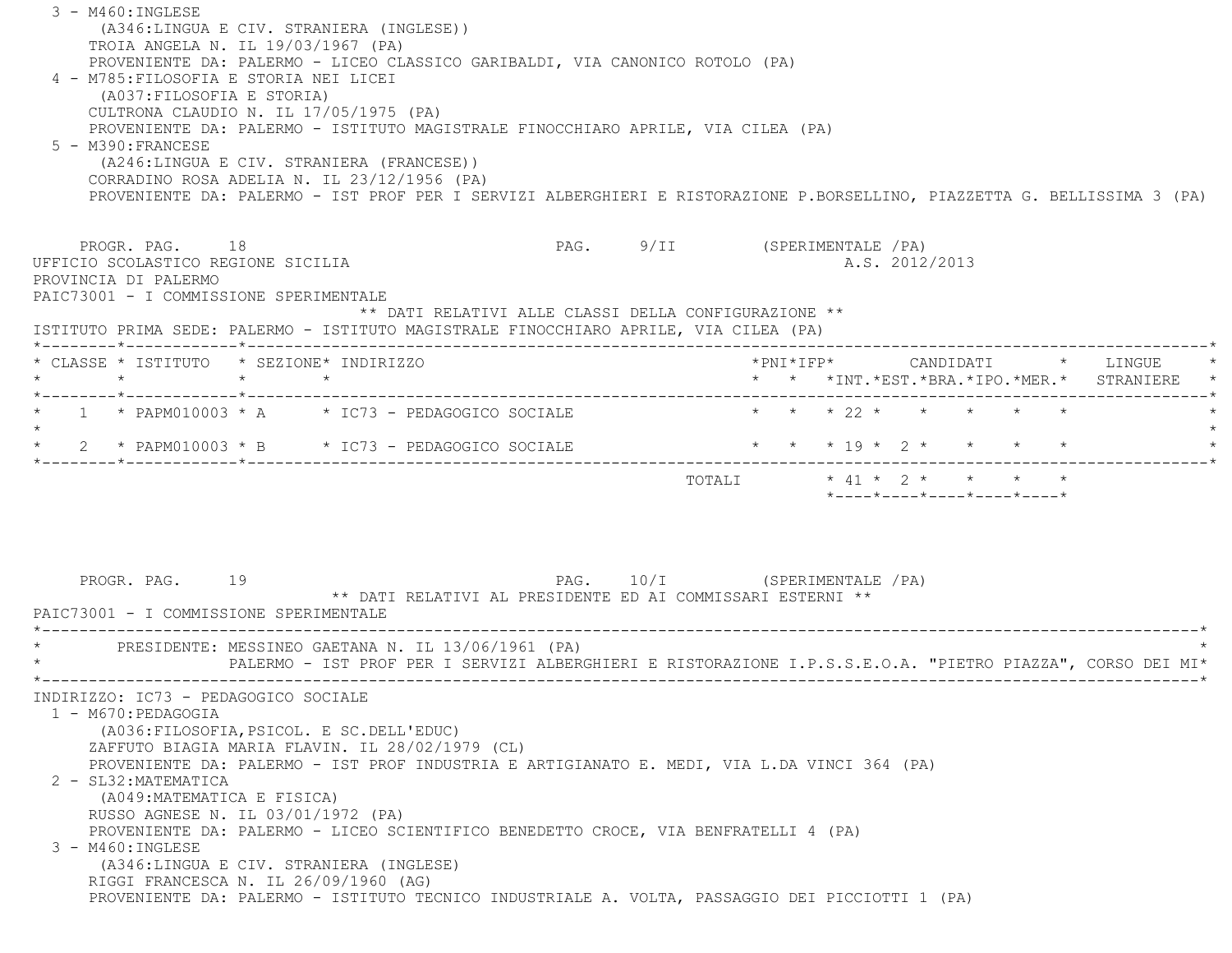| PROGR. PAG.<br>UFFICIO SCOLASTICO REGIONE SICILIA<br>PROVINCIA DI PALERMO<br>PAIC73002 - II COMMISSIONE SPERIMENTALE     | 20                                                                                                                                                                                                                                                                                                                                                                                                                                                                                                 |                       | PAG. 10/II (SPERIMENTALE / PA) |  | A.S. 2012/2013 |                                                                          |                                                                               |
|--------------------------------------------------------------------------------------------------------------------------|----------------------------------------------------------------------------------------------------------------------------------------------------------------------------------------------------------------------------------------------------------------------------------------------------------------------------------------------------------------------------------------------------------------------------------------------------------------------------------------------------|-----------------------|--------------------------------|--|----------------|--------------------------------------------------------------------------|-------------------------------------------------------------------------------|
|                                                                                                                          | ** DATI RELATIVI ALLE CLASSI DELLA CONFIGURAZIONE **<br>ISTITUTO PRIMA SEDE: PALERMO - ISTITUTO MAGISTRALE FINOCCHIARO APRILE, VIA CILEA (PA)                                                                                                                                                                                                                                                                                                                                                      |                       |                                |  |                |                                                                          |                                                                               |
| $\star$<br>*--------*------------*------------                                                                           | * CLASSE * ISTITUTO * SEZIONE* INDIRIZZO<br>$\star$ $\star$                                                                                                                                                                                                                                                                                                                                                                                                                                        |                       |                                |  |                |                                                                          | *PNI*IFP* CANDIDATI * LINGUE<br>* * *INT. *EST. *BRA. *IPO. *MER. * STRANIERE |
|                                                                                                                          | $1 * PAPM010003 * C * IC73 - PEDAGOGICO SOCIALE$                                                                                                                                                                                                                                                                                                                                                                                                                                                   |                       |                                |  |                | $\star$ $\star$ $\star$ $\gamma$ $\star$ $\star$ $\star$ $\star$ $\star$ |                                                                               |
|                                                                                                                          | 2 * PAPM010003 * D * IC73 - PEDAGOGICO SOCIALE                                                                                                                                                                                                                                                                                                                                                                                                                                                     |                       |                                |  |                | * * * 20 * 1 * * * * *                                                   |                                                                               |
|                                                                                                                          |                                                                                                                                                                                                                                                                                                                                                                                                                                                                                                    |                       |                                |  |                | $*$ ---- $*$ ---- $*$ ---- $*$ ---- $*$ ---- $*$                         |                                                                               |
| PROGR. PAG. 21<br>PAIC73002 - II COMMISSIONE SPERIMENTALE                                                                | ** DATI RELATIVI AL PRESIDENTE ED AI COMMISSARI ESTERNI **                                                                                                                                                                                                                                                                                                                                                                                                                                         |                       | PAG. 11/I (SPERIMENTALE / PA)  |  |                |                                                                          |                                                                               |
|                                                                                                                          | PRESIDENTE: CRIMI PIETRO N. IL 12/11/1961 (PA)<br>PALERMO - ISTITUTO TECNICO INDUSTRIALE A. VOLTA, PASSAGGIO DEI PICCIOTTI 1 (PA)                                                                                                                                                                                                                                                                                                                                                                  | _____________________ |                                |  |                |                                                                          |                                                                               |
| 1 - M670: PEDAGOGIA<br>2 - SL32: MATEMATICA<br>(A049: MATEMATICA E FISICA)<br>3 - M460: INGLESE                          | (A036: FILOSOFIA, PSICOL. E SC. DELL'EDUC)<br>LOMBARDO ANGELA N. IL $16/04/1965$ (PA)<br>PROVENIENTE DA: PARTINICO - LICEO SCIENTIFICO LS SANTI SAVARINO, C/DA TURRISI (PA)<br>NICETA DONATELLA N. IL 22/01/1955 (PA)<br>PROVENIENTE DA: PALERMO - LICEO SCIENTIFICO LICEO SCIENTIFICO STATALE "S.C, VIA GEN. ARIMONDI 14 (PA)<br>(A346:LINGUA E CIV. STRANIERA (INGLESE)<br>LEONE FRANCESCA N. IL 27/01/1954 (PA)<br>PROVENIENTE DA: PALERMO - LICEO CLASSICO GARIBALDI, VIA CANONICO ROTOLO (PA) |                       |                                |  |                |                                                                          |                                                                               |
| PROGR. PAG. 22<br>UFFICIO SCOLASTICO REGIONE SICILIA<br>PROVINCIA DI PALERMO<br>PAIC73003 - III COMMISSIONE SPERIMENTALE | ** DATI RELATIVI ALLE CLASSI DELLA CONFIGURAZIONE **<br>ISTITUTO PRIMA SEDE: PALERMO - ISTITUTO MAGISTRALE FINOCCHIARO APRILE, VIA CILEA (PA)                                                                                                                                                                                                                                                                                                                                                      |                       | PAG. 11/II (SPERIMENTALE / PA) |  | A.S. 2012/2013 |                                                                          |                                                                               |
| $\star$                                                                                                                  | * CLASSE * ISTITUTO * SEZIONE* INDIRIZZO<br>$\star$<br>$\star$                                                                                                                                                                                                                                                                                                                                                                                                                                     |                       |                                |  |                |                                                                          | * * *INT. *EST. *BRA. *IPO. *MER. * STRANIERE                                 |
| ________*____________*__________                                                                                         | $1 *$ PAPM010003 * E $*$ IC73 - PEDAGOGICO SOCIALE                                                                                                                                                                                                                                                                                                                                                                                                                                                 |                       | -----------------------------  |  |                | * * * 25 * * * * * *                                                     |                                                                               |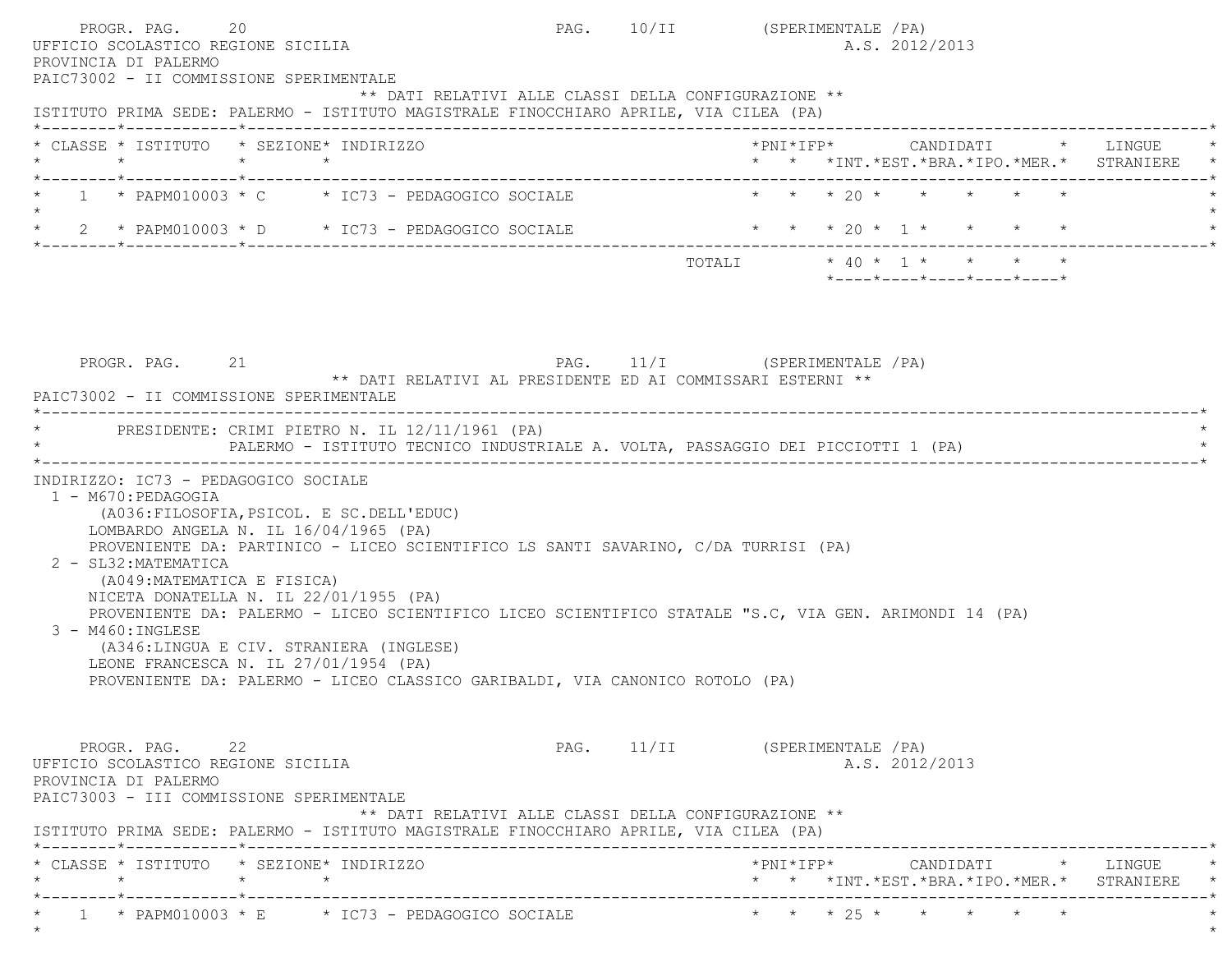| 2 * PAPM010003 * AS * IA44 - SCIENZE SOCIALI<br>-*---------                                                                                                                                                                                                                                                                                                                                                                                                                                                                                                                                                                                                                                                                                                                                                                                                                                                                                                                                                                                                                                                                                                                                                                                                                                                                                   | * * * 17 * * * * * * I/F                                                        |  |
|-----------------------------------------------------------------------------------------------------------------------------------------------------------------------------------------------------------------------------------------------------------------------------------------------------------------------------------------------------------------------------------------------------------------------------------------------------------------------------------------------------------------------------------------------------------------------------------------------------------------------------------------------------------------------------------------------------------------------------------------------------------------------------------------------------------------------------------------------------------------------------------------------------------------------------------------------------------------------------------------------------------------------------------------------------------------------------------------------------------------------------------------------------------------------------------------------------------------------------------------------------------------------------------------------------------------------------------------------|---------------------------------------------------------------------------------|--|
|                                                                                                                                                                                                                                                                                                                                                                                                                                                                                                                                                                                                                                                                                                                                                                                                                                                                                                                                                                                                                                                                                                                                                                                                                                                                                                                                               | $*$ ---- $*$ ---- $*$ ---- $*$ ---- $*$ ---- $*$                                |  |
| PROGR. PAG. 23<br>** DATI RELATIVI AL PRESIDENTE ED AI COMMISSARI ESTERNI **<br>PAIC73003 - III COMMISSIONE SPERIMENTALE                                                                                                                                                                                                                                                                                                                                                                                                                                                                                                                                                                                                                                                                                                                                                                                                                                                                                                                                                                                                                                                                                                                                                                                                                      | PAG. 12/I (SPERIMENTALE / PA)                                                   |  |
| PRESIDENTE: SCIORTINO ROSANNA N. IL 14/05/1963 (EE)<br>PALERMO - LICEO SCIENTIFICO BENEDETTO CROCE, VIA BENFRATELLI 4 (PA)                                                                                                                                                                                                                                                                                                                                                                                                                                                                                                                                                                                                                                                                                                                                                                                                                                                                                                                                                                                                                                                                                                                                                                                                                    |                                                                                 |  |
| INDIRIZZO: IC73 - PEDAGOGICO SOCIALE<br>1 - M670: PEDAGOGIA<br>(A036: FILOSOFIA, PSICOL. E SC. DELL'EDUC)<br>INTILI MARIA GIUSEPPA N. IL 24/05/1955 (ME)<br>PROVENIENTE DA: PALERMO - ISTITUTO MAGISTRALE LICEO SCIENZE UMANE E LING. "D, VIA FICHIDINDIA (PA)<br>2 - SL32: MATEMATICA<br>(A049: MATEMATICA E FISICA)<br>PERRONE ANGELO N. IL 24/06/1969 (ME)<br>PROVENIENTE DA: PALERMO - LICEO SCIENTIFICO BENEDETTO CROCE, VIA BENFRATELLI 4 (PA)<br>$3 - M460$ : INGLESE<br>(A346:LINGUA E CIV. STRANIERA (INGLESE)<br>PASQUA ANTONINA N. IL 30/10/1965 (PA)<br>PROVENIENTE DA: PALERMO - LICEO CLASSICO UMBERTO I, VIA FILIPPO PARLATORE 26 C (PA)<br>INDIRIZZO: IA44 - SCIENZE SOCIALI<br>1 - S029: SCIENZE SOCIALI<br>(A036: FILOSOFIA, PSICOL. E SC. DELL'EDUC)<br>INTILI MARIA GIUSEPPA N. IL 24/05/1955 (ME)<br>PROVENIENTE DA: PALERMO - ISTITUTO MAGISTRALE LICEO SCIENZE UMANE E LING. "D, VIA FICHIDINDIA (PA)<br>2 - SL32: MATEMATICA<br>(A047: MATEMATICA; A049: MATEMATICA E FISICA)<br>PERRONE ANGELO N. IL 24/06/1969 (ME)<br>PROVENIENTE DA: PALERMO - LICEO SCIENTIFICO BENEDETTO CROCE, VIA BENFRATELLI 4 (PA)<br>3 - SG82: FILOSOFIA<br>(A037: FILOSOFIA E STORIA)<br>PASCALI GABRIELLA N. IL 16/06/1961 (PA)<br>PROVENIENTE DA: PALERMO - LICEO SCIENTIFICO BENEDETTO CROCE, VIA BENFRATELLI 4 (PA)<br>PROGR. PAG. 24 | PAG. 12/II (SPERIMENTALE / PA)                                                  |  |
| UFFICIO SCOLASTICO REGIONE SICILIA<br>PROVINCIA DI PALERMO<br>PAIC74001 - I COMMISSIONE SPERIMENTALE                                                                                                                                                                                                                                                                                                                                                                                                                                                                                                                                                                                                                                                                                                                                                                                                                                                                                                                                                                                                                                                                                                                                                                                                                                          | A.S. 2012/2013                                                                  |  |
| ** DATI RELATIVI ALLE CLASSI DELLA CONFIGURAZIONE **<br>ISTITUTO PRIMA SEDE: PETRALIA SOTTANA - ISTITUTO MAGISTRALE LICEO DELLE SCIENZE UMANE, PIAZZA DOMINA, 22 (PA)                                                                                                                                                                                                                                                                                                                                                                                                                                                                                                                                                                                                                                                                                                                                                                                                                                                                                                                                                                                                                                                                                                                                                                         |                                                                                 |  |
| * CLASSE * ISTITUTO * SEZIONE* INDIRIZZO                                                                                                                                                                                                                                                                                                                                                                                                                                                                                                                                                                                                                                                                                                                                                                                                                                                                                                                                                                                                                                                                                                                                                                                                                                                                                                      | *PNI*IFP* CANDIDATI * LINGUE<br>* * *INT. *EST. *BRA. *IPO. *MER. * STRANIERE * |  |
| _________*____________*_________<br>$1 * PAPM01801P * A * IC74 - PSICO SOLALE$                                                                                                                                                                                                                                                                                                                                                                                                                                                                                                                                                                                                                                                                                                                                                                                                                                                                                                                                                                                                                                                                                                                                                                                                                                                                | * * * 16 * * * * * *                                                            |  |
| 2 * PAPM01801P * B $*$ IC74 - PSICO SOCIALE<br>$\star$                                                                                                                                                                                                                                                                                                                                                                                                                                                                                                                                                                                                                                                                                                                                                                                                                                                                                                                                                                                                                                                                                                                                                                                                                                                                                        | $\star$ $\star$ $\star$ $20$ $\star$ $\star$ $\star$ $\star$ $\star$            |  |
|                                                                                                                                                                                                                                                                                                                                                                                                                                                                                                                                                                                                                                                                                                                                                                                                                                                                                                                                                                                                                                                                                                                                                                                                                                                                                                                                               |                                                                                 |  |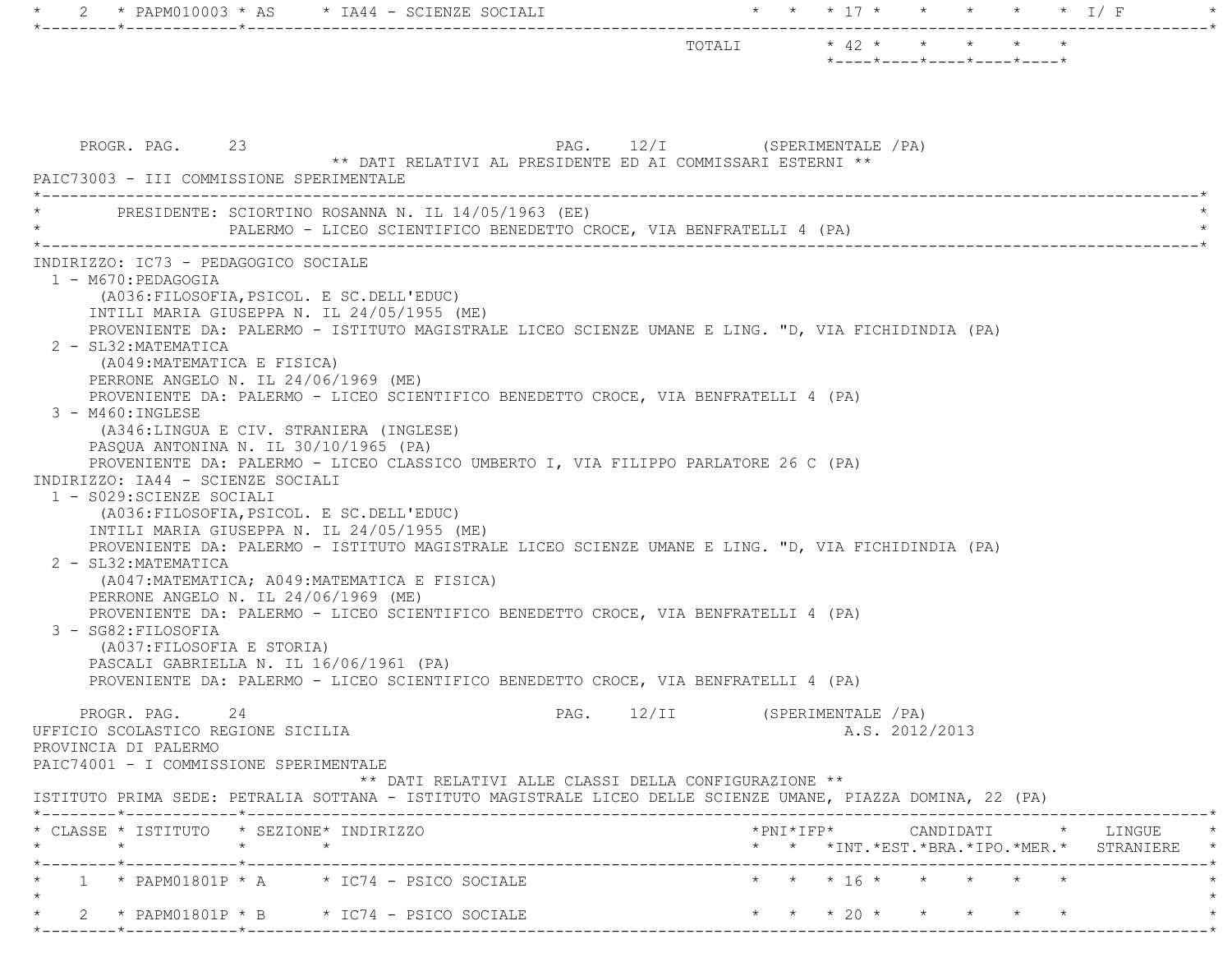PROGR. PAG. 25 25 PAG. 13/I (SPERIMENTALE /PA) \*\* DATI RELATIVI AL PRESIDENTE ED AI COMMISSARI ESTERNI \*\* PAIC74001 - I COMMISSIONE SPERIMENTALE \*----------------------------------------------------------------------------------------------------------------------------\*PRESIDENTE: CIOLINO ANTONIO N. IL 12/02/1950 (PA) CASTELBUONO - ISTITUTO SUPERIORE I.I.S. "LUIGI FAILLA TEDALDI", CONTRADA ROSARIO SNC (PA) \*----------------------------------------------------------------------------------------------------------------------------\* INDIRIZZO: IC74 - PSICO SOCIALE 1 - SO10:SCIENZE SOCIALI (A036:FILOSOFIA,PSICOL. E SC.DELL'EDUC) VALENTI VIOLANTE N. IL 13/02/1964 (NA) PROVENIENTE DA: CACCAMO - ISTITUTO MAGISTRALE IST.MAGISTRALE DI CACCAMO, LARGO PIETRO SPICA (PA) 2 - M319:MATEMATICA ED INFORMATICA (A047:MATEMATICA; A049:MATEMATICA E FISICA) FRANCO GIOVANNA MARIA N. IL 11/03/1958 (AG) PROVENIENTE DA: BAGHERIA - IST PROF INDUSTRIA E ARTIGIANATO S.D'ACQUISTO BAGHERIA, VIA CONSOLARE, 111 (PA) 3 - M460:INGLESE (A346:LINGUA E CIV. STRANIERA (INGLESE) POLISI ANNA N. IL 01/03/1961 (PA) PROVENIENTE DA: CASTELBUONO - LICEO SCIENTIFICO LICEO SCIENTIFICO "LUIGI FAILL, CONTRADA ROSARIO, SNC (PA) PROGR. PAG. 26 26 PAG. PAG. 13/II (SPERIMENTALE /PA) UFFICIO SCOLASTICO REGIONE SICILIA A.S. 2012/2013 PROVINCIA DI PALERMO PAID96001 - I COMMISSIONE SPERIMENTALE \*\* DATI RELATIVI ALLE CLASSI DELLA CONFIGURAZIONE \*\* ISTITUTO PRIMA SEDE: PALERMO - ISTITUTO TECNICO COMMERCIALE F. FERRARA, VIA SGARLATA 11 (PA) \*--------\*------------\*-------------------------------------------------------------------------------------------------------\* \* CLASSE \* ISTITUTO \* SEZIONE\* INDIRIZZO \*PNI\*IFP\* CANDIDATI \* LINGUE \* \* \* \* \* \* \* \*INT.\*EST.\*BRA.\*IPO.\*MER.\* STRANIERE \* \*--------\*------------\*-------------------------------------------------------------------------------------------------------\* $1 \times$  PATD023011  $\star$  I  $\phantom{1}$   $\star$  ID96 - SCIENZE SOCIALI AUTONOMO  $\phantom{1}$   $\star$   $\phantom{1}$   $\star$   $\phantom{1}$   $\star$   $\phantom{1}$   $\star$   $\phantom{1}$   $\star$   $\phantom{1}$   $\star$   $\phantom{1}$   $\star$   $\phantom{1}$   $\star$   $\phantom{1}$   $\star$   $\phantom{1}$   $\star$   $\phantom{1}$   $\$  $\star$ 2 \* PATD023011 \* Q \* ID96 - SCIENZE SOCIALI AUTONOMO \* \* \* \* 10 \* \* \* \* \* \* \* F \*--------\*------------\*-------------------------------------------------------------------------------------------------------\*TOTALI  $* 28 * * * * * * * * *$ \*----\*----\*----\*----\*----\*

TOTALI \* 36 \* \* \* \* \*

\*----\*----\*----\*----\*----\*

PROGR. PAG. 27 27 PAG. 14/I (SPERIMENTALE /PA) \*\* DATI RELATIVI AL PRESIDENTE ED AI COMMISSARI ESTERNI \*\* PAID96001 - I COMMISSIONE SPERIMENTALE \*----------------------------------------------------------------------------------------------------------------------------\*PRESIDENTE: PERCONTI ROSALIA N. IL 30/10/1950 (AG) \* PALERMO - ISTITUTO TECNICO PER GEOMETRI IST. TECN. GEOMETRI E TURISMO, PIAZZA GIANGIACOMO CIACCIO MONTAL\* \*----------------------------------------------------------------------------------------------------------------------------\*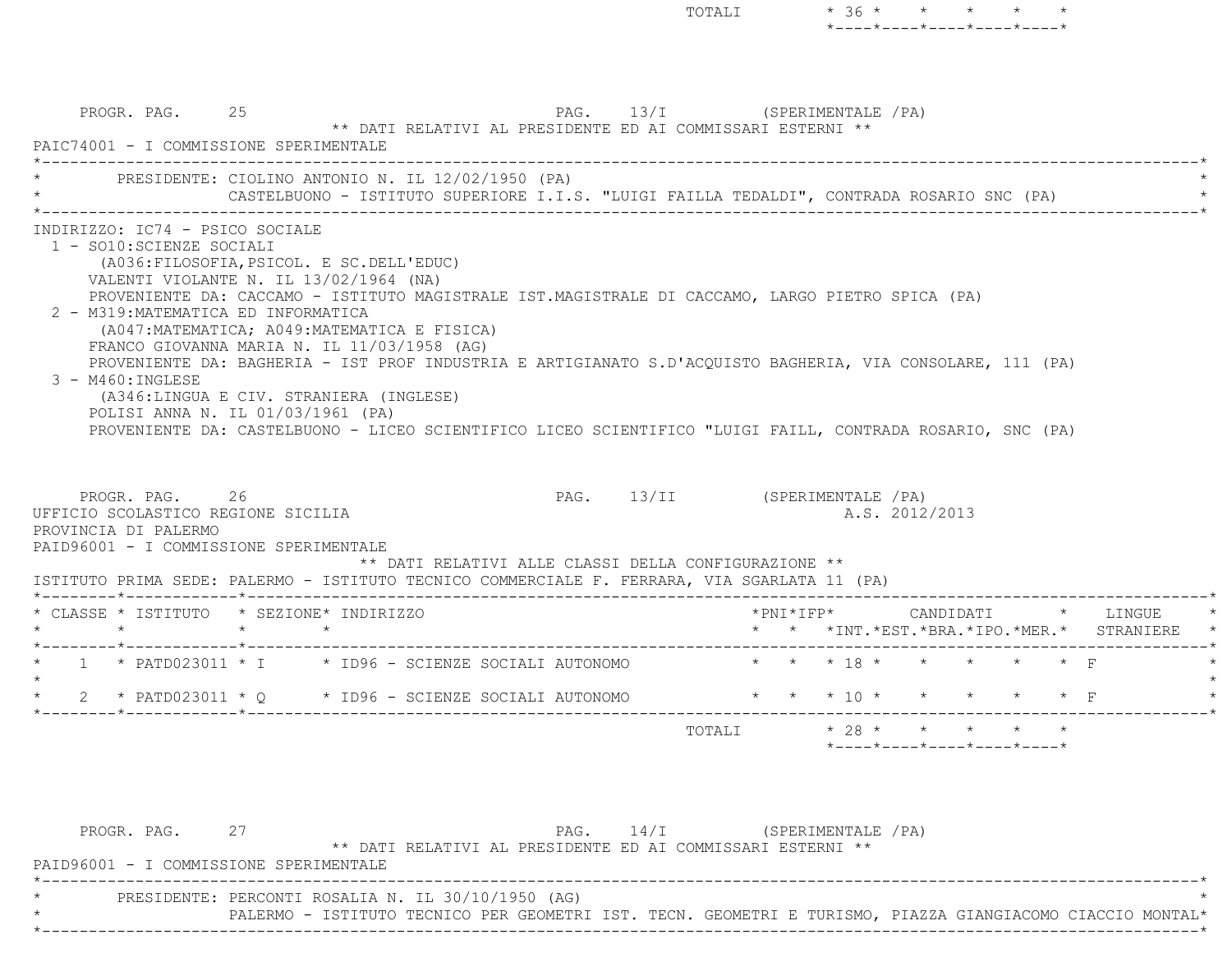INDIRIZZO: ID96 - SCIENZE SOCIALI AUTONOMO 1 - S029:SCIENZE SOCIALI (A036:FILOSOFIA,PSICOL. E SC.DELL'EDUC) ALAGNA IRENE N. IL 03/07/1962 (PA) PROVENIENTE DA: PALERMO - ISTITUTO MAGISTRALE IM REGINA MARGHERITA, PIAZZETTA S. SALVATORE 1 (PA) 2 - SL32:MATEMATICA (A047:MATEMATICA) GALLINA FRANCESCA N. IL 19/11/1964 (PA) PROVENIENTE DA: PALERMO - IST PROF PER I SERVIZI ALBERGHIERI E RISTORAZIONE I.P.S.S.E.O.A. "PIETRO PIAZZA", CORSO DEI MI  $3 - M462 \cdot INGIERSE$  (A346:LINGUA E CIV. STRANIERA (INGLESE) POLIZZI MICHELA RITA N. IL 25/08/1964 (CL) PROVENIENTE DA: MONREALE - ISTITUTO D'ARTE M.D'ALEO, VIA BIAGIO GIORDANO 14 (PA) PROGR. PAG. 28 28 PAG. 14/II (SPERIMENTALE /PA) UFFICIO SCOLASTICO REGIONE SICILIA A.S. 2012/2013 PROVINCIA DI PALERMO PAID96002 - II COMMISSIONE SPERIMENTALE \*\* DATI RELATIVI ALLE CLASSI DELLA CONFIGURAZIONE \*\* ISTITUTO PRIMA SEDE: PALERMO - ISTITUTO TECNICO COMMERCIALE F. FERRARA, VIA SGARLATA 11 (PA) \*--------\*------------\*-------------------------------------------------------------------------------------------------------\* \* CLASSE \* ISTITUTO \* SEZIONE\* INDIRIZZO \*PNI\*IFP\* CANDIDATI \* LINGUE \* \* \* \* \* \* \* \*INT.\*EST.\*BRA.\*IPO.\*MER.\* STRANIERE \* \*--------\*------------\*-------------------------------------------------------------------------------------------------------\* $*$  1  $*$  PATD023011  $*$  S  $*$  ID96 - SCIENZE SOCIALI AUTONOMO \*--------\*------------\*-------------------------------------------------------------------------------------------------------\* ISTITUTO SECONDA SEDE: PALERMO - IST PROF INDUSTRIA E ARTIGIANATO E. MEDI, VIA L.DA VINCI 364 (PA) \*--------\*------------\*-------------------------------------------------------------------------------------------------------\* \* CLASSE \* ISTITUTO \* SEZIONE\* INDIRIZZO \*PNI\*IFP\* CANDIDATI \* LINGUE \* \* \* \* \* \* \* \*INT.\*EST.\*BRA.\*IPO.\*MER.\* STRANIERE \* \*--------\*------------\*-------------------------------------------------------------------------------------------------------\* \* 2 \* PARI024027 \* A/SS \* RR9S - TECNICO SER.SOCIALI (NUOVO ORD.) \* \* \* 27 \* 1 \* \* \* \* I \* \*--------\*------------\*-------------------------------------------------------------------------------------------------------\* TOTALI \* 44 \* 1 \* \* \* \* \*----\*----\*----\*----\*----\*PROGR. PAG. 29 29 PAG. 15/I (SPERIMENTALE /PA) \*\* DATI RELATIVI AL PRESIDENTE ED AI COMMISSARI ESTERNI \*\*PAID96002 - II COMMISSIONE SPERIMENTALE \*----------------------------------------------------------------------------------------------------------------------------\*PRESIDENTE: GIACCONE GIUSEPPE N. IL 12/01/1956 (PA) \* BISACQUINO - IST TEC COMMERCIALE E PER GEOMETRI DON CALOGERO DI VINCENTI, VIA SALERNO (PA) \* \*----------------------------------------------------------------------------------------------------------------------------\* INDIRIZZO: ID96 - SCIENZE SOCIALI AUTONOMO 1 - S029:SCIENZE SOCIALI (A036:FILOSOFIA,PSICOL. E SC.DELL'EDUC) INZERRA ROSMERY N. IL 09/04/1970 (PA) PROVENIENTE DA: PALERMO - ISTITUTO MAGISTRALE IM REGINA MARGHERITA, PIAZZETTA S. SALVATORE 1 (PA) 2 - SL32:MATEMATICA (A047:MATEMATICA) RUSSO GIUSEPPE N. IL 02/03/1971 (PA)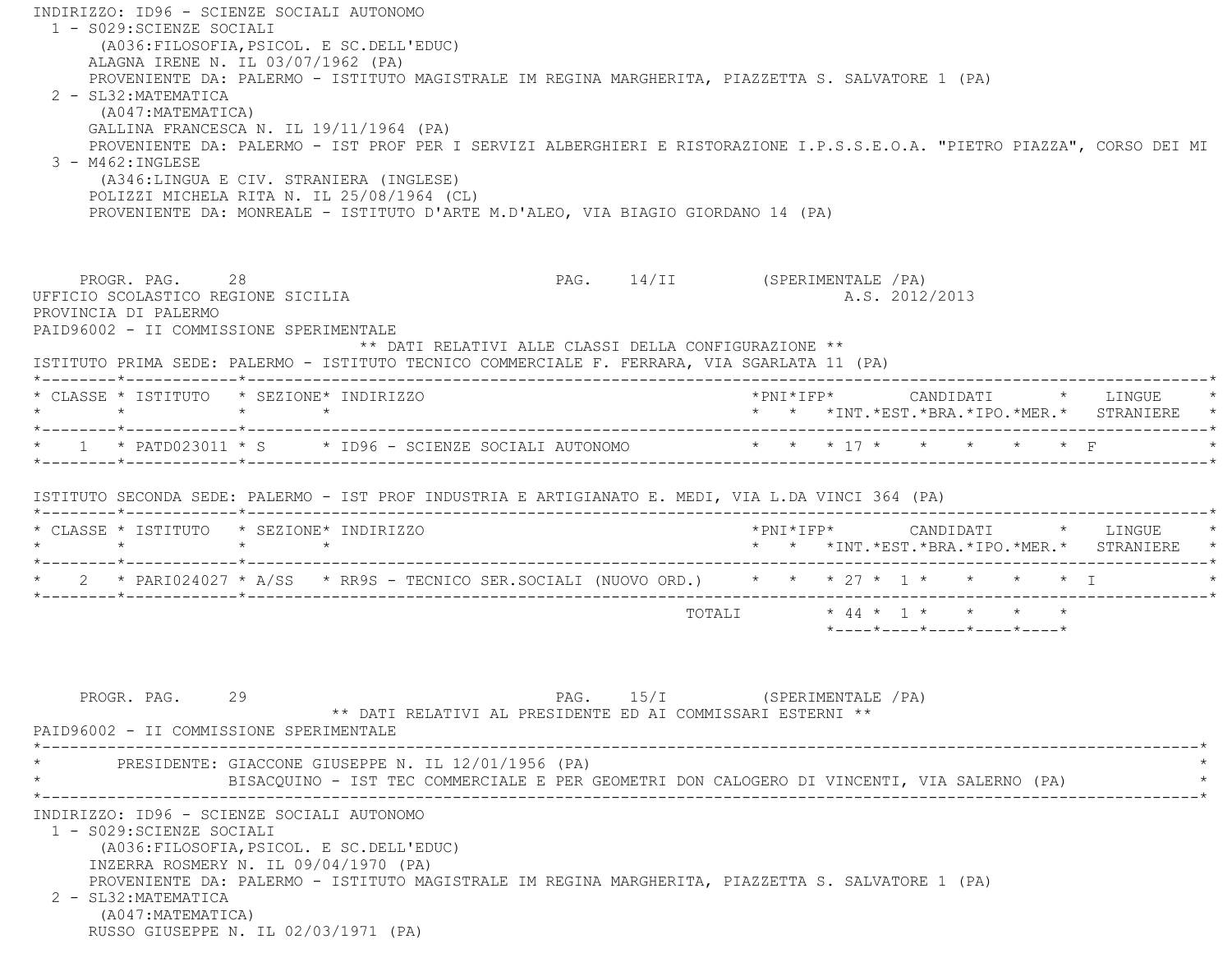PROVENIENTE DA: PALERMO - IST PROF PER I SERVIZI COMMERCIALI E TURISTICI L.EINAUDI, VIA MONGERBINO 51 (PA)  $3 - M462$ : INGLESE (A346:LINGUA E CIV. STRANIERA (INGLESE) ALABASTRO JONATHAN FRANK N. IL 02/08/1970 (EE) PROVENIENTE DA: PALERMO - IST PROF PER I SERVIZI ALBERGHIERI E RISTORAZIONE I.P.S.S.E.O.A. "PIETRO PIAZZA", CORSO DEI MI INDIRIZZO: RR9S - TECNICO SER.SOCIALI (NUOVO ORD.) 1 - M065:PSICOLOGIA GEN.LE E APPLICATA (A036:FILOSOFIA,PSICOL. E SC.DELL'EDUCAZ) INZERRA ROSMERY N. IL 09/04/1970 (PA) PROVENIENTE DA: PALERMO - ISTITUTO MAGISTRALE IM REGINA MARGHERITA, PIAZZETTA S. SALVATORE 1 (PA) 2 - M670:PEDAGOGIA (A036:FILOSOFIA,PSICOL. E SC.DELL'EDUCAZ) INZERRA ROSMERY N. IL 09/04/1970 (PA) PROVENIENTE DA: PALERMO - ISTITUTO MAGISTRALE IM REGINA MARGHERITA, PIAZZETTA S. SALVATORE 1 (PA) 3 - M014:MATEMATICA (A047:MATEMATICA) RUSSO GIUSEPPE N. IL 02/03/1971 (PA) PROVENIENTE DA: PALERMO - IST PROF PER I SERVIZI COMMERCIALI E TURISTICI L.EINAUDI, VIA MONGERBINO 51 (PA) 4 - M548:MATEMATICA (A047:MATEMATICA) RUSSO GIUSEPPE N. IL 02/03/1971 (PA) PROVENIENTE DA: PALERMO - IST PROF PER I SERVIZI COMMERCIALI E TURISTICI L.EINAUDI, VIA MONGERBINO 51 (PA) 5 - M460:INGLESE (A346:LINGUA E CIV. STRANIERA (INGLESE)) ALABASTRO JONATHAN FRANK N. IL 02/08/1970 (EE) PROVENIENTE DA: PALERMO - IST PROF PER I SERVIZI ALBERGHIERI E RISTORAZIONE I.P.S.S.E.O.A. "PIETRO PIAZZA", CORSO DEI MI (SEGUONO DATI RELATIVI AI COMMISSARI ESTERNI) PROGR. PAG. 30 30 PAG. 15/II (SPERIMENTALE /PA) \*\* DATI RELATIVI AI COMMISSARI ESTERNI \*\* 6 - M462:INGLESE (A346:LINGUA E CIV. STRANIERA (INGLESE)) ALABASTRO JONATHAN FRANK N. IL 02/08/1970 (EE) PROVENIENTE DA: PALERMO - IST PROF PER I SERVIZI ALBERGHIERI E RISTORAZIONE I.P.S.S.E.O.A. "PIETRO PIAZZA", CORSO DEI MI PROGR. PAG. 31 2009 2009 2009 21 21 22 23 24 25/III (SPERIMENTALE / PA) UFFICIO SCOLASTICO REGIONE SICILIA A.S. 2012/2013 PROVINCIA DI PALERMO PAIE10001 - I COMMISSIONE SPERIMENTALE \*\* DATI RELATIVI ALLE CLASSI DELLA CONFIGURAZIONE \*\* ISTITUTO PRIMA SEDE: PALERMO - ISTITUTO MAGISTRALE DE COSMI, VIA LEONARDO RUGGERI 15 (PA) \*--------\*------------\*-------------------------------------------------------------------------------------------------------\* \* CLASSE \* ISTITUTO \* SEZIONE\* INDIRIZZO \*PNI\*IFP\* CANDIDATI \* LINGUE \* \* \* \* \* \* \* \*INT.\*EST.\*BRA.\*IPO.\*MER.\* STRANIERE \* \*--------\*------------\*-------------------------------------------------------------------------------------------------------\*1 \* PAPM02000N \* E \* IE10 - SOCIO PSICOPEDAG.(BROCCA-MUSICA) \* \* \* 18 \* 1 \* \* \* \* \* \* I  $\star$  \* 2 \* PAPM02000N \* G \* IE10 - SOCIO PSICOPEDAG.(BROCCA-MUSICA) \* \* \* 22 \* \* \* \* \* I \* \*--------\*------------\*-------------------------------------------------------------------------------------------------------\*

TOTALI  $\star$  40  $\star$  1  $\star$   $\star$   $\star$   $\star$ 

\*----\*----\*----\*----\*----\*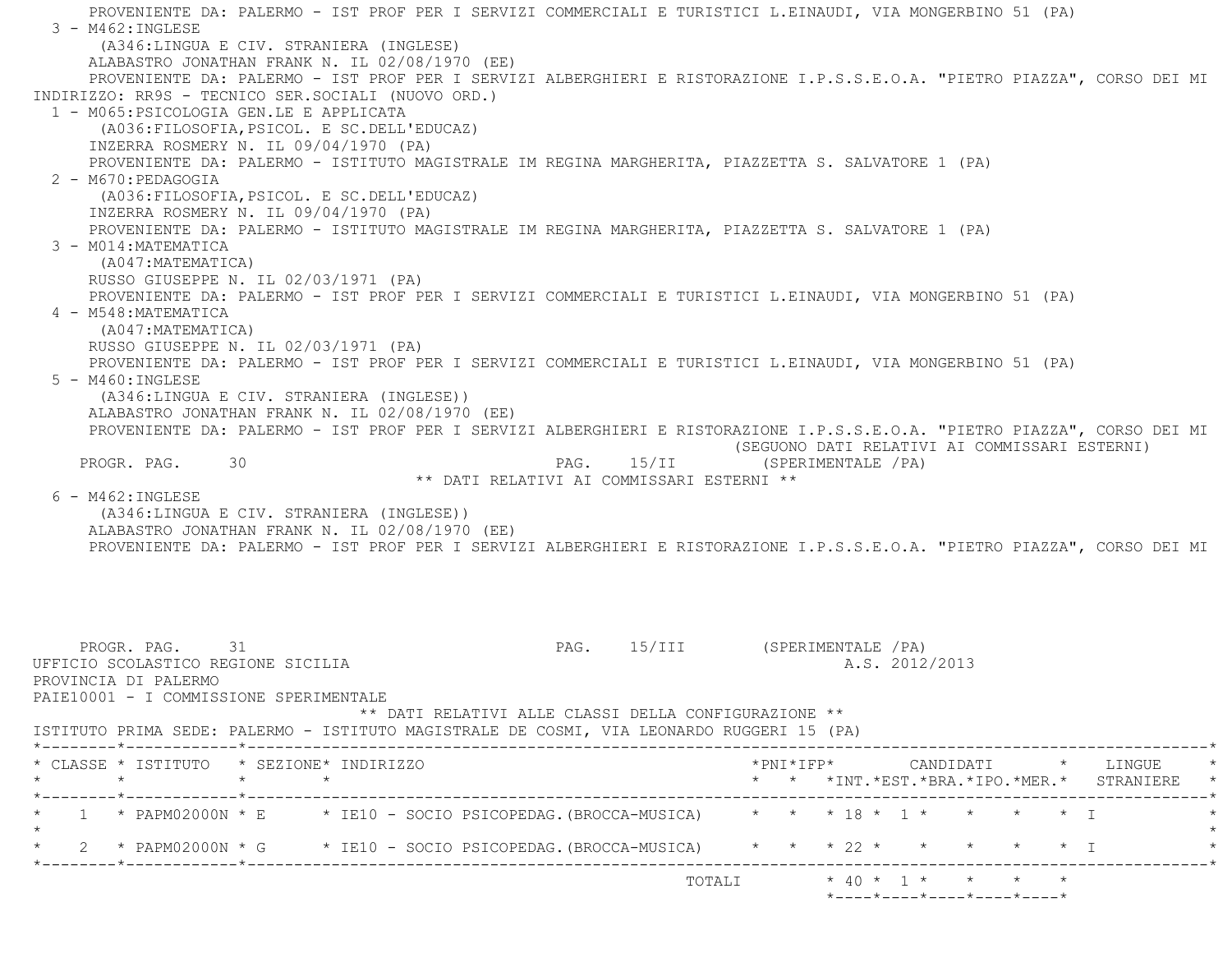|  | PROGR. PAG. 32<br>PAIE10001 - I COMMISSIONE SPERIMENTALE                                                                                                                                                                                                                                                                                                                          |  | ** DATI RELATIVI AL PRESIDENTE ED AI COMMISSARI ESTERNI **                                                                                                                                                                                                                       | PAG. 16/I (SPERIMENTALE / PA) |                       |  |  |                |                            |  |                                          |  |
|--|-----------------------------------------------------------------------------------------------------------------------------------------------------------------------------------------------------------------------------------------------------------------------------------------------------------------------------------------------------------------------------------|--|----------------------------------------------------------------------------------------------------------------------------------------------------------------------------------------------------------------------------------------------------------------------------------|-------------------------------|-----------------------|--|--|----------------|----------------------------|--|------------------------------------------|--|
|  |                                                                                                                                                                                                                                                                                                                                                                                   |  | * PRESIDENTE: MANGIONE FABRIZIO N. IL 21/03/1955 (PA)<br>ISOLA DELLE FEMMINE - ISTITUTO COMPRENSIVO I.C.ISOLA DELLE FEMMINE"F.RISO, VIA MANZONI, 2 (PA)                                                                                                                          |                               |                       |  |  |                |                            |  |                                          |  |
|  | INDIRIZZO: IE10 - SOCIO PSICOPEDAG. (BROCCA-MUSICA)<br>1 - M670:PEDAGOGIA<br>(A036: FILOSOFIA, PSICOL. E SC. DELL'EDUC)<br>GIANNILIVIGNI FRANCESCO PAOLO N. IL 14/08/1948 (PA)<br>2 - SG82: FILOSOFIA<br>(A037:FILOSOFIA E STORIA)<br>SCANNALIATO MADDALENA N. IL 21/06/1973 (PA)<br>3 - SB01:BIOLOGIA<br>( A060:SC.NA., CH., GEOG., MIC. )<br>PIAZZA MARIA N. IL 16/09/1969 (PA) |  | PROVENIENTE DA: PALERMO - ISTITUTO MAGISTRALE IM REGINA MARGHERITA, PIAZZETTA S. SALVATORE 1 (PA)<br>PROVENIENTE DA: PALERMO - LICEO SCIENTIFICO GALILEI, VIA DANIMARCA 54 (PA)<br>PROVENIENTE DA: CEFALU' - LICEO CLASSICO MANDRALISCA, VIA MAESTRO VINCENZO PINTORNO N.27 (PA) |                               |                       |  |  |                |                            |  |                                          |  |
|  | PROGR. PAG. 33<br>UFFICIO SCOLASTICO REGIONE SICILIA<br>PROVINCIA DI PALERMO<br>PAIE10002 - II COMMISSIONE SPERIMENTALE                                                                                                                                                                                                                                                           |  |                                                                                                                                                                                                                                                                                  | PAG. 16/II (SPERIMENTALE /PA) |                       |  |  | A.S. 2012/2013 |                            |  |                                          |  |
|  |                                                                                                                                                                                                                                                                                                                                                                                   |  | ** DATI RELATIVI ALLE CLASSI DELLA CONFIGURAZIONE **<br>ISTITUTO PRIMA SEDE: PARTINICO - LICEO SCIENTIFICO LS SANTI SAVARINO, C/DA TURRISI (PA)                                                                                                                                  |                               |                       |  |  |                |                            |  |                                          |  |
|  | * CLASSE * ISTITUTO * SEZIONE* INDIRIZZO                                                                                                                                                                                                                                                                                                                                          |  |                                                                                                                                                                                                                                                                                  |                               |                       |  |  |                |                            |  | * * *INT.*EST.*BRA.*IPO.*MER.* STRANIERE |  |
|  |                                                                                                                                                                                                                                                                                                                                                                                   |  | * 1 * PAPS080008 * M * IE10 - SOCIO PSICOPEDAG. (BROCCA-MUSICA) * * * 18 * * * * * * * I                                                                                                                                                                                         |                               |                       |  |  |                |                            |  |                                          |  |
|  |                                                                                                                                                                                                                                                                                                                                                                                   |  | * 2 * PAPS080008 * N * IE10 - SOCIO PSICOPEDAG. (BROCCA-MUSICA) * * * 14 * * * * * * * I                                                                                                                                                                                         |                               |                       |  |  |                |                            |  |                                          |  |
|  |                                                                                                                                                                                                                                                                                                                                                                                   |  |                                                                                                                                                                                                                                                                                  |                               | TOTALI * 32 * * * * * |  |  |                | *----*----*----*----*----* |  |                                          |  |
|  | PROGR. PAG. 34<br>PAIE10002 - II COMMISSIONE SPERIMENTALE                                                                                                                                                                                                                                                                                                                         |  | ** DATI RELATIVI AL PRESIDENTE ED AI COMMISSARI ESTERNI **                                                                                                                                                                                                                       | PAG. 17/I (SPERIMENTALE / PA) |                       |  |  |                |                            |  |                                          |  |
|  |                                                                                                                                                                                                                                                                                                                                                                                   |  | PRESIDENTE: GERBINO ROSALIA N. IL 30/09/1951 (PA)<br>PALERMO - LICEO CLASSICO GARIBALDI, VIA CANONICO ROTOLO (PA)                                                                                                                                                                |                               |                       |  |  |                |                            |  |                                          |  |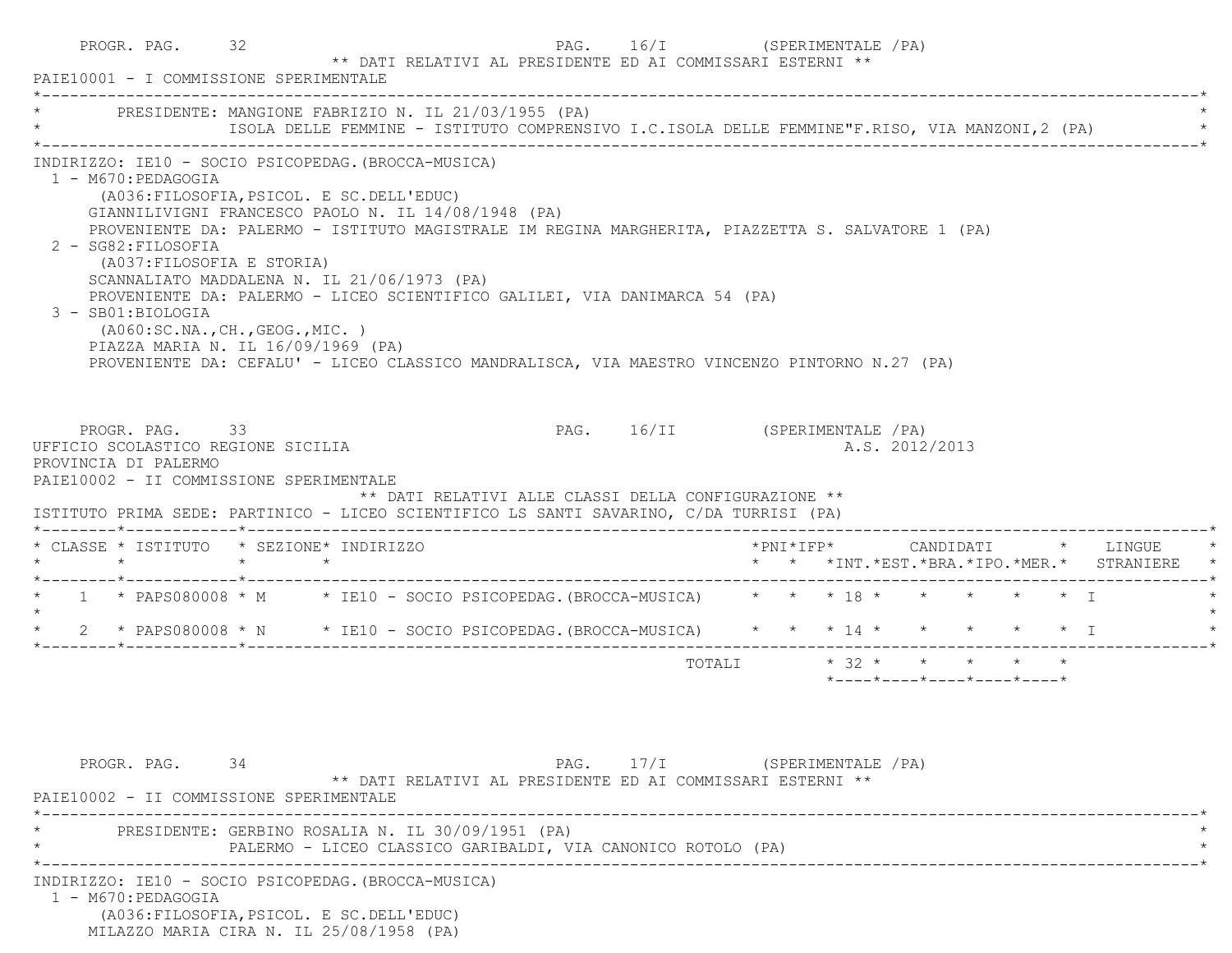PROVENIENTE DA: CORLEONE - LICEO SCIENTIFICO LICEO SCIENT. CLASS. PEDAG DO, VIA SALVATORE CUSIMANO S.N.C. (PA) 2 - SG82:FILOSOFIA (A037:FILOSOFIA E STORIA) ARRIGO LINA N. IL 02/02/1957 (PA) PROVENIENTE DA: TERMINI IMERESE - LICEO SCIENTIFICO LICEO SCIENTIFICO STATALE NICO, PIAZZA G. SANSONE 12 (PA) 3 - SB01:BIOLOGIA (A060:SC.NA.,CH.,GEOG.,MIC. ) SCRO' CATERINA N. IL 15/04/1966 (PA) PROVENIENTE DA: MONREALE - LICEO CLASSICO LICEO CLASSICO "EMANUELE BASIL, VIA DISCESA CAPPUCCINI S.N. (PA) PROGR. PAG. 35 35 PAG. 17/II (SPERIMENTALE /PA) UFFICIO SCOLASTICO REGIONE SICILIA A.S. 2012/2013 PROVINCIA DI PALERMO PAIE10003 - III COMMISSIONE SPERIMENTALE \*\* DATI RELATIVI ALLE CLASSI DELLA CONFIGURAZIONE \*\* ISTITUTO PRIMA SEDE: CACCAMO - ISTITUTO MAGISTRALE IST.MAGISTRALE DI CACCAMO, LARGO PIETRO SPICA (PA) \*--------\*------------\*-------------------------------------------------------------------------------------------------------\* \* CLASSE \* ISTITUTO \* SEZIONE\* INDIRIZZO \*PNI\*IFP\* CANDIDATI \* LINGUE \* \* \* \* \* \* \* \*INT.\*EST.\*BRA.\*IPO.\*MER.\* STRANIERE \* \*--------\*------------\*-------------------------------------------------------------------------------------------------------\*\* 1 \* PAPM001019 \* A \* IE10 - SOCIO PSICOPEDAG.(BROCCA-MUSICA) \* \* \* 21 \* \* \* \* \* \* \* I  $\star$ \* 2 \* PAPM001019 \* C \* ISFP - SOCIO PSICOPEDAG. (PR. "BROCCA") \* \* \* 17 \* \* \* \* \* \* \* I \*--------\*------------\*-------------------------------------------------------------------------------------------------------\*TOTALI  $* 38 * * * * * * * * * *$  \*----\*----\*----\*----\*----\*PROGR. PAG. 36 36 PAG. 18/I (SPERIMENTALE /PA) \*\* DATI RELATIVI AL PRESIDENTE ED AI COMMISSARI ESTERNI \*\* PAIE10003 - III COMMISSIONE SPERIMENTALE \*----------------------------------------------------------------------------------------------------------------------------\*PRESIDENTE: LAMPONE ANTONINA N. IL 28/12/1953 (PA) PALERMO - SCUOLA PRIMO GRADO BOCCONE SILVIO, VIA DEL VESPRO,72 (PA) \*----------------------------------------------------------------------------------------------------------------------------\* INDIRIZZO: IE10 - SOCIO PSICOPEDAG.(BROCCA-MUSICA) 1 - M670:PEDAGOGIA (A036:FILOSOFIA,PSICOL. E SC.DELL'EDUC) CANZONERI GIUSEPPA N. IL 27/02/1964 (PA) PROVENIENTE DA: CORLEONE - LICEO SCIENTIFICO LICEO SCIENT. CLASS. PEDAG DO, VIA SALVATORE CUSIMANO S.N.C. (PA) 2 - SG82:FILOSOFIA (A037:FILOSOFIA E STORIA) MACALUSO FRANCESCO N. IL 27/04/1957 (PA) PROVENIENTE DA: LERCARA FRIDDI - LICEO SCIENTIFICO M. PICONE, VIALE P. SCAGLIONE, 24 (PA) 3 - SB01:BIOLOGIA (A060:SC.NA.,CH.,GEOG.,MIC. ) CASTRO VINCENZO N. IL 10/04/1954 (PA) PROVENIENTE DA: CASTELBUONO - LICEO SCIENTIFICO LICEO SCIENTIFICO "LUIGI FAILL, CONTRADA ROSARIO, SNC (PA) INDIRIZZO: ISFP - SOCIO PSICOPEDAG. (PR. "BROCCA") 1 - M670:PEDAGOGIA (A036:FILOSOFIA,PSICOL. E SC.DELL'EDUC) CANZONERI GIUSEPPA N. IL 27/02/1964 (PA)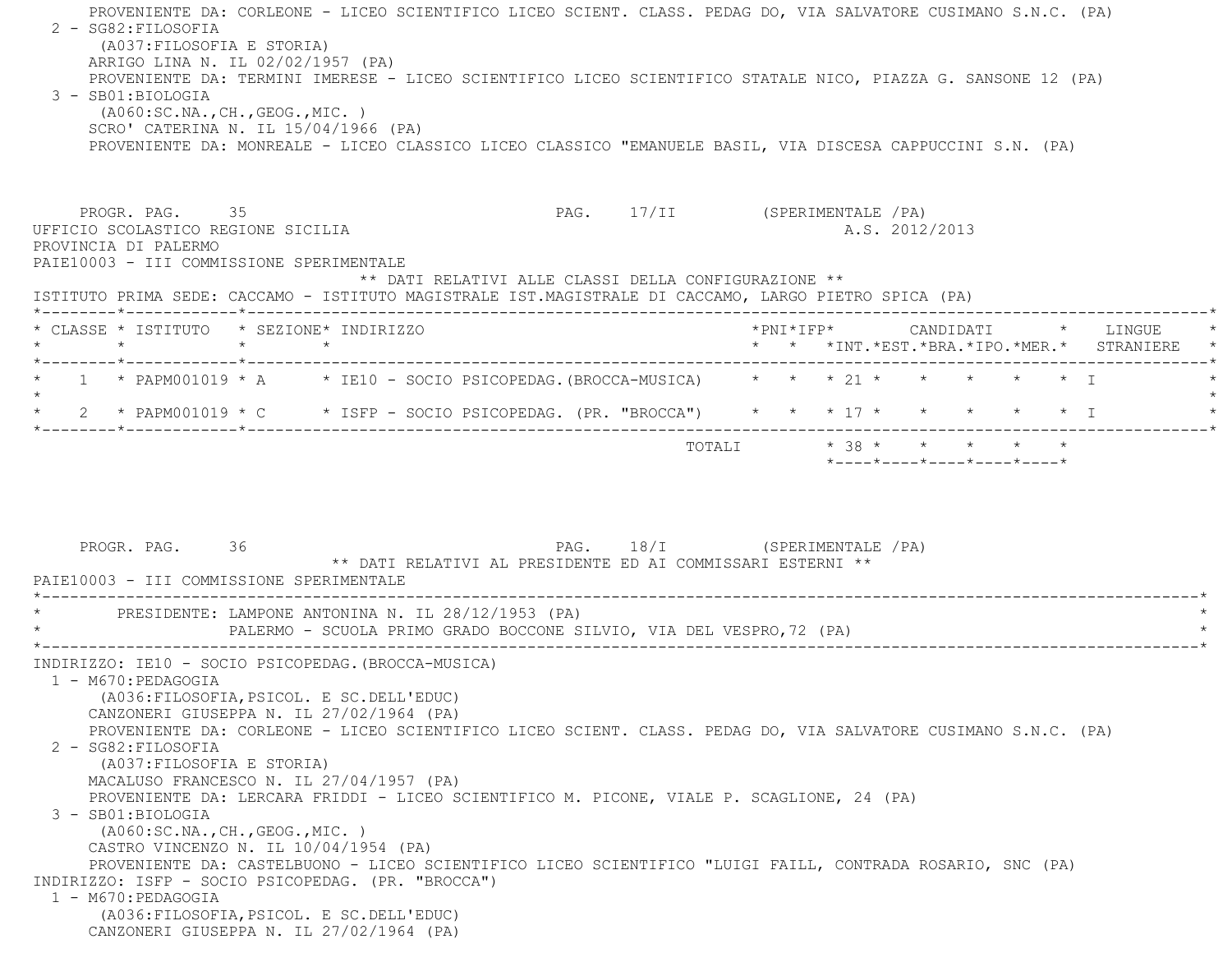|         | PROGR. PAG. 37<br>UFFICIO SCOLASTICO REGIONE SICILIA<br>PROVINCIA DI PALERMO<br>PAIE10004 - IV COMMISSIONE SPERIMENTALE | ** DATI RELATIVI ALLE CLASSI DELLA CONFIGURAZIONE **<br>ISTITUTO PRIMA SEDE: PALERMO - ISTITUTO TECNICO COMMERCIALE F. FERRARA, VIA SGARLATA 11 (PA)                                | PAG. 18/II (SPERIMENTALE /PA) |  |  | A.S. 2012/2013 |                                                                 |  |                                                 |
|---------|-------------------------------------------------------------------------------------------------------------------------|-------------------------------------------------------------------------------------------------------------------------------------------------------------------------------------|-------------------------------|--|--|----------------|-----------------------------------------------------------------|--|-------------------------------------------------|
|         |                                                                                                                         | * CLASSE * ISTITUTO * SEZIONE* INDIRIZZO                                                                                                                                            |                               |  |  |                |                                                                 |  | * * *INT. *EST. *BRA. *IPO. *MER. * STRANIERE * |
| $\star$ |                                                                                                                         | * 1 * PATD023011 * C * IE10 - SOCIO PSICOPEDAG. (BROCCA-MUSICA) * * * 13 * * * * * * * I<br>* * * * $\sqrt{C}$ * IE10 - SOCIO PSICOPEDAG. (BROCCA-MUSICA) * * * 3 * * * * * * F     |                               |  |  |                |                                                                 |  |                                                 |
|         |                                                                                                                         | 2 * PATD023011 * P * IE10 - SOCIO PSICOPEDAG. (BROCCA-MUSICA) * * * 20 * * * * * * * I                                                                                              |                               |  |  |                |                                                                 |  |                                                 |
|         |                                                                                                                         |                                                                                                                                                                                     |                               |  |  |                | $*$ _ _ _ _ $*$ _ _ _ _ $*$ _ _ _ _ $*$ _ _ _ _ $*$ _ _ _ _ $*$ |  |                                                 |
|         | PROGR. PAG. 38<br>PAIE10004 - IV COMMISSIONE SPERIMENTALE                                                               | PAG. 19/I (SPERIMENTALE /PA)<br>** DATI RELATIVI AL PRESIDENTE ED AI COMMISSARI ESTERNI **                                                                                          |                               |  |  |                |                                                                 |  |                                                 |
|         | 1 - M670: PEDAGOGIA                                                                                                     | * PRESIDENTE: MANNO ELISABETTA N. IL 13/07/1952 (PA)<br>PALERMO - ISTITUTO MAGISTRALE DE COSMI, VIA LEONARDO RUGGERI 15 (PA)<br>INDIRIZZO: IE10 - SOCIO PSICOPEDAG. (BROCCA-MUSICA) |                               |  |  |                |                                                                 |  |                                                 |

PROGR. PAG. 39 39 PAG. 19/II (SPERIMENTALE /PA)<br>2012/2013 PAG. 19/II (SPERIMENTALE /PA) UFFICIO SCOLASTICO REGIONE SICILIA PROVINCIA DI PALERMO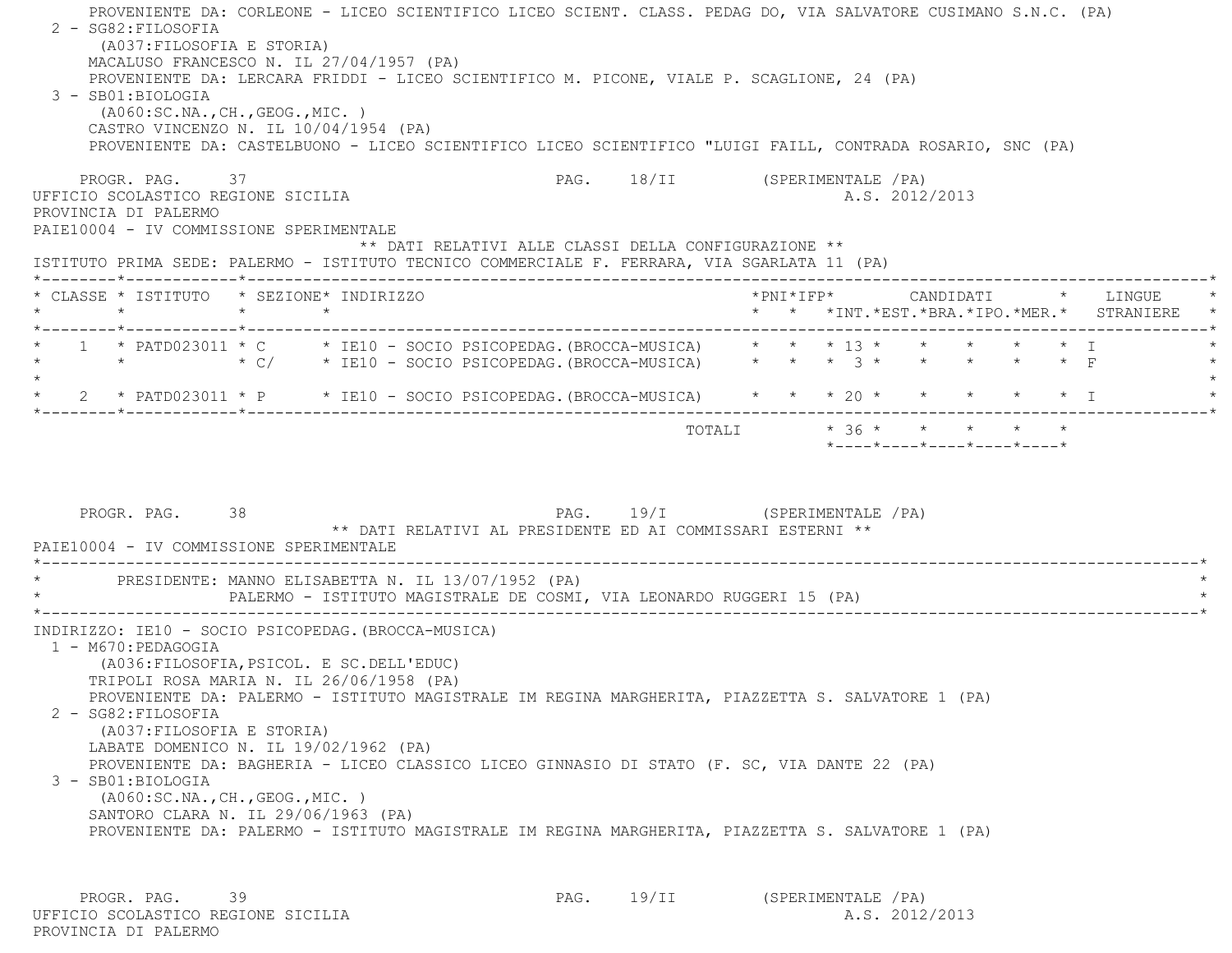PAIE10005 - V COMMISSIONE SPERIMENTALE \*\* DATI RELATIVI ALLE CLASSI DELLA CONFIGURAZIONE \*\* ISTITUTO PRIMA SEDE: LERCARA FRIDDI - LICEO SCIENTIFICO M. PICONE, VIALE P. SCAGLIONE, 24 (PA) \*--------\*------------\*-------------------------------------------------------------------------------------------------------\* \* CLASSE \* ISTITUTO \* SEZIONE\* INDIRIZZO \*PNI\*IFP\* CANDIDATI \* LINGUE \* \* \* \* \* \* \* \*INT.\*EST.\*BRA.\*IPO.\*MER.\* STRANIERE \* \*--------\*------------\*-------------------------------------------------------------------------------------------------------\* \* 1 \* PAPS011031 \* D \* IE10 - SOCIO PSICOPEDAG.(BROCCA-MUSICA) \* \* \* 13 \* \* \* \* \* I \* \* \* \* D/ \* IE10 - SOCIO PSICOPEDAG.(BROCCA-MUSICA) \* \* \* 2 \* 1 \* \* \* \* F \* \*--------\*------------\*-------------------------------------------------------------------------------------------------------\* ISTITUTO SECONDA SEDE: PRIZZI - L.R. PAR. ISTITUTO MAGISTRALE GABELLI - LICEO SCIENZE SOCIAL, VIA ALDO MORO N.3 (PA) \*--------\*------------\*-------------------------------------------------------------------------------------------------------\* \* CLASSE \* ISTITUTO \* SEZIONE\* INDIRIZZO \*PNI\*IFP\* CANDIDATI \* LINGUE \* \* \* \* \* \* \* \*INT.\*EST.\*BRA.\*IPO.\*MER.\* STRANIERE \* \*--------\*------------\*-------------------------------------------------------------------------------------------------------\*2 \* PAPM12500N \* A \* IA44 - SCIENZE SOCIALI \* \* \* \* 5 \* \* \* \* \* \* \* \* I \*--------\*------------\*-------------------------------------------------------------------------------------------------------\*TOTALI  $* 20 * 1 * * * * * * *$  \*----\*----\*----\*----\*----\*PROGR. PAG. 40 40 PAG. 20/I (SPERIMENTALE /PA) \*\* DATI RELATIVI AL PRESIDENTE ED AI COMMISSARI ESTERNI \*\* PAIE10005 - V COMMISSIONE SPERIMENTALE \*----------------------------------------------------------------------------------------------------------------------------\*PRESIDENTE: CANGIAMILA ANGELO N. IL 02/01/1950 (PA) CALTAVUTURO - ISTITUTO COMPRENSIVO I.C. STATALE -ODDO CALTAVUTURO, P.TTA CAV. DI VITT.VENETO N.1 (PA) \*----------------------------------------------------------------------------------------------------------------------------\* INDIRIZZO: IE10 - SOCIO PSICOPEDAG.(BROCCA-MUSICA) 1 - M670:PEDAGOGIA (A036:FILOSOFIA,PSICOL. E SC.DELL'EDUC) BELLADONE EUGENIA N. IL 16/04/1952 (PA) PROVENIENTE DA: CACCAMO - ISTITUTO MAGISTRALE IST.MAGISTRALE DI CACCAMO, LARGO PIETRO SPICA (PA) 2 - SG82:FILOSOFIA (A037:FILOSOFIA E STORIA) ARMATO GIORGIO N. IL 14/05/1969 (PA) PROVENIENTE DA: PALERMO - LICEO SCIENTIFICO GALILEI, VIA DANIMARCA 54 (PA) 3 - SB01:BIOLOGIA (A060:SC.NA.,CH.,GEOG.,MIC. ) DIOGUARDI ANGELA N. IL 29/09/1955 (PA) PROVENIENTE DA: CACCAMO - ISTITUTO MAGISTRALE IST.MAGISTRALE DI CACCAMO, LARGO PIETRO SPICA (PA) INDIRIZZO: IA44 - SCIENZE SOCIALI 1 - S029:SCIENZE SOCIALI (A036:FILOSOFIA,PSICOL. E SC.DELL'EDUC) BELLADONE EUGENIA N. IL 16/04/1952 (PA) PROVENIENTE DA: CACCAMO - ISTITUTO MAGISTRALE IST.MAGISTRALE DI CACCAMO, LARGO PIETRO SPICA (PA) 2 - SL32:MATEMATICA (A047:MATEMATICA; A049:MATEMATICA E FISICA) MARINO MARIA N. IL 18/09/1964 (PA) PROVENIENTE DA: PALERMO - LICEO SCIENTIFICO BENEDETTO CROCE, VIA BENFRATELLI 4 (PA) 3 - SG82:FILOSOFIA (A037:FILOSOFIA E STORIA) ARMATO GIORGIO N. IL 14/05/1969 (PA) PROVENIENTE DA: PALERMO - LICEO SCIENTIFICO GALILEI, VIA DANIMARCA 54 (PA)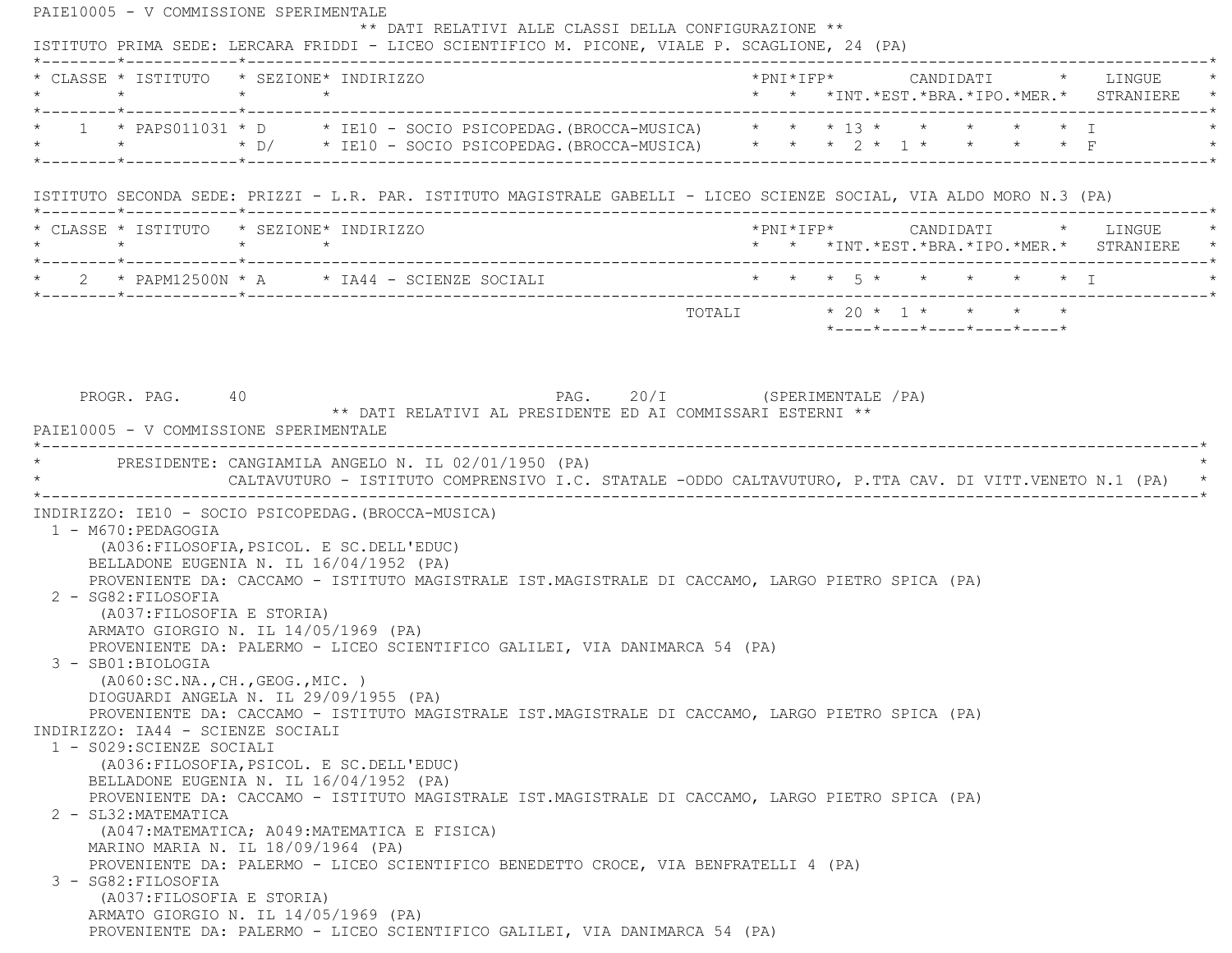PROGR. PAG. 41 CHARGE 41 PAG. 20/II (SPERIMENTALE /PA) UFFICIO SCOLASTICO REGIONE SICILIA A.S. 2012/2013 PROVINCIA DI PALERMO PAIE10006 - VI COMMISSIONE SPERIMENTALE \*\* DATI RELATIVI ALLE CLASSI DELLA CONFIGURAZIONE \*\* ISTITUTO PRIMA SEDE: BAGHERIA - L.R. PAR. ISTITUTO MAGISTRALE LIC.SOC.P.PED.DANTE, VIA DANTE,28 (PA) \*--------\*------------\*-------------------------------------------------------------------------------------------------------\* \* CLASSE \* ISTITUTO \* SEZIONE\* INDIRIZZO \*PNI\*IFP\* CANDIDATI \* LINGUE \* \* \* \* \* \* \* \*INT.\*EST.\*BRA.\*IPO.\*MER.\* STRANIERE \* \*--------\*------------\*-------------------------------------------------------------------------------------------------------\* $1 \times$  PAPM25500A \* A  $\longrightarrow$  IE10 - SOCIO PSICOPEDAG.(BROCCA-MUSICA)  $\longrightarrow$  \* \*  $24 \times 10 \times$  \* \* \* \* I \*--------\*------------\*-------------------------------------------------------------------------------------------------------\* ISTITUTO SECONDA SEDE: PIANA DEGLI ALBANESI - L.R. PAR. ISTITUTO MAGISTRALE P.GUZZETTA -SOCIO PSICO PEDAG, V.BRANCATO 1 (PA) \*--------\*------------\*-------------------------------------------------------------------------------------------------------\* \* CLASSE \* ISTITUTO \* SEZIONE\* INDIRIZZO \*PNI\*IFP\* CANDIDATI \* LINGUE \* \* \* \* \* \* \* \*INT.\*EST.\*BRA.\*IPO.\*MER.\* STRANIERE \* \*--------\*------------\*-------------------------------------------------------------------------------------------------------\*2 \* PAPM115003 \* A \* ISFP - SOCIO PSICOPEDAG. (PR. "BROCCA") \* \* \* 13 \* \* \* \* \* \* \* I \*--------\*------------\*-------------------------------------------------------------------------------------------------------\*TOTALI \* 37 \* 10 \* \* \* \* \* \*----\*----\*----\*----\*----\*PROGR. PAG. 42 42 PAG. 21/I (SPERIMENTALE /PA) \*\* DATI RELATIVI AL PRESIDENTE ED AI COMMISSARI ESTERNI \*\* PAIE10006 - VI COMMISSIONE SPERIMENTALE \*----------------------------------------------------------------------------------------------------------------------------\*PRESIDENTE: MUSCATO GIUSEPPA N. IL 22/02/1961 (PA) \* POLLINA - ISTITUTO COMPRENSIVO I.C.POLLINA-SAN MAURO C.DE, VIA L. SCIASCIA (PA) \* \*----------------------------------------------------------------------------------------------------------------------------\* INDIRIZZO: IE10 - SOCIO PSICOPEDAG.(BROCCA-MUSICA) 1 - M670:PEDAGOGIA (A036:FILOSOFIA,PSICOL. E SC.DELL'EDUC) ALABISO FRANCESCA PAOLA N. IL 31/07/1967 (PA) PROVENIENTE DA: PARTINICO - LICEO SCIENTIFICO LS SANTI SAVARINO, C/DA TURRISI (PA) 2 - SG82:FILOSOFIA (A037:FILOSOFIA E STORIA) CREMONA ALESSANDRA N. IL 24/12/1978 (EN) PROVENIENTE DA: MARINEO - IST PROF INDUSTRIA E ARTIGIANATO I.P.I.A. MARINEO, VIA ETTORE MAJORANA SN (PA) 3 - SB01:BIOLOGIA (A060:SC.NA.,CH.,GEOG.,MIC. ) SPECIALE VINCENZA N. IL 30/03/1964 (PA) PROVENIENTE DA: PARTINICO - IST TEC COMMERCIALE E PER GEOMETRI CARLO ALBERTO DALLA CHIESA, CORSO DEI MILLE 517 (PA) INDIRIZZO: ISFP - SOCIO PSICOPEDAG. (PR. "BROCCA") 1 - M670:PEDAGOGIA (A036:FILOSOFIA,PSICOL. E SC.DELL'EDUC) ALABISO FRANCESCA PAOLA N. IL 31/07/1967 (PA) PROVENIENTE DA: PARTINICO - LICEO SCIENTIFICO LS SANTI SAVARINO, C/DA TURRISI (PA) 2 - SG82:FILOSOFIA (A037:FILOSOFIA E STORIA) CREMONA ALESSANDRA N. IL 24/12/1978 (EN) PROVENIENTE DA: MARINEO - IST PROF INDUSTRIA E ARTIGIANATO I.P.I.A. MARINEO, VIA ETTORE MAJORANA SN (PA) 3 - SB01:BIOLOGIA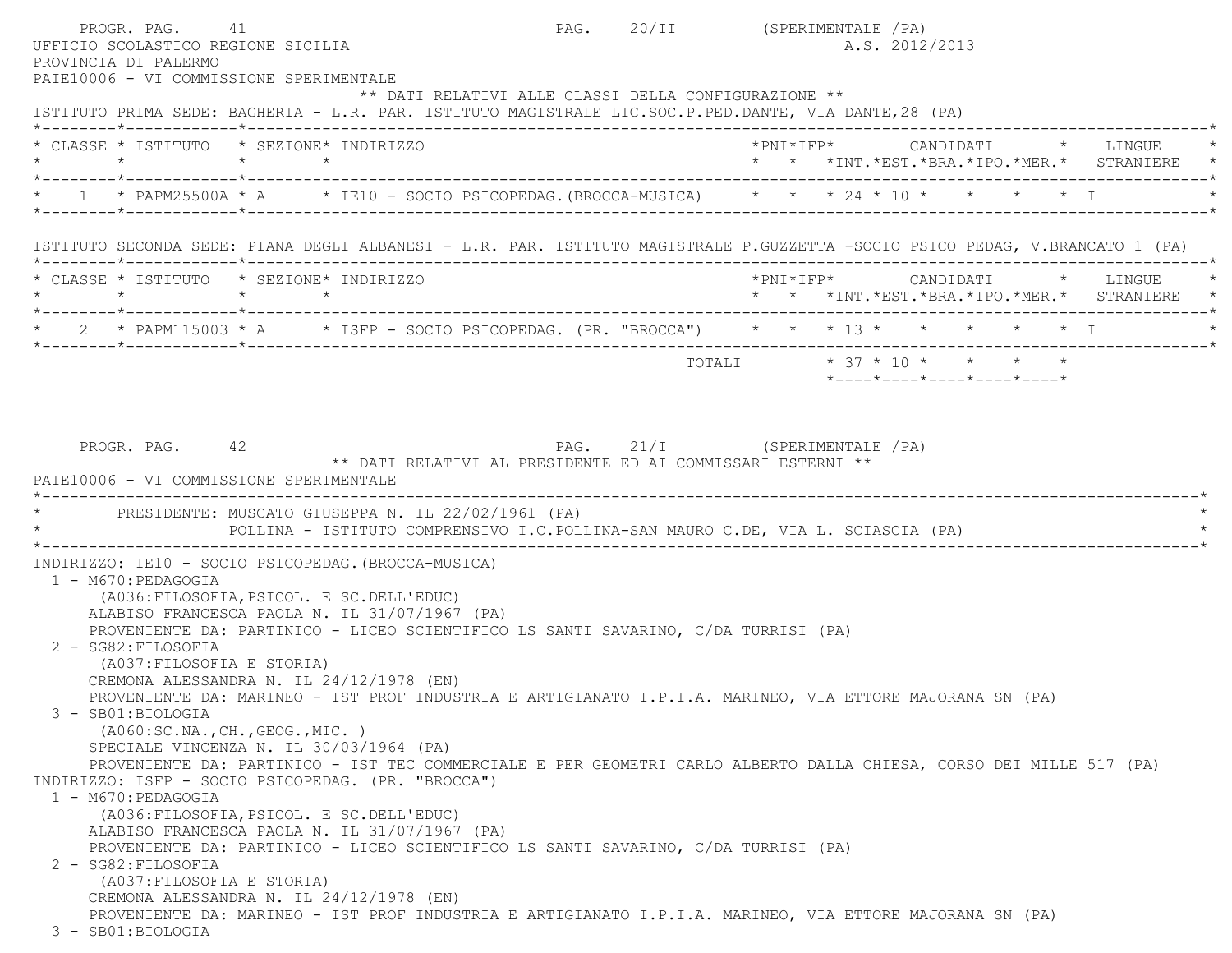|                                                                              | ( A060:SC.NA., CH., GEOG., MIC. )<br>SPECIALE VINCENZA N. IL 30/03/1964 (PA)                                               | PROVENIENTE DA: PARTINICO - IST TEC COMMERCIALE E PER GEOMETRI CARLO ALBERTO DALLA CHIESA, CORSO DEI MILLE 517 (PA)                                                                                                                                                                                                                                                                  |                                |  |  |                |  |                                            |  |
|------------------------------------------------------------------------------|----------------------------------------------------------------------------------------------------------------------------|--------------------------------------------------------------------------------------------------------------------------------------------------------------------------------------------------------------------------------------------------------------------------------------------------------------------------------------------------------------------------------------|--------------------------------|--|--|----------------|--|--------------------------------------------|--|
| PROGR. PAG. 43<br>PROVINCIA DI PALERMO                                       | UFFICIO SCOLASTICO REGIONE SICILIA                                                                                         |                                                                                                                                                                                                                                                                                                                                                                                      | PAG. 21/II (SPERIMENTALE / PA) |  |  | A.S. 2012/2013 |  |                                            |  |
|                                                                              | PAIE68001 - I COMMISSIONE SPERIMENTALE                                                                                     | ** DATI RELATIVI ALLE CLASSI DELLA CONFIGURAZIONE **<br>ISTITUTO PRIMA SEDE: PALERMO - IST TEC COMMERCIALE E PER GEOMETRI I.T.C.G. E TURISMO DUCA ABRUZZ, VIA FAZIO N. 1 (PA)                                                                                                                                                                                                        |                                |  |  |                |  |                                            |  |
|                                                                              | * CLASSE * ISTITUTO * SEZIONE* INDIRIZZO                                                                                   |                                                                                                                                                                                                                                                                                                                                                                                      |                                |  |  |                |  |                                            |  |
|                                                                              |                                                                                                                            | * 1 * PATD17000A * A * IE68 - AMMINISTRAZ. E CONTROLLO 1 LING * * * 21 * 1 * * * * * * I                                                                                                                                                                                                                                                                                             |                                |  |  |                |  |                                            |  |
|                                                                              |                                                                                                                            | ISTITUTO SECONDA SEDE: PARTINICO - ISTITUTO TECNICO COMMERCIALE ITC C.A.DALLA CHIESA SERALE, CORSO DEI MILLE (PA)                                                                                                                                                                                                                                                                    |                                |  |  |                |  |                                            |  |
|                                                                              | * CLASSE * ISTITUTO * SEZIONE* INDIRIZZO                                                                                   |                                                                                                                                                                                                                                                                                                                                                                                      |                                |  |  |                |  | * * *INT.*EST.*BRA.*IPO.*MER.* STRANIERE * |  |
|                                                                              |                                                                                                                            | * 2 * PATD090504 * S * TD18 - GIURID.ECON. AZ.LE (PROG. SIRIO) * * * 18 * 5 * * * * *                                                                                                                                                                                                                                                                                                |                                |  |  |                |  |                                            |  |
|                                                                              |                                                                                                                            |                                                                                                                                                                                                                                                                                                                                                                                      |                                |  |  |                |  |                                            |  |
|                                                                              | PAIE68001 - I COMMISSIONE SPERIMENTALE                                                                                     |                                                                                                                                                                                                                                                                                                                                                                                      |                                |  |  |                |  |                                            |  |
|                                                                              |                                                                                                                            | * PRESIDENTE: D'ANGELO CARLO N. IL 18/05/1956 (TP)<br>PALERMO - IST PROF PER I SERVIZI ALBERGHIERI E RISTORAZIONE I.P.S.S.E.O.A. "PIETRO PIAZZA", CORSO DEI MI*                                                                                                                                                                                                                      |                                |  |  |                |  |                                            |  |
| 1 - M730:RAGIONERIA<br>2 - M156: ISTITUZIONI DI DIRITTO<br>3 - M460: INGLESE | (A017:DISCIPLINE ECONOMICO-AZIENDALI)<br>VENEZIA GIUSEPPA N. IL 19/11/1970 (PA)<br>AJELLO MARIANGELA N. IL 12/09/1966 (PA) | INDIRIZZO: IE68 - AMMINISTRAZ. E CONTROLLO 1 LING<br>PROVENIENTE DA: PALERMO - IST PROF PER I SERVIZI COMMERCIALI E TURISTICI L.EINAUDI, VIA MONGERBINO 51 (PA)<br>(A019:DISCIPLINE GIURIDICHE ED ECONOMIC.)<br>PROVENIENTE DA: PALERMO - IST PROF PER I SERVIZI ALBERGHIERI E RISTORAZIONE I.P.S.S.E.O.A. "PIETRO PIAZZA", CORSO DEI MI<br>(A346:LINGUA E CIV. STRANIERA (INGLESE)) |                                |  |  |                |  |                                            |  |
| 1 - M223: ECONOMIA AZIENDALE                                                 | CIPRI' GABRIELLA N. IL 18/08/1959 (PA)                                                                                     | PROVENIENTE DA: BAGHERIA - ISTITUTO TECNICO COMMERCIALE "DON LUIGI STURZO", VIA SANT'IGNAZIO DI LOYOLA 7 (PA)<br>INDIRIZZO: TD18 - GIURID.ECON. AZ.LE (PROG. SIRIO)                                                                                                                                                                                                                  |                                |  |  |                |  |                                            |  |
|                                                                              | (A017: DISCIPLINE ECONOMICO-AZIENDALI)<br>VENEZIA GIUSEPPA N. IL 19/11/1970 (PA)                                           | PROVENIENTE DA: PALERMO - IST PROF PER I SERVIZI COMMERCIALI E TURISTICI L.EINAUDI, VIA MONGERBINO 51 (PA)                                                                                                                                                                                                                                                                           |                                |  |  |                |  |                                            |  |
|                                                                              | 2 - SR72: LINGUA STRANIERA (INGLESE)<br>(A346:LINGUA E CIV. STRANIERA (INGLESE)                                            |                                                                                                                                                                                                                                                                                                                                                                                      |                                |  |  |                |  |                                            |  |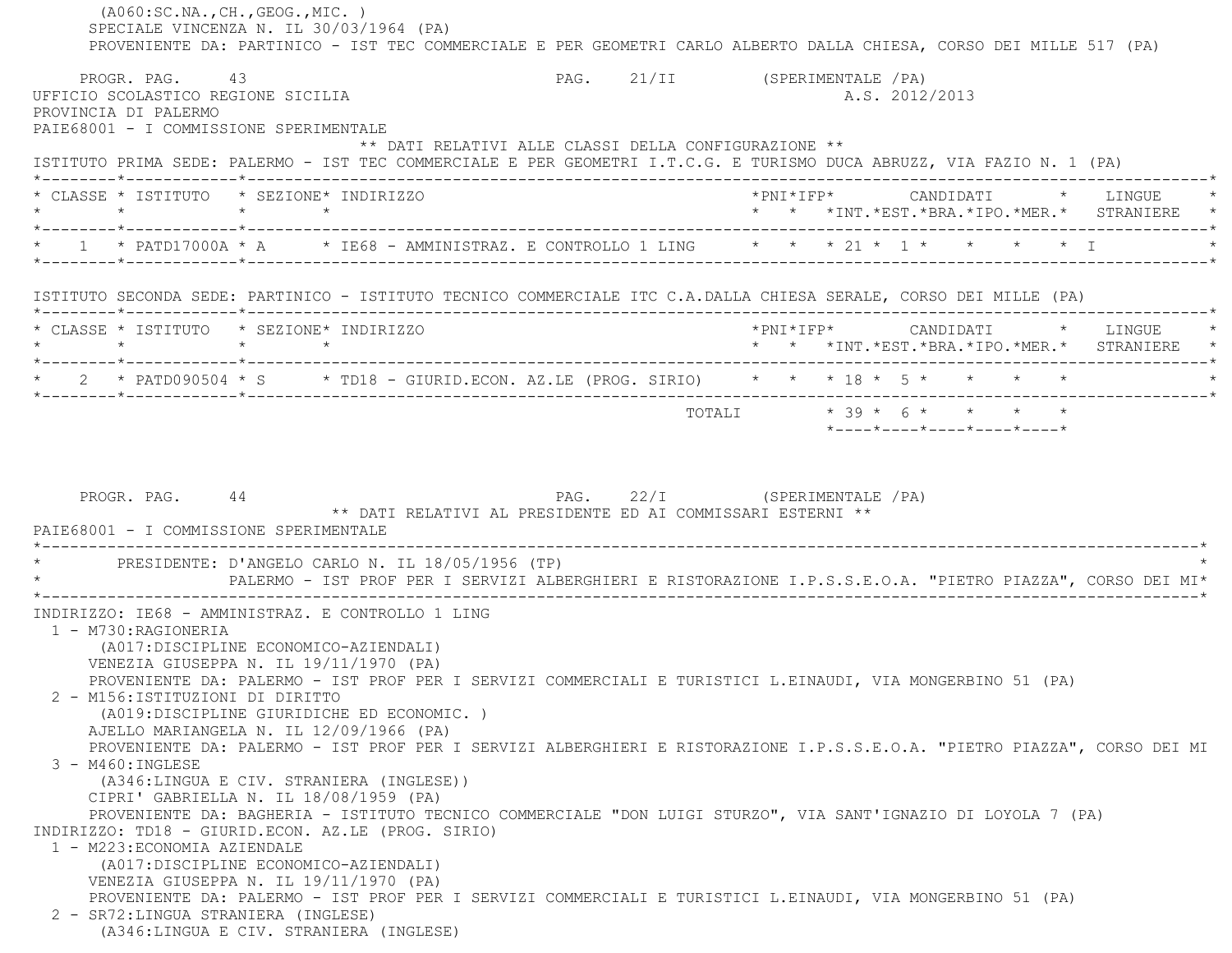CIPRI' GABRIELLA N. IL 18/08/1959 (PA) PROVENIENTE DA: BAGHERIA - ISTITUTO TECNICO COMMERCIALE "DON LUIGI STURZO", VIA SANT'IGNAZIO DI LOYOLA 7 (PA) 3 - SR85:DIRITTO (A019:DISCIPLINE GIURIDICHE ED ECONOMI) AJELLO MARIANGELA N. IL 12/09/1966 (PA) PROVENIENTE DA: PALERMO - IST PROF PER I SERVIZI ALBERGHIERI E RISTORAZIONE I.P.S.S.E.O.A. "PIETRO PIAZZA", CORSO DEI MI PROGR. PAG. 45 And a PAG. 22/II (SPERIMENTALE /PA) UFFICIO SCOLASTICO REGIONE SICILIA A.S. 2012/2013 PROVINCIA DI PALERMO PAIS5I001 - I COMMISSIONE SPERIMENTALE \*\* DATI RELATIVI ALLE CLASSI DELLA CONFIGURAZIONE \*\* ISTITUTO PRIMA SEDE: PALERMO - L.R. PAR. LICEO SCIENTIFICO DON BOSCO, V.LIBERTA' 199 (PA) \*--------\*------------\*-------------------------------------------------------------------------------------------------------\* \* CLASSE \* ISTITUTO \* SEZIONE\* INDIRIZZO \*PNI\*IFP\* CANDIDATI \* LINGUE \* \* \* \* \* \* \* \*INT.\*EST.\*BRA.\*IPO.\*MER.\* STRANIERE \* \*--------\*------------\*-------------------------------------------------------------------------------------------------------\*1 \* PAPS02500Q \* A \* IS5I - CLASSICO \* \* \* \* \* \* 26 \* \* \* \* \* \* \* \*  $\star$  \* 2 \* PAPS02500Q \* B \* IS5I - CLASSICO \* \* \* 15 \* \* \* \* \* \* \*--------\*------------\*-------------------------------------------------------------------------------------------------------\* $\texttt{TOTAL} \qquad \qquad \star \quad 41 \; \star \qquad \star \qquad \star \qquad \star \qquad \star \qquad \star$  \*----\*----\*----\*----\*----\*PROGR. PAG. 46 46 PAG. 23/I (SPERIMENTALE /PA) \*\* DATI RELATIVI AL PRESIDENTE ED AI COMMISSARI ESTERNI \*\* PAIS5I001 - I COMMISSIONE SPERIMENTALE \*----------------------------------------------------------------------------------------------------------------------------\*PRESIDENTE: CRIMI DANIELA N. IL 16/07/1968 (PA) PALERMO - ISTITUTO COMPRENSIVO I.C. GIUSEPPE SCELSA, VIA VILLANI, 40 (PA) \*----------------------------------------------------------------------------------------------------------------------------\* INDIRIZZO: IS5I - CLASSICO 1 - SI63:LATINO (A052:LETTERE,LATINO,GRECO LICEO CLASS) RENNA GIUSEPPE N. IL 19/08/1972 (PA) PROVENIENTE DA: PALERMO - LICEO CLASSICO MELI, VIA S.ALDISIO,2 (PA) 2 - SL46:MATEMATICA ED ELEMENTI DI INFORMATICA (A049:MATEMATICA E FISICA) BARCELLONA MICHELE N. IL 17/01/1959 (PA) PROVENIENTE DA: PALERMO - LICEO SCIENTIFICO GALILEI, VIA DANIMARCA 54 (PA) 3 - Z274:LINGUA E LETTERATURA STRANIERA (INGLESE) (A346:LINGUA E CIV. STRANIERA (INGLESE) SALVIA VALENTINA N. IL 20/09/1959 (PA) PROVENIENTE DA: PALERMO - ISTITUTO TECNICO PER IL TURISMO MARCO POLO, VIA UGO LA MALFA 113 (PA) PROGR. PAG. 47 CHARGE 23/II (SPERIMENTALE /PA) UFFICIO SCOLASTICO REGIONE SICILIA A.S. 2012/2013 PROVINCIA DI PALERMO PAIS5Q001 - I COMMISSIONE SPERIMENTALE \*\* DATI RELATIVI ALLE CLASSI DELLA CONFIGURAZIONE \*\*ISTITUTO PRIMA SEDE: PALERMO - L.R. PAR. LICEO SCIENTIFICO DON BOSCO, V.LIBERTA' 199 (PA)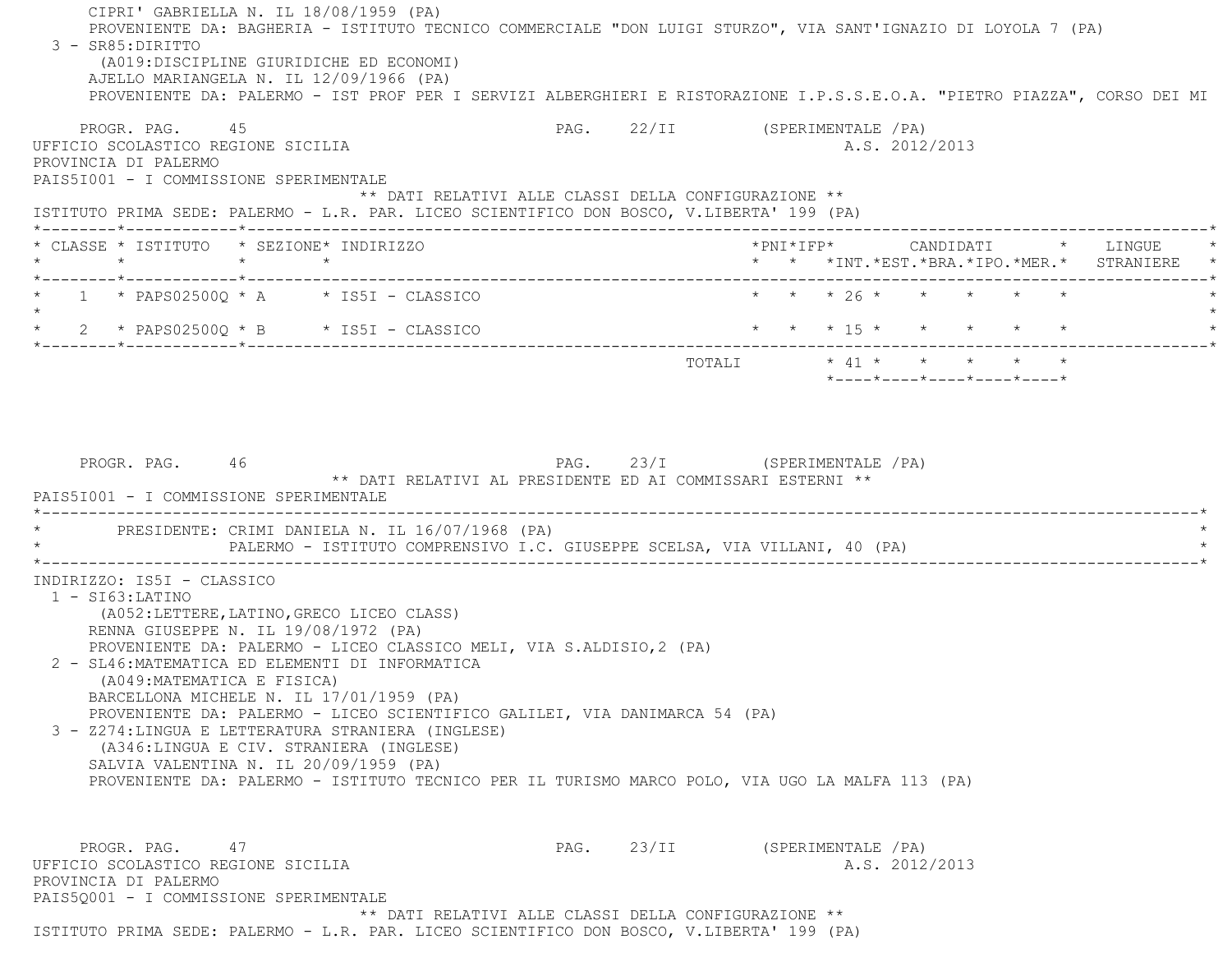| * CLASSE * ISTITUTO * SEZIONE* INDIRIZZO                                                                                                                                                                                                                                                                                                                                                                                                                                                                    |         |         |                                                            |                               |                         |  |  |                |                                                  |  |                                                                                                     |
|-------------------------------------------------------------------------------------------------------------------------------------------------------------------------------------------------------------------------------------------------------------------------------------------------------------------------------------------------------------------------------------------------------------------------------------------------------------------------------------------------------------|---------|---------|------------------------------------------------------------|-------------------------------|-------------------------|--|--|----------------|--------------------------------------------------|--|-----------------------------------------------------------------------------------------------------|
| 1 * PAPS02500Q * A/ * IS5Q - MAT.NATURALISTICO "DON BOSCO" PA * * * 24 * * * * * * * * I                                                                                                                                                                                                                                                                                                                                                                                                                    |         |         |                                                            |                               |                         |  |  |                |                                                  |  |                                                                                                     |
| * 2 * PAPS02500Q * B/ * IS5Q - MAT.NATURALISTICO "DON BOSCO" PA * * * 16 * * * * * * * I                                                                                                                                                                                                                                                                                                                                                                                                                    |         |         |                                                            |                               |                         |  |  |                |                                                  |  |                                                                                                     |
|                                                                                                                                                                                                                                                                                                                                                                                                                                                                                                             |         |         |                                                            |                               | TOTALI * 40 * * * * * * |  |  |                | $*$ ---- $*$ ---- $*$ ---- $*$ ---- $*$ ---- $*$ |  |                                                                                                     |
| PROGR. PAG. 48<br>PAIS50001 - I COMMISSIONE SPERIMENTALE                                                                                                                                                                                                                                                                                                                                                                                                                                                    |         |         | ** DATI RELATIVI AL PRESIDENTE ED AI COMMISSARI ESTERNI ** | PAG. 24/I (SPERIMENTALE /PA)  |                         |  |  |                |                                                  |  |                                                                                                     |
| PRESIDENTE: LA TONA RITA ANNA MARIA N. IL 27/07/1961 (PA)                                                                                                                                                                                                                                                                                                                                                                                                                                                   |         |         |                                                            |                               |                         |  |  |                |                                                  |  | MISILMERI - SCUOLA PRIMO GRADO MISILMERI-GUASTELLA C., VIA ETTORE MAJORANA - C.DA GABATUTTI (PA) ** |
| PROVENIENTE DA: PALERMO - LICEO SCIENTIFICO ALBERT EINSTEIN, VIA A. VIVALDI N 60 (PA)<br>2 - SG82: FILOSOFIA<br>(A037:FILOSOFIA E STORIA)<br>MACALUSO STEFANIA N. IL 16/08/1960 (PA)<br>PROVENIENTE DA: PALERMO - LICEO SCIENTIFICO GALILEI, VIA DANIMARCA 54 (PA)<br>3 - SO03: SCIENZE NATURALI, CHIMICA E GEOGRAFIA<br>(A060:SC.NA., CH., GEOG., MIC.)<br>SCORDATO MARIA LETIZIA N. IL 27/07/1952 (PA)<br>PROVENIENTE DA: PALERMO - ISTITUTO TECNICO PER IL TURISMO MARCO POLO, VIA UGO LA MALFA 113 (PA) |         |         |                                                            |                               |                         |  |  |                |                                                  |  |                                                                                                     |
|                                                                                                                                                                                                                                                                                                                                                                                                                                                                                                             |         |         |                                                            |                               |                         |  |  |                |                                                  |  |                                                                                                     |
| PROGR. PAG. 49<br>UFFICIO SCOLASTICO REGIONE SICILIA<br>PROVINCIA DI PALERMO<br>PAISEW001 - I COMMISSIONE SPERIMENTALE                                                                                                                                                                                                                                                                                                                                                                                      |         |         | ** DATI RELATIVI ALLE CLASSI DELLA CONFIGURAZIONE **       | PAG. 24/II (SPERIMENTALE /PA) |                         |  |  | A.S. 2012/2013 |                                                  |  |                                                                                                     |
| ISTITUTO PRIMA SEDE: PALERMO - LICEO CLASSICO MELI, VIA S.ALDISIO, 2 (PA)                                                                                                                                                                                                                                                                                                                                                                                                                                   |         |         |                                                            |                               |                         |  |  |                |                                                  |  |                                                                                                     |
| * CLASSE * ISTITUTO * SEZIONE* INDIRIZZO<br>$\star$                                                                                                                                                                                                                                                                                                                                                                                                                                                         | $\star$ | $\star$ |                                                            |                               |                         |  |  |                |                                                  |  |                                                                                                     |
| $1 \rightarrow$ PAPC030004 * SB/B $\rightarrow$ ISEW - CLASSICO PROGETTO "BROCCA"                                                                                                                                                                                                                                                                                                                                                                                                                           |         |         |                                                            |                               |                         |  |  |                | * * * 24 * * * * * * T                           |  | $*$ PNI $*$ IFP $*$ CANDIDATI $*$ LINGUE $*$<br>* * *INT. *EST. *BRA. *IPO. *MER. * STRANIERE *     |
| 2 * PAPC030004 * H * PC00 - CLASSICO                                                                                                                                                                                                                                                                                                                                                                                                                                                                        |         |         |                                                            |                               |                         |  |  |                | * * * 23 * * * * * * I                           |  |                                                                                                     |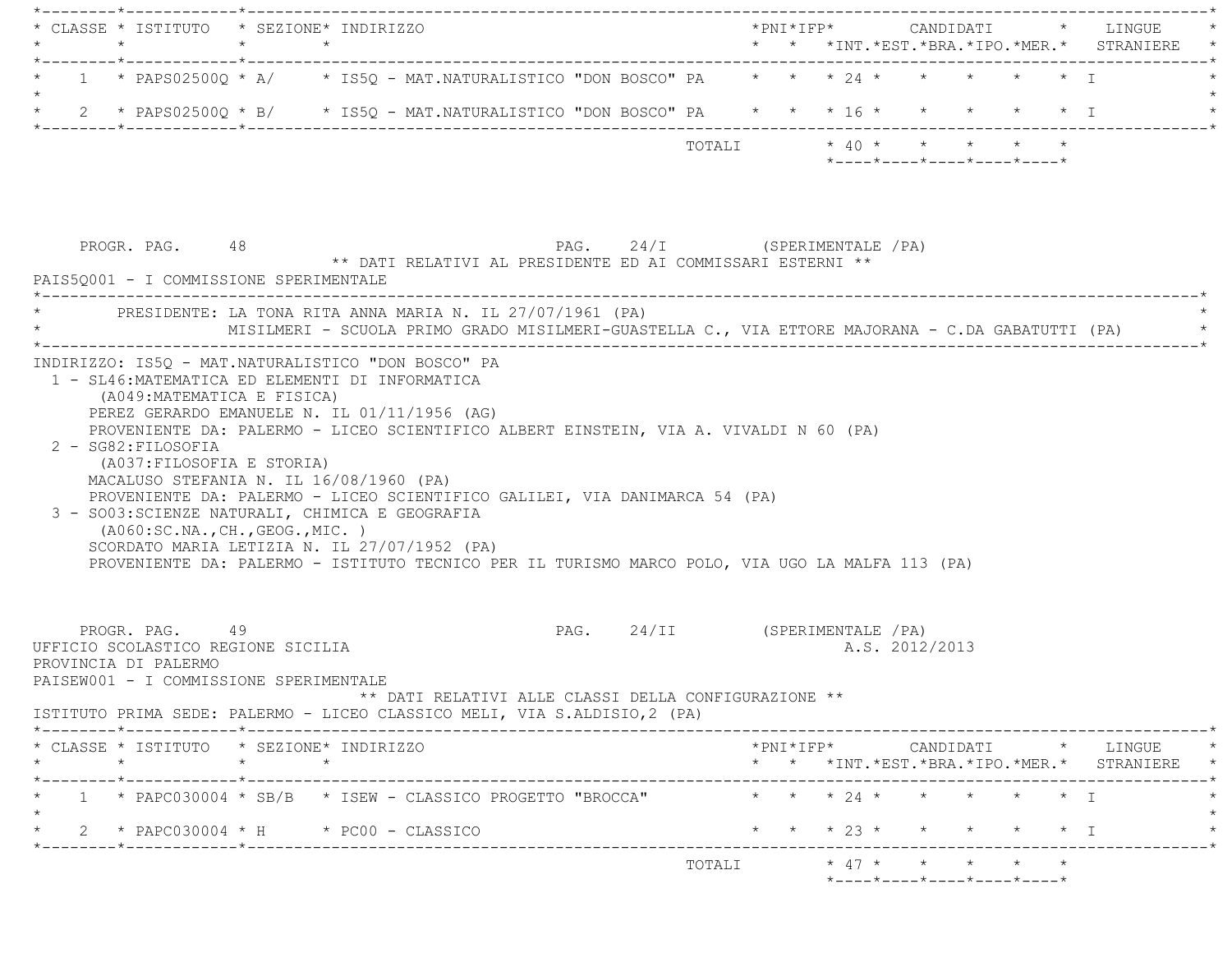| PROGR. PAG. 50                                                                                                                                                                                                                                                                                    | PAISEW001 - I COMMISSIONE SPERIMENTALE                                                                                                                                                                                                                                                                                                                                                                                                                                                                                                                                                                                                                                                                                                                                                                                                                                                                                                                                                                                                                                                                                                                                                                                                                                                                                                                                                                                                                                                                                                                                                                                                                  | ** DATI RELATIVI AL PRESIDENTE ED AI COMMISSARI ESTERNI ** | PAG. 25/I (SPERIMENTALE / PA) |  |                |  |                                              |
|---------------------------------------------------------------------------------------------------------------------------------------------------------------------------------------------------------------------------------------------------------------------------------------------------|---------------------------------------------------------------------------------------------------------------------------------------------------------------------------------------------------------------------------------------------------------------------------------------------------------------------------------------------------------------------------------------------------------------------------------------------------------------------------------------------------------------------------------------------------------------------------------------------------------------------------------------------------------------------------------------------------------------------------------------------------------------------------------------------------------------------------------------------------------------------------------------------------------------------------------------------------------------------------------------------------------------------------------------------------------------------------------------------------------------------------------------------------------------------------------------------------------------------------------------------------------------------------------------------------------------------------------------------------------------------------------------------------------------------------------------------------------------------------------------------------------------------------------------------------------------------------------------------------------------------------------------------------------|------------------------------------------------------------|-------------------------------|--|----------------|--|----------------------------------------------|
|                                                                                                                                                                                                                                                                                                   | PRESIDENTE: DI BELLA GIUSEPPA N. IL 26/05/1956 (PA)<br>PALERMO - LICEO ARTISTICO LICEO ARTISTICO DAMIANI ALMEYD, VIA VIVALDI,58 (PA)                                                                                                                                                                                                                                                                                                                                                                                                                                                                                                                                                                                                                                                                                                                                                                                                                                                                                                                                                                                                                                                                                                                                                                                                                                                                                                                                                                                                                                                                                                                    |                                                            |                               |  |                |  |                                              |
| $1 - M237$ :LATINO<br>2 - M490:LATINO E GRECO<br>3 - M460: INGLESE<br>4 - M770: SCIENZE NATURALI<br>INDIRIZZO: PC00 - CLASSICO<br>$1 - M237$ :LATINO<br>2 - M490: LATINO E GRECO<br>3 - M460: INGLESE<br>4 - M770: SCIENZE NATURALI<br>UFFICIO SCOLASTICO REGIONE SICILIA<br>PROVINCIA DI PALERMO | INDIRIZZO: ISEW - CLASSICO PROGETTO "BROCCA"<br>(A052:LETTERE, LATINO, GRECO LICEO CLASSIC)<br>ACCARDI EUGENIA ANDREINA N. IL 05/07/1969 (PA)<br>PROVENIENTE DA: PALERMO - LICEO CLASSICO GARIBALDI, VIA CANONICO ROTOLO (PA)<br>(A052:LETTERE, LATINO, GRECO LICEO CLASSIC)<br>ACCARDI EUGENIA ANDREINA N. IL 05/07/1969 (PA)<br>PROVENIENTE DA: PALERMO - LICEO CLASSICO GARIBALDI, VIA CANONICO ROTOLO (PA)<br>(A346:LINGUA E CIV. STRANIERA (INGLESE))<br>DE FRANCHIS GABRIELLA N. IL 06/10/1953 (ME)<br>PROVENIENTE DA: PALERMO - LICEO SCIENTIFICO G. DI CRISTINA OSP. PEDIATRICO, VIA DEI BENEDETTINI (PA)<br>( A060:SC.NA., CH., GEOG., MIC. )<br>CANNELLA ANGELO PINO N. IL 09/06/1971 (AG)<br>PROVENIENTE DA: PALERMO - ISTITUTO TECNICO COMMERCIALE F. FERRARA, VIA SGARLATA 11 (PA)<br>(A052:LETTERE, LATINO, GRECO LICEO CLASSIC)<br>ACCARDI EUGENIA ANDREINA N. IL 05/07/1969 (PA)<br>PROVENIENTE DA: PALERMO - LICEO CLASSICO GARIBALDI, VIA CANONICO ROTOLO (PA)<br>(A052:LETTERE, LATINO, GRECO LICEO CLASSIC)<br>ACCARDI EUGENIA ANDREINA N. IL 05/07/1969 (PA)<br>PROVENIENTE DA: PALERMO - LICEO CLASSICO GARIBALDI, VIA CANONICO ROTOLO (PA)<br>(A346:LINGUA E CIV. STRANIERA (INGLESE))<br>DE FRANCHIS GABRIELLA N. IL 06/10/1953 (ME)<br>PROVENIENTE DA: PALERMO - LICEO SCIENTIFICO G. DI CRISTINA OSP. PEDIATRICO, VIA DEI BENEDETTINI (PA)<br>( A060:SC.NA., CH., GEOG., MIC. )<br>CANNELLA ANGELO PINO N. IL 09/06/1971 (AG)<br>PROVENIENTE DA: PALERMO - ISTITUTO TECNICO COMMERCIALE F. FERRARA, VIA SGARLATA 11 (PA)<br>PROGR. PAG. 51 51 DROGR. PAG. 25/II (SPERIMENTALE / PA)<br>PAISEX001 - I COMMISSIONE SPERIMENTALE | ** DATI RELATIVI ALLE CLASSI DELLA CONFIGURAZIONE **       |                               |  | A.S. 2012/2013 |  |                                              |
| $\star$                                                                                                                                                                                                                                                                                           | ISTITUTO PRIMA SEDE: PALERMO - ISTITUTO MAGISTRALE IM REGINA MARGHERITA, PIAZZETTA S. SALVATORE 1 (PA)<br>* CLASSE * ISTITUTO * SEZIONE* INDIRIZZO<br>$\star$ $\star$                                                                                                                                                                                                                                                                                                                                                                                                                                                                                                                                                                                                                                                                                                                                                                                                                                                                                                                                                                                                                                                                                                                                                                                                                                                                                                                                                                                                                                                                                   |                                                            |                               |  |                |  | $*$ PNI $*$ IFP $*$ CANDIDATI $*$ LINGUE $*$ |
|                                                                                                                                                                                                                                                                                                   | 1 * PAPM04000V * L * ISEX - LINGUISTICO PROGETTO "BROCCA" * * * 25 * * * * * * * I/F/S                                                                                                                                                                                                                                                                                                                                                                                                                                                                                                                                                                                                                                                                                                                                                                                                                                                                                                                                                                                                                                                                                                                                                                                                                                                                                                                                                                                                                                                                                                                                                                  |                                                            |                               |  |                |  | * * *INT.*EST.*BRA.*IPO.*MER.* STRANIERE *   |
|                                                                                                                                                                                                                                                                                                   | 2 * PAPM04000V * LX * ISEX - LINGUISTICO PROGETTO "BROCCA" * * * 23 * * * * * * * I/ F/ S *                                                                                                                                                                                                                                                                                                                                                                                                                                                                                                                                                                                                                                                                                                                                                                                                                                                                                                                                                                                                                                                                                                                                                                                                                                                                                                                                                                                                                                                                                                                                                             |                                                            |                               |  |                |  |                                              |

\*--------\*------------\*-------------------------------------------------------------------------------------------------------\*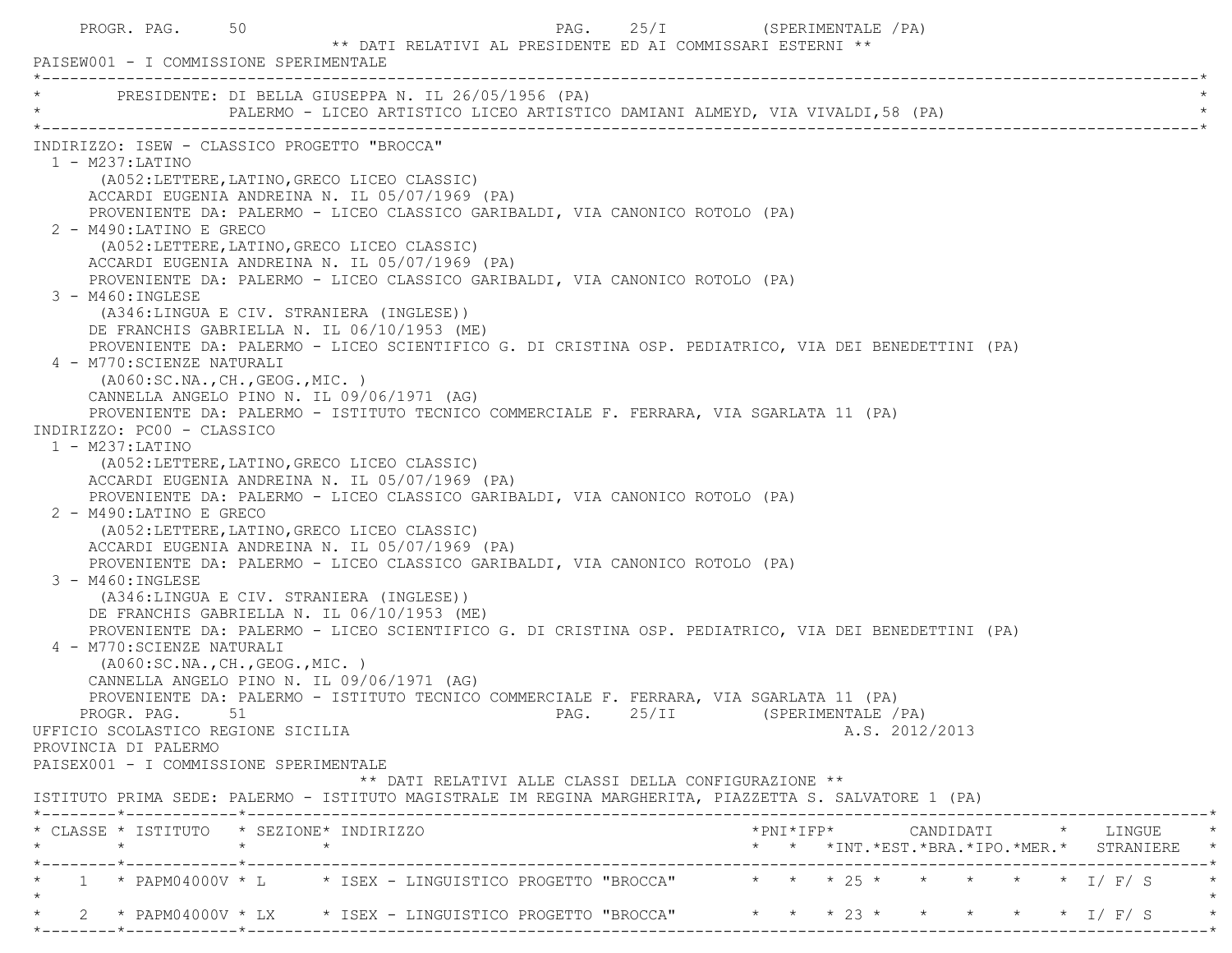PROGR. PAG. 52 52 PAG. 26/I (SPERIMENTALE / PA) \*\* DATI RELATIVI AL PRESIDENTE ED AI COMMISSARI ESTERNI \*\* PAISEX001 - I COMMISSIONE SPERIMENTALE \*----------------------------------------------------------------------------------------------------------------------------\*PRESIDENTE: GRECO MELCHIORRA N. IL 13/11/1958 (PA) PALERMO - ISTITUTO SUPERIORE IS "MAJORANA", VIA ASTORINO 56 (PA) \*----------------------------------------------------------------------------------------------------------------------------\* INDIRIZZO: ISEX - LINGUISTICO PROGETTO "BROCCA" 1 - M390:FRANCESE (A246:LINGUA E CIV. STRANIERA (FRANCESE)) BELLOMO ALFONSINA N. IL 02/06/1955 (AG) PROVENIENTE DA: PALERMO - IST PROF PER I SERVIZI COMMERCIALI E TURISTICI IPC SALVEMINI SERALE, VIALE MICHELANGELO N. 202 2 - M460:INGLESE (A346:LINGUA E CIV. STRANIERA (INGLESE)) NOGARA ROSALIA MARIA N. IL 13/07/1956 (ME) PROVENIENTE DA: PALERMO - LICEO CLASSICO GARIBALDI, VIA CANONICO ROTOLO (PA) 3 - M790:SPAGNOLO (A446:LINGUA E CIV. STRANIERA (SPAGNOLO)) TERMINI ROSAMARIA N. IL 08/08/1955 (PA) PROVENIENTE DA: PALERMO - IST PROF PER I SERVIZI ALBERGHIERI E RISTORAZIONE F.PAOLO CASCINO (EX III ALBERG, VIA FATTORI, PROGR. PAG. 53 53 PAG. 26/II (SPERIMENTALE /PA) UFFICIO SCOLASTICO REGIONE SICILIA A.S. 2012/2013 PROVINCIA DI PALERMO PAISEX002 - II COMMISSIONE SPERIMENTALE \*\* DATI RELATIVI ALLE CLASSI DELLA CONFIGURAZIONE \*\* ISTITUTO PRIMA SEDE: PALERMO - ISTITUTO MAGISTRALE DE COSMI, VIA LEONARDO RUGGERI 15 (PA) \*--------\*------------\*-------------------------------------------------------------------------------------------------------\* \* CLASSE \* ISTITUTO \* SEZIONE\* INDIRIZZO \*PNI\*IFP\* CANDIDATI \* LINGUE \* \* \* \* \* \* \* \*INT.\*EST.\*BRA.\*IPO.\*MER.\* STRANIERE \* \*--------\*------------\*-------------------------------------------------------------------------------------------------------\*1 \* PAPM02000N \* N \* ISEX - LINGUISTICO PROGETTO "BROCCA" \* \* \* 12 \* 1 \* \* \* \* \* 1/ F/ S  $\star$ 

\*----\*----\*----\*----\*----\*

TOTALI  $* 30 * 1 * * * * * *$ 

TOTALI \* 48 \* \* \* \* \*

\*----\*----\*----\*----\*----\*

PROGR. PAG. 54 54 PAG. 27/I (SPERIMENTALE /PA) \*\* DATI RELATIVI AL PRESIDENTE ED AI COMMISSARI ESTERNI \*\* PAISEX002 - II COMMISSIONE SPERIMENTALE \*----------------------------------------------------------------------------------------------------------------------------\*PRESIDENTE: DI FATTA DOMENICO N. IL 01/05/1960 (PA) PALERMO - ISTITUTO COMPRENSIVO I.C.FALCONE -FONDO RAFFO, VIA MARCHESE PENSABENE, 34 (PA) \*----------------------------------------------------------------------------------------------------------------------------\*

2 \* PAPM02000N \* O \* ISEX - LINGUISTICO PROGETTO "BROCCA" \* \* \* 18 \* \* \* \* \* \* \* I/ F/ S

\*--------\*------------\*-------------------------------------------------------------------------------------------------------\*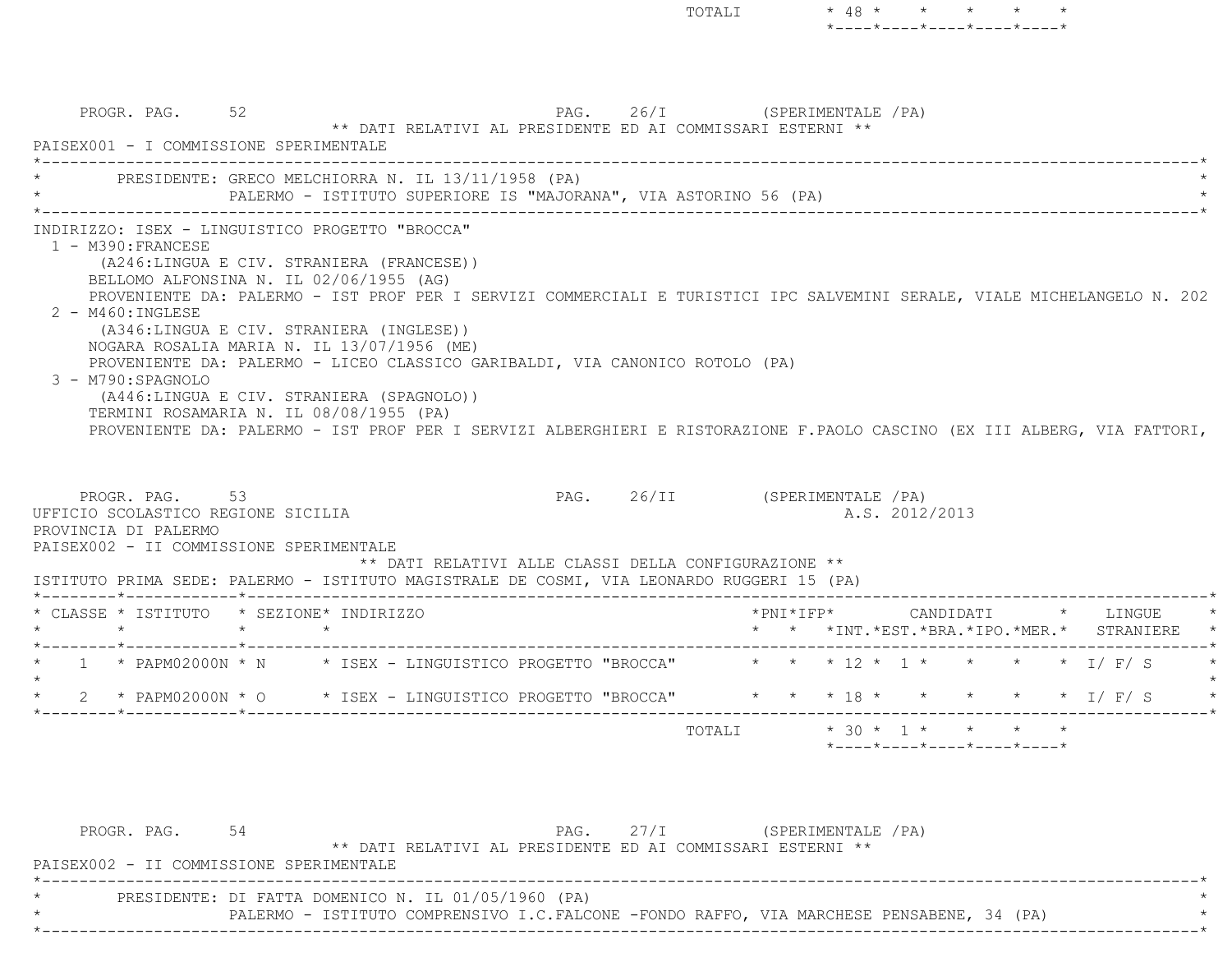INDIRIZZO: ISEX - LINGUISTICO PROGETTO "BROCCA" 1 - M390:FRANCESE (A246:LINGUA E CIV. STRANIERA (FRANCESE)) TRAJNA ROSALIA N. IL 18/10/1953 (PA) PROVENIENTE DA: PALERMO - ISTITUTO MAGISTRALE IM REGINA MARGHERITA, PIAZZETTA S. SALVATORE 1 (PA) 2 - M460:INGLESE (A346:LINGUA E CIV. STRANIERA (INGLESE)) RANDISI ROSANGELA N. IL 30/07/1963 (PA) PROVENIENTE DA: CARINI - IST PROF PER I SERVIZI ALBERGHIERI E RISTORAZIONE IPSEOA "UGO MURSIA", VIA TRATTATI DI ROMA, 6 3 - M790:SPAGNOLO (A446:LINGUA E CIV. STRANIERA (SPAGNOLO)) CORSO MARIA PIA N. IL 16/06/1962 (PA) PROVENIENTE DA: PALERMO - ISTITUTO TECNICO COMMERCIALE V.PARETO, VIA BRIGATA VERONA 5 (PA) PROGR. PAG. 55 **PROGR. PAG. 27/II** (SPERIMENTALE /PA) UFFICIO SCOLASTICO REGIONE SICILIA A.S. 2012/2013 PROVINCIA DI PALERMO PAISEX003 - III COMMISSIONE SPERIMENTALE \*\* DATI RELATIVI ALLE CLASSI DELLA CONFIGURAZIONE \*\* ISTITUTO PRIMA SEDE: PALERMO - L.R. PAR. LICEO LINGUISTICO IPCL NINNI CASSARA', V.DON ORIONE 44 (PA) \*--------\*------------\*-------------------------------------------------------------------------------------------------------\* \* CLASSE \* ISTITUTO \* SEZIONE\* INDIRIZZO \*PNI\*IFP\* CANDIDATI \* LINGUE \* \* \* \* \* \* \* \*INT.\*EST.\*BRA.\*IPO.\*MER.\* STRANIERE \* \*--------\*------------\*-------------------------------------------------------------------------------------------------------\* $1$  \*  $\texttt{PAPL12500B}$  \*  $\texttt{D}$  \*  $\texttt{ISEX}$  - LINGUISTICO PROGETTO "BROCCA" \* \* \* 20 \* \* \* \* \* \* \*  $\texttt{I}/\texttt{F}/\texttt{S}$  $\star$ \* 2 \* PAPL12500B \* E \* PL01 - LINGUISTICO CON 3 LINGUE \* \* \* \* 23 \* \* \* \* \* \* \* I/ F/ S \* \*--------\*------------\*-------------------------------------------------------------------------------------------------------\* TOTALI \* 43 \* \* \* \* \* \*----\*----\*----\*----\*----\*PROGR. PAG. 56 56 PAG. 28/I (SPERIMENTALE /PA) \*\* DATI RELATIVI AL PRESIDENTE ED AI COMMISSARI ESTERNI \*\* PAISEX003 - III COMMISSIONE SPERIMENTALE \*----------------------------------------------------------------------------------------------------------------------------\*PRESIDENTE: VENTIMIGLIA EPIFANIO N. IL 09/12/1952 (PA) PALERMO - ISTITUTO D'ARTE ISTITUTO ARTE PALERMO, PIAZZA GENERALE TURBA 71 (PA) \*----------------------------------------------------------------------------------------------------------------------------\* INDIRIZZO: ISEX - LINGUISTICO PROGETTO "BROCCA" 1 - M390:FRANCESE (A246:LINGUA E CIV. STRANIERA (FRANCESE)) TUBIA ANNA MARIA N. IL 07/08/1950 (PA) PROVENIENTE DA: PALERMO - ISTITUTO TECNICO PER IL TURISMO MARCO POLO, VIA UGO LA MALFA 113 (PA) 2 - M460:INGLESE (A346:LINGUA E CIV. STRANIERA (INGLESE)) SALMERI NICOLETTA N. IL 13/10/1959 (PA) PROVENIENTE DA: PALERMO - ISTITUTO TECNICO COMMERCIALE PIO LA TORRE, VIA NINA SICILIANA N.22 (PA) 3 - M790:SPAGNOLO (A446:LINGUA E CIV. STRANIERA (SPAGNOLO)) CARDILLO MARIA RITA N. IL 17/05/1959 (PA) PROVENIENTE DA: PALERMO - ISTITUTO MAGISTRALE LICEO SCIENZE UMANE E LING. "D, VIA FICHIDINDIA (PA)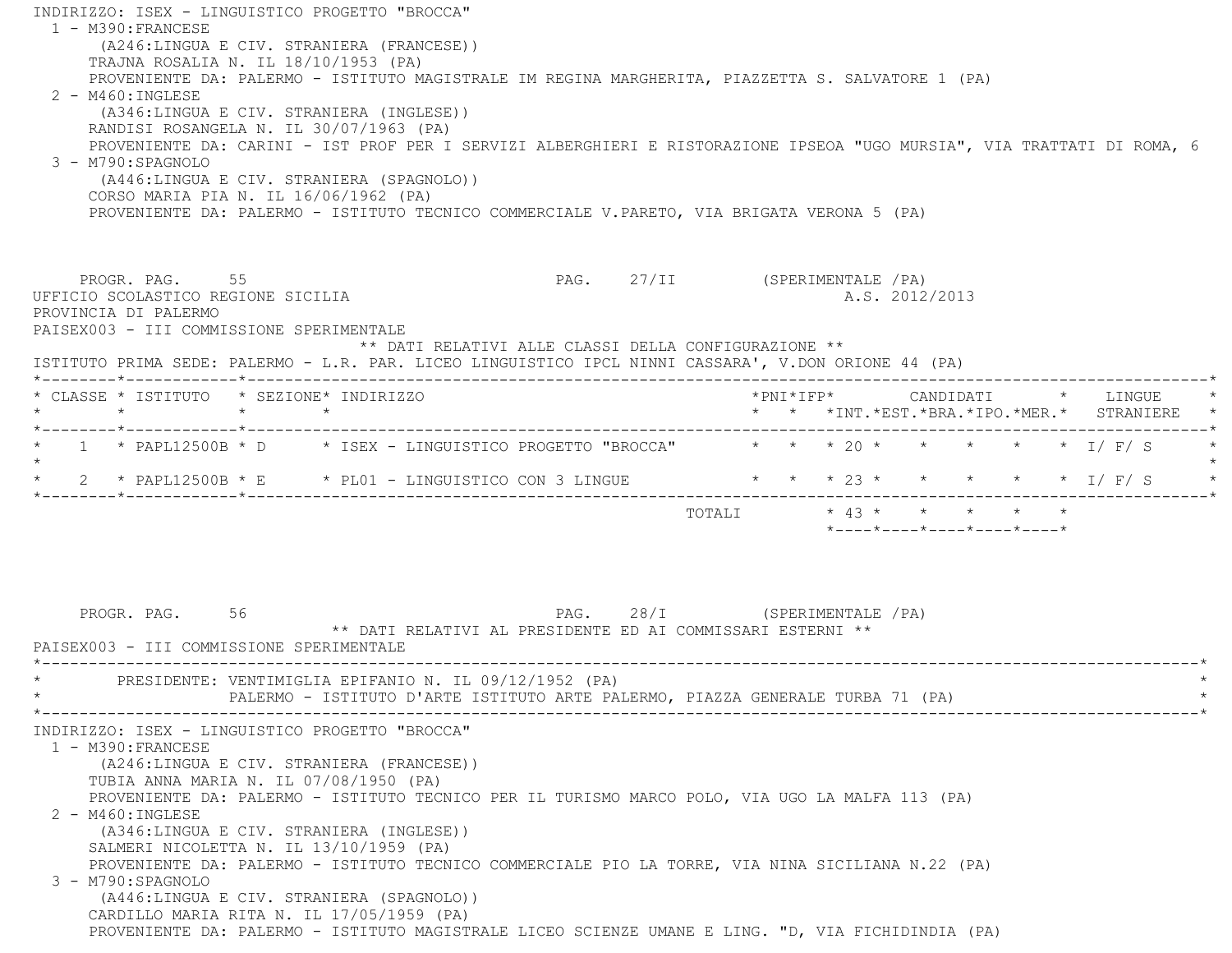INDIRIZZO: PL01 - LINGUISTICO CON 3 LINGUE 1 - M390:FRANCESE (A246:LINGUA E CIV. STRANIERA (FRANCESE)) TUBIA ANNA MARIA N. IL 07/08/1950 (PA) PROVENIENTE DA: PALERMO - ISTITUTO TECNICO PER IL TURISMO MARCO POLO, VIA UGO LA MALFA 113 (PA) 2 - M460:INGLESE (A346:LINGUA E CIV. STRANIERA (INGLESE)) SALMERI NICOLETTA N. IL 13/10/1959 (PA) PROVENIENTE DA: PALERMO - ISTITUTO TECNICO COMMERCIALE PIO LA TORRE, VIA NINA SICILIANA N.22 (PA) 3 - M790:SPAGNOLO (A446:LINGUA E CIV. STRANIERA (SPAGNOLO)) CARDILLO MARIA RITA N. IL 17/05/1959 (PA) PROVENIENTE DA: PALERMO - ISTITUTO MAGISTRALE LICEO SCIENZE UMANE E LING. "D, VIA FICHIDINDIA (PA) PROGR. PAG. 57 SPERIMENTALE (PA) UFFICIO SCOLASTICO REGIONE SICILIA A.S. 2012/2013 PROVINCIA DI PALERMO PAISEX004 - IV COMMISSIONE SPERIMENTALE \*\* DATI RELATIVI ALLE CLASSI DELLA CONFIGURAZIONE \*\* ISTITUTO PRIMA SEDE: PALERMO - ISTITUTO MAGISTRALE LICEO SCIENZE UMANE E LING. "D, VIA FICHIDINDIA (PA) \*--------\*------------\*-------------------------------------------------------------------------------------------------------\* \* CLASSE \* ISTITUTO \* SEZIONE\* INDIRIZZO \*PNI\*IFP\* CANDIDATI \* LINGUE \* \* \* \* \* \* \* \*INT.\*EST.\*BRA.\*IPO.\*MER.\* STRANIERE \* \*--------\*------------\*-------------------------------------------------------------------------------------------------------\* \* 1 \* PAPM07000P \* F \* ISEX - LINGUISTICO PROGETTO "BROCCA" \* \* \* 17 \* 1 \* \* \* \* I/ F/ S \* \*--------\*------------\*-------------------------------------------------------------------------------------------------------\* ISTITUTO SECONDA SEDE: ALIMENA - L.R. PAR. LICEO LINGUISTICO IST.PROVINCIALE CULTURA E LING, V. FRATE UMILE DA PETRALIA (PA) \*--------\*------------\*-------------------------------------------------------------------------------------------------------\* \* CLASSE \* ISTITUTO \* SEZIONE\* INDIRIZZO \*PNI\*IFP\* CANDIDATI \* LINGUE \* \* \* \* \* \* \* \*INT.\*EST.\*BRA.\*IPO.\*MER.\* STRANIERE \* \*--------\*------------\*-------------------------------------------------------------------------------------------------------\*\* 2 \* PAPL68500B \* A \* \* PL01 - LINGUISTICO CON 3 LINGUE \* \* \* \* 7 \* \* \* \* \* \* \* \* I/ F/ S \*--------\*------------\*-------------------------------------------------------------------------------------------------------\*TOTALI  $* 24 * 1 * * * * * * *$  \*----\*----\*----\*----\*----\*PROGR. PAG. 58 58 PAG. 29/I (SPERIMENTALE /PA) \*\* DATI RELATIVI AL PRESIDENTE ED AI COMMISSARI ESTERNI \*\* PAISEX004 - IV COMMISSIONE SPERIMENTALE \*----------------------------------------------------------------------------------------------------------------------------\*PRESIDENTE: COPPOLA FRANCESCO N. IL 04/10/1958 (TP) PALERMO - LICEO SCIENTIFICO LICEO SCIENTIFICO STATALE "S.C, VIA GEN. ARIMONDI 14 (PA) \*----------------------------------------------------------------------------------------------------------------------------\* INDIRIZZO: ISEX - LINGUISTICO PROGETTO "BROCCA" 1 - M390:FRANCESE (A246:LINGUA E CIV. STRANIERA (FRANCESE)) ZUMMO DANIELA N. IL 14/06/1964 (PA) PROVENIENTE DA: PALERMO - IST PROF PER I SERVIZI ALBERGHIERI E RISTORAZIONE F.PAOLO CASCINO (EX III ALBERG, VIA FATTORI, 2 - M460:INGLESE (A346:LINGUA E CIV. STRANIERA (INGLESE)) LO COCO IGNAZIA N. IL 31/12/1952 (PA) PROVENIENTE DA: PALERMO - LICEO CLASSICO VITTORIO EMANUELE II, VIA SIMONE DA BOLOGNA 11 (PA) 3 - M790:SPAGNOLO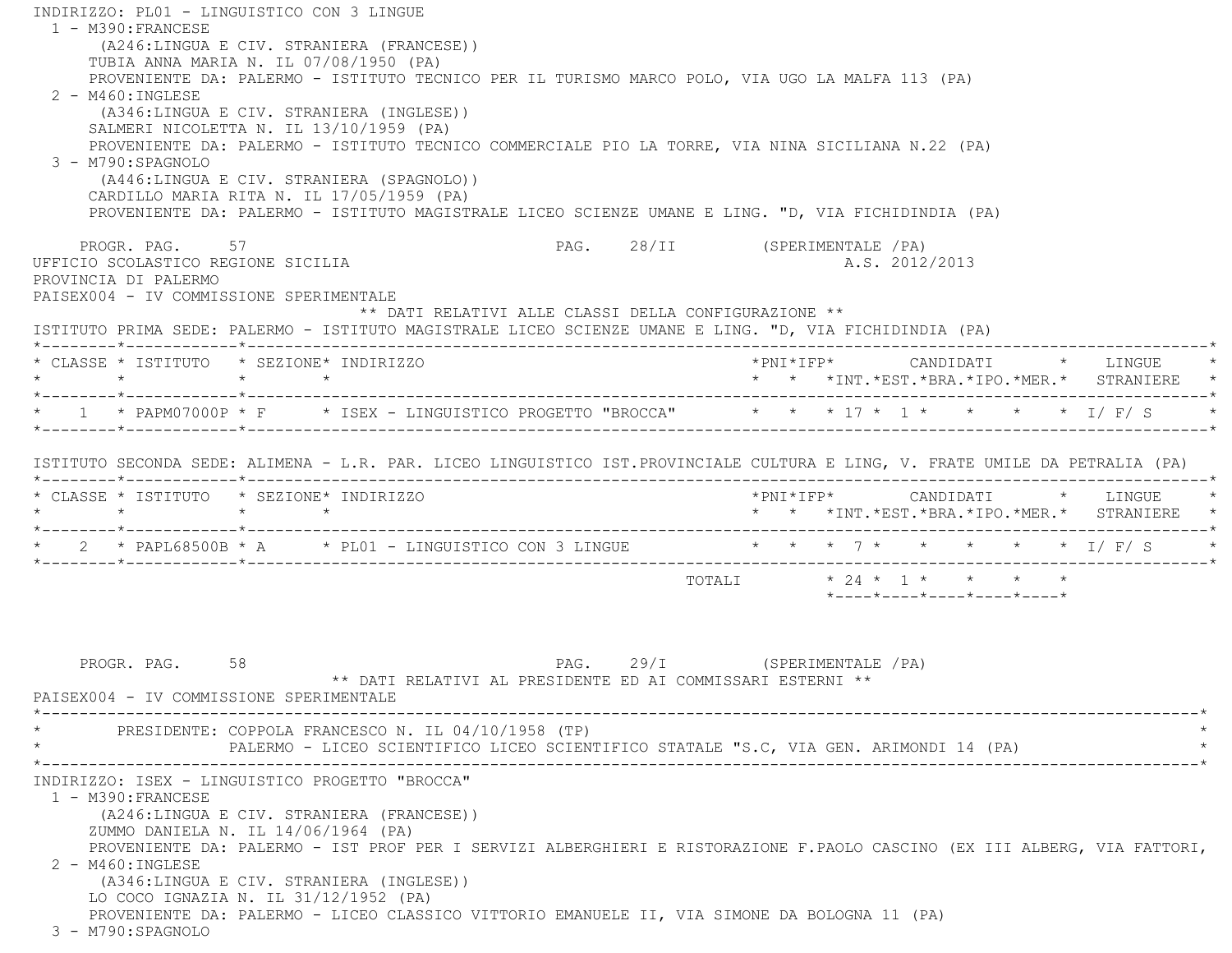(A446:LINGUA E CIV. STRANIERA (SPAGNOLO)) VACCARO LOREDANA N. IL 29/04/1963 (PA) PROVENIENTE DA: PALERMO - ISTITUTO MAGISTRALE IM REGINA MARGHERITA, PIAZZETTA S. SALVATORE 1 (PA) INDIRIZZO: PL01 - LINGUISTICO CON 3 LINGUE 1 - M390:FRANCESE (A246:LINGUA E CIV. STRANIERA (FRANCESE)) ZUMMO DANIELA N. IL 14/06/1964 (PA) PROVENIENTE DA: PALERMO - IST PROF PER I SERVIZI ALBERGHIERI E RISTORAZIONE F.PAOLO CASCINO (EX III ALBERG, VIA FATTORI, 2 - M460:INGLESE (A346:LINGUA E CIV. STRANIERA (INGLESE)) LO COCO IGNAZIA N. IL 31/12/1952 (PA) PROVENIENTE DA: PALERMO - LICEO CLASSICO VITTORIO EMANUELE II, VIA SIMONE DA BOLOGNA 11 (PA) 3 - M790:SPAGNOLO (A446:LINGUA E CIV. STRANIERA (SPAGNOLO)) VACCARO LOREDANA N. IL 29/04/1963 (PA) PROVENIENTE DA: PALERMO - ISTITUTO MAGISTRALE IM REGINA MARGHERITA, PIAZZETTA S. SALVATORE 1 (PA) PROGR. PAG. 59 59 PAG. 29/II (SPERIMENTALE /PA) UFFICIO SCOLASTICO REGIONE SICILIA A.S. 2012/2013 PROVINCIA DI PALERMO PAISEX005 - V COMMISSIONE SPERIMENTALE \*\* DATI RELATIVI ALLE CLASSI DELLA CONFIGURAZIONE \*\* ISTITUTO PRIMA SEDE: PALERMO - L.R. PAR. LICEO LINGUISTICO IPCL NINNI CASSARA', V.DON ORIONE 44 (PA) \*--------\*------------\*-------------------------------------------------------------------------------------------------------\* \* CLASSE \* ISTITUTO \* SEZIONE\* INDIRIZZO \*PNI\*IFP\* CANDIDATI \* LINGUE \* \* \* \* \* \* \* \*INT.\*EST.\*BRA.\*IPO.\*MER.\* STRANIERE \* \*--------\*------------\*-------------------------------------------------------------------------------------------------------\*\* 1 \* PAPL12500B \* A \* ISEX - LINGUISTICO PROGETTO "BROCCA" \* \* \* 12 \* \* \* \* \* \* \* 1/ F/ T  $\star$  ISTITUTO SECONDA SEDE: PALERMO - L.R. PAR. LICEO LINGUISTICO IST.PROV.CULTURA E LINGUE, V.G.FATTORI 86 (PA) \*--------\*------------\*-------------------------------------------------------------------------------------------------------\* \* CLASSE \* ISTITUTO \* SEZIONE\* INDIRIZZO \*PNI\*IFP\* CANDIDATI \* LINGUE \* \* \* \* \* \* \* \*INT.\*EST.\*BRA.\*IPO.\*MER.\* STRANIERE \* \*--------\*------------\*-------------------------------------------------------------------------------------------------------\* $2$  \* PAPL155007 \* C  $*$  PL01 - LINGUISTICO CON 3 LINGUE \*--------\*------------\*-------------------------------------------------------------------------------------------------------\* $\texttt{TOTAL} \qquad \qquad \star \quad 37 \; \star \qquad \star \qquad \star \qquad \star \qquad \star \qquad \star$  \*----\*----\*----\*----\*----\*PROGR. PAG. 60 60 PAG. 30/I (SPERIMENTALE /PA) \*\* DATI RELATIVI AL PRESIDENTE ED AI COMMISSARI ESTERNI \*\* PAISEX005 - V COMMISSIONE SPERIMENTALE \*----------------------------------------------------------------------------------------------------------------------------\*PRESIDENTE: CANNARIATO GIUSEPPE N. IL 04/01/1962 (PA) PRIZZI - IST TEC COMMERCIALE E PER GEOMETRI I.T.C.G. PRIZZI, C.DA CATUSI,S.N. (PA) \*----------------------------------------------------------------------------------------------------------------------------\* INDIRIZZO: ISEX - LINGUISTICO PROGETTO "BROCCA" 1 - M390:FRANCESE (A246:LINGUA E CIV. STRANIERA (FRANCESE)) CAPORRIMO ROSARIA N. IL 22/10/1949 (PA) PROVENIENTE DA: PALERMO - IST PROF PER I SERVIZI ALBERGHIERI E RISTORAZIONE I.P.S.S.E.O.A. "PIETRO PIAZZA", CORSO DEI MI 2 - M460:INGLESE(A346:LINGUA E CIV. STRANIERA (INGLESE))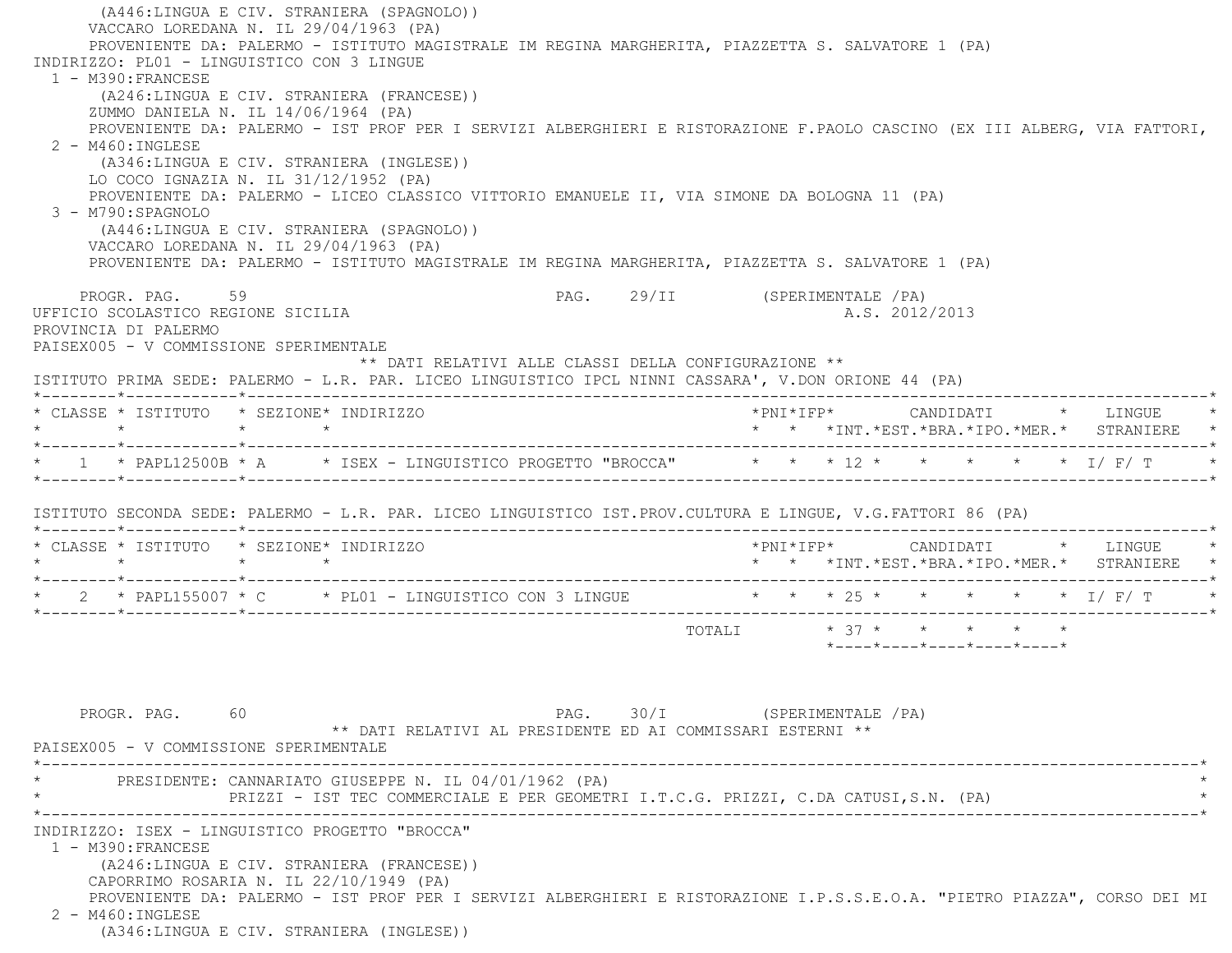LA MATTINA ROSA N. IL 25/03/1969 (PA) PROVENIENTE DA: PALERMO - IST PROF PER I SERVIZI ALBERGHIERI E RISTORAZIONE I.P.S.S.E.O.A. "PIETRO PIAZZA", CORSO DEI MI 3 - M940:TEDESCO (A546:LINGUA E CIV. STRANIERA (TEDESCO)) MACALUSO ANNUNZIATA N. IL 16/03/1955 (PA) PROVENIENTE DA: PALERMO - IST PROF PER I SERVIZI ALBERGHIERI E RISTORAZIONE I.P.S.S.E.O.A. "PIETRO PIAZZA", CORSO DEI MI INDIRIZZO: PL01 - LINGUISTICO CON 3 LINGUE 1 - M390:FRANCESE (A246:LINGUA E CIV. STRANIERA (FRANCESE)) CAPORRIMO ROSARIA N. IL 22/10/1949 (PA) PROVENIENTE DA: PALERMO - IST PROF PER I SERVIZI ALBERGHIERI E RISTORAZIONE I.P.S.S.E.O.A. "PIETRO PIAZZA", CORSO DEI MI 2 - M460:INGLESE (A346:LINGUA E CIV. STRANIERA (INGLESE)) LA MATTINA ROSA N. IL 25/03/1969 (PA) PROVENIENTE DA: PALERMO - IST PROF PER I SERVIZI ALBERGHIERI E RISTORAZIONE I.P.S.S.E.O.A. "PIETRO PIAZZA", CORSO DEI MI 3 - M940:TEDESCO (A546:LINGUA E CIV. STRANIERA (TEDESCO)) MACALUSO ANNUNZIATA N. IL 16/03/1955 (PA) PROVENIENTE DA: PALERMO - IST PROF PER I SERVIZI ALBERGHIERI E RISTORAZIONE I.P.S.S.E.O.A. "PIETRO PIAZZA", CORSO DEI MI PROGR. PAG. 61 61 PAG. PAG. 30/II (SPERIMENTALE /PA) UFFICIO SCOLASTICO REGIONE SICILIA A.S. 2012/2013 PROVINCIA DI PALERMO PAISFP001 - I COMMISSIONE SPERIMENTALE \*\* DATI RELATIVI ALLE CLASSI DELLA CONFIGURAZIONE \*\* ISTITUTO PRIMA SEDE: PALERMO - ISTITUTO MAGISTRALE IM REGINA MARGHERITA, PIAZZETTA S. SALVATORE 1 (PA) \*--------\*------------\*-------------------------------------------------------------------------------------------------------\* \* CLASSE \* ISTITUTO \* SEZIONE\* INDIRIZZO \*PNI\*IFP\* CANDIDATI \* LINGUE \* \* \* \* \* \* \* \*INT.\*EST.\*BRA.\*IPO.\*MER.\* STRANIERE \* \*--------\*------------\*-------------------------------------------------------------------------------------------------------\*\* 1 \* PAPM04000V \* A \* ISFP - SOCIO PSICOPEDAG. (PR. "BROCCA") \* \* \* 16 \* 1 \* \* \* \* \* \* I  $\star$  \* 2 \* PAPM04000V \* B \* ISFP - SOCIO PSICOPEDAG. (PR. "BROCCA") \* \* \* 20 \* \* \* \* \* I \* \*--------\*------------\*-------------------------------------------------------------------------------------------------------\*TOTALI  $* 36 * 1 * * * * * * *$ \*----\*----\*----\*----\*----\*

PROGR. PAG. 62 62 PAG. 31/I (SPERIMENTALE /PA) \*\* DATI RELATIVI AL PRESIDENTE ED AI COMMISSARI ESTERNI \*\* PAISFP001 - I COMMISSIONE SPERIMENTALE \*----------------------------------------------------------------------------------------------------------------------------\*PRESIDENTE: ROMANO ELIANA N. IL 22/07/1957 (PA) PALERMO - ISTITUTO SUPERIORE F. FERRARA, VIA SGARLATA 11 (PA) \*----------------------------------------------------------------------------------------------------------------------------\* INDIRIZZO: ISFP - SOCIO PSICOPEDAG. (PR. "BROCCA") 1 - M670:PEDAGOGIA (A036:FILOSOFIA,PSICOL. E SC.DELL'EDUC) TORLENTINO GIOVANNA N. IL 27/02/1964 (PA) PROVENIENTE DA: PALERMO - ISTITUTO MAGISTRALE DE COSMI, VIA LEONARDO RUGGERI 15 (PA) 2 - SG82:FILOSOFIA (A037:FILOSOFIA E STORIA) SIGNORINO GIULIA N. IL 22/08/1970 (PA) PROVENIENTE DA: PALERMO - LICEO SCIENTIFICO GALILEI, VIA DANIMARCA 54 (PA)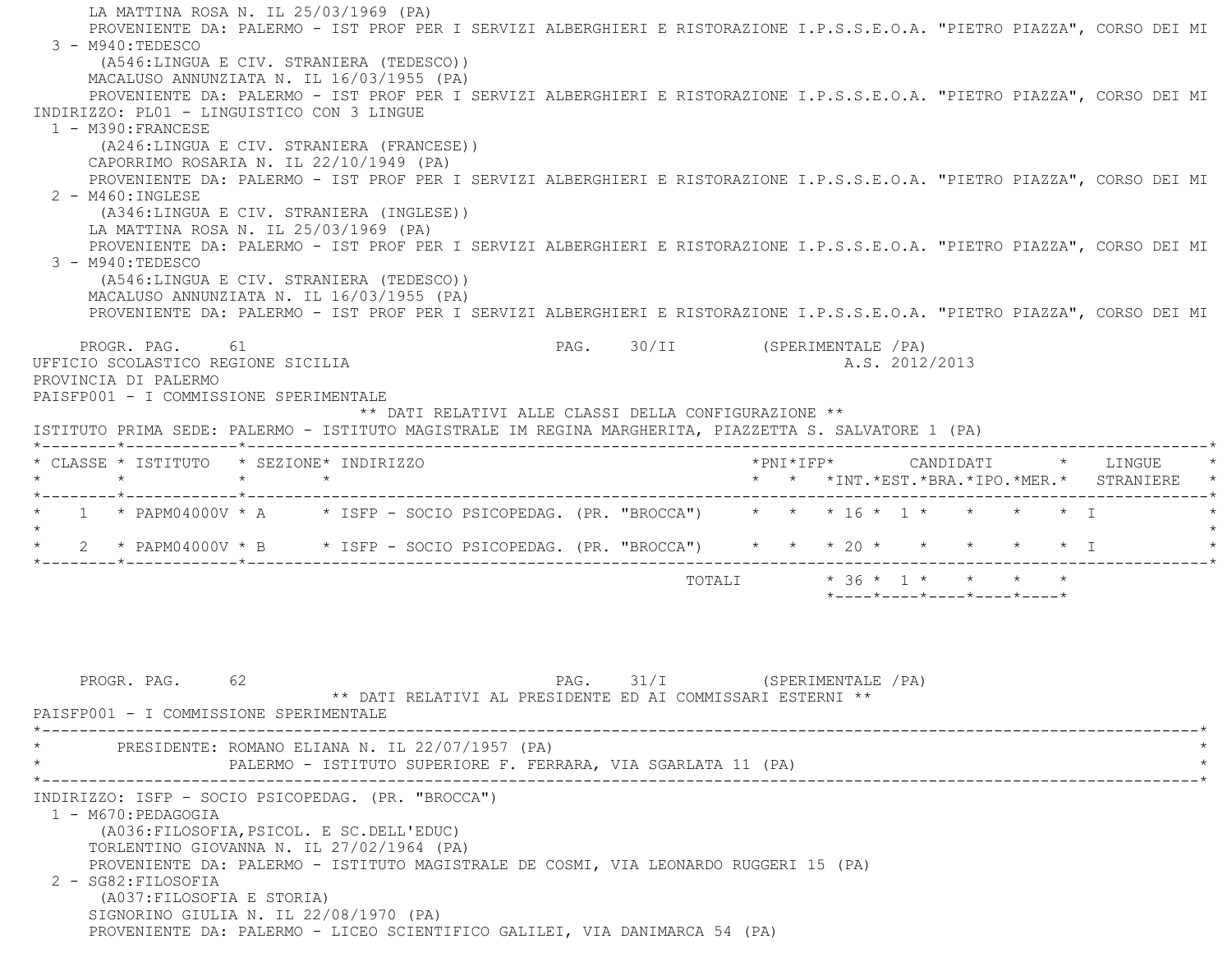3 - SB01:BIOLOGIA (A060:SC.NA.,CH.,GEOG.,MIC. ) ALBANESE AGATA N. IL 15/08/1963 (PA) PROVENIENTE DA: PALERMO - LICEO SCIENTIFICO ALBERT EINSTEIN, VIA A. VIVALDI N 60 (PA) PROGR. PAG. 63 63 PAG. 91/II (SPERIMENTALE /PA) UFFICIO SCOLASTICO REGIONE SICILIA A.S. 2012/2013 PROVINCIA DI PALERMO PAISFP002 - II COMMISSIONE SPERIMENTALE \*\* DATI RELATIVI ALLE CLASSI DELLA CONFIGURAZIONE \*\* ISTITUTO PRIMA SEDE: PALERMO - ISTITUTO MAGISTRALE IM REGINA MARGHERITA, PIAZZETTA S. SALVATORE 1 (PA) \*--------\*------------\*-------------------------------------------------------------------------------------------------------\* \* CLASSE \* ISTITUTO \* SEZIONE\* INDIRIZZO \*PNI\*IFP\* CANDIDATI \* LINGUE \* \* \* \* \* \* \* \*INT.\*EST.\*BRA.\*IPO.\*MER.\* STRANIERE \* \*--------\*------------\*-------------------------------------------------------------------------------------------------------\* $1 *$  PAPM04000V \* E  $*$  ISFP - SOCIO PSICOPEDAG. (PR. "BROCCA")  $* * * 27 * * * * * * * * 1$  $\star$ 2 \* PAPM04000V \* F \* ISFP - SOCIO PSICOPEDAG. (PR. "BROCCA") \* \* \* 22 \* 1 \* \* \* \* \* \* I \*--------\*------------\*-------------------------------------------------------------------------------------------------------\* TOTALI \* 49 \* 1 \* \* \* \* \*----\*----\*----\*----\*----\*PROGR. PAG. 64 64 PAG. 32/I (SPERIMENTALE /PA) \*\* DATI RELATIVI AL PRESIDENTE ED AI COMMISSARI ESTERNI \*\* PAISFP002 - II COMMISSIONE SPERIMENTALE \*----------------------------------------------------------------------------------------------------------------------------\*PRESIDENTE: PIPITONE MARIA GRAZIA N. IL 06/05/1955 (PA) ERICE - SCUOLA ELEMENTARE I CIRCOLO - G. PASCOLI - ERICE, VIA CASERTA N.54 (TP) \*----------------------------------------------------------------------------------------------------------------------------\* INDIRIZZO: ISFP - SOCIO PSICOPEDAG. (PR. "BROCCA") 1 - M670:PEDAGOGIA (A036:FILOSOFIA,PSICOL. E SC.DELL'EDUC) CANNISTRARO MARIA TERESA N. IL 17/11/1965 (PA) PROVENIENTE DA: PALERMO - ISTITUTO MAGISTRALE FINOCCHIARO APRILE, VIA CILEA (PA) 2 - SG82:FILOSOFIA (A037:FILOSOFIA E STORIA) MONTALTO ANGELA N. IL 09/05/1969 (PA) PROVENIENTE DA: PALERMO - LICEO SCIENTIFICO ERNESTO BASILE, VIA SAN CIRO 23 (PA) 3 - SB01:BIOLOGIA (A060:SC.NA.,CH.,GEOG.,MIC. ) CELLURA CINZIA N. IL 23/07/1972 (PA) PROVENIENTE DA: PALERMO - LICEO SCIENTIFICO ETTORE MAJORANA, VIA ASTORINO, 56 (PA) PROGR. PAG. 65 65 PAG. 32/II (SPERIMENTALE /PA) UFFICIO SCOLASTICO REGIONE SICILIA A.S. 2012/2013 PROVINCIA DI PALERMO PAISFP003 - III COMMISSIONE SPERIMENTALE \*\* DATI RELATIVI ALLE CLASSI DELLA CONFIGURAZIONE \*\* ISTITUTO PRIMA SEDE: PALERMO - ISTITUTO MAGISTRALE IM REGINA MARGHERITA, PIAZZETTA S. SALVATORE 1 (PA)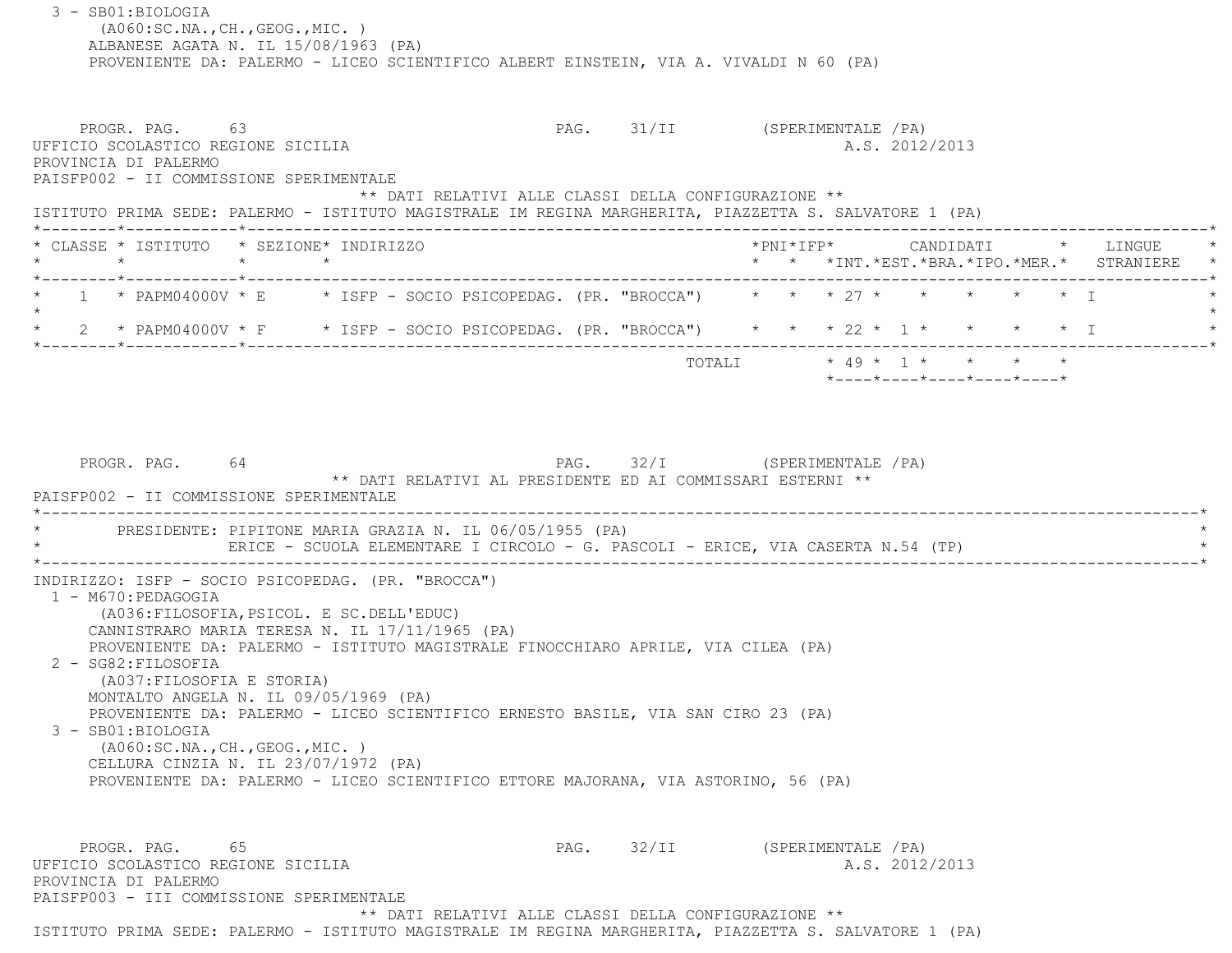| 1 * PAPM04000V * J * ISFP - SOCIO PSICOPEDAG. (PR. "BROCCA") * * * 22 * * * * * * * T                                                                                                                                                                                                                                                                                                                                                                          |                                |                                                                                                               |  |
|----------------------------------------------------------------------------------------------------------------------------------------------------------------------------------------------------------------------------------------------------------------------------------------------------------------------------------------------------------------------------------------------------------------------------------------------------------------|--------------------------------|---------------------------------------------------------------------------------------------------------------|--|
| 2 * PAPM04000V * K * ISFP - SOCIO PSICOPEDAG. (PR. "BROCCA") * * * 14 * 2 * * * * * * I<br>$\star$                                                                                                                                                                                                                                                                                                                                                             |                                |                                                                                                               |  |
|                                                                                                                                                                                                                                                                                                                                                                                                                                                                | TOTALI * 36 * 2 * * * * *      | $*$ ---- $*$ ---- $*$ ---- $*$ ---- $*$ ---- $*$                                                              |  |
| PROGR. PAG. 66<br>** DATI RELATIVI AL PRESIDENTE ED AI COMMISSARI ESTERNI **<br>PAISFP003 - III COMMISSIONE SPERIMENTALE                                                                                                                                                                                                                                                                                                                                       | PAG. 33/I (SPERIMENTALE / PA)  |                                                                                                               |  |
| * PRESIDENTE: DI MITRI LIANA N. IL 10/03/1949 (PA)<br>PALERMO - ISTITUTO COMPRENSIVO I.C.BOCCADIFALCO-TOMASI DI L., VIA DOGALI (PA)                                                                                                                                                                                                                                                                                                                            |                                |                                                                                                               |  |
| (A036: FILOSOFIA, PSICOL. E SC. DELL'EDUC)<br>TADDEO MARIA CRISTINA N. IL 11/11/1974 (PV)<br>PROVENIENTE DA: PALERMO - ISTITUTO MAGISTRALE FINOCCHIARO APRILE, VIA CILEA (PA)<br>2 - SG82: FILOSOFIA<br>(A037:FILOSOFIA E STORIA)<br>CHIOLO ALESSANDRO N. IL 19/03/1974 (PA)<br>PROVENIENTE DA: PALERMO - LICEO SCIENTIFICO ERNESTO BASILE, VIA SAN CIRO 23 (PA)<br>3 - SB01:BIOLOGIA<br>( A060:SC.NA., CH., GEOG., MIC. )<br>POMA LAURA N. IL 09/12/1954 (PA) |                                |                                                                                                               |  |
| PROVENIENTE DA: PALERMO - LICEO CLASSICO GARIBALDI, VIA CANONICO ROTOLO (PA)                                                                                                                                                                                                                                                                                                                                                                                   |                                |                                                                                                               |  |
| PROGR. PAG. 67<br>** DATI RELATIVI ALLE CLASSI DELLA CONFIGURAZIONE **                                                                                                                                                                                                                                                                                                                                                                                         | PAG. 33/II (SPERIMENTALE / PA) | A.S. 2012/2013                                                                                                |  |
| $\star$<br>$\star$<br>$\star$                                                                                                                                                                                                                                                                                                                                                                                                                                  |                                | $* \texttt{PNI*IFP*} \qquad \qquad \texttt{CANDIDATI} \qquad \qquad * \qquad \texttt{LINGUE} \qquad \qquad *$ |  |
| UFFICIO SCOLASTICO REGIONE SICILIA<br>PROVINCIA DI PALERMO<br>PAISFP004 - IV COMMISSIONE SPERIMENTALE<br>ISTITUTO PRIMA SEDE: PALERMO - ISTITUTO MAGISTRALE IM REGINA MARGHERITA, PIAZZETTA S. SALVATORE 1 (PA)<br>* CLASSE * ISTITUTO * SEZIONE* INDIRIZZO                                                                                                                                                                                                    |                                | * * *INT. *EST. *BRA. *IPO. *MER. * STRANIERE *                                                               |  |
| 1 * PAPM04000V * T * ISFP - SOCIO PSICOPEDAG. (PR. "BROCCA") * * * 20 * * * * * * * I<br>2 * PAPM04000V * Y * ISFP - SOCIO PSICOPEDAG. (PR. "BROCCA") * * * 26 * * * * * * * I                                                                                                                                                                                                                                                                                 |                                |                                                                                                               |  |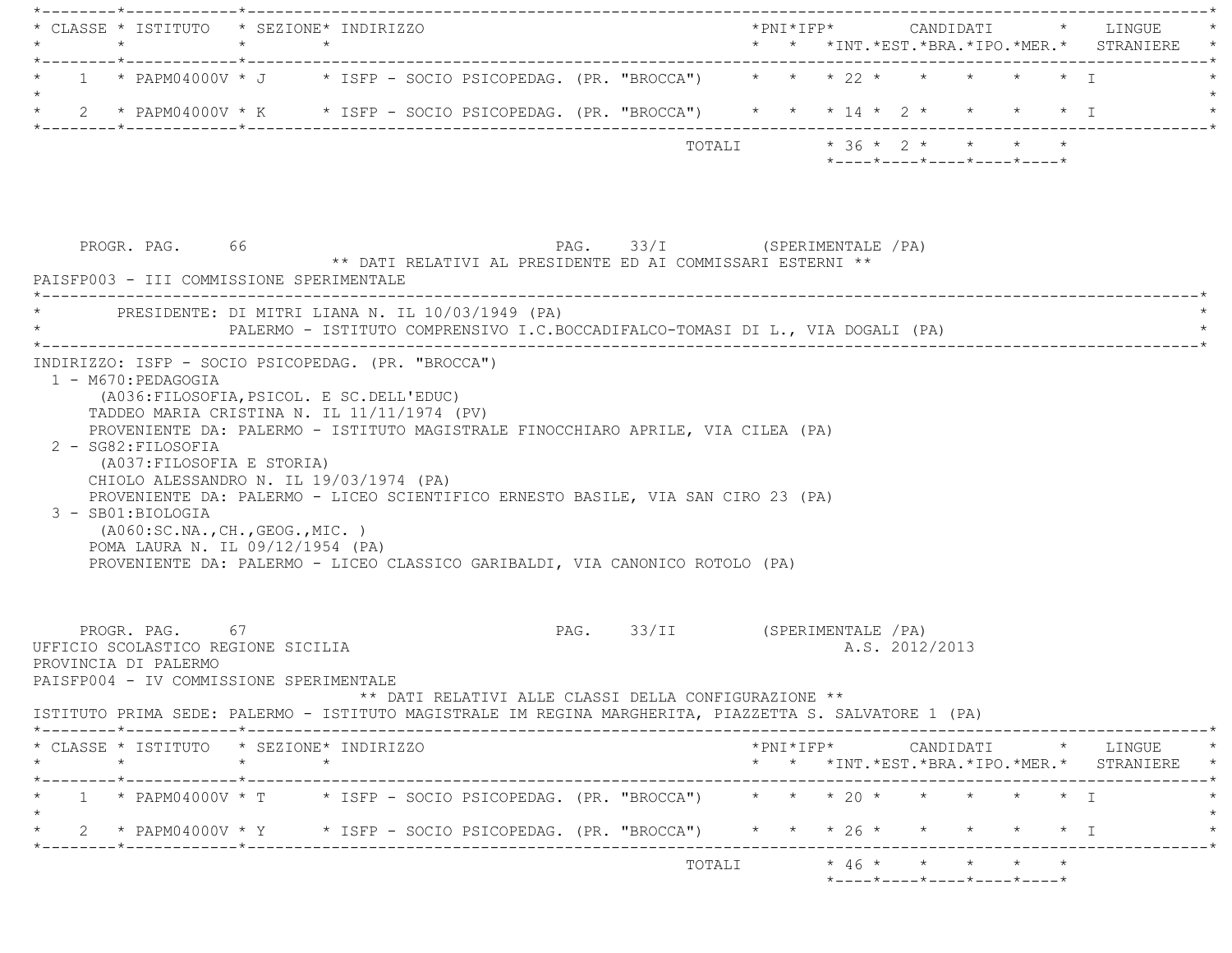|  | PROGR. PAG.<br>PAISFP004 - IV COMMISSIONE SPERIMENTALE                                                                                                                                                                                                                                                                                                                                                                                                                                                                                                                                                                                                                                               | 68 |  | ** DATI RELATIVI AL PRESIDENTE ED AI COMMISSARI ESTERNI **                        | PAG. 34/I (SPERIMENTALE /PA)  |                           |  |                |                                         |                                                                                        |
|--|------------------------------------------------------------------------------------------------------------------------------------------------------------------------------------------------------------------------------------------------------------------------------------------------------------------------------------------------------------------------------------------------------------------------------------------------------------------------------------------------------------------------------------------------------------------------------------------------------------------------------------------------------------------------------------------------------|----|--|-----------------------------------------------------------------------------------|-------------------------------|---------------------------|--|----------------|-----------------------------------------|----------------------------------------------------------------------------------------|
|  | PRESIDENTE: TERRANOVA MELCHIORRE N. IL 04/01/1952 (PA)                                                                                                                                                                                                                                                                                                                                                                                                                                                                                                                                                                                                                                               |    |  | PALERMO - SCUOLA ELEMENTARE CAVALLARI FRANCESCO SAVERIO, CORSO DEI MILLE 793 (PA) |                               |                           |  |                |                                         |                                                                                        |
|  | INDIRIZZO: ISFP - SOCIO PSICOPEDAG. (PR. "BROCCA")<br>1 - M670: PEDAGOGIA<br>(A036: FILOSOFIA, PSICOL. E SC. DELL'EDUC)<br>LOMBARDO GIUSEPPINA N. IL 30/12/1971 (PA)<br>PROVENIENTE DA: PALERMO - ISTITUTO MAGISTRALE LICEO SCIENZE UMANE E LING. "D, VIA FICHIDINDIA (PA)<br>2 - SG82: FILOSOFIA<br>(A037: FILOSOFIA E STORIA)<br>GIBELLINA ERNESTO N. IL 12/01/1972 (PA)<br>PROVENIENTE DA: CARINI - LICEO SCIENTIFICO LICEO SCIENTIFICO "UGO MURSIA", VIA TRATTATI DI ROMA, 6 (PA)<br>3 - SB01:BIOLOGIA<br>( A060 : SC.NA., CH., GEOG., MIC. )<br>DI LORENZO MARIA N. IL 17/03/1961 (PA)<br>PROVENIENTE DA: PALERMO - LICEO SCIENTIFICO LICEO SCIENTIFICO STATALE "S.C, VIA GEN. ARIMONDI 14 (PA) |    |  |                                                                                   |                               |                           |  |                |                                         |                                                                                        |
|  | PROGR. PAG. 69<br>UFFICIO SCOLASTICO REGIONE SICILIA<br>PROVINCIA DI PALERMO<br>PAISFP005 - V COMMISSIONE SPERIMENTALE                                                                                                                                                                                                                                                                                                                                                                                                                                                                                                                                                                               |    |  | ** DATI RELATIVI ALLE CLASSI DELLA CONFIGURAZIONE **                              | PAG. 34/II (SPERIMENTALE /PA) |                           |  | A.S. 2012/2013 |                                         |                                                                                        |
|  | ISTITUTO PRIMA SEDE: PALERMO - ISTITUTO MAGISTRALE LICEO SCIENZE UMANE E LING. "D, VIA FICHIDINDIA (PA)                                                                                                                                                                                                                                                                                                                                                                                                                                                                                                                                                                                              |    |  |                                                                                   |                               |                           |  |                |                                         |                                                                                        |
|  | * CLASSE * ISTITUTO * SEZIONE* INDIRIZZO                                                                                                                                                                                                                                                                                                                                                                                                                                                                                                                                                                                                                                                             |    |  |                                                                                   |                               |                           |  |                |                                         | *PNI*IFP*     CANDIDATI    *   LINGUE<br>* * *INT. *EST. *BRA. *IPO. *MER. * STRANIERE |
|  | * 1 * PAPM07000P * A * ISFP - SOCIO PSICOPEDAG. (PR. "BROCCA") * * * 18 * 1 * * * * * I/F                                                                                                                                                                                                                                                                                                                                                                                                                                                                                                                                                                                                            |    |  |                                                                                   |                               |                           |  |                |                                         |                                                                                        |
|  | * 2 * PAPM07000P * B * ISFP - SOCIO PSICOPEDAG. (PR. "BROCCA") * * * * 23 * * * * * * * I                                                                                                                                                                                                                                                                                                                                                                                                                                                                                                                                                                                                            |    |  |                                                                                   |                               |                           |  |                |                                         |                                                                                        |
|  |                                                                                                                                                                                                                                                                                                                                                                                                                                                                                                                                                                                                                                                                                                      |    |  |                                                                                   |                               | TOTALI * 41 * 1 * * * * * |  |                | $*$ ---- $*$ ---- $*$ ---- $*$ ---- $*$ |                                                                                        |
|  | PROGR. PAG. 70<br>PAISFP005 - V COMMISSIONE SPERIMENTALE                                                                                                                                                                                                                                                                                                                                                                                                                                                                                                                                                                                                                                             |    |  | ** DATI RELATIVI AL PRESIDENTE ED AI COMMISSARI ESTERNI **                        | PAG. 35/I (SPERIMENTALE / PA) |                           |  |                |                                         |                                                                                        |
|  | PRESIDENTE: MONASTRA CARLO N. IL 08/01/1949 (PA)                                                                                                                                                                                                                                                                                                                                                                                                                                                                                                                                                                                                                                                     |    |  | MONREALE - ISTITUTO SUPERIORE EMANUELE BASILE, DISCESA CAPPUCCINI, SNC (PA)       |                               |                           |  |                |                                         |                                                                                        |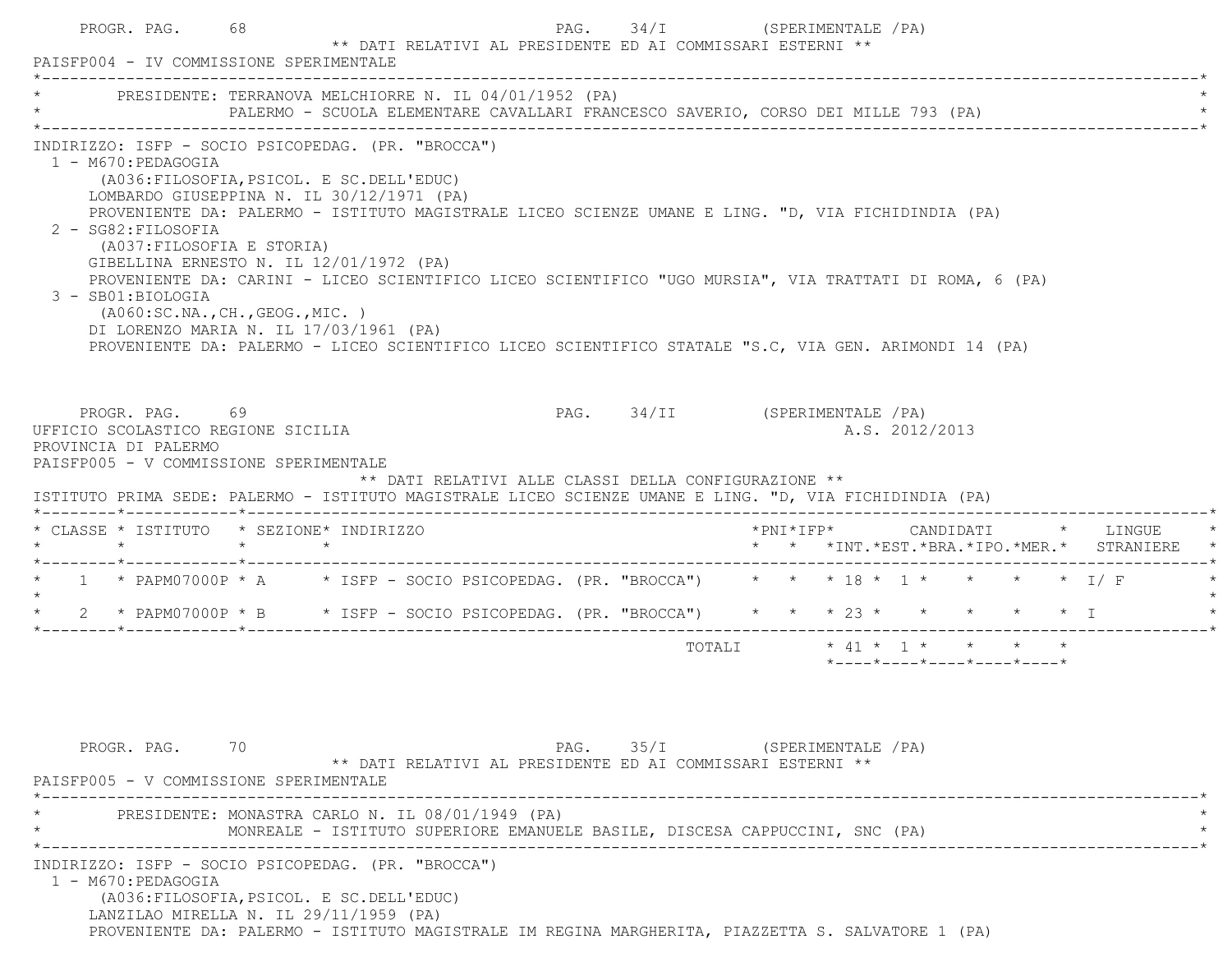2 - SG82:FILOSOFIA (A037:FILOSOFIA E STORIA) MINALDI ANTONIO N. IL 24/02/1950 (PA) PROVENIENTE DA: PALERMO - LICEO SCIENTIFICO BENEDETTO CROCE, VIA BENFRATELLI 4 (PA) 3 - SB01:BIOLOGIA (A060:SC.NA.,CH.,GEOG.,MIC. ) CAMPIONE CALOGERO N. IL 01/10/1959 (AG) PROVENIENTE DA: MONREALE - LICEO SCIENTIFICO LICEO SCIENTIFICO " EMANUELE, VIA DISCESA CAPPUCCINI S.N. (PA) PROGR. PAG. 71 2009 PAG. 25/II (SPERIMENTALE / PA) UFFICIO SCOLASTICO REGIONE SICILIA A.S. 2012/2013 PROVINCIA DI PALERMO PAISFP006 - VI COMMISSIONE SPERIMENTALE \*\* DATI RELATIVI ALLE CLASSI DELLA CONFIGURAZIONE \*\* ISTITUTO PRIMA SEDE: PALERMO - ISTITUTO MAGISTRALE LICEO SCIENZE UMANE E LING. "D, VIA FICHIDINDIA (PA) \*--------\*------------\*-------------------------------------------------------------------------------------------------------\* \* CLASSE \* ISTITUTO \* SEZIONE\* INDIRIZZO \*PNI\*IFP\* CANDIDATI \* LINGUE \* \* \* \* \* \* \* \*INT.\*EST.\*BRA.\*IPO.\*MER.\* STRANIERE \* \*--------\*------------\*-------------------------------------------------------------------------------------------------------\* $1$  \* PAPM07000P \* C \* ISFP - SOCIO PSICOPEDAG. (PR. "BROCCA")  $*$  \* \*  $*$  22 \*  $*$  \* \* \* \* \* I  $\star$ \* 2 \* PAPM07000P \* M \* ISFP - SOCIO PSICOPEDAG. (PR. "BROCCA") \* \* \* 16 \* 1 \* \* \* \* \* \* I \*--------\*------------\*-------------------------------------------------------------------------------------------------------\*TOTALI \* 38 \* 1 \* \* \* \* \* \*----\*----\*----\*----\*----\*PROGR. PAG. 72 72 PAG. 36/I (SPERIMENTALE /PA) \*\* DATI RELATIVI AL PRESIDENTE ED AI COMMISSARI ESTERNI \*\* PAISFP006 - VI COMMISSIONE SPERIMENTALE \*----------------------------------------------------------------------------------------------------------------------------\*PRESIDENTE: MONETI BEATRICE N. IL 29/11/1955 (PA) MONREALE - ISTITUTO COMPRENSIVO ICS " A. VENEZIANO", VIA KENNEDY,2 (PA) \*----------------------------------------------------------------------------------------------------------------------------\* INDIRIZZO: ISFP - SOCIO PSICOPEDAG. (PR. "BROCCA") 1 - M670:PEDAGOGIA (A036:FILOSOFIA,PSICOL. E SC.DELL'EDUC) CIULLA MARIA N. IL 22/03/1959 (PA) PROVENIENTE DA: PALERMO - ISTITUTO MAGISTRALE IM REGINA MARGHERITA, PIAZZETTA S. SALVATORE 1 (PA) 2 - SG82:FILOSOFIA (A037:FILOSOFIA E STORIA) BOTTA CARMELO N. IL 20/07/1958 (ME) PROVENIENTE DA: PALERMO - LICEO SCIENTIFICO BENEDETTO CROCE, VIA BENFRATELLI 4 (PA) 3 - SB01:BIOLOGIA (A060:SC.NA.,CH.,GEOG.,MIC. ) FODERA' LUCIA N. IL 24/06/1963 (TP) PROVENIENTE DA: PALERMO - ISTITUTO MAGISTRALE IM REGINA MARGHERITA, PIAZZETTA S. SALVATORE 1 (PA)

PROGR. PAG. 73 **PAG.** PAG. 36/II (SPERIMENTALE /PA) UFFICIO SCOLASTICO REGIONE SICILIA A.S. 2012/2013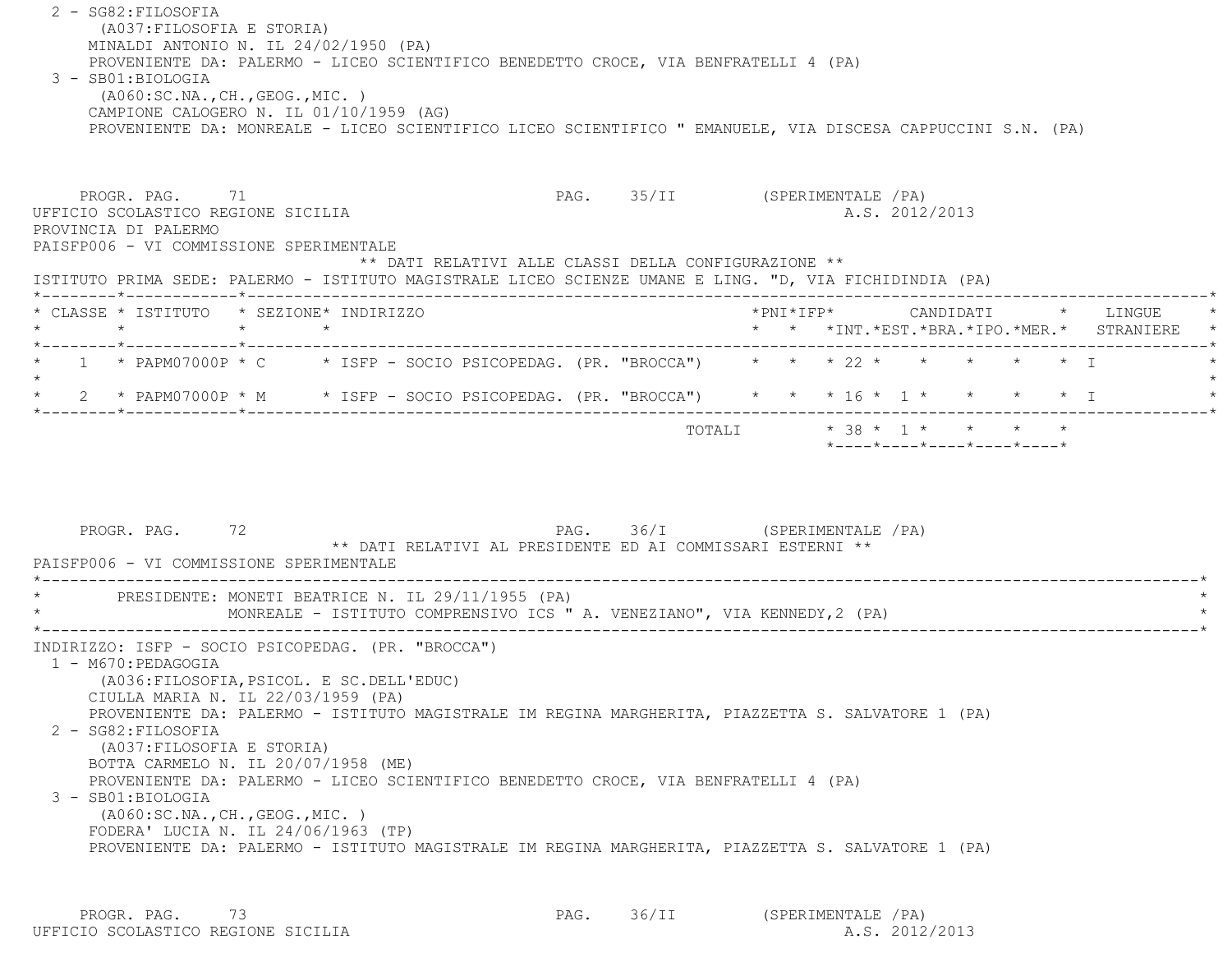| 1 * PAPM07000P * D * ISFP - SOCIO PSICOPEDAG. (PR. "BROCCA") * * * 28 * * * * * * * I<br>* 2 * PAPM07000P * 0 * ISFP - SOCIO PSICOPEDAG. (PR. "BROCCA") * * * 11 * * * * * * * I<br>TOTALI $* 39 * * * * * * * * *$<br>$*$ ---- $*$ ---- $*$ ---- $*$ ---- $*$ ---- $*$<br>PAG. 37/I (SPERIMENTALE / PA)<br>PROGR. PAG. 74<br>** DATI RELATIVI AL PRESIDENTE ED AI COMMISSARI ESTERNI **<br>PAISFP007 - VII COMMISSIONE SPERIMENTALE<br>PRESIDENTE: MINEO ANGELA N. IL 01/09/1958 (PA)<br>PALERMO - SCUOLA ELEMENTARE GARZILLI, VIA ISONZO 7 (PA)<br>INDIRIZZO: ISFP - SOCIO PSICOPEDAG. (PR. "BROCCA")<br>1 - M670: PEDAGOGIA<br>(A036: FILOSOFIA, PSICOL. E SC. DELL'EDUC)<br>ALBANO DANIELA N. IL 15/04/1963 (BZ)<br>PROVENIENTE DA: PALERMO - ISTITUTO MAGISTRALE IM REGINA MARGHERITA, PIAZZETTA S. SALVATORE 1 (PA)<br>2 - SG82: FILOSOFIA<br>(A037: FILOSOFIA E STORIA)<br>NEPUMACENO GRAZIA N. IL 20/03/1955 (ME)<br>PROVENIENTE DA: PALERMO - LICEO SCIENTIFICO BENEDETTO CROCE, VIA BENFRATELLI 4 (PA)<br>3 - SB01:BIOLOGIA<br>( A060:SC.NA., CH., GEOG., MIC. )<br>STIRA SALVATORE N. IL 24/04/1968 (CT)<br>PROVENIENTE DA: PALERMO - LICEO SCIENTIFICO BENEDETTO CROCE, VIA BENFRATELLI 4 (PA)<br>PROGR. PAG.<br>PAG. 37/II<br>(SPERIMENTALE / PA)<br>75<br>A.S. 2012/2013<br>UFFICIO SCOLASTICO REGIONE SICILIA<br>PROVINCIA DI PALERMO<br>PAISFP008 - VIII COMMISSIONE SPERIMENTALE<br>** DATI RELATIVI ALLE CLASSI DELLA CONFIGURAZIONE **<br>ISTITUTO PRIMA SEDE: PALERMO - ISTITUTO MAGISTRALE LICEO SCIENZE UMANE E LING. "D, VIA FICHIDINDIA (PA) |  |
|----------------------------------------------------------------------------------------------------------------------------------------------------------------------------------------------------------------------------------------------------------------------------------------------------------------------------------------------------------------------------------------------------------------------------------------------------------------------------------------------------------------------------------------------------------------------------------------------------------------------------------------------------------------------------------------------------------------------------------------------------------------------------------------------------------------------------------------------------------------------------------------------------------------------------------------------------------------------------------------------------------------------------------------------------------------------------------------------------------------------------------------------------------------------------------------------------------------------------------------------------------------------------------------------------------------------------------------------------------------------------------------------------------------------------------------------------------------------------------------------------------------------------------------------------------------------|--|
|                                                                                                                                                                                                                                                                                                                                                                                                                                                                                                                                                                                                                                                                                                                                                                                                                                                                                                                                                                                                                                                                                                                                                                                                                                                                                                                                                                                                                                                                                                                                                                      |  |
|                                                                                                                                                                                                                                                                                                                                                                                                                                                                                                                                                                                                                                                                                                                                                                                                                                                                                                                                                                                                                                                                                                                                                                                                                                                                                                                                                                                                                                                                                                                                                                      |  |
|                                                                                                                                                                                                                                                                                                                                                                                                                                                                                                                                                                                                                                                                                                                                                                                                                                                                                                                                                                                                                                                                                                                                                                                                                                                                                                                                                                                                                                                                                                                                                                      |  |
|                                                                                                                                                                                                                                                                                                                                                                                                                                                                                                                                                                                                                                                                                                                                                                                                                                                                                                                                                                                                                                                                                                                                                                                                                                                                                                                                                                                                                                                                                                                                                                      |  |
|                                                                                                                                                                                                                                                                                                                                                                                                                                                                                                                                                                                                                                                                                                                                                                                                                                                                                                                                                                                                                                                                                                                                                                                                                                                                                                                                                                                                                                                                                                                                                                      |  |
|                                                                                                                                                                                                                                                                                                                                                                                                                                                                                                                                                                                                                                                                                                                                                                                                                                                                                                                                                                                                                                                                                                                                                                                                                                                                                                                                                                                                                                                                                                                                                                      |  |
|                                                                                                                                                                                                                                                                                                                                                                                                                                                                                                                                                                                                                                                                                                                                                                                                                                                                                                                                                                                                                                                                                                                                                                                                                                                                                                                                                                                                                                                                                                                                                                      |  |
|                                                                                                                                                                                                                                                                                                                                                                                                                                                                                                                                                                                                                                                                                                                                                                                                                                                                                                                                                                                                                                                                                                                                                                                                                                                                                                                                                                                                                                                                                                                                                                      |  |
| * CLASSE * ISTITUTO * SEZIONE* INDIRIZZO<br>*PNI*IFP*     CANDIDATI    *   LINGUE                                                                                                                                                                                                                                                                                                                                                                                                                                                                                                                                                                                                                                                                                                                                                                                                                                                                                                                                                                                                                                                                                                                                                                                                                                                                                                                                                                                                                                                                                    |  |
| $\star$<br>$\star$ $\star$<br>* * *INT. *EST. *BRA. *IPO. *MER. * STRANIERE *<br>_______*____________*_________                                                                                                                                                                                                                                                                                                                                                                                                                                                                                                                                                                                                                                                                                                                                                                                                                                                                                                                                                                                                                                                                                                                                                                                                                                                                                                                                                                                                                                                      |  |
| 1 * PAPM07000P * G * ISFP - SOCIO PSICOPEDAG. (PR. "BROCCA") * * * 17 * 1 * * * * * 1                                                                                                                                                                                                                                                                                                                                                                                                                                                                                                                                                                                                                                                                                                                                                                                                                                                                                                                                                                                                                                                                                                                                                                                                                                                                                                                                                                                                                                                                                |  |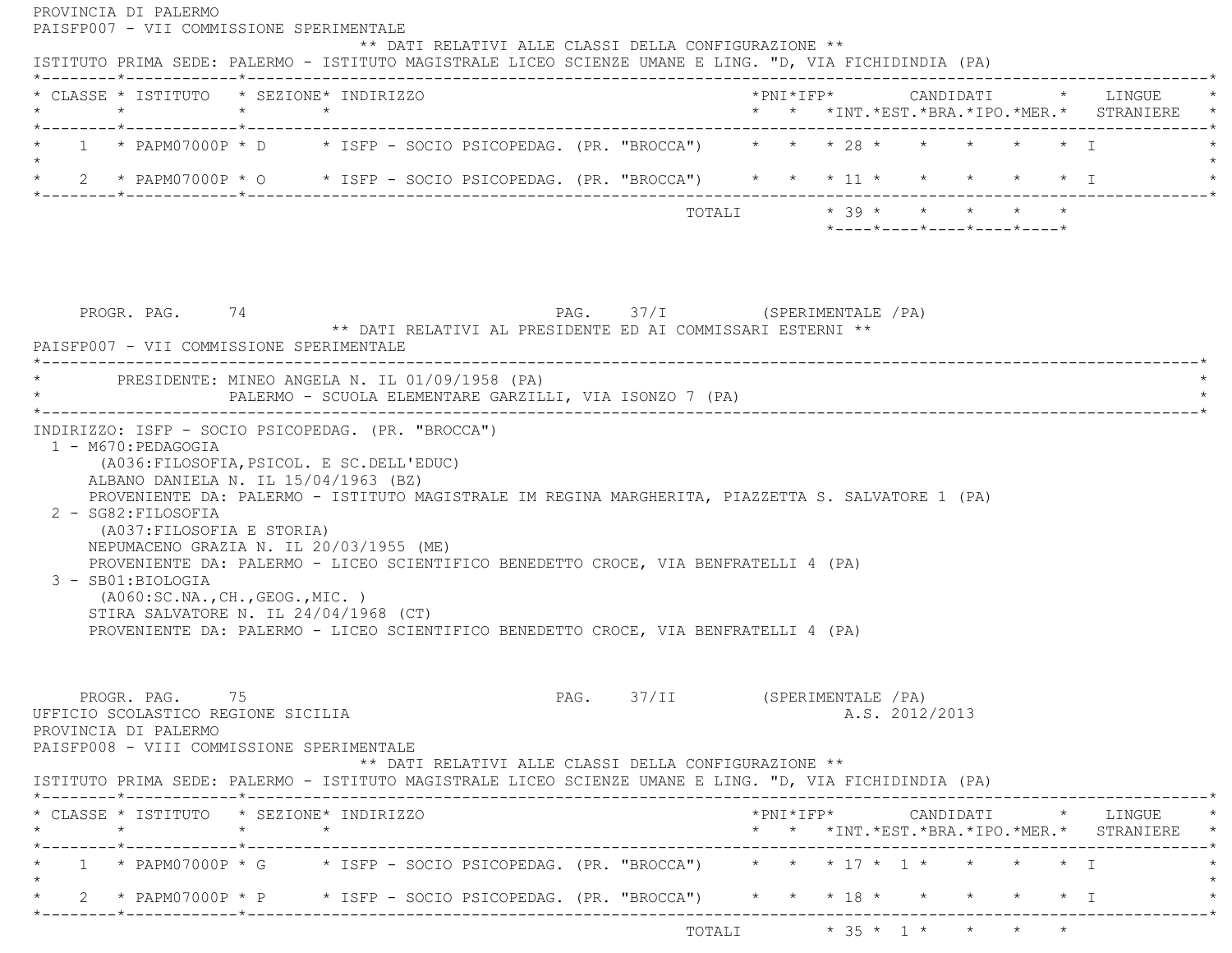PROGR. PAG. 76 76 PAG. 38/I (SPERIMENTALE /PA) \*\* DATI RELATIVI AL PRESIDENTE ED AI COMMISSARI ESTERNI \*\* PAISFP008 - VIII COMMISSIONE SPERIMENTALE \*----------------------------------------------------------------------------------------------------------------------------\*PRESIDENTE: MAGGIO DIEGO N. IL 05/07/1953 (PA) PALERMO - SCUOLA ELEMENTARE GABELLI ARISTIDE, VIA EUGENIO L'EMIRO 30 (PA) \*----------------------------------------------------------------------------------------------------------------------------\* INDIRIZZO: ISFP - SOCIO PSICOPEDAG. (PR. "BROCCA") 1 - M670:PEDAGOGIA (A036:FILOSOFIA,PSICOL. E SC.DELL'EDUC) MANCINO MARIA N. IL 02/01/1963 (PA) PROVENIENTE DA: PALERMO - ISTITUTO MAGISTRALE IM REGINA MARGHERITA, PIAZZETTA S. SALVATORE 1 (PA) 2 - SG82:FILOSOFIA (A037:FILOSOFIA E STORIA) FAILLA ADELE N. IL 18/06/1959 (PA) PROVENIENTE DA: PALERMO - LICEO SCIENTIFICO BENEDETTO CROCE, VIA BENFRATELLI 4 (PA) 3 - SB01:BIOLOGIA (A060:SC.NA.,CH.,GEOG.,MIC. ) CATALANOTTO VERINA N. IL 19/02/1958 (TP) PROVENIENTE DA: PALERMO - LICEO SCIENTIFICO BENEDETTO CROCE, VIA BENFRATELLI 4 (PA) PROGR. PAG. 77 PAG. PAG. 38/II (SPERIMENTALE /PA) UFFICIO SCOLASTICO REGIONE SICILIA A.S. 2012/2013 PROVINCIA DI PALERMO PAISFP009 - IX COMMISSIONE SPERIMENTALE \*\* DATI RELATIVI ALLE CLASSI DELLA CONFIGURAZIONE \*\* ISTITUTO PRIMA SEDE: PALERMO - ISTITUTO MAGISTRALE LICEO SCIENZE UMANE E LING. "D, VIA FICHIDINDIA (PA) \*--------\*------------\*-------------------------------------------------------------------------------------------------------\* \* CLASSE \* ISTITUTO \* SEZIONE\* INDIRIZZO \*PNI\*IFP\* CANDIDATI \* LINGUE \* \* \* \* \* \* \* \*INT.\*EST.\*BRA.\*IPO.\*MER.\* STRANIERE \* \*--------\*------------\*-------------------------------------------------------------------------------------------------------\*1 \* PAPM07000P \* N \* ISFP - SOCIO PSICOPEDAG. (PR. "BROCCA") \* \* \* 14 \* \* \* \* \* \* \* \$ S  $\star$  \* 2 \* PAPM07000P \* I \* ISFP - SOCIO PSICOPEDAG. (PR. "BROCCA") \* \* \* 24 \* \* \* \* \* I \* \*--------\*------------\*-------------------------------------------------------------------------------------------------------\*TOTALI  $* 38 * * * * * * * * *$ \*----\*----\*----\*----\*----\*

PROGR. PAG. 78 78 PAG. 39/I (SPERIMENTALE /PA) \*\* DATI RELATIVI AL PRESIDENTE ED AI COMMISSARI ESTERNI \*\* PAISFP009 - IX COMMISSIONE SPERIMENTALE \*----------------------------------------------------------------------------------------------------------------------------\*PRESIDENTE: BUCCAFUSCA SETTIMO N. IL 26/09/1953 (PA) MONREALE - ISTITUTO D'ARTE M.D'ALEO, VIA BIAGIO GIORDANO 14 (PA) \*----------------------------------------------------------------------------------------------------------------------------\*INDIRIZZO: ISFP - SOCIO PSICOPEDAG. (PR. "BROCCA")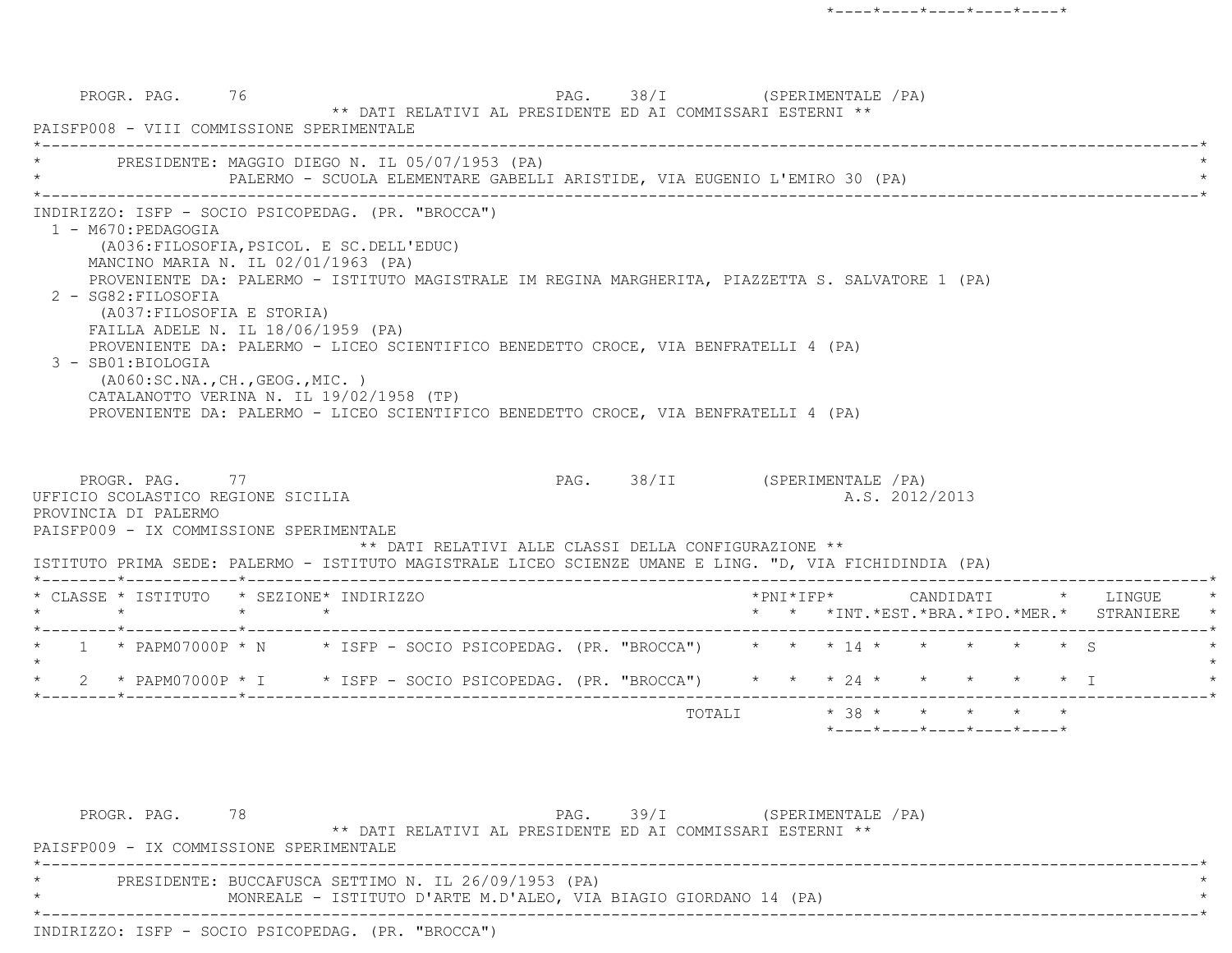1 - M670:PEDAGOGIA (A036:FILOSOFIA,PSICOL. E SC.DELL'EDUC) ALLOTTA MARIA N. IL 21/11/1960 (PA) PROVENIENTE DA: PALERMO - ISTITUTO MAGISTRALE IM REGINA MARGHERITA, PIAZZETTA S. SALVATORE 1 (PA) 2 - SG82:FILOSOFIA (A037:FILOSOFIA E STORIA) NORCIA ANTONIO N. IL 13/05/1962 (PA) PROVENIENTE DA: PALERMO - LICEO CLASSICO GARIBALDI, VIA CANONICO ROTOLO (PA) 3 - SB01:BIOLOGIA (A060:SC.NA.,CH.,GEOG.,MIC. ) GRASSA GIUSEPPINA N. IL 09/11/1961 (TP) PROVENIENTE DA: PALERMO - LICEO SCIENTIFICO BENEDETTO CROCE, VIA BENFRATELLI 4 (PA) PROGR. PAG. 79 PAG. 39/II (SPERIMENTALE /PA) UFFICIO SCOLASTICO REGIONE SICILIA A.S. 2012/2013 PROVINCIA DI PALERMO PAISFP010 - X COMMISSIONE SPERIMENTALE \*\* DATI RELATIVI ALLE CLASSI DELLA CONFIGURAZIONE \*\* ISTITUTO PRIMA SEDE: CORLEONE - LICEO SCIENTIFICO LICEO SCIENT. CLASS. PEDAG DO, VIA SALVATORE CUSIMANO S.N.C. (PA) \*--------\*------------\*-------------------------------------------------------------------------------------------------------\* \* CLASSE \* ISTITUTO \* SEZIONE\* INDIRIZZO \*PNI\*IFP\* CANDIDATI \* LINGUE \* \* \* \* \* \* \* \*INT.\*EST.\*BRA.\*IPO.\*MER.\* STRANIERE \* \*--------\*------------\*-------------------------------------------------------------------------------------------------------\*1 \* PAPS00901V \* D \* ISFP - SOCIO PSICOPEDAG. (PR. "BROCCA") \* \* \* 18 \* \* \* \* \* \* \* \* I  $\star$  \* 2 \* PAPS00901V \* E \* ISFP - SOCIO PSICOPEDAG. (PR. "BROCCA") \* \* \* 17 \* \* \* \* \* I \* \*--------\*------------\*-------------------------------------------------------------------------------------------------------\*TOTALI  $* 35 * * * * * * * * *$  \*----\*----\*----\*----\*----\*PROGR. PAG. 80 80 PAG. PAG. 40/I (SPERIMENTALE /PA) \*\* DATI RELATIVI AL PRESIDENTE ED AI COMMISSARI ESTERNI \*\* PAISFP010 - X COMMISSIONE SPERIMENTALE \*----------------------------------------------------------------------------------------------------------------------------\*PRESIDENTE: GOVERNANTI ANTONINO N. IL 01/01/1947 (PA) PARTINICO - LICEO SCIENTIFICO LS SANTI SAVARINO, C/DA TURRISI (PA) \*----------------------------------------------------------------------------------------------------------------------------\* INDIRIZZO: ISFP - SOCIO PSICOPEDAG. (PR. "BROCCA") 1 - M670:PEDAGOGIA (A036:FILOSOFIA,PSICOL. E SC.DELL'EDUC) RICUPATI GIUSEPPA N. IL 01/01/1948 (PA) PROVENIENTE DA: PARTINICO - IST PROF PER L'AGRICOLTURA E L'AMBIENTE PARTINICO, VIA GOFFREDO MAMELI N. 4 (PA) 2 - SG82:FILOSOFIA (A037:FILOSOFIA E STORIA) FIRRIOLO NICOLO' N. IL 09/10/1965 (PA) PROVENIENTE DA: BAGHERIA - LICEO SCIENTIFICO LICEO SCIENTIFICO "G.D'ALESSAN, VIA S. IGNAZIO DI LOYOLA (PA) 3 - SB01:BIOLOGIA (A060:SC.NA.,CH.,GEOG.,MIC. ) DI QUARTO ANNA MARIA N. IL 10/08/1953 (PA) PROVENIENTE DA: BAGHERIA - LICEO SCIENTIFICO LICEO SCIENTIFICO "G.D'ALESSAN, VIA S. IGNAZIO DI LOYOLA (PA)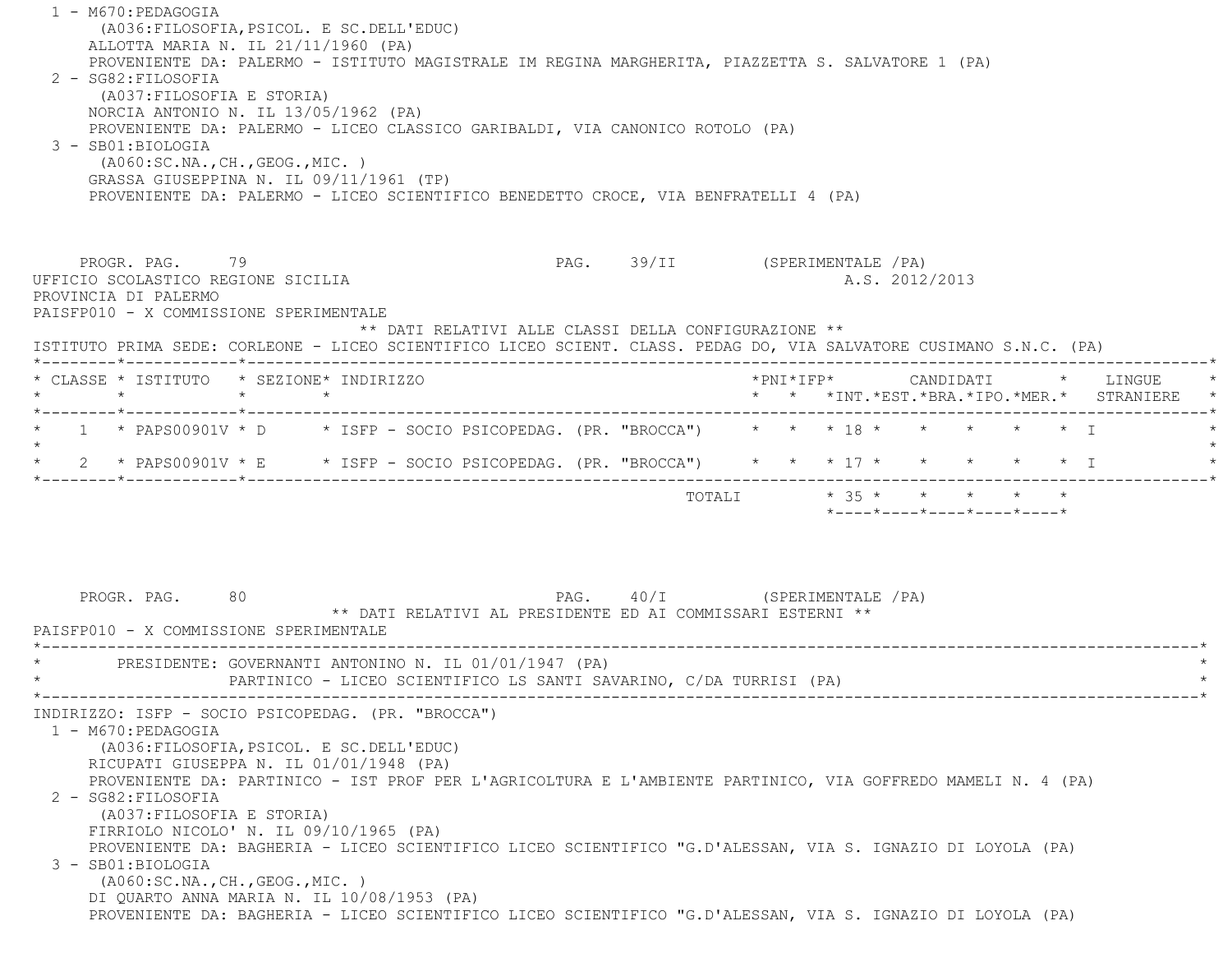| UFFICIO SCOLASTICO REGIONE SICILIA<br>PROVINCIA DI PALERMO<br>PAISFP011 - XI COMMISSIONE SPERIMENTALE | PROGR. PAG. 81                                                                                                                                    |  | PAG. 40/II (SPERIMENTALE / PA)<br>A.S. 2012/2013                                                          |
|-------------------------------------------------------------------------------------------------------|---------------------------------------------------------------------------------------------------------------------------------------------------|--|-----------------------------------------------------------------------------------------------------------|
|                                                                                                       | ** DATI RELATIVI ALLE CLASSI DELLA CONFIGURAZIONE **<br>ISTITUTO PRIMA SEDE: PALERMO - ISTITUTO MAGISTRALE DE COSMI, VIA LEONARDO RUGGERI 15 (PA) |  |                                                                                                           |
| * CLASSE * ISTITUTO * SEZIONE* INDIRIZZO                                                              |                                                                                                                                                   |  | * * *INT.*EST.*BRA.*IPO.*MER.* STRANIERE                                                                  |
|                                                                                                       |                                                                                                                                                   |  | * PAPM02000N * H * ISFP - SOCIO PSICOPEDAG. (PR. "BROCCA") * * * 22 * * * * * * * F                       |
|                                                                                                       | ISTITUTO SECONDA SEDE: CAPACI - ISTITUTO MAGISTRALE LICEO DELLE SCIENZE UMANE "UGO, PIAZZA MATRICE (PA)                                           |  |                                                                                                           |
| * CLASSE * ISTITUTO * SEZIONE* INDIRIZZO                                                              |                                                                                                                                                   |  | *PNI*IFP* CANDIDATI * LINGUE<br>* * *INT. *EST. *BRA. *IPO. *MER. * STRANIERE *                           |
|                                                                                                       |                                                                                                                                                   |  | * 2 * PAPM00401R * A * IE10 - SOCIO PSICOPEDAG.(BROCCA-MUSICA) * * * 26 * 1 * * * * * * I                 |
|                                                                                                       |                                                                                                                                                   |  | *----*----*----*----*----*                                                                                |
| PROGR. PAG. 82<br>PAISFP011 - XI COMMISSIONE SPERIMENTALE                                             | PAG. 41/I (SPERIMENTALE / PA)<br>** DATI RELATIVI AL PRESIDENTE ED AI COMMISSARI ESTERNI **                                                       |  |                                                                                                           |
|                                                                                                       | PRESIDENTE: VASSALLO FILIPPO N. IL 12/12/1957 (PA)                                                                                                |  | PALERMO - ISTITUTO TECNICO PER GEOMETRI IST. TECN. GEOMETRI E TURISMO, PIAZZA GIANGIACOMO CIACCIO MONTAL* |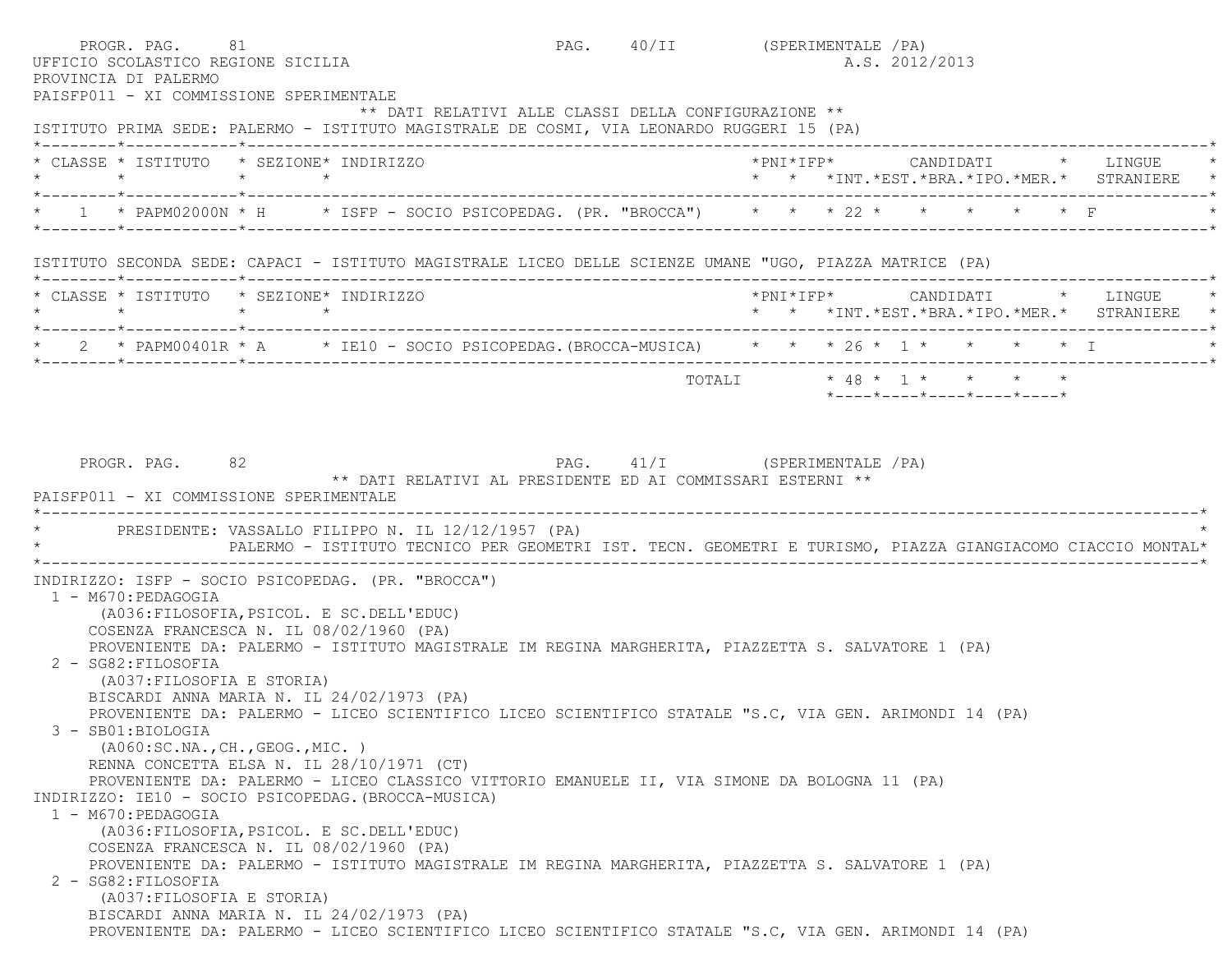| PROVENIENTE DA: PALERMO - LICEO CLASSICO VITTORIO EMANUELE II, VIA SIMONE DA BOLOGNA 11 (PA) |                                                                                                                                                                             |                 |  |  |                                                                                         |  |  |                |                            |  |                                                                                          |
|----------------------------------------------------------------------------------------------|-----------------------------------------------------------------------------------------------------------------------------------------------------------------------------|-----------------|--|--|-----------------------------------------------------------------------------------------|--|--|----------------|----------------------------|--|------------------------------------------------------------------------------------------|
|                                                                                              | PROGR. PAG. 83<br>UFFICIO SCOLASTICO REGIONE SICILIA<br>PROVINCIA DI PALERMO                                                                                                |                 |  |  | PAG. 41/II (SPERIMENTALE / PA)                                                          |  |  | A.S. 2012/2013 |                            |  |                                                                                          |
|                                                                                              | PAISFP012 - XII COMMISSIONE SPERIMENTALE                                                                                                                                    |                 |  |  |                                                                                         |  |  |                |                            |  |                                                                                          |
|                                                                                              | ISTITUTO PRIMA SEDE: CACCAMO - ISTITUTO MAGISTRALE IST.MAGISTRALE DI CACCAMO, LARGO PIETRO SPICA (PA)                                                                       |                 |  |  | ** DATI RELATIVI ALLE CLASSI DELLA CONFIGURAZIONE **                                    |  |  |                |                            |  |                                                                                          |
|                                                                                              | * CLASSE * ISTITUTO * SEZIONE* INDIRIZZO<br>$\star$                                                                                                                         | $\star$ $\star$ |  |  |                                                                                         |  |  |                |                            |  | *PNI*IFP*     CANDIDATI    *   LINGUE<br>* * *INT. *EST. *BRA. *IPO. *MER. * STRANIERE * |
|                                                                                              | * 1 * PAPM001019 * B * ISFP - SOCIO PSICOPEDAG. (PR. "BROCCA") * * * 21 * * * * * * * F                                                                                     |                 |  |  |                                                                                         |  |  |                |                            |  |                                                                                          |
|                                                                                              | ISTITUTO SECONDA SEDE: CEFALU' - L.R. PAR. ISTITUTO MAGISTRALE ROSMINI, V.S.CANNIZZARO 14 (PA)                                                                              |                 |  |  |                                                                                         |  |  |                |                            |  |                                                                                          |
|                                                                                              | * CLASSE * ISTITUTO * SEZIONE* INDIRIZZO<br>$\star$ $\star$                                                                                                                 | $\star$ $\star$ |  |  |                                                                                         |  |  |                |                            |  | * * *INT.*EST.*BRA.*IPO.*MER.* STRANIERE *                                               |
|                                                                                              | * 2 * PAPM065007 * A * ISFP - SOCIO PSICOPEDAG. (PR. "BROCCA") * * * 21 * 8 * * * * * * I<br>* * * * * A/ * ISFP - SOCIO PSICOPEDAG. (PR. "BROCCA") * * * 2 * 4 * * * * * F |                 |  |  |                                                                                         |  |  |                |                            |  |                                                                                          |
|                                                                                              |                                                                                                                                                                             |                 |  |  |                                                                                         |  |  |                |                            |  |                                                                                          |
|                                                                                              | PROGR. PAG. 84                                                                                                                                                              |                 |  |  | PAG. 42/I (SPERIMENTALE / PA)                                                           |  |  |                | *----*----*----*----*----* |  |                                                                                          |
|                                                                                              | PAISFP012 - XII COMMISSIONE SPERIMENTALE                                                                                                                                    |                 |  |  | ** DATI RELATIVI AL PRESIDENTE ED AI COMMISSARI ESTERNI **                              |  |  |                |                            |  |                                                                                          |
|                                                                                              |                                                                                                                                                                             |                 |  |  | LERCARA FRIDDI - ISTITUTO COMPRENSIVO I.C. LERCARA F.-CASTRONOVO S., VIA AUTONOMIA (PA) |  |  |                |                            |  |                                                                                          |

PROGR. PAG. 85 85 PROGR. PAG. 42/II (SPERIMENTALE /PA)<br>210 SCOLASTICO REGIONE SICILIA UFFICIO SCOLASTICO REGIONE SICILIA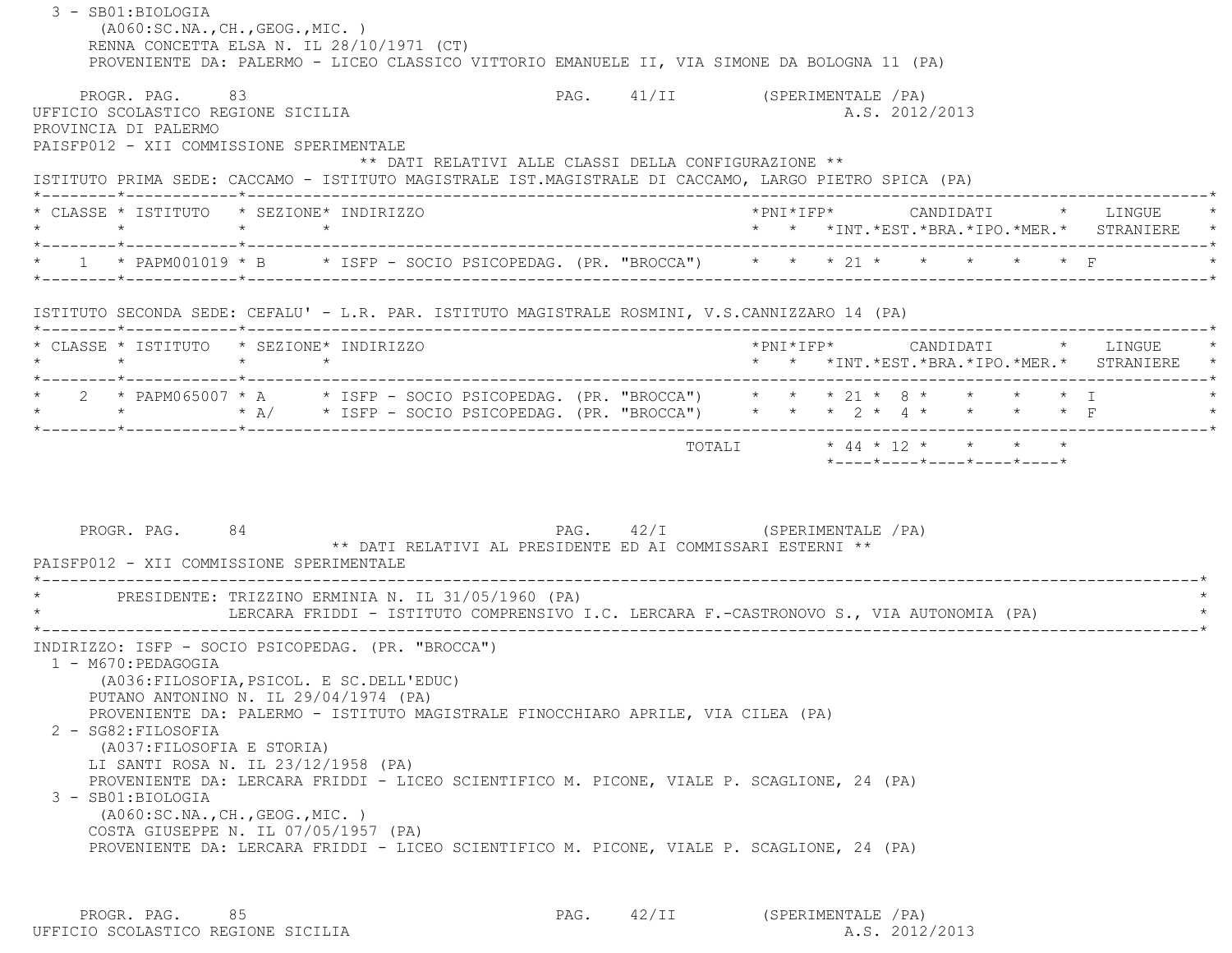PROVINCIA DI PALERMO PAISFX001 - I COMMISSIONE SPERIMENTALE \*\* DATI RELATIVI ALLE CLASSI DELLA CONFIGURAZIONE \*\* ISTITUTO PRIMA SEDE: PALERMO - L.R. PAR. LICEO LINGUISTICO LICEO LINGUISTICO EUROPEO (IGN, V. PIERSANTI MATTARELLA 38 (PA) \*--------\*------------\*-------------------------------------------------------------------------------------------------------\* \* CLASSE \* ISTITUTO \* SEZIONE\* INDIRIZZO \*PNI\*IFP\* CANDIDATI \* LINGUE \* \* \* \* \* \* \* \*INT.\*EST.\*BRA.\*IPO.\*MER.\* STRANIERE \* \*--------\*------------\*-------------------------------------------------------------------------------------------------------\* \* 1 \* PAPL005009 \* A \* ISFX - LINGUISTICO MODERNO (LIC.EU.MNS) \* \* \* 14 \* \* \* \* \* I/ F/ S \* \* \* \* A/ \* ISJV - ARTISTICO(L.EUR.DIR.MED.NON ST.) \* \* \* 9 \* \* \* \* \* I/ F \*  $\star$ \* 2 \* PAPL005009 \* B \* ISEV - GIURIDICO ECONOMICO (LIC.EU.MNS) \* \* \* 11 \* \* \* \* \* \* \* I/ F \* \* \*--------\*------------\*-------------------------------------------------------------------------------------------------------\* TOTALI \* 34 \* \* \* \* \* \*----\*----\*----\*----\*----\*PROGR. PAG. 86 86 PAG. 43/I (SPERIMENTALE /PA) \*\* DATI RELATIVI AL PRESIDENTE ED AI COMMISSARI ESTERNI \*\* PAISFX001 - I COMMISSIONE SPERIMENTALE------------------------------------- \* PRESIDENTE: AMICO SALVINO N. IL 06/01/1963 (TP) \* SALEMI - ISTITUTO COMPRENSIVO IC G. GARIBALDI, VIA S.LEONARDO N.27 (TP) \*----------------------------------------------------------------------------------------------------------------------------\* INDIRIZZO: ISFX - LINGUISTICO MODERNO (LIC.EU.MNS) 1 - M390:FRANCESE (A246:LINGUA E CIV. STRANIERA (FRANCESE)) GIANFALA RITA MATILDE N. IL 12/03/1964 (PA) PROVENIENTE DA: PALERMO - IST PROF PER I SERVIZI ALBERGHIERI E RISTORAZIONE IPSSAR PAGLIARELLI S.CARC-ASS., VIA BACHELET 2 - M460:INGLESE (A346:LINGUA E CIV. STRANIERA (INGLESE)) CENTINEO ELOISA N. IL 09/09/1952 (PA) PROVENIENTE DA: PALERMO - ISTITUTO TECNICO PER IL TURISMO MARCO POLO, VIA UGO LA MALFA 113 (PA) 3 - M790:SPAGNOLO (A446:LINGUA E CIV. STRANIERA (SPAGNOLO)) GREGORIO GIOVANNA LUISA N. IL 18/05/1961 (PA) PROVENIENTE DA: PALERMO - IST PROF PER I SERVIZI ALBERGHIERI E RISTORAZIONE P.BORSELLINO, PIAZZETTA G. BELLISSIMA 3 (PA) INDIRIZZO: ISJV - ARTISTICO(L.EUR.DIR.MED.NON ST.) 1 - M390:FRANCESE (A246:LINGUA E CIV. STRANIERA (FRANCESE)) GIANFALA RITA MATILDE N. IL 12/03/1964 (PA) PROVENIENTE DA: PALERMO - IST PROF PER I SERVIZI ALBERGHIERI E RISTORAZIONE IPSSAR PAGLIARELLI S.CARC-ASS., VIA BACHELET 2 - M460:INGLESE (A346:LINGUA E CIV. STRANIERA (INGLESE)) CENTINEO ELOISA N. IL 09/09/1952 (PA) PROVENIENTE DA: PALERMO - ISTITUTO TECNICO PER IL TURISMO MARCO POLO, VIA UGO LA MALFA 113 (PA) 3 - M215:DISEGNO E STORIA DELL'ARTE (A025:DISEGNO E STORIA DELL'ARTE) ANNALORO FRANCESCA N. IL 19/04/1962 (PA) PROVENIENTE DA: CARINI - LICEO SCIENTIFICO LICEO SCIENTIFICO "UGO MURSIA", VIA TRATTATI DI ROMA, 6 (PA) INDIRIZZO: ISEV - GIURIDICO ECONOMICO (LIC.EU.MNS) 1 - M390:FRANCESE (A246:LINGUA E CIV. STRANIERA (FRANCESE)) GIANFALA RITA MATILDE N. IL 12/03/1964 (PA) PROVENIENTE DA: PALERMO - IST PROF PER I SERVIZI ALBERGHIERI E RISTORAZIONE IPSSAR PAGLIARELLI S.CARC-ASS., VIA BACHELET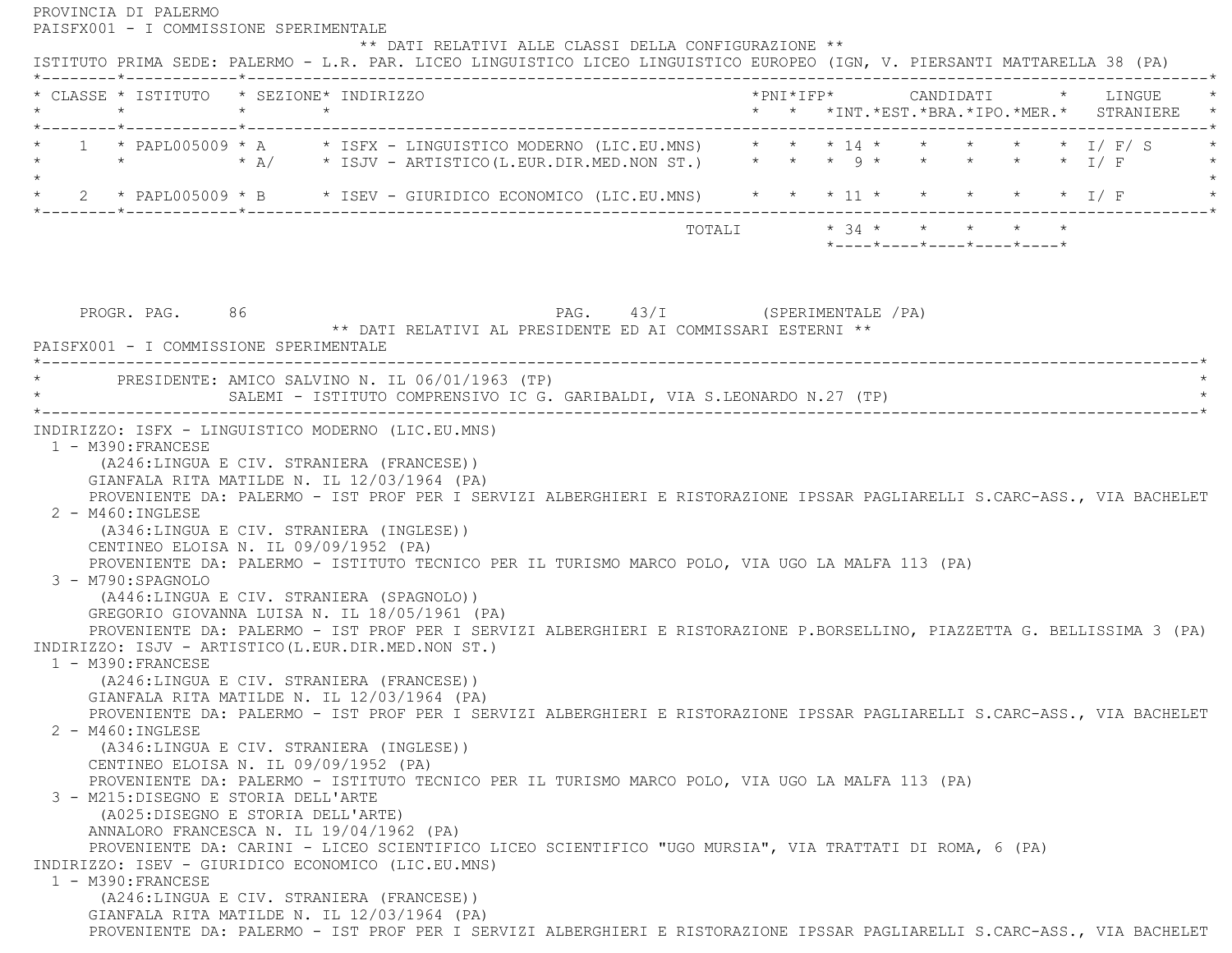|                   |         | PROGR. PAG.                                                                                                                                                                                                                                                                                                                                  | 87      |         |  |  | ** DATI RELATIVI AI COMMISSARI ESTERNI **                                                                                                                                                                                                                                                     | PAG. 43/II (SPERIMENTALE / PA)  |        |  |                       |  |                                                                                                       |                           | (SEGUONO DATI RELATIVI AI COMMISSARI ESTERNI)                  |                                                                                                                          |
|-------------------|---------|----------------------------------------------------------------------------------------------------------------------------------------------------------------------------------------------------------------------------------------------------------------------------------------------------------------------------------------------|---------|---------|--|--|-----------------------------------------------------------------------------------------------------------------------------------------------------------------------------------------------------------------------------------------------------------------------------------------------|---------------------------------|--------|--|-----------------------|--|-------------------------------------------------------------------------------------------------------|---------------------------|----------------------------------------------------------------|--------------------------------------------------------------------------------------------------------------------------|
| 2 - M460: INGLESE |         | (A346:LINGUA E CIV. STRANIERA (INGLESE))<br>CENTINEO ELOISA N. IL 09/09/1952 (PA)<br>3 - M156: ISTITUZIONI DI DIRITTO<br>(A019:DISCIPLINE GIURIDICHE ED ECONOMIC.)<br>BONURA MARIA LETIZIA N. IL 12/06/1964 (AG)                                                                                                                             |         |         |  |  | PROVENIENTE DA: PALERMO - ISTITUTO TECNICO PER IL TURISMO MARCO POLO, VIA UGO LA MALFA 113 (PA)                                                                                                                                                                                               |                                 |        |  |                       |  |                                                                                                       |                           |                                                                | PROVENIENTE DA: PALERMO - ISTITUTO TECNICO PER GEOMETRI IST. TECN. GEOMETRI E TURISMO, PIAZZA GIANGIACOMO CIACCIO MONTAL |
|                   |         | PROGR. PAG. 88<br>UFFICIO SCOLASTICO REGIONE SICILIA<br>PROVINCIA DI PALERMO<br>PAISGJ001 - I COMMISSIONE SPERIMENTALE                                                                                                                                                                                                                       |         |         |  |  | ** DATI RELATIVI ALLE CLASSI DELLA CONFIGURAZIONE **<br>ISTITUTO PRIMA SEDE: PALERMO - ISTITUTO TECNICO INDUSTRIALE A. VOLTA, PASSAGGIO DEI PICCIOTTI 1 (PA)                                                                                                                                  | PAG. 43/III (SPERIMENTALE / PA) |        |  | A.S. 2012/2013        |  |                                                                                                       |                           |                                                                |                                                                                                                          |
|                   | $\star$ | * CLASSE * ISTITUTO * SEZIONE* INDIRIZZO                                                                                                                                                                                                                                                                                                     | $\star$ | $\star$ |  |  |                                                                                                                                                                                                                                                                                               |                                 |        |  | $*$ PNI $*$ I F P $*$ |  |                                                                                                       |                           | CANDIDATI * LINGUE<br>* * *INT.*EST.*BRA.*IPO.*MER.* STRANIERE |                                                                                                                          |
|                   |         |                                                                                                                                                                                                                                                                                                                                              |         |         |  |  | 1 * PATF02701E * V * ISGJ - SCIENT.TECNOL.-PROG.BROCCA ITI * * * 16 * * * * * * * I<br>2 * PATF02701E * Y * ISGJ - SCIENT.TECNOL.-PROG.BROCCA ITI * * * * 29 * *                                                                                                                              |                                 |        |  |                       |  |                                                                                                       | $\star$ $\star$ $\star$ T |                                                                |                                                                                                                          |
|                   |         | PROGR. PAG.<br>PAISGJ001 - I COMMISSIONE SPERIMENTALE                                                                                                                                                                                                                                                                                        | 89      |         |  |  | PAG. 44/I (SPERIMENTALE /PA)<br>** DATI RELATIVI AL PRESIDENTE ED AI COMMISSARI ESTERNI **                                                                                                                                                                                                    |                                 | TOTALI |  |                       |  | $\star$ 45 $\star$ $\star$ $\star$<br>$*$ - - - - $*$ - - - - $*$ - - - - $*$ - - - - $*$ - - - - $*$ |                           |                                                                |                                                                                                                          |
|                   |         | PRESIDENTE: CAMMARATA DIEGO N. IL 27/03/1951 (PA)                                                                                                                                                                                                                                                                                            |         |         |  |  | PALERMO - ISTITUTO TECNICO COMMERCIALE ITC L. GRASSI, VIALE DEL FANTE, 70/C (PA)                                                                                                                                                                                                              |                                 |        |  |                       |  |                                                                                                       |                           |                                                                |                                                                                                                          |
| 2 - M460: INGLESE |         | INDIRIZZO: ISGJ - SCIENT.TECNOL.-PROG.BROCCA ITI<br>1 - M568: MATEMATICA<br>(A047: MATEMATICA)<br>DI GESU DANILO CALOGERO N. IL 05/07/1972 (CL)<br>(A346:LINGUA E CIV. STRANIERA (INGLESE))<br>BEVACQUA ANNA MARIA N. IL 26/07/1962 (PA)<br>3 - M171: BIOLOGIA<br>( A060:SC.NA., CH., GEOG., MIC. )<br>VENEZIA ATTILIO N. IL 25/12/1951 (AG) |         |         |  |  | PROVENIENTE DA: PALERMO - ISTITUTO TECNICO PER GEOMETRI PARLATORE, PIAZZA MONTEVERGINI, 8 (PA)<br>PROVENIENTE DA: CARINI - LICEO SCIENTIFICO LICEO SCIENTIFICO "UGO MURSIA", VIA TRATTATI DI ROMA, 6 (PA)<br>PROVENIENTE DA: PALERMO - ISTITUTO MAGISTRALE FINOCCHIARO APRILE, VIA CILEA (PA) |                                 |        |  |                       |  |                                                                                                       |                           |                                                                |                                                                                                                          |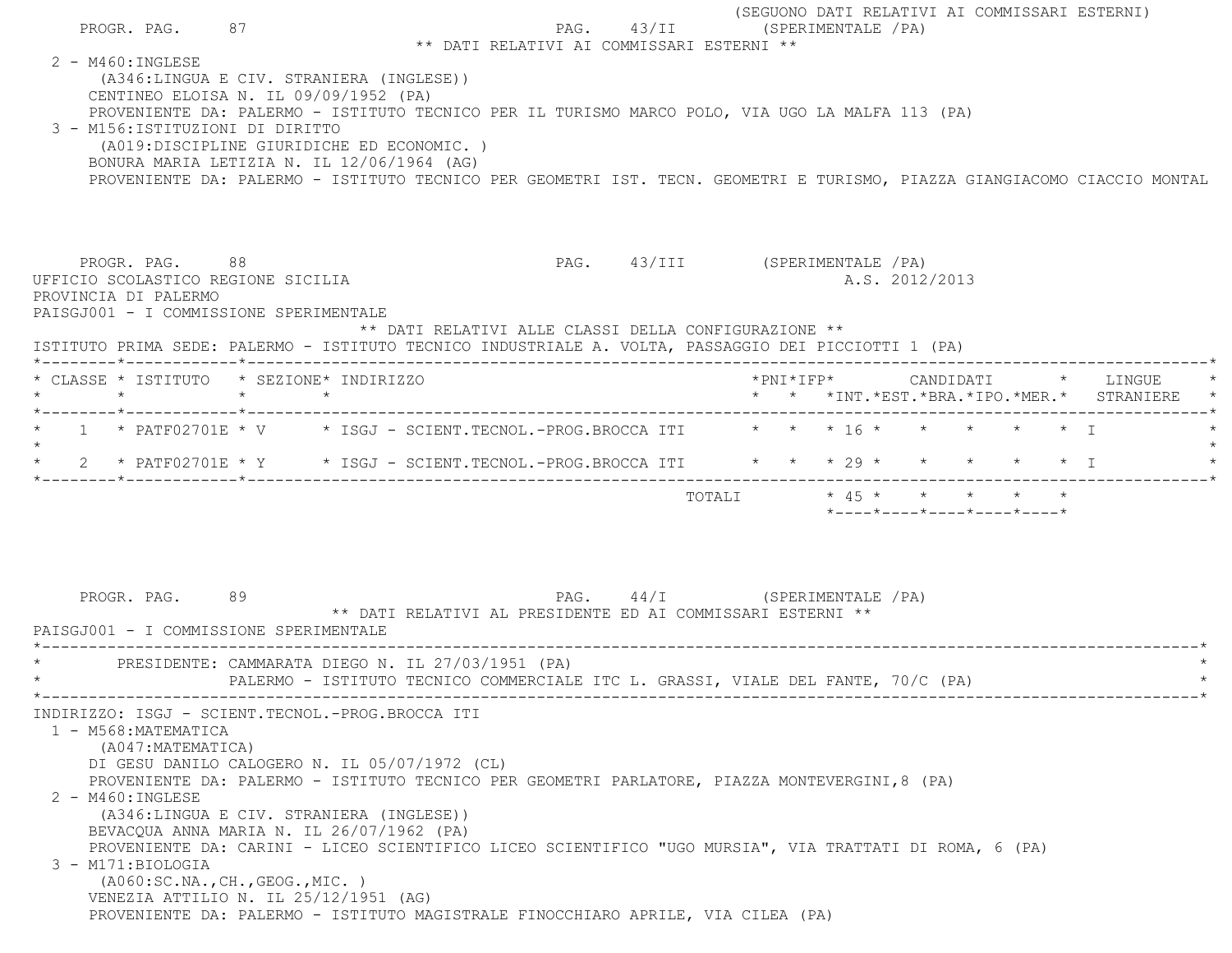| PROVINCIA DI PALERMO<br>PAISGJ002 - II COMMISSIONE SPERIMENTALE                     | PROGR. PAG. 90<br>UFFICIO SCOLASTICO REGIONE SICILIA                                                                                                                                                                                                                                                                                                                                                                                                                                                                                                                                | PAG. 44/II (SPERIMENTALE / PA) |  | A.S. 2012/2013                                   |  |                                                                               |
|-------------------------------------------------------------------------------------|-------------------------------------------------------------------------------------------------------------------------------------------------------------------------------------------------------------------------------------------------------------------------------------------------------------------------------------------------------------------------------------------------------------------------------------------------------------------------------------------------------------------------------------------------------------------------------------|--------------------------------|--|--------------------------------------------------|--|-------------------------------------------------------------------------------|
|                                                                                     | ** DATI RELATIVI ALLE CLASSI DELLA CONFIGURAZIONE **<br>ISTITUTO PRIMA SEDE: PALERMO - ISTITUTO TECNICO INDUSTRIALE A. VOLTA, PASSAGGIO DEI PICCIOTTI 1 (PA)                                                                                                                                                                                                                                                                                                                                                                                                                        |                                |  |                                                  |  |                                                                               |
| $\star$                                                                             | * CLASSE * ISTITUTO * SEZIONE* INDIRIZZO<br>$\star$ $\star$                                                                                                                                                                                                                                                                                                                                                                                                                                                                                                                         |                                |  |                                                  |  | *PNI*IFP* CANDIDATI * LINGUE<br>* * *INT. *EST. *BRA. *IPO. *MER. * STRANIERE |
|                                                                                     | 1 * PATF02701E * W * ISGJ - SCIENT.TECNOL.-PROG.BROCCA ITI * * * 27 * 1 * * * * * * T                                                                                                                                                                                                                                                                                                                                                                                                                                                                                               |                                |  |                                                  |  |                                                                               |
|                                                                                     | * 2 * PATF02701E * G * TF37 - PROGETTO "ERGON"-TERMOTECNICA * * * 21 * 1 * * * * * I                                                                                                                                                                                                                                                                                                                                                                                                                                                                                                |                                |  |                                                  |  |                                                                               |
|                                                                                     |                                                                                                                                                                                                                                                                                                                                                                                                                                                                                                                                                                                     |                                |  | $*$ ---- $*$ ---- $*$ ---- $*$ ---- $*$ ---- $*$ |  |                                                                               |
|                                                                                     |                                                                                                                                                                                                                                                                                                                                                                                                                                                                                                                                                                                     |                                |  |                                                  |  |                                                                               |
| PROGR. PAG. 91<br>PAISGJ002 - II COMMISSIONE SPERIMENTALE                           | ** DATI RELATIVI AL PRESIDENTE ED AI COMMISSARI ESTERNI **                                                                                                                                                                                                                                                                                                                                                                                                                                                                                                                          | PAG. 45/I (SPERIMENTALE / PA)  |  |                                                  |  |                                                                               |
|                                                                                     | PRESIDENTE: MESI DI MARIANO MARIA N. IL 09/11/1951 (PA)<br>PALERMO - ISTITUTO D'ARTE ISTITUTO ARTE PALERMO, PIAZZA GENERALE TURBA 71 (PA)                                                                                                                                                                                                                                                                                                                                                                                                                                           |                                |  |                                                  |  |                                                                               |
| 1 - M568: MATEMATICA<br>(A047:MATEMATICA)<br>2 - M460: INGLESE<br>3 - M171:BIOLOGIA | INDIRIZZO: ISGJ - SCIENT.TECNOL.-PROG.BROCCA ITI<br>ACCETTA ANTONELLA N. IL 12/11/1960 (PA)<br>PROVENIENTE DA: PALERMO - IST PROF PER I SERVIZI ALBERGHIERI E RISTORAZIONE I.P.S.S.E.O.A. "PIETRO PIAZZA", CORSO DEI MI<br>(A346:LINGUA E CIV. STRANIERA (INGLESE))<br>CERVA ANNA MARIA N. IL 09/05/1965 (PA)<br>PROVENIENTE DA: PARTINICO - IST PROF INDUSTRIA E ARTIGIANATO M.O.CORBINO PARTINICO, VIA VERONA N.2 (PA)<br>(AO60:SC.NA., CH., GEOG., MIC. )<br>PONTRELLI MARIA N. IL 20/11/1955 (PA)<br>PROVENIENTE DA: PALERMO - LICEO SCIENTIFICO GALILEI, VIA DANIMARCA 54 (PA) |                                |  |                                                  |  |                                                                               |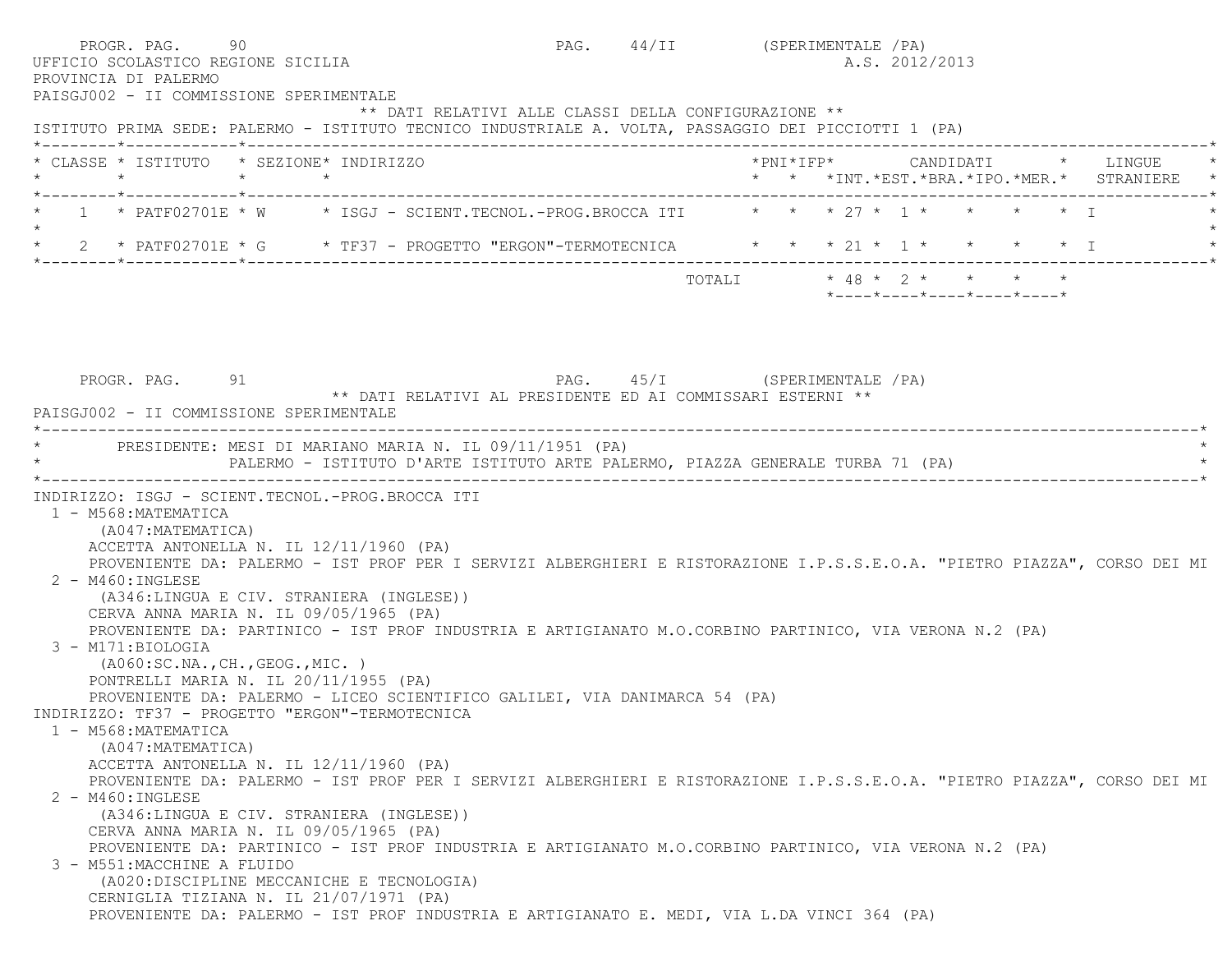PROGR. PAG. 92 92 PAG. 45/II (SPERIMENTALE /PA) UFFICIO SCOLASTICO REGIONE SICILIA A.S. 2012/2013 PROVINCIA DI PALERMO PAISJF001 - I COMMISSIONE SPERIMENTALE \*\* DATI RELATIVI ALLE CLASSI DELLA CONFIGURAZIONE \*\* ISTITUTO PRIMA SEDE: PALERMO - L.R. PAR. LICEO CLASSICO LIC.CLASSICO "IMERA", Via Delle Croci n. 4f (PA) \*--------\*------------\*-------------------------------------------------------------------------------------------------------\* \* CLASSE \* ISTITUTO \* SEZIONE\* INDIRIZZO \*PNI\*IFP\* CANDIDATI \* LINGUE \* \* \* \* \* \* \* \*INT.\*EST.\*BRA.\*IPO.\*MER.\* STRANIERE \* \*--------\*------------\*-------------------------------------------------------------------------------------------------------\*\* 1 \* PAPC00500B \* A \* ISJF - CLASSICO (L.G.L.R. "IMERA" -PA) \* \* \* \* 15 \* \* \* \* \* \* \* I \*--------\*------------\*-------------------------------------------------------------------------------------------------------\* ISTITUTO SECONDA SEDE: PARTINICO - L.R. PAR. ISTITUTO MAGISTRALE CATERINA DI MAGGIO, V.GENOVA 87 (PA) \*--------\*------------\*-------------------------------------------------------------------------------------------------------\* \* CLASSE \* ISTITUTO \* SEZIONE\* INDIRIZZO \*PNI\*IFP\* CANDIDATI \* LINGUE \* \* \* \* \* \* \* \*INT.\*EST.\*BRA.\*IPO.\*MER.\* STRANIERE \* \*--------\*------------\*-------------------------------------------------------------------------------------------------------\*2 \* PAPM185009 \* A \* IB67 - LICEO DELLA COMUNICAZ.AMBIENTALE \* \* \* 23 \* 2 \* \* \* \* \* \* T \*--------\*------------\*-------------------------------------------------------------------------------------------------------\*TOTALI \* 38 \* 2 \* \* \* \* \* \*----\*----\*----\*----\*----\*PROGR. PAG. 93 93 PAG. 46/I (SPERIMENTALE / PA) \*\* DATI RELATIVI AL PRESIDENTE ED AI COMMISSARI ESTERNI \*\* PAISJF001 - I COMMISSIONE SPERIMENTALE---------------------------------PRESIDENTE: TRIPODI ROBERTO N. IL 08/08/1948 (AG) \* PALERMO - ISTITUTO SUPERIORE A. VOLTA, PASSAGGIO DEI PICCIOTTI 1 (PA) \* \*----------------------------------------------------------------------------------------------------------------------------\* INDIRIZZO: ISJF - CLASSICO (L.G.L.R. "IMERA" -PA) 1 - SI63:LATINO (A052:LETTERE,LATINO,GRECO LICEO CLASS) GUCCIONE ALESSANDRO N. IL 01/10/1964 (PA) PROVENIENTE DA: PALERMO - LICEO CLASSICO MELI, VIA S.ALDISIO,2 (PA) 2 - SL32:MATEMATICA (A049:MATEMATICA E FISICA) STIRA FRANCESCO PAOLO N. IL 19/06/1965 (PA) PROVENIENTE DA: PALERMO - LICEO SCIENTIFICO GALILEI, VIA DANIMARCA 54 (PA) 3 - Z151:LINGUA STRANIERA (INGLESE) (A346:LINGUA E CIV. STRANIERA (INGLESE) LEONE MARIANNA N. IL 14/05/1953 (PA) PROVENIENTE DA: PALERMO - IST PROF PER I SERVIZI ALBERGHIERI E RISTORAZIONE P.BORSELLINO, PIAZZETTA G. BELLISSIMA 3 (PA) INDIRIZZO: IB67 - LICEO DELLA COMUNICAZ.AMBIENTALE 1 - M557:MATEMATICA E FISICA (A049:MATEMATICA E FISICA) STIRA FRANCESCO PAOLO N. IL 19/06/1965 (PA) PROVENIENTE DA: PALERMO - LICEO SCIENTIFICO GALILEI, VIA DANIMARCA 54 (PA) 2 - M559:MATEMATICA (A049:MATEMATICA E FISICA) STIRA FRANCESCO PAOLO N. IL 19/06/1965 (PA) PROVENIENTE DA: PALERMO - LICEO SCIENTIFICO GALILEI, VIA DANIMARCA 54 (PA) 3 - M460:INGLESE(A346:LINGUA E CIV. STRANIERA (INGLESE))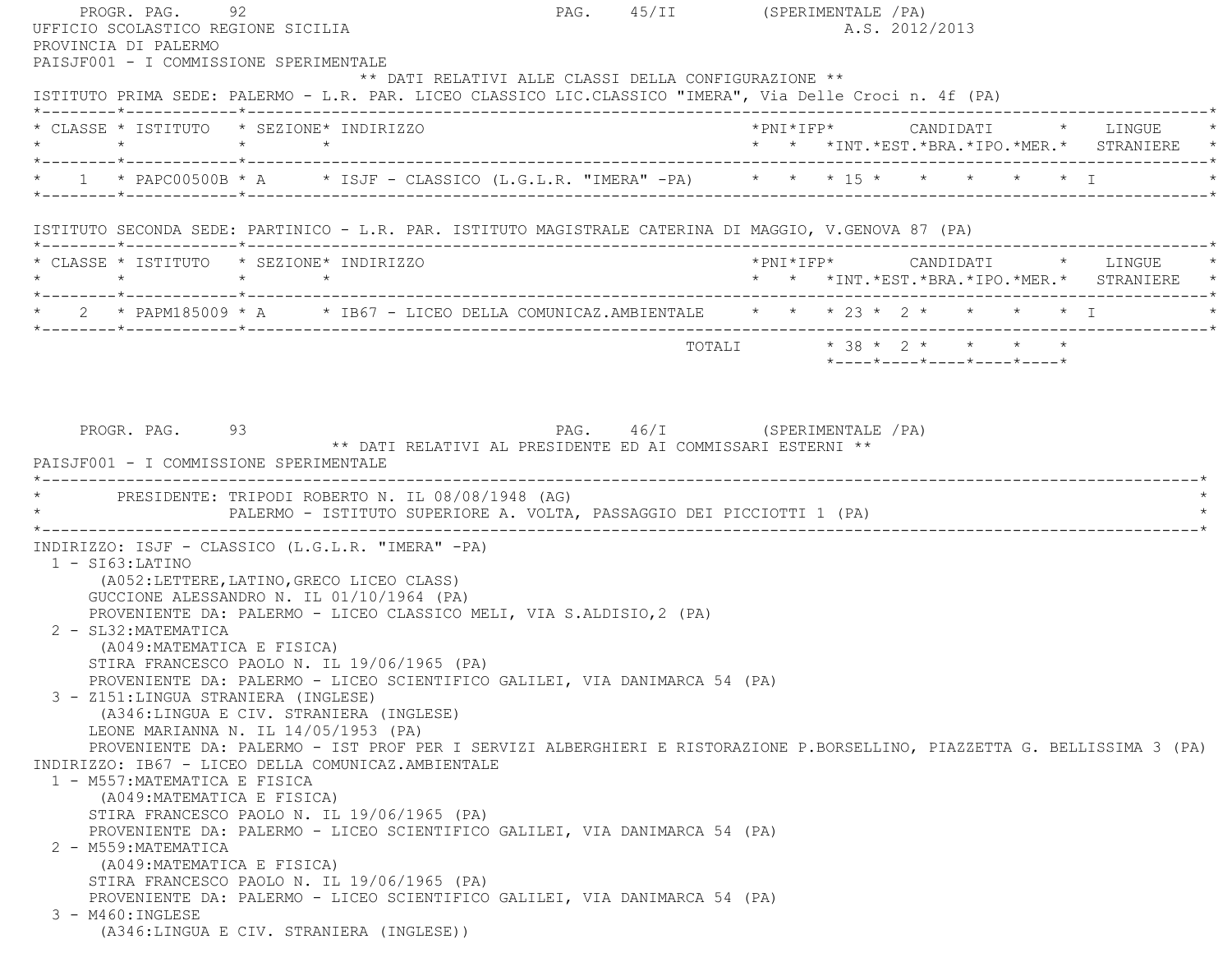LEONE MARIANNA N. IL 14/05/1953 (PA) PROVENIENTE DA: PALERMO - IST PROF PER I SERVIZI ALBERGHIERI E RISTORAZIONE P.BORSELLINO, PIAZZETTA G. BELLISSIMA 3 (PA) 4 - M785:FILOSOFIA E STORIA NEI LICEI (A037:FILOSOFIA E STORIA) CONTE MARIA PATRIZIA N. IL 18/04/1956 (AG) PROVENIENTE DA: PALERMO - LICEO SCIENTIFICO ERNESTO BASILE, VIA SAN CIRO 23 (PA) PROGR. PAG. 94 94 PAG. PAG. 46/II (SPERIMENTALE /PA) UFFICIO SCOLASTICO REGIONE SICILIA A.S. 2012/2013 PROVINCIA DI PALERMO PAIX14001 - I COMMISSIONE SPERIMENTALE \*\* DATI RELATIVI ALLE CLASSI DELLA CONFIGURAZIONE \*\* ISTITUTO PRIMA SEDE: PALERMO - LICEO CLASSICO MELI, VIA S.ALDISIO,2 (PA) \*--------\*------------\*-------------------------------------------------------------------------------------------------------\* \* CLASSE \* ISTITUTO \* SEZIONE\* INDIRIZZO \*PNI\*IFP\* CANDIDATI \* LINGUE \* \* \* \* \* \* \* \*INT.\*EST.\*BRA.\*IPO.\*MER.\* STRANIERE \* \*--------\*------------\*-------------------------------------------------------------------------------------------------------\*1 \* PAPC030004 \* IS \* IX14 - CLASSICO INTERNAZIONALE SPAGNOLO \* \* \* 24 \* \* \* \* \* \* \* \* I/ S  $\star$ 2 \* PAPC030004 \* SB/A \* ISEW - CLASSICO PROGETTO "BROCCA" \* \* \* \* 27 \* \* \* \* \* \* \* I \*--------\*------------\*-------------------------------------------------------------------------------------------------------\*TOTALI  $* 51 * * * * * * * * * *$  \*----\*----\*----\*----\*----\*PROGR. PAG. 95 95 PAG. 47/I (SPERIMENTALE /PA) \*\* DATI RELATIVI AL PRESIDENTE ED AI COMMISSARI ESTERNI \*\* PAIX14001 - I COMMISSIONE SPERIMENTALE \*----------------------------------------------------------------------------------------------------------------------------\*PRESIDENTE: BARRECA ANTONINO N. IL 24/02/1954 (PA) CEFALU' - ISTITUTO D'ARTE DIEGO BIANCA AMATO, VIA DEL III MILLENNIO (PA) \*----------------------------------------------------------------------------------------------------------------------------\* INDIRIZZO: IX14 - CLASSICO INTERNAZIONALE SPAGNOLO 1 - SI63:LATINO (A052:LETTERE,LATINO,GRECO LICEO CLASS) MASI LIANA N. IL 22/11/1950 (PA) PROVENIENTE DA: PALERMO - LICEO CLASSICO GARIBALDI, VIA CANONICO ROTOLO (PA) 2 - SN66:SCIENZE (A060:SC.NA.,CH.,GEOG.,MIC. ) GIUNTA ROSA N. IL 16/04/1954 (PA) PROVENIENTE DA: PALERMO - LICEO CLASSICO GARIBALDI, VIA CANONICO ROTOLO (PA) 3 - SG82:FILOSOFIA (A037:FILOSOFIA E STORIA) LENTINI CLAUDIO N. IL 14/09/1958 (PA) PROVENIENTE DA: PALERMO - LICEO SCIENTIFICO LICEO SCIENTIFICO STATALE "S.C, VIA GEN. ARIMONDI 14 (PA) INDIRIZZO: ISEW - CLASSICO PROGETTO "BROCCA" 1 - M237:LATINO (A052:LETTERE,LATINO,GRECO LICEO CLASSIC) MASI LIANA N. IL 22/11/1950 (PA) PROVENIENTE DA: PALERMO - LICEO CLASSICO GARIBALDI, VIA CANONICO ROTOLO (PA) 2 - M490:LATINO E GRECO (A052:LETTERE,LATINO,GRECO LICEO CLASSIC) MASI LIANA N. IL 22/11/1950 (PA) PROVENIENTE DA: PALERMO - LICEO CLASSICO GARIBALDI, VIA CANONICO ROTOLO (PA)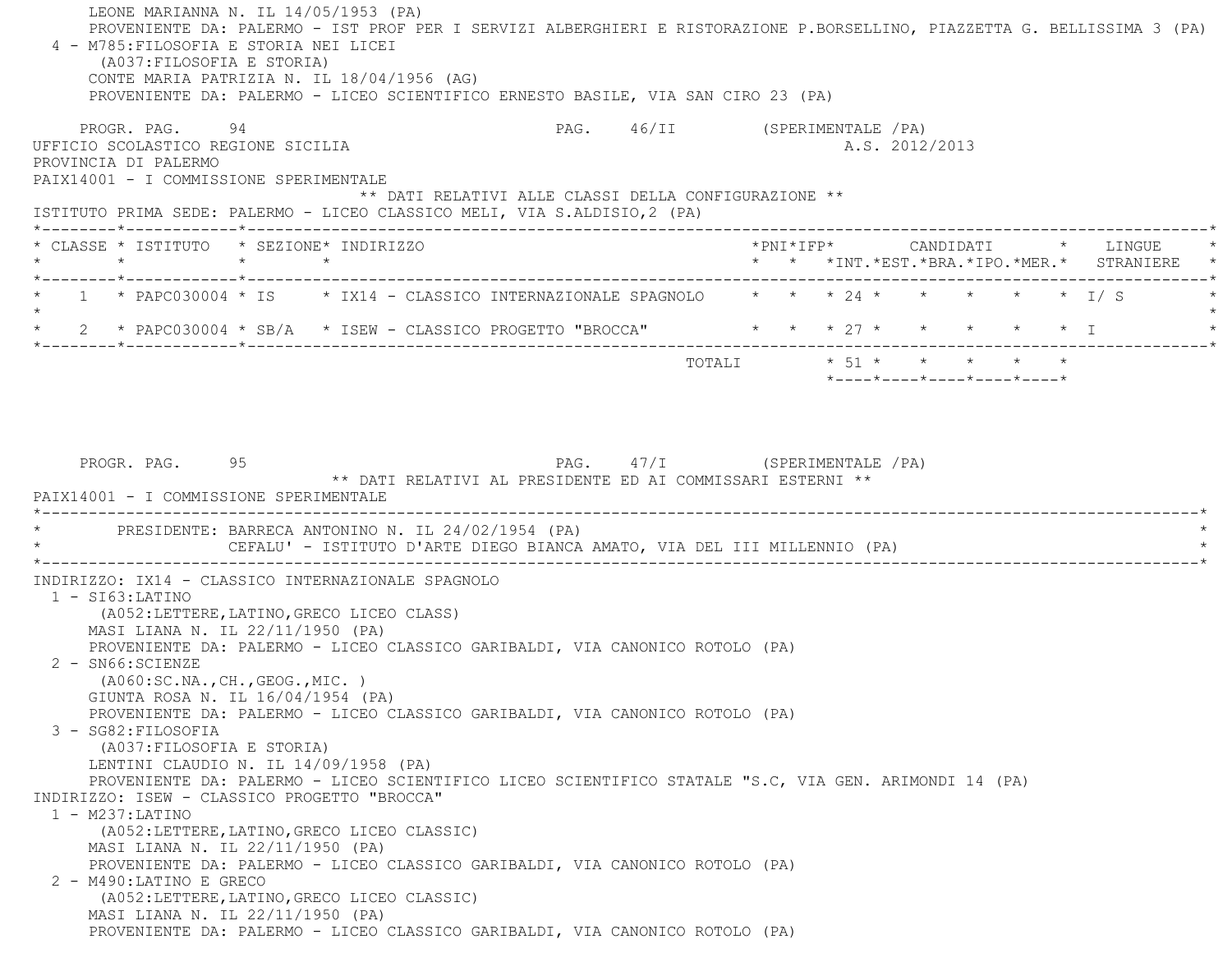3 - M770:SCIENZE NATURALI (A060:SC.NA.,CH.,GEOG.,MIC. ) GIUNTA ROSA N. IL 16/04/1954 (PA) PROVENIENTE DA: PALERMO - LICEO CLASSICO GARIBALDI, VIA CANONICO ROTOLO (PA) 4 - M460:INGLESE (A346:LINGUA E CIV. STRANIERA (INGLESE)) LETO ROSA N. IL 22/09/1948 (CT) PROVENIENTE DA: PALERMO - LICEO CLASSICO GARIBALDI, VIA CANONICO ROTOLO (PA) PROGR. PAG. 96 96 PAG. PAG. 47/II (SPERIMENTALE /PA) UFFICIO SCOLASTICO REGIONE SICILIA A.S. 2012/2013 PROVINCIA DI PALERMO PATS8A001 - I COMMISSIONE SPERIMENTALE \*\* DATI RELATIVI ALLE CLASSI DELLA CONFIGURAZIONE \*\* ISTITUTO PRIMA SEDE: PALERMO - ISTITUTO TECNICO PER IL TURISMO MARCO POLO, VIA UGO LA MALFA 113 (PA) \*--------\*------------\*-------------------------------------------------------------------------------------------------------\* \* CLASSE \* ISTITUTO \* SEZIONE\* INDIRIZZO \*PNI\*IFP\* CANDIDATI \* LINGUE \* \* \* \* \* \* \* \*INT.\*EST.\*BRA.\*IPO.\*MER.\* STRANIERE \* \*--------\*------------\*-------------------------------------------------------------------------------------------------------\* \* 1 \* PATN01000Q \* D \* TS8A - TURISTICO \* \* \* 26 \* \* \* \* \* I/ F/ T \*  $\star$ 2 \* PATN01000Q \* F \* TS8A - TURISTICO \* \* \* \* \* 15 \* \* \* \* \* \* \* \* \* I/ F/ T \* \* \*--------\*------------\*-------------------------------------------------------------------------------------------------------\* TOTALI \* 41 \* \* \* \* \* \*----\*----\*----\*----\*----\*PROGR. PAG. 97 97 PAG. 48/I (SPERIMENTALE / PA) \*\* DATI RELATIVI AL PRESIDENTE ED AI COMMISSARI ESTERNI \*\* PATS8A001 - I COMMISSIONE SPERIMENTALE \*----------------------------------------------------------------------------------------------------------------------------\*PRESIDENTE: MINAUDO ROSSELLA N. IL 14/01/1959 (PA) PALERMO - ISTITUTO MAGISTRALE IM REGINA MARGHERITA, PIAZZETTA S. SALVATORE 1 (PA) \*----------------------------------------------------------------------------------------------------------------------------\* INDIRIZZO: TS8A - TURISTICO 1 - M390:FRANCESE (A246:LINGUA E CIV. STRANIERA (FRANCESE)) BILLA CINZIA N. IL 02/04/1972 (PA) PROVENIENTE DA: PALERMO - IST PROF PER I SERVIZI ALBERGHIERI E RISTORAZIONE I.P.S.S.E.O.A. "PIETRO PIAZZA", CORSO DEI MI 2 - M460:INGLESE (A346:LINGUA E CIV. STRANIERA (INGLESE)) LIMA LAURA N. IL 11/10/1953 (PA) PROVENIENTE DA: PALERMO - IST PROF PER I SERVIZI ALBERGHIERI E RISTORAZIONE I.P.S.S.E.O.A. "PIETRO PIAZZA", CORSO DEI MI 3 - M940:TEDESCO (A546:LINGUA E CIV. STRANIERA (TEDESCO)) CASTELLI ANNUNZIATA LIANA N. IL 21/01/1953 (PA) PROVENIENTE DA: PALERMO - ISTITUTO MAGISTRALE F. FERRARA, VIA SGARLATA, 11 (PA) PROGR. PAG. 98 98 PAG. 48/II (SPERIMENTALE /PA) UFFICIO SCOLASTICO REGIONE SICILIA A.S. 2012/2013

PATS8A002 - II COMMISSIONE SPERIMENTALE

PROVINCIA DI PALERMO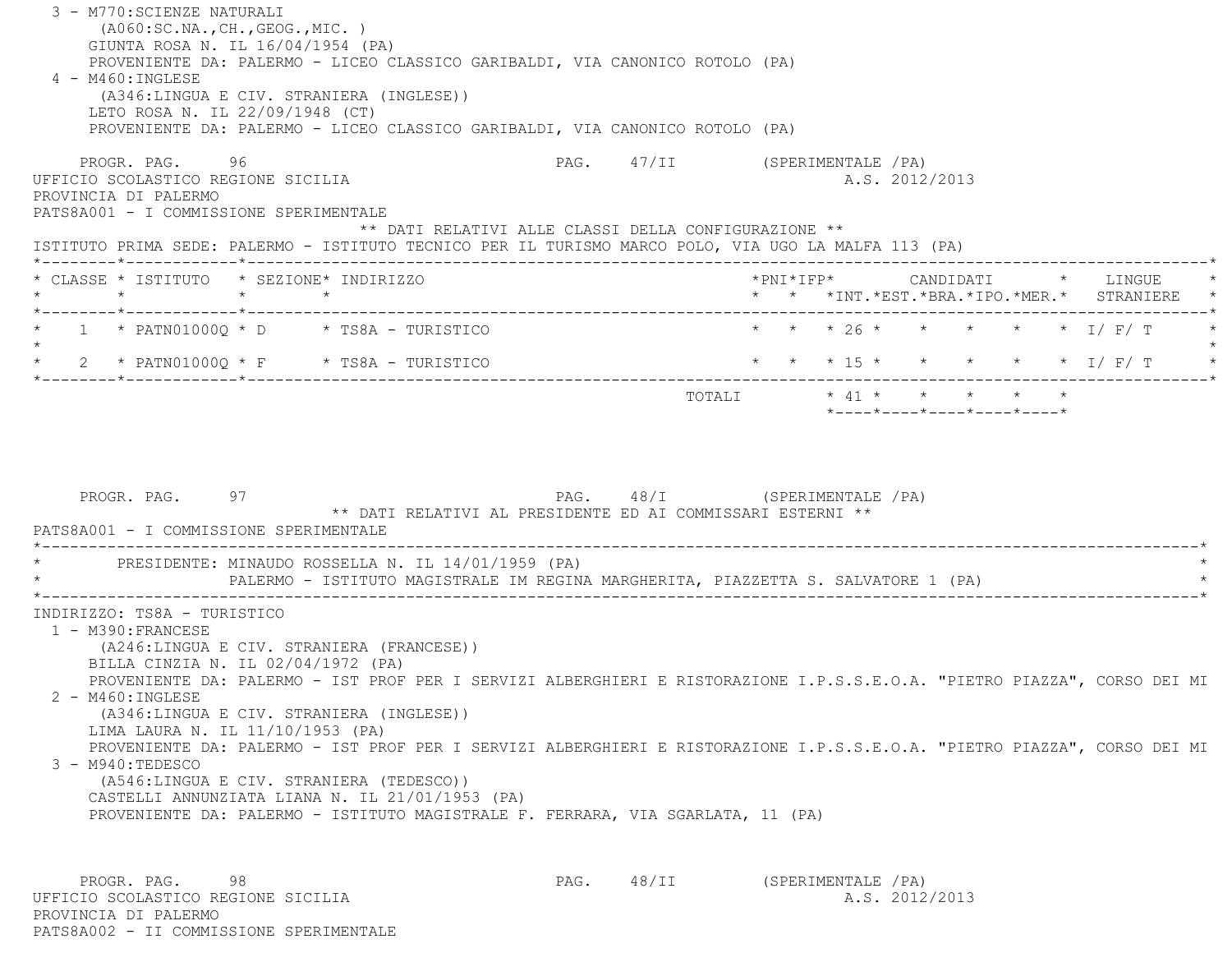| * * * 16 * * * * * * I/ F/ T<br>$1 * PATN01000Q * B * TS8A - TURISTICO$<br>* * * 23 * * * * * * I/ F/ T<br>$\star$ 2 $\star$ PATN01000Q $\star$ C $\star$ TS8A - TURISTICO<br>TOTALI $* 39 * * * * * * * *$<br>$*$ ---- $*$ ---- $*$ ---- $*$ ---- $*$<br>PAG. 49/I (SPERIMENTALE /PA)<br>PROGR. PAG. 99<br>** DATI RELATIVI AL PRESIDENTE ED AI COMMISSARI ESTERNI **<br>PATS8A002 - II COMMISSIONE SPERIMENTALE<br>PRESIDENTE: MILAZZO FRANCESCA N. IL 01/08/1960 (PA)<br>PALERMO - LICEO CLASSICO VITTORIO EMANUELE II, VIA SIMONE DA BOLOGNA 11 (PA)<br>INDIRIZZO: TS8A - TURISTICO<br>1 - M390: FRANCESE<br>(A246:LINGUA E CIV. STRANIERA (FRANCESE))<br>SFERRAZZA LOREDANA N. IL 17/09/1971 (CT)<br>PROVENIENTE DA: PARTINICO - IST TEC COMMERCIALE E PER GEOMETRI CARLO ALBERTO DALLA CHIESA, CORSO DEI MILLE 517 (PA)<br>$2 - M460$ : INGLESE<br>(A346:LINGUA E CIV. STRANIERA (INGLESE))<br>LA BRUNA MARCELLO N. IL 11/08/1962 (PA)<br>PROVENIENTE DA: PALERMO - ISTITUTO TECNICO COMMERCIALE F. FERRARA - SERALE, VIA SGARLATA 11 (PA)<br>$3 - M940:TEDESCO$<br>(A546:LINGUA E CIV. STRANIERA (TEDESCO))<br>PERRONE PELLEGRINA N. IL 04/01/1963 (EE)<br>PROVENIENTE DA: PALERMO - ISTITUTO MAGISTRALE IM REGINA MARGHERITA, PIAZZETTA S. SALVATORE 1 (PA)<br>PROGR. PAG. 100<br>PAG. 49/II (SPERIMENTALE / PA)<br>UFFICIO SCOLASTICO REGIONE SICILIA<br>A.S. 2012/2013<br>PROVINCIA DI PALERMO<br>PATS8A003 - III COMMISSIONE SPERIMENTALE<br>** DATI RELATIVI ALLE CLASSI DELLA CONFIGURAZIONE **<br>ISTITUTO PRIMA SEDE: PALERMO - ISTITUTO TECNICO PER IL TURISMO MARCO POLO, VIA UGO LA MALFA 113 (PA)<br>* CLASSE * ISTITUTO * SEZIONE* INDIRIZZO<br>$*$ PNI $*$ IFP $*$ CANDIDATI $*$ LINGUE $*$<br>$\star$ $\star$<br>$\star$<br>* * *INT.*EST.*BRA.*IPO.*MER.* STRANIERE *<br>* * * 16 * * * * * * 1/ F/ T<br>$1 * PATN01000Q * A * TSSA - TURISTICO$<br>* * * 19 * * * * * * I/ F/ T<br>2 * PATN01000 $Q$ * E * TS8A - TURISTICO | * CLASSE * ISTITUTO * SEZIONE* INDIRIZZO<br>$\star$ | $\star$ $\star$ |  |  |  |  |  | * * *INT.*EST.*BRA.*IPO.*MER.* STRANIERE |
|-----------------------------------------------------------------------------------------------------------------------------------------------------------------------------------------------------------------------------------------------------------------------------------------------------------------------------------------------------------------------------------------------------------------------------------------------------------------------------------------------------------------------------------------------------------------------------------------------------------------------------------------------------------------------------------------------------------------------------------------------------------------------------------------------------------------------------------------------------------------------------------------------------------------------------------------------------------------------------------------------------------------------------------------------------------------------------------------------------------------------------------------------------------------------------------------------------------------------------------------------------------------------------------------------------------------------------------------------------------------------------------------------------------------------------------------------------------------------------------------------------------------------------------------------------------------------------------------------------------------------------------------------------------------------------------------------------------------------------------------------------------------------------------------------------------------------------------------------------------------------------------------------------------------------------------------------------|-----------------------------------------------------|-----------------|--|--|--|--|--|------------------------------------------|
|                                                                                                                                                                                                                                                                                                                                                                                                                                                                                                                                                                                                                                                                                                                                                                                                                                                                                                                                                                                                                                                                                                                                                                                                                                                                                                                                                                                                                                                                                                                                                                                                                                                                                                                                                                                                                                                                                                                                                     |                                                     |                 |  |  |  |  |  |                                          |
|                                                                                                                                                                                                                                                                                                                                                                                                                                                                                                                                                                                                                                                                                                                                                                                                                                                                                                                                                                                                                                                                                                                                                                                                                                                                                                                                                                                                                                                                                                                                                                                                                                                                                                                                                                                                                                                                                                                                                     |                                                     |                 |  |  |  |  |  |                                          |
|                                                                                                                                                                                                                                                                                                                                                                                                                                                                                                                                                                                                                                                                                                                                                                                                                                                                                                                                                                                                                                                                                                                                                                                                                                                                                                                                                                                                                                                                                                                                                                                                                                                                                                                                                                                                                                                                                                                                                     |                                                     |                 |  |  |  |  |  |                                          |
|                                                                                                                                                                                                                                                                                                                                                                                                                                                                                                                                                                                                                                                                                                                                                                                                                                                                                                                                                                                                                                                                                                                                                                                                                                                                                                                                                                                                                                                                                                                                                                                                                                                                                                                                                                                                                                                                                                                                                     |                                                     |                 |  |  |  |  |  |                                          |
|                                                                                                                                                                                                                                                                                                                                                                                                                                                                                                                                                                                                                                                                                                                                                                                                                                                                                                                                                                                                                                                                                                                                                                                                                                                                                                                                                                                                                                                                                                                                                                                                                                                                                                                                                                                                                                                                                                                                                     |                                                     |                 |  |  |  |  |  |                                          |
|                                                                                                                                                                                                                                                                                                                                                                                                                                                                                                                                                                                                                                                                                                                                                                                                                                                                                                                                                                                                                                                                                                                                                                                                                                                                                                                                                                                                                                                                                                                                                                                                                                                                                                                                                                                                                                                                                                                                                     |                                                     |                 |  |  |  |  |  |                                          |
|                                                                                                                                                                                                                                                                                                                                                                                                                                                                                                                                                                                                                                                                                                                                                                                                                                                                                                                                                                                                                                                                                                                                                                                                                                                                                                                                                                                                                                                                                                                                                                                                                                                                                                                                                                                                                                                                                                                                                     |                                                     |                 |  |  |  |  |  |                                          |
|                                                                                                                                                                                                                                                                                                                                                                                                                                                                                                                                                                                                                                                                                                                                                                                                                                                                                                                                                                                                                                                                                                                                                                                                                                                                                                                                                                                                                                                                                                                                                                                                                                                                                                                                                                                                                                                                                                                                                     |                                                     |                 |  |  |  |  |  |                                          |
|                                                                                                                                                                                                                                                                                                                                                                                                                                                                                                                                                                                                                                                                                                                                                                                                                                                                                                                                                                                                                                                                                                                                                                                                                                                                                                                                                                                                                                                                                                                                                                                                                                                                                                                                                                                                                                                                                                                                                     |                                                     |                 |  |  |  |  |  |                                          |
|                                                                                                                                                                                                                                                                                                                                                                                                                                                                                                                                                                                                                                                                                                                                                                                                                                                                                                                                                                                                                                                                                                                                                                                                                                                                                                                                                                                                                                                                                                                                                                                                                                                                                                                                                                                                                                                                                                                                                     |                                                     |                 |  |  |  |  |  |                                          |
|                                                                                                                                                                                                                                                                                                                                                                                                                                                                                                                                                                                                                                                                                                                                                                                                                                                                                                                                                                                                                                                                                                                                                                                                                                                                                                                                                                                                                                                                                                                                                                                                                                                                                                                                                                                                                                                                                                                                                     |                                                     |                 |  |  |  |  |  |                                          |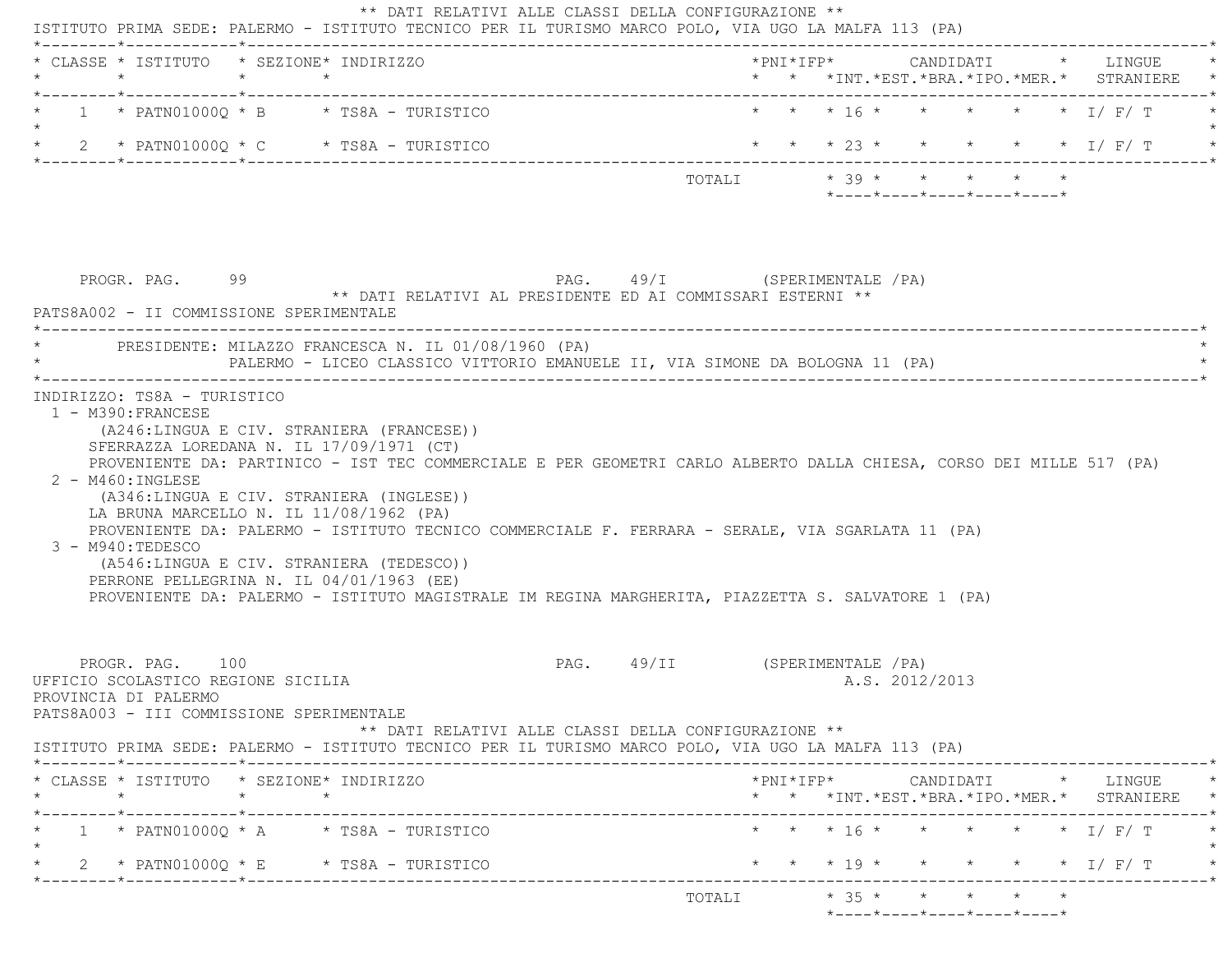|                                                               | PRESIDENTE: AGNESE CINZIA N. IL 17/01/1962 (PA)                                                                                                                                                                                                                                                                                                                                                                                                                                                                                                                                                           |  |  |                                                                                       |  |  |  |                |                        |  |                                                 |
|---------------------------------------------------------------|-----------------------------------------------------------------------------------------------------------------------------------------------------------------------------------------------------------------------------------------------------------------------------------------------------------------------------------------------------------------------------------------------------------------------------------------------------------------------------------------------------------------------------------------------------------------------------------------------------------|--|--|---------------------------------------------------------------------------------------|--|--|--|----------------|------------------------|--|-------------------------------------------------|
| 1 - M390: FRANCESE<br>$2 - M460: INGLESE$<br>3 - M940:TEDESCO | INDIRIZZO: TS8A - TURISTICO<br>(A246:LINGUA E CIV. STRANIERA (FRANCESE))<br>DI GIORGI TIZIANA N. IL 15/01/1962 (PA)<br>PROVENIENTE DA: PARTINICO - IST TEC COMMERCIALE E PER GEOMETRI CARLO ALBERTO DALLA CHIESA, CORSO DEI MILLE 517 (PA)<br>(A346:LINGUA E CIV. STRANIERA (INGLESE))<br>COSTANZA MARIA RITA N. IL 19/05/1955 (PA)<br>PROVENIENTE DA: PALERMO - LICEO CLASSICO UMBERTO I, VIA FILIPPO PARLATORE 26 C (PA)<br>(A546:LINGUA E CIV. STRANIERA (TEDESCO))<br>EDER MARIA ALWINE N. IL 02/12/1962 (EE)<br>PROVENIENTE DA: PALERMO - ISTITUTO MAGISTRALE DE COSMI, VIA LEONARDO RUGGERI 15 (PA) |  |  |                                                                                       |  |  |  |                |                        |  |                                                 |
| PROVINCIA DI PALERMO                                          | PROGR. PAG. 102<br>UFFICIO SCOLASTICO REGIONE SICILIA<br>PAC002001 - I COMMISSIONE: DURATA QUINQUENNALE                                                                                                                                                                                                                                                                                                                                                                                                                                                                                                   |  |  | PAG. 50/II (SPERIMENTALE /PA)<br>** DATI RELATIVI ALLE CLASSI DELLA CONFIGURAZIONE ** |  |  |  | A.S. 2012/2013 |                        |  |                                                 |
|                                                               | ISTITUTO PRIMA SEDE: PALERMO - LICEO ARTISTICO LICEO ARTISTICO STATALE " E., VIA A. LA MARMORA N. 66 (PA)<br>* CLASSE * ISTITUTO * SEZIONE* INDIRIZZO                                                                                                                                                                                                                                                                                                                                                                                                                                                     |  |  |                                                                                       |  |  |  |                |                        |  |                                                 |
|                                                               | * 1 * PASL01000V * L * C002 - SCULTURA E DEC.PLA.-MICHELANGELO * * * 14 * 1 * * * * * I<br>* * * * * L/ * C005 - PITTURA E DEC.PITT.-MICHELANGELO * * * 8 * 1 * * * * * I                                                                                                                                                                                                                                                                                                                                                                                                                                 |  |  |                                                                                       |  |  |  |                |                        |  | * * *INT.*EST.*BRA.*IPO.*MER.* STRANIERE *      |
|                                                               |                                                                                                                                                                                                                                                                                                                                                                                                                                                                                                                                                                                                           |  |  |                                                                                       |  |  |  |                |                        |  |                                                 |
|                                                               | * CLASSE * ISTITUTO * SEZIONE* INDIRIZZO                                                                                                                                                                                                                                                                                                                                                                                                                                                                                                                                                                  |  |  |                                                                                       |  |  |  |                |                        |  | * * *INT. *EST. *BRA. *IPO. *MER. * STRANIERE * |
|                                                               | * PASD020003 * A/S * SD25 - ARTE E RESTAURO DEL MOSAICO MICH                                                                                                                                                                                                                                                                                                                                                                                                                                                                                                                                              |  |  |                                                                                       |  |  |  |                | * * * 13 * * * * * * I |  |                                                 |

 PAC002001 - I COMMISSIONE: DURATA QUINQUENNALE \*----------------------------------------------------------------------------------------------------------------------------\*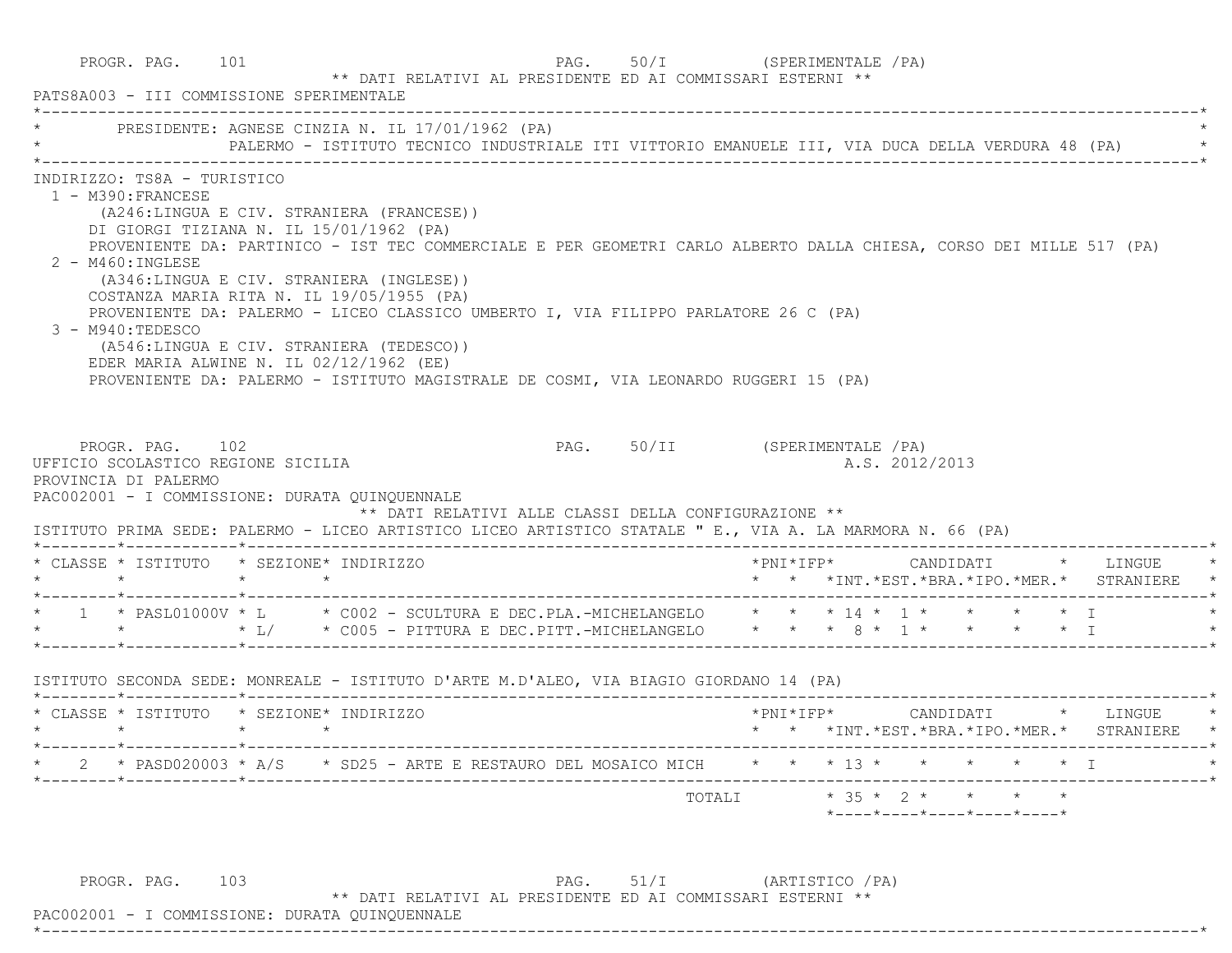PRESIDENTE: ZUMMO GIUSEPPINA N. IL 28/10/1957 (PA) PALERMO - LICEO CLASSICO UMBERTO I, VIA FILIPPO PARLATORE 26 C (PA) \*----------------------------------------------------------------------------------------------------------------------------\* INDIRIZZO: C002 - SCULTURA E DEC.PLA.-MICHELANGELO 1 - M239:ITALIANO (A050:LETTERE IST.ISTR.SECOND. DI II GR. ) URSI LILIANA N. IL 13/12/1962 (ME) PROVENIENTE DA: PALERMO - IST PROF INDUSTRIA E ARTIGIANATO E. MEDI, VIA L.DA VINCI 364 (PA) 2 - M460:INGLESE (A346:LINGUA E CIV. STRANIERA (INGLESE)) MAZZARESE GIUSEPPA N. IL 23/06/1956 (PA) PROVENIENTE DA: PALERMO - LICEO CLASSICO MELI, VIA S.ALDISIO,2 (PA) 3 - M250:STORIA DELL'ARTE (A061:STORIA DELL'ARTE) SANSONE TIZIANA N. IL 17/10/1968 (PA) PROVENIENTE DA: VALLEDOLMO - LICEO SCIENTIFICO LICEO CLASSICO VALLEDOLMO, C.SO V.EMANUELE III (PA) INDIRIZZO: C005 - PITTURA E DEC.PITT.-MICHELANGELO 1 - M239:ITALIANO (A050:LETTERE IST.ISTR.SECOND. DI II GR. ) URSI LILIANA N. IL 13/12/1962 (ME) PROVENIENTE DA: PALERMO - IST PROF INDUSTRIA E ARTIGIANATO E. MEDI, VIA L.DA VINCI 364 (PA) 2 - M460:INGLESE (A346:LINGUA E CIV. STRANIERA (INGLESE)) MAZZARESE GIUSEPPA N. IL 23/06/1956 (PA) PROVENIENTE DA: PALERMO - LICEO CLASSICO MELI, VIA S.ALDISIO,2 (PA) 3 - M250:STORIA DELL'ARTE (A061:STORIA DELL'ARTE) SANSONE TIZIANA N. IL 17/10/1968 (PA) PROVENIENTE DA: VALLEDOLMO - LICEO SCIENTIFICO LICEO CLASSICO VALLEDOLMO, C.SO V.EMANUELE III (PA) INDIRIZZO: SD25 - ARTE E RESTAURO DEL MOSAICO MICH 1 - M239:ITALIANO (A050:LETTERE IST.ISTR.SECOND. DI II GR. ) URSI LILIANA N. IL 13/12/1962 (ME) PROVENIENTE DA: PALERMO - IST PROF INDUSTRIA E ARTIGIANATO E. MEDI, VIA L.DA VINCI 364 (PA) (SEGUONO DATI RELATIVI AI COMMISSARI ESTERNI) PROGR. PAG. 104 PAG. 51/II (ARTISTICO /PA) \*\* DATI RELATIVI AI COMMISSARI ESTERNI \*\* 2 - M460:INGLESE (A346:LINGUA E CIV. STRANIERA (INGLESE)) MAZZARESE GIUSEPPA N. IL 23/06/1956 (PA) PROVENIENTE DA: PALERMO - LICEO CLASSICO MELI, VIA S.ALDISIO,2 (PA) 3 - M250:STORIA DELL'ARTE (A061:STORIA DELL'ARTE) SANSONE TIZIANA N. IL 17/10/1968 (PA) PROVENIENTE DA: VALLEDOLMO - LICEO SCIENTIFICO LICEO CLASSICO VALLEDOLMO, C.SO V.EMANUELE III (PA) PROGR. PAG. 105 PAG. S1/III (ARTISTICO /PA) UFFICIO SCOLASTICO REGIONE SICILIA A.S. 2012/2013 PROVINCIA DI PALERMO PAC005001 - I COMMISSIONE: DURATA QUINQUENNALE \*\* DATI RELATIVI ALLE CLASSI DELLA CONFIGURAZIONE \*\*

ISTITUTO PRIMA SEDE: PALERMO - LICEO ARTISTICO LICEO ARTISTICO STATALE " E., VIA A. LA MARMORA N. 66 (PA)

\*--------\*------------\*-------------------------------------------------------------------------------------------------------\*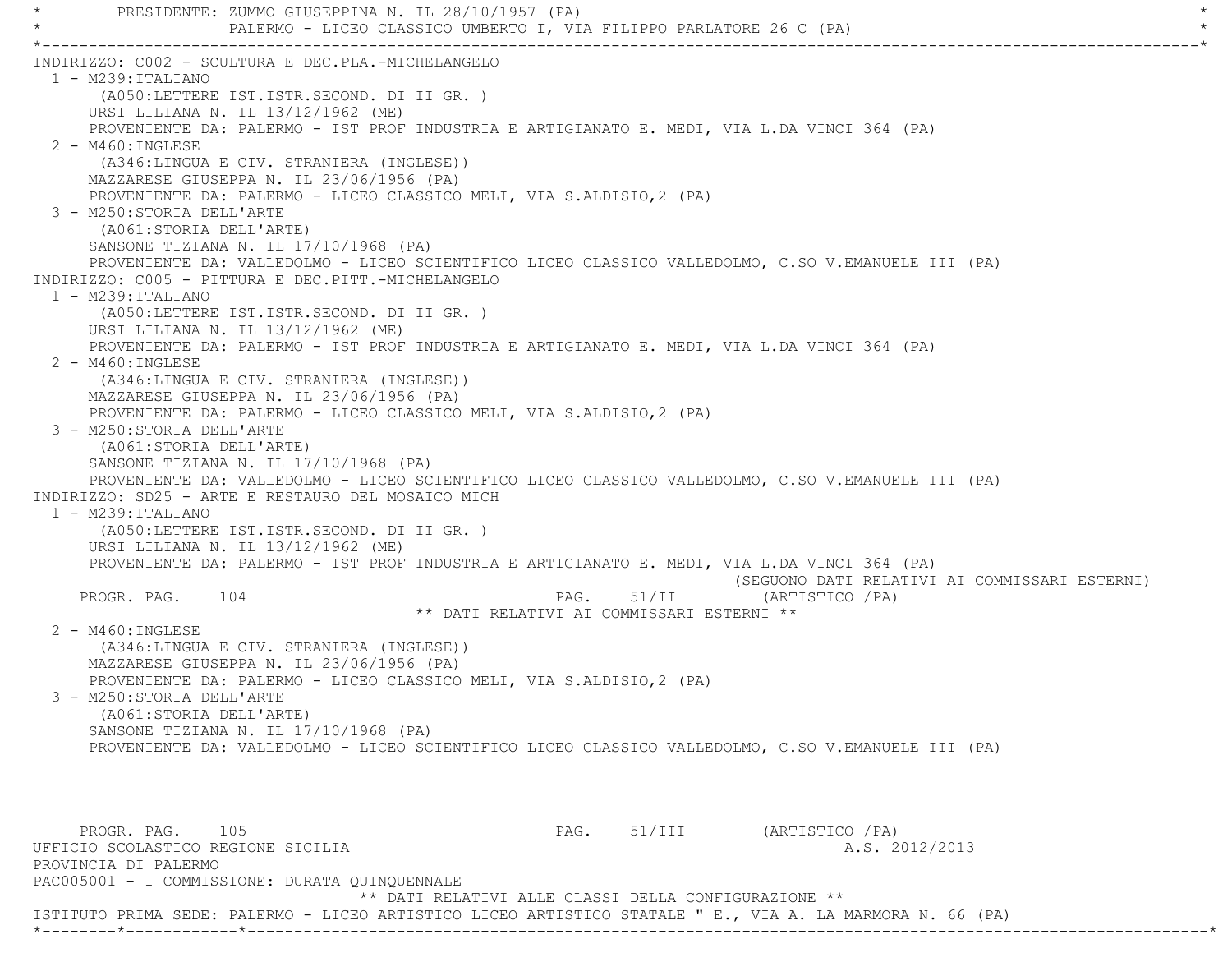|                   | * CLASSE * ISTITUTO * SEZIONE* INDIRIZZO                                                |  |                                                    |                                                                                                 |       |  |                  |  |                                                                 |  | $\text{\tt *PNI*IFP*} \qquad \qquad \text{CANDIDATI} \qquad \text{\tt *} \qquad \text{LINGUE} \qquad \text{\tt *}$<br>* * *INT.*EST.*BRA.*IPO.*MER.* STRANIERE * |
|-------------------|-----------------------------------------------------------------------------------------|--|----------------------------------------------------|-------------------------------------------------------------------------------------------------|-------|--|------------------|--|-----------------------------------------------------------------|--|------------------------------------------------------------------------------------------------------------------------------------------------------------------|
|                   | -------*------------*-------------                                                      |  |                                                    | 1 * PASL01000V * G * C005 - PITTURA E DEC.PITT.-MICHELANGELO * * * 16 * * * * * * * I           |       |  |                  |  |                                                                 |  |                                                                                                                                                                  |
|                   |                                                                                         |  |                                                    |                                                                                                 |       |  |                  |  |                                                                 |  |                                                                                                                                                                  |
|                   |                                                                                         |  |                                                    |                                                                                                 |       |  |                  |  |                                                                 |  |                                                                                                                                                                  |
|                   |                                                                                         |  |                                                    |                                                                                                 |       |  |                  |  | $*$ - - - - $*$ - - - - $*$ - - - - $*$ - - - - $*$ - - - - $*$ |  |                                                                                                                                                                  |
|                   | PROGR. PAG. 106                                                                         |  |                                                    | PAG. 52/I (ARTISTICO / PA)                                                                      |       |  |                  |  |                                                                 |  |                                                                                                                                                                  |
|                   | PAC005001 - I COMMISSIONE: DURATA QUINQUENNALE                                          |  |                                                    | ** DATI RELATIVI AL PRESIDENTE ED AI COMMISSARI ESTERNI **                                      |       |  |                  |  |                                                                 |  |                                                                                                                                                                  |
|                   |                                                                                         |  | PRESIDENTE: AMATO GIUSEPPINA N. IL 28/07/1956 (PA) | PALERMO - LICEO CLASSICO MELI, VIA S.ALDISIO, 2 (PA)                                            |       |  |                  |  |                                                                 |  |                                                                                                                                                                  |
|                   | INDIRIZZO: C005 - PITTURA E DEC.PITT.-MICHELANGELO                                      |  |                                                    |                                                                                                 |       |  |                  |  |                                                                 |  |                                                                                                                                                                  |
|                   | $1 - M239:ITALIANO$                                                                     |  |                                                    |                                                                                                 |       |  |                  |  |                                                                 |  |                                                                                                                                                                  |
|                   | (A050:LETTERE IST.ISTR.SECOND. DI II GR. )                                              |  |                                                    |                                                                                                 |       |  |                  |  |                                                                 |  |                                                                                                                                                                  |
|                   | CACCIATORE FEDERICA N. IL 18/04/1971 (PA)                                               |  |                                                    |                                                                                                 |       |  |                  |  |                                                                 |  |                                                                                                                                                                  |
|                   |                                                                                         |  |                                                    | PROVENIENTE DA: PALERMO - IST PROF INDUSTRIA E ARTIGIANATO E. MEDI, VIA L.DA VINCI 364 (PA)     |       |  |                  |  |                                                                 |  |                                                                                                                                                                  |
|                   | 2 - M460: INGLESE                                                                       |  |                                                    |                                                                                                 |       |  |                  |  |                                                                 |  |                                                                                                                                                                  |
|                   | (A346:LINGUA E CIV. STRANIERA (INGLESE))                                                |  |                                                    |                                                                                                 |       |  |                  |  |                                                                 |  |                                                                                                                                                                  |
|                   | LAURIA ROSSANA N. IL 26/08/1958 (PA)                                                    |  |                                                    |                                                                                                 |       |  |                  |  |                                                                 |  |                                                                                                                                                                  |
|                   |                                                                                         |  |                                                    | PROVENIENTE DA: PALERMO - ISTITUTO TECNICO PER IL TURISMO MARCO POLO, VIA UGO LA MALFA 113 (PA) |       |  |                  |  |                                                                 |  |                                                                                                                                                                  |
|                   | 3 - M250: STORIA DELL'ARTE                                                              |  |                                                    |                                                                                                 |       |  |                  |  |                                                                 |  |                                                                                                                                                                  |
|                   | (A061:STORIA DELL'ARTE)                                                                 |  |                                                    |                                                                                                 |       |  |                  |  |                                                                 |  |                                                                                                                                                                  |
|                   | NASTA EMMA MARISA N. IL 15/08/1950 (LC)                                                 |  |                                                    |                                                                                                 |       |  |                  |  |                                                                 |  |                                                                                                                                                                  |
|                   |                                                                                         |  |                                                    | PROVENIENTE DA: PALERMO - LICEO CLASSICO UMBERTO I, VIA FILIPPO PARLATORE 26 C (PA)             |       |  |                  |  |                                                                 |  |                                                                                                                                                                  |
|                   | INDIRIZZO: C003 - RILIEVO E CATALOG.-MICHELANGELO<br>$1 - M239:ITALIANO$                |  |                                                    |                                                                                                 |       |  |                  |  |                                                                 |  |                                                                                                                                                                  |
|                   | (A050:LETTERE IST.ISTR.SECOND. DI II GR. )                                              |  |                                                    |                                                                                                 |       |  |                  |  |                                                                 |  |                                                                                                                                                                  |
|                   | CACCIATORE FEDERICA N. IL 18/04/1971 (PA)                                               |  |                                                    |                                                                                                 |       |  |                  |  |                                                                 |  |                                                                                                                                                                  |
|                   |                                                                                         |  |                                                    | PROVENIENTE DA: PALERMO - IST PROF INDUSTRIA E ARTIGIANATO E. MEDI, VIA L.DA VINCI 364 (PA)     |       |  |                  |  |                                                                 |  |                                                                                                                                                                  |
|                   | 2 - M460: INGLESE                                                                       |  |                                                    |                                                                                                 |       |  |                  |  |                                                                 |  |                                                                                                                                                                  |
|                   | (A346:LINGUA E CIV. STRANIERA (INGLESE))                                                |  |                                                    |                                                                                                 |       |  |                  |  |                                                                 |  |                                                                                                                                                                  |
|                   | LAURIA ROSSANA N. IL 26/08/1958 (PA)                                                    |  |                                                    |                                                                                                 |       |  |                  |  |                                                                 |  |                                                                                                                                                                  |
|                   |                                                                                         |  |                                                    | PROVENIENTE DA: PALERMO - ISTITUTO TECNICO PER IL TURISMO MARCO POLO, VIA UGO LA MALFA 113 (PA) |       |  |                  |  |                                                                 |  |                                                                                                                                                                  |
|                   | 3 - M250:STORIA DELL'ARTE                                                               |  |                                                    |                                                                                                 |       |  |                  |  |                                                                 |  |                                                                                                                                                                  |
|                   | (A061:STORIA DELL'ARTE)                                                                 |  |                                                    |                                                                                                 |       |  |                  |  |                                                                 |  |                                                                                                                                                                  |
|                   | NASTA EMMA MARISA N. IL 15/08/1950 (LC)                                                 |  |                                                    |                                                                                                 |       |  |                  |  |                                                                 |  |                                                                                                                                                                  |
|                   |                                                                                         |  |                                                    | PROVENIENTE DA: PALERMO - LICEO CLASSICO UMBERTO I, VIA FILIPPO PARLATORE 26 C (PA)             |       |  |                  |  |                                                                 |  |                                                                                                                                                                  |
|                   | INDIRIZZO: C002 - SCULTURA E DEC.PLA.-MICHELANGELO                                      |  |                                                    |                                                                                                 |       |  |                  |  |                                                                 |  |                                                                                                                                                                  |
|                   | $1 - M239$ : ITALIANO                                                                   |  |                                                    |                                                                                                 |       |  |                  |  |                                                                 |  |                                                                                                                                                                  |
|                   | (A050:LETTERE IST.ISTR.SECOND. DI II GR. )<br>CACCIATORE FEDERICA N. IL 18/04/1971 (PA) |  |                                                    |                                                                                                 |       |  |                  |  |                                                                 |  |                                                                                                                                                                  |
|                   |                                                                                         |  |                                                    | PROVENIENTE DA: PALERMO - IST PROF INDUSTRIA E ARTIGIANATO E. MEDI, VIA L.DA VINCI 364 (PA)     |       |  |                  |  |                                                                 |  |                                                                                                                                                                  |
|                   |                                                                                         |  |                                                    |                                                                                                 |       |  |                  |  |                                                                 |  | (SEGUONO DATI RELATIVI AI COMMISSARI ESTERNI)                                                                                                                    |
|                   | PROGR. PAG.<br>107                                                                      |  |                                                    | PAG.                                                                                            | 52/II |  | (ARTISTICO / PA) |  |                                                                 |  |                                                                                                                                                                  |
|                   |                                                                                         |  |                                                    | ** DATI RELATIVI AI COMMISSARI ESTERNI **                                                       |       |  |                  |  |                                                                 |  |                                                                                                                                                                  |
| 2 - M460: INGLESE |                                                                                         |  |                                                    |                                                                                                 |       |  |                  |  |                                                                 |  |                                                                                                                                                                  |
|                   | (A346:LINGUA E CIV. STRANIERA (INGLESE))                                                |  |                                                    |                                                                                                 |       |  |                  |  |                                                                 |  |                                                                                                                                                                  |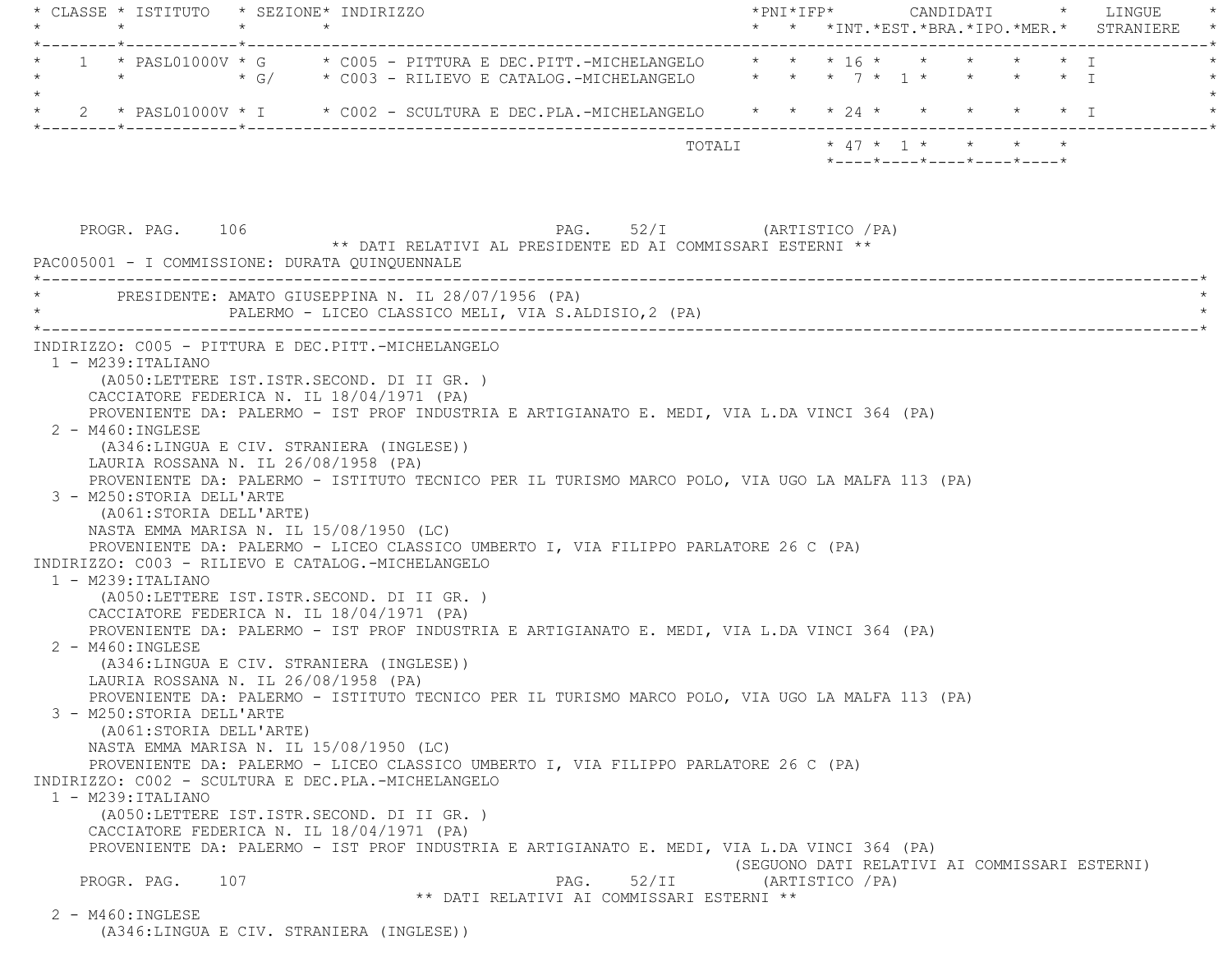LAURIA ROSSANA N. IL 26/08/1958 (PA) PROVENIENTE DA: PALERMO - ISTITUTO TECNICO PER IL TURISMO MARCO POLO, VIA UGO LA MALFA 113 (PA) 3 - M250:STORIA DELL'ARTE (A061:STORIA DELL'ARTE) NASTA EMMA MARISA N. IL 15/08/1950 (LC) PROVENIENTE DA: PALERMO - LICEO CLASSICO UMBERTO I, VIA FILIPPO PARLATORE 26 C (PA) PROGR. PAG. 108 PAG. 52/III (ARTISTICO /PA) UFFICIO SCOLASTICO REGIONE SICILIA A.S. 2012/2013 PROVINCIA DI PALERMO PAEA09001 - I COMMISSIONE: CLASSICO \*\* DATI RELATIVI ALLE CLASSI DELLA CONFIGURAZIONE \*\* ISTITUTO PRIMA SEDE: PALERMO - LICEO CLASSICO LIC.CLASS. ANNESSO EDUCANDATO, CORSO CALATAFIMI 86 (PA) \*--------\*------------\*-------------------------------------------------------------------------------------------------------\* \* CLASSE \* ISTITUTO \* SEZIONE\* INDIRIZZO \*PNI\*IFP\* CANDIDATI \* LINGUE \* \* \* \* \* \* \* \*INT.\*EST.\*BRA.\*IPO.\*MER.\* STRANIERE \* \*--------\*------------\*-------------------------------------------------------------------------------------------------------\*1 \* PAPC12000A \* B \* EA09 - ISJU - ESABAC \* \* \* \* \* 8 \* \* \* \* \* \* \* 1/ F  $\star$ \* 2 \* PAPC12000A \* A \* PC00 - CLASSICO \* \* \* \* 19 \* \* \* \* \* \* \* \* I \*--------\*------------\*-------------------------------------------------------------------------------------------------------\*TOTALI  $* 27 * * * * * * * * * *$  \*----\*----\*----\*----\*----\*PROGR. PAG. 109 PAG. 53/I (CLASSICO /PA) \*\* DATI RELATIVI AL PRESIDENTE ED AI COMMISSARI ESTERNI \*\* PAEA09001 - I COMMISSIONE: CLASSICO -----------------------------PRESIDENTE: GAMBINO GUIDO N. IL 27/03/1947 (PA) PALERMO - ISTITUTO MAGISTRALE IM REGINA MARGHERITA, PIAZZETTA S. SALVATORE 1 (PA) \*----------------------------------------------------------------------------------------------------------------------------\* INDIRIZZO: EA09 - ISJU - ESABAC 1 - SI86:LINGUA E LETT. CLASS. (A052:LETTERE,LATINO,GRECO LICEO CLASS) LO RE CATERINA N. IL 08/12/1948 (PA) PROVENIENTE DA: PALERMO - LICEO CLASSICO VITTORIO EMANUELE II, VIA SIMONE DA BOLOGNA 11 (PA) 2 - M390:FRANCESE (A246:LINGUA E CIV. STRANIERA (FRANCES) PALAZZO ANGELA MARIA N. IL 28/01/1966 (PA) PROVENIENTE DA: PALERMO - ISTITUTO TECNICO COMMERCIALE F. FERRARA, VIA SGARLATA 11 (PA) 3 - S041:LINGUA EUROPEA INGLESE (A346:LINGUA E CIV. STRANIERA (INGLESE) FIGLIOLI GABRIELLA N. IL 16/05/1967 (PA) PROVENIENTE DA: CARINI - IST PROF PER I SERVIZI ALBERGHIERI E RISTORAZIONE IPSEOA "UGO MURSIA", VIA TRATTATI DI ROMA, 6 INDIRIZZO: PC00 - CLASSICO 1 - M237:LATINO (A052:LETTERE,LATINO,GRECO LICEO CLASSIC) LO RE CATERINA N. IL 08/12/1948 (PA) PROVENIENTE DA: PALERMO - LICEO CLASSICO VITTORIO EMANUELE II, VIA SIMONE DA BOLOGNA 11 (PA)

2 - M490:LATINO E GRECO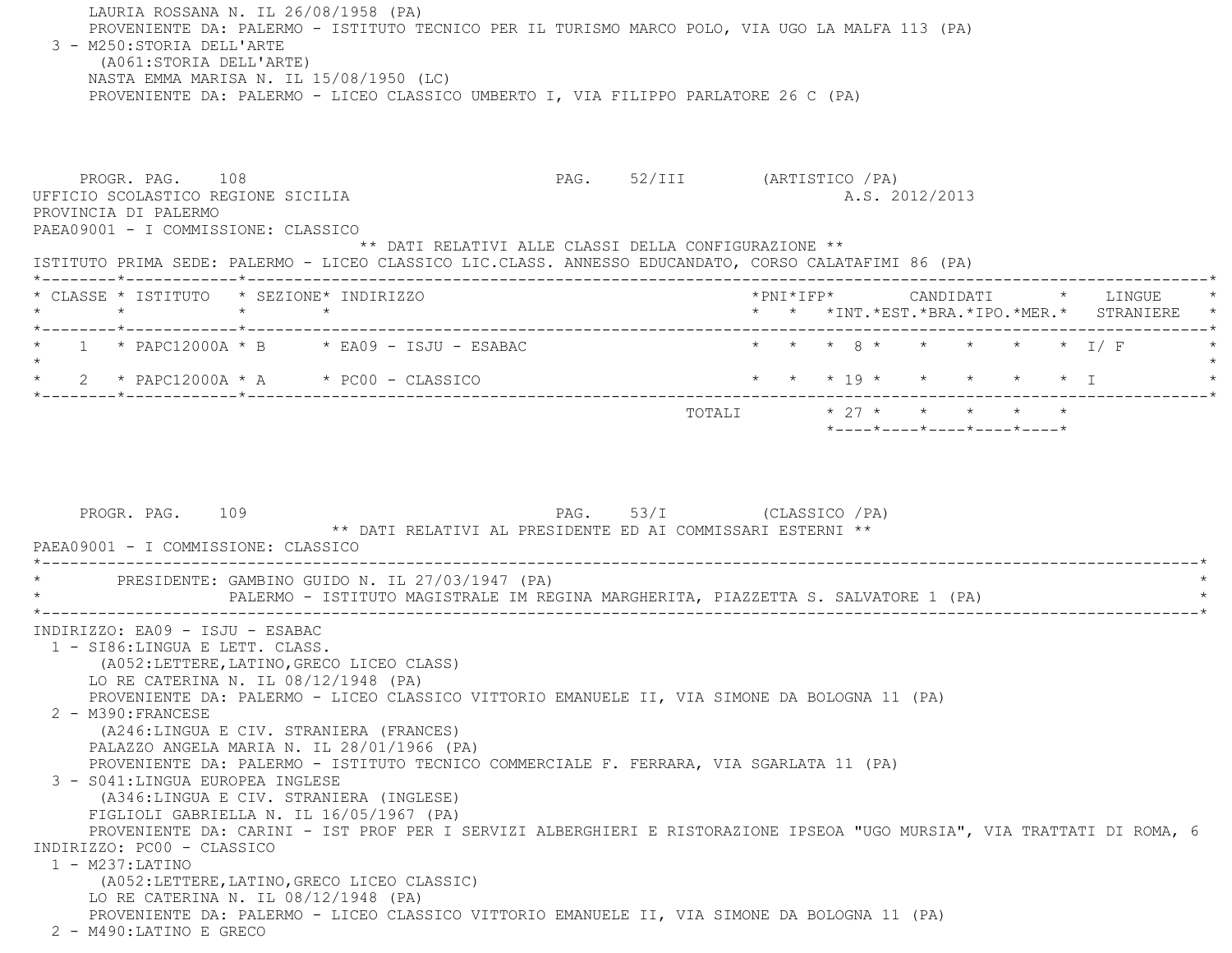(A052:LETTERE,LATINO,GRECO LICEO CLASSIC) LO RE CATERINA N. IL 08/12/1948 (PA) PROVENIENTE DA: PALERMO - LICEO CLASSICO VITTORIO EMANUELE II, VIA SIMONE DA BOLOGNA 11 (PA) 3 - M460:INGLESE (A346:LINGUA E CIV. STRANIERA (INGLESE)) FIGLIOLI GABRIELLA N. IL 16/05/1967 (PA) PROVENIENTE DA: CARINI - IST PROF PER I SERVIZI ALBERGHIERI E RISTORAZIONE IPSEOA "UGO MURSIA", VIA TRATTATI DI ROMA, 6 4 - M770:SCIENZE NATURALI (A060:SC.NA.,CH.,GEOG.,MIC. ) SPINOSO PAOLO N. IL 03/05/1957 (SR) PROVENIENTE DA: PALERMO - ISTITUTO MAGISTRALE IM REGINA MARGHERITA, PIAZZETTA S. SALVATORE 1 (PA) PROGR. PAG. 110 **PAG.** 53/II (CLASSICO /PA) UFFICIO SCOLASTICO REGIONE SICILIA A.S. 2012/2013 PROVINCIA DI PALERMO PAPC00001 - I COMMISSIONE: CLASSICO \*\* DATI RELATIVI ALLE CLASSI DELLA CONFIGURAZIONE \*\* ISTITUTO PRIMA SEDE: PALERMO - LICEO CLASSICO GARIBALDI, VIA CANONICO ROTOLO (PA) \*--------\*------------\*-------------------------------------------------------------------------------------------------------\* \* CLASSE \* ISTITUTO \* SEZIONE\* INDIRIZZO \*PNI\*IFP\* CANDIDATI \* LINGUE \* \* \* \* \* \* \* \*INT.\*EST.\*BRA.\*IPO.\*MER.\* STRANIERE \* \*--------\*------------\*-------------------------------------------------------------------------------------------------------\*1 \* PAPC04000P \* A \* PC00 - CLASSICO \* \* \* \* \* 27 \* \* \* \* \* \* \* \* I  $\star$ \* 2 \* PAPC04000P \* L \* PC00 - CLASSICO \* \* \* \* 22 \* \* \* \* \* \* \* I \*--------\*------------\*-------------------------------------------------------------------------------------------------------\* $\text{TOTAT}$ .  $\text{+}$  49 \* \* \* \* \* \* \*----\*----\*----\*----\*----\*PROGR. PAG. 111 **PAG.** 54/I (CLASSICO /PA) \*\* DATI RELATIVI AL PRESIDENTE ED AI COMMISSARI ESTERNI \*\* PAPC00001 - I COMMISSIONE: CLASSICO \*----------------------------------------------------------------------------------------------------------------------------\*PRESIDENTE: BONAFFINO LUCIA N. IL 10/05/1966 (PA) BAGHERIA - IST PROF INDUSTRIA E ARTIGIANATO S.D'ACOUISTO BAGHERIA, VIA CONSOLARE, 111 (PA) \*----------------------------------------------------------------------------------------------------------------------------\* INDIRIZZO: PC00 - CLASSICO 1 - M237:LATINO (A052:LETTERE,LATINO,GRECO LICEO CLASSIC) CUFFARI GIUSEPPA N. IL 24/10/1958 (ME) PROVENIENTE DA: PALERMO - LICEO CLASSICO VITTORIO EMANUELE II, VIA SIMONE DA BOLOGNA 11 (PA) 2 - M460:INGLESE (A346:LINGUA E CIV. STRANIERA (INGLESE)) ANZALONE GAETANA N. IL 18/01/1952 (PA) PROVENIENTE DA: PALERMO - ISTITUTO TECNICO COMMERCIALE PIO LA TORRE, VIA NINA SICILIANA N.22 (PA) 3 - M770:SCIENZE NATURALI (A060:SC.NA.,CH.,GEOG.,MIC. ) SCORSONE FRANCESCO N. IL 18/11/1953 (PA) PROVENIENTE DA: PALERMO - LICEO CLASSICO VITTORIO EMANUELE II, VIA SIMONE DA BOLOGNA 11 (PA)

PROGR. PAG. 112 **PAG.** 54/II (CLASSICO /PA)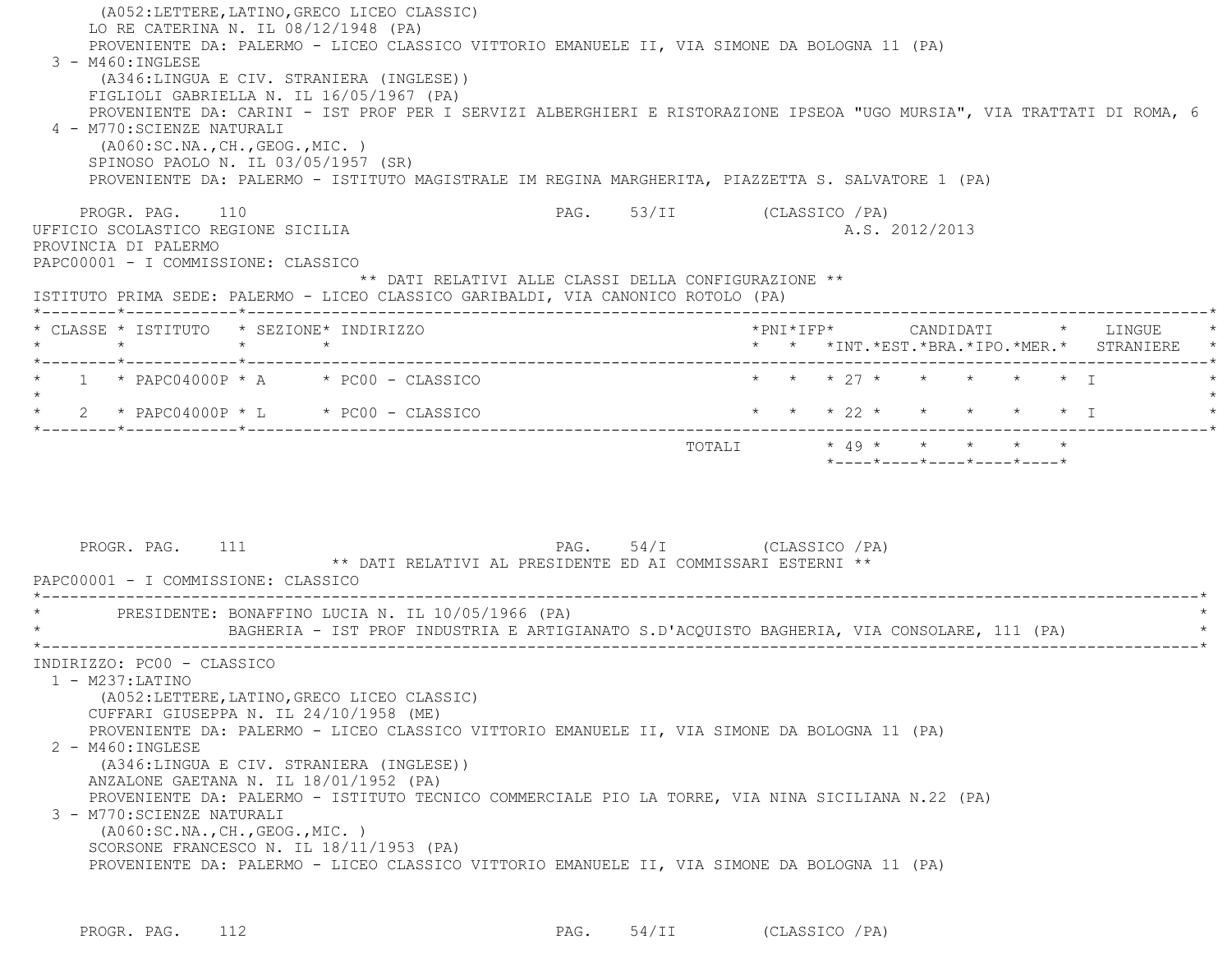| PAPC00002 - II COMMISSIONE: CLASSICO                                                                                                                                                                                                                                                                                                                                                                                                                                                                                                |                                                                                                 |
|-------------------------------------------------------------------------------------------------------------------------------------------------------------------------------------------------------------------------------------------------------------------------------------------------------------------------------------------------------------------------------------------------------------------------------------------------------------------------------------------------------------------------------------|-------------------------------------------------------------------------------------------------|
| ** DATI RELATIVI ALLE CLASSI DELLA CONFIGURAZIONE **<br>ISTITUTO PRIMA SEDE: PALERMO - LICEO CLASSICO GARIBALDI, VIA CANONICO ROTOLO (PA)                                                                                                                                                                                                                                                                                                                                                                                           |                                                                                                 |
| * CLASSE * ISTITUTO * SEZIONE* INDIRIZZO                                                                                                                                                                                                                                                                                                                                                                                                                                                                                            | * * *INT. *EST. *BRA. *IPO. *MER. * STRANIERE *                                                 |
| $*$ 1 $*$ PAPC04000P $*$ B $*$ PC00 - CLASSICO<br>$\star$                                                                                                                                                                                                                                                                                                                                                                                                                                                                           | * * * 25 * * * * * * I                                                                          |
| * 2 * PAPC04000P * I * PC00 - CLASSICO                                                                                                                                                                                                                                                                                                                                                                                                                                                                                              | * * * 26 * * * * * * I                                                                          |
|                                                                                                                                                                                                                                                                                                                                                                                                                                                                                                                                     | $*$ ---- $*$ ---- $*$ ---- $*$ ---- $*$ ---- $*$                                                |
| PROGR. PAG. 113 PAG. 55/I (CLASSICO / PA)<br>** DATI RELATIVI AL PRESIDENTE ED AI COMMISSARI ESTERNI **<br>PAPC00002 - II COMMISSIONE: CLASSICO                                                                                                                                                                                                                                                                                                                                                                                     |                                                                                                 |
| * PRESIDENTE: AFFRONTI LUIGI N. IL 08/07/1948 (PA)<br>PALERMO - LICEO CLASSICO VITTORIO EMANUELE II, VIA SIMONE DA BOLOGNA 11 (PA)                                                                                                                                                                                                                                                                                                                                                                                                  |                                                                                                 |
| $1 - M237: LATINO$<br>(A052:LETTERE, LATINO, GRECO LICEO CLASSIC)<br>ALESSO FRANCESCO N. IL 04/04/1964 (ME)                                                                                                                                                                                                                                                                                                                                                                                                                         |                                                                                                 |
| PROVENIENTE DA: PALERMO - LICEO CLASSICO VITTORIO EMANUELE II, VIA SIMONE DA BOLOGNA 11 (PA)<br>$2 - M460$ : INGLESE<br>(A346:LINGUA E CIV. STRANIERA (INGLESE))<br>MIRABILE ROSALIA N. IL 13/01/1948 (PA)<br>PROVENIENTE DA: PALERMO - ISTITUTO TECNICO COMMERCIALE PIO LA TORRE, VIA NINA SICILIANA N.22 (PA)<br>3 - M770: SCIENZE NATURALI<br>(AO60:SC.NA., CH., GEOG., MIC. )<br>SCARANTINO GIOVANNA N. IL 08/12/1962 (PA)<br>PROVENIENTE DA: PALERMO - ISTITUTO MAGISTRALE IM REGINA MARGHERITA, PIAZZETTA S. SALVATORE 1 (PA) |                                                                                                 |
| PROGR. PAG. 114<br>UFFICIO SCOLASTICO REGIONE SICILIA<br>PROVINCIA DI PALERMO<br>PAPC00003 - III COMMISSIONE: CLASSICO<br>** DATI RELATIVI ALLE CLASSI DELLA CONFIGURAZIONE **                                                                                                                                                                                                                                                                                                                                                      | PAG. 55/II (CLASSICO / PA)<br>A.S. 2012/2013                                                    |
|                                                                                                                                                                                                                                                                                                                                                                                                                                                                                                                                     |                                                                                                 |
|                                                                                                                                                                                                                                                                                                                                                                                                                                                                                                                                     | $*$ PNI $*$ IFP $*$ CANDIDATI $*$ LINGUE $*$<br>* * *INT. *EST. *BRA. *IPO. *MER. * STRANIERE * |
| ISTITUTO PRIMA SEDE: PALERMO - LICEO CLASSICO GARIBALDI, VIA CANONICO ROTOLO (PA)<br>* CLASSE * ISTITUTO * SEZIONE* INDIRIZZO<br>$1 * PAPCO4000P * D * PC00 - CLASSICO$                                                                                                                                                                                                                                                                                                                                                             | * * * 25 * * * * * * I                                                                          |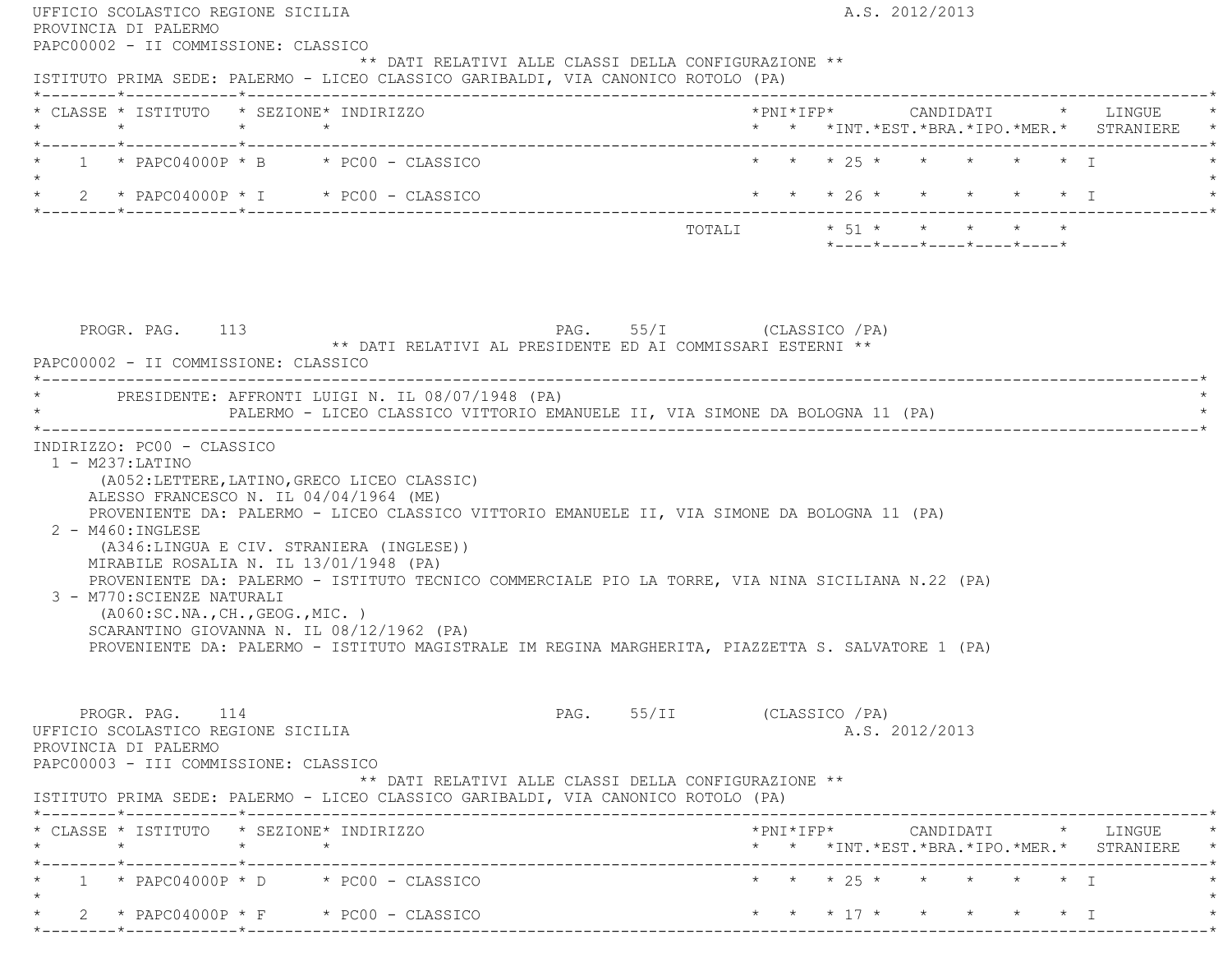PROGR. PAG. 115 PAG. 56/I (CLASSICO /PA) \*\* DATI RELATIVI AL PRESIDENTE ED AI COMMISSARI ESTERNI \*\* PAPC00003 - III COMMISSIONE: CLASSICO \*----------------------------------------------------------------------------------------------------------------------------\*PRESIDENTE: MISERENDINO LIBORIO N. IL 07/11/1949 (PA) GANGI - ISTITUTO COMPRENSIVO I.C. GANGI "F.P.POLIZZANO", VIA S.LEONARDO (PA) \*----------------------------------------------------------------------------------------------------------------------------\* INDIRIZZO: PC00 - CLASSICO 1 - M237:LATINO (A052:LETTERE,LATINO,GRECO LICEO CLASSIC) DE CARO ANTONIO N. IL 29/05/1970 (PA) PROVENIENTE DA: PALERMO - LICEO CLASSICO VITTORIO EMANUELE II, VIA SIMONE DA BOLOGNA 11 (PA) 2 - M460:INGLESE (A346:LINGUA E CIV. STRANIERA (INGLESE)) GIGANTE ANGELA MARIA N. IL 04/01/1957 (TP) PROVENIENTE DA: PALERMO - ISTITUTO TECNICO PER IL TURISMO MARCO POLO, VIA UGO LA MALFA 113 (PA) 3 - M770:SCIENZE NATURALI (A060:SC.NA.,CH.,GEOG.,MIC. ) FISICHELLA FRANCESCA N. IL 11/07/1957 (PA) PROVENIENTE DA: PALERMO - IST PROF PER I SERVIZI ALBERGHIERI E RISTORAZIONE I.P.S.S.E.O.A. "PIETRO PIAZZA", CORSO DEI MI PROGR. PAG. 116 PAG. 56/II (CLASSICO /PA) UFFICIO SCOLASTICO REGIONE SICILIA A.S. 2012/2013 PROVINCIA DI PALERMO PAPC00004 - IV COMMISSIONE: CLASSICO \*\* DATI RELATIVI ALLE CLASSI DELLA CONFIGURAZIONE \*\* ISTITUTO PRIMA SEDE: PALERMO - LICEO CLASSICO GARIBALDI, VIA CANONICO ROTOLO (PA) \*--------\*------------\*-------------------------------------------------------------------------------------------------------\* \* CLASSE \* ISTITUTO \* SEZIONE\* INDIRIZZO \*PNI\*IFP\* CANDIDATI \* LINGUE \* \* \* \* \* \* \* \*INT.\*EST.\*BRA.\*IPO.\*MER.\* STRANIERE \* \*--------\*------------\*-------------------------------------------------------------------------------------------------------\*\* 1 \* PAPC04000P \* E \* PC00 - CLASSICO \* \* \* \* 24 \* \* \* \* \* \* \* \* I  $\star$  \* 2 \* PAPC04000P \* M \* PC00 - CLASSICO \* \* \* 27 \* \* \* \* \* I \* \*--------\*------------\*-------------------------------------------------------------------------------------------------------\*TOTALI  $* 51 * * * * * * * * *$ \*----\*----\*----\*----\*----\*

TOTALI  $* 42 * * * * * * * * *$ 

\*----\*----\*----\*----\*----\*

| PROGR. PAG.                          |                                                                      |                                                            | $PAG.$ 57/I | (CLASSICO / PA) |  |  |
|--------------------------------------|----------------------------------------------------------------------|------------------------------------------------------------|-------------|-----------------|--|--|
|                                      |                                                                      | ** DATI RELATIVI AL PRESIDENTE ED AI COMMISSARI ESTERNI ** |             |                 |  |  |
| PAPC00004 - IV COMMISSIONE: CLASSICO |                                                                      |                                                            |             |                 |  |  |
|                                      |                                                                      |                                                            |             |                 |  |  |
|                                      | PRESIDENTE: PIOPPO ANNA MARIA N. IL 13/06/1959 (PA)                  |                                                            |             |                 |  |  |
|                                      | PALERMO - ISTITUTO MAGISTRALE DE COSMI, VIA LEONARDO RUGGERI 15 (PA) |                                                            |             |                 |  |  |
|                                      |                                                                      |                                                            |             |                 |  |  |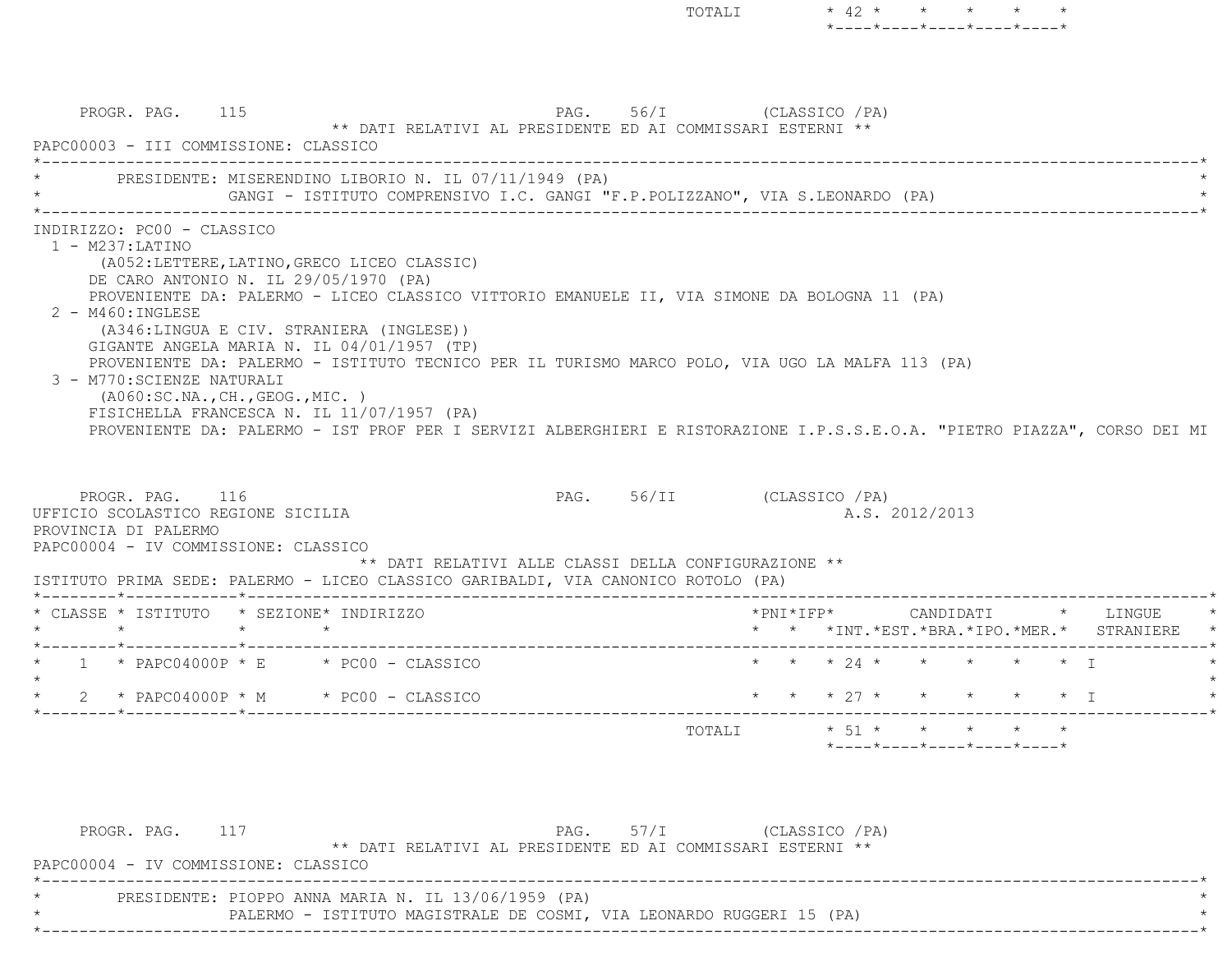INDIRIZZO: PC00 - CLASSICO 1 - M237:LATINO (A052:LETTERE,LATINO,GRECO LICEO CLASSIC) ROTOLO CARMEN N. IL 26/08/1974 (CL) PROVENIENTE DA: LERCARA FRIDDI - LICEO SCIENTIFICO M. PICONE, VIALE P. SCAGLIONE, 24 (PA) 2 - M460:INGLESE (A346:LINGUA E CIV. STRANIERA (INGLESE)) CASANO ORNELLA N. IL 26/02/1958 (TP) PROVENIENTE DA: PALERMO - LICEO CLASSICO MELI, VIA S.ALDISIO,2 (PA) 3 - M770:SCIENZE NATURALI (A060:SC.NA.,CH.,GEOG.,MIC. ) MARINO FABIO N. IL 25/04/1964 (PA) PROVENIENTE DA: PALERMO - IST PROF PER I SERVIZI COMMERCIALI E TURISTICI L.EINAUDI, VIA MONGERBINO 51 (PA) PROGR. PAG. 118 PAG. 57/II (CLASSICO /PA) UFFICIO SCOLASTICO REGIONE SICILIA A.S. 2012/2013 PROVINCIA DI PALERMO PAPC00005 - V COMMISSIONE: CLASSICO \*\* DATI RELATIVI ALLE CLASSI DELLA CONFIGURAZIONE \*\* ISTITUTO PRIMA SEDE: PALERMO - LICEO CLASSICO GARIBALDI, VIA CANONICO ROTOLO (PA) \*--------\*------------\*-------------------------------------------------------------------------------------------------------\* \* CLASSE \* ISTITUTO \* SEZIONE\* INDIRIZZO \*PNI\*IFP\* CANDIDATI \* LINGUE \* \* \* \* \* \* \* \*INT.\*EST.\*BRA.\*IPO.\*MER.\* STRANIERE \* \*--------\*------------\*-------------------------------------------------------------------------------------------------------\*1 \* PAPC04000P \* G \* PC00 - CLASSICO \* \* \* \* 20 \* \* \* \* \* \* \* I  $\star$ \* 2 \* PAPC04000P \* H \* PC00 - CLASSICO \* \* \* \* 24 \* \* \* \* \* \* \* T \*--------\*------------\*-------------------------------------------------------------------------------------------------------\* TOTALI \* 44 \* \* \* \* \* \*----\*----\*----\*----\*----\*PROGR. PAG. 119 **PAG.** 58/I (CLASSICO /PA) \*\* DATI RELATIVI AL PRESIDENTE ED AI COMMISSARI ESTERNI \*\* PAPC00005 - V COMMISSIONE: CLASSICO \*----------------------------------------------------------------------------------------------------------------------------\*PRESIDENTE: RIGGIO SERGIO N. IL 29/06/1958 (PA) PALERMO - ISTITUTO D'ARTE ISTITUTO ARTE PALERMO, PIAZZA GENERALE TURBA 71 (PA) \*----------------------------------------------------------------------------------------------------------------------------\* INDIRIZZO: PC00 - CLASSICO 1 - M237:LATINO (A052:LETTERE,LATINO,GRECO LICEO CLASSIC) URSO SIMONETTA N. IL 20/04/1960 (PA) PROVENIENTE DA: PALERMO - LICEO CLASSICO MELI, VIA S.ALDISIO,2 (PA) 2 - M460:INGLESE (A346:LINGUA E CIV. STRANIERA (INGLESE)) PIZZULLO ROBERTA N. IL 06/01/1964 (PA) PROVENIENTE DA: PALERMO - LICEO CLASSICO VITTORIO EMANUELE II, VIA SIMONE DA BOLOGNA 11 (PA) 3 - M770:SCIENZE NATURALI (A060:SC.NA.,CH.,GEOG.,MIC. ) SCIALABBA GIUSEPPA N. IL 18/11/1957 (PA) PROVENIENTE DA: BAGHERIA - IST PROF INDUSTRIA E ARTIGIANATO S.D'ACQUISTO BAGHERIA, VIA CONSOLARE, 111 (PA)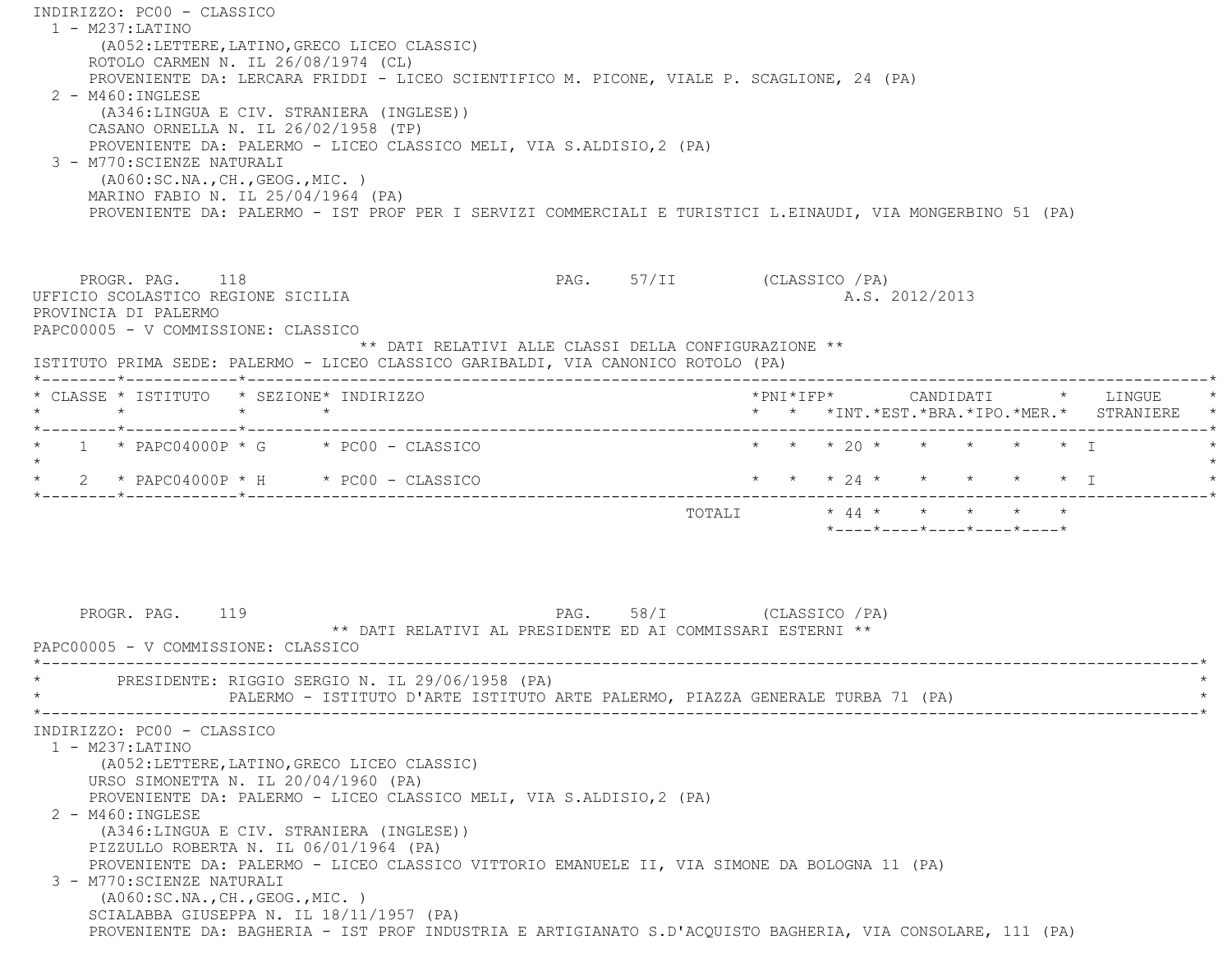PROGR. PAG. 120 PAG. 58/II (CLASSICO /PA) UFFICIO SCOLASTICO REGIONE SICILIA A.S. 2012/2013 PROVINCIA DI PALERMO PAPC00006 - VI COMMISSIONE: CLASSICO \*\* DATI RELATIVI ALLE CLASSI DELLA CONFIGURAZIONE \*\* ISTITUTO PRIMA SEDE: PALERMO - LICEO CLASSICO UMBERTO I, VIA FILIPPO PARLATORE 26 C (PA) \*--------\*------------\*-------------------------------------------------------------------------------------------------------\* \* CLASSE \* ISTITUTO \* SEZIONE\* INDIRIZZO \*PNI\*IFP\* CANDIDATI \* LINGUE \* \* \* \* \* \* \* \*INT.\*EST.\*BRA.\*IPO.\*MER.\* STRANIERE \* \*--------\*------------\*-------------------------------------------------------------------------------------------------------\* \* 1 \* PAPC09000Q \* C \* PC00 - CLASSICO \* \* \* 18 \* \* \* \* \* I \*  $\star$  \* 2 \* PAPC09000Q \* D \* PC00 - CLASSICO \* \* \* 26 \* \* \* \* \* I \* \*--------\*------------\*-------------------------------------------------------------------------------------------------------\* ${\tt TOTALI} \qquad \qquad * \quad 44 \; * \qquad * \qquad * \qquad * \qquad *$  \*----\*----\*----\*----\*----\* PROGR. PAG. 121 PAG. 59/I (CLASSICO /PA) \*\* DATI RELATIVI AL PRESIDENTE ED AI COMMISSARI ESTERNI \*\* PAPC00006 - VI COMMISSIONE: CLASSICO \*----------------------------------------------------------------------------------------------------------------------------\*PRESIDENTE: CHIARAMONTE SALVATORE N. IL 19/03/1949 (CT) PALERMO - LICEO CLASSICO MELI, VIA S.ALDISIO,2 (PA) \*----------------------------------------------------------------------------------------------------------------------------\* INDIRIZZO: PC00 - CLASSICO 1 - M237:LATINO (A052:LETTERE,LATINO,GRECO LICEO CLASSIC) BRUCOLI AGATA N. IL 12/11/1952 (PA) PROVENIENTE DA: PALERMO - LICEO CLASSICO MELI, VIA S.ALDISIO,2 (PA) 2 - M460:INGLESE (A346:LINGUA E CIV. STRANIERA (INGLESE)) LUCCHESE ROSALIA N. IL 01/05/1955 (PA) PROVENIENTE DA: PALERMO - ISTITUTO TECNICO INDUSTRIALE ITI MAJORANA, VIA ASTORINO 56 (PA) 3 - M770:SCIENZE NATURALI (A060:SC.NA.,CH.,GEOG.,MIC. ) BARTOLOTTA MARIA ADELE N. IL 10/12/1950 (PA) PROVENIENTE DA: PALERMO - LICEO CLASSICO MELI, VIA S.ALDISIO,2 (PA) PROGR. PAG. 122 PAG. 59/II (CLASSICO /PA) UFFICIO SCOLASTICO REGIONE SICILIA A.S. 2012/2013 PROVINCIA DI PALERMO PAPC00007 - VII COMMISSIONE: CLASSICO \*\* DATI RELATIVI ALLE CLASSI DELLA CONFIGURAZIONE \*\* ISTITUTO PRIMA SEDE: PALERMO - LICEO CLASSICO UMBERTO I, VIA FILIPPO PARLATORE 26 C (PA) \*--------\*------------\*-------------------------------------------------------------------------------------------------------\* \* CLASSE \* ISTITUTO \* SEZIONE\* INDIRIZZO \*PNI\*IFP\* CANDIDATI \* LINGUE \* \* \* \* \* \* \* \*INT.\*EST.\*BRA.\*IPO.\*MER.\* STRANIERE \*\*--------\*------------\*-------------------------------------------------------------------------------------------------------\*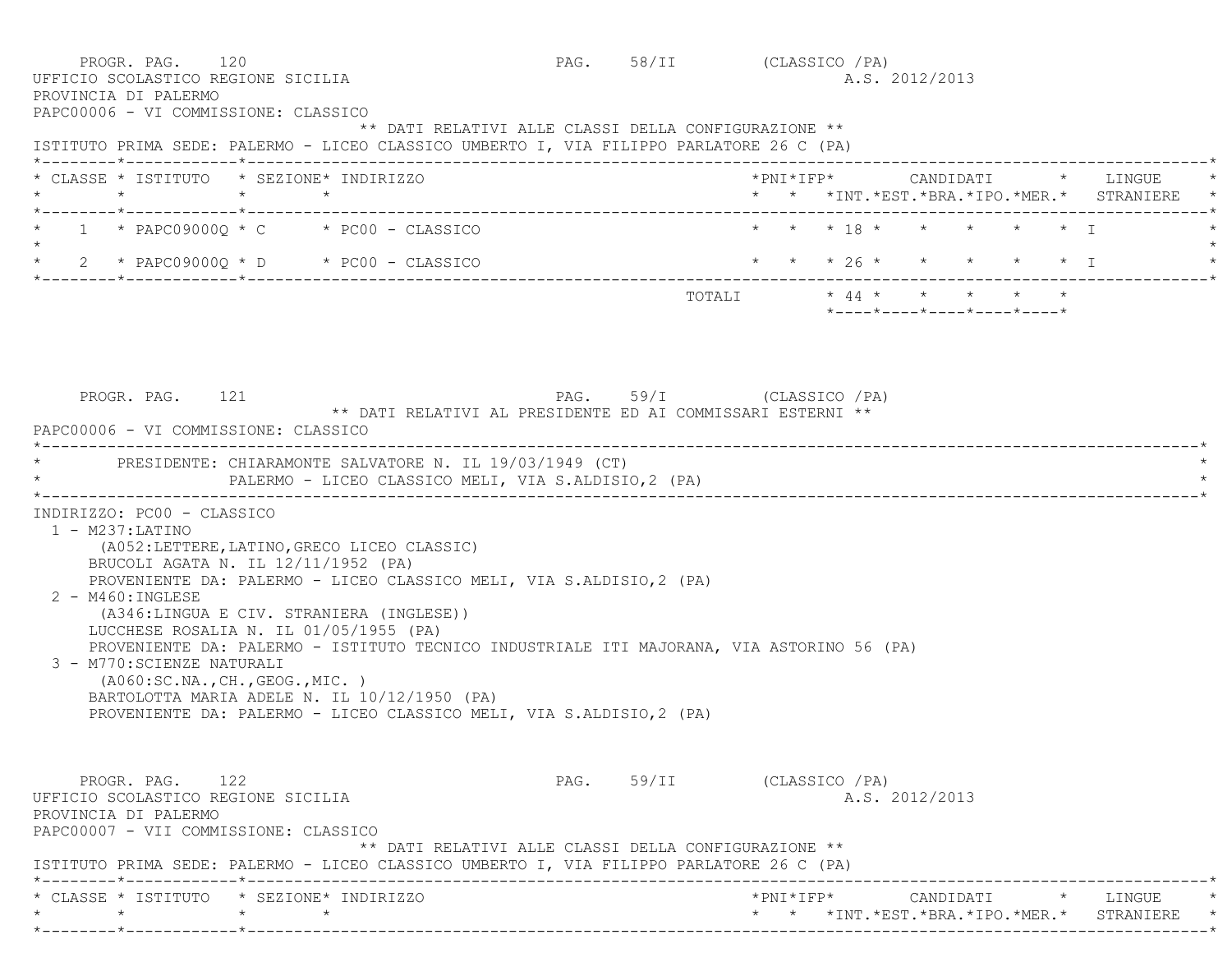| $1 \quad$                                                                                                                                                                                                                                                       | $*$ PAPC09000Q $*$ E $*$ PC00 - CLASSICO                                                                                                                                                                                                                                          |                            |                     |                | * * 22 * * * * * * I                                                                                          |                           |                                          |
|-----------------------------------------------------------------------------------------------------------------------------------------------------------------------------------------------------------------------------------------------------------------|-----------------------------------------------------------------------------------------------------------------------------------------------------------------------------------------------------------------------------------------------------------------------------------|----------------------------|---------------------|----------------|---------------------------------------------------------------------------------------------------------------|---------------------------|------------------------------------------|
| 2 * PAPC09000Q * L * PC00 - CLASSICO                                                                                                                                                                                                                            |                                                                                                                                                                                                                                                                                   |                            |                     | * * * $28$ * * |                                                                                                               | $\star$ $\star$ $\star$ T |                                          |
|                                                                                                                                                                                                                                                                 |                                                                                                                                                                                                                                                                                   |                            |                     |                | TOTALI $* 50 * * * * *$<br>$*$ ---- $*$ ---- $*$ ---- $*$ ---- $*$                                            |                           |                                          |
| PROGR. PAG. 123<br>PAPC00007 - VII COMMISSIONE: CLASSICO                                                                                                                                                                                                        | ** DATI RELATIVI AL PRESIDENTE ED AI COMMISSARI ESTERNI **                                                                                                                                                                                                                        | PAG. 60/I (CLASSICO / PA)  |                     |                |                                                                                                               |                           |                                          |
|                                                                                                                                                                                                                                                                 | PRESIDENTE: MARCHESE GIOVANNI N. IL 17/08/1954 (PA)<br>PALERMO - ISTITUTO TECNICO INDUSTRIALE ITI VITTORIO EMANUELE III, VIA DUCA DELLA VERDURA 48 (PA)                                                                                                                           |                            |                     |                |                                                                                                               |                           |                                          |
| SALVAGGIO DANIELA N. IL 07/08/1968 (PA)<br>$2 - M460$ : INGLESE<br>(A346:LINGUA E CIV. STRANIERA (INGLESE))<br>DRAGO FERRUCCIO N. IL 18/07/1962 (PA)<br>3 - M770: SCIENZE NATURALI<br>( A060:SC.NA., CH., GEOG., MIC. )<br>CIMINO GIACOMO N. IL 18/10/1952 (PA) | PROVENIENTE DA: PALERMO - LICEO CLASSICO MELI, VIA S.ALDISIO, 2 (PA)<br>PROVENIENTE DA: CAPACI - ISTITUTO MAGISTRALE LICEO DELLE SCIENZE UMANE "UGO, PIAZZA MATRICE (PA)<br>PROVENIENTE DA: PALERMO - LICEO SCIENTIFICO LICEO SCIENTIFICO STATALE "S.C, VIA GEN. ARIMONDI 14 (PA) |                            |                     |                |                                                                                                               |                           |                                          |
| PROGR. PAG. 124<br>UFFICIO SCOLASTICO REGIONE SICILIA<br>PROVINCIA DI PALERMO<br>PAPC00008 - VIII COMMISSIONE: CLASSICO                                                                                                                                         | ** DATI RELATIVI ALLE CLASSI DELLA CONFIGURAZIONE **<br>ISTITUTO PRIMA SEDE: PALERMO - LICEO CLASSICO UMBERTO I, VIA FILIPPO PARLATORE 26 C (PA)                                                                                                                                  | PAG. 60/II (CLASSICO / PA) |                     |                | A.S. 2012/2013                                                                                                |                           |                                          |
| * CLASSE * ISTITUTO * SEZIONE* INDIRIZZO<br>$\star$ $\star$<br>$\star$                                                                                                                                                                                          |                                                                                                                                                                                                                                                                                   |                            | $*$ PNI $*$ IFP $*$ |                | CANDIDATI * LINGUE                                                                                            |                           | * * *INT.*EST.*BRA.*IPO.*MER.* STRANIERE |
| $1 * PAPCO9000Q * G * PO00 - CLASSICO$                                                                                                                                                                                                                          |                                                                                                                                                                                                                                                                                   |                            |                     |                | * * 28 * * * * * * I                                                                                          |                           |                                          |
| 2 * PAPC09000Q * M * PC00 - CLASSICO                                                                                                                                                                                                                            |                                                                                                                                                                                                                                                                                   |                            |                     |                | * * * 26 * * * * * * I                                                                                        |                           |                                          |
|                                                                                                                                                                                                                                                                 |                                                                                                                                                                                                                                                                                   |                            | TOTALI              |                | $\star$ 54 $\star$ $\star$ $\star$ $\star$<br>$*$ - - - - $*$ - - - - $*$ - - - - $*$ - - - - $*$ - - - - $*$ |                           |                                          |

PROGR. PAG. 125 PAG. 61/I (CLASSICO /PA) \*\* DATI RELATIVI AL PRESIDENTE ED AI COMMISSARI ESTERNI \*\*

PAPC00008 - VIII COMMISSIONE: CLASSICO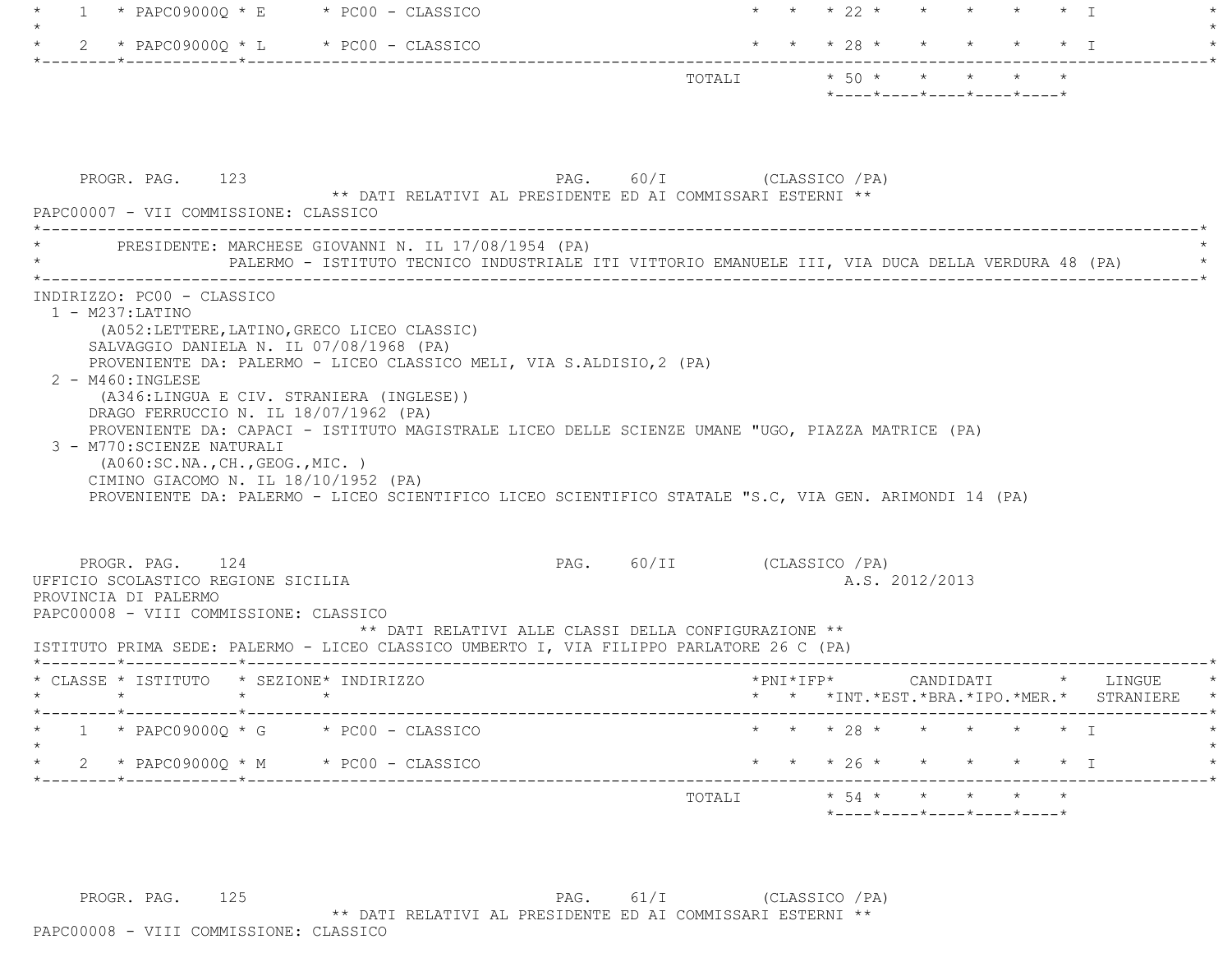PRESIDENTE: CATALANO ANNA MARIA N. IL 19/02/1959 (AG) PALERMO - LICEO SCIENTIFICO BENEDETTO CROCE, VIA BENFRATELLI 4 (PA) \*----------------------------------------------------------------------------------------------------------------------------\* INDIRIZZO: PC00 - CLASSICO 1 - M237:LATINO (A052:LETTERE,LATINO,GRECO LICEO CLASSIC) RIZZO ROBERTA N. IL 21/02/1969 (PA) PROVENIENTE DA: PALERMO - LICEO CLASSICO MELI, VIA S.ALDISIO,2 (PA) 2 - M460:INGLESE (A346:LINGUA E CIV. STRANIERA (INGLESE)) LO BIANCO LUCIA N. IL 27/05/1965 (PA) PROVENIENTE DA: PALERMO - LICEO CLASSICO VITTORIO EMANUELE II, VIA SIMONE DA BOLOGNA 11 (PA) 3 - M770:SCIENZE NATURALI (A060:SC.NA.,CH.,GEOG.,MIC. ) SCARCELLA MARINA N. IL 26/10/1952 (TP) PROVENIENTE DA: PALERMO - LICEO SCIENTIFICO GALILEI, VIA DANIMARCA 54 (PA) PROGR. PAG. 126 PAG. PAG. 61/II (CLASSICO /PA) UFFICIO SCOLASTICO REGIONE SICILIA A.S. 2012/2013 PROVINCIA DI PALERMO PAPC00009 - IX COMMISSIONE: CLASSICO \*\* DATI RELATIVI ALLE CLASSI DELLA CONFIGURAZIONE \*\* ISTITUTO PRIMA SEDE: PALERMO - LICEO CLASSICO UMBERTO I, VIA FILIPPO PARLATORE 26 C (PA) \*--------\*------------\*-------------------------------------------------------------------------------------------------------\* \* CLASSE \* ISTITUTO \* SEZIONE\* INDIRIZZO \*PNI\*IFP\* CANDIDATI \* LINGUE \* \* \* \* \* \* \* \*INT.\*EST.\*BRA.\*IPO.\*MER.\* STRANIERE \* \*--------\*------------\*-------------------------------------------------------------------------------------------------------\* \* 1 \* PAPC09000Q \* I \* PC00 - CLASSICO \* \* \* 19 \* 1 \* \* \* \* I \*  $\star$ 2 \* PAPC09000Q \* F \* PC00 - CLASSICO \* \* \* \* \* 29 \* \* \* \* \* \* \* \* I \*--------\*------------\*-------------------------------------------------------------------------------------------------------\*TOTALI  $\star$  48 \* 1 \* \* \* \* \*----\*----\*----\*----\*----\*PROGR. PAG. 127 CLASSICO / PAG. 62/I (CLASSICO / PA) \*\* DATI RELATIVI AL PRESIDENTE ED AI COMMISSARI ESTERNI \*\* PAPC00009 - IX COMMISSIONE: CLASSICO \*----------------------------------------------------------------------------------------------------------------------------\*PRESIDENTE: LIPANI NICOLETTA N. IL 25/11/1960 (CL) PALERMO - ISTITUTO TECNICO COMMERCIALE PIO LA TORRE, VIA NINA SICILIANA N.22 (PA) \*----------------------------------------------------------------------------------------------------------------------------\* INDIRIZZO: PC00 - CLASSICO 1 - M237:LATINO (A052:LETTERE,LATINO,GRECO LICEO CLASSIC) LOCACCIATO ROSARIA N. IL 03/01/1973 (PA) PROVENIENTE DA: PALERMO - LICEO CLASSICO MELI, VIA S.ALDISIO,2 (PA) 2 - M460:INGLESE (A346:LINGUA E CIV. STRANIERA (INGLESE)) RAJA DANIELA N. IL 17/08/1951 (PA) PROVENIENTE DA: PALERMO - ISTITUTO TECNICO INDUSTRIALE A. VOLTA, PASSAGGIO DEI PICCIOTTI 1 (PA)

 $\mathcal{L}^{\mathcal{L}}$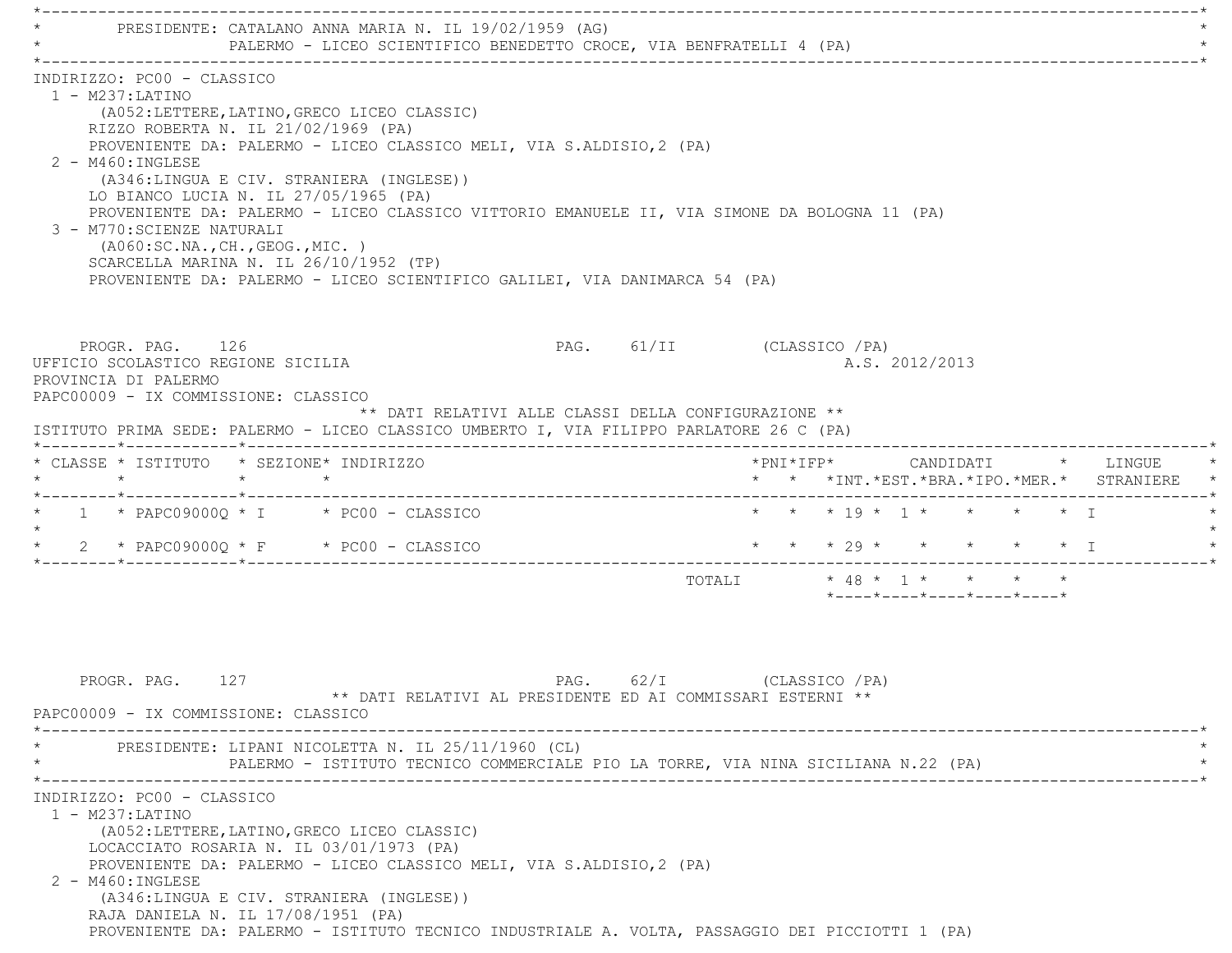3 - M770:SCIENZE NATURALI (A060:SC.NA.,CH.,GEOG.,MIC. ) CAMPISI GIORGIA N. IL 04/09/1954 (PA) PROVENIENTE DA: PALERMO - ISTITUTO MAGISTRALE IM REGINA MARGHERITA, PIAZZETTA S. SALVATORE 1 (PA) PROGR. PAG. 128 PAG. 62/II (CLASSICO /PA) UFFICIO SCOLASTICO REGIONE SICILIA A.S. 2012/2013 PROVINCIA DI PALERMO PAPC00010 - X COMMISSIONE: CLASSICO \*\* DATI RELATIVI ALLE CLASSI DELLA CONFIGURAZIONE \*\* ISTITUTO PRIMA SEDE: PALERMO - LICEO CLASSICO UMBERTO I, VIA FILIPPO PARLATORE 26 C (PA) \*--------\*------------\*-------------------------------------------------------------------------------------------------------\* \* CLASSE \* ISTITUTO \* SEZIONE\* INDIRIZZO \*PNI\*IFP\* CANDIDATI \* LINGUE \* \* \* \* \* \* \* \*INT.\*EST.\*BRA.\*IPO.\*MER.\* STRANIERE \* \*--------\*------------\*-------------------------------------------------------------------------------------------------------\*1 \* PAPC09000Q \* B \* PC00 - CLASSICO \* \* \* \* \* 24 \* \* \* \* \* \* \* \* \* I  $\star$ 2 \* PAPC09000Q \* H \* PC00 - CLASSICO \* \* \* \* \* 29 \* \* \* \* \* \* \* \* I \*--------\*------------\*-------------------------------------------------------------------------------------------------------\*TOTALI  $* 53 * * * * * * * * * *$  \*----\*----\*----\*----\*----\*PROGR. PAG. 129 PAG. 63/I (CLASSICO /PA) \*\* DATI RELATIVI AL PRESIDENTE ED AI COMMISSARI ESTERNI \*\* PAPC00010 - X COMMISSIONE: CLASSICO.------------------------------PRESIDENTE: DI MAGGIO MARIA RITA N. IL 28/06/1966 (PA) PALERMO - IST PROF PER I SERVIZI COMMERCIALI E TURISTICI L.EINAUDI, VIA MONGERBINO 51 (PA) \*----------------------------------------------------------------------------------------------------------------------------\* INDIRIZZO: PC00 - CLASSICO 1 - M237:LATINO (A052:LETTERE,LATINO,GRECO LICEO CLASSIC) SORTINO ANGELA DANIELA N. IL 17/04/1965 (PA) PROVENIENTE DA: PALERMO - LICEO CLASSICO MELI, VIA S.ALDISIO,2 (PA) 2 - M460:INGLESE (A346:LINGUA E CIV. STRANIERA (INGLESE)) PRINCIPATO DANIELA N. IL 26/04/1958 (PA) PROVENIENTE DA: PALERMO - LICEO CLASSICO GARIBALDI, VIA CANONICO ROTOLO (PA) 3 - M770:SCIENZE NATURALI (A060:SC.NA.,CH.,GEOG.,MIC. ) ARMATO ANTONELLA N. IL 18/01/1963 (PA) PROVENIENTE DA: PALERMO - LICEO SCIENTIFICO GALILEI, VIA DANIMARCA 54 (PA) PROGR. PAG. 130 PAG. 63/II (CLASSICO /PA) UFFICIO SCOLASTICO REGIONE SICILIA A.S. 2012/2013 PROVINCIA DI PALERMO PAPC00011 - XI COMMISSIONE: CLASSICO\*\* DATI RELATIVI ALLE CLASSI DELLA CONFIGURAZIONE \*\*

ISTITUTO PRIMA SEDE: PALERMO - LICEO CLASSICO VITTORIO EMANUELE II, VIA SIMONE DA BOLOGNA 11 (PA)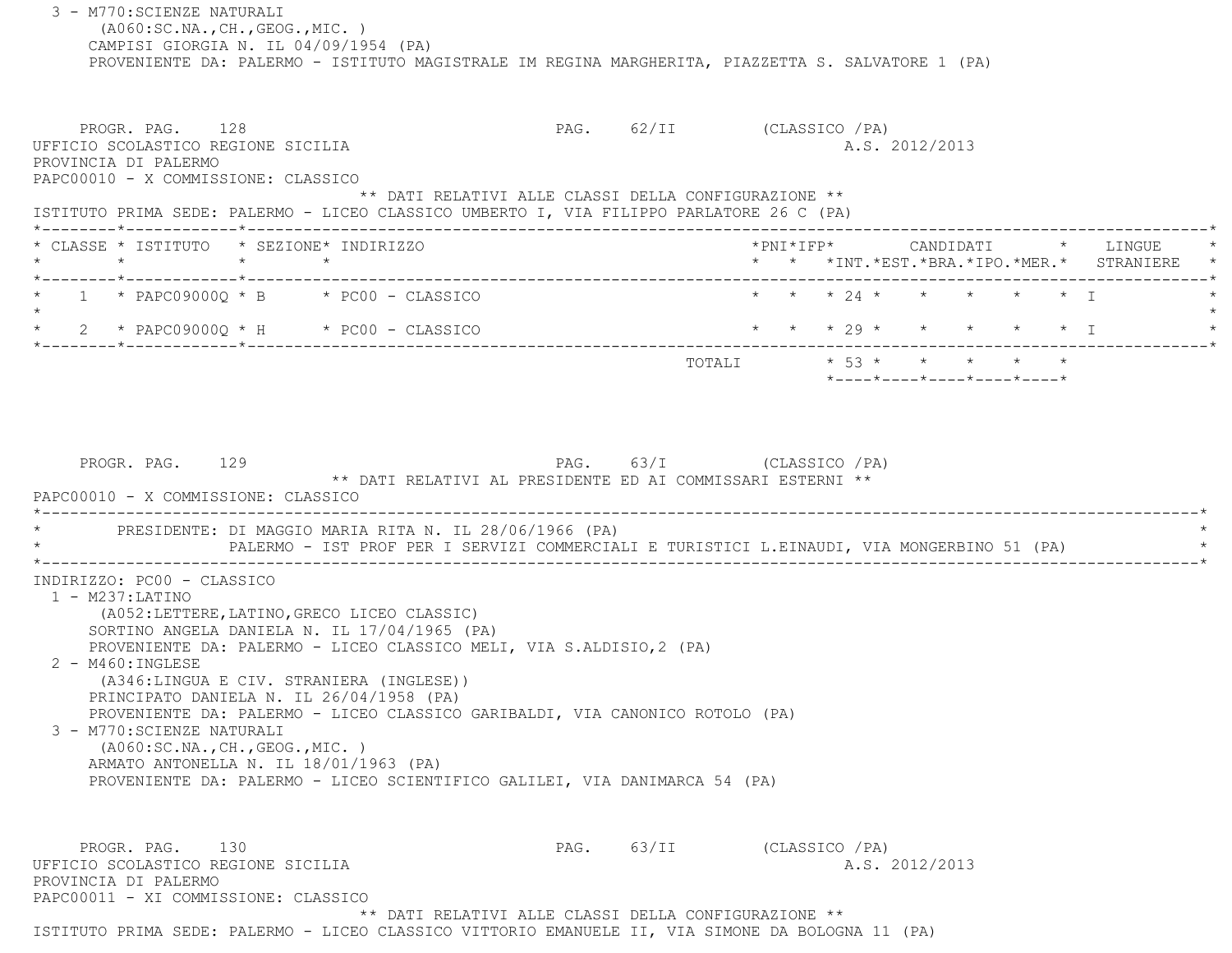| * CLASSE * ISTITUTO * SEZIONE* INDIRIZZO | $\star$                                                                                                                | $\star$ $\star$ |                                                                                                                                |                                                    |                      |                                                                                                                                                                                                       |        |            |                 |                                                                                                                         |                   |           | *PNI*IFP*     CANDIDATI    *   LINGUE<br>* * *INT. *EST. *BRA. *IPO. *MER. * STRANIERE * |
|------------------------------------------|------------------------------------------------------------------------------------------------------------------------|-----------------|--------------------------------------------------------------------------------------------------------------------------------|----------------------------------------------------|----------------------|-------------------------------------------------------------------------------------------------------------------------------------------------------------------------------------------------------|--------|------------|-----------------|-------------------------------------------------------------------------------------------------------------------------|-------------------|-----------|------------------------------------------------------------------------------------------|
|                                          |                                                                                                                        |                 | $1 * PAPC11000Q * FL * PC00 - CLASSICO$                                                                                        |                                                    |                      |                                                                                                                                                                                                       |        |            |                 | * * * 20 * * * * * * I                                                                                                  |                   |           |                                                                                          |
|                                          |                                                                                                                        |                 | $\star$ 2 $\star$ PAPC11000Q $\star$ IL $\star$ PC00 - CLASSICO                                                                |                                                    |                      |                                                                                                                                                                                                       |        |            |                 |                                                                                                                         |                   |           | * * * 24 * 2 * * * * * I                                                                 |
|                                          |                                                                                                                        |                 |                                                                                                                                |                                                    |                      |                                                                                                                                                                                                       | TOTALI |            |                 | $\star$ 44 $\star$ 2 $\star$ $\star$ $\star$ $\star$<br>$*$ - - - - $*$ - - - - $*$ - - - - $*$ - - - - $*$ - - - - $*$ |                   |           |                                                                                          |
|                                          |                                                                                                                        |                 |                                                                                                                                |                                                    |                      |                                                                                                                                                                                                       |        |            |                 |                                                                                                                         |                   |           |                                                                                          |
|                                          | PROGR. PAG. 131<br>PAPC00011 - XI COMMISSIONE: CLASSICO                                                                |                 |                                                                                                                                |                                                    |                      | PAG. 64/I (CLASSICO / PA)<br>** DATI RELATIVI AL PRESIDENTE ED AI COMMISSARI ESTERNI **                                                                                                               |        |            |                 |                                                                                                                         |                   |           |                                                                                          |
|                                          |                                                                                                                        |                 |                                                                                                                                | PRESIDENTE: RIZZO ROSA MARIA N. IL 21/02/1955 (PA) |                      | PALERMO - LICEO SCIENTIFICO GALILEI, VIA DANIMARCA 54 (PA)                                                                                                                                            |        |            |                 |                                                                                                                         |                   |           |                                                                                          |
|                                          | 2 - M460: INGLESE                                                                                                      |                 | (A052:LETTERE, LATINO, GRECO LICEO CLASSIC)<br>CALVARUSO DEBORAH N. IL 19/12/1968 (RC)                                         |                                                    |                      | PROVENIENTE DA: PALERMO - LICEO CLASSICO MELI, VIA S.ALDISIO, 2 (PA)                                                                                                                                  |        |            |                 |                                                                                                                         |                   |           |                                                                                          |
|                                          | 3 - M770: SCIENZE NATURALI<br>( A060:SC.NA., CH., GEOG., MIC. )                                                        |                 | (A346:LINGUA E CIV. STRANIERA (INGLESE))<br>GUERCIO LAURA ASSUNTA N. IL 24/07/1972 (MI)<br>TESTA ROSARIA N. IL 29/02/1960 (PA) |                                                    |                      | PROVENIENTE DA: CARINI - IST PROF PER I SERVIZI ALBERGHIERI E RISTORAZIONE IPSEOA "UGO MURSIA", VIA TRATTATI DI ROMA, 6<br>PROVENIENTE DA: PALERMO - LICEO SCIENTIFICO GALILEI, VIA DANIMARCA 54 (PA) |        |            |                 |                                                                                                                         |                   |           |                                                                                          |
|                                          | PROGR. PAG. 132<br>UFFICIO SCOLASTICO REGIONE SICILIA<br>PROVINCIA DI PALERMO<br>PAPC00012 - XII COMMISSIONE: CLASSICO |                 |                                                                                                                                |                                                    |                      | PAG. 64/II (CLASSICO / PA)                                                                                                                                                                            |        |            | A.S. 2012/2013  |                                                                                                                         |                   |           |                                                                                          |
|                                          |                                                                                                                        |                 |                                                                                                                                |                                                    |                      | ** DATI RELATIVI ALLE CLASSI DELLA CONFIGURAZIONE **<br>ISTITUTO PRIMA SEDE: PALERMO - LICEO CLASSICO VITTORIO EMANUELE II, VIA SIMONE DA BOLOGNA 11 (PA)                                             |        |            |                 |                                                                                                                         |                   |           |                                                                                          |
|                                          | $\star$                                                                                                                | $\star$         | * CLASSE * ISTITUTO * SEZIONE* INDIRIZZO<br>$\star$                                                                            |                                                    |                      |                                                                                                                                                                                                       |        |            |                 |                                                                                                                         |                   |           | * * *INT. *EST. *BRA. *IPO. *MER. * STRANIERE                                            |
|                                          |                                                                                                                        |                 | $1 * PAPC11000Q * AL * PC00 - CLASSICO$                                                                                        |                                                    |                      |                                                                                                                                                                                                       |        | * * * 22 * | $\star$ $\star$ |                                                                                                                         | $\star$ $\star$ T |           | *PNI*IFP* CANDIDATI * LINGUE                                                             |
|                                          |                                                                                                                        |                 | 2 * PAPC11000Q * DL * PC00 - CLASSICO                                                                                          |                                                    | ____________________ |                                                                                                                                                                                                       |        | $* 26 *$   |                 |                                                                                                                         |                   | $\star$ T |                                                                                          |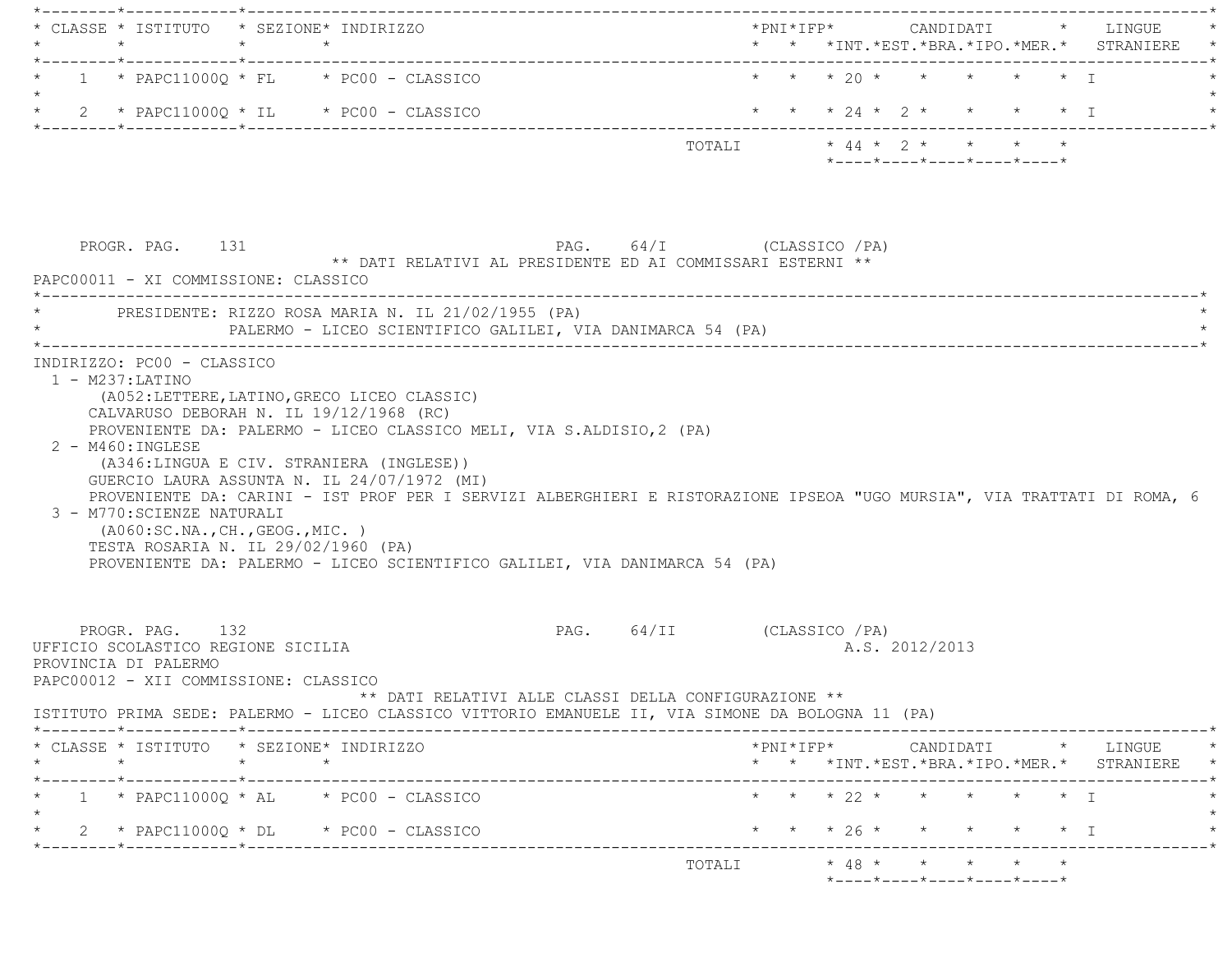| PRESIDENTE: IEVOLELLA LUCIA ASSUNTA N. IL 17/03/1961 (PA)                                                                                                                                                                                                        |                                                                                                                                                                                                                                                                                                                                                                            |                            |                         |  |                |                                         |  |                                               |  |
|------------------------------------------------------------------------------------------------------------------------------------------------------------------------------------------------------------------------------------------------------------------|----------------------------------------------------------------------------------------------------------------------------------------------------------------------------------------------------------------------------------------------------------------------------------------------------------------------------------------------------------------------------|----------------------------|-------------------------|--|----------------|-----------------------------------------|--|-----------------------------------------------|--|
|                                                                                                                                                                                                                                                                  | PALERMO - IST PROF PER I SERVIZI ALBERGHIERI E RISTORAZIONE F.PAOLO CASCINO (EX III ALBERG, VIA FATTORI, *                                                                                                                                                                                                                                                                 |                            |                         |  |                |                                         |  |                                               |  |
| INDIRIZZO: PC00 - CLASSICO<br>$1 - M237: LATINO$<br>CARACAUSI EBE N. IL 18/06/1949 (PA)<br>$2 - M460$ : INGLESE<br>CANNATA COSIMO N. IL 07/01/1963 (PA)<br>3 - M770: SCIENZE NATURALI<br>(AO60:SC.NA., CH., GEOG., MIC. )<br>CARELLA PAOLA N. IL 21/10/1965 (PA) | (A052:LETTERE, LATINO, GRECO LICEO CLASSIC)<br>PROVENIENTE DA: PALERMO - LICEO CLASSICO UMBERTO I, VIA FILIPPO PARLATORE 26 C (PA)<br>(A346:LINGUA E CIV. STRANIERA (INGLESE))<br>PROVENIENTE DA: LEONFORTE - LICEO SCIENTIFICO "ENRICO MEDI", VIA ANTONIO VIVALDI (EN)<br>PROVENIENTE DA: PALERMO - ISTITUTO TECNICO INDUSTRIALE A. VOLTA, PASSAGGIO DEI PICCIOTTI 1 (PA) |                            |                         |  |                |                                         |  |                                               |  |
| PROGR. PAG. 134<br>UFFICIO SCOLASTICO REGIONE SICILIA<br>PROVINCIA DI PALERMO<br>PAPC00013 - XIII COMMISSIONE: CLASSICO<br>ISTITUTO PRIMA SEDE: PALERMO - LICEO CLASSICO VITTORIO EMANUELE II, VIA SIMONE DA BOLOGNA 11 (PA)                                     | ** DATI RELATIVI ALLE CLASSI DELLA CONFIGURAZIONE **                                                                                                                                                                                                                                                                                                                       | PAG. 65/II (CLASSICO / PA) |                         |  | A.S. 2012/2013 |                                         |  |                                               |  |
|                                                                                                                                                                                                                                                                  |                                                                                                                                                                                                                                                                                                                                                                            |                            |                         |  |                |                                         |  |                                               |  |
| * CLASSE * ISTITUTO * SEZIONE* INDIRIZZO                                                                                                                                                                                                                         |                                                                                                                                                                                                                                                                                                                                                                            |                            |                         |  |                |                                         |  | * * *INT. *EST. *BRA. *IPO. *MER. * STRANIERE |  |
| $\star$ 1 $\star$ PAPC11000Q $\star$ ALA $\star$ PC00 - CLASSICO                                                                                                                                                                                                 |                                                                                                                                                                                                                                                                                                                                                                            |                            | * * * 18 * * * * * * I  |  |                |                                         |  |                                               |  |
| $\star$<br>$\star$ 2 $\star$ PAPC11000Q $\star$ BL $\star$ PC00 - CLASSICO                                                                                                                                                                                       |                                                                                                                                                                                                                                                                                                                                                                            |                            | * * * 28 * * * * * * I  |  |                |                                         |  |                                               |  |
|                                                                                                                                                                                                                                                                  |                                                                                                                                                                                                                                                                                                                                                                            |                            | TOTALI * 46 * * * * * * |  |                |                                         |  |                                               |  |
| PROGR. PAG. 135<br>PAPC00013 - XIII COMMISSIONE: CLASSICO                                                                                                                                                                                                        | ** DATI RELATIVI AL PRESIDENTE ED AI COMMISSARI ESTERNI **                                                                                                                                                                                                                                                                                                                 | PAG. 66/I (CLASSICO / PA)  |                         |  |                | $*$ ---- $*$ ---- $*$ ---- $*$ ---- $*$ |  |                                               |  |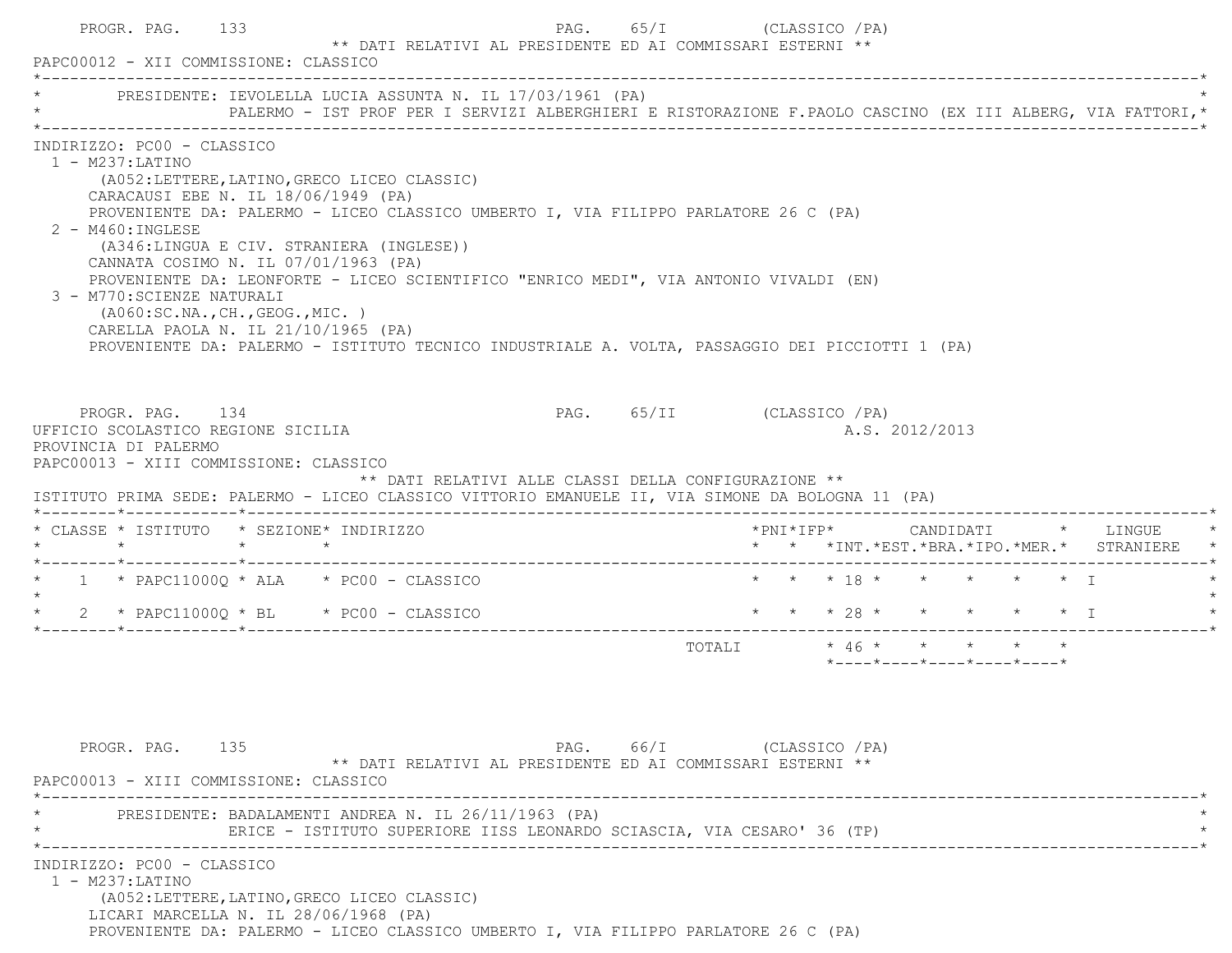2 - M460:INGLESE (A346:LINGUA E CIV. STRANIERA (INGLESE)) RIGGIO CATERINA N. IL 10/08/1969 (ME) PROVENIENTE DA: VICARI - ISTITUTO TECNICO PER GEOMETRI I.T.G. DI VICARI, VIA SOPRA LE AIE (PA) 3 - M770:SCIENZE NATURALI (A060:SC.NA.,CH.,GEOG.,MIC. ) FERLAZZO VIVIANA N. IL 22/04/1971 (PA) PROVENIENTE DA: PALERMO - IST PROF INDUSTRIA E ARTIGIANATO E. MEDI, VIA L.DA VINCI 364 (PA) PROGR. PAG. 136 PAG. 66/II (CLASSICO /PA) UFFICIO SCOLASTICO REGIONE SICILIA A.S. 2012/2013 PROVINCIA DI PALERMO PAPC00014 - XIV COMMISSIONE: CLASSICO \*\* DATI RELATIVI ALLE CLASSI DELLA CONFIGURAZIONE \*\* ISTITUTO PRIMA SEDE: PALERMO - LICEO CLASSICO VITTORIO EMANUELE II, VIA SIMONE DA BOLOGNA 11 (PA) \*--------\*------------\*-------------------------------------------------------------------------------------------------------\* \* CLASSE \* ISTITUTO \* SEZIONE\* INDIRIZZO \*PNI\*IFP\* CANDIDATI \* LINGUE \* \* \* \* \* \* \* \*INT.\*EST.\*BRA.\*IPO.\*MER.\* STRANIERE \* \*--------\*------------\*-------------------------------------------------------------------------------------------------------\* \* 1 \* PAPC11000Q \* CL \* PC00 - CLASSICO \* \* \* 23 \* \* \* \* \* I \*  $\star$ \* 2 \* PAPC11000Q \* EL \* PC00 - CLASSICO \* \* \* \* 23 \* \* \* \* \* \* \* I \*--------\*------------\*-------------------------------------------------------------------------------------------------------\* $\texttt{TOTALI} \qquad \qquad \star \; \; 46 \; \star \qquad \star \qquad \star \qquad \star \qquad \star \qquad \star$  \*----\*----\*----\*----\*----\*PROGR. PAG. 137 PAG. 67/I (CLASSICO /PA) \*\* DATI RELATIVI AL PRESIDENTE ED AI COMMISSARI ESTERNI \*\* PAPC00014 - XIV COMMISSIONE: CLASSICO \*----------------------------------------------------------------------------------------------------------------------------\*PRESIDENTE: FERRARO SALVATORE N. IL 26/06/1949 (PA) PALERMO - ISTITUTO TECNICO COMMERCIALE V.PARETO, VIA BRIGATA VERONA 5 (PA) \*----------------------------------------------------------------------------------------------------------------------------\* INDIRIZZO: PC00 - CLASSICO 1 - M237:LATINO (A052:LETTERE,LATINO,GRECO LICEO CLASSIC) CITTA' DOMENICA N. IL 27/02/1965 (PA) PROVENIENTE DA: PALERMO - LICEO CLASSICO UMBERTO I, VIA FILIPPO PARLATORE 26 C (PA) 2 - M460:INGLESE (A346:LINGUA E CIV. STRANIERA (INGLESE)) MILIZIANO GIOVANNA MARIA N. IL 02/03/1964 (AG) PROVENIENTE DA: CEFALU' - ISTITUTO D'ARTE DIEGO BIANCA AMATO, VIA DEL III MILLENNIO (PA) 3 - M770:SCIENZE NATURALI (A060:SC.NA.,CH.,GEOG.,MIC. ) GIAMMONA FILIPPO N. IL 27/03/1964 (PA) PROVENIENTE DA: PALERMO - IST PROF PER I SERVIZI ALBERGHIERI E RISTORAZIONE P.BORSELLINO, PIAZZETTA G. BELLISSIMA 3 (PA)

PROGR. PAG. 138 PAG. 67/II (CLASSICO /PA) UFFICIO SCOLASTICO REGIONE SICILIA A.S. 2012/2013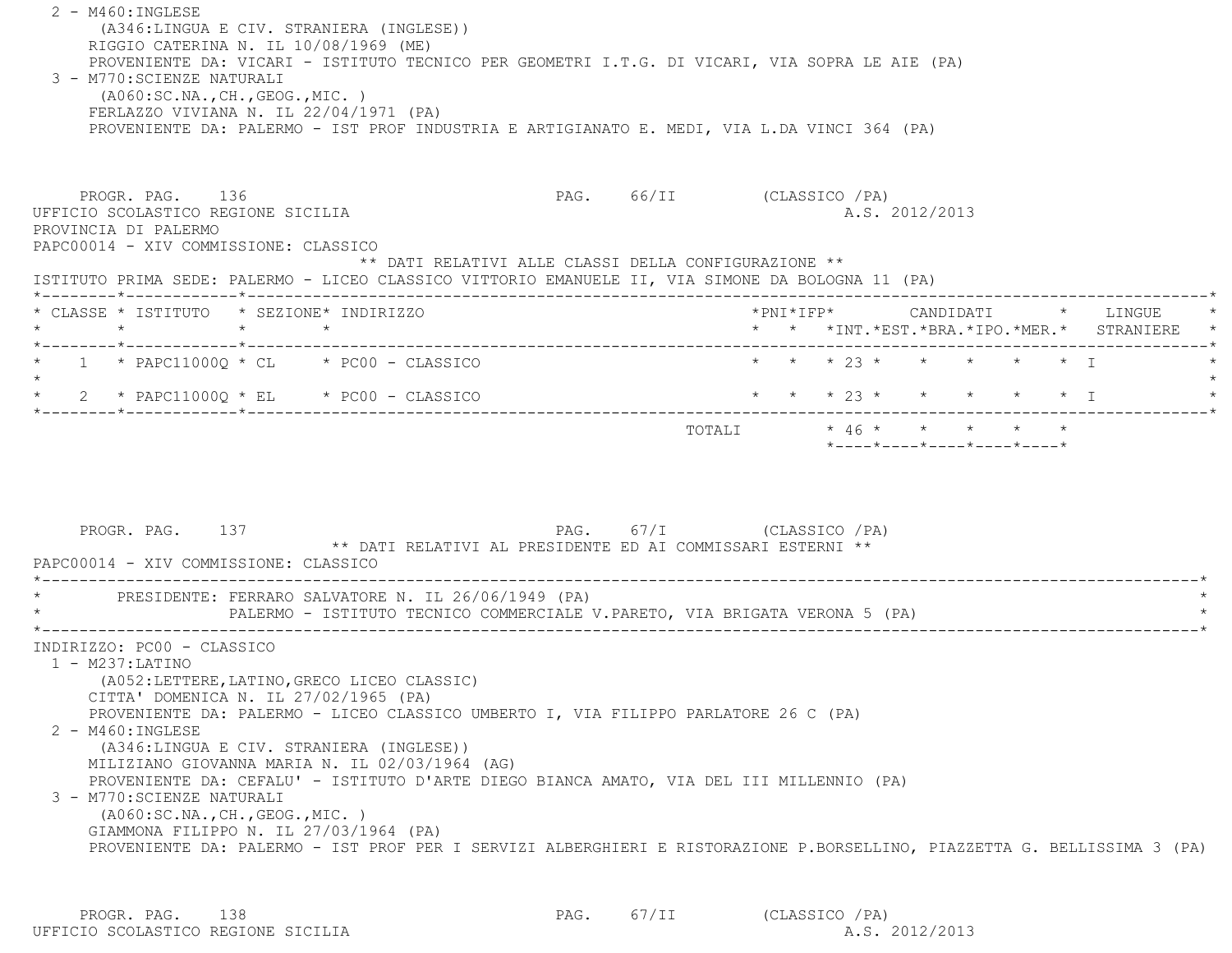| * CLASSE * ISTITUTO * SEZIONE* INDIRIZZO<br>$\star$<br>$\star$<br>$\star$                                                                                                                                                                                                                                                                                                  | * * *INT. *EST. *BRA. *IPO. *MER. * STRANIERE                                                |  |
|----------------------------------------------------------------------------------------------------------------------------------------------------------------------------------------------------------------------------------------------------------------------------------------------------------------------------------------------------------------------------|----------------------------------------------------------------------------------------------|--|
| *--------*------------*-------------<br>$1 * PAPCO30004 * G * PC00 - CLASSICO$                                                                                                                                                                                                                                                                                             | * * * 26 * * * * * * I                                                                       |  |
| $\star$ 2 $\star$ PAPC030004 $\star$ L $\star$ PC00 - CLASSICO                                                                                                                                                                                                                                                                                                             | * * * 24 * * * * * * I                                                                       |  |
|                                                                                                                                                                                                                                                                                                                                                                            | TOTALI * 50 * * * * * *                                                                      |  |
|                                                                                                                                                                                                                                                                                                                                                                            | $*$ ---- $*$ ---- $*$ ---- $*$ ---- $*$ ---- $*$                                             |  |
|                                                                                                                                                                                                                                                                                                                                                                            |                                                                                              |  |
| PAG. 68/I (CLASSICO / PA)                                                                                                                                                                                                                                                                                                                                                  |                                                                                              |  |
| PROGR. PAG. 139<br>** DATI RELATIVI AL PRESIDENTE ED AI COMMISSARI ESTERNI **                                                                                                                                                                                                                                                                                              |                                                                                              |  |
| PAPC00015 - XV COMMISSIONE: CLASSICO                                                                                                                                                                                                                                                                                                                                       |                                                                                              |  |
| * PRESIDENTE: TORTA VALERIA N. IL 09/07/1957 (PA)                                                                                                                                                                                                                                                                                                                          |                                                                                              |  |
| PALERMO - LICEO ARTISTICO LICEO ARTISTICO DAMIANI ALMEYD, VIA VIVALDI, 58 (PA)                                                                                                                                                                                                                                                                                             |                                                                                              |  |
| (A052:LETTERE, LATINO, GRECO LICEO CLASSIC)<br>SAGONA FABIOLA N. IL 03/02/1967 (PA)<br>PROVENIENTE DA: PALERMO - LICEO CLASSICO GARIBALDI, VIA CANONICO ROTOLO (PA)                                                                                                                                                                                                        |                                                                                              |  |
| (A346:LINGUA E CIV. STRANIERA (INGLESE))<br>MARSILI ADELE N. IL 02/11/1952 (PA)<br>PROVENIENTE DA: PALERMO - LICEO ARTISTICO LICEO ARTISTICO STATALE " E., VIA A. LA MARMORA N. 66 (PA)<br>( A060:SC.NA., CH., GEOG., MIC. )<br>RUBINO FABIO N. IL 26/10/1955 (PA)<br>PROVENIENTE DA: PALERMO - LICEO ARTISTICO LICEO ARTISTICO STATALE " E., VIA A. LA MARMORA N. 66 (PA) |                                                                                              |  |
| $1 - M237: LATINO$<br>2 - M460: INGLESE<br>3 - M770:SCIENZE NATURALI<br>PAG. 68/II<br>PROGR. PAG. 140<br>UFFICIO SCOLASTICO REGIONE SICILIA                                                                                                                                                                                                                                | (CLASSICO /PA)<br>A.S. 2012/2013                                                             |  |
| ** DATI RELATIVI ALLE CLASSI DELLA CONFIGURAZIONE **                                                                                                                                                                                                                                                                                                                       |                                                                                              |  |
| $\star$ $\star$ $\star$                                                                                                                                                                                                                                                                                                                                                    | $*$ PNI $*$ IFP $*$<br>CANDIDATI * LINGUE<br>* * *INT. *EST. *BRA. *IPO. *MER. * STRANIERE * |  |
| PROVINCIA DI PALERMO<br>PAPC00016 - XVI COMMISSIONE: CLASSICO<br>ISTITUTO PRIMA SEDE: PALERMO - LICEO CLASSICO MELI, VIA S.ALDISIO, 2 (PA)<br>* CLASSE * ISTITUTO * SEZIONE* INDIRIZZO<br>----------------------------<br>$1 * PAPCO30004 * D * PC00 - CLASSICO$                                                                                                           | * * * 30 * * * * * * I                                                                       |  |
| $2 * PAPCO30004 * F * PC00 - CLASSICO$                                                                                                                                                                                                                                                                                                                                     | $\star$ $\star$ $\star$ 16 $\star$<br>$\star$ T                                              |  |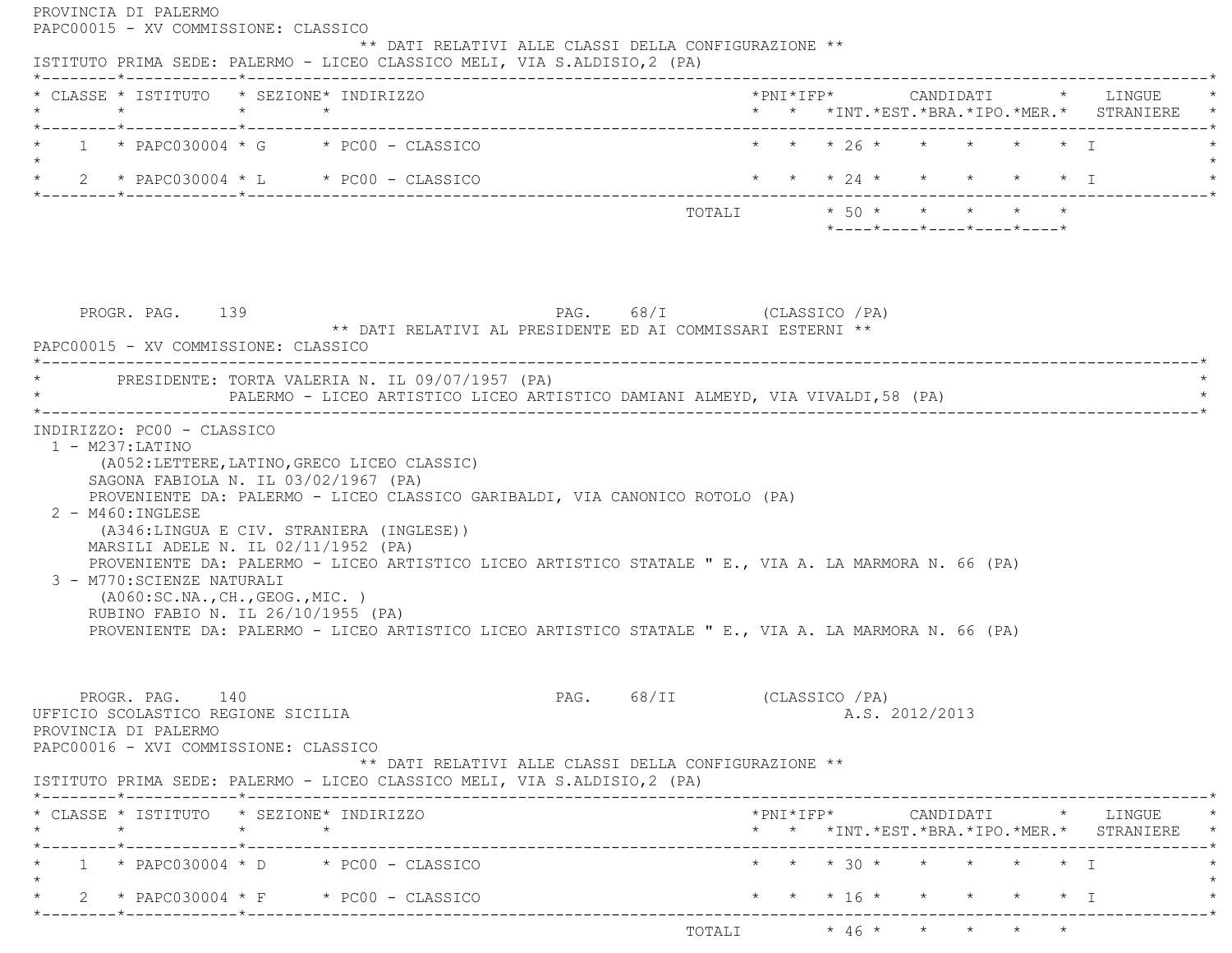|                                                                                                                                                                                                                                |                                                                                                                                                                                                                                                                                                                                                                                                                                                                                                                                                                                                                                | PALERMO - LICEO SCIENTIFICO LICEO SCIENTIFICO STATALE "S.C, VIA GEN. ARIMONDI 14 (PA) |                                               |  |
|--------------------------------------------------------------------------------------------------------------------------------------------------------------------------------------------------------------------------------|--------------------------------------------------------------------------------------------------------------------------------------------------------------------------------------------------------------------------------------------------------------------------------------------------------------------------------------------------------------------------------------------------------------------------------------------------------------------------------------------------------------------------------------------------------------------------------------------------------------------------------|---------------------------------------------------------------------------------------|-----------------------------------------------|--|
| INDIRIZZO: PC00 - CLASSICO<br>$1 - M237: LATINO$<br>2 - M460: INGLESE<br>3 - M770: SCIENZE NATURALI<br>PROGR. PAG. 142<br>UFFICIO SCOLASTICO REGIONE SICILIA<br>PROVINCIA DI PALERMO<br>PAPC00017 - XVII COMMISSIONE: CLASSICO | (A052:LETTERE, LATINO, GRECO LICEO CLASSIC)<br>MELI TIZIANA N. IL 19/11/1962 (PA)<br>PROVENIENTE DA: PALERMO - LICEO CLASSICO VITTORIO EMANUELE II, VIA SIMONE DA BOLOGNA 11 (PA)<br>(A346:LINGUA E CIV. STRANIERA (INGLESE))<br>SCHIRO' ALESSANDRA N. IL 21/03/1956 (RM)<br>PROVENIENTE DA: PALERMO - ISTITUTO TECNICO NAUTICO GIOENI - TRABIA, VIA VITTORIO EMANUELE, 27 (PA)<br>( A060:SC.NA., CH., GEOG., MIC. )<br>FERRARO ANNA N. IL 13/02/1964 (PA)<br>PROVENIENTE DA: PALERMO - LICEO CLASSICO UMBERTO I, VIA FILIPPO PARLATORE 26 C (PA)<br>ISTITUTO PRIMA SEDE: PALERMO - LICEO CLASSICO MELI, VIA S.ALDISIO, 2 (PA) | PAG. 69/II (CLASSICO / PA)<br>** DATI RELATIVI ALLE CLASSI DELLA CONFIGURAZIONE **    | A.S. 2012/2013                                |  |
| $\star$                                                                                                                                                                                                                        | * CLASSE * ISTITUTO * SEZIONE* INDIRIZZO<br>$\star$ $\qquad$ $\star$                                                                                                                                                                                                                                                                                                                                                                                                                                                                                                                                                           |                                                                                       | * * *INT. *EST. *BRA. *IPO. *MER. * STRANIERE |  |
|                                                                                                                                                                                                                                |                                                                                                                                                                                                                                                                                                                                                                                                                                                                                                                                                                                                                                |                                                                                       | * * * 19 * * * * * * T                        |  |
| $1 * PAPCO30004 * A * PC00 - CLASSICO$                                                                                                                                                                                         |                                                                                                                                                                                                                                                                                                                                                                                                                                                                                                                                                                                                                                |                                                                                       |                                               |  |

PROGR. PAG. 143 PAG. 70/I (CLASSICO /PA) \*\* DATI RELATIVI AL PRESIDENTE ED AI COMMISSARI ESTERNI \*\* PAPC00017 - XVII COMMISSIONE: CLASSICO \*----------------------------------------------------------------------------------------------------------------------------\*PRESIDENTE: CALIRI ETTORE N. IL 06/06/1950 (PA) \* PALERMO - ISTITUTO TECNICO NAUTICO GIOENI - TRABIA, VIA VITTORIO EMANUELE, 27 (PA) \* \*----------------------------------------------------------------------------------------------------------------------------\*INDIRIZZO: PC00 - CLASSICO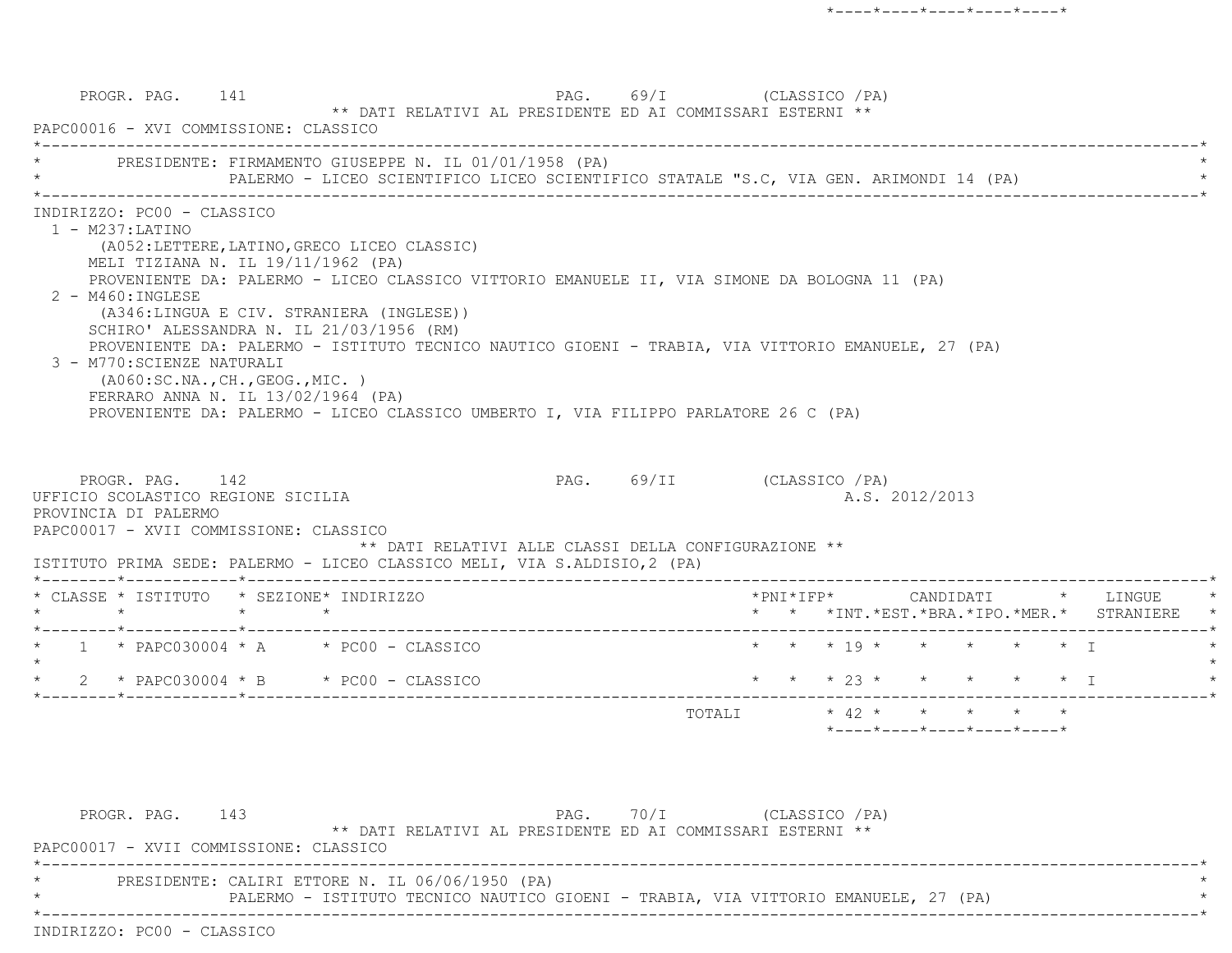1 - M237:LATINO (A052:LETTERE,LATINO,GRECO LICEO CLASSIC) CITTA' CINTHIA N. IL 31/10/1961 (PA) PROVENIENTE DA: PALERMO - LICEO CLASSICO VITTORIO EMANUELE II, VIA SIMONE DA BOLOGNA 11 (PA) 2 - M460:INGLESE (A346:LINGUA E CIV. STRANIERA (INGLESE)) ARCARA ANNA MARIA N. IL 01/02/1958 (PA) PROVENIENTE DA: PALERMO - LICEO ARTISTICO LICEO ARTISTICO STATALE " E., VIA A. LA MARMORA N. 66 (PA) 3 - M770:SCIENZE NATURALI (A060:SC.NA.,CH.,GEOG.,MIC. ) CANTONE MARIA N. IL 08/09/1965 (PA) PROVENIENTE DA: PALERMO - ISTITUTO MAGISTRALE IM REGINA MARGHERITA, PIAZZETTA S. SALVATORE 1 (PA) PROGR. PAG. 144 PAG. 70/II (CLASSICO /PA) UFFICIO SCOLASTICO REGIONE SICILIA A.S. 2012/2013 PROVINCIA DI PALERMO PAPC00018 - XVIII COMMISSIONE: CLASSICO \*\* DATI RELATIVI ALLE CLASSI DELLA CONFIGURAZIONE \*\* ISTITUTO PRIMA SEDE: BAGHERIA - LICEO CLASSICO LICEO GINNASIO DI STATO (F. SC, VIA DANTE 22 (PA) \*--------\*------------\*-------------------------------------------------------------------------------------------------------\* \* CLASSE \* ISTITUTO \* SEZIONE\* INDIRIZZO \*PNI\*IFP\* CANDIDATI \* LINGUE \* \* \* \* \* \* \* \*INT.\*EST.\*BRA.\*IPO.\*MER.\* STRANIERE \* \*--------\*------------\*-------------------------------------------------------------------------------------------------------\*\* 1 \* PAPC01000V \* A \* PC00 - CLASSICO \* \* \* \* 30 \* \* \* \* \* \* \* I  $\star$ \* 2 \* PAPC01000V \* H \* PC00 - CLASSICO \* \* \* \* \* 14 \* \* \* \* \* \* \* \* I \*--------\*------------\*-------------------------------------------------------------------------------------------------------\*TOTALI  $\star$  44  $\star$   $\star$   $\star$   $\star$   $\star$  $*$ ---- $*$ ---- $*$ ---- $*$ ---- $*$ ---- $*$ PROGR. PAG. 145 PAG. 71/I (CLASSICO /PA) \*\* DATI RELATIVI AL PRESIDENTE ED AI COMMISSARI ESTERNI \*\* PAPC00018 - XVIII COMMISSIONE: CLASSICO \*----------------------------------------------------------------------------------------------------------------------------\*PRESIDENTE: DI STEFANO GIANFRANCO N. IL 22/03/1947 (PA) TERMINI IMERESE - ISTITUTO SUPERIORE IS G. UGDULENA, VIA DEL MAZZIERE (PA) \*----------------------------------------------------------------------------------------------------------------------------\* INDIRIZZO: PC00 - CLASSICO 1 - M237:LATINO (A052:LETTERE,LATINO,GRECO LICEO CLASSIC) LO VERDE BARBARA N. IL 06/12/1973 (PA) PROVENIENTE DA: LERCARA FRIDDI - LICEO SCIENTIFICO M. PICONE, VIALE P. SCAGLIONE, 24 (PA) 2 - M460:INGLESE (A346:LINGUA E CIV. STRANIERA (INGLESE)) BALISTRERI MARGHERITA N. IL 16/06/1961 (PA) PROVENIENTE DA: PALERMO - IST PROF PER I SERVIZI ALBERGHIERI E RISTORAZIONE I.P.S.S.E.O.A. "PIETRO PIAZZA", CORSO DEI MI 3 - M770:SCIENZE NATURALI (A060:SC.NA.,CH.,GEOG.,MIC. ) DORIA EMANUELE N. IL 01/01/1966 (PA) PROVENIENTE DA: CEFALU' - ISTITUTO D'ARTE DIEGO BIANCA AMATO, VIA DEL III MILLENNIO (PA)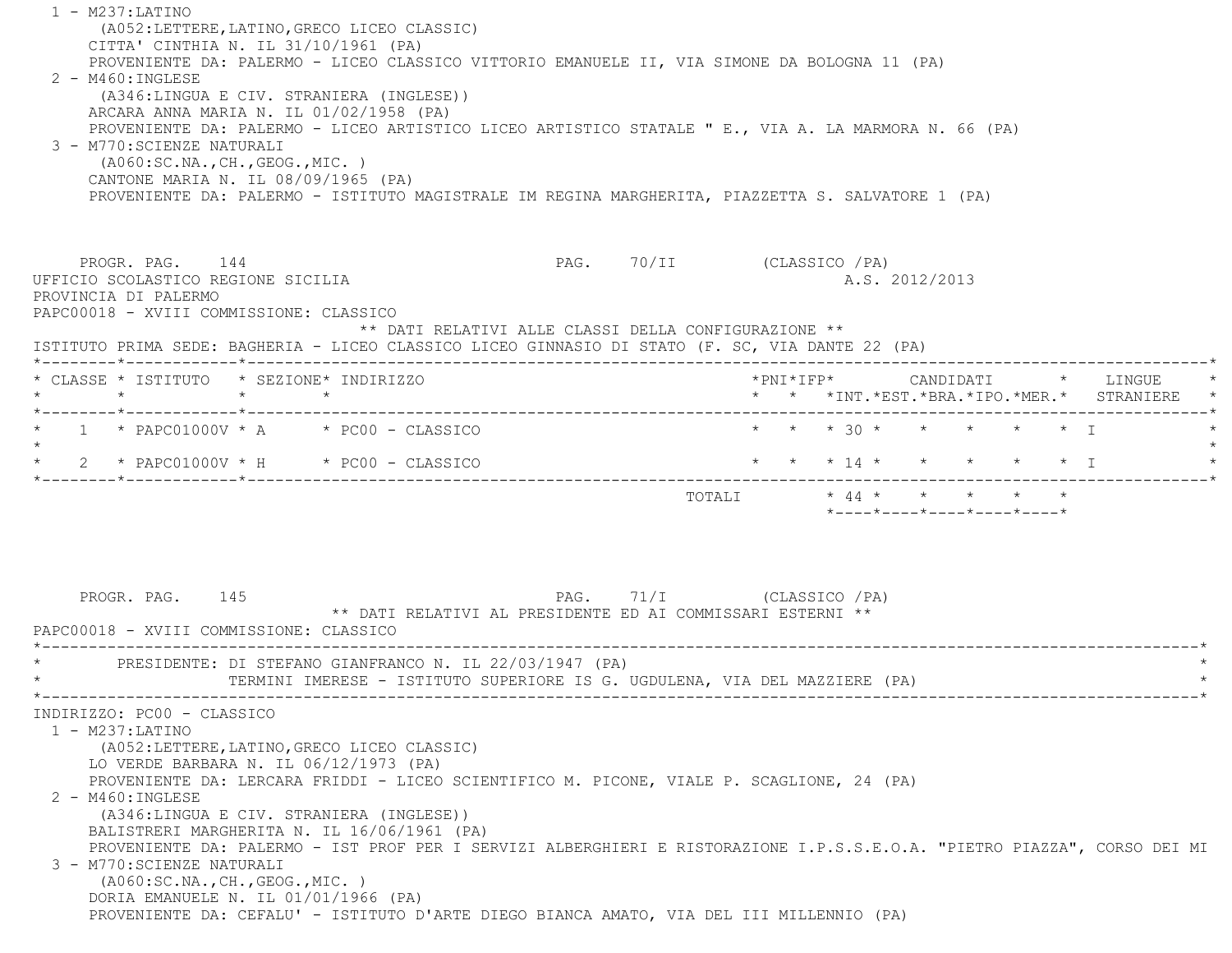| PROGR. PAG. 146<br>UFFICIO SCOLASTICO REGIONE SICILIA<br>PROVINCIA DI PALERMO<br>PAPC00019 - XIX COMMISSIONE: CLASSICO                                                                                                                                                                                                                                                                                                                                                                                                                                                                                                                                                                                                                      | PAG. 71/II (CLASSICO / PA) |  |                                                  | A.S. 2012/2013 |  |                                               |
|---------------------------------------------------------------------------------------------------------------------------------------------------------------------------------------------------------------------------------------------------------------------------------------------------------------------------------------------------------------------------------------------------------------------------------------------------------------------------------------------------------------------------------------------------------------------------------------------------------------------------------------------------------------------------------------------------------------------------------------------|----------------------------|--|--------------------------------------------------|----------------|--|-----------------------------------------------|
| ** DATI RELATIVI ALLE CLASSI DELLA CONFIGURAZIONE **<br>ISTITUTO PRIMA SEDE: BAGHERIA - LICEO CLASSICO LICEO GINNASIO DI STATO (F. SC, VIA DANTE 22 (PA)                                                                                                                                                                                                                                                                                                                                                                                                                                                                                                                                                                                    |                            |  |                                                  |                |  |                                               |
| * CLASSE * ISTITUTO * SEZIONE* INDIRIZZO<br>$\star$<br>$\star$ $\star$                                                                                                                                                                                                                                                                                                                                                                                                                                                                                                                                                                                                                                                                      |                            |  |                                                  |                |  | * * *INT. *EST. *BRA. *IPO. *MER. * STRANIERE |
| $1 * PAPCO1000V * C * PCO0 - CLASSICO$                                                                                                                                                                                                                                                                                                                                                                                                                                                                                                                                                                                                                                                                                                      |                            |  | * * * 30 * * * * * * I                           |                |  |                                               |
| $\star$ 2 $\star$ PAPC01000V $\star$ G $\star$ PC00 - CLASSICO                                                                                                                                                                                                                                                                                                                                                                                                                                                                                                                                                                                                                                                                              |                            |  | * * * 18 * * * * * * I                           |                |  |                                               |
|                                                                                                                                                                                                                                                                                                                                                                                                                                                                                                                                                                                                                                                                                                                                             |                            |  | $*$ ---- $*$ ---- $*$ ---- $*$ ---- $*$ ---- $*$ |                |  |                                               |
| ** DATI RELATIVI AL PRESIDENTE ED AI COMMISSARI ESTERNI **<br>PAPC00019 - XIX COMMISSIONE: CLASSICO<br>* PRESIDENTE: VARCHI ANNA MARIA N. IL 22/08/1955 (PA)                                                                                                                                                                                                                                                                                                                                                                                                                                                                                                                                                                                |                            |  |                                                  |                |  |                                               |
| TRABIA - SCUOLA ELEMENTARE TRABIA, PIAZZA IGNAZIO GATTO (PA)                                                                                                                                                                                                                                                                                                                                                                                                                                                                                                                                                                                                                                                                                |                            |  |                                                  |                |  |                                               |
| INDIRIZZO: PC00 - CLASSICO<br>$1 - M237: LATINO$<br>(A052:LETTERE, LATINO, GRECO LICEO CLASSIC)<br>BONANNO MARIA ROSARIA N. IL 09/06/1967 (PA)<br>PROVENIENTE DA: MONREALE - LICEO CLASSICO LICEO CLASSICO "EMANUELE BASIL, VIA DISCESA CAPPUCCINI S.N. (PA)<br>$2 - M460$ : INGLESE<br>(A346:LINGUA E CIV. STRANIERA (INGLESE))<br>MONFORTE CORINZIA BEATRICE N. IL 28/03/1968 (PA)<br>PROVENIENTE DA: CEFALU' - IST PROF PER I SERVIZI ALBERGHIERI E RISTORAZIONE IPSSEOA CEFALU', VIA DI BELGIOIOSO, 2 (PA)<br>3 - M770: SCIENZE NATURALI<br>( A060:SC.NA., CH., GEOG., MIC. )<br>FARINELLA MARIA RITA N. IL 27/05/1951 (PA)<br>PROVENIENTE DA: PETRALIA SOTTANA - ISTITUTO MAGISTRALE LICEO DELLE SCIENZE UMANE, PIAZZA DOMINA, 22 (PA) |                            |  |                                                  |                |  |                                               |
| PROGR. PAG. 148<br>UFFICIO SCOLASTICO REGIONE SICILIA<br>PROVINCIA DI PALERMO<br>PAPC00020 - XX COMMISSIONE: CLASSICO<br>** DATI RELATIVI ALLE CLASSI DELLA CONFIGURAZIONE **<br>ISTITUTO PRIMA SEDE: BAGHERIA - LICEO CLASSICO LICEO GINNASIO DI STATO (F. SC, VIA DANTE 22 (PA)                                                                                                                                                                                                                                                                                                                                                                                                                                                           | PAG. 72/II (CLASSICO / PA) |  |                                                  | A.S. 2012/2013 |  |                                               |
| * CLASSE * ISTITUTO * SEZIONE* INDIRIZZO<br>$\star$<br>$\star$<br>$\star$                                                                                                                                                                                                                                                                                                                                                                                                                                                                                                                                                                                                                                                                   |                            |  |                                                  |                |  | * * *INT. *EST. *BRA. *IPO. *MER. * STRANIERE |
| *--------*-----------*---------<br>$\star$ 1 $\star$ PAPC01000V $\star$ D $\star$ PC00 - CLASSICO                                                                                                                                                                                                                                                                                                                                                                                                                                                                                                                                                                                                                                           |                            |  | * * * 22 * * * * *                               |                |  |                                               |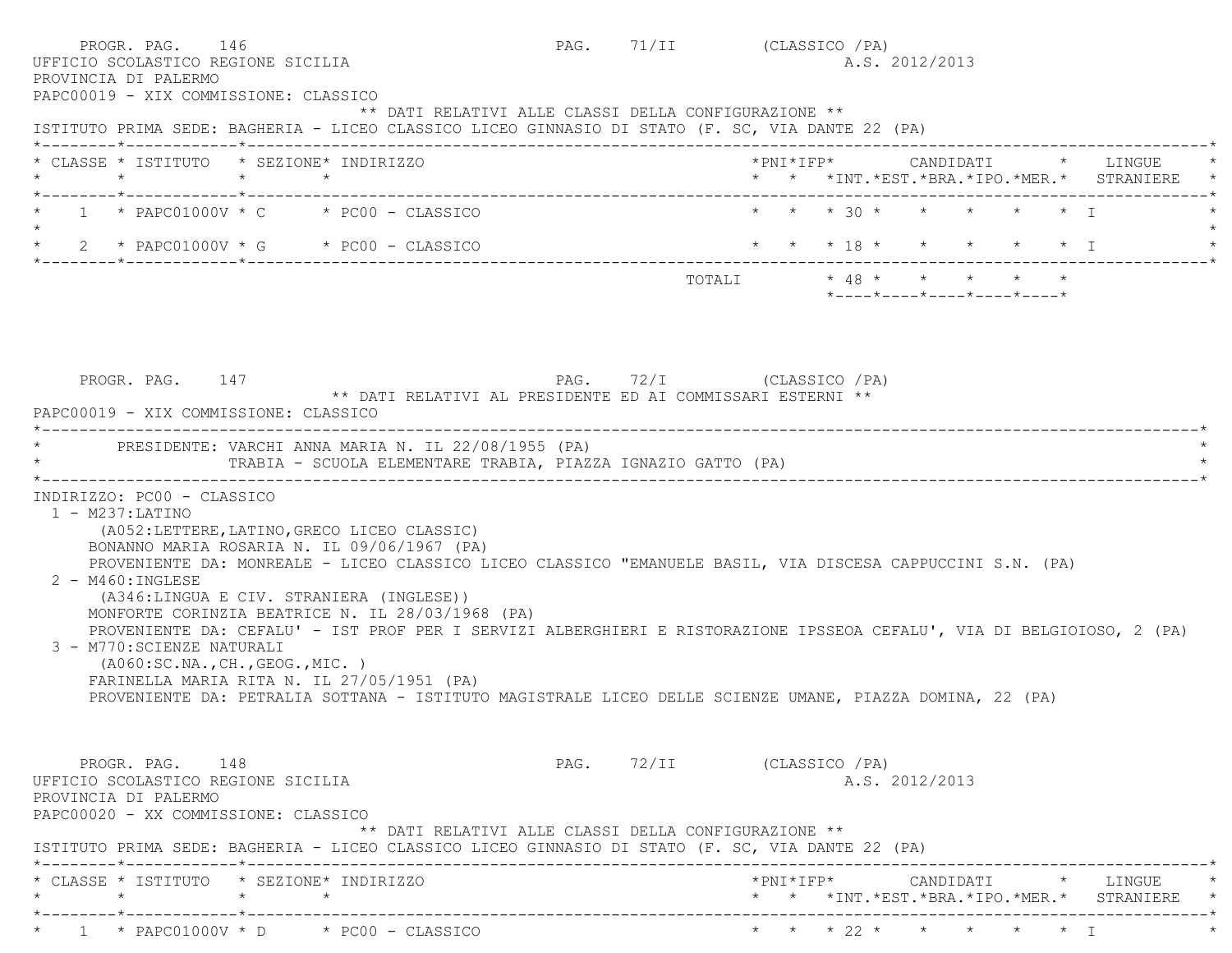|                                                                                                                                                                                                                                                                                                                                                                                                                                                                                                                                                                                                                                                        | TOTALI                     | $\star$ 45 $\star$ $\star$ $\star$ $\star$ | $*$ - - - - $*$ - - - - $*$ - - - - $*$ - - - - $*$ - - - - $*$ |                                              |  |                                               |
|--------------------------------------------------------------------------------------------------------------------------------------------------------------------------------------------------------------------------------------------------------------------------------------------------------------------------------------------------------------------------------------------------------------------------------------------------------------------------------------------------------------------------------------------------------------------------------------------------------------------------------------------------------|----------------------------|--------------------------------------------|-----------------------------------------------------------------|----------------------------------------------|--|-----------------------------------------------|
| PROGR. PAG. 149<br>PAG. 73/I (CLASSICO / PA)<br>** DATI RELATIVI AL PRESIDENTE ED AI COMMISSARI ESTERNI **<br>PAPC00020 - XX COMMISSIONE: CLASSICO                                                                                                                                                                                                                                                                                                                                                                                                                                                                                                     |                            |                                            |                                                                 |                                              |  |                                               |
| PRESIDENTE: TERRANOVA FILIPPO N. IL 08/09/1955 (PA)<br>MONTELEPRE - ISTITUTO COMPRENSIVO I.C. MONTELEPRE-MANZONI, VIA MADONNA DEL CARMINE (PA)                                                                                                                                                                                                                                                                                                                                                                                                                                                                                                         |                            |                                            |                                                                 |                                              |  |                                               |
| (A052:LETTERE, LATINO, GRECO LICEO CLASSIC)<br>TRANCHINA MARIA CARMELA N. IL 04/08/1969 (PA)<br>PROVENIENTE DA: PALERMO - LICEO CLASSICO GARIBALDI, VIA CANONICO ROTOLO (PA)<br>$2 - M460$ : INGLESE<br>(A346:LINGUA E CIV. STRANIERA (INGLESE))<br>NAVARRA FRANCESCA N. IL 08/06/1957 (PA)<br>PROVENIENTE DA: CORLEONE - IST PROF PER L'AGRICOLTURA E L'AMBIENTE I.P.AGRICOL.E AMBIENTE CORLEON, PIAZZA SANTA MARIA (P<br>3 - M770: SCIENZE NATURALI<br>( A060:SC.NA., CH., GEOG., MIC. )<br>SCALISI ANTONINA N. IL 16/07/1956 (PA)<br>PROVENIENTE DA: CORLEONE - LICEO SCIENTIFICO LICEO SCIENT. CLASS. PEDAG DO, VIA SALVATORE CUSIMANO S.N.C. (PA) |                            |                                            |                                                                 |                                              |  |                                               |
|                                                                                                                                                                                                                                                                                                                                                                                                                                                                                                                                                                                                                                                        |                            |                                            |                                                                 |                                              |  |                                               |
| PROGR. PAG. 150<br>UFFICIO SCOLASTICO REGIONE SICILIA<br>PROVINCIA DI PALERMO<br>PAPC00021 - XXI COMMISSIONE: CLASSICO<br>** DATI RELATIVI ALLE CLASSI DELLA CONFIGURAZIONE **                                                                                                                                                                                                                                                                                                                                                                                                                                                                         | PAG. 73/II (CLASSICO / PA) | A.S. 2012/2013                             |                                                                 |                                              |  |                                               |
|                                                                                                                                                                                                                                                                                                                                                                                                                                                                                                                                                                                                                                                        |                            |                                            |                                                                 |                                              |  | $*$ PNI $*$ IFP $*$ CANDIDATI $*$ LINGUE      |
| ISTITUTO PRIMA SEDE: CEFALU' - LICEO CLASSICO MANDRALISCA, VIA MAESTRO VINCENZO PINTORNO N.27 (PA)<br>* CLASSE * ISTITUTO * SEZIONE* INDIRIZZO<br>$\star$ $\star$<br>$1 * PAPCOO2011 * A * PC00 - CLASSICO$                                                                                                                                                                                                                                                                                                                                                                                                                                            |                            | * * * 20 * * * * * * T                     |                                                                 |                                              |  | * * *INT. *EST. *BRA. *IPO. *MER. * STRANIERE |
| 2 * PAPC002011 * C * PC00 - CLASSICO                                                                                                                                                                                                                                                                                                                                                                                                                                                                                                                                                                                                                   |                            | $\star$ $\star$ $\star$ 25 $\star$         |                                                                 | $\star$ $\star$ $\star$ $\star$ $\downarrow$ |  |                                               |

PROGR. PAG.  $151$  PAG.  $74/I$  (CLASSICO /PA) \*\* DATI RELATIVI AL PRESIDENTE ED AI COMMISSARI ESTERNI \*\*

 PAPC00021 - XXI COMMISSIONE: CLASSICO \*----------------------------------------------------------------------------------------------------------------------------\*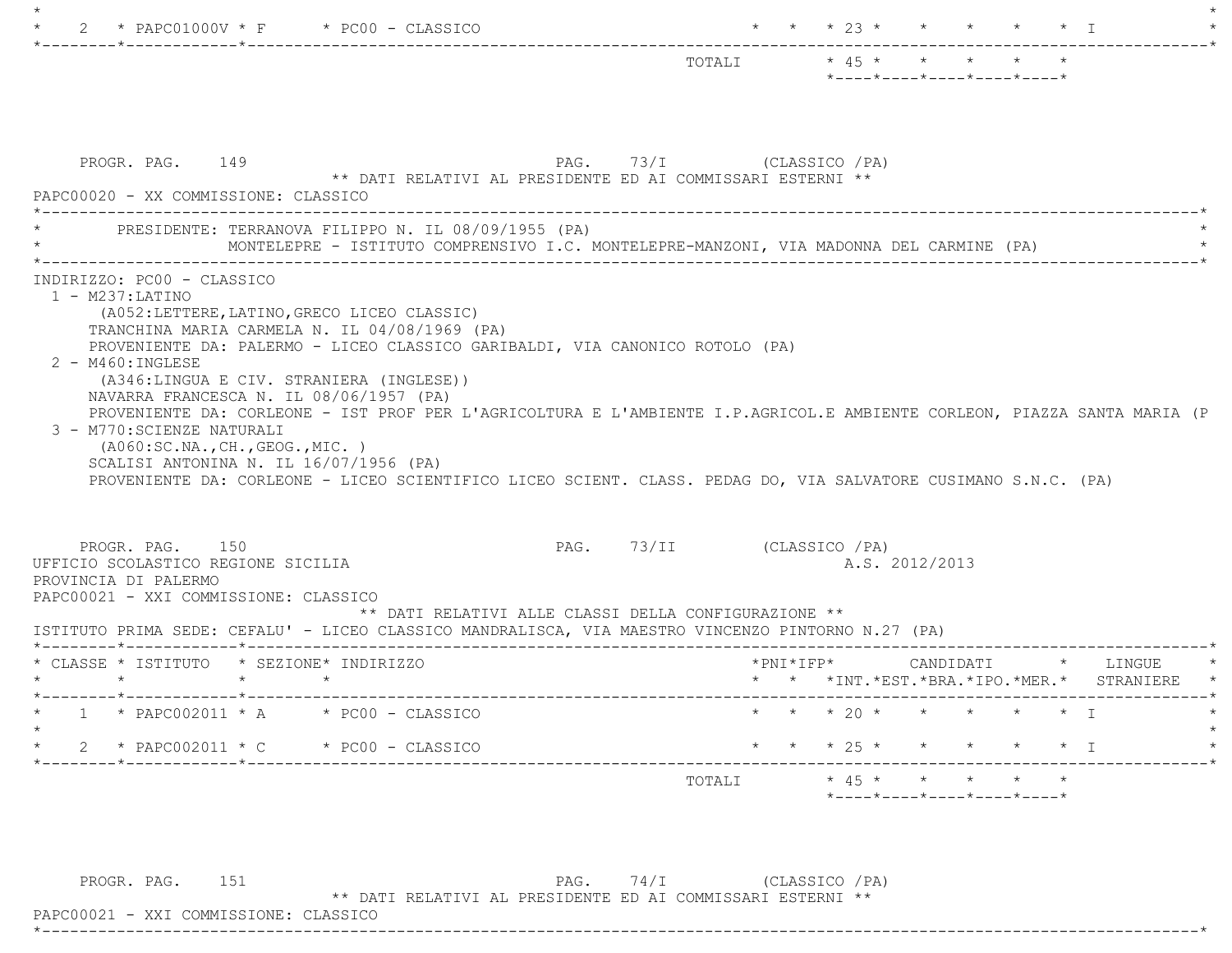PRESIDENTE: MANZONE CATALDO N. IL 13/02/1951 (PA) GANGI - ISTITUTO SUPERIORE "G. SALERNO", VIA ROCCO CHINNICI S.N. (PA) \*----------------------------------------------------------------------------------------------------------------------------\* INDIRIZZO: PC00 - CLASSICO 1 - M237:LATINO (A052:LETTERE,LATINO,GRECO LICEO CLASSIC) FERRANTE ROSANNA N. IL 18/03/1959 (PA) PROVENIENTE DA: PALERMO - LICEO CLASSICO UMBERTO I, VIA FILIPPO PARLATORE 26 C (PA) 2 - M460:INGLESE (A346:LINGUA E CIV. STRANIERA (INGLESE)) BEVACQUA ALDA RITA N. IL 16/11/1960 (PA) PROVENIENTE DA: GANGI - ISTITUTO TECNICO COMMERCIALE "G. SALERNO", VIA ROCCO CHINNICI S.N.C (PA) 3 - M770:SCIENZE NATURALI (A060:SC.NA.,CH.,GEOG.,MIC. ) SCELSA GIORGIA N. IL 10/12/1969 (PA) PROVENIENTE DA: TERMINI IMERESE - LICEO CLASSICO G. UGDULENA, VIA DEL MAZZIERE (PA) PROGR. PAG. 152 PAG. 74/II (CLASSICO /PA) UFFICIO SCOLASTICO REGIONE SICILIA A.S. 2012/2013 PROVINCIA DI PALERMO PAPC00022 - XXII COMMISSIONE: CLASSICO \*\* DATI RELATIVI ALLE CLASSI DELLA CONFIGURAZIONE \*\* ISTITUTO PRIMA SEDE: CORLEONE - LICEO SCIENTIFICO LICEO SCIENT. CLASS. PEDAG DO, VIA SALVATORE CUSIMANO S.N.C. (PA) \*--------\*------------\*-------------------------------------------------------------------------------------------------------\* \* CLASSE \* ISTITUTO \* SEZIONE\* INDIRIZZO \*PNI\*IFP\* CANDIDATI \* LINGUE \* \* \* \* \* \* \* \*INT.\*EST.\*BRA.\*IPO.\*MER.\* STRANIERE \* \*--------\*------------\*-------------------------------------------------------------------------------------------------------\*1 \* PAPS00901V \* L \* PC00 - CLASSICO \* \* \* \* 17 \* \* \* \* \* \* \* I  $\star$  \* 2 \* PAPS00901V \* M \* PC00 - CLASSICO \* \* \* 19 \* \* \* \* \* I \* \*--------\*------------\*-------------------------------------------------------------------------------------------------------\*TOTALI  $* 36 * * * * * * * * *$  \*----\*----\*----\*----\*----\*PROGR. PAG. 153 PAG. 75/I (CLASSICO /PA) \*\* DATI RELATIVI AL PRESIDENTE ED AI COMMISSARI ESTERNI \*\* PAPC00022 - XXII COMMISSIONE: CLASSICO \*----------------------------------------------------------------------------------------------------------------------------\*PRESIDENTE: VESCOVO SALVATORE N. IL 04/12/1950 (PA) \* ERICE - IST PROF PER I SERVIZI ALBERGHIERI E RISTORAZIONE I.P.S.E.O.A. " I. E V. FLORIO", VIA BARRESI N.\* \*----------------------------------------------------------------------------------------------------------------------------\* INDIRIZZO: PC00 - CLASSICO 1 - M237:LATINO (A052:LETTERE,LATINO,GRECO LICEO CLASSIC) RICUPATI GIUSEPPE N. IL 06/01/1956 (PA) PROVENIENTE DA: BAGHERIA - LICEO CLASSICO LICEO GINNASIO DI STATO (F. SC, VIA DANTE 22 (PA) 2 - M460:INGLESE (A346:LINGUA E CIV. STRANIERA (INGLESE)) CROCO ELISABETTA N. IL 19/11/1953 (PA) PROVENIENTE DA: PARTINICO - IST PROF PER L'AGRICOLTURA E L'AMBIENTE PARTINICO, VIA GOFFREDO MAMELI N. 4 (PA)

3 - M770:SCIENZE NATURALI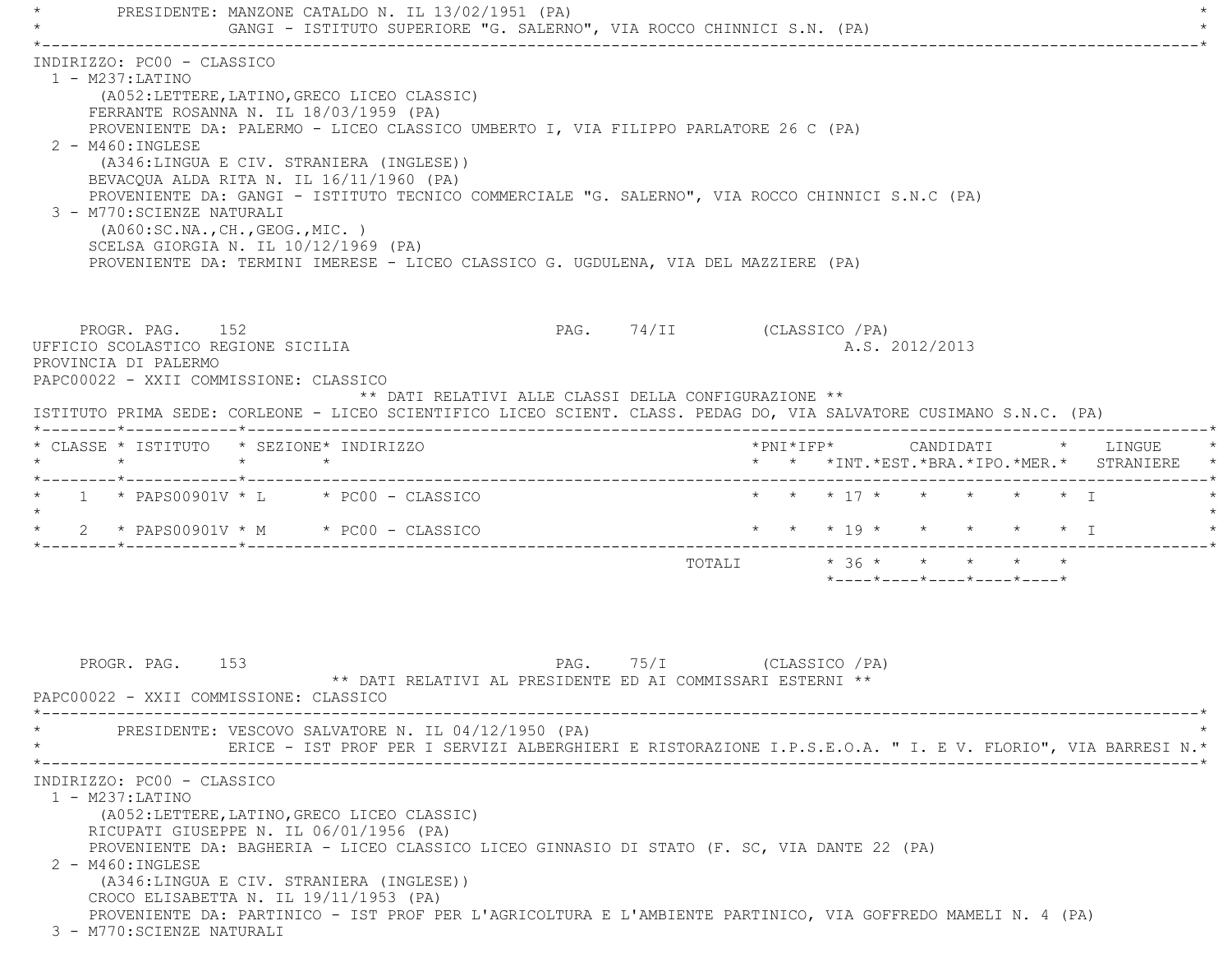(A060:SC.NA.,CH.,GEOG.,MIC. ) GALIOTO DOROTEA MARIA N. IL 23/02/1957 (PA) PROVENIENTE DA: BAGHERIA - LICEO CLASSICO LICEO GINNASIO DI STATO (F. SC, VIA DANTE 22 (PA) PROGR. PAG. 154 PAG. 75/II (CLASSICO /PA) UFFICIO SCOLASTICO REGIONE SICILIA A.S. 2012/2013 PROVINCIA DI PALERMO PAPC00023 - XXIII COMMISSIONE: CLASSICO \*\* DATI RELATIVI ALLE CLASSI DELLA CONFIGURAZIONE \*\* ISTITUTO PRIMA SEDE: MONREALE - LICEO CLASSICO LICEO CLASSICO "EMANUELE BASIL, VIA DISCESA CAPPUCCINI S.N. (PA) \*--------\*------------\*-------------------------------------------------------------------------------------------------------\* \* CLASSE \* ISTITUTO \* SEZIONE\* INDIRIZZO \*PNI\*IFP\* CANDIDATI \* LINGUE \* \* \* \* \* \* \* \*INT.\*EST.\*BRA.\*IPO.\*MER.\* STRANIERE \* \*--------\*------------\*-------------------------------------------------------------------------------------------------------\*1 \* PAPC00801X \* A \* \* PC00 - CLASSICO \* \* \* \* 14 \* \* \* \* \* \* \* \* I  $\star$  \* 2 \* PAPC00801X \* B \* PC00 - CLASSICO \* \* \* 16 \* \* \* \* \* I \* \*--------\*------------\*-------------------------------------------------------------------------------------------------------\*TOTALI  $* 30 * * * * * * * * *$  \*----\*----\*----\*----\*----\* PROGR. PAG. 155 PAG. 76/I (CLASSICO /PA) \*\* DATI RELATIVI AL PRESIDENTE ED AI COMMISSARI ESTERNI \*\* PAPC00023 - XXIII COMMISSIONE: CLASSICO \*----------------------------------------------------------------------------------------------------------------------------\*PRESIDENTE: ROMANO VINCENZA N. IL 26/01/1949 (PA) \* PARTINICO - IST TEC COMMERCIALE E PER GEOMETRI CARLO ALBERTO DALLA CHIESA, CORSO DEI MILLE 517 (PA) \* \*----------------------------------------------------------------------------------------------------------------------------\* INDIRIZZO: PC00 - CLASSICO 1 - M237:LATINO (A052:LETTERE,LATINO,GRECO LICEO CLASSIC) ARMETTA LUIGI N. IL 26/11/1964 (PA) PROVENIENTE DA: BAGHERIA - LICEO CLASSICO LICEO GINNASIO DI STATO (F. SC, VIA DANTE 22 (PA) 2 - M460:INGLESE (A346:LINGUA E CIV. STRANIERA (INGLESE)) VENTO SALVATORE N. IL 20/04/1966 (PA) PROVENIENTE DA: CASTELLANA SICULA - IST PROF PER L'AGRICOLTURA E L'AMBIENTE I.P.S.A.SV.RUR.-I.P.S. ENOG. O, VIALE RISORG 3 - M770:SCIENZE NATURALI (A060:SC.NA.,CH.,GEOG.,MIC. ) GAGLIANO CALOGERO N. IL 28/08/1959 (AG) PROVENIENTE DA: PETRALIA SOPRANA - ISTITUTO TECNICO INDUSTRIALE I.T.I. "ELETTRONICA ED ELETTR, CORSO UMBERTO I (PA) PROGR. PAG. 156 PAG. PAG. 76/II (CLASSICO /PA) UFFICIO SCOLASTICO REGIONE SICILIA A.S. 2012/2013 PROVINCIA DI PALERMO PAPC00024 - XXIV COMMISSIONE: CLASSICO \*\* DATI RELATIVI ALLE CLASSI DELLA CONFIGURAZIONE \*\*ISTITUTO PRIMA SEDE: TERMINI IMERESE - LICEO CLASSICO G. UGDULENA, VIA DEL MAZZIERE (PA)

\*--------\*------------\*-------------------------------------------------------------------------------------------------------\*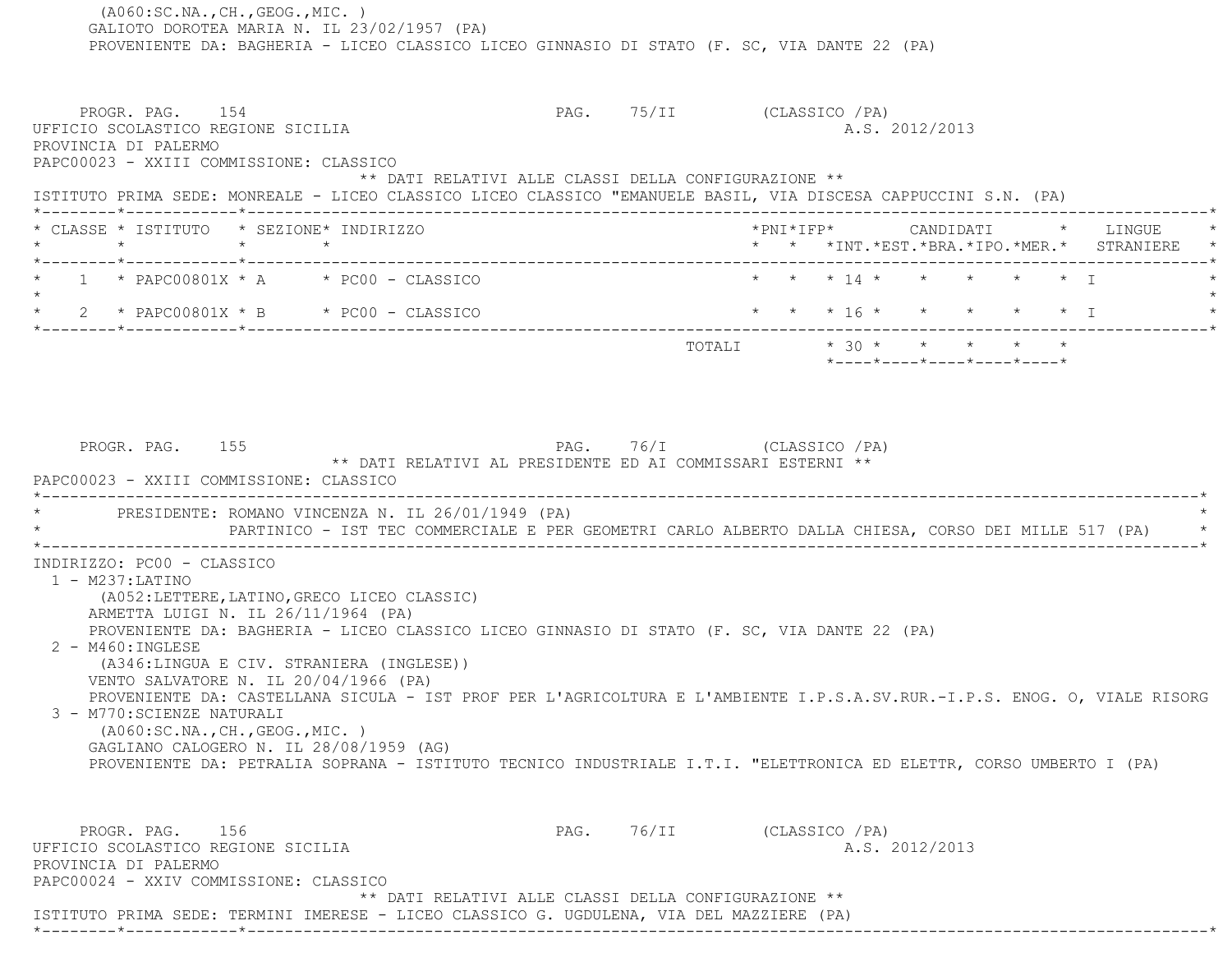|                      | * CLASSE * ISTITUTO * SEZIONE* INDIRIZZO<br>$\star$<br>.______*____________*________                                   |         |                                                                                                                                                                                                                                                                                                                             | __________________________________ |  |  |                |                                                                 | * * *INT. *EST. *BRA. *IPO. *MER. * STRANIERE                        |
|----------------------|------------------------------------------------------------------------------------------------------------------------|---------|-----------------------------------------------------------------------------------------------------------------------------------------------------------------------------------------------------------------------------------------------------------------------------------------------------------------------------|------------------------------------|--|--|----------------|-----------------------------------------------------------------|----------------------------------------------------------------------|
|                      |                                                                                                                        |         | $1 * PAPCO01015 * A * PC00 - CLASSICO$                                                                                                                                                                                                                                                                                      |                                    |  |  |                | * * * 19 * * * * * * I                                          |                                                                      |
|                      |                                                                                                                        |         | 2 * PAPC001015 * C * PC00 - CLASSICO                                                                                                                                                                                                                                                                                        |                                    |  |  |                |                                                                 | * * * 16 * * * * * * I                                               |
|                      |                                                                                                                        |         |                                                                                                                                                                                                                                                                                                                             | TOTALI * 35 * * * * * *            |  |  |                | $*$ - - - - $*$ - - - - $*$ - - - - $*$ - - - - $*$ - - - - $*$ |                                                                      |
|                      | PROGR. PAG. 157                                                                                                        |         | ** DATI RELATIVI AL PRESIDENTE ED AI COMMISSARI ESTERNI **                                                                                                                                                                                                                                                                  | PAG. 77/I (CLASSICO / PA)          |  |  |                |                                                                 |                                                                      |
|                      | PAPC00024 - XXIV COMMISSIONE: CLASSICO                                                                                 |         | PRESIDENTE: MANTIONE MARCO N. IL 20/07/1953 (CL)<br>PALERMO - CONVITTO NAZIONALE GIOVANNI FALCONE, PIAZZA SETT'ANGELI 3 (PA)                                                                                                                                                                                                |                                    |  |  |                |                                                                 |                                                                      |
| $2 - M460$ : INGLESE | 3 - M770: SCIENZE NATURALI<br>( A060:SC.NA., CH., GEOG., MIC. )                                                        |         | (A346:LINGUA E CIV. STRANIERA (INGLESE))<br>RIZZO LUCIA RITA N. IL 24/05/1964 (PA)<br>PROVENIENTE DA: PALERMO - LICEO ARTISTICO LICEO ARTISTICO DAMIANI ALMEYD, VIA VIVALDI, 58 (PA)<br>LEONARDI ROSALIA N. IL 06/07/1956 (PA)<br>PROVENIENTE DA: LERCARA FRIDDI - LICEO SCIENTIFICO M. PICONE, VIALE P. SCAGLIONE, 24 (PA) |                                    |  |  |                |                                                                 |                                                                      |
|                      |                                                                                                                        |         |                                                                                                                                                                                                                                                                                                                             |                                    |  |  |                |                                                                 |                                                                      |
|                      | PROGR. PAG. 158<br>UFFICIO SCOLASTICO REGIONE SICILIA<br>PROVINCIA DI PALERMO<br>PAPC00025 - XXV COMMISSIONE: CLASSICO |         | ** DATI RELATIVI ALLE CLASSI DELLA CONFIGURAZIONE **<br>ISTITUTO PRIMA SEDE: TERMINI IMERESE - LICEO CLASSICO G. UGDULENA, VIA DEL MAZZIERE (PA)                                                                                                                                                                            | PAG. 77/II (CLASSICO / PA)         |  |  | A.S. 2012/2013 |                                                                 |                                                                      |
| $\star$              | * CLASSE * ISTITUTO * SEZIONE* INDIRIZZO                                                                               | $\star$ |                                                                                                                                                                                                                                                                                                                             |                                    |  |  |                |                                                                 |                                                                      |
|                      |                                                                                                                        |         | $1 * PAPCO01015 * B * PC00 - CLASSICO$                                                                                                                                                                                                                                                                                      |                                    |  |  |                | * * * 17 * * * * * * I                                          |                                                                      |
|                      |                                                                                                                        |         | $\star$ 2 $\star$ PAPC001015 $\star$ D $\star$ PC00 - CLASSICO                                                                                                                                                                                                                                                              |                                    |  |  |                |                                                                 | * * *INT.*EST.*BRA.*IPO.*MER.* STRANIERE *<br>* * * 19 * * * * * * I |
|                      |                                                                                                                        |         |                                                                                                                                                                                                                                                                                                                             | TOTALI * 36 * * * * * *            |  |  |                | *----*----*----*----*----*                                      |                                                                      |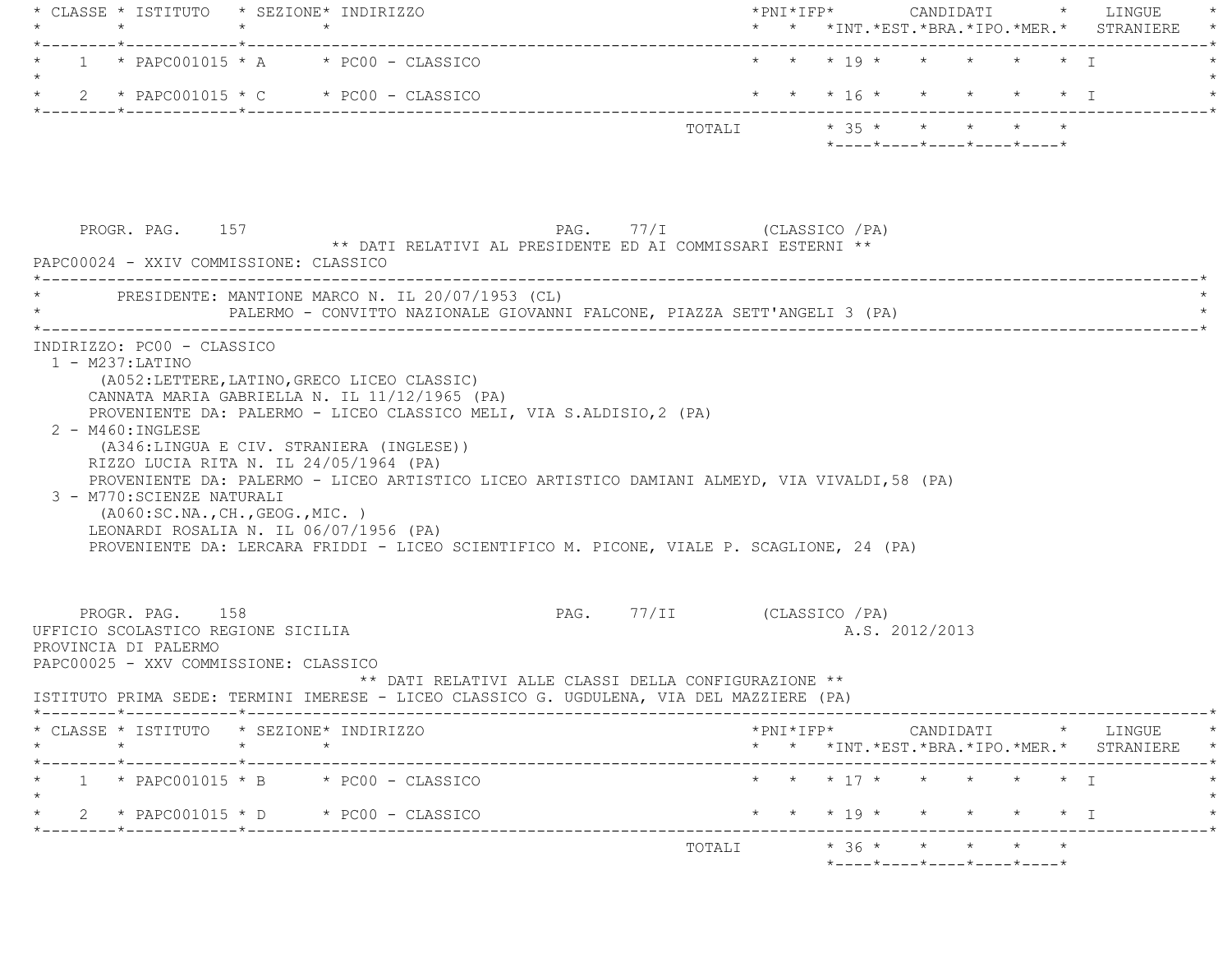|                                                                                                                                                             |                                                                                                                   | * PRESIDENTE: BATTAGLIA GIUSEPPINA N. IL 14/05/1952 (PA)<br>BISACQUINO - ISTITUTO SUPERIORE DON CALOGERO DI VINCENTI, VIA SALERNO (PA)                                                                                                                                                                                                                                                                                      |                            |  |  |                |                                                                             |  |                                               |
|-------------------------------------------------------------------------------------------------------------------------------------------------------------|-------------------------------------------------------------------------------------------------------------------|-----------------------------------------------------------------------------------------------------------------------------------------------------------------------------------------------------------------------------------------------------------------------------------------------------------------------------------------------------------------------------------------------------------------------------|----------------------------|--|--|----------------|-----------------------------------------------------------------------------|--|-----------------------------------------------|
| INDIRIZZO: PC00 - CLASSICO<br>$1 - M237: LATINO$<br>$2 - M460$ : INGLESE<br>3 - M770: SCIENZE NATURALI                                                      | MACALUSO PAOLO N. IL 05/02/1953 (PA)<br>(AO60:SC.NA., CH., GEOG., MIC. )<br>RUBINO GIOVANNA N. IL 07/06/1953 (TP) | (A052:LETTERE, LATINO, GRECO LICEO CLASSIC)<br>RICCOBONO CATERINA N. IL 21/10/1960 (PA)<br>PROVENIENTE DA: PARTINICO - LICEO SCIENTIFICO LS SANTI SAVARINO, C/DA TURRISI (PA)<br>(A346:LINGUA E CIV. STRANIERA (INGLESE))<br>PROVENIENTE DA: PETRALIA SOTTANA - ISTITUTO MAGISTRALE LICEO DELLE SCIENZE UMANE, PIAZZA DOMINA, 22 (PA)<br>PROVENIENTE DA: PARTINICO - LICEO SCIENTIFICO LS SANTI SAVARINO, C/DA TURRISI (PA) |                            |  |  |                |                                                                             |  |                                               |
| PROGR. PAG. 160<br>UFFICIO SCOLASTICO REGIONE SICILIA<br>PROVINCIA DI PALERMO<br>PAPC00026 - XXVI COMMISSIONE: CLASSICO                                     |                                                                                                                   | ** DATI RELATIVI ALLE CLASSI DELLA CONFIGURAZIONE **<br>ISTITUTO PRIMA SEDE: PALERMO - L.R. PAR. LICEO CLASSICO CENTRO ED. IGNAZIANO, V.PIERSANTI MATTARELLA 38/42 (PA)                                                                                                                                                                                                                                                     | PAG. 78/II (CLASSICO / PA) |  |  | A.S. 2012/2013 |                                                                             |  |                                               |
|                                                                                                                                                             |                                                                                                                   |                                                                                                                                                                                                                                                                                                                                                                                                                             |                            |  |  |                |                                                                             |  |                                               |
|                                                                                                                                                             |                                                                                                                   |                                                                                                                                                                                                                                                                                                                                                                                                                             |                            |  |  |                |                                                                             |  | * * *INT. *EST. *BRA. *IPO. *MER. * STRANIERE |
|                                                                                                                                                             |                                                                                                                   | * $1$ * PAPC58500L * A * PC00 - CLASSICO                                                                                                                                                                                                                                                                                                                                                                                    |                            |  |  |                | * * * 18 * * * * * * I                                                      |  |                                               |
|                                                                                                                                                             |                                                                                                                   | 2 * PAPC58500L * B * PC00 - CLASSICO                                                                                                                                                                                                                                                                                                                                                                                        |                            |  |  |                |                                                                             |  | * * * 17 * * * * * * I                        |
|                                                                                                                                                             |                                                                                                                   |                                                                                                                                                                                                                                                                                                                                                                                                                             |                            |  |  |                | TOTALI * 35 * * * * * *<br>$*$ ---- $*$ ---- $*$ ---- $*$ ---- $*$ ---- $*$ |  |                                               |
| * CLASSE * ISTITUTO * SEZIONE* INDIRIZZO<br>$\star$ $\star$ $\star$ $\star$ $\star$<br>$\star$<br>PROGR. PAG. 161<br>PAPC00026 - XXVI COMMISSIONE: CLASSICO |                                                                                                                   | ** DATI RELATIVI AL PRESIDENTE ED AI COMMISSARI ESTERNI **                                                                                                                                                                                                                                                                                                                                                                  | PAG. 79/I (CLASSICO / PA)  |  |  |                |                                                                             |  |                                               |
|                                                                                                                                                             |                                                                                                                   | PRESIDENTE: AVENOSO MARIA CONCETTA N. IL 06/01/1954 (PA)<br>PALERMO - ISTITUTO MAGISTRALE FINOCCHIARO APRILE, VIA CILEA (PA)                                                                                                                                                                                                                                                                                                |                            |  |  |                |                                                                             |  |                                               |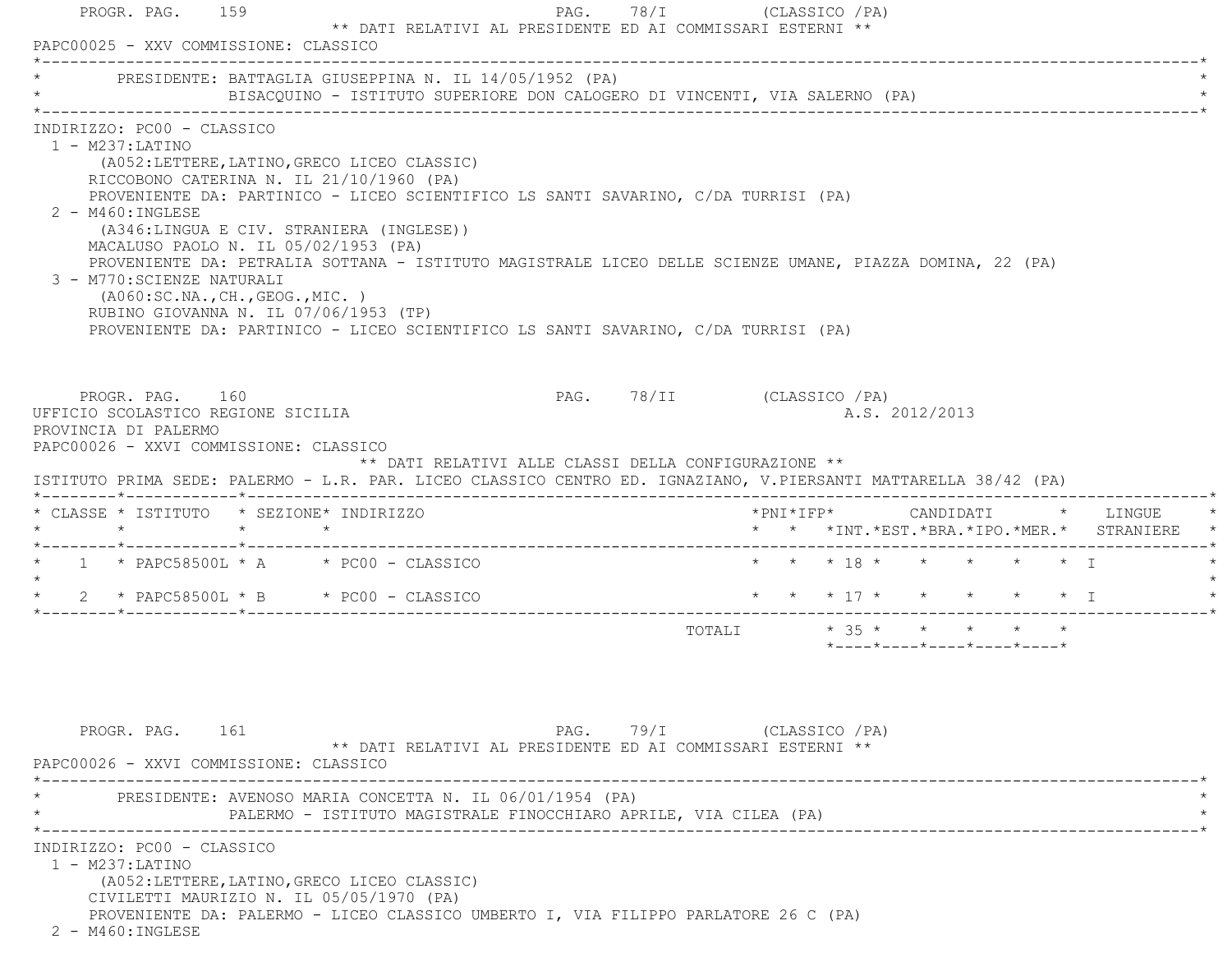(A346:LINGUA E CIV. STRANIERA (INGLESE)) MARINO CINZIA N. IL 23/11/1957 (NA) PROVENIENTE DA: PALERMO - LICEO ARTISTICO LICEO ARTISTICO STATALE " E., VIA A. LA MARMORA N. 66 (PA) 3 - M770:SCIENZE NATURALI (A060:SC.NA.,CH.,GEOG.,MIC. ) PICCIONE ELVIRA N. IL 01/07/1958 (PA) PROVENIENTE DA: PALERMO - LICEO SCIENTIFICO ALBERT EINSTEIN, VIA A. VIVALDI N 60 (PA) PROGR. PAG. 162 PAG. 79/II (CLASSICO /PA) UFFICIO SCOLASTICO REGIONE SICILIA A.S. 2012/2013 PROVINCIA DI PALERMO PAPC00027 - XXVII COMMISSIONE: CLASSICO \*\* DATI RELATIVI ALLE CLASSI DELLA CONFIGURAZIONE \*\* ISTITUTO PRIMA SEDE: MONREALE - LICEO CLASSICO LICEO CLASSICO "EMANUELE BASIL, VIA DISCESA CAPPUCCINI S.N. (PA) \*--------\*------------\*-------------------------------------------------------------------------------------------------------\* \* CLASSE \* ISTITUTO \* SEZIONE\* INDIRIZZO \*PNI\*IFP\* CANDIDATI \* LINGUE \* \* \* \* \* \* \* \*INT.\*EST.\*BRA.\*IPO.\*MER.\* STRANIERE \* \*--------\*------------\*-------------------------------------------------------------------------------------------------------\* \* 1 \* PAPC00801X \* C \* PC00 - CLASSICO \* \* \* 20 \* \* \* \* \* I \* \*--------\*------------\*-------------------------------------------------------------------------------------------------------\* ISTITUTO SECONDA SEDE: PALERMO - L.R. PAR. LICEO CLASSICO ALTAVILLA, V. PRINCIPE DI BELMONTE 105 (PA) \*--------\*------------\*-------------------------------------------------------------------------------------------------------\* \* CLASSE \* ISTITUTO \* SEZIONE\* INDIRIZZO \*PNI\*IFP\* CANDIDATI \* LINGUE \* \* \* \* \* \* \* \*INT.\*EST.\*BRA.\*IPO.\*MER.\* STRANIERE \* \*--------\*------------\*-------------------------------------------------------------------------------------------------------\* \* 2 \* PAPC135004 \* UNICA \* PC00 - CLASSICO \* \* \* 16 \* \* \* \* \* I \* \*--------\*------------\*-------------------------------------------------------------------------------------------------------\*TOTALI  $* 36 * * * * * * * * * *$  \*----\*----\*----\*----\*----\*PROGR. PAG. 163 PAG. 80/I (CLASSICO /PA) \*\* DATI RELATIVI AL PRESIDENTE ED AI COMMISSARI ESTERNI \*\* PAPC00027 - XXVII COMMISSIONE: CLASSICO \*----------------------------------------------------------------------------------------------------------------------------\*PRESIDENTE: SPINNATO ANTONINA N. IL 27/10/1959 (PA) PARTINICO - LICEO SCIENTIFICO LS SANTI SAVARINO, C/DA TURRISI (PA) \*----------------------------------------------------------------------------------------------------------------------------\* INDIRIZZO: PC00 - CLASSICO 1 - M237:LATINO (A052:LETTERE,LATINO,GRECO LICEO CLASSIC) PAREDES GABRIELLA N. IL 04/08/1963 (PA) PROVENIENTE DA: BAGHERIA - LICEO CLASSICO LICEO GINNASIO DI STATO (F. SC, VIA DANTE 22 (PA) 2 - M460:INGLESE (A346:LINGUA E CIV. STRANIERA (INGLESE)) CAGNINA MARIA N. IL 28/05/1960 (NA) PROVENIENTE DA: PARTINICO - IST PROF PER L'AGRICOLTURA E L'AMBIENTE PARTINICO, VIA GOFFREDO MAMELI N. 4 (PA) 3 - M770:SCIENZE NATURALI (A060:SC.NA.,CH.,GEOG.,MIC. ) ABBATE SAVERIO N. IL 18/04/1956 (PA) PROVENIENTE DA: PARTINICO - IST PROF PER L'AGRICOLTURA E L'AMBIENTE PARTINICO, VIA GOFFREDO MAMELI N. 4 (PA)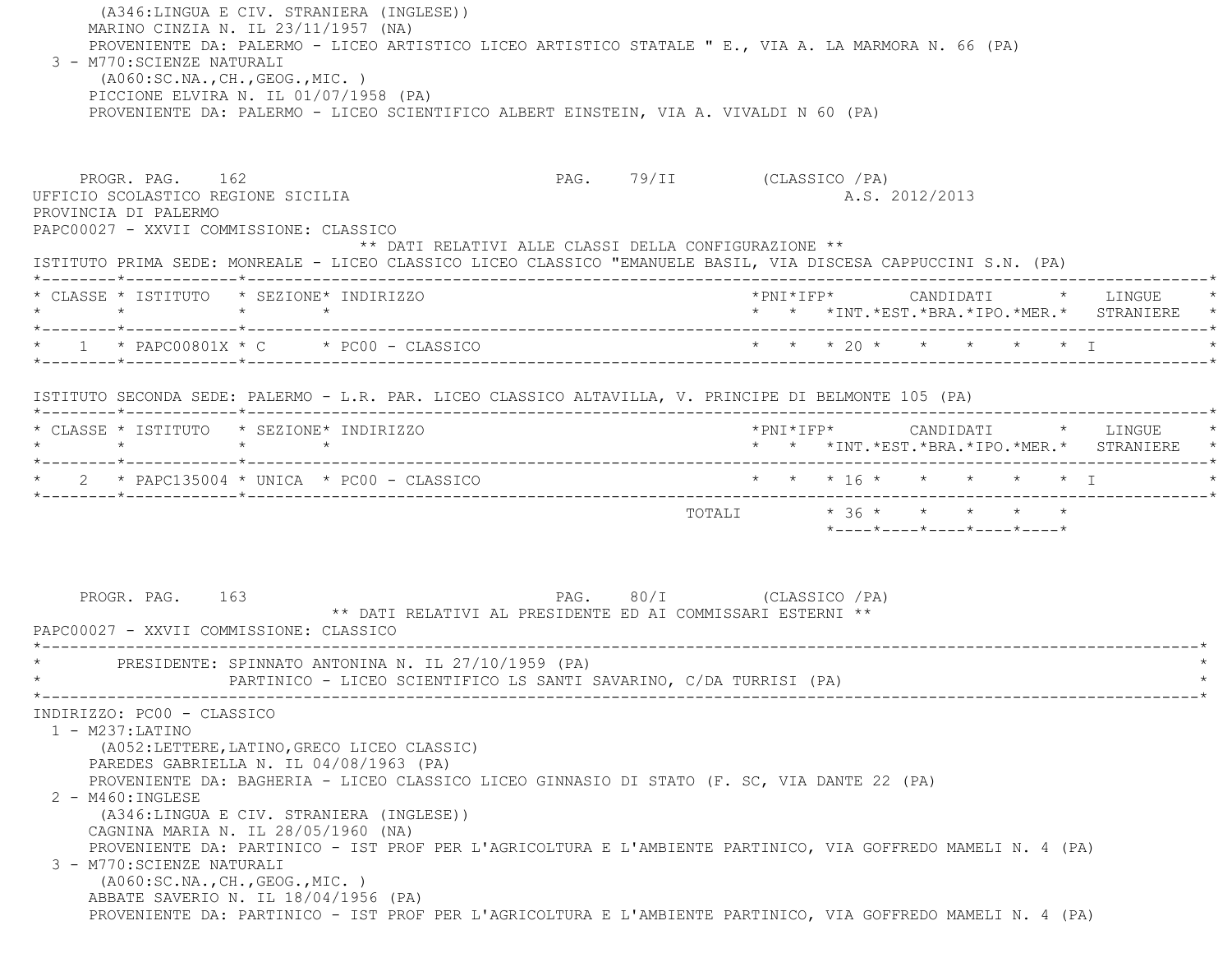PROGR. PAG. 164 PAG. 80/II (CLASSICO /PA) UFFICIO SCOLASTICO REGIONE SICILIA A.S. 2012/2013 PROVINCIA DI PALERMO PAPC00028 - XXVIII COMMISSIONE: CLASSICO \*\* DATI RELATIVI ALLE CLASSI DELLA CONFIGURAZIONE \*\* ISTITUTO PRIMA SEDE: PALERMO - LICEO CLASSICO GARIBALDI, VIA CANONICO ROTOLO (PA) \*--------\*------------\*-------------------------------------------------------------------------------------------------------\* \* CLASSE \* ISTITUTO \* SEZIONE\* INDIRIZZO \*PNI\*IFP\* CANDIDATI \* LINGUE \* \* \* \* \* \* \* \*INT.\*EST.\*BRA.\*IPO.\*MER.\* STRANIERE \* \*--------\*------------\*-------------------------------------------------------------------------------------------------------\*1 \* PAPC04000P \* C \* PC00 - CLASSICO \* \* \* \* \* 15 \* 1 \* \* \* \* \* T \*--------\*------------\*-------------------------------------------------------------------------------------------------------\* ISTITUTO SECONDA SEDE: PALERMO - L.R. PAR. LICEO CLASSICO PLATONE, V.S.BONO 21 (PA) \*--------\*------------\*-------------------------------------------------------------------------------------------------------\* \* CLASSE \* ISTITUTO \* SEZIONE\* INDIRIZZO \*PNI\*IFP\* CANDIDATI \* LINGUE \* \* \* \* \* \* \* \*INT.\*EST.\*BRA.\*IPO.\*MER.\* STRANIERE \* \*--------\*------------\*-------------------------------------------------------------------------------------------------------\*2 \* PAPC695004 \* A \* PC00 - CLASSICO \* \* \* \* \* 8 \* 3 \* \* \* \* \* \* I \*--------\*------------\*-------------------------------------------------------------------------------------------------------\*TOTALI  $* 23 * 4 * * * * * *$  \*----\*----\*----\*----\*----\*PROGR. PAG. 165 PAG. 81/I (CLASSICO /PA) \*\* DATI RELATIVI AL PRESIDENTE ED AI COMMISSARI ESTERNI \*\* PAPC00028 - XXVIII COMMISSIONE: CLASSICO--------------------------------------PRESIDENTE: SIINO VINCENZO N. IL 29/08/1956 (PA) PALERMO - ISTITUTO MAGISTRALE DE COSMI, VIA LEONARDO RUGGERI 15 (PA) \*----------------------------------------------------------------------------------------------------------------------------\* INDIRIZZO: PC00 - CLASSICO 1 - M237:LATINO (A052:LETTERE,LATINO,GRECO LICEO CLASSIC) FALZONE DANIELA N. IL 22/06/1975 (CL) PROVENIENTE DA: CORLEONE - LICEO SCIENTIFICO LICEO SCIENT. CLASS. PEDAG DO, VIA SALVATORE CUSIMANO S.N.C. (PA) 2 - M460:INGLESE (A346:LINGUA E CIV. STRANIERA (INGLESE)) MIRACOLA BENEDETTA LINA N. IL 30/03/1953 (ME) PROVENIENTE DA: PALERMO - IST PROF PER I SERVIZI ALBERGHIERI E RISTORAZIONE I.P.S.S.E.O.A. "PIETRO PIAZZA", CORSO DEI MI 3 - M770:SCIENZE NATURALI (A060:SC.NA.,CH.,GEOG.,MIC. ) SORTINO SILVIA N. IL 31/07/1973 (PA) PROVENIENTE DA: SAN GIUSEPPE IATO - IST PROF PER L'AGRICOLTURA E L'AMBIENTE I.P.A.A. SAN CIPIRRELLO, VIA TRAPPETO (PA) PROGR. PAG. 166 PAG. B1/II (CLASSICO /PA) UFFICIO SCOLASTICO REGIONE SICILIA A.S. 2012/2013 PROVINCIA DI PALERMO PAPC00029 - XXIX COMMISSIONE: CLASSICO\*\* DATI RELATIVI ALLE CLASSI DELLA CONFIGURAZIONE \*\*

ISTITUTO PRIMA SEDE: BAGHERIA - LICEO CLASSICO LICEO GINNASIO DI STATO (F. SC, VIA DANTE 22 (PA)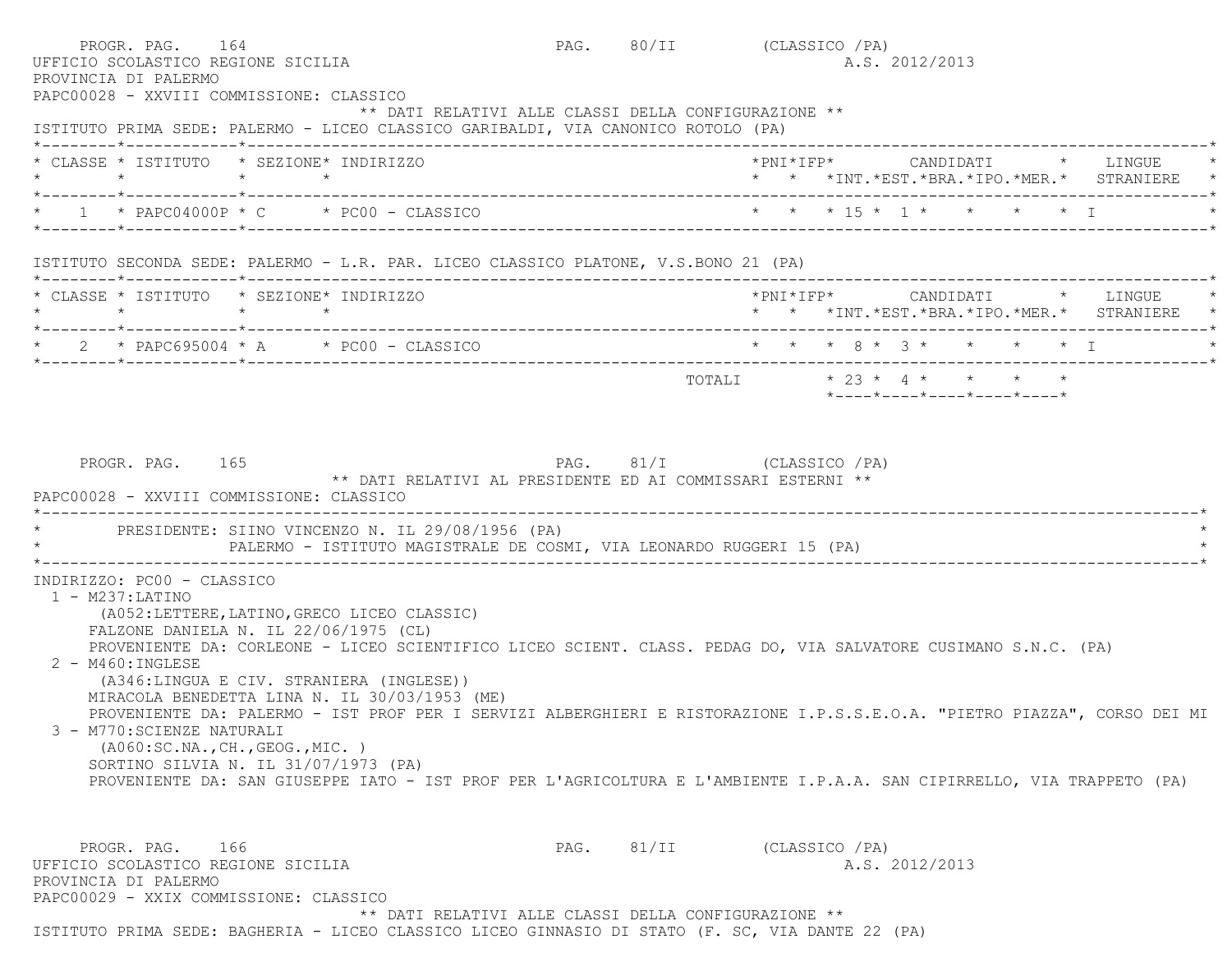|         | $\star$                                                                       | * CLASSE * ISTITUTO * SEZIONE* INDIRIZZO<br>$\star$ $\star$                                                                                                                                                                                                                                                                                                                                          |  | *PNI*IFP*     CANDIDATI    *   LINGUE   *<br>* * *INT.*EST.*BRA.*IPO.*MER.* STRANIERE * |  |
|---------|-------------------------------------------------------------------------------|------------------------------------------------------------------------------------------------------------------------------------------------------------------------------------------------------------------------------------------------------------------------------------------------------------------------------------------------------------------------------------------------------|--|-----------------------------------------------------------------------------------------|--|
|         |                                                                               | $*$ 1 $*$ PAPC01000V $*$ E $*$ PC00 - CLASSICO                                                                                                                                                                                                                                                                                                                                                       |  | * * * 27 * * * * * * I                                                                  |  |
|         |                                                                               | ISTITUTO SECONDA SEDE: GANGI - LICEO SCIENTIFICO LICEO SCIENTIFICO - LICEO CLAS, VIA FALCONE BORSELLINO S.N. (PA)                                                                                                                                                                                                                                                                                    |  |                                                                                         |  |
|         |                                                                               | * CLASSE * ISTITUTO * SEZIONE* INDIRIZZO<br>$\star \qquad \qquad \star \qquad \qquad \star \qquad \qquad \star$                                                                                                                                                                                                                                                                                      |  | *PNI*IFP*     CANDIDATI    *   LINGUE   *<br>* * *INT.*EST.*BRA.*IPO.*MER.* STRANIERE * |  |
|         |                                                                               |                                                                                                                                                                                                                                                                                                                                                                                                      |  |                                                                                         |  |
|         |                                                                               |                                                                                                                                                                                                                                                                                                                                                                                                      |  | TOTALI * 46 * * * * * *<br>*----*----*----*----*----*                                   |  |
|         |                                                                               | ** DATI RELATIVI AL PRESIDENTE ED AI COMMISSARI ESTERNI **<br>PAPC00029 - XXIX COMMISSIONE: CLASSICO<br>* PRESIDENTE: GRAZIANO PATRIZIA N. IL 20/08/1961 (PA)<br>CACCAMO - ISTITUTO COMPRENSIVO I.C. CACCAMO "BARBERA", VIA ORTO DEGLI ANGELI (PA)                                                                                                                                                   |  |                                                                                         |  |
|         | $1 - M237: LATINO$                                                            | (A052:LETTERE, LATINO, GRECO LICEO CLASSIC)<br>LA ROCCA FAUSTA N. IL 31/03/1969 (PA)<br>PROVENIENTE DA: PALERMO - LICEO CLASSICO MELI, VIA S.ALDISIO, 2 (PA)                                                                                                                                                                                                                                         |  |                                                                                         |  |
|         | $2 - M460$ : INGLESE<br>3 - M770: SCIENZE NATURALI                            | (A346:LINGUA E CIV. STRANIERA (INGLESE))<br>ALOMIA FRANCESCA N. IL 18/12/1956 (PA)<br>PROVENIENTE DA: CORLEONE - LICEO SCIENTIFICO LICEO SCIENT. CLASS. PEDAG DO, VIA SALVATORE CUSIMANO S.N.C. (PA)<br>(AO60:SC.NA., CH., GEOG., MIC. )<br>PIRANIO GIOVANNA N. IL 29/07/1952 (PA)<br>PROVENIENTE DA: CORLEONE - LICEO SCIENTIFICO LICEO SCIENT. CLASS. PEDAG DO, VIA SALVATORE CUSIMANO S.N.C. (PA) |  |                                                                                         |  |
|         | PROGR. PAG. 168<br>UFFICIO SCOLASTICO REGIONE SICILIA<br>PROVINCIA DI PALERMO | PAG. 82/II (CLASSICO / PA)<br>PAPC00030 - XXX COMMISSIONE: CLASSICO<br>** DATI RELATIVI ALLE CLASSI DELLA CONFIGURAZIONE **<br>ISTITUTO PRIMA SEDE: BAGHERIA - LICEO CLASSICO LICEO GINNASIO DI STATO (F. SC, VIA DANTE 22 (PA)                                                                                                                                                                      |  | A.S. 2012/2013                                                                          |  |
| $\star$ | *--------*------------*----------                                             | * CLASSE * ISTITUTO * SEZIONE* INDIRIZZO<br>$\star$ $\star$                                                                                                                                                                                                                                                                                                                                          |  | *PNI*IFP* CANDIDATI * LINGUE<br>* * *INT. *EST. *BRA. *IPO. *MER. * STRANIERE *         |  |

ISTITUTO SECONDA SEDE: CEFALU' - LICEO CLASSICO MANDRALISCA, VIA MAESTRO VINCENZO PINTORNO N.27 (PA)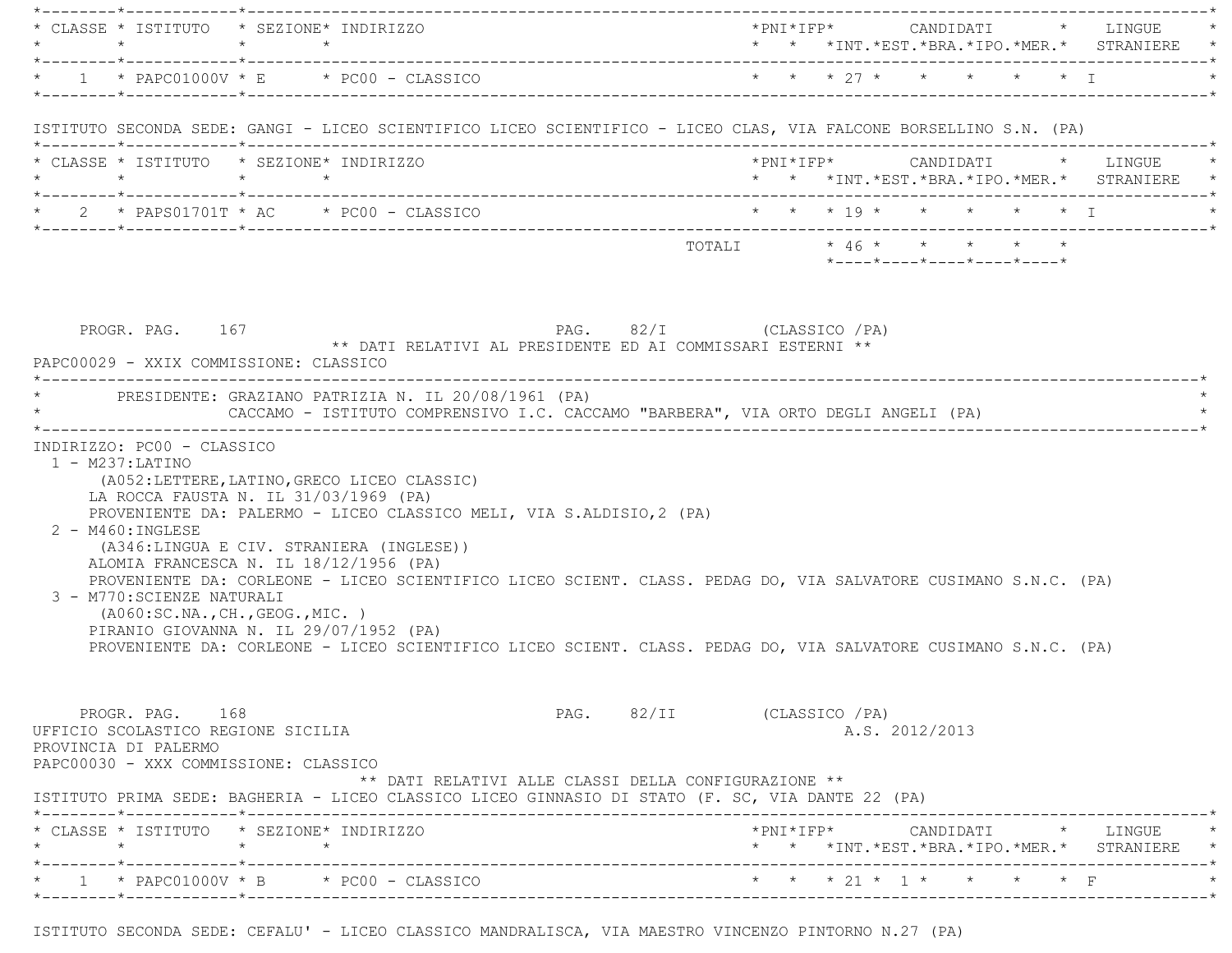|                 | $\star$                                                                       | * CLASSE * ISTITUTO * SEZIONE* INDIRIZZO<br>$\star$ $\star$                                                                                                                                                                                                                                                                                                                                                                                                                                               | * * *INT.*EST.*BRA.*IPO.*MER.* STRANIERE *                                                   |
|-----------------|-------------------------------------------------------------------------------|-----------------------------------------------------------------------------------------------------------------------------------------------------------------------------------------------------------------------------------------------------------------------------------------------------------------------------------------------------------------------------------------------------------------------------------------------------------------------------------------------------------|----------------------------------------------------------------------------------------------|
|                 |                                                                               | * $2$ * PAPC002011 * B * PC00 - CLASSICO                                                                                                                                                                                                                                                                                                                                                                                                                                                                  | * * * 23 * * * * * * F                                                                       |
|                 |                                                                               |                                                                                                                                                                                                                                                                                                                                                                                                                                                                                                           | TOTALI * 44 * 1 * * * * *<br>$*$ - - - - $*$ - - - - $*$ - - - - $*$ - - - - $*$ - - - - $*$ |
|                 | PROGR. PAG. 169                                                               | PAG. 83/I (CLASSICO / PA)<br>** DATI RELATIVI AL PRESIDENTE ED AI COMMISSARI ESTERNI **<br>PAPC00030 - XXX COMMISSIONE: CLASSICO                                                                                                                                                                                                                                                                                                                                                                          |                                                                                              |
|                 |                                                                               | PRESIDENTE: MINEO GIUSEPPE N. IL 02/01/1952 (PA)<br>SAN GIUSEPPE IATO - IST PROF PER L'AGRICOLTURA E L'AMBIENTE I.P.A.A. SAN CIPIRRELLO, VIA TRAPPETO (PA) *                                                                                                                                                                                                                                                                                                                                              |                                                                                              |
|                 | 2 - M390: FRANCESE<br>3 - M770: SCIENZE NATURALI                              | BISSO LAURA N. IL 11/07/1972 (PA)<br>PROVENIENTE DA: PALERMO - LICEO CLASSICO GARIBALDI, VIA CANONICO ROTOLO (PA)<br>(A246:LINGUA E CIV. STRANIERA (FRANCESE))<br>PIRO ROSARIA N. IL 13/03/1964 (PA)<br>PROVENIENTE DA: GANGI - ISTITUTO TECNICO COMMERCIALE "G. SALERNO", VIA ROCCO CHINNICI S.N.C (PA)<br>(AO60:SC.NA., CH., GEOG., MIC. )<br>DRAGNA LEOLUCHINA N. IL 10/09/1957 (PA)<br>PROVENIENTE DA: CORLEONE - LICEO SCIENTIFICO LICEO SCIENT. CLASS. PEDAG DO, VIA SALVATORE CUSIMANO S.N.C. (PA) |                                                                                              |
|                 | PROGR. PAG. 170<br>UFFICIO SCOLASTICO REGIONE SICILIA<br>PROVINCIA DI PALERMO | PAG. 83/II (CLASSICO / PA)<br>PAPC01001 - I COMMISSIONE: CLASSICO<br>** DATI RELATIVI ALLE CLASSI DELLA CONFIGURAZIONE **<br>ISTITUTO PRIMA SEDE: LERCARA FRIDDI - LICEO SCIENTIFICO M. PICONE, VIALE P. SCAGLIONE, 24 (PA)                                                                                                                                                                                                                                                                               | A.S. 2012/2013                                                                               |
|                 |                                                                               | * CLASSE * ISTITUTO * SEZIONE* INDIRIZZO                                                                                                                                                                                                                                                                                                                                                                                                                                                                  | *PNI*IFP* CANDIDATI * LINGUE<br>* * *INT.*EST.*BRA.*IPO.*MER.* STRANIERE *                   |
|                 |                                                                               | * 1 * PAPS011031 * E * PC01 - CLASSICO SENZA LINGUA STRANIERA * * * * 15 * * * * * *                                                                                                                                                                                                                                                                                                                                                                                                                      |                                                                                              |
| $\star$ $\star$ | $\star$                                                                       | ISTITUTO SECONDA SEDE: VALLEDOLMO - LICEO SCIENTIFICO LICEO CLASSICO VALLEDOLMO, C.SO V.EMANUELE III (PA)<br>* CLASSE * ISTITUTO * SEZIONE* INDIRIZZO                                                                                                                                                                                                                                                                                                                                                     | *PNI*IFP*     CANDIDATI    *  LINGUE<br>* * *INT. *EST. *BRA. *IPO. *MER. * STRANIERE *      |
|                 |                                                                               | * 2 * PAPS01102X * F * PC01 - CLASSICO SENZA LINGUA STRANIERA * * * 11 * * * * * *                                                                                                                                                                                                                                                                                                                                                                                                                        |                                                                                              |
|                 |                                                                               |                                                                                                                                                                                                                                                                                                                                                                                                                                                                                                           | *----*----*----*----*----*                                                                   |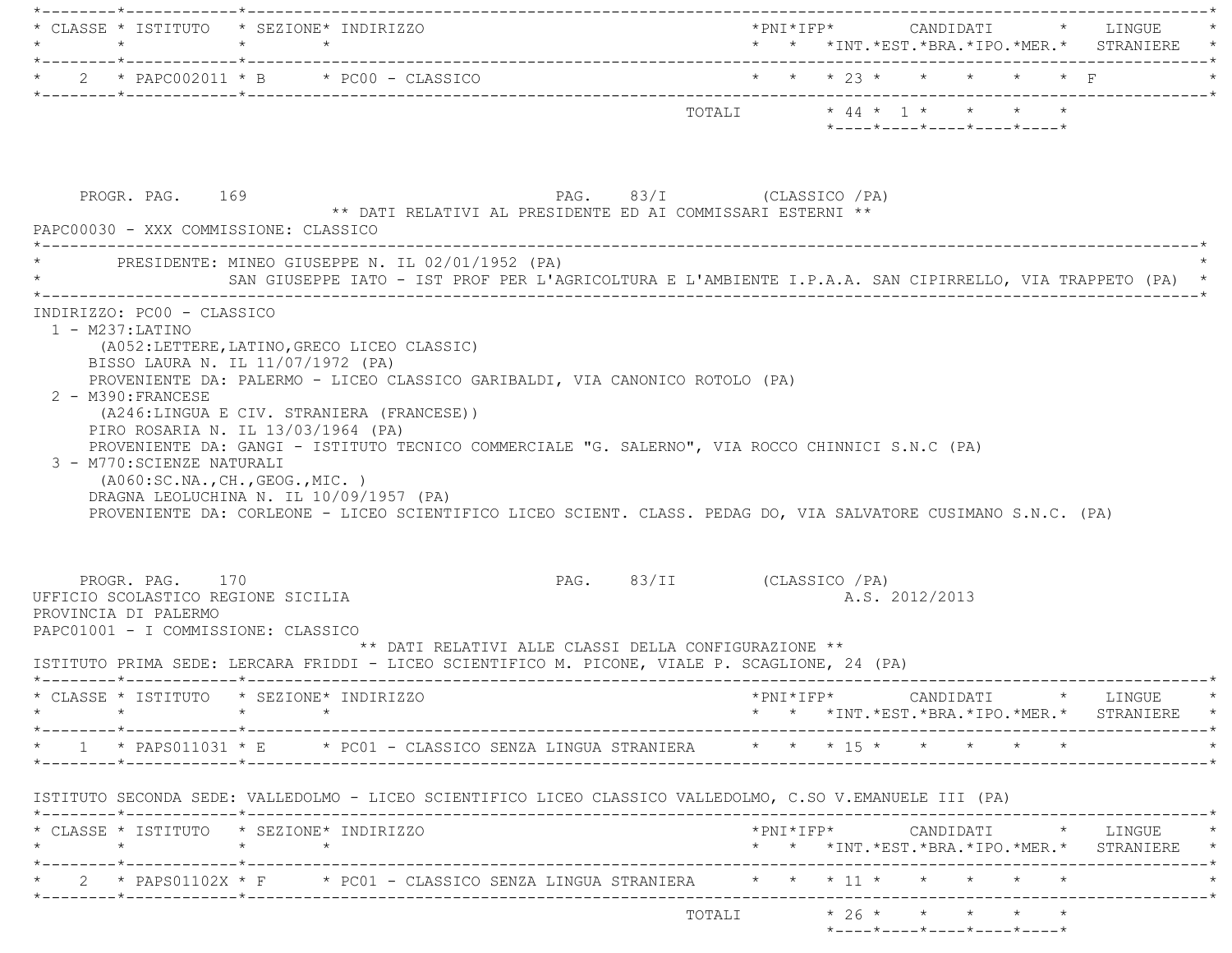|         | PROGR. PAG. 171<br>PAPC01001 - I COMMISSIONE: CLASSICO                                                                                                                                                                                                                                                                  |  |                                                     |      | PAG. 84/I (CLASSICO / PA)<br>** DATI RELATIVI AL PRESIDENTE ED AI COMMISSARI ESTERNI **                                                                                                                                                                                                                |  |                 |                                                  |  |                                                                                           |  |
|---------|-------------------------------------------------------------------------------------------------------------------------------------------------------------------------------------------------------------------------------------------------------------------------------------------------------------------------|--|-----------------------------------------------------|------|--------------------------------------------------------------------------------------------------------------------------------------------------------------------------------------------------------------------------------------------------------------------------------------------------------|--|-----------------|--------------------------------------------------|--|-------------------------------------------------------------------------------------------|--|
|         |                                                                                                                                                                                                                                                                                                                         |  | * PRESIDENTE: RAMMACCA PIETRO N. IL 02/01/1952 (PA) |      | FICARAZZI - SCUOLA PRIMO GRADO FICARAZZI-L.PIRANDELLO, CORTILE GIALLOMBARDO (PA)                                                                                                                                                                                                                       |  |                 |                                                  |  |                                                                                           |  |
|         | $1 - SI63$ : LATINO<br>(A052:LETTERE, LATINO, GRECO LICEO CLASS)<br>SOLINA DOMENICO N. IL $24/06/1970$ (EE)<br>2 - SL32: MATEMATICA<br>(A049: MATEMATICA E FISICA)<br>TANTILLO ANNAROSA N. IL 02/05/1963 (PA)<br>3 - M770: SCIENZE NATURALI<br>(AO60:SC.NA., CH., GEOG., MIC. )<br>VISCONTI MARIA N. IL 25/09/1954 (PA) |  | INDIRIZZO: PC01 - CLASSICO SENZA LINGUA STRANIERA   |      | PROVENIENTE DA: TERMINI IMERESE - LICEO CLASSICO G. UGDULENA, VIA DEL MAZZIERE (PA)<br>PROVENIENTE DA: PALERMO - ISTITUTO MAGISTRALE IM REGINA MARGHERITA, PIAZZETTA S. SALVATORE 1 (PA)<br>PROVENIENTE DA: BAGHERIA - LICEO SCIENTIFICO LICEO SCIENTIFICO "G.D'ALESSAN, VIA S. IGNAZIO DI LOYOLA (PA) |  |                 |                                                  |  |                                                                                           |  |
|         | PROGR. PAG. 172<br>UFFICIO SCOLASTICO REGIONE SICILIA<br>PROVINCIA DI PALERMO                                                                                                                                                                                                                                           |  |                                                     |      | PAG. 84/II (CLASSICO / PA)                                                                                                                                                                                                                                                                             |  |                 | A.S. 2012/2013                                   |  |                                                                                           |  |
|         | PAPC01002 - II COMMISSIONE: CLASSICO                                                                                                                                                                                                                                                                                    |  |                                                     |      | ** DATI RELATIVI ALLE CLASSI DELLA CONFIGURAZIONE **<br>ISTITUTO PRIMA SEDE: PARTINICO - LICEO SCIENTIFICO LS SANTI SAVARINO, C/DA TURRISI (PA)                                                                                                                                                        |  |                 |                                                  |  |                                                                                           |  |
|         | * CLASSE * ISTITUTO * SEZIONE* INDIRIZZO                                                                                                                                                                                                                                                                                |  |                                                     |      |                                                                                                                                                                                                                                                                                                        |  |                 |                                                  |  | $*$ PNI $*$ IFP $*$ CANDIDATI $*$ LINGUE<br>* * *INT. *EST. *BRA. *IPO. *MER. * STRANIERE |  |
|         |                                                                                                                                                                                                                                                                                                                         |  |                                                     |      | * 1 * PAPS080008 * H * PC01 - CLASSICO SENZA LINGUA STRANIERA * * * 13 * 1 * * * * *                                                                                                                                                                                                                   |  |                 |                                                  |  |                                                                                           |  |
| $\star$ |                                                                                                                                                                                                                                                                                                                         |  |                                                     |      | 2 * PAPS080008 * I * PC01 - CLASSICO SENZA LINGUA STRANIERA * * * 24 * * * * * * *                                                                                                                                                                                                                     |  |                 |                                                  |  |                                                                                           |  |
|         |                                                                                                                                                                                                                                                                                                                         |  |                                                     |      |                                                                                                                                                                                                                                                                                                        |  |                 | $*$ ---- $*$ ---- $*$ ---- $*$ ---- $*$ ---- $*$ |  |                                                                                           |  |
|         | PROGR. PAG. 173<br>PAPC01002 - II COMMISSIONE: CLASSICO                                                                                                                                                                                                                                                                 |  | PRESIDENTE: MILAZZO GIUSEPPA N. IL 12/03/1952 (PA)  | PAG. | 85/I<br>** DATI RELATIVI AL PRESIDENTE ED AI COMMISSARI ESTERNI **<br>LERCARA FRIDDI - ISTITUTO SUPERIORE I.I.S.S. LERCARA FRIDDI, VIALE PIETRO SCAGLIONE N.24 (PA)                                                                                                                                    |  | (CLASSICO / PA) |                                                  |  |                                                                                           |  |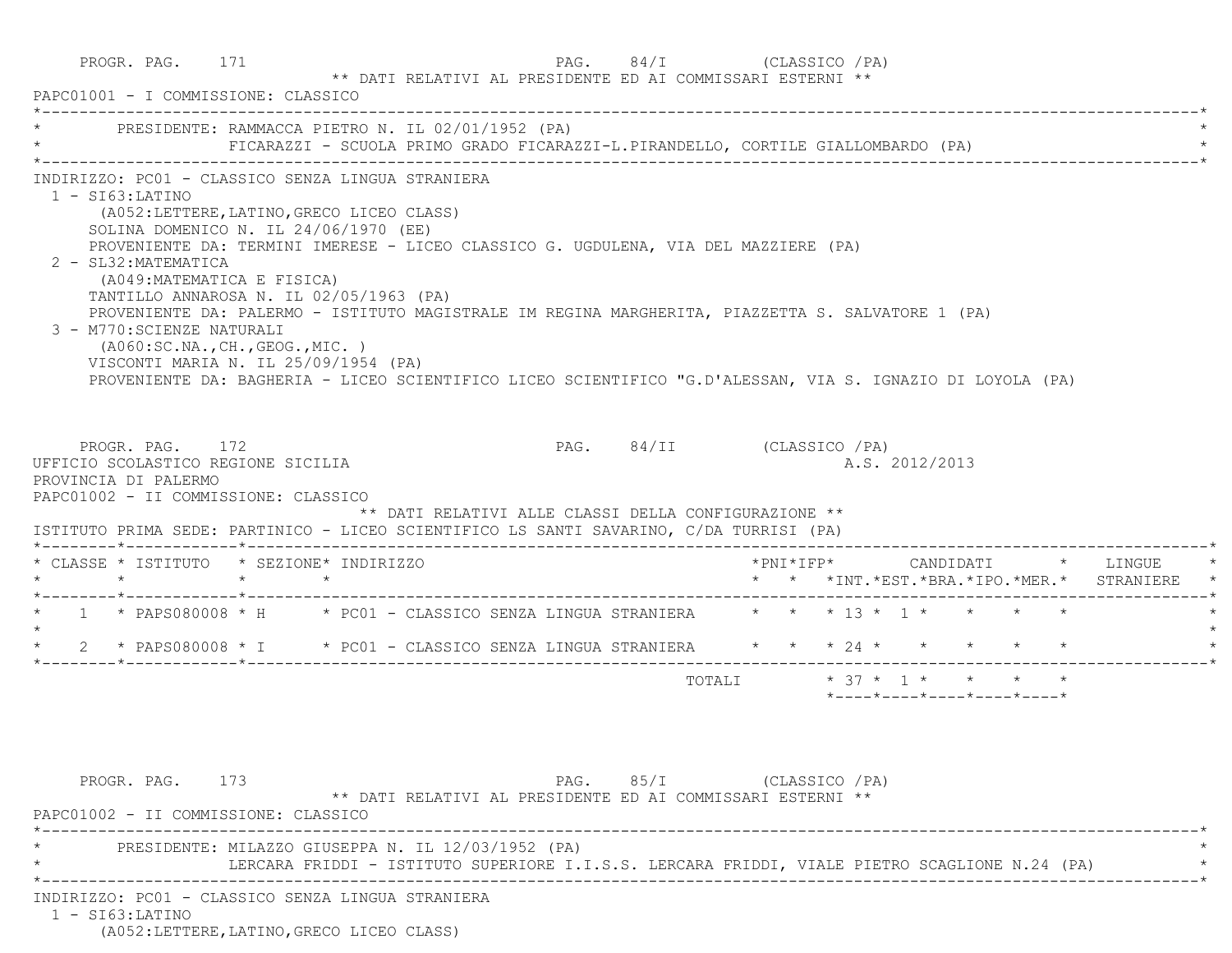| MAGGIO GIUSEPPINA N. IL 30/07/1969 (PA)<br>PROVENIENTE DA: BAGHERIA - LICEO CLASSICO LICEO GINNASIO DI STATO (F. SC, VIA DANTE 22 (PA)<br>2 - SL32: MATEMATICA<br>(A049: MATEMATICA E FISICA)<br>GAMBADAURO PATRIZIA N. IL 25/03/1970 (ME)<br>PROVENIENTE DA: MONREALE - LICEO SCIENTIFICO LICEO SCIENTIFICO " EMANUELE, VIA DISCESA CAPPUCCINI S.N. (PA)<br>3 - M770:SCIENZE NATURALI<br>( A060:SC.NA., CH., GEOG., MIC. )<br>CONIGLIO LUCIA N. IL 07/11/1958 (PA)<br>PROVENIENTE DA: MARINEO - IST PROF INDUSTRIA E ARTIGIANATO I.P.I.A. MARINEO, VIA ETTORE MAJORANA SN (PA) |                                                                                    |  |                                                                 |                                                                                     |  |
|---------------------------------------------------------------------------------------------------------------------------------------------------------------------------------------------------------------------------------------------------------------------------------------------------------------------------------------------------------------------------------------------------------------------------------------------------------------------------------------------------------------------------------------------------------------------------------|------------------------------------------------------------------------------------|--|-----------------------------------------------------------------|-------------------------------------------------------------------------------------|--|
| PROGR. PAG. 174<br>UFFICIO SCOLASTICO REGIONE SICILIA<br>PROVINCIA DI PALERMO<br>PAPC01003 - III COMMISSIONE: CLASSICO<br>ISTITUTO PRIMA SEDE: PALERMO - L.R. PAR. LICEO CLASSICO DI RUDINI', V.F. PARLATORE 22 (PA)                                                                                                                                                                                                                                                                                                                                                            | PAG. 85/II (CLASSICO / PA)<br>** DATI RELATIVI ALLE CLASSI DELLA CONFIGURAZIONE ** |  | A.S. 2012/2013                                                  |                                                                                     |  |
|                                                                                                                                                                                                                                                                                                                                                                                                                                                                                                                                                                                 |                                                                                    |  |                                                                 |                                                                                     |  |
| * CLASSE * ISTITUTO * SEZIONE* INDIRIZZO<br>$\star$ $\star$ $\star$                                                                                                                                                                                                                                                                                                                                                                                                                                                                                                             |                                                                                    |  |                                                                 | *PNI*IFP*     CANDIDATI    *   LINGUE<br>* * *INT.*EST.*BRA.*IPO.*MER.* STRANIERE * |  |
| * 1 * PAPC07500N * A * PC01 - CLASSICO SENZA LINGUA STRANIERA * * * 23 * * *                                                                                                                                                                                                                                                                                                                                                                                                                                                                                                    |                                                                                    |  |                                                                 |                                                                                     |  |
| $\star$<br>2 * PAPC07500N * B * PC01 - CLASSICO SENZA LINGUA STRANIERA * * * 20 * * * * * *                                                                                                                                                                                                                                                                                                                                                                                                                                                                                     |                                                                                    |  |                                                                 |                                                                                     |  |
|                                                                                                                                                                                                                                                                                                                                                                                                                                                                                                                                                                                 |                                                                                    |  | $*$ - - - - $*$ - - - - $*$ - - - - $*$ - - - - $*$ - - - - $*$ |                                                                                     |  |
| PAG. 86/I (CLASSICO / PA)<br>PROGR. PAG. 175<br>** DATI RELATIVI AL PRESIDENTE ED AI COMMISSARI ESTERNI **<br>PAPC01003 - III COMMISSIONE: CLASSICO<br>PRESIDENTE: CASERTANO MARIO N. IL 08/08/1950 (AG)                                                                                                                                                                                                                                                                                                                                                                        |                                                                                    |  |                                                                 |                                                                                     |  |
| PALERMO - LICEO SCIENTIFICO ALBERT EINSTEIN, VIA A. VIVALDI N 60 (PA)                                                                                                                                                                                                                                                                                                                                                                                                                                                                                                           |                                                                                    |  |                                                                 |                                                                                     |  |
| INDIRIZZO: PC01 - CLASSICO SENZA LINGUA STRANIERA<br>1 - SI63:LATINO<br>(A052: LETTERE, LATINO, GRECO LICEO CLASS)<br>BENINCASA CARLO N. IL 04/11/1970 (PA)<br>PROVENIENTE DA: PALERMO - LICEO CLASSICO UMBERTO I, VIA FILIPPO PARLATORE 26 C (PA)<br>2 - SL32: MATEMATICA<br>(A049: MATEMATICA E FISICA)<br>CONIGLIARO ELISABETTA N. IL 06/12/1953 (PA)<br>PROVENIENTE DA: PALERMO - LICEO CLASSICO GARIBALDI, VIA CANONICO ROTOLO (PA)<br>3 - M770: SCIENZE NATURALI<br>( A060:SC.NA., CH., GEOG., MIC. )<br>ROMANO GIUSEPPE N. IL 04/03/1963 (VC)                            |                                                                                    |  |                                                                 |                                                                                     |  |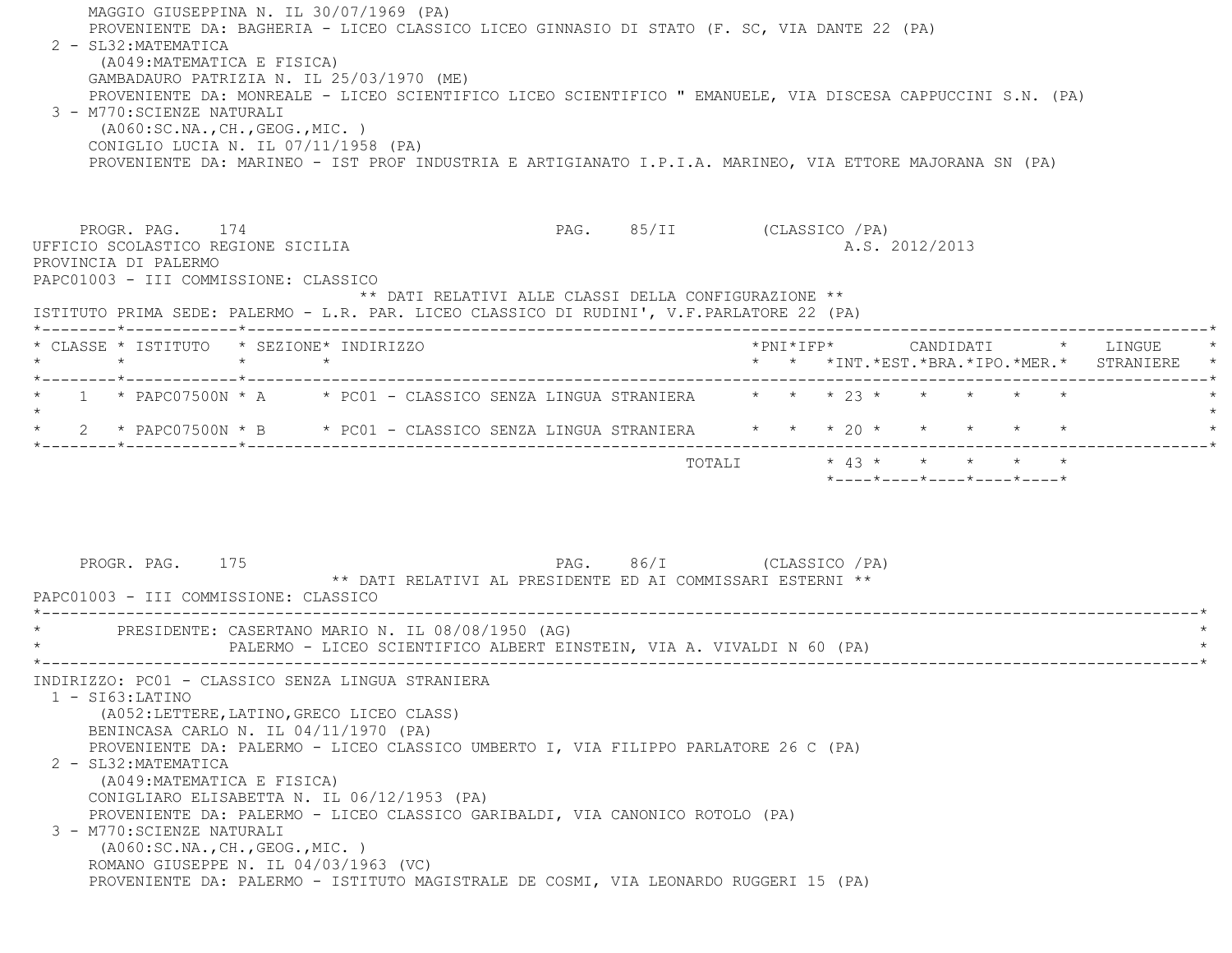| PROGR. PAG. 176<br>UFFICIO SCOLASTICO REGIONE SICILIA<br>PROVINCIA DI PALERMO<br>PAPC01004 - IV COMMISSIONE: CLASSICO                                                                                                                                                                                                                                                                                                                                                                                                                                 | PAG. 86/II (CLASSICO / PA) |                           |                                          | A.S. 2012/2013 |  |                                               |  |
|-------------------------------------------------------------------------------------------------------------------------------------------------------------------------------------------------------------------------------------------------------------------------------------------------------------------------------------------------------------------------------------------------------------------------------------------------------------------------------------------------------------------------------------------------------|----------------------------|---------------------------|------------------------------------------|----------------|--|-----------------------------------------------|--|
| ** DATI RELATIVI ALLE CLASSI DELLA CONFIGURAZIONE **<br>ISTITUTO PRIMA SEDE: PALERMO - L.R. PAR. LICEO CLASSICO SENECA, VIALE REGIONE SICILIANA 3414 (PA)                                                                                                                                                                                                                                                                                                                                                                                             |                            |                           |                                          |                |  |                                               |  |
| * CLASSE * ISTITUTO * SEZIONE* INDIRIZZO<br>$\star$<br>$\star$<br>$\star$                                                                                                                                                                                                                                                                                                                                                                                                                                                                             |                            |                           |                                          |                |  | * * *INT. *EST. *BRA. *IPO. *MER. * STRANIERE |  |
| 1 * PAPC14500P * A * PC01 - CLASSICO SENZA LINGUA STRANIERA * * * 15 * 4 * * * * *                                                                                                                                                                                                                                                                                                                                                                                                                                                                    |                            |                           |                                          |                |  |                                               |  |
| * 2 * PAPC14500P * B * PC01 - CLASSICO SENZA LINGUA STRANIERA * * * 16 * 3 * * * * *                                                                                                                                                                                                                                                                                                                                                                                                                                                                  |                            |                           |                                          |                |  |                                               |  |
|                                                                                                                                                                                                                                                                                                                                                                                                                                                                                                                                                       |                            | TOTALI * 31 * 7 * * * * * | *----*----*----*----*----*               |                |  |                                               |  |
| PROGR. PAG. 177<br>** DATI RELATIVI AL PRESIDENTE ED AI COMMISSARI ESTERNI **<br>PAPC01004 - IV COMMISSIONE: CLASSICO<br>PRESIDENTE: BONGIORNO ADRIANA N. IL 21/02/1949 (PA)<br>PALERMO - ISTITUTO SUPERIORE E. MEDI, VIA LEONARDO DA VINCI, 364 (PA)                                                                                                                                                                                                                                                                                                 | PAG. 87/I (CLASSICO / PA)  |                           |                                          |                |  |                                               |  |
| INDIRIZZO: PC01 - CLASSICO SENZA LINGUA STRANIERA<br>$1 - SI63:LATINO$<br>(A052:LETTERE, LATINO, GRECO LICEO CLASS)<br>DE BERNARDIS ANNA N. IL 22/07/1957 (PA)<br>PROVENIENTE DA: PALERMO - LICEO CLASSICO MELI, VIA S.ALDISIO, 2 (PA)<br>2 - SL32: MATEMATICA<br>(A049: MATEMATICA E FISICA)<br>TOCCO ROSALIA N. IL 13/06/1956 (TP)<br>PROVENIENTE DA: PALERMO - ISTITUTO TECNICO PER IL TURISMO MARCO POLO, VIA UGO LA MALFA 113 (PA)<br>3 - M770: SCIENZE NATURALI<br>(AO60:SC.NA., CH., GEOG., MIC. )<br>BURGARELLA VALERIA N. IL 04/10/1976 (PA) |                            |                           |                                          |                |  |                                               |  |
| PROVENIENTE DA: PALERMO - ISTITUTO TECNICO COMMERCIALE PIO LA TORRE, VIA NINA SICILIANA N.22 (PA)<br>PROGR. PAG. 178<br>UFFICIO SCOLASTICO REGIONE SICILIA                                                                                                                                                                                                                                                                                                                                                                                            | PAG. 87/II (CLASSICO / PA) |                           |                                          | A.S. 2012/2013 |  |                                               |  |
| PROVINCIA DI PALERMO<br>PAPC01005 - V COMMISSIONE: CLASSICO<br>** DATI RELATIVI ALLE CLASSI DELLA CONFIGURAZIONE **<br>ISTITUTO PRIMA SEDE: PALERMO - LICEO CLASSICO LC CL.ANNESSO CONV.NAZ. G.FALC, PIAZZA SETTANGELI 3 (PA)                                                                                                                                                                                                                                                                                                                         |                            |                           |                                          |                |  |                                               |  |
| * CLASSE * ISTITUTO * SEZIONE* INDIRIZZO<br>$\star$<br>$\star$ $\sim$<br>________*____________*________                                                                                                                                                                                                                                                                                                                                                                                                                                               |                            | __________.               | * * * INT. * EST. * BRA. * IPO. * MER. * |                |  | *PNI*IFP* CANDIDATI * LINGUE<br>STRANIERE     |  |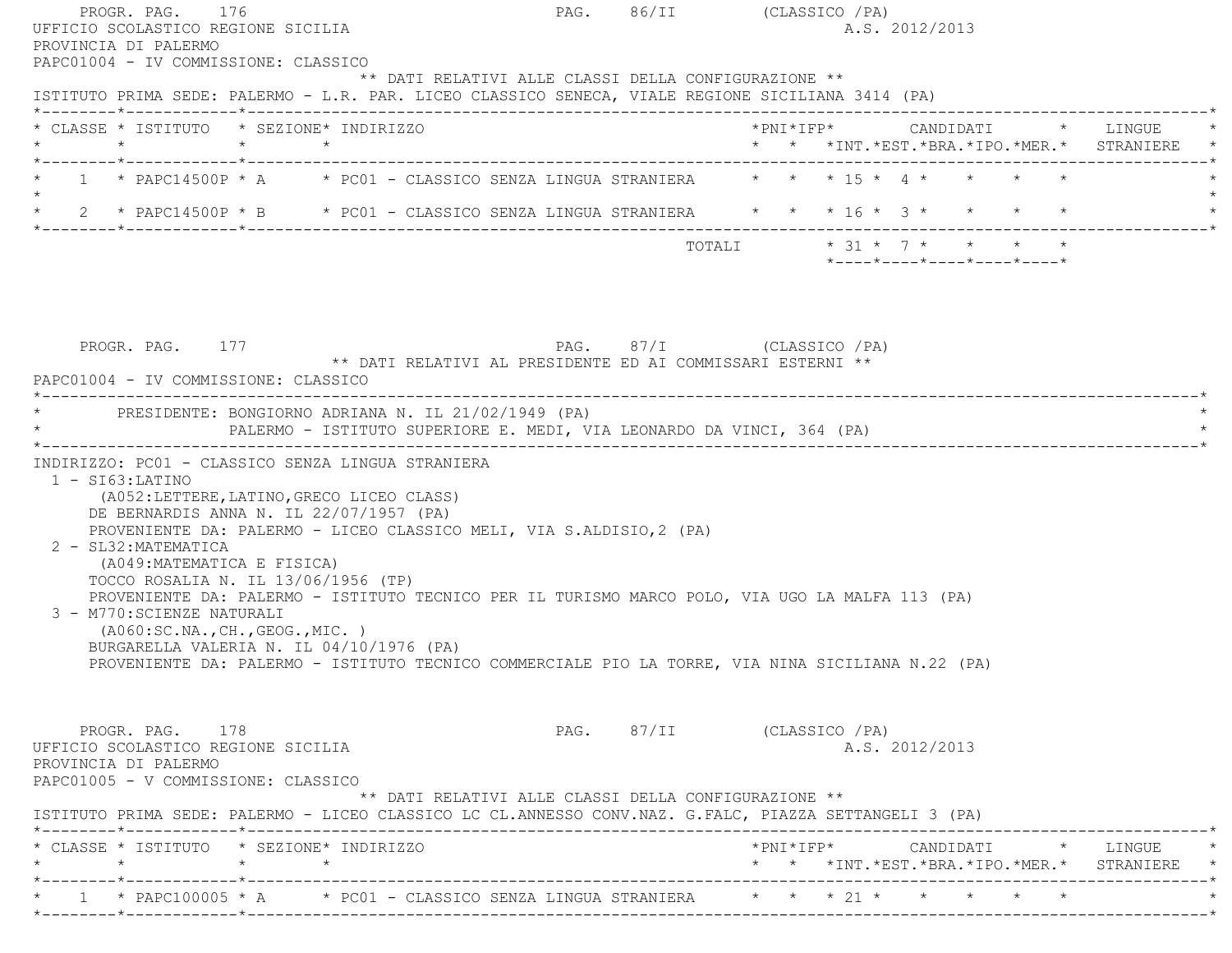| $\star$                                                                                                                 | $\star$ $\star$             | * CLASSE * ISTITUTO * SEZIONE* INDIRIZZO                                                                                                                                                                                                        |                            |  |  |                                                                 |                                                                 |  | * * *INT.*EST.*BRA.*IPO.*MER.* STRANIERE                                 |  |
|-------------------------------------------------------------------------------------------------------------------------|-----------------------------|-------------------------------------------------------------------------------------------------------------------------------------------------------------------------------------------------------------------------------------------------|----------------------------|--|--|-----------------------------------------------------------------|-----------------------------------------------------------------|--|--------------------------------------------------------------------------|--|
|                                                                                                                         |                             | * 2 * PAPC70500D * A * PC01 - CLASSICO SENZA LINGUA STRANIERA * * * 16 * 5 * * * * *                                                                                                                                                            |                            |  |  |                                                                 |                                                                 |  |                                                                          |  |
|                                                                                                                         |                             |                                                                                                                                                                                                                                                 | TOTALI * 37 * 5 * * * * *  |  |  |                                                                 | $*$ - - - - $*$ - - - - $*$ - - - - $*$ - - - - $*$ - - - - $*$ |  |                                                                          |  |
| PROGR. PAG. 179<br>PAPC01005 - V COMMISSIONE: CLASSICO                                                                  |                             | ** DATI RELATIVI AL PRESIDENTE ED AI COMMISSARI ESTERNI **                                                                                                                                                                                      | PAG. 88/I (CLASSICO / PA)  |  |  |                                                                 |                                                                 |  |                                                                          |  |
|                                                                                                                         |                             | PRESIDENTE: BUFFA MARIA N. IL 15/09/1963 (PA)<br>PALERMO - IST PROF PER I SERVIZI ALBERGHIERI E RISTORAZIONE P.BORSELLINO, PIAZZETTA G. BELLISSIMA 3 (PA)*                                                                                      |                            |  |  |                                                                 |                                                                 |  |                                                                          |  |
| 2 - SL32: MATEMATICA                                                                                                    |                             | SCARDAMAGLIA GRAZIA N. IL 24/07/1963 (PA)<br>PROVENIENTE DA: PALERMO - LICEO CLASSICO UMBERTO I, VIA FILIPPO PARLATORE 26 C (PA)                                                                                                                |                            |  |  |                                                                 |                                                                 |  |                                                                          |  |
| 3 - M770: SCIENZE NATURALI<br>(AO60:SC.NA., CH., GEOG., MIC. )<br>PROGR. PAG. 180<br>UFFICIO SCOLASTICO REGIONE SICILIA | (A049: MATEMATICA E FISICA) | DE BLASI LOREDANA N. IL 20/03/1970 (PA)<br>PROVENIENTE DA: PALERMO - LICEO SCIENTIFICO GALILEI, VIA DANIMARCA 54 (PA)<br>CARMINETTI ROSALIA N. IL 07/02/1956 (LT)<br>PROVENIENTE DA: PALERMO - LICEO SCIENTIFICO GALILEI, VIA DANIMARCA 54 (PA) | PAG. 88/II (CLASSICO / PA) |  |  | A.S. 2012/2013                                                  |                                                                 |  |                                                                          |  |
| PROVINCIA DI PALERMO<br>PAPL00001 - I COMMISSIONE: LINGUISTICO                                                          |                             | ** DATI RELATIVI ALLE CLASSI DELLA CONFIGURAZIONE **<br>ISTITUTO PRIMA SEDE: PALERMO - L.R. PAR. LICEO LINGUISTICO IST. PROV. CULTURA E LINGUE, V.G. FATTORI 86 (PA)                                                                            |                            |  |  |                                                                 |                                                                 |  |                                                                          |  |
| * CLASSE * ISTITUTO * SEZIONE* INDIRIZZO<br>$\star$                                                                     |                             | $\star$                                                                                                                                                                                                                                         |                            |  |  |                                                                 |                                                                 |  | *PNI*IFP* CANDIDATI * LINGUE<br>* * *INT.*EST.*BRA.*IPO.*MER.* STRANIERE |  |
|                                                                                                                         |                             | 1 * PAPL155007 * A * PL00 - LINGUISTICO<br>* * A/ * PL01 - LINGUISTICO CON 3 LINGUE                                                                                                                                                             |                            |  |  |                                                                 |                                                                 |  | * * * 14 * * * * * * I/F<br>* * 9 * * * * * * I/F/T                      |  |
| $\star$                                                                                                                 |                             | $2 \times$ PAPL155007 * B $\times$ PL00 - LINGUISTICO<br>* B/ * PL01 - LINGUISTICO CON 3 LINGUE                                                                                                                                                 |                            |  |  | $\star$ $\star$ 22 $\star$ $\star$<br>$\star$ 2 $\star$ $\star$ |                                                                 |  | $\star$ $\star$ $\perp$ $\perp$ $\perp$<br>* * $I / F / T$               |  |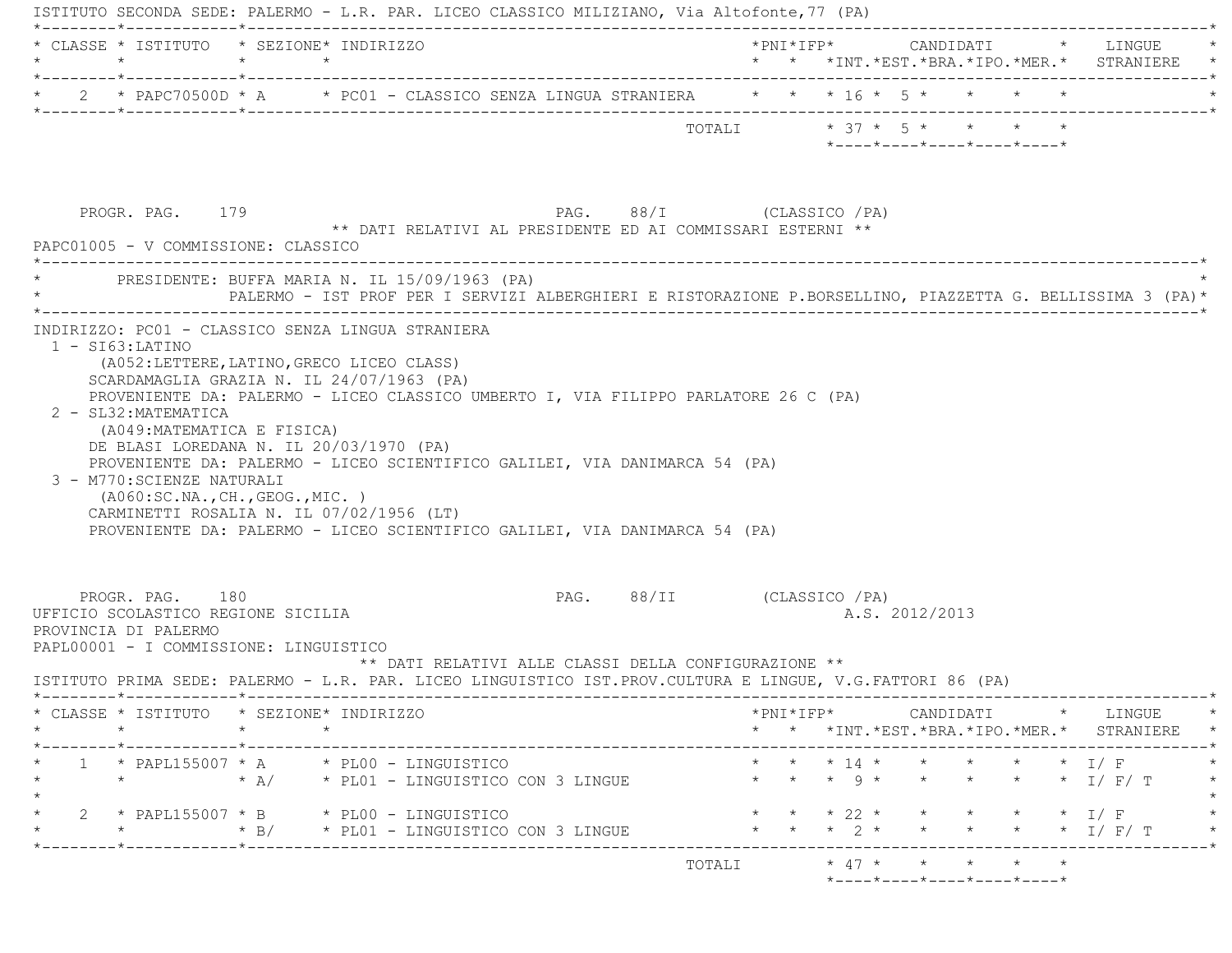|         | PAPL00001 - I COMMISSIONE: LINGUISTICO                                                                                                                                                                                                                                                                |                      | ** DATI RELATIVI AL PRESIDENTE ED AI COMMISSARI ESTERNI **                                                                                                                                                                                                                                                                                                                                                                                                                                                                                                                                                                                                                                                                                                                                                                                                                                                                                                                                                             |                                     |                     | PAG. 89/I (LINGUISTICO / PA) |                |                             |                                                                                     |
|---------|-------------------------------------------------------------------------------------------------------------------------------------------------------------------------------------------------------------------------------------------------------------------------------------------------------|----------------------|------------------------------------------------------------------------------------------------------------------------------------------------------------------------------------------------------------------------------------------------------------------------------------------------------------------------------------------------------------------------------------------------------------------------------------------------------------------------------------------------------------------------------------------------------------------------------------------------------------------------------------------------------------------------------------------------------------------------------------------------------------------------------------------------------------------------------------------------------------------------------------------------------------------------------------------------------------------------------------------------------------------------|-------------------------------------|---------------------|------------------------------|----------------|-----------------------------|-------------------------------------------------------------------------------------|
|         |                                                                                                                                                                                                                                                                                                       |                      | PRESIDENTE: SAMBITO GIOVANNA N. IL 01/08/1953 (PA)<br>PALERMO - LICEO ARTISTICO LICEO ARTISTICO STATALE " E., VIA A. LA MARMORA N. 66 (PA)                                                                                                                                                                                                                                                                                                                                                                                                                                                                                                                                                                                                                                                                                                                                                                                                                                                                             |                                     |                     |                              |                |                             |                                                                                     |
|         | INDIRIZZO: PL00 - LINGUISTICO<br>1 - M390: FRANCESE<br>$2 - M460$ : INGLESE<br>3 - M770: SCIENZE NATURALI<br>( A060:SC.NA., CH., GEOG., MIC. )<br>IANNAZZO MICHELE N. IL 14/10/1952 (PA)<br>INDIRIZZO: PL01 - LINGUISTICO CON 3 LINGUE<br>1 - M390: FRANCESE<br>2 - M460: INGLESE<br>3 - M940:TEDESCO |                      | (A246:LINGUA E CIV. STRANIERA (FRANCESE))<br>VIRGA MARIA GIUSEPPINA N. IL 13/01/1959 (PA)<br>PROVENIENTE DA: MARINEO - IST PROF INDUSTRIA E ARTIGIANATO I.P.I.A. MARINEO, VIA ETTORE MAJORANA SN (PA)<br>(A346:LINGUA E CIV. STRANIERA (INGLESE))<br>PARTIGNO FRANCA GABRIELLA N. IL 23/07/1959 (PA)<br>PROVENIENTE DA: PALERMO - ISTITUTO TECNICO PER GEOMETRI IST. TECN. GEOMETRI E TURISMO, PIAZZA GIANGIACOMO CIACCIO MONTAL<br>PROVENIENTE DA: PALERMO - ISTITUTO MAGISTRALE LICEO SCIENZE UMANE E LING. "D, VIA FICHIDINDIA (PA)<br>(A246:LINGUA E CIV. STRANIERA (FRANCESE))<br>VIRGA MARIA GIUSEPPINA N. IL 13/01/1959 (PA)<br>PROVENIENTE DA: MARINEO - IST PROF INDUSTRIA E ARTIGIANATO I.P.I.A. MARINEO, VIA ETTORE MAJORANA SN (PA)<br>(A346:LINGUA E CIV. STRANIERA (INGLESE))<br>PARTIGNO FRANCA GABRIELLA N. IL 23/07/1959 (PA)<br>PROVENIENTE DA: PALERMO - ISTITUTO TECNICO PER GEOMETRI IST. TECN. GEOMETRI E TURISMO, PIAZZA GIANGIACOMO CIACCIO MONTAL<br>(A546:LINGUA E CIV. STRANIERA (TEDESCO)) |                                     |                     |                              |                |                             |                                                                                     |
|         |                                                                                                                                                                                                                                                                                                       |                      | INTRAVAIA MARIA GRAZIA N. IL 21/08/1957 (PA)<br>PROVENIENTE DA: PALERMO - ISTITUTO TECNICO PER GEOMETRI IST. TECN. PER GEOMETRI RUTELL, PIAZZA GIANGIACOMO CIACCIO MONTA                                                                                                                                                                                                                                                                                                                                                                                                                                                                                                                                                                                                                                                                                                                                                                                                                                               |                                     |                     |                              |                |                             |                                                                                     |
|         | PROGR. PAG. 182<br>UFFICIO SCOLASTICO REGIONE SICILIA<br>PROVINCIA DI PALERMO<br>PAPL00002 - II COMMISSIONE: LINGUISTICO                                                                                                                                                                              |                      | ** DATI RELATIVI ALLE CLASSI DELLA CONFIGURAZIONE **                                                                                                                                                                                                                                                                                                                                                                                                                                                                                                                                                                                                                                                                                                                                                                                                                                                                                                                                                                   | PAG. 89/II (LINGUISTICO /PA)        |                     |                              | A.S. 2012/2013 |                             |                                                                                     |
|         | * CLASSE * ISTITUTO * SEZIONE* INDIRIZZO                                                                                                                                                                                                                                                              |                      | ISTITUTO PRIMA SEDE: MISILMERI - L.R. PAR. LICEO LINGUISTICO CENTRO LINGUE, V.LE EUROPA 86 (PA)                                                                                                                                                                                                                                                                                                                                                                                                                                                                                                                                                                                                                                                                                                                                                                                                                                                                                                                        |                                     | $*$ PNI $*$ IFP $*$ |                              |                |                             | CANDIDATI * LINGUE<br>* *INT.*EST.*BRA.*IPO.*MER.* STRANIERE                        |
|         |                                                                                                                                                                                                                                                                                                       |                      | $1 \times$ PAPL595005 * A/ $\times$ PL00 - LINGUISTICO                                                                                                                                                                                                                                                                                                                                                                                                                                                                                                                                                                                                                                                                                                                                                                                                                                                                                                                                                                 | ___________________________         |                     |                              |                | * * * 18 * 8 * * * * * I/ F |                                                                                     |
|         |                                                                                                                                                                                                                                                                                                       |                      | ISTITUTO SECONDA SEDE: PALERMO - L.R. PAR. LICEO LINGUISTICO MILTON, V.G.SIRTORI 55 (PA)                                                                                                                                                                                                                                                                                                                                                                                                                                                                                                                                                                                                                                                                                                                                                                                                                                                                                                                               |                                     |                     |                              |                |                             |                                                                                     |
| $\star$ | CLASSE * ISTITUTO                                                                                                                                                                                                                                                                                     | * SEZIONE* INDIRIZZO |                                                                                                                                                                                                                                                                                                                                                                                                                                                                                                                                                                                                                                                                                                                                                                                                                                                                                                                                                                                                                        |                                     |                     |                              |                |                             | *PNI*IFP*     CANDIDATI    *   LINGUE<br>* * *INT.*EST.*BRA.*IPO.*MER.* STRANIERE * |
|         | *--------*------------*----------                                                                                                                                                                                                                                                                     |                      | 2 * PAPL05500A * A * PL00 - LINGUISTICO                                                                                                                                                                                                                                                                                                                                                                                                                                                                                                                                                                                                                                                                                                                                                                                                                                                                                                                                                                                | ----------------------------------- |                     |                              |                | * * * 16 * 7 * * * * * I/ F |                                                                                     |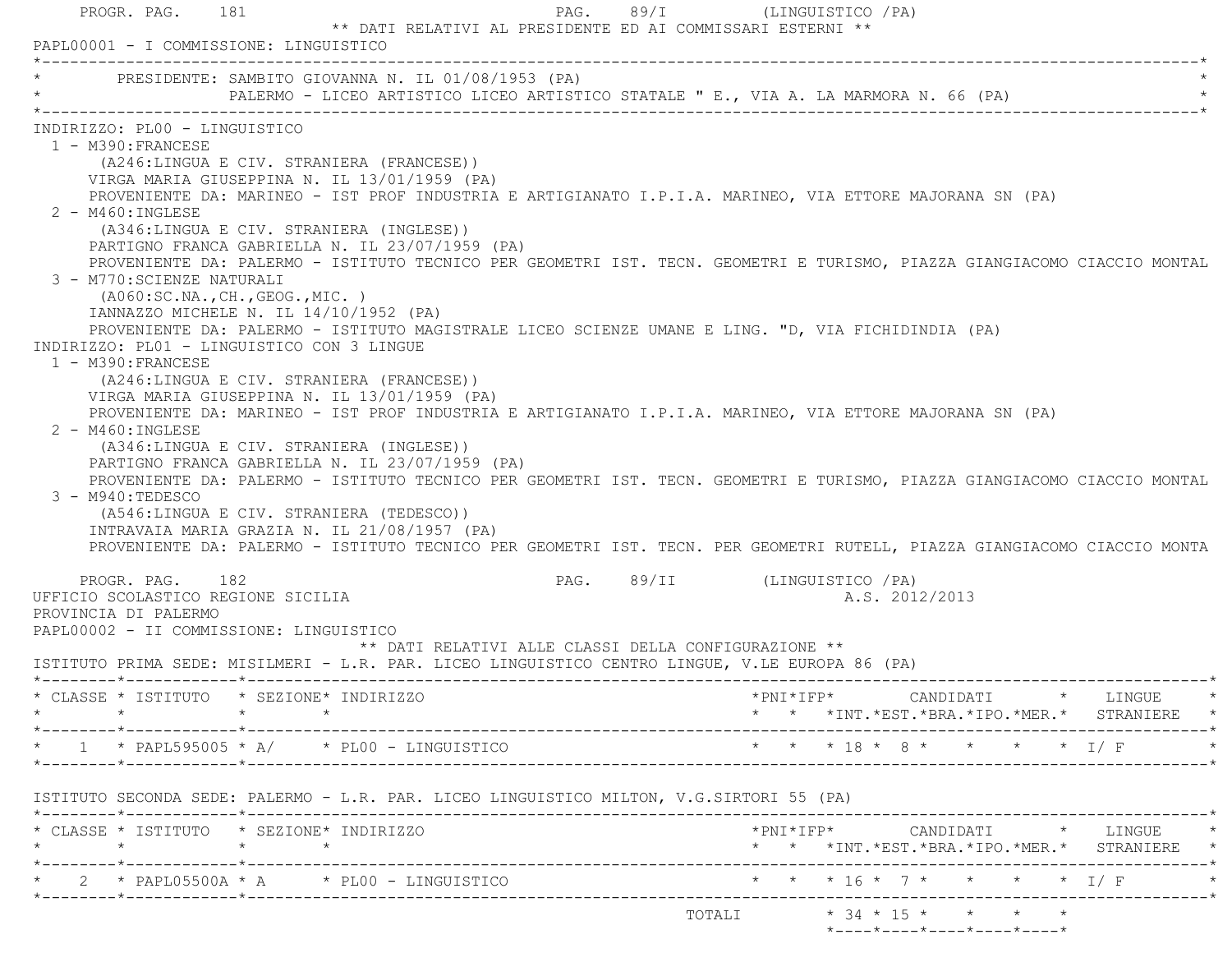| PROGR. PAG. 183<br>PAPL00002 - II COMMISSIONE: LINGUISTICO                                                                                                                                                                                                                                                                                                                                                                                                                                                                                                                                                                                                                                              | ** DATI RELATIVI AL PRESIDENTE ED AI COMMISSARI ESTERNI ** |                                                                                                     |                               |                           |  |                                               |  |  |  |
|---------------------------------------------------------------------------------------------------------------------------------------------------------------------------------------------------------------------------------------------------------------------------------------------------------------------------------------------------------------------------------------------------------------------------------------------------------------------------------------------------------------------------------------------------------------------------------------------------------------------------------------------------------------------------------------------------------|------------------------------------------------------------|-----------------------------------------------------------------------------------------------------|-------------------------------|---------------------------|--|-----------------------------------------------|--|--|--|
| PRESIDENTE: LO CASCIO IGNAZIO N. IL 28/06/1954 (PA)                                                                                                                                                                                                                                                                                                                                                                                                                                                                                                                                                                                                                                                     |                                                            | PARTINICO - IST TEC COMMERCIALE E PER GEOMETRI CARLO ALBERTO DALLA CHIESA, CORSO DEI MILLE 517 (PA) |                               |                           |  |                                               |  |  |  |
| INDIRIZZO: PL00 - LINGUISTICO<br>1 - M390: FRANCESE<br>(A246:LINGUA E CIV. STRANIERA (FRANCESE))<br>BUTTICE' MARIA N. IL 05/06/1951 (AG)<br>PROVENIENTE DA: PALERMO - IST PROF PER I SERVIZI ALBERGHIERI E RISTORAZIONE F.PAOLO CASCINO (EX III ALBERG, VIA FATTORI,<br>$2 - M460$ : INGLESE<br>(A346:LINGUA E CIV. STRANIERA (INGLESE))<br>GRANDE CRISTINA N. IL 29/07/1981 (PA)<br>PROVENIENTE DA: PALERMO - ISTITUTO MAGISTRALE FINOCCHIARO APRILE, VIA CILEA (PA)<br>3 - M770: SCIENZE NATURALI<br>( A060:SC.NA., CH., GEOG., MIC. )<br>PATRICOLO GERMANA N. IL 29/08/1978 (PA)<br>PROVENIENTE DA: BALESTRATE - IST PROF PER I SERVIZI ALBERGHIERI E RISTORAZIONE IPSSAR BALESTRATE, C.DA FOCE (PA) |                                                            |                                                                                                     |                               |                           |  |                                               |  |  |  |
|                                                                                                                                                                                                                                                                                                                                                                                                                                                                                                                                                                                                                                                                                                         |                                                            |                                                                                                     |                               |                           |  |                                               |  |  |  |
| PROGR. PAG. 184<br>UFFICIO SCOLASTICO REGIONE SICILIA<br>PROVINCIA DI PALERMO<br>PAPL01001 - I COMMISSIONE: LINGUISTICO<br>ISTITUTO PRIMA SEDE: PALERMO - L.R. PAR. LICEO LINGUISTICO LINCOLN, Via Eleonora Duse, 2 (PA)                                                                                                                                                                                                                                                                                                                                                                                                                                                                                |                                                            | ** DATI RELATIVI ALLE CLASSI DELLA CONFIGURAZIONE **                                                | PAG. 90/II (LINGUISTICO / PA) |                           |  | A.S. 2012/2013                                |  |  |  |
|                                                                                                                                                                                                                                                                                                                                                                                                                                                                                                                                                                                                                                                                                                         |                                                            |                                                                                                     |                               |                           |  | * * *INT. *EST. *BRA. *IPO. *MER. * STRANIERE |  |  |  |
|                                                                                                                                                                                                                                                                                                                                                                                                                                                                                                                                                                                                                                                                                                         |                                                            |                                                                                                     |                               |                           |  |                                               |  |  |  |
|                                                                                                                                                                                                                                                                                                                                                                                                                                                                                                                                                                                                                                                                                                         |                                                            |                                                                                                     |                               |                           |  |                                               |  |  |  |
| * CLASSE * ISTITUTO * SEZIONE* INDIRIZZO<br>$\star \qquad \qquad \star \qquad \qquad \star \qquad \qquad \star$<br>* 1 * PAPL04500Q * A * PL01 - LINGUISTICO CON 3 LINGUE * * * 18 * 7 * * * * * 1/ F/ S<br>* 2 * PAPL04500Q * B * PL01 - LINGUISTICO CON 3 LINGUE * * * 22 * * * * * * * I/ F/ S                                                                                                                                                                                                                                                                                                                                                                                                       |                                                            |                                                                                                     |                               | TOTALI * 40 * 7 * * * * * |  | $*$ ---- $*$ ---- $*$ ---- $*$ ---- $*$       |  |  |  |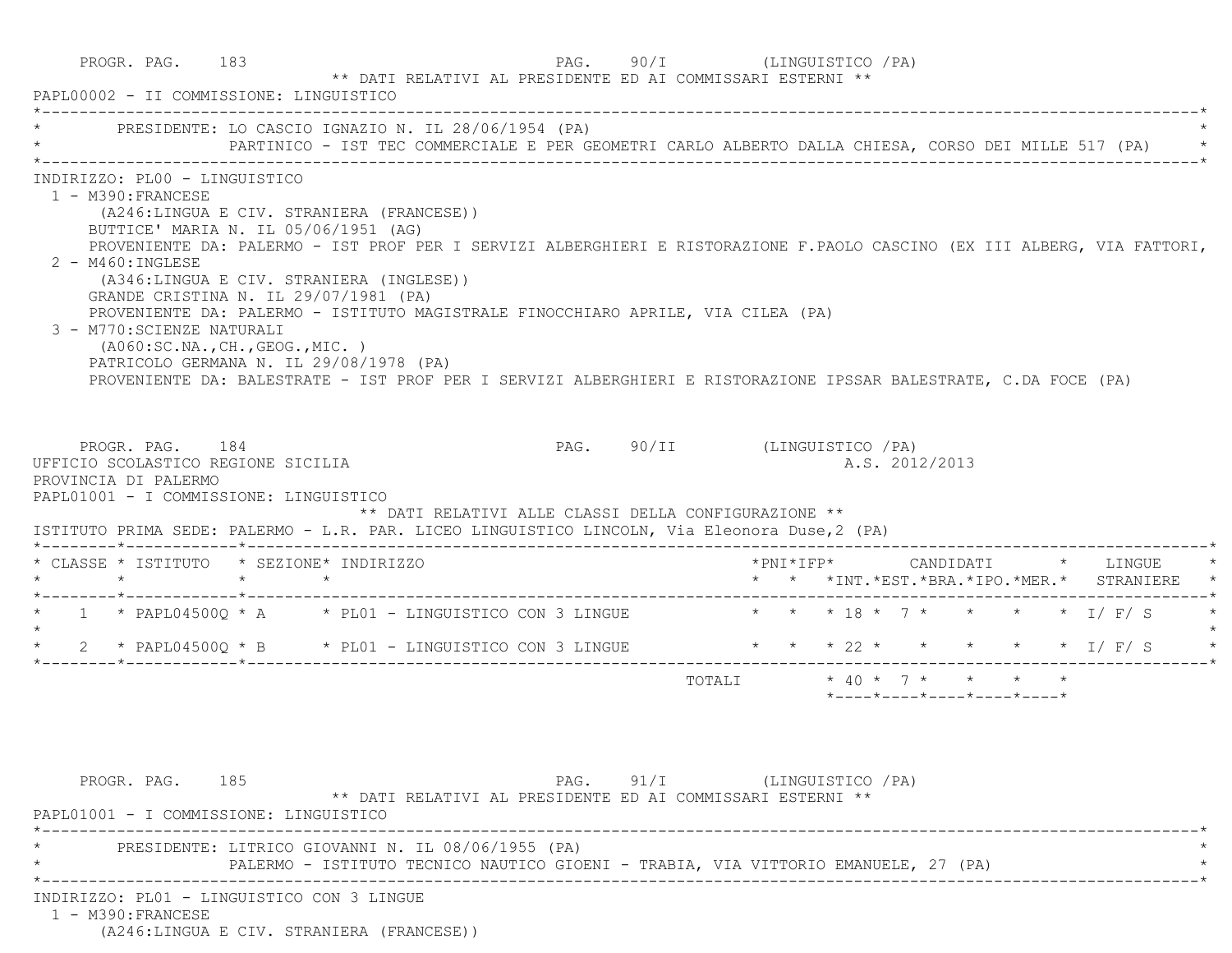SALVO DONATA N. IL 17/02/1954 (PA) PROVENIENTE DA: PALERMO - ISTITUTO TECNICO PER IL TURISMO MARCO POLO, VIA UGO LA MALFA 113 (PA) 2 - M460:INGLESE (A346:LINGUA E CIV. STRANIERA (INGLESE)) ALOTTA MARIA GRAZIA N. IL 08/09/1955 (PA) PROVENIENTE DA: PALERMO - ISTITUTO MAGISTRALE FINOCCHIARO APRILE, VIA CILEA (PA) 3 - M790:SPAGNOLO (A446:LINGUA E CIV. STRANIERA (SPAGNOLO)) SAVOIA STEFANIA N. IL 12/11/1980 (PA) PROVENIENTE DA: PALERMO - IST TEC COMMERCIALE E PER GEOMETRI I.T.C.G. E TURISMO DUCA ABRUZZ, VIA FAZIO N. 1 (PA) PROGR. PAG. 186 PAG. PAG. 91/II (LINGUISTICO / PA) UFFICIO SCOLASTICO REGIONE SICILIA A.S. 2012/2013 PROVINCIA DI PALERMO PAPL01002 - II COMMISSIONE: LINGUISTICO \*\* DATI RELATIVI ALLE CLASSI DELLA CONFIGURAZIONE \*\* ISTITUTO PRIMA SEDE: PALERMO - L.R. PAR. LICEO LINGUISTICO IPCL NINNI CASSARA', V.DON ORIONE 44 (PA) \*--------\*------------\*-------------------------------------------------------------------------------------------------------\* \* CLASSE \* ISTITUTO \* SEZIONE\* INDIRIZZO \*PNI\*IFP\* CANDIDATI \* LINGUE \* \* \* \* \* \* \* \*INT.\*EST.\*BRA.\*IPO.\*MER.\* STRANIERE \* \*--------\*------------\*-------------------------------------------------------------------------------------------------------\*1 \* PAPL12500B \* F \* PL01 - LINGUISTICO CON 3 LINGUE \* \* \* \* 14 \* \* \* \* \* \* \* \* I/ F/ S  $\star$ \* 2 \* PAPL12500B \* C \* PL01 - LINGUISTICO CON 3 LINGUE \* \* \* 22 \* 1 \* \* \* \* \* \* I/ F/ S \*--------\*------------\*-------------------------------------------------------------------------------------------------------\*TOTALI  $* 36 * 1 * * * * * * * *$  \*----\*----\*----\*----\*----\*PROGR. PAG. 187 PAG. 92/I (LINGUISTICO /PA) \*\* DATI RELATIVI AL PRESIDENTE ED AI COMMISSARI ESTERNI \*\* PAPL01002 - II COMMISSIONE: LINGUISTICO \*----------------------------------------------------------------------------------------------------------------------------\*PRESIDENTE: TUCCIMEI ANDREA N. IL 31/08/1959 (RM) PALERMO - ISTITUTO MAGISTRALE LICEO SCIENZE UMANE E LING. "D, VIA FICHIDINDIA (PA) \*----------------------------------------------------------------------------------------------------------------------------\* INDIRIZZO: PL01 - LINGUISTICO CON 3 LINGUE 1 - M390:FRANCESE (A246:LINGUA E CIV. STRANIERA (FRANCESE)) STALLONE MARIA ROSARIA N. IL 02/07/1958 (PA) PROVENIENTE DA: PALERMO - IST PROF PER I SERVIZI ALBERGHIERI E RISTORAZIONE I.P.S.S.E.O.A. "PIETRO PIAZZA", CORSO DEI MI 2 - M460:INGLESE (A346:LINGUA E CIV. STRANIERA (INGLESE)) CELONA VALENTINA N. IL 27/10/1972 (PA) PROVENIENTE DA: PALERMO - IST PROF INDUSTRIA E ARTIGIANATO E. MEDI, VIA L.DA VINCI 364 (PA) 3 - M790:SPAGNOLO (A446:LINGUA E CIV. STRANIERA (SPAGNOLO)) COSSENTINO SIMONA FRANCESCA N. IL 31/03/1978 (PA) PROVENIENTE DA: TRAPANI - ISTITUTO MAGISTRALE "R.SALVO" TRAPANI, VIA MARINELLA 1 (TP)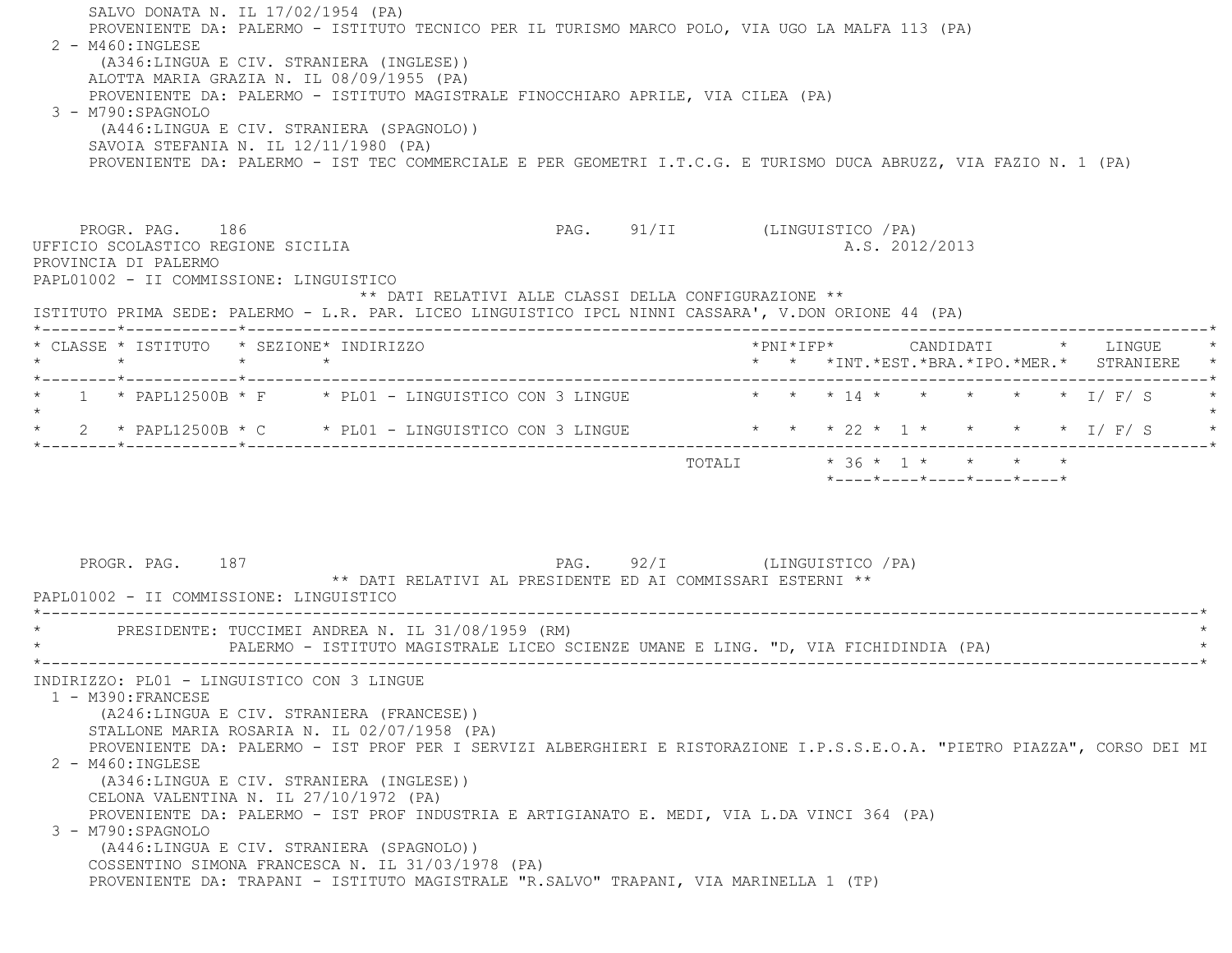| PROGR. PAG. 188<br>UFFICIO SCOLASTICO REGIONE SICILIA<br>PROVINCIA DI PALERMO<br>PAPL01003 - III COMMISSIONE: LINGUISTICO |                                                                                                                                                                                                                                                                                                                                                                                                                                                                                                                    | PAG. 92/II (LINGUISTICO / PA) | A.S. 2012/2013                                                                                                      |
|---------------------------------------------------------------------------------------------------------------------------|--------------------------------------------------------------------------------------------------------------------------------------------------------------------------------------------------------------------------------------------------------------------------------------------------------------------------------------------------------------------------------------------------------------------------------------------------------------------------------------------------------------------|-------------------------------|---------------------------------------------------------------------------------------------------------------------|
|                                                                                                                           | ** DATI RELATIVI ALLE CLASSI DELLA CONFIGURAZIONE **<br>ISTITUTO PRIMA SEDE: PALERMO - L.R. PAR. LICEO LINGUISTICO IPCL NINNI CASSARA', V.DON ORIONE 44 (PA)                                                                                                                                                                                                                                                                                                                                                       |                               |                                                                                                                     |
| $\star$                                                                                                                   | * CLASSE * ISTITUTO * SEZIONE* INDIRIZZO<br>$\star$ $\star$                                                                                                                                                                                                                                                                                                                                                                                                                                                        |                               | *PNI*IFP*     CANDIDATI    *  LINGUE<br>* * *INT. *EST. *BRA. *IPO. *MER. * STRANIERE *                             |
|                                                                                                                           |                                                                                                                                                                                                                                                                                                                                                                                                                                                                                                                    |                               | 1 * PAPL12500B * B * PL01 - LINGUISTICO CON 3 LINGUE * * * 18 * 2 * * * * * I/ F/ S                                 |
|                                                                                                                           | * 2 * PAPL12500B * G * PL01 - LINGUISTICO CON 3 LINGUE                                                                                                                                                                                                                                                                                                                                                                                                                                                             |                               | * * * 14 * 2 * * * * * 1/ F/ S                                                                                      |
|                                                                                                                           |                                                                                                                                                                                                                                                                                                                                                                                                                                                                                                                    |                               | TOTALI * 32 * 4 * * * * *<br>$*$ - - - - $*$ - - - - $*$ - - - - $*$ - - - - $*$ - - - - $*$                        |
| PROGR. PAG. 189<br>PAPL01003 - III COMMISSIONE: LINGUISTICO                                                               | PAG. 93/I (LINGUISTICO / PA)<br>** DATI RELATIVI AL PRESIDENTE ED AI COMMISSARI ESTERNI **<br>* PRESIDENTE: VENTIMIGLIA GIUSEPPE N. IL 28/10/1963 (PA)                                                                                                                                                                                                                                                                                                                                                             |                               |                                                                                                                     |
| 1 - M390: FRANCESE<br>2 - M460: INGLESE<br>3 - M790: SPAGNOLO                                                             | INDIRIZZO: PL01 - LINGUISTICO CON 3 LINGUE<br>(A246:LINGUA E CIV. STRANIERA (FRANCESE))<br>FERRANTE GABRIELE N. IL 06/12/1959 (PA)<br>PROVENIENTE DA: PALERMO - ISTITUTO MAGISTRALE DE COSMI, VIA LEONARDO RUGGERI 15 (PA)<br>(A346:LINGUA E CIV. STRANIERA (INGLESE))<br>SPAMPINATO GRAZIA MARIA RITA N. IL 20/02/1967 (CT)<br>PROVENIENTE DA: PALERMO - IST PROF INDUSTRIA E ARTIGIANATO E. MEDI, VIA L.DA VINCI 364 (PA)<br>(A446:LINGUA E CIV. STRANIERA (SPAGNOLO))<br>STATUTO VITTORIO N. IL 12/07/1979 (PA) |                               | PROVENIENTE DA: PARTINICO - IST TEC COMMERCIALE E PER GEOMETRI CARLO ALBERTO DALLA CHIESA, CORSO DEI MILLE 517 (PA) |
| PROGR. PAG. 190<br>UFFICIO SCOLASTICO REGIONE SICILIA<br>PROVINCIA DI PALERMO<br>PAPL01004 - IV COMMISSIONE: LINGUISTICO  | ** DATI RELATIVI ALLE CLASSI DELLA CONFIGURAZIONE **<br>ISTITUTO PRIMA SEDE: PALERMO - L.R. PAR. LICEO LINGUISTICO IST. PROV. CULTURA E LINGUE, V.G. FATTORI 86 (PA)                                                                                                                                                                                                                                                                                                                                               | PAG. 93/II (LINGUISTICO / PA) | A.S. 2012/2013                                                                                                      |
|                                                                                                                           |                                                                                                                                                                                                                                                                                                                                                                                                                                                                                                                    |                               |                                                                                                                     |
| $\star$<br>*--------*------------*--------                                                                                | * CLASSE * ISTITUTO * SEZIONE* INDIRIZZO<br>$\star$ $\star$                                                                                                                                                                                                                                                                                                                                                                                                                                                        |                               | * * *INT. *EST. *BRA. *IPO. *MER. * STRANIERE                                                                       |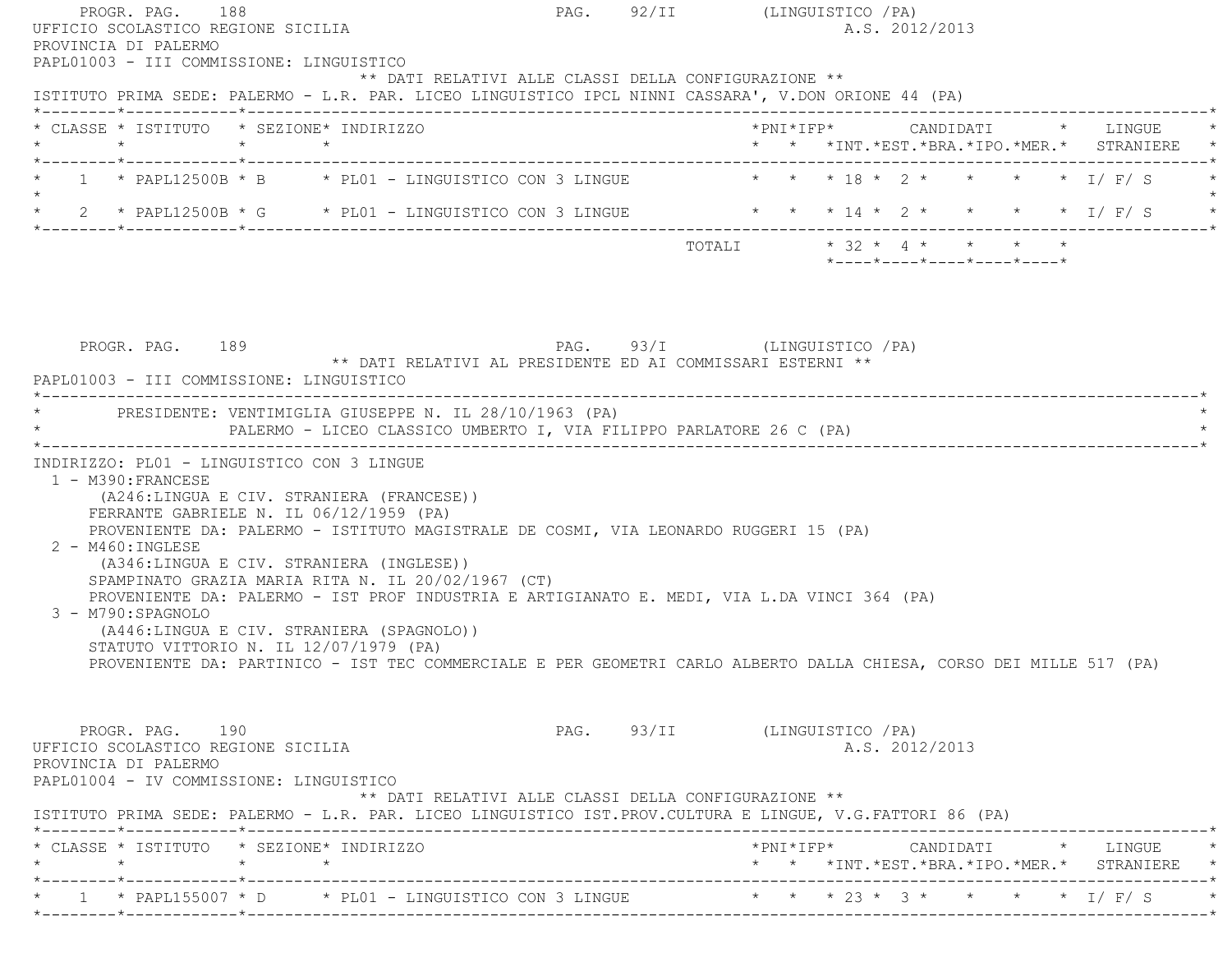| $\star$                                                                                                                 | $\star$ $\star$ | * CLASSE * ISTITUTO * SEZIONE* INDIRIZZO                                                                                                                                                                                                                                                                                                                                                                                                                 |                               |  |  |                |                                                                 |  | *PNI*IFP* CANDIDATI * LINGUE<br>* * *INT.*EST.*BRA.*IPO.*MER.* STRANIERE *                 |
|-------------------------------------------------------------------------------------------------------------------------|-----------------|----------------------------------------------------------------------------------------------------------------------------------------------------------------------------------------------------------------------------------------------------------------------------------------------------------------------------------------------------------------------------------------------------------------------------------------------------------|-------------------------------|--|--|----------------|-----------------------------------------------------------------|--|--------------------------------------------------------------------------------------------|
|                                                                                                                         |                 | * 2 * PAPL085006 * A * PL01 - LINGUISTICO CON 3 LINGUE * * * * 19 * * * * * * * I/ F/ S                                                                                                                                                                                                                                                                                                                                                                  |                               |  |  |                |                                                                 |  |                                                                                            |
|                                                                                                                         |                 |                                                                                                                                                                                                                                                                                                                                                                                                                                                          | TOTALI * 42 * 3 * * * * *     |  |  |                | $*$ - - - - $*$ - - - - $*$ - - - - $*$ - - - - $*$ - - - - $*$ |  |                                                                                            |
| PROGR. PAG. 191<br>PAPL01004 - IV COMMISSIONE: LINGUISTICO                                                              |                 | PAG. 94/I (LINGUISTICO / PA)<br>** DATI RELATIVI AL PRESIDENTE ED AI COMMISSARI ESTERNI **                                                                                                                                                                                                                                                                                                                                                               |                               |  |  |                |                                                                 |  |                                                                                            |
|                                                                                                                         |                 | PRESIDENTE: LO CASCIO ENRICO N. IL 14/09/1953 (PA)<br>PALERMO - ISTITUTO TECNICO INDUSTRIALE A. VOLTA, PASSAGGIO DEI PICCIOTTI 1 (PA)                                                                                                                                                                                                                                                                                                                    |                               |  |  |                |                                                                 |  |                                                                                            |
| 2 - M460: INGLESE<br>3 - M790: SPAGNOLO                                                                                 |                 | (A246:LINGUA E CIV. STRANIERA (FRANCESE))<br>CHIARELLO ANNA MARIA N. IL 21/03/1953 (PA)<br>PROVENIENTE DA: PALERMO - ISTITUTO TECNICO PER GEOMETRI IST. TECN. GEOMETRI E TURISMO, PIAZZA GIANGIACOMO CIACCIO MONTAL<br>(A346:LINGUA E CIV. STRANIERA (INGLESE))<br>LO GIUDICE LILIANA N. IL 21/06/1957 (PA)<br>PROVENIENTE DA: PALERMO - LICEO CLASSICO VITTORIO EMANUELE II, VIA SIMONE DA BOLOGNA 11 (PA)<br>(A446:LINGUA E CIV. STRANIERA (SPAGNOLO)) |                               |  |  |                |                                                                 |  |                                                                                            |
| RICCOBONO GIADA N. IL 05/04/1976 (PA)                                                                                   |                 | PROVENIENTE DA: PALERMO - ISTITUTO TECNICO PER GEOMETRI IST. TECN. GEOMETRI E TURISMO, PIAZZA GIANGIACOMO CIACCIO MONTAL                                                                                                                                                                                                                                                                                                                                 |                               |  |  |                |                                                                 |  |                                                                                            |
| PROGR. PAG. 192<br>UFFICIO SCOLASTICO REGIONE SICILIA<br>PROVINCIA DI PALERMO<br>PAPL01005 - V COMMISSIONE: LINGUISTICO |                 | ** DATI RELATIVI ALLE CLASSI DELLA CONFIGURAZIONE **<br>ISTITUTO PRIMA SEDE: CEFALU' - L.R. PAR. LICEO LINGUISTICO ISTITUTO PROV.LE CULTURA E LIN, VIA PORPORA 2 (PA)                                                                                                                                                                                                                                                                                    | PAG. 94/II (LINGUISTICO / PA) |  |  | A.S. 2012/2013 |                                                                 |  |                                                                                            |
| * CLASSE * ISTITUTO * SEZIONE* INDIRIZZO<br>$\star$ $\star$                                                             |                 | $\star$                                                                                                                                                                                                                                                                                                                                                                                                                                                  |                               |  |  |                |                                                                 |  | $*$ PNI $*$ IFP $*$ CANDIDATI $*$ LINGUE<br>* * * INT. *EST. *BRA. *IPO. *MER. * STRANIERE |
| -----*------------*------------                                                                                         |                 | 1 * PAPL035005 * B * PL01 - LINGUISTICO CON 3 LINGUE                                                                                                                                                                                                                                                                                                                                                                                                     |                               |  |  |                |                                                                 |  | * * * 23 * * * * * * I/ F/ S                                                               |
| *--------*------------*----------                                                                                       |                 | 2 * PAPL035005 * A * PL01 - LINGUISTICO CON 3 LINGUE                                                                                                                                                                                                                                                                                                                                                                                                     |                               |  |  |                |                                                                 |  | * * * 23 * * * * * * I/F/T                                                                 |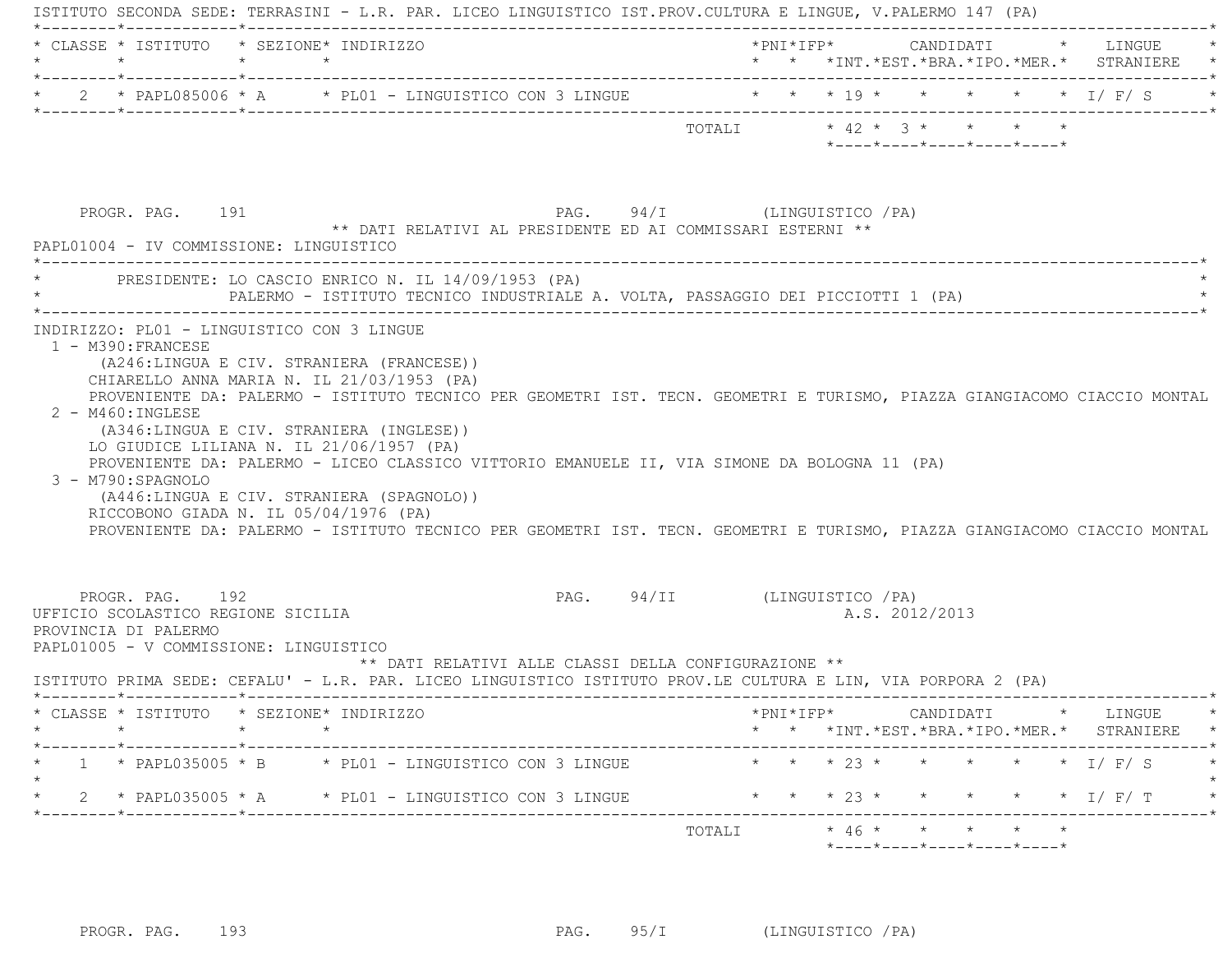| PRESIDENTE: MARRAMALDO MARIA ANGELA N. IL 24/10/1949 (PA)                                                                                                                                                                                                                                                                                                                                                                                                                                                                                                                                                                                                                                                                                                                                                                                                                                                         |  | TERMINI IMERESE - ISTITUTO SUPERIORE IISS STENIO, VIA E.FERMI (PA)                |                               |  |                     |                                                                                          |  |                                                                     |
|-------------------------------------------------------------------------------------------------------------------------------------------------------------------------------------------------------------------------------------------------------------------------------------------------------------------------------------------------------------------------------------------------------------------------------------------------------------------------------------------------------------------------------------------------------------------------------------------------------------------------------------------------------------------------------------------------------------------------------------------------------------------------------------------------------------------------------------------------------------------------------------------------------------------|--|-----------------------------------------------------------------------------------|-------------------------------|--|---------------------|------------------------------------------------------------------------------------------|--|---------------------------------------------------------------------|
| INDIRIZZO: PL01 - LINGUISTICO CON 3 LINGUE<br>1 - M390: FRANCESE<br>(A246:LINGUA E CIV. STRANIERA (FRANCESE))<br>LETO GIOVANNA CONCETTA N. IL 28/07/1948 (PA)<br>PROVENIENTE DA: BAGHERIA - LICEO CLASSICO LICEO GINNASIO DI STATO (F. SC, VIA DANTE 22 (PA)<br>2 - M460: INGLESE<br>(A346:LINGUA E CIV. STRANIERA (INGLESE))<br>GLORIOSO MARIA ALDA N. IL 18/07/1960 (PA)<br>PROVENIENTE DA: GANGI - ISTITUTO TECNICO COMMERCIALE "G. SALERNO", VIA ROCCO CHINNICI S.N.C (PA)<br>3 - M790: SPAGNOLO<br>(A446:LINGUA E CIV. STRANIERA (SPAGNOLO))<br>SCHIMMENTI LORELLA N. IL 09/11/1965 (MI)<br>PROVENIENTE DA: PALERMO - ISTITUTO MAGISTRALE LICEO SCIENZE UMANE E LING. "D, VIA FICHIDINDIA (PA)<br>4 - M940:TEDESCO<br>(A546:LINGUA E CIV. STRANIERA (TEDESCO))<br>PERRONE FRANCESCA N. IL 04/12/1955 (PA)<br>PROVENIENTE DA: PALERMO - ISTITUTO TECNICO PER IL TURISMO MARCO POLO, VIA UGO LA MALFA 113 (PA) |  |                                                                                   |                               |  |                     |                                                                                          |  |                                                                     |
| PROGR. PAG. 194<br>UFFICIO SCOLASTICO REGIONE SICILIA<br>PROVINCIA DI PALERMO<br>PAPS00001 - I COMMISSIONE: SCIENTIFICO<br>ISTITUTO PRIMA SEDE: PALERMO - LICEO SCIENTIFICO ERNESTO BASILE, VIA SAN CIRO 23 (PA)                                                                                                                                                                                                                                                                                                                                                                                                                                                                                                                                                                                                                                                                                                  |  | ** DATI RELATIVI ALLE CLASSI DELLA CONFIGURAZIONE **                              | PAG. 95/II (LINGUISTICO / PA) |  |                     | A.S. 2012/2013                                                                           |  |                                                                     |
|                                                                                                                                                                                                                                                                                                                                                                                                                                                                                                                                                                                                                                                                                                                                                                                                                                                                                                                   |  |                                                                                   |                               |  |                     |                                                                                          |  |                                                                     |
| * CLASSE * ISTITUTO * SEZIONE* INDIRIZZO                                                                                                                                                                                                                                                                                                                                                                                                                                                                                                                                                                                                                                                                                                                                                                                                                                                                          |  |                                                                                   |                               |  | $*$ PNI $*$ IFP $*$ |                                                                                          |  | CANDIDATI * LINGUE<br>* * *INT. *EST. *BRA. *IPO. *MER. * STRANIERE |
| * $1$ * PAPS060003 * A * PS00 - SCIENTIFICO                                                                                                                                                                                                                                                                                                                                                                                                                                                                                                                                                                                                                                                                                                                                                                                                                                                                       |  |                                                                                   |                               |  |                     | * * * 20 * * * * * * I                                                                   |  |                                                                     |
| $\star$ 2 $\star$ PAPS060003 $\star$ C $\star$ PS00 - SCIENTIFICO                                                                                                                                                                                                                                                                                                                                                                                                                                                                                                                                                                                                                                                                                                                                                                                                                                                 |  |                                                                                   |                               |  |                     |                                                                                          |  | $* x * * 19 * * * * * * * 1$                                        |
|                                                                                                                                                                                                                                                                                                                                                                                                                                                                                                                                                                                                                                                                                                                                                                                                                                                                                                                   |  |                                                                                   |                               |  |                     | TOTALI * 39 * * * * *<br>$*$ - - - - $*$ - - - - $*$ - - - - $*$ - - - - $*$ - - - - $*$ |  |                                                                     |
| PROGR. PAG. 195<br>PAPS00001 - I COMMISSIONE: SCIENTIFICO                                                                                                                                                                                                                                                                                                                                                                                                                                                                                                                                                                                                                                                                                                                                                                                                                                                         |  | ** DATI RELATIVI AL PRESIDENTE ED AI COMMISSARI ESTERNI **                        | PAG. 96/I (SCIENTIFICO / PA)  |  |                     |                                                                                          |  |                                                                     |
| PRESIDENTE: GRADO LIDIA N. IL 16/10/1950 (PA)                                                                                                                                                                                                                                                                                                                                                                                                                                                                                                                                                                                                                                                                                                                                                                                                                                                                     |  | PALERMO - ISTITUTO MAGISTRALE IM REGINA MARGHERITA, PIAZZETTA S. SALVATORE 1 (PA) |                               |  |                     |                                                                                          |  |                                                                     |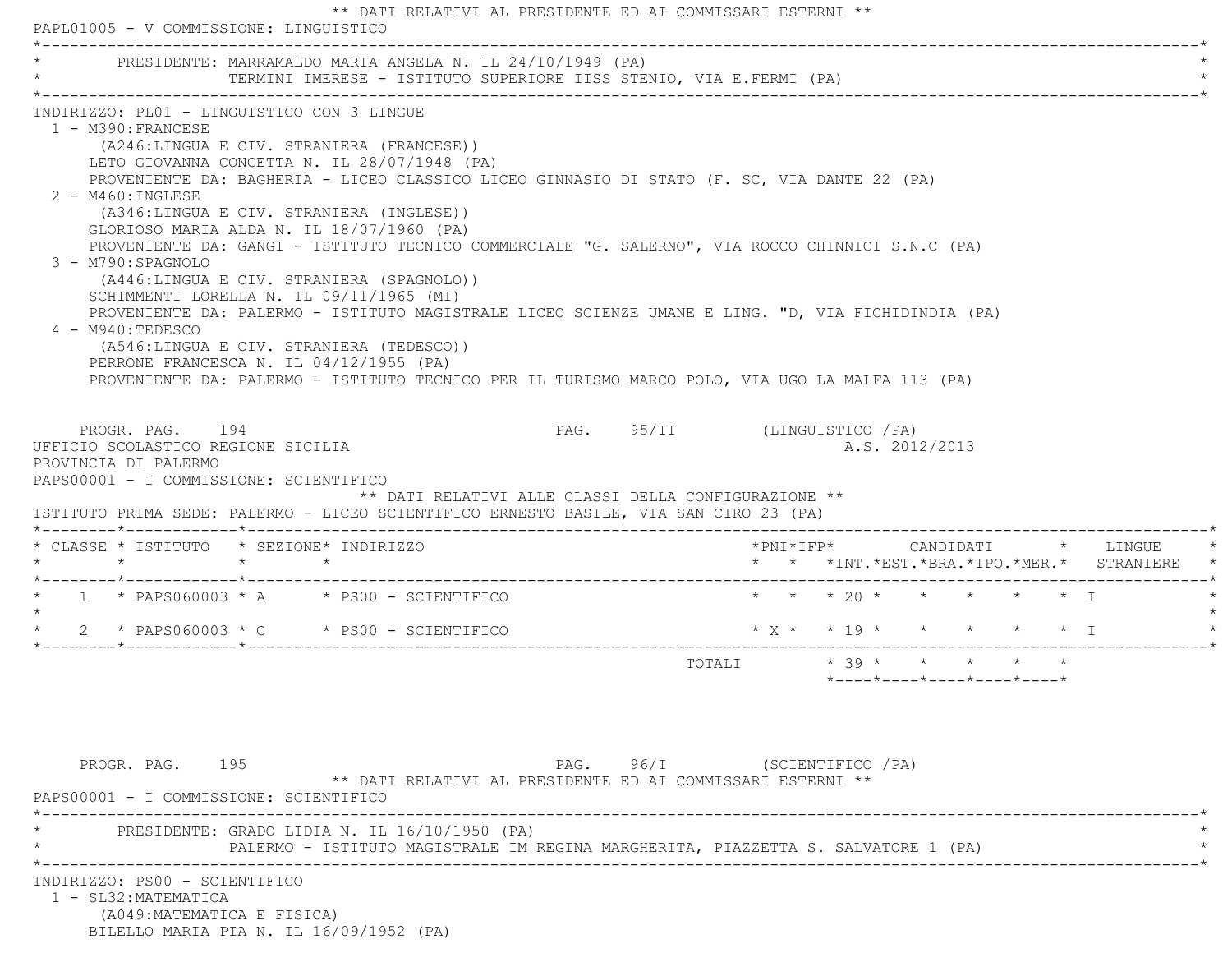| RUSSO ROSARIA N. IL 04/06/1953 (PA)<br>PROVENIENTE DA: PALERMO - LICEO SCIENTIFICO BENEDETTO CROCE, VIA BENFRATELLI 4 (PA)<br>$3 - SG82: FILOSOFIA$<br>(A037: FILOSOFIA E STORIA)<br>GUARNERI ANNALISA N. IL 13/07/1978 (PA)<br>PROVENIENTE DA: PALERMO - LICEO SCIENTIFICO BENEDETTO CROCE, VIA BENFRATELLI 4 (PA) |                                                                                           |                                          |                 |           |
|---------------------------------------------------------------------------------------------------------------------------------------------------------------------------------------------------------------------------------------------------------------------------------------------------------------------|-------------------------------------------------------------------------------------------|------------------------------------------|-----------------|-----------|
| PROGR. PAG. 196<br>UFFICIO SCOLASTICO REGIONE SICILIA<br>PROVINCIA DI PALERMO<br>PAPS00002 - II COMMISSIONE: SCIENTIFICO<br>ISTITUTO PRIMA SEDE: PALERMO - LICEO SCIENTIFICO ERNESTO BASILE, VIA SAN CIRO 23 (PA)                                                                                                   | PAG. 96/II (SCIENTIFICO / PA)<br>** DATI RELATIVI ALLE CLASSI DELLA CONFIGURAZIONE **     | A.S. 2012/2013                           |                 |           |
| * CLASSE * ISTITUTO * SEZIONE* INDIRIZZO<br>$\star$ $\star$<br>$\star$                                                                                                                                                                                                                                              |                                                                                           | * * *INT.*EST.*BRA.*IPO.*MER.* STRANIERE |                 |           |
| $1 *$ PAPS060003 * B $*$ PS00 - SCIENTIFICO                                                                                                                                                                                                                                                                         |                                                                                           | * * * 19 * * * * * * F/ I                |                 |           |
| 2 * PAPS060003 * D * PS00 - SCIENTIFICO                                                                                                                                                                                                                                                                             |                                                                                           | $*$ X $*$ $*$ 20 $*$                     | $\star$ $\star$ | $\star$ T |
|                                                                                                                                                                                                                                                                                                                     |                                                                                           |                                          |                 |           |
| PROGR. PAG. 197                                                                                                                                                                                                                                                                                                     | PAG. 97/I (SCIENTIFICO /PA)<br>** DATI RELATIVI AL PRESIDENTE ED AI COMMISSARI ESTERNI ** |                                          |                 |           |
| PAPS00002 - II COMMISSIONE: SCIENTIFICO<br>PRESIDENTE: FAVUZZA VINCENZA N. IL 12/02/1954 (PA)<br>PALERMO - ISTITUTO MAGISTRALE FINOCCHIARO APRILE, VIA CILEA (PA)                                                                                                                                                   |                                                                                           |                                          |                 |           |

PROGR. PAG. 198 PAG. 97/II (SCIENTIFICO /PA)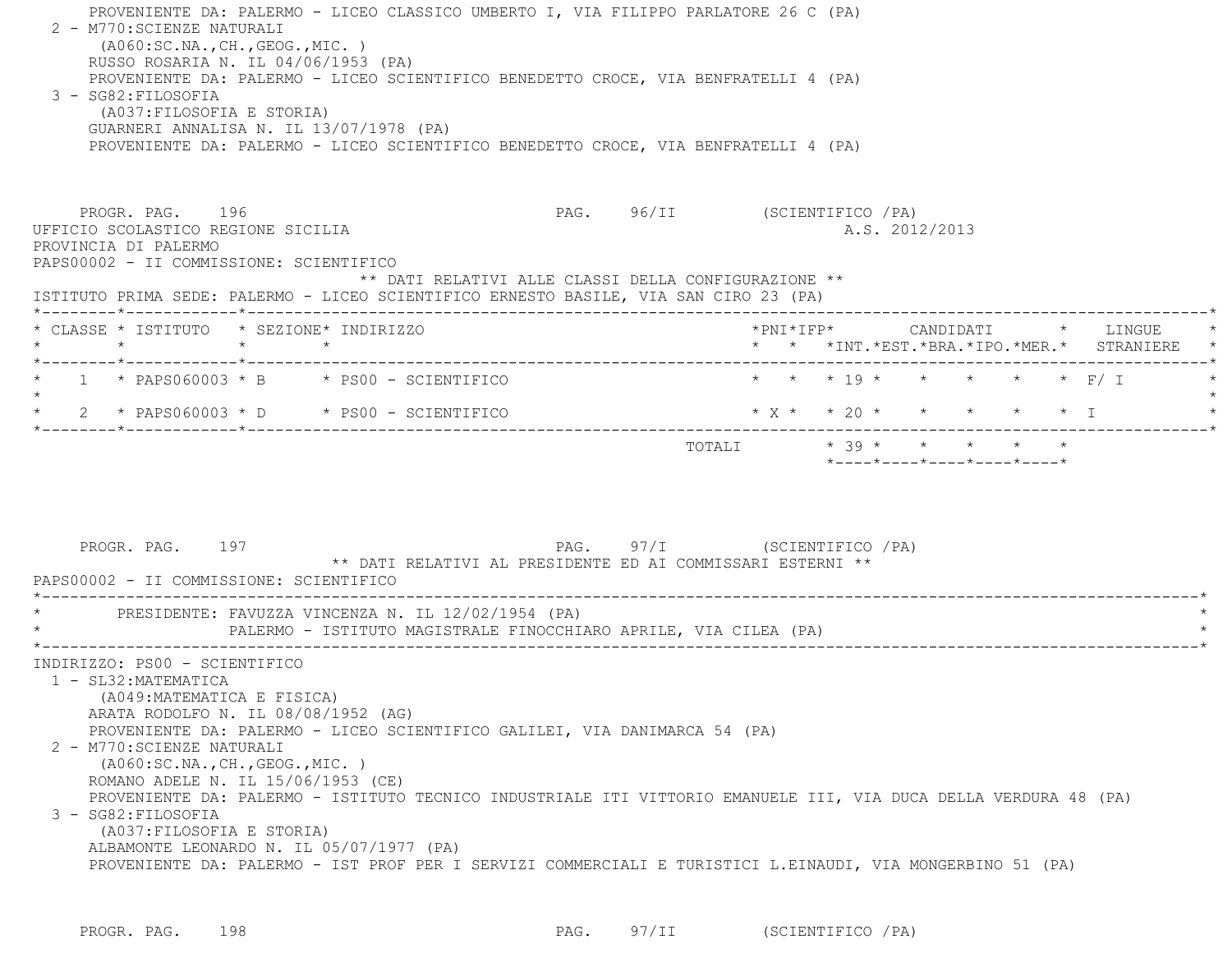|         | PROVINCIA DI PALERMO                                                                                                                               |                                                                                                                                                                                                                                                                                                                                                                                                                                                             |                               |                         |  | A.S. 2012/2013 |                            |  |                                                                                                                                                                       |
|---------|----------------------------------------------------------------------------------------------------------------------------------------------------|-------------------------------------------------------------------------------------------------------------------------------------------------------------------------------------------------------------------------------------------------------------------------------------------------------------------------------------------------------------------------------------------------------------------------------------------------------------|-------------------------------|-------------------------|--|----------------|----------------------------|--|-----------------------------------------------------------------------------------------------------------------------------------------------------------------------|
|         | PAPS00003 - III COMMISSIONE: SCIENTIFICO                                                                                                           | ** DATI RELATIVI ALLE CLASSI DELLA CONFIGURAZIONE **<br>ISTITUTO PRIMA SEDE: PALERMO - LICEO SCIENTIFICO ERNESTO BASILE, VIA SAN CIRO 23 (PA)                                                                                                                                                                                                                                                                                                               |                               |                         |  |                |                            |  |                                                                                                                                                                       |
|         |                                                                                                                                                    | * CLASSE * ISTITUTO * SEZIONE* INDIRIZZO                                                                                                                                                                                                                                                                                                                                                                                                                    |                               |                         |  |                |                            |  | *PNI*IFP* CANDIDATI * LINGUE<br>* * *INT. *EST. *BRA. *IPO. *MER. * STRANIERE *                                                                                       |
| $\star$ |                                                                                                                                                    | $\star$ 1 $\star$ PAPS060003 $\star$ F $\star$ PS00 - SCIENTIFICO                                                                                                                                                                                                                                                                                                                                                                                           | * * * 21 * * * * * * I        |                         |  |                |                            |  |                                                                                                                                                                       |
|         |                                                                                                                                                    | * $2$ * PAPS060003 * G * PS00 - SCIENTIFICO                                                                                                                                                                                                                                                                                                                                                                                                                 |                               | * * * 19 * * * * * * I  |  |                |                            |  |                                                                                                                                                                       |
|         |                                                                                                                                                    |                                                                                                                                                                                                                                                                                                                                                                                                                                                             |                               | TOTALI * 40 * * * * * * |  |                | *----*----*----*----*----* |  |                                                                                                                                                                       |
|         | PROGR. PAG. 199<br>PAPS00003 - III COMMISSIONE: SCIENTIFICO                                                                                        | PAG. 98/I (SCIENTIFICO / PA)<br>** DATI RELATIVI AL PRESIDENTE ED AI COMMISSARI ESTERNI **                                                                                                                                                                                                                                                                                                                                                                  |                               |                         |  |                |                            |  |                                                                                                                                                                       |
|         |                                                                                                                                                    | * PRESIDENTE: GALLUCCIO ELIO N. IL 19/02/1955 (PA)<br>PALERMO - ISTITUTO TECNICO NAUTICO GIOENI - TRABIA, VIA VITTORIO EMANUELE, 27 (PA)                                                                                                                                                                                                                                                                                                                    |                               |                         |  |                |                            |  |                                                                                                                                                                       |
|         | 1 - SL32: MATEMATICA                                                                                                                               |                                                                                                                                                                                                                                                                                                                                                                                                                                                             |                               |                         |  |                |                            |  |                                                                                                                                                                       |
|         | (A049: MATEMATICA E FISICA)<br>2 - M770: SCIENZE NATURALI<br>(AO60:SC.NA., CH., GEOG., MIC. )<br>3 - SG82: FILOSOFIA<br>(A037: FILOSOFIA E STORIA) | IGNACCOLO PAOLO MARCO N. IL 30/12/1964 (SR)<br>PROVENIENTE DA: PALERMO - LICEO SCIENTIFICO BENEDETTO CROCE, VIA BENFRATELLI 4 (PA)<br>PELLEGRINO ANGELO N. IL 21/01/1968 (TP)<br>PROVENIENTE DA: PALERMO - IST TEC COMMERCIALE E PER GEOMETRI I.T.C.G. E TURISMO DUCA ABRUZZ, VIA FAZIO N. 1 (PA)<br>SCELSI PAOLO FERDINANDO N. IL 24/10/1965 (PA)<br>PROVENIENTE DA: PALERMO - LICEO SCIENTIFICO LICEO SCIENTIFICO STATALE "S.C, VIA GEN. ARIMONDI 14 (PA) |                               |                         |  |                |                            |  |                                                                                                                                                                       |
|         | PROGR. PAG. 200<br>UFFICIO SCOLASTICO REGIONE SICILIA<br>PROVINCIA DI PALERMO<br>PAPS00004 - IV COMMISSIONE: SCIENTIFICO                           | ** DATI RELATIVI ALLE CLASSI DELLA CONFIGURAZIONE **                                                                                                                                                                                                                                                                                                                                                                                                        | PAG. 98/II (SCIENTIFICO / PA) |                         |  | A.S. 2012/2013 |                            |  |                                                                                                                                                                       |
|         |                                                                                                                                                    | ISTITUTO PRIMA SEDE: PALERMO - LICEO SCIENTIFICO LICEO SCIENTIFICO STATALE "S.C, VIA GEN. ARIMONDI 14 (PA)                                                                                                                                                                                                                                                                                                                                                  |                               |                         |  |                |                            |  |                                                                                                                                                                       |
|         |                                                                                                                                                    | * CLASSE * ISTITUTO * SEZIONE* INDIRIZZO                                                                                                                                                                                                                                                                                                                                                                                                                    |                               |                         |  |                |                            |  | $\text{\tt *PNI*IFP*} \qquad \qquad \text{CANDIDATI} \qquad \text{\tt *} \qquad \text{LINGUE} \qquad \text{\tt *}$<br>* * *INT. *EST. *BRA. *IPO. *MER. * STRANIERE * |
|         |                                                                                                                                                    | $1 * PAPS02000L * A * PS00 - SCIENTIFICO$                                                                                                                                                                                                                                                                                                                                                                                                                   | $* x * * 27 * * * * * * * 1$  |                         |  |                |                            |  |                                                                                                                                                                       |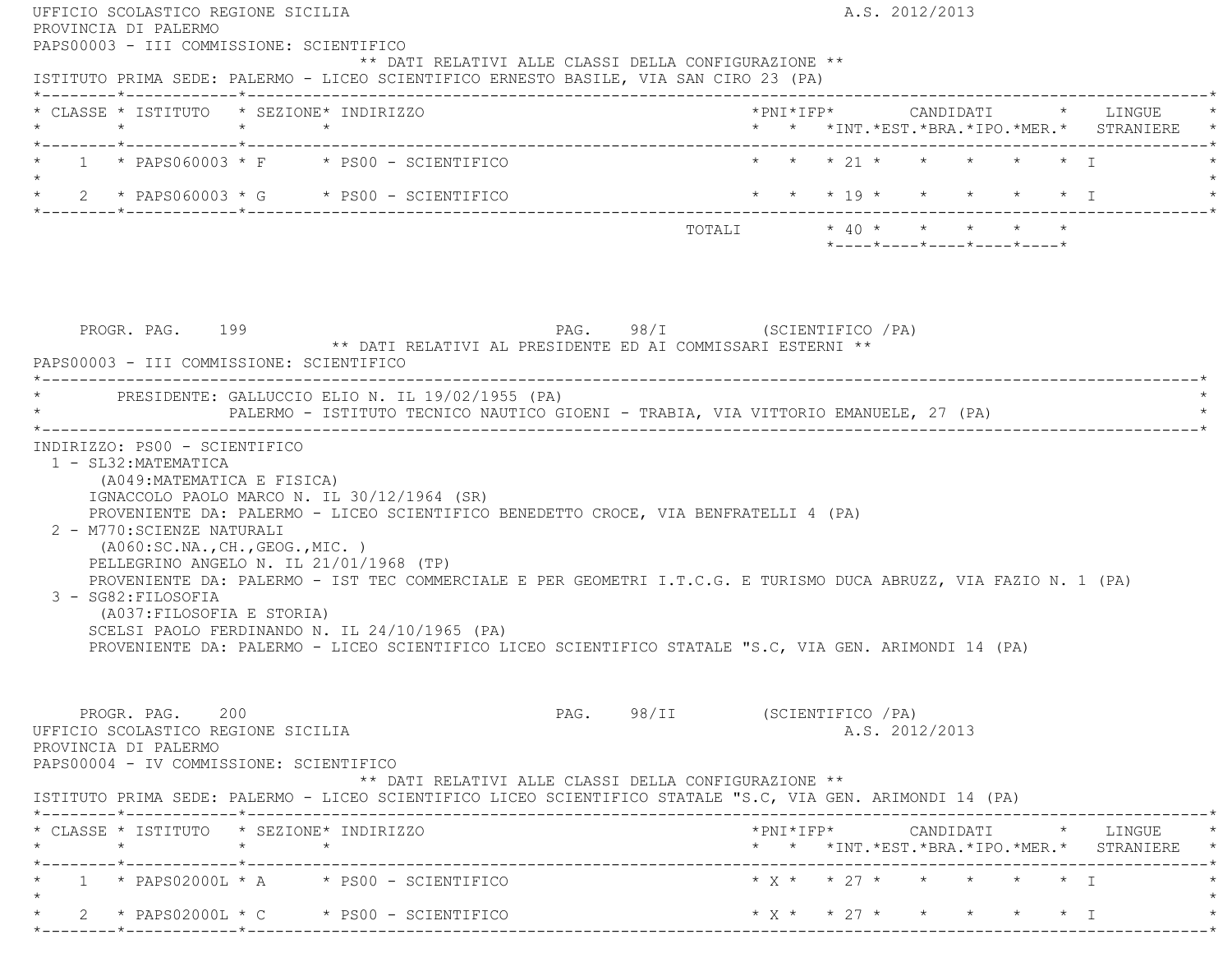PROGR. PAG. 201 201 PAG. 99/I (SCIENTIFICO / PA) \*\* DATI RELATIVI AL PRESIDENTE ED AI COMMISSARI ESTERNI \*\* PAPS00004 - IV COMMISSIONE: SCIENTIFICO $\mathcal{L}^{\mathcal{L}}(\mathcal{L}^{\mathcal{L}}(\mathcal{L}^{\mathcal{L}}(\mathcal{L}^{\mathcal{L}}(\mathcal{L}^{\mathcal{L}}(\mathcal{L}^{\mathcal{L}}(\mathcal{L}^{\mathcal{L}}(\mathcal{L}^{\mathcal{L}}(\mathcal{L}^{\mathcal{L}}(\mathcal{L}^{\mathcal{L}}(\mathcal{L}^{\mathcal{L}}(\mathcal{L}^{\mathcal{L}}(\mathcal{L}^{\mathcal{L}}(\mathcal{L}^{\mathcal{L}}(\mathcal{L}^{\mathcal{L}}(\mathcal{L}^{\mathcal{L}}(\mathcal{L}^{\mathcal{L$ PRESIDENTE: PACINO PIETRO N. IL 07/04/1961 (TP) \* BAGHERIA - IST PROF INDUSTRIA E ARTIGIANATO S.D'ACQUISTO BAGHERIA, VIA CONSOLARE, 111 (PA) \* \*----------------------------------------------------------------------------------------------------------------------------\* INDIRIZZO: PS00 - SCIENTIFICO 1 - SL32:MATEMATICA (A049:MATEMATICA E FISICA) IOVINO TIZIANA N. IL 13/04/1967 (TP) PROVENIENTE DA: PALERMO - LICEO ARTISTICO LICEO ARTISTICO DAMIANI ALMEYD, VIA VIVALDI,58 (PA) 2 - M770:SCIENZE NATURALI (A060:SC.NA.,CH.,GEOG.,MIC. ) LO GIUDICE CARMELA N. IL 03/07/1955 (PA) PROVENIENTE DA: GANGI - ISTITUTO TECNICO COMMERCIALE "G. SALERNO", VIA ROCCO CHINNICI S.N.C (PA) 3 - SG82:FILOSOFIA (A037:FILOSOFIA E STORIA) MONTERA EMILIANA N. IL 04/06/1976 (TP) PROVENIENTE DA: CORLEONE - LICEO SCIENTIFICO LICEO SCIENT. CLASS. PEDAG DO, VIA SALVATORE CUSIMANO S.N.C. (PA) PROGR. PAG. 202 202 PAG. 99/II (SCIENTIFICO / PA) UFFICIO SCOLASTICO REGIONE SICILIA A.S. 2012/2013 PROVINCIA DI PALERMO PAPS00005 - V COMMISSIONE: SCIENTIFICO \*\* DATI RELATIVI ALLE CLASSI DELLA CONFIGURAZIONE \*\* ISTITUTO PRIMA SEDE: PALERMO - LICEO SCIENTIFICO LICEO SCIENTIFICO STATALE "S.C, VIA GEN. ARIMONDI 14 (PA) \*--------\*------------\*-------------------------------------------------------------------------------------------------------\* \* CLASSE \* ISTITUTO \* SEZIONE\* INDIRIZZO \*PNI\*IFP\* CANDIDATI \* LINGUE \* \* \* \* \* \* \* \*INT.\*EST.\*BRA.\*IPO.\*MER.\* STRANIERE \* \*--------\*------------\*-------------------------------------------------------------------------------------------------------\* \* 1 \* PAPS02000L \* D \* PS00 - SCIENTIFICO \* \* \* 16 \* \* \* \* \* I/ F \*  $\star$  \* 2 \* PAPS02000L \* M \* PS00 - SCIENTIFICO \* \* \* 30 \* \* \* \* \* I \* \*--------\*------------\*-------------------------------------------------------------------------------------------------------\*TOTALI  $* 46 * * * * * * * * *$ \*----\*----\*----\*----\*----\*

TOTALI  $\star$  54  $\star$   $\star$   $\star$   $\star$ 

\*----\*----\*----\*----\*----\*

| PROGR. PAG.                                     | 203 |                                                                                  | PAG. 100/I |  | (SCIENTIFICO / PA) |  |  |  |
|-------------------------------------------------|-----|----------------------------------------------------------------------------------|------------|--|--------------------|--|--|--|
|                                                 |     | ** DATI RELATIVI AL PRESIDENTE ED AI COMMISSARI ESTERNI **                       |            |  |                    |  |  |  |
| PAPS00005 - V COMMISSIONE: SCIENTIFICO          |     |                                                                                  |            |  |                    |  |  |  |
|                                                 |     |                                                                                  |            |  |                    |  |  |  |
| PRESIDENTE: PECORARO VITO N. IL 25/03/1967 (PA) |     |                                                                                  |            |  |                    |  |  |  |
|                                                 |     | PALERMO - ISTITUTO COMPRENSIVO I.C. OUASIMODO - OBERDAN, VIA FICHIDINDIA, 6 (PA) |            |  |                    |  |  |  |
|                                                 |     |                                                                                  |            |  |                    |  |  |  |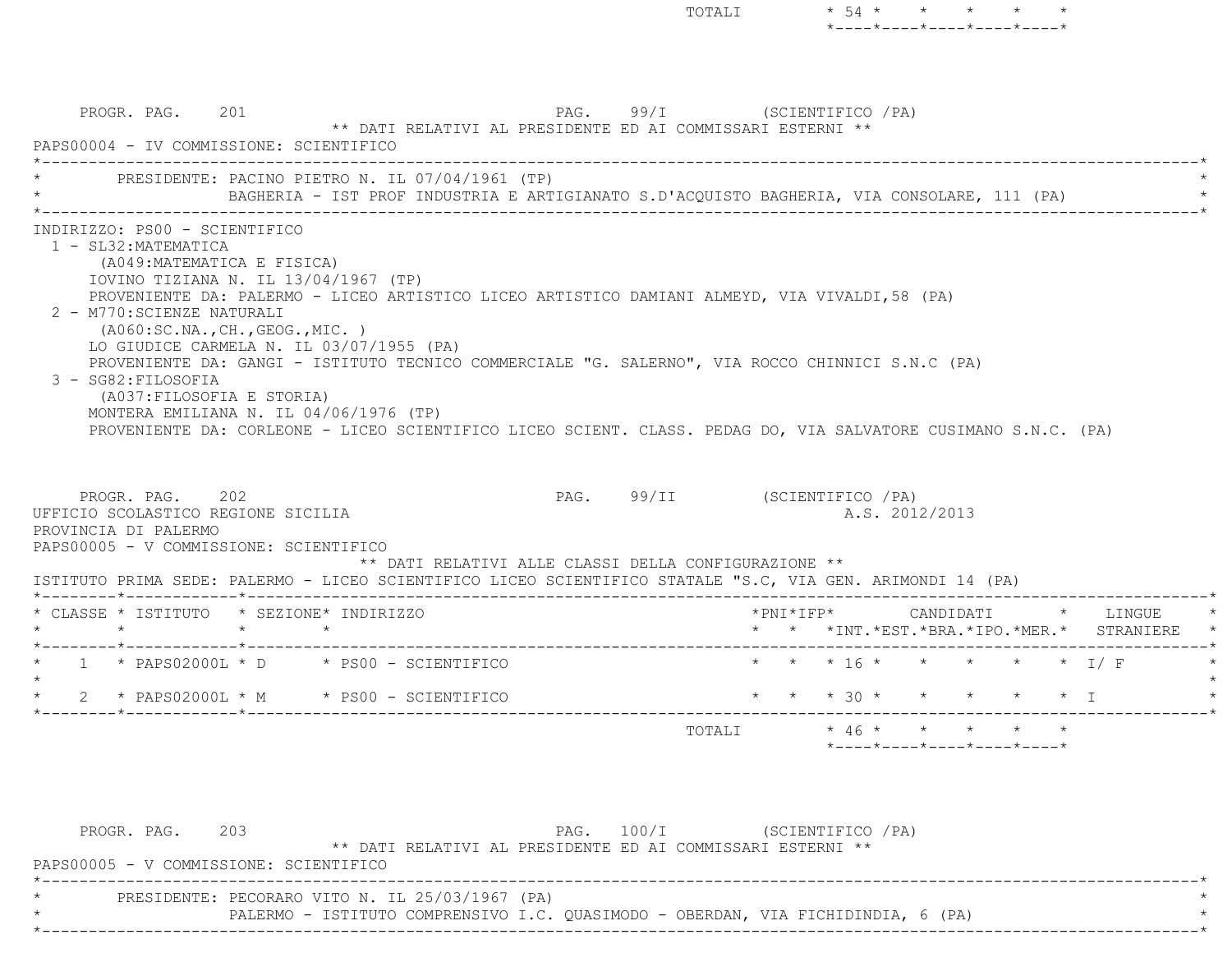INDIRIZZO: PS00 - SCIENTIFICO 1 - SL32:MATEMATICA (A049:MATEMATICA E FISICA) BARBARO PIETRO VINCENZO N. IL 01/03/1975 (EE) PROVENIENTE DA: PALERMO - LICEO CLASSICO MELI, VIA S.ALDISIO,2 (PA) 2 - M770:SCIENZE NATURALI (A060:SC.NA.,CH.,GEOG.,MIC. ) MUSSO PIETRO N. IL 05/01/1976 (PA) PROVENIENTE DA: PALERMO - ISTITUTO MAGISTRALE IM REGINA MARGHERITA, PIAZZETTA S. SALVATORE 1 (PA) 3 - SG82:FILOSOFIA (A037:FILOSOFIA E STORIA) INZERILLO FRANCESCA MARIA N. IL 19/12/1969 (PA) PROVENIENTE DA: PALERMO - LICEO CLASSICO LC CL.ANNESSO CONV.NAZ. G.FALC, PIAZZA SETTANGELI 3 (PA) PROGR. PAG. 204 204 PAG. 100/II (SCIENTIFICO /PA) UFFICIO SCOLASTICO REGIONE SICILIA A.S. 2012/2013 PROVINCIA DI PALERMO PAPS00006 - VI COMMISSIONE: SCIENTIFICO \*\* DATI RELATIVI ALLE CLASSI DELLA CONFIGURAZIONE \*\* ISTITUTO PRIMA SEDE: PALERMO - LICEO SCIENTIFICO LICEO SCIENTIFICO STATALE "S.C, VIA GEN. ARIMONDI 14 (PA) \*--------\*------------\*-------------------------------------------------------------------------------------------------------\* \* CLASSE \* ISTITUTO \* SEZIONE\* INDIRIZZO \*PNI\*IFP\* CANDIDATI \* LINGUE \* \* \* \* \* \* \* \*INT.\*EST.\*BRA.\*IPO.\*MER.\* STRANIERE \* \*--------\*------------\*-------------------------------------------------------------------------------------------------------\*1 \* PAPS02000L \* E \* PS00 - SCIENTIFICO \* \* \* \* \* \* \* \* \* \* \* \* \* I  $\star$ \* 2 \* PAPS02000L \* G \* PS00 - SCIENTIFICO \* \* \* \* \* \* \* \* \* \* \* \* I \*--------\*------------\*-------------------------------------------------------------------------------------------------------\* TOTALI \* 47 \* \* \* \* \* \*----\*----\*----\*----\*----\*PROGR. PAG. 205 205 PAG. 101/I (SCIENTIFICO / PA) \*\* DATI RELATIVI AL PRESIDENTE ED AI COMMISSARI ESTERNI \*\* PAPS00006 - VI COMMISSIONE: SCIENTIFICO \*----------------------------------------------------------------------------------------------------------------------------\*PRESIDENTE: CICATELLO ROSARIA N. IL 22/10/1968 (PA) MONREALE - LICEO CLASSICO LICEO CLASSICO "EMANUELE BASIL, VIA DISCESA CAPPUCCINI S.N. (PA) \*----------------------------------------------------------------------------------------------------------------------------\* INDIRIZZO: PS00 - SCIENTIFICO 1 - SL32:MATEMATICA (A049:MATEMATICA E FISICA) SACCO VINCENZO N. IL 31/05/1964 (PA) PROVENIENTE DA: LERCARA FRIDDI - LICEO SCIENTIFICO M. PICONE, VIALE P. SCAGLIONE, 24 (PA) 2 - M770:SCIENZE NATURALI (A060:SC.NA.,CH.,GEOG.,MIC. ) SOFI DOMENICO CARMELO N. IL 24/11/1955 (RC) PROVENIENTE DA: PALERMO - LICEO SCIENTIFICO ALBERT EINSTEIN, VIA A. VIVALDI N 60 (PA) 3 - SG82:FILOSOFIA (A037:FILOSOFIA E STORIA) MINUTOLI FABIO N. IL 04/11/1961 (PA) PROVENIENTE DA: PALERMO - LICEO SCIENTIFICO GALILEI, VIA DANIMARCA 54 (PA)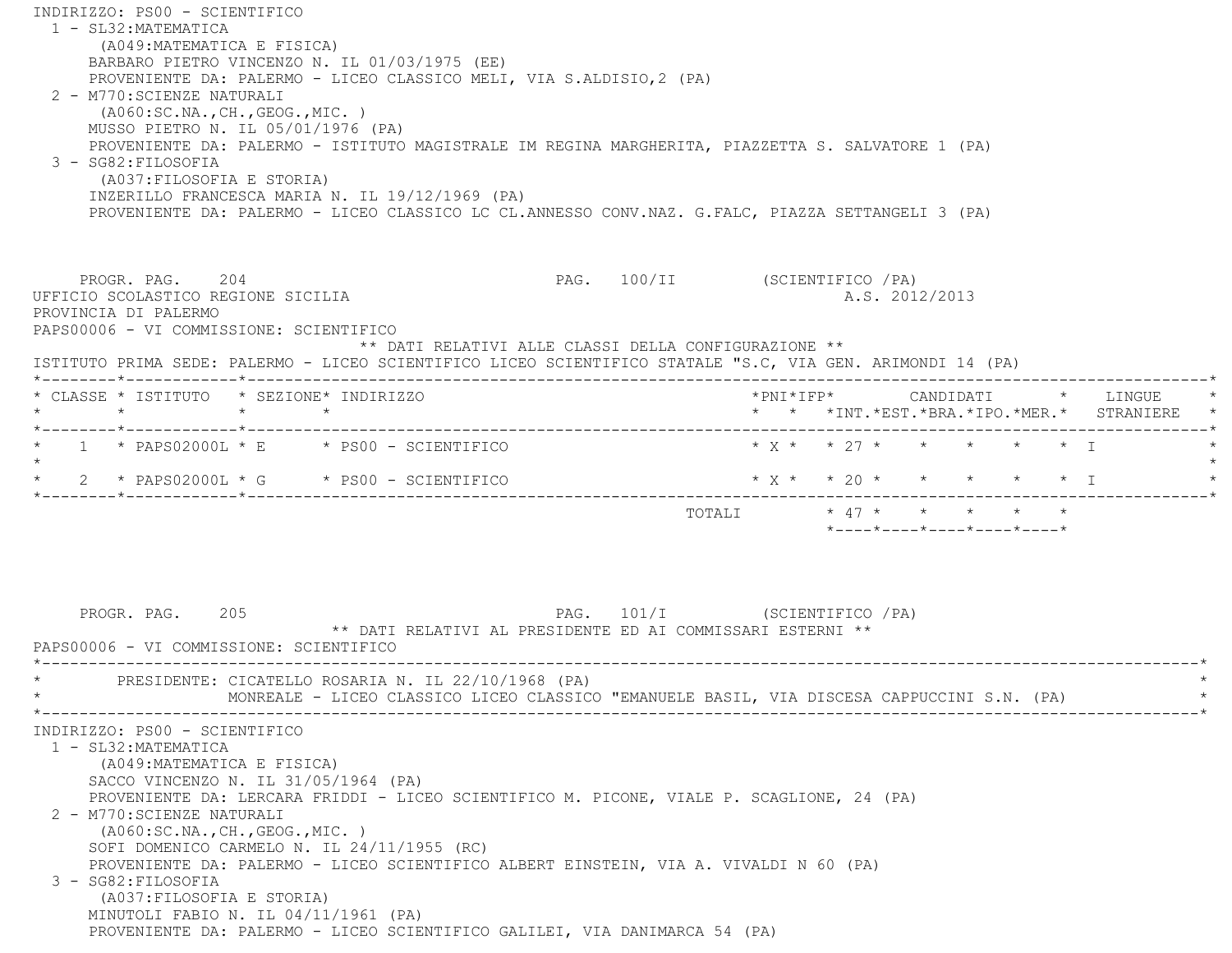PROGR. PAG. 206 206 PAG. 101/II (SCIENTIFICO / PA) UFFICIO SCOLASTICO REGIONE SICILIA A.S. 2012/2013 PROVINCIA DI PALERMO PAPS00007 - VII COMMISSIONE: SCIENTIFICO \*\* DATI RELATIVI ALLE CLASSI DELLA CONFIGURAZIONE \*\* ISTITUTO PRIMA SEDE: PALERMO - LICEO SCIENTIFICO LICEO SCIENTIFICO STATALE "S.C, VIA GEN. ARIMONDI 14 (PA) \*--------\*------------\*-------------------------------------------------------------------------------------------------------\* \* CLASSE \* ISTITUTO \* SEZIONE\* INDIRIZZO \*PNI\*IFP\* CANDIDATI \* LINGUE \* \* \* \* \* \* \* \*INT.\*EST.\*BRA.\*IPO.\*MER.\* STRANIERE \* \*--------\*------------\*-------------------------------------------------------------------------------------------------------\*1 \* PAPS02000L \* F \* PS00 - SCIENTIFICO \* \* \* \* 20 \* \* \* \* \* \* \* I/ F  $\star$  \* 2 \* PAPS02000L \* L \* PS00 - SCIENTIFICO \* \* \* 30 \* \* \* \* \* I \* \*--------\*------------\*-------------------------------------------------------------------------------------------------------\* $\texttt{TOTAL} \qquad \qquad \star\quad 50\;\star\qquad \star\qquad \star\qquad \star\qquad \star\qquad \star$  \*----\*----\*----\*----\*----\* PROGR. PAG. 207 PAG. 102/I (SCIENTIFICO /PA) \*\* DATI RELATIVI AL PRESIDENTE ED AI COMMISSARI ESTERNI \*\* PAPS00007 - VII COMMISSIONE: SCIENTIFICO \*----------------------------------------------------------------------------------------------------------------------------\*PRESIDENTE: MISURACA CARLA N. IL 29/06/1952 (PA) PALERMO - IST PROF INDUSTRIA E ARTIGIANATO E ASCIONE, VIA CENTURIPE 11 (PA) \*----------------------------------------------------------------------------------------------------------------------------\* INDIRIZZO: PS00 - SCIENTIFICO 1 - SL32:MATEMATICA (A049:MATEMATICA E FISICA) TUMMINELLO ILARIA N. IL 01/06/1982 (PA) PROVENIENTE DA: PALERMO - ISTITUTO MAGISTRALE LICEO SCIENZE UMANE E LING. "D, VIA FICHIDINDIA (PA) 2 - M770:SCIENZE NATURALI (A060:SC.NA.,CH.,GEOG.,MIC. ) MARGAGLIOTTA EUGENIO N. IL 29/03/1954 (PA) PROVENIENTE DA: PALERMO - ISTITUTO MAGISTRALE LICEO SCIENZE UMANE E LING. "D, VIA FICHIDINDIA (PA) 3 - SG82:FILOSOFIA (A037:FILOSOFIA E STORIA) FRICANO DAVIDE N. IL 20/03/1971 (PA) PROVENIENTE DA: BAGHERIA - LICEO SCIENTIFICO LICEO SCIENTIFICO "G.D'ALESSAN, VIA S. IGNAZIO DI LOYOLA (PA) PROGR. PAG. 208 208 PAG. 102/II (SCIENTIFICO /PA) UFFICIO SCOLASTICO REGIONE SICILIA A.S. 2012/2013 PROVINCIA DI PALERMO PAPS00008 - VIII COMMISSIONE: SCIENTIFICO \*\* DATI RELATIVI ALLE CLASSI DELLA CONFIGURAZIONE \*\* ISTITUTO PRIMA SEDE: PALERMO - LICEO SCIENTIFICO LICEO SCIENTIFICO STATALE "S.C, VIA GEN. ARIMONDI 14 (PA) \*--------\*------------\*-------------------------------------------------------------------------------------------------------\* \* CLASSE \* ISTITUTO \* SEZIONE\* INDIRIZZO \*PNI\*IFP\* CANDIDATI \* LINGUE \*\* \* \* \* \* \* \*INT.\*EST.\*BRA.\*IPO.\*MER.\* STRANIERE \*

\*--------\*------------\*-------------------------------------------------------------------------------------------------------\*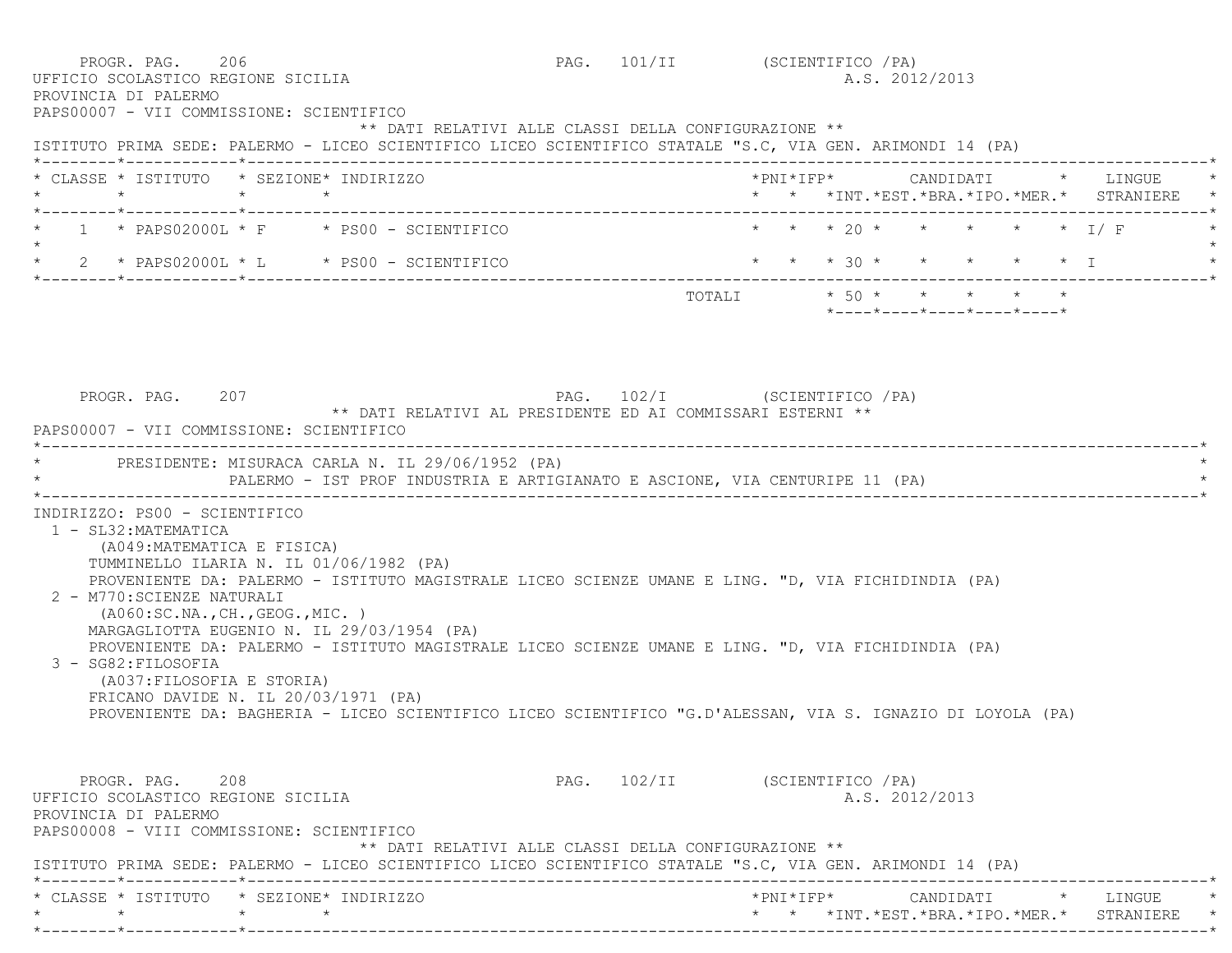| -1 |                                                                                                                                                                                                    | $*$ PAPS02000L $*$ I $*$ PS00 - SCIENTIFICO        |                                                                                                                                                                                                                                                                             |                               |                       |           |  |                |                                                  |                        | * * * 14 * * * * * * * I/ F                                         |
|----|----------------------------------------------------------------------------------------------------------------------------------------------------------------------------------------------------|----------------------------------------------------|-----------------------------------------------------------------------------------------------------------------------------------------------------------------------------------------------------------------------------------------------------------------------------|-------------------------------|-----------------------|-----------|--|----------------|--------------------------------------------------|------------------------|---------------------------------------------------------------------|
|    |                                                                                                                                                                                                    | 2 * PAPS02000L * N * PS00 - SCIENTIFICO            |                                                                                                                                                                                                                                                                             |                               |                       |           |  |                | * * * 31 * * * * * * I                           |                        |                                                                     |
|    |                                                                                                                                                                                                    |                                                    |                                                                                                                                                                                                                                                                             |                               | TOTALI * 45 * * * * * |           |  |                | $*$ ---- $*$ ---- $*$ ---- $*$ ---- $*$ ---- $*$ |                        |                                                                     |
|    | PROGR. PAG. 209<br>PAPS00008 - VIII COMMISSIONE: SCIENTIFICO                                                                                                                                       |                                                    | PAG. 103/I (SCIENTIFICO / PA)<br>** DATI RELATIVI AL PRESIDENTE ED AI COMMISSARI ESTERNI **                                                                                                                                                                                 |                               |                       |           |  |                |                                                  |                        |                                                                     |
|    |                                                                                                                                                                                                    |                                                    | PRESIDENTE: BONGIORNO CATERINA N. IL 31/10/1953 (PA)<br>PARTINICO - IST TEC COMMERCIALE E PER GEOMETRI CARLO ALBERTO DALLA CHIESA, CORSO DEI MILLE 517 (PA)                                                                                                                 |                               |                       |           |  |                |                                                  |                        |                                                                     |
|    | 2 - M770: SCIENZE NATURALI<br>(AO60:SC.NA., CH., GEOG., MIC. )<br>LICATA PAOLA N. IL $16/07/1960$ (PA)<br>3 - SG82: FILOSOFIA<br>(A037: FILOSOFIA E STORIA)<br>D'AGATI FABIO N. IL 16/06/1967 (PA) | MASCELLARO LAURA PROVVIDENZA N. IL 24/07/1976 (MI) | PROVENIENTE DA: LERCARA FRIDDI - LICEO SCIENTIFICO M. PICONE, VIALE P. SCAGLIONE, 24 (PA)<br>PROVENIENTE DA: PALERMO - LICEO SCIENTIFICO ALBERT EINSTEIN, VIA A. VIVALDI N 60 (PA)<br>PROVENIENTE DA: PALERMO - LICEO SCIENTIFICO ALBERT EINSTEIN, VIA A. VIVALDI N 60 (PA) |                               |                       |           |  |                |                                                  |                        |                                                                     |
|    | PROGR. PAG. 210<br>UFFICIO SCOLASTICO REGIONE SICILIA<br>PROVINCIA DI PALERMO<br>PAPS00009 - IX COMMISSIONE: SCIENTIFICO                                                                           |                                                    | ** DATI RELATIVI ALLE CLASSI DELLA CONFIGURAZIONE **<br>ISTITUTO PRIMA SEDE: PALERMO - LICEO SCIENTIFICO BENEDETTO CROCE, VIA BENFRATELLI 4 (PA)                                                                                                                            | PAG. 103/II (SCIENTIFICO /PA) |                       |           |  | A.S. 2012/2013 |                                                  |                        |                                                                     |
|    | * CLASSE * ISTITUTO * SEZIONE* INDIRIZZO<br>$\star$ $\star$<br>$\star$                                                                                                                             |                                                    |                                                                                                                                                                                                                                                                             |                               |                       | *PNI*IFP* |  |                |                                                  |                        | CANDIDATI * LINGUE<br>* * *INT. *EST. *BRA. *IPO. *MER. * STRANIERE |
|    |                                                                                                                                                                                                    | $*$ PAPS100008 $*$ N $*$ PS00 - SCIENTIFICO        |                                                                                                                                                                                                                                                                             |                               |                       |           |  |                | * * 26 * * * * * * I                             |                        |                                                                     |
|    |                                                                                                                                                                                                    | 2 * PAPS100008 * R * PS00 - SCIENTIFICO            |                                                                                                                                                                                                                                                                             |                               |                       |           |  |                |                                                  |                        |                                                                     |
|    |                                                                                                                                                                                                    |                                                    |                                                                                                                                                                                                                                                                             |                               |                       |           |  |                |                                                  | * * * 21 * * * * * * I |                                                                     |

PROGR. PAG. 211 211 PAG. 104/I (SCIENTIFICO /PA) \*\* DATI RELATIVI AL PRESIDENTE ED AI COMMISSARI ESTERNI \*\*

PAPS00009 - IX COMMISSIONE: SCIENTIFICO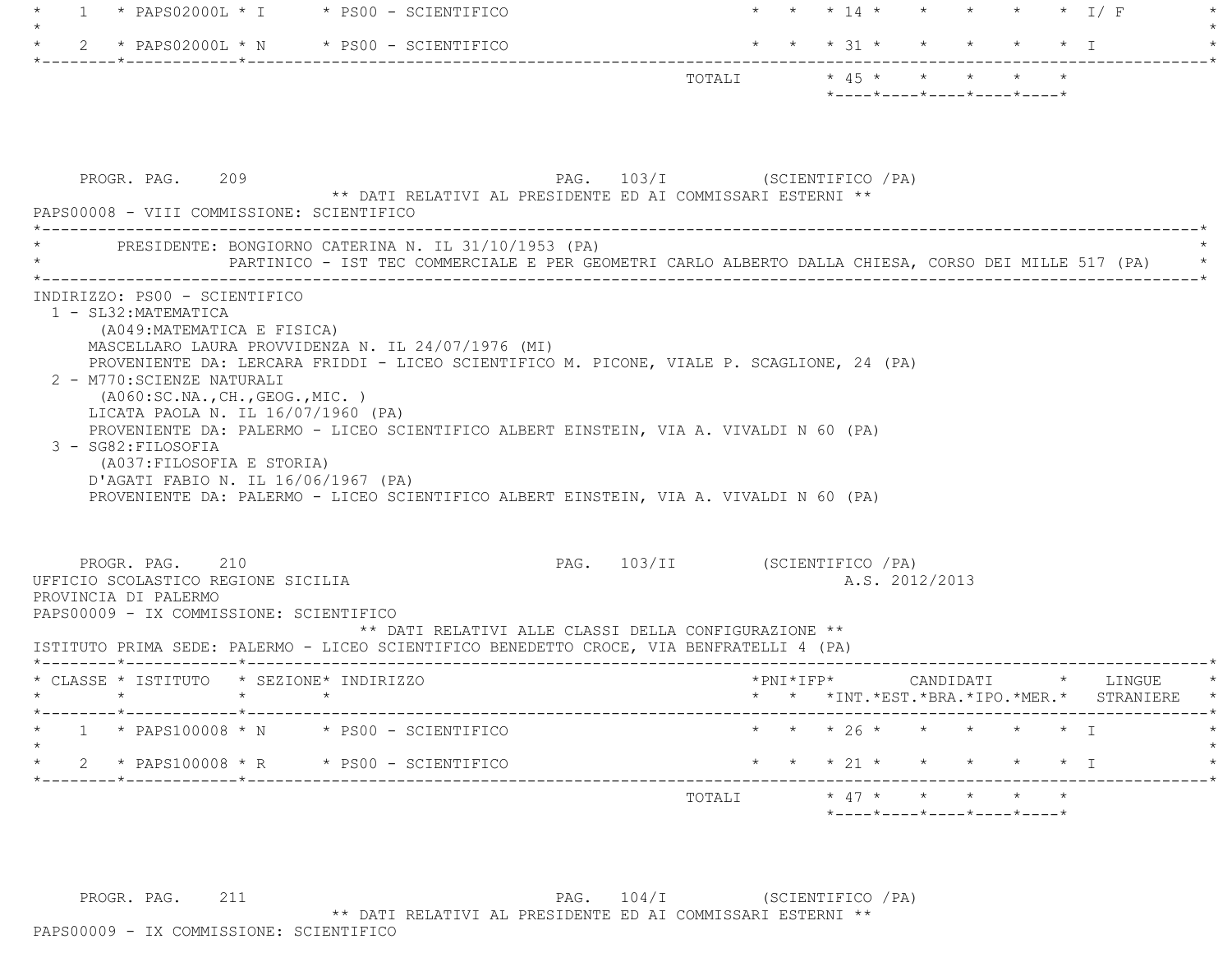\*----------------------------------------------------------------------------------------------------------------------------\*PRESIDENTE: DI SALVO SUSANNA N. IL 27/08/1950 (PA) PALERMO - ISTITUTO COMPRENSIVO IC PRINCIPESSA ELENA DI NAPOLI, VIA USTICA 46 (PA) \*----------------------------------------------------------------------------------------------------------------------------\* INDIRIZZO: PS00 - SCIENTIFICO 1 - SL32:MATEMATICA (A049:MATEMATICA E FISICA) MORTELLARO MARIA PAOLA N. IL 20/01/1971 (TP) PROVENIENTE DA: CAPACI - ISTITUTO MAGISTRALE LICEO DELLE SCIENZE UMANE "UGO, PIAZZA MATRICE (PA) 2 - M770:SCIENZE NATURALI (A060:SC.NA.,CH.,GEOG.,MIC. ) BARBARO DANIELE N. IL 22/02/1975 (PA) PROVENIENTE DA: PALERMO - ISTITUTO TECNICO COMMERCIALE F. FERRARA - SERALE, VIA SGARLATA 11 (PA) 3 - SG82:FILOSOFIA (A037:FILOSOFIA E STORIA) MOSA VALERIA N. IL 27/01/1982 (PA) PROVENIENTE DA: PARTINICO - LICEO SCIENTIFICO LS SANTI SAVARINO, C/DA TURRISI (PA) PROGR. PAG. 212 PAG. 104/II (SCIENTIFICO /PA) UFFICIO SCOLASTICO REGIONE SICILIA A.S. 2012/2013 PROVINCIA DI PALERMO PAPS00010 - X COMMISSIONE: SCIENTIFICO \*\* DATI RELATIVI ALLE CLASSI DELLA CONFIGURAZIONE \*\* ISTITUTO PRIMA SEDE: PALERMO - LICEO SCIENTIFICO BENEDETTO CROCE, VIA BENFRATELLI 4 (PA) \*--------\*------------\*-------------------------------------------------------------------------------------------------------\* \* CLASSE \* ISTITUTO \* SEZIONE\* INDIRIZZO \*PNI\*IFP\* CANDIDATI \* LINGUE \* \* \* \* \* \* \* \*INT.\*EST.\*BRA.\*IPO.\*MER.\* STRANIERE \* \*--------\*------------\*-------------------------------------------------------------------------------------------------------\* \* 1 \* PAPS100008 \* M \* PS00 - SCIENTIFICO \* \* \* 28 \* \* \* \* \* I \* $\star$  \* 2 \* PAPS100008 \* Q \* PS00 - SCIENTIFICO \* \* \* 21 \* \* \* \* \* I \* \*--------\*------------\*-------------------------------------------------------------------------------------------------------\* TOTALI \* 49 \* \* \* \* \* \*----\*----\*----\*----\*----\*PROGR. PAG. 213 2009 PAG. 105/I (SCIENTIFICO / PA) \*\* DATI RELATIVI AL PRESIDENTE ED AI COMMISSARI ESTERNI \*\* PAPS00010 - X COMMISSIONE: SCIENTIFICO \*----------------------------------------------------------------------------------------------------------------------------\*PRESIDENTE: MARANO GASPARE N. IL 29/03/1955 (PA) \* PIANA DEGLI ALBANESI - ISTITUTO COMPRENSIVO I.C.PIANA DEGLI ALBANESI, VIA PIETRA DI MARIA (PA) \* \*----------------------------------------------------------------------------------------------------------------------------\* INDIRIZZO: PS00 - SCIENTIFICO 1 - SL32:MATEMATICA (A049:MATEMATICA E FISICA) CAPUTO ANNA N. IL 30/07/1980 (NA) PROVENIENTE DA: CORLEONE - LICEO SCIENTIFICO LICEO SCIENT. CLASS. PEDAG DO, VIA SALVATORE CUSIMANO S.N.C. (PA) 2 - M770:SCIENZE NATURALI (A060:SC.NA.,CH.,GEOG.,MIC. ) SICARI MARIA GRAZIA N. IL 10/05/1957 (PA) PROVENIENTE DA: PALERMO - ISTITUTO TECNICO INDUSTRIALE A. VOLTA, PASSAGGIO DEI PICCIOTTI 1 (PA)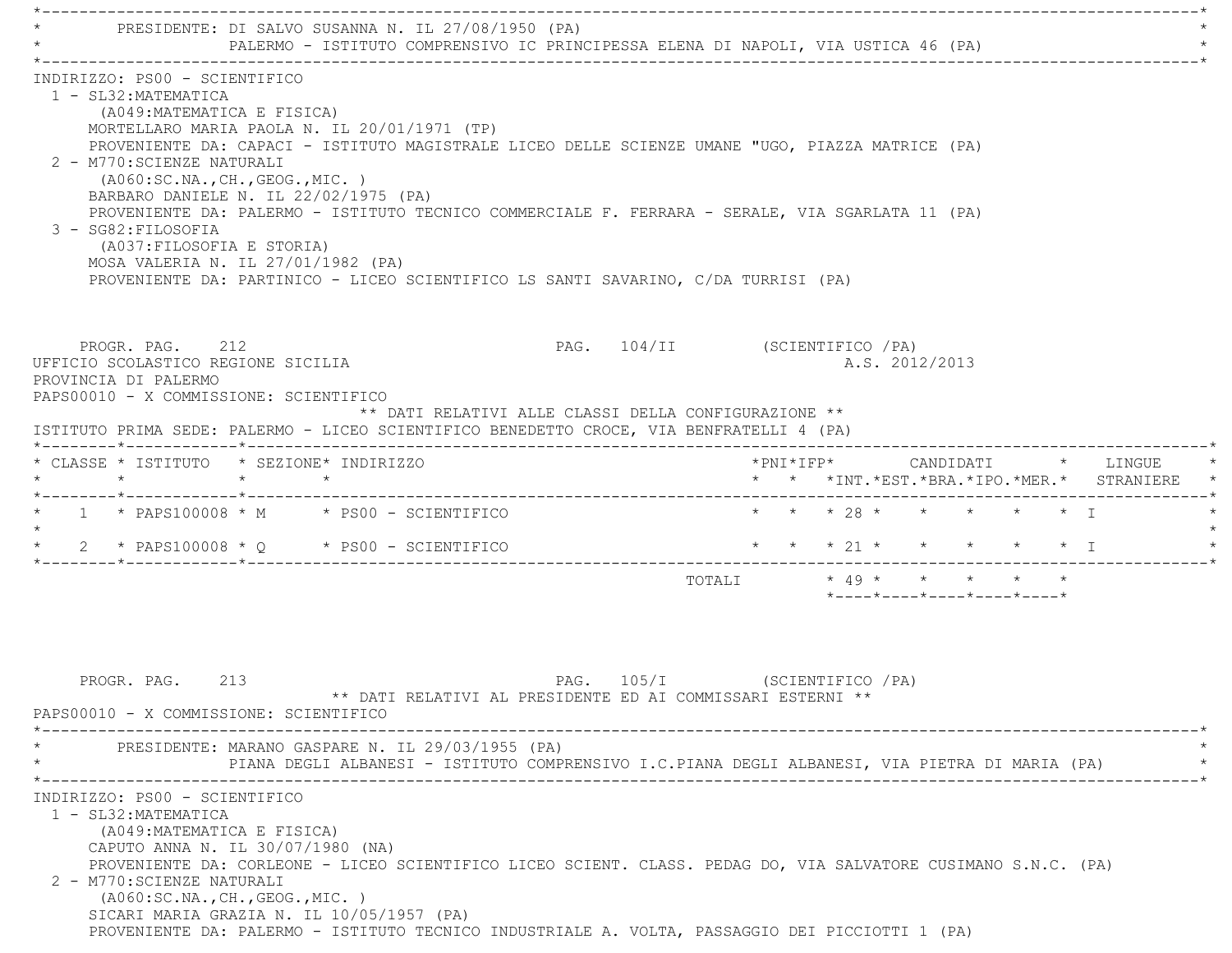3 - SG82:FILOSOFIA (A037:FILOSOFIA E STORIA) RIZZUTO ROSALBA N. IL 06/05/1960 (PA) PROVENIENTE DA: PALERMO - LICEO SCIENTIFICO LICEO SCIENTIFICO STATALE "S.C, VIA GEN. ARIMONDI 14 (PA) PROGR. PAG. 214 CHARGE 214 PAG. 105/II (SCIENTIFICO / PA) UFFICIO SCOLASTICO REGIONE SICILIA A.S. 2012/2013 PROVINCIA DI PALERMO PAPS00011 - XI COMMISSIONE: SCIENTIFICO \*\* DATI RELATIVI ALLE CLASSI DELLA CONFIGURAZIONE \*\* ISTITUTO PRIMA SEDE: PALERMO - LICEO SCIENTIFICO BENEDETTO CROCE, VIA BENFRATELLI 4 (PA) \*--------\*------------\*-------------------------------------------------------------------------------------------------------\* \* CLASSE \* ISTITUTO \* SEZIONE\* INDIRIZZO \*PNI\*IFP\* CANDIDATI \* LINGUE \* \* \* \* \* \* \* \*INT.\*EST.\*BRA.\*IPO.\*MER.\* STRANIERE \* \*--------\*------------\*-------------------------------------------------------------------------------------------------------\* \* 1 \* PAPS100008 \* F \* PS00 - SCIENTIFICO \* X \* \* 16 \* \* \* \* \* I \* $\star$ 2 \* PAPS100008 \* G \* PS00 - SCIENTIFICO \* \* X \* \* 32 \* \* \* \* \* \* \* I \*--------\*------------\*-------------------------------------------------------------------------------------------------------\* TOTALI \* 48 \* \* \* \* \* \*----\*----\*----\*----\*----\*PROGR. PAG. 215 2009 2009 2009 215 2215 2216 2316 232 233 246. 2215 232 233 246. 232 233 234 234 235 236 237 23 \*\* DATI RELATIVI AL PRESIDENTE ED AI COMMISSARI ESTERNI \*\* PAPS00011 - XI COMMISSIONE: SCIENTIFICO \*----------------------------------------------------------------------------------------------------------------------------\*PRESIDENTE: OGNIBENE ROSARIO N. IL 24/10/1950 (CL) PALERMO - ISTITUTO COMPRENSIVO I.C. RAPISARDI M.-GARIBALDI G., VIA CALTANISSETTA 27 (PA) \*----------------------------------------------------------------------------------------------------------------------------\* INDIRIZZO: PS00 - SCIENTIFICO 1 - SL32:MATEMATICA (A049:MATEMATICA E FISICA) CASTELLINO PASQUA N. IL 16/03/1952 (AG) PROVENIENTE DA: PALERMO - ISTITUTO MAGISTRALE LICEO SCIENZE UMANE E LING. "D, VIA FICHIDINDIA (PA) 2 - M770:SCIENZE NATURALI (A060:SC.NA.,CH.,GEOG.,MIC. ) MAZZE' ROBERTO N. IL 06/07/1965 (PA) PROVENIENTE DA: PALERMO - LICEO CLASSICO MELI, VIA S.ALDISIO,2 (PA) 3 - SG82:FILOSOFIA (A037:FILOSOFIA E STORIA) MILAZZO MARIA GIOVANNA N. IL 23/06/1966 (CL) PROVENIENTE DA: PALERMO - LICEO SCIENTIFICO LICEO SCIENTIFICO STATALE "S.C, VIA GEN. ARIMONDI 14 (PA) PROGR. PAG. 216 CHARGE 216 PAG. 106/II (SCIENTIFICO / PA) UFFICIO SCOLASTICO REGIONE SICILIA A.S. 2012/2013 PROVINCIA DI PALERMO PAPS00012 - XII COMMISSIONE: SCIENTIFICO\*\* DATI RELATIVI ALLE CLASSI DELLA CONFIGURAZIONE \*\*

ISTITUTO PRIMA SEDE: PALERMO - LICEO SCIENTIFICO BENEDETTO CROCE, VIA BENFRATELLI 4 (PA)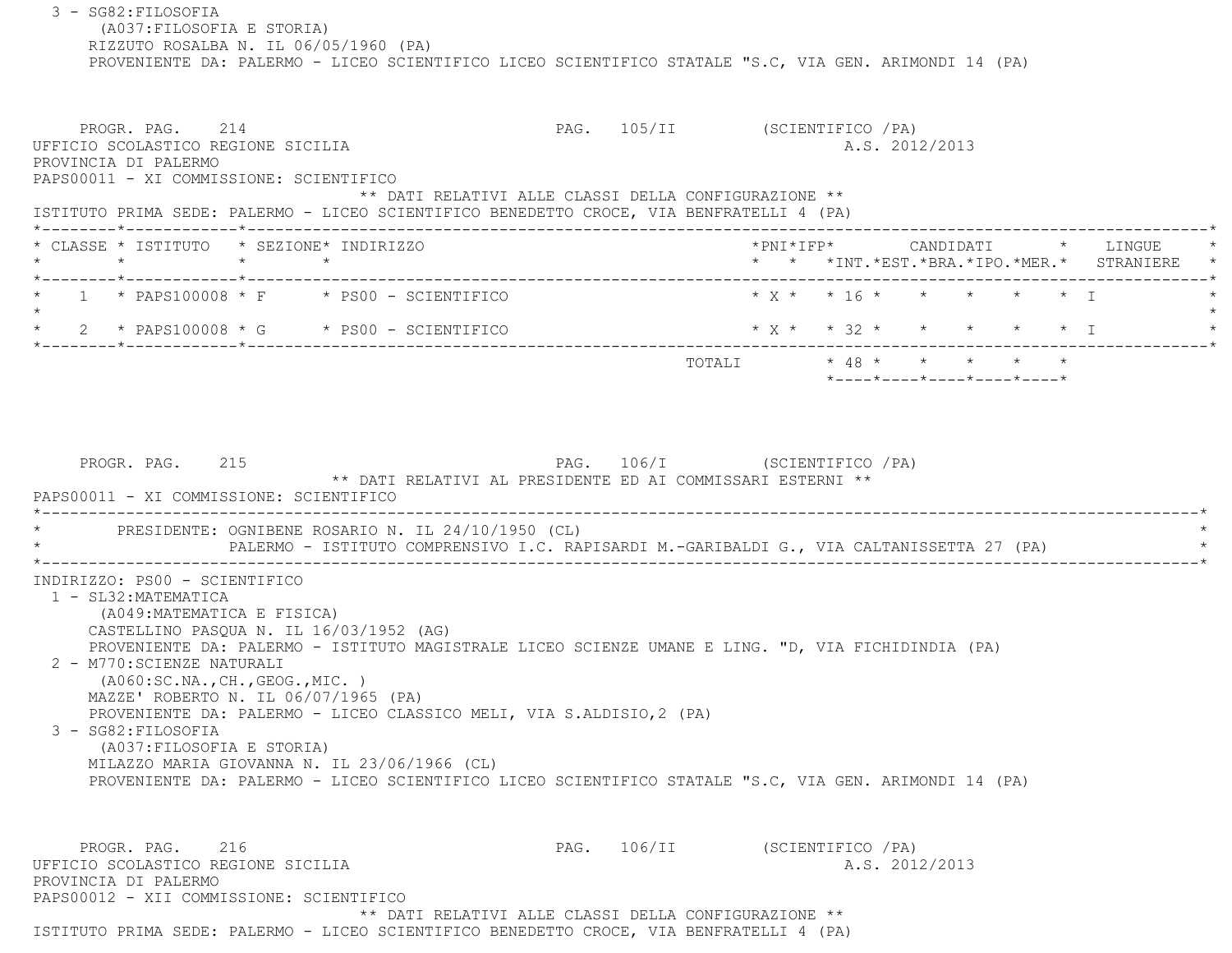|         |                                                                                                                                                                                                     |         | * CLASSE * ISTITUTO * SEZIONE* INDIRIZZO                                                                                                                                                                                                                                                                          |                                                      |                                |        |  |  |                |                                                                                        |  |                                                                                                 |  |
|---------|-----------------------------------------------------------------------------------------------------------------------------------------------------------------------------------------------------|---------|-------------------------------------------------------------------------------------------------------------------------------------------------------------------------------------------------------------------------------------------------------------------------------------------------------------------|------------------------------------------------------|--------------------------------|--------|--|--|----------------|----------------------------------------------------------------------------------------|--|-------------------------------------------------------------------------------------------------|--|
|         |                                                                                                                                                                                                     |         | $1 \times$ PAPS100008 $\times$ E $\times$ PS00 - SCIENTIFICO                                                                                                                                                                                                                                                      |                                                      |                                |        |  |  |                | $\star$ y $\star$ $\star$ 19 $\star$ $\star$ $\star$ $\star$ $\star$ $\star$ $\star$ T |  |                                                                                                 |  |
| $\star$ |                                                                                                                                                                                                     |         | 2 * PAPS100008 * I * PS00 - SCIENTIFICO                                                                                                                                                                                                                                                                           |                                                      |                                |        |  |  |                |                                                                                        |  | * * * 22 * * * * * * I                                                                          |  |
|         |                                                                                                                                                                                                     |         |                                                                                                                                                                                                                                                                                                                   |                                                      |                                |        |  |  |                | $*$ ---- $*$ ---- $*$ ---- $*$ ---- $*$ ---- $*$                                       |  |                                                                                                 |  |
|         | PROGR. PAG. 217<br>PAPS00012 - XII COMMISSIONE: SCIENTIFICO                                                                                                                                         |         | ** DATI RELATIVI AL PRESIDENTE ED AI COMMISSARI ESTERNI **                                                                                                                                                                                                                                                        |                                                      | PAG. 107/I (SCIENTIFICO / PA)  |        |  |  |                |                                                                                        |  |                                                                                                 |  |
|         |                                                                                                                                                                                                     |         | PRESIDENTE: DRAGO GIUSEPPE N. IL 16/04/1952 (SR)<br>PALERMO - ISTITUTO COMPRENSIVO I.C. KAROL WOJTYLA EX MARABITT, VIA DELL'ARSENALE, 62 (PA)                                                                                                                                                                     |                                                      |                                |        |  |  |                |                                                                                        |  |                                                                                                 |  |
|         | 2 - M770: SCIENZE NATURALI<br>( A060:SC.NA., CH., GEOG., MIC. )<br>AMARI GIGLIOLA N. IL 19/02/1950 (TP)<br>3 - SG82: FILOSOFIA<br>(A037:FILOSOFIA E STORIA)<br>GIACONIA MARIA N. IL 15/11/1970 (PA) |         | PROVENIENTE DA: SAN GIUSEPPE IATO - LICEO SCIENTIFICO LICEO SCIENTIFICO DI SAN GIUSE, CORSO UMBERTO, 319 (PA)<br>PROVENIENTE DA: PALERMO - ISTITUTO TECNICO COMMERCIALE F. FERRARA, VIA SGARLATA 11 (PA)<br>PROVENIENTE DA: PALERMO - LICEO SCIENTIFICO LICEO SCIENTIFICO STATALE "S.C, VIA GEN. ARIMONDI 14 (PA) |                                                      |                                |        |  |  |                |                                                                                        |  |                                                                                                 |  |
|         | PROGR. PAG. 218<br>UFFICIO SCOLASTICO REGIONE SICILIA<br>PROVINCIA DI PALERMO<br>PAPS00013 - XIII COMMISSIONE: SCIENTIFICO                                                                          |         | ISTITUTO PRIMA SEDE: PALERMO - LICEO SCIENTIFICO BENEDETTO CROCE, VIA BENFRATELLI 4 (PA)                                                                                                                                                                                                                          | ** DATI RELATIVI ALLE CLASSI DELLA CONFIGURAZIONE ** | PAG. 107/II (SCIENTIFICO / PA) |        |  |  | A.S. 2012/2013 |                                                                                        |  |                                                                                                 |  |
|         | * CLASSE * ISTITUTO * SEZIONE* INDIRIZZO                                                                                                                                                            |         |                                                                                                                                                                                                                                                                                                                   |                                                      |                                |        |  |  |                |                                                                                        |  | $*PNI*IFP* \qquad \qquad \text{CANDIDATI} \qquad \qquad * \qquad \text{LINGUE} \qquad \qquad *$ |  |
|         | $\star$                                                                                                                                                                                             | $\star$ | $\star$                                                                                                                                                                                                                                                                                                           |                                                      |                                |        |  |  |                |                                                                                        |  | * * *INT. *EST. *BRA. *IPO. *MER. * STRANIERE *                                                 |  |
|         |                                                                                                                                                                                                     |         | $1 \times$ PAPS100008 $\times$ C $\times$ PS00 - SCIENTIFICO                                                                                                                                                                                                                                                      |                                                      |                                |        |  |  |                | * * * 22 * * * * * * I                                                                 |  |                                                                                                 |  |
|         |                                                                                                                                                                                                     |         | 2 * PAPS100008 * D * PS00 - SCIENTIFICO                                                                                                                                                                                                                                                                           |                                                      |                                |        |  |  |                | * * * 21 * 2 * * * * * I                                                               |  |                                                                                                 |  |
|         |                                                                                                                                                                                                     |         |                                                                                                                                                                                                                                                                                                                   |                                                      |                                | TOTALI |  |  |                | $* 43 * 2 * * * * * *$<br>*----*----*----*----*----*                                   |  |                                                                                                 |  |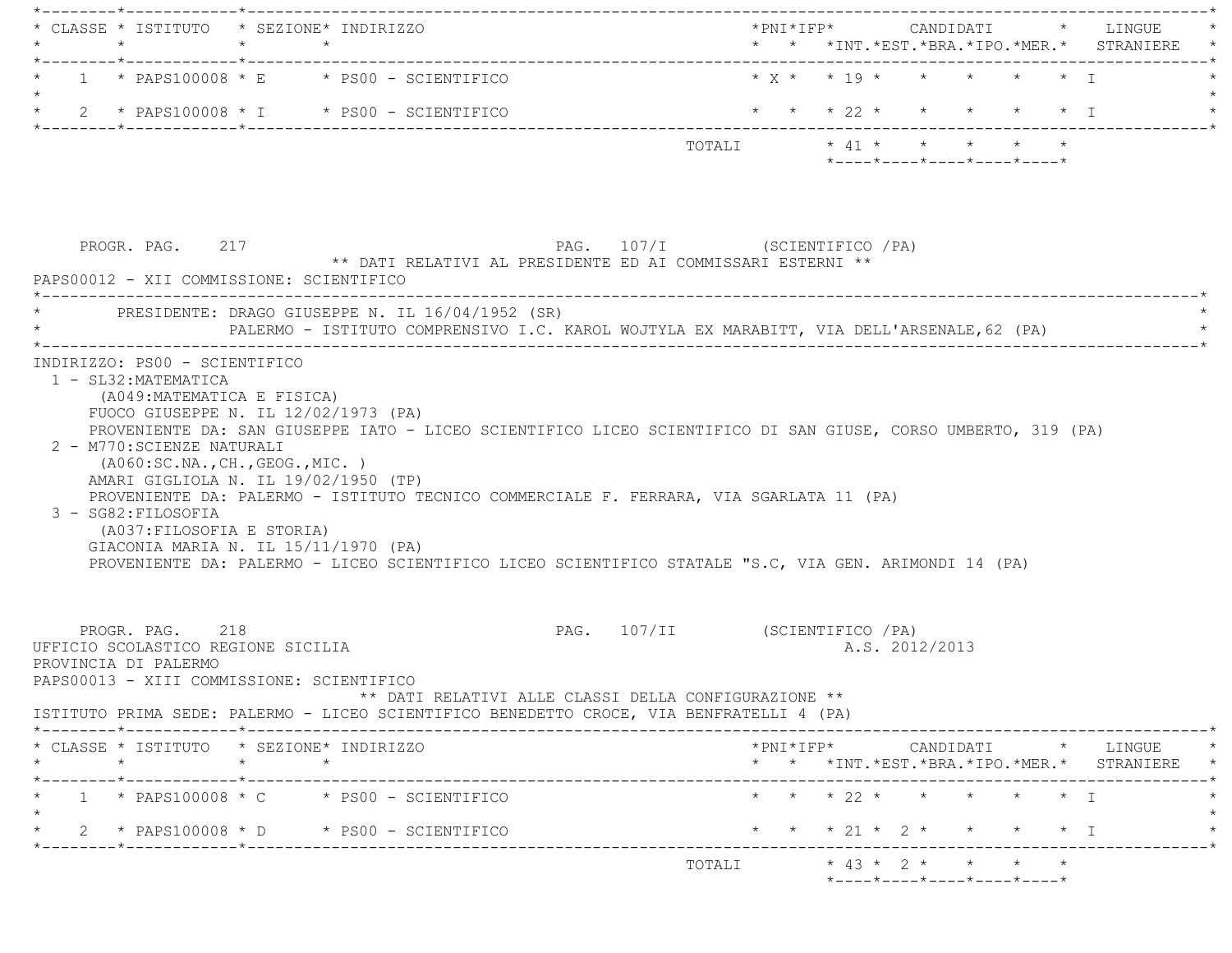|                                                            |                                                                           | PROGR. PAG. 219 |                                                                                                                               | PAPS00013 - XIII COMMISSIONE: SCIENTIFICO                                                                                 | ** DATI RELATIVI AL PRESIDENTE ED AI COMMISSARI ESTERNI **                                                                                                                                |                                                                                | PAG. 108/I (SCIENTIFICO / PA) |  |  |                |                                                                 |  |                                                                                                                          |
|------------------------------------------------------------|---------------------------------------------------------------------------|-----------------|-------------------------------------------------------------------------------------------------------------------------------|---------------------------------------------------------------------------------------------------------------------------|-------------------------------------------------------------------------------------------------------------------------------------------------------------------------------------------|--------------------------------------------------------------------------------|-------------------------------|--|--|----------------|-----------------------------------------------------------------|--|--------------------------------------------------------------------------------------------------------------------------|
|                                                            |                                                                           |                 |                                                                                                                               |                                                                                                                           | PRESIDENTE: FINOCCHIARO GIAMPIERO N. IL 14/01/1962 (PA)                                                                                                                                   |                                                                                |                               |  |  |                |                                                                 |  |                                                                                                                          |
|                                                            | 1 - SL32: MATEMATICA<br>2 - M770: SCIENZE NATURALI<br>3 - SG82: FILOSOFIA |                 | INDIRIZZO: PS00 - SCIENTIFICO<br>(A049:MATEMATICA E FISICA)<br>(AO60:SC.NA., CH., GEOG., MIC. )<br>(A037: FILOSOFIA E STORIA) | PILATO FABIOLA N. IL 11/12/1971 (PA)<br>TERESI ROSA MARIA N. IL 29/12/1956 (PA)<br>D'ANCONA AGATINA N. IL 23/10/1960 (PA) | PROVENIENTE DA: CACCAMO - ISTITUTO MAGISTRALE IST.MAGISTRALE DI CACCAMO, LARGO PIETRO SPICA (PA)<br>PROVENIENTE DA: PALERMO - LICEO SCIENTIFICO ALBERT EINSTEIN, VIA A. VIVALDI N 60 (PA) |                                                                                |                               |  |  |                |                                                                 |  | PROVENIENTE DA: PALERMO - IST PROF PER I SERVIZI ALBERGHIERI E RISTORAZIONE I.P.S.S.E.O.A. "PIETRO PIAZZA", CORSO DEI MI |
| UFFICIO SCOLASTICO REGIONE SICILIA<br>PROVINCIA DI PALERMO | PROGR. PAG. 220                                                           |                 |                                                                                                                               | PAPS00014 - XIV COMMISSIONE: SCIENTIFICO                                                                                  | ** DATI RELATIVI ALLE CLASSI DELLA CONFIGURAZIONE **<br>ISTITUTO PRIMA SEDE: PALERMO - LICEO SCIENTIFICO BENEDETTO CROCE, VIA BENFRATELLI 4 (PA)                                          | PAG. 108/II (SCIENTIFICO /PA)                                                  |                               |  |  | A.S. 2012/2013 |                                                                 |  |                                                                                                                          |
|                                                            |                                                                           |                 |                                                                                                                               | * CLASSE * ISTITUTO * SEZIONE* INDIRIZZO                                                                                  |                                                                                                                                                                                           |                                                                                |                               |  |  |                |                                                                 |  | * * *INT. *EST. *BRA. *IPO. *MER. * STRANIERE                                                                            |
|                                                            |                                                                           |                 |                                                                                                                               |                                                                                                                           | * $1$ * PAPS100008 * B * PS00 - SCIENTIFICO                                                                                                                                               |                                                                                |                               |  |  |                | * * * 20 * * * * * * T                                          |  |                                                                                                                          |
|                                                            |                                                                           |                 |                                                                                                                               |                                                                                                                           |                                                                                                                                                                                           |                                                                                |                               |  |  |                |                                                                 |  |                                                                                                                          |
|                                                            |                                                                           |                 |                                                                                                                               |                                                                                                                           | * $2$ * PAPS100008 * H * PS00 - SCIENTIFICO                                                                                                                                               | $\star$ X $\star$ $\star$ 26 $\star$ $\star$ $\star$ $\star$ $\star$ $\star$ I |                               |  |  |                |                                                                 |  |                                                                                                                          |
|                                                            |                                                                           |                 |                                                                                                                               |                                                                                                                           |                                                                                                                                                                                           |                                                                                | TOTALI * 46 * * * * * *       |  |  |                | $*$ - - - - $*$ - - - - $*$ - - - - $*$ - - - - $*$ - - - - $*$ |  |                                                                                                                          |
|                                                            | PROGR. PAG. 221                                                           |                 |                                                                                                                               | PAPS00014 - XIV COMMISSIONE: SCIENTIFICO                                                                                  | ** DATI RELATIVI AL PRESIDENTE ED AI COMMISSARI ESTERNI **                                                                                                                                | PAG. 109/I (SCIENTIFICO / PA)                                                  |                               |  |  |                |                                                                 |  |                                                                                                                          |
|                                                            |                                                                           |                 |                                                                                                                               |                                                                                                                           | PRESIDENTE: DE LAURENTIIS ANNA N. IL 27/06/1955 (NA)<br>PALERMO - SCUOLA ELEMENTARE RAGUSA MOLETI, VIA RAGUSA MOLETI 8 (PA)                                                               |                                                                                |                               |  |  |                |                                                                 |  |                                                                                                                          |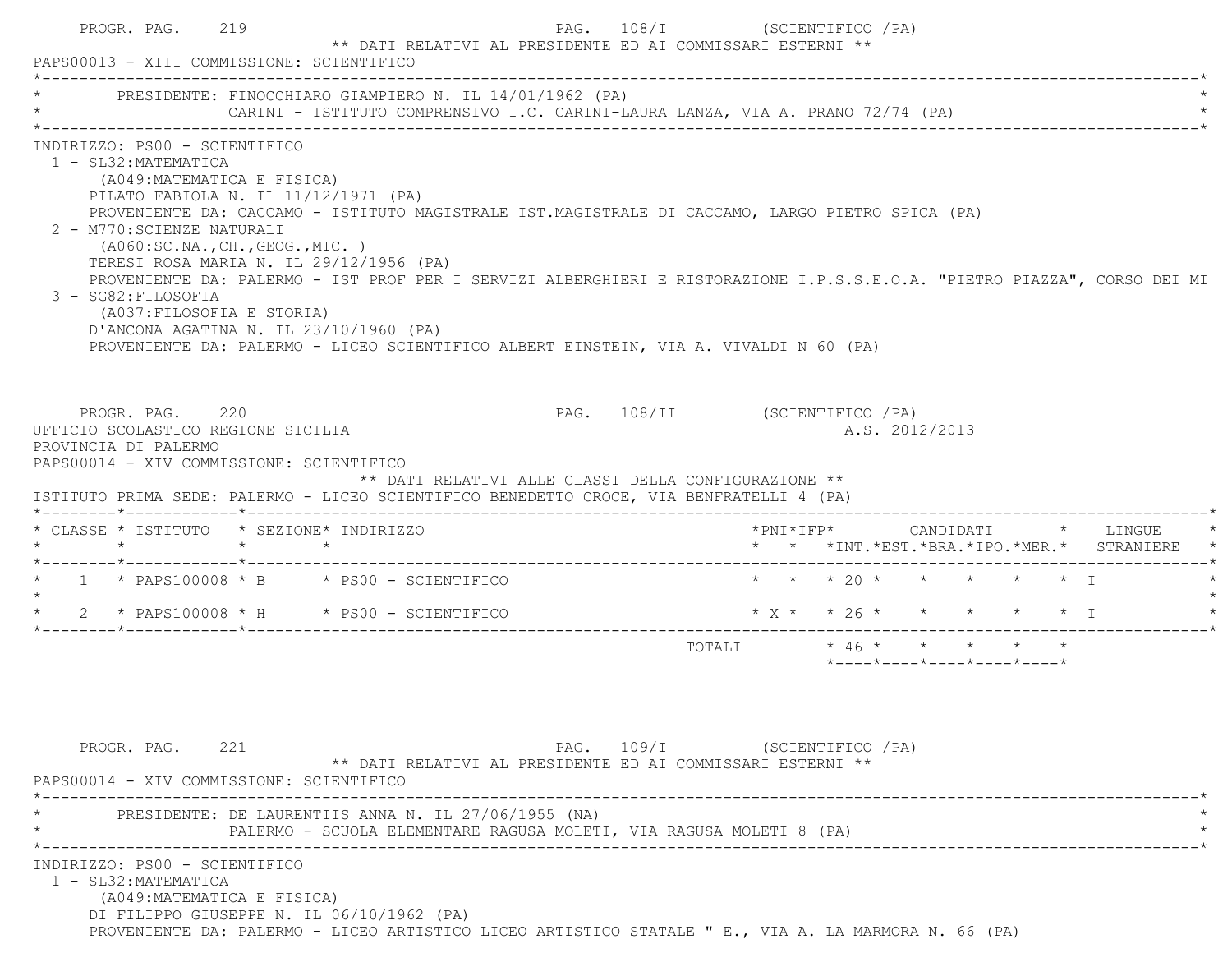2 - M770:SCIENZE NATURALI (A060:SC.NA.,CH.,GEOG.,MIC. ) D'AMICO ROSARIA N. IL 30/01/1957 (PA) PROVENIENTE DA: PALERMO - ISTITUTO TECNICO INDUSTRIALE ITI VITTORIO EMANUELE III, VIA DUCA DELLA VERDURA 48 (PA) 3 - SG82:FILOSOFIA (A037:FILOSOFIA E STORIA) MISTRETTA FRANCESCA N. IL 24/05/1949 (TP) PROVENIENTE DA: PALERMO - LICEO SCIENTIFICO ETTORE MAJORANA, VIA ASTORINO, 56 (PA) PROGR. PAG. 222 PAG. PAG. 222 PAG. 109/II (SCIENTIFICO /PA) UFFICIO SCOLASTICO REGIONE SICILIA A.S. 2012/2013 PROVINCIA DI PALERMO PAPS00015 - XV COMMISSIONE: SCIENTIFICO \*\* DATI RELATIVI ALLE CLASSI DELLA CONFIGURAZIONE \*\* ISTITUTO PRIMA SEDE: PALERMO - LICEO SCIENTIFICO BENEDETTO CROCE, VIA BENFRATELLI 4 (PA) \*--------\*------------\*-------------------------------------------------------------------------------------------------------\* \* CLASSE \* ISTITUTO \* SEZIONE\* INDIRIZZO \*PNI\*IFP\* CANDIDATI \* LINGUE \* \* \* \* \* \* \* \*INT.\*EST.\*BRA.\*IPO.\*MER.\* STRANIERE \* \*--------\*------------\*-------------------------------------------------------------------------------------------------------\*1 \* PAPS100008 \* A \* \* PS00 - SCIENTIFICO \* \* \* \* 28 \* \* \* \* \* \* \* \* I  $\star$  \* 2 \* PAPS100008 \* P \* PS00 - SCIENTIFICO \* \* \* 19 \* \* \* \* \* I \* \*--------\*------------\*-------------------------------------------------------------------------------------------------------\* TOTALI \* 47 \* \* \* \* \* \*----\*----\*----\*----\*----\*PROGR. PAG. 223 223 PAG. 110/I (SCIENTIFICO /PA) \*\* DATI RELATIVI AL PRESIDENTE ED AI COMMISSARI ESTERNI \*\* PAPS00015 - XV COMMISSIONE: SCIENTIFICO \*----------------------------------------------------------------------------------------------------------------------------\*PRESIDENTE: SCIORTINO ANTONINO N. IL 17/02/1958 (PA) PALERMO - SCUOLA ELEMENTARE D.D. C. MANERI (SETTECANNOLI), VIALE DEI PICCIOTTI,8 (PA) \*----------------------------------------------------------------------------------------------------------------------------\* INDIRIZZO: PS00 - SCIENTIFICO 1 - SL32:MATEMATICA (A049:MATEMATICA E FISICA) DI MARCO STEFANIA N. IL 02/02/1972 (PA) PROVENIENTE DA: PALERMO - LICEO SCIENTIFICO ALBERT EINSTEIN, VIA A. VIVALDI N 60 (PA) 2 - M770:SCIENZE NATURALI (A060:SC.NA.,CH.,GEOG.,MIC. ) POLIZZI COSIMO N. IL 26/06/1961 (PA) PROVENIENTE DA: PALERMO - IST PROF PER I SERVIZI ALBERGHIERI E RISTORAZIONE F.PAOLO CASCINO (EX III ALBERG, VIA FATTORI, 3 - SG82:FILOSOFIA (A037:FILOSOFIA E STORIA) CARROZZA LEONARDO N. IL 16/11/1971 (PA) PROVENIENTE DA: PALERMO - LICEO SCIENTIFICO ALBERT EINSTEIN, VIA A. VIVALDI N 60 (PA)

PROGR. PAG. 224 224 PAG. 110/II (SCIENTIFICO /PA) UFFICIO SCOLASTICO REGIONE SICILIA A.S. 2012/2013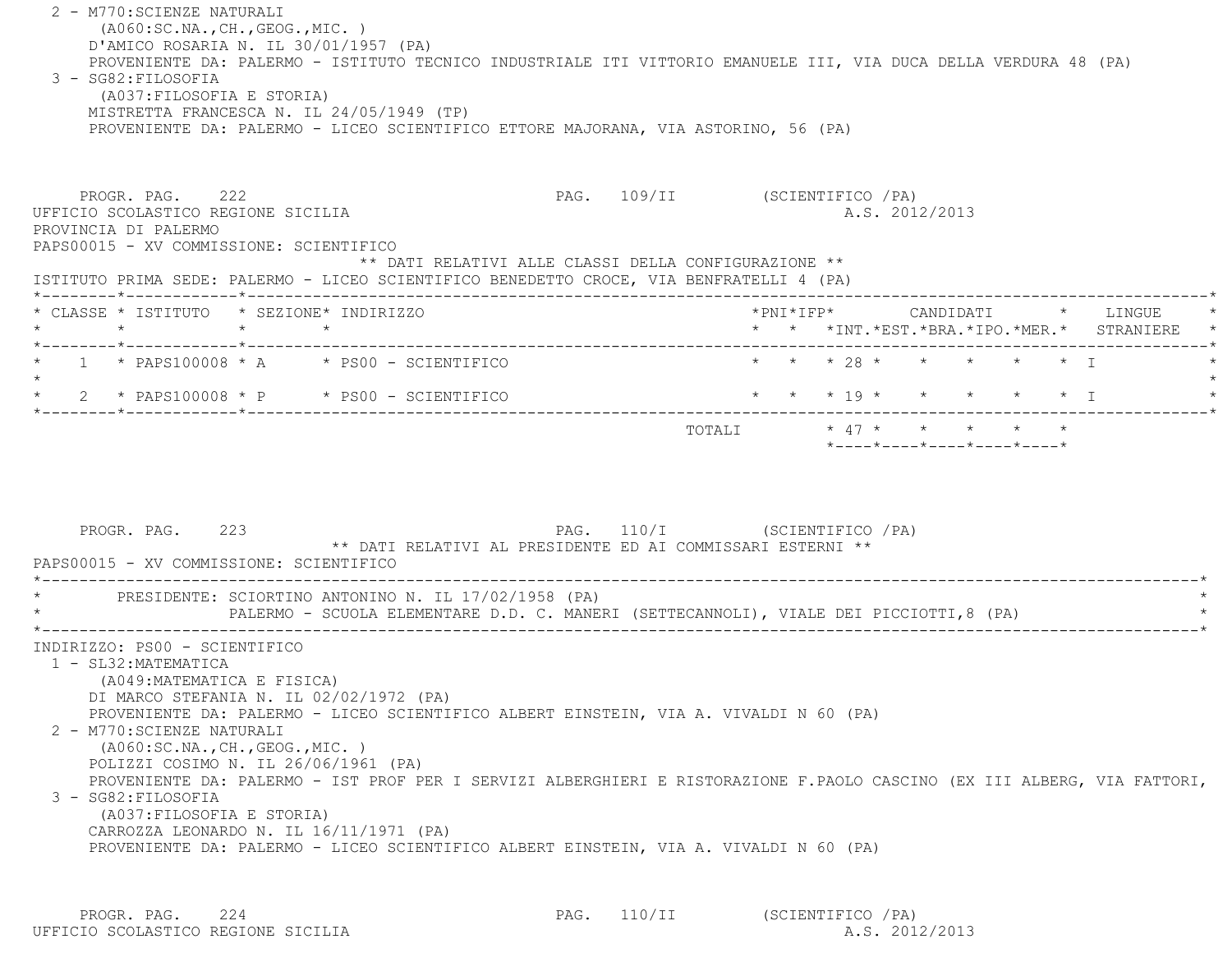| * * * 21 * 2 * * * * * I<br>1 * PAPS05000C * A * PS00 - SCIENTIFICO<br>* * * 24 * * * * * * F<br>* $2$ * PAPS05000C * B * PS00 - SCIENTIFICO<br>TOTALI * 45 * 2 * * * * *<br>$*$ - - - - $*$ - - - - $*$ - - - - $*$ - - - - $*$ - - - - $*$<br>PAG. 111/I (SCIENTIFICO / PA)<br>PROGR. PAG. 225<br>** DATI RELATIVI AL PRESIDENTE ED AI COMMISSARI ESTERNI **<br>PAPS00016 - XVI COMMISSIONE: SCIENTIFICO<br>* PRESIDENTE: RANDAZZO ANGELA N. IL 09/10/1964 (PA)<br>PALERMO - ISTITUTO COMPRENSIVO IC RENATO GUTTUSO, VIA MESSINA MARINE N.811 (PA)<br>INDIRIZZO: PS00 - SCIENTIFICO<br>1 - SL32: MATEMATICA<br>(A049: MATEMATICA E FISICA)<br>BUTTICE' ANNA N. IL 04/03/1954 (AG)<br>PROVENIENTE DA: PALERMO - LICEO SCIENTIFICO BENEDETTO CROCE, VIA BENFRATELLI 4 (PA)<br>2 - M770: SCIENZE NATURALI<br>( A060:SC.NA., CH., GEOG., MIC. )<br>ZAGAMI PIA N. IL 25/06/1958 (ME)<br>PROVENIENTE DA: PALERMO - LICEO SCIENTIFICO GALILEI, VIA DANIMARCA 54 (PA)<br>3 - SG82:FILOSOFIA<br>(A037: FILOSOFIA E STORIA)<br>DI GANGI LOREDANA N. IL 03/03/1964 (PA)<br>PROVENIENTE DA: PALERMO - LICEO SCIENTIFICO GALILEI, VIA DANIMARCA 54 (PA)<br>PROGR. PAG. 226<br>PAG. 111/II (SCIENTIFICO / PA)<br>A.S. 2012/2013<br>UFFICIO SCOLASTICO REGIONE SICILIA<br>PROVINCIA DI PALERMO<br>PAPS00017 - XVII COMMISSIONE: SCIENTIFICO<br>** DATI RELATIVI ALLE CLASSI DELLA CONFIGURAZIONE **<br>ISTITUTO PRIMA SEDE: PALERMO - LICEO SCIENTIFICO ALBERT EINSTEIN, VIA A. VIVALDI N 60 (PA)<br>* CLASSE * ISTITUTO * SEZIONE* INDIRIZZO<br>* * *INT. *EST. *BRA. *IPO. *MER. * STRANIERE *<br>------*------------*-------------<br>$1 \times$ PAPS05000C $*$ C $*$ PS00 - SCIENTIFICO<br>$*$ X $*$ $*$ 23 $*$ $*$<br>$\star$ 2 $\star$ PAPS05000C $\star$ D $\star$ PS00 - SCIENTIFICO<br>$\star$ I | * CLASSE * ISTITUTO * SEZIONE* INDIRIZZO<br>$\star$ $\star$ $\star$ | *PNI*IFP* CANDIDATI * LINGUE<br>* * *INT.*EST.*BRA.*IPO.*MER.* STRANIERE * |  |  |  |
|----------------------------------------------------------------------------------------------------------------------------------------------------------------------------------------------------------------------------------------------------------------------------------------------------------------------------------------------------------------------------------------------------------------------------------------------------------------------------------------------------------------------------------------------------------------------------------------------------------------------------------------------------------------------------------------------------------------------------------------------------------------------------------------------------------------------------------------------------------------------------------------------------------------------------------------------------------------------------------------------------------------------------------------------------------------------------------------------------------------------------------------------------------------------------------------------------------------------------------------------------------------------------------------------------------------------------------------------------------------------------------------------------------------------------------------------------------------------------------------------------------------------------------------------------------------------------------------------------------------------------------------------------------------------------------------------------------------------------------------------------------------------------------------------|---------------------------------------------------------------------|----------------------------------------------------------------------------|--|--|--|
|                                                                                                                                                                                                                                                                                                                                                                                                                                                                                                                                                                                                                                                                                                                                                                                                                                                                                                                                                                                                                                                                                                                                                                                                                                                                                                                                                                                                                                                                                                                                                                                                                                                                                                                                                                                              | *--------*------------*------------                                 |                                                                            |  |  |  |
|                                                                                                                                                                                                                                                                                                                                                                                                                                                                                                                                                                                                                                                                                                                                                                                                                                                                                                                                                                                                                                                                                                                                                                                                                                                                                                                                                                                                                                                                                                                                                                                                                                                                                                                                                                                              |                                                                     |                                                                            |  |  |  |
|                                                                                                                                                                                                                                                                                                                                                                                                                                                                                                                                                                                                                                                                                                                                                                                                                                                                                                                                                                                                                                                                                                                                                                                                                                                                                                                                                                                                                                                                                                                                                                                                                                                                                                                                                                                              |                                                                     |                                                                            |  |  |  |
|                                                                                                                                                                                                                                                                                                                                                                                                                                                                                                                                                                                                                                                                                                                                                                                                                                                                                                                                                                                                                                                                                                                                                                                                                                                                                                                                                                                                                                                                                                                                                                                                                                                                                                                                                                                              |                                                                     |                                                                            |  |  |  |
|                                                                                                                                                                                                                                                                                                                                                                                                                                                                                                                                                                                                                                                                                                                                                                                                                                                                                                                                                                                                                                                                                                                                                                                                                                                                                                                                                                                                                                                                                                                                                                                                                                                                                                                                                                                              |                                                                     |                                                                            |  |  |  |
|                                                                                                                                                                                                                                                                                                                                                                                                                                                                                                                                                                                                                                                                                                                                                                                                                                                                                                                                                                                                                                                                                                                                                                                                                                                                                                                                                                                                                                                                                                                                                                                                                                                                                                                                                                                              |                                                                     |                                                                            |  |  |  |
|                                                                                                                                                                                                                                                                                                                                                                                                                                                                                                                                                                                                                                                                                                                                                                                                                                                                                                                                                                                                                                                                                                                                                                                                                                                                                                                                                                                                                                                                                                                                                                                                                                                                                                                                                                                              |                                                                     |                                                                            |  |  |  |
|                                                                                                                                                                                                                                                                                                                                                                                                                                                                                                                                                                                                                                                                                                                                                                                                                                                                                                                                                                                                                                                                                                                                                                                                                                                                                                                                                                                                                                                                                                                                                                                                                                                                                                                                                                                              |                                                                     |                                                                            |  |  |  |
|                                                                                                                                                                                                                                                                                                                                                                                                                                                                                                                                                                                                                                                                                                                                                                                                                                                                                                                                                                                                                                                                                                                                                                                                                                                                                                                                                                                                                                                                                                                                                                                                                                                                                                                                                                                              |                                                                     |                                                                            |  |  |  |
|                                                                                                                                                                                                                                                                                                                                                                                                                                                                                                                                                                                                                                                                                                                                                                                                                                                                                                                                                                                                                                                                                                                                                                                                                                                                                                                                                                                                                                                                                                                                                                                                                                                                                                                                                                                              |                                                                     |                                                                            |  |  |  |
|                                                                                                                                                                                                                                                                                                                                                                                                                                                                                                                                                                                                                                                                                                                                                                                                                                                                                                                                                                                                                                                                                                                                                                                                                                                                                                                                                                                                                                                                                                                                                                                                                                                                                                                                                                                              |                                                                     |                                                                            |  |  |  |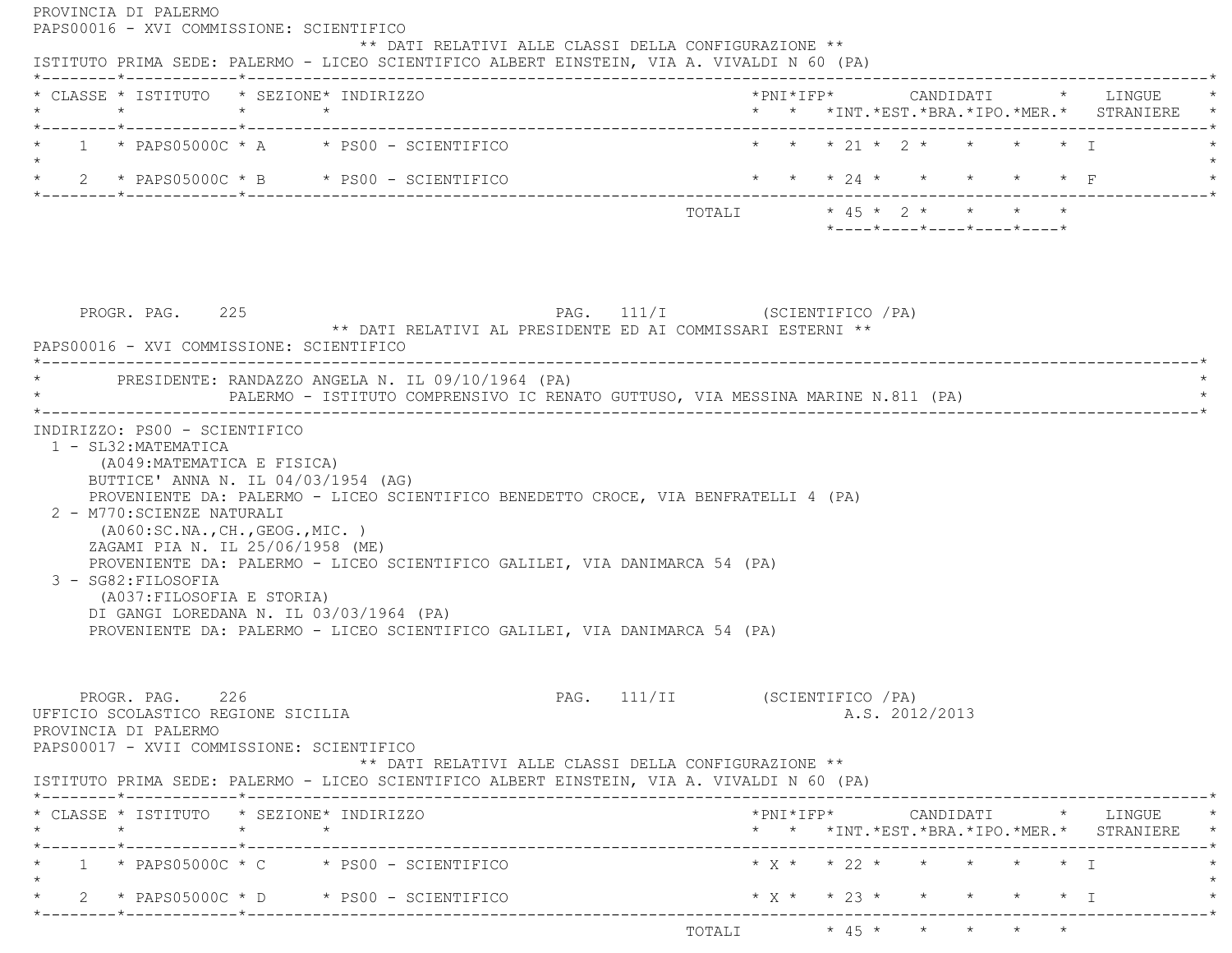PROGR. PAG. 227 PAG. 112/I (SCIENTIFICO /PA) \*\* DATI RELATIVI AL PRESIDENTE ED AI COMMISSARI ESTERNI \*\* PAPS00017 - XVII COMMISSIONE: SCIENTIFICO \*----------------------------------------------------------------------------------------------------------------------------\*PRESIDENTE: LUCCHESI LUCIA N. IL 20/08/1953 (ME) PALERMO - LICEO SCIENTIFICO ETTORE MAJORANA, VIA ASTORINO, 56 (PA) \*----------------------------------------------------------------------------------------------------------------------------\* INDIRIZZO: PS00 - SCIENTIFICO 1 - SL32:MATEMATICA (A049:MATEMATICA E FISICA) RIZZO DANIELA CARLA N. IL 20/12/1958 (RG) PROVENIENTE DA: PALERMO - LICEO SCIENTIFICO GALILEI, VIA DANIMARCA 54 (PA) 2 - M770:SCIENZE NATURALI (A060:SC.NA.,CH.,GEOG.,MIC. ) BARONE ARIANNA N. IL 17/11/1971 (PA) PROVENIENTE DA: TRAPANI - LICEO ARTISTICO LA "MICHELANGELO BUONARROTI", VIA DEL MELOGRANO N. 1 (TP) 3 - SG82:FILOSOFIA (A037:FILOSOFIA E STORIA) SANFILIPPO FELICIA N. IL 11/06/1961 (PA) PROVENIENTE DA: PALERMO - LICEO SCIENTIFICO GALILEI, VIA DANIMARCA 54 (PA) PROGR. PAG. 228 28 PAG. 112/II (SCIENTIFICO / PA) UFFICIO SCOLASTICO REGIONE SICILIA A.S. 2012/2013 PROVINCIA DI PALERMO PAPS00018 - XVIII COMMISSIONE: SCIENTIFICO \*\* DATI RELATIVI ALLE CLASSI DELLA CONFIGURAZIONE \*\* ISTITUTO PRIMA SEDE: PALERMO - LICEO SCIENTIFICO ALBERT EINSTEIN, VIA A. VIVALDI N 60 (PA) \*--------\*------------\*-------------------------------------------------------------------------------------------------------\* \* CLASSE \* ISTITUTO \* SEZIONE\* INDIRIZZO \*PNI\*IFP\* CANDIDATI \* LINGUE \* \* \* \* \* \* \* \*INT.\*EST.\*BRA.\*IPO.\*MER.\* STRANIERE \* \*--------\*------------\*-------------------------------------------------------------------------------------------------------\*1 \* PAPS05000C \* E \* PS00 - SCIENTIFICO \* \* \* \* \* \* \* \* \* \* \* \* \* I  $\star$  \* 2 \* PAPS05000C \* F \* PS00 - SCIENTIFICO \* \* \* 26 \* \* \* \* \* I \* \*--------\*------------\*-------------------------------------------------------------------------------------------------------\*TOTALI  $*$  49  $*$   $*$   $*$   $*$ \*----\*----\*----\*----\*----\*

PROGR. PAG. 229 PAG. 113/I (SCIENTIFICO / PA) \*\* DATI RELATIVI AL PRESIDENTE ED AI COMMISSARI ESTERNI \*\* PAPS00018 - XVIII COMMISSIONE: SCIENTIFICO \*----------------------------------------------------------------------------------------------------------------------------\*PRESIDENTE: SAJEVA AMELIA N. IL 21/08/1958 (PA) PALERMO - LICEO SCIENTIFICO GALILEI, VIA DANIMARCA 54 (PA) \*----------------------------------------------------------------------------------------------------------------------------\*INDIRIZZO: PS00 - SCIENTIFICO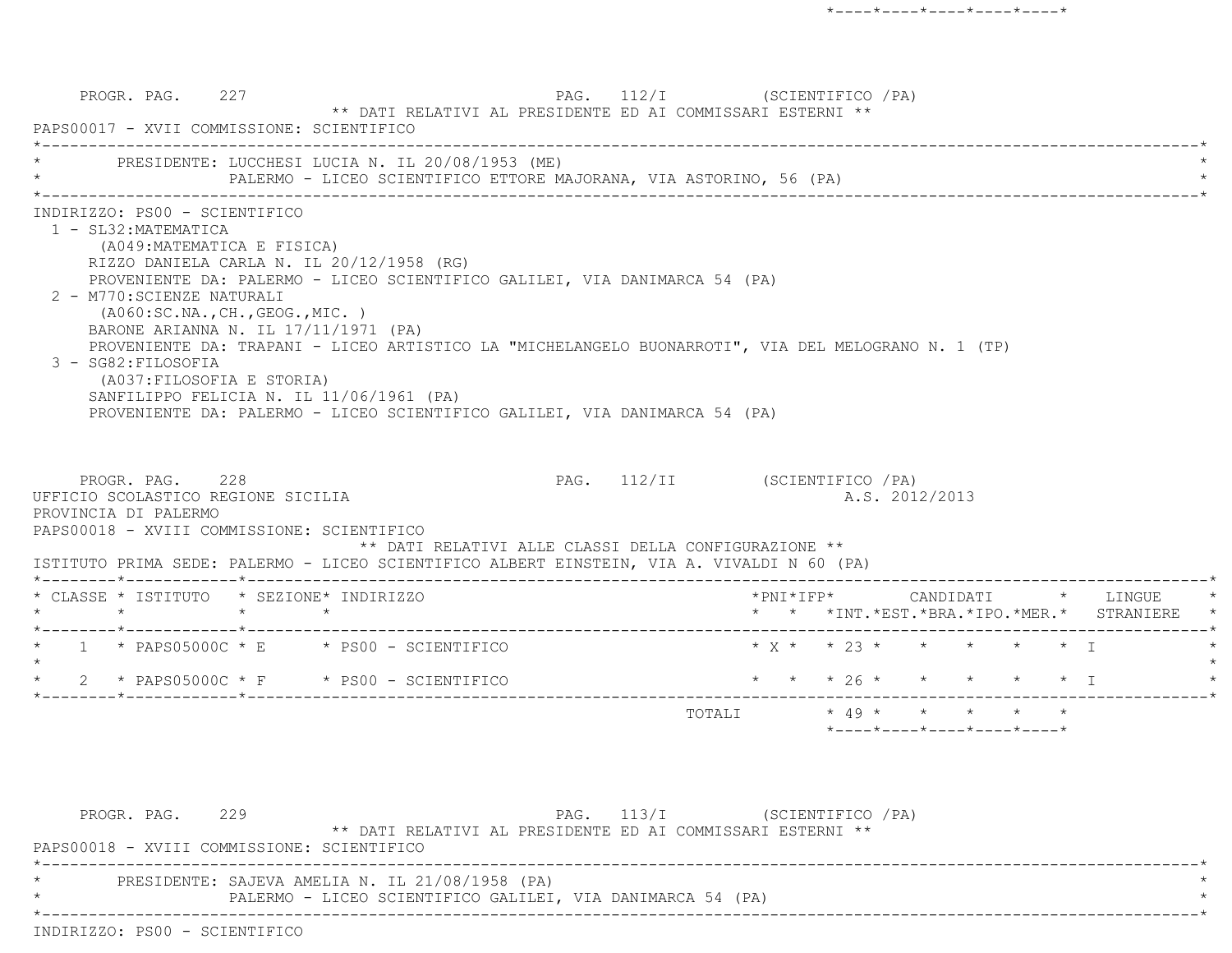1 - SL32:MATEMATICA (A049:MATEMATICA E FISICA) FALSONE ANGELA N. IL 08/11/1963 (PA) PROVENIENTE DA: PALERMO - LICEO SCIENTIFICO GALILEI, VIA DANIMARCA 54 (PA) 2 - M770:SCIENZE NATURALI (A060:SC.NA.,CH.,GEOG.,MIC. ) RUMBOLO MASSIMO N. IL 24/09/1962 (PA) PROVENIENTE DA: PALERMO - LICEO SCIENTIFICO L. S. UCCIARDONE S.CARC.-ASS., VIA ENRICO ALBANESE, 3 (PA) 3 - SG82:FILOSOFIA (A037:FILOSOFIA E STORIA) GUGLIELMINI MARIA N. IL 21/07/1955 (PA) PROVENIENTE DA: PALERMO - LICEO SCIENTIFICO BENEDETTO CROCE, VIA BENFRATELLI 4 (PA) PROGR. PAG. 230 230 PAG. 113/II (SCIENTIFICO /PA) UFFICIO SCOLASTICO REGIONE SICILIA A.S. 2012/2013 PROVINCIA DI PALERMO PAPS00019 - XIX COMMISSIONE: SCIENTIFICO \*\* DATI RELATIVI ALLE CLASSI DELLA CONFIGURAZIONE \*\* ISTITUTO PRIMA SEDE: PALERMO - LICEO SCIENTIFICO ALBERT EINSTEIN, VIA A. VIVALDI N 60 (PA) \*--------\*------------\*-------------------------------------------------------------------------------------------------------\* \* CLASSE \* ISTITUTO \* SEZIONE\* INDIRIZZO \*PNI\*IFP\* CANDIDATI \* LINGUE \* \* \* \* \* \* \* \*INT.\*EST.\*BRA.\*IPO.\*MER.\* STRANIERE \* \*--------\*------------\*-------------------------------------------------------------------------------------------------------\*1 \* PAPS05000C \* G \* PS00 - SCIENTIFICO \* \* \* \* 27 \* \* \* \* \* \* \* \* I  $\star$  \* 2 \* PAPS05000C \* H \* PS00 - SCIENTIFICO \* \* \* 24 \* \* \* \* \* I \* \*--------\*------------\*-------------------------------------------------------------------------------------------------------\*TOTALI  $\star$  51  $\star$   $\star$   $\star$   $\star$  \*----\*----\*----\*----\*----\* PROGR. PAG. 231 PAG. 114/I (SCIENTIFICO /PA) \*\* DATI RELATIVI AL PRESIDENTE ED AI COMMISSARI ESTERNI \*\* PAPS00019 - XIX COMMISSIONE: SCIENTIFICO \*----------------------------------------------------------------------------------------------------------------------------\*PRESIDENTE: VERSACE GRAZIELLA N. IL 08/03/1959 (PA) PALERMO - ISTITUTO TECNICO COMMERCIALE F. FERRARA, VIA SGARLATA 11 (PA) \*----------------------------------------------------------------------------------------------------------------------------\* INDIRIZZO: PS00 - SCIENTIFICO 1 - SL32:MATEMATICA (A049:MATEMATICA E FISICA) CORDONE GIULIA N. IL 02/01/1968 (PA) PROVENIENTE DA: PALERMO - ISTITUTO MAGISTRALE IM REGINA MARGHERITA, PIAZZETTA S. SALVATORE 1 (PA) 2 - M770:SCIENZE NATURALI (A060:SC.NA.,CH.,GEOG.,MIC. ) GOTO ANGELA N. IL 07/04/1965 (CL) PROVENIENTE DA: PALERMO - LICEO SCIENTIFICO GALILEI, VIA DANIMARCA 54 (PA) 3 - SG82:FILOSOFIA (A037:FILOSOFIA E STORIA) DELL'OGLIO DONATELLA N. IL 16/07/1971 (PA) PROVENIENTE DA: PARTINICO - LICEO SCIENTIFICO LS SANTI SAVARINO, C/DA TURRISI (PA)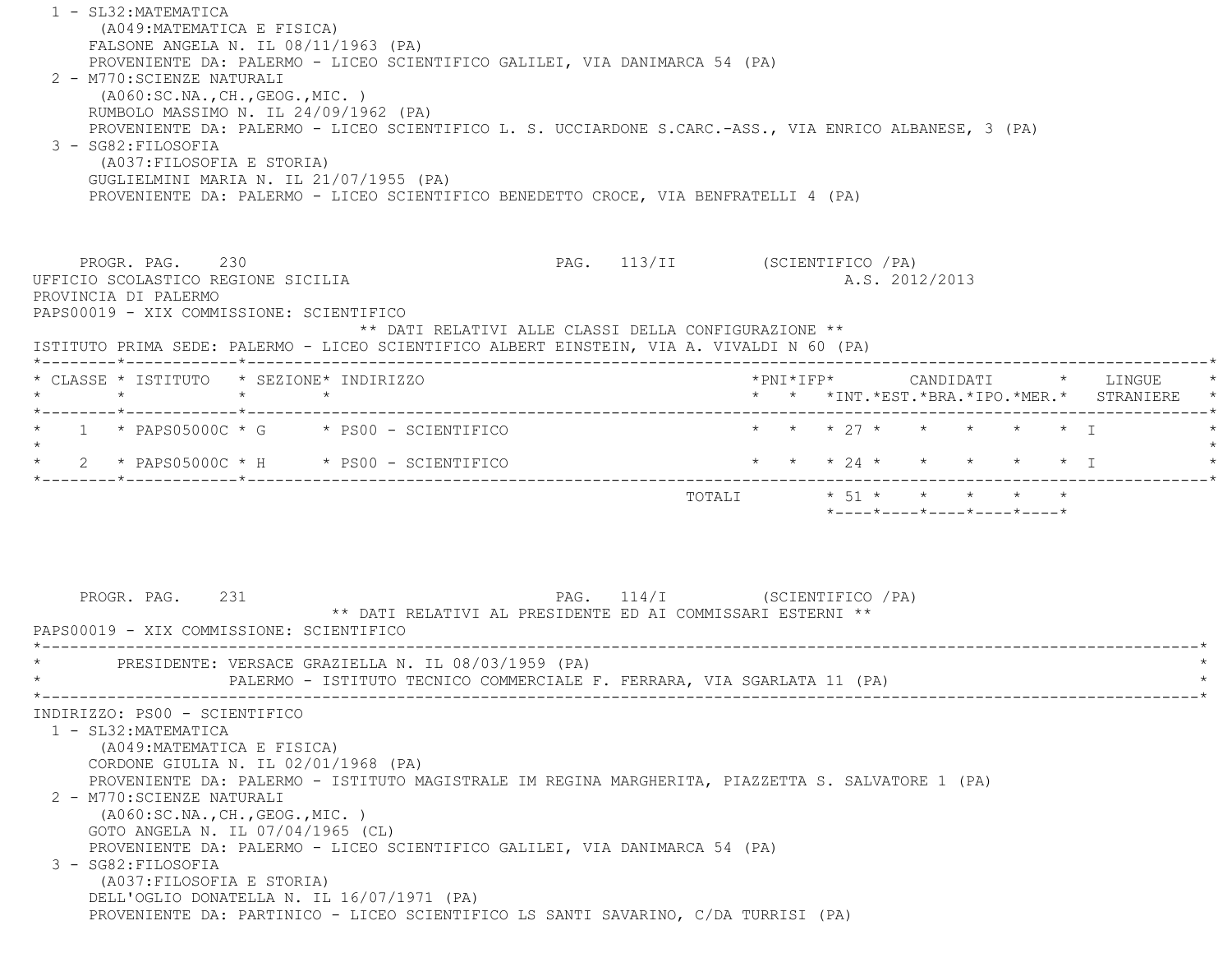| PROGR. PAG. 232<br>UFFICIO SCOLASTICO REGIONE SICILIA<br>PROVINCIA DI PALERMO<br>PAPS00020 - XX COMMISSIONE: SCIENTIFICO                                                                                                                         |                                                                                                                                                                                                                                                                                                                                                                                                                  | PAG. 114/II (SCIENTIFICO / PA) |                             | A.S. 2012/2013 |                |                                                  |                                                 |
|--------------------------------------------------------------------------------------------------------------------------------------------------------------------------------------------------------------------------------------------------|------------------------------------------------------------------------------------------------------------------------------------------------------------------------------------------------------------------------------------------------------------------------------------------------------------------------------------------------------------------------------------------------------------------|--------------------------------|-----------------------------|----------------|----------------|--------------------------------------------------|-------------------------------------------------|
|                                                                                                                                                                                                                                                  | ** DATI RELATIVI ALLE CLASSI DELLA CONFIGURAZIONE **<br>ISTITUTO PRIMA SEDE: PALERMO - LICEO SCIENTIFICO GALILEI, VIA DANIMARCA 54 (PA)                                                                                                                                                                                                                                                                          |                                |                             |                |                |                                                  |                                                 |
|                                                                                                                                                                                                                                                  | * CLASSE * ISTITUTO * SEZIONE* INDIRIZZO                                                                                                                                                                                                                                                                                                                                                                         |                                |                             |                |                |                                                  | * * *INT. *EST. *BRA. *IPO. *MER. * STRANIERE * |
|                                                                                                                                                                                                                                                  | $1 *$ PAPS010002 $*$ A $*$ PS00 - SCIENTIFICO                                                                                                                                                                                                                                                                                                                                                                    |                                |                             |                |                |                                                  |                                                 |
|                                                                                                                                                                                                                                                  | * $2$ * PAPS010002 * B * PS00 - SCIENTIFICO                                                                                                                                                                                                                                                                                                                                                                      |                                | $*$ X * * 16 * * * * * * I  |                |                |                                                  |                                                 |
|                                                                                                                                                                                                                                                  |                                                                                                                                                                                                                                                                                                                                                                                                                  |                                | TOTALI $* 32 * * * * * * *$ |                |                | $*$ ---- $*$ ---- $*$ ---- $*$ ---- $*$ ---- $*$ |                                                 |
| PROGR. PAG. 233<br>PAPS00020 - XX COMMISSIONE: SCIENTIFICO                                                                                                                                                                                       | PAG. 115/I (SCIENTIFICO / PA)<br>** DATI RELATIVI AL PRESIDENTE ED AI COMMISSARI ESTERNI **                                                                                                                                                                                                                                                                                                                      |                                |                             |                |                |                                                  |                                                 |
|                                                                                                                                                                                                                                                  | * PRESIDENTE: MARZILLA FRANCESCA N. IL 24/07/1952 (PA)<br>PALERMO - ISTITUTO MAGISTRALE DE COSMI, VIA LEONARDO RUGGERI 15 (PA)                                                                                                                                                                                                                                                                                   |                                |                             |                |                |                                                  |                                                 |
| INDIRIZZO: PS00 - SCIENTIFICO<br>1 - SL32: MATEMATICA<br>(A049: MATEMATICA E FISICA)<br>MARGO' LINA N. IL 28/05/1954 (CL)<br>2 - M770: SCIENZE NATURALI<br>(AO60:SC.NA., CH., GEOG., MIC. )<br>3 - SG82: FILOSOFIA<br>(A037: FILOSOFIA E STORIA) | PROVENIENTE DA: PALERMO - ISTITUTO MAGISTRALE LICEO SCIENZE UMANE E LING. "D, VIA FICHIDINDIA (PA)<br>TORTORICI VINCENZA N. IL 28/12/1965 (PA)<br>PROVENIENTE DA: BAGHERIA - LICEO SCIENTIFICO LICEO SCIENTIFICO "G.D'ALESSAN, VIA S. IGNAZIO DI LOYOLA (PA)<br>GAROFALO PATRIZIA N. IL 29/07/1962 (PA)<br>PROVENIENTE DA: PALERMO - LICEO SCIENTIFICO LICEO SCIENTIFICO STATALE "S.C, VIA GEN. ARIMONDI 14 (PA) |                                |                             |                |                |                                                  |                                                 |
| PROGR, PAG, 234<br>UFFICIO SCOLASTICO REGIONE SICILIA<br>PROVINCIA DI PALERMO<br>PAPS00021 - XXI COMMISSIONE: SCIENTIFICO                                                                                                                        | ** DATI RELATIVI ALLE CLASSI DELLA CONFIGURAZIONE **<br>ISTITUTO PRIMA SEDE: PALERMO - LICEO SCIENTIFICO GALILEI, VIA DANIMARCA 54 (PA)                                                                                                                                                                                                                                                                          | PAG. 115/II (SCIENTIFICO / PA) |                             |                | A.S. 2012/2013 |                                                  |                                                 |
|                                                                                                                                                                                                                                                  | * CLASSE * ISTITUTO * SEZIONE* INDIRIZZO                                                                                                                                                                                                                                                                                                                                                                         |                                |                             |                |                |                                                  | * * *INT.*EST.*BRA.*IPO.*MER.* STRANIERE *      |
|                                                                                                                                                                                                                                                  | * $1$ * PAPS010002 * C * PS00 - SCIENTIFICO                                                                                                                                                                                                                                                                                                                                                                      |                                |                             |                |                |                                                  | * * * 21 * * * * * * I/ F                       |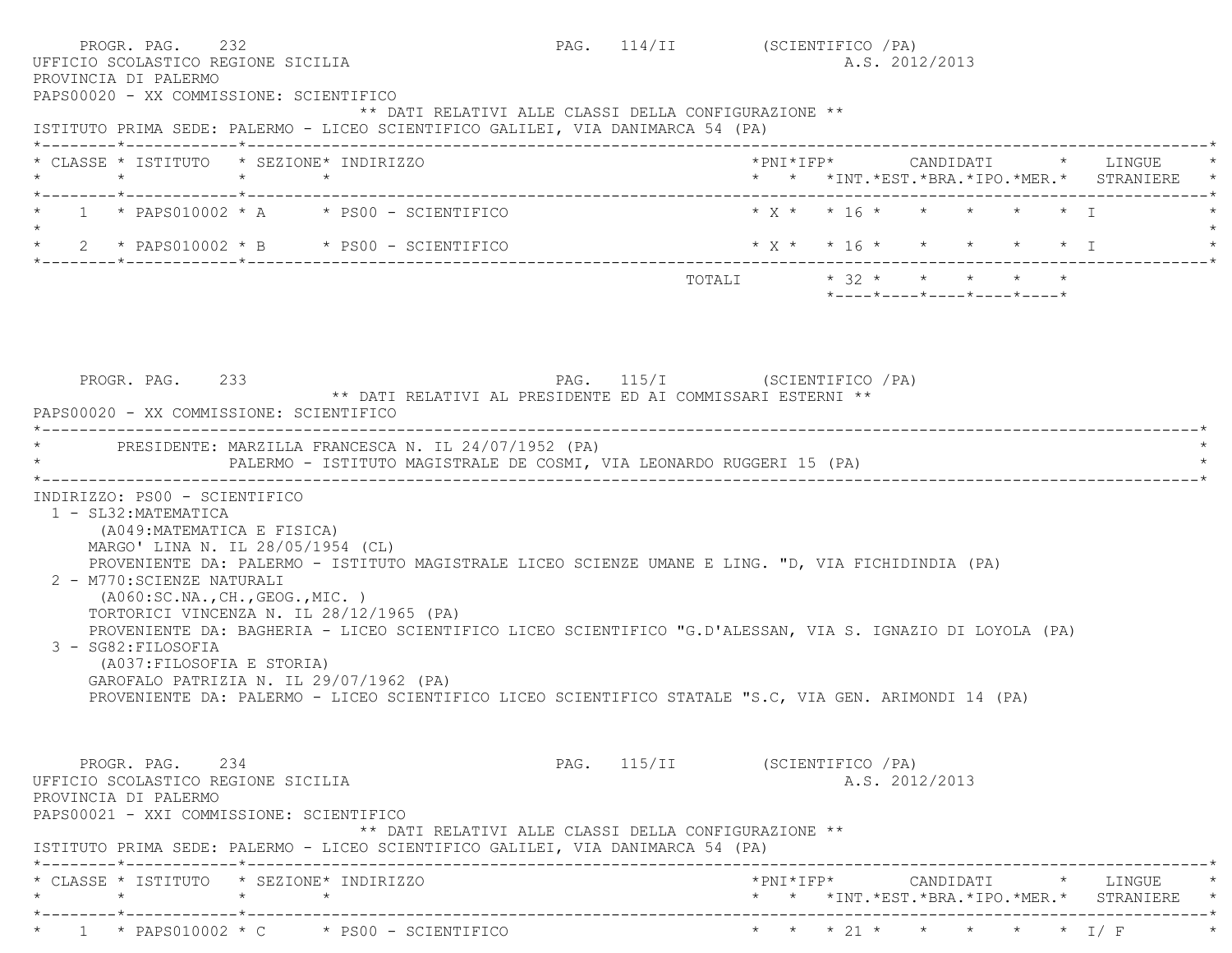| --------------                                                                                                                                                                                                                                                                                                                                                        |                                |                                                                          |  |  |                                                                                   |
|-----------------------------------------------------------------------------------------------------------------------------------------------------------------------------------------------------------------------------------------------------------------------------------------------------------------------------------------------------------------------|--------------------------------|--------------------------------------------------------------------------|--|--|-----------------------------------------------------------------------------------|
|                                                                                                                                                                                                                                                                                                                                                                       | TOTALI                         | $\star$ 42 $\star$ $\star$ $\star$ $\star$<br>*----*----*----*----*----* |  |  |                                                                                   |
|                                                                                                                                                                                                                                                                                                                                                                       |                                |                                                                          |  |  |                                                                                   |
| PROGR. PAG. 235<br>** DATI RELATIVI AL PRESIDENTE ED AI COMMISSARI ESTERNI **<br>PAPS00021 - XXI COMMISSIONE: SCIENTIFICO                                                                                                                                                                                                                                             | PAG. 116/I (SCIENTIFICO / PA)  |                                                                          |  |  |                                                                                   |
| PRESIDENTE: BOSCIA VINCENZO N. IL 20/09/1952 (PA)<br>PALERMO - ISTITUTO MAGISTRALE DE COSMI, VIA LEONARDO RUGGERI 15 (PA)                                                                                                                                                                                                                                             |                                |                                                                          |  |  |                                                                                   |
| (A049: MATEMATICA E FISICA)<br>DI MISA GIUSEPPE N. IL 26/11/1956 (PA)<br>PROVENIENTE DA: PALERMO - LICEO SCIENTIFICO ALBERT EINSTEIN, VIA A. VIVALDI N 60 (PA)<br>2 - M770: SCIENZE NATURALI<br>( A060:SC.NA., CH., GEOG., MIC. )<br>DI SALVO LUIGIA N. IL 01/12/1951 (PA)<br>PROVENIENTE DA: PALERMO - ISTITUTO TECNICO COMMERCIALE F. FERRARA, VIA SGARLATA 11 (PA) |                                |                                                                          |  |  |                                                                                   |
| 3 - SG82: FILOSOFIA<br>(A037: FILOSOFIA E STORIA)<br>LUPO MARIA AUSILIA N. IL $04/04/1962$ (PA)<br>PROVENIENTE DA: PALERMO - LICEO SCIENTIFICO ALBERT EINSTEIN, VIA A. VIVALDI N 60 (PA)                                                                                                                                                                              |                                |                                                                          |  |  |                                                                                   |
| PROGR. PAG. 236<br>** DATI RELATIVI ALLE CLASSI DELLA CONFIGURAZIONE **                                                                                                                                                                                                                                                                                               | PAG. 116/II (SCIENTIFICO / PA) | A.S. 2012/2013                                                           |  |  |                                                                                   |
| $\star$ $\qquad$ $\star$<br>$\rightarrow$                                                                                                                                                                                                                                                                                                                             |                                |                                                                          |  |  |                                                                                   |
| UFFICIO SCOLASTICO REGIONE SICILIA<br>PROVINCIA DI PALERMO<br>PAPS00022 - XXII COMMISSIONE: SCIENTIFICO<br>ISTITUTO PRIMA SEDE: PALERMO - LICEO SCIENTIFICO GALILEI, VIA DANIMARCA 54 (PA)<br>* CLASSE * ISTITUTO * SEZIONE* INDIRIZZO<br>___________________________________<br>$1 * PAPS010002 * E * PS00 - SCIENTIFICO$                                            |                                | * * * 28 * * * * * * T                                                   |  |  |                                                                                   |
| 2 * PAPS010002 * F * PS00 - SCIENTIFICO                                                                                                                                                                                                                                                                                                                               | * * * 22 * * * * * * I         |                                                                          |  |  | *PNI*IFP*     CANDIDATI    *   LINGUE<br>* * *INT.*EST.*BRA.*IPO.*MER.* STRANIERE |

 $\star$ 

PROGR. PAG. 237 PAG. 117/I (SCIENTIFICO /PA)

\*\* DATI RELATIVI AL PRESIDENTE ED AI COMMISSARI ESTERNI \*\*

 PAPS00022 - XXII COMMISSIONE: SCIENTIFICO\*----------------------------------------------------------------------------------------------------------------------------\*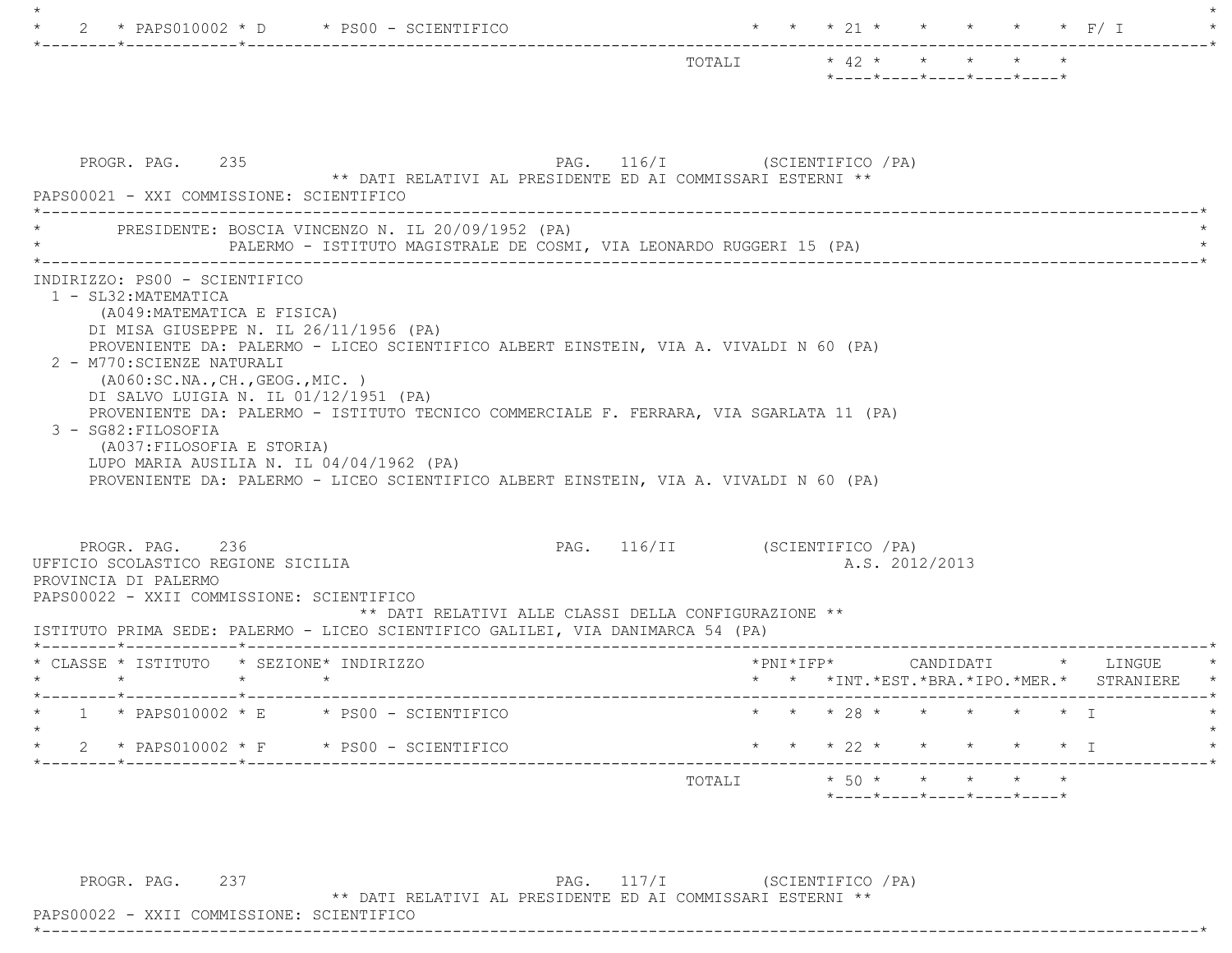PRESIDENTE: ROSSI ADELE N. IL 16/10/1952 (PA) PALERMO - ISTITUTO TECNICO INDUSTRIALE A. VOLTA, PASSAGGIO DEI PICCIOTTI 1 (PA) \*----------------------------------------------------------------------------------------------------------------------------\* INDIRIZZO: PS00 - SCIENTIFICO 1 - SL32:MATEMATICA (A049:MATEMATICA E FISICA) LAMENDOLA AGATA N. IL 07/01/1959 (PA) PROVENIENTE DA: PALERMO - LICEO SCIENTIFICO ERNESTO BASILE, VIA SAN CIRO 23 (PA) 2 - M770:SCIENZE NATURALI (A060:SC.NA.,CH.,GEOG.,MIC. ) GRECO MARIA FRANCESCA N. IL 19/08/1952 (PA) PROVENIENTE DA: PALERMO - ISTITUTO TECNICO INDUSTRIALE A. VOLTA, PASSAGGIO DEI PICCIOTTI 1 (PA) 3 - SG82:FILOSOFIA (A037:FILOSOFIA E STORIA) CANGIALOSI PASQUALE N. IL 17/03/1959 (PA) PROVENIENTE DA: PALERMO - LICEO SCIENTIFICO ALBERT EINSTEIN, VIA A. VIVALDI N 60 (PA) PROGR. PAG. 238 238 PAG. 117/II (SCIENTIFICO / PA) UFFICIO SCOLASTICO REGIONE SICILIA A.S. 2012/2013 PROVINCIA DI PALERMO PAPS00023 - XXIII COMMISSIONE: SCIENTIFICO \*\* DATI RELATIVI ALLE CLASSI DELLA CONFIGURAZIONE \*\* ISTITUTO PRIMA SEDE: PALERMO - LICEO SCIENTIFICO GALILEI, VIA DANIMARCA 54 (PA) \*--------\*------------\*-------------------------------------------------------------------------------------------------------\* \* CLASSE \* ISTITUTO \* SEZIONE\* INDIRIZZO \*PNI\*IFP\* CANDIDATI \* LINGUE \* \* \* \* \* \* \* \*INT.\*EST.\*BRA.\*IPO.\*MER.\* STRANIERE \* \*--------\*------------\*-------------------------------------------------------------------------------------------------------\*1 \* PAPS010002 \* G \* PS00 - SCIENTIFICO \* \* \* \* 27 \* \* \* \* \* \* \* I  $\star$  \* 2 \* PAPS010002 \* H \* PS00 - SCIENTIFICO \* \* \* 16 \* \* \* \* \* I \* \*--------\*------------\*-------------------------------------------------------------------------------------------------------\*TOTALI  $* 43 * * * * * * * * * *$  \*----\*----\*----\*----\*----\*PROGR. PAG. 239 239 PAG. 118/I (SCIENTIFICO / PA) \*\* DATI RELATIVI AL PRESIDENTE ED AI COMMISSARI ESTERNI \*\* PAPS00023 - XXIII COMMISSIONE: SCIENTIFICO \*----------------------------------------------------------------------------------------------------------------------------\*PRESIDENTE: CALO' GIOVANNA N. IL 14/03/1956 (PA) \* PALERMO - ISTITUTO TECNICO INDUSTRIALE ITI VITTORIO EMANUELE III, VIA DUCA DELLA VERDURA 48 (PA) \* \*----------------------------------------------------------------------------------------------------------------------------\* INDIRIZZO: PS00 - SCIENTIFICO 1 - SL32:MATEMATICA (A049:MATEMATICA E FISICA) SICHERA BARBARA N. IL 31/03/1971 (PD) PROVENIENTE DA: PALERMO - ISTITUTO MAGISTRALE IM REGINA MARGHERITA, PIAZZETTA S. SALVATORE 1 (PA) 2 - M770:SCIENZE NATURALI (A060:SC.NA.,CH.,GEOG.,MIC. ) CROCE ANTONIA N. IL 23/02/1963 (AG) PROVENIENTE DA: PALERMO - ISTITUTO D'ARTE ISTITUTO ARTE PALERMO, PIAZZA GENERALE TURBA 71 (PA) 3 - SG82:FILOSOFIA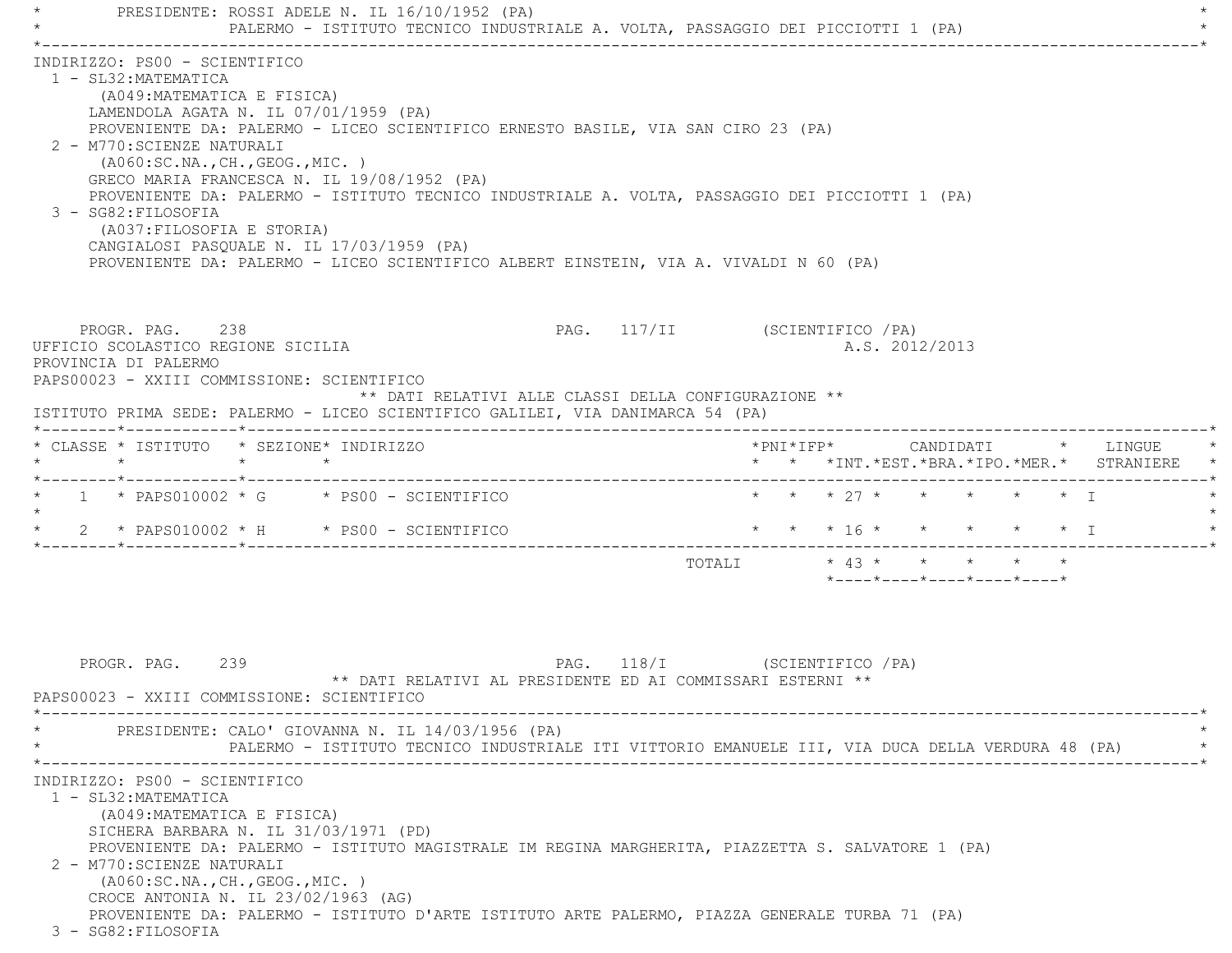(A037:FILOSOFIA E STORIA) MACALUSO PATRIZIA N. IL 13/02/1962 (PA) PROVENIENTE DA: PALERMO - LICEO SCIENTIFICO LICEO SCIENTIFICO STATALE "S.C, VIA GEN. ARIMONDI 14 (PA) PROGR. PAG. 240 PAG. 118/II (SCIENTIFICO /PA) UFFICIO SCOLASTICO REGIONE SICILIA A.S. 2012/2013 PROVINCIA DI PALERMO PAPS00024 - XXIV COMMISSIONE: SCIENTIFICO \*\* DATI RELATIVI ALLE CLASSI DELLA CONFIGURAZIONE \*\* ISTITUTO PRIMA SEDE: PALERMO - LICEO SCIENTIFICO GALILEI, VIA DANIMARCA 54 (PA) \*--------\*------------\*-------------------------------------------------------------------------------------------------------\* \* CLASSE \* ISTITUTO \* SEZIONE\* INDIRIZZO \*PNI\*IFP\* CANDIDATI \* LINGUE \* \* \* \* \* \* \* \*INT.\*EST.\*BRA.\*IPO.\*MER.\* STRANIERE \* \*--------\*------------\*-------------------------------------------------------------------------------------------------------\*1 \* PAPS010002 \* I \* PS00 - SCIENTIFICO \* \* \* \* 24 \* \* \* \* \* \* \* I  $\star$  \* 2 \* PAPS010002 \* L \* PS00 - SCIENTIFICO \* \* \* 25 \* \* \* \* \* I \* \*--------\*------------\*-------------------------------------------------------------------------------------------------------\* $\texttt{TOTAL} \qquad \qquad \star \; \; \; 49 \; \star \qquad \star \qquad \star \qquad \star \qquad \star \qquad \star$  \*----\*----\*----\*----\*----\*PROGR. PAG. 241 2008 2010 PAG. 119/I (SCIENTIFICO / PA) \*\* DATI RELATIVI AL PRESIDENTE ED AI COMMISSARI ESTERNI \*\* PAPS00024 - XXIV COMMISSIONE: SCIENTIFICO \*----------------------------------------------------------------------------------------------------------------------------\*PRESIDENTE: LA CORTE LOREDANA N. IL 02/10/1956 (PA) \* PALERMO - ISTITUTO MAGISTRALE DE COSMI, VIA LEONARDO RUGGERI 15 (PA) \* \*----------------------------------------------------------------------------------------------------------------------------\* INDIRIZZO: PS00 - SCIENTIFICO 1 - SL32:MATEMATICA (A049:MATEMATICA E FISICA) PICCIUCA ROSARIA N. IL 08/09/1961 (PA) PROVENIENTE DA: PALERMO - ISTITUTO MAGISTRALE IM REGINA MARGHERITA, PIAZZETTA S. SALVATORE 1 (PA) 2 - M770:SCIENZE NATURALI (A060:SC.NA.,CH.,GEOG.,MIC. ) LA CARA DANIELA N. IL 18/09/1964 (PA) PROVENIENTE DA: PALERMO - IST PROF INDUSTRIA E ARTIGIANATO E. MEDI, VIA L.DA VINCI 364 (PA) 3 - SG82:FILOSOFIA (A037:FILOSOFIA E STORIA) INDORANTE FRANCESCO N. IL 06/12/1966 (PA) PROVENIENTE DA: PALERMO - LICEO SCIENTIFICO BENEDETTO CROCE, VIA BENFRATELLI 4 (PA) PROGR. PAG. 242 2008 PAG. 119/II (SCIENTIFICO / PA) UFFICIO SCOLASTICO REGIONE SICILIA A.S. 2012/2013 PROVINCIA DI PALERMO PAPS00025 - XXV COMMISSIONE: SCIENTIFICO \*\* DATI RELATIVI ALLE CLASSI DELLA CONFIGURAZIONE \*\*ISTITUTO PRIMA SEDE: PALERMO - LICEO SCIENTIFICO GALILEI, VIA DANIMARCA 54 (PA)

\*--------\*------------\*-------------------------------------------------------------------------------------------------------\*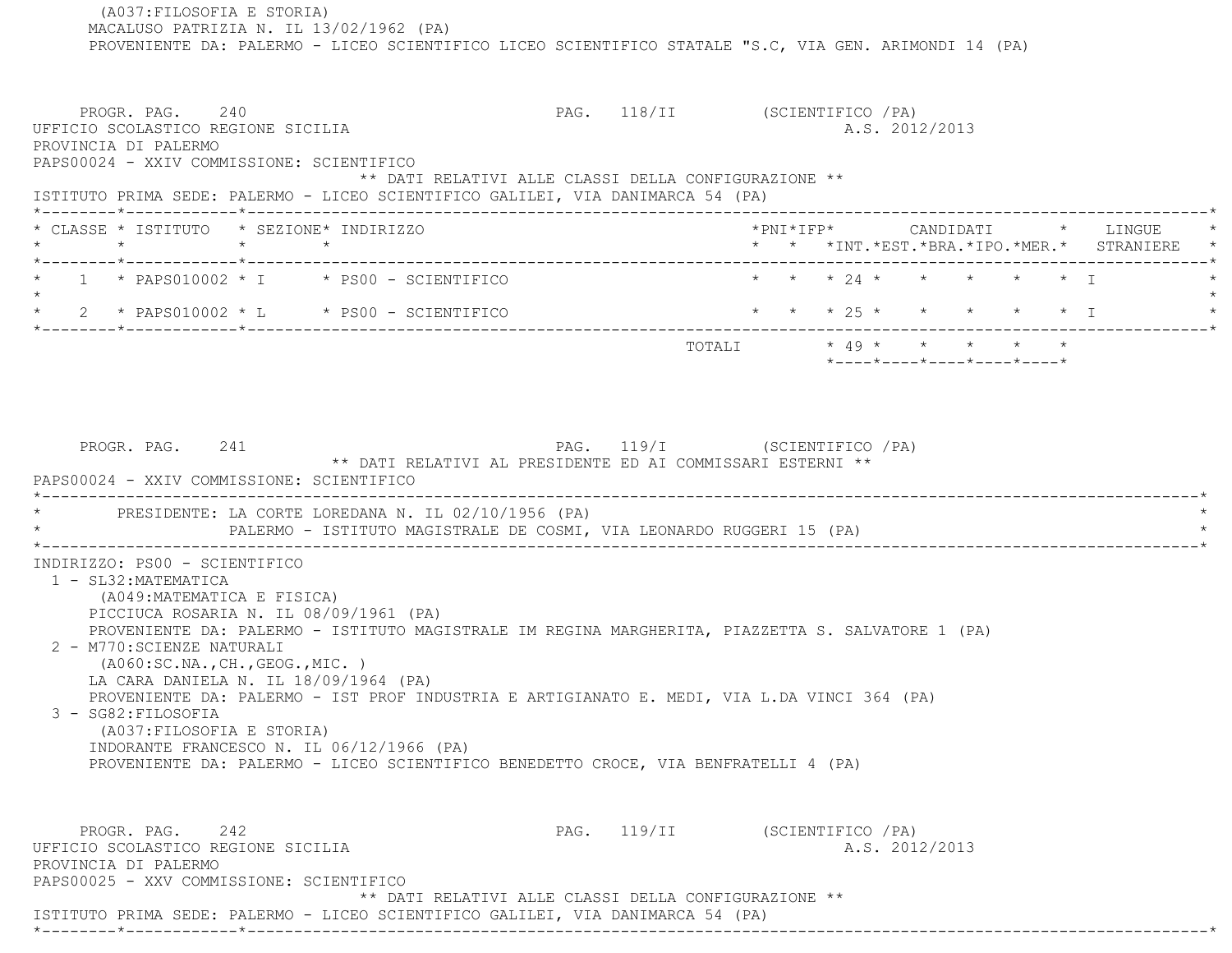| $\star$                                                                                                                                                     | $\star$         | * CLASSE * ISTITUTO * SEZIONE* INDIRIZZO<br>$\star$                                                                                                                                                                                                                                                                               |                               |        |  |                |  |  |                                                                 | * * *INT. *EST. *BRA. *IPO. *MER. * STRANIERE                   |
|-------------------------------------------------------------------------------------------------------------------------------------------------------------|-----------------|-----------------------------------------------------------------------------------------------------------------------------------------------------------------------------------------------------------------------------------------------------------------------------------------------------------------------------------|-------------------------------|--------|--|----------------|--|--|-----------------------------------------------------------------|-----------------------------------------------------------------|
|                                                                                                                                                             |                 | $1 *$ PAPS010002 * M $*$ PS00 - SCIENTIFICO                                                                                                                                                                                                                                                                                       |                               |        |  |                |  |  | * * * 26 * * * * * * I                                          |                                                                 |
|                                                                                                                                                             |                 | 2 * PAPS010002 * N * PS00 - SCIENTIFICO                                                                                                                                                                                                                                                                                           |                               |        |  |                |  |  |                                                                 | * * * 21 * 1 * * * * * 1                                        |
|                                                                                                                                                             |                 |                                                                                                                                                                                                                                                                                                                                   |                               |        |  |                |  |  | $*$ - - - - $*$ - - - - $*$ - - - - $*$ - - - - $*$ - - - - $*$ |                                                                 |
| PROGR. PAG. 243                                                                                                                                             |                 | ** DATI RELATIVI AL PRESIDENTE ED AI COMMISSARI ESTERNI **                                                                                                                                                                                                                                                                        | PAG. 120/I (SCIENTIFICO / PA) |        |  |                |  |  |                                                                 |                                                                 |
| PAPS00025 - XXV COMMISSIONE: SCIENTIFICO                                                                                                                    |                 |                                                                                                                                                                                                                                                                                                                                   |                               |        |  |                |  |  |                                                                 |                                                                 |
|                                                                                                                                                             |                 | PRESIDENTE: AMORELLO ANNA MARIA N. IL 04/09/1957 (PA)<br>PALERMO - ISTITUTO D'ARTE ISTITUTO ARTE PALERMO, PIAZZA GENERALE TURBA 71 (PA)                                                                                                                                                                                           |                               |        |  |                |  |  |                                                                 |                                                                 |
| 2 - M770: SCIENZE NATURALI<br>( A060:SC.NA., CH., GEOG., MIC. )<br>3 - SG82: FILOSOFIA<br>(A037: FILOSOFIA E STORIA)<br>BRUNO ADRIANA N. IL 24/05/1969 (PA) |                 | PROVENIENTE DA: PALERMO - ISTITUTO MAGISTRALE IM REGINA MARGHERITA, PIAZZETTA S. SALVATORE 1 (PA)<br>MADONIA PATRIZIA N. IL 18/03/1965 (PA)<br>PROVENIENTE DA: BAGHERIA - LICEO CLASSICO LICEO GINNASIO DI STATO (F. SC, VIA DANTE 22 (PA)<br>PROVENIENTE DA: PALERMO - LICEO SCIENTIFICO BENEDETTO CROCE, VIA BENFRATELLI 4 (PA) |                               |        |  |                |  |  |                                                                 |                                                                 |
| PROGR. PAG. 244<br>UFFICIO SCOLASTICO REGIONE SICILIA<br>PROVINCIA DI PALERMO<br>PAPS00026 - XXVI COMMISSIONE: SCIENTIFICO                                  |                 | ** DATI RELATIVI ALLE CLASSI DELLA CONFIGURAZIONE **<br>ISTITUTO PRIMA SEDE: BAGHERIA - LICEO SCIENTIFICO LICEO SCIENTIFICO "G.D'ALESSAN, VIA S. IGNAZIO DI LOYOLA (PA)                                                                                                                                                           | PAG. 120/II (SCIENTIFICO /PA) |        |  | A.S. 2012/2013 |  |  |                                                                 |                                                                 |
| $\star$                                                                                                                                                     | $\star$ $\star$ | CLASSE * ISTITUTO * SEZIONE* INDIRIZZO                                                                                                                                                                                                                                                                                            |                               |        |  |                |  |  |                                                                 | . - - - - - - - *<br>* * *INT.*EST.*BRA.*IPO.*MER.* STRANIERE * |
|                                                                                                                                                             |                 | $1 *$ PAPS09000V * I * PS00 - SCIENTIFICO                                                                                                                                                                                                                                                                                         |                               |        |  |                |  |  |                                                                 |                                                                 |
|                                                                                                                                                             |                 |                                                                                                                                                                                                                                                                                                                                   |                               |        |  |                |  |  | * * * 26 * * * * * * I                                          |                                                                 |
|                                                                                                                                                             |                 | 2 * PAPS09000V * L * PS00 - SCIENTIFICO                                                                                                                                                                                                                                                                                           |                               |        |  |                |  |  |                                                                 | * * * 26 * 3 * * * * * I                                        |
|                                                                                                                                                             |                 |                                                                                                                                                                                                                                                                                                                                   |                               | TOTALI |  |                |  |  | $* 52 * 3 * * * * * * *$                                        | ----------*                                                     |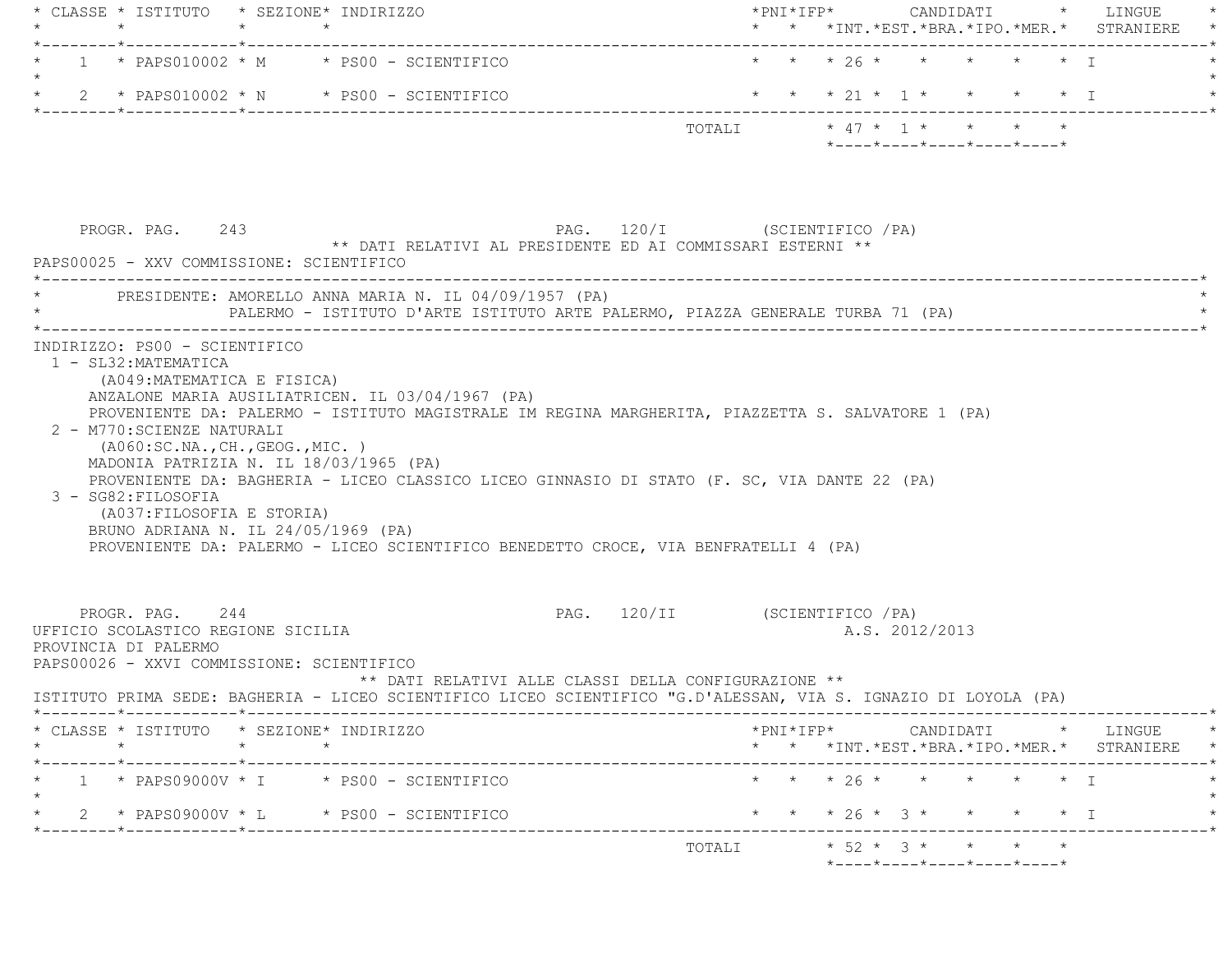| INDIRIZZO: PS00 - SCIENTIFICO                                                                                                                                                                                                                                                                                                                                                                                                                                                                                                                                                                                                                          | SAN GIUSEPPE IATO - IST PROF PER L'AGRICOLTURA E L'AMBIENTE I.P.A.A. SAN CIPIRRELLO, VIA TRAPPETO (PA) * |
|--------------------------------------------------------------------------------------------------------------------------------------------------------------------------------------------------------------------------------------------------------------------------------------------------------------------------------------------------------------------------------------------------------------------------------------------------------------------------------------------------------------------------------------------------------------------------------------------------------------------------------------------------------|----------------------------------------------------------------------------------------------------------|
| 1 - SL32: MATEMATICA<br>(A049: MATEMATICA E FISICA)<br>SORISI MARIA GIUSEPPA N. IL 18/03/1956 (PA)<br>PROVENIENTE DA: CORLEONE - LICEO SCIENTIFICO LICEO SCIENT. CLASS. PEDAG DO, VIA SALVATORE CUSIMANO S.N.C. (PA)<br>2 - M770: SCIENZE NATURALI<br>(AO60:SC.NA., CH., GEOG., MIC. )<br>MANGANO ADRIANA N. IL 22/07/1957 (PA)<br>PROVENIENTE DA: TERMINI IMERESE - LICEO SCIENTIFICO LICEO SCIENTIFICO STATALE NICO, PIAZZA G. SANSONE 12 (PA)<br>3 - SG82: FILOSOFIA<br>(A037: FILOSOFIA E STORIA)<br>FRICANO SALVATORE N. IL 03/06/1960 (PA)<br>PROVENIENTE DA: PALERMO - ISTITUTO MAGISTRALE LICEO SCIENZE UMANE E LING. "D, VIA FICHIDINDIA (PA) |                                                                                                          |
| PROGR. PAG. 246<br>UFFICIO SCOLASTICO REGIONE SICILIA<br>PROVINCIA DI PALERMO<br>PAPS00027 - XXVII COMMISSIONE: SCIENTIFICO<br>** DATI RELATIVI ALLE CLASSI DELLA CONFIGURAZIONE **<br>ISTITUTO PRIMA SEDE: BAGHERIA - LICEO SCIENTIFICO LICEO SCIENTIFICO "G.D'ALESSAN, VIA S. IGNAZIO DI LOYOLA (PA)<br>* CLASSE * ISTITUTO * SEZIONE* INDIRIZZO                                                                                                                                                                                                                                                                                                     | PAG. 121/II (SCIENTIFICO / PA)<br>A.S. 2012/2013                                                         |
|                                                                                                                                                                                                                                                                                                                                                                                                                                                                                                                                                                                                                                                        | * * *INT. *EST. *BRA. *IPO. *MER. * STRANIERE                                                            |
| $\star$ 1 $\star$ PAPS09000V $\star$ E $\star$ PS00 - SCIENTIFICO                                                                                                                                                                                                                                                                                                                                                                                                                                                                                                                                                                                      | $\star$ $\star$ $\star$ $27 \star$ $\star$ $\star$ $\star$ $\star$ $\star$ $\top$                        |
| $2 *$ PAPS09000V $*$ F $*$ PS00 - SCIENTIFICO                                                                                                                                                                                                                                                                                                                                                                                                                                                                                                                                                                                                          | * * * 25 * * * * * * I                                                                                   |
|                                                                                                                                                                                                                                                                                                                                                                                                                                                                                                                                                                                                                                                        | TOTALI * 52 * * * * * *<br>$*$ - - - - $*$ - - - - $*$ - - - - $*$ - - - - $*$ - - - - $*$               |
| PROGR. PAG. 247                                                                                                                                                                                                                                                                                                                                                                                                                                                                                                                                                                                                                                        | PAG. 122/I (SCIENTIFICO / PA)<br>** DATI RELATIVI AL PRESIDENTE ED AI COMMISSARI ESTERNI **              |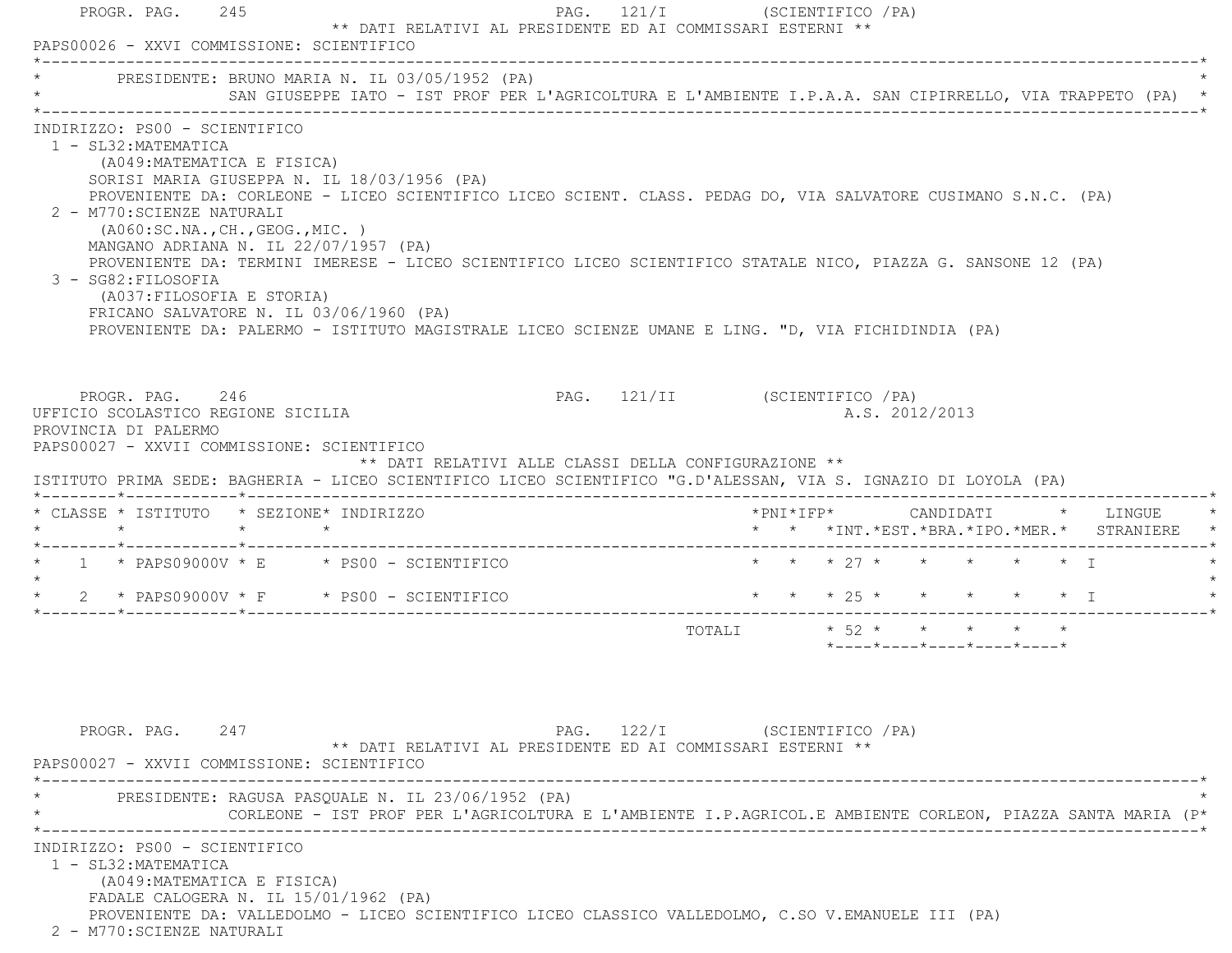(A060:SC.NA.,CH.,GEOG.,MIC. ) CUTRONE GIOVANNA MARIA N. IL 25/07/1954 (PA) PROVENIENTE DA: CORLEONE - IST PROF PER L'AGRICOLTURA E L'AMBIENTE I.P.AGRICOL.E AMBIENTE CORLEON, PIAZZA SANTA MARIA (P 3 - SG82:FILOSOFIA (A037:FILOSOFIA E STORIA) CARUSO GIUSEPPINA N. IL 24/03/1960 (PA) PROVENIENTE DA: PALERMO - ISTITUTO MAGISTRALE LICEO SCIENZE UMANE E LING. "D, VIA FICHIDINDIA (PA) PROGR. PAG. 248 2009 PAG. 122/II (SCIENTIFICO / PA) UFFICIO SCOLASTICO REGIONE SICILIA A.S. 2012/2013 PROVINCIA DI PALERMO PAPS00028 - XXVIII COMMISSIONE: SCIENTIFICO \*\* DATI RELATIVI ALLE CLASSI DELLA CONFIGURAZIONE \*\* ISTITUTO PRIMA SEDE: BAGHERIA - LICEO SCIENTIFICO LICEO SCIENTIFICO "G.D'ALESSAN, VIA S. IGNAZIO DI LOYOLA (PA) \*--------\*------------\*-------------------------------------------------------------------------------------------------------\* \* CLASSE \* ISTITUTO \* SEZIONE\* INDIRIZZO \*PNI\*IFP\* CANDIDATI \* LINGUE \* \* \* \* \* \* \* \*INT.\*EST.\*BRA.\*IPO.\*MER.\* STRANIERE \* \*--------\*------------\*-------------------------------------------------------------------------------------------------------\*1 \* PAPS09000V \* C \* PS00 - SCIENTIFICO \* \* \* \* \* \* \* \* \* \* \* \* I \* \* \* \* \* I \* \* \* \* I

 $\star$ \* 2 \* PAPS09000V \* D \* PS00 - SCIENTIFICO \* \* \* \* \* \* \* \* \* \* \* \* I \* \* \* \* \* I \* \* \* \* I \*--------\*------------\*-------------------------------------------------------------------------------------------------------\*TOTALI  $* 35 * * * * * * * * *$ \*----\*----\*----\*----\*----\*

PROGR. PAG. 249 **PAG.** 249 **PAG.** 123/I (SCIENTIFICO /PA) \*\* DATI RELATIVI AL PRESIDENTE ED AI COMMISSARI ESTERNI \*\* PAPS00028 - XXVIII COMMISSIONE: SCIENTIFICO \*----------------------------------------------------------------------------------------------------------------------------\* \* PRESIDENTE: FAZIO MARIA CONCETTA N. IL 14/01/1955 (PA) \* \* BISACQUINO - IST TEC COMMERCIALE E PER GEOMETRI DON CALOGERO DI VINCENTI, VIA SALERNO (PA) \* \*----------------------------------------------------------------------------------------------------------------------------\* INDIRIZZO: PS00 - SCIENTIFICO 1 - SL32:MATEMATICA (A049:MATEMATICA E FISICA) CANNIZZARO PINA N. IL 14/10/1962 (PA) PROVENIENTE DA: GANGI - LICEO SCIENTIFICO LICEO SCIENTIFICO - LICEO CLAS, VIA FALCONE BORSELLINO S.N. (PA) 2 - M770:SCIENZE NATURALI (A060:SC.NA.,CH.,GEOG.,MIC. ) INTRAVAIA MARIA GRAZIA N. IL 07/06/1958 (PA) PROVENIENTE DA: MONREALE - LICEO CLASSICO LICEO CLASSICO "EMANUELE BASIL, VIA DISCESA CAPPUCCINI S.N. (PA) 3 - SG82:FILOSOFIA (A037:FILOSOFIA E STORIA) LOIACONO EPIFANIA N. IL 16/07/1953 (PA) PROVENIENTE DA: LERCARA FRIDDI - LICEO SCIENTIFICO M. PICONE, VIALE P. SCAGLIONE, 24 (PA)

PROGR. PAG. 250 250 PAG. 123/II (SCIENTIFICO / PA) UFFICIO SCOLASTICO REGIONE SICILIA A.S. 2012/2013 PROVINCIA DI PALERMO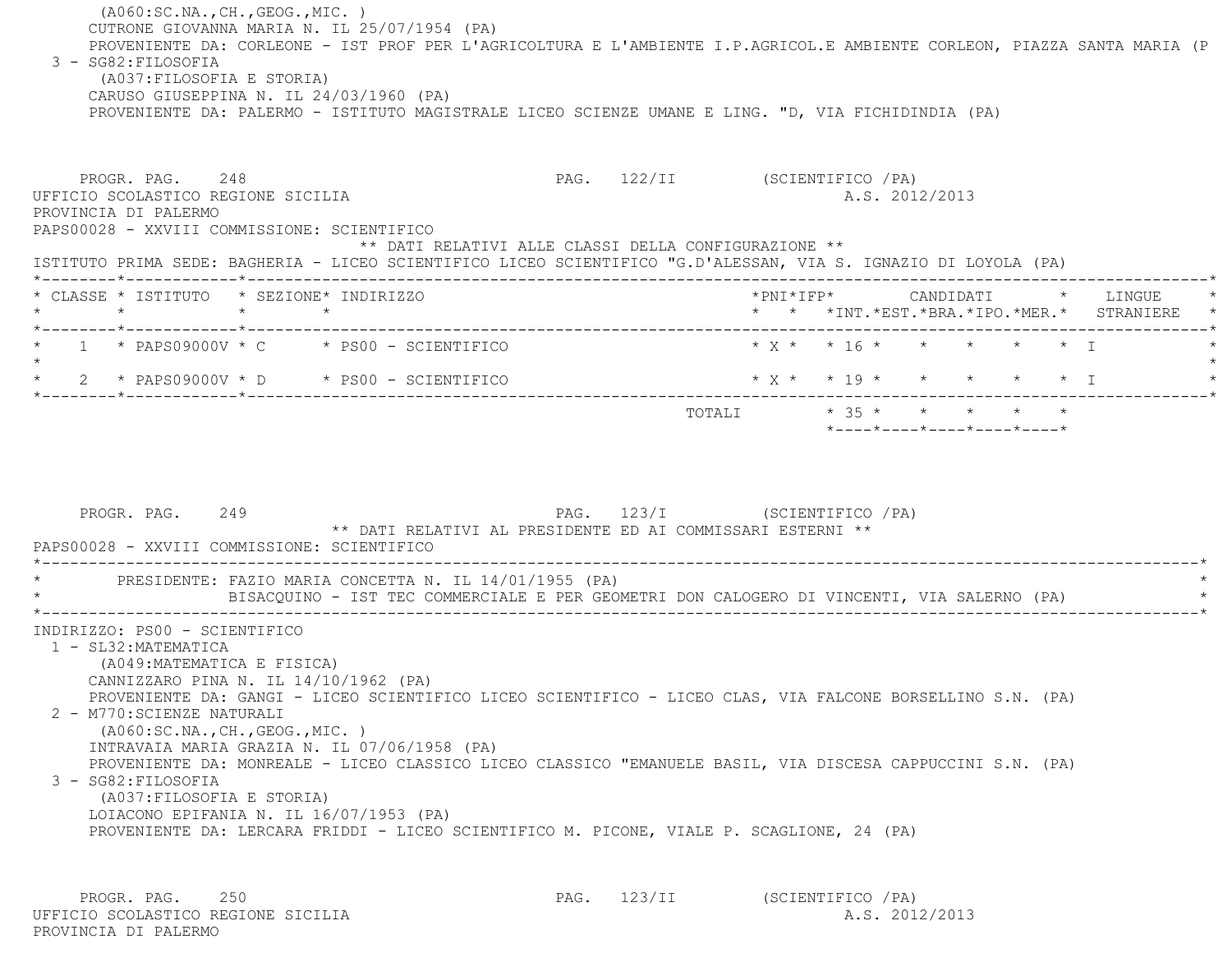| $\star$ | * CLASSE * ISTITUTO * SEZIONE* INDIRIZZO<br>$\star$ $\star$                                                               |                 |                                                                                                                                                                                                      |                                                                                        |  |  |                                                  |  | * * *INT.*EST.*BRA.*IPO.*MER.* STRANIERE                                                 |
|---------|---------------------------------------------------------------------------------------------------------------------------|-----------------|------------------------------------------------------------------------------------------------------------------------------------------------------------------------------------------------------|----------------------------------------------------------------------------------------|--|--|--------------------------------------------------|--|------------------------------------------------------------------------------------------|
|         | *--------*------------*------------                                                                                       |                 | 1 * PAPS09000V * B * PS00 - SCIENTIFICO                                                                                                                                                              |                                                                                        |  |  |                                                  |  | * * * 22 * * * * * * I/F                                                                 |
|         |                                                                                                                           |                 | * $2$ * PAPS09000V * H * PS00 - SCIENTIFICO                                                                                                                                                          | * * * 28 * * * * * * I                                                                 |  |  |                                                  |  |                                                                                          |
|         |                                                                                                                           |                 |                                                                                                                                                                                                      | TOTALI $*50 * * * * * * * *$                                                           |  |  | $*$ ---- $*$ ---- $*$ ---- $*$ ---- $*$ ---- $*$ |  |                                                                                          |
|         | PROGR. PAG. 251<br>PAPS00029 - XXIX COMMISSIONE: SCIENTIFICO                                                              |                 | PAG. 124/I (SCIENTIFICO / PA)<br>** DATI RELATIVI AL PRESIDENTE ED AI COMMISSARI ESTERNI **<br>PRESIDENTE: FARINELLA SALVINA N. IL 29/08/1960 (PA)                                                   |                                                                                        |  |  |                                                  |  |                                                                                          |
|         |                                                                                                                           |                 | PETRALIA SOTTANA - ISTITUTO MAGISTRALE LICEO DELLE SCIENZE UMANE, PIAZZA DOMINA, 22 (PA)                                                                                                             |                                                                                        |  |  |                                                  |  |                                                                                          |
|         | (A049: MATEMATICA E FISICA)<br>2 - M770: SCIENZE NATURALI<br>( A060:SC.NA., CH., GEOG., MIC. )                            |                 | SANTANGELO GIOVANNI N. IL 19/08/1975 (PA)<br>PROVENIENTE DA: CIMINNA - LICEO SCIENTIFICO LICEO SC.PALMERI - SEZ. STACCA, VIA TRIESTE, 25 (PA)<br>SCARPELLO ROSARIA N. IL 26/07/1958 (PA)             |                                                                                        |  |  |                                                  |  |                                                                                          |
|         | 3 - SG82:FILOSOFIA<br>(A037: FILOSOFIA E STORIA)<br>SPANO' IGOR N. IL 05/03/1978 (CL)                                     |                 | PROVENIENTE DA: CAPACI - ISTITUTO MAGISTRALE LICEO DELLE SCIENZE UMANE "UGO, PIAZZA MATRICE (PA)<br>PROVENIENTE DA: CIMINNA - LICEO SCIENTIFICO LICEO SC.PALMERI - SEZ. STACCA, VIA TRIESTE, 25 (PA) |                                                                                        |  |  |                                                  |  |                                                                                          |
|         | PROGR. PAG. 252<br>UFFICIO SCOLASTICO REGIONE SICILIA<br>PROVINCIA DI PALERMO<br>PAPS00030 - XXX COMMISSIONE: SCIENTIFICO |                 |                                                                                                                                                                                                      | PAG. 124/II (SCIENTIFICO / PA)<br>** DATI RELATIVI ALLE CLASSI DELLA CONFIGURAZIONE ** |  |  | A.S. 2012/2013                                   |  |                                                                                          |
|         |                                                                                                                           |                 | ISTITUTO PRIMA SEDE: BAGHERIA - LICEO SCIENTIFICO LICEO SCIENTIFICO "G.D'ALESSAN, VIA S. IGNAZIO DI LOYOLA (PA)                                                                                      |                                                                                        |  |  |                                                  |  |                                                                                          |
| $\star$ | * CLASSE * ISTITUTO * SEZIONE* INDIRIZZO<br>. _________*____________*_______                                              | $\star$ $\star$ |                                                                                                                                                                                                      |                                                                                        |  |  |                                                  |  |                                                                                          |
|         |                                                                                                                           |                 | $1 *$ PAPS09000V $*$ A $*$ PS00 - SCIENTIFICO                                                                                                                                                        | ------------------------------                                                         |  |  | * * * 27 * * * * * * T                           |  | *PNI*IFP*     CANDIDATI    *   LINGUE<br>* * *INT. *EST. *BRA. *IPO. *MER. * STRANIERE * |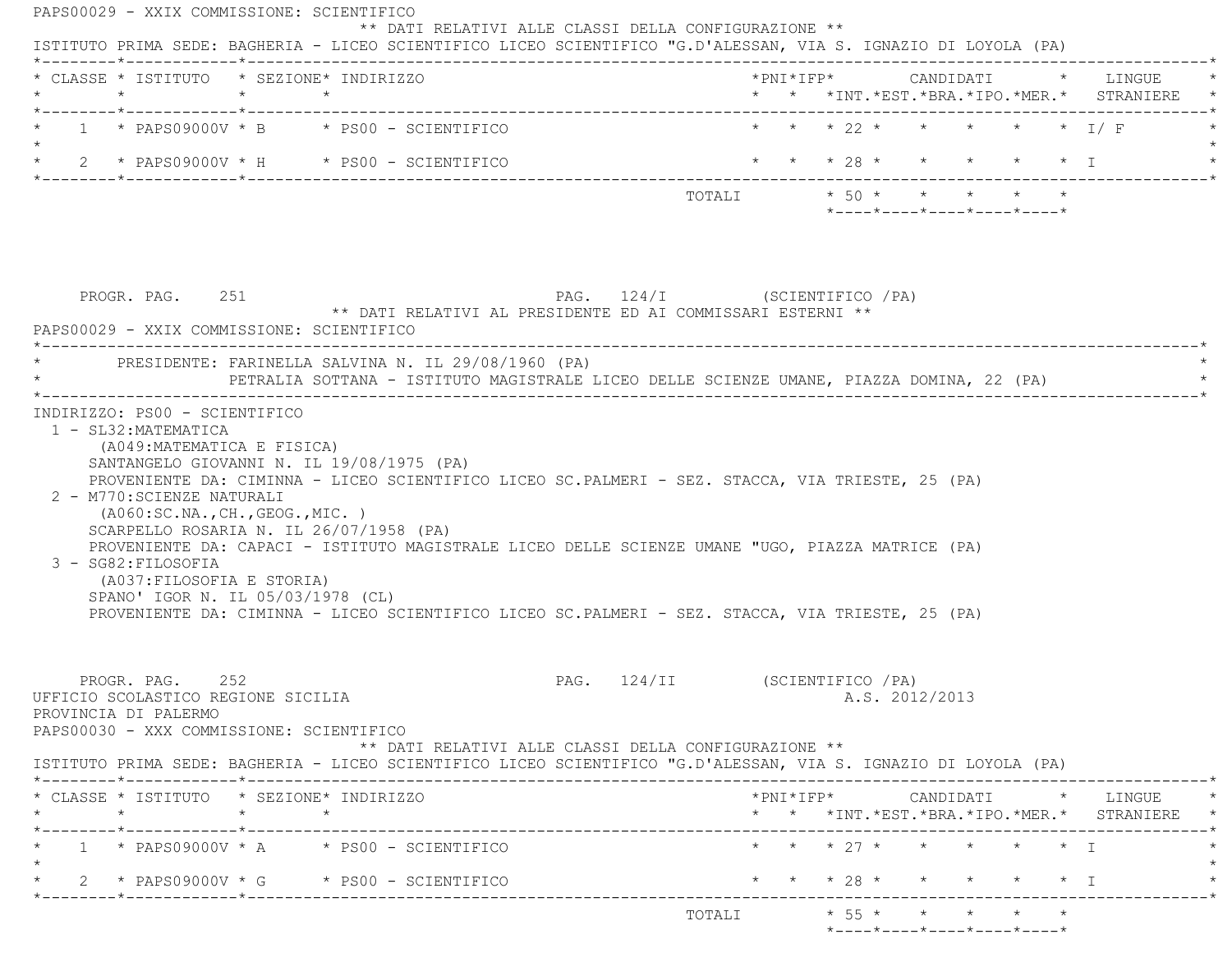|                                                                                                                                                                                                                                                    | PRESIDENTE: DI FIGLIA LUCIANO N. IL 20/02/1954 (PA)<br>PETRALIA SOPRANA - ISTITUTO TECNICO INDUSTRIALE I.T.I. "ELETTRONICA ED ELETTR, CORSO UMBERTO I (PA)                                                                                                                                                                                                                                                                       |                                |  |           |                |                                         |                                                                     |
|----------------------------------------------------------------------------------------------------------------------------------------------------------------------------------------------------------------------------------------------------|----------------------------------------------------------------------------------------------------------------------------------------------------------------------------------------------------------------------------------------------------------------------------------------------------------------------------------------------------------------------------------------------------------------------------------|--------------------------------|--|-----------|----------------|-----------------------------------------|---------------------------------------------------------------------|
| INDIRIZZO: PS00 - SCIENTIFICO<br>1 - SL32: MATEMATICA<br>(A049: MATEMATICA E FISICA)<br>2 - M770: SCIENZE NATURALI<br>(AO60:SC.NA., CH., GEOG., MIC. )<br>3 - SG82: FILOSOFIA<br>(A037:FILOSOFIA E STORIA)<br>SARRAINO MARIA N. IL 27/05/1958 (PA) | FERRANTE GAETANO ANTONIO N. IL 06/06/1964 (PA)<br>PROVENIENTE DA: CEFALU' - ISTITUTO D'ARTE DIEGO BIANCA AMATO, VIA DEL III MILLENNIO (PA)<br>MAZZOLA GIUSEPPE N. IL 08/05/1969 (PA)<br>PROVENIENTE DA: CARINI - IST PROF PER I SERVIZI ALBERGHIERI E RISTORAZIONE IPSEOA "UGO MURSIA", VIA TRATTATI DI ROMA, 6<br>PROVENIENTE DA: TERMINI IMERESE - LICEO SCIENTIFICO LICEO SCIENTIFICO STATALE NICO, PIAZZA G. SANSONE 12 (PA) |                                |  |           |                |                                         |                                                                     |
| PROGR. PAG. 254                                                                                                                                                                                                                                    |                                                                                                                                                                                                                                                                                                                                                                                                                                  | PAG. 125/II (SCIENTIFICO / PA) |  |           |                |                                         |                                                                     |
| UFFICIO SCOLASTICO REGIONE SICILIA<br>PROVINCIA DI PALERMO<br>PAPS00031 - XXXI COMMISSIONE: SCIENTIFICO                                                                                                                                            | ** DATI RELATIVI ALLE CLASSI DELLA CONFIGURAZIONE **<br>ISTITUTO PRIMA SEDE: CARINI - LICEO SCIENTIFICO LICEO SCIENTIFICO "UGO MURSIA", VIA TRATTATI DI ROMA, 6 (PA)                                                                                                                                                                                                                                                             |                                |  |           | A.S. 2012/2013 |                                         |                                                                     |
|                                                                                                                                                                                                                                                    |                                                                                                                                                                                                                                                                                                                                                                                                                                  |                                |  | *PNI*IFP* |                |                                         | CANDIDATI * LINGUE<br>* * *INT. *EST. *BRA. *IPO. *MER. * STRANIERE |
|                                                                                                                                                                                                                                                    | $*$ 1 $*$ PAPS00401Q $*$ A $*$ PS00 - SCIENTIFICO                                                                                                                                                                                                                                                                                                                                                                                |                                |  |           |                | * * * 22 * 1 * * * * * T                |                                                                     |
|                                                                                                                                                                                                                                                    | $\star$ 2 $\star$ PAPS00401Q $\star$ C $\star$ PS00 - SCIENTIFICO                                                                                                                                                                                                                                                                                                                                                                |                                |  |           |                | * * * 19 * * * * * * F/ I               |                                                                     |
| * CLASSE * ISTITUTO * SEZIONE* INDIRIZZO                                                                                                                                                                                                           |                                                                                                                                                                                                                                                                                                                                                                                                                                  |                                |  |           |                |                                         |                                                                     |
|                                                                                                                                                                                                                                                    |                                                                                                                                                                                                                                                                                                                                                                                                                                  |                                |  |           |                | $*$ ---- $*$ ---- $*$ ---- $*$ ---- $*$ |                                                                     |
|                                                                                                                                                                                                                                                    |                                                                                                                                                                                                                                                                                                                                                                                                                                  |                                |  |           |                |                                         |                                                                     |

INDIRIZZO: PS00 - SCIENTIFICO

1 - SL32:MATEMATICA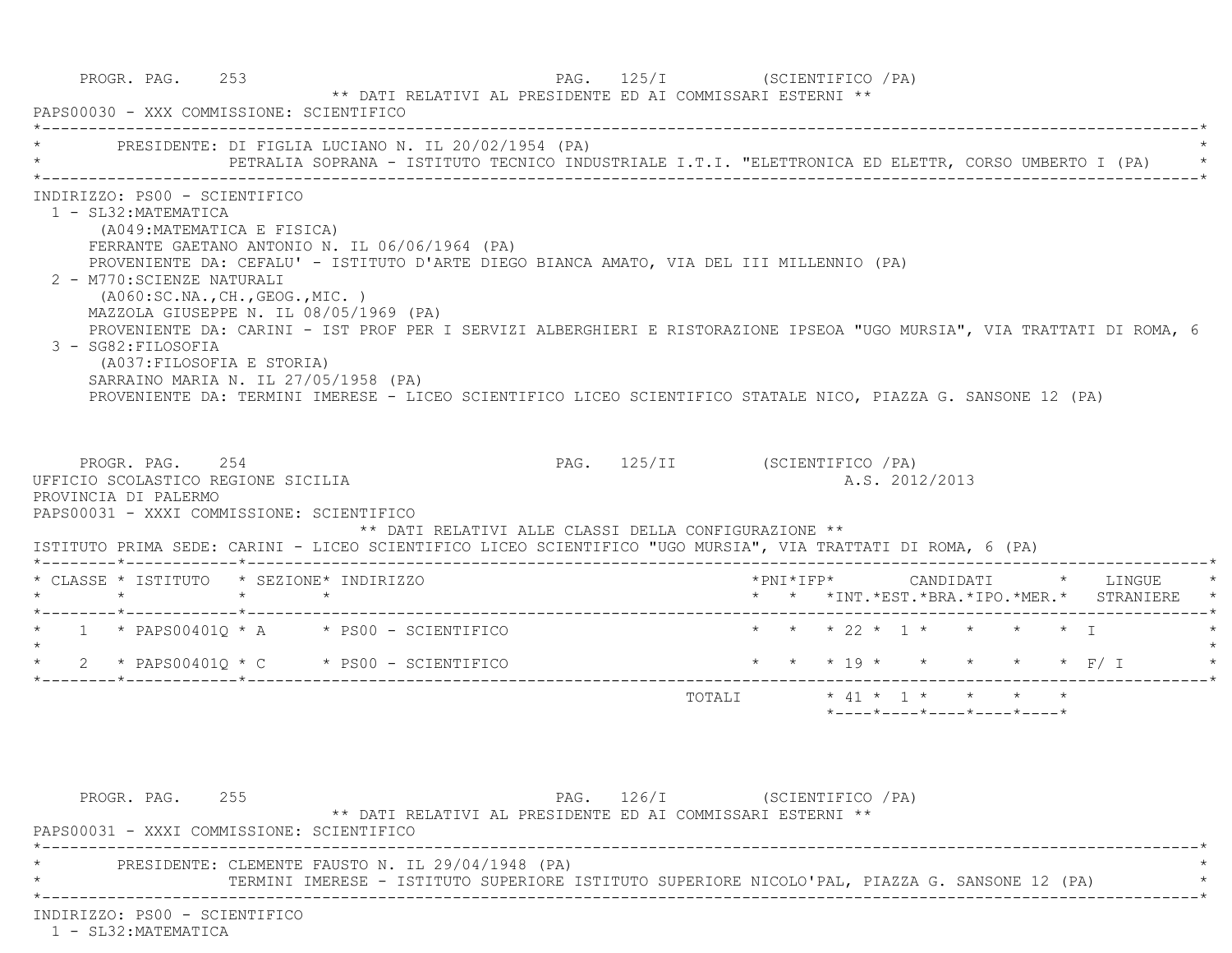(A049:MATEMATICA E FISICA) SCARDINA ANTONINA N. IL 03/07/1956 (PA) PROVENIENTE DA: BAGHERIA - LICEO SCIENTIFICO LICEO SCIENTIFICO "G.D'ALESSAN, VIA S. IGNAZIO DI LOYOLA (PA) 2 - M770:SCIENZE NATURALI (A060:SC.NA.,CH.,GEOG.,MIC. ) VALENZA ROSALIA N. IL 06/07/1957 (PA) PROVENIENTE DA: PALERMO - ISTITUTO MAGISTRALE DE COSMI, VIA LEONARDO RUGGERI 15 (PA) 3 - SG82:FILOSOFIA (A037:FILOSOFIA E STORIA) SCARDINA GIUSEPPA N. IL 02/01/1959 (PA) PROVENIENTE DA: BAGHERIA - LICEO SCIENTIFICO LICEO SCIENTIFICO "G.D'ALESSAN, VIA S. IGNAZIO DI LOYOLA (PA) PROGR. PAG. 256 256 PAG. 126/II (SCIENTIFICO / PA) UFFICIO SCOLASTICO REGIONE SICILIA A.S. 2012/2013 PROVINCIA DI PALERMO PAPS00032 - XXXII COMMISSIONE: SCIENTIFICO \*\* DATI RELATIVI ALLE CLASSI DELLA CONFIGURAZIONE \*\* ISTITUTO PRIMA SEDE: CASTELBUONO - LICEO SCIENTIFICO LICEO SCIENTIFICO "LUIGI FAILL, CONTRADA ROSARIO, SNC (PA) \*--------\*------------\*-------------------------------------------------------------------------------------------------------\* \* CLASSE \* ISTITUTO \* SEZIONE\* INDIRIZZO \*PNI\*IFP\* CANDIDATI \* LINGUE \* \* \* \* \* \* \* \*INT.\*EST.\*BRA.\*IPO.\*MER.\* STRANIERE \* \*--------\*------------\*-------------------------------------------------------------------------------------------------------\*\* 1 \* PAPS007017 \* B \* PS00 - SCIENTIFICO \* \* \* \* \* 16 \* 16 \* 1 \* \* \* \* \* T  $\star$ \* 2 \* PAPS007017 \* C \* PS00 - SCIENTIFICO \* \* \* \* \* \* \* \* \* \* \* I \* \* \* \* I \* \* \* I \*--------\*------------\*-------------------------------------------------------------------------------------------------------\*TOTALI  $* 35 * 1 * * * * * * *$  \*----\*----\*----\*----\*----\*PROGR. PAG. 257 CHENTER 257 PAG. 127/I (SCIENTIFICO / PA) \*\* DATI RELATIVI AL PRESIDENTE ED AI COMMISSARI ESTERNI \*\* PAPS00032 - XXXII COMMISSIONE: SCIENTIFICO \*----------------------------------------------------------------------------------------------------------------------------\*PRESIDENTE: MENDOLA MARIA ORSOLINA N. IL 11/12/1948 (PA) PALERMO - ISTITUTO MAGISTRALE LICEO SCIENZE UMANE E LING. "D, VIA FICHIDINDIA (PA) \*----------------------------------------------------------------------------------------------------------------------------\* INDIRIZZO: PS00 - SCIENTIFICO 1 - SL32:MATEMATICA (A049:MATEMATICA E FISICA) GENCHI MASSIMO N. IL 12/05/1958 (PA) PROVENIENTE DA: GANGI - LICEO SCIENTIFICO LICEO SCIENTIFICO - LICEO CLAS, VIA FALCONE BORSELLINO S.N. (PA) 2 - M770:SCIENZE NATURALI (A060:SC.NA.,CH.,GEOG.,MIC. ) CANGELOSI ANNUNZIATA N. IL 14/07/1967 (PA) PROVENIENTE DA: GANGI - LICEO SCIENTIFICO LICEO SCIENTIFICO - LICEO CLAS, VIA FALCONE BORSELLINO S.N. (PA) 3 - SG82:FILOSOFIA (A037:FILOSOFIA E STORIA) LA TONA ELISABETTA N. IL 01/06/1972 (PA) PROVENIENTE DA: CIMINNA - LICEO SCIENTIFICO LICEO SC.PALMERI - SEZ. STACCA, VIA TRIESTE, 25 (PA)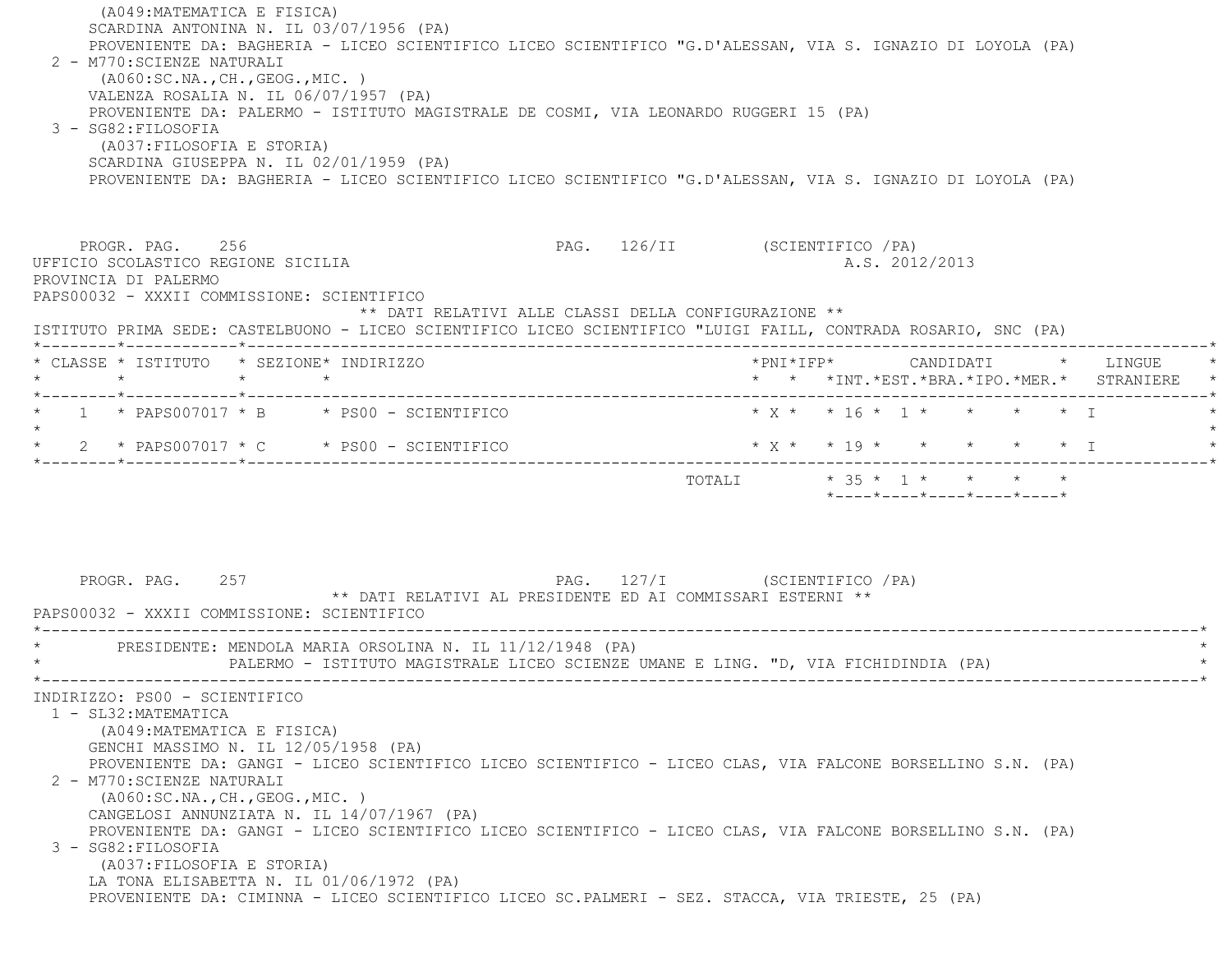| PROGR. PAG.<br>UFFICIO SCOLASTICO REGIONE SICILIA<br>PROVINCIA DI PALERMO | 258                                                                                                                                                                                   |                 |                                                                                                                                                                                                                                                                                                                                                                                                                                 |                   | PAG. 127/II (SCIENTIFICO / PA)         |                         |  | A.S. 2012/2013                                   |  |                                                                                        |
|---------------------------------------------------------------------------|---------------------------------------------------------------------------------------------------------------------------------------------------------------------------------------|-----------------|---------------------------------------------------------------------------------------------------------------------------------------------------------------------------------------------------------------------------------------------------------------------------------------------------------------------------------------------------------------------------------------------------------------------------------|-------------------|----------------------------------------|-------------------------|--|--------------------------------------------------|--|----------------------------------------------------------------------------------------|
|                                                                           |                                                                                                                                                                                       |                 | PAPS00033 - XXXIII COMMISSIONE: SCIENTIFICO<br>** DATI RELATIVI ALLE CLASSI DELLA CONFIGURAZIONE **<br>ISTITUTO PRIMA SEDE: CORLEONE - LICEO SCIENTIFICO LICEO SCIENT. CLASS. PEDAG DO, VIA SALVATORE CUSIMANO S.N.C. (PA)                                                                                                                                                                                                      |                   |                                        |                         |  |                                                  |  |                                                                                        |
| $\star$                                                                   | * CLASSE * ISTITUTO * SEZIONE* INDIRIZZO<br>*--------*------------*-------------                                                                                                      | $\star$ $\star$ |                                                                                                                                                                                                                                                                                                                                                                                                                                 |                   |                                        |                         |  |                                                  |  | *PNI*IFP*     CANDIDATI    *   LINGUE<br>* * *INT. *EST. *BRA. *IPO. *MER. * STRANIERE |
|                                                                           |                                                                                                                                                                                       |                 | $1 \times$ PAPS00901V $\times$ N $\times$ PS00 - SCIENTIFICO                                                                                                                                                                                                                                                                                                                                                                    |                   |                                        |                         |  | * * * 20 * * * * * * T                           |  |                                                                                        |
|                                                                           |                                                                                                                                                                                       |                 | $2 *$ PAPS00901V * B * PS00 - SCIENTIFICO                                                                                                                                                                                                                                                                                                                                                                                       |                   |                                        | * * * 23 * * * * * * I  |  |                                                  |  |                                                                                        |
|                                                                           |                                                                                                                                                                                       |                 |                                                                                                                                                                                                                                                                                                                                                                                                                                 |                   |                                        | TOTALI * 43 * * * * * * |  | $*$ ---- $*$ ---- $*$ ---- $*$ ---- $*$ ---- $*$ |  |                                                                                        |
|                                                                           |                                                                                                                                                                                       |                 | PAPS00033 - XXXIII COMMISSIONE: SCIENTIFICO<br>PRESIDENTE: PERRONE MASSIMO N. IL 08/09/1946 (PA)<br>PARTINICO - ISTITUTO SUPERIORE ISTITUTO SUPERIORE DANILO DOLC, VIA GOFFREDO MAMELI N. 4 (PA)                                                                                                                                                                                                                                | ----------------- |                                        |                         |  |                                                  |  |                                                                                        |
| 3 - SG82: FILOSOFIA                                                       | INDIRIZZO: PS00 - SCIENTIFICO<br>1 - SL32: MATEMATICA<br>(A049: MATEMATICA E FISICA)<br>2 - M770: SCIENZE NATURALI<br>( A060:SC.NA., CH., GEOG., MIC. )<br>(A037: FILOSOFIA E STORIA) |                 | CHIMENTI GIUSEPPE N. IL 16/06/1970 (PA)<br>PROVENIENTE DA: PARTINICO - LICEO SCIENTIFICO LS SANTI SAVARINO, C/DA TURRISI (PA)<br>TRAMONTANA MICHELA PATRIZIA N. IL 05/08/1957 (CL)<br>PROVENIENTE DA: BAGHERIA - LICEO SCIENTIFICO LICEO SCIENTIFICO "G.D'ALESSAN, VIA S. IGNAZIO DI LOYOLA (PA)<br>FARACI ANTONINA N. IL 29/02/1964 (PA)<br>PROVENIENTE DA: PARTINICO - LICEO SCIENTIFICO LS SANTI SAVARINO, C/DA TURRISI (PA) |                   |                                        |                         |  |                                                  |  |                                                                                        |
| PROVINCIA DI PALERMO                                                      | PROGR. PAG. 260<br>UFFICIO SCOLASTICO REGIONE SICILIA<br>PAPS00034 - XXXIV COMMISSIONE: SCIENTIFICO                                                                                   |                 | ** DATI RELATIVI ALLE CLASSI DELLA CONFIGURAZIONE **<br>ISTITUTO PRIMA SEDE: GANGI - LICEO SCIENTIFICO LICEO SCIENTIFICO - LICEO CLAS, VIA FALCONE BORSELLINO S.N. (PA)                                                                                                                                                                                                                                                         |                   | PAG. 128/II (SCIENTIFICO / PA)         |                         |  | A.S. 2012/2013                                   |  |                                                                                        |
| $\star$                                                                   | * CLASSE * ISTITUTO * SEZIONE* INDIRIZZO<br>*--------*------------*-------------                                                                                                      | $\star$ $\star$ |                                                                                                                                                                                                                                                                                                                                                                                                                                 |                   | -------------------------------------- |                         |  |                                                  |  | * * *INT. *EST. *BRA. *IPO. *MER. * STRANIERE                                          |
|                                                                           |                                                                                                                                                                                       |                 | 1 * PAPS01701T * BS     * PS00 - SCIENTIFICO<br>* * * * BS/ * PS00 - SCIENTIFICO                                                                                                                                                                                                                                                                                                                                                |                   |                                        |                         |  | * x * * 13 * * * * * * F                         |  |                                                                                        |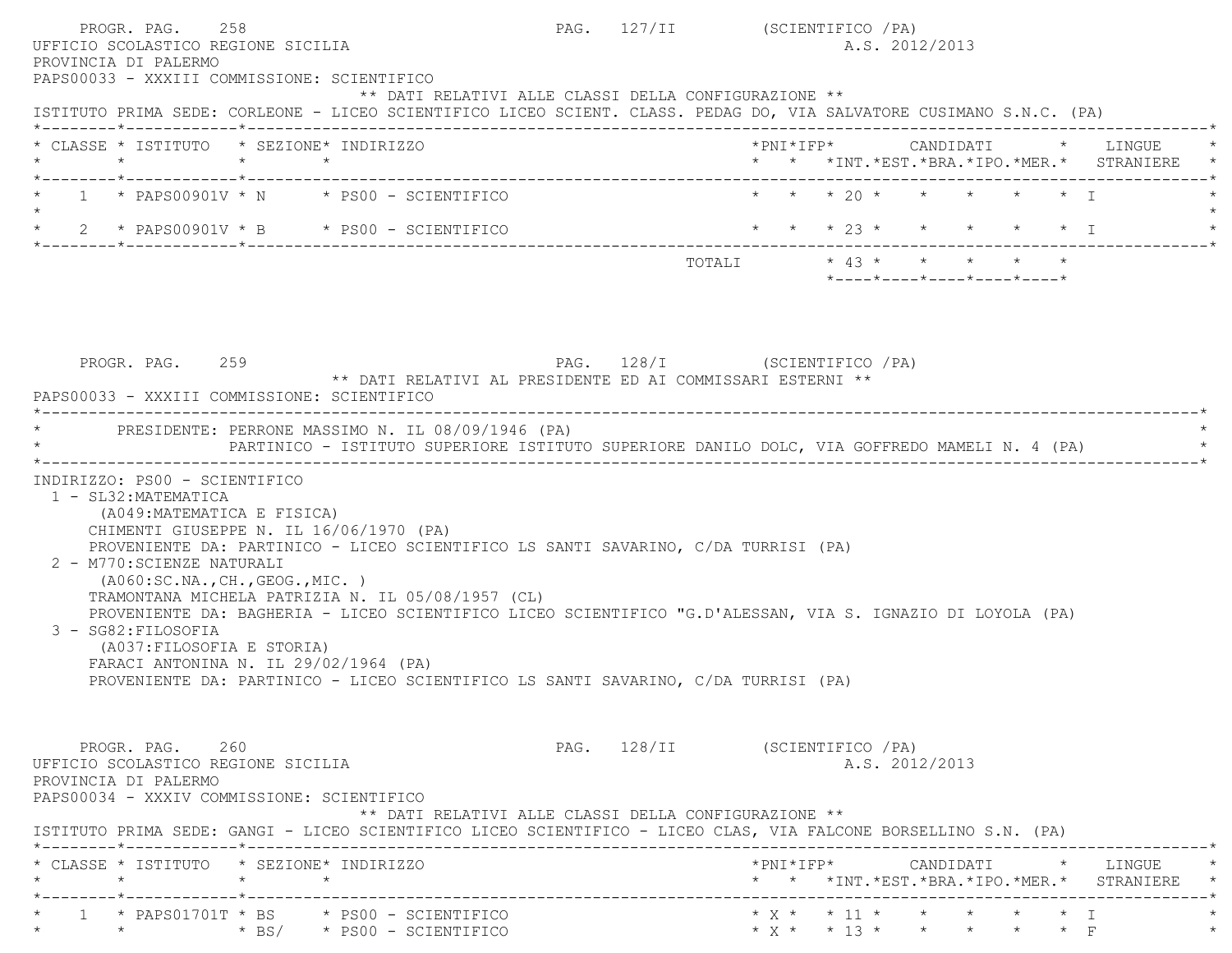|                                                                                                                                                                                                                                                                                                                                                                                                  | TOTALI * 47 * * * * * *<br>*----*----*----*----*----*                                      |
|--------------------------------------------------------------------------------------------------------------------------------------------------------------------------------------------------------------------------------------------------------------------------------------------------------------------------------------------------------------------------------------------------|--------------------------------------------------------------------------------------------|
| PROGR. PAG. 261<br>** DATI RELATIVI AL PRESIDENTE ED AI COMMISSARI ESTERNI **<br>PAPS00034 - XXXIV COMMISSIONE: SCIENTIFICO                                                                                                                                                                                                                                                                      | PAG. 129/I (SCIENTIFICO / PA)                                                              |
| PRESIDENTE: PAGANO GAETANO N. IL 12/05/1947 (PA)                                                                                                                                                                                                                                                                                                                                                 | BAGHERIA - LICEO SCIENTIFICO LICEO SCIENTIFICO "G.D'ALESSAN, VIA S. IGNAZIO DI LOYOLA (PA) |
| (A049:MATEMATICA E FISICA)<br>D'ANNA ROSALIA MARIA N. IL 19/01/1969 (PA)<br>PROVENIENTE DA: TERMINI IMERESE - LICEO SCIENTIFICO LICEO SCIENTIFICO STATALE NICO, PIAZZA G. SANSONE 12 (PA)<br>2 - M770: SCIENZE NATURALI                                                                                                                                                                          |                                                                                            |
| ( A060:SC.NA., CH., GEOG., MIC. )<br>LIBRIZZI LUCIA N. IL 07/11/1959 (PA)<br>PROVENIENTE DA: TERMINI IMERESE - LICEO SCIENTIFICO LICEO SCIENTIFICO STATALE NICO, PIAZZA G. SANSONE 12 (PA)<br>3 - SG82: FILOSOFIA<br>(A037: FILOSOFIA E STORIA)<br>LIUZZO TIZIANA N. IL 08/02/1974 (ME)<br>PROVENIENTE DA: PARTINICO - LICEO SCIENTIFICO LS SANTI SAVARINO, C/DA TURRISI (PA)<br>PROGR. PAG. 262 | PAG. 129/II (SCIENTIFICO /PA)                                                              |
| ** DATI RELATIVI ALLE CLASSI DELLA CONFIGURAZIONE **                                                                                                                                                                                                                                                                                                                                             | A.S. 2012/2013                                                                             |
| UFFICIO SCOLASTICO REGIONE SICILIA<br>PROVINCIA DI PALERMO<br>PAPS00035 - XXXV COMMISSIONE: SCIENTIFICO<br>ISTITUTO PRIMA SEDE: LERCARA FRIDDI - LICEO SCIENTIFICO M. PICONE, VIALE P. SCAGLIONE, 24 (PA)<br>* CLASSE * ISTITUTO * SEZIONE* INDIRIZZO<br>$\star$ $\star$<br>$\star$ $\star$                                                                                                      |                                                                                            |
| $\star$ 1 $\star$ PAPS011031 $\star$ C $\star$ PS00 - SCIENTIFICO                                                                                                                                                                                                                                                                                                                                | * * *INT. *EST. *BRA. *IPO. *MER. * STRANIERE<br>* * * 18 * * * * * * T                    |
| * $2$ * PAPS011031 * A1 * PS00 - SCIENTIFICO                                                                                                                                                                                                                                                                                                                                                     | * * * 16 * * * * * * 1/ F                                                                  |

PROGR. PAG. 263 PAG. 130/I (SCIENTIFICO /PA) \*\* DATI RELATIVI AL PRESIDENTE ED AI COMMISSARI ESTERNI \*\*

\*----------------------------------------------------------------------------------------------------------------------------\*

PAPS00035 - XXXV COMMISSIONE: SCIENTIFICO

\* PRESIDENTE: ATTINASI PIETRO N. IL 28/03/1953 (PA) \*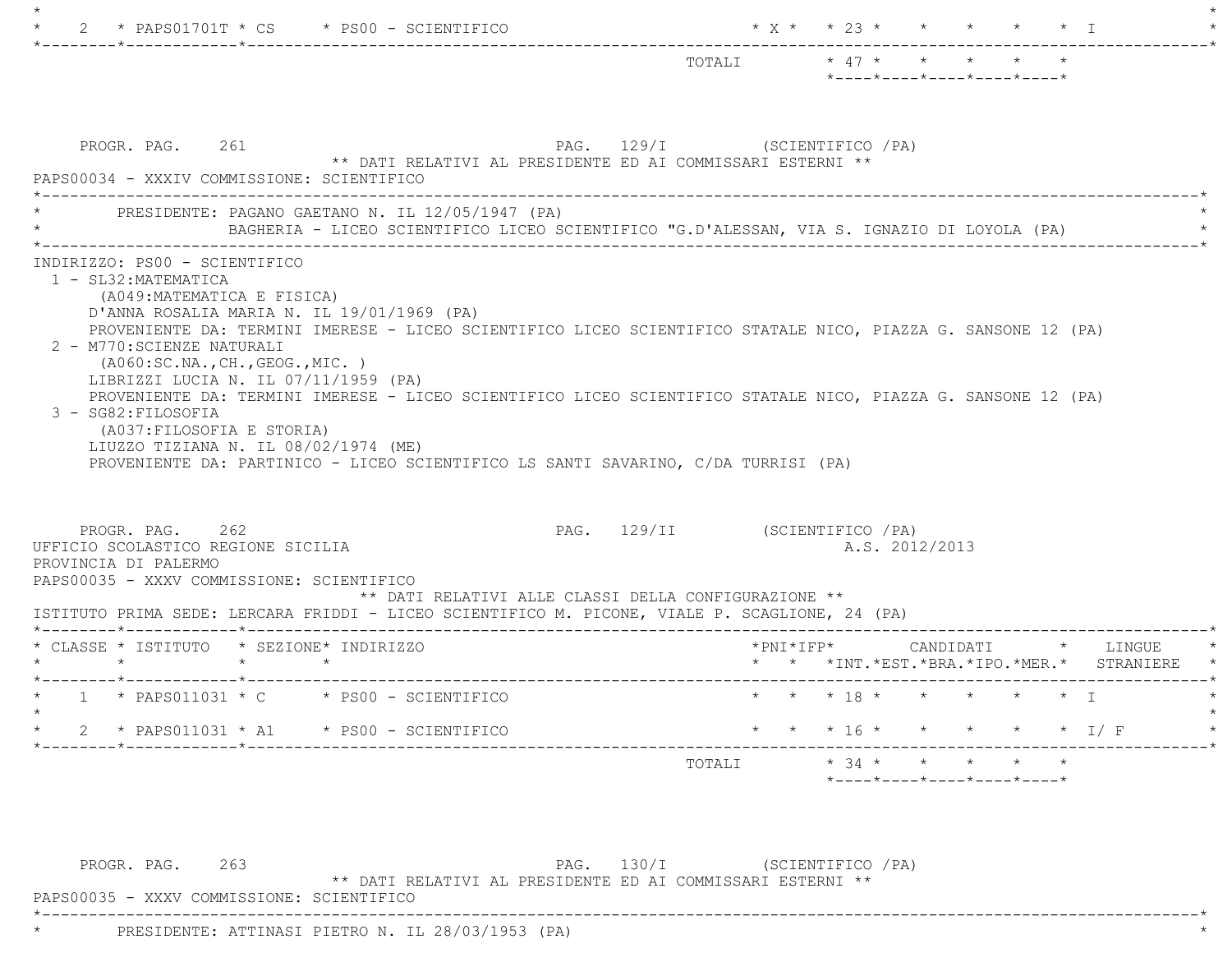|                                                                                                                                                                                                                                                                                                                                                                                                                                                                                                                                                                                                                                                                                    | PETRALIA SOTTANA - ISTITUTO SUPERIORE I.I.S. P. DOMINA PETRALIA SOTT, PIAZZA DOMINA 22 (PA)                                                |
|------------------------------------------------------------------------------------------------------------------------------------------------------------------------------------------------------------------------------------------------------------------------------------------------------------------------------------------------------------------------------------------------------------------------------------------------------------------------------------------------------------------------------------------------------------------------------------------------------------------------------------------------------------------------------------|--------------------------------------------------------------------------------------------------------------------------------------------|
| INDIRIZZO: PS00 - SCIENTIFICO<br>1 - SL32: MATEMATICA<br>(A049: MATEMATICA E FISICA)<br>SCHIRO' MARIA N. IL 19/05/1967 (PA)<br>PROVENIENTE DA: BAGHERIA - LICEO SCIENTIFICO LICEO SCIENTIFICO "G.D'ALESSAN, VIA S. IGNAZIO DI LOYOLA (PA)<br>2 - M770: SCIENZE NATURALI<br>( A060:SC.NA., CH., GEOG., MIC. )<br>ZANNELLI ALFONSO N. IL 01/01/1952 (PA)<br>PROVENIENTE DA: CARINI - LICEO SCIENTIFICO LICEO SCIENTIFICO "UGO MURSIA", VIA TRATTATI DI ROMA, 6 (PA)<br>3 - SG82: FILOSOFIA<br>(A037: FILOSOFIA E STORIA)<br>DI VITTORIO MARCELLA N. IL 13/03/1972 (PA)<br>PROVENIENTE DA: BAGHERIA - LICEO SCIENTIFICO LICEO SCIENTIFICO "G.D'ALESSAN, VIA S. IGNAZIO DI LOYOLA (PA) |                                                                                                                                            |
| PROGR. PAG. 264<br>UFFICIO SCOLASTICO REGIONE SICILIA<br>PROVINCIA DI PALERMO<br>PAPS00036 - XXXVI COMMISSIONE: SCIENTIFICO<br>** DATI RELATIVI ALLE CLASSI DELLA CONFIGURAZIONE **<br>ISTITUTO PRIMA SEDE: LERCARA FRIDDI - LICEO SCIENTIFICO M. PICONE, VIALE P. SCAGLIONE, 24 (PA)                                                                                                                                                                                                                                                                                                                                                                                              | PAG. 130/II (SCIENTIFICO / PA)<br>A.S. 2012/2013                                                                                           |
| * CLASSE * ISTITUTO * SEZIONE* INDIRIZZO<br>$\star$ $\star$ $\star$                                                                                                                                                                                                                                                                                                                                                                                                                                                                                                                                                                                                                | * * *INT.*EST.*BRA.*IPO.*MER.* STRANIERE *                                                                                                 |
| $\star$ 1 $\star$ PAPS011031 $\star$ A $\star$ PS00 - SCIENTIFICO<br>$\star$<br>$\star$<br>2 * PAPS011031 * B * PS00 - SCIENTIFICO                                                                                                                                                                                                                                                                                                                                                                                                                                                                                                                                                 | * * * 26 * * * * * * I<br>* * * 14 * 1 * * * * * I<br>$*$ ---- $*$ ---- $*$ ---- $*$ ---- $*$ ---- $*$                                     |
| PROGR. PAG. 265<br>** DATI RELATIVI AL PRESIDENTE ED AI COMMISSARI ESTERNI **<br>PAPS00036 - XXXVI COMMISSIONE: SCIENTIFICO<br>PRESIDENTE: SIMPLICIO GIUSEPPE N. IL 16/12/1950 (PA)                                                                                                                                                                                                                                                                                                                                                                                                                                                                                                | PAG. 131/I (SCIENTIFICO / PA)<br>CAMPOFELICE DI ROCCELLA - ISTITUTO COMPRENSIVO I.C. CAMPOFELICE DI ROCCELLA, VIA PAPA GIOVANNI XXIII, 19* |
| INDIRIZZO: PS00 - SCIENTIFICO<br>1 - SL32: MATEMATICA<br>(A049: MATEMATICA E FISICA)<br>MARTORANA LOREDANA N. IL 28/11/1970 (PA)<br>PROVENIENTE DA: BAGHERIA - LICEO SCIENTIFICO LICEO SCIENTIFICO "G.D'ALESSAN, VIA S. IGNAZIO DI LOYOLA (PA)<br>2 - M770: SCIENZE NATURALI<br>( A060:SC.NA., CH., GEOG., MIC. )<br>MANNINA ANTONINA N. IL 27/08/1954 (PA)<br>PROVENIENTE DA: CACCAMO - ISTITUTO MAGISTRALE IST.MAGISTRALE DI CACCAMO, LARGO PIETRO SPICA (PA)<br>3 - SG82: FILOSOFIA<br>(A037: FILOSOFIA E STORIA)                                                                                                                                                               |                                                                                                                                            |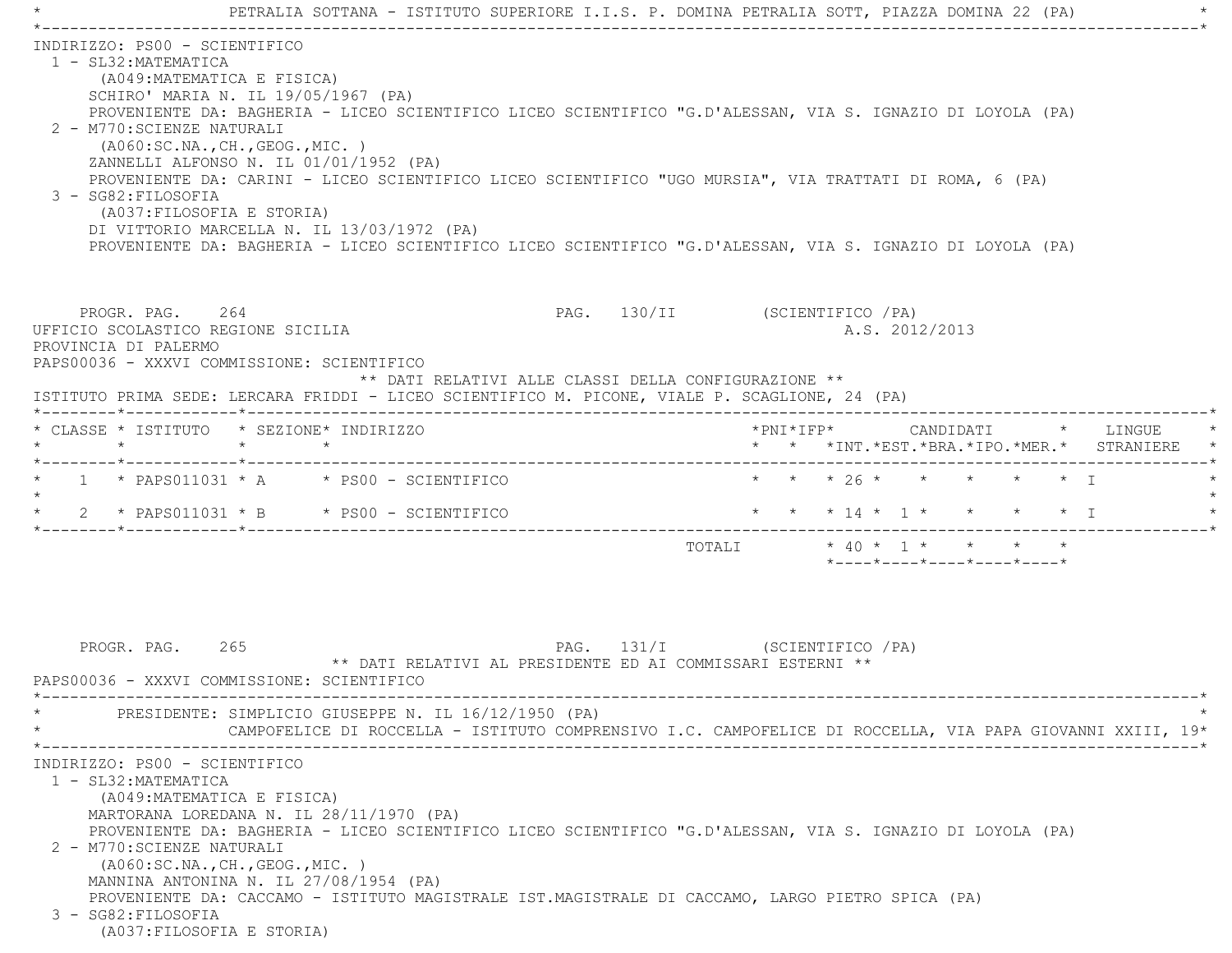BUTERA ALESSANDRA N. IL 03/12/1958 (PA) PROVENIENTE DA: PALERMO - LICEO SCIENTIFICO GALILEI, VIA DANIMARCA 54 (PA) PROGR. PAG. 266 2008 2009 PAG. 131/II (SCIENTIFICO /PA) UFFICIO SCOLASTICO REGIONE SICILIA A.S. 2012/2013 PROVINCIA DI PALERMO PAPS00037 - XXXVII COMMISSIONE: SCIENTIFICO \*\* DATI RELATIVI ALLE CLASSI DELLA CONFIGURAZIONE \*\* ISTITUTO PRIMA SEDE: MONREALE - LICEO SCIENTIFICO LICEO SCIENTIFICO " EMANUELE, VIA DISCESA CAPPUCCINI S.N. (PA) \*--------\*------------\*-------------------------------------------------------------------------------------------------------\* \* CLASSE \* ISTITUTO \* SEZIONE\* INDIRIZZO \*PNI\*IFP\* CANDIDATI \* LINGUE \* \* \* \* \* \* \* \*INT.\*EST.\*BRA.\*IPO.\*MER.\* STRANIERE \* \*--------\*------------\*-------------------------------------------------------------------------------------------------------\* $1 \times$  PAPS008024 \* A  $\longrightarrow$  PS00 - SCIENTIFICO  $\longrightarrow$  \* \* \* 24 \* \* \* \* \* \* \* \* I  $\star$  \* 2 \* PAPS008024 \* B \* PS00 - SCIENTIFICO \* \* \* 19 \* \* \* \* \* I \* \*--------\*------------\*-------------------------------------------------------------------------------------------------------\*TOTALI  $* 43 * * * * * * * * * *$  \*----\*----\*----\*----\*----\*PROGR. PAG. 267 PAG. PAG. 267 PAG. 132/I (SCIENTIFICO / PA) \*\* DATI RELATIVI AL PRESIDENTE ED AI COMMISSARI ESTERNI \*\* PAPS00037 - XXXVII COMMISSIONE: SCIENTIFICO \*----------------------------------------------------------------------------------------------------------------------------\*PRESIDENTE: CASAMENTO NICOLO' N. IL 18/08/1951 (PA) PALERMO - ISTITUTO MAGISTRALE DE COSMI, VIA LEONARDO RUGGERI 15 (PA) \*----------------------------------------------------------------------------------------------------------------------------\* INDIRIZZO: PS00 - SCIENTIFICO 1 - SL32:MATEMATICA (A049:MATEMATICA E FISICA) CILLUFFO CATERINA N. IL 01/11/1974 (PA) PROVENIENTE DA: CAPACI - ISTITUTO MAGISTRALE LICEO DELLE SCIENZE UMANE "UGO, PIAZZA MATRICE (PA) 2 - M770:SCIENZE NATURALI (A060:SC.NA.,CH.,GEOG.,MIC. ) CALVARUSO MARIA RITA N. IL 05/05/1974 (PA) PROVENIENTE DA: PALERMO - IST PROF PER I SERVIZI ALBERGHIERI E RISTORAZIONE F.PAOLO CASCINO (EX III ALBERG, VIA FATTORI, 3 - SG82:FILOSOFIA (A037:FILOSOFIA E STORIA) COSTA VITO N. IL 26/04/1962 (PA) PROVENIENTE DA: PARTINICO - LICEO SCIENTIFICO LS SANTI SAVARINO, C/DA TURRISI (PA) PROGR. PAG. 268 2008 2009 PAG. 132/II (SCIENTIFICO / PA) UFFICIO SCOLASTICO REGIONE SICILIA A.S. 2012/2013 PROVINCIA DI PALERMO PAPS00038 - XXXVIII COMMISSIONE: SCIENTIFICO \*\* DATI RELATIVI ALLE CLASSI DELLA CONFIGURAZIONE \*\*ISTITUTO PRIMA SEDE: PARTINICO - LICEO SCIENTIFICO LS SANTI SAVARINO, C/DA TURRISI (PA)

\*--------\*------------\*-------------------------------------------------------------------------------------------------------\*

\* CLASSE \* ISTITUTO \* SEZIONE\* INDIRIZZO \*PNI\*IFP\* CANDIDATI \* LINGUE \*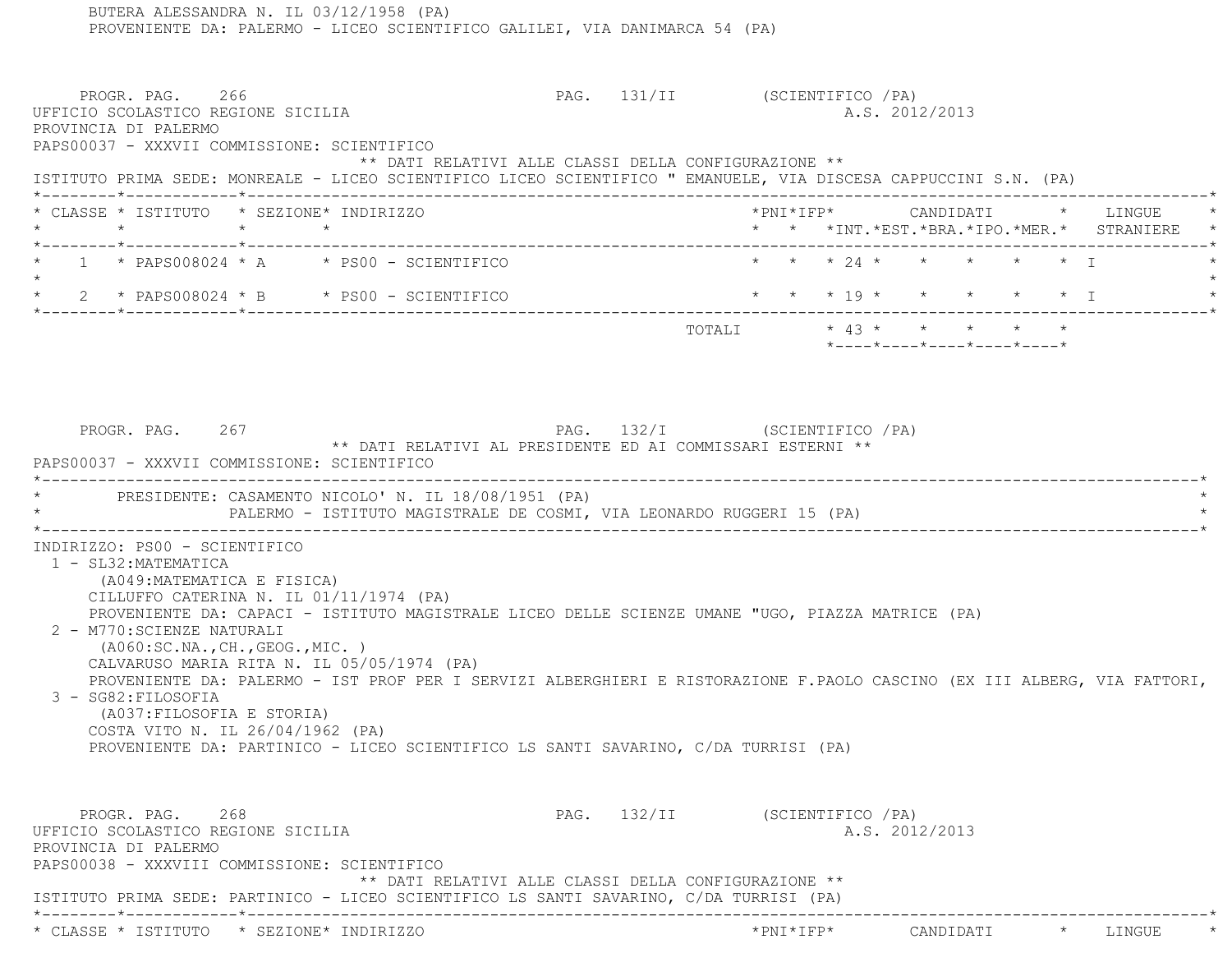| $\star$                                                                                                                                                     |         |                                                                                                                                                                                               |                                |  | * * *INT. *EST. *BRA. *IPO. *MER. * STRANIERE                                                                                                                                                                                                                                                                                                     |
|-------------------------------------------------------------------------------------------------------------------------------------------------------------|---------|-----------------------------------------------------------------------------------------------------------------------------------------------------------------------------------------------|--------------------------------|--|---------------------------------------------------------------------------------------------------------------------------------------------------------------------------------------------------------------------------------------------------------------------------------------------------------------------------------------------------|
|                                                                                                                                                             |         | $1 *$ PAPS080008 $*$ A $*$ PS00 - SCIENTIFICO                                                                                                                                                 |                                |  | * * * 14 * * * * * * F/ I                                                                                                                                                                                                                                                                                                                         |
|                                                                                                                                                             |         | 2 * PAPS080008 * B * PS00 - SCIENTIFICO                                                                                                                                                       |                                |  | * * * $27$ *<br>$\star$<br>$\star$<br>$\star$ T                                                                                                                                                                                                                                                                                                   |
|                                                                                                                                                             |         |                                                                                                                                                                                               |                                |  | TOTALI * 41 * * * * * *<br>$*$ - - - - $*$ - - - - $*$ - - - - $*$ - - - - $*$ - - - - $*$                                                                                                                                                                                                                                                        |
| PROGR. PAG. 269                                                                                                                                             |         | PAG. 133/I (SCIENTIFICO / PA)<br>** DATI RELATIVI AL PRESIDENTE ED AI COMMISSARI ESTERNI **<br>PAPS00038 - XXXVIII COMMISSIONE: SCIENTIFICO                                                   |                                |  |                                                                                                                                                                                                                                                                                                                                                   |
|                                                                                                                                                             |         | * PRESIDENTE: LI VIGNI GIUSEPPE N. IL 15/12/1948 (TP)<br>PALERMO - ISTITUTO COMPRENSIVO I.C. SFERRACAVALLO-ONORATO, VIA TACITO, 34 (PA)                                                       |                                |  |                                                                                                                                                                                                                                                                                                                                                   |
| CHIMENTI EZIO N. IL 30/03/1974 (PA)<br>2 - M770: SCIENZE NATURALI<br>( A060:SC.NA., CH., GEOG., MIC. )<br>3 - SG82: FILOSOFIA<br>(A037: FILOSOFIA E STORIA) |         | NAMIO CATERINA N. IL 27/08/1960 (PA)<br>FORGIA VIRGILIA N. IL $14/05/1961$ (PA)                                                                                                               |                                |  | PROVENIENTE DA: CARINI - IST PROF PER I SERVIZI ALBERGHIERI E RISTORAZIONE IPSEOA "UGO MURSIA", VIA TRATTATI DI ROMA, 6<br>PROVENIENTE DA: MARINEO - ISTITUTO TECNICO COMMERCIALE I.T.C. DI MARINEO, VIA ETTORE MAJORANA SN (PA)<br>PROVENIENTE DA: TERMINI IMERESE - LICEO SCIENTIFICO LICEO SCIENTIFICO STATALE NICO, PIAZZA G. SANSONE 12 (PA) |
|                                                                                                                                                             |         |                                                                                                                                                                                               |                                |  |                                                                                                                                                                                                                                                                                                                                                   |
| PROGR. PAG. 270<br>UFFICIO SCOLASTICO REGIONE SICILIA<br>PROVINCIA DI PALERMO                                                                               |         | PAPS00039 - XXXIX COMMISSIONE: SCIENTIFICO<br>** DATI RELATIVI ALLE CLASSI DELLA CONFIGURAZIONE **<br>ISTITUTO PRIMA SEDE: PARTINICO - LICEO SCIENTIFICO LS SANTI SAVARINO, C/DA TURRISI (PA) | PAG. 133/II (SCIENTIFICO / PA) |  | A.S. 2012/2013                                                                                                                                                                                                                                                                                                                                    |
|                                                                                                                                                             | $\star$ | * CLASSE * ISTITUTO * SEZIONE* INDIRIZZO<br>$\star$                                                                                                                                           |                                |  |                                                                                                                                                                                                                                                                                                                                                   |
|                                                                                                                                                             |         | $1 *$ PAPS080008 $*$ C $*$ PS00 - SCIENTIFICO                                                                                                                                                 |                                |  | * * * 16 * * * * * * I                                                                                                                                                                                                                                                                                                                            |
|                                                                                                                                                             |         | $\star$ 2 $\star$ PAPS080008 $\star$ D $\star$ PS00 - SCIENTIFICO                                                                                                                             |                                |  | * * *INT. *EST. *BRA. *IPO. *MER. * STRANIERE *<br>* * * $26$ *<br>$\star$ I                                                                                                                                                                                                                                                                      |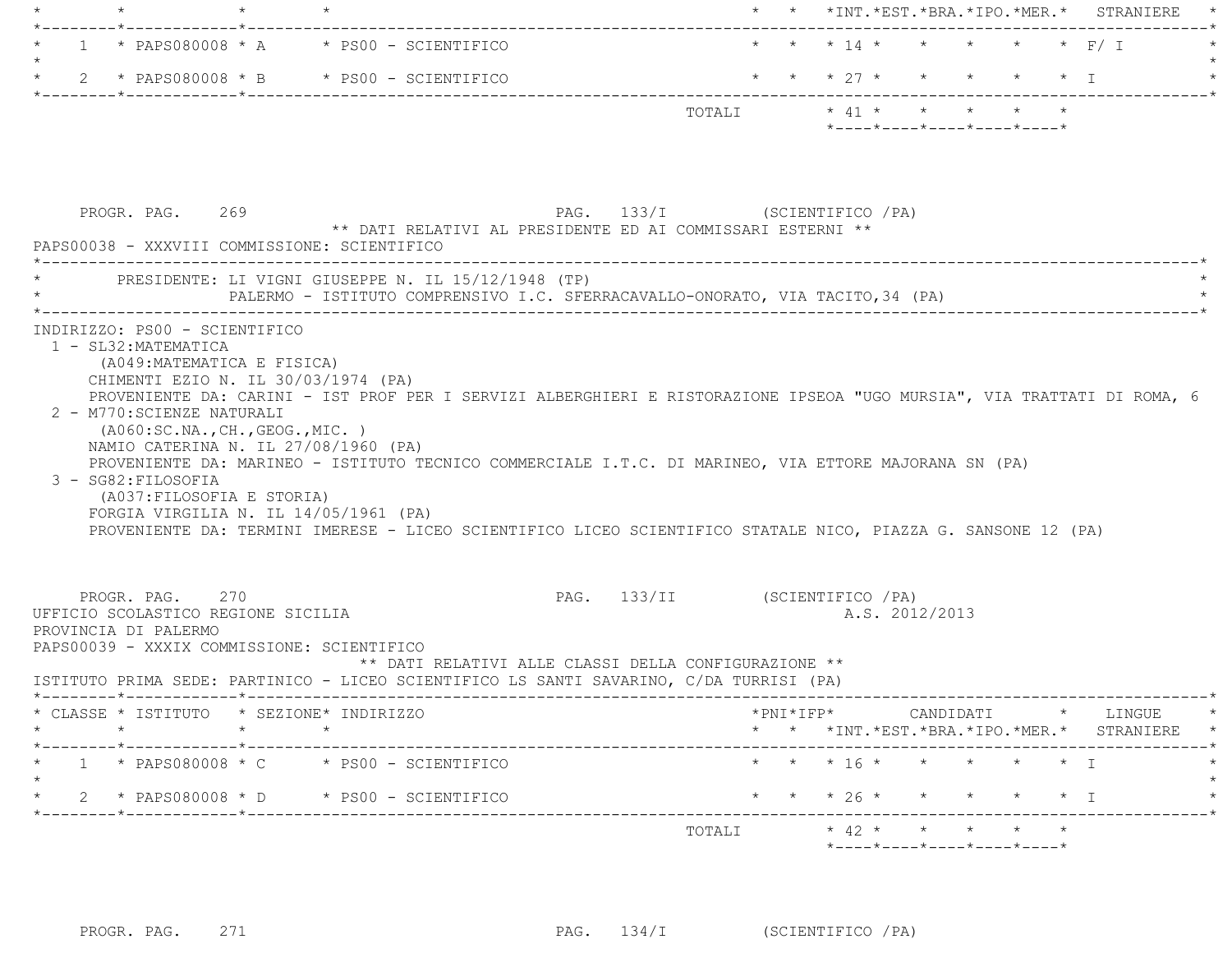\*\* DATI RELATIVI AL PRESIDENTE ED AI COMMISSARI ESTERNI \*\* PAPS00039 - XXXIX COMMISSIONE: SCIENTIFICO \*----------------------------------------------------------------------------------------------------------------------------\*PRESIDENTE: MICELI VINCENZO N. IL 18/10/1948 (PA) PALERMO - ISTITUTO COMPRENSIVO I.C. MONTEGRAPPA - R. SANZIO, VIA PIER LUIGI DEODATO, 3 (PA) \*----------------------------------------------------------------------------------------------------------------------------\* INDIRIZZO: PS00 - SCIENTIFICO 1 - SL32:MATEMATICA (A049:MATEMATICA E FISICA) CANCIAMILLA DOROTEA N. IL 28/10/1954 (PA) PROVENIENTE DA: TERMINI IMERESE - LICEO SCIENTIFICO LICEO SCIENTIFICO STATALE NICO, PIAZZA G. SANSONE 12 (PA) 2 - M770:SCIENZE NATURALI (A060:SC.NA.,CH.,GEOG.,MIC. ) SPINELLA CIRO N. IL 29/05/1955 (PA) PROVENIENTE DA: CIMINNA - LICEO SCIENTIFICO LICEO SC.PALMERI - SEZ. STACCA, VIA TRIESTE, 25 (PA) 3 - SG82:FILOSOFIA (A037:FILOSOFIA E STORIA) BRIGANTI LUCIA N. IL 20/08/1961 (PA) PROVENIENTE DA: CORLEONE - LICEO SCIENTIFICO LICEO SCIENT. CLASS. PEDAG DO, VIA SALVATORE CUSIMANO S.N.C. (PA) PROGR. PAG. 272 2008 PAG. 134/II (SCIENTIFICO /PA) UFFICIO SCOLASTICO REGIONE SICILIA A.S. 2012/2013 PROVINCIA DI PALERMO PAPS00040 - XL COMMISSIONE: SCIENTIFICO \*\* DATI RELATIVI ALLE CLASSI DELLA CONFIGURAZIONE \*\* ISTITUTO PRIMA SEDE: PARTINICO - LICEO SCIENTIFICO LS SANTI SAVARINO, C/DA TURRISI (PA) \*--------\*------------\*-------------------------------------------------------------------------------------------------------\* \* CLASSE \* ISTITUTO \* SEZIONE\* INDIRIZZO \*PNI\*IFP\* CANDIDATI \* LINGUE \* \* \* \* \* \* \* \*INT.\*EST.\*BRA.\*IPO.\*MER.\* STRANIERE \* \*--------\*------------\*-------------------------------------------------------------------------------------------------------\*1 \* PAPS080008 \* E \* PS00 - SCIENTIFICO \* \* \* \* \* 15 \* \* \* \* \* \* \* I  $\star$  \* 2 \* PAPS080008 \* F \* PS00 - SCIENTIFICO \* \* \* 15 \* \* \* \* \* I \* \*--------\*------------\*-------------------------------------------------------------------------------------------------------\*TOTALI  $\star$  30  $\star$   $\star$   $\star$   $\star$   $\star$  \*----\*----\*----\*----\*----\*PROGR. PAG. 273 2008 PAG. 135/I (SCIENTIFICO / PA) \*\* DATI RELATIVI AL PRESIDENTE ED AI COMMISSARI ESTERNI \*\* PAPS00040 - XL COMMISSIONE: SCIENTIFICO \*----------------------------------------------------------------------------------------------------------------------------\*PRESIDENTE: INGUGLIA MARIO N. IL 19/07/1960 (PA) \* PALERMO - ISTITUTO TECNICO INDUSTRIALE ITI VITTORIO EMANUELE III, VIA DUCA DELLA VERDURA 48 (PA) \* \*----------------------------------------------------------------------------------------------------------------------------\* INDIRIZZO: PS00 - SCIENTIFICO 1 - SL32:MATEMATICA (A049:MATEMATICA E FISICA) RAIMONDI MARIA ASSUNTA N. IL 01/10/1963 (CL) PROVENIENTE DA: PALERMO - LICEO SCIENTIFICO GALILEI, VIA DANIMARCA 54 (PA) 2 - M770:SCIENZE NATURALI (A060:SC.NA.,CH.,GEOG.,MIC. )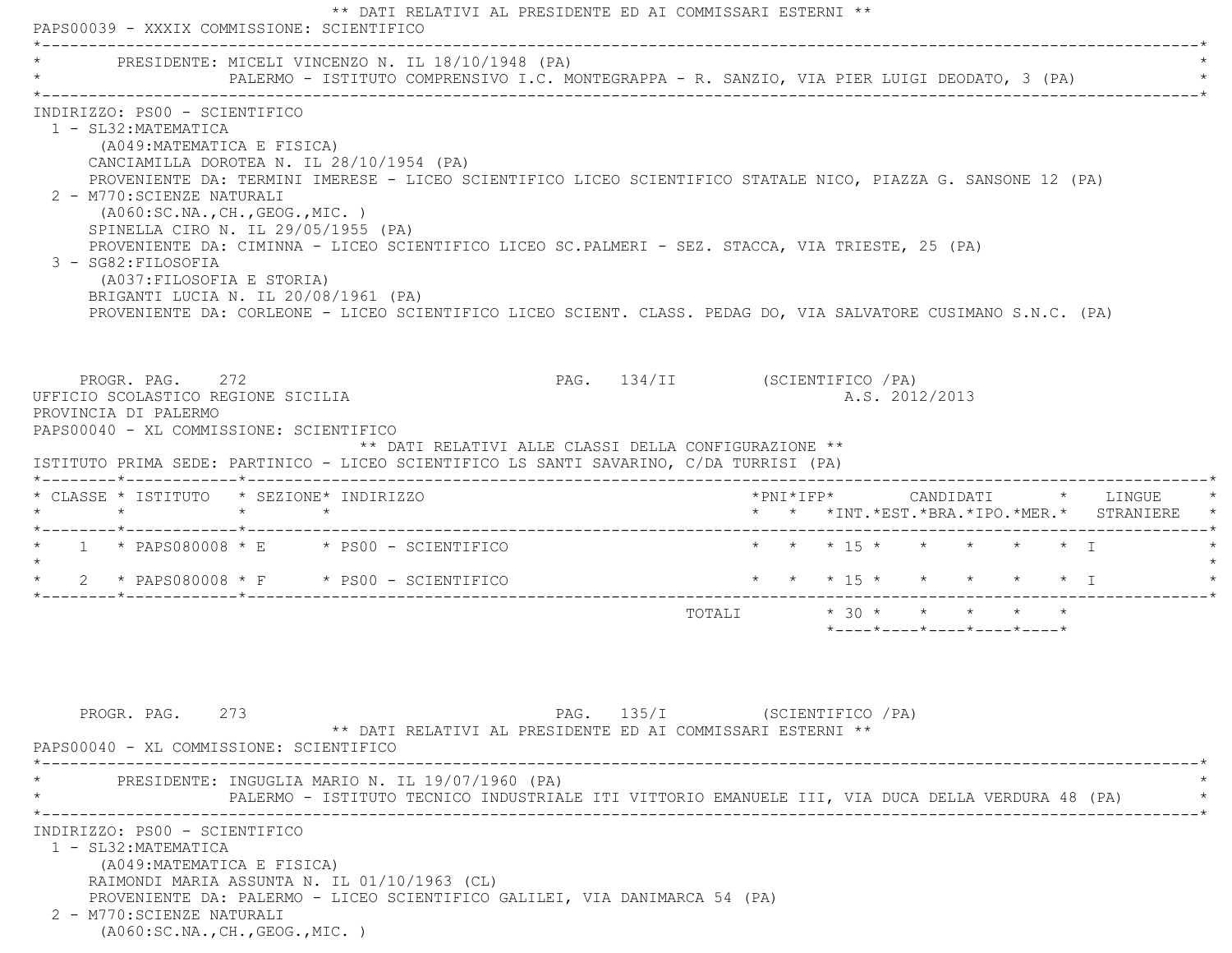CONTI LUISA N. IL 24/06/1957 (PA) PROVENIENTE DA: PALERMO - LICEO CLASSICO GARIBALDI, VIA CANONICO ROTOLO (PA) 3 - SG82:FILOSOFIA (A037:FILOSOFIA E STORIA) MARCIANTI SANTO N. IL 11/09/1969 (PA) PROVENIENTE DA: CORLEONE - LICEO SCIENTIFICO LICEO SCIENT. CLASS. PEDAG DO, VIA SALVATORE CUSIMANO S.N.C. (PA) PROGR. PAG. 274 CHARGE 274 PAG. 135/II (SCIENTIFICO / PA) UFFICIO SCOLASTICO REGIONE SICILIA A.S. 2012/2013 PROVINCIA DI PALERMO PAPS00041 - XLI COMMISSIONE: SCIENTIFICO \*\* DATI RELATIVI ALLE CLASSI DELLA CONFIGURAZIONE \*\* ISTITUTO PRIMA SEDE: TERMINI IMERESE - LICEO SCIENTIFICO LICEO SCIENTIFICO STATALE NICO, PIAZZA G. SANSONE 12 (PA) \*--------\*------------\*-------------------------------------------------------------------------------------------------------\* \* CLASSE \* ISTITUTO \* SEZIONE\* INDIRIZZO \*PNI\*IFP\* CANDIDATI \* LINGUE \* \* \* \* \* \* \* \*INT.\*EST.\*BRA.\*IPO.\*MER.\* STRANIERE \* \*--------\*------------\*-------------------------------------------------------------------------------------------------------\*1 \* PAPS01902E \* C \* PS00 - SCIENTIFICO \* \* \* \* 20 \* \* \* \* \* \* \* I  $\star$ \* 2 \* PAPS01902E \* E \* PS00 - SCIENTIFICO \* \* \* \* 17 \* 1 \* \* \* \* \* \* I \*--------\*------------\*-------------------------------------------------------------------------------------------------------\*TOTALI  $* 37 * 1 * * * * * * * *$  \*----\*----\*----\*----\*----\*PROGR. PAG. 275 275 PAG. 136/I (SCIENTIFICO / PA) \*\* DATI RELATIVI AL PRESIDENTE ED AI COMMISSARI ESTERNI \*\* PAPS00041 - XLI COMMISSIONE: SCIENTIFICO \*----------------------------------------------------------------------------------------------------------------------------\*PRESIDENTE: CONA LUIGI N. IL 26/08/1954 (PA) CARINI - ISTITUTO COMPRENSIVO I.C. CARINI CALDERONE-TORRETTA, VIA EMILIA,1 (PA) \*----------------------------------------------------------------------------------------------------------------------------\* INDIRIZZO: PS00 - SCIENTIFICO 1 - SL32:MATEMATICA (A049:MATEMATICA E FISICA) DOMINA MARIA N. IL 09/11/1960 (PA) PROVENIENTE DA: GANGI - LICEO SCIENTIFICO LICEO SCIENTIFICO - LICEO CLAS, VIA FALCONE BORSELLINO S.N. (PA) 2 - M770:SCIENZE NATURALI (A060:SC.NA.,CH.,GEOG.,MIC. ) RABBENI MARIA N. IL 14/02/1960 (PA) PROVENIENTE DA: GANGI - LICEO SCIENTIFICO LICEO SCIENTIFICO - LICEO CLAS, VIA FALCONE BORSELLINO S.N. (PA) 3 - SG82:FILOSOFIA (A037:FILOSOFIA E STORIA) MASSARO ANTONINO N. IL 02/01/1947 (PA) PROVENIENTE DA: BAGHERIA - LICEO SCIENTIFICO LICEO SCIENTIFICO "G.D'ALESSAN, VIA S. IGNAZIO DI LOYOLA (PA) PROGR. PAG. 276 276 PAG. 136/II (SCIENTIFICO / PA) UFFICIO SCOLASTICO REGIONE SICILIA A.S. 2012/2013

 PROVINCIA DI PALERMOPAPS00042 - XLII COMMISSIONE: SCIENTIFICO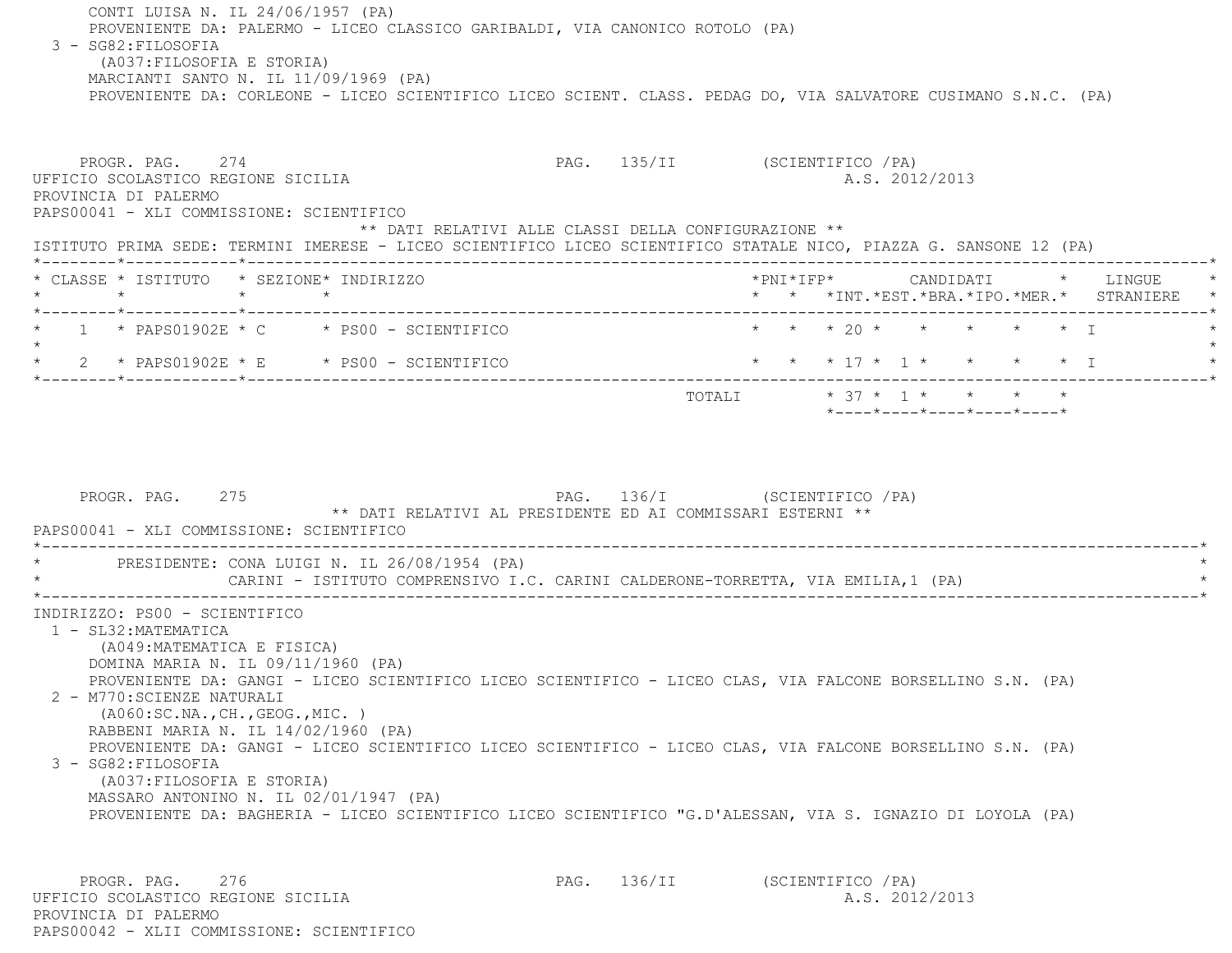|         | * CLASSE * ISTITUTO * SEZIONE* INDIRIZZO<br>$\star$                                                                                   | $\star$         | $\star$                                           |                                                                                                                                                                                                                                   |  |  |                |                                                  |  | * * *INT. *EST. *BRA. *IPO. *MER. * STRANIERE                                                                                                                         |
|---------|---------------------------------------------------------------------------------------------------------------------------------------|-----------------|---------------------------------------------------|-----------------------------------------------------------------------------------------------------------------------------------------------------------------------------------------------------------------------------------|--|--|----------------|--------------------------------------------------|--|-----------------------------------------------------------------------------------------------------------------------------------------------------------------------|
|         |                                                                                                                                       |                 | $1 * PAPS01902E * A * PS00 - SCIENTIFICO$         |                                                                                                                                                                                                                                   |  |  |                | * * * 20 * * * * * * T                           |  |                                                                                                                                                                       |
|         |                                                                                                                                       |                 | 2 * PAPS01902E * D * PS00 - SCIENTIFICO           | * * * 18 * * * * * * 1                                                                                                                                                                                                            |  |  |                |                                                  |  |                                                                                                                                                                       |
|         |                                                                                                                                       |                 |                                                   |                                                                                                                                                                                                                                   |  |  |                | $*$ ---- $*$ ---- $*$ ---- $*$ ---- $*$ ---- $*$ |  |                                                                                                                                                                       |
|         | PROGR. PAG. 277<br>PAPS00042 - XLII COMMISSIONE: SCIENTIFICO                                                                          |                 | PRESIDENTE: SERIO FRANCESCO N. IL 22/12/1963 (PA) | PAG. 137/I (SCIENTIFICO / PA)<br>** DATI RELATIVI AL PRESIDENTE ED AI COMMISSARI ESTERNI **                                                                                                                                       |  |  |                |                                                  |  |                                                                                                                                                                       |
|         |                                                                                                                                       |                 |                                                   | PETRALIA SOTTANA - ISTITUTO COMPRENSIVO I.C. PETRALIA SOTTANA - GERACI, PIAZZA TEN. N. TEDESCO, 6 (PA) *                                                                                                                          |  |  |                |                                                  |  |                                                                                                                                                                       |
|         | (A049: MATEMATICA E FISICA)<br>LUPO OUINTINO N. IL 19/11/1969 (PA)<br>2 - M770: SCIENZE NATURALI<br>( A060:SC.NA., CH., GEOG., MIC. ) |                 | DI MARCO GIUSEPPE N. IL 20/02/1963 (PA)           | PROVENIENTE DA: PARTINICO - LICEO SCIENTIFICO LS SANTI SAVARINO, C/DA TURRISI (PA)                                                                                                                                                |  |  |                |                                                  |  |                                                                                                                                                                       |
|         | 3 - SG82: FILOSOFIA<br>(A037: FILOSOFIA E STORIA)                                                                                     |                 | FOLLONE MARIA LUCIA N. IL 28/02/1957 (PA)         | PROVENIENTE DA: PARTINICO - IST TEC COMMERCIALE E PER GEOMETRI CARLO ALBERTO DALLA CHIESA, CORSO DEI MILLE 517 (PA)<br>PROVENIENTE DA: CASTELBUONO - LICEO SCIENTIFICO LICEO SCIENTIFICO "LUIGI FAILL, CONTRADA ROSARIO, SNC (PA) |  |  |                |                                                  |  |                                                                                                                                                                       |
|         | PROGR. PAG. 278<br>UFFICIO SCOLASTICO REGIONE SICILIA<br>PROVINCIA DI PALERMO<br>PAPS00043 - XLIII COMMISSIONE: SCIENTIFICO           |                 |                                                   | PAG. 137/II (SCIENTIFICO / PA)<br>** DATI RELATIVI ALLE CLASSI DELLA CONFIGURAZIONE **                                                                                                                                            |  |  | A.S. 2012/2013 |                                                  |  |                                                                                                                                                                       |
|         |                                                                                                                                       |                 |                                                   | ISTITUTO PRIMA SEDE: TERMINI IMERESE - LICEO SCIENTIFICO LICEO SCIENTIFICO STATALE NICO, PIAZZA G. SANSONE 12 (PA)                                                                                                                |  |  |                |                                                  |  |                                                                                                                                                                       |
| $\star$ | * CLASSE * ISTITUTO * SEZIONE* INDIRIZZO                                                                                              | $\star$ $\star$ |                                                   |                                                                                                                                                                                                                                   |  |  |                |                                                  |  |                                                                                                                                                                       |
|         | _______*_____________*__________                                                                                                      |                 | $1 * PAPS01902E * B * PS00 - SCIENTIFICO$         | ----------------------------------                                                                                                                                                                                                |  |  |                | * * * 20 * * * * * * F                           |  | $\text{\tt *PNI*IFP*} \qquad \qquad \text{CANDIDATI} \qquad \text{\tt *} \qquad \text{LINGUE} \qquad \text{\tt *}$<br>* * *INT. *EST. *BRA. *IPO. *MER. * STRANIERE * |
|         | *--------*------------*-----------                                                                                                    |                 | $2 *$ PAPS01902E $*$ F $*$ PS00 - SCIENTIFICO     |                                                                                                                                                                                                                                   |  |  |                | * * * 17 * 1 * * * * * I                         |  |                                                                                                                                                                       |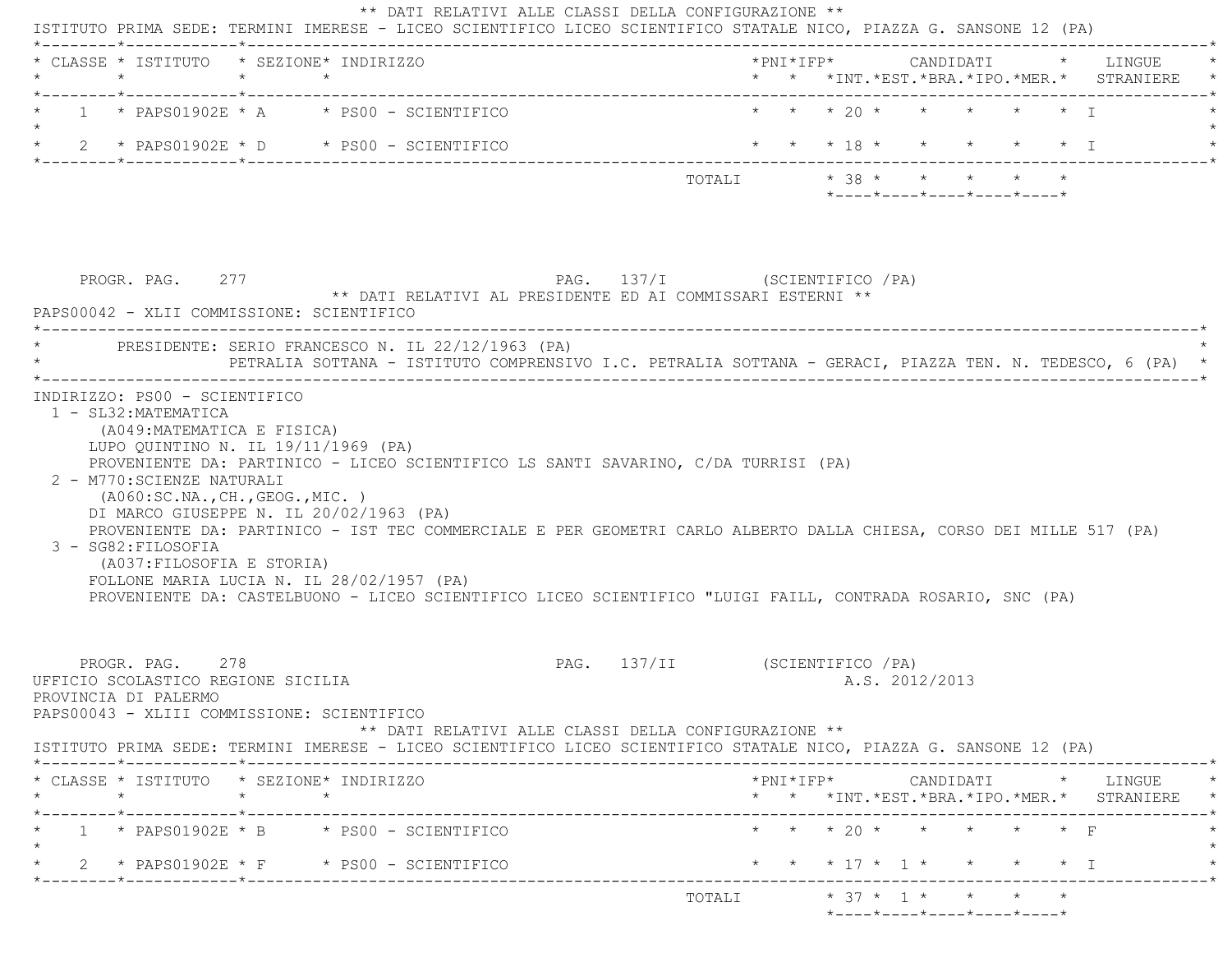| PAPS00043 - XLIII COMMISSIONE: SCIENTIFICO                                                                                                                                                                                                                                                                                                                                                                                                    | ** DATI RELATIVI AL PRESIDENTE ED AI COMMISSARI ESTERNI **                                                                                                                                                                                                                                                                                            |                                                                                        |                                               |                                                                 |  |
|-----------------------------------------------------------------------------------------------------------------------------------------------------------------------------------------------------------------------------------------------------------------------------------------------------------------------------------------------------------------------------------------------------------------------------------------------|-------------------------------------------------------------------------------------------------------------------------------------------------------------------------------------------------------------------------------------------------------------------------------------------------------------------------------------------------------|----------------------------------------------------------------------------------------|-----------------------------------------------|-----------------------------------------------------------------|--|
|                                                                                                                                                                                                                                                                                                                                                                                                                                               | PRESIDENTE: FONTANA ANGELO N. IL 28/08/1954 (PA)<br>ALTAVILLA MILICIA - ISTITUTO COMPRENSIVO I.C. ALTAVILLA MILICIA, VIA NAZARIO SAURO 4 (PA)                                                                                                                                                                                                         |                                                                                        |                                               |                                                                 |  |
| INDIRIZZO: PS00 - SCIENTIFICO<br>1 - SL32: MATEMATICA<br>(A049: MATEMATICA E FISICA)<br>DI NATALE ANTONIO N. IL 10/03/1963 (TP)<br>2 - M770: SCIENZE NATURALI<br>(AO60:SC.NA., CH., GEOG., MIC. )<br>RUSSO GIUSEPPA N. IL 30/07/1955 (PA)<br>3 - SG82: FILOSOFIA<br>(A037: FILOSOFIA E STORIA)                                                                                                                                                | PROVENIENTE DA: LERCARA FRIDDI - LICEO SCIENTIFICO M. PICONE, VIALE P. SCAGLIONE, 24 (PA)<br>PROVENIENTE DA: BAGHERIA - LICEO CLASSICO LICEO GINNASIO DI STATO (F. SC, VIA DANTE 22 (PA)<br>RANDONE MARIA DOLORES N. IL 05/09/1958 (SS)<br>PROVENIENTE DA: CASTELBUONO - LICEO SCIENTIFICO LICEO SCIENTIFICO "LUIGI FAILL, CONTRADA ROSARIO, SNC (PA) |                                                                                        |                                               |                                                                 |  |
|                                                                                                                                                                                                                                                                                                                                                                                                                                               |                                                                                                                                                                                                                                                                                                                                                       |                                                                                        |                                               |                                                                 |  |
| PROGR. PAG. 280                                                                                                                                                                                                                                                                                                                                                                                                                               |                                                                                                                                                                                                                                                                                                                                                       | PAG. 138/II (SCIENTIFICO / PA)<br>** DATI RELATIVI ALLE CLASSI DELLA CONFIGURAZIONE ** | *PNI*IFP*     CANDIDATI    *   LINGUE         | A.S. 2012/2013                                                  |  |
|                                                                                                                                                                                                                                                                                                                                                                                                                                               |                                                                                                                                                                                                                                                                                                                                                       |                                                                                        | * * *INT. *EST. *BRA. *IPO. *MER. * STRANIERE |                                                                 |  |
|                                                                                                                                                                                                                                                                                                                                                                                                                                               |                                                                                                                                                                                                                                                                                                                                                       |                                                                                        | * * * 22 * * * * * * T                        |                                                                 |  |
|                                                                                                                                                                                                                                                                                                                                                                                                                                               |                                                                                                                                                                                                                                                                                                                                                       |                                                                                        | * * * 24 * * * * * * I                        |                                                                 |  |
|                                                                                                                                                                                                                                                                                                                                                                                                                                               |                                                                                                                                                                                                                                                                                                                                                       |                                                                                        | TOTALI * 46 * * * * * *                       | $*$ - - - - $*$ - - - - $*$ - - - - $*$ - - - - $*$ - - - - $*$ |  |
| UFFICIO SCOLASTICO REGIONE SICILIA<br>PROVINCIA DI PALERMO<br>PAPS00044 - XLIV COMMISSIONE: SCIENTIFICO<br>ISTITUTO PRIMA SEDE: PALERMO - L.R. PAR. LICEO SCIENTIFICO DI RUDINI', V.F.PARLATORE 92 (PA)<br>* CLASSE * ISTITUTO * SEZIONE* INDIRIZZO<br>$*$ 1 $*$ PAPS05500G $*$ A $*$ PS00 - SCIENTIFICO<br>$\star$ 2 $\star$ PAPS05500G $\star$ B $\star$ PS00 - SCIENTIFICO<br>PROGR. PAG. 281<br>PAPS00044 - XLIV COMMISSIONE: SCIENTIFICO | ** DATI RELATIVI AL PRESIDENTE ED AI COMMISSARI ESTERNI **                                                                                                                                                                                                                                                                                            | PAG. 139/I (SCIENTIFICO / PA)                                                          |                                               |                                                                 |  |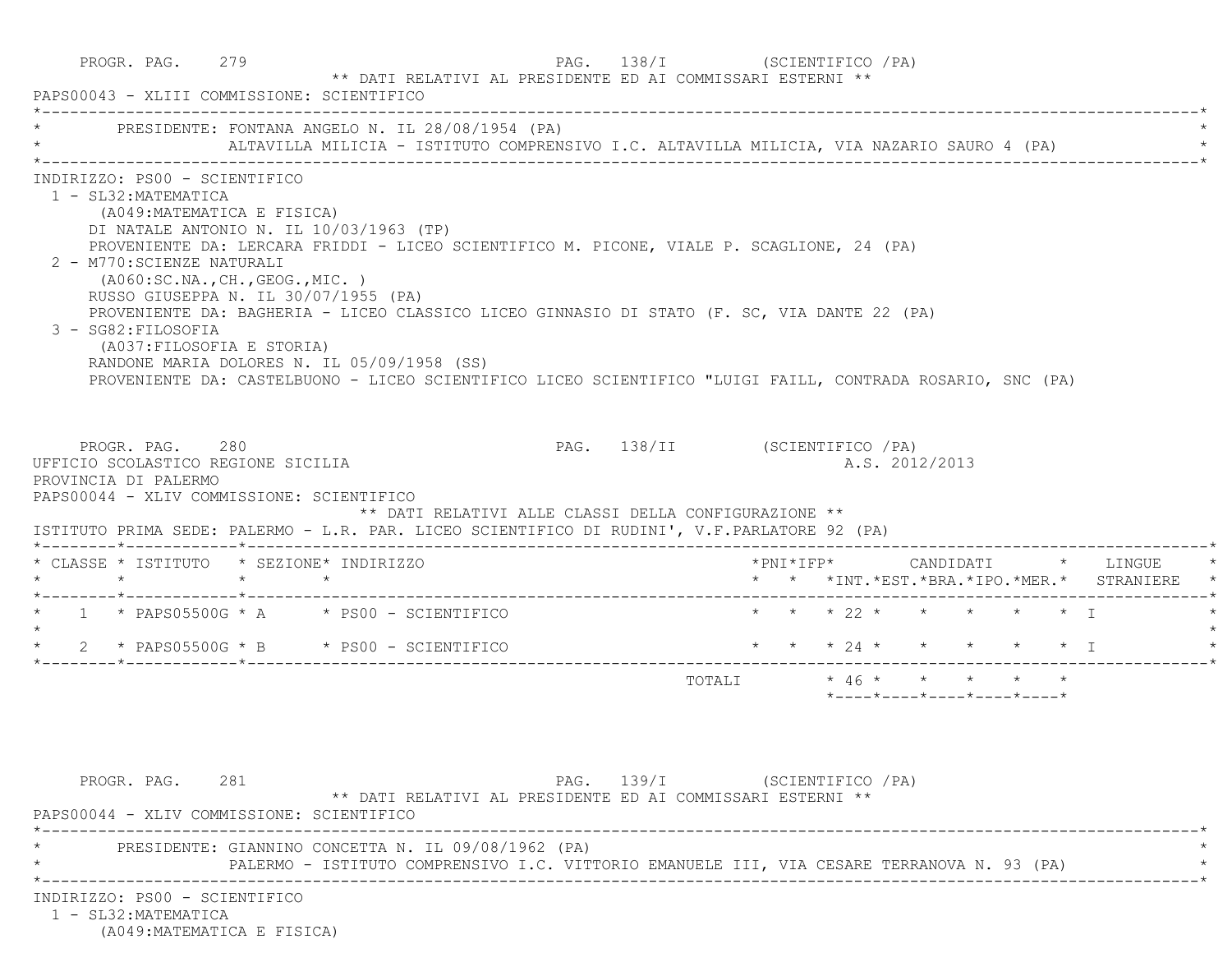CHIARELLO FRANCESCO N. IL 28/08/1961 (PA) PROVENIENTE DA: PALERMO - LICEO ARTISTICO LICEO ARTISTICO STATALE " E., VIA A. LA MARMORA N. 66 (PA) 2 - M770:SCIENZE NATURALI (A060:SC.NA.,CH.,GEOG.,MIC. ) BERTUGLIA MARIA STELLA N. IL 05/06/1959 (PA) PROVENIENTE DA: PALERMO - ISTITUTO TECNICO INDUSTRIALE A. VOLTA, PASSAGGIO DEI PICCIOTTI 1 (PA) 3 - SG82:FILOSOFIA (A037:FILOSOFIA E STORIA) SALAMONE IRENE N. IL 19/04/1967 (PA) PROVENIENTE DA: PALERMO - LICEO CLASSICO MELI, VIA S.ALDISIO,2 (PA) PROGR. PAG. 282 PAG. 139/II (SCIENTIFICO /PA) UFFICIO SCOLASTICO REGIONE SICILIA A.S. 2012/2013 PROVINCIA DI PALERMO PAPS00045 - XLV COMMISSIONE: SCIENTIFICO \*\* DATI RELATIVI ALLE CLASSI DELLA CONFIGURAZIONE \*\* ISTITUTO PRIMA SEDE: PALERMO - LICEO SCIENTIFICO ETTORE MAJORANA, VIA ASTORINO, 56 (PA) \*--------\*------------\*-------------------------------------------------------------------------------------------------------\* \* CLASSE \* ISTITUTO \* SEZIONE\* INDIRIZZO \*PNI\*IFP\* CANDIDATI \* LINGUE \* \* \* \* \* \* \* \*INT.\*EST.\*BRA.\*IPO.\*MER.\* STRANIERE \* \*--------\*------------\*-------------------------------------------------------------------------------------------------------\*1 \* PAPS016012 \* S \* PS00 - SCIENTIFICO \* \* \* \* 17 \* \* \* \* \* \* \* \* I  $\star$  \* 2 \* PAPS016012 \* V \* PS00 - SCIENTIFICO \* \* \* 20 \* \* \* \* \* I \* \*--------\*------------\*-------------------------------------------------------------------------------------------------------\*TOTALI  $* 37 * * * * * * * * *$  \*----\*----\*----\*----\*----\*PROGR. PAG. 283 283 PAG. 140/I (SCIENTIFICO / PA) \*\* DATI RELATIVI AL PRESIDENTE ED AI COMMISSARI ESTERNI \*\* PAPS00045 - XLV COMMISSIONE: SCIENTIFICO \*----------------------------------------------------------------------------------------------------------------------------\*PRESIDENTE: MANISCALCO GERMANO N. IL 07/04/1948 (PA) \* TERMINI IMERESE - IST TEC COMMERCIALE E PER GEOMETRI STENIO TERMINI IMERESE, VIA E.FERMI (PA) \* \*----------------------------------------------------------------------------------------------------------------------------\* INDIRIZZO: PS00 - SCIENTIFICO 1 - SL32:MATEMATICA (A049:MATEMATICA E FISICA) GERACI ROSANNA N. IL 05/07/1978 (PA) PROVENIENTE DA: PALERMO - LICEO SCIENTIFICO BENEDETTO CROCE, VIA BENFRATELLI 4 (PA) 2 - M770:SCIENZE NATURALI (A060:SC.NA.,CH.,GEOG.,MIC. ) GENOVESE MARIA N. IL 22/10/1964 (PA) PROVENIENTE DA: PALERMO - ISTITUTO MAGISTRALE LICEO SCIENZE UMANE E LING. "D, VIA FICHIDINDIA (PA) 3 - SG82:FILOSOFIA (A037:FILOSOFIA E STORIA) FASTELLI SANDRINA N. IL 21/03/1957 (PA) PROVENIENTE DA: PALERMO - LICEO SCIENTIFICO LICEO SCIENTIFICO STATALE "S.C, VIA GEN. ARIMONDI 14 (PA)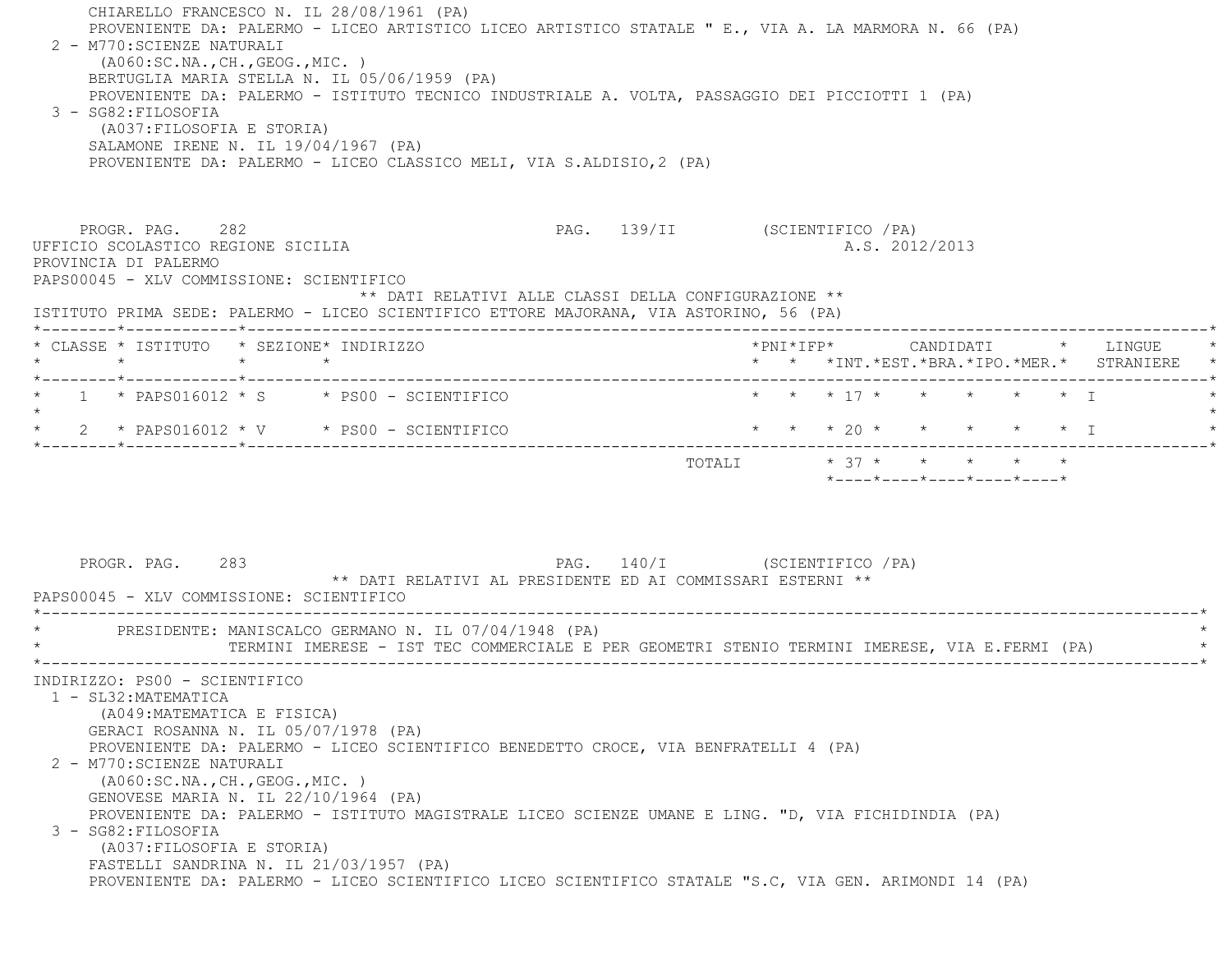| PROVINCIA DI PALERMO<br>PAPS00046 - XLVI COMMISSIONE: SCIENTIFICO                                                                                                                                                                                                                                                                                                                                                                                                             | PAG. 140/II (SCIENTIFICO / PA)<br>A.S. 2012/2013                                              |
|-------------------------------------------------------------------------------------------------------------------------------------------------------------------------------------------------------------------------------------------------------------------------------------------------------------------------------------------------------------------------------------------------------------------------------------------------------------------------------|-----------------------------------------------------------------------------------------------|
| ** DATI RELATIVI ALLE CLASSI DELLA CONFIGURAZIONE **<br>ISTITUTO PRIMA SEDE: PALERMO - L.R. PAR. LICEO SCIENTIFICO SENECA, VIALE REGIONE SICILIANA 3414 (PA)                                                                                                                                                                                                                                                                                                                  |                                                                                               |
| * CLASSE * ISTITUTO * SEZIONE* INDIRIZZO<br>$\star$ $\star$ $\star$                                                                                                                                                                                                                                                                                                                                                                                                           | *PNI*IFP*     CANDIDATI    *  LINGUE<br>* * *INT. *EST. *BRA. *IPO. *MER. * STRANIERE *       |
| $1 \times$ PAPS10500B $*$ A $*$ PS00 - SCIENTIFICO                                                                                                                                                                                                                                                                                                                                                                                                                            | * * * 19 * 9 * * * * 1                                                                        |
| * $2$ * PAPS10500B * B * PS00 - SCIENTIFICO                                                                                                                                                                                                                                                                                                                                                                                                                                   | * * * 25 * 10 * * * * * I                                                                     |
|                                                                                                                                                                                                                                                                                                                                                                                                                                                                               | TOTALI * 44 * 19 * * * * *<br>$*$ - - - - $*$ - - - - $*$ - - - - $*$ - - - - $*$ - - - - $*$ |
| PAG. 141/I (SCIENTIFICO / PA)<br>PROGR. PAG. 285<br>** DATI RELATIVI AL PRESIDENTE ED AI COMMISSARI ESTERNI **<br>PAPS00046 - XLVI COMMISSIONE: SCIENTIFICO                                                                                                                                                                                                                                                                                                                   |                                                                                               |
| * PRESIDENTE: SIMONETTA GIACOMO N. IL 24/10/1950 (PA)<br>PALERMO - ISTITUTO TECNICO COMMERCIALE TD CRISPI, L.GO MARIO MINEO, 4 (PA)                                                                                                                                                                                                                                                                                                                                           |                                                                                               |
| INDIRIZZO: PS00 - SCIENTIFICO<br>1 - SL32: MATEMATICA<br>(A049: MATEMATICA E FISICA)<br>DI FALCO ALBA N. IL 29/05/1956 (PA)                                                                                                                                                                                                                                                                                                                                                   |                                                                                               |
| PROVENIENTE DA: PALERMO - ISTITUTO MAGISTRALE FINOCCHIARO APRILE, VIA CILEA (PA)<br>2 - M770: SCIENZE NATURALI<br>(AO60:SC.NA., CH., GEOG., MIC. )<br>TRUPIA MARIA TERESA N. IL 03/07/1956 (AG)<br>PROVENIENTE DA: PALERMO - LICEO CLASSICO UMBERTO I, VIA FILIPPO PARLATORE 26 C (PA)<br>3 - SG82: FILOSOFIA<br>(A037: FILOSOFIA E STORIA)<br>RICCOBONO PIERO N. IL 26/06/1950 (PA)<br>PROVENIENTE DA: PALERMO - LICEO SCIENTIFICO ALBERT EINSTEIN, VIA A. VIVALDI N 60 (PA) |                                                                                               |
| PROGR. PAG. 286<br>UFFICIO SCOLASTICO REGIONE SICILIA<br>PROVINCIA DI PALERMO<br>PAPS00047 - XLVII COMMISSIONE: SCIENTIFICO<br>** DATI RELATIVI ALLE CLASSI DELLA CONFIGURAZIONE **<br>ISTITUTO PRIMA SEDE: PALERMO - LICEO SCIENTIFICO ALBERT EINSTEIN, VIA A. VIVALDI N 60 (PA)                                                                                                                                                                                             | PAG. 141/II (SCIENTIFICO / PA)<br>A.S. 2012/2013                                              |
| * CLASSE * ISTITUTO * SEZIONE* INDIRIZZO<br>$\star$ $\star$<br>$\star$                                                                                                                                                                                                                                                                                                                                                                                                        | * * *INT. *EST. *BRA. *IPO. *MER. * STRANIERE                                                 |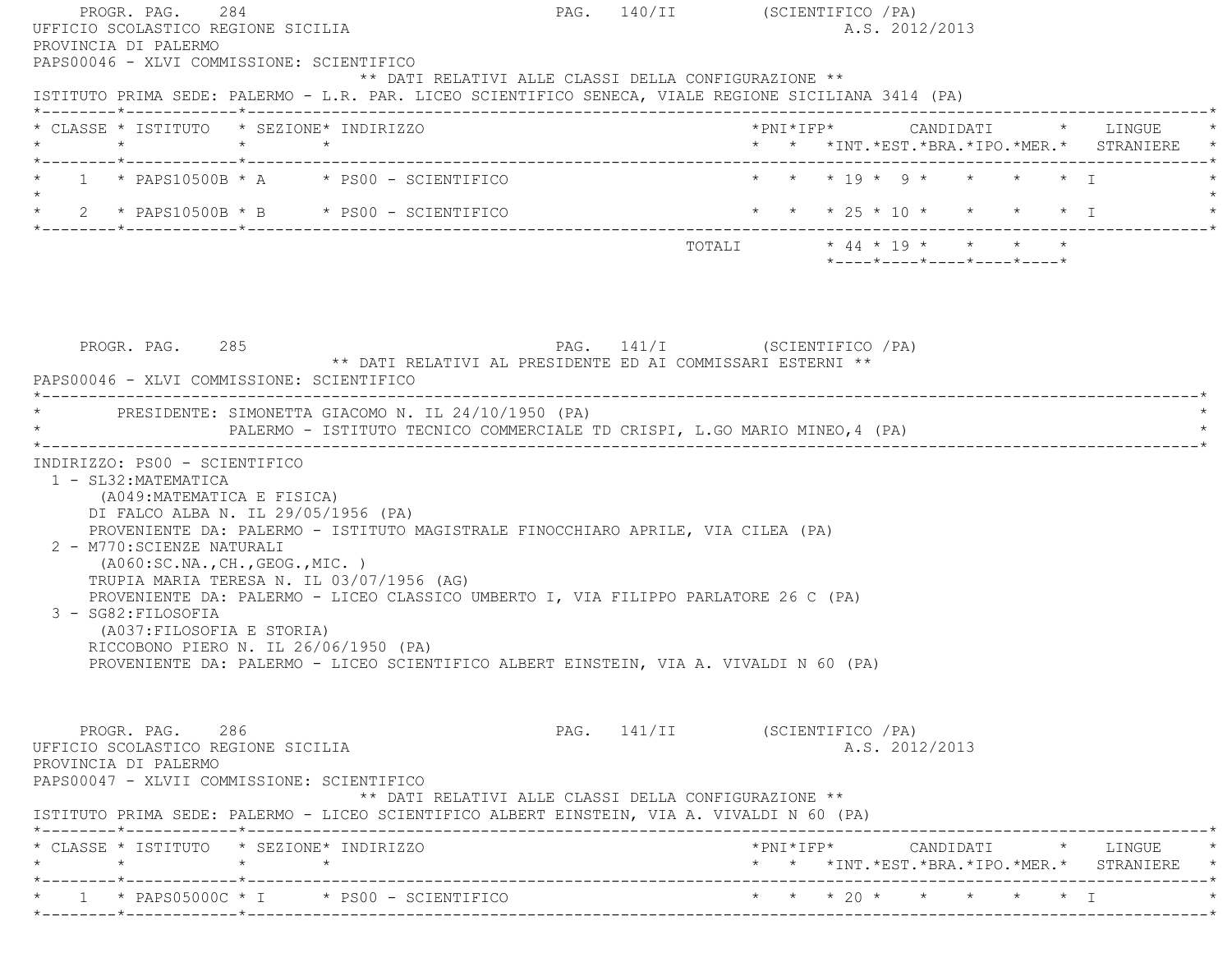| $\star$ |                                                                               | * CLASSE * ISTITUTO * SEZIONE* INDIRIZZO<br>$\star$ $\star$                                                                                                                                                 |                                                      |                                 |  |                                         |  | *PNI*IFP* CANDIDATI * LINGUE<br>* * *INT.*EST.*BRA.*IPO.*MER.* STRANIERE *                                                                         |
|---------|-------------------------------------------------------------------------------|-------------------------------------------------------------------------------------------------------------------------------------------------------------------------------------------------------------|------------------------------------------------------|---------------------------------|--|-----------------------------------------|--|----------------------------------------------------------------------------------------------------------------------------------------------------|
|         |                                                                               |                                                                                                                                                                                                             |                                                      |                                 |  |                                         |  |                                                                                                                                                    |
|         | PROGR. PAG. 287                                                               | ** DATI RELATIVI AL PRESIDENTE ED AI COMMISSARI ESTERNI **                                                                                                                                                  | PAG. 142/I (SCIENTIFICO /PA)                         | TOTALI $* 39 * * * * * * * * *$ |  | $*$ ---- $*$ ---- $*$ ---- $*$ ---- $*$ |  |                                                                                                                                                    |
|         |                                                                               | PAPS00047 - XLVII COMMISSIONE: SCIENTIFICO<br>PRESIDENTE: LETO CLAUDIO N. IL 27/09/1953 (PA)<br>PALERMO - LICEO SCIENTIFICO LICEO SCIENTIFICO STATALE "S.C, VIA GEN. ARIMONDI 14 (PA)                       |                                                      |                                 |  |                                         |  |                                                                                                                                                    |
|         | 2 - M770: SCIENZE NATURALI                                                    | ( A060:SC.NA., CH., GEOG., MIC. )<br>GIAMMANCHERI GEMMA N. IL 23/05/1959 (PA)                                                                                                                               |                                                      |                                 |  |                                         |  |                                                                                                                                                    |
|         | 3 - SG82: FILOSOFIA<br>(A037: FILOSOFIA E STORIA)                             | PROVENIENTE DA: PALERMO - LICEO CLASSICO GARIBALDI, VIA CANONICO ROTOLO (PA)<br>MANNINO BENEDETTA N. IL 07/12/1971 (PA)<br>PROVENIENTE DA: PALERMO - LICEO SCIENTIFICO ERNESTO BASILE, VIA SAN CIRO 23 (PA) |                                                      |                                 |  |                                         |  |                                                                                                                                                    |
|         | PROGR. PAG. 288<br>UFFICIO SCOLASTICO REGIONE SICILIA<br>PROVINCIA DI PALERMO | PAPS00048 - XLVIII COMMISSIONE: SCIENTIFICO                                                                                                                                                                 | ** DATI RELATIVI ALLE CLASSI DELLA CONFIGURAZIONE ** | PAG. 142/II (SCIENTIFICO / PA)  |  | A.S. 2012/2013                          |  |                                                                                                                                                    |
|         |                                                                               | ISTITUTO PRIMA SEDE: SAN GIUSEPPE IATO - LICEO SCIENTIFICO LICEO SCIENTIFICO DI SAN GIUSE, CORSO UMBERTO, 319 (PA)                                                                                          |                                                      |                                 |  |                                         |  |                                                                                                                                                    |
|         | $\star$ $\star$                                                               | * CLASSE * ISTITUTO * SEZIONE* INDIRIZZO                                                                                                                                                                    |                                                      |                                 |  |                                         |  | $*PNI*IFP* \qquad \qquad \text{CANDIDATI} \qquad \qquad * \qquad \text{LINGUE} \qquad \qquad *$<br>* * *INT. *EST. *BRA. *IPO. *MER. * STRANIERE * |
|         |                                                                               | $\star$ 1 $\star$ PAPS008013 $\star$ A $\star$ PS00 - SCIENTIFICO                                                                                                                                           |                                                      | * * * 22 * * * * * * F          |  |                                         |  |                                                                                                                                                    |
|         |                                                                               |                                                                                                                                                                                                             |                                                      |                                 |  |                                         |  |                                                                                                                                                    |
|         | $\star \qquad \qquad \star \qquad \qquad \star \qquad \qquad \star$           | ISTITUTO SECONDA SEDE: PALERMO - L.R. PAR. LICEO SCIENTIFICO MILIZIANO, via Altofonte, 77 (PA)<br>* CLASSE * ISTITUTO * SEZIONE* INDIRIZZO                                                                  |                                                      |                                 |  |                                         |  | * * *INT.*EST.*BRA.*IPO.*MER.* STRANIERE *                                                                                                         |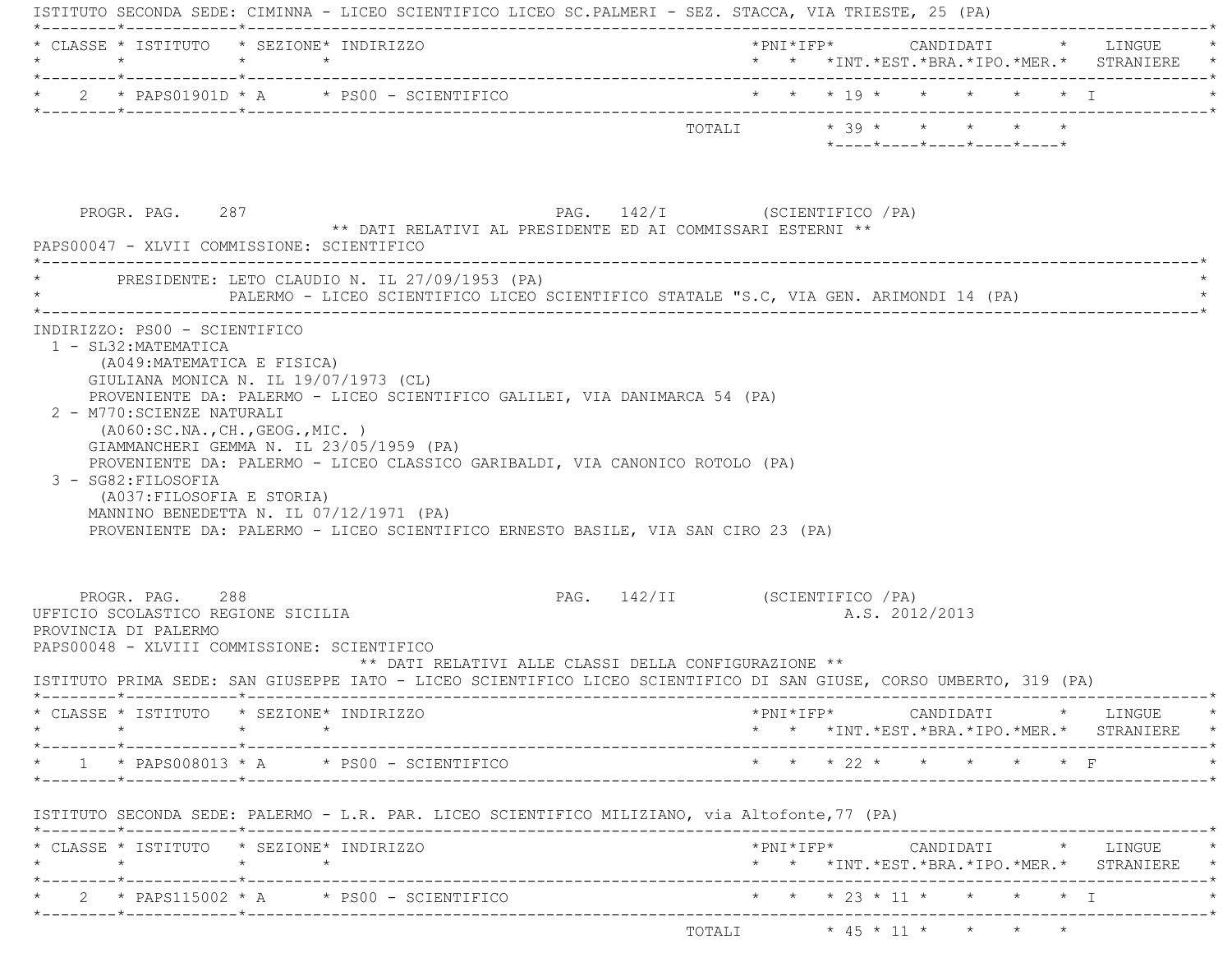PROGR. PAG. 289 289 PAG. 143/I (SCIENTIFICO / PA) \*\* DATI RELATIVI AL PRESIDENTE ED AI COMMISSARI ESTERNI \*\* PAPS00048 - XLVIII COMMISSIONE: SCIENTIFICO \*----------------------------------------------------------------------------------------------------------------------------\*PRESIDENTE: PERI GIUSEPPE N. IL 24/07/1971 (PA) \* CASTELBUONO - IST PROF PER L'AGRICOLTURA E L'AMBIENTE I.P.A.A. "LUIGI FAILLA TEDALDI, VIA MAZZINI 25 (PA\* \*----------------------------------------------------------------------------------------------------------------------------\* INDIRIZZO: PS00 - SCIENTIFICO 1 - SL32:MATEMATICA (A049:MATEMATICA E FISICA) LO BUE GAETANA N. IL 13/04/1952 (PA) PROVENIENTE DA: LERCARA FRIDDI - LICEO SCIENTIFICO M. PICONE, VIALE P. SCAGLIONE, 24 (PA) 2 - M770:SCIENZE NATURALI (A060:SC.NA.,CH.,GEOG.,MIC. ) FASONE ANTONINA N. IL 16/11/1959 (PA) PROVENIENTE DA: TERMINI IMERESE - LICEO CLASSICO G. UGDULENA, VIA DEL MAZZIERE (PA) 3 - SG82:FILOSOFIA (A037:FILOSOFIA E STORIA) RUSSO ROSSANA N. IL 11/01/1969 (PA) PROVENIENTE DA: BAGHERIA - LICEO SCIENTIFICO LICEO SCIENTIFICO "G.D'ALESSAN, VIA S. IGNAZIO DI LOYOLA (PA) PROGR. PAG. 290 200 PAG. 143/II (SCIENTIFICO / PA) UFFICIO SCOLASTICO REGIONE SICILIA A.S. 2012/2013 PROVINCIA DI PALERMO PAPS00049 - IL COMMISSIONE: SCIENTIFICO \*\* DATI RELATIVI ALLE CLASSI DELLA CONFIGURAZIONE \*\* ISTITUTO PRIMA SEDE: PALERMO - LICEO SCIENTIFICO LICEO SCIENTIFICO STATALE "S.C, VIA GEN. ARIMONDI 14 (PA) \*--------\*------------\*-------------------------------------------------------------------------------------------------------\* \* CLASSE \* ISTITUTO \* SEZIONE\* INDIRIZZO \*PNI\*IFP\* CANDIDATI \* LINGUE \* \* \* \* \* \* \* \*INT.\*EST.\*BRA.\*IPO.\*MER.\* STRANIERE \* \*--------\*------------\*-------------------------------------------------------------------------------------------------------\* $*$  1  $*$  PAPS02000L  $*$  H  $*$  PS00 - SCIENTIFICO \*--------\*------------\*-------------------------------------------------------------------------------------------------------\* ISTITUTO SECONDA SEDE: PALERMO - L.R. PAR. LICEO SCIENTIFICO PLATONE, V.S.BONO 21 (PA) \*--------\*------------\*-------------------------------------------------------------------------------------------------------\* \* CLASSE \* ISTITUTO \* SEZIONE\* INDIRIZZO \*PNI\*IFP\* CANDIDATI \* LINGUE \* \* \* \* \* \* \* \*INT.\*EST.\*BRA.\*IPO.\*MER.\* STRANIERE \* \*--------\*------------\*-------------------------------------------------------------------------------------------------------\* \* 2 \* PAPS00500E \* A \* PS00 - SCIENTIFICO \* \* \* 19 \* 9 \* \* \* \* I \* \*--------\*------------\*-------------------------------------------------------------------------------------------------------\* ${\tt TOTALI} \qquad \qquad * \;\; 46 \;\; * \;\; 9 \;\; * \qquad * \qquad * \qquad *$ \*----\*----\*----\*----\*----\*

PROGR. PAG. 291 2002 PAG. 144/I (SCIENTIFICO / PA)

\*----------------------------------------------------------------------------------------------------------------------------\*

\*\* DATI RELATIVI AL PRESIDENTE ED AI COMMISSARI ESTERNI \*\*

PAPS00049 - IL COMMISSIONE: SCIENTIFICO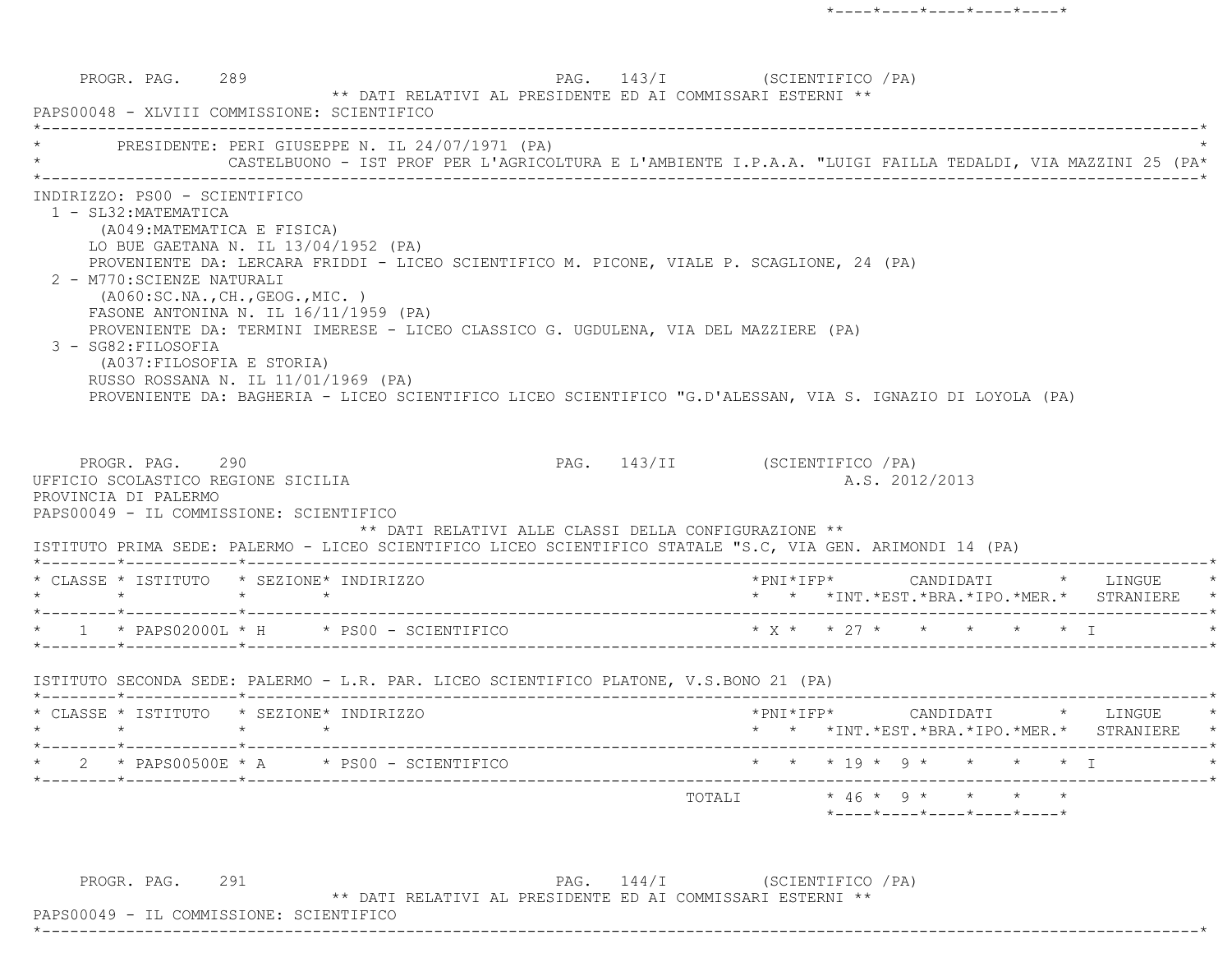\* PRESIDENTE: ALAGNA CORRADO N. IL 19/02/1951 (PA) \* \* PALERMO - IST PROF PER I SERVIZI ALBERGHIERI E RISTORAZIONE F.PAOLO CASCINO (EX III ALBERG, VIA FATTORI,\* \*----------------------------------------------------------------------------------------------------------------------------\* INDIRIZZO: PS00 - SCIENTIFICO 1 - SL32:MATEMATICA (A049:MATEMATICA E FISICA) PAPUZZA FRANCESCA N. IL 12/03/1952 (PA) PROVENIENTE DA: PALERMO - LICEO CLASSICO MELI, VIA S.ALDISIO,2 (PA) 2 - M770:SCIENZE NATURALI (A060:SC.NA.,CH.,GEOG.,MIC. ) ZARCONE ARMIDA N. IL 09/01/1957 (PA) PROVENIENTE DA: PALERMO - LICEO SCIENTIFICO GALILEI, VIA DANIMARCA 54 (PA) 3 - SG82:FILOSOFIA (A037:FILOSOFIA E STORIA) DI BENEDETTO MARIA RITA N. IL 30/06/1967 (AG) PROVENIENTE DA: PALERMO - LICEO SCIENTIFICO ERNESTO BASILE, VIA SAN CIRO 23 (PA) PROGR. PAG. 292 **PAG.** 292 **PAG.** 144/II (SCIENTIFICO /PA) UFFICIO SCOLASTICO REGIONE SICILIA A.S. 2012/2013 PROVINCIA DI PALERMO PAPS00050 - L COMMISSIONE: SCIENTIFICO \*\* DATI RELATIVI ALLE CLASSI DELLA CONFIGURAZIONE \*\* ISTITUTO PRIMA SEDE: PALERMO - LICEO SCIENTIFICO GALILEI, VIA DANIMARCA 54 (PA) \*--------\*------------\*-------------------------------------------------------------------------------------------------------\* \* CLASSE \* ISTITUTO \* SEZIONE\* INDIRIZZO \*PNI\*IFP\* CANDIDATI \* LINGUE \* \* \* \* \* \* \* \*INT.\*EST.\*BRA.\*IPO.\*MER.\* STRANIERE \* \*--------\*------------\*-------------------------------------------------------------------------------------------------------\*1 \* PAPS010002 \* P \* PS00 - SCIENTIFICO \* \* \* \* 25 \* \* \* \* \* \* \* I \*--------\*------------\*-------------------------------------------------------------------------------------------------------\* ISTITUTO SECONDA SEDE: CORLEONE - LICEO SCIENTIFICO LICEO SCIENT. CLASS. PEDAG DO, VIA SALVATORE CUSIMANO S.N.C. (PA) \*--------\*------------\*-------------------------------------------------------------------------------------------------------\* \* CLASSE \* ISTITUTO \* SEZIONE\* INDIRIZZO \*PNI\*IFP\* CANDIDATI \* LINGUE \* \* \* \* \* \* \* \*INT.\*EST.\*BRA.\*IPO.\*MER.\* STRANIERE \* \*--------\*------------\*-------------------------------------------------------------------------------------------------------\*2 \* PAPS00901V \* C \* PS00 - SCIENTIFICO \* \* \* \* 21 \* \* \* \* \* \* \* I/ F \*--------\*------------\*-------------------------------------------------------------------------------------------------------\* TOTALI \* 46 \* \* \* \* \* \*----\*----\*----\*----\*----\*PROGR. PAG. 293 293 PAG. 145/I (SCIENTIFICO / PA) \*\* DATI RELATIVI AL PRESIDENTE ED AI COMMISSARI ESTERNI \*\* PAPS00050 - L COMMISSIONE: SCIENTIFICO \*----------------------------------------------------------------------------------------------------------------------------\*PRESIDENTE: CALLARI MICHELE N. IL 18/02/1958 (PA) \* PALERMO - ISTITUTO TECNICO PER GEOMETRI IST. TECN. GEOMETRI E TURISMO, PIAZZA GIANGIACOMO CIACCIO MONTAL\* \*----------------------------------------------------------------------------------------------------------------------------\* INDIRIZZO: PS00 - SCIENTIFICO 1 - SL32:MATEMATICA (A049:MATEMATICA E FISICA) MICELI AGATA MARIA N. IL 02/06/1960 (PA) PROVENIENTE DA: PALERMO - ISTITUTO MAGISTRALE IM REGINA MARGHERITA, PIAZZETTA S. SALVATORE 1 (PA)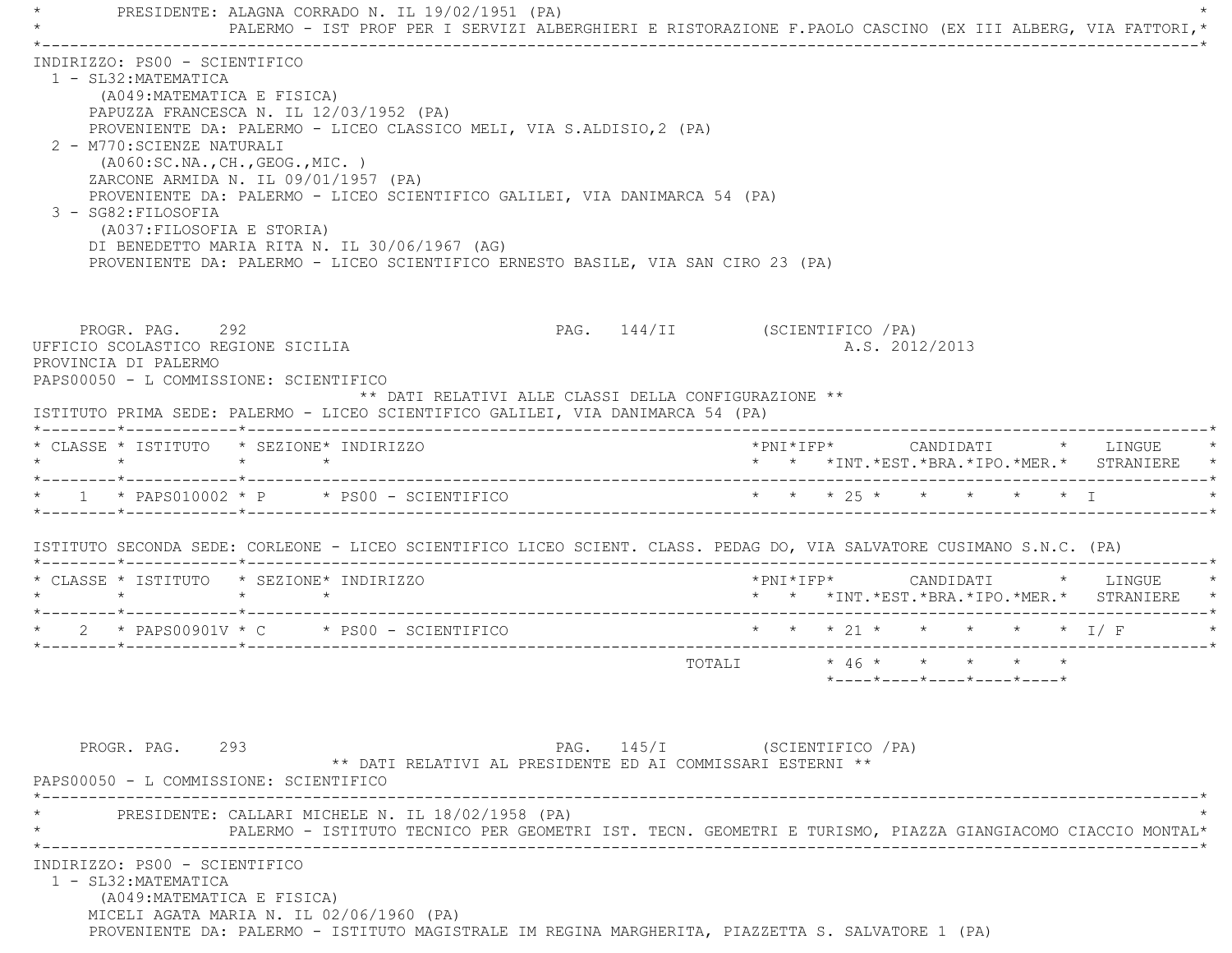2 - M770:SCIENZE NATURALI (A060:SC.NA.,CH.,GEOG.,MIC. ) PASSANTINO RITA N. IL 09/06/1953 (PA) PROVENIENTE DA: PALERMO - LICEO SCIENTIFICO LICEO SCIENTIFICO STATALE "S.C, VIA GEN. ARIMONDI 14 (PA) 3 - SG82:FILOSOFIA (A037:FILOSOFIA E STORIA) DRAGO ANGELA CALOGERA N. IL 19/06/1969 (CL) PROVENIENTE DA: PALERMO - LICEO SCIENTIFICO LICEO SCIENTIFICO STATALE "S.C, VIA GEN. ARIMONDI 14 (PA) PROGR. PAG. 294 PAG. 145/II (SCIENTIFICO /PA) UFFICIO SCOLASTICO REGIONE SICILIA A.S. 2012/2013 PROVINCIA DI PALERMO PAPS00051 - LI COMMISSIONE: SCIENTIFICO \*\* DATI RELATIVI ALLE CLASSI DELLA CONFIGURAZIONE \*\* ISTITUTO PRIMA SEDE: CARINI - LICEO SCIENTIFICO LICEO SCIENTIFICO "UGO MURSIA", VIA TRATTATI DI ROMA, 6 (PA) \*--------\*------------\*-------------------------------------------------------------------------------------------------------\* \* CLASSE \* ISTITUTO \* SEZIONE\* INDIRIZZO \*PNI\*IFP\* CANDIDATI \* LINGUE \* \* \* \* \* \* \* \*INT.\*EST.\*BRA.\*IPO.\*MER.\* STRANIERE \* \*--------\*------------\*-------------------------------------------------------------------------------------------------------\*\* 1 \* PAPS00401Q \* B \* PS00 - SCIENTIFICO \* \* \* \* 20 \* \* \* \* \* \* I \*--------\*------------\*-------------------------------------------------------------------------------------------------------\* ISTITUTO SECONDA SEDE: PALERMO - L.R. PAR. LICEO SCIENTIFICO LIC. SC. S.M. MAZZARELLO, VIA E.DI BLASI,86 (PA) \*--------\*------------\*-------------------------------------------------------------------------------------------------------\* \* CLASSE \* ISTITUTO \* SEZIONE\* INDIRIZZO \*PNI\*IFP\* CANDIDATI \* LINGUE \* \* \* \* \* \* \* \*INT.\*EST.\*BRA.\*IPO.\*MER.\* STRANIERE \* \*--------\*------------\*-------------------------------------------------------------------------------------------------------\*2 \* PAPS12500L \* A \* PS00 - SCIENTIFICO \* \* \* \* 15 \* \* \* \* \* \* \* 1/ F \*--------\*------------\*-------------------------------------------------------------------------------------------------------\* $\texttt{TOTAL} \qquad \qquad \star\quad 35\;\star\qquad \star\qquad \star\qquad \star\qquad \star\qquad \star$  \*----\*----\*----\*----\*----\*PROGR. PAG. 295 2002 PAG. 146/I (SCIENTIFICO / PA) \*\* DATI RELATIVI AL PRESIDENTE ED AI COMMISSARI ESTERNI \*\* PAPS00051 - LI COMMISSIONE: SCIENTIFICO \*----------------------------------------------------------------------------------------------------------------------------\*PRESIDENTE: LIBERTO ROSA N. IL 16/01/1957 (PA) \* BELMONTE MEZZAGNO - ISTITUTO COMPRENSIVO I.C. BELMONTE MEZZAGNO, VIA PAPA GIOVANNI XXIII 180 (PA) \* \*----------------------------------------------------------------------------------------------------------------------------\* INDIRIZZO: PS00 - SCIENTIFICO 1 - SL32:MATEMATICA (A049:MATEMATICA E FISICA) CASTELLO SALVATORE N. IL 26/07/1954 (PA) PROVENIENTE DA: PALERMO - ISTITUTO MAGISTRALE IM REGINA MARGHERITA, PIAZZETTA S. SALVATORE 1 (PA) 2 - M770:SCIENZE NATURALI (A060:SC.NA.,CH.,GEOG.,MIC. ) STRAZZERI ROSALIA N. IL 29/01/1961 (PA) PROVENIENTE DA: PALERMO - ISTITUTO MAGISTRALE LICEO SCIENZE UMANE E LING. "D, VIA FICHIDINDIA (PA) 3 - SG82:FILOSOFIA (A037:FILOSOFIA E STORIA) CONFREDA ANTONIETTA N. IL 30/12/1954 (CE) PROVENIENTE DA: BAGHERIA - LICEO SCIENTIFICO LICEO SCIENTIFICO "G.D'ALESSAN, VIA S. IGNAZIO DI LOYOLA (PA)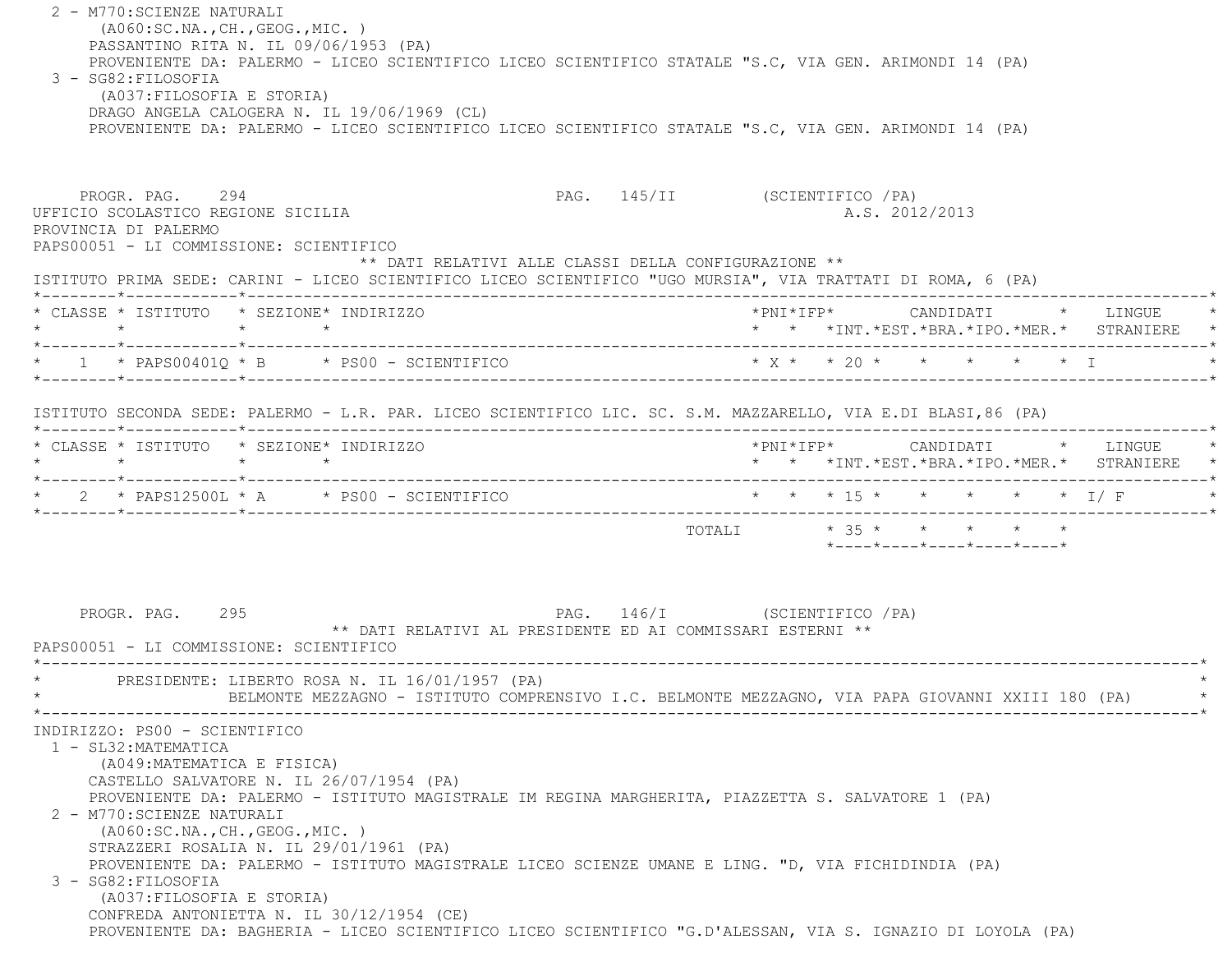| PROGR. PAG. 296<br>UFFICIO SCOLASTICO REGIONE SICILIA<br>PROVINCIA DI PALERMO                                                                                          | PAPS00052 - LII COMMISSIONE: SCIENTIFICO                                                                                                                                                                                                                                                                                                                      | PAG. 146/II (SCIENTIFICO / PA) |                        |  | A.S. 2012/2013 |                                                                 |  |                                                                                     |
|------------------------------------------------------------------------------------------------------------------------------------------------------------------------|---------------------------------------------------------------------------------------------------------------------------------------------------------------------------------------------------------------------------------------------------------------------------------------------------------------------------------------------------------------|--------------------------------|------------------------|--|----------------|-----------------------------------------------------------------|--|-------------------------------------------------------------------------------------|
|                                                                                                                                                                        | ** DATI RELATIVI ALLE CLASSI DELLA CONFIGURAZIONE **<br>ISTITUTO PRIMA SEDE: PALERMO - L.R. PAR. LICEO SCIENTIFICO CENTRO ED.IGNAZIANO, V.PIERSANTI MATTARELLA 38/42 (PA)                                                                                                                                                                                     |                                |                        |  |                |                                                                 |  |                                                                                     |
| $\star$ $\star$                                                                                                                                                        | * CLASSE * ISTITUTO * SEZIONE* INDIRIZZO<br>$\star$ $\star$                                                                                                                                                                                                                                                                                                   |                                |                        |  |                |                                                                 |  | *PNI*IFP*     CANDIDATI    *   LINGUE<br>* * *INT.*EST.*BRA.*IPO.*MER.* STRANIERE * |
|                                                                                                                                                                        | * $1$ * PAPS82500P * A * PS00 - SCIENTIFICO                                                                                                                                                                                                                                                                                                                   |                                | * * * 22 * * * * * * I |  |                |                                                                 |  |                                                                                     |
|                                                                                                                                                                        | ISTITUTO SECONDA SEDE: USTICA - LICEO SCIENTIFICO I.C. DI II GRADO "SAVERIA PROF, USTICA (PA)                                                                                                                                                                                                                                                                 |                                |                        |  |                |                                                                 |  |                                                                                     |
| $\star$                                                                                                                                                                | * CLASSE * ISTITUTO * SEZIONE* INDIRIZZO<br>$\star$ $\star$                                                                                                                                                                                                                                                                                                   |                                |                        |  |                |                                                                 |  | *PNI*IFP* CANDIDATI * LINGUE *<br>* * *INT. *EST. *BRA. *IPO. *MER. * STRANIERE *   |
|                                                                                                                                                                        |                                                                                                                                                                                                                                                                                                                                                               |                                |                        |  |                |                                                                 |  | * * * 7 * 1 * * * * * F                                                             |
|                                                                                                                                                                        |                                                                                                                                                                                                                                                                                                                                                               |                                |                        |  |                | $*$ - - - - $*$ - - - - $*$ - - - - $*$ - - - - $*$ - - - - $*$ |  |                                                                                     |
|                                                                                                                                                                        | PRESIDENTE: BELLAVIA MARIA N. IL 25/05/1963 (PA)<br>CEFALU' - ISTITUTO SUPERIORE MANDRALISCA, VIA MAESTRO VINCENZO PINTORNO N.27 (PA)                                                                                                                                                                                                                         |                                |                        |  |                |                                                                 |  |                                                                                     |
| INDIRIZZO: PS00 - SCIENTIFICO<br>1 - SL32: MATEMATICA<br>(A049: MATEMATICA E FISICA)<br>2 - M770: SCIENZE NATURALI<br>3 - SG82:FILOSOFIA<br>(A037: FILOSOFIA E STORIA) | RAVEDUTO FRANCESCO N. IL 24/04/1959 (PA)<br>PROVENIENTE DA: CARINI - LICEO SCIENTIFICO LICEO SCIENTIFICO "UGO MURSIA", VIA TRATTATI DI ROMA, 6 (PA)<br>( A060:SC.NA., CH., GEOG., MIC. )<br>MARINO DOMENICA N. IL 16/03/1958 (PA)<br>PROVENIENTE DA: PALERMO - IST PROF PER I SERVIZI ALBERGHIERI E RISTORAZIONE P.BORSELLINO, PIAZZETTA G. BELLISSIMA 3 (PA) |                                |                        |  |                |                                                                 |  |                                                                                     |
|                                                                                                                                                                        | ORLANDO OLIVIA N. IL 01/08/1951 (PA)<br>PROVENIENTE DA: BAGHERIA - LICEO SCIENTIFICO LICEO SCIENTIFICO "G.D'ALESSAN, VIA S. IGNAZIO DI LOYOLA (PA)                                                                                                                                                                                                            |                                |                        |  |                |                                                                 |  |                                                                                     |

\*\* DATI RELATIVI ALLE CLASSI DELLA CONFIGURAZIONE \*\*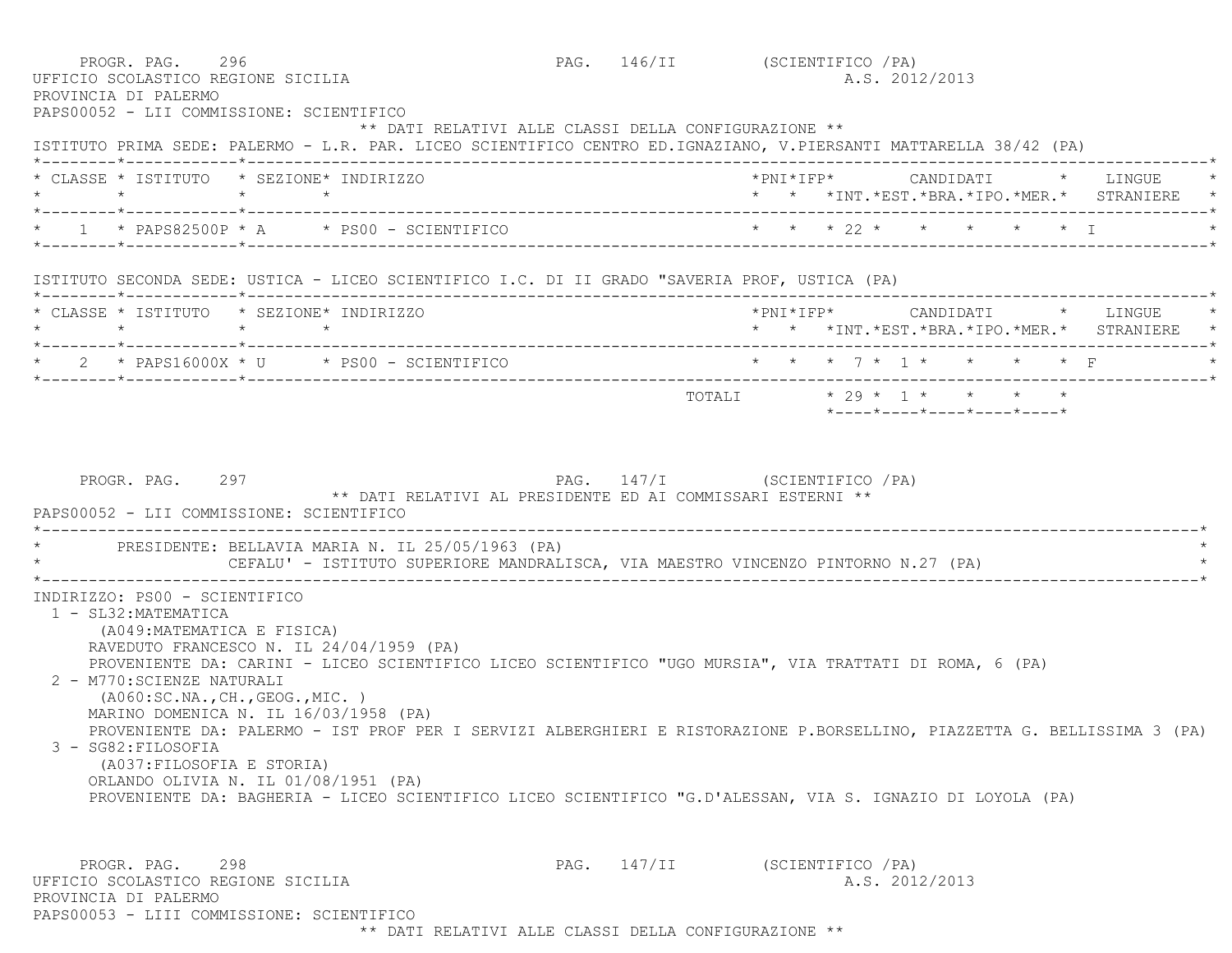| $\star$ |                                                                                 | * CLASSE * ISTITUTO * SEZIONE* INDIRIZZO<br>$\star$ $\star$                                                                                                                                                               | *PNI*IFP* CANDIDATI * LINGUE<br>* * *INT.*EST.*BRA.*IPO.*MER.* STRANIERE *                                                                                          |
|---------|---------------------------------------------------------------------------------|---------------------------------------------------------------------------------------------------------------------------------------------------------------------------------------------------------------------------|---------------------------------------------------------------------------------------------------------------------------------------------------------------------|
|         |                                                                                 | * $1$ * PAPS007017 * A * PS00 - SCIENTIFICO                                                                                                                                                                               | * * * 16 * * * * * * F                                                                                                                                              |
|         |                                                                                 | ISTITUTO SECONDA SEDE: CEFALU' - L.R. PAR. LICEO SCIENTIFICO ROSMINI, V.S. CANNIZZARO 14 (PA)                                                                                                                             |                                                                                                                                                                     |
|         | $\star$                                                                         | * CLASSE * ISTITUTO * SEZIONE* INDIRIZZO<br>$\star$ $\star$                                                                                                                                                               | * * *INT.*EST.*BRA.*IPO.*MER.* STRANIERE *                                                                                                                          |
|         |                                                                                 | $\star$ 2 $\star$ PAPS835009 $\star$ A $\star$ PS00 - SCIENTIFICO                                                                                                                                                         | * * * 12 * 3 * * * * * I                                                                                                                                            |
|         |                                                                                 |                                                                                                                                                                                                                           | *----*----*----*----*----*                                                                                                                                          |
|         |                                                                                 | PAPS00053 - LIII COMMISSIONE: SCIENTIFICO<br>* PRESIDENTE: LO MONACO GRAZIA N. IL 13/10/1950 (GE)<br>PALERMO - ISTITUTO TECNICO PER IL TURISMO MARCO POLO, VIA UGO LA MALFA 113 (PA)                                      |                                                                                                                                                                     |
|         | 1 - SL32: MATEMATICA<br>(A049: MATEMATICA E FISICA)                             | D'ANNA MARIA N. IL 05/06/1967 (PA)<br>PROVENIENTE DA: TERMINI IMERESE - LICEO CLASSICO G. UGDULENA, VIA DEL MAZZIERE (PA)                                                                                                 |                                                                                                                                                                     |
|         | 2 - M770: SCIENZE NATURALI<br>3 - SG82: FILOSOFIA<br>(A037: FILOSOFIA E STORIA) | (AO60:SC.NA., CH., GEOG., MIC. )<br>LENTINI CATERINA MARIA N. IL 25/04/1959 (PA)<br>PROVENIENTE DA: BAGHERIA - LICEO CLASSICO LICEO GINNASIO DI STATO (F. SC, VIA DANTE 22 (PA)<br>LEONARDA ROSARIA N. IL 22/12/1963 (PA) | PROVENIENTE DA: TERMINI IMERESE - LICEO SCIENTIFICO LICEO SCIENTIFICO STATALE NICO, PIAZZA G. SANSONE 12 (PA)                                                       |
|         | PROGR. PAG. 300<br>UFFICIO SCOLASTICO REGIONE SICILIA<br>PROVINCIA DI PALERMO   | PARR9B001 - I COMMISSIONE: TECNICO GESTIONE AZIENDALE INFORMATICA<br>** DATI RELATIVI ALLE CLASSI DELLA CONFIGURAZIONE **                                                                                                 | PAG. 148/II (SCIENTIFICO / PA)<br>A.S. 2012/2013<br>ISTITUTO PRIMA SEDE: PALERMO - IST PROF PER I SERVIZI COMMERCIALI E TURISTICI L.EINAUDI, VIA MONGERBINO 51 (PA) |
|         |                                                                                 | * CLASSE * ISTITUTO * SEZIONE* INDIRIZZO                                                                                                                                                                                  | * * *INT. *EST. *BRA. *IPO. *MER. * STRANIERE *                                                                                                                     |
|         |                                                                                 |                                                                                                                                                                                                                           | 1 * PARC01000E * A * RR9B - TECN. GEST. AZ. INFO. (NUOVO ORD) * * * 19 * 1 * * * * * * I                                                                            |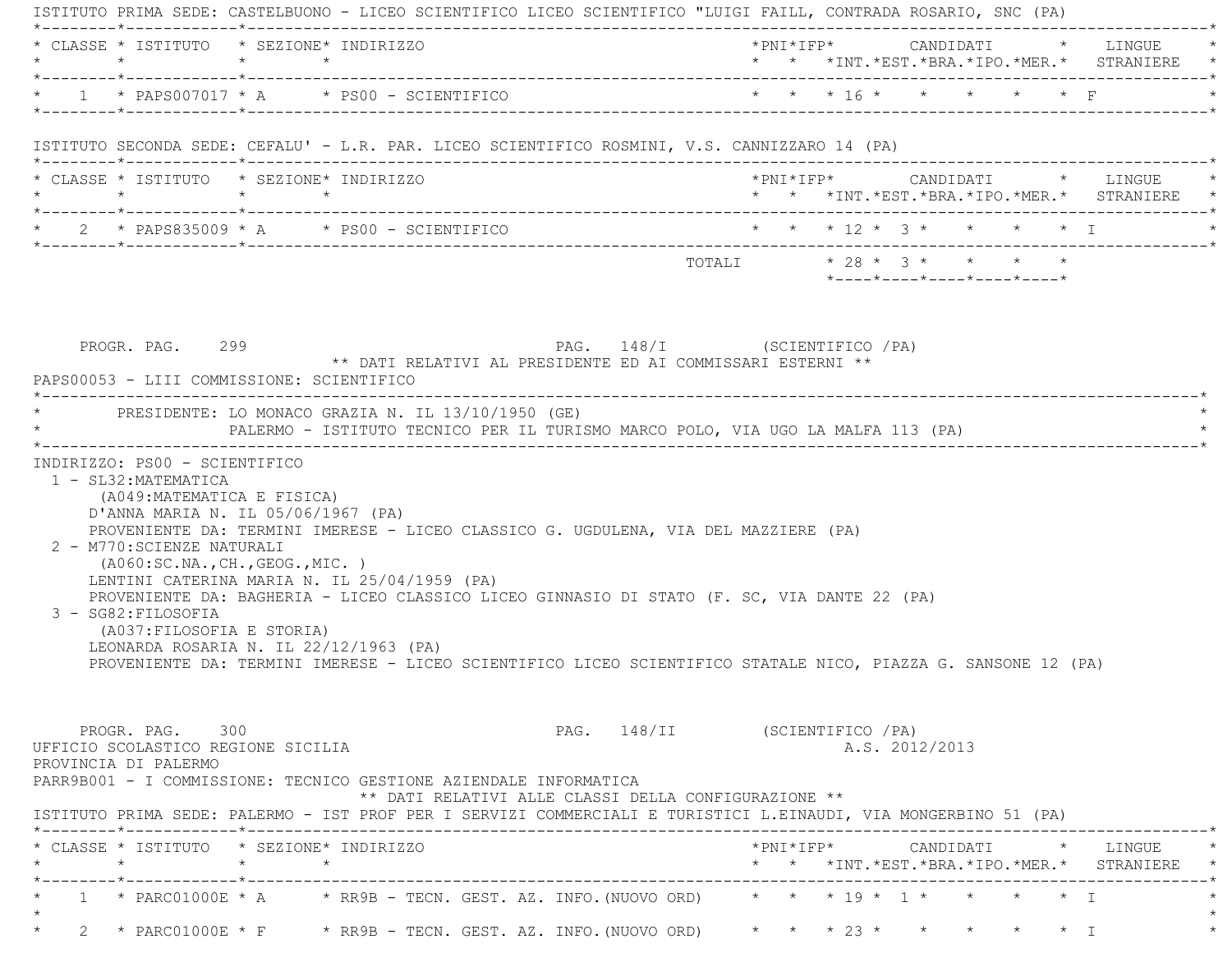|                                                                                                                                                                                                                                                                                                                                                                                                                                                                     |                 |  |                                                                                                           |  |                     |                |           | $*$ - - - - $*$ - - - - $*$ - - - - $*$ - - - - $*$ - - - - $*$ |        |
|---------------------------------------------------------------------------------------------------------------------------------------------------------------------------------------------------------------------------------------------------------------------------------------------------------------------------------------------------------------------------------------------------------------------------------------------------------------------|-----------------|--|-----------------------------------------------------------------------------------------------------------|--|---------------------|----------------|-----------|-----------------------------------------------------------------|--------|
| PROGR. PAG. 301<br>PARR9B001 - I COMMISSIONE: TECNICO GESTIONE AZIENDALE INFORMATICA                                                                                                                                                                                                                                                                                                                                                                                |                 |  | PAG. 149/I (PROFESSIONALE /PA)<br>** DATI RELATIVI AL PRESIDENTE ED AI COMMISSARI ESTERNI **              |  |                     |                |           |                                                                 |        |
| PRESIDENTE: PARLAPIANO RINA N. IL 21/10/1957 (RG)                                                                                                                                                                                                                                                                                                                                                                                                                   |                 |  | PALERMO - IST PROF PER I SERVIZI ALBERGHIERI E RISTORAZIONE I.P.S.S.E.O.A. "PIETRO PIAZZA", CORSO DEI MI* |  |                     |                |           |                                                                 |        |
| (A017:DISCIPLINE ECONOMICO-AZIENDALI)<br>GULLO SABRINA N. IL 28/05/1965 (PA)<br>PROVENIENTE DA: PALERMO - IST TEC COMMERCIALE E PER GEOMETRI I.T.C.G. E TURISMO DUCA ABRUZZ, VIA FAZIO N. 1 (PA)                                                                                                                                                                                                                                                                    |                 |  |                                                                                                           |  |                     |                |           |                                                                 |        |
| $2 - M460: INGLESE$<br>(A346:LINGUA E CIV. STRANIERA (INGLESE))<br>CALLARI FRANCESCA N. IL 01/02/1955 (PA)<br>PROVENIENTE DA: PALERMO - ISTITUTO TECNICO PER GEOMETRI PARLATORE, PIAZZA MONTEVERGINI, 8 (PA)<br>3 - M014: MATEMATICA<br>(A047:MATEMATICA)<br>MONTESANO TOMMASO N. IL 04/10/1948 (CL)<br>PROVENIENTE DA: PALERMO - ISTITUTO TECNICO NAUTICO GIOENI - TRABIA, VIA VITTORIO EMANUELE, 27 (PA)<br>PROGR. PAG. 302<br>UFFICIO SCOLASTICO REGIONE SICILIA |                 |  | PAG. 149/II (PROFESSIONALE / PA)                                                                          |  |                     | A.S. 2012/2013 |           |                                                                 |        |
| PROVINCIA DI PALERMO<br>PARR9B002 - II COMMISSIONE: TECNICO GESTIONE AZIENDALE INFORMATICA<br>ISTITUTO PRIMA SEDE: PALERMO - IST PROF PER I SERVIZI COMMERCIALI E TURISTICI L.EINAUDI, VIA MONGERBINO 51 (PA)                                                                                                                                                                                                                                                       |                 |  | ** DATI RELATIVI ALLE CLASSI DELLA CONFIGURAZIONE **                                                      |  |                     |                |           |                                                                 |        |
| * CLASSE * ISTITUTO * SEZIONE* INDIRIZZO<br>$\star$                                                                                                                                                                                                                                                                                                                                                                                                                 | $\star$ $\star$ |  |                                                                                                           |  | $*$ PNI $*$ IFP $*$ |                | CANDIDATI | * * *INT. *EST. *BRA. *IPO. *MER. * STRANIERE                   | LINGUE |
| 1 * PARC01000E * P * RR9B - TECN. GEST. AZ. INFO. (NUOVO ORD) * * * 10 * * * * * * * I                                                                                                                                                                                                                                                                                                                                                                              |                 |  |                                                                                                           |  |                     |                |           |                                                                 |        |
| 2 * PARC01000E * 0 * RR9B - TECN. GEST. AZ. INFO. (NUOVO ORD) * * * 12 * * * * * * * T<br>$\star$                                                                                                                                                                                                                                                                                                                                                                   |                 |  |                                                                                                           |  |                     |                |           |                                                                 |        |

\*--------\*------------\*-------------------------------------------------------------------------------------------------------\*

PROGR. PAG. 303 PAG. 150/I (PROFESSIONALE /PA) \*\* DATI RELATIVI AL PRESIDENTE ED AI COMMISSARI ESTERNI \*\* PARR9B002 - II COMMISSIONE: TECNICO GESTIONE AZIENDALE INFORMATICA-----------------------------------PRESIDENTE: SANTORO GAETANA N. IL 20/02/1959 (PA) PALERMO - LICEO SCIENTIFICO BENEDETTO CROCE, VIA BENFRATELLI 4 (PA)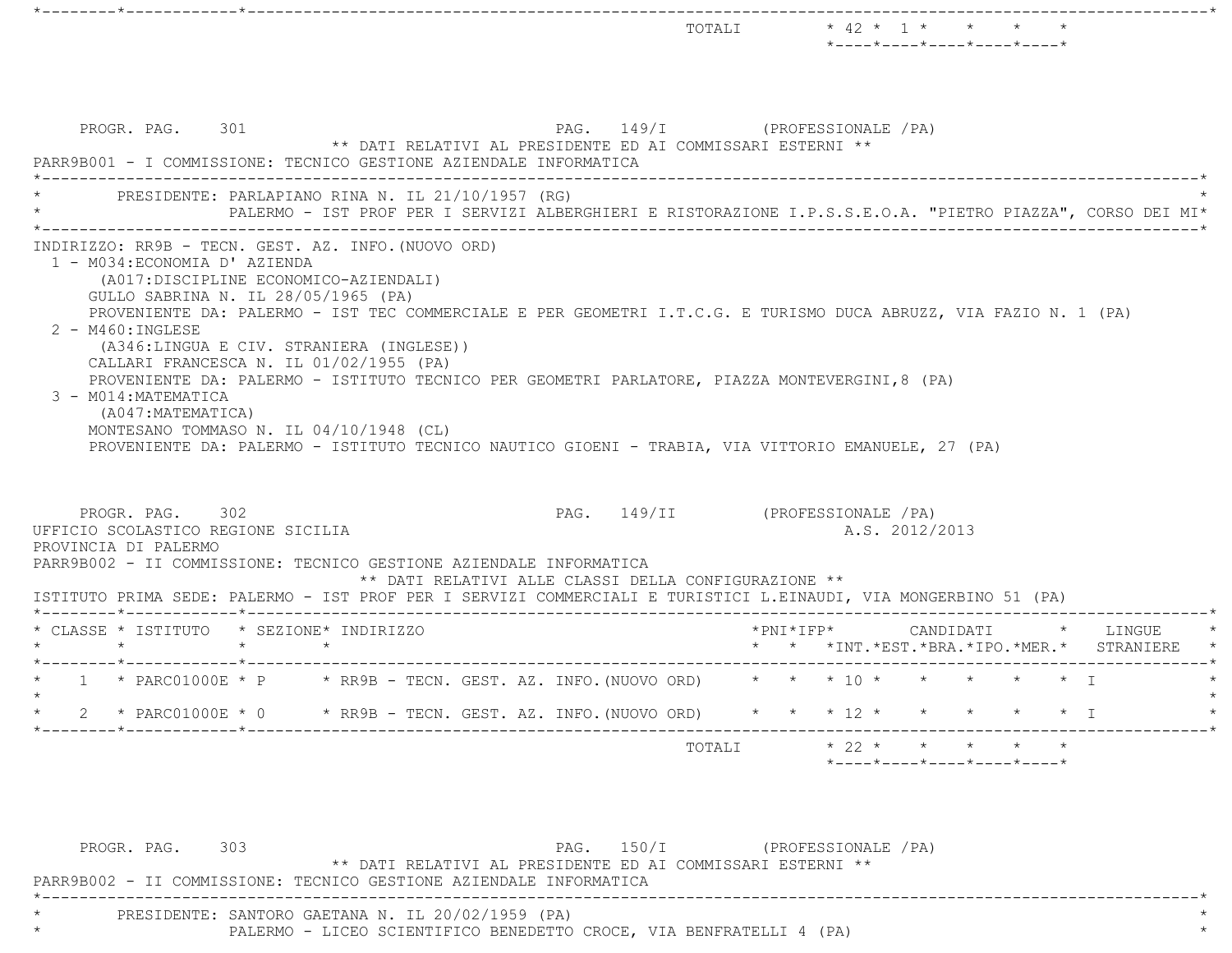\*----------------------------------------------------------------------------------------------------------------------------\* INDIRIZZO: RR9B - TECN. GEST. AZ. INFO.(NUOVO ORD) 1 - M034:ECONOMIA D' AZIENDA (A017:DISCIPLINE ECONOMICO-AZIENDALI) CITARRELLA FRANCESCA N. IL 03/09/1965 (PA) PROVENIENTE DA: PALERMO - ISTITUTO TECNICO COMMERCIALE PIO LA TORRE, VIA NINA SICILIANA N.22 (PA)  $2 - M460 \cdot INGIERSE$  (A346:LINGUA E CIV. STRANIERA (INGLESE)) AMODEO ANNA SALVATRICE N. IL 16/03/1958 (PA) PROVENIENTE DA: PALERMO - LICEO CLASSICO LC CL.ANNESSO CONV.NAZ. G.FALC, PIAZZA SETTANGELI 3 (PA) 3 - M014:MATEMATICA (A047:MATEMATICA) NUGARA MARIA ELENA N. IL 06/07/1971 (CL) PROVENIENTE DA: SAN GIUSEPPE IATO - LICEO SCIENTIFICO LICEO SCIENTIFICO DI SAN GIUSE, CORSO UMBERTO, 319 (PA) PROGR. PAG. 304 PAG. 150/II (PROFESSIONALE /PA) UFFICIO SCOLASTICO REGIONE SICILIA A.S. 2012/2013 PROVINCIA DI PALERMO PARR9B003 - III COMMISSIONE: TECNICO GESTIONE AZIENDALE INFORMATICA \*\* DATI RELATIVI ALLE CLASSI DELLA CONFIGURAZIONE \*\* ISTITUTO PRIMA SEDE: PALERMO - IST PROF PER I SERVIZI COMMERCIALI E TURISTICI L.EINAUDI, VIA MONGERBINO 51 (PA) \*--------\*------------\*-------------------------------------------------------------------------------------------------------\* \* CLASSE \* ISTITUTO \* SEZIONE\* INDIRIZZO \*PNI\*IFP\* CANDIDATI \* LINGUE \* \* \* \* \* \* \* \*INT.\*EST.\*BRA.\*IPO.\*MER.\* STRANIERE \* \*--------\*------------\*-------------------------------------------------------------------------------------------------------\*\* 1 \* PARC01000E \* C \* RR9B - TECN. GEST. AZ. INFO. (NUOVO ORD) \* \* \* 18 \* \* \* \* \* \* \* I  $\star$ \* 2 \* PARC01000E \* D \* RR9B - TECN. GEST. AZ. INFO. (NUOVO ORD) \* \* \* 17 \* \* \* \* \* \* \* T \*--------\*------------\*-------------------------------------------------------------------------------------------------------\* $\texttt{TOTAL} \qquad \qquad \star\quad 35\;\star\qquad \star\qquad \star\qquad \star\qquad \star\qquad \star$  \*----\*----\*----\*----\*----\*PROGR. PAG. 305 PAG. 151/I (PROFESSIONALE /PA) \*\* DATI RELATIVI AL PRESIDENTE ED AI COMMISSARI ESTERNI \*\* PARR9B003 - III COMMISSIONE: TECNICO GESTIONE AZIENDALE INFORMATICA \*----------------------------------------------------------------------------------------------------------------------------\*PRESIDENTE: GUARCELLO GIOVANNA N. IL 15/12/1959 (PA) PALERMO - LICEO CLASSICO VITTORIO EMANUELE II, VIA SIMONE DA BOLOGNA 11 (PA) \*----------------------------------------------------------------------------------------------------------------------------\* INDIRIZZO: RR9B - TECN. GEST. AZ. INFO.(NUOVO ORD) 1 - M034:ECONOMIA D' AZIENDA (A017:DISCIPLINE ECONOMICO-AZIENDALI) ANELLO AMBRA MARIA IOLANDN. IL 16/12/1971 (PA) PROVENIENTE DA: GANGI - ISTITUTO TECNICO COMMERCIALE "G. SALERNO" SERALE, VIA ROCCO CHINNICI S.N.C (PA) 2 - M460:INGLESE (A346:LINGUA E CIV. STRANIERA (INGLESE)) LA RUSSA GIUSEPPE N. IL 22/10/1957 (PA) PROVENIENTE DA: PALERMO - LICEO SCIENTIFICO LICEO SCIENTIFICO STATALE "S.C, VIA GEN. ARIMONDI 14 (PA) 3 - M014:MATEMATICA (A047:MATEMATICA) CAVASINO ANNA N. IL 14/03/1969 (TP)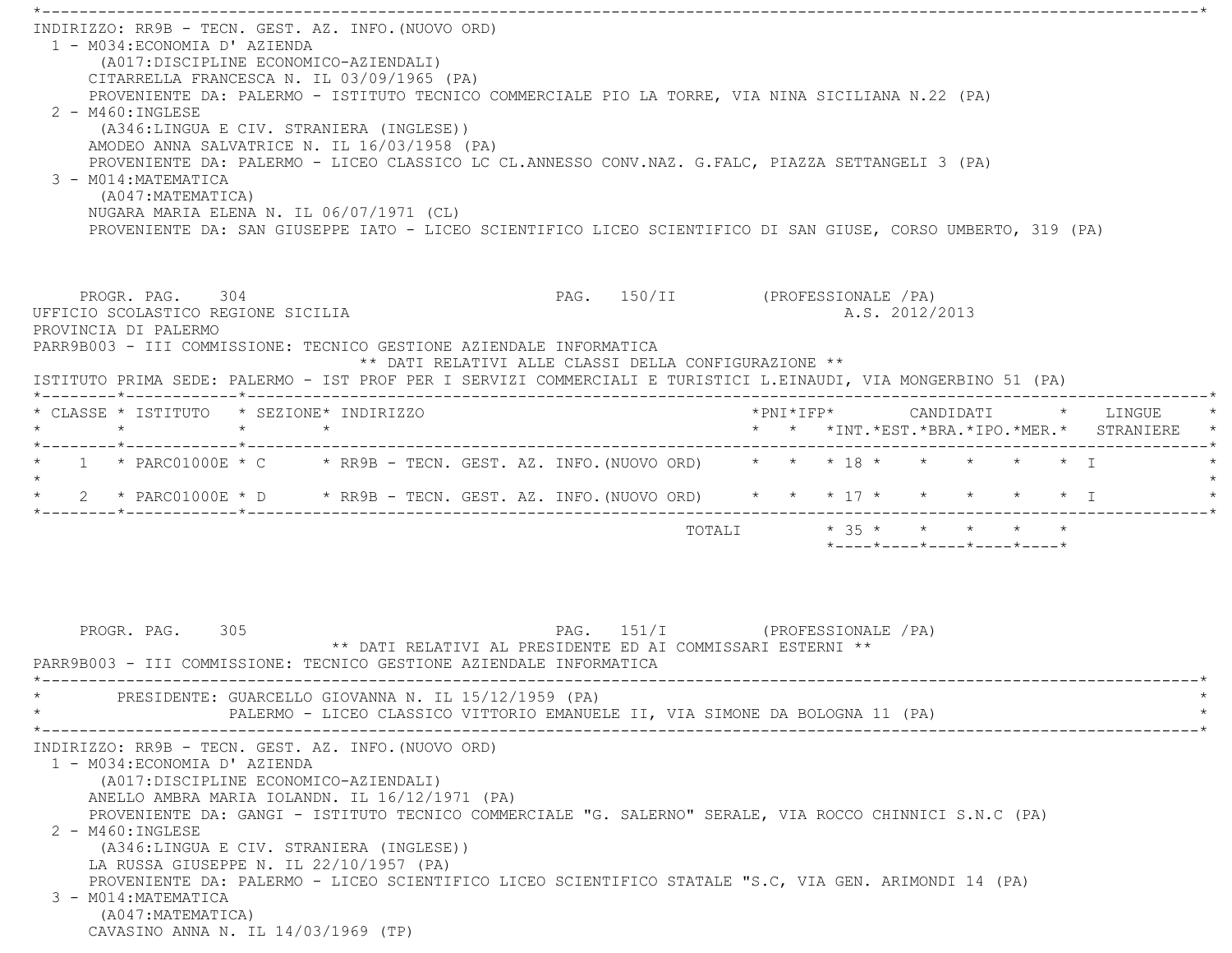|         | PROGR. PAG. 306<br>UFFICIO SCOLASTICO REGIONE SICILIA<br>PROVINCIA DI PALERMO |         |                                                                                                                                                                                                      |                                                      | PAG. 151/II (PROFESSIONALE / PA) |                           |  | A.S. 2012/2013 |                                               |  |  |
|---------|-------------------------------------------------------------------------------|---------|------------------------------------------------------------------------------------------------------------------------------------------------------------------------------------------------------|------------------------------------------------------|----------------------------------|---------------------------|--|----------------|-----------------------------------------------|--|--|
|         |                                                                               |         | PARR9B004 - IV COMMISSIONE: TECNICO GESTIONE AZIENDALE INFORMATICA<br>ISTITUTO PRIMA SEDE: PALERMO - IST PROF PER I SERVIZI COMMERCIALI E TURISTICI "GAETANO SALVEMINI", VIALE DELL'OLIMPO N.20/22 ( | ** DATI RELATIVI ALLE CLASSI DELLA CONFIGURAZIONE ** |                                  |                           |  |                |                                               |  |  |
| $\star$ |                                                                               | $\star$ | * CLASSE * ISTITUTO * SEZIONE* INDIRIZZO<br>$\star$                                                                                                                                                  |                                                      |                                  |                           |  |                | * * *INT. *EST. *BRA. *IPO. *MER. * STRANIERE |  |  |
|         | *--------*------------*--------------                                         |         | 1 * PARC020005 * V * RR9B - TECN. GEST. AZ. INFO. (NUOVO ORD) * * * 17 * 3 * * * * * F                                                                                                               |                                                      |                                  |                           |  |                |                                               |  |  |
|         |                                                                               |         | 2 * PARC020005 * A/B * RR9B - TECN. GEST. AZ. INFO. (NUOVO ORD) * * * 9 * * * * * * * F                                                                                                              |                                                      |                                  |                           |  |                |                                               |  |  |
|         |                                                                               |         |                                                                                                                                                                                                      |                                                      |                                  | TOTALI * 32 * 4 * * * * * |  |                | $*$ ---- $*$ ---- $*$ ---- $*$ ---- $*$       |  |  |
|         |                                                                               |         |                                                                                                                                                                                                      |                                                      |                                  |                           |  |                |                                               |  |  |
|         | PROGR. PAG. 307                                                               |         | ** DATI RELATIVI AL PRESIDENTE ED AI COMMISSARI ESTERNI **                                                                                                                                           |                                                      | PAG. 152/I (PROFESSIONALE /PA)   |                           |  |                |                                               |  |  |
|         |                                                                               |         | PARR9B004 - IV COMMISSIONE: TECNICO GESTIONE AZIENDALE INFORMATICA                                                                                                                                   |                                                      |                                  |                           |  |                |                                               |  |  |
|         |                                                                               |         | * PRESIDENTE: LAURICELLA LOREDANA N. IL 29/03/1963 (PA)                                                                                                                                              |                                                      |                                  |                           |  |                |                                               |  |  |
|         |                                                                               |         | PALERMO - LICEO CLASSICO UMBERTO I, VIA FILIPPO PARLATORE 26 C (PA)                                                                                                                                  |                                                      |                                  |                           |  |                |                                               |  |  |
|         |                                                                               |         | INDIRIZZO: RR9B - TECN. GEST. AZ. INFO. (NUOVO ORD)                                                                                                                                                  |                                                      |                                  |                           |  |                |                                               |  |  |
|         | 1 - M034: ECONOMIA D' AZIENDA                                                 |         | (A017:DISCIPLINE ECONOMICO-AZIENDALI)                                                                                                                                                                |                                                      |                                  |                           |  |                |                                               |  |  |
|         |                                                                               |         | MERLO DOMENICA N. IL 05/11/1961 (AG)                                                                                                                                                                 |                                                      |                                  |                           |  |                |                                               |  |  |
|         |                                                                               |         | PROVENIENTE DA: PALERMO - IST PROF PER I SERVIZI ALBERGHIERI E RISTORAZIONE I.P.S.S.E.O.A. "PIETRO PIAZZA", CORSO DEI MI<br>2 - M079: ECONOMIA E TECNICA DELL'AZIENDA TURISTICA                      |                                                      |                                  |                           |  |                |                                               |  |  |
|         |                                                                               |         | (A017: DISCIPLINE ECONOMICO-AZIENDALI)                                                                                                                                                               |                                                      |                                  |                           |  |                |                                               |  |  |
|         |                                                                               |         | MERLO DOMENICA N. IL 05/11/1961 (AG)                                                                                                                                                                 |                                                      |                                  |                           |  |                |                                               |  |  |
|         | 3 - M390: FRANCESE                                                            |         | PROVENIENTE DA: PALERMO - IST PROF PER I SERVIZI ALBERGHIERI E RISTORAZIONE I.P.S.S.E.O.A. "PIETRO PIAZZA", CORSO DEI MI                                                                             |                                                      |                                  |                           |  |                |                                               |  |  |
|         |                                                                               |         | (A246:LINGUA E CIV. STRANIERA (FRANCESE))                                                                                                                                                            |                                                      |                                  |                           |  |                |                                               |  |  |
|         |                                                                               |         | TURRISI MARIA FRANCESCA N. IL 12/08/1965 (RM)                                                                                                                                                        |                                                      |                                  |                           |  |                |                                               |  |  |
|         | 4 - M014: MATEMATICA                                                          |         | PROVENIENTE DA: PALERMO - IST PROF PER I SERVIZI ALBERGHIERI E RISTORAZIONE I.P.S.S.E.O.A. "PIETRO PIAZZA", CORSO DEI MI                                                                             |                                                      |                                  |                           |  |                |                                               |  |  |
|         | (A047: MATEMATICA)                                                            |         |                                                                                                                                                                                                      |                                                      |                                  |                           |  |                |                                               |  |  |
|         |                                                                               |         | GENNARO GIUSEPPE N. IL 15/04/1964 (PA)                                                                                                                                                               |                                                      |                                  |                           |  |                |                                               |  |  |
|         |                                                                               |         | PROVENIENTE DA: PALERMO - ISTITUTO MAGISTRALE F. FERRARA, VIA SGARLATA, 11 (PA)<br>INDIRIZZO: RR9Q - TECNICO SERV. TURIS. (NUOVO ORD.)                                                               |                                                      |                                  |                           |  |                |                                               |  |  |
|         | 1 - M034: ECONOMIA D' AZIENDA                                                 |         |                                                                                                                                                                                                      |                                                      |                                  |                           |  |                |                                               |  |  |
|         |                                                                               |         | (A017:DISCIPLINE ECONOMICO-AZIENDALI)                                                                                                                                                                |                                                      |                                  |                           |  |                |                                               |  |  |
|         |                                                                               |         | MERLO DOMENICA N. IL 05/11/1961 (AG)                                                                                                                                                                 |                                                      |                                  |                           |  |                |                                               |  |  |
|         |                                                                               |         | PROVENIENTE DA: PALERMO - IST PROF PER I SERVIZI ALBERGHIERI E RISTORAZIONE I.P.S.S.E.O.A. "PIETRO PIAZZA", CORSO DEI MI<br>2 - M079: ECONOMIA E TECNICA DELL'AZIENDA TURISTICA                      |                                                      |                                  |                           |  |                |                                               |  |  |
|         |                                                                               |         | (A017:DISCIPLINE ECONOMICO-AZIENDALI)                                                                                                                                                                |                                                      |                                  |                           |  |                |                                               |  |  |
|         |                                                                               |         | MERLO DOMENICA N. IL 05/11/1961 (AG)                                                                                                                                                                 |                                                      |                                  |                           |  |                |                                               |  |  |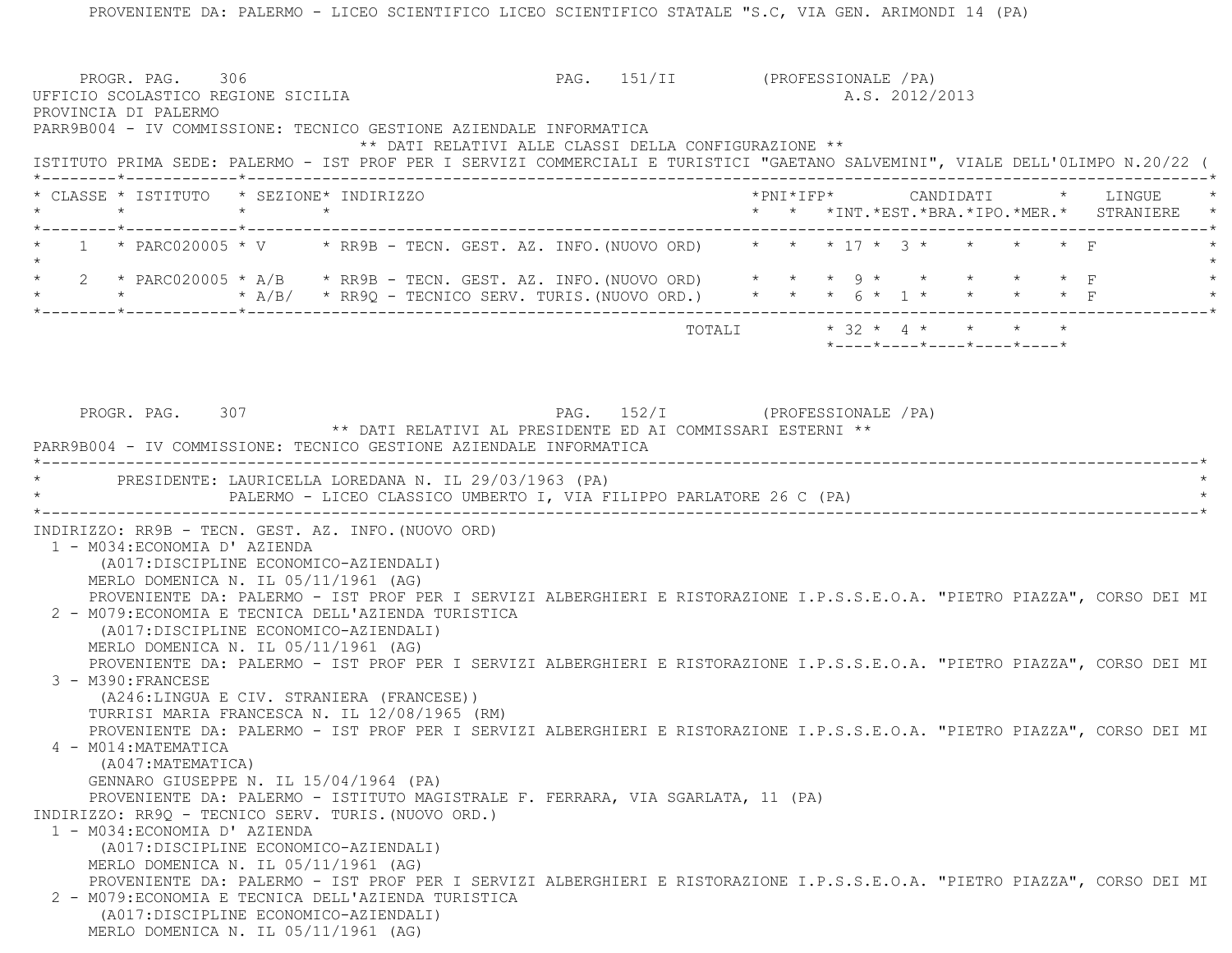PROVENIENTE DA: PALERMO - IST PROF PER I SERVIZI ALBERGHIERI E RISTORAZIONE I.P.S.S.E.O.A. "PIETRO PIAZZA", CORSO DEI MI 3 - M390:FRANCESE (A246:LINGUA E CIV. STRANIERA (FRANCESE)) TURRISI MARIA FRANCESCA N. IL 12/08/1965 (RM) PROVENIENTE DA: PALERMO - IST PROF PER I SERVIZI ALBERGHIERI E RISTORAZIONE I.P.S.S.E.O.A. "PIETRO PIAZZA", CORSO DEI MI 4 - M462:INGLESE (A346:LINGUA E CIV. STRANIERA (INGLESE)) CUCUCCIO DANIELA N. IL 27/03/1968 (PA) PROVENIENTE DA: PALERMO - ISTITUTO TECNICO PER GEOMETRI PARLATORE, PIAZZA MONTEVERGINI,8 (PA) PROGR. PAG. 308 PAG. 252/II (PROFESSIONALE /PA) UFFICIO SCOLASTICO REGIONE SICILIA A.S. 2012/2013 PROVINCIA DI PALERMO PARR9B005 - V COMMISSIONE: TECNICO GESTIONE AZIENDALE INFORMATICA \*\* DATI RELATIVI ALLE CLASSI DELLA CONFIGURAZIONE \*\* ISTITUTO PRIMA SEDE: PALERMO - IST PROF PER I SERVIZI COMMERCIALI E TURISTICI L.EINAUDI, VIA MONGERBINO 51 (PA) \*--------\*------------\*-------------------------------------------------------------------------------------------------------\* \* CLASSE \* ISTITUTO \* SEZIONE\* INDIRIZZO \*PNI\*IFP\* CANDIDATI \* LINGUE \* \* \* \* \* \* \* \*INT.\*EST.\*BRA.\*IPO.\*MER.\* STRANIERE \* \*--------\*------------\*-------------------------------------------------------------------------------------------------------\*\* 1 \* PARC01000E \* B \* RR9B - TECN. GEST. AZ. INFO. (NUOVO ORD) \* \* \* 16 \* \* \* \* \* \* \* \* I \*--------\*------------\*-------------------------------------------------------------------------------------------------------\* ISTITUTO SECONDA SEDE: PALERMO - IST PROF PER I SERVIZI COMMERCIALI E TURISTICI IPC SALVEMINI SERALE, VIALE MICHELANGELO N. 20 \*--------\*------------\*-------------------------------------------------------------------------------------------------------\* \* CLASSE \* ISTITUTO \* SEZIONE\* INDIRIZZO \*PNI\*IFP\* CANDIDATI \* LINGUE \* \* \* \* \* \* \* \*INT.\*EST.\*BRA.\*IPO.\*MER.\* STRANIERE \* \*--------\*------------\*-------------------------------------------------------------------------------------------------------\* \* 2 \* PARC02050E \* Y \* RR9B - TECN. GEST. AZ. INFO.(NUOVO ORD) \* \* \* 13 \* \* \* \* \* F \* \*--------\*------------\*-------------------------------------------------------------------------------------------------------\*TOTALI  $* 29 * * * * * * * * * *$  \*----\*----\*----\*----\*----\* PROGR. PAG. 309 PAG. 153/I (PROFESSIONALE /PA) \*\* DATI RELATIVI AL PRESIDENTE ED AI COMMISSARI ESTERNI \*\* PARR9B005 - V COMMISSIONE: TECNICO GESTIONE AZIENDALE INFORMATICA \*----------------------------------------------------------------------------------------------------------------------------\*PRESIDENTE: GASPARRO PATRIZIA N. IL 30/09/1962 (EE) PALERMO - LICEO SCIENTIFICO LICEO SCIENTIFICO STATALE "S.C, VIA GEN. ARIMONDI 14 (PA) \*----------------------------------------------------------------------------------------------------------------------------\* INDIRIZZO: RR9B - TECN. GEST. AZ. INFO.(NUOVO ORD) 1 - M034:ECONOMIA D' AZIENDA (A017:DISCIPLINE ECONOMICO-AZIENDALI) PRESTIANNI ANTONIO N. IL 22/10/1960 (PA) PROVENIENTE DA: CEFALU' - IST TEC COMMERCIALE E PER GEOMETRI JACOPO DEL DUCA, VIA PIETRAGROSSA N. 68/70 (PA) 2 - M460:INGLESE (A346:LINGUA E CIV. STRANIERA (INGLESE)) TILOTTA CARMELA N. IL 04/11/1956 (TP) PROVENIENTE DA: PALERMO - LICEO SCIENTIFICO G. DI CRISTINA OSP. PEDIATRICO, VIA DEI BENEDETTINI (PA) 3 - M014:MATEMATICA (A047:MATEMATICA) MIGNOSI MARIA N. IL 17/09/1958 (PA) PROVENIENTE DA: PALERMO - LICEO SCIENTIFICO LICEO SCIENTIFICO STATALE "S.C, VIA GEN. ARIMONDI 14 (PA) 4 - M390:FRANCESE(A246:LINGUA E CIV. STRANIERA (FRANCESE))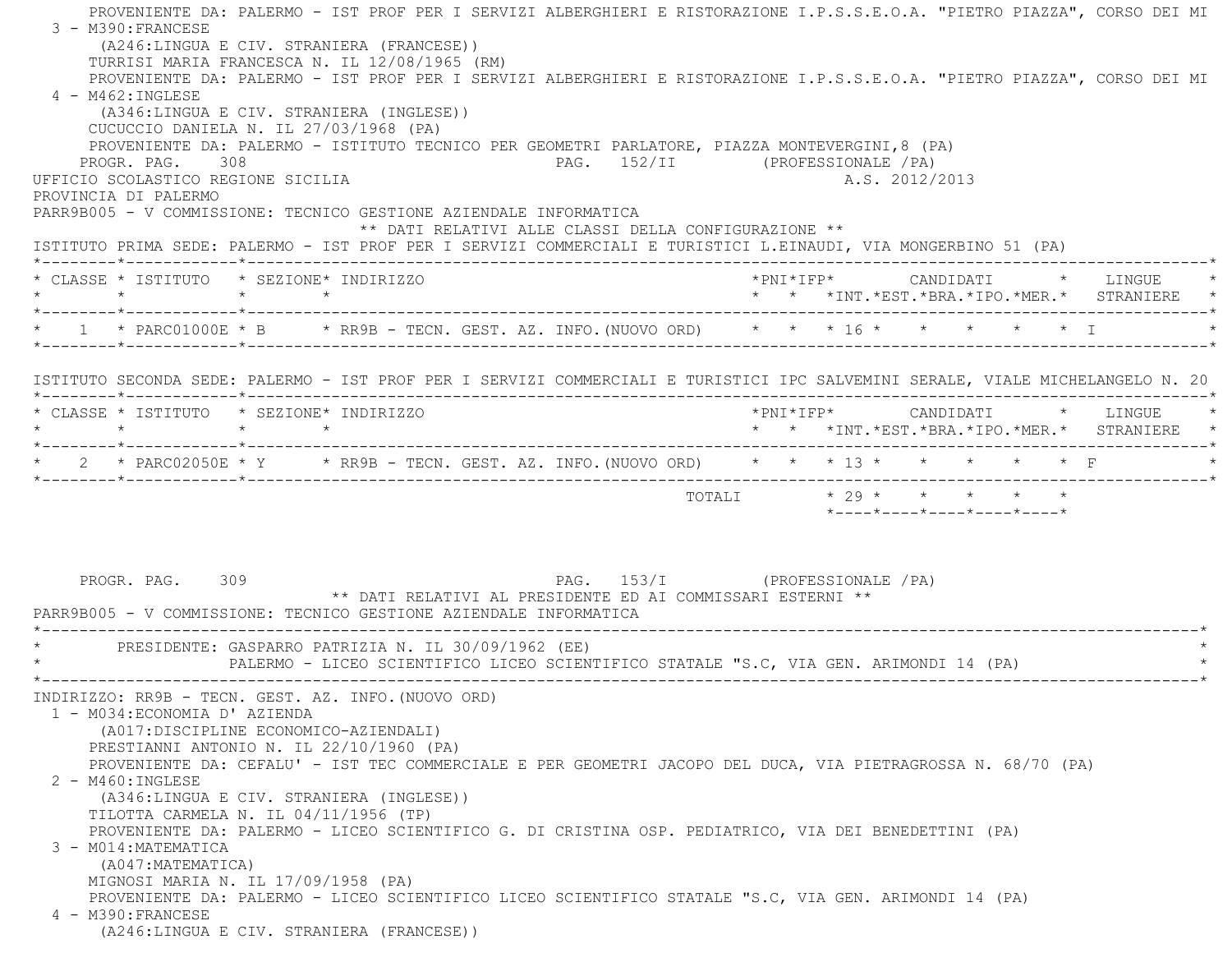CAPODICI CALOGERA N. IL 13/04/1951 (AG) PROVENIENTE DA: AGRIGENTO - ISTITUTO TECNICO COMMERCIALE I.T.C. "M. FODERA'", VIA M. CIMARRA 5 (AG) PROGR. PAG. 310 PAG. 153/II (PROFESSIONALE /PA) UFFICIO SCOLASTICO REGIONE SICILIA A.S. 2012/2013 PROVINCIA DI PALERMO PARR9C001 - I COMMISSIONE: ODONTOTECNICO \*\* DATI RELATIVI ALLE CLASSI DELLA CONFIGURAZIONE \*\* ISTITUTO PRIMA SEDE: PALERMO - IST PROF INDUSTRIA E ARTIGIANATO E ASCIONE, VIA CENTURIPE 11 (PA) \*--------\*------------\*-------------------------------------------------------------------------------------------------------\* \* CLASSE \* ISTITUTO \* SEZIONE\* INDIRIZZO \*PNI\*IFP\* CANDIDATI \* LINGUE \* \* \* \* \* \* \* \*INT.\*EST.\*BRA.\*IPO.\*MER.\* STRANIERE \* \*--------\*------------\*-------------------------------------------------------------------------------------------------------\*1 \* PARI02801D \* A/ \* RR9C - ODONTOTECNICO (NUOVO ORD.) \* \* \* 15 \* 1 \* \* \* \* \* \* T  $\star$  \* 2 \* PARI02801D \* B/ \* RR9C - ODONTOTECNICO (NUOVO ORD.) \* \* \* 21 \* \* \* \* \* I \* \*--------\*------------\*-------------------------------------------------------------------------------------------------------\*TOTALI  $* 36 * 1 * * * * * * *$  \*----\*----\*----\*----\*----\*PROGR. PAG. 311 **PAG.** 254/I (PROFESSIONALE /PA) \*\* DATI RELATIVI AL PRESIDENTE ED AI COMMISSARI ESTERNI \*\* PARR9C001 - I COMMISSIONE: ODONTOTECNICO \*----------------------------------------------------------------------------------------------------------------------------\*PRESIDENTE: CASTELLINO CARMELA N. IL 16/03/1952 (AG) PALERMO - LICEO SCIENTIFICO LICEO SCIENTIFICO STATALE "S.C, VIA GEN. ARIMONDI 14 (PA) \*----------------------------------------------------------------------------------------------------------------------------\* INDIRIZZO: RR9C - ODONTOTECNICO (NUOVO ORD.) 1 - M802:ITALIANO (A050:LETTERE IST.ISTR.SECOND. DI II GR. ) GAROFALO DANIELA N. IL 19/03/1956 (PA) PROVENIENTE DA: PALERMO - IST PROF PER I SERVIZI COMMERCIALI E TURISTICI L.EINAUDI, VIA MONGERBINO 51 (PA) 2 - M014:MATEMATICA (A047:MATEMATICA) FALSONE MARIA CONCETTA N. IL 03/03/1968 (PA) PROVENIENTE DA: PALERMO - IST PROF PER I SERVIZI COMMERCIALI E TURISTICI "GAETANO SALVEMINI", VIALE DELL'0LIMPO N.20/22 3 - M460:INGLESE (A346:LINGUA E CIV. STRANIERA (INGLESE)) SAVATTERI ANTONINA MARIA N. IL 03/11/1965 (EE) PROVENIENTE DA: PALERMO - ISTITUTO MAGISTRALE F. FERRARA, VIA SGARLATA, 11 (PA) PROGR. PAG. 312 **PAG.** 154/II (PROFESSIONALE /PA) UFFICIO SCOLASTICO REGIONE SICILIA A.S. 2012/2013 PROVINCIA DI PALERMO PARR9C002 - II COMMISSIONE: ODONTOTECNICO \*\* DATI RELATIVI ALLE CLASSI DELLA CONFIGURAZIONE \*\* ISTITUTO PRIMA SEDE: PALERMO - IST PROF INDUSTRIA E ARTIGIANATO E ASCIONE, VIA CENTURIPE 11 (PA) \*--------\*------------\*-------------------------------------------------------------------------------------------------------\* \* CLASSE \* ISTITUTO \* SEZIONE\* INDIRIZZO \*PNI\*IFP\* CANDIDATI \* LINGUE \*\* \* \* \* \* \* \*INT.\*EST.\*BRA.\*IPO.\*MER.\* STRANIERE \*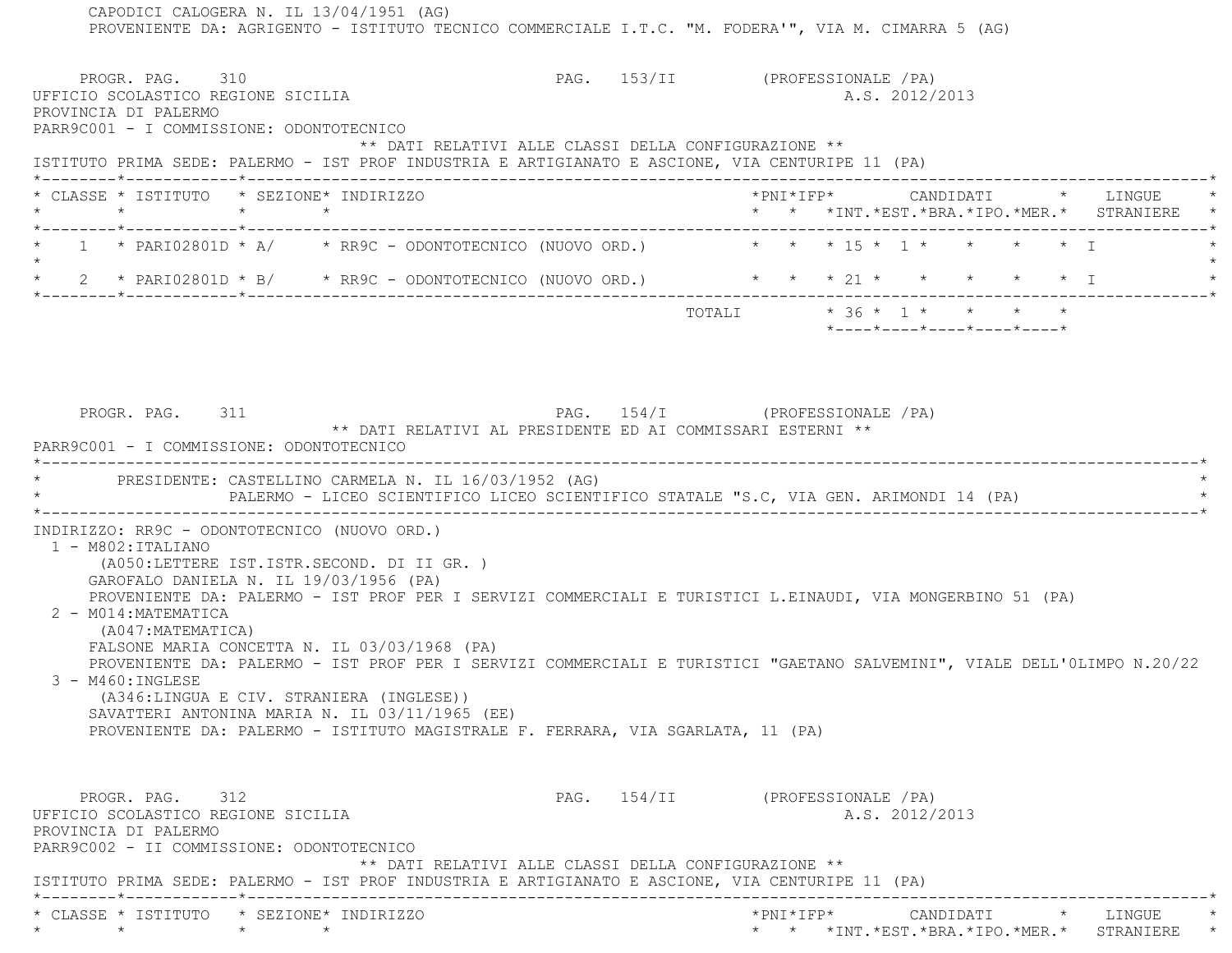|                                                                                    | * PARI02801D * C * RR9C - ODONTOTECNICO (NUOVO ORD.) * * * 16 * * * * * * * I                                            |                                  |                         |  |  |                                                  |  |  |
|------------------------------------------------------------------------------------|--------------------------------------------------------------------------------------------------------------------------|----------------------------------|-------------------------|--|--|--------------------------------------------------|--|--|
|                                                                                    | 2 * PARIO2801D * D * RR9C - ODONTOTECNICO (NUOVO ORD.) * * * 21 * * * * * * * T                                          |                                  |                         |  |  |                                                  |  |  |
|                                                                                    |                                                                                                                          |                                  |                         |  |  |                                                  |  |  |
|                                                                                    |                                                                                                                          |                                  | TOTALI * 37 * * * * * * |  |  | $*$ ---- $*$ ---- $*$ ---- $*$ ---- $*$ ---- $*$ |  |  |
|                                                                                    |                                                                                                                          |                                  |                         |  |  |                                                  |  |  |
|                                                                                    |                                                                                                                          |                                  |                         |  |  |                                                  |  |  |
|                                                                                    |                                                                                                                          |                                  |                         |  |  |                                                  |  |  |
|                                                                                    |                                                                                                                          |                                  |                         |  |  |                                                  |  |  |
| PROGR. PAG. 313                                                                    | ** DATI RELATIVI AL PRESIDENTE ED AI COMMISSARI ESTERNI **                                                               | PAG. 155/I (PROFESSIONALE / PA)  |                         |  |  |                                                  |  |  |
| PARR9C002 - II COMMISSIONE: ODONTOTECNICO                                          |                                                                                                                          |                                  |                         |  |  |                                                  |  |  |
| *------------------                                                                |                                                                                                                          |                                  |                         |  |  |                                                  |  |  |
|                                                                                    | PRESIDENTE: LO SARDO GIUSEPPE N. IL 31/07/1953 (PA)                                                                      |                                  |                         |  |  |                                                  |  |  |
|                                                                                    |                                                                                                                          |                                  |                         |  |  |                                                  |  |  |
|                                                                                    | PALERMO - ISTITUTO TECNICO INDUSTRIALE ITI VITTORIO EMANUELE III, VIA DUCA DELLA VERDURA 48 (PA)                         |                                  |                         |  |  |                                                  |  |  |
|                                                                                    |                                                                                                                          |                                  |                         |  |  |                                                  |  |  |
|                                                                                    |                                                                                                                          |                                  |                         |  |  |                                                  |  |  |
| 1 - M802: ITALIANO                                                                 |                                                                                                                          |                                  |                         |  |  |                                                  |  |  |
|                                                                                    | (A050:LETTERE IST.ISTR.SECOND. DI II GR. )                                                                               |                                  |                         |  |  |                                                  |  |  |
| SIRCHIA RAFFAELA N. IL 25/12/1964 (PA)                                             |                                                                                                                          |                                  |                         |  |  |                                                  |  |  |
|                                                                                    | PROVENIENTE DA: MONREALE - ISTITUTO D'ARTE M.D'ALEO, VIA BIAGIO GIORDANO 14 (PA)                                         |                                  |                         |  |  |                                                  |  |  |
| 2 - M014: MATEMATICA                                                               |                                                                                                                          |                                  |                         |  |  |                                                  |  |  |
| (A047: MATEMATICA)                                                                 |                                                                                                                          |                                  |                         |  |  |                                                  |  |  |
| RUNCI ANTONINO N. IL 26/05/1967 (ME)                                               |                                                                                                                          |                                  |                         |  |  |                                                  |  |  |
| 3 - M460: INGLESE                                                                  | PROVENIENTE DA: PALERMO - IST PROF PER I SERVIZI ALBERGHIERI E RISTORAZIONE P.BORSELLINO, PIAZZETTA G. BELLISSIMA 3 (PA) |                                  |                         |  |  |                                                  |  |  |
| (A346:LINGUA E CIV. STRANIERA (INGLESE))                                           |                                                                                                                          |                                  |                         |  |  |                                                  |  |  |
| INDIRIZZO: RR9C - ODONTOTECNICO (NUOVO ORD.)<br>BIUNDO MARIA N. IL 10/08/1959 (PA) |                                                                                                                          |                                  |                         |  |  |                                                  |  |  |
|                                                                                    | PROVENIENTE DA: PALERMO - ISTITUTO D'ARTE ISTITUTO ARTE PALERMO, PIAZZA GENERALE TURBA 71 (PA)                           |                                  |                         |  |  |                                                  |  |  |
|                                                                                    |                                                                                                                          |                                  |                         |  |  |                                                  |  |  |
|                                                                                    |                                                                                                                          |                                  |                         |  |  |                                                  |  |  |
| PROGR. PAG. 314                                                                    |                                                                                                                          | PAG. 155/II (PROFESSIONALE / PA) |                         |  |  |                                                  |  |  |

 PROVINCIA DI PALERMO PARR9C003 - III COMMISSIONE: ODONTOTECNICO

UFFICIO SCOLASTICO REGIONE SICILIA A.S. 2012/2013

 \*\* DATI RELATIVI ALLE CLASSI DELLA CONFIGURAZIONE \*\* ISTITUTO PRIMA SEDE: PALERMO - L.R. PAR. IST PROF INDUSTRIA E ARTIGIANATO I.P.I.ODONTOTECNICO TRINACRIA, VIA A.CUSCINA'10 (PA) \*--------\*------------\*-------------------------------------------------------------------------------------------------------\* \* CLASSE \* ISTITUTO \* SEZIONE\* INDIRIZZO \*PNI\*IFP\* CANDIDATI \* LINGUE \* \* CLASSE \* ISTITUTO \* SEZIONE\* INDIRIZZO \* \*

| <b>-</b> | RANG<br>. | ORD.)<br>LNITOVZC |  |  | $\star$ $\star$ | $\star$ |  |
|----------|-----------|-------------------|--|--|-----------------|---------|--|
|          |           |                   |  |  |                 |         |  |

ISTITUTO SECONDA SEDE: PALERMO - L.R. PAR. IST PROF INDUSTRIA E ARTIGIANATO TRINACRIA - OTTICI -, Via Cuscina,10 (PA)

|  | * CLASSE * ISTITUTO * SEZIONE* INDIRIZZO |  |                                                                                  |  |                                                                                                    | ∗PNT*TFP* |  |  | CANDIDATI                                                       |  | LINGUE                                   | $\star$ |
|--|------------------------------------------|--|----------------------------------------------------------------------------------|--|----------------------------------------------------------------------------------------------------|-----------|--|--|-----------------------------------------------------------------|--|------------------------------------------|---------|
|  |                                          |  |                                                                                  |  |                                                                                                    |           |  |  |                                                                 |  | * * *INT.*EST.*BRA.*IPO.*MER.* STRANIERE | $\star$ |
|  |                                          |  | $\star$ 2 $\star$ PARI025001 $\star$ A $\star$ RR9D - OTTICO (NUOVO ORDINAMENTO) |  | $\star$ $\star$ $\star$ $\circ$ $\circ$ $\star$ $\star$ $\star$ $\star$ $\star$ $\star$ $\uparrow$ |           |  |  |                                                                 |  |                                          |         |
|  |                                          |  |                                                                                  |  | TOTALI                                                                                             |           |  |  | $\star$ 17 $\star$ 7 $\star$ $\star$ $\star$ $\star$            |  |                                          |         |
|  |                                          |  |                                                                                  |  |                                                                                                    |           |  |  | $*$ - - - - $*$ - - - - $*$ - - - - $*$ - - - - $*$ - - - - $*$ |  |                                          |         |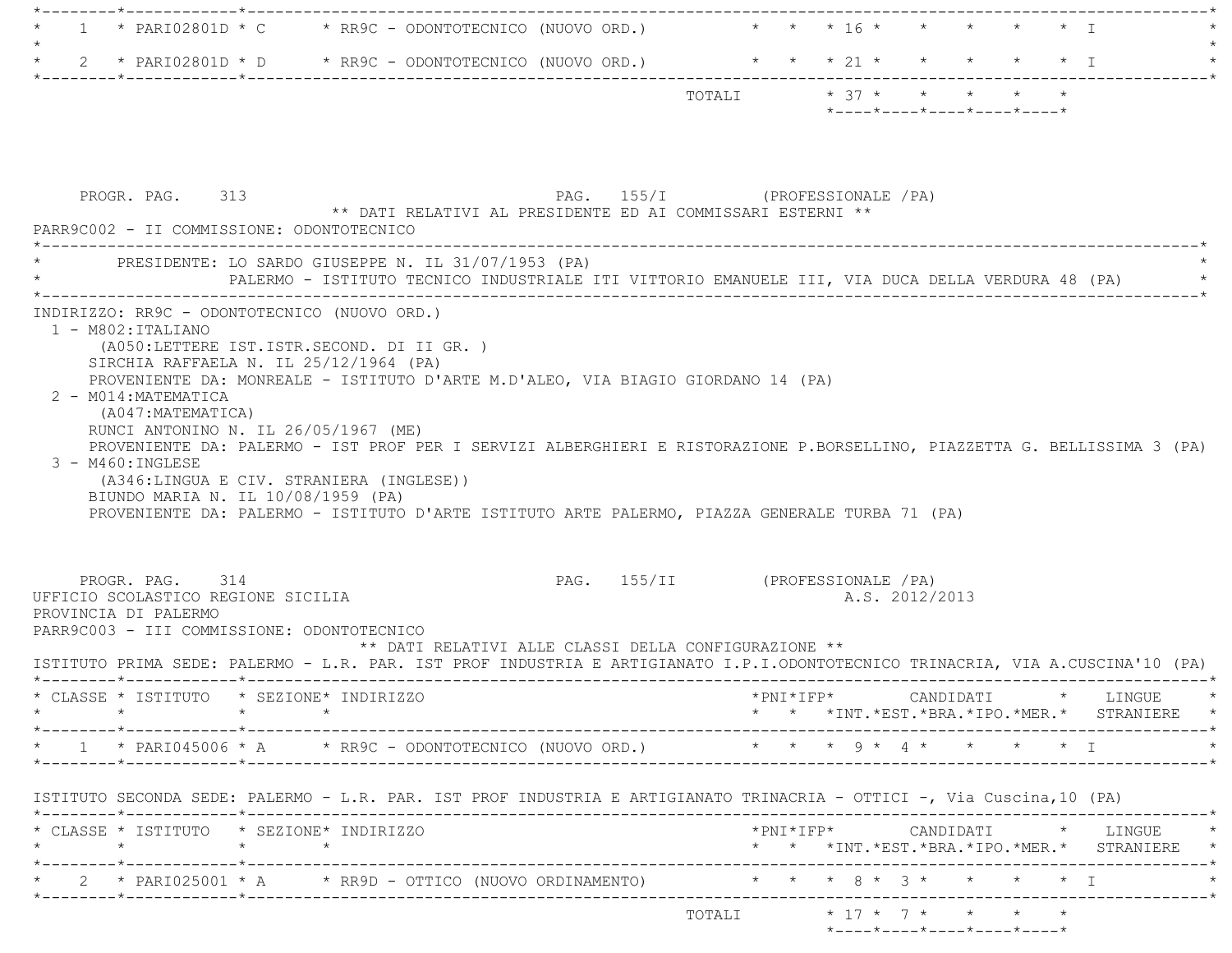PROGR. PAG. 315 PAG. 156/I (PROFESSIONALE /PA) \*\* DATI RELATIVI AL PRESIDENTE ED AI COMMISSARI ESTERNI \*\* PARR9C003 - III COMMISSIONE: ODONTOTECNICO \*----------------------------------------------------------------------------------------------------------------------------\*PRESIDENTE: MERENDINO GIUSEPPE N. IL 13/01/1960 (PA) \* BISACQUINO - IST PROF PER I SERVIZI ALBERGHIERI E RISTORAZIONE IPSSAR BISACQUINO, VIA SALERNO (PA) \* \*----------------------------------------------------------------------------------------------------------------------------\* INDIRIZZO: RR9C - ODONTOTECNICO (NUOVO ORD.) 1 - M802:ITALIANO (A050:LETTERE IST.ISTR.SECOND. DI II GR. ) CASTELLI MARIA N. IL 22/07/1974 (TP) PROVENIENTE DA: PALERMO - IST PROF PER I SERVIZI ALBERGHIERI E RISTORAZIONE I.P.S.S.E.O.A. "PIETRO PIAZZA", CORSO DEI MI 2 - M014:MATEMATICA (A047:MATEMATICA) LUCENTE FERNANDO N. IL 17/03/1962 (KR) PROVENIENTE DA: PALERMO - IST PROF INDUSTRIA E ARTIGIANATO E. MEDI, VIA L.DA VINCI 364 (PA) 3 - M460:INGLESE (A346:LINGUA E CIV. STRANIERA (INGLESE)) PICCITTO BRUNELLA N. IL 31/01/1958 (RG) PROVENIENTE DA: PALERMO - IST PROF PER I SERVIZI ALBERGHIERI E RISTORAZIONE P.BORSELLINO, PIAZZETTA G. BELLISSIMA 3 (PA) INDIRIZZO: RR9D - OTTICO (NUOVO ORDINAMENTO) 1 - M802:ITALIANO (A050:LETTERE IST.ISTR.SECOND. DI II GR. ) CASTELLI MARIA N. IL 22/07/1974 (TP) PROVENIENTE DA: PALERMO - IST PROF PER I SERVIZI ALBERGHIERI E RISTORAZIONE I.P.S.S.E.O.A. "PIETRO PIAZZA", CORSO DEI MI 2 - M014:MATEMATICA (A047:MATEMATICA) LUCENTE FERNANDO N. IL 17/03/1962 (KR) PROVENIENTE DA: PALERMO - IST PROF INDUSTRIA E ARTIGIANATO E. MEDI, VIA L.DA VINCI 364 (PA)  $3 - M460$ : INGLESE (A346:LINGUA E CIV. STRANIERA (INGLESE)) PICCITTO BRUNELLA N. IL 31/01/1958 (RG) PROVENIENTE DA: PALERMO - IST PROF PER I SERVIZI ALBERGHIERI E RISTORAZIONE P.BORSELLINO, PIAZZETTA G. BELLISSIMA 3 (PA) PROGR. PAG. 316 PAG. 156/II (PROFESSIONALE /PA) UFFICIO SCOLASTICO REGIONE SICILIA A.S. 2012/2013 PROVINCIA DI PALERMO PARR9D001 - I COMMISSIONE: OTTICO \*\* DATI RELATIVI ALLE CLASSI DELLA CONFIGURAZIONE \*\* ISTITUTO PRIMA SEDE: PALERMO - IST PROF INDUSTRIA E ARTIGIANATO E ASCIONE, VIA CENTURIPE 11 (PA) \*--------\*------------\*-------------------------------------------------------------------------------------------------------\* \* CLASSE \* ISTITUTO \* SEZIONE\* INDIRIZZO \*PNI\*IFP\* CANDIDATI \* LINGUE \* \* \* \* \* \* \* \*INT.\*EST.\*BRA.\*IPO.\*MER.\* STRANIERE \* \*--------\*------------\*-------------------------------------------------------------------------------------------------------\* $1$  \* PARI02801D \* A  $\qquad$  \* RR9D - OTTICO (NUOVO ORDINAMENTO)  $\qquad$  \* \* \* 13 \* 2 \* \* \* \* \* I  $\star$ \* 2 \* PARI02801D \* B \* RR9D - OTTICO (NUOVO ORDINAMENTO) \* \* \* \* 16 \* \* \* \* \* \* \* I \*--------\*------------\*-------------------------------------------------------------------------------------------------------\*TOTALI  $\star$  29  $\star$  2  $\star$   $\star$   $\star$   $\star$  $*$ ---- $*$ ---- $*$ ---- $*$ ---- $*$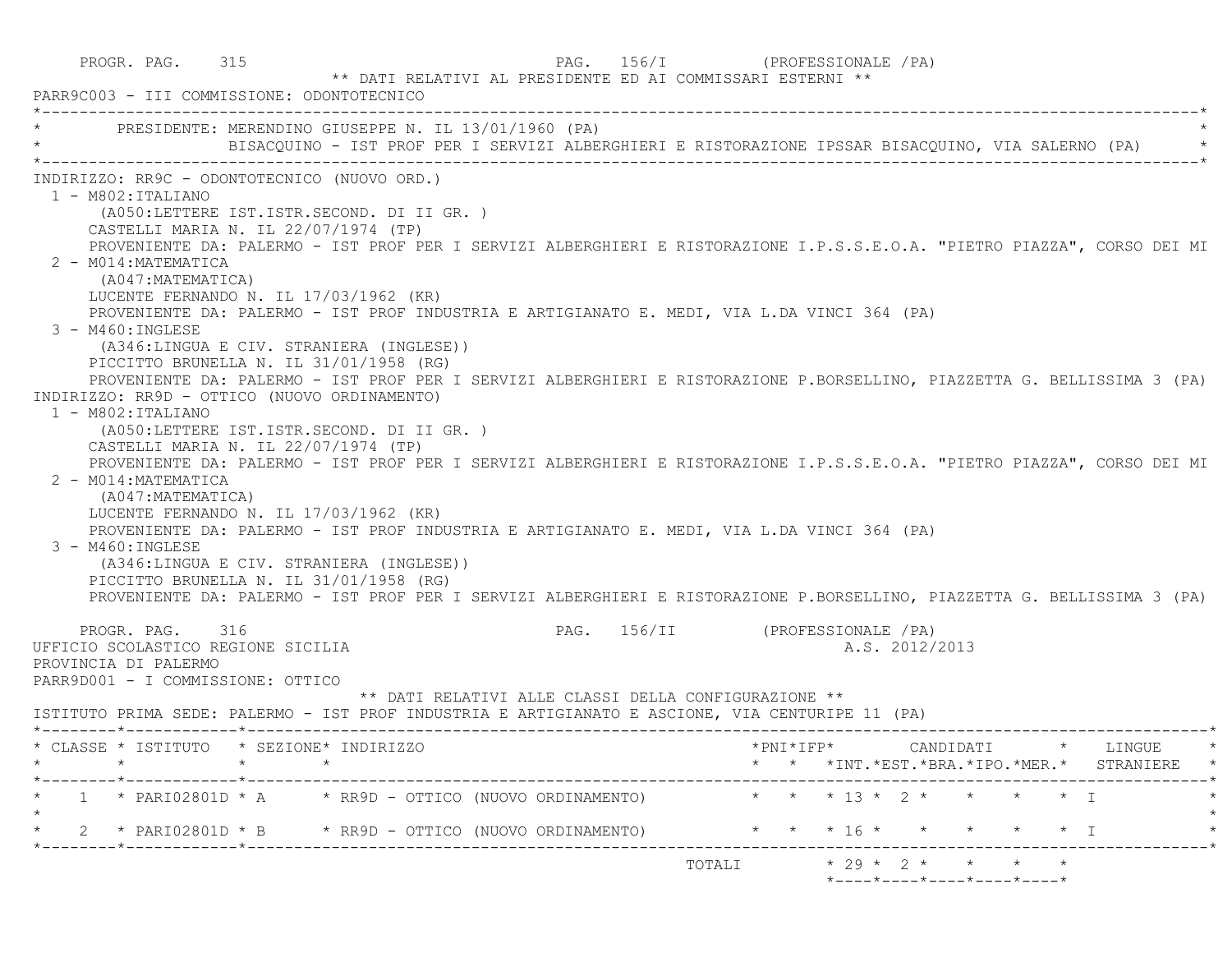| * PRESIDENTE: VAIARELLI GIACOMO N. IL 14/06/1951 (PA)                                                                                    |                                      |                                                                                                                                                                              | PALERMO - LICEO SCIENTIFICO GALILEI, VIA DANIMARCA 54 (PA)                                                                                                                                                                                                                                                      |                                  |  |                                                                             |  |                                          |
|------------------------------------------------------------------------------------------------------------------------------------------|--------------------------------------|------------------------------------------------------------------------------------------------------------------------------------------------------------------------------|-----------------------------------------------------------------------------------------------------------------------------------------------------------------------------------------------------------------------------------------------------------------------------------------------------------------|----------------------------------|--|-----------------------------------------------------------------------------|--|------------------------------------------|
| INDIRIZZO: RR9D - OTTICO (NUOVO ORDINAMENTO)<br>$1 - M802 : ITALIANO$<br>2 - M014: MATEMATICA<br>(A047: MATEMATICA)<br>3 - M460: INGLESE | BIVONA TIZIANA N. IL 20/08/1958 (PA) | (A050;LETTERE IST.ISTR.SECOND. DI II GR. )<br>GORGONE GIUSEPPINA N. IL 20/01/1961 (PA)<br>(A346:LINGUA E CIV. STRANIERA (INGLESE))<br>BUCCHERI ROSSANA N. IL 02/11/1964 (PA) | PROVENIENTE DA: PALERMO - ISTITUTO TECNICO INDUSTRIALE ITI VITTORIO EMANUELE III, VIA DUCA DELLA VERDURA 48 (PA)<br>PROVENIENTE DA: PALERMO - ISTITUTO TECNICO INDUSTRIALE ITI MAJORANA, VIA ASTORINO 56 (PA)<br>PROVENIENTE DA: PALERMO - LICEO ARTISTICO LICEO ARTISTICO DAMIANI ALMEYD, VIA VIVALDI, 58 (PA) |                                  |  |                                                                             |  |                                          |
| PROGR. PAG. 318<br>UFFICIO SCOLASTICO REGIONE SICILIA<br>PROVINCIA DI PALERMO<br>PARR9H001 - I COMMISSIONE: TECNICO CHIMICO E BIOLOGICO  |                                      |                                                                                                                                                                              | ** DATI RELATIVI ALLE CLASSI DELLA CONFIGURAZIONE **<br>ISTITUTO PRIMA SEDE: PALERMO - IST PROF INDUSTRIA E ARTIGIANATO E ASCIONE, VIA CENTURIPE 11 (PA)                                                                                                                                                        | PAG. 157/II (PROFESSIONALE / PA) |  | A.S. 2012/2013                                                              |  |                                          |
|                                                                                                                                          |                                      |                                                                                                                                                                              |                                                                                                                                                                                                                                                                                                                 |                                  |  |                                                                             |  |                                          |
|                                                                                                                                          |                                      |                                                                                                                                                                              |                                                                                                                                                                                                                                                                                                                 |                                  |  |                                                                             |  | * * *INT.*EST.*BRA.*IPO.*MER.* STRANIERE |
|                                                                                                                                          |                                      |                                                                                                                                                                              | * 1 * PARIO2801D * A/// * RR9H - TECN. CHIM. E BIOL. (NUOVO ORD.) * * * 19 * * * * * * * I                                                                                                                                                                                                                      |                                  |  |                                                                             |  |                                          |
|                                                                                                                                          |                                      |                                                                                                                                                                              | 2 * PARI02801D * B/// * RR9H - TECN. CHIM. E BIOL. (NUOVO ORD.) * * * 20 * * * * * * * T                                                                                                                                                                                                                        |                                  |  |                                                                             |  |                                          |
| * CLASSE * ISTITUTO * SEZIONE* INDIRIZZO                                                                                                 |                                      |                                                                                                                                                                              |                                                                                                                                                                                                                                                                                                                 |                                  |  | TOTALI * 39 * * * * * *<br>$*$ ---- $*$ ---- $*$ ---- $*$ ---- $*$ ---- $*$ |  |                                          |
| $\star$<br>$\star$<br>PROGR. PAG. 319<br>PARR9H001 - I COMMISSIONE: TECNICO CHIMICO E BIOLOGICO                                          |                                      |                                                                                                                                                                              | ** DATI RELATIVI AL PRESIDENTE ED AI COMMISSARI ESTERNI **                                                                                                                                                                                                                                                      | PAG. 158/I (PROFESSIONALE /PA)   |  |                                                                             |  |                                          |
|                                                                                                                                          |                                      |                                                                                                                                                                              | PRESIDENTE: DI MARTINO GIACINTO N. IL 03/04/1962 (PA)<br>POLIZZI GENEROSA - IST TEC COMMERCIALE E PER GEOMETRI IST.TEC. COSTR. AMBIENTE E TER, PIAZZA MATTEOTTI, *                                                                                                                                              |                                  |  |                                                                             |  |                                          |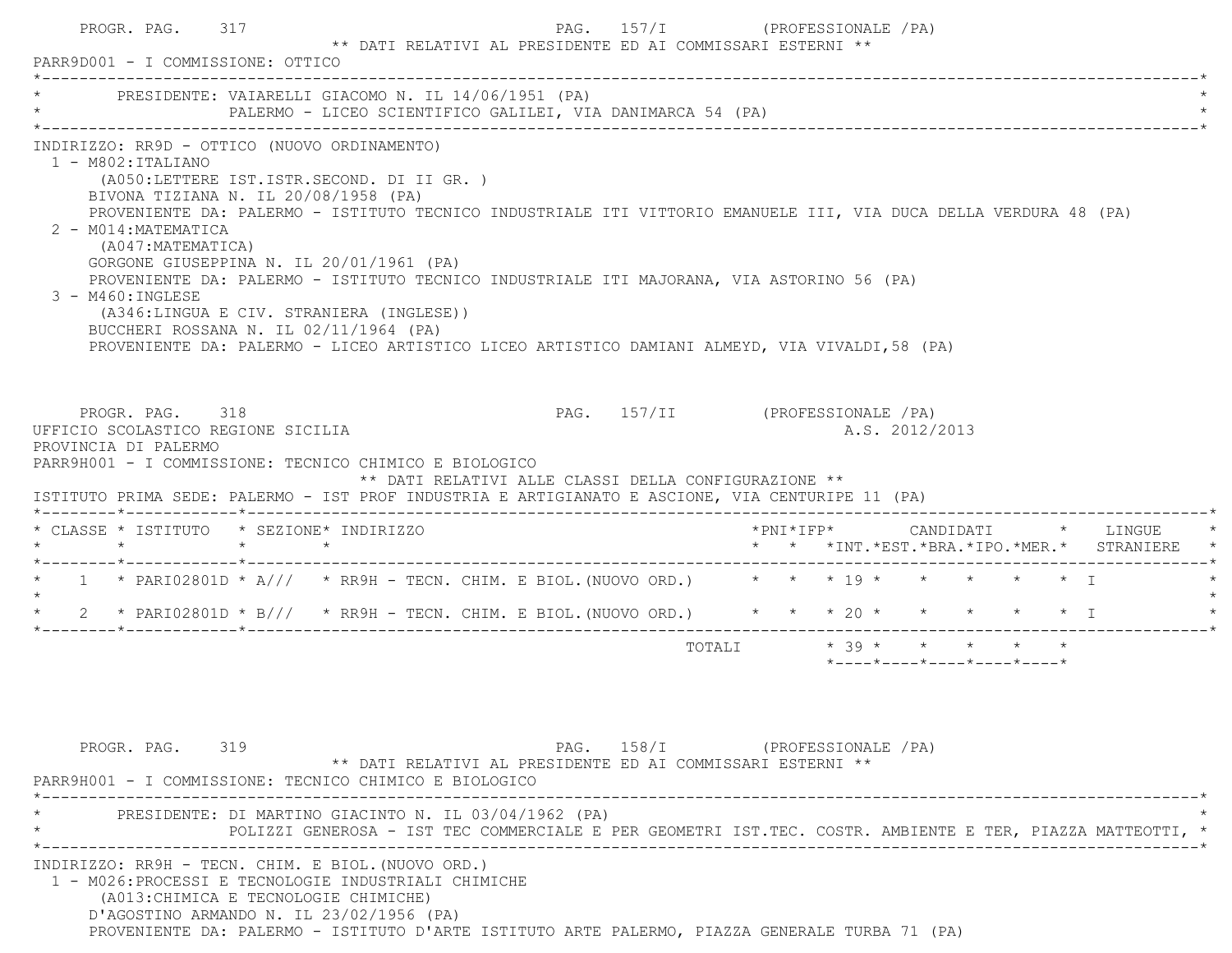2 - M460:INGLESE (A346:LINGUA E CIV. STRANIERA (INGLESE)) VELA MILENA N. IL 04/02/1969 (PA) PROVENIENTE DA: PALERMO - ISTITUTO TECNICO COMMERCIALE PIO LA TORRE, VIA NINA SICILIANA N.22 (PA) 3 - M014:MATEMATICA (A047:MATEMATICA) ZICARI MARIA ANGELICA N. IL 13/06/1963 (PA) PROVENIENTE DA: PALERMO - ISTITUTO TECNICO INDUSTRIALE A. VOLTA, PASSAGGIO DEI PICCIOTTI 1 (PA) PROGR. PAG. 320 PAG. 158/II (PROFESSIONALE /PA) UFFICIO SCOLASTICO REGIONE SICILIA A.S. 2012/2013

 PROVINCIA DI PALERMO PARR9J001 - I COMMISSIONE: TECNICO DELLE INDUSTRIE ELETTRICHE \*\* DATI RELATIVI ALLE CLASSI DELLA CONFIGURAZIONE \*\* ISTITUTO PRIMA SEDE: BAGHERIA - IST PROF INDUSTRIA E ARTIGIANATO S.D'ACQUISTO BAGHERIA, VIA CONSOLARE, 111 (PA) \*--------\*------------\*-------------------------------------------------------------------------------------------------------\* \* CLASSE \* ISTITUTO \* SEZIONE\* INDIRIZZO \*PNI\*IFP\* CANDIDATI \* LINGUE \* \* \* \* \* \* \* \*INT.\*EST.\*BRA.\*IPO.\*MER.\* STRANIERE \* \*--------\*------------\*-------------------------------------------------------------------------------------------------------\*\* 1 \* PARI010007 \* A \* RR9J - TECNICO DELLE IND.EL. (NUOVO ORD) \* \* \* 17 \* 1 \* \* \* \* \* I  $\star$  \* 2 \* PARI010007 \* B \* RR9J - TECNICO DELLE IND.EL.(NUOVO ORD) \* \* \* 15 \* \* \* \* \* I \* \*--------\*------------\*-------------------------------------------------------------------------------------------------------\*

> TOTALI \* 32 \* 1 \* \* \* \* \* \*----\*----\*----\*----\*----\*

PROGR. PAG. 321 CPROFESSIONALE (PA) \*\* DATI RELATIVI AL PRESIDENTE ED AI COMMISSARI ESTERNI \*\* PARR9J001 - I COMMISSIONE: TECNICO DELLE INDUSTRIE ELETTRICHE \*----------------------------------------------------------------------------------------------------------------------------\*PRESIDENTE: PROFITA GIUSEPPE N. IL 06/10/1954 (PA) GANGI - LICEO SCIENTIFICO LICEO SCIENTIFICO - LICEO CLAS, VIA FALCONE BORSELLINO S.N. (PA) \*----------------------------------------------------------------------------------------------------------------------------\* INDIRIZZO: RR9J - TECNICO DELLE IND.EL.(NUOVO ORD) 1 - M045:SISTEMI - AUTOMAZIONE E ORGANIZZ. DELLA PRODUZ. (A035:ELETTROTECNICA ED APPLICAZIONI) RESTIVO FRANCESCO N. IL 23/12/1966 (PA) PROVENIENTE DA: MARINEO - IST PROF INDUSTRIA E ARTIGIANATO I.P.I.A. MARINEO, VIA ETTORE MAJORANA SN (PA) 2 - M014:MATEMATICA (A047:MATEMATICA) TARANTINO MARIA CRISTINA N. IL 19/06/1966 (PA) PROVENIENTE DA: PALERMO - IST PROF PER I SERVIZI COMMERCIALI E TURISTICI "GAETANO SALVEMINI", VIALE DELL'0LIMPO N.20/22 3 - M460:INGLESE (A346:LINGUA E CIV. STRANIERA (INGLESE)) GUMINA ANNA MARIA N. IL 25/02/1959 (EE) PROVENIENTE DA: GANGI - LICEO SCIENTIFICO LICEO SCIENTIFICO - LICEO CLAS, VIA FALCONE BORSELLINO S.N. (PA)

PROGR. PAG. 322 PAG. 159/II (PROFESSIONALE /PA) UFFICIO SCOLASTICO REGIONE SICILIA A.S. 2012/2013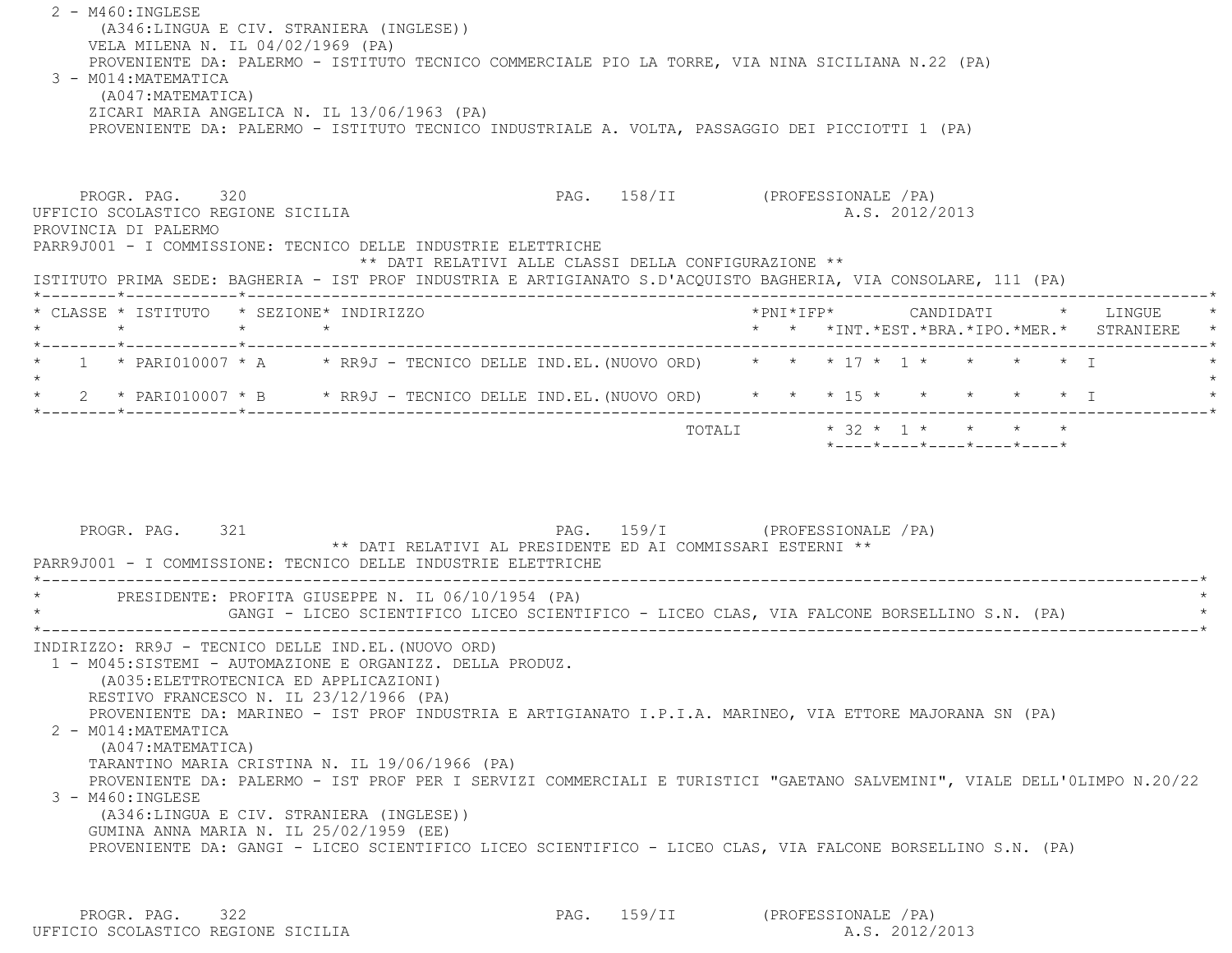PROVINCIA DI PALERMO PARR9J002 - II COMMISSIONE: TECNICO DELLE INDUSTRIE ELETTRICHE \*\* DATI RELATIVI ALLE CLASSI DELLA CONFIGURAZIONE \*\* ISTITUTO PRIMA SEDE: MARINEO - IST PROF INDUSTRIA E ARTIGIANATO I.P.I.A. MARINEO, VIA ETTORE MAJORANA SN (PA) \*--------\*------------\*-------------------------------------------------------------------------------------------------------\* \* CLASSE \* ISTITUTO \* SEZIONE\* INDIRIZZO \*PNI\*IFP\* CANDIDATI \* LINGUE \* \* \* \* \* \* \* \*INT.\*EST.\*BRA.\*IPO.\*MER.\* STRANIERE \* \*--------\*------------\*-------------------------------------------------------------------------------------------------------\*1 \* PARI009014 \* I \* RR9J - TECNICO DELLE IND.EL. (NUOVO ORD) \* \* \* 10 \* 2 \* \* \* \* \* \* I  $\star$ \* 2 \* PARI009014 \* H \* RR9K - TECNICO IND.ELETTRO.(NUOVO ORD.) \* \* \* 11 \* \* \* \* \* \* \* I \*--------\*------------\*-------------------------------------------------------------------------------------------------------\* $\texttt{TOTAL} \qquad \qquad \star \quad 21 \; \star \quad 2 \; \star \qquad \star \qquad \star \qquad \star \qquad \star$  \*----\*----\*----\*----\*----\*PROGR. PAG. 323 PAG. 160/I (PROFESSIONALE /PA) \*\* DATI RELATIVI AL PRESIDENTE ED AI COMMISSARI ESTERNI \*\* PARR9J002 - II COMMISSIONE: TECNICO DELLE INDUSTRIE ELETTRICHE \*----------------------------------------------------------------------------------------------------------------------------\*PRESIDENTE: SPARACINO FRANCESCO N. IL 24/09/1948 (PA) \* BAGHERIA - IST PROF INDUSTRIA E ARTIGIANATO S.D'ACQUISTO BAGHERIA, VIA CONSOLARE, 111 (PA) \* \*----------------------------------------------------------------------------------------------------------------------------\* INDIRIZZO: RR9J - TECNICO DELLE IND.EL.(NUOVO ORD) 1 - M045:SISTEMI - AUTOMAZIONE E ORGANIZZ. DELLA PRODUZ. (A035:ELETTROTECNICA ED APPLICAZIONI) PADUANO ALFREDO N. IL 22/10/1953 (PA) PROVENIENTE DA: PARTINICO - IST PROF INDUSTRIA E ARTIGIANATO M.O.CORBINO PARTINICO, VIA VERONA N.2 (PA) 2 - M014:MATEMATICA (A047:MATEMATICA) SANTANGELO VINCENZO N. IL 08/05/1948 (PA) PROVENIENTE DA: PARTINICO - IST PROF INDUSTRIA E ARTIGIANATO M.O.CORBINO PARTINICO, VIA VERONA N.2 (PA) 3 - M460:INGLESE (A346:LINGUA E CIV. STRANIERA (INGLESE)) MANTIA AGOSTINO N. IL 23/07/1963 (PA) PROVENIENTE DA: TERMINI IMERESE - IST PROF INDUSTRIA E ARTIGIANATO I.P.I.ARTIGIANATO TERMINI IMER, VIA GARIBALDI N. 24 ( INDIRIZZO: RR9K - TECNICO IND.ELETTRO.(NUOVO ORD.) 1 - M014:MATEMATICA (A047:MATEMATICA) SANTANGELO VINCENZO N. IL 08/05/1948 (PA) PROVENIENTE DA: PARTINICO - IST PROF INDUSTRIA E ARTIGIANATO M.O.CORBINO PARTINICO, VIA VERONA N.2 (PA) 2 - M460:INGLESE (A346:LINGUA E CIV. STRANIERA (INGLESE)) MANTIA AGOSTINO N. IL 23/07/1963 (PA) PROVENIENTE DA: TERMINI IMERESE - IST PROF INDUSTRIA E ARTIGIANATO I.P.I.ARTIGIANATO TERMINI IMER, VIA GARIBALDI N. 24 ( 3 - M049:ELETTRONICA, TELECOMUNICAZIONI E APPLICAZIONI (A034:ELETTRONICA) SIRACUSA DOMENICA N. IL 05/05/1961 (TP) PROVENIENTE DA: PALERMO - ISTITUTO TECNICO INDUSTRIALE A. VOLTA, PASSAGGIO DEI PICCIOTTI 1 (PA) PROGR. PAG. 324 Services and PAG. 160/II (PROFESSIONALE /PA) UFFICIO SCOLASTICO REGIONE SICILIA A.S. 2012/2013 PROVINCIA DI PALERMOPARR9K001 - I COMMISSIONE: TECNICO DELLE INDUSTRIE ELETTRONICHE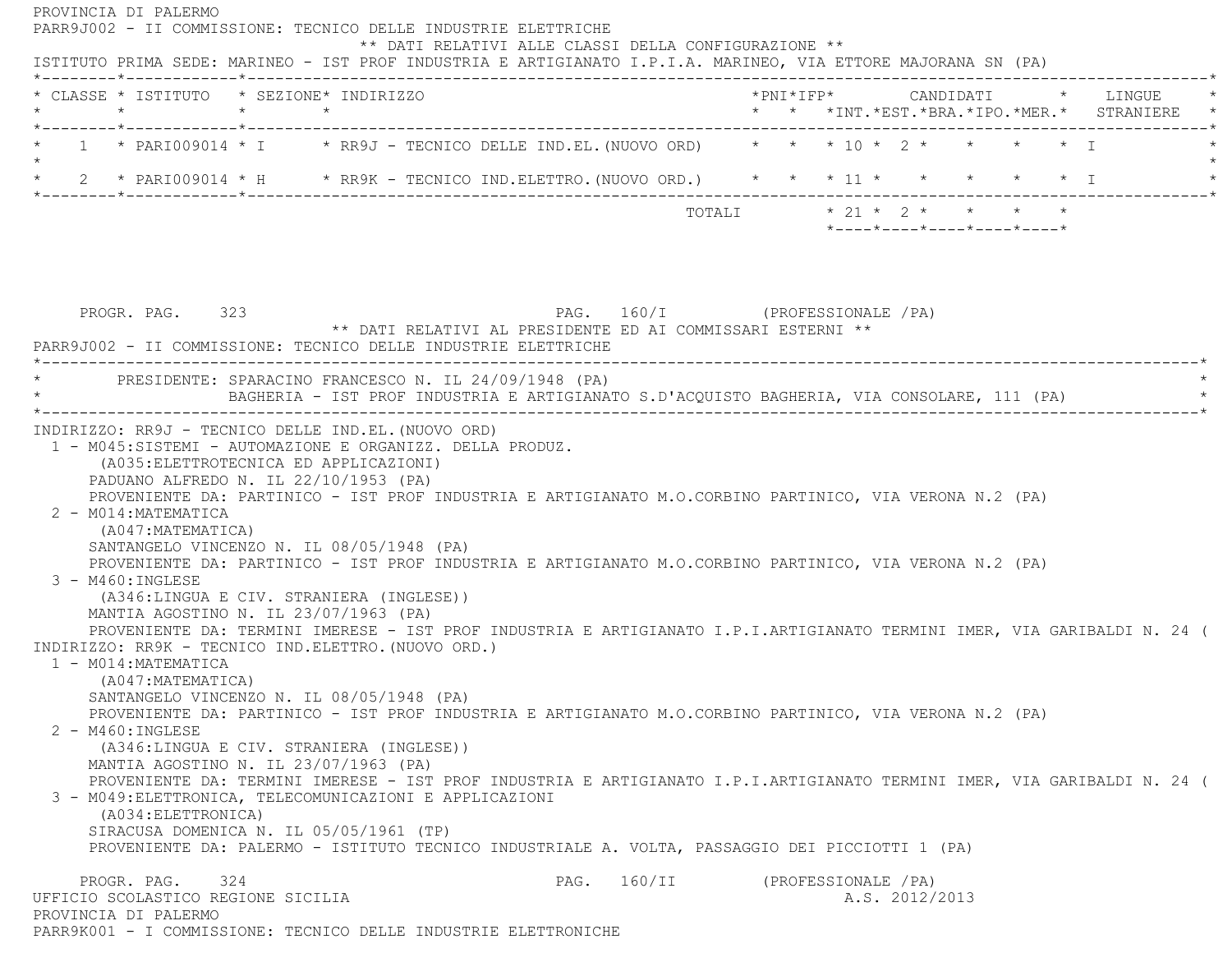| * CLASSE * ISTITUTO * SEZIONE* INDIRIZZO<br>$\star$                                                                                                                                                                                                                                                                                                                                                                                  | $\star$ $\star$ |                                                                                              |                                                      |                                  |        |  |  |                |                                                                                                                         |                   | * * *INT.*EST.*BRA.*IPO.*MER.* STRANIERE   |
|--------------------------------------------------------------------------------------------------------------------------------------------------------------------------------------------------------------------------------------------------------------------------------------------------------------------------------------------------------------------------------------------------------------------------------------|-----------------|----------------------------------------------------------------------------------------------|------------------------------------------------------|----------------------------------|--------|--|--|----------------|-------------------------------------------------------------------------------------------------------------------------|-------------------|--------------------------------------------|
| 1 * PARI010007 * C * RR9K - TECNICO IND.ELETTRO.(NUOVO ORD.) * * * 14 * 1 * *                                                                                                                                                                                                                                                                                                                                                        |                 |                                                                                              |                                                      |                                  |        |  |  |                |                                                                                                                         | $\star$ $\star$ T |                                            |
| 2 * PARI010007 * D * RR9K - TECNICO IND.ELETTRO. (NUOVO ORD.) * * * 14 * * * * * * * * T                                                                                                                                                                                                                                                                                                                                             |                 |                                                                                              |                                                      |                                  |        |  |  |                |                                                                                                                         |                   |                                            |
|                                                                                                                                                                                                                                                                                                                                                                                                                                      |                 |                                                                                              |                                                      |                                  | TOTALI |  |  |                | $\star$ 28 $\star$ 1 $\star$ $\star$ $\star$ $\star$<br>$*$ - - - - $*$ - - - - $*$ - - - - $*$ - - - - $*$ - - - - $*$ |                   |                                            |
| PROGR. PAG. 325                                                                                                                                                                                                                                                                                                                                                                                                                      |                 | ** DATI RELATIVI AL PRESIDENTE ED AI COMMISSARI ESTERNI **                                   | PAG. 161/I (PROFESSIONALE / PA)                      |                                  |        |  |  |                |                                                                                                                         |                   |                                            |
| PARR9K001 - I COMMISSIONE: TECNICO DELLE INDUSTRIE ELETTRONICHE                                                                                                                                                                                                                                                                                                                                                                      |                 |                                                                                              |                                                      |                                  |        |  |  |                |                                                                                                                         |                   |                                            |
| PRESIDENTE: LENTINI VITINA N. IL 23/05/1952 (PA)                                                                                                                                                                                                                                                                                                                                                                                     |                 | PARTINICO - IST PROF PER L'AGRICOLTURA E L'AMBIENTE PARTINICO, VIA GOFFREDO MAMELI N. 4 (PA) |                                                      |                                  |        |  |  |                |                                                                                                                         |                   |                                            |
| (A034: ELETTRONICA)<br>ZOPPEDDU FRANCESCO N. IL 10/10/1961 (PA)<br>PROVENIENTE DA: MARINEO - IST PROF INDUSTRIA E ARTIGIANATO I.P.I.A. MARINEO, VIA ETTORE MAJORANA SN (PA)<br>2 - M014: MATEMATICA                                                                                                                                                                                                                                  |                 |                                                                                              |                                                      |                                  |        |  |  |                |                                                                                                                         |                   |                                            |
| (A047: MATEMATICA)<br>CUTRONE GIOVANNA MARIA N. IL 02/10/1960 (PA)<br>PROVENIENTE DA: CORLEONE - IST PROF PER L'AGRICOLTURA E L'AMBIENTE I.P.AGRICOL.E AMBIENTE CORLEON, PIAZZA SANTA MARIA (P<br>$3 - M460$ : INGLESE<br>(A346:LINGUA E CIV. STRANIERA (INGLESE))<br>TIRENNA ANNA N. IL 27/03/1966 (PA)<br>PROVENIENTE DA: PALERMO - IST PROF PER I SERVIZI ALBERGHIERI E RISTORAZIONE IPSSAR PAGLIARELLI S.CARC-ASS., VIA BACHELET |                 |                                                                                              |                                                      |                                  |        |  |  |                |                                                                                                                         |                   |                                            |
| PROGR. PAG. 326<br>UFFICIO SCOLASTICO REGIONE SICILIA<br>PROVINCIA DI PALERMO<br>PARR9K002 - II COMMISSIONE: TECNICO DELLE INDUSTRIE ELETTRONICHE                                                                                                                                                                                                                                                                                    |                 |                                                                                              | ** DATI RELATIVI ALLE CLASSI DELLA CONFIGURAZIONE ** | PAG. 161/II (PROFESSIONALE / PA) |        |  |  | A.S. 2012/2013 |                                                                                                                         |                   |                                            |
| ISTITUTO PRIMA SEDE: TERMINI IMERESE - IST PROF INDUSTRIA E ARTIGIANATO I.P.I.ARTIGIANATO TERMINI IMER, VIA GARIBALDI N. 24 (P                                                                                                                                                                                                                                                                                                       |                 |                                                                                              |                                                      |                                  |        |  |  |                |                                                                                                                         |                   |                                            |
| * CLASSE * ISTITUTO * SEZIONE* INDIRIZZO<br>$\star$                                                                                                                                                                                                                                                                                                                                                                                  | $\star$ $\star$ |                                                                                              |                                                      |                                  |        |  |  |                |                                                                                                                         |                   |                                            |
| 1 * PARI01301Q * 5AP * RR9K - TECNICO IND.ELETTRO.(NUOVO ORD.) * * * 12 * * * * * * * *                                                                                                                                                                                                                                                                                                                                              |                 |                                                                                              |                                                      |                                  |        |  |  |                |                                                                                                                         |                   | * * *INT.*EST.*BRA.*IPO.*MER.* STRANIERE * |
| * 2 * PARI01301Q * 5BP * RR9K - TECNICO IND.ELETTRO.(NUOVO ORD.) * * * 13 * * * * * * * I                                                                                                                                                                                                                                                                                                                                            |                 |                                                                                              |                                                      |                                  |        |  |  |                |                                                                                                                         |                   |                                            |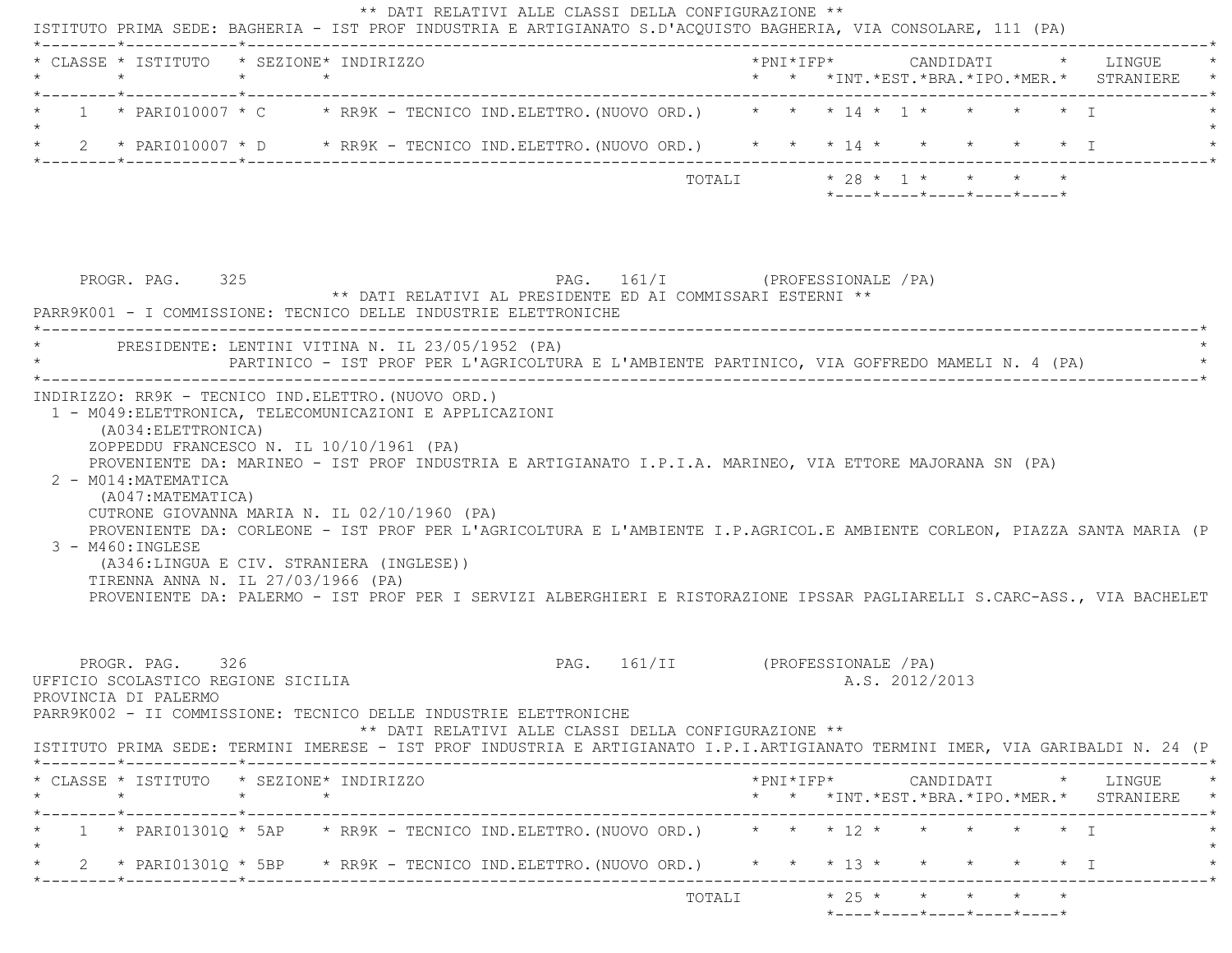|                                                                                                                                                                                                              | * PRESIDENTE: VIOLA SALVATORE N. IL 05/05/1952 (PA)                                                                                                        | PARTINICO - LICEO SCIENTIFICO LS SANTI SAVARINO, C/DA TURRISI (PA)                                                                                                                                                                     |                                                                                                                        |  |                |  |                                                                                        |
|--------------------------------------------------------------------------------------------------------------------------------------------------------------------------------------------------------------|------------------------------------------------------------------------------------------------------------------------------------------------------------|----------------------------------------------------------------------------------------------------------------------------------------------------------------------------------------------------------------------------------------|------------------------------------------------------------------------------------------------------------------------|--|----------------|--|----------------------------------------------------------------------------------------|
| (A034: ELETTRONICA)<br>CONTI NICOLA N. IL 16/03/1961 (PA)<br>2 - M014: MATEMATICA<br>(A047:MATEMATICA)<br>CONTI ONOFRIO N. IL 02/10/1958 (PA)<br>3 - M460: INGLESE<br>LUPPINO CONCETTA N. IL 31/01/1959 (PA) | INDIRIZZO: RR9K - TECNICO IND.ELETTRO. (NUOVO ORD.)<br>1 - M049: ELETTRONICA, TELECOMUNICAZIONI E APPLICAZIONI<br>(A346:LINGUA E CIV. STRANIERA (INGLESE)) | PROVENIENTE DA: BAGHERIA - IST PROF INDUSTRIA E ARTIGIANATO S.D'ACQUISTO BAGHERIA, VIA CONSOLARE, 111 (PA)<br>PROVENIENTE DA: CASTELLANA SICULA - IST PROF PER L'AGRICOLTURA E L'AMBIENTE I.P.S.A.SV.RUR.-I.P.S. ENOG. O, VIALE RISORG | PROVENIENTE DA: CEFALU' - IST PROF PER I SERVIZI ALBERGHIERI E RISTORAZIONE IPSSEOA CEFALU', VIA DI BELGIOIOSO, 2 (PA) |  |                |  |                                                                                        |
| PROGR. PAG. 328<br>UFFICIO SCOLASTICO REGIONE SICILIA<br>PROVINCIA DI PALERMO                                                                                                                                |                                                                                                                                                            | PARR9K003 - III COMMISSIONE: TECNICO DELLE INDUSTRIE ELETTRONICHE                                                                                                                                                                      | PAG. 162/II (PROFESSIONALE / PA)                                                                                       |  | A.S. 2012/2013 |  |                                                                                        |
|                                                                                                                                                                                                              |                                                                                                                                                            | ** DATI RELATIVI ALLE CLASSI DELLA CONFIGURAZIONE **<br>ISTITUTO PRIMA SEDE: PALERMO - IST PROF INDUSTRIA E ARTIGIANATO E. MEDI, VIA L.DA VINCI 364 (PA)                                                                               |                                                                                                                        |  |                |  |                                                                                        |
| * CLASSE * ISTITUTO * SEZIONE* INDIRIZZO<br>$\star \qquad \qquad \star \qquad \qquad \star \qquad \qquad \star$                                                                                              |                                                                                                                                                            |                                                                                                                                                                                                                                        |                                                                                                                        |  |                |  | *PNI*IFP*     CANDIDATI    *  LINGUE   *<br>* * *INT.*EST.*BRA.*IPO.*MER.* STRANIERE * |
|                                                                                                                                                                                                              |                                                                                                                                                            | * 1 * PARI024027 * B/EN * RR9K - TECNICO IND.ELETTRO.(NUOVO ORD.) * * * 23 * 1 * * * * * * I                                                                                                                                           |                                                                                                                        |  |                |  |                                                                                        |
|                                                                                                                                                                                                              |                                                                                                                                                            | ISTITUTO SECONDA SEDE: PARTINICO - IST PROF INDUSTRIA E ARTIGIANATO M.O.CORBINO PARTINICO, VIA VERONA N.2 (PA)                                                                                                                         |                                                                                                                        |  |                |  |                                                                                        |
| * CLASSE * ISTITUTO * SEZIONE* INDIRIZZO                                                                                                                                                                     |                                                                                                                                                            |                                                                                                                                                                                                                                        |                                                                                                                        |  |                |  | * * *INT.*EST.*BRA.*IPO.*MER.* STRANIERE *                                             |
|                                                                                                                                                                                                              |                                                                                                                                                            | * 2 * PARIO3000C * EN-A * RR9K - TECNICO IND.ELETTRO.(NUOVO ORD.) * * * 13 * * * * * * * * I                                                                                                                                           |                                                                                                                        |  |                |  |                                                                                        |

\*\* DATI RELATIVI AL PRESIDENTE ED AI COMMISSARI ESTERNI \*\*

\*----------------------------------------------------------------------------------------------------------------------------\*

PARR9K003 - III COMMISSIONE: TECNICO DELLE INDUSTRIE ELETTRONICHE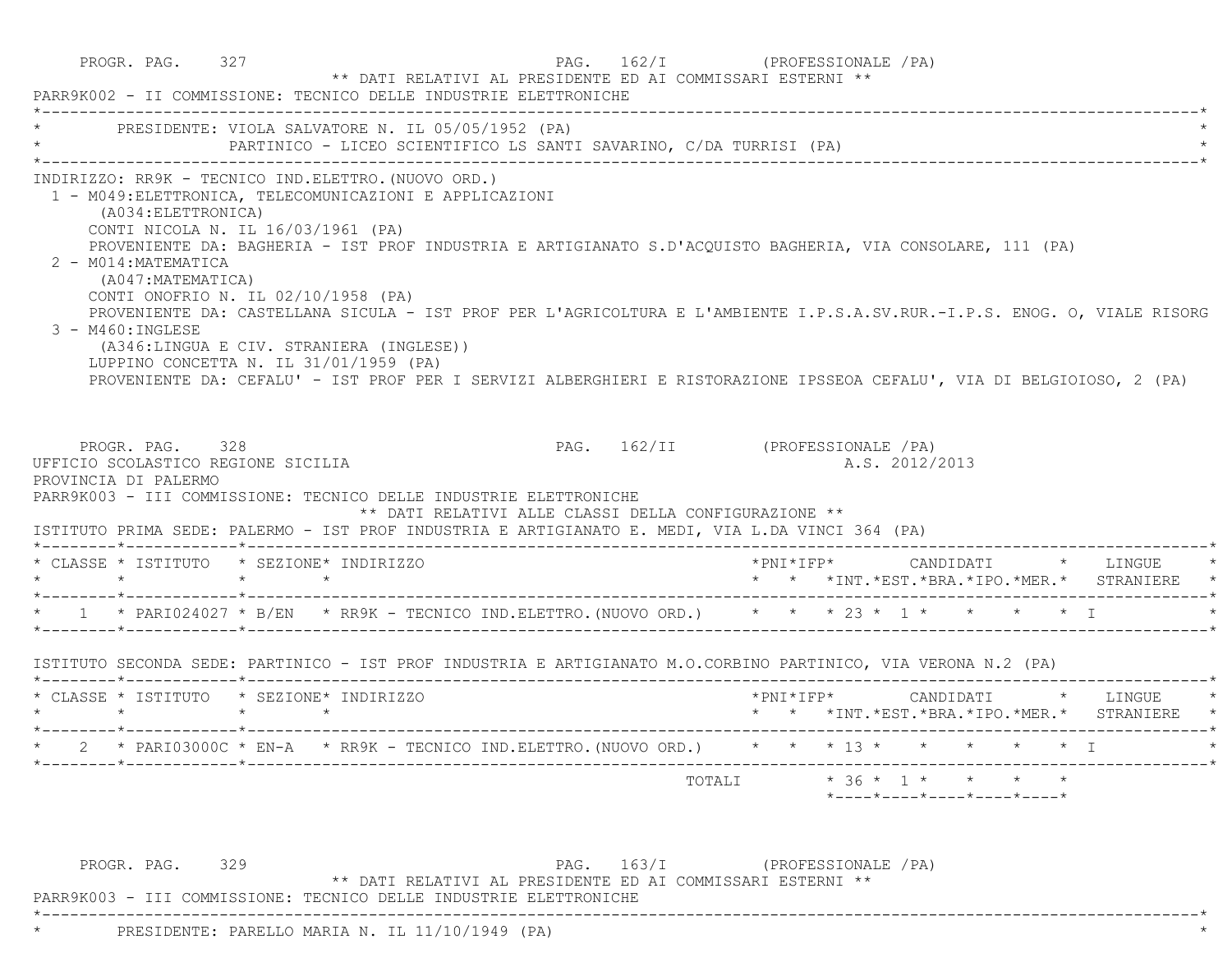\*----------------------------------------------------------------------------------------------------------------------------\* INDIRIZZO: RR9K - TECNICO IND.ELETTRO.(NUOVO ORD.) 1 - M049:ELETTRONICA, TELECOMUNICAZIONI E APPLICAZIONI (A034:ELETTRONICA) DI MITRI FRANCESCO N. IL 13/04/1967 (PA) PROVENIENTE DA: PALERMO - ISTITUTO TECNICO INDUSTRIALE A. VOLTA, PASSAGGIO DEI PICCIOTTI 1 (PA) 2 - M014:MATEMATICA (A047:MATEMATICA) MESSINEO GIUSEPPE N. IL 15/06/1964 (PA) PROVENIENTE DA: PALERMO - ISTITUTO TECNICO INDUSTRIALE A. VOLTA, PASSAGGIO DEI PICCIOTTI 1 (PA) 3 - M460:INGLESE (A346:LINGUA E CIV. STRANIERA (INGLESE)) MOSCATO ROSALBA N. IL 31/05/1961 (LE) PROVENIENTE DA: PALERMO - LICEO ARTISTICO LICEO ARTISTICO STATALE " E., VIA A. LA MARMORA N. 66 (PA) PROGR. PAG. 330 **PAG. 263/II** (PROFESSIONALE /PA) UFFICIO SCOLASTICO REGIONE SICILIA A.S. 2012/2013 PROVINCIA DI PALERMO PARR9L001 - I COMMISSIONE: TECNICO INDUSTRIE MECCANICHE \*\* DATI RELATIVI ALLE CLASSI DELLA CONFIGURAZIONE \*\* ISTITUTO PRIMA SEDE: BAGHERIA - IST PROF INDUSTRIA E ARTIGIANATO S.D'ACQUISTO BAGHERIA, VIA CONSOLARE, 111 (PA) \*--------\*------------\*-------------------------------------------------------------------------------------------------------\* \* CLASSE \* ISTITUTO \* SEZIONE\* INDIRIZZO \*PNI\*IFP\* CANDIDATI \* LINGUE \* \* \* \* \* \* \* \*INT.\*EST.\*BRA.\*IPO.\*MER.\* STRANIERE \* \*--------\*------------\*-------------------------------------------------------------------------------------------------------\* $1$  \*  $PARI010007$  \* E \* RR9L - TECNICO IN. MECCAN.(NUOVO ORD.) \* \* \* 12 \* 2 \* \* \* \* \* \* T  $\star$  \* 2 \* PARI010007 \* F \* RR9L - TECNICO IN. MECCAN.(NUOVO ORD.) \* \* \* 12 \* \* \* \* \* I \* \*--------\*------------\*-------------------------------------------------------------------------------------------------------\*TOTALI  $* 24 * 2 * * * * * * * *$  \*----\*----\*----\*----\*----\*PROGR. PAG. 331 PAG. 164/I (PROFESSIONALE /PA) \*\* DATI RELATIVI AL PRESIDENTE ED AI COMMISSARI ESTERNI \*\* PARR9L001 - I COMMISSIONE: TECNICO INDUSTRIE MECCANICHE \*----------------------------------------------------------------------------------------------------------------------------\*PRESIDENTE: SALEMI SALVATRICE N. IL 11/09/1949 (PA) ALIA - ISTITUTO TECNICO COMMERCIALE I.T.C. DI ALIA, C.DA CHIANCHITELLO (PA) \*----------------------------------------------------------------------------------------------------------------------------\* INDIRIZZO: RR9L - TECNICO IN. MECCAN.(NUOVO ORD.) 1 - M062:MACCHINE A FLUIDO (A020:DISCIPLINE MECCANICHE E TECNOLOGIA) CULMONE LUIGI SALVATORE N. IL 22/04/1960 (TP) PROVENIENTE DA: PALERMO - ISTITUTO TECNICO INDUSTRIALE ITI VITTORIO EMANUELE III, VIA DUCA DELLA VERDURA 48 (PA) 2 - M014:MATEMATICA (A047:MATEMATICA) MOSCHITTA BERNARDO N. IL 19/06/1964 (PA) PROVENIENTE DA: PRIZZI - IST TEC COMMERCIALE E PER GEOMETRI I.T.C.G. PRIZZI, C.DA CATUSI,S.N. (PA) 3 - M460:INGLESE(A346:LINGUA E CIV. STRANIERA (INGLESE))

\* PALERMO - IST PROF PER I SERVIZI ALBERGHIERI E RISTORAZIONE I.P.S.S.E.O.A. "PIETRO PIAZZA", CORSO DEI MI\*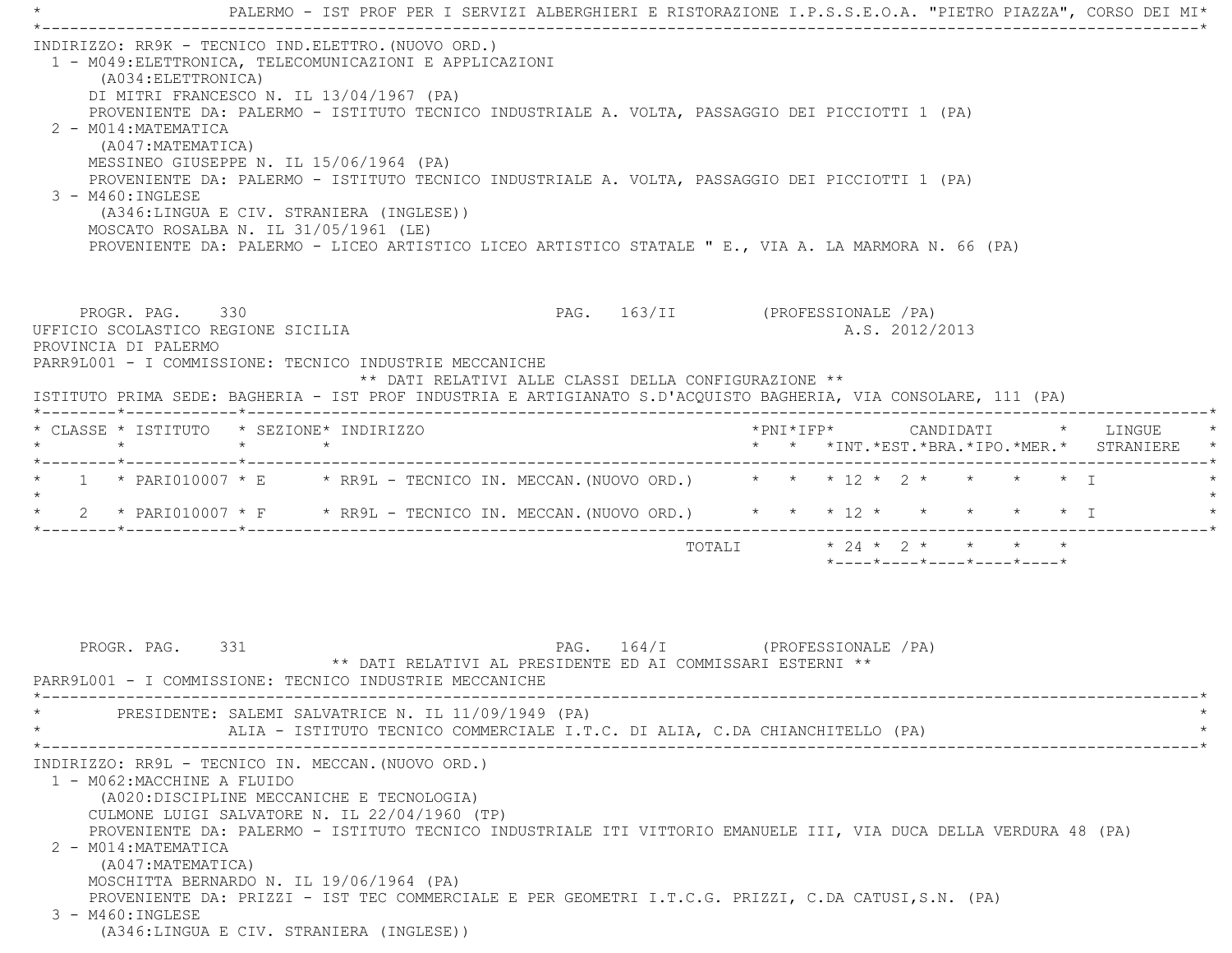DI SALVO DIANA N. IL 30/11/1969 (CT) PROVENIENTE DA: PALERMO - IST PROF PER I SERVIZI ALBERGHIERI E RISTORAZIONE I.P.S.S.E.O.A. "PIETRO PIAZZA", CORSO DEI MI PROGR. PAG. 332 PAG. 164/II (PROFESSIONALE /PA) UFFICIO SCOLASTICO REGIONE SICILIA A.S. 2012/2013 PROVINCIA DI PALERMO PARR9M001 - I COMMISSIONE: TECNICO DELL'ABBIGLIAMENTO E DELLA MODA \*\* DATI RELATIVI ALLE CLASSI DELLA CONFIGURAZIONE \*\* ISTITUTO PRIMA SEDE: PARTINICO - IST PROF INDUSTRIA E ARTIGIANATO M.O.CORBINO PARTINICO, VIA VERONA N.2 (PA) \*--------\*------------\*-------------------------------------------------------------------------------------------------------\* \* CLASSE \* ISTITUTO \* SEZIONE\* INDIRIZZO \*PNI\*IFP\* CANDIDATI \* LINGUE \* \* \* \* \* \* \* \*INT.\*EST.\*BRA.\*IPO.\*MER.\* STRANIERE \* \*--------\*------------\*-------------------------------------------------------------------------------------------------------\*1 \* PARI03000C \* AM-A \* RR9M - TEC.ABBIGL. E MODA (NUOVO ORD.) \* \* \* 6 \* \* \* \* \* \* \* \* \* T \* \*  $\star$  EN-B \* RR9K - TECNICO IND.ELETTRO. (NUOVO ORD.) \* \* \* 8 \* \* \* \* \* \* \* I  $\star$  \* 2 \* PARI03000C \* AS-A \* RR9M - TEC.ABBIGL. E MODA (NUOVO ORD.) \* \* \* 15 \* \* \* \* \* I \* \* ES-A \* RR9K - TECNICO IND.ELETTRO.(NUOVO ORD.) \* \* \* 18 \* \* \* \* \* \* \* \* I \*--------\*------------\*-------------------------------------------------------------------------------------------------------\* $\texttt{TOTALI} \qquad \qquad \star \; \; 47 \; \star \qquad \star \qquad \star \qquad \star \qquad \star \qquad \star$  \*----\*----\*----\*----\*----\*PROGR. PAG. 333 PAG. 165/I (PROFESSIONALE /PA) \*\* DATI RELATIVI AL PRESIDENTE ED AI COMMISSARI ESTERNI \*\* PARR9M001 - I COMMISSIONE: TECNICO DELL'ABBIGLIAMENTO E DELLA MODA \*----------------------------------------------------------------------------------------------------------------------------\*PRESIDENTE: RUSSOTTO VITO N. IL 26/09/1968 (PA) \* CORLEONE - LICEO SCIENTIFICO LICEO SCIENT. CLASS. PEDAG DO, VIA SALVATORE CUSIMANO S.N.C. (PA) \* \*----------------------------------------------------------------------------------------------------------------------------\* INDIRIZZO: RR9M - TEC.ABBIGL. E MODA (NUOVO ORD.) 1 - M005:DISEGNO PROFESSIONALE (A024:DISEGNO E STORIA DEL COSTUME) LO BIANCO ROSARIA N. IL 22/06/1964 (PA) PROVENIENTE DA: PALERMO - IST PROF INDUSTRIA E ARTIGIANATO E. MEDI, VIA L.DA VINCI 364 (PA) 2 - M460:INGLESE (A346:LINGUA E CIV. STRANIERA (INGLESE)) MONTELEONE GIUSEPPE N. IL 28/12/1955 (PA) PROVENIENTE DA: CARINI - LICEO SCIENTIFICO LICEO SCIENTIFICO "UGO MURSIA", VIA TRATTATI DI ROMA, 6 (PA) 3 - M014:MATEMATICA (A047:MATEMATICA) CAMPISI ROSALIA N. IL 05/06/1956 (PA) PROVENIENTE DA: BISACQUINO - IST PROF PER I SERVIZI ALBERGHIERI E RISTORAZIONE IPSSAR BISACQUINO, VIA SALERNO (PA) INDIRIZZO: RR9K - TECNICO IND.ELETTRO.(NUOVO ORD.) 1 - M460:INGLESE (A346:LINGUA E CIV. STRANIERA (INGLESE)) MONTELEONE GIUSEPPE N. IL 28/12/1955 (PA) PROVENIENTE DA: CARINI - LICEO SCIENTIFICO LICEO SCIENTIFICO "UGO MURSIA", VIA TRATTATI DI ROMA, 6 (PA) 2 - M014:MATEMATICA (A047:MATEMATICA) CAMPISI ROSALIA N. IL 05/06/1956 (PA) PROVENIENTE DA: BISACQUINO - IST PROF PER I SERVIZI ALBERGHIERI E RISTORAZIONE IPSSAR BISACQUINO, VIA SALERNO (PA) 3 - M049:ELETTRONICA, TELECOMUNICAZIONI E APPLICAZIONI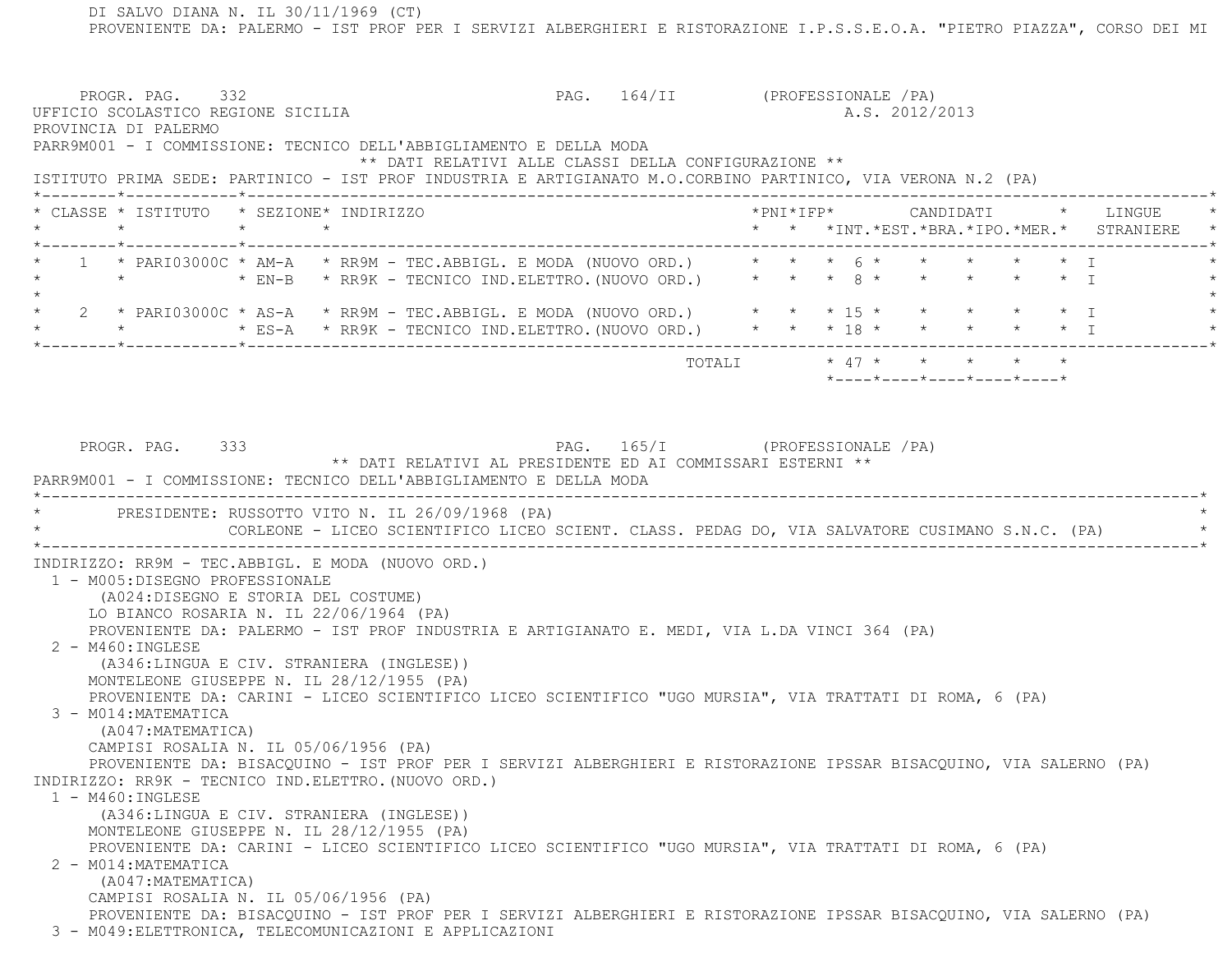(A034:ELETTRONICA) PORRETTO DOMENICO N. IL 03/12/1963 (PA) PROVENIENTE DA: CALTANISSETTA - ISTITUTO TECNICO INDUSTRIALE "S. MOTTURA", VIALE DELLA REGIONE 71 (CL) PROGR. PAG. 334 PAG. 165/II (PROFESSIONALE /PA) UFFICIO SCOLASTICO REGIONE SICILIA A.S. 2012/2013 PROVINCIA DI PALERMO PARR9Q001 - I COMMISSIONE: TECNICO DEI SERVIZI TURISTICI \*\* DATI RELATIVI ALLE CLASSI DELLA CONFIGURAZIONE \*\* ISTITUTO PRIMA SEDE: PALERMO - IST PROF PER I SERVIZI ALBERGHIERI E RISTORAZIONE F.PAOLO CASCINO (EX III ALBERG, VIA FATTORI, \*--------\*------------\*-------------------------------------------------------------------------------------------------------\* \* CLASSE \* ISTITUTO \* SEZIONE\* INDIRIZZO \*PNI\*IFP\* CANDIDATI \* LINGUE \* \* \* \* \* \* \* \*INT.\*EST.\*BRA.\*IPO.\*MER.\* STRANIERE \* \*--------\*------------\*-------------------------------------------------------------------------------------------------------\*1 \* PARH050006 \* HT \* RR9Q - TECNICO SERV. TURIS. (NUOVO ORD.) \* \* \* 14 \* \* \* \* \* \* F \* \*  $\star$  \* HT/ \* RR90 - TECNICO SERV. TURIS. (NUOVO ORD.) \* \* \* 10 \* \* \* \* \* \* \* \$ S  $\star$  \* 2 \* PARH050006 \* IT \* RR9Q - TECNICO SERV. TURIS.(NUOVO ORD.) \* \* \* 16 \* 1 \* \* \* \* F \* \*--------\*------------\*-------------------------------------------------------------------------------------------------------\*TOTALI  $* 40 * 1 * * * * * * * *$  \*----\*----\*----\*----\*----\*PROGR. PAG. 335 PAG. 166/I (PROFESSIONALE /PA) \*\* DATI RELATIVI AL PRESIDENTE ED AI COMMISSARI ESTERNI \*\* PARR9Q001 - I COMMISSIONE: TECNICO DEI SERVIZI TURISTICI \*----------------------------------------------------------------------------------------------------------------------------\*PRESIDENTE: VIOLA ANTONINA N. IL 24/08/1963 (PA) PALERMO - LICEO SCIENTIFICO ALBERT EINSTEIN, VIA A. VIVALDI N 60 (PA) \*----------------------------------------------------------------------------------------------------------------------------\* INDIRIZZO: RR9Q - TECNICO SERV. TURIS.(NUOVO ORD.) 1 - M079:ECONOMIA E TECNICA DELL'AZIENDA TURISTICA (A017:DISCIPLINE ECONOMICO-AZIENDALI) STABILE PIETRO N. IL 06/02/1955 (PA) PROVENIENTE DA: BAGHERIA - ISTITUTO TECNICO COMMERCIALE "DON LUIGI STURZO", VIA SANT'IGNAZIO DI LOYOLA 7 (PA) 2 - M462:INGLESE (A346:LINGUA E CIV. STRANIERA (INGLESE)) DI MARCO MARIA GRAZIA N. IL 17/01/1960 (PA) PROVENIENTE DA: PALERMO - ISTITUTO TECNICO COMMERCIALE F. FERRARA, VIA SGARLATA 11 (PA) 3 - M390:FRANCESE (A246:LINGUA E CIV. STRANIERA (FRANCESE)) PUCCIO BLANCHE MARIA SARAN. IL 11/11/1969 (EE) PROVENIENTE DA: BALESTRATE - IST PROF PER I SERVIZI ALBERGHIERI E RISTORAZIONE IPSSAR BALESTRATE, C.DA FOCE (PA) 4 - M790:SPAGNOLO (A446:LINGUA E CIV. STRANIERA (SPAGNOLO)) MANTELLI MARIA N. IL 29/12/1975 (CL) PROVENIENTE DA: CALTAGIRONE - LICEO CLASSICO LICEO CLASSICO E LINGUISTICO, VIA MADONNA DELLA VIA 5/A (CT) PROGR. PAG. 336 PAG. 166/II (PROFESSIONALE /PA) UFFICIO SCOLASTICO REGIONE SICILIA A.S. 2012/2013 PROVINCIA DI PALERMO PARR9Q002 - II COMMISSIONE: TECNICO DEI SERVIZI TURISTICI \*\* DATI RELATIVI ALLE CLASSI DELLA CONFIGURAZIONE \*\*

ISTITUTO PRIMA SEDE: PALERMO - IST PROF PER I SERVIZI ALBERGHIERI E RISTORAZIONE P.BORSELLINO, PIAZZETTA G. BELLISSIMA 3 (PA)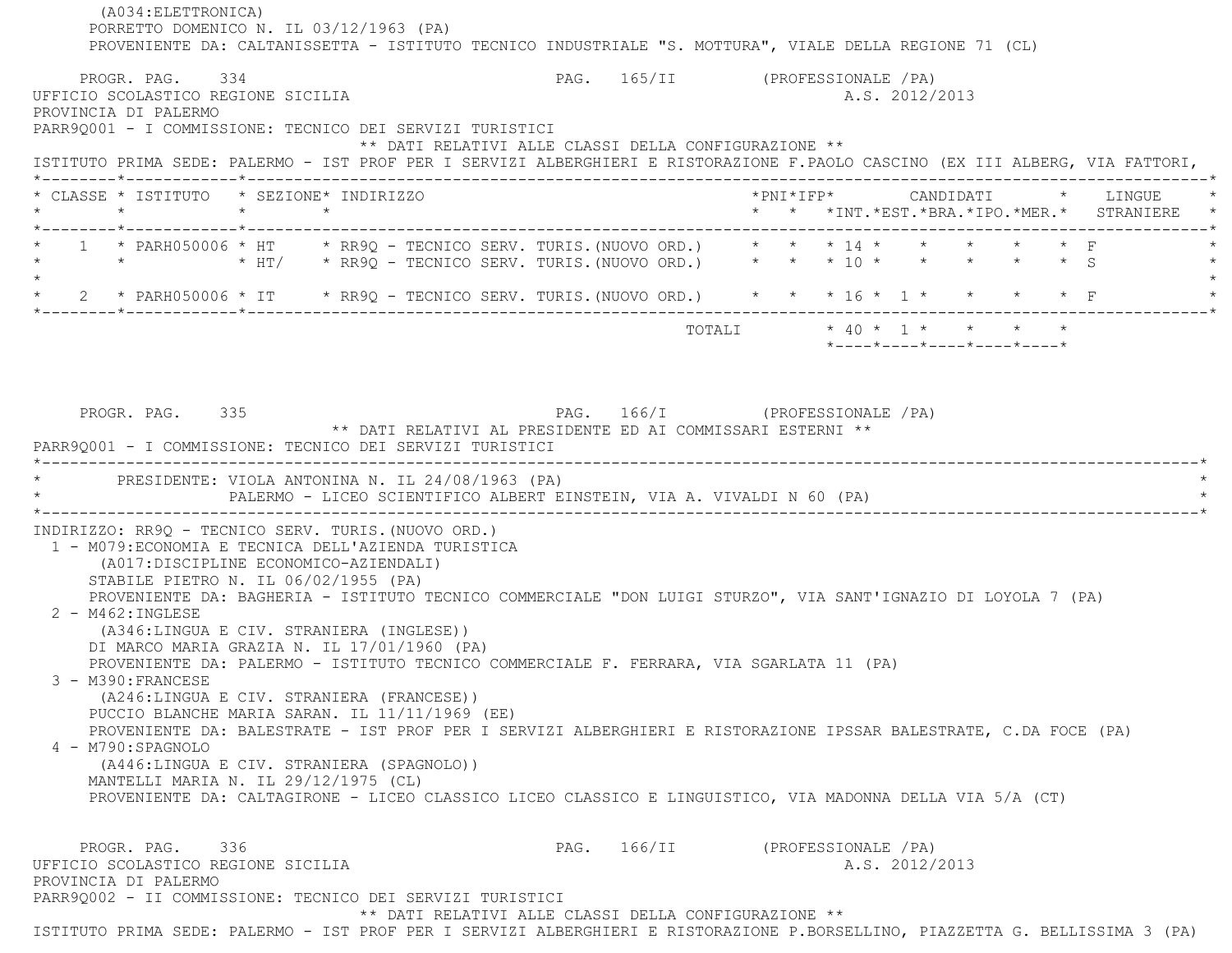| $\star$ |                                                                                      | * CLASSE * ISTITUTO * SEZIONE* INDIRIZZO<br>$\star$ $\star$                                                                                                                                                                                                                                                                                                                                                                                                                                                                                                                                                                                                                           | * * *INT.*EST.*BRA.*IPO.*MER.* STRANIERE *                                                                               |
|---------|--------------------------------------------------------------------------------------|---------------------------------------------------------------------------------------------------------------------------------------------------------------------------------------------------------------------------------------------------------------------------------------------------------------------------------------------------------------------------------------------------------------------------------------------------------------------------------------------------------------------------------------------------------------------------------------------------------------------------------------------------------------------------------------|--------------------------------------------------------------------------------------------------------------------------|
|         |                                                                                      | 1 * PARH01000Q * AT * RR9Q - TECNICO SERV. TURIS. (NUOVO ORD.) * * * 8 * 1 * * * * * F<br>*                 * AT/     * RR9Q – TECNICO SERV. TURIS.(NUOVO ORD.)       *   *   *   4   *   1  *   *   *   *   *   *   5<br>*           * AT//   * RR9Q – TECNICO SERV. TURIS.(NUOVO ORD.)     *   *   *   1 *   *   *   *                                                                                                                                                                                                                                                                                                                                                              |                                                                                                                          |
|         |                                                                                      | 2 * PARH01000Q * BT * RR9Q - TECNICO SERV. TURIS. (NUOVO ORD.) * * * 11 * * * * * * * F                                                                                                                                                                                                                                                                                                                                                                                                                                                                                                                                                                                               |                                                                                                                          |
|         |                                                                                      |                                                                                                                                                                                                                                                                                                                                                                                                                                                                                                                                                                                                                                                                                       | *----*----*----*----*----*                                                                                               |
|         | PROGR. PAG. 337                                                                      | PAG. 167/I (PROFESSIONALE / PA)<br>** DATI RELATIVI AL PRESIDENTE ED AI COMMISSARI ESTERNI **<br>PARR90002 - II COMMISSIONE: TECNICO DEI SERVIZI TURISTICI                                                                                                                                                                                                                                                                                                                                                                                                                                                                                                                            |                                                                                                                          |
|         |                                                                                      | * PRESIDENTE: FAZIO FILIPPA N. IL 28/03/1958 (AG)                                                                                                                                                                                                                                                                                                                                                                                                                                                                                                                                                                                                                                     | PALERMO - IST PROF PER I SERVIZI ALBERGHIERI E RISTORAZIONE I.P.S.S.E.O.A. "PIETRO PIAZZA", CORSO DEI MI*                |
|         | $2 - M462 : INGLESE$<br>3 - M390: FRANCESE<br>4 - M940: TEDESCO<br>5 - M790:SPAGNOLO | RIZZO LUIGI N. IL 12/09/1956 (PA)<br>PROVENIENTE DA: BAGHERIA - ISTITUTO TECNICO COMMERCIALE "DON LUIGI STURZO", VIA SANT'IGNAZIO DI LOYOLA 7 (PA)<br>(A346:LINGUA E CIV. STRANIERA (INGLESE))<br>GRAZIANO MARISA N. IL 20/03/1959 (PA)<br>PROVENIENTE DA: PALERMO - ISTITUTO TECNICO INDUSTRIALE ITI VITTORIO EMANUELE III, VIA DUCA DELLA VERDURA 48 (PA)<br>(A246:LINGUA E CIV. STRANIERA (FRANCESE))<br>FARACI CROCE N. IL 20/07/1966 (PA)<br>PROVENIENTE DA: PALERMO - ISTITUTO TECNICO COMMERCIALE TD CRISPI, L.GO MARIO MINEO, 4 (PA)<br>(A546:LINGUA E CIV. STRANIERA (TEDESCO))<br>SANTANGELO VITA GRAZIA N. IL 22/10/1973 (TP)<br>(A446:LINGUA E CIV. STRANIERA (SPAGNOLO)) | PROVENIENTE DA: PALERMO - ISTITUTO TECNICO PER GEOMETRI IST. TECN. GEOMETRI E TURISMO, PIAZZA GIANGIACOMO CIACCIO MONTAL |
|         | PROGR. PAG. 338<br>UFFICIO SCOLASTICO REGIONE SICILIA<br>PROVINCIA DI PALERMO        | PARR90003 - III COMMISSIONE: TECNICO DEI SERVIZI TURISTICI<br>** DATI RELATIVI ALLE CLASSI DELLA CONFIGURAZIONE **<br>ISTITUTO PRIMA SEDE: PALERMO - IST PROF PER I SERVIZI COMMERCIALI E TURISTICI L.EINAUDI, VIA MONGERBINO 51 (PA)                                                                                                                                                                                                                                                                                                                                                                                                                                                 | PAG. 167/II (PROFESSIONALE / PA)<br>A.S. 2012/2013                                                                       |
| $\star$ |                                                                                      | * CLASSE * ISTITUTO * SEZIONE* INDIRIZZO<br>$\star$ $\star$                                                                                                                                                                                                                                                                                                                                                                                                                                                                                                                                                                                                                           | * * *INT. *EST. *BRA. *IPO. *MER. * STRANIERE                                                                            |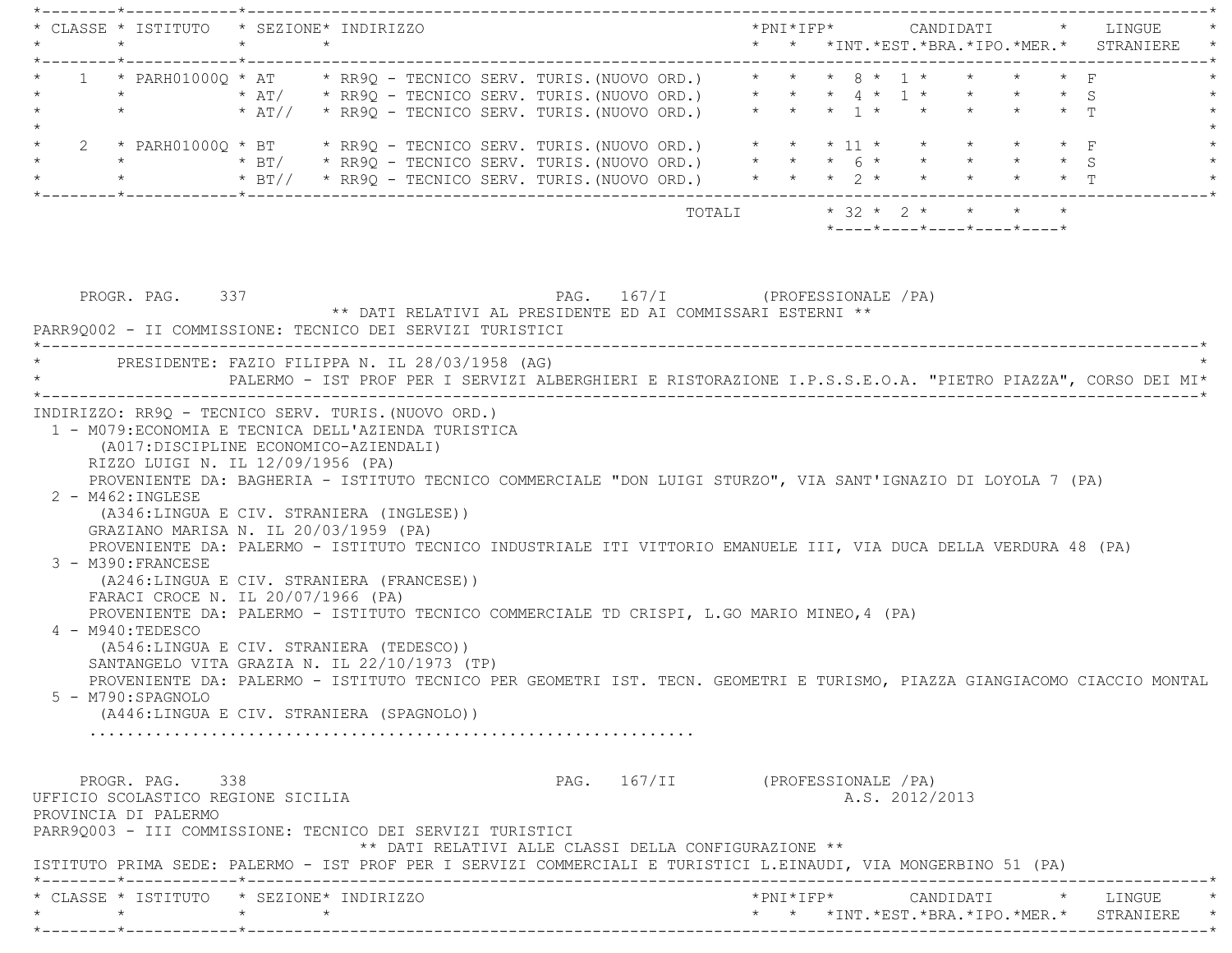| $\overline{1}$                                                                                                                                                                                                                                                                                                     | * PARC01000E * E * RR9Q - TECNICO SERV. TURIS. (NUOVO ORD.) * * * * 19 * * * * * * * F                                                                                                                                                                                                                        |                                                                                         |                                                                                             |           |
|--------------------------------------------------------------------------------------------------------------------------------------------------------------------------------------------------------------------------------------------------------------------------------------------------------------------|---------------------------------------------------------------------------------------------------------------------------------------------------------------------------------------------------------------------------------------------------------------------------------------------------------------|-----------------------------------------------------------------------------------------|---------------------------------------------------------------------------------------------|-----------|
|                                                                                                                                                                                                                                                                                                                    | * PARC01000E * G * RR9Q - TECNICO SERV. TURIS. (NUOVO ORD.) * * * 17 * 1 * * * * * F                                                                                                                                                                                                                          |                                                                                         |                                                                                             |           |
|                                                                                                                                                                                                                                                                                                                    |                                                                                                                                                                                                                                                                                                               | TOTALI                                                                                  | $* 36 * 1 * * * * * * *$<br>$*$ - - - - $*$ - - - - $*$ - - - - $*$ - - - - $*$ - - - - $*$ |           |
| PROGR. PAG. 339                                                                                                                                                                                                                                                                                                    | ** DATI RELATIVI AL PRESIDENTE ED AI COMMISSARI ESTERNI **                                                                                                                                                                                                                                                    | PAG. 168/I (PROFESSIONALE /PA)                                                          |                                                                                             |           |
| PARR90003 - III COMMISSIONE: TECNICO DEI SERVIZI TURISTICI<br>PRESIDENTE: LONGO FRANCESCO N. IL 15/03/1960 (PA)                                                                                                                                                                                                    | PARTINICO - LICEO SCIENTIFICO LS SANTI SAVARINO, C/DA TURRISI (PA)                                                                                                                                                                                                                                            |                                                                                         |                                                                                             |           |
| (A017:DISCIPLINE ECONOMICO-AZIENDALI)<br>MAGGIO CONCETTA ANTONIA N. IL 29/06/1959 (PA)<br>$2 - M462 : INGLESE$<br>(A346:LINGUA E CIV. STRANIERA (INGLESE))<br>MANISCALCO CARMELA N. IL 16/01/1957 (PA)<br>3 - M390: FRANCESE<br>(A246:LINGUA E CIV. STRANIERA (FRANCESE))<br>BUMBALO ROSSANA N. IL 30/10/1972 (PA) | PROVENIENTE DA: GANGI - ISTITUTO TECNICO COMMERCIALE "G. SALERNO", VIA ROCCO CHINNICI S.N.C (PA)<br>PROVENIENTE DA: PALERMO - ISTITUTO TECNICO INDUSTRIALE A. VOLTA, PASSAGGIO DEI PICCIOTTI 1 (PA)<br>PROVENIENTE DA: ALCAMO - IST TEC COMMERCIALE E PER GEOMETRI "G.CARUSO" ALCAMO, VIA J.F. KENNEDY 2 (TP) |                                                                                         |                                                                                             |           |
| PROGR. PAG. 340<br>UFFICIO SCOLASTICO REGIONE SICILIA<br>PROVINCIA DI PALERMO<br>PARR90004 - IV COMMISSIONE: TECNICO DEI SERVIZI TURISTICI<br>ISTITUTO PRIMA SEDE: PALERMO - IST PROF PER I SERVIZI COMMERCIALI E TURISTICI L.EINAUDI, VIA MONGERBINO 51 (PA)                                                      |                                                                                                                                                                                                                                                                                                               | PAG. 168/II (PROFESSIONALE /PA)<br>** DATI RELATIVI ALLE CLASSI DELLA CONFIGURAZIONE ** | A.S. 2012/2013                                                                              |           |
| * CLASSE * ISTITUTO * SEZIONE* INDIRIZZO                                                                                                                                                                                                                                                                           |                                                                                                                                                                                                                                                                                                               |                                                                                         | *PNI*IFP* CANDIDATI * LINGUE<br>* * *INT.*EST.*BRA.*IPO.*MER.*                              | STRANIERE |
|                                                                                                                                                                                                                                                                                                                    | 1 * PARC01000E * I * RR9Q - TECNICO SERV. TURIS. (NUOVO ORD.) * * * 20 * 1 * * * * * F                                                                                                                                                                                                                        |                                                                                         |                                                                                             |           |
|                                                                                                                                                                                                                                                                                                                    | 2 * PARC01000E * L * RR9Q - TECNICO SERV. TURIS. (NUOVO ORD.) * * * 21 * * * * * * * F                                                                                                                                                                                                                        |                                                                                         |                                                                                             | --------* |
|                                                                                                                                                                                                                                                                                                                    |                                                                                                                                                                                                                                                                                                               | TOTALI                                                                                  | $\star$ 41 $\star$ 1 $\star$ $\star$ $\star$<br>*----*----*----*----*----*                  |           |

PROGR. PAG. 341 22 PAG. 169/I (PROFESSIONALE /PA) \*\* DATI RELATIVI AL PRESIDENTE ED AI COMMISSARI ESTERNI \*\* PARR9Q004 - IV COMMISSIONE: TECNICO DEI SERVIZI TURISTICI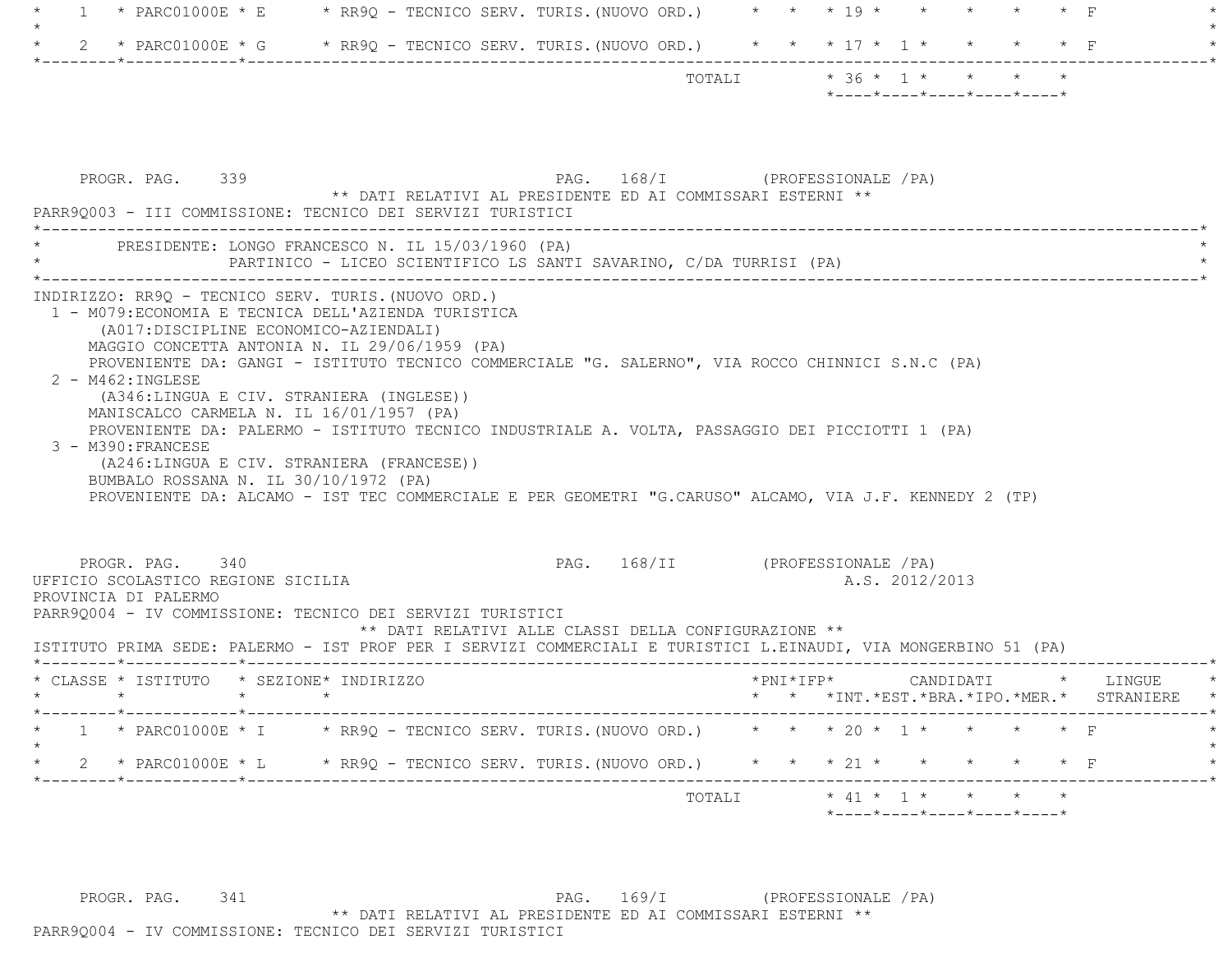\*----------------------------------------------------------------------------------------------------------------------------\*PRESIDENTE: BUCCA ROSALBA N. IL 15/04/1960 (CA) PALERMO - LICEO SCIENTIFICO ERNESTO BASILE, VIA SAN CIRO 23 (PA) \*----------------------------------------------------------------------------------------------------------------------------\* INDIRIZZO: RR9Q - TECNICO SERV. TURIS.(NUOVO ORD.) 1 - M079:ECONOMIA E TECNICA DELL'AZIENDA TURISTICA (A017:DISCIPLINE ECONOMICO-AZIENDALI) VINCI MARIO VINCENZO N. IL 04/09/1968 (AG) PROVENIENTE DA: PARTINICO - IST PROF PER L'AGRICOLTURA E L'AMBIENTE PARTINICO, VIA GOFFREDO MAMELI N. 4 (PA) 2 - M462:INGLESE (A346:LINGUA E CIV. STRANIERA (INGLESE)) LIO LUCIA N. IL 26/03/1958 (PA) PROVENIENTE DA: PALERMO - IST TEC COMMERCIALE E PER GEOMETRI I.T.C.G. E TURISMO DUCA ABRUZZ, VIA FAZIO N. 1 (PA) 3 - M390:FRANCESE (A246:LINGUA E CIV. STRANIERA (FRANCESE)) ATTARDO MARIA ANTONIETTA N. IL 23/04/1969 (PA) PROVENIENTE DA: PALERMO - ISTITUTO TECNICO PER GEOMETRI IST. TECN. GEOMETRI E TURISMO, PIAZZA GIANGIACOMO CIACCIO MONTAL PROGR. PAG. 342 PAG. 169/II (PROFESSIONALE /PA) UFFICIO SCOLASTICO REGIONE SICILIA A.S. 2012/2013 PROVINCIA DI PALERMO PARR9Q005 - V COMMISSIONE: TECNICO DEI SERVIZI TURISTICI \*\* DATI RELATIVI ALLE CLASSI DELLA CONFIGURAZIONE \*\* ISTITUTO PRIMA SEDE: PALERMO - IST PROF PER I SERVIZI ALBERGHIERI E RISTORAZIONE I.P.S.S.E.O.A. "PIETRO PIAZZA", CORSO DEI MIL \*--------\*------------\*-------------------------------------------------------------------------------------------------------\* \* CLASSE \* ISTITUTO \* SEZIONE\* INDIRIZZO \*PNI\*IFP\* CANDIDATI \* LINGUE \* \* \* \* \* \* \* \*INT.\*EST.\*BRA.\*IPO.\*MER.\* STRANIERE \* \*--------\*------------\*-------------------------------------------------------------------------------------------------------\*\* 1 \* PARH02000A \* A \* RR9Q - TECNICO SERV. TURIS. (NUOVO ORD.) \* \* \* 15 \* 1 \* \* \* \* \* F  $\star$  \* 2 \* PARH02000A \* B \* RR9Q - TECNICO SERV. TURIS.(NUOVO ORD.) \* \* \* 15 \* 1 \* \* \* \* F \* \*--------\*------------\*-------------------------------------------------------------------------------------------------------\*TOTALI  $* 30 * 2 * * * * * * *$ 

PROGR. PAG. 343 PAG. 170/I (PROFESSIONALE /PA) \*\* DATI RELATIVI AL PRESIDENTE ED AI COMMISSARI ESTERNI \*\* PARR9Q005 - V COMMISSIONE: TECNICO DEI SERVIZI TURISTICI \*----------------------------------------------------------------------------------------------------------------------------\*PRESIDENTE: PITRUZZELLA ANGELO N. IL 21/03/1955 (PA) \* PALERMO - ISTITUTO TECNICO INDUSTRIALE ITI VITTORIO EMANUELE III, VIA DUCA DELLA VERDURA 48 (PA) \* \*----------------------------------------------------------------------------------------------------------------------------\* INDIRIZZO: RR9Q - TECNICO SERV. TURIS.(NUOVO ORD.) 1 - M079:ECONOMIA E TECNICA DELL'AZIENDA TURISTICA (A017:DISCIPLINE ECONOMICO-AZIENDALI) AUGELLO MARIA N. IL 06/08/1963 (PA) PROVENIENTE DA: TERMINI IMERESE - IST TEC COMMERCIALE E PER GEOMETRI STENIO TERMINI IMERESE, VIA E.FERMI (PA) 2 - M462:INGLESE (A346:LINGUA E CIV. STRANIERA (INGLESE)) BORSELLINO GIUSEPPINA N. IL 02/08/1958 (PA) PROVENIENTE DA: PALERMO - ISTITUTO TECNICO INDUSTRIALE A. VOLTA, PASSAGGIO DEI PICCIOTTI 1 (PA)

\*----\*----\*----\*----\*----\*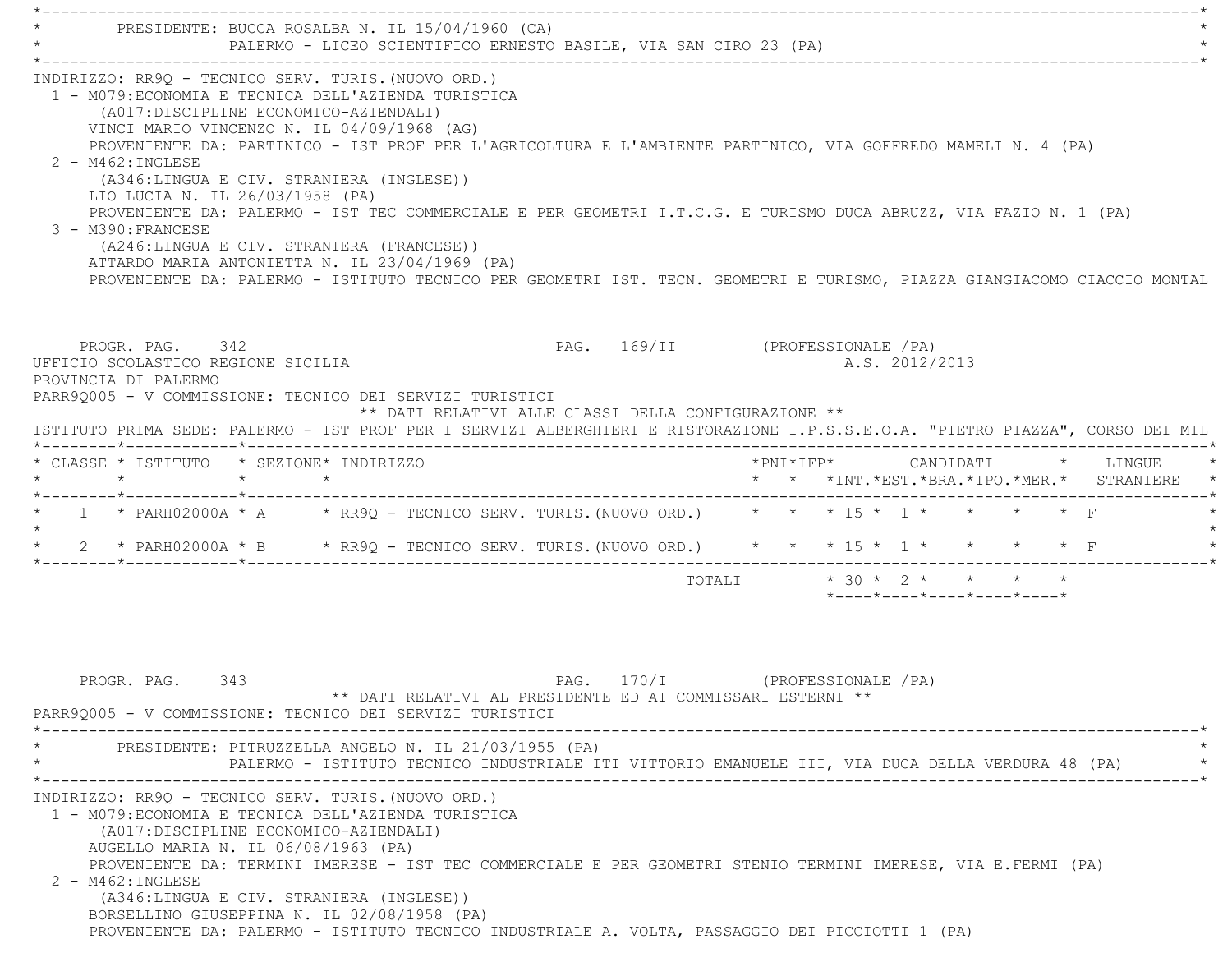3 - M390:FRANCESE (A246:LINGUA E CIV. STRANIERA (FRANCESE)) VITRANO CATERINA N. IL 15/06/1972 (PA) PROVENIENTE DA: CASTELLAMMARE DEL GOLFO - ISTITUTO TECNICO COMMERCIALE I.T.C. "P. MATTARELLA" C/MARE, VIA FLEMING N.19 ( PROGR. PAG. 344 PAG. 170/II (PROFESSIONALE /PA) UFFICIO SCOLASTICO REGIONE SICILIA A.S. 2012/2013 PROVINCIA DI PALERMO PARR9Q006 - VI COMMISSIONE: TECNICO DEI SERVIZI TURISTICI \*\* DATI RELATIVI ALLE CLASSI DELLA CONFIGURAZIONE \*\* ISTITUTO PRIMA SEDE: PALERMO - IST PROF PER I SERVIZI ALBERGHIERI E RISTORAZIONE I.P.S.S.E.O.A. "PIETRO PIAZZA", CORSO DEI MIL \*--------\*------------\*-------------------------------------------------------------------------------------------------------\* \* CLASSE \* ISTITUTO \* SEZIONE\* INDIRIZZO \*PNI\*IFP\* CANDIDATI \* LINGUE \* \* \* \* \* \* \* \*INT.\*EST.\*BRA.\*IPO.\*MER.\* STRANIERE \* \*--------\*------------\*-------------------------------------------------------------------------------------------------------\*1 \* PARH02000A \* C \* RR9Q - TECNICO SERV. TURIS.(NUOVO ORD.) \* \* \* \* 15 \* \* \* \* \* \* \* F  $\star$  \* 2 \* PARH02000A \* D \* RR9Q - TECNICO SERV. TURIS.(NUOVO ORD.) \* \* \* 9 \* \* \* \* \* T \* \* \* \* D/ \* RR9Q - TECNICO SERV. TURIS.(NUOVO ORD.) \* \* \* 5 \* \* \* \* \* F \* \*--------\*------------\*-------------------------------------------------------------------------------------------------------\*TOTALI  $* 29 * * * * * * * * * *$  \*----\*----\*----\*----\*----\*PROGR. PAG. 345 PAG. 271/I (PROFESSIONALE /PA) \*\* DATI RELATIVI AL PRESIDENTE ED AI COMMISSARI ESTERNI \*\* PARR9Q006 - VI COMMISSIONE: TECNICO DEI SERVIZI TURISTICI \*----------------------------------------------------------------------------------------------------------------------------\*PRESIDENTE: CARPINO ALESSIO N. IL 11/06/1961 (SR) PALERMO - ISTITUTO TECNICO NAUTICO GIOENI - TRABIA, VIA VITTORIO EMANUELE, 27 (PA) \*----------------------------------------------------------------------------------------------------------------------------\* INDIRIZZO: RR9Q - TECNICO SERV. TURIS.(NUOVO ORD.) 1 - M079:ECONOMIA E TECNICA DELL'AZIENDA TURISTICA (A017:DISCIPLINE ECONOMICO-AZIENDALI) CAROLLO ROSA N. IL 18/08/1966 (PA) PROVENIENTE DA: PALERMO - ISTITUTO TECNICO COMMERCIALE F. FERRARA, VIA SGARLATA 11 (PA) 2 - M462:INGLESE (A346:LINGUA E CIV. STRANIERA (INGLESE)) VALENZA GIULIANA N. IL 26/12/1965 (PA) PROVENIENTE DA: PALERMO - ISTITUTO TECNICO INDUSTRIALE A. VOLTA, PASSAGGIO DEI PICCIOTTI 1 (PA) 3 - M390:FRANCESE (A246:LINGUA E CIV. STRANIERA (FRANCESE)) TAVERNA LICIA N. IL 27/10/1968 (EN) PROVENIENTE DA: PALERMO - IST TEC COMMERCIALE E PER GEOMETRI I.T.C.G. E TURISMO DUCA ABRUZZ, VIA FAZIO N. 1 (PA) 4 - M940:TEDESCO (A546:LINGUA E CIV. STRANIERA (TEDESCO)) MESSINA ADRIANA N. IL 07/08/1966 (PA) PROVENIENTE DA: PALERMO - IST PROF PER I SERVIZI ALBERGHIERI E RISTORAZIONE F.PAOLO CASCINO (EX III ALBERG, VIA FATTORI,

PROGR. PAG. 346 PAG. PAG. 171/II (PROFESSIONALE / PA) UFFICIO SCOLASTICO REGIONE SICILIA A.S. 2012/2013 PROVINCIA DI PALERMO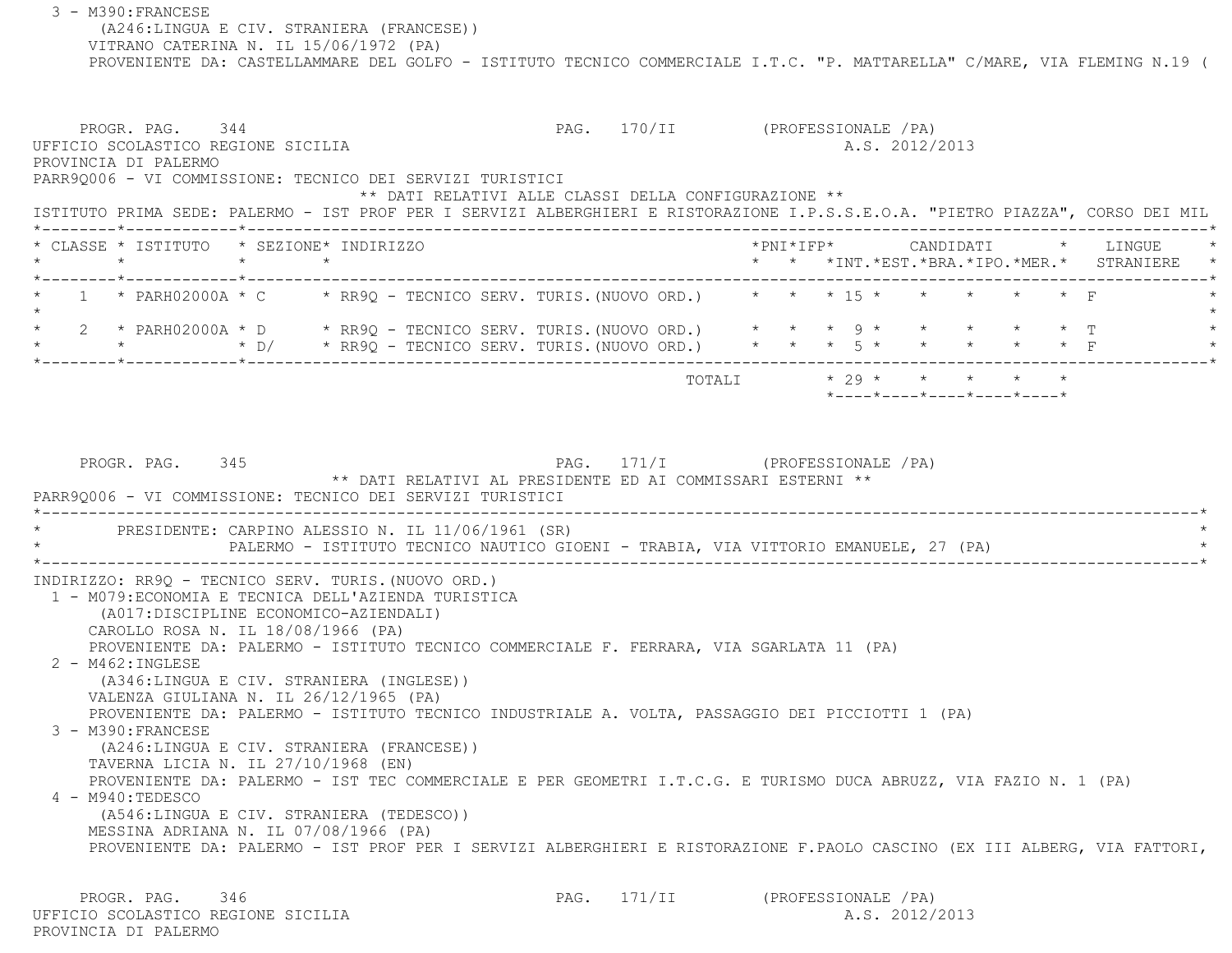PARR9Q007 - VII COMMISSIONE: TECNICO DEI SERVIZI TURISTICI \*\* DATI RELATIVI ALLE CLASSI DELLA CONFIGURAZIONE \*\* ISTITUTO PRIMA SEDE: PALERMO - IST PROF PER I SERVIZI COMMERCIALI E TURISTICI L.EINAUDI, VIA MONGERBINO 51 (PA) \*--------\*------------\*-------------------------------------------------------------------------------------------------------\* \* CLASSE \* ISTITUTO \* SEZIONE\* INDIRIZZO \*PNI\*IFP\* CANDIDATI \* LINGUE \* \* \* \* \* \* \* \*INT.\*EST.\*BRA.\*IPO.\*MER.\* STRANIERE \* \*--------\*------------\*-------------------------------------------------------------------------------------------------------\*\* 1 \* PARC01000E \* N \* RR9Q - TECNICO SERV. TURIS.(NUOVO ORD.) \* \* \* 21 \* \* \* \* \* \* \* F \*--------\*------------\*-------------------------------------------------------------------------------------------------------\* ISTITUTO SECONDA SEDE: CARINI - IST PROF PER I SERVIZI ALBERGHIERI E RISTORAZIONE IPSEOA "UGO MURSIA", VIA TRATTATI DI ROMA, 6 \*--------\*------------\*-------------------------------------------------------------------------------------------------------\* \* CLASSE \* ISTITUTO \* SEZIONE\* INDIRIZZO \*PNI\*IFP\* CANDIDATI \* LINGUE \* \* \* \* \* \* \* \*INT.\*EST.\*BRA.\*IPO.\*MER.\* STRANIERE \* \*--------\*------------\*-------------------------------------------------------------------------------------------------------\* \* 2 \* PARH00402E \* B \* RR9Q - TECNICO SERV. TURIS.(NUOVO ORD.) \* \* \* 19 \* \* \* \* \* F \* \*--------\*------------\*-------------------------------------------------------------------------------------------------------\* $\texttt{TOTAL} \qquad \qquad \star \quad 40 \; \star \qquad \star \qquad \star \qquad \star \qquad \star \qquad \star$  \*----\*----\*----\*----\*----\* PROGR. PAG. 347 PAG. 172/I (PROFESSIONALE /PA) \*\* DATI RELATIVI AL PRESIDENTE ED AI COMMISSARI ESTERNI \*\* PARR9Q007 - VII COMMISSIONE: TECNICO DEI SERVIZI TURISTICI \*----------------------------------------------------------------------------------------------------------------------------\*PRESIDENTE: LOIACONO MARIA GRAZIA N. IL 05/11/1962 (PA) PALERMO - ISTITUTO TECNICO COMMERCIALE F. FERRARA, VIA SGARLATA 11 (PA) \*----------------------------------------------------------------------------------------------------------------------------\* INDIRIZZO: RR9Q - TECNICO SERV. TURIS.(NUOVO ORD.) 1 - M079:ECONOMIA E TECNICA DELL'AZIENDA TURISTICA (A017:DISCIPLINE ECONOMICO-AZIENDALI) DI MARIA SALVATORE N. IL 23/05/1956 (PA) PROVENIENTE DA: TERMINI IMERESE - IST TEC COMMERCIALE E PER GEOMETRI STENIO TERMINI IMERESE, VIA E.FERMI (PA) 2 - M462:INGLESE (A346:LINGUA E CIV. STRANIERA (INGLESE)) CASTELLO LORENA N. IL 05/12/1956 (PA) PROVENIENTE DA: PALERMO - ISTITUTO TECNICO COMMERCIALE TD CRISPI, L.GO MARIO MINEO,4 (PA) 3 - M390:FRANCESE (A246:LINGUA E CIV. STRANIERA (FRANCESE)) FRANGIPANE CATERINA N. IL 21/01/1960 (PA) PROVENIENTE DA: PALERMO - ISTITUTO MAGISTRALE F. FERRARA, VIA SGARLATA, 11 (PA) PROGR. PAG. 348 PAG. 272/II (PROFESSIONALE /PA) UFFICIO SCOLASTICO REGIONE SICILIA A.S. 2012/2013 PROVINCIA DI PALERMO PARR9R001 - I COMMISSIONE: TECNICO DEI SERVIZI DELLA RISTORAZIONE \*\* DATI RELATIVI ALLE CLASSI DELLA CONFIGURAZIONE \*\* ISTITUTO PRIMA SEDE: PALERMO - IST PROF PER I SERVIZI ALBERGHIERI E RISTORAZIONE P.BORSELLINO, PIAZZETTA G. BELLISSIMA 3 (PA) \*--------\*------------\*-------------------------------------------------------------------------------------------------------\* \* CLASSE \* ISTITUTO \* SEZIONE\* INDIRIZZO \*PNI\*IFP\* CANDIDATI \* LINGUE \* \* \* \* \* \* \* \*INT.\*EST.\*BRA.\*IPO.\*MER.\* STRANIERE \* \*--------\*------------\*-------------------------------------------------------------------------------------------------------\*\* 1 \* PARH01000Q \* ER \* RR9R - TECNICO SER. RISTOR. (NUOVO ORD) \* \* \* 14 \* 4 \* \* \* \* \* \* F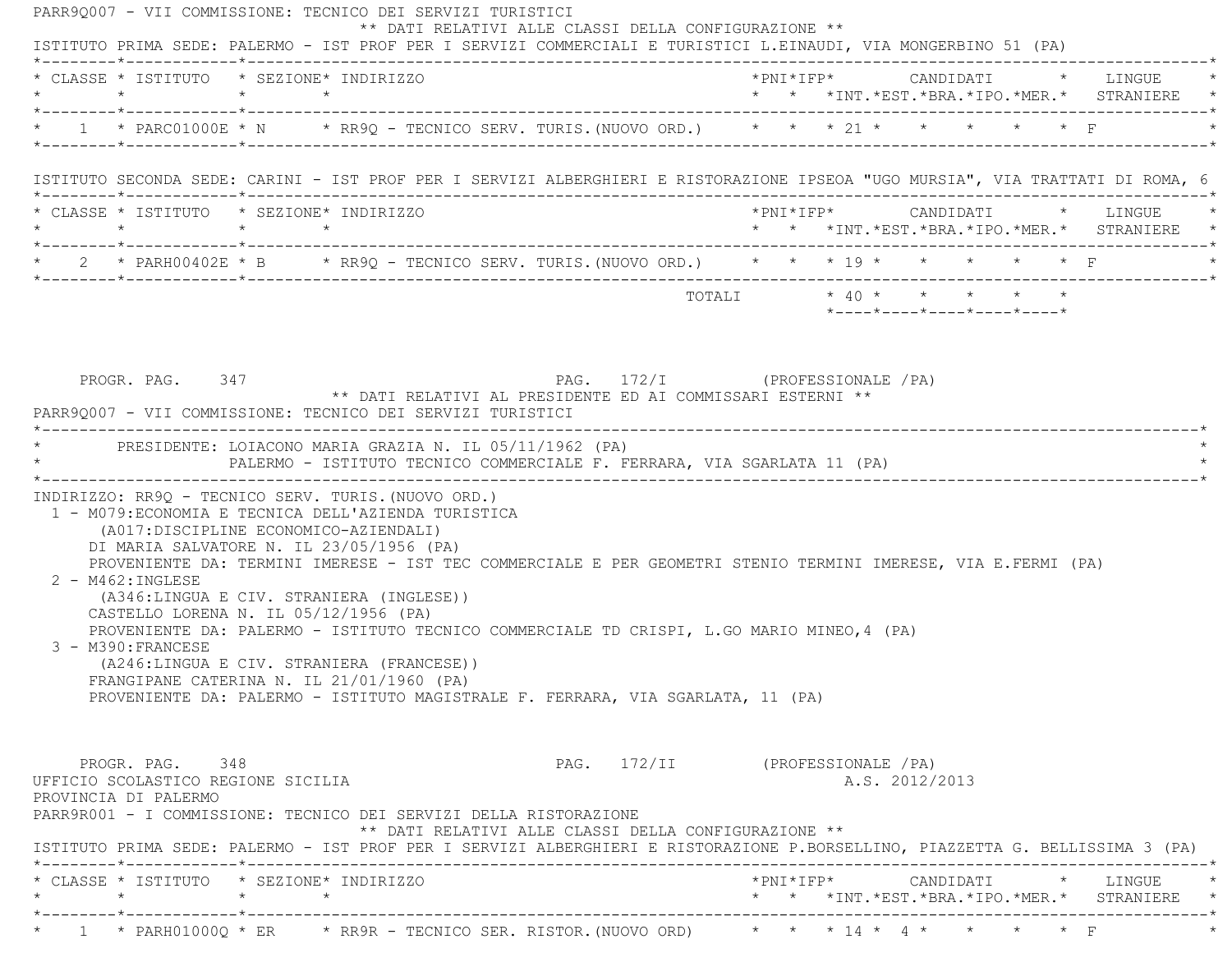| PAG. 173/I (PROFESSIONALE /PA)<br>PROGR. PAG. 349<br>** DATI RELATIVI AL PRESIDENTE ED AI COMMISSARI ESTERNI **<br>PARR9R001 - I COMMISSIONE: TECNICO DEI SERVIZI DELLA RISTORAZIONE<br>PRESIDENTE: ABBAGNATO ANTONINO N. IL 16/07/1962 (PA)<br>PALERMO - LICEO SCIENTIFICO LICEO SCIENTIFICO STATALE "S.C, VIA GEN. ARIMONDI 14 (PA)<br>INDIRIZZO: RR9R - TECNICO SER. RISTOR. (NUOVO ORD)<br>1 - M073: ALIMENTI E ALIMENTAZIONE<br>(A057:SCIENZA DEGLI ALIMENTI)<br>PACE GIOVANNI N. IL 02/08/1961 (PA)<br>PROVENIENTE DA: PALERMO - IST PROF PER I SERVIZI ALBERGHIERI E RISTORAZIONE I.P.S.S.E.O.A. "PIETRO PIAZZA", CORSO DEI MI<br>$2 - M462 : INGLESE$<br>(A346:LINGUA E CIV. STRANIERA (INGLESE))<br>CIZICENO NICOLINA N. IL 28/08/1961 (PA)<br>PROVENIENTE DA: PALERMO - LICEO SCIENTIFICO ERNESTO BASILE, VIA SAN CIRO 23 (PA)<br>3 - M390: FRANCESE<br>(A246:LINGUA E CIV. STRANIERA (FRANCESE))<br>RICOTTA SALVATORE N. IL 21/01/1958 (PA)<br>PROVENIENTE DA: CIMINNA - ISTITUTO TECNICO COMMERCIALE ISTITUTO TECNICO COMMERCIALE, VIA C.A. DALLA CHIESA (PA)<br>PROGR. PAG. 350<br>PAG. 173/II (PROFESSIONALE /PA)<br>A.S. 2012/2013<br>UFFICIO SCOLASTICO REGIONE SICILIA<br>PROVINCIA DI PALERMO<br>PARR9R002 - II COMMISSIONE: TECNICO DEI SERVIZI DELLA RISTORAZIONE<br>** DATI RELATIVI ALLE CLASSI DELLA CONFIGURAZIONE **<br>ISTITUTO PRIMA SEDE: PALERMO - IST PROF PER I SERVIZI ALBERGHIERI E RISTORAZIONE F.PAOLO CASCINO (EX III ALBERG, VIA FATTORI,<br>* CLASSE * ISTITUTO * SEZIONE* INDIRIZZO<br>*PNI*IFP* CANDIDATI * LINGUE<br>$\star$ $\star$<br>* * *INT. *EST. *BRA. *IPO. *MER. * STRANIERE<br>1 * PARH050006 * CR * RR9R - TECNICO SER. RISTOR. (NUOVO ORD) * * * 18 * * * * * * * F<br>2 * PARH050006 * ER * RR9R - TECNICO SER. RISTOR. (NUOVO ORD) * * * 14 * * * * * * * F<br>$\star$ | $* 25 * 4 * * * * *$<br>TOTALI<br>$*$ - - - - $*$ - - - - $*$ - - - - $*$ - - - - $*$ - - - - $*$ |
|-------------------------------------------------------------------------------------------------------------------------------------------------------------------------------------------------------------------------------------------------------------------------------------------------------------------------------------------------------------------------------------------------------------------------------------------------------------------------------------------------------------------------------------------------------------------------------------------------------------------------------------------------------------------------------------------------------------------------------------------------------------------------------------------------------------------------------------------------------------------------------------------------------------------------------------------------------------------------------------------------------------------------------------------------------------------------------------------------------------------------------------------------------------------------------------------------------------------------------------------------------------------------------------------------------------------------------------------------------------------------------------------------------------------------------------------------------------------------------------------------------------------------------------------------------------------------------------------------------------------------------------------------------------------------------------------------------------------------------------------------------------------------------------------------------------------------------|---------------------------------------------------------------------------------------------------|
|                                                                                                                                                                                                                                                                                                                                                                                                                                                                                                                                                                                                                                                                                                                                                                                                                                                                                                                                                                                                                                                                                                                                                                                                                                                                                                                                                                                                                                                                                                                                                                                                                                                                                                                                                                                                                               |                                                                                                   |
|                                                                                                                                                                                                                                                                                                                                                                                                                                                                                                                                                                                                                                                                                                                                                                                                                                                                                                                                                                                                                                                                                                                                                                                                                                                                                                                                                                                                                                                                                                                                                                                                                                                                                                                                                                                                                               |                                                                                                   |
|                                                                                                                                                                                                                                                                                                                                                                                                                                                                                                                                                                                                                                                                                                                                                                                                                                                                                                                                                                                                                                                                                                                                                                                                                                                                                                                                                                                                                                                                                                                                                                                                                                                                                                                                                                                                                               |                                                                                                   |
|                                                                                                                                                                                                                                                                                                                                                                                                                                                                                                                                                                                                                                                                                                                                                                                                                                                                                                                                                                                                                                                                                                                                                                                                                                                                                                                                                                                                                                                                                                                                                                                                                                                                                                                                                                                                                               |                                                                                                   |
|                                                                                                                                                                                                                                                                                                                                                                                                                                                                                                                                                                                                                                                                                                                                                                                                                                                                                                                                                                                                                                                                                                                                                                                                                                                                                                                                                                                                                                                                                                                                                                                                                                                                                                                                                                                                                               |                                                                                                   |
|                                                                                                                                                                                                                                                                                                                                                                                                                                                                                                                                                                                                                                                                                                                                                                                                                                                                                                                                                                                                                                                                                                                                                                                                                                                                                                                                                                                                                                                                                                                                                                                                                                                                                                                                                                                                                               |                                                                                                   |
|                                                                                                                                                                                                                                                                                                                                                                                                                                                                                                                                                                                                                                                                                                                                                                                                                                                                                                                                                                                                                                                                                                                                                                                                                                                                                                                                                                                                                                                                                                                                                                                                                                                                                                                                                                                                                               |                                                                                                   |

PROGR. PAG. 351 PAG. 174/I (PROFESSIONALE /PA)

\*----------------------------------------------------------------------------------------------------------------------------\*

\*\* DATI RELATIVI AL PRESIDENTE ED AI COMMISSARI ESTERNI \*\*

PARR9R002 - II COMMISSIONE: TECNICO DEI SERVIZI DELLA RISTORAZIONE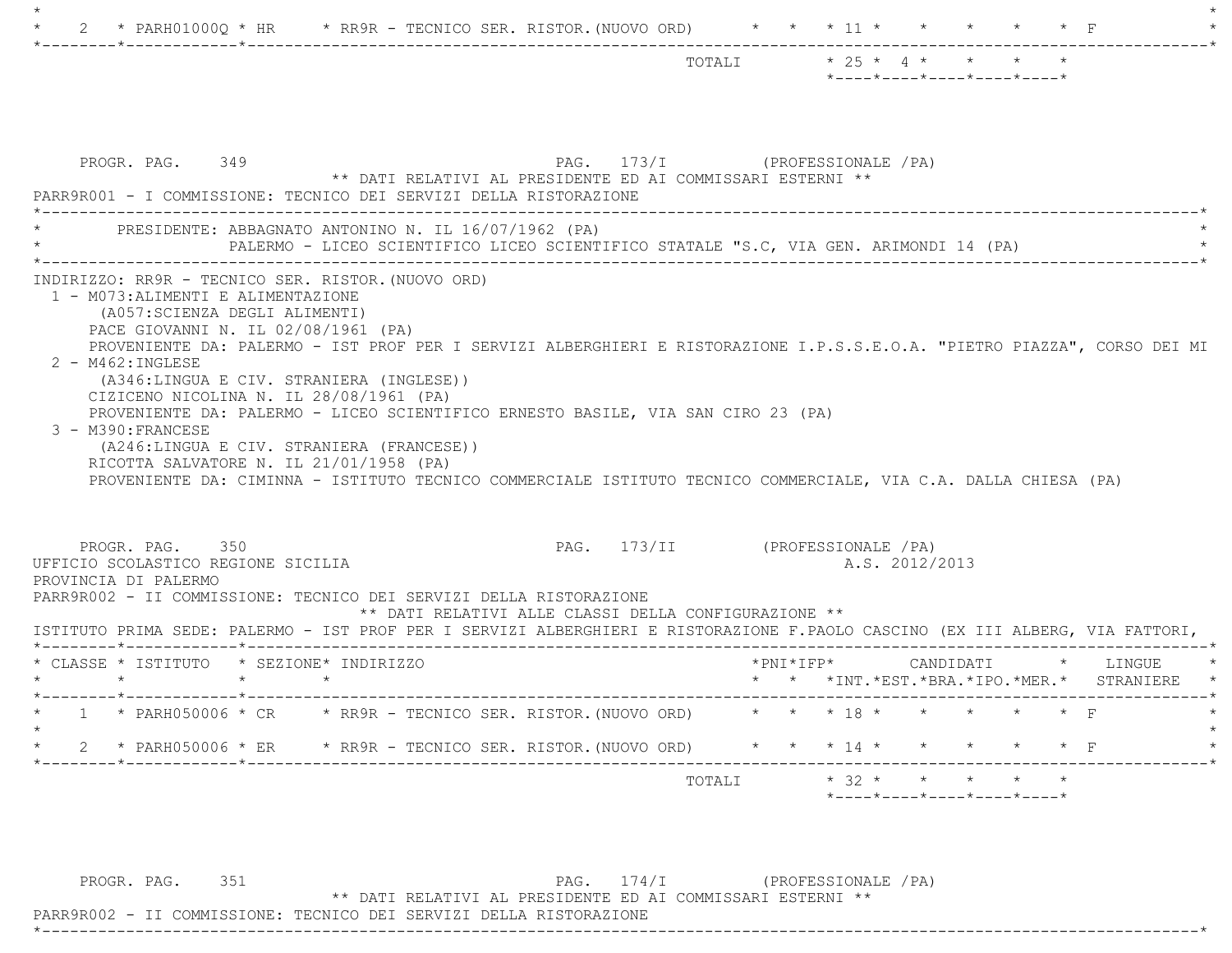PRESIDENTE: CANGEMI PIETRO N. IL 18/05/1965 (PA) PALERMO - LICEO CLASSICO UMBERTO I, VIA FILIPPO PARLATORE 26 C (PA) \*----------------------------------------------------------------------------------------------------------------------------\* INDIRIZZO: RR9R - TECNICO SER. RISTOR.(NUOVO ORD) 1 - M073:ALIMENTI E ALIMENTAZIONE (A057:SCIENZA DEGLI ALIMENTI) RIBAUDO ANNA TERESA N. IL 23/10/1956 (PA) PROVENIENTE DA: PALERMO - IST PROF PER I SERVIZI ALBERGHIERI E RISTORAZIONE I.P.S.S.E.O.A. "PIETRO PIAZZA", CORSO DEI MI 2 - M462:INGLESE (A346:LINGUA E CIV. STRANIERA (INGLESE)) CLEMENZA ANNA MARIA N. IL 19/08/1953 (PA) PROVENIENTE DA: PALERMO - LICEO SCIENTIFICO LICEO SCIENTIFICO STATALE "S.C, VIA GEN. ARIMONDI 14 (PA) 3 - M390:FRANCESE (A246:LINGUA E CIV. STRANIERA (FRANCESE)) FUCARINO PAOLO N. IL 11/01/1956 (PA) PROVENIENTE DA: BAGHERIA - ISTITUTO TECNICO COMMERCIALE "DON LUIGI STURZO", VIA SANT'IGNAZIO DI LOYOLA 7 (PA) PROGR. PAG. 352 PAG. 174/II (PROFESSIONALE /PA) UFFICIO SCOLASTICO REGIONE SICILIA A.S. 2012/2013 PROVINCIA DI PALERMO PARR9R003 - III COMMISSIONE: TECNICO DEI SERVIZI DELLA RISTORAZIONE \*\* DATI RELATIVI ALLE CLASSI DELLA CONFIGURAZIONE \*\* ISTITUTO PRIMA SEDE: PALERMO - IST PROF PER I SERVIZI ALBERGHIERI E RISTORAZIONE F.PAOLO CASCINO (EX III ALBERG, VIA FATTORI, \*--------\*------------\*-------------------------------------------------------------------------------------------------------\* \* CLASSE \* ISTITUTO \* SEZIONE\* INDIRIZZO \*PNI\*IFP\* CANDIDATI \* LINGUE \* \* \* \* \* \* \* \*INT.\*EST.\*BRA.\*IPO.\*MER.\* STRANIERE \* \*--------\*------------\*-------------------------------------------------------------------------------------------------------\*1 \* PARH050006 \* BR \* RR9R - TECNICO SER. RISTOR. (NUOVO ORD) \* \* \* 17 \* \* \* \* \* \* \* \* S  $\star$  \* 2 \* PARH050006 \* DR \* RR9R - TECNICO SER. RISTOR.(NUOVO ORD) \* \* \* 16 \* 3 \* \* \* \* S \* \*--------\*------------\*-------------------------------------------------------------------------------------------------------\* TOTALI \* 33 \* 3 \* \* \* \*\*----\*----\*----\*----\*----\*

 PROGR. PAG. 353 PAG. 175/I (PROFESSIONALE /PA) \*\* DATI RELATIVI AL PRESIDENTE ED AI COMMISSARI ESTERNI \*\* PARR9R003 - III COMMISSIONE: TECNICO DEI SERVIZI DELLA RISTORAZIONE \*----------------------------------------------------------------------------------------------------------------------------\*PRESIDENTE: CARABILLO' ANNA MARIA N. IL 09/07/1951 (PA) CASTELBUONO - LICEO SCIENTIFICO LICEO SCIENTIFICO "LUIGI FAILL, CONTRADA ROSARIO, SNC (PA) \*----------------------------------------------------------------------------------------------------------------------------\* INDIRIZZO: RR9R - TECNICO SER. RISTOR.(NUOVO ORD) 1 - M073:ALIMENTI E ALIMENTAZIONE (A057:SCIENZA DEGLI ALIMENTI) SCIALABBA ORAZIO N. IL 13/05/1951 (PA) PROVENIENTE DA: PALERMO - IST PROF PER I SERVIZI ALBERGHIERI E RISTORAZIONE I.P.S.S.E.O.A. "PIETRO PIAZZA", CORSO DEI MI 2 - M462:INGLESE (A346:LINGUA E CIV. STRANIERA (INGLESE)) GRECO ANNA ELISABETTA N. IL 03/07/1955 (PA) PROVENIENTE DA: MONREALE - LICEO SCIENTIFICO LICEO SCIENTIFICO " EMANUELE, VIA DISCESA CAPPUCCINI S.N. (PA) 3 - M790:SPAGNOLO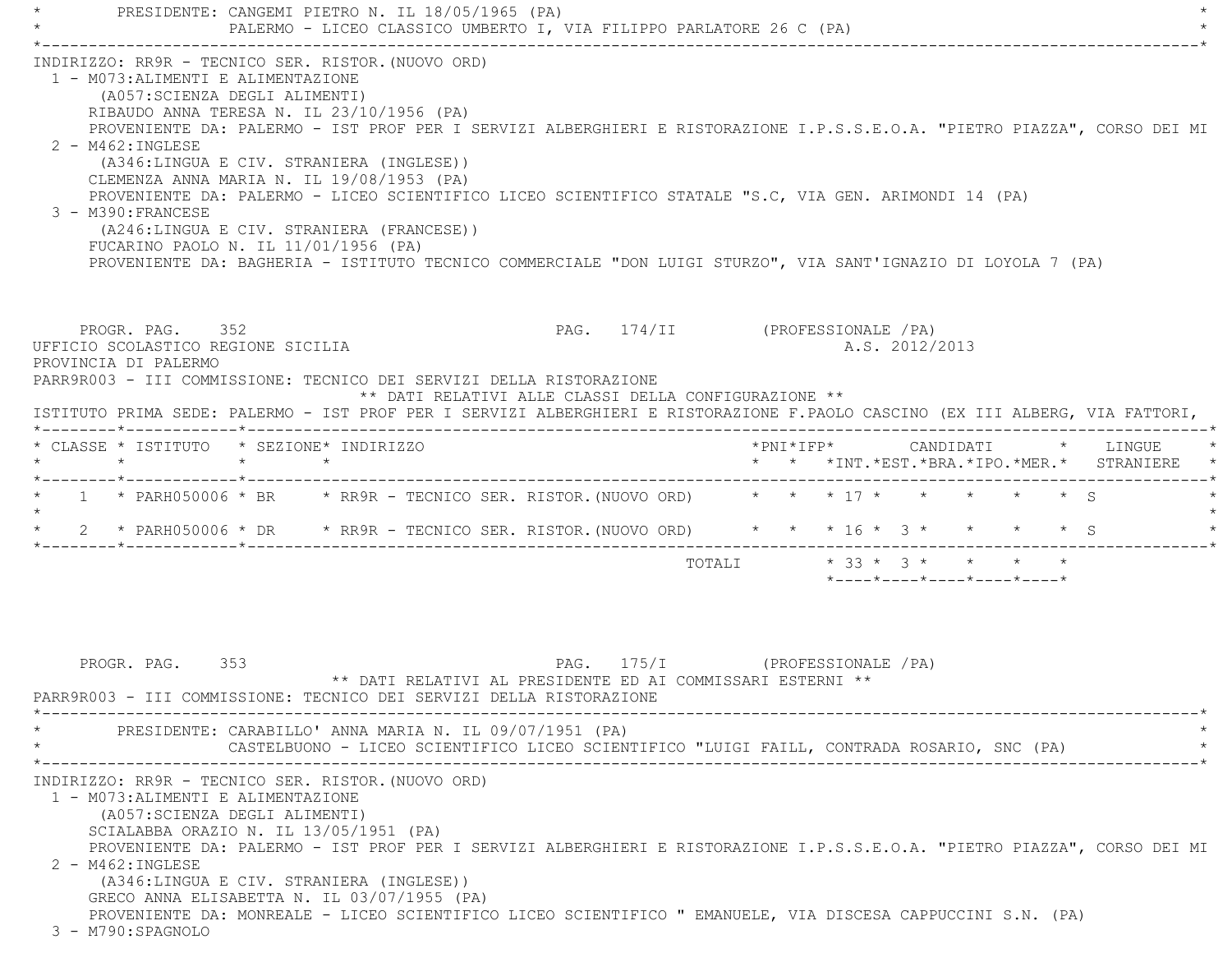LA BARBERA MARGHERITA N. IL 25/11/1967 (PA) PROVENIENTE DA: PALERMO - ISTITUTO MAGISTRALE DE COSMI, VIA LEONARDO RUGGERI 15 (PA) PROGR. PAG. 354 PAG. 175/II (PROFESSIONALE /PA) UFFICIO SCOLASTICO REGIONE SICILIA A.S. 2012/2013 PROVINCIA DI PALERMO PARR9R004 - IV COMMISSIONE: TECNICO DEI SERVIZI DELLA RISTORAZIONE \*\* DATI RELATIVI ALLE CLASSI DELLA CONFIGURAZIONE \*\* ISTITUTO PRIMA SEDE: PALERMO - IST PROF PER I SERVIZI ALBERGHIERI E RISTORAZIONE F.PAOLO CASCINO (EX III ALBERG, VIA FATTORI,  $\star$  +  $\star$  +  $\star$  +  $\star$  +  $\star$  +  $\star$  +  $\star$  +  $\star$  +  $\star$  +  $\star$  +  $\star$  +  $\star$  +  $\star$  +  $\star$  +  $\star$  +  $\star$  +  $\star$  +  $\star$  +  $\star$  +  $\star$  +  $\star$  +  $\star$  +  $\star$  +  $\star$  +  $\star$  +  $\star$  +  $\star$  +  $\star$  +  $\star$  +  $\star$  +  $\star$  +  $\star$  \* CLASSE \* ISTITUTO \* SEZIONE\* INDIRIZZO \*PNI\*IFP\* CANDIDATI \* LINGUE \* \* \* \* \* \* \* \*INT.\*EST.\*BRA.\*IPO.\*MER.\* STRANIERE \* \*--------\*------------\*-------------------------------------------------------------------------------------------------------\*1 \* PARH050006 \* AR \* RR9R - TECNICO SER. RISTOR.(NUOVO ORD) \* \* \* \* \* \* \* \* F  $\star$  \* 2 \* PARH050006 \* FR \* RR9R - TECNICO SER. RISTOR.(NUOVO ORD) \* \* \* 14 \* 7 \* \* \* \* F \* \*--------\*------------\*-------------------------------------------------------------------------------------------------------\*TOTALI  $* 29 * 7 * * * * * * * *$  \*----\*----\*----\*----\*----\*PROGR. PAG. 355 PAG. 176/I (PROFESSIONALE /PA) \*\* DATI RELATIVI AL PRESIDENTE ED AI COMMISSARI ESTERNI \*\* PARR9R004 - IV COMMISSIONE: TECNICO DEI SERVIZI DELLA RISTORAZIONE \*----------------------------------------------------------------------------------------------------------------------------\*PRESIDENTE: LO PINTO GIROLAMO N. IL 02/03/1956 (PA) \* PALERMO - ISTITUTO TECNICO PER GEOMETRI IST. TECN. PER GEOMETRI RUTELL, PIAZZA GIANGIACOMO CIACCIO MONTA\* \*----------------------------------------------------------------------------------------------------------------------------\* INDIRIZZO: RR9R - TECNICO SER. RISTOR.(NUOVO ORD) 1 - M073:ALIMENTI E ALIMENTAZIONE (A057:SCIENZA DEGLI ALIMENTI) ODDO ADRIANA N. IL 15/08/1958 (PA) PROVENIENTE DA: PALERMO - IST PROF PER I SERVIZI ALBERGHIERI E RISTORAZIONE I.P.S.S.E.O.A. "PIETRO PIAZZA", CORSO DEI MI 2 - M462:INGLESE (A346:LINGUA E CIV. STRANIERA (INGLESE)) TAGLIARENI MARIA N. IL 30/06/1959 (AG) PROVENIENTE DA: PALERMO - ISTITUTO TECNICO INDUSTRIALE ITI VITTORIO EMANUELE III, VIA DUCA DELLA VERDURA 48 (PA) 3 - M390:FRANCESE (A246:LINGUA E CIV. STRANIERA (FRANCESE)) GUAGLIARDO ORIANA MELCHIORRA N. IL 11/04/1956 (PA) PROVENIENTE DA: PARTINICO - IST PROF PER L'AGRICOLTURA E L'AMBIENTE PARTINICO, VIA GOFFREDO MAMELI N. 4 (PA) PROGR. PAG. 356 PAG. 176/II (PROFESSIONALE /PA) UFFICIO SCOLASTICO REGIONE SICILIA A.S. 2012/2013 PROVINCIA DI PALERMO PARR9R005 - V COMMISSIONE: TECNICO DEI SERVIZI DELLA RISTORAZIONE \*\* DATI RELATIVI ALLE CLASSI DELLA CONFIGURAZIONE \*\* ISTITUTO PRIMA SEDE: PALERMO - IST PROF PER I SERVIZI ALBERGHIERI E RISTORAZIONE P.BORSELLINO, PIAZZETTA G. BELLISSIMA 3 (PA) \*--------\*------------\*-------------------------------------------------------------------------------------------------------\*

(A446:LINGUA E CIV. STRANIERA (SPAGNOLO))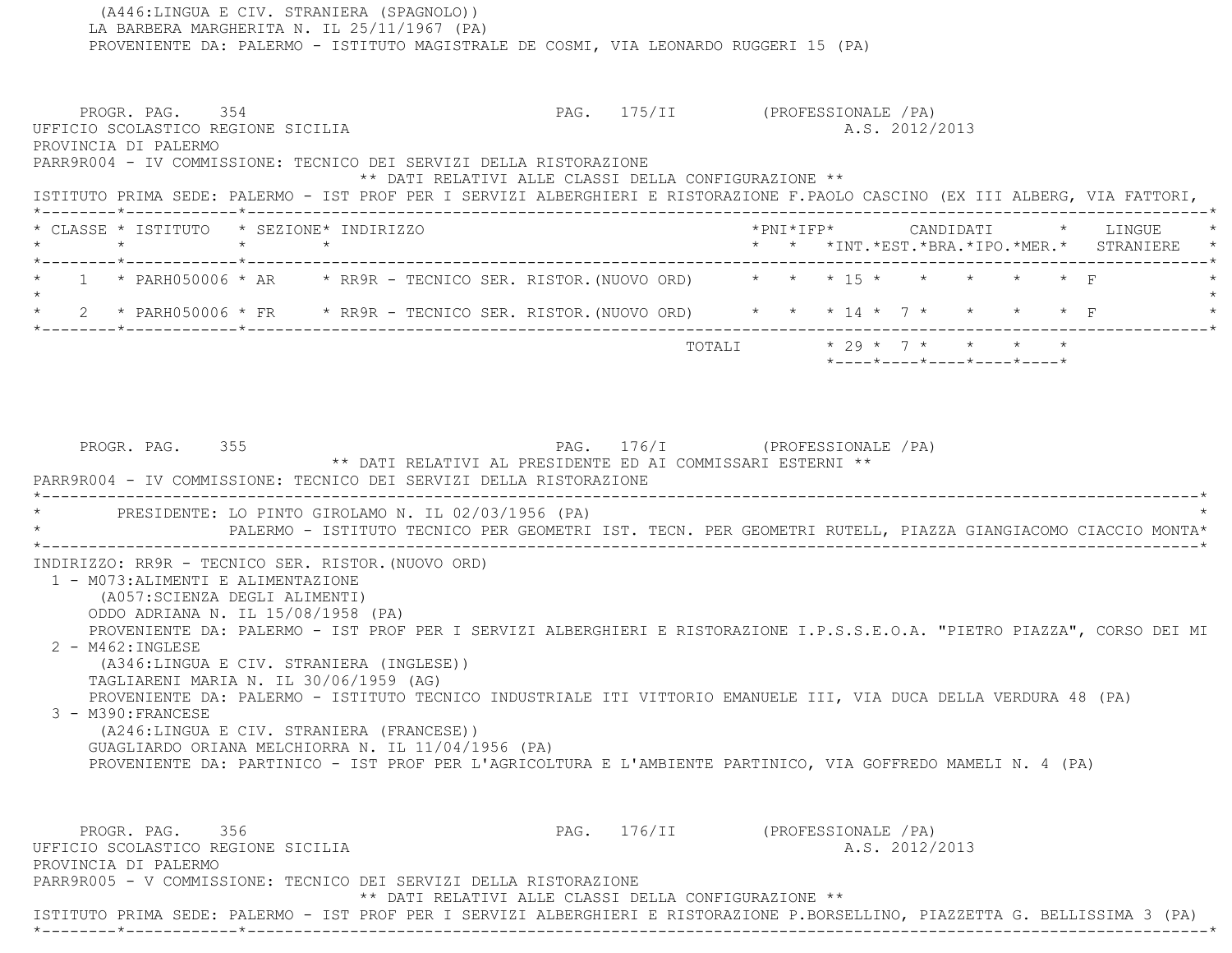|                                    | * CLASSE * ISTITUTO * SEZIONE* INDIRIZZO                                                                                      |                                  | $*$ PNI $*$ IFP $*$ |  |                |                                                                                                  | CANDIDATI * LINGUE                              |  |
|------------------------------------|-------------------------------------------------------------------------------------------------------------------------------|----------------------------------|---------------------|--|----------------|--------------------------------------------------------------------------------------------------|-------------------------------------------------|--|
| $\star$                            |                                                                                                                               |                                  |                     |  |                |                                                                                                  | * * *INT. *EST. *BRA. *IPO. *MER. * STRANIERE   |  |
|                                    | 1 * PARH01000Q * FR * RR9R - TECNICO SER. RISTOR. (NUOVO ORD) * * * 7 *                                                       |                                  |                     |  |                |                                                                                                  |                                                 |  |
|                                    | * * * FR/ * RR9R - TECNICO SER. RISTOR. (NUOVO ORD) * * * 4 * * * * * * * T                                                   |                                  |                     |  |                |                                                                                                  |                                                 |  |
|                                    |                                                                                                                               |                                  |                     |  |                |                                                                                                  |                                                 |  |
|                                    | 2 * PARH01000Q * CR * RR9R - TECNICO SER. RISTOR. (NUOVO ORD) * * * 16 * 4 * * * * * * \$ S                                   |                                  |                     |  |                |                                                                                                  |                                                 |  |
|                                    |                                                                                                                               |                                  |                     |  |                |                                                                                                  |                                                 |  |
|                                    |                                                                                                                               | TOTALI                           |                     |  |                | $\star$ 27 $\star$ 4 $\star$ $\star$ $\star$<br>$*$ ---- $*$ ---- $*$ ---- $*$ ---- $*$ ---- $*$ |                                                 |  |
|                                    |                                                                                                                               |                                  |                     |  |                |                                                                                                  |                                                 |  |
|                                    |                                                                                                                               |                                  |                     |  |                |                                                                                                  |                                                 |  |
|                                    |                                                                                                                               |                                  |                     |  |                |                                                                                                  |                                                 |  |
| PROGR. PAG. 357                    |                                                                                                                               | PAG. 177/I (PROFESSIONALE / PA)  |                     |  |                |                                                                                                  |                                                 |  |
|                                    | ** DATI RELATIVI AL PRESIDENTE ED AI COMMISSARI ESTERNI **                                                                    |                                  |                     |  |                |                                                                                                  |                                                 |  |
|                                    | PARR9R005 - V COMMISSIONE: TECNICO DEI SERVIZI DELLA RISTORAZIONE                                                             |                                  |                     |  |                |                                                                                                  |                                                 |  |
|                                    | PRESIDENTE: SANNASARDO ANTONELLA N. IL 22/07/1962 (PA)                                                                        |                                  |                     |  |                |                                                                                                  |                                                 |  |
|                                    | PALERMO - ISTITUTO TECNICO INDUSTRIALE ITI VITTORIO EMANUELE III, VIA DUCA DELLA VERDURA 48 (PA)                              |                                  |                     |  |                |                                                                                                  |                                                 |  |
|                                    |                                                                                                                               |                                  |                     |  |                |                                                                                                  |                                                 |  |
|                                    | INDIRIZZO: RR9R - TECNICO SER. RISTOR. (NUOVO ORD)                                                                            |                                  |                     |  |                |                                                                                                  |                                                 |  |
| 1 - M073: ALIMENTI E ALIMENTAZIONE |                                                                                                                               |                                  |                     |  |                |                                                                                                  |                                                 |  |
| (A057: SCIENZA DEGLI ALIMENTI)     |                                                                                                                               |                                  |                     |  |                |                                                                                                  |                                                 |  |
|                                    | DI GANGI MARIA FRANCA N. IL 26/01/1956 (PA)                                                                                   |                                  |                     |  |                |                                                                                                  |                                                 |  |
|                                    | PROVENIENTE DA: PALERMO - IST PROF PER I SERVIZI ALBERGHIERI E RISTORAZIONE I.P.S.S.E.O.A. "PIETRO PIAZZA", CORSO DEI MI      |                                  |                     |  |                |                                                                                                  |                                                 |  |
| $2 - M462 : INGLESE$               | (A346:LINGUA E CIV. STRANIERA (INGLESE))                                                                                      |                                  |                     |  |                |                                                                                                  |                                                 |  |
|                                    | FIANDACA ELENA N. IL $05/09/1962$ (CL)                                                                                        |                                  |                     |  |                |                                                                                                  |                                                 |  |
|                                    | PROVENIENTE DA: PALERMO - LICEO SCIENTIFICO LICEO SCIENTIFICO STATALE "S.C, VIA GEN. ARIMONDI 14 (PA)                         |                                  |                     |  |                |                                                                                                  |                                                 |  |
| 3 - M390: FRANCESE                 |                                                                                                                               |                                  |                     |  |                |                                                                                                  |                                                 |  |
|                                    | (A246:LINGUA E CIV. STRANIERA (FRANCESE))                                                                                     |                                  |                     |  |                |                                                                                                  |                                                 |  |
|                                    | FAVATELLA RITA ANGELA N. IL 28/04/1961 (AG)                                                                                   |                                  |                     |  |                |                                                                                                  |                                                 |  |
|                                    | PROVENIENTE DA: BAGHERIA - ISTITUTO TECNICO COMMERCIALE "DON LUIGI STURZO", VIA SANT'IGNAZIO DI LOYOLA 7 (PA)                 |                                  |                     |  |                |                                                                                                  |                                                 |  |
| 4 - M790:SPAGNOLO                  |                                                                                                                               |                                  |                     |  |                |                                                                                                  |                                                 |  |
|                                    | (A446:LINGUA E CIV. STRANIERA (SPAGNOLO))                                                                                     |                                  |                     |  |                |                                                                                                  |                                                 |  |
|                                    | LOREFICE ROSARIA CARMELA N. IL 21/12/1963 (EE)                                                                                |                                  |                     |  |                |                                                                                                  |                                                 |  |
|                                    | PROVENIENTE DA: ISPICA - LICEO CLASSICO ISTITUTO ISTRUZIONE SUPERIORE, VIA ANDREOLI N. 2 (RG)                                 |                                  |                     |  |                |                                                                                                  |                                                 |  |
| 5 - M940: TEDESCO                  | (A546:LINGUA E CIV. STRANIERA (TEDESCO))                                                                                      |                                  |                     |  |                |                                                                                                  |                                                 |  |
|                                    |                                                                                                                               |                                  |                     |  |                |                                                                                                  |                                                 |  |
|                                    |                                                                                                                               |                                  |                     |  |                |                                                                                                  |                                                 |  |
|                                    |                                                                                                                               |                                  |                     |  |                |                                                                                                  |                                                 |  |
| PROGR. PAG. 358                    |                                                                                                                               | PAG. 177/II (PROFESSIONALE / PA) |                     |  |                |                                                                                                  |                                                 |  |
| UFFICIO SCOLASTICO REGIONE SICILIA |                                                                                                                               |                                  |                     |  | A.S. 2012/2013 |                                                                                                  |                                                 |  |
| PROVINCIA DI PALERMO               |                                                                                                                               |                                  |                     |  |                |                                                                                                  |                                                 |  |
|                                    | PARR9R006 - VI COMMISSIONE: TECNICO DEI SERVIZI DELLA RISTORAZIONE                                                            |                                  |                     |  |                |                                                                                                  |                                                 |  |
|                                    | ** DATI RELATIVI ALLE CLASSI DELLA CONFIGURAZIONE **                                                                          |                                  |                     |  |                |                                                                                                  |                                                 |  |
|                                    | ISTITUTO PRIMA SEDE: PALERMO - IST PROF PER I SERVIZI ALBERGHIERI E RISTORAZIONE P.BORSELLINO, PIAZZETTA G. BELLISSIMA 3 (PA) |                                  |                     |  |                |                                                                                                  |                                                 |  |
|                                    | * CLASSE * ISTITUTO * SEZIONE* INDIRIZZO                                                                                      |                                  |                     |  |                |                                                                                                  | $*$ PNI $*$ IFP $*$ CANDIDATI $*$ LINGUE $*$    |  |
|                                    |                                                                                                                               |                                  |                     |  |                |                                                                                                  | * * *INT. *EST. *BRA. *IPO. *MER. * STRANIERE * |  |
| -----------*----------             |                                                                                                                               |                                  |                     |  |                |                                                                                                  |                                                 |  |
|                                    | 1 * PARH01000Q * AR * RR9R - TECNICO SER. RISTOR. (NUOVO ORD) * * * 14 * * * * * * * F                                        |                                  |                     |  |                |                                                                                                  |                                                 |  |
|                                    |                                                                                                                               |                                  |                     |  |                |                                                                                                  |                                                 |  |
|                                    | 2 * PARH01000Q * BR * RR9R - TECNICO SER. RISTOR. (NUOVO ORD) * * * 13 * * * * * * * F                                        |                                  |                     |  |                |                                                                                                  |                                                 |  |
|                                    |                                                                                                                               |                                  |                     |  |                |                                                                                                  |                                                 |  |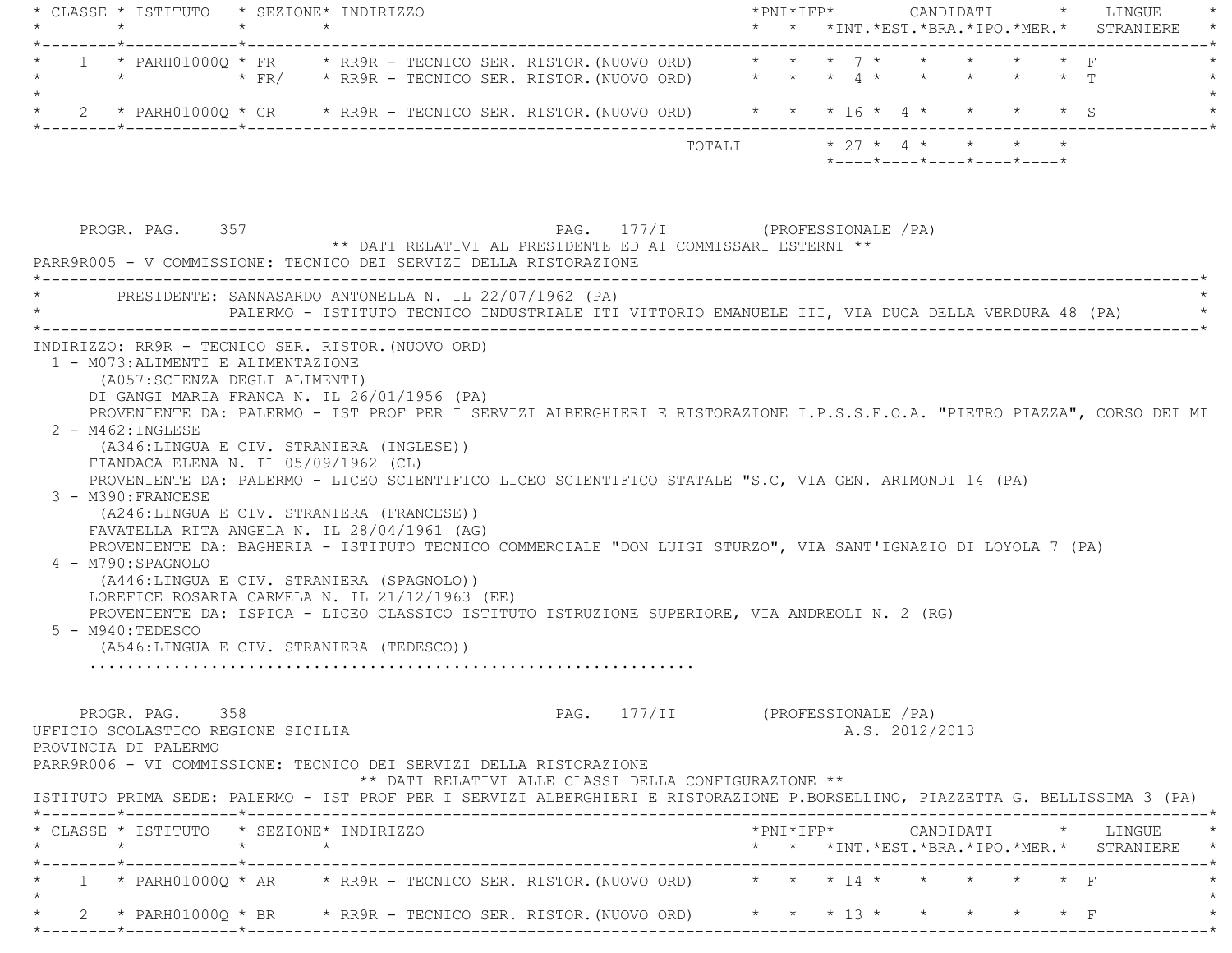| PROGR. PAG. 359<br>PARR9R006 - VI COMMISSIONE: TECNICO DEI SERVIZI DELLA RISTORAZIONE<br>PRESIDENTE: BOLOGNA ANGELA N. IL 06/08/1962 (PA)                                                                                                                                                                                                                                                                                                                                                                                                                                          |                                                                                |  |  | PAG. 178/I (PROFESSIONALE /PA)<br>** DATI RELATIVI AL PRESIDENTE ED AI COMMISSARI ESTERNI ** |  |                       |  |                |  |                                                                     |  |
|------------------------------------------------------------------------------------------------------------------------------------------------------------------------------------------------------------------------------------------------------------------------------------------------------------------------------------------------------------------------------------------------------------------------------------------------------------------------------------------------------------------------------------------------------------------------------------|--------------------------------------------------------------------------------|--|--|----------------------------------------------------------------------------------------------|--|-----------------------|--|----------------|--|---------------------------------------------------------------------|--|
|                                                                                                                                                                                                                                                                                                                                                                                                                                                                                                                                                                                    | PALERMO - LICEO ARTISTICO LICEO ARTISTICO DAMIANI ALMEYD, VIA VIVALDI, 58 (PA) |  |  |                                                                                              |  |                       |  |                |  |                                                                     |  |
| (A057: SCIENZA DEGLI ALIMENTI)<br>ANASTASI ALESSANDRA N. IL 25/11/1971 (PA)<br>PROVENIENTE DA: PARTINICO - IST PROF PER L'AGRICOLTURA E L'AMBIENTE PARTINICO, VIA GOFFREDO MAMELI N. 4 (PA)<br>$2 - M462 : INGLEX$                                                                                                                                                                                                                                                                                                                                                                 |                                                                                |  |  |                                                                                              |  |                       |  |                |  |                                                                     |  |
| (A346:LINGUA E CIV. STRANIERA (INGLESE))<br>COPPOLA GIUSEPPA MARIA N. IL 16/11/1960 (PA)<br>PROVENIENTE DA: PALERMO - LICEO SCIENTIFICO LICEO SCIENTIFICO STATALE "S.C, VIA GEN. ARIMONDI 14 (PA)<br>3 - M390: FRANCESE<br>(A246:LINGUA E CIV. STRANIERA (FRANCESE))<br>LUCANIA PIERA ANGELA N. IL 19/11/1967 (PA)<br>PROVENIENTE DA: GELA - ISTITUTO TECNICO PER IL TURISMO "LUIGI STURZO", VIA ETTORE ROMAGNOLI, 78 (CL)<br>PROGR. PAG. 360<br>UFFICIO SCOLASTICO REGIONE SICILIA<br>PROVINCIA DI PALERMO<br>PARR9R007 - VII COMMISSIONE: TECNICO DEI SERVIZI DELLA RISTORAZIONE |                                                                                |  |  | PAG. 178/II (PROFESSIONALE /PA)                                                              |  |                       |  | A.S. 2012/2013 |  |                                                                     |  |
| ISTITUTO PRIMA SEDE: PALERMO - IST PROF PER I SERVIZI ALBERGHIERI E RISTORAZIONE P.BORSELLINO, PIAZZETTA G. BELLISSIMA 3 (PA)                                                                                                                                                                                                                                                                                                                                                                                                                                                      |                                                                                |  |  | ** DATI RELATIVI ALLE CLASSI DELLA CONFIGURAZIONE **                                         |  |                       |  |                |  |                                                                     |  |
| * CLASSE * ISTITUTO * SEZIONE* INDIRIZZO                                                                                                                                                                                                                                                                                                                                                                                                                                                                                                                                           | $\star$                                                                        |  |  |                                                                                              |  | $*$ PNI $*$ I F P $*$ |  |                |  | CANDIDATI * LINGUE<br>* * *INT. *EST. *BRA. *IPO. *MER. * STRANIERE |  |
| 1 * PARH01000Q * DR * RR9R - TECNICO SER. RISTOR. (NUOVO ORD) * * * 10 * * * * * * * \$<br>* * DR/ * RR9R – TECNICO SER. RISTOR. (NUOVO ORD) * * * * 8 * * * * * * * T                                                                                                                                                                                                                                                                                                                                                                                                             |                                                                                |  |  |                                                                                              |  |                       |  |                |  |                                                                     |  |
|                                                                                                                                                                                                                                                                                                                                                                                                                                                                                                                                                                                    |                                                                                |  |  |                                                                                              |  |                       |  |                |  |                                                                     |  |

| PROGR. PAG. 361 |                                                                     |                                                                               | PAG. 179/I | (PROFESSIONALE / PA) |  |  |
|-----------------|---------------------------------------------------------------------|-------------------------------------------------------------------------------|------------|----------------------|--|--|
|                 |                                                                     | ** DATI RELATIVI AL PRESIDENTE ED AI COMMISSARI ESTERNI **                    |            |                      |  |  |
|                 | PARR9R007 - VII COMMISSIONE: TECNICO DEI SERVIZI DELLA RISTORAZIONE |                                                                               |            |                      |  |  |
|                 |                                                                     |                                                                               |            |                      |  |  |
|                 | PRESIDENTE: FRANCO ANTONIO N. IL 08/08/1967 (PA)                    |                                                                               |            |                      |  |  |
|                 |                                                                     | CEFALU' - LICEO CLASSICO MANDRALISCA, VIA MAESTRO VINCENZO PINTORNO N.27 (PA) |            |                      |  |  |
|                 |                                                                     |                                                                               |            |                      |  |  |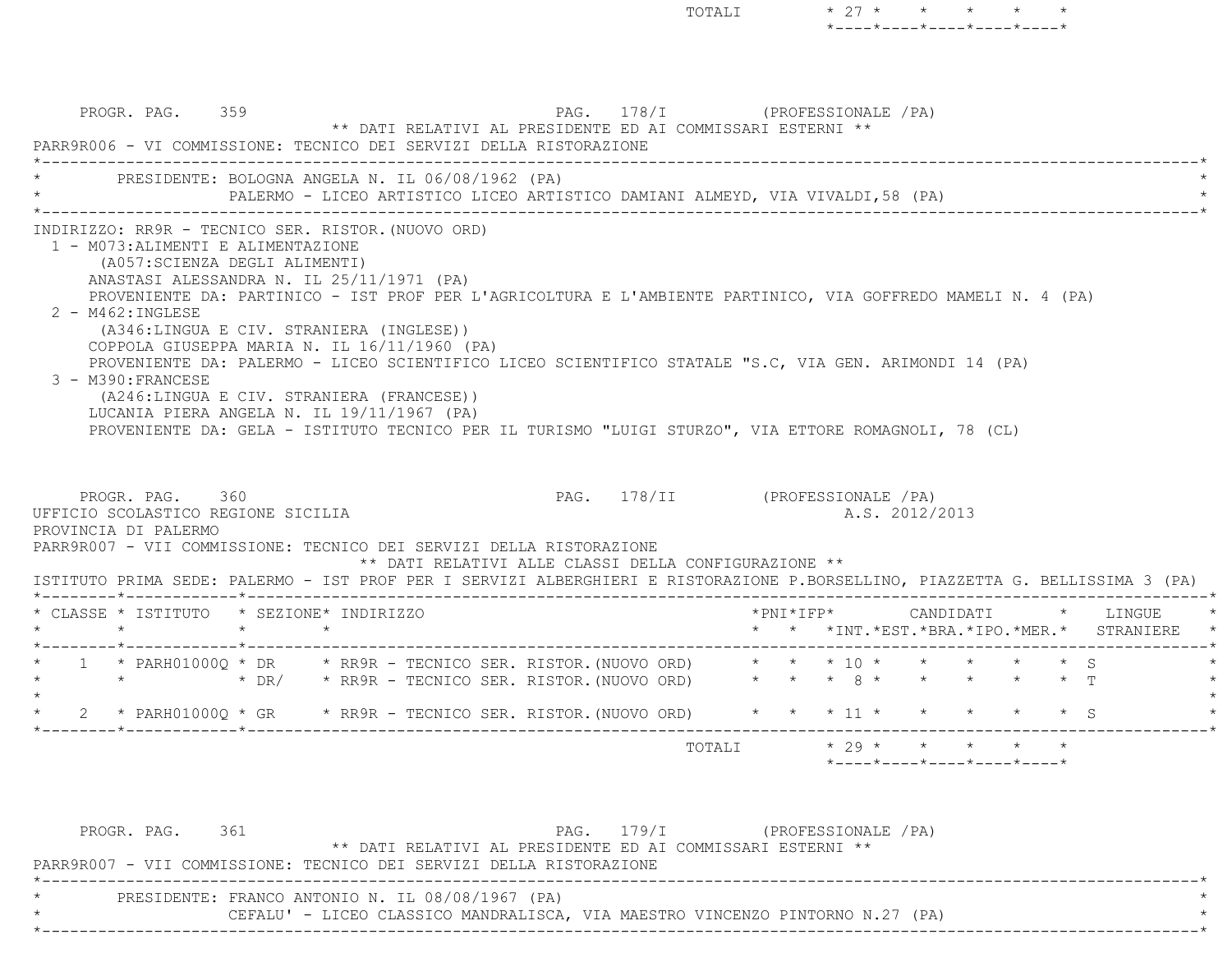INDIRIZZO: RR9R - TECNICO SER. RISTOR.(NUOVO ORD) 1 - M073:ALIMENTI E ALIMENTAZIONE (A057:SCIENZA DEGLI ALIMENTI) CICORIA FRANCESCA MARIA N. IL 26/03/1953 (PA) PROVENIENTE DA: PALERMO - IST PROF PER I SERVIZI ALBERGHIERI E RISTORAZIONE I.P.S.S.E.O.A. "PIETRO PIAZZA", CORSO DEI MI 2 - M462:INGLESE (A346:LINGUA E CIV. STRANIERA (INGLESE)) PALAZZOLO MARINA N. IL 12/02/1960 (PA) PROVENIENTE DA: PALERMO - LICEO ARTISTICO LICEO ARTISTICO STATALE " E., VIA A. LA MARMORA N. 66 (PA) 3 - M790:SPAGNOLO (A446:LINGUA E CIV. STRANIERA (SPAGNOLO)) RAPPO ALESSANDRA N. IL 27/06/1972 (SR) PROVENIENTE DA: PALERMO - ISTITUTO MAGISTRALE LICEO SCIENZE UMANE E LING. "D, VIA FICHIDINDIA (PA) 4 - M940:TEDESCO (A546:LINGUA E CIV. STRANIERA (TEDESCO)) FILI' MARIA ROSA N. IL 08/01/1967 (EE) PROVENIENTE DA: MARSALA - ISTITUTO MAGISTRALE LICEO STATALE " PASCASINO", VIA VACCARI,5 (TP) PROGR. PAG. 362 PAG. 179/II (PROFESSIONALE /PA) UFFICIO SCOLASTICO REGIONE SICILIA A.S. 2012/2013 PROVINCIA DI PALERMO PARR9R008 - VIII COMMISSIONE: TECNICO DEI SERVIZI DELLA RISTORAZIONE \*\* DATI RELATIVI ALLE CLASSI DELLA CONFIGURAZIONE \*\* ISTITUTO PRIMA SEDE: PALERMO - IST PROF PER I SERVIZI ALBERGHIERI E RISTORAZIONE I.P.S.S.E.O.A. "PIETRO PIAZZA", CORSO DEI MIL \*--------\*------------\*-------------------------------------------------------------------------------------------------------\* \* CLASSE \* ISTITUTO \* SEZIONE\* INDIRIZZO \*PNI\*IFP\* CANDIDATI \* LINGUE \* \* \* \* \* \* \* \*INT.\*EST.\*BRA.\*IPO.\*MER.\* STRANIERE \* \*--------\*------------\*-------------------------------------------------------------------------------------------------------\*1 \* PARH02000A \* I \* RR9R - TECNICO SER. RISTOR. (NUOVO ORD) \* \* \* 14 \* 2 \* \* \* \* \* F  $\star$  \* 2 \* PARH02000A \* L \* RR9R - TECNICO SER. RISTOR.(NUOVO ORD) \* \* \* 15 \* 2 \* \* \* \* F \* \*--------\*------------\*-------------------------------------------------------------------------------------------------------\*TOTALI  $\star$  29  $\star$  4  $\star$   $\star$   $\star$   $\star$  \*----\*----\*----\*----\*----\*PROGR. PAG. 363 PAG. 180/I (PROFESSIONALE /PA)

 \*\* DATI RELATIVI AL PRESIDENTE ED AI COMMISSARI ESTERNI \*\* PARR9R008 - VIII COMMISSIONE: TECNICO DEI SERVIZI DELLA RISTORAZIONE \*----------------------------------------------------------------------------------------------------------------------------\*PRESIDENTE: MENDOLA GIOVANNI N. IL 05/03/1954 (PA) PALERMO - LICEO ARTISTICO LICEO ARTISTICO STATALE " E., VIA A. LA MARMORA N. 66 (PA) \*----------------------------------------------------------------------------------------------------------------------------\* INDIRIZZO: RR9R - TECNICO SER. RISTOR.(NUOVO ORD) 1 - M073:ALIMENTI E ALIMENTAZIONE (A057:SCIENZA DEGLI ALIMENTI) BAIAMONTE ROSANNA N. IL 26/07/1964 (AG) PROVENIENTE DA: PALERMO - IST PROF PER I SERVIZI ALBERGHIERI E RISTORAZIONE F.PAOLO CASCINO (EX III ALBERG, VIA FATTORI, 2 - M462:INGLESE (A346:LINGUA E CIV. STRANIERA (INGLESE)) VALENZA ROSALIA N. IL 09/03/1961 (PA) PROVENIENTE DA: PALERMO - ISTITUTO TECNICO INDUSTRIALE A. VOLTA, PASSAGGIO DEI PICCIOTTI 1 (PA) 3 - M390:FRANCESE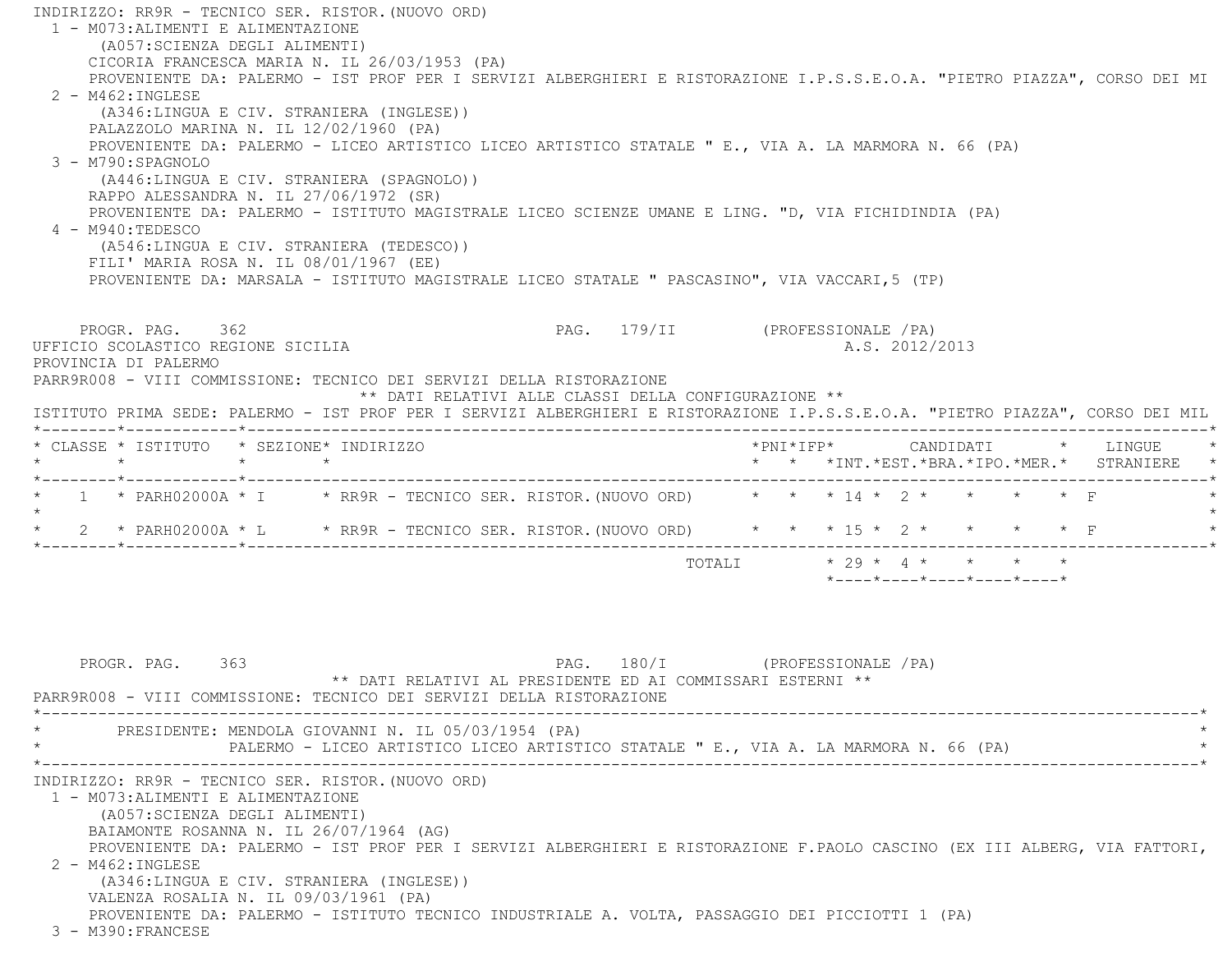(A246:LINGUA E CIV. STRANIERA (FRANCESE)) ZIZZO ANTONINA N. IL 28/11/1966 (PA) PROVENIENTE DA: PALERMO - IST TEC COMMERCIALE E PER GEOMETRI I.T.C.G. E TURISMO DUCA ABRUZZ, VIA FAZIO N. 1 (PA) PROGR. PAG. 364 PAG. 180/II (PROFESSIONALE /PA) UFFICIO SCOLASTICO REGIONE SICILIA A.S. 2012/2013 PROVINCIA DI PALERMO PARR9R009 - IX COMMISSIONE: TECNICO DEI SERVIZI DELLA RISTORAZIONE \*\* DATI RELATIVI ALLE CLASSI DELLA CONFIGURAZIONE \*\* ISTITUTO PRIMA SEDE: PALERMO - IST PROF PER I SERVIZI ALBERGHIERI E RISTORAZIONE I.P.S.S.E.O.A. "PIETRO PIAZZA", CORSO DEI MIL \*--------\*------------\*-------------------------------------------------------------------------------------------------------\* \* CLASSE \* ISTITUTO \* SEZIONE\* INDIRIZZO \*PNI\*IFP\* CANDIDATI \* LINGUE \* \* \* \* \* \* \* \*INT.\*EST.\*BRA.\*IPO.\*MER.\* STRANIERE \* \*--------\*------------\*-------------------------------------------------------------------------------------------------------\*1 \* PARH02000A \* G \* RR9R - TECNICO SER. RISTOR. (NUOVO ORD) \* \* \* 14 \* \* \* \* \* \* \* T  $\star$  \* 2 \* PARH02000A \* H \* RR9R - TECNICO SER. RISTOR.(NUOVO ORD) \* \* \* 18 \* \* \* \* \* T \* \*--------\*------------\*-------------------------------------------------------------------------------------------------------\* $\texttt{TOTAL} \qquad \qquad \star \quad 32 \qquad \star \qquad \star \qquad \star \qquad \star \qquad \star \qquad \star$  \*----\*----\*----\*----\*----\*PROGR. PAG. 365 PAG. 181/I (PROFESSIONALE /PA) \*\* DATI RELATIVI AL PRESIDENTE ED AI COMMISSARI ESTERNI \*\* PARR9R009 - IX COMMISSIONE: TECNICO DEI SERVIZI DELLA RISTORAZIONE \*----------------------------------------------------------------------------------------------------------------------------\*PRESIDENTE: LA MARCA AMALIA N. IL 15/01/1955 (PA) PALERMO - ISTITUTO TECNICO COMMERCIALE V.PARETO, VIA BRIGATA VERONA 5 (PA) \*----------------------------------------------------------------------------------------------------------------------------\* INDIRIZZO: RR9R - TECNICO SER. RISTOR.(NUOVO ORD) 1 - M073:ALIMENTI E ALIMENTAZIONE (A057:SCIENZA DEGLI ALIMENTI) TULUMELLO CATERINA N. IL 19/08/1965 (PA) PROVENIENTE DA: CARINI - IST PROF PER I SERVIZI ALBERGHIERI E RISTORAZIONE IPSEOA "UGO MURSIA", VIA TRATTATI DI ROMA, 6 2 - M462:INGLESE (A346:LINGUA E CIV. STRANIERA (INGLESE)) CAPIZZI MARIA ELENA N. IL 15/09/1957 (CL) PROVENIENTE DA: PALERMO - ISTITUTO TECNICO INDUSTRIALE A. VOLTA, PASSAGGIO DEI PICCIOTTI 1 (PA) 3 - M940:TEDESCO (A546:LINGUA E CIV. STRANIERA (TEDESCO)) D'AMICO DONATA N. IL 13/06/1955 (PA) PROVENIENTE DA: PALERMO - ISTITUTO TECNICO PER IL TURISMO MARCO POLO, VIA UGO LA MALFA 113 (PA) PROGR. PAG. 366 366 PAG. 181/II (PROFESSIONALE / PA) UFFICIO SCOLASTICO REGIONE SICILIA A.S. 2012/2013 PROVINCIA DI PALERMO PARR9R010 - X COMMISSIONE: TECNICO DEI SERVIZI DELLA RISTORAZIONE \*\* DATI RELATIVI ALLE CLASSI DELLA CONFIGURAZIONE \*\*ISTITUTO PRIMA SEDE: PALERMO - IST PROF PER I SERVIZI ALBERGHIERI E RISTORAZIONE I.P.S.S.E.O.A. "PIETRO PIAZZA", CORSO DEI MIL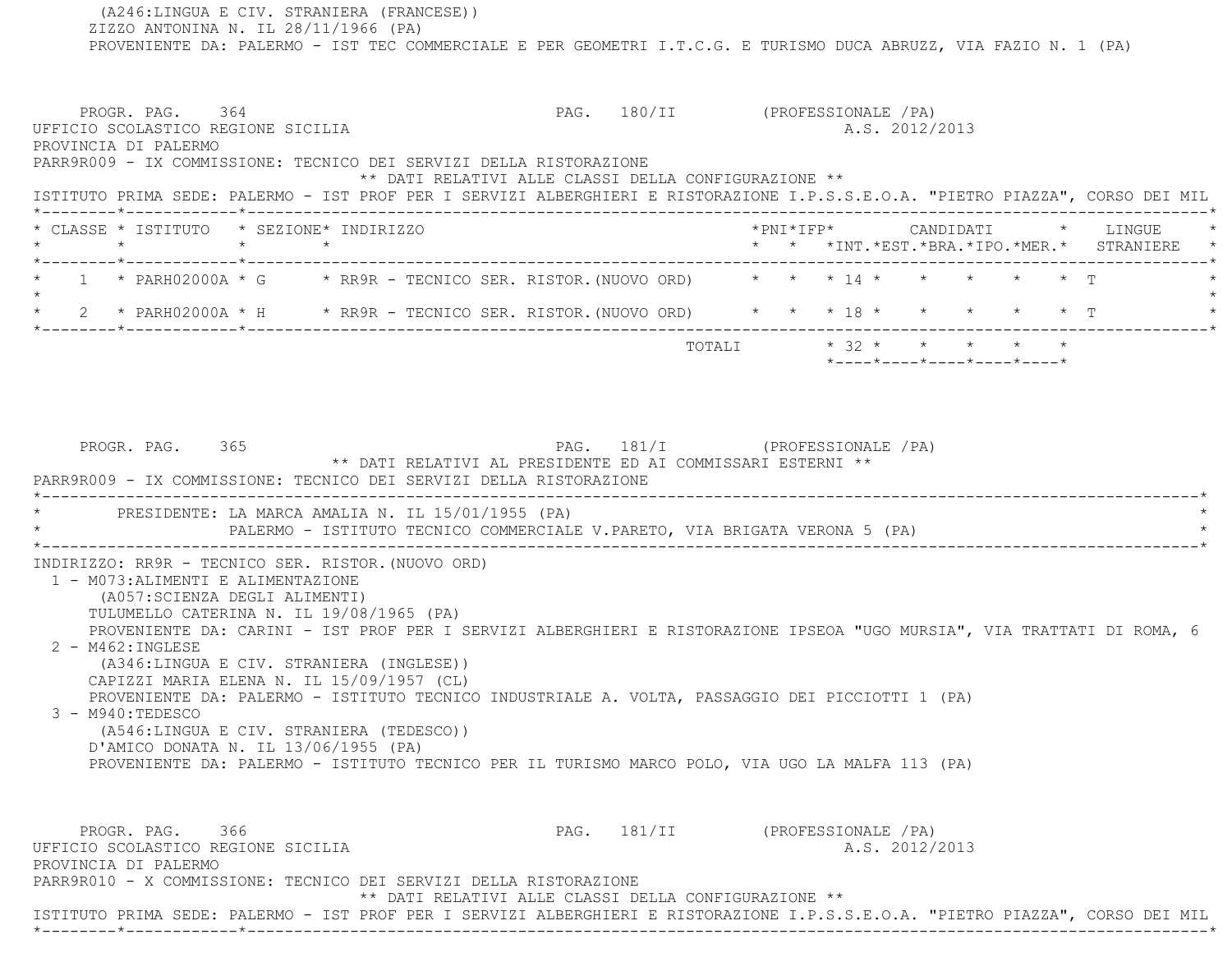|         |                                                                               | * CLASSE * ISTITUTO * SEZIONE* INDIRIZZO                                                                                                                                                                                                                                                                                                                                                                                                                                                                     |                                                                                            |  |
|---------|-------------------------------------------------------------------------------|--------------------------------------------------------------------------------------------------------------------------------------------------------------------------------------------------------------------------------------------------------------------------------------------------------------------------------------------------------------------------------------------------------------------------------------------------------------------------------------------------------------|--------------------------------------------------------------------------------------------|--|
|         | $\star$ $\star$                                                               | $\star$                                                                                                                                                                                                                                                                                                                                                                                                                                                                                                      | * * *INT. *EST. *BRA. *IPO. *MER. * STRANIERE                                              |  |
|         |                                                                               | 1 * PARH02000A * C/ * RR9R - TECNICO SER. RISTOR. (NUOVO ORD) * * * 25 * * *                                                                                                                                                                                                                                                                                                                                                                                                                                 |                                                                                            |  |
| $\star$ |                                                                               | 2 * PARH02000A * D// * RR9R - TECNICO SER. RISTOR. (NUOVO ORD) * * * 17 * 1 * * * * * F                                                                                                                                                                                                                                                                                                                                                                                                                      |                                                                                            |  |
|         |                                                                               |                                                                                                                                                                                                                                                                                                                                                                                                                                                                                                              | *----*----*----*----*----*                                                                 |  |
|         | PROGR. PAG. 367                                                               | PAG. 182/I (PROFESSIONALE /PA)<br>** DATI RELATIVI AL PRESIDENTE ED AI COMMISSARI ESTERNI **<br>PARR9R010 - X COMMISSIONE: TECNICO DEI SERVIZI DELLA RISTORAZIONE                                                                                                                                                                                                                                                                                                                                            |                                                                                            |  |
|         |                                                                               | * PRESIDENTE: DI GANGI FIORENZO N. IL 01/01/1958 (PA)<br>CASTELLANA SICULA - IST PROF PER L'AGRICOLTURA E L'AMBIENTE I.P.S.A.SV.RUR.-I.P.S. ENOG. O, VIALE RISORG*                                                                                                                                                                                                                                                                                                                                           |                                                                                            |  |
|         | $2 - M462 : INGLESE$<br>3 - M390: FRANCESE                                    | PROVENIENTE DA: PARTINICO - IST PROF PER L'AGRICOLTURA E L'AMBIENTE PARTINICO, VIA GOFFREDO MAMELI N. 4 (PA)<br>(A346:LINGUA E CIV. STRANIERA (INGLESE))<br>VISCONTI PAOLA N. IL 12/01/1964 (PA)<br>PROVENIENTE DA: PALERMO - ISTITUTO TECNICO INDUSTRIALE A. VOLTA, PASSAGGIO DEI PICCIOTTI 1 (PA)<br>(A246:LINGUA E CIV. STRANIERA (FRANCESE))<br>GANCI MARCELLA N. IL 01/05/1964 (PA)<br>PROVENIENTE DA: BALESTRATE - IST PROF PER I SERVIZI ALBERGHIERI E RISTORAZIONE IPSSAR BALESTRATE, C.DA FOCE (PA) |                                                                                            |  |
|         | PROGR. PAG. 368<br>UFFICIO SCOLASTICO REGIONE SICILIA<br>PROVINCIA DI PALERMO | PAG. 182/II (PROFESSIONALE / PA)                                                                                                                                                                                                                                                                                                                                                                                                                                                                             | A.S. 2012/2013                                                                             |  |
|         |                                                                               | PARR9R011 - XI COMMISSIONE: TECNICO DEI SERVIZI DELLA RISTORAZIONE<br>** DATI RELATIVI ALLE CLASSI DELLA CONFIGURAZIONE **<br>ISTITUTO PRIMA SEDE: PALERMO - IST PROF PER I SERVIZI ALBERGHIERI E RISTORAZIONE I.P.S.S.E.O.A. "PIETRO PIAZZA", CORSO DEI MIL                                                                                                                                                                                                                                                 |                                                                                            |  |
|         | _____*____________*________                                                   | ----------------<br>* CLASSE * ISTITUTO * SEZIONE* INDIRIZZO                                                                                                                                                                                                                                                                                                                                                                                                                                                 | $*$ PNI $*$ IFP $*$ CANDIDATI $*$ LINGUE $*$<br>* * *INT.*EST.*BRA.*IPO.*MER.* STRANIERE * |  |
|         | ------*------------*--------                                                  | 1 * PARH02000A * A/ * RR9R - TECNICO SER. RISTOR. (NUOVO ORD) * * * 14 * 2 * * * * * F                                                                                                                                                                                                                                                                                                                                                                                                                       |                                                                                            |  |
| $\star$ |                                                                               | 2 * PARH02000A * B/ * RR9R - TECNICO SER. RISTOR. (NUOVO ORD) * * * 20 * * * * * * F                                                                                                                                                                                                                                                                                                                                                                                                                         |                                                                                            |  |
|         |                                                                               |                                                                                                                                                                                                                                                                                                                                                                                                                                                                                                              |                                                                                            |  |
|         |                                                                               |                                                                                                                                                                                                                                                                                                                                                                                                                                                                                                              | *----*----*----*----*----*                                                                 |  |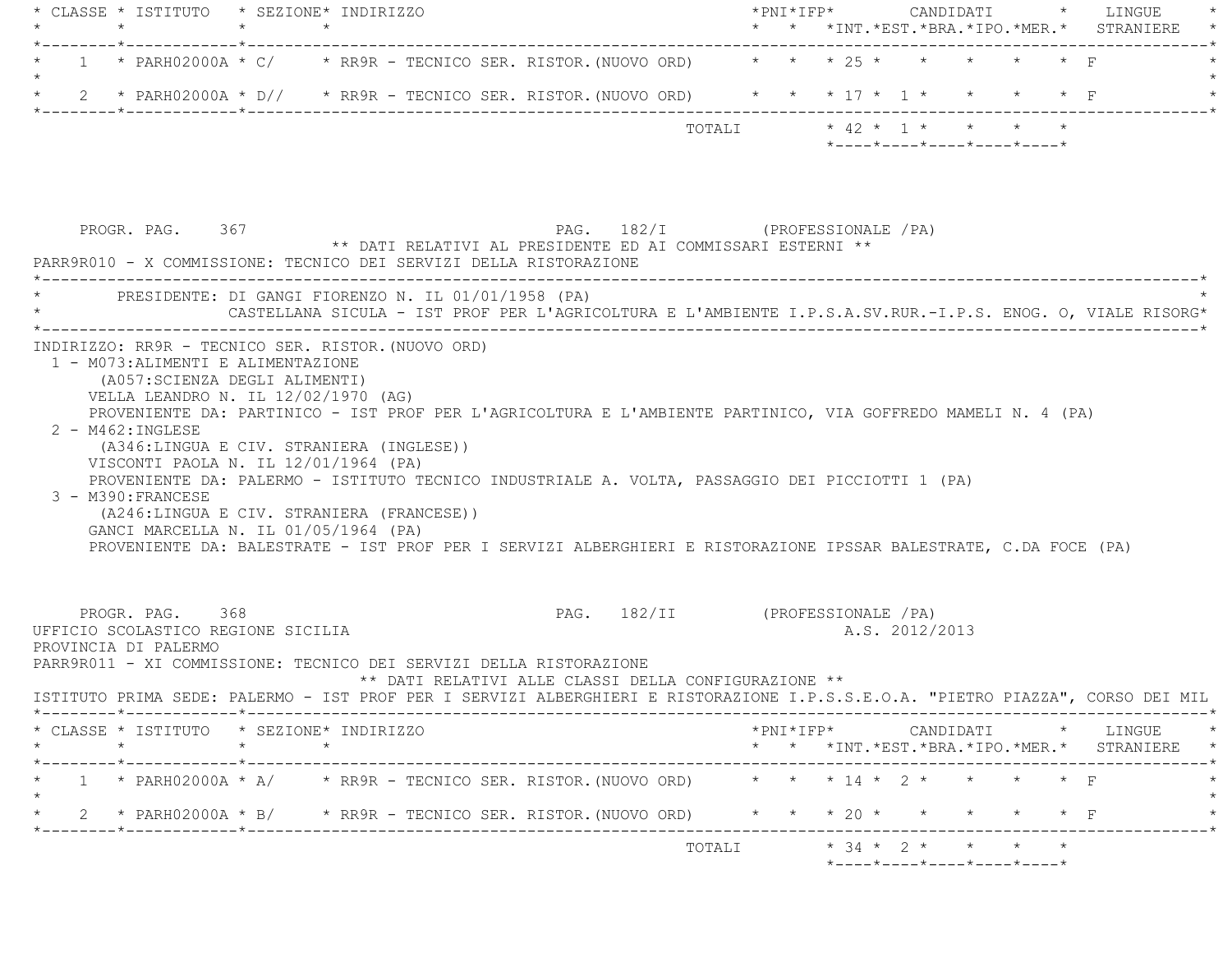| PARR9R011 - XI COMMISSIONE: TECNICO DEI SERVIZI DELLA RISTORAZIONE                                                                                                                                                                                                                     | PROGR. PAG. 369 |                                                                                                                                                                                                                                                                                                                                                                                                                                                                                                                                                                                                 | ** DATI RELATIVI AL PRESIDENTE ED AI COMMISSARI ESTERNI ** |                                 | PAG. 183/I (PROFESSIONALE / PA)               |  |  |                                                                                                          |  |  |
|----------------------------------------------------------------------------------------------------------------------------------------------------------------------------------------------------------------------------------------------------------------------------------------|-----------------|-------------------------------------------------------------------------------------------------------------------------------------------------------------------------------------------------------------------------------------------------------------------------------------------------------------------------------------------------------------------------------------------------------------------------------------------------------------------------------------------------------------------------------------------------------------------------------------------------|------------------------------------------------------------|---------------------------------|-----------------------------------------------|--|--|----------------------------------------------------------------------------------------------------------|--|--|
| * PRESIDENTE: CAMPANELLA PATRIZIA N. IL 07/09/1952 (PA)                                                                                                                                                                                                                                |                 | PALERMO - ISTITUTO TECNICO INDUSTRIALE A. VOLTA, PASSAGGIO DEI PICCIOTTI 1 (PA)                                                                                                                                                                                                                                                                                                                                                                                                                                                                                                                 |                                                            |                                 |                                               |  |  |                                                                                                          |  |  |
| INDIRIZZO: RR9R - TECNICO SER. RISTOR. (NUOVO ORD)<br>1 - M073: ALIMENTI E ALIMENTAZIONE<br>(A057: SCIENZA DEGLI ALIMENTI)<br>$2 - M462 : INGLESE$<br>3 - M390: FRANCESE                                                                                                               |                 | MORELLO GIUSEPPA N. IL 10/11/1954 (PA)<br>PROVENIENTE DA: PALERMO - IST PROF PER I SERVIZI ALBERGHIERI E RISTORAZIONE F.PAOLO CASCINO (EX III ALBERG, VIA FATTORI,<br>(A346:LINGUA E CIV. STRANIERA (INGLESE))<br>CORSINI GABRIELLA N. IL 03/10/1961 (PA)<br>PROVENIENTE DA: BALESTRATE - IST PROF PER I SERVIZI ALBERGHIERI E RISTORAZIONE IPSSAR BALESTRATE, C.DA FOCE (PA)<br>(A246:LINGUA E CIV. STRANIERA (FRANCESE))<br>ACCARDI ROSALBA N. IL 25/02/1965 (PA)<br>PROVENIENTE DA: MARSALA - IST PROF PER L'AGRICOLTURA E L'AMBIENTE I.P.AGRICOLTURA E AMBIENTE MAR, VIA NAZIONALE -STRASAT |                                                            |                                 |                                               |  |  |                                                                                                          |  |  |
| PROGR. PAG. 370<br>UFFICIO SCOLASTICO REGIONE SICILIA<br>PROVINCIA DI PALERMO<br>PARR9R012 - XII COMMISSIONE: TECNICO DEI SERVIZI DELLA RISTORAZIONE<br>ISTITUTO PRIMA SEDE: PALERMO - IST PROF PER I SERVIZI ALBERGHIERI E RISTORAZIONE I.P.S.S.E.O.A. "PIETRO PIAZZA", CORSO DEI MIL |                 |                                                                                                                                                                                                                                                                                                                                                                                                                                                                                                                                                                                                 | ** DATI RELATIVI ALLE CLASSI DELLA CONFIGURAZIONE **       | PAG. 183/II (PROFESSIONALE /PA) |                                               |  |  | A.S. 2012/2013                                                                                           |  |  |
|                                                                                                                                                                                                                                                                                        |                 | * CLASSE * ISTITUTO * SEZIONE* INDIRIZZO                                                                                                                                                                                                                                                                                                                                                                                                                                                                                                                                                        |                                                            |                                 |                                               |  |  |                                                                                                          |  |  |
|                                                                                                                                                                                                                                                                                        |                 |                                                                                                                                                                                                                                                                                                                                                                                                                                                                                                                                                                                                 |                                                            |                                 | * * *INT. *EST. *BRA. *IPO. *MER. * STRANIERE |  |  |                                                                                                          |  |  |
|                                                                                                                                                                                                                                                                                        |                 |                                                                                                                                                                                                                                                                                                                                                                                                                                                                                                                                                                                                 |                                                            |                                 |                                               |  |  |                                                                                                          |  |  |
| 2 * PARH02000A * F * RR9R - TECNICO SER. RISTOR. (NUOVO ORD) * * * 18 * 1 * * * * * F                                                                                                                                                                                                  |                 |                                                                                                                                                                                                                                                                                                                                                                                                                                                                                                                                                                                                 |                                                            |                                 |                                               |  |  |                                                                                                          |  |  |
| $\star$ $\star$ $\star$ $\star$<br>* 1 * PARH02000A * E * RR9R - TECNICO SER. RISTOR. (NUOVO ORD) * * * 23 * * * * * * * F<br>$\star$                                                                                                                                                  |                 |                                                                                                                                                                                                                                                                                                                                                                                                                                                                                                                                                                                                 |                                                            |                                 | TOTALI                                        |  |  | $\star$ 41 $\star$ 1 $\star$ $\star$ $\star$ $\star$<br>$*$ ---- $*$ ---- $*$ ---- $*$ ---- $*$ ---- $*$ |  |  |
| PROGR. PAG. 371<br>PARR9R012 - XII COMMISSIONE: TECNICO DEI SERVIZI DELLA RISTORAZIONE                                                                                                                                                                                                 |                 |                                                                                                                                                                                                                                                                                                                                                                                                                                                                                                                                                                                                 | ** DATI RELATIVI AL PRESIDENTE ED AI COMMISSARI ESTERNI ** |                                 | PAG. 184/I (PROFESSIONALE / PA)               |  |  |                                                                                                          |  |  |
|                                                                                                                                                                                                                                                                                        |                 | PRESIDENTE: GUELI AGATA N. IL 23/03/1953 (PA)<br>PALERMO - LICEO ARTISTICO LICEO ARTISTICO STATALE " E., VIA A. LA MARMORA N. 66 (PA)                                                                                                                                                                                                                                                                                                                                                                                                                                                           |                                                            |                                 |                                               |  |  |                                                                                                          |  |  |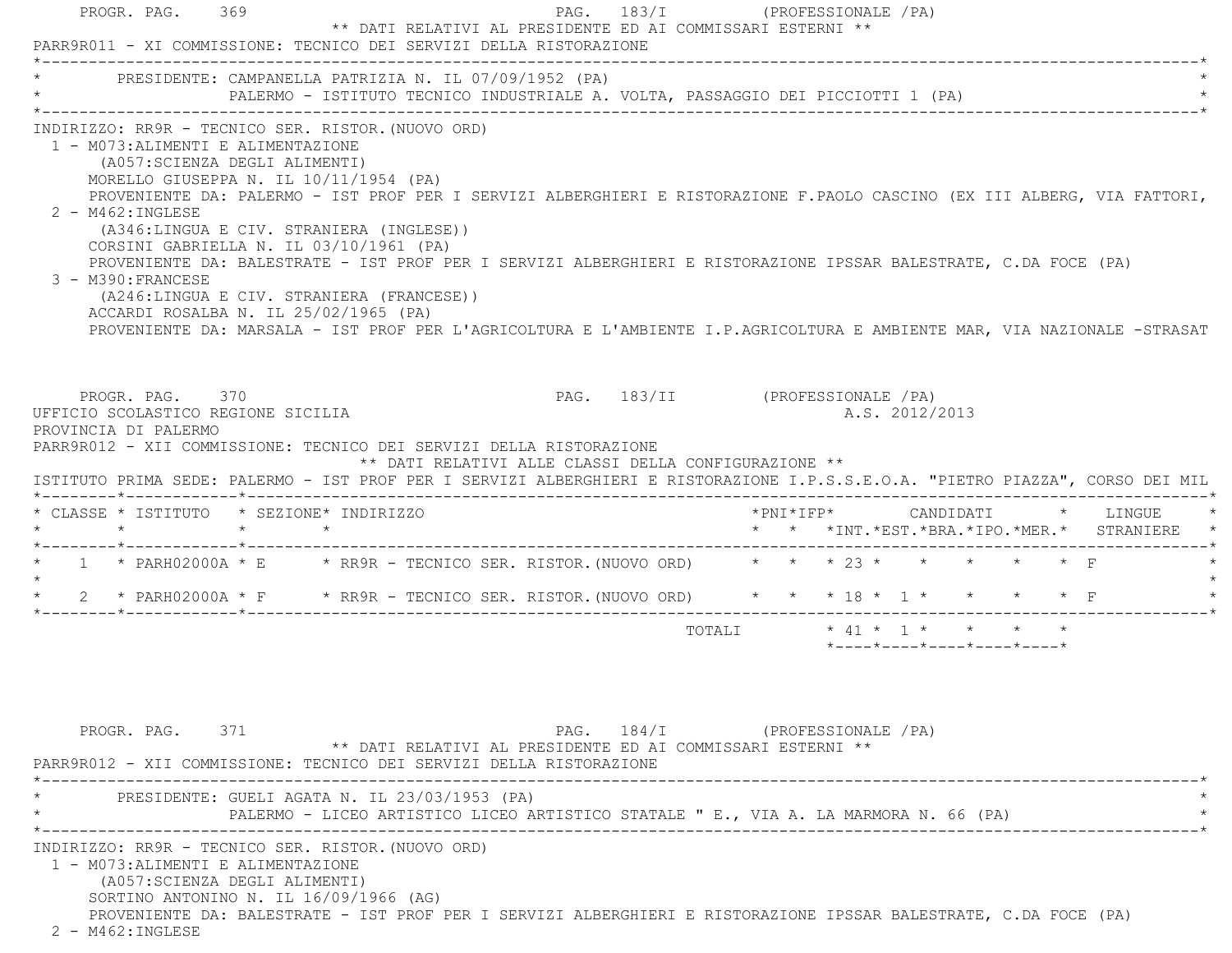(A346:LINGUA E CIV. STRANIERA (INGLESE)) GANCI DANIELA N. IL 30/01/1966 (PA) PROVENIENTE DA: PALERMO - ISTITUTO TECNICO COMMERCIALE F. FERRARA, VIA SGARLATA 11 (PA) 3 - M390:FRANCESE (A246:LINGUA E CIV. STRANIERA (FRANCESE)) SPATOLA GABRIELLA N. IL 13/02/1962 (PA) PROVENIENTE DA: PALERMO - IST PROF PER I SERVIZI ALBERGHIERI E RISTORAZIONE F.PAOLO CASCINO (EX III ALBERG, VIA FATTORI,

PROGR. PAG. 372 PAG. 184/II (PROFESSIONALE /PA) UFFICIO SCOLASTICO REGIONE SICILIA A.S. 2012/2013 PROVINCIA DI PALERMO PARR9R013 - XIII COMMISSIONE: TECNICO DEI SERVIZI DELLA RISTORAZIONE \*\* DATI RELATIVI ALLE CLASSI DELLA CONFIGURAZIONE \*\* ISTITUTO PRIMA SEDE: PALERMO - IST PROF PER I SERVIZI ALBERGHIERI E RISTORAZIONE I.P.S.S.E.O.A. "PIETRO PIAZZA", CORSO DEI MIL \*--------\*------------\*-------------------------------------------------------------------------------------------------------\* \* CLASSE \* ISTITUTO \* SEZIONE\* INDIRIZZO \*PNI\*IFP\* CANDIDATI \* LINGUE \* \* \* \* \* \* \* \*INT.\*EST.\*BRA.\*IPO.\*MER.\* STRANIERE \* \*--------\*------------\*-------------------------------------------------------------------------------------------------------\*1 \* PARH02000A \* M \* RR9R - TECNICO SER. RISTOR. (NUOVO ORD) \* \* \* 17 \* 1 \* \* \* \* \* \* F  $\star$  \* 2 \* PARH02000A \* N \* RR9R - TECNICO SER. RISTOR.(NUOVO ORD) \* \* \* 10 \* 2 \* \* \* \* F \* \* \* \* N/ \* RR9R - TECNICO SER. RISTOR.(NUOVO ORD) \* \* \* 6 \* \* \* \* \* T \* \*--------\*------------\*-------------------------------------------------------------------------------------------------------\* TOTALI \* 33 \* 3 \* \* \* \* \*----\*----\*----\*----\*----\*PROGR. PAG. 373 PAG. 185/I (PROFESSIONALE /PA) \*\* DATI RELATIVI AL PRESIDENTE ED AI COMMISSARI ESTERNI \*\* PARR9R013 - XIII COMMISSIONE: TECNICO DEI SERVIZI DELLA RISTORAZIONE \*----------------------------------------------------------------------------------------------------------------------------\*PRESIDENTE: BONSANGUE PAOLA N. IL 19/05/1955 (PA) PALERMO - ISTITUTO TECNICO INDUSTRIALE A. VOLTA, PASSAGGIO DEI PICCIOTTI 1 (PA) \*----------------------------------------------------------------------------------------------------------------------------\* INDIRIZZO: RR9R - TECNICO SER. RISTOR.(NUOVO ORD) 1 - M073:ALIMENTI E ALIMENTAZIONE (A057:SCIENZA DEGLI ALIMENTI) CALABRESE RITA N. IL 17/10/1958 (PA) PROVENIENTE DA: BALESTRATE - IST PROF PER I SERVIZI ALBERGHIERI E RISTORAZIONE IPSSAR BALESTRATE, C.DA FOCE (PA) 2 - M462:INGLESE (A346:LINGUA E CIV. STRANIERA (INGLESE)) GULOTTA EMMA N. IL 24/11/1954 (PA) PROVENIENTE DA: PALERMO - ISTITUTO TECNICO COMMERCIALE TD CRISPI, L.GO MARIO MINEO,4 (PA) 3 - M390:FRANCESE (A246:LINGUA E CIV. STRANIERA (FRANCESE)) CIPOLLA ALESSANDRA N. IL 23/01/1963 (PA) PROVENIENTE DA: PALERMO - ISTITUTO TECNICO COMMERCIALE PIO LA TORRE, VIA NINA SICILIANA N.22 (PA) 4 - M940:TEDESCO(A546:LINGUA E CIV. STRANIERA (TEDESCO))

CASA' MARIA GIOVANNA N. IL 22/12/1973 (EE)

PROVENIENTE DA: CALTANISSETTA - LICEO CLASSICO LICEO CLASSICO-LINGUISTICO "R., VIA ROSSO DI SAN SECONDO (CL)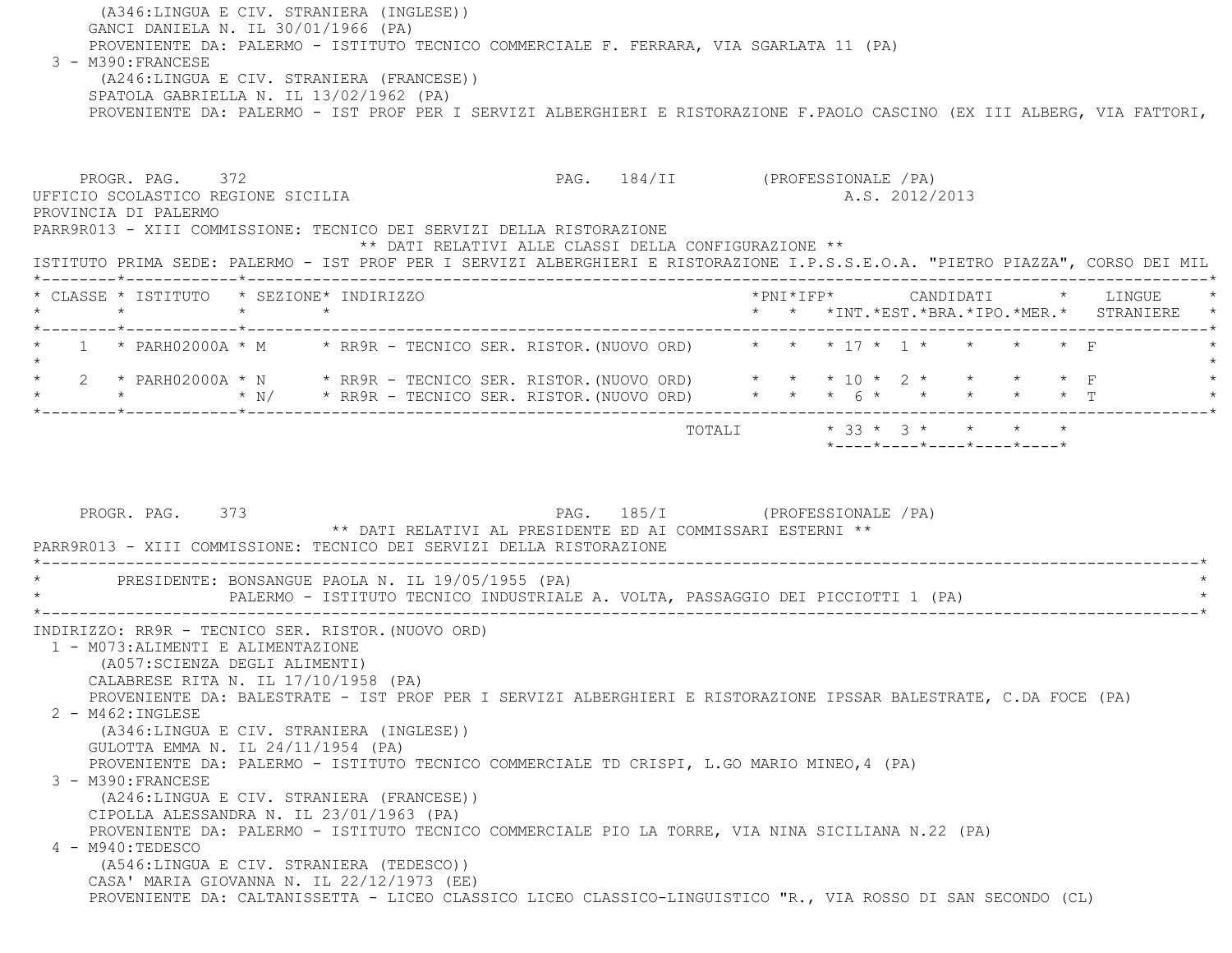| UFFICIO SCOLASTICO REGIONE SICILIA<br>PROVINCIA DI PALERMO                                                                                                                                                                                                                                                                                                                                                                                                                                                                         |                                                                                              | PAG. 185/II (PROFESSIONALE / PA)<br>A.S. 2012/2013                                                                                                                                  |
|------------------------------------------------------------------------------------------------------------------------------------------------------------------------------------------------------------------------------------------------------------------------------------------------------------------------------------------------------------------------------------------------------------------------------------------------------------------------------------------------------------------------------------|----------------------------------------------------------------------------------------------|-------------------------------------------------------------------------------------------------------------------------------------------------------------------------------------|
| PARR9R014 - XIV COMMISSIONE: TECNICO DEI SERVIZI DELLA RISTORAZIONE                                                                                                                                                                                                                                                                                                                                                                                                                                                                | ** DATI RELATIVI ALLE CLASSI DELLA CONFIGURAZIONE **                                         | ISTITUTO PRIMA SEDE: CARINI - IST PROF PER I SERVIZI ALBERGHIERI E RISTORAZIONE IPSEOA "UGO MURSIA", VIA TRATTATI DI ROMA, 6 (                                                      |
| * CLASSE * ISTITUTO * SEZIONE* INDIRIZZO<br>$\star$ $\star$<br>$\star$                                                                                                                                                                                                                                                                                                                                                                                                                                                             |                                                                                              | * * *INT.*EST.*BRA.*IPO.*MER.* STRANIERE                                                                                                                                            |
| 1 * PARH00402E * A * RR9R - TECNICO SER. RISTOR. (NUOVO ORD) * * * 11 * * * * * * * F                                                                                                                                                                                                                                                                                                                                                                                                                                              |                                                                                              |                                                                                                                                                                                     |
| * 2 * PARH00402E * E * RR9R - TECNICO SER. RISTOR. (NUOVO ORD) * * * 11 * 1 * * * * * F                                                                                                                                                                                                                                                                                                                                                                                                                                            |                                                                                              |                                                                                                                                                                                     |
|                                                                                                                                                                                                                                                                                                                                                                                                                                                                                                                                    |                                                                                              | $\star$ 22 $\star$ 1 $\star$ $\star$ $\star$ $\star$<br>TOTALI<br>$*$ ---- $*$ ---- $*$ ---- $*$ ---- $*$ ---- $*$                                                                  |
|                                                                                                                                                                                                                                                                                                                                                                                                                                                                                                                                    |                                                                                              |                                                                                                                                                                                     |
| PROGR. PAG. 375                                                                                                                                                                                                                                                                                                                                                                                                                                                                                                                    | PAG. 186/I (PROFESSIONALE /PA)<br>** DATI RELATIVI AL PRESIDENTE ED AI COMMISSARI ESTERNI ** |                                                                                                                                                                                     |
| PARR9R014 - XIV COMMISSIONE: TECNICO DEI SERVIZI DELLA RISTORAZIONE                                                                                                                                                                                                                                                                                                                                                                                                                                                                |                                                                                              |                                                                                                                                                                                     |
| PRESIDENTE: BERTOLINO SANTA N. IL 12/09/1961 (PA)                                                                                                                                                                                                                                                                                                                                                                                                                                                                                  | PALERMO - LICEO ARTISTICO LICEO ARTISTICO DAMIANI ALMEYD, VIA VIVALDI, 58 (PA)               |                                                                                                                                                                                     |
| INDIRIZZO: RR9R - TECNICO SER. RISTOR. (NUOVO ORD)<br>1 - M073: ALIMENTI E ALIMENTAZIONE                                                                                                                                                                                                                                                                                                                                                                                                                                           |                                                                                              |                                                                                                                                                                                     |
| (A057:SCIENZA DEGLI ALIMENTI)<br>MINUTELLA DOMENICA N. IL 10/03/1959 (PA)<br>$2 - M462 : INGLESE$<br>(A346:LINGUA E CIV. STRANIERA (INGLESE))<br>MULE' LEONARDO N. IL 29/05/1962 (EE)<br>PROVENIENTE DA: BISACQUINO - IST PROF PER L'AGRICOLTURA E L'AMBIENTE G.P. BALLATORE, VIA ORSINI (PA)<br>3 - M390: FRANCESE<br>(A246:LINGUA E CIV. STRANIERA (FRANCESE))<br>GAGLIANO MARIA GIUSEPPA N. IL 09/03/1964 (PA)<br>PROVENIENTE DA: BAGHERIA - ISTITUTO TECNICO COMMERCIALE "DON LUIGI STURZO", VIA SANT'IGNAZIO DI LOYOLA 7 (PA) |                                                                                              | PROVENIENTE DA: CEFALU' - IST PROF PER I SERVIZI ALBERGHIERI E RISTORAZIONE IPSSEOA CEFALU', VIA DI BELGIOIOSO, 2 (PA)                                                              |
| PROGR. PAG. 376<br>UFFICIO SCOLASTICO REGIONE SICILIA<br>PROVINCIA DI PALERMO<br>PARR9R015 - XV COMMISSIONE: TECNICO DEI SERVIZI DELLA RISTORAZIONE                                                                                                                                                                                                                                                                                                                                                                                | ** DATI RELATIVI ALLE CLASSI DELLA CONFIGURAZIONE **                                         | PAG. 186/II (PROFESSIONALE /PA)<br>A.S. 2012/2013<br>ISTITUTO PRIMA SEDE: CARINI - IST PROF PER I SERVIZI ALBERGHIERI E RISTORAZIONE IPSEOA "UGO MURSIA", VIA TRATTATI DI ROMA, 6 ( |

 \*--------\*------------\*-------------------------------------------------------------------------------------------------------\* \* 1 \* PARH00402E \* C \* RR9R - TECNICO SER. RISTOR.(NUOVO ORD) \* \* \* 14 \* \* \* \* \* F \*  $\star$  $\star$ \* 2 \* PARH00402E \* D \* RR9R - TECNICO SER. RISTOR. (NUOVO ORD) \* \* \* 16 \* \* \* \* \* \* \* F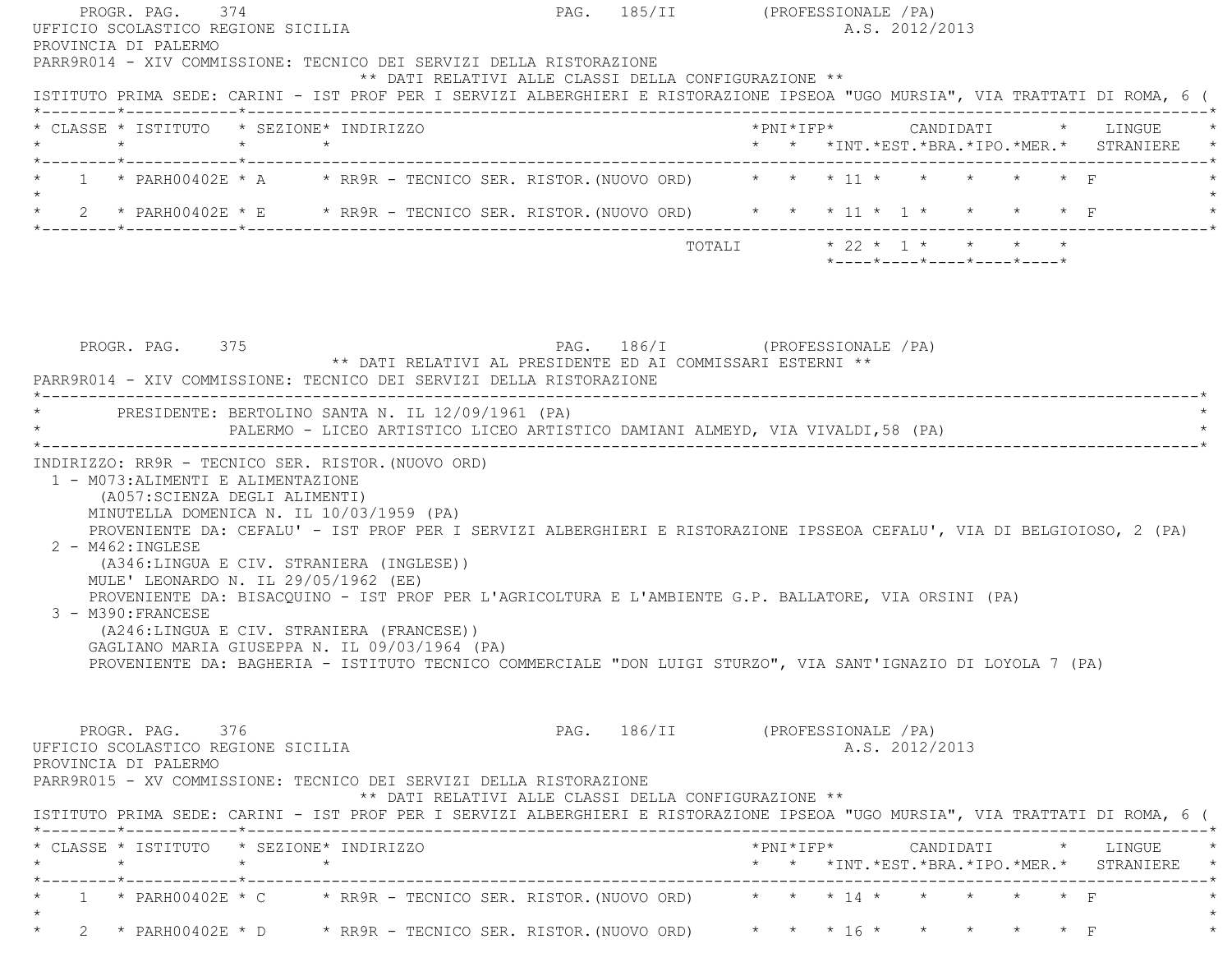|                                                                                                                    |                                                                                                                                                                                                                                                                                                                                                                                                                                                                                                                                                                                      |                                                      | TOTALI | $*$ 30 $*$<br>$*$ - - - - $*$ - - - - $*$ - - - - $*$ - - - - $*$ - - - - $*$ | $\star$ $\star$ |  |
|--------------------------------------------------------------------------------------------------------------------|--------------------------------------------------------------------------------------------------------------------------------------------------------------------------------------------------------------------------------------------------------------------------------------------------------------------------------------------------------------------------------------------------------------------------------------------------------------------------------------------------------------------------------------------------------------------------------------|------------------------------------------------------|--------|-------------------------------------------------------------------------------|-----------------|--|
| PROGR. PAG. 377                                                                                                    | ** DATI RELATIVI AL PRESIDENTE ED AI COMMISSARI ESTERNI **<br>PARR9R015 - XV COMMISSIONE: TECNICO DEI SERVIZI DELLA RISTORAZIONE                                                                                                                                                                                                                                                                                                                                                                                                                                                     |                                                      |        | PAG. 187/I (PROFESSIONALE / PA)                                               |                 |  |
|                                                                                                                    | PRESIDENTE: SALAMONE TOMMASA N. IL 27/08/1956 (PA)<br>PARTINICO - IST PROF INDUSTRIA E ARTIGIANATO M.O.CORBINO PARTINICO, VIA VERONA N.2 (PA)                                                                                                                                                                                                                                                                                                                                                                                                                                        |                                                      |        |                                                                               |                 |  |
| 1 - M073: ALIMENTI E ALIMENTAZIONE<br>(A057: SCIENZA DEGLI ALIMENTI)<br>$2 - M462 : INGLESE$<br>3 - M390: FRANCESE | INFRANCO GIUSEPPA N. IL 24/09/1966 (AG)<br>PROVENIENTE DA: BISACQUINO - IST PROF PER I SERVIZI ALBERGHIERI E RISTORAZIONE IPSSAR BISACQUINO, VIA SALERNO (PA)<br>(A346:LINGUA E CIV. STRANIERA (INGLESE))<br>PILADE VITO ANTONIO N. IL 05/07/1967 (EE)<br>PROVENIENTE DA: CIMINNA - ISTITUTO TECNICO COMMERCIALE ISTITUTO TECNICO COMMERCIALE, VIA C.A. DALLA CHIESA (PA)<br>(A246:LINGUA E CIV. STRANIERA (FRANCESE))<br>RAPPA GIUSEPPA MARIA N. IL 17/03/1957 (PA)<br>PROVENIENTE DA: PARTINICO - IST PROF PER L'AGRICOLTURA E L'AMBIENTE PARTINICO, VIA GOFFREDO MAMELI N. 4 (PA) |                                                      |        |                                                                               |                 |  |
| PROGR. PAG. 378<br>UFFICIO SCOLASTICO REGIONE SICILIA<br>PROVINCIA DI PALERMO                                      | PARR9R016 - XVI COMMISSIONE: TECNICO DEI SERVIZI DELLA RISTORAZIONE                                                                                                                                                                                                                                                                                                                                                                                                                                                                                                                  |                                                      |        | PAG. 187/II (PROFESSIONALE / PA)<br>A.S. 2012/2013                            |                 |  |
|                                                                                                                    | ISTITUTO PRIMA SEDE: CEFALU' - IST PROF PER I SERVIZI ALBERGHIERI E RISTORAZIONE IPSSEOA CEFALU', VIA DI BELGIOIOSO, 2 (PA)                                                                                                                                                                                                                                                                                                                                                                                                                                                          | ** DATI RELATIVI ALLE CLASSI DELLA CONFIGURAZIONE ** |        |                                                                               |                 |  |
| * CLASSE * ISTITUTO * SEZIONE* INDIRIZZO                                                                           | $\begin{array}{ccc} \star & \quad & \quad & \star \end{array}$                                                                                                                                                                                                                                                                                                                                                                                                                                                                                                                       |                                                      |        | *PNI*IFP* CANDIDATI * LINGUE<br>* * *INT. *EST. *BRA. *IPO. *MER. * STRANIERE |                 |  |
|                                                                                                                    |                                                                                                                                                                                                                                                                                                                                                                                                                                                                                                                                                                                      |                                                      |        |                                                                               |                 |  |
|                                                                                                                    | 1 * PARH00201T * B * RR9R - TECNICO SER. RISTOR. (NUOVO ORD) * * * 12 * 3 * *                                                                                                                                                                                                                                                                                                                                                                                                                                                                                                        |                                                      |        |                                                                               |                 |  |
|                                                                                                                    | * 2 * PARH00201T * E * RR9R - TECNICO SER. RISTOR. (NUOVO ORD) * * * 16 * * * * * * * F                                                                                                                                                                                                                                                                                                                                                                                                                                                                                              |                                                      |        |                                                                               |                 |  |

PROGR. PAG. 379 PAG. 188/I (PROFESSIONALE /PA) \*\* DATI RELATIVI AL PRESIDENTE ED AI COMMISSARI ESTERNI \*\* PARR9R016 - XVI COMMISSIONE: TECNICO DEI SERVIZI DELLA RISTORAZIONE \*----------------------------------------------------------------------------------------------------------------------------\* \* PRESIDENTE: GIAMPORCARO CONCETTA MARIA N. IL 23/10/1954 (PA) \* \* BAGHERIA - ISTITUTO TECNICO COMMERCIALE "DON LUIGI STURZO", VIA SANT'IGNAZIO DI LOYOLA 7 (PA) \*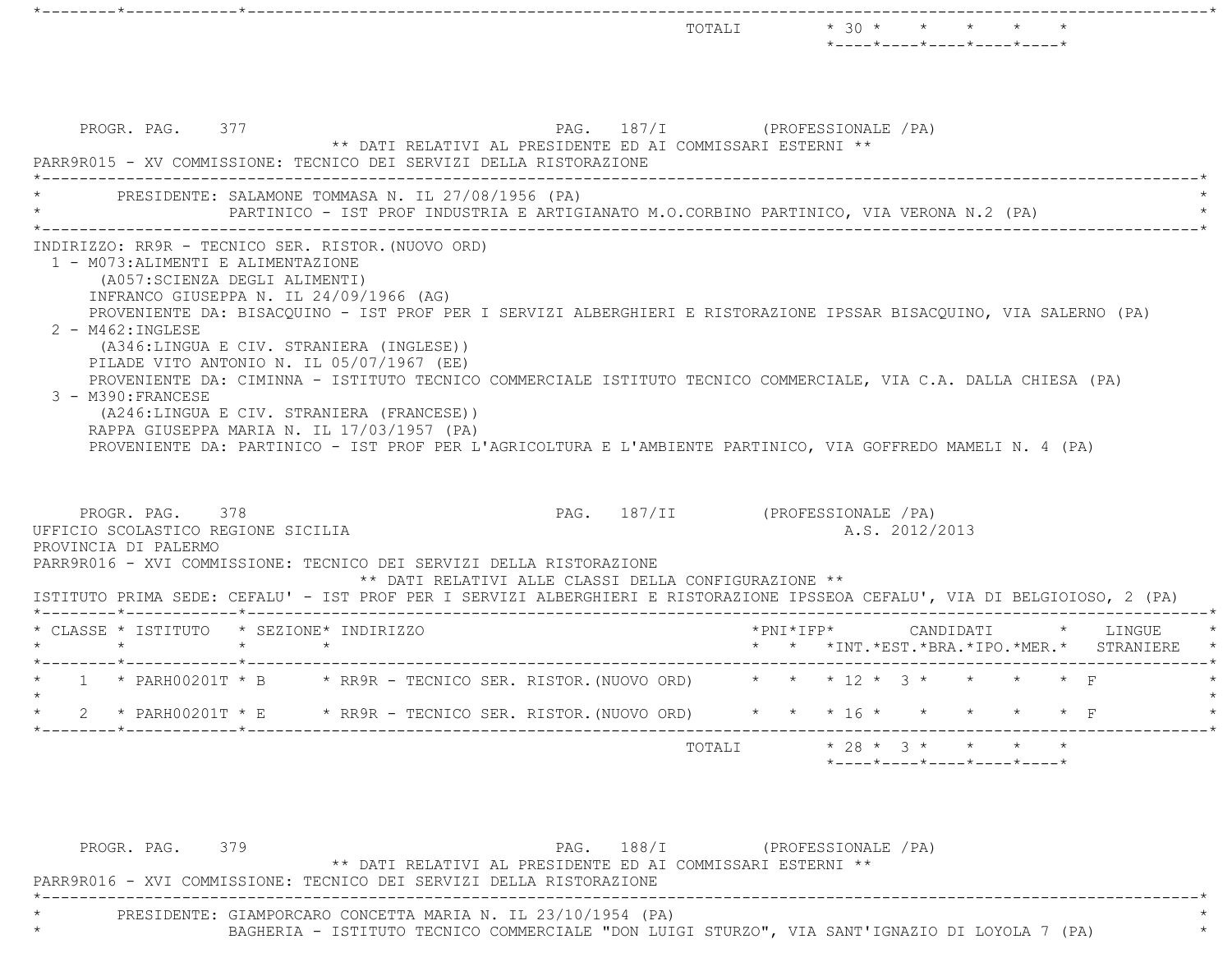\*----------------------------------------------------------------------------------------------------------------------------\* INDIRIZZO: RR9R - TECNICO SER. RISTOR.(NUOVO ORD) 1 - M073:ALIMENTI E ALIMENTAZIONE (A057:SCIENZA DEGLI ALIMENTI) MANZONE ALESSANDRA N. IL 29/10/1970 (PA) PROVENIENTE DA: PALERMO - IST PROF PER I SERVIZI ALBERGHIERI E RISTORAZIONE F.PAOLO CASCINO (EX III ALBERG, VIA FATTORI,  $2 - M462 \cdot INGIERSE$  (A346:LINGUA E CIV. STRANIERA (INGLESE)) POLITO MARIA GABRIELLA N. IL 13/04/1962 (PA) PROVENIENTE DA: PETRALIA SOPRANA - ISTITUTO TECNICO INDUSTRIALE I.T.I. "ELETTRONICA ED ELETTR, CORSO UMBERTO I (PA) 3 - M390:FRANCESE (A246:LINGUA E CIV. STRANIERA (FRANCESE)) CIRAVOLO ANNA MARIA N. IL 05/04/1954 (PA) PROVENIENTE DA: PARTINICO - IST TEC COMMERCIALE E PER GEOMETRI CARLO ALBERTO DALLA CHIESA, CORSO DEI MILLE 517 (PA) PROGR. PAG. 380 PAG. 188/II (PROFESSIONALE /PA) UFFICIO SCOLASTICO REGIONE SICILIA A.S. 2012/2013 PROVINCIA DI PALERMO PARR9R017 - XVII COMMISSIONE: TECNICO DEI SERVIZI DELLA RISTORAZIONE \*\* DATI RELATIVI ALLE CLASSI DELLA CONFIGURAZIONE \*\* ISTITUTO PRIMA SEDE: CEFALU' - IST PROF PER I SERVIZI ALBERGHIERI E RISTORAZIONE IPSSEOA CEFALU', VIA DI BELGIOIOSO, 2 (PA) \*--------\*------------\*-------------------------------------------------------------------------------------------------------\* \* CLASSE \* ISTITUTO \* SEZIONE\* INDIRIZZO \*PNI\*IFP\* CANDIDATI \* LINGUE \* \* \* \* \* \* \* \*INT.\*EST.\*BRA.\*IPO.\*MER.\* STRANIERE \* \*--------\*------------\*-------------------------------------------------------------------------------------------------------\* \* 1 \* PARH00201T \* C \* RR9R - TECNICO SER. RISTOR.(NUOVO ORD) \* \* \* 21 \* \* \* \* \* F \*  $\star$  \* 2 \* PARH00201T \* D \* RR9R - TECNICO SER. RISTOR.(NUOVO ORD) \* \* \* 17 \* 1 \* \* \* \* T \* \*--------\*------------\*-------------------------------------------------------------------------------------------------------\*TOTALI  $* 38 * 1 * * * * * * *$  \*----\*----\*----\*----\*----\*PROGR. PAG. 381 PAG. 189/I (PROFESSIONALE /PA) \*\* DATI RELATIVI AL PRESIDENTE ED AI COMMISSARI ESTERNI \*\* PARR9R017 - XVII COMMISSIONE: TECNICO DEI SERVIZI DELLA RISTORAZIONE \*----------------------------------------------------------------------------------------------------------------------------\*PRESIDENTE: GRIMAUDO SEBASTIANO N. IL 24/02/1956 (TP) BAGHERIA - LICEO SCIENTIFICO LICEO SCIENTIFICO "G.D'ALESSAN, VIA S. IGNAZIO DI LOYOLA (PA) \*----------------------------------------------------------------------------------------------------------------------------\* INDIRIZZO: RR9R - TECNICO SER. RISTOR.(NUOVO ORD) 1 - M073:ALIMENTI E ALIMENTAZIONE (A057:SCIENZA DEGLI ALIMENTI) TESTA CARLO N. IL 11/11/1961 (PA) PROVENIENTE DA: PALERMO - IST PROF PER I SERVIZI ALBERGHIERI E RISTORAZIONE I.P.S.S.E.O.A. "PIETRO PIAZZA", CORSO DEI MI 2 - M462:INGLESE (A346:LINGUA E CIV. STRANIERA (INGLESE)) SANFILIPPO FRANCESCA N. IL 12/02/1965 (PA) PROVENIENTE DA: BAGHERIA - LICEO CLASSICO LICEO GINNASIO DI STATO (F. SC, VIA DANTE 22 (PA) 3 - M390:FRANCESE (A246:LINGUA E CIV. STRANIERA (FRANCESE)) GIACOMARRA ANNA MARIA N. IL 25/05/1959 (PA)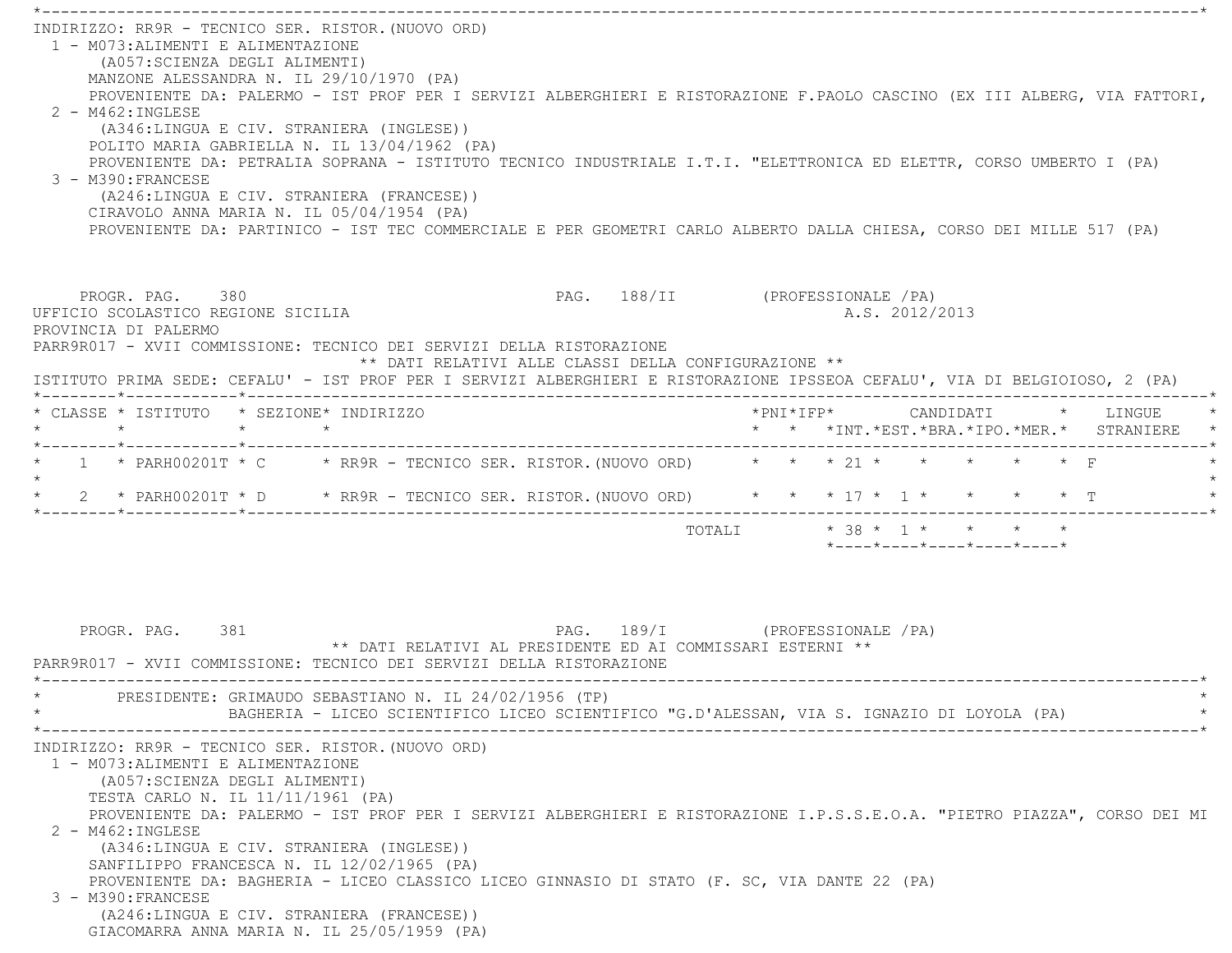PROVENIENTE DA: BALESTRATE - IST PROF PER I SERVIZI ALBERGHIERI E RISTORAZIONE IPSSAR BALESTRATE, C.DA FOCE (PA) 4 - M940:TEDESCO (A546:LINGUA E CIV. STRANIERA (TEDESCO)) CIOFALO MARIA N. IL 15/03/1969 (PA) PROVENIENTE DA: BAGHERIA - ISTITUTO TECNICO COMMERCIALE "DON LUIGI STURZO", VIA SANT'IGNAZIO DI LOYOLA 7 (PA) PROGR. PAG. 382 PAG. 189/II (PROFESSIONALE /PA) UFFICIO SCOLASTICO REGIONE SICILIA A.S. 2012/2013 PROVINCIA DI PALERMO PARR9R018 - XVIII COMMISSIONE: TECNICO DEI SERVIZI DELLA RISTORAZIONE \*\* DATI RELATIVI ALLE CLASSI DELLA CONFIGURAZIONE \*\* ISTITUTO PRIMA SEDE: BALESTRATE - IST PROF PER I SERVIZI ALBERGHIERI E RISTORAZIONE IPSSAR BALESTRATE, C.DA FOCE (PA) \*--------\*------------\*-------------------------------------------------------------------------------------------------------\* \* CLASSE \* ISTITUTO \* SEZIONE\* INDIRIZZO \*PNI\*IFP\* CANDIDATI \* LINGUE \* \* \* \* \* \* \* \*INT.\*EST.\*BRA.\*IPO.\*MER.\* STRANIERE \* \*--------\*------------\*-------------------------------------------------------------------------------------------------------\* $1 * \text{PARH021017} * A * \text{RR9R - TECNICO SER. RISTOR. (NUOVO ORD) * * * * 13 * 2 * * * * * * F$  $\star$ \* 2 \* PARH021017 \* B \* RR9R - TECNICO SER. RISTOR. (NUOVO ORD) \* \* \* 17 \* \* \* \* \* \* \* F \*--------\*------------\*-------------------------------------------------------------------------------------------------------\*TOTALI  $* 30 * 2 * * * * * * *$  \*----\*----\*----\*----\*----\*PROGR. PAG. 383 PAG. 190/I (PROFESSIONALE /PA) \*\* DATI RELATIVI AL PRESIDENTE ED AI COMMISSARI ESTERNI \*\* PARR9R018 - XVIII COMMISSIONE: TECNICO DEI SERVIZI DELLA RISTORAZIONE \*----------------------------------------------------------------------------------------------------------------------------\*PRESIDENTE: ARICO' ROSOLINO N. IL 16/07/1949 (PA) \* PALERMO - IST PROF PER I SERVIZI ALBERGHIERI E RISTORAZIONE I.P.S.S.E.O.A. "PIETRO PIAZZA", CORSO DEI MI\* \*----------------------------------------------------------------------------------------------------------------------------\* INDIRIZZO: RR9R - TECNICO SER. RISTOR.(NUOVO ORD) 1 - M073:ALIMENTI E ALIMENTAZIONE (A057:SCIENZA DEGLI ALIMENTI) MUSSONI ANTONELLA N. IL 18/04/1960 (PA) PROVENIENTE DA: PALERMO - IST PROF PER I SERVIZI ALBERGHIERI E RISTORAZIONE I.P.S.S.E.O.A. "PIETRO PIAZZA", CORSO DEI MI 2 - M462:INGLESE (A346:LINGUA E CIV. STRANIERA (INGLESE)) NICOLOSI PELLEGRINA N. IL 15/01/1965 (AG) PROVENIENTE DA: BISACQUINO - IST TEC COMMERCIALE E PER GEOMETRI DON CALOGERO DI VINCENTI, VIA SALERNO (PA) 3 - M390:FRANCESE (A246:LINGUA E CIV. STRANIERA (FRANCESE)) PRESTIFILIPPO SILVANA N. IL 30/09/1953 (PA) PROVENIENTE DA: TERMINI IMERESE - IST TEC COMMERCIALE E PER GEOMETRI STENIO TERMINI IMERESE, VIA E.FERMI (PA) PROGR. PAG. 384 384 PAG. 190/II (PROFESSIONALE /PA) UFFICIO SCOLASTICO REGIONE SICILIA A.S. 2012/2013 PROVINCIA DI PALERMO PARR9R019 - XIX COMMISSIONE: TECNICO DEI SERVIZI DELLA RISTORAZIONE\*\* DATI RELATIVI ALLE CLASSI DELLA CONFIGURAZIONE \*\*

ISTITUTO PRIMA SEDE: BISACQUINO - IST PROF PER I SERVIZI ALBERGHIERI E RISTORAZIONE IPSSAR BISACQUINO, VIA SALERNO (PA)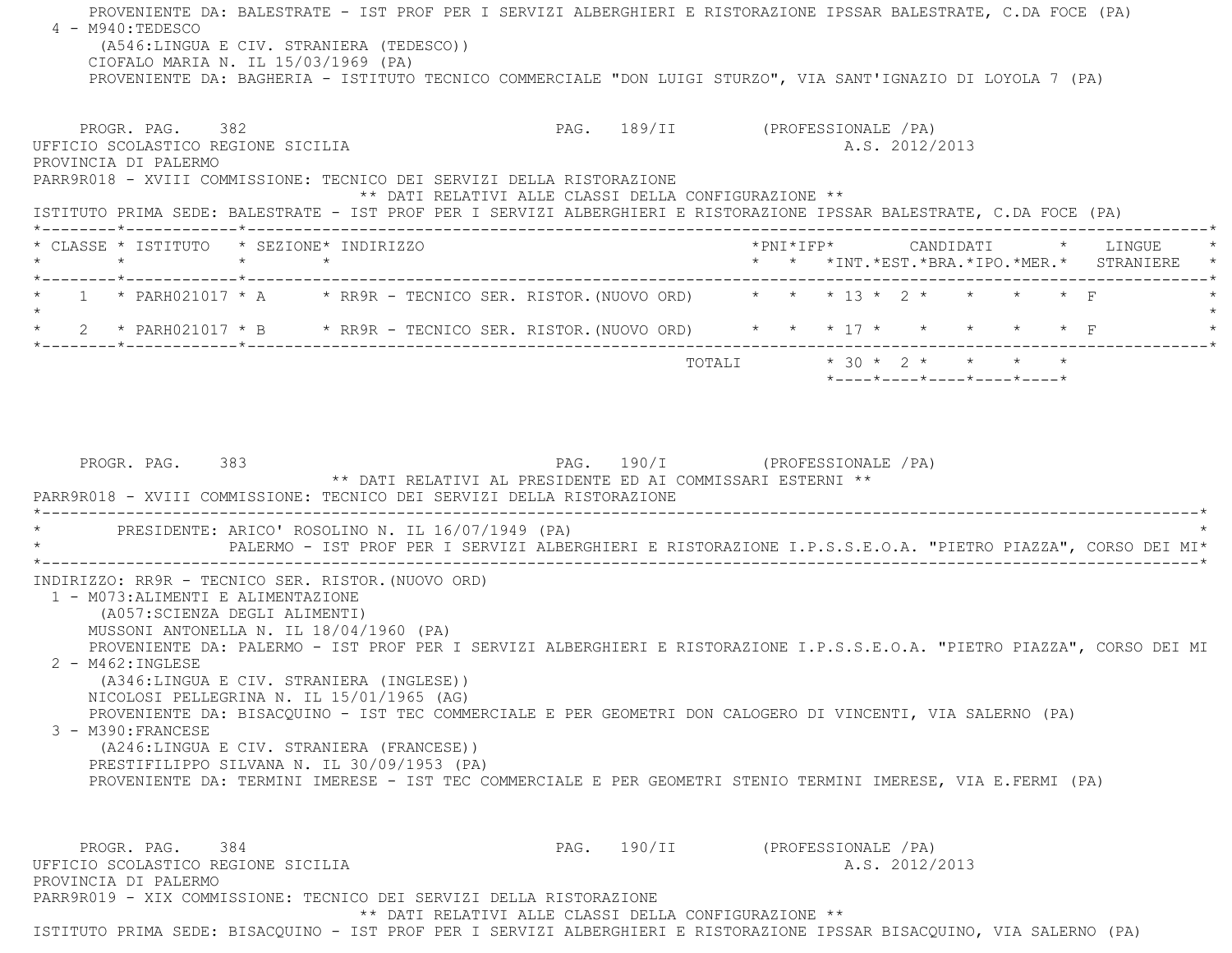| 1 * PARH014014 * A * RR9R - TECNICO SER. RISTOR. (NUOVO ORD) * * * 22 * * * * * * * F<br>* 2 * PARH014014 * B * RR9Q - TECNICO SERV. TURIS. (NUOVO ORD.) * * * 11 * * * * * * * F<br>TOTALI * 33 * * * * * *<br>$*$ ---- $*$ ---- $*$ ---- $*$ ---- $*$ ---- $*$<br>PAG. 191/I (PROFESSIONALE / PA)<br>PROGR. PAG. 385<br>** DATI RELATIVI AL PRESIDENTE ED AI COMMISSARI ESTERNI **<br>PARR9R019 - XIX COMMISSIONE: TECNICO DEI SERVIZI DELLA RISTORAZIONE<br>PRESIDENTE: TOIA FRANCESCO N. IL 15/08/1947 (PA)<br>BORGETTO - ISTITUTO COMPRENSIVO I.C. BORGETTO, VIA PRIMAVERA DI PRAGA (PA)<br>INDIRIZZO: RR9R - TECNICO SER. RISTOR. (NUOVO ORD)<br>1 - M073: ALIMENTI E ALIMENTAZIONE<br>(A057: SCIENZA DEGLI ALIMENTI)<br>GUAGENTI GIOVANNA N. IL 11/06/1970 (PA)<br>PROVENIENTE DA: CARINI - IST PROF PER I SERVIZI ALBERGHIERI E RISTORAZIONE IPSEOA "UGO MURSIA", VIA TRATTATI DI ROMA, 6<br>$2 - M462 : INGLESE$<br>(A346:LINGUA E CIV. STRANIERA (INGLESE))<br>D'ANNA STEFANA N. IL 29/07/1958 (PA)<br>PROVENIENTE DA: BALESTRATE - IST PROF PER I SERVIZI ALBERGHIERI E RISTORAZIONE IPSSAR BALESTRATE, C.DA FOCE (PA)<br>3 - M390: FRANCESE<br>(A246:LINGUA E CIV. STRANIERA (FRANCESE))<br>ANZELMO MARIA ROSA N. IL 29/07/1959 (PA)<br>PROVENIENTE DA: BALESTRATE - IST PROF PER I SERVIZI ALBERGHIERI E RISTORAZIONE IPSSAR BALESTRATE, C.DA FOCE (PA)<br>INDIRIZZO: RR9Q - TECNICO SERV. TURIS. (NUOVO ORD.)<br>$1 - M462 : INGLESE$<br>(A346:LINGUA E CIV. STRANIERA (INGLESE))<br>D'ANNA STEFANA N. IL 29/07/1958 (PA)<br>PROVENIENTE DA: BALESTRATE - IST PROF PER I SERVIZI ALBERGHIERI E RISTORAZIONE IPSSAR BALESTRATE, C.DA FOCE (PA)<br>2 - M390: FRANCESE<br>(A246:LINGUA E CIV. STRANIERA (FRANCESE))<br>ANZELMO MARIA ROSA N. IL 29/07/1959 (PA)<br>PROVENIENTE DA: BALESTRATE - IST PROF PER I SERVIZI ALBERGHIERI E RISTORAZIONE IPSSAR BALESTRATE, C.DA FOCE (PA)<br>3 - M079: ECONOMIA E TECNICA DELL'AZIENDA TURISTICA<br>(A017:DISCIPLINE ECONOMICO-AZIENDALI)<br>DI SALVO VINCENZO N. IL 29/06/1956 (PA)<br>PROVENIENTE DA: BAGHERIA - ISTITUTO TECNICO COMMERCIALE "DON LUIGI STURZO", VIA SANT'IGNAZIO DI LOYOLA 7 (PA)<br>PROGR. PAG.<br>386<br>PAG. 191/II (PROFESSIONALE / PA)<br>UFFICIO SCOLASTICO REGIONE SICILIA<br>A.S. 2012/2013<br>PROVINCIA DI PALERMO<br>PARR9R020 - XX COMMISSIONE: TECNICO DEI SERVIZI DELLA RISTORAZIONE<br>** DATI RELATIVI ALLE CLASSI DELLA CONFIGURAZIONE **<br>ISTITUTO PRIMA SEDE: PALERMO - L.R. PAR. IST PROF PER I SERVIZI ALBERGHIERI E RIS G.GENTILE, VIA ORETO, 399 (PA)<br>$*$ PNI $*$ IFP $*$<br>* CLASSE * ISTITUTO * SEZIONE* INDIRIZZO<br>$\verb CANDIDATI + \verb LINGUE $ |  | * CLASSE * ISTITUTO * SEZIONE* INDIRIZZO |  |  |  |  |  |  |  |
|----------------------------------------------------------------------------------------------------------------------------------------------------------------------------------------------------------------------------------------------------------------------------------------------------------------------------------------------------------------------------------------------------------------------------------------------------------------------------------------------------------------------------------------------------------------------------------------------------------------------------------------------------------------------------------------------------------------------------------------------------------------------------------------------------------------------------------------------------------------------------------------------------------------------------------------------------------------------------------------------------------------------------------------------------------------------------------------------------------------------------------------------------------------------------------------------------------------------------------------------------------------------------------------------------------------------------------------------------------------------------------------------------------------------------------------------------------------------------------------------------------------------------------------------------------------------------------------------------------------------------------------------------------------------------------------------------------------------------------------------------------------------------------------------------------------------------------------------------------------------------------------------------------------------------------------------------------------------------------------------------------------------------------------------------------------------------------------------------------------------------------------------------------------------------------------------------------------------------------------------------------------------------------------------------------------------------------------------------------------------------------------------------------------------------------------------------------------------------------------------------------------------------------------------------------------------------------------------------------------------------------------------------------------|--|------------------------------------------|--|--|--|--|--|--|--|
|                                                                                                                                                                                                                                                                                                                                                                                                                                                                                                                                                                                                                                                                                                                                                                                                                                                                                                                                                                                                                                                                                                                                                                                                                                                                                                                                                                                                                                                                                                                                                                                                                                                                                                                                                                                                                                                                                                                                                                                                                                                                                                                                                                                                                                                                                                                                                                                                                                                                                                                                                                                                                                                                |  |                                          |  |  |  |  |  |  |  |
|                                                                                                                                                                                                                                                                                                                                                                                                                                                                                                                                                                                                                                                                                                                                                                                                                                                                                                                                                                                                                                                                                                                                                                                                                                                                                                                                                                                                                                                                                                                                                                                                                                                                                                                                                                                                                                                                                                                                                                                                                                                                                                                                                                                                                                                                                                                                                                                                                                                                                                                                                                                                                                                                |  |                                          |  |  |  |  |  |  |  |
|                                                                                                                                                                                                                                                                                                                                                                                                                                                                                                                                                                                                                                                                                                                                                                                                                                                                                                                                                                                                                                                                                                                                                                                                                                                                                                                                                                                                                                                                                                                                                                                                                                                                                                                                                                                                                                                                                                                                                                                                                                                                                                                                                                                                                                                                                                                                                                                                                                                                                                                                                                                                                                                                |  |                                          |  |  |  |  |  |  |  |
|                                                                                                                                                                                                                                                                                                                                                                                                                                                                                                                                                                                                                                                                                                                                                                                                                                                                                                                                                                                                                                                                                                                                                                                                                                                                                                                                                                                                                                                                                                                                                                                                                                                                                                                                                                                                                                                                                                                                                                                                                                                                                                                                                                                                                                                                                                                                                                                                                                                                                                                                                                                                                                                                |  |                                          |  |  |  |  |  |  |  |
|                                                                                                                                                                                                                                                                                                                                                                                                                                                                                                                                                                                                                                                                                                                                                                                                                                                                                                                                                                                                                                                                                                                                                                                                                                                                                                                                                                                                                                                                                                                                                                                                                                                                                                                                                                                                                                                                                                                                                                                                                                                                                                                                                                                                                                                                                                                                                                                                                                                                                                                                                                                                                                                                |  |                                          |  |  |  |  |  |  |  |
|                                                                                                                                                                                                                                                                                                                                                                                                                                                                                                                                                                                                                                                                                                                                                                                                                                                                                                                                                                                                                                                                                                                                                                                                                                                                                                                                                                                                                                                                                                                                                                                                                                                                                                                                                                                                                                                                                                                                                                                                                                                                                                                                                                                                                                                                                                                                                                                                                                                                                                                                                                                                                                                                |  |                                          |  |  |  |  |  |  |  |
|                                                                                                                                                                                                                                                                                                                                                                                                                                                                                                                                                                                                                                                                                                                                                                                                                                                                                                                                                                                                                                                                                                                                                                                                                                                                                                                                                                                                                                                                                                                                                                                                                                                                                                                                                                                                                                                                                                                                                                                                                                                                                                                                                                                                                                                                                                                                                                                                                                                                                                                                                                                                                                                                |  |                                          |  |  |  |  |  |  |  |
|                                                                                                                                                                                                                                                                                                                                                                                                                                                                                                                                                                                                                                                                                                                                                                                                                                                                                                                                                                                                                                                                                                                                                                                                                                                                                                                                                                                                                                                                                                                                                                                                                                                                                                                                                                                                                                                                                                                                                                                                                                                                                                                                                                                                                                                                                                                                                                                                                                                                                                                                                                                                                                                                |  |                                          |  |  |  |  |  |  |  |
|                                                                                                                                                                                                                                                                                                                                                                                                                                                                                                                                                                                                                                                                                                                                                                                                                                                                                                                                                                                                                                                                                                                                                                                                                                                                                                                                                                                                                                                                                                                                                                                                                                                                                                                                                                                                                                                                                                                                                                                                                                                                                                                                                                                                                                                                                                                                                                                                                                                                                                                                                                                                                                                                |  |                                          |  |  |  |  |  |  |  |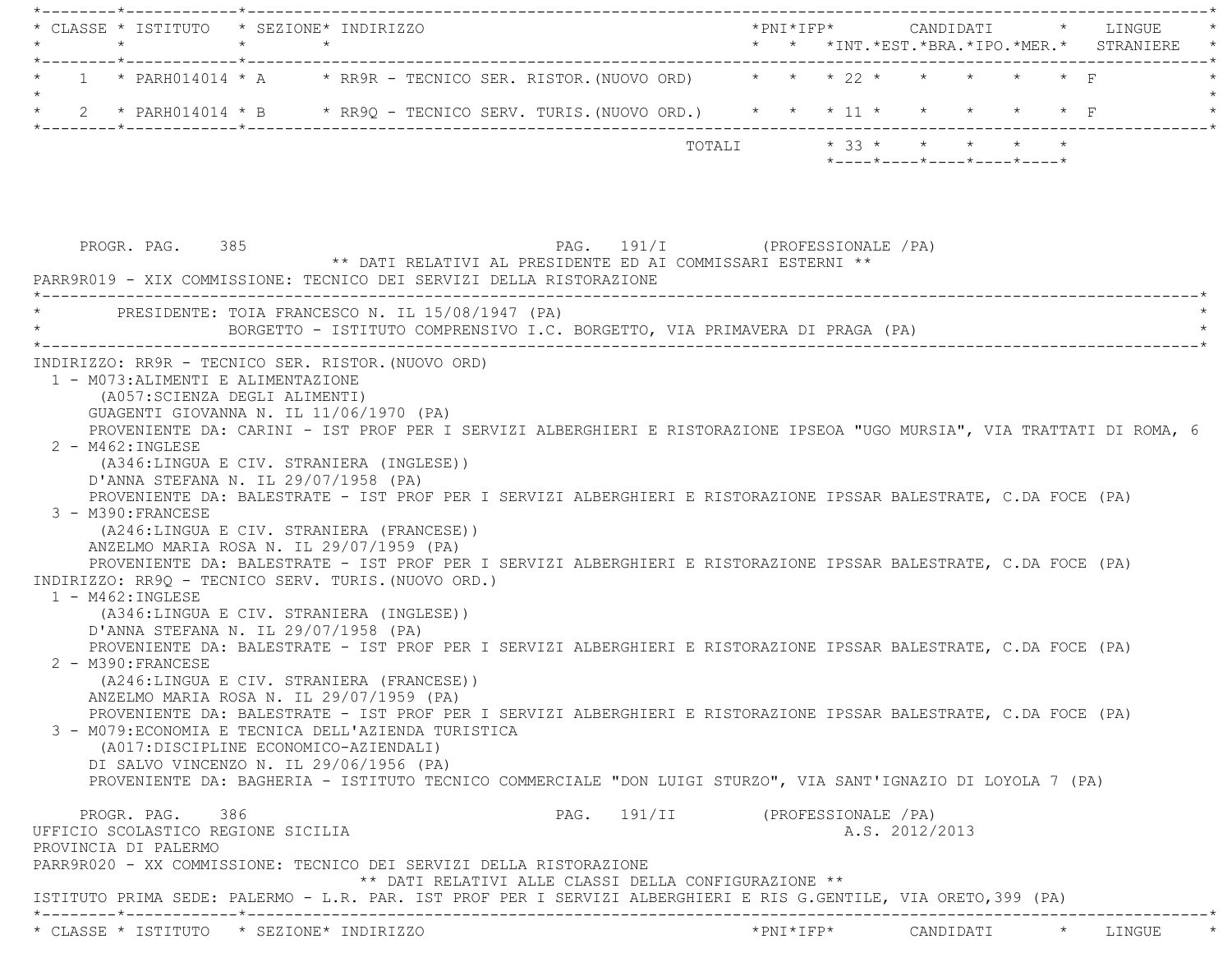|         |  |                                                 |  |                                                                                                                                          |                            |  |  | * * *INT.*EST.*BRA.*IPO.*MER.*                                   |         |         |                  | STRANIERE |
|---------|--|-------------------------------------------------|--|------------------------------------------------------------------------------------------------------------------------------------------|----------------------------|--|--|------------------------------------------------------------------|---------|---------|------------------|-----------|
| $\star$ |  |                                                 |  | $\star$ PARH005008 $\star$ TSR $\phantom{}$ * RR9R - TECNICO SER. RISTOR. (NUOVO ORD)                                                    |                            |  |  | $\star$ $\star$ $\star$ $\circ$ $\star$ $\circ$ $\star$          | $\star$ | $\star$ | $\star$ $\Gamma$ |           |
|         |  |                                                 |  | 2 * PARH005008 * TST * RR9Q - TECNICO SERV. TURIS. (NUOVO ORD.) * * * 3 * 1 *                                                            |                            |  |  |                                                                  |         |         |                  |           |
|         |  |                                                 |  |                                                                                                                                          | TOTALI                     |  |  | $* 12 * 3 * * *$<br>$*$ ---- $*$ ---- $*$ ---- $*$ ---- $*$ ---- |         |         |                  |           |
|         |  | PROGR. PAG. 387                                 |  | PAG.<br>** DATI RELATIVI AL PRESIDENTE ED AI COMMISSARI ESTERNI **<br>PARR9R020 - XX COMMISSIONE: TECNICO DEI SERVIZI DELLA RISTORAZIONE | 192/I (PROFESSIONALE / PA) |  |  |                                                                  |         |         |                  |           |
|         |  | PRESIDENTE: DORO DOMENICO N. IL 06/01/1951 (TP) |  | PALERMO - ISTITUTO TECNICO INDUSTRIALE A. VOLTA, PASSAGGIO DEI PICCIOTTI 1 (PA)                                                          |                            |  |  |                                                                  |         |         |                  |           |
|         |  |                                                 |  |                                                                                                                                          |                            |  |  |                                                                  |         |         |                  |           |

(A346:LINGUA E CIV. STRANIERA (INGLESE))

DE PAOLI MARIA CONCETTA N. IL 08/07/1954 (PA)

PROVENIENTE DA: PALERMO - ISTITUTO TECNICO INDUSTRIALE A. VOLTA, PASSAGGIO DEI PICCIOTTI 1 (PA)

3 - M390:FRANCESE

 (A246:LINGUA E CIV. STRANIERA (FRANCESE)) VIOLA DIEGA N. IL 31/05/1973 (PA)

PROVENIENTE DA: BAGHERIA - ISTITUTO TECNICO COMMERCIALE "DON LUIGI STURZO", VIA SANT'IGNAZIO DI LOYOLA 7 (PA)

INDIRIZZO: RR9Q - TECNICO SERV. TURIS.(NUOVO ORD.)

1 - M462:INGLESE

(A346:LINGUA E CIV. STRANIERA (INGLESE))

DE PAOLI MARIA CONCETTA N. IL 08/07/1954 (PA)

PROVENIENTE DA: PALERMO - ISTITUTO TECNICO INDUSTRIALE A. VOLTA, PASSAGGIO DEI PICCIOTTI 1 (PA)

 2 - M390:FRANCESE(A246:LINGUA E CIV. STRANIERA (FRANCESE))

 VIOLA DIEGA N. IL 31/05/1973 (PA) PROVENIENTE DA: BAGHERIA - ISTITUTO TECNICO COMMERCIALE "DON LUIGI STURZO", VIA SANT'IGNAZIO DI LOYOLA 7 (PA)

3 - M079:ECONOMIA E TECNICA DELL'AZIENDA TURISTICA

 (A017:DISCIPLINE ECONOMICO-AZIENDALI) GAGLIO MARIA N. IL 13/07/1964 (AG) PROVENIENTE DA: PALERMO - IST TEC COMMERCIALE E PER GEOMETRI I.T.C.G. E TURISMO DUCA ABRUZZ, VIA FAZIO N. 1 (PA)

PROGR. PAG. 388 CHARGE 2012/11 (PROFESSIONALE /PA) UFFICIO SCOLASTICO REGIONE SICILIA A.S. 2012/2013 PROVINCIA DI PALERMO PARR9R021 - XXI COMMISSIONE: TECNICO DEI SERVIZI DELLA RISTORAZIONE \*\* DATI RELATIVI ALLE CLASSI DELLA CONFIGURAZIONE \*\* ISTITUTO PRIMA SEDE: CARINI - IST PROF PER I SERVIZI ALBERGHIERI E RISTORAZIONE IPSSAR "UGO MURSIA" - SEZ. SER, VIA TRATTATI D \*--------\*------------\*-------------------------------------------------------------------------------------------------------\* \* CLASSE \* ISTITUTO \* SEZIONE\* INDIRIZZO \*PNI\*IFP\* CANDIDATI \* LINGUE \*\* \* \* \* \* \* \*INT.\*EST.\*BRA.\*IPO.\*MER.\* STRANIERE \*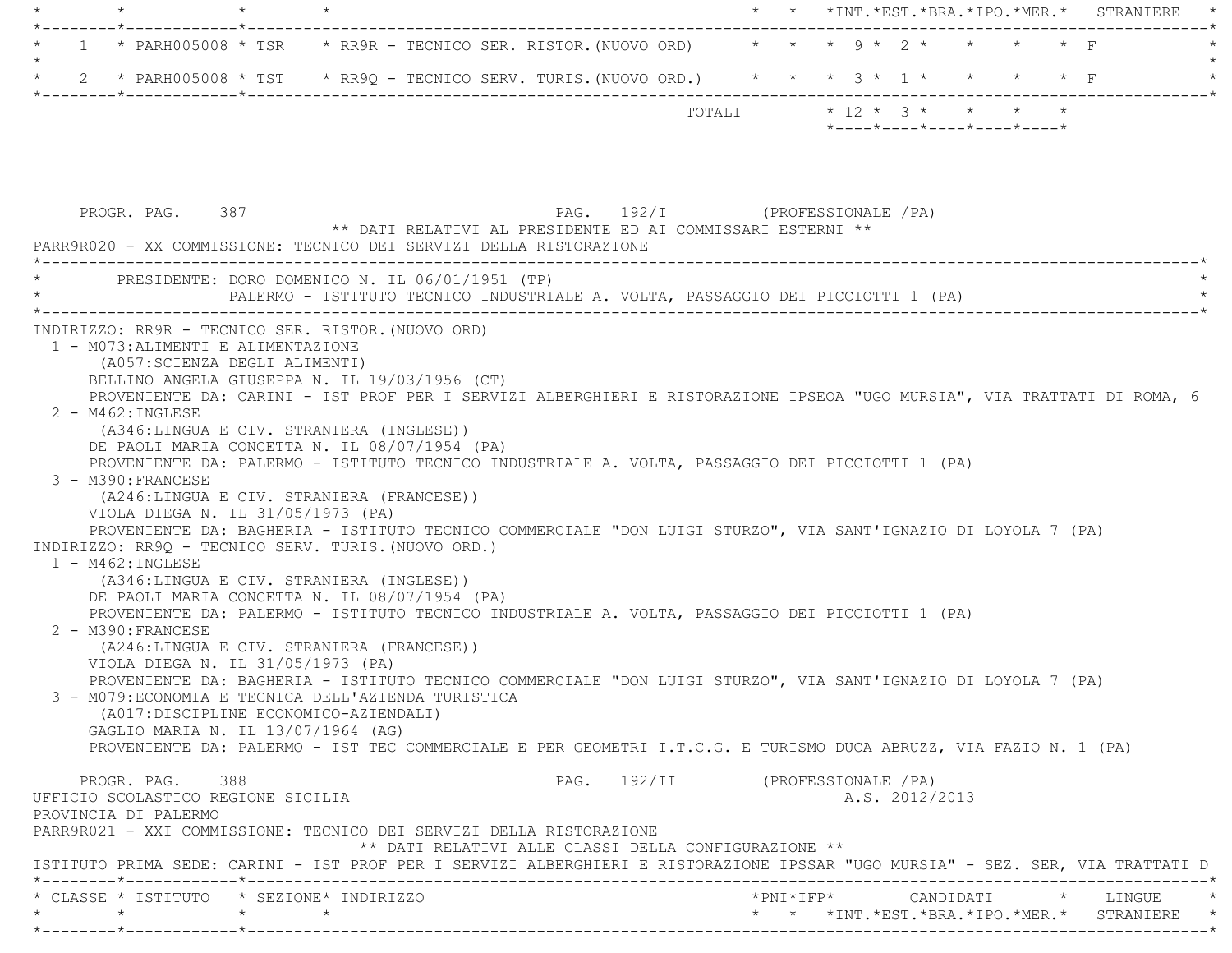|                                                                                                                                                                     | * 1 * PARH00450T * A * * RR9R - TECNICO SER. RISTOR. (NUOVO ORD) * * * 18 * * * * * * * * * S                                                                                                                                                                                                                                                                                                                                                                                                                                                                                            |                                |  |                      |                                                                                            |  |                                                                            |
|---------------------------------------------------------------------------------------------------------------------------------------------------------------------|------------------------------------------------------------------------------------------------------------------------------------------------------------------------------------------------------------------------------------------------------------------------------------------------------------------------------------------------------------------------------------------------------------------------------------------------------------------------------------------------------------------------------------------------------------------------------------------|--------------------------------|--|----------------------|--------------------------------------------------------------------------------------------|--|----------------------------------------------------------------------------|
|                                                                                                                                                                     | ISTITUTO SECONDA SEDE: BALESTRATE - IST PROF PER I SERVIZI ALBERGHIERI E RISTORAZIONE IPSSAR BALESTRATE, C.DA FOCE (PA)                                                                                                                                                                                                                                                                                                                                                                                                                                                                  |                                |  |                      |                                                                                            |  |                                                                            |
| * CLASSE * ISTITUTO * SEZIONE* INDIRIZZO                                                                                                                            |                                                                                                                                                                                                                                                                                                                                                                                                                                                                                                                                                                                          |                                |  |                      |                                                                                            |  | *PNI*IFP* CANDIDATI * LINGUE<br>* * *INT.*EST.*BRA.*IPO.*MER.* STRANIERE * |
|                                                                                                                                                                     | * 2 * PARH021017 * C * RR9R - TECNICO SER. RISTOR. (NUOVO ORD) * * * 7 * * * * * * * F<br>* * * * C/ * RR9Q - TECNICO SERV. TURIS. (NUOVO ORD.) * * * 6 * * * * * * * F                                                                                                                                                                                                                                                                                                                                                                                                                  |                                |  |                      |                                                                                            |  |                                                                            |
|                                                                                                                                                                     |                                                                                                                                                                                                                                                                                                                                                                                                                                                                                                                                                                                          |                                |  |                      | TOTALI * 31 * * * * * *<br>$*$ - - - - $*$ - - - - $*$ - - - - $*$ - - - - $*$ - - - - $*$ |  |                                                                            |
| PROGR. PAG. 389                                                                                                                                                     | ** DATI RELATIVI AL PRESIDENTE ED AI COMMISSARI ESTERNI **<br>PARR9R021 - XXI COMMISSIONE: TECNICO DEI SERVIZI DELLA RISTORAZIONE                                                                                                                                                                                                                                                                                                                                                                                                                                                        | PAG. 193/I (PROFESSIONALE /PA) |  |                      |                                                                                            |  |                                                                            |
|                                                                                                                                                                     | PRESIDENTE: PALACARDO MARIA CONCETTA N. IL 15/01/1953 (PA)<br>PALERMO - ISTITUTO D'ARTE ISTITUTO ARTE PALERMO, PIAZZA GENERALE TURBA 71 (PA)                                                                                                                                                                                                                                                                                                                                                                                                                                             |                                |  |                      |                                                                                            |  |                                                                            |
| CROCE PROVVIDENZA N. IL 25/09/1961 (PA)<br>3 - M790: SPAGNOLO<br>4 - M390: FRANCESE<br>RANDISI RENATA N. IL 19/05/1951 (PA)                                         | PROVENIENTE DA: PALERMO - ISTITUTO TECNICO COMMERCIALE TD CRISPI, L.GO MARIO MINEO, 4 (PA)<br>(A446:LINGUA E CIV. STRANIERA (SPAGNOLO))<br>PAUSATA ROSA CARMEN N. IL 02/02/1952 (EE)<br>PROVENIENTE DA: GELA - LICEO SCIENTIFICO SCIENTIF. E LINGUISTICO "E. V, VIA PITAGORA, S.N.C. (CL)<br>(A246:LINGUA E CIV. STRANIERA (FRANCESE))<br>PROVENIENTE DA: CEFALU' - IST PROF PER I SERVIZI ALBERGHIERI E RISTORAZIONE IPSSEOA CEFALU', VIA DI BELGIOIOSO, 2 (PA)                                                                                                                         |                                |  |                      |                                                                                            |  |                                                                            |
| 1 - M462:INGLESE<br>CROCE PROVVIDENZA N. IL 25/09/1961 (PA)<br>(A017: DISCIPLINE ECONOMICO-AZIENDALI)<br>3 - M390: FRANCESE<br>RANDISI RENATA N. IL 19/05/1951 (PA) | INDIRIZZO: RR9Q - TECNICO SERV. TURIS. (NUOVO ORD.)<br>(A346:LINGUA E CIV. STRANIERA (INGLESE))<br>PROVENIENTE DA: PALERMO - ISTITUTO TECNICO COMMERCIALE TD CRISPI, L.GO MARIO MINEO, 4 (PA)<br>2 - M079: ECONOMIA E TECNICA DELL'AZIENDA TURISTICA<br>CATANZARO FRANCESCO N. IL 19/06/1953 (PA)<br>PROVENIENTE DA: CEFALU' - IST TEC COMMERCIALE E PER GEOMETRI JACOPO DEL DUCA, VIA PIETRAGROSSA N. 68/70 (PA)<br>(A246:LINGUA E CIV. STRANIERA (FRANCESE))<br>PROVENIENTE DA: CEFALU' - IST PROF PER I SERVIZI ALBERGHIERI E RISTORAZIONE IPSSEOA CEFALU', VIA DI BELGIOIOSO, 2 (PA) |                                |  |                      |                                                                                            |  |                                                                            |
| PROGR. PAG.<br>390<br>UFFICIO SCOLASTICO REGIONE SICILIA                                                                                                            |                                                                                                                                                                                                                                                                                                                                                                                                                                                                                                                                                                                          | PAG. 193/II                    |  | (PROFESSIONALE / PA) | A.S. 2012/2013                                                                             |  |                                                                            |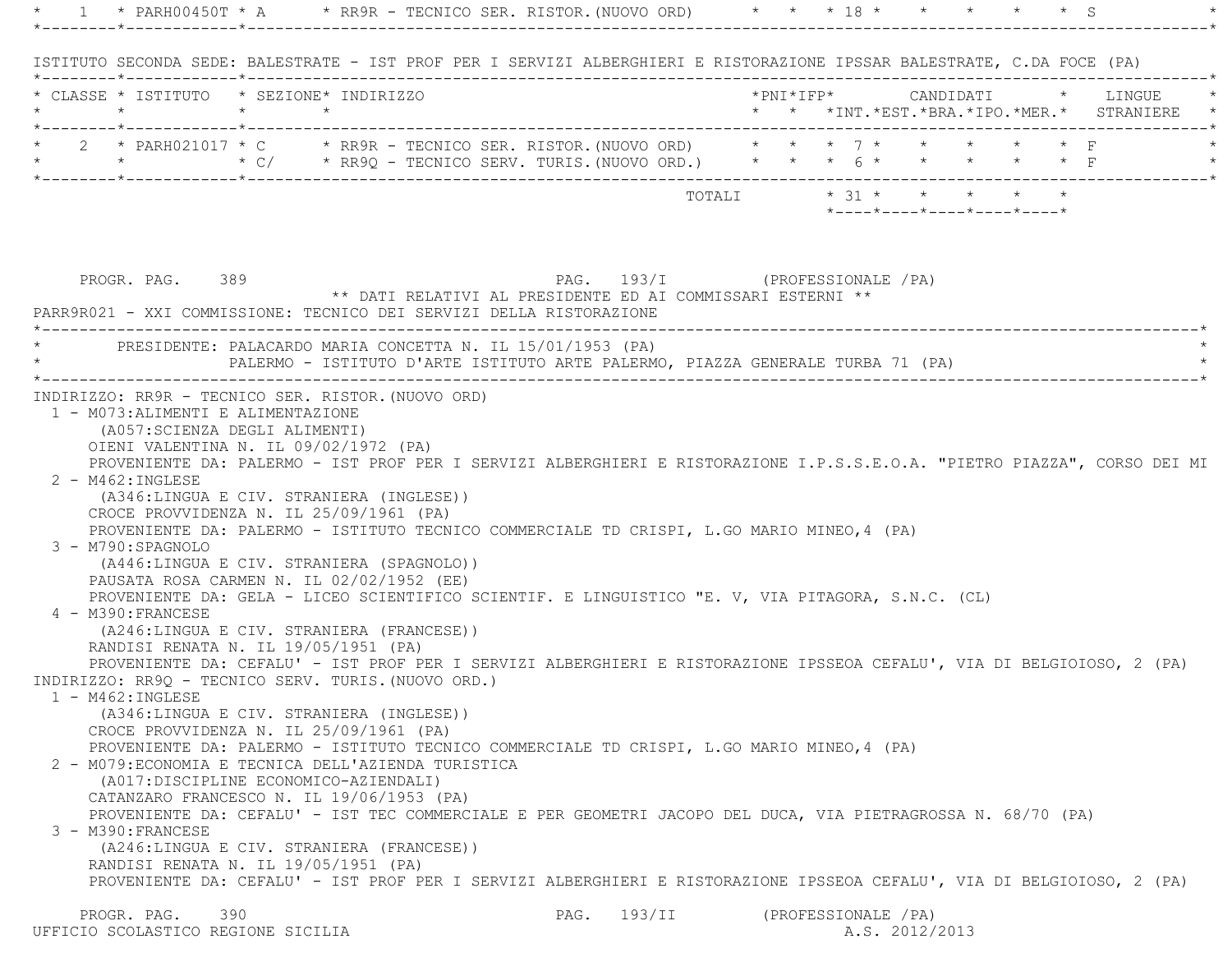PROVINCIA DI PALERMO PARR9R022 - XXII COMMISSIONE: TECNICO DEI SERVIZI DELLA RISTORAZIONE \*\* DATI RELATIVI ALLE CLASSI DELLA CONFIGURAZIONE \*\* ISTITUTO PRIMA SEDE: PALERMO - IST PROF PER I SERVIZI ALBERGHIERI E RISTORAZIONE F.PAOLO CASCINO (EX III ALBERG, VIA FATTORI, \*--------\*------------\*-------------------------------------------------------------------------------------------------------\* \* CLASSE \* ISTITUTO \* SEZIONE\* INDIRIZZO \*PNI\*IFP\* CANDIDATI \* LINGUE \* \* \* \* \* \* \* \*INT.\*EST.\*BRA.\*IPO.\*MER.\* STRANIERE \* \*--------\*------------\*-------------------------------------------------------------------------------------------------------\* \* 1 \* PARH050006 \* GR \* RR9R - TECNICO SER. RISTOR.(NUOVO ORD) \* \* \* 15 \* \* \* \* \* F \* \*--------\*------------\*-------------------------------------------------------------------------------------------------------\* ISTITUTO SECONDA SEDE: PALERMO - IST PROF PER I SERVIZI ALBERGHIERI E RISTORAZIONE IPSSAR PAGLIARELLI S.CARC-ASS., VIA BACHELE \*--------\*------------\*-------------------------------------------------------------------------------------------------------\* \* CLASSE \* ISTITUTO \* SEZIONE\* INDIRIZZO \*PNI\*IFP\* CANDIDATI \* LINGUE \* \* \* \* \* \* \* \*INT.\*EST.\*BRA.\*IPO.\*MER.\* STRANIERE \* \*--------\*------------\*-------------------------------------------------------------------------------------------------------\*\* 2 \* PARH01004X \* UR \* RR9R - TECNICO SER. RISTOR. (NUOVO ORD) \* \* \* 5 \* \* \* \* \* \* \* F \*--------\*------------\*-------------------------------------------------------------------------------------------------------\* $\texttt{TOTAL} \qquad \qquad \star \quad 20 \; \star \qquad \star \qquad \star \qquad \star \qquad \star \qquad \star$  \*----\*----\*----\*----\*----\*PROGR. PAG. 391 PROGR. PAG. 391 PAG. 194/I (PROFESSIONALE / PA) \*\* DATI RELATIVI AL PRESIDENTE ED AI COMMISSARI ESTERNI \*\* PARR9R022 - XXII COMMISSIONE: TECNICO DEI SERVIZI DELLA RISTORAZIONE \*----------------------------------------------------------------------------------------------------------------------------\*PRESIDENTE: MUTO PATRIZIA N. IL 04/10/1961 (PA) PALERMO - LICEO SCIENTIFICO ALBERT EINSTEIN, VIA A. VIVALDI N 60 (PA) \*----------------------------------------------------------------------------------------------------------------------------\* INDIRIZZO: RR9R - TECNICO SER. RISTOR.(NUOVO ORD) 1 - M073:ALIMENTI E ALIMENTAZIONE (A057:SCIENZA DEGLI ALIMENTI) BELTRANO ANNA MARIA N. IL 27/06/1971 (TP) PROVENIENTE DA: PARTINICO - IST PROF PER L'AGRICOLTURA E L'AMBIENTE PARTINICO, VIA GOFFREDO MAMELI N. 4 (PA) 2 - M462:INGLESE (A346:LINGUA E CIV. STRANIERA (INGLESE)) COSTA PATRIZIA N. IL 24/02/1963 (AG) PROVENIENTE DA: PALERMO - IST PROF INDUSTRIA E ARTIGIANATO E ASCIONE, VIA CENTURIPE 11 (PA) 3 - M390:FRANCESE (A246:LINGUA E CIV. STRANIERA (FRANCESE)) RAIMONDO SERENELLA N. IL 06/12/1962 (PA) PROVENIENTE DA: CEFALU' - IST TEC COMMERCIALE E PER GEOMETRI JACOPO DEL DUCA, VIA PIETRAGROSSA N. 68/70 (PA) PROGR. PAG. 392 SPAG. 294/II (PROFESSIONALE /PA) UFFICIO SCOLASTICO REGIONE SICILIA A.S. 2012/2013 PROVINCIA DI PALERMO PARR9S001 - I COMMISSIONE: TECNICO SERVIZI SOCIALI \*\* DATI RELATIVI ALLE CLASSI DELLA CONFIGURAZIONE \*\* ISTITUTO PRIMA SEDE: PARTINICO - IST PROF PER L'AGRICOLTURA E L'AMBIENTE PARTINICO, VIA GOFFREDO MAMELI N. 4 (PA) \*--------\*------------\*-------------------------------------------------------------------------------------------------------\* \* CLASSE \* ISTITUTO \* SEZIONE\* INDIRIZZO \*PNI\*IFP\* CANDIDATI \* LINGUE \*\* \* \* \* \* \* \*INT.\*EST.\*BRA.\*IPO.\*MER.\* STRANIERE \*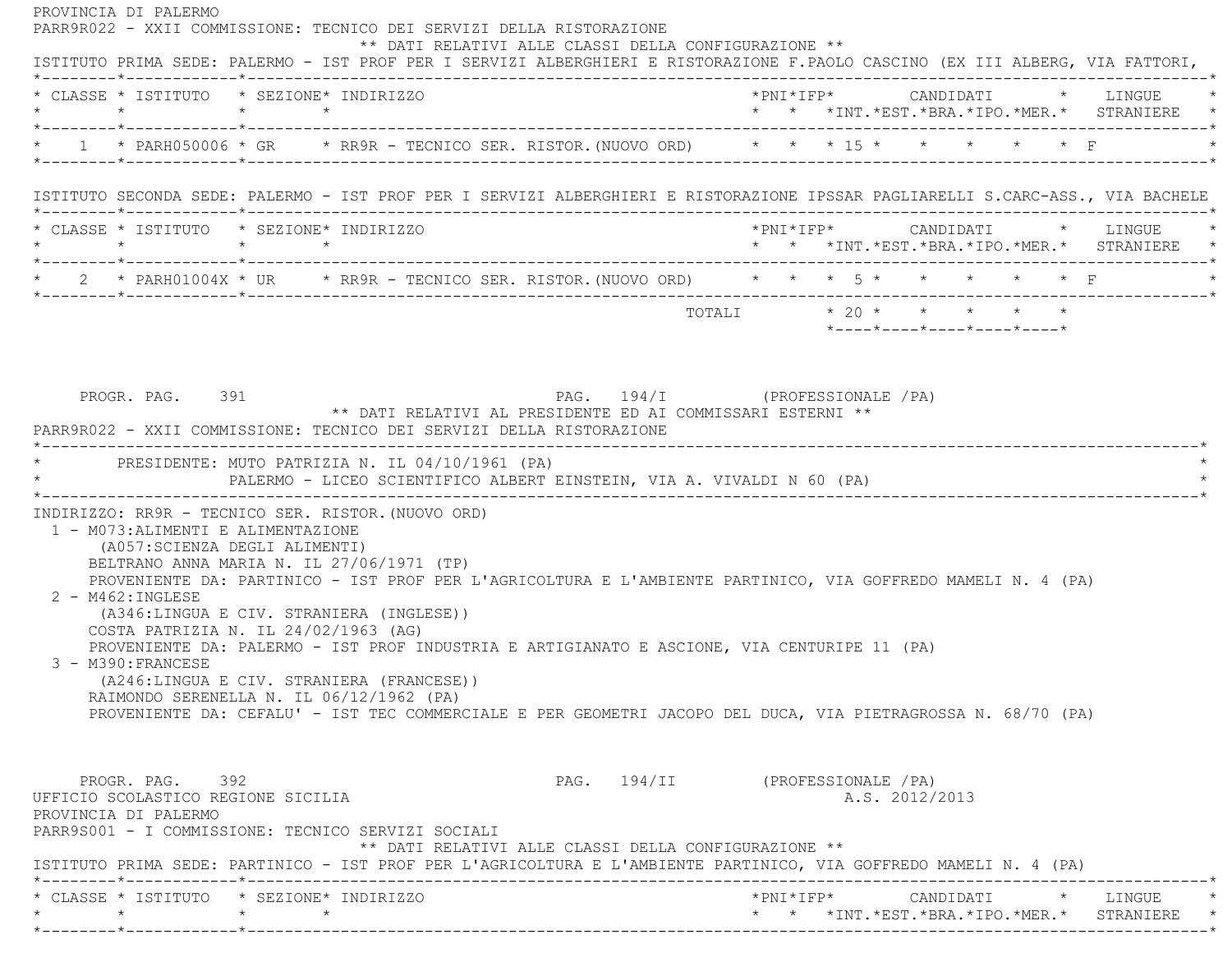| * PARA021013 * C $\rightarrow$ RR9S - TECNICO SER.SOCIALI (NUOVO ORD.) * * * 11 * 3 * * * * * * I<br>$\overline{1}$                                                                                                                                                                                                                                                                                                                                                                                                                                                                                                                                                                                                                            |                                                                                      |
|------------------------------------------------------------------------------------------------------------------------------------------------------------------------------------------------------------------------------------------------------------------------------------------------------------------------------------------------------------------------------------------------------------------------------------------------------------------------------------------------------------------------------------------------------------------------------------------------------------------------------------------------------------------------------------------------------------------------------------------------|--------------------------------------------------------------------------------------|
| 2 * PARA021013 * D * RR9S - TECNICO SER.SOCIALI (NUOVO ORD.) * * * 12 * 2 * * * * * I                                                                                                                                                                                                                                                                                                                                                                                                                                                                                                                                                                                                                                                          |                                                                                      |
|                                                                                                                                                                                                                                                                                                                                                                                                                                                                                                                                                                                                                                                                                                                                                | TOTALI * 23 * 5 * * *<br>$*$ ---- $*$ ---- $*$ ---- $*$ ---- $*$                     |
| PROGR. PAG. 393<br>** DATI RELATIVI AL PRESIDENTE ED AI COMMISSARI ESTERNI **<br>PARR9S001 - I COMMISSIONE: TECNICO SERVIZI SOCIALI                                                                                                                                                                                                                                                                                                                                                                                                                                                                                                                                                                                                            | PAG. 195/I (PROFESSIONALE / PA)                                                      |
| PRESIDENTE: MAGGIO ROSARIA N. IL 14/01/1959 (PA)<br>PALERMO - LICEO SCIENTIFICO BENEDETTO CROCE, VIA BENFRATELLI 4 (PA)                                                                                                                                                                                                                                                                                                                                                                                                                                                                                                                                                                                                                        |                                                                                      |
| INDIRIZZO: RR9S - TECNICO SER.SOCIALI (NUOVO ORD.)<br>1 - M065: PSICOLOGIA GEN.LE E APPLICATA<br>(A036: FILOSOFIA, PSICOL. E SC. DELL'EDUCAZ)<br>CONSIGLIO LICIA N. IL 24/12/1955 (PA)<br>PROVENIENTE DA: PALERMO - ISTITUTO MAGISTRALE IM REGINA MARGHERITA, PIAZZETTA S. SALVATORE 1 (PA)<br>$2 - M460$ : INGLESE<br>(A346:LINGUA E CIV. STRANIERA (INGLESE))<br>CANCIAMILLA GAETANA N. IL 01/01/1956 (PA)<br>PROVENIENTE DA: TERMINI IMERESE - IST PROF INDUSTRIA E ARTIGIANATO I.P.I.ARTIGIANATO TERMINI IMER, VIA GARIBALDI N. 24 (<br>3 - M014: MATEMATICA<br>(A047:MATEMATICA)<br>PINTACUDA MICHELE N. IL 26/06/1957 (PA)<br>PROVENIENTE DA: BAGHERIA - IST PROF INDUSTRIA E ARTIGIANATO S.D'ACQUISTO BAGHERIA, VIA CONSOLARE, 111 (PA) |                                                                                      |
| PROGR. PAG. 394<br>UFFICIO SCOLASTICO REGIONE SICILIA<br>PROVINCIA DI PALERMO<br>PARR9S002 - II COMMISSIONE: TECNICO SERVIZI SOCIALI<br>** DATI RELATIVI ALLE CLASSI DELLA CONFIGURAZIONE **<br>ISTITUTO PRIMA SEDE: PARTINICO - IST PROF PER L'AGRICOLTURA E L'AMBIENTE PARTINICO, VIA GOFFREDO MAMELI N. 4 (PA)                                                                                                                                                                                                                                                                                                                                                                                                                              | PAG. 195/II (PROFESSIONALE / PA)<br>A.S. 2012/2013                                   |
| * CLASSE * ISTITUTO * SEZIONE* INDIRIZZO                                                                                                                                                                                                                                                                                                                                                                                                                                                                                                                                                                                                                                                                                                       | *PNI*IFP*<br>CANDIDATI<br>* LINGUE<br>* * * INT. *EST. *BRA. *IPO. *MER. * STRANIERE |
| *------------*------------<br>* PARA021013 * B * RR9S - TECNICO SER.SOCIALI (NUOVO ORD.) * * * 8 * 2 * *                                                                                                                                                                                                                                                                                                                                                                                                                                                                                                                                                                                                                                       |                                                                                      |
| 2 * PARA021013 * E * RR9S - TECNICO SER.SOCIALI (NUOVO ORD.)                                                                                                                                                                                                                                                                                                                                                                                                                                                                                                                                                                                                                                                                                   | $\star$ $\star$ $\star$ $\circ$ $\star$ $\star$                                      |
| * RRCY - AGROTECNICO (NUOVO ORDINAMENTO)<br>$\star$ $\star$ A                                                                                                                                                                                                                                                                                                                                                                                                                                                                                                                                                                                                                                                                                  | * * * $6$ * * * * *<br>$\star$ F                                                     |

PROGR. PAG. 395 PAG. 196/I (PROFESSIONALE /PA) \*\* DATI RELATIVI AL PRESIDENTE ED AI COMMISSARI ESTERNI \*\* PARR9S002 - II COMMISSIONE: TECNICO SERVIZI SOCIALI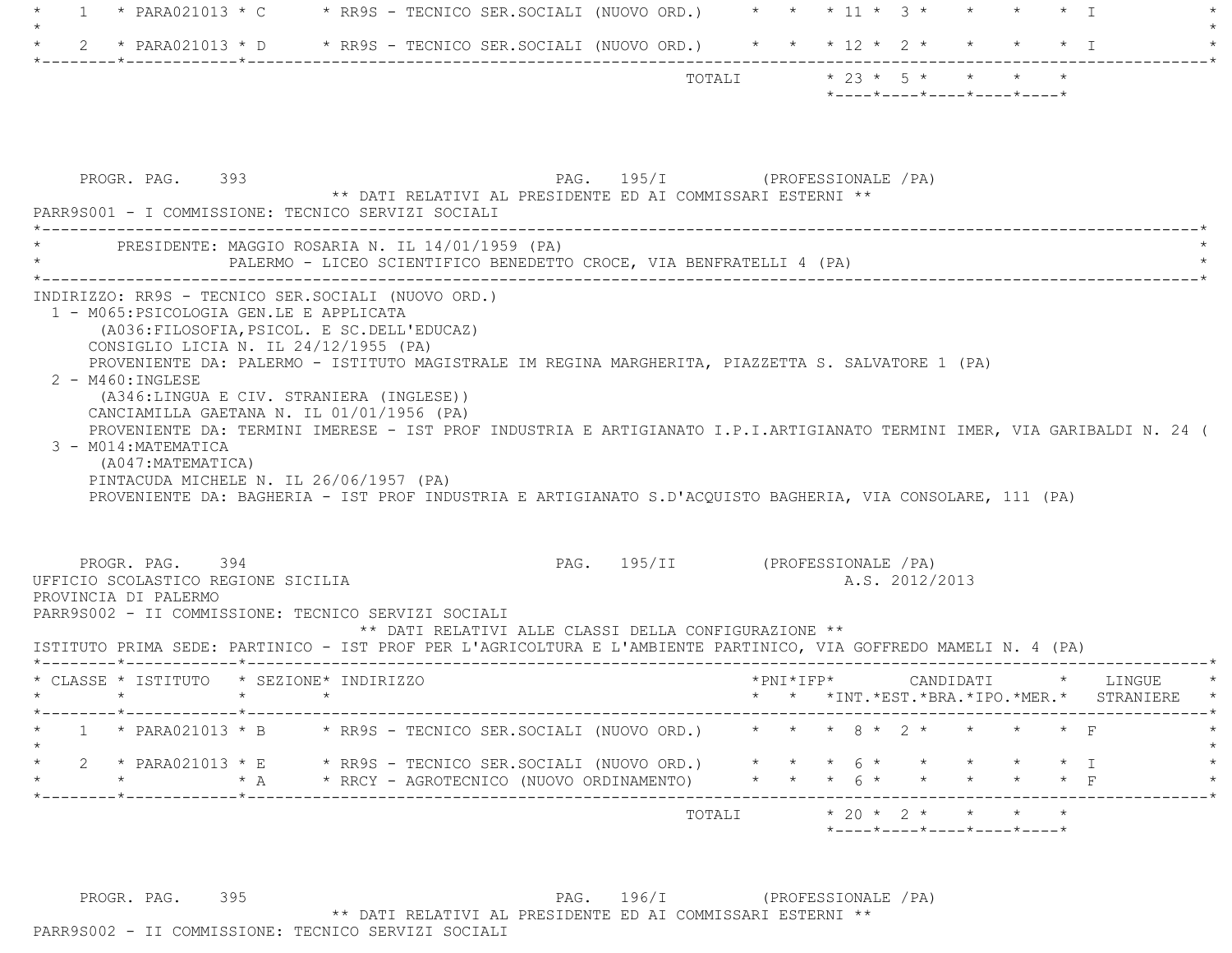| PRESIDENTE: CRAPISI ROSA N. IL 22/06/1951 (PA)                                                                                                                                                                                                                                                                                                                                                                                                                                                                                                                                                                                                                                                                                                                                                                                                                                                                                                                                                                                                                                                                                                                                                                                                                                                                                                                                                                                                                                                                                                                                                                             | MARINEO - ISTITUTO COMPRENSIVO I.C. MARINEO - S. CIRO, CORSO DEI MILLE (PA)             |        |                                                    |                                                 |  |
|----------------------------------------------------------------------------------------------------------------------------------------------------------------------------------------------------------------------------------------------------------------------------------------------------------------------------------------------------------------------------------------------------------------------------------------------------------------------------------------------------------------------------------------------------------------------------------------------------------------------------------------------------------------------------------------------------------------------------------------------------------------------------------------------------------------------------------------------------------------------------------------------------------------------------------------------------------------------------------------------------------------------------------------------------------------------------------------------------------------------------------------------------------------------------------------------------------------------------------------------------------------------------------------------------------------------------------------------------------------------------------------------------------------------------------------------------------------------------------------------------------------------------------------------------------------------------------------------------------------------------|-----------------------------------------------------------------------------------------|--------|----------------------------------------------------|-------------------------------------------------|--|
| INDIRIZZO: RR9S - TECNICO SER.SOCIALI (NUOVO ORD.)<br>1 - M065: PSICOLOGIA GEN.LE E APPLICATA<br>(A036: FILOSOFIA, PSICOL. E SC. DELL'EDUCAZ)<br>TORNAMBE' PATRIZIA GIUSEPPA N. IL 02/01/1969 (AG)<br>PROVENIENTE DA: PALERMO - IST PROF PER I SERVIZI ALBERGHIERI E RISTORAZIONE I.P.S.S.E.O.A. "PIETRO PIAZZA", CORSO DEI MI<br>2 - M390: FRANCESE<br>(A246:LINGUA E CIV. STRANIERA (FRANCESE))<br>ROTTINO LILIANA N. IL 03/11/1954 (PA)<br>PROVENIENTE DA: PALERMO - ISTITUTO TECNICO PER IL TURISMO MARCO POLO, VIA UGO LA MALFA 113 (PA)<br>3 - M014: MATEMATICA<br>(A047: MATEMATICA)<br>AGOSTARO MARIA ROSARIA N. IL 10/09/1959 (PA)<br>PROVENIENTE DA: TERMINI IMERESE - IST PROF INDUSTRIA E ARTIGIANATO I.P.I.ARTIGIANATO TERMINI IMER, VIA GARIBALDI N. 24 (<br>4 - M460: INGLESE<br>(A346:LINGUA E CIV. STRANIERA (INGLESE))<br>FERRARO MARIA ANTONELLA N. IL 15/07/1962 (AG)<br>PROVENIENTE DA: BISACQUINO - IST PROF PER I SERVIZI ALBERGHIERI E RISTORAZIONE IPSSAR BISACQUINO, VIA SALERNO (PA)<br>INDIRIZZO: RRCY - AGROTECNICO (NUOVO ORDINAMENTO)<br>1 - M390: FRANCESE<br>(A246:LINGUA E CIV. STRANIERA (FRANCESE))<br>ROTTINO LILIANA N. IL 03/11/1954 (PA)<br>PROVENIENTE DA: PALERMO - ISTITUTO TECNICO PER IL TURISMO MARCO POLO, VIA UGO LA MALFA 113 (PA)<br>2 - M014: MATEMATICA<br>(A047: MATEMATICA)<br>AGOSTARO MARIA ROSARIA N. IL 10/09/1959 (PA)<br>PROVENIENTE DA: TERMINI IMERESE - IST PROF INDUSTRIA E ARTIGIANATO I.P.I.ARTIGIANATO TERMINI IMER, VIA GARIBALDI N. 24 (<br>3 - M017:TECNICHE DI PROD., TRASFORM. E VALORIZ. DEI PROD.<br>(A058:SC.E MEC.AGR.E T.GEST.AZ., FIT., ENT) |                                                                                         |        |                                                    |                                                 |  |
| TIRRITO SERAFINA N. IL 14/04/1960 (PA)<br>PROVENIENTE DA: CORLEONE - IST PROF PER L'AGRICOLTURA E L'AMBIENTE I.P.AGRICOL.E AMBIENTE CORLEON, PIAZZA SANTA MARIA (P                                                                                                                                                                                                                                                                                                                                                                                                                                                                                                                                                                                                                                                                                                                                                                                                                                                                                                                                                                                                                                                                                                                                                                                                                                                                                                                                                                                                                                                         |                                                                                         |        |                                                    |                                                 |  |
| PROGR. PAG. 396<br>UFFICIO SCOLASTICO REGIONE SICILIA<br>PROVINCIA DI PALERMO<br>PARR9T001 - I COMMISSIONE: TECNICO DELLA GRAFICA PUBBLICITARIA<br>ISTITUTO PRIMA SEDE: PALERMO - IST PROF PER I SERVIZI COMMERCIALI E TURISTICI "GAETANO SALVEMINI", VIALE DELL'OLIMPO N.20/22 (                                                                                                                                                                                                                                                                                                                                                                                                                                                                                                                                                                                                                                                                                                                                                                                                                                                                                                                                                                                                                                                                                                                                                                                                                                                                                                                                          | PAG. 196/II (PROFESSIONALE /PA)<br>** DATI RELATIVI ALLE CLASSI DELLA CONFIGURAZIONE ** |        | A.S. 2012/2013                                     |                                                 |  |
| * CLASSE * ISTITUTO * SEZIONE* INDIRIZZO<br>$\star$<br>$\star$                                                                                                                                                                                                                                                                                                                                                                                                                                                                                                                                                                                                                                                                                                                                                                                                                                                                                                                                                                                                                                                                                                                                                                                                                                                                                                                                                                                                                                                                                                                                                             |                                                                                         |        |                                                    | * * *INT. *EST. *BRA. *IPO. *MER. * STRANIERE * |  |
| $1 * PARC020005 * I * RR9T - TECN. DELLA GRAF.PUBBL. (NUO. ORD)$                                                                                                                                                                                                                                                                                                                                                                                                                                                                                                                                                                                                                                                                                                                                                                                                                                                                                                                                                                                                                                                                                                                                                                                                                                                                                                                                                                                                                                                                                                                                                           |                                                                                         |        | * * * 16 * * * * * * 1                             |                                                 |  |
| * 2 * PARC020005 * P * RR9T - TECN.DELLA GRAF.PUBBL. (NUO. ORD)                                                                                                                                                                                                                                                                                                                                                                                                                                                                                                                                                                                                                                                                                                                                                                                                                                                                                                                                                                                                                                                                                                                                                                                                                                                                                                                                                                                                                                                                                                                                                            |                                                                                         |        | $\star$ $\star$ $\star$ 11 $\star$                 |                                                 |  |
|                                                                                                                                                                                                                                                                                                                                                                                                                                                                                                                                                                                                                                                                                                                                                                                                                                                                                                                                                                                                                                                                                                                                                                                                                                                                                                                                                                                                                                                                                                                                                                                                                            |                                                                                         | TOTALI | $* 27 * * * * * * *$<br>*----*----*----*----*----* |                                                 |  |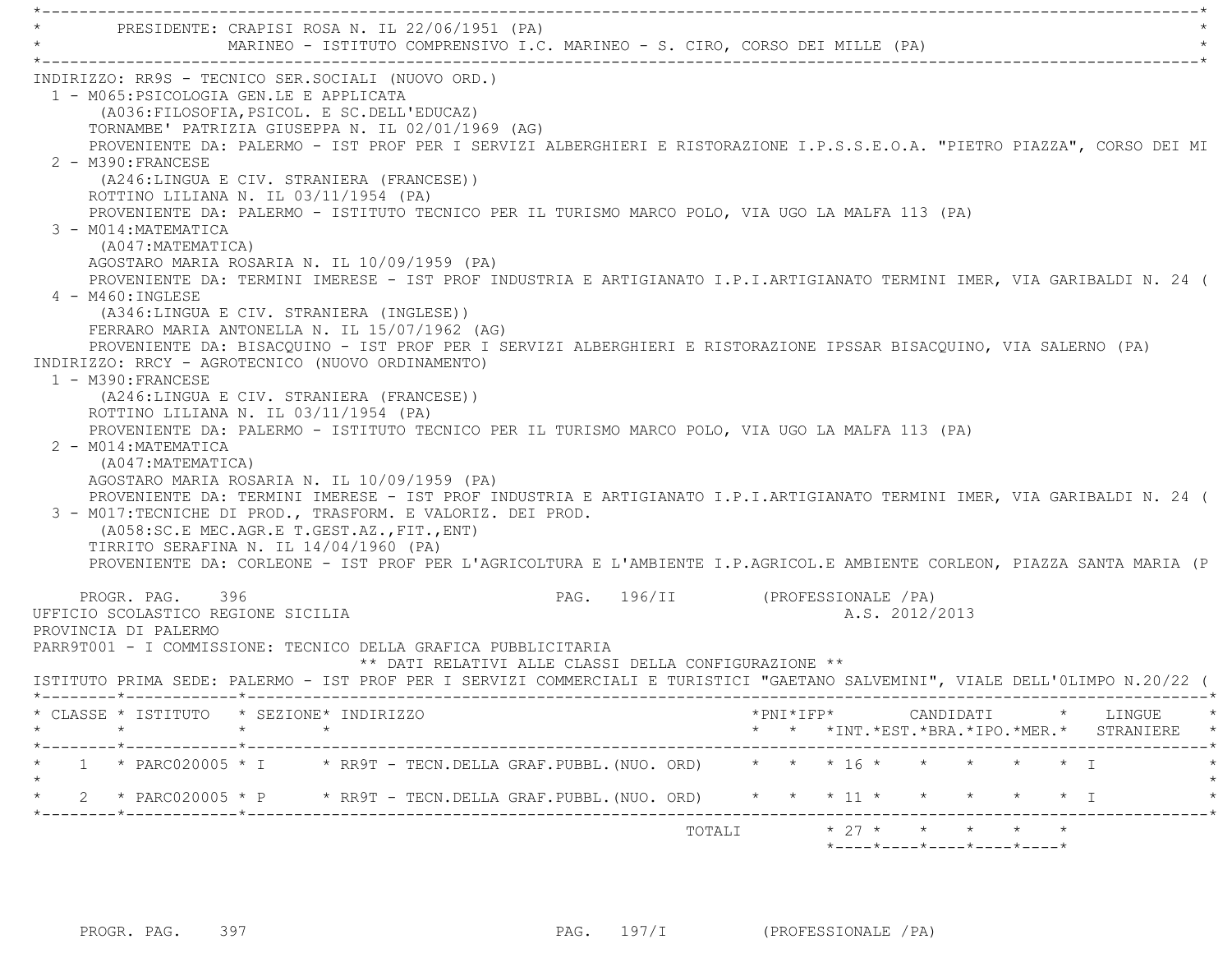|                                                                                                                                                                                                                                                                                                                                          | _________________________________<br>PRESIDENTE: MACAIONE ROSARIO ANDREA N. IL 05/12/1953 (ME) |                                                            |                                 |        |  |                                                   |  |                                            |
|------------------------------------------------------------------------------------------------------------------------------------------------------------------------------------------------------------------------------------------------------------------------------------------------------------------------------------------|------------------------------------------------------------------------------------------------|------------------------------------------------------------|---------------------------------|--------|--|---------------------------------------------------|--|--------------------------------------------|
|                                                                                                                                                                                                                                                                                                                                          | PALERMO - ISTITUTO D'ARTE ISTITUTO ARTE PALERMO, PIAZZA GENERALE TURBA 71 (PA)                 |                                                            |                                 |        |  |                                                   |  |                                            |
| INDIRIZZO: RR9T - TECN.DELLA GRAF.PUBBL. (NUO. ORD)                                                                                                                                                                                                                                                                                      |                                                                                                |                                                            |                                 |        |  |                                                   |  |                                            |
| 1 - M951: PROGETTAZIONE GRAFICA                                                                                                                                                                                                                                                                                                          | (A007: ARTE DELLA FOTOGR. E GRAFICA PUBBL)                                                     |                                                            |                                 |        |  |                                                   |  |                                            |
| BASILE ANTONIO N. IL 01/08/1967 (PA)                                                                                                                                                                                                                                                                                                     |                                                                                                |                                                            |                                 |        |  |                                                   |  |                                            |
| PROVENIENTE DA: MONREALE - LICEO SCIENTIFICO LICEO SCIENTIFICO " EMANUELE, VIA DISCESA CAPPUCCINI S.N. (PA)                                                                                                                                                                                                                              |                                                                                                |                                                            |                                 |        |  |                                                   |  |                                            |
| 2 - M951: PROGETTAZIONE GRAFICA                                                                                                                                                                                                                                                                                                          |                                                                                                |                                                            |                                 |        |  |                                                   |  |                                            |
| (A025:DISEGNO E STORIA DELL'ARTE)<br>BASILE ANTONIO N. IL 01/08/1967 (PA)                                                                                                                                                                                                                                                                |                                                                                                |                                                            |                                 |        |  |                                                   |  |                                            |
| PROVENIENTE DA: MONREALE - LICEO SCIENTIFICO LICEO SCIENTIFICO " EMANUELE, VIA DISCESA CAPPUCCINI S.N. (PA)                                                                                                                                                                                                                              |                                                                                                |                                                            |                                 |        |  |                                                   |  |                                            |
| $3 - M460$ : INGLESE                                                                                                                                                                                                                                                                                                                     |                                                                                                |                                                            |                                 |        |  |                                                   |  |                                            |
| MESSINA LAURA N. IL 24/08/1959 (AG)                                                                                                                                                                                                                                                                                                      | (A346:LINGUA E CIV. STRANIERA (INGLESE))                                                       |                                                            |                                 |        |  |                                                   |  |                                            |
| PROVENIENTE DA: PALERMO - ISTITUTO MAGISTRALE IM REGINA MARGHERITA, PIAZZETTA S. SALVATORE 1 (PA)                                                                                                                                                                                                                                        |                                                                                                |                                                            |                                 |        |  |                                                   |  |                                            |
| 4 - M014: MATEMATICA                                                                                                                                                                                                                                                                                                                     |                                                                                                |                                                            |                                 |        |  |                                                   |  |                                            |
| (A047:MATEMATICA)<br>D'ACCARDIO GIUSEPPE N. IL 11/03/1966 (PA)                                                                                                                                                                                                                                                                           |                                                                                                |                                                            |                                 |        |  |                                                   |  |                                            |
| PROVENIENTE DA: PALERMO - ISTITUTO TECNICO NAUTICO GIOENI - TRABIA, VIA VITTORIO EMANUELE, 27 (PA)                                                                                                                                                                                                                                       |                                                                                                |                                                            |                                 |        |  |                                                   |  |                                            |
|                                                                                                                                                                                                                                                                                                                                          |                                                                                                |                                                            |                                 |        |  |                                                   |  |                                            |
|                                                                                                                                                                                                                                                                                                                                          |                                                                                                |                                                            |                                 |        |  |                                                   |  |                                            |
|                                                                                                                                                                                                                                                                                                                                          |                                                                                                |                                                            |                                 |        |  |                                                   |  |                                            |
| PROGR. PAG. 398                                                                                                                                                                                                                                                                                                                          |                                                                                                |                                                            | PAG. 197/II (PROFESSIONALE /PA) |        |  |                                                   |  |                                            |
| UFFICIO SCOLASTICO REGIONE SICILIA<br>PROVINCIA DI PALERMO                                                                                                                                                                                                                                                                               |                                                                                                |                                                            |                                 |        |  | A.S. 2012/2013                                    |  |                                            |
| PARR9T002 - II COMMISSIONE: TECNICO DELLA GRAFICA PUBBLICITARIA                                                                                                                                                                                                                                                                          |                                                                                                |                                                            |                                 |        |  |                                                   |  |                                            |
|                                                                                                                                                                                                                                                                                                                                          |                                                                                                | ** DATI RELATIVI ALLE CLASSI DELLA CONFIGURAZIONE **       |                                 |        |  |                                                   |  |                                            |
|                                                                                                                                                                                                                                                                                                                                          |                                                                                                |                                                            |                                 |        |  |                                                   |  |                                            |
|                                                                                                                                                                                                                                                                                                                                          |                                                                                                |                                                            |                                 |        |  |                                                   |  | *PNI*IFP*     CANDIDATI    *   LINGUE      |
|                                                                                                                                                                                                                                                                                                                                          |                                                                                                |                                                            |                                 |        |  |                                                   |  |                                            |
|                                                                                                                                                                                                                                                                                                                                          |                                                                                                |                                                            |                                 |        |  |                                                   |  |                                            |
|                                                                                                                                                                                                                                                                                                                                          |                                                                                                |                                                            |                                 |        |  |                                                   |  | * * *INT.*EST.*BRA.*IPO.*MER.* STRANIERE * |
|                                                                                                                                                                                                                                                                                                                                          |                                                                                                |                                                            |                                 | TOTALI |  | $* 23 * 1 * * * * * * *$                          |  |                                            |
|                                                                                                                                                                                                                                                                                                                                          |                                                                                                |                                                            |                                 |        |  | $*$ ----- $*$ ---- $*$ ---- $*$ ---- $*$ ---- $*$ |  |                                            |
|                                                                                                                                                                                                                                                                                                                                          |                                                                                                |                                                            |                                 |        |  |                                                   |  |                                            |
|                                                                                                                                                                                                                                                                                                                                          |                                                                                                |                                                            |                                 |        |  |                                                   |  |                                            |
|                                                                                                                                                                                                                                                                                                                                          |                                                                                                |                                                            |                                 |        |  |                                                   |  |                                            |
| PROGR. PAG. 399                                                                                                                                                                                                                                                                                                                          |                                                                                                |                                                            | PAG. 198/I (PROFESSIONALE / PA) |        |  |                                                   |  |                                            |
|                                                                                                                                                                                                                                                                                                                                          |                                                                                                | ** DATI RELATIVI AL PRESIDENTE ED AI COMMISSARI ESTERNI ** |                                 |        |  |                                                   |  |                                            |
| ISTITUTO PRIMA SEDE: PALERMO - IST PROF PER I SERVIZI COMMERCIALI E TURISTICI "GAETANO SALVEMINI", VIALE DELL'OLIMPO N.20/22 (<br>* CLASSE * ISTITUTO * SEZIONE* INDIRIZZO<br>1 * PARC020005 * S * RR9T - TECN.DELLA GRAF.PUBBL.(NUO. ORD) * * * 10 * 1 * * * * * * I<br>PARR9T002 - II COMMISSIONE: TECNICO DELLA GRAFICA PUBBLICITARIA |                                                                                                |                                                            | ________________________        |        |  |                                                   |  |                                            |
|                                                                                                                                                                                                                                                                                                                                          | PRESIDENTE: BUCCHERI GIUSEPPE N. IL 20/06/1957 (PA)                                            |                                                            |                                 |        |  |                                                   |  |                                            |
|                                                                                                                                                                                                                                                                                                                                          | PALERMO - LICEO SCIENTIFICO ALBERT EINSTEIN, VIA A. VIVALDI N 60 (PA)                          | _______________________________                            |                                 |        |  |                                                   |  |                                            |
| INDIRIZZO: RR9T - TECN.DELLA GRAF.PUBBL. (NUO. ORD)                                                                                                                                                                                                                                                                                      |                                                                                                |                                                            |                                 |        |  |                                                   |  |                                            |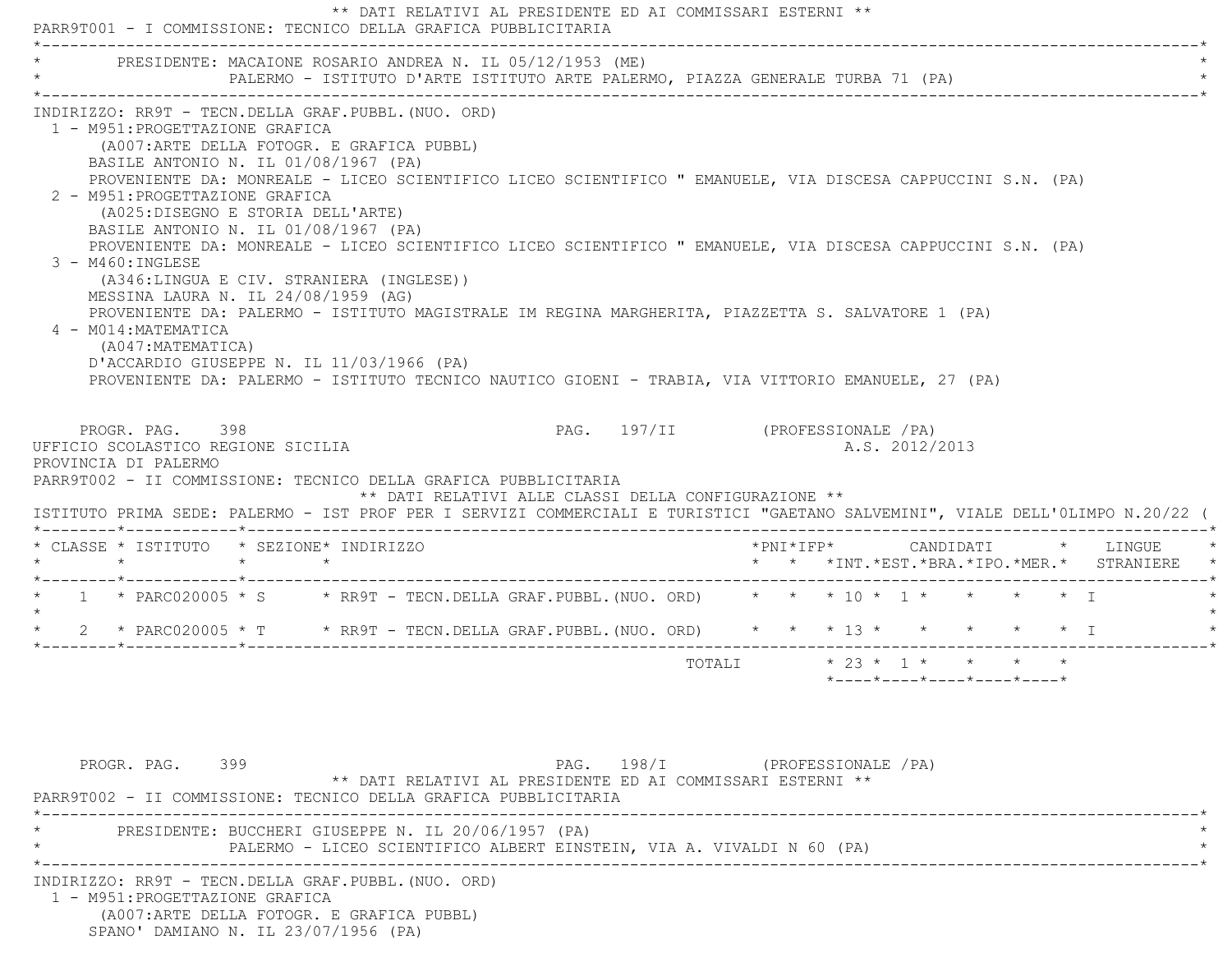| PROVENIENTE DA: PALERMO - LICEO SCIENTIFICO BENEDETTO CROCE, VIA BENFRATELLI 4 (PA)<br>2 - M951: PROGETTAZIONE GRAFICA<br>(A025:DISEGNO E STORIA DELL'ARTE)<br>SPANO' DAMIANO N. IL 23/07/1956 (PA)<br>PROVENIENTE DA: PALERMO - LICEO SCIENTIFICO BENEDETTO CROCE, VIA BENFRATELLI 4 (PA)<br>3 - M460: INGLESE<br>(A346:LINGUA E CIV. STRANIERA (INGLESE))<br>NESCI ANGELA N. IL 19/03/1961 (EE)<br>PROVENIENTE DA: PALERMO - IST PROF INDUSTRIA E ARTIGIANATO E. MEDI, VIA L.DA VINCI 364 (PA)<br>4 - M014: MATEMATICA<br>(A047: MATEMATICA)<br>QUARTUCCIO PIETRO N. IL 29/03/1965 (PA)<br>PROVENIENTE DA: PALERMO - LICEO SCIENTIFICO BENEDETTO CROCE, VIA BENFRATELLI 4 (PA)        |                                           |                                                                                              |                                 |  |  |                |                                                                 |  |                                                                                   |  |
|-----------------------------------------------------------------------------------------------------------------------------------------------------------------------------------------------------------------------------------------------------------------------------------------------------------------------------------------------------------------------------------------------------------------------------------------------------------------------------------------------------------------------------------------------------------------------------------------------------------------------------------------------------------------------------------------|-------------------------------------------|----------------------------------------------------------------------------------------------|---------------------------------|--|--|----------------|-----------------------------------------------------------------|--|-----------------------------------------------------------------------------------|--|
| PROGR. PAG. 400<br>UFFICIO SCOLASTICO REGIONE SICILIA<br>PROVINCIA DI PALERMO<br>PARR9T003 - III COMMISSIONE: TECNICO DELLA GRAFICA PUBBLICITARIA                                                                                                                                                                                                                                                                                                                                                                                                                                                                                                                                       |                                           | ** DATI RELATIVI ALLE CLASSI DELLA CONFIGURAZIONE **                                         | PAG. 198/II (PROFESSIONALE /PA) |  |  | A.S. 2012/2013 |                                                                 |  |                                                                                   |  |
| ISTITUTO PRIMA SEDE: PALERMO - IST PROF INDUSTRIA E ARTIGIANATO E. MEDI, VIA L.DA VINCI 364 (PA)                                                                                                                                                                                                                                                                                                                                                                                                                                                                                                                                                                                        |                                           |                                                                                              |                                 |  |  |                |                                                                 |  |                                                                                   |  |
| * CLASSE * ISTITUTO * SEZIONE* INDIRIZZO<br>$\star$ $\sim$                                                                                                                                                                                                                                                                                                                                                                                                                                                                                                                                                                                                                              | $\star$ $\star$                           |                                                                                              |                                 |  |  |                |                                                                 |  | *PNI*IFP*     CANDIDATI    *   LINGUE<br>* * *INT.*EST.*BRA.*IPO.*MER.* STRANIERE |  |
| 1 * PARI024027 * AGP * RR9T - TECN.DELLA GRAF.PUBBL.(NUO. ORD) * * * 15 * * * * * * * * I<br>* * * AMC * RR9L - TECNICO IN. MECCAN. (NUOVO ORD.) * * * 11 * 1 * * * * * * I<br>$\star$                                                                                                                                                                                                                                                                                                                                                                                                                                                                                                  |                                           |                                                                                              |                                 |  |  |                |                                                                 |  |                                                                                   |  |
| 2 * PARI024027 * AAM * RR9M - TEC.ABBIGL. E MODA (NUOVO ORD.) * * * 15 * * * * * * * I                                                                                                                                                                                                                                                                                                                                                                                                                                                                                                                                                                                                  |                                           |                                                                                              |                                 |  |  |                |                                                                 |  |                                                                                   |  |
| PROGR. PAG. 401                                                                                                                                                                                                                                                                                                                                                                                                                                                                                                                                                                                                                                                                         |                                           | PAG. 199/I (PROFESSIONALE /PA)<br>** DATI RELATIVI AL PRESIDENTE ED AI COMMISSARI ESTERNI ** |                                 |  |  |                | $*$ - - - - $*$ - - - - $*$ - - - - $*$ - - - - $*$ - - - - $*$ |  |                                                                                   |  |
| PARR9T003 - III COMMISSIONE: TECNICO DELLA GRAFICA PUBBLICITARIA<br>PRESIDENTE: DE SIMONE GEMMA N. IL 26/09/1951 (TP)                                                                                                                                                                                                                                                                                                                                                                                                                                                                                                                                                                   |                                           | PALERMO - ISTITUTO MAGISTRALE FINOCCHIARO APRILE, VIA CILEA (PA)                             |                                 |  |  |                |                                                                 |  |                                                                                   |  |
| INDIRIZZO: RR9T - TECN.DELLA GRAF.PUBBL. (NUO. ORD)<br>1 - M951: PROGETTAZIONE GRAFICA<br>ALFANO CONCETTA N. IL 07/10/1953 (AG)<br>PROVENIENTE DA: PALERMO - ISTITUTO MAGISTRALE FINOCCHIARO APRILE, VIA CILEA (PA)<br>2 - M951: PROGETTAZIONE GRAFICA<br>(A025:DISEGNO E STORIA DELL'ARTE)<br>ALFANO CONCETTA N. IL 07/10/1953 (AG)<br>PROVENIENTE DA: PALERMO - ISTITUTO MAGISTRALE FINOCCHIARO APRILE, VIA CILEA (PA)<br>$3 - M460$ : INGLESE<br>(A346:LINGUA E CIV. STRANIERA (INGLESE))<br>MADONIA LUCIA N. IL 18/09/1962 (PA)<br>PROVENIENTE DA: PALERMO - IST PROF PER I SERVIZI ALBERGHIERI E RISTORAZIONE P.BORSELLINO, PIAZZETTA G. BELLISSIMA 3 (PA)<br>4 - M014: MATEMATICA | (A007:ARTE DELLA FOTOGR. E GRAFICA PUBBL) |                                                                                              |                                 |  |  |                |                                                                 |  |                                                                                   |  |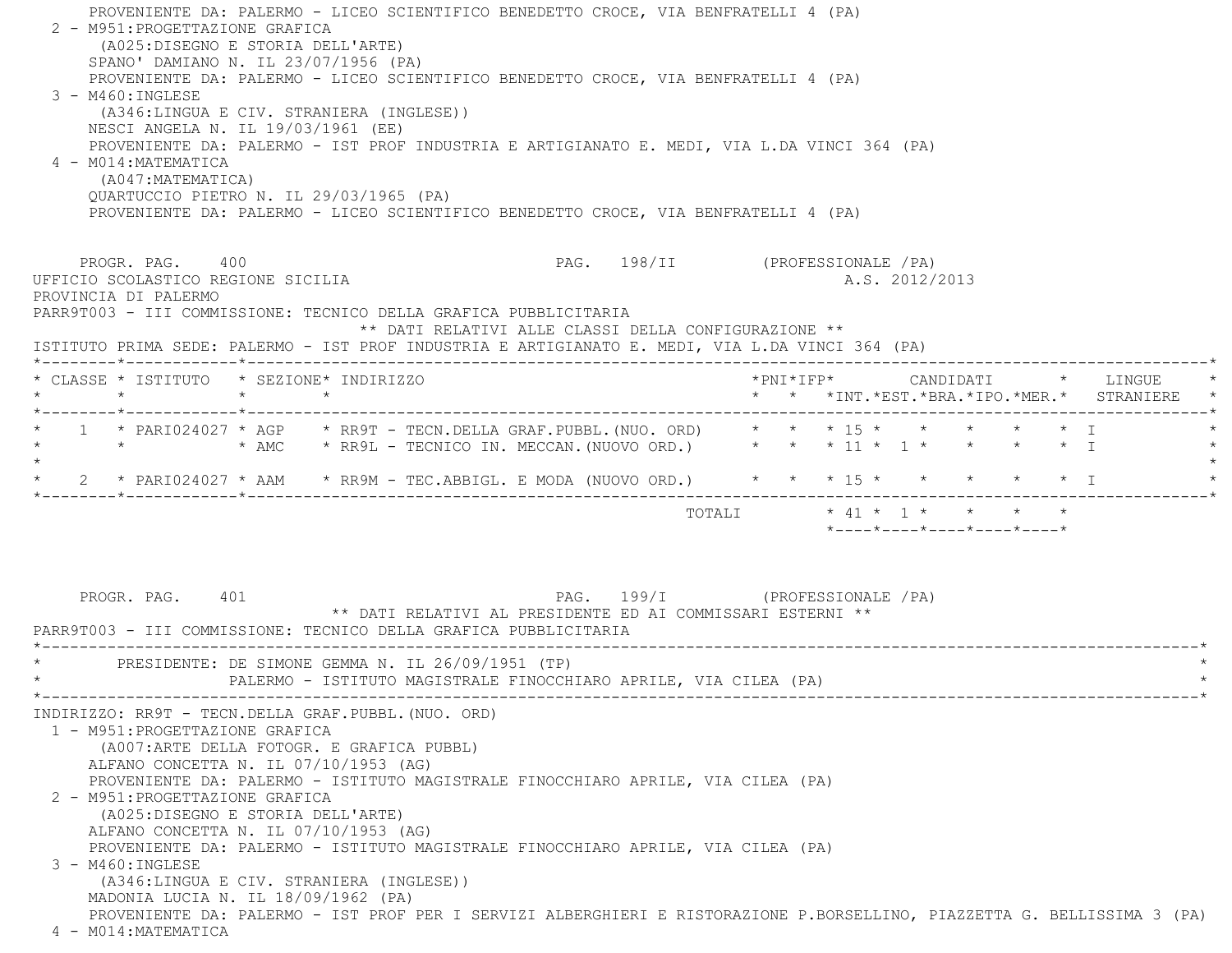(A047:MATEMATICA) SOLE PLACIDO N. IL 25/08/1964 (PA) PROVENIENTE DA: PALERMO - ISTITUTO TECNICO NAUTICO GIOENI - TRABIA, VIA VITTORIO EMANUELE, 27 (PA) INDIRIZZO: RR9L - TECNICO IN. MECCAN.(NUOVO ORD.) 1 - M460:INGLESE (A346:LINGUA E CIV. STRANIERA (INGLESE)) MADONIA LUCIA N. IL 18/09/1962 (PA) PROVENIENTE DA: PALERMO - IST PROF PER I SERVIZI ALBERGHIERI E RISTORAZIONE P.BORSELLINO, PIAZZETTA G. BELLISSIMA 3 (PA) 2 - M014:MATEMATICA (A047:MATEMATICA) SOLE PLACIDO N. IL 25/08/1964 (PA) PROVENIENTE DA: PALERMO - ISTITUTO TECNICO NAUTICO GIOENI - TRABIA, VIA VITTORIO EMANUELE, 27 (PA) 3 - M062:MACCHINE A FLUIDO (A020:DISCIPLINE MECCANICHE E TECNOLOGIA) CAPPONI PIETRO N. IL 18/04/1955 (TP) PROVENIENTE DA: PALERMO - ISTITUTO TECNICO INDUSTRIALE ITI VITTORIO EMANUELE III, VIA DUCA DELLA VERDURA 48 (PA) (SEGUONO DATI RELATIVI AI COMMISSARI ESTERNI) PROGR. PAG. 402 PAG. 199/II (PROFESSIONALE /PA) \*\* DATI RELATIVI AI COMMISSARI ESTERNI \*\* INDIRIZZO: RR9M - TEC.ABBIGL. E MODA (NUOVO ORD.) 1 - M460:INGLESE (A346:LINGUA E CIV. STRANIERA (INGLESE)) MADONIA LUCIA N. IL 18/09/1962 (PA) PROVENIENTE DA: PALERMO - IST PROF PER I SERVIZI ALBERGHIERI E RISTORAZIONE P.BORSELLINO, PIAZZETTA G. BELLISSIMA 3 (PA)  $2 - MO14$ : MATEMATICA (A047:MATEMATICA) SOLE PLACIDO N. IL 25/08/1964 (PA) PROVENIENTE DA: PALERMO - ISTITUTO TECNICO NAUTICO GIOENI - TRABIA, VIA VITTORIO EMANUELE, 27 (PA) 3 - M005:DISEGNO PROFESSIONALE (A024:DISEGNO E STORIA DEL COSTUME) MONFALCONE ANNA RITA N. IL 23/05/1970 (PA) PROVENIENTE DA: PARTINICO - IST PROF INDUSTRIA E ARTIGIANATO M.O.CORBINO PARTINICO, VIA VERONA N.2 (PA) PROGR. PAG. 403 PAG. 199/III (PROFESSIONALE /PA) UFFICIO SCOLASTICO REGIONE SICILIA A.S. 2012/2013 PROVINCIA DI PALERMO PARRCY001 - I COMMISSIONE: AGROTECNICO \*\* DATI RELATIVI ALLE CLASSI DELLA CONFIGURAZIONE \*\* ISTITUTO PRIMA SEDE: BISACQUINO - IST PROF PER L'AGRICOLTURA E L'AMBIENTE G.P. BALLATORE, VIA ORSINI (PA) \*--------\*------------\*-------------------------------------------------------------------------------------------------------\* \* CLASSE \* ISTITUTO \* SEZIONE\* INDIRIZZO \*PNI\*IFP\* CANDIDATI \* LINGUE \* \* \* \* \* \* \* \*INT.\*EST.\*BRA.\*IPO.\*MER.\* STRANIERE \* \*--------\*------------\*-------------------------------------------------------------------------------------------------------\*\* 1 \* PARA01401X \* A \* \* RRCY - AGROTECNICO (NUOVO ORDINAMENTO) \* \* \* 16 \* 1 \* \* \* \* \* \* I \*--------\*------------\*-------------------------------------------------------------------------------------------------------\* ISTITUTO SECONDA SEDE: CORLEONE - IST PROF PER L'AGRICOLTURA E L'AMBIENTE I.P.AGRICOL.E AMBIENTE CORLEON, PIAZZA SANTA MARIA ( \*--------\*------------\*-------------------------------------------------------------------------------------------------------\* \* CLASSE \* ISTITUTO \* SEZIONE\* INDIRIZZO \*PNI\*IFP\* CANDIDATI \* LINGUE \* \* \* \* \* \* \* \*INT.\*EST.\*BRA.\*IPO.\*MER.\* STRANIERE \* \*--------\*------------\*-------------------------------------------------------------------------------------------------------\*\* 2 \* PARA014021 \* A/ \* RRCY - AGROTECNICO (NUOVO ORDINAMENTO) \* \* \* \* 23 \* 1 \* \* \* \* \* \* I \*--------\*------------\*-------------------------------------------------------------------------------------------------------\*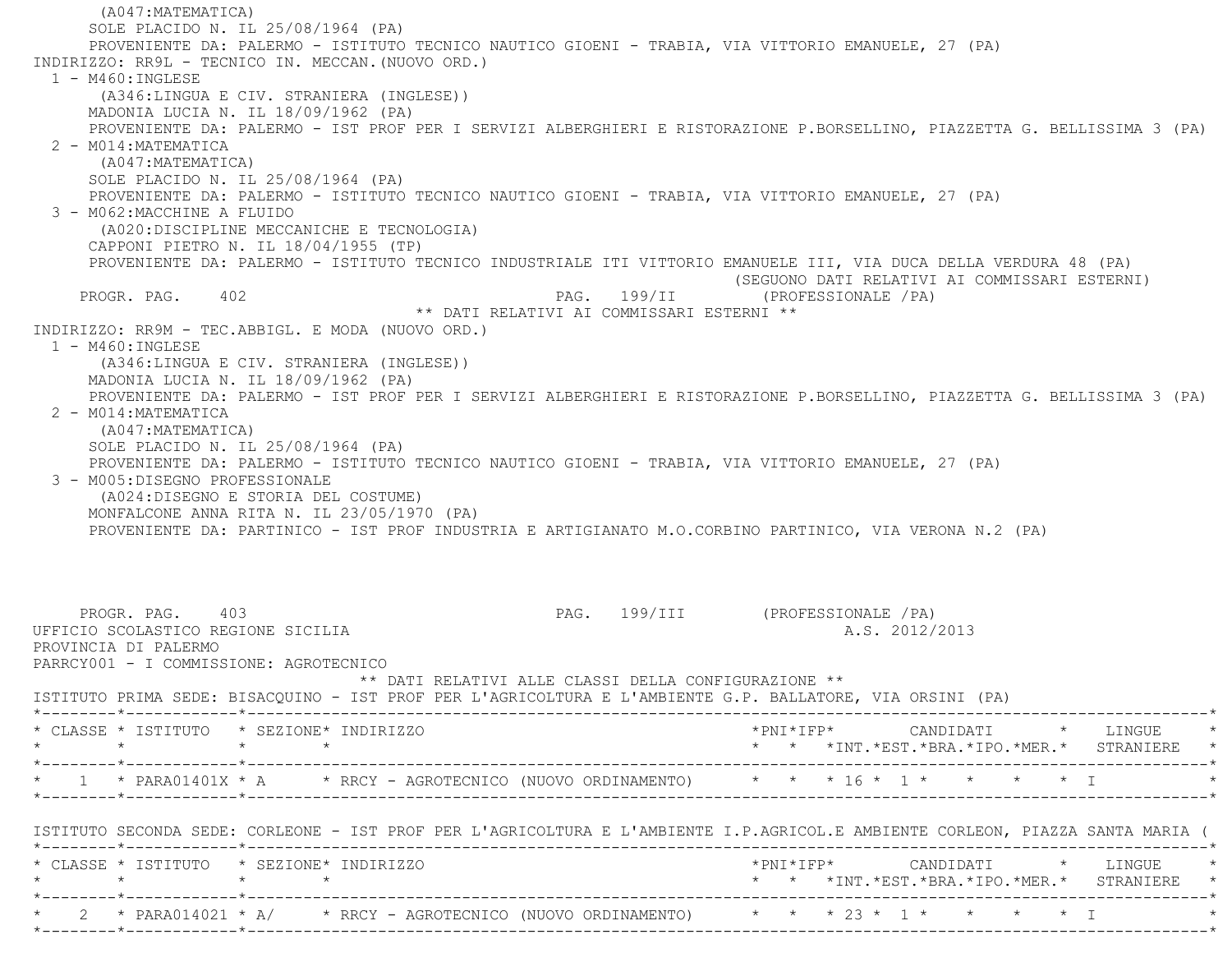|                                                                    |                                         | PARRCY001 - I COMMISSIONE: AGROTECNICO                                                                                                                                                                                 |                                                                                                                                                                                                                                                                                                                                                                                                                                                                         |                                 | ** DATI RELATIVI AL PRESIDENTE ED AI COMMISSARI ESTERNI ** |  |                |  |                                                                                      |  |
|--------------------------------------------------------------------|-----------------------------------------|------------------------------------------------------------------------------------------------------------------------------------------------------------------------------------------------------------------------|-------------------------------------------------------------------------------------------------------------------------------------------------------------------------------------------------------------------------------------------------------------------------------------------------------------------------------------------------------------------------------------------------------------------------------------------------------------------------|---------------------------------|------------------------------------------------------------|--|----------------|--|--------------------------------------------------------------------------------------|--|
|                                                                    |                                         |                                                                                                                                                                                                                        | * PRESIDENTE: BOSCO VINCENZO N. IL 29/01/1948 (PA)<br>PARTINICO - IST PROF INDUSTRIA E ARTIGIANATO M.O.CORBINO PARTINICO, VIA VERONA N.2 (PA)                                                                                                                                                                                                                                                                                                                           |                                 |                                                            |  |                |  |                                                                                      |  |
| $2 - M460$ : INGLESE<br>3 - M014: MATEMATICA<br>(A047: MATEMATICA) |                                         | (A058:SC.E MEC.AGR.E T.GEST.AZ., FIT., ENT)<br>MOSCA MARIA GIOVANNA N. IL 18/07/1961 (PA)<br>(A346:LINGUA E CIV. STRANIERA (INGLESE))<br>AVORIO TERESA N. IL 09/09/1954 (PA)<br>BONNI' SALVATORE N. IL 03/09/1960 (PA) | INDIRIZZO: RRCY - AGROTECNICO (NUOVO ORDINAMENTO)<br>1 - MO17:TECNICHE DI PROD., TRASFORM. E VALORIZ. DEI PROD.<br>PROVENIENTE DA: CASTELBUONO - IST PROF PER L'AGRICOLTURA E L'AMBIENTE I.P.A.A. SERALE "LUIGI FAILLA, VIA MAZZINI 25 (PA)<br>PROVENIENTE DA: BAGHERIA - ISTITUTO TECNICO COMMERCIALE "DON LUIGI STURZO", VIA SANT'IGNAZIO DI LOYOLA 7 (PA)<br>PROVENIENTE DA: PARTINICO - IST PROF INDUSTRIA E ARTIGIANATO M.O.CORBINO PARTINICO, VIA VERONA N.2 (PA) |                                 |                                                            |  |                |  |                                                                                      |  |
|                                                                    |                                         |                                                                                                                                                                                                                        |                                                                                                                                                                                                                                                                                                                                                                                                                                                                         |                                 |                                                            |  |                |  |                                                                                      |  |
| PROGR. PAG. 405<br>PROVINCIA DI PALERMO                            | UFFICIO SCOLASTICO REGIONE SICILIA      |                                                                                                                                                                                                                        |                                                                                                                                                                                                                                                                                                                                                                                                                                                                         | PAG. 200/II (PROFESSIONALE /PA) |                                                            |  | A.S. 2012/2013 |  |                                                                                      |  |
|                                                                    |                                         | PARRCY002 - II COMMISSIONE: AGROTECNICO                                                                                                                                                                                | ** DATI RELATIVI ALLE CLASSI DELLA CONFIGURAZIONE **<br>ISTITUTO PRIMA SEDE: CASTELBUONO - IST PROF PER L'AGRICOLTURA E L'AMBIENTE I.P.A.A. "LUIGI FAILLA TEDALDI, VIA MAZZINI 25 (PA)                                                                                                                                                                                                                                                                                  |                                 |                                                            |  |                |  |                                                                                      |  |
|                                                                    | $\star$ $\star$ $\star$ $\star$ $\star$ | * CLASSE * ISTITUTO * SEZIONE* INDIRIZZO                                                                                                                                                                               |                                                                                                                                                                                                                                                                                                                                                                                                                                                                         |                                 |                                                            |  |                |  | *PNI*IFP*     CANDIDATI    *  LINGUE   *<br>* * *INT.*EST.*BRA.*IPO.*MER.* STRANIERE |  |
|                                                                    |                                         |                                                                                                                                                                                                                        | * 1 * PARA00701R * A * RRCY - AGROTECNICO (NUOVO ORDINAMENTO) * * * 13 * 1 * * * * * I                                                                                                                                                                                                                                                                                                                                                                                  |                                 |                                                            |  |                |  |                                                                                      |  |
|                                                                    |                                         |                                                                                                                                                                                                                        | * 2 * PARA00701R * B * RRCY - AGROTECNICO (NUOVO ORDINAMENTO) * * * * 14 * * * * * * * T                                                                                                                                                                                                                                                                                                                                                                                |                                 |                                                            |  |                |  |                                                                                      |  |

PROGR. PAG. 406 PAG. 201/I (PROFESSIONALE /PA) \*\* DATI RELATIVI AL PRESIDENTE ED AI COMMISSARI ESTERNI \*\* PARRCY002 - II COMMISSIONE: AGROTECNICO \*----------------------------------------------------------------------------------------------------------------------------\*PRESIDENTE: FIGA' DOMENICO N. IL 21/06/1948 (PA) \* BAGHERIA - LICEO CLASSICO LICEO GINNASIO DI STATO (F. SC, VIA DANTE 22 (PA) \* \*----------------------------------------------------------------------------------------------------------------------------\*INDIRIZZO: RRCY - AGROTECNICO (NUOVO ORDINAMENTO)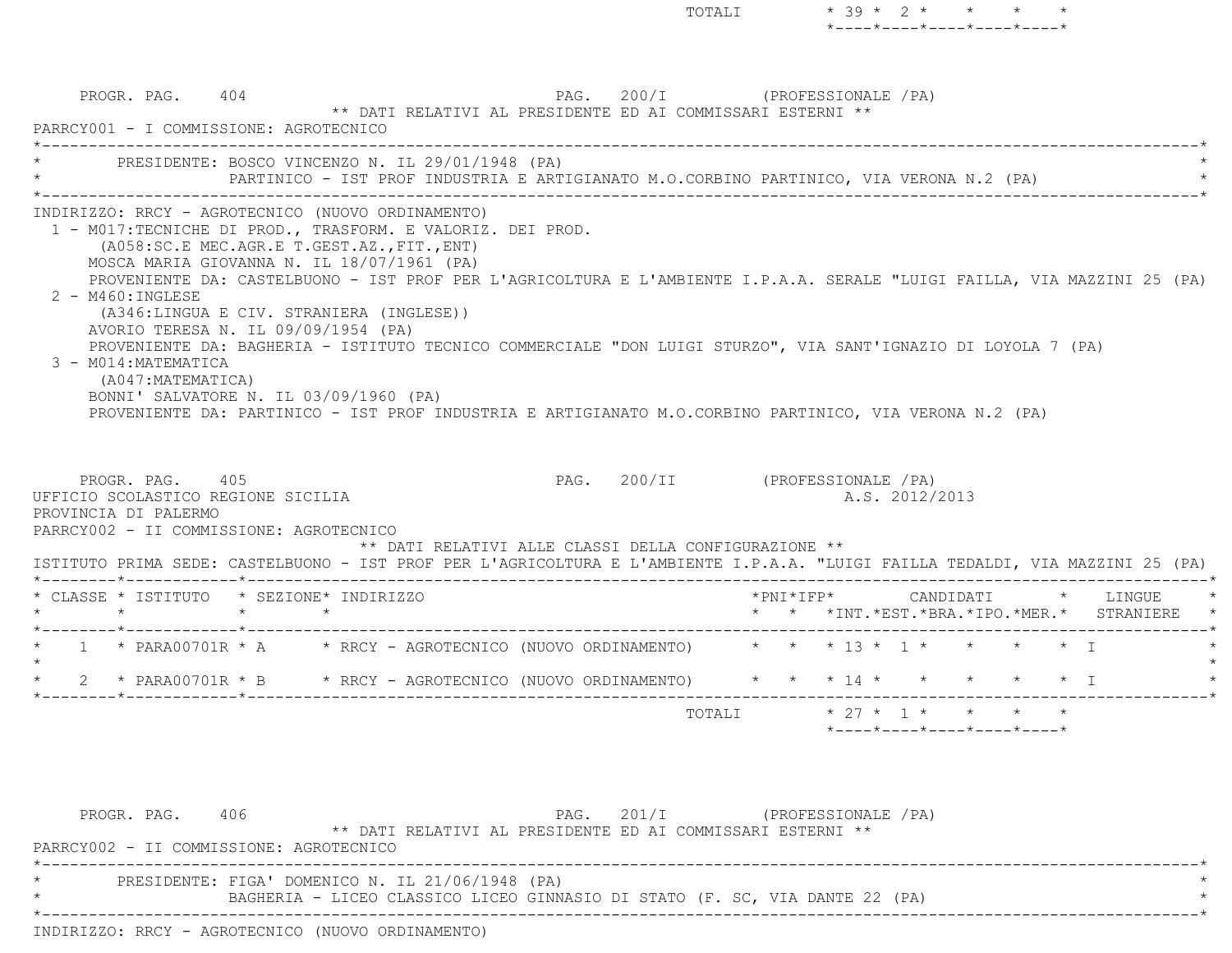1 - M017:TECNICHE DI PROD., TRASFORM. E VALORIZ. DEI PROD. (A058:SC.E MEC.AGR.E T.GEST.AZ.,FIT.,ENT) GENNUSO SANTINA N. IL 08/03/1959 (PA) PROVENIENTE DA: CASTELLANA SICULA - IST PROF PER L'AGRICOLTURA E L'AMBIENTE I.P.S.A.SV.RUR.-I.P.S. ENOG. O, VIALE RISORG 2 - M460:INGLESE (A346:LINGUA E CIV. STRANIERA (INGLESE)) LA ROCCA DANIELA N. IL 24/06/1957 (EE) PROVENIENTE DA: CERDA - ISTITUTO TECNICO INDUSTRIALE ISTITUTO TEC.INDUS.DI CERDA, VIA ROMA N. 42 (PA) 3 - M014:MATEMATICA (A047:MATEMATICA) DI PAOLA RITA N. IL 26/01/1969 (PA) PROVENIENTE DA: PALERMO - ISTITUTO MAGISTRALE IM REGINA MARGHERITA, PIAZZETTA S. SALVATORE 1 (PA) PROGR. PAG. 407 PAG. 201/II (PROFESSIONALE /PA) UFFICIO SCOLASTICO REGIONE SICILIA A.S. 2012/2013 PROVINCIA DI PALERMO PARRCY003 - III COMMISSIONE: AGROTECNICO \*\* DATI RELATIVI ALLE CLASSI DELLA CONFIGURAZIONE \*\* ISTITUTO PRIMA SEDE: SAN GIUSEPPE IATO - IST PROF PER L'AGRICOLTURA E L'AMBIENTE I.P.A.A. SAN CIPIRRELLO, VIA TRAPPETO (PA) \*--------\*------------\*-------------------------------------------------------------------------------------------------------\* \* CLASSE \* ISTITUTO \* SEZIONE\* INDIRIZZO \*PNI\*IFP\* CANDIDATI \* LINGUE \* \* \* \* \* \* \* \*INT.\*EST.\*BRA.\*IPO.\*MER.\* STRANIERE \* \*--------\*------------\*-------------------------------------------------------------------------------------------------------\*\* 1 \* PARA00801L \* A \* RRCY - AGROTECNICO (NUOVO ORDINAMENTO) \* \* \* \* 11 \* \* \* \* \* \* \* I  $\star$ \* 2 \* PARA00801L \* B \* RRCY - AGROTECNICO (NUOVO ORDINAMENTO) \* \* \* \* 9 \* 3 \* \* \* \* \* \* I \*--------\*------------\*-------------------------------------------------------------------------------------------------------\* $\texttt{TOTAL} \qquad \qquad \star \quad 20 \; \star \quad 3 \; \star \qquad \star \qquad \star \qquad \star \qquad \star$  \*----\*----\*----\*----\*----\*PROGR. PAG. 408 408 PAG. 202/I (PROFESSIONALE /PA) \*\* DATI RELATIVI AL PRESIDENTE ED AI COMMISSARI ESTERNI \*\* PARRCY003 - III COMMISSIONE: AGROTECNICO \*----------------------------------------------------------------------------------------------------------------------------\*PRESIDENTE: INGA ANTONIO N. IL 02/05/1952 (AG) BISACOUINO - IST PROF PER L'AGRICOLTURA E L'AMBIENTE G.P. BALLATORE, VIA ORSINI (PA) \*----------------------------------------------------------------------------------------------------------------------------\* INDIRIZZO: RRCY - AGROTECNICO (NUOVO ORDINAMENTO) 1 - M017:TECNICHE DI PROD., TRASFORM. E VALORIZ. DEI PROD. (A058:SC.E MEC.AGR.E T.GEST.AZ.,FIT.,ENT) FUSCO CALOGERO N. IL 22/01/1963 (PA) PROVENIENTE DA: CASTELBUONO - IST PROF PER L'AGRICOLTURA E L'AMBIENTE I.P.A.A. "LUIGI FAILLA TEDALDI, VIA MAZZINI 25 (PA 2 - M460:INGLESE (A346:LINGUA E CIV. STRANIERA (INGLESE)) PALERMO ANGELA N. IL 30/07/1958 (EE) PROVENIENTE DA: BAGHERIA - LICEO CLASSICO LICEO GINNASIO DI STATO (F. SC, VIA DANTE 22 (PA) 3 - M014:MATEMATICA (A047:MATEMATICA) SANSIVERI AURELIA N. IL 27/12/1974 (ME) PROVENIENTE DA: PARTINICO - IST PROF PER L'AGRICOLTURA E L'AMBIENTE PARTINICO, VIA GOFFREDO MAMELI N. 4 (PA)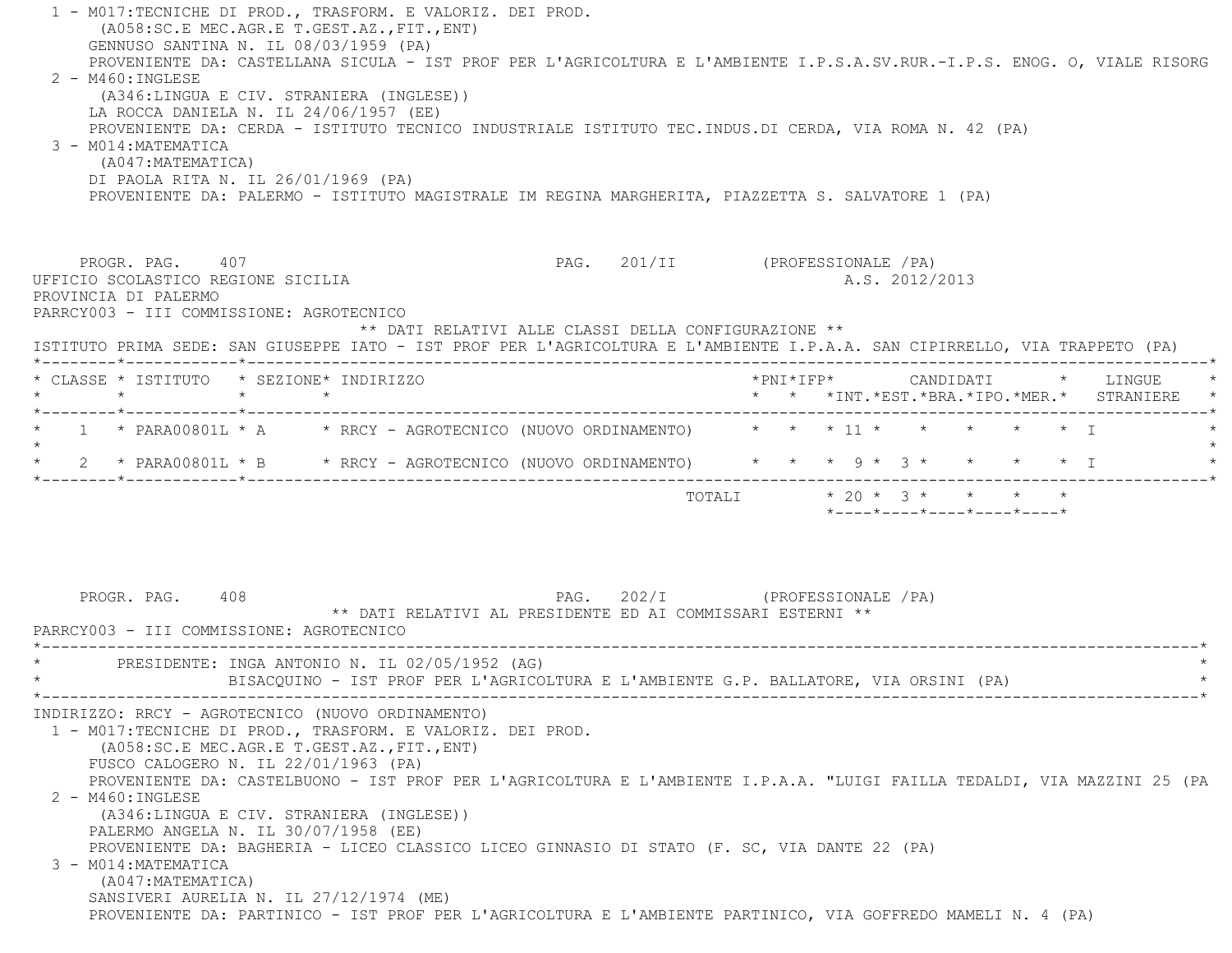| UFFICIO SCOLASTICO REGIONE SICILIA<br>PROVINCIA DI PALERMO<br>PARRCY004 - IV COMMISSIONE: AGROTECNICO | PROGR. PAG. 409                                                                                                                                                                                                                                                                                                                                                                                                                                                                                                                            |                                                                                               | PAG. 202/II (PROFESSIONALE / PA)<br>A.S. 2012/2013                                                                             |
|-------------------------------------------------------------------------------------------------------|--------------------------------------------------------------------------------------------------------------------------------------------------------------------------------------------------------------------------------------------------------------------------------------------------------------------------------------------------------------------------------------------------------------------------------------------------------------------------------------------------------------------------------------------|-----------------------------------------------------------------------------------------------|--------------------------------------------------------------------------------------------------------------------------------|
|                                                                                                       |                                                                                                                                                                                                                                                                                                                                                                                                                                                                                                                                            | ** DATI RELATIVI ALLE CLASSI DELLA CONFIGURAZIONE **                                          | ISTITUTO PRIMA SEDE: PALERMO - IST PROF PER L'AGRICOLTURA E L'AMBIENTE P. BALSAMO, VIA MIRABELLA N. 12 (PA)                    |
|                                                                                                       | * CLASSE * ISTITUTO * SEZIONE* INDIRIZZO                                                                                                                                                                                                                                                                                                                                                                                                                                                                                                   |                                                                                               | *PNI*IFP*     CANDIDATI    *   LINGUE<br>* * *INT.*EST.*BRA.*IPO.*MER.* STRANIERE                                              |
|                                                                                                       |                                                                                                                                                                                                                                                                                                                                                                                                                                                                                                                                            |                                                                                               | 1 * PARA01601G * L * RRCY - AGROTECNICO (NUOVO ORDINAMENTO) * * * 15 * 2 * * * * * T                                           |
|                                                                                                       |                                                                                                                                                                                                                                                                                                                                                                                                                                                                                                                                            |                                                                                               | ISTITUTO SECONDA SEDE: CASTELLANA SICULA - IST PROF PER L'AGRICOLTURA E L'AMBIENTE I.P.S.A.SV.RUR.-I.P.S. ENOG. O, VIALE RISOR |
|                                                                                                       | * CLASSE * ISTITUTO * SEZIONE* INDIRIZZO                                                                                                                                                                                                                                                                                                                                                                                                                                                                                                   |                                                                                               | * * *INT.*EST.*BRA.*IPO.*MER.* STRANIERE *                                                                                     |
|                                                                                                       |                                                                                                                                                                                                                                                                                                                                                                                                                                                                                                                                            |                                                                                               | * 2 * PARA018017 * A * RRCY - AGROTECNICO (NUOVO ORDINAMENTO) * * * 23 * 6 * * * * * * I                                       |
|                                                                                                       |                                                                                                                                                                                                                                                                                                                                                                                                                                                                                                                                            |                                                                                               | TOTALI * 38 * 8 * * * * *<br>$*$ - - - - $*$ - - - - $*$ - - - - $*$ - - - - $*$ - - - - $*$                                   |
| PROGR. PAG. 410<br>PARRCY004 - IV COMMISSIONE: AGROTECNICO                                            |                                                                                                                                                                                                                                                                                                                                                                                                                                                                                                                                            | PAG. 203/I (PROFESSIONALE / PA)<br>** DATI RELATIVI AL PRESIDENTE ED AI COMMISSARI ESTERNI ** |                                                                                                                                |
|                                                                                                       | PRESIDENTE: ARICO' ROSALIA N. IL 30/01/1962 (PA)<br>PALERMO - ISTITUTO MAGISTRALE DE COSMI, VIA LEONARDO RUGGERI 15 (PA)                                                                                                                                                                                                                                                                                                                                                                                                                   |                                                                                               |                                                                                                                                |
| $2 - M460$ : INGLESE<br>3 - M014: MATEMATICA<br>(A047: MATEMATICA)                                    | INDIRIZZO: RRCY - AGROTECNICO (NUOVO ORDINAMENTO)<br>1 - M017:TECNICHE DI PROD., TRASFORM. E VALORIZ. DEI PROD.<br>(A058:SC.E MEC.AGR.E T.GEST.AZ., FIT., ENT)<br>DI MARCO SALVATORE N. IL 09/01/1970 (PA)<br>PROVENIENTE DA: VITTORIA - ISTITUTO TECNICO AGRARIO I.T.A. - VITTORIA, VIA SAN MARTINO (RG)<br>(A346:LINGUA E CIV. STRANIERA (INGLESE))<br>ALAJMO PATRIZIA N. IL 23/10/1960 (PA)<br>NOTO CARMELO N. IL 08/04/1959 (PA)<br>PROVENIENTE DA: PALERMO - ISTITUTO TECNICO NAUTICO GIOENI - TRABIA, VIA VITTORIO EMANUELE, 27 (PA) |                                                                                               | PROVENIENTE DA: PALERMO - IST PROF PER I SERVIZI ALBERGHIERI E RISTORAZIONE I.P.S.S.E.O.A. "PIETRO PIAZZA", CORSO DEI MI       |

ISTITUTO PRIMA SEDE: PARTINICO - IST PROF INDUSTRIA E ARTIGIANATO M.O.CORBINO PARTINICO, VIA VERONA N.2 (PA)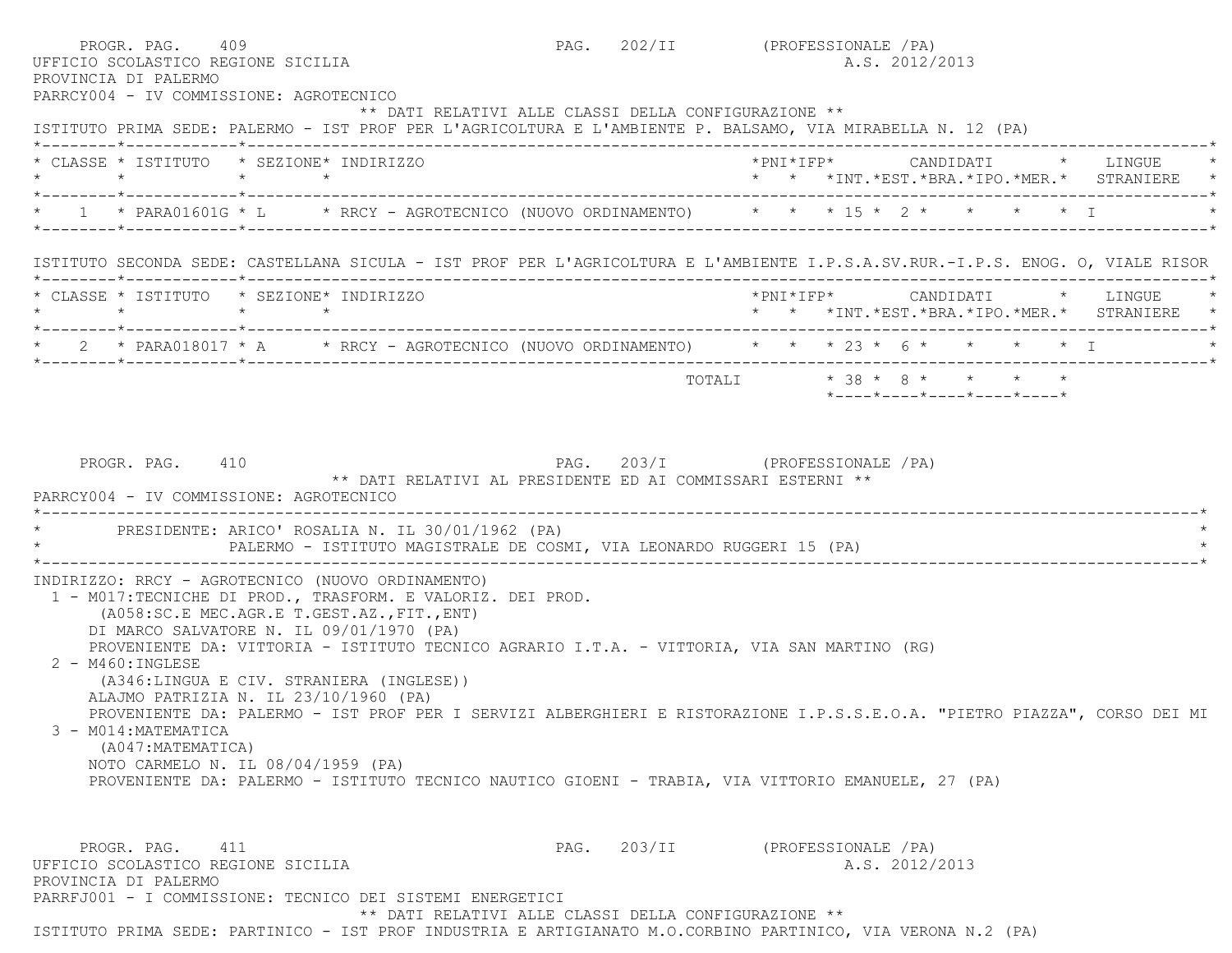| * CLASSE * ISTITUTO * SEZIONE* INDIRIZZO                                                                                                                                                                                                                                                                                                                                                                            |  |  |                                            |                                                                 |           |                                                                                                                                                                       |  |
|---------------------------------------------------------------------------------------------------------------------------------------------------------------------------------------------------------------------------------------------------------------------------------------------------------------------------------------------------------------------------------------------------------------------|--|--|--------------------------------------------|-----------------------------------------------------------------|-----------|-----------------------------------------------------------------------------------------------------------------------------------------------------------------------|--|
| 1 * PARI03000C * TS-A * RRFJ - TECNICO SIST.ENERG. (NUOVO ORD.) * * * 21 * * * * * * * *                                                                                                                                                                                                                                                                                                                            |  |  |                                            |                                                                 |           |                                                                                                                                                                       |  |
| * 2 * PARI03000C * TS-B * RRFJ - TECNICO SIST.ENERG. (NUOVO ORD.) * * * 16 * * * * * * * I                                                                                                                                                                                                                                                                                                                          |  |  |                                            |                                                                 |           |                                                                                                                                                                       |  |
| TOTALI $* 37 * * * * *$                                                                                                                                                                                                                                                                                                                                                                                             |  |  |                                            | $*$ - - - - $*$ - - - - $*$ - - - - $*$ - - - - $*$ - - - - $*$ |           |                                                                                                                                                                       |  |
| PAG. 204/I (PROFESSIONALE /PA)<br>PROGR. PAG. 412<br>** DATI RELATIVI AL PRESIDENTE ED AI COMMISSARI ESTERNI **<br>PARRFJ001 - I COMMISSIONE: TECNICO DEI SISTEMI ENERGETICI                                                                                                                                                                                                                                        |  |  |                                            |                                                                 |           |                                                                                                                                                                       |  |
| * PRESIDENTE: DI MICELI FRANCESCA N. IL 30/10/1972 (PA)<br>BISACQUINO - IST PROF PER I SERVIZI ALBERGHIERI E RISTORAZIONE IPSSAR BISACQUINO, VIA SALERNO (PA) *                                                                                                                                                                                                                                                     |  |  |                                            |                                                                 |           |                                                                                                                                                                       |  |
| PROVENIENTE DA: PALERMO - IST PROF INDUSTRIA E ARTIGIANATO E. MEDI, VIA L.DA VINCI 364 (PA)<br>2 - M460: INGLESE                                                                                                                                                                                                                                                                                                    |  |  |                                            |                                                                 |           |                                                                                                                                                                       |  |
| (A346:LINGUA E CIV. STRANIERA (INGLESE))<br>LANZA MARIANO N. IL 05/01/1961 (TP)<br>PROVENIENTE DA: BAGHERIA - ISTITUTO TECNICO COMMERCIALE "DON LUIGI STURZO", VIA SANT'IGNAZIO DI LOYOLA 7 (PA)<br>3 - M014: MATEMATICA<br>(A047:MATEMATICA)<br>RICHICHI CONCETTA N. IL 25/02/1961 (PA)<br>PROVENIENTE DA: CARINI - IST PROF PER I SERVIZI ALBERGHIERI E RISTORAZIONE IPSEOA "UGO MURSIA", VIA TRATTATI DI ROMA, 6 |  |  |                                            |                                                                 |           |                                                                                                                                                                       |  |
| PAG. 204/II (PROFESSIONALE /PA)<br>PROGR. PAG. 413<br>UFFICIO SCOLASTICO REGIONE SICILIA<br>PROVINCIA DI PALERMO<br>PARRFJ002 - II COMMISSIONE: TECNICO DEI SISTEMI ENERGETICI<br>** DATI RELATIVI ALLE CLASSI DELLA CONFIGURAZIONE **                                                                                                                                                                              |  |  | A.S. 2012/2013                             |                                                                 |           |                                                                                                                                                                       |  |
| ISTITUTO PRIMA SEDE: PARTINICO - IST PROF INDUSTRIA E ARTIGIANATO M.O.CORBINO PARTINICO, VIA VERONA N.2 (PA)                                                                                                                                                                                                                                                                                                        |  |  |                                            |                                                                 |           |                                                                                                                                                                       |  |
| * CLASSE * ISTITUTO * SEZIONE* INDIRIZZO<br>$\star$<br>$\star$<br>$\star$                                                                                                                                                                                                                                                                                                                                           |  |  |                                            |                                                                 |           | $\text{\tt *PNI*IFP*} \qquad \qquad \text{CANDIDATI} \qquad \text{\tt *} \qquad \text{LINGUE} \qquad \text{\tt *}$<br>* * *INT. *EST. *BRA. *IPO. *MER. * STRANIERE * |  |
| 1 * PARI03000C * TM-A * RRFJ - TECNICO SIST.ENERG. (NUOVO ORD.) * * * 12 * 1 * * * * * * I                                                                                                                                                                                                                                                                                                                          |  |  |                                            |                                                                 |           |                                                                                                                                                                       |  |
| 2 * PARI03000C * EL-A * RR9J - TECNICO DELLE IND.EL. (NUOVO ORD)                                                                                                                                                                                                                                                                                                                                                    |  |  | $\star$ $\star$ $\star$ 11 $\star$ $\star$ |                                                                 | $\star$ T |                                                                                                                                                                       |  |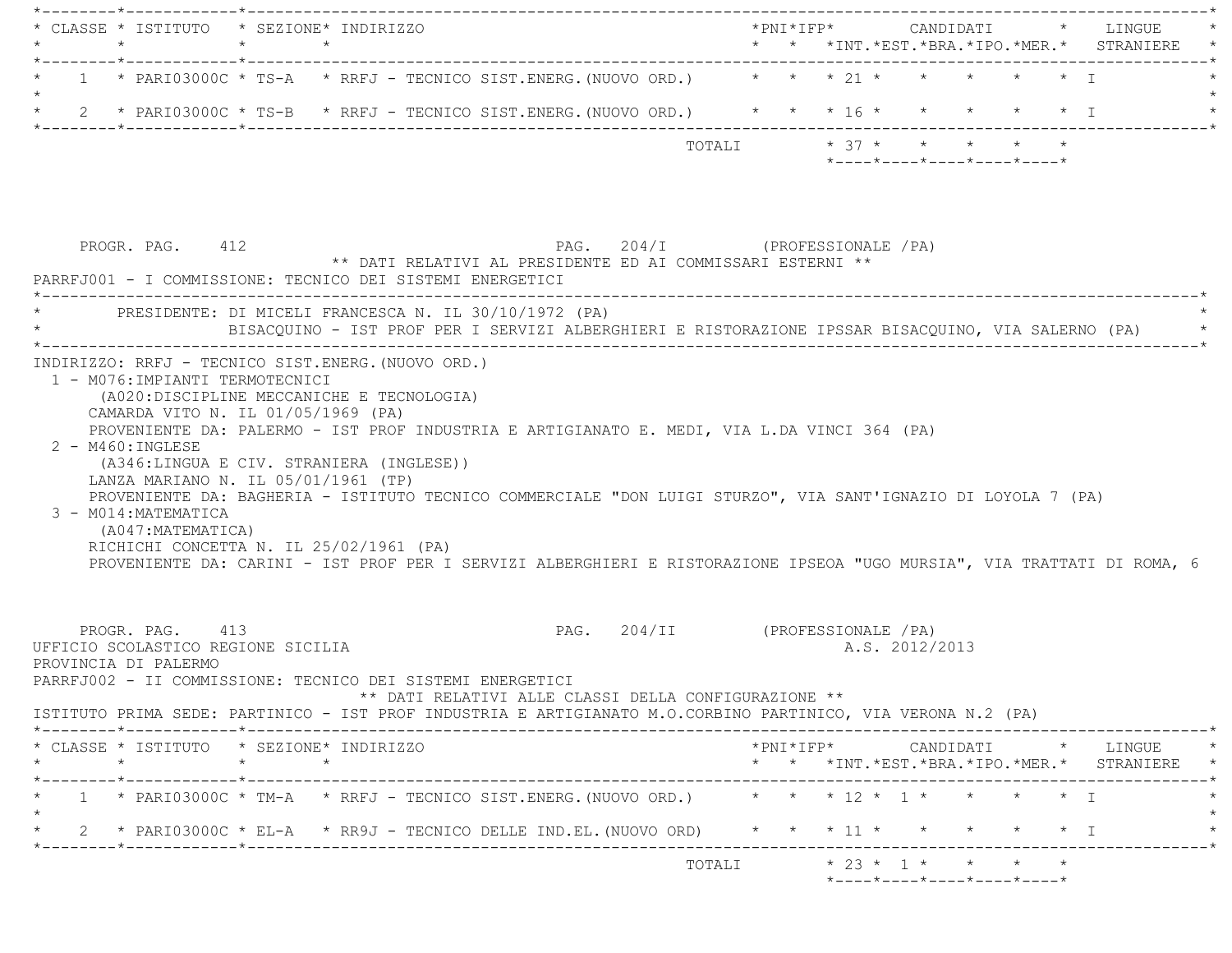| PROGR. PAG. 414                                                                                                                                                          | PARRFJ002 - II COMMISSIONE: TECNICO DEI SISTEMI ENERGETICI                                                                                                                                                                                                                                                                                                                                                                                                                                                                                                                                                                                                                                                                                                                                                                                                                                                                                                                                                                                                     | PAG. 205/I<br>** DATI RELATIVI AL PRESIDENTE ED AI COMMISSARI ESTERNI **                   | (PROFESSIONALE / PA)                                                                                                                                |                                                                                                                                                                                                                                                    |
|--------------------------------------------------------------------------------------------------------------------------------------------------------------------------|----------------------------------------------------------------------------------------------------------------------------------------------------------------------------------------------------------------------------------------------------------------------------------------------------------------------------------------------------------------------------------------------------------------------------------------------------------------------------------------------------------------------------------------------------------------------------------------------------------------------------------------------------------------------------------------------------------------------------------------------------------------------------------------------------------------------------------------------------------------------------------------------------------------------------------------------------------------------------------------------------------------------------------------------------------------|--------------------------------------------------------------------------------------------|-----------------------------------------------------------------------------------------------------------------------------------------------------|----------------------------------------------------------------------------------------------------------------------------------------------------------------------------------------------------------------------------------------------------|
|                                                                                                                                                                          | PRESIDENTE: IMPERIALE FRANCESCO N. IL 01/10/1967 (PA)                                                                                                                                                                                                                                                                                                                                                                                                                                                                                                                                                                                                                                                                                                                                                                                                                                                                                                                                                                                                          | BAGHERIA - IST PROF INDUSTRIA E ARTIGIANATO S.D'ACQUISTO BAGHERIA, VIA CONSOLARE, 111 (PA) |                                                                                                                                                     |                                                                                                                                                                                                                                                    |
| 1 - M076: IMPIANTI TERMOTECNICI<br>2 - M460: INGLESE<br>3 - M014: MATEMATICA<br>(A047: MATEMATICA)<br>$1 - M460 : INGLESE$<br>2 - M014: MATEMATICA<br>(A047: MATEMATICA) | INDIRIZZO: RRFJ - TECNICO SIST.ENERG. (NUOVO ORD.)<br>(A020:DISCIPLINE MECCANICHE E TECNOLOGIA)<br>DAMIGELLA ENRICO N. IL 21/08/1952 (PA)<br>PROVENIENTE DA: BAGHERIA - IST PROF INDUSTRIA E ARTIGIANATO S.D'ACQUISTO BAGHERIA, VIA CONSOLARE, 111 (PA)<br>(A346:LINGUA E CIV. STRANIERA (INGLESE))<br>TADDEO ANNA MARIA N. IL 14/04/1961 (PA)<br>BONANNO PAOLO N. IL 14/11/1971 (PA)<br>PROVENIENTE DA: MARINEO - IST PROF INDUSTRIA E ARTIGIANATO I.P.I.A. MARINEO, VIA ETTORE MAJORANA SN (PA)<br>INDIRIZZO: RR9J - TECNICO DELLE IND.EL. (NUOVO ORD)<br>(A346:LINGUA E CIV. STRANIERA (INGLESE))<br>TADDEO ANNA MARIA N. IL 14/04/1961 (PA)<br>BONANNO PAOLO N. IL 14/11/1971 (PA)<br>PROVENIENTE DA: MARINEO - IST PROF INDUSTRIA E ARTIGIANATO I.P.I.A. MARINEO, VIA ETTORE MAJORANA SN (PA)<br>3 - M045:SISTEMI - AUTOMAZIONE E ORGANIZZ. DELLA PRODUZ.<br>(A035: ELETTROTECNICA ED APPLICAZIONI)<br>AIELLO MICHELE N. IL 18/03/1958 (PA)<br>PROVENIENTE DA: BAGHERIA - IST PROF INDUSTRIA E ARTIGIANATO S.D'ACQUISTO BAGHERIA, VIA CONSOLARE, 111 (PA) |                                                                                            |                                                                                                                                                     | PROVENIENTE DA: CARINI - IST PROF PER I SERVIZI ALBERGHIERI E RISTORAZIONE IPSEOA "UGO MURSIA", VIA TRATTATI DI ROMA, 6<br>PROVENIENTE DA: CARINI - IST PROF PER I SERVIZI ALBERGHIERI E RISTORAZIONE IPSEOA "UGO MURSIA", VIA TRATTATI DI ROMA, 6 |
| PROGR. PAG. 415<br>UFFICIO SCOLASTICO REGIONE SICILIA<br>PROVINCIA DI PALERMO                                                                                            | PASD04001 - I COMMISSIONE: ARTE APPL. - SEZ. ARTE DEI METALLI E OREFICERIA<br>ISTITUTO PRIMA SEDE: PALERMO - ISTITUTO D'ARTE ISTITUTO ARTE PALERMO, PIAZZA GENERALE TURBA 71 (PA)                                                                                                                                                                                                                                                                                                                                                                                                                                                                                                                                                                                                                                                                                                                                                                                                                                                                              | ** DATI RELATIVI ALLE CLASSI DELLA CONFIGURAZIONE **                                       | PAG. 205/II (PROFESSIONALE / PA)<br>A.S. 2012/2013                                                                                                  |                                                                                                                                                                                                                                                    |
| $\star$                                                                                                                                                                  | * CLASSE * ISTITUTO * SEZIONE* INDIRIZZO<br>$\star$                                                                                                                                                                                                                                                                                                                                                                                                                                                                                                                                                                                                                                                                                                                                                                                                                                                                                                                                                                                                            |                                                                                            |                                                                                                                                                     | *PNI*IFP* CANDIDATI * LINGUE<br>* * *INT. *EST. *BRA. *IPO. *MER. * STRANIERE<br>$\rightarrow$                                                                                                                                                     |
|                                                                                                                                                                          | 1 * PASD03000N * A * SD04 - ARTE DEI METALLI E DELL'OREFICER<br>* B * SD07 - ARTE DEL LEGNO                                                                                                                                                                                                                                                                                                                                                                                                                                                                                                                                                                                                                                                                                                                                                                                                                                                                                                                                                                    |                                                                                            | $\star$ $\star$ $\star$ $\overline{5}$ $\star$ $\star$ $\star$ $\star$<br>$\star$ $\star$ $\star$ $\lambda$ $\star$ $\star$ $\star$ $\star$ $\star$ |                                                                                                                                                                                                                                                    |
|                                                                                                                                                                          | 2 * PASD03000N * H * C016 - DISEGNO INDUS. (A018) MICHELANGELO * * * 7 * *                                                                                                                                                                                                                                                                                                                                                                                                                                                                                                                                                                                                                                                                                                                                                                                                                                                                                                                                                                                     |                                                                                            |                                                                                                                                                     | $\star$ $\star$ $\star$ T                                                                                                                                                                                                                          |
|                                                                                                                                                                          |                                                                                                                                                                                                                                                                                                                                                                                                                                                                                                                                                                                                                                                                                                                                                                                                                                                                                                                                                                                                                                                                |                                                                                            |                                                                                                                                                     |                                                                                                                                                                                                                                                    |

PROGR. PAG. 416 PAG. 206/I (ARTE APPLICATA /PA)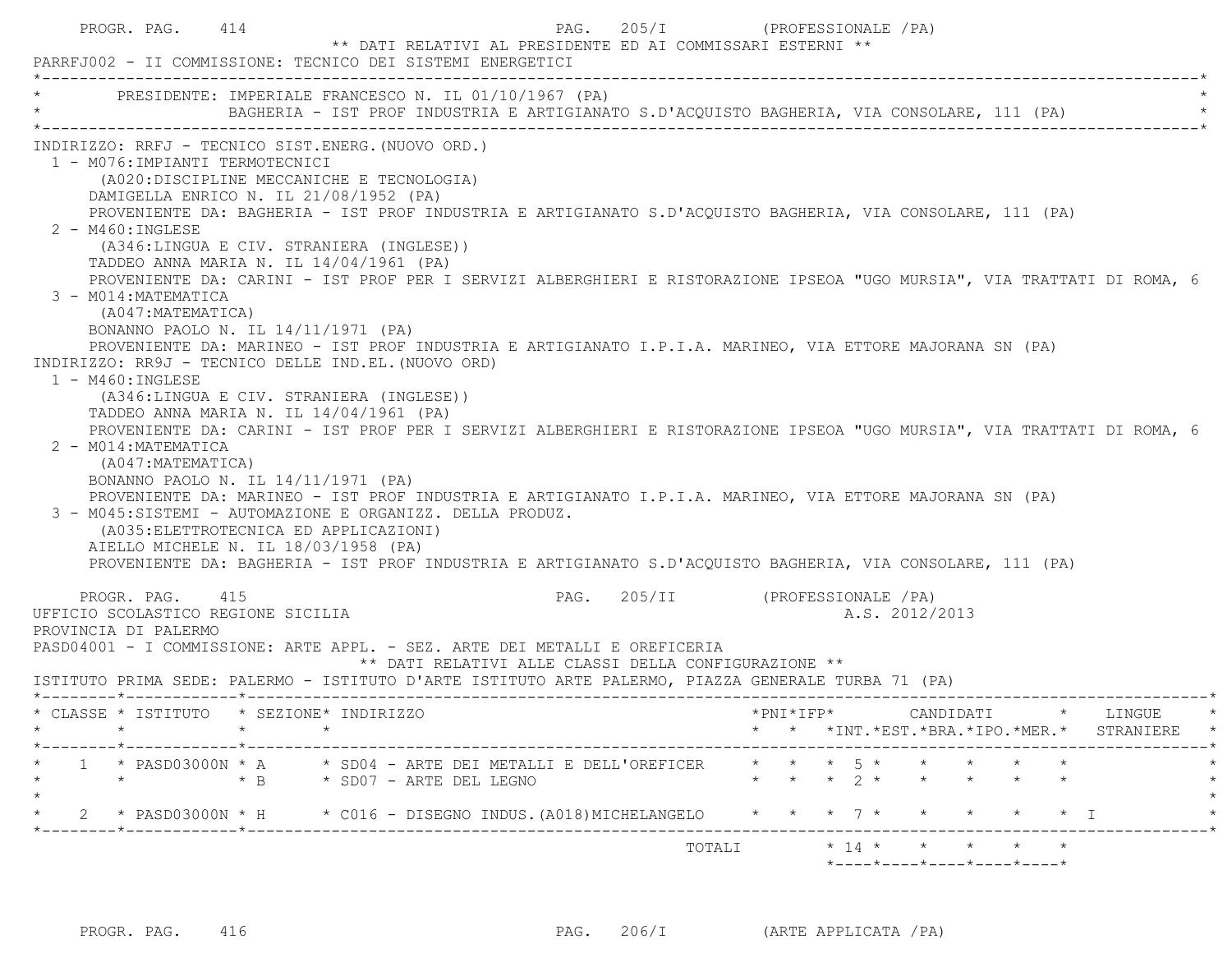\*\* DATI RELATIVI AL PRESIDENTE ED AI COMMISSARI ESTERNI \*\* PASD04001 - I COMMISSIONE: ARTE APPL. - SEZ. ARTE DEI METALLI E OREFICERIA \*----------------------------------------------------------------------------------------------------------------------------\*PRESIDENTE: DONATO FERDINANDO N. IL 24/12/1959 (PA) \* PALERMO - ISTITUTO TECNICO PER GEOMETRI PARLATORE, PIAZZA MONTEVERGINI,8 (PA) \* \*----------------------------------------------------------------------------------------------------------------------------\* INDIRIZZO: SD04 - ARTE DEI METALLI E DELL'OREFICER 1 - M530:LETTERE ITALIANE E STORIA (A050:LETTERE IST.ISTR.SECOND. DI II G) RUSSO GIUSEPPINA N. IL 05/08/1969 (TP) PROVENIENTE DA: PALERMO - IST TEC COMMERCIALE E PER GEOMETRI I.T.C.G. E TURISMO DUCA ABRUZZ, VIA FAZIO N. 1 (PA) 2 - M557:MATEMATICA E FISICA (A049:MATEMATICA E FISICA) GIACCONE IRMA N. IL 11/11/1966 (PA) PROVENIENTE DA: PALERMO - LICEO CLASSICO GARIBALDI, VIA CANONICO ROTOLO (PA) 3 - M815:STORIA ARTI VISIVE (A061:STORIA DELL'ARTE) D'IPPOLITO MARIA RITA N. IL 10/03/1953 (PA) PROVENIENTE DA: CEFALU' - ISTITUTO D'ARTE DIEGO BIANCA AMATO, VIA DEL III MILLENNIO (PA) INDIRIZZO: SD07 - ARTE DEL LEGNO 1 - M530:LETTERE ITALIANE E STORIA (A050:LETTERE IST.ISTR.SECOND. DI II G) RUSSO GIUSEPPINA N. IL 05/08/1969 (TP) PROVENIENTE DA: PALERMO - IST TEC COMMERCIALE E PER GEOMETRI I.T.C.G. E TURISMO DUCA ABRUZZ, VIA FAZIO N. 1 (PA) 2 - M557:MATEMATICA E FISICA (A049:MATEMATICA E FISICA) GIACCONE IRMA N. IL 11/11/1966 (PA) PROVENIENTE DA: PALERMO - LICEO CLASSICO GARIBALDI, VIA CANONICO ROTOLO (PA) 3 - M815:STORIA ARTI VISIVE (A061:STORIA DELL'ARTE) D'IPPOLITO MARIA RITA N. IL 10/03/1953 (PA) PROVENIENTE DA: CEFALU' - ISTITUTO D'ARTE DIEGO BIANCA AMATO, VIA DEL III MILLENNIO (PA) INDIRIZZO: C016 - DISEGNO INDUS.(A018)MICHELANGELO 1 - M239:ITALIANO (A050:LETTERE IST.ISTR.SECOND. DI II GR. ) RUSSO GIUSEPPINA N. IL 05/08/1969 (TP) PROVENIENTE DA: PALERMO - IST TEC COMMERCIALE E PER GEOMETRI I.T.C.G. E TURISMO DUCA ABRUZZ, VIA FAZIO N. 1 (PA) (SEGUONO DATI RELATIVI AI COMMISSARI ESTERNI) PROGR. PAG. 417 **PROGR. PAG. 206/II** (ARTE APPLICATA /PA) \*\* DATI RELATIVI AI COMMISSARI ESTERNI \*\* 2 - M530:LETTERE ITALIANE E STORIA (A050:LETTERE IST.ISTR.SECOND. DI II GR. ) RUSSO GIUSEPPINA N. IL 05/08/1969 (TP) PROVENIENTE DA: PALERMO - IST TEC COMMERCIALE E PER GEOMETRI I.T.C.G. E TURISMO DUCA ABRUZZ, VIA FAZIO N. 1 (PA) 3 - M250:STORIA DELL'ARTE (A061:STORIA DELL'ARTE) D'IPPOLITO MARIA RITA N. IL 10/03/1953 (PA) PROVENIENTE DA: CEFALU' - ISTITUTO D'ARTE DIEGO BIANCA AMATO, VIA DEL III MILLENNIO (PA) 4 - M815:STORIA ARTI VISIVE (A061:STORIA DELL'ARTE) D'IPPOLITO MARIA RITA N. IL 10/03/1953 (PA) PROVENIENTE DA: CEFALU' - ISTITUTO D'ARTE DIEGO BIANCA AMATO, VIA DEL III MILLENNIO (PA) 5 - M460:INGLESE (A346:LINGUA E CIV. STRANIERA (INGLESE)) SANTORO MARIA CONCETTA N. IL 07/12/1963 (PA) PROVENIENTE DA: PALERMO - IST PROF INDUSTRIA E ARTIGIANATO E. MEDI, VIA L.DA VINCI 364 (PA)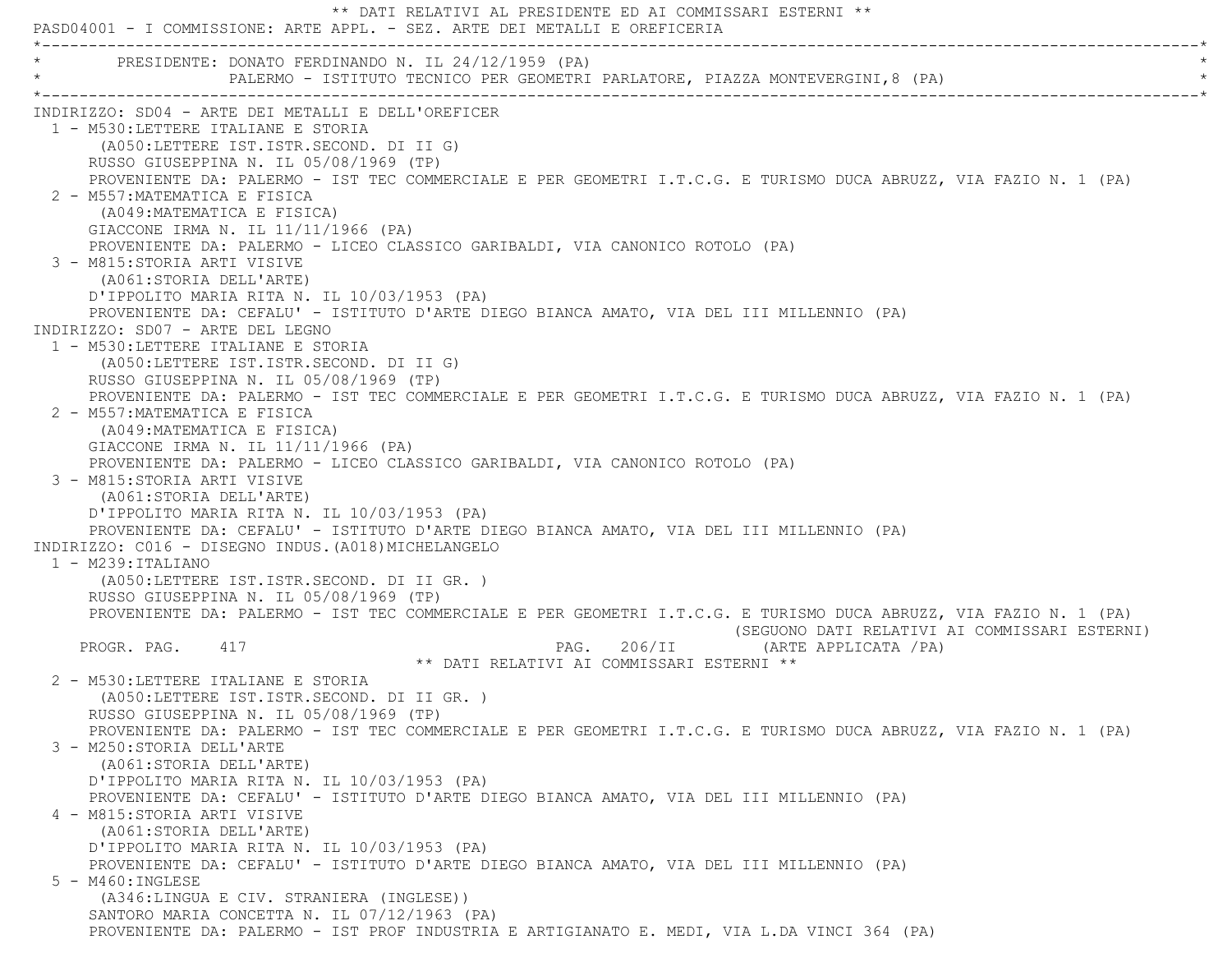PROGR. PAG. 418 PAG. 206/III (ARTE APPLICATA /PA) UFFICIO SCOLASTICO REGIONE SICILIA A.S. 2012/2013 PROVINCIA DI PALERMO PASD08001 - I COMMISSIONE: ARTE APPL. - SEZ. ARTE DEL MOSAICO \*\* DATI RELATIVI ALLE CLASSI DELLA CONFIGURAZIONE \*\* ISTITUTO PRIMA SEDE: MONREALE - ISTITUTO D'ARTE M.D'ALEO, VIA BIAGIO GIORDANO 14 (PA) \*--------\*------------\*-------------------------------------------------------------------------------------------------------\* \* CLASSE \* ISTITUTO \* SEZIONE\* INDIRIZZO \*PNI\*IFP\* CANDIDATI \* LINGUE \* \* \* \* \* \* \* \*INT.\*EST.\*BRA.\*IPO.\*MER.\* STRANIERE \* \*--------\*------------\*-------------------------------------------------------------------------------------------------------\*1 \* PASD020003 \* A \* SD08 - ARTE DEL MOSAICO \* \* \* \* 13 \* \* \* \*  $\star$ \* 2 \* PASD020003 \* B \* SD08 - ARTE DEL MOSAICO \* \* \* \* 12 \* \* \* \* \* \* \* \* \*--------\*------------\*-------------------------------------------------------------------------------------------------------\* $\texttt{TOTAL} \qquad \qquad \star \quad 25 \; \star \qquad \star \qquad \star \qquad \star \qquad \star \qquad \star$  \*----\*----\*----\*----\*----\*PROGR. PAG. 419 **PROGR. PAG. 207/I** (ARTE APPLICATA /PA) \*\* DATI RELATIVI AL PRESIDENTE ED AI COMMISSARI ESTERNI \*\* PASD08001 - I COMMISSIONE: ARTE APPL. - SEZ. ARTE DEL MOSAICO \*----------------------------------------------------------------------------------------------------------------------------\*PRESIDENTE: POLITO VINCENZA N. IL 22/10/1956 (PA) \* POLIZZI GENEROSA - IST TEC COMMERCIALE E PER GEOMETRI IST.TEC. COSTR. AMBIENTE E TER, PIAZZA MATTEOTTI, \* \*----------------------------------------------------------------------------------------------------------------------------\* INDIRIZZO: SD08 - ARTE DEL MOSAICO 1 - M530:LETTERE ITALIANE E STORIA (A050:LETTERE IST.ISTR.SECOND. DI II G) BLESI NUNZIA N. IL 24/05/1975 (PA) PROVENIENTE DA: PALERMO - ISTITUTO MAGISTRALE F. FERRARA, VIA SGARLATA, 11 (PA) 2 - M557:MATEMATICA E FISICA (A049:MATEMATICA E FISICA) AMANTE MARIA TERESA N. IL 06/02/1955 (PA) PROVENIENTE DA: PALERMO - ISTITUTO D'ARTE ISTITUTO ARTE PALERMO, PIAZZA GENERALE TURBA 71 (PA) 3 - M815:STORIA ARTI VISIVE (A061:STORIA DELL'ARTE) LA BARBERA MARINA N. IL 20/11/1974 (PA) PROVENIENTE DA: CEFALU' - IST PROF PER I SERVIZI ALBERGHIERI E RISTORAZIONE IPSSEOA CEFALU', VIA DI BELGIOIOSO, 2 (PA) PROGR. PAG. 420 PAG. 207/II (ARTE APPLICATA /PA) UFFICIO SCOLASTICO REGIONE SICILIA A.S. 2012/2013 PROVINCIA DI PALERMO PASD08002 - II COMMISSIONE: ARTE APPL. - SEZ. ARTE DEL MOSAICO \*\* DATI RELATIVI ALLE CLASSI DELLA CONFIGURAZIONE \*\* ISTITUTO PRIMA SEDE: MONREALE - ISTITUTO D'ARTE M.D'ALEO, VIA BIAGIO GIORDANO 14 (PA) \*--------\*------------\*-------------------------------------------------------------------------------------------------------\* \* CLASSE \* ISTITUTO \* SEZIONE\* INDIRIZZO \*PNI\*IFP\* CANDIDATI \* LINGUE \*\* \* \* \* \* \* \*INT.\*EST.\*BRA.\*IPO.\*MER.\* STRANIERE \*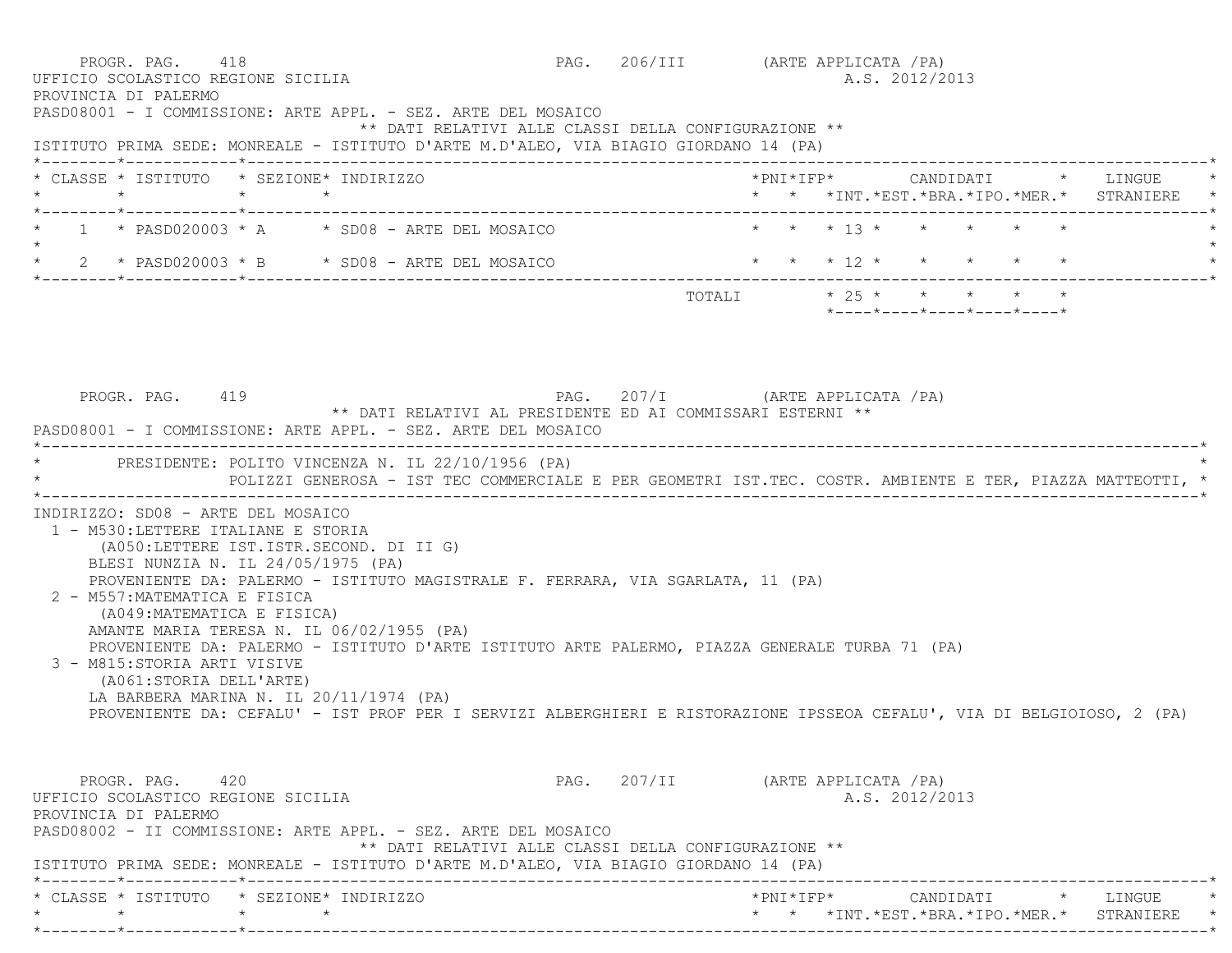\* 1 \* PASD020003 \* C \* SD08 - ARTE DEL MOSAICO \* \* \* \* \* 8 \* \* \* \* \* \* \* \* \*--------\*------------\*-------------------------------------------------------------------------------------------------------\* ISTITUTO SECONDA SEDE: PALERMO - L.R. PAR. ISTITUTO D'ARTE PICASSO, V.GALILEI 157 (PA) \*--------\*------------\*-------------------------------------------------------------------------------------------------------\* \* CLASSE \* ISTITUTO \* SEZIONE\* INDIRIZZO \*PNI\*IFP\* CANDIDATI \* LINGUE \* \* \* \* \* \* \* \*INT.\*EST.\*BRA.\*IPO.\*MER.\* STRANIERE \* \*--------\*------------\*-------------------------------------------------------------------------------------------------------\*\* 2 \* PASD025006 \* A  $\quad$  \* SD23 - DECORAZIONE PITTORICA \*--------\*------------\*-------------------------------------------------------------------------------------------------------\* TOTALI \* 16 \* 4 \* \* \* \* \*----\*----\*----\*----\*----\* PROGR. PAG. 421 PAG. 208/I (ARTE APPLICATA /PA) \*\* DATI RELATIVI AL PRESIDENTE ED AI COMMISSARI ESTERNI \*\* PASD08002 - II COMMISSIONE: ARTE APPL. - SEZ. ARTE DEL MOSAICO \*----------------------------------------------------------------------------------------------------------------------------\*PRESIDENTE: ORTOLEVA GIOVANNI N. IL 12/12/1958 (PA) \* PARTINICO - IST PROF INDUSTRIA E ARTIGIANATO M.O.CORBINO PARTINICO, VIA VERONA N.2 (PA) \* \*----------------------------------------------------------------------------------------------------------------------------\* INDIRIZZO: SD08 - ARTE DEL MOSAICO 1 - M530:LETTERE ITALIANE E STORIA (A050:LETTERE IST.ISTR.SECOND. DI II G) VITALE PATRIZIA N. IL 16/09/1970 (PA) PROVENIENTE DA: PARTINICO - IST TEC COMMERCIALE E PER GEOMETRI CARLO ALBERTO DALLA CHIESA, CORSO DEI MILLE 517 (PA) 2 - M557:MATEMATICA E FISICA (A049:MATEMATICA E FISICA) MANZO VITA N. IL 19/06/1968 (TP) PROVENIENTE DA: CARINI - LICEO SCIENTIFICO LICEO SCIENTIFICO "UGO MURSIA", VIA TRATTATI DI ROMA, 6 (PA) 3 - M815:STORIA ARTI VISIVE (A061:STORIA DELL'ARTE) TRENTACOSTI LINDA N. IL 26/03/1974 (PA) PROVENIENTE DA: CIMINNA - LICEO SCIENTIFICO LICEO SC.PALMERI - SEZ. STACCA, VIA TRIESTE, 25 (PA) INDIRIZZO: SD23 - DECORAZIONE PITTORICA 1 - M530:LETTERE ITALIANE E STORIA (A050:LETTERE IST.ISTR.SECOND. DI II G) VITALE PATRIZIA N. IL 16/09/1970 (PA) PROVENIENTE DA: PARTINICO - IST TEC COMMERCIALE E PER GEOMETRI CARLO ALBERTO DALLA CHIESA, CORSO DEI MILLE 517 (PA) 2 - M557:MATEMATICA E FISICA (A049:MATEMATICA E FISICA) MANZO VITA N. IL 19/06/1968 (TP) PROVENIENTE DA: CARINI - LICEO SCIENTIFICO LICEO SCIENTIFICO "UGO MURSIA", VIA TRATTATI DI ROMA, 6 (PA) 3 - M815:STORIA ARTI VISIVE (A061:STORIA DELL'ARTE) TRENTACOSTI LINDA N. IL 26/03/1974 (PA) PROVENIENTE DA: CIMINNA - LICEO SCIENTIFICO LICEO SC.PALMERI - SEZ. STACCA, VIA TRIESTE, 25 (PA) PROGR. PAG. 422 PAG. 208/II (ARTE APPLICATA /PA) UFFICIO SCOLASTICO REGIONE SICILIA A.S. 2012/2013 PROVINCIA DI PALERMO PASD19001 - I COMMISSIONE: ARTE APPL. - SEZ. DISEGNAT. DI ARCHIT. E ARRED. \*\* DATI RELATIVI ALLE CLASSI DELLA CONFIGURAZIONE \*\*ISTITUTO PRIMA SEDE: BAGHERIA - L.R. PAR. ISTITUTO D'ARTE IST. REGIONALE D'ARTE, V. PIERSANTI MATTARELLA (PA)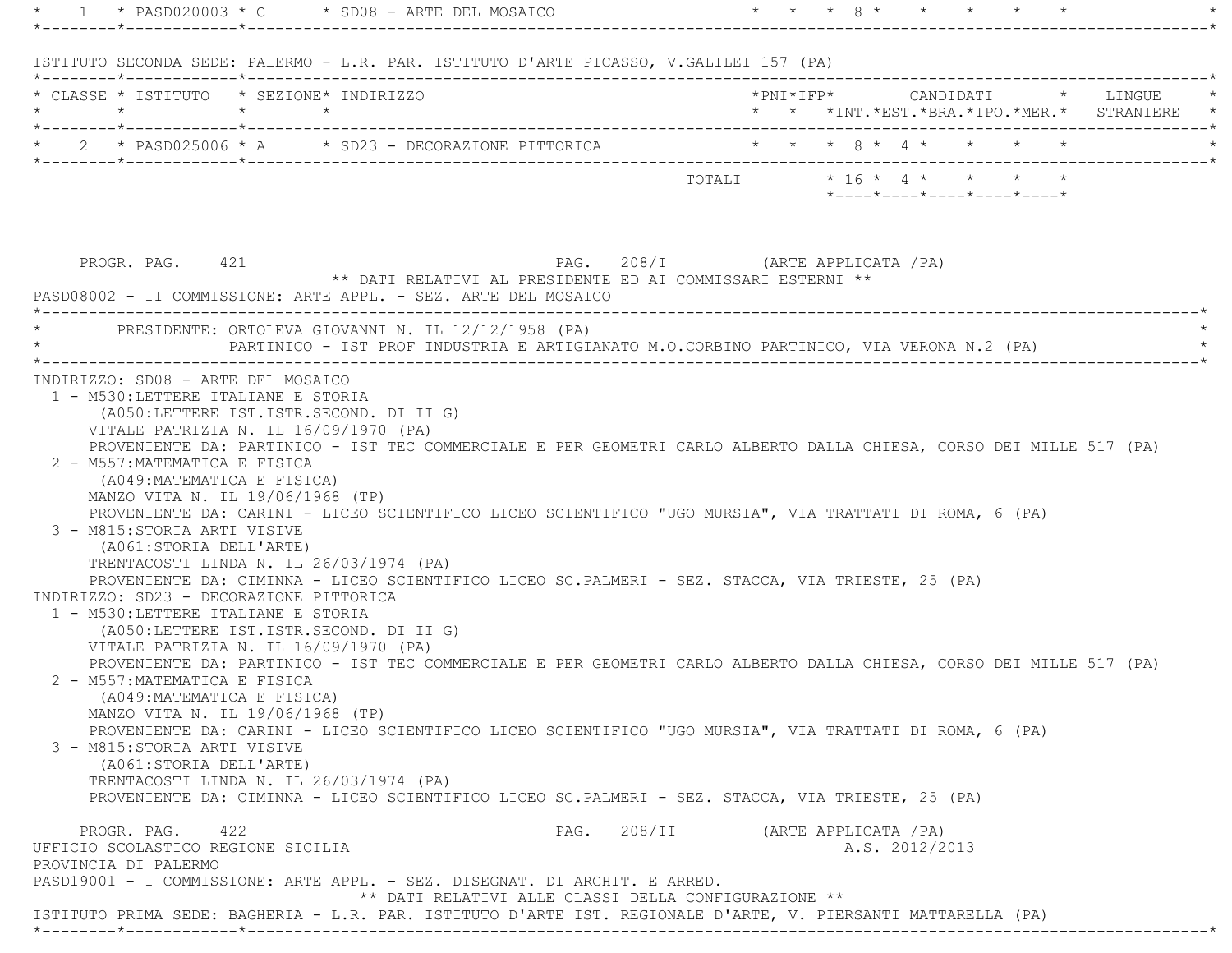| * CLASSE * ISTITUTO * SEZIONE* INDIRIZZO<br>$\star$ | $\star$         | $\star$                                                                                                                                                 |                                                      | $*$ PNI $*$ IFP $*$ |  |                | CANDIDATI * LINGUE<br>* * *INT. *EST. *BRA. *IPO. *MER. * STRANIERE | $\star$ |
|-----------------------------------------------------|-----------------|---------------------------------------------------------------------------------------------------------------------------------------------------------|------------------------------------------------------|---------------------|--|----------------|---------------------------------------------------------------------|---------|
|                                                     |                 |                                                                                                                                                         |                                                      |                     |  |                |                                                                     |         |
|                                                     |                 | 1 * PASD005001 * C * SD19 - DISEGNATORI DI ARCHIT. ARREDAM. * * * 13 * * * * * * *                                                                      |                                                      |                     |  |                |                                                                     |         |
| $\star$                                             |                 | 2 * PASD005001 * F * SD17 - ARTE DELLA GRAFIC.PUBBL. E FOTOG * * * 21 * * * * * * *                                                                     |                                                      |                     |  |                |                                                                     |         |
|                                                     |                 |                                                                                                                                                         | TOTALI                                               |                     |  |                | $* 34 * * * * * * * * *$                                            |         |
|                                                     |                 |                                                                                                                                                         |                                                      |                     |  |                | $*$ _ _ _ _ $*$ _ _ _ _ $*$ _ _ _ _ $*$ _ _ _ _ $*$ _ _ _ _ $*$     |         |
|                                                     |                 |                                                                                                                                                         |                                                      |                     |  |                |                                                                     |         |
|                                                     |                 |                                                                                                                                                         |                                                      |                     |  |                |                                                                     |         |
| PROGR. PAG. 423                                     |                 |                                                                                                                                                         | PAG. 209/I (ARTE APPLICATA /PA)                      |                     |  |                |                                                                     |         |
|                                                     |                 | ** DATI RELATIVI AL PRESIDENTE ED AI COMMISSARI ESTERNI **<br>PASD19001 - I COMMISSIONE: ARTE APPL. - SEZ. DISEGNAT. DI ARCHIT. E ARRED.                |                                                      |                     |  |                |                                                                     |         |
|                                                     |                 |                                                                                                                                                         |                                                      |                     |  |                |                                                                     |         |
|                                                     |                 | * PRESIDENTE: CARDELLA DOMENICO N. IL 15/10/1958 (PA)<br>CORLEONE - LICEO SCIENTIFICO LICEO SCIENT. CLASS. PEDAG DO, VIA SALVATORE CUSIMANO S.N.C. (PA) |                                                      |                     |  |                |                                                                     |         |
|                                                     |                 |                                                                                                                                                         |                                                      |                     |  |                |                                                                     |         |
| 1 - M530:LETTERE ITALIANE E STORIA                  |                 | INDIRIZZO: SD19 - DISEGNATORI DI ARCHIT. ARREDAM.                                                                                                       |                                                      |                     |  |                |                                                                     |         |
|                                                     |                 | (A050:LETTERE IST.ISTR.SECOND. DI II G)                                                                                                                 |                                                      |                     |  |                |                                                                     |         |
|                                                     |                 | BALISTRERI GIOVANNI N. IL 15/06/1972 (PA)                                                                                                               |                                                      |                     |  |                |                                                                     |         |
|                                                     |                 | PROVENIENTE DA: GANGI - ISTITUTO TECNICO COMMERCIALE "G. SALERNO", VIA ROCCO CHINNICI S.N.C (PA)                                                        |                                                      |                     |  |                |                                                                     |         |
| 2 - M557: MATEMATICA E FISICA                       |                 |                                                                                                                                                         |                                                      |                     |  |                |                                                                     |         |
| (A049: MATEMATICA E FISICA)                         |                 |                                                                                                                                                         |                                                      |                     |  |                |                                                                     |         |
|                                                     |                 | CORRAO ATTILIO N. IL 18/09/1951 (TP)<br>PROVENIENTE DA: CIMINNA - LICEO SCIENTIFICO LICEO SC.PALMERI - SEZ. STACCA, VIA TRIESTE, 25 (PA)                |                                                      |                     |  |                |                                                                     |         |
| 3 - M815: STORIA ARTI VISIVE                        |                 |                                                                                                                                                         |                                                      |                     |  |                |                                                                     |         |
| (A061:STORIA DELL'ARTE)                             |                 |                                                                                                                                                         |                                                      |                     |  |                |                                                                     |         |
|                                                     |                 | COFFARO GIANCARLO N. IL 10/03/1972 (PA)                                                                                                                 |                                                      |                     |  |                |                                                                     |         |
|                                                     |                 | PROVENIENTE DA: CEFALU' - ISTITUTO D'ARTE DIEGO BIANCA AMATO, VIA DEL III MILLENNIO (PA)                                                                |                                                      |                     |  |                |                                                                     |         |
|                                                     |                 | INDIRIZZO: SD17 - ARTE DELLA GRAFIC.PUBBL. E FOTOG                                                                                                      |                                                      |                     |  |                |                                                                     |         |
| 1 - M530: LETTERE ITALIANE E STORIA                 |                 |                                                                                                                                                         |                                                      |                     |  |                |                                                                     |         |
|                                                     |                 | (A050:LETTERE IST.ISTR.SECOND. DI II G)                                                                                                                 |                                                      |                     |  |                |                                                                     |         |
|                                                     |                 | BALISTRERI GIOVANNI N. IL 15/06/1972 (PA)                                                                                                               |                                                      |                     |  |                |                                                                     |         |
|                                                     |                 | PROVENIENTE DA: GANGI - ISTITUTO TECNICO COMMERCIALE "G. SALERNO", VIA ROCCO CHINNICI S.N.C (PA)                                                        |                                                      |                     |  |                |                                                                     |         |
| 2 - M557: MATEMATICA E FISICA                       |                 |                                                                                                                                                         |                                                      |                     |  |                |                                                                     |         |
| (A049: MATEMATICA E FISICA)                         |                 |                                                                                                                                                         |                                                      |                     |  |                |                                                                     |         |
|                                                     |                 | CORRAO ATTILIO N. IL 18/09/1951 (TP)                                                                                                                    |                                                      |                     |  |                |                                                                     |         |
|                                                     |                 | PROVENIENTE DA: CIMINNA - LICEO SCIENTIFICO LICEO SC.PALMERI - SEZ. STACCA, VIA TRIESTE, 25 (PA)                                                        |                                                      |                     |  |                |                                                                     |         |
| 3 - M815: STORIA ARTI VISIVE                        |                 |                                                                                                                                                         |                                                      |                     |  |                |                                                                     |         |
| (A061:STORIA DELL'ARTE)                             |                 | COFFARO GIANCARLO N. IL 10/03/1972 (PA)                                                                                                                 |                                                      |                     |  |                |                                                                     |         |
|                                                     |                 | PROVENIENTE DA: CEFALU' - ISTITUTO D'ARTE DIEGO BIANCA AMATO, VIA DEL III MILLENNIO (PA)                                                                |                                                      |                     |  |                |                                                                     |         |
|                                                     |                 |                                                                                                                                                         |                                                      |                     |  |                |                                                                     |         |
| PROGR. PAG. 424                                     |                 |                                                                                                                                                         | PAG. 209/II (ARTE APPLICATA /PA)                     |                     |  |                |                                                                     |         |
| UFFICIO SCOLASTICO REGIONE SICILIA                  |                 |                                                                                                                                                         |                                                      |                     |  | A.S. 2012/2013 |                                                                     |         |
| PROVINCIA DI PALERMO                                |                 |                                                                                                                                                         |                                                      |                     |  |                |                                                                     |         |
|                                                     |                 | PASD19002 - II COMMISSIONE: ARTE APPL. - SEZ. DISEGNAT. DI ARCHIT. E ARRED.                                                                             |                                                      |                     |  |                |                                                                     |         |
|                                                     |                 |                                                                                                                                                         | ** DATI RELATIVI ALLE CLASSI DELLA CONFIGURAZIONE ** |                     |  |                |                                                                     |         |
|                                                     |                 | ISTITUTO PRIMA SEDE: CEFALU' - ISTITUTO D'ARTE DIEGO BIANCA AMATO, VIA DEL III MILLENNIO (PA)                                                           |                                                      |                     |  |                |                                                                     |         |
| * CLASSE * ISTITUTO * SEZIONE* INDIRIZZO            |                 |                                                                                                                                                         |                                                      |                     |  |                | *PNI*IFP* CANDIDATI * LINGUE                                        |         |
| $\star$ $\star$                                     | $\star$ $\star$ |                                                                                                                                                         |                                                      |                     |  |                | * * *INT. *EST. *BRA. *IPO. *MER. * STRANIERE *                     |         |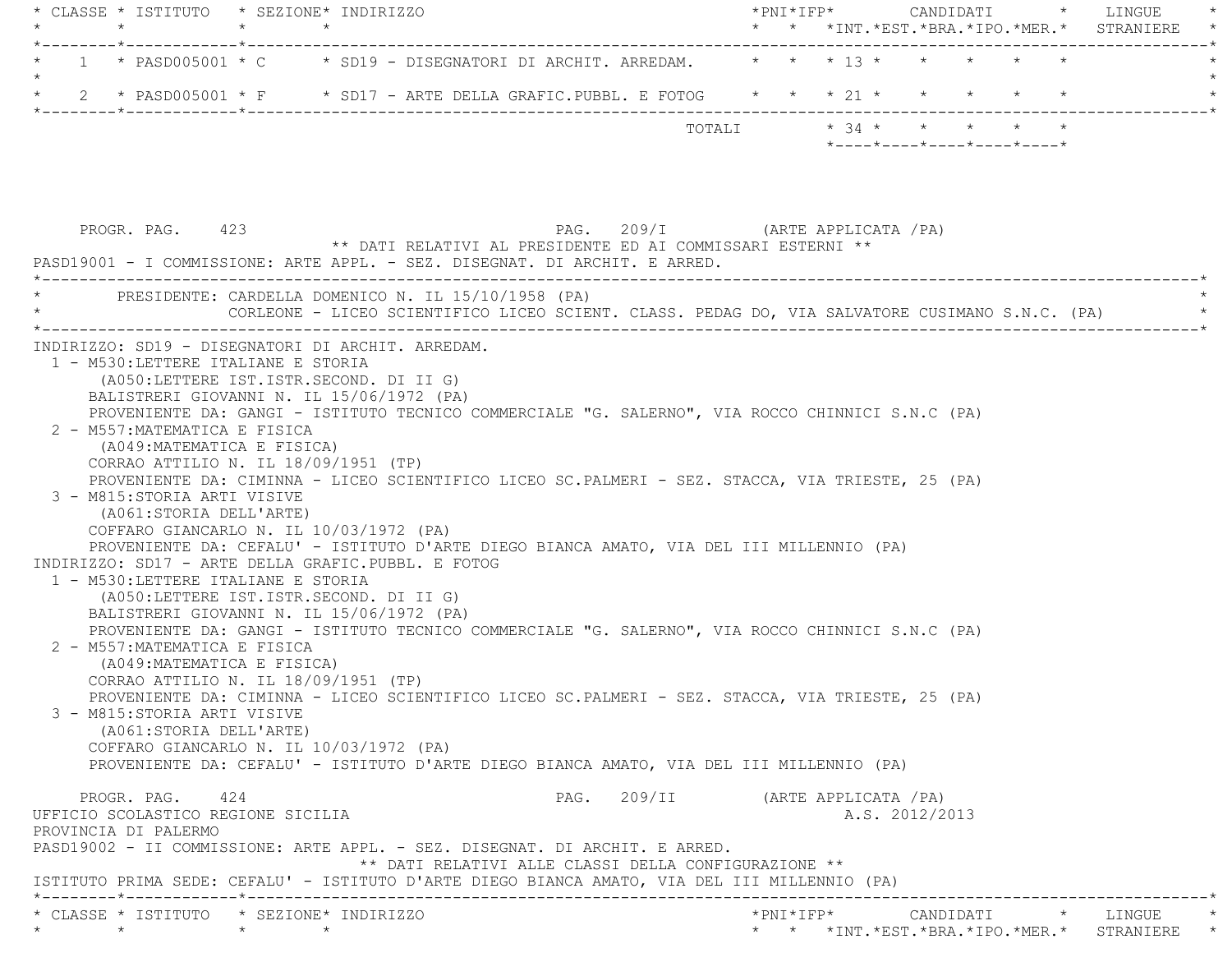\*--------\*------------\*-------------------------------------------------------------------------------------------------------\* \* 1 \* PASD01000C \* A \* SD19 - DISEGNATORI DI ARCHIT. ARREDAM. \* \* \* 15 \* 1 \* \* \* \* \* \* \* \* A/ \* SD09 - ARTE DEL MERLETTO E DEL RICAMO \* \* \* 2 \* 1 \* \* \* \* \*  $\star$  \* 2 \* PASD01000C \* D \* SD05 - ARTE DEI METALLI \* \* \* 12 \* 1 \* \* \* \* \* \* \* \* D/ \* SD02 - ARTE DELLA CERAMICA \* \* \* 7 \* 2 \* \* \* \* \* \*--------\*------------\*-------------------------------------------------------------------------------------------------------\*TOTALI  $* 36 * 5 * * * * * * * *$  \*----\*----\*----\*----\*----\*PROGR. PAG. 425 PROGR. PAG. 210/I (ARTE APPLICATA /PA) \*\* DATI RELATIVI AL PRESIDENTE ED AI COMMISSARI ESTERNI \*\* PASD19002 - II COMMISSIONE: ARTE APPL. - SEZ. DISEGNAT. DI ARCHIT. E ARRED. \*----------------------------------------------------------------------------------------------------------------------------\*PRESIDENTE: DOMINA NUNZIO N. IL 01/01/1965 (PA) \* CASTELLANA SICULA - IST PROF PER L'AGRICOLTURA E L'AMBIENTE I.P.S.A.SV.RUR.-I.P.S. ENOG. O, VIALE RISORG\* \*----------------------------------------------------------------------------------------------------------------------------\* INDIRIZZO: SD19 - DISEGNATORI DI ARCHIT. ARREDAM. 1 - M530:LETTERE ITALIANE E STORIA (A050:LETTERE IST.ISTR.SECOND. DI II G) DI NOTO CONCETTA N. IL 28/10/1961 (AG) PROVENIENTE DA: PALERMO - ISTITUTO D'ARTE ISTITUTO ARTE PALERMO, PIAZZA GENERALE TURBA 71 (PA) 2 - M557:MATEMATICA E FISICA (A049:MATEMATICA E FISICA) MACALUSO SALVATORE N. IL 04/07/1955 (PA) PROVENIENTE DA: BAGHERIA - LICEO SCIENTIFICO LICEO SCIENTIFICO "G.D'ALESSAN, VIA S. IGNAZIO DI LOYOLA (PA) 3 - M815:STORIA ARTI VISIVE (A061:STORIA DELL'ARTE) CARELLA FIORENZO N. IL 21/08/1951 (PA) PROVENIENTE DA: BAGHERIA - LICEO CLASSICO LICEO GINNASIO DI STATO (F. SC, VIA DANTE 22 (PA) INDIRIZZO: SD09 - ARTE DEL MERLETTO E DEL RICAMO 1 - M530:LETTERE ITALIANE E STORIA (A050:LETTERE IST.ISTR.SECOND. DI II G) DI NOTO CONCETTA N. IL 28/10/1961 (AG) PROVENIENTE DA: PALERMO - ISTITUTO D'ARTE ISTITUTO ARTE PALERMO, PIAZZA GENERALE TURBA 71 (PA) 2 - M557:MATEMATICA E FISICA (A049:MATEMATICA E FISICA) MACALUSO SALVATORE N. IL 04/07/1955 (PA) PROVENIENTE DA: BAGHERIA - LICEO SCIENTIFICO LICEO SCIENTIFICO "G.D'ALESSAN, VIA S. IGNAZIO DI LOYOLA (PA) 3 - M815:STORIA ARTI VISIVE (A061:STORIA DELL'ARTE) CARELLA FIORENZO N. IL 21/08/1951 (PA) PROVENIENTE DA: BAGHERIA - LICEO CLASSICO LICEO GINNASIO DI STATO (F. SC, VIA DANTE 22 (PA) INDIRIZZO: SD05 - ARTE DEI METALLI 1 - M530:LETTERE ITALIANE E STORIA (A050:LETTERE IST.ISTR.SECOND. DI II G) DI NOTO CONCETTA N. IL 28/10/1961 (AG) PROVENIENTE DA: PALERMO - ISTITUTO D'ARTE ISTITUTO ARTE PALERMO, PIAZZA GENERALE TURBA 71 (PA) (SEGUONO DATI RELATIVI AI COMMISSARI ESTERNI) PROGR. PAG. 426 PROGR. PAG. 210/II (ARTE APPLICATA /PA) \*\* DATI RELATIVI AI COMMISSARI ESTERNI \*\* 2 - M557:MATEMATICA E FISICA (A049:MATEMATICA E FISICA) MACALUSO SALVATORE N. IL 04/07/1955 (PA)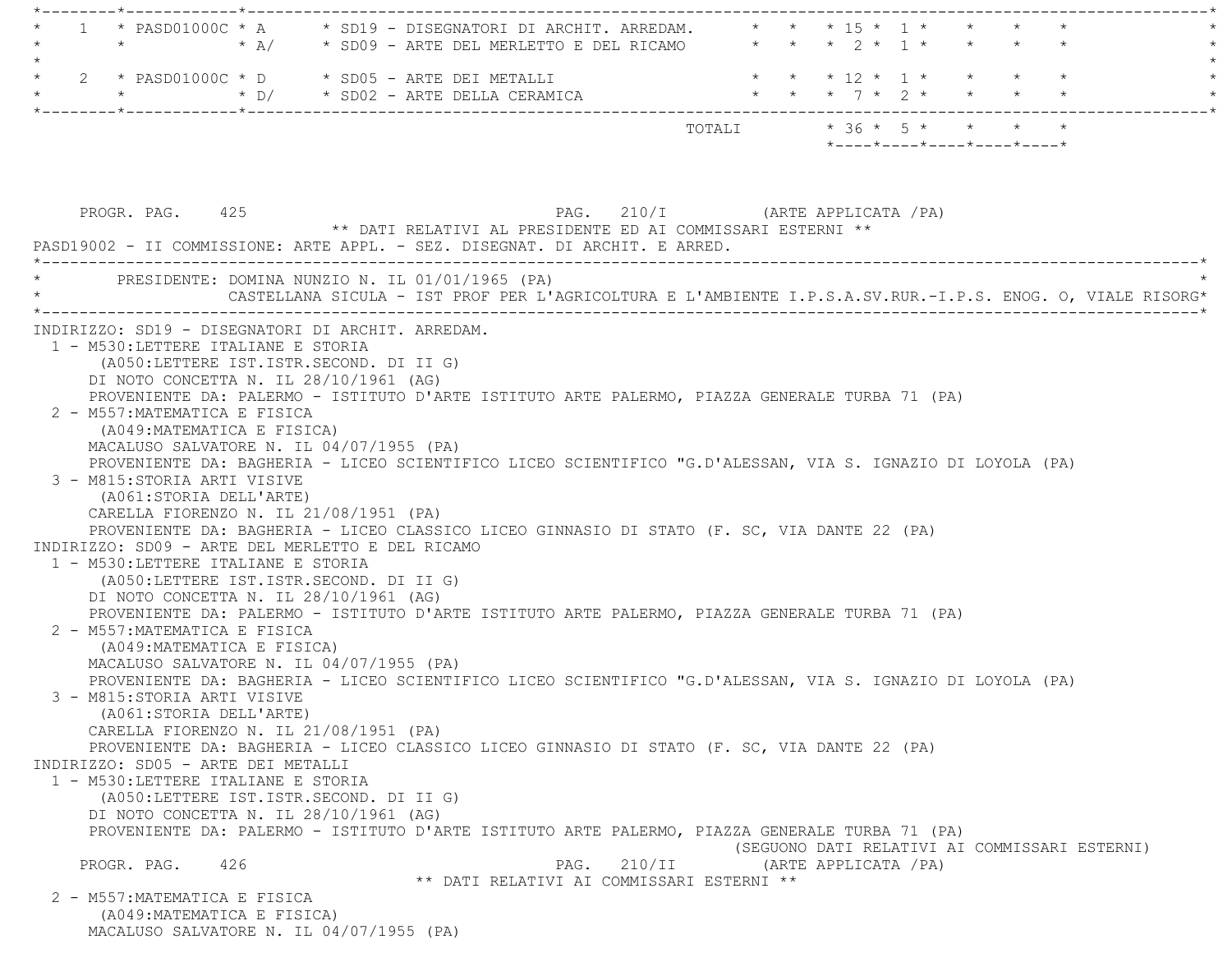PROVENIENTE DA: BAGHERIA - LICEO SCIENTIFICO LICEO SCIENTIFICO "G.D'ALESSAN, VIA S. IGNAZIO DI LOYOLA (PA) 3 - M815:STORIA ARTI VISIVE (A061:STORIA DELL'ARTE) CARELLA FIORENZO N. IL 21/08/1951 (PA) PROVENIENTE DA: BAGHERIA - LICEO CLASSICO LICEO GINNASIO DI STATO (F. SC, VIA DANTE 22 (PA) INDIRIZZO: SD02 - ARTE DELLA CERAMICA 1 - M530:LETTERE ITALIANE E STORIA (A050:LETTERE IST.ISTR.SECOND. DI II G) DI NOTO CONCETTA N. IL 28/10/1961 (AG) PROVENIENTE DA: PALERMO - ISTITUTO D'ARTE ISTITUTO ARTE PALERMO, PIAZZA GENERALE TURBA 71 (PA) 2 - M557:MATEMATICA E FISICA (A049:MATEMATICA E FISICA) MACALUSO SALVATORE N. IL 04/07/1955 (PA) PROVENIENTE DA: BAGHERIA - LICEO SCIENTIFICO LICEO SCIENTIFICO "G.D'ALESSAN, VIA S. IGNAZIO DI LOYOLA (PA) 3 - M815:STORIA ARTI VISIVE (A061:STORIA DELL'ARTE) CARELLA FIORENZO N. IL 21/08/1951 (PA) PROVENIENTE DA: BAGHERIA - LICEO CLASSICO LICEO GINNASIO DI STATO (F. SC, VIA DANTE 22 (PA) PROGR. PAG. 427 PROGR. PAG. 210/III (ARTE APPLICATA /PA) UFFICIO SCOLASTICO REGIONE SICILIA A.S. 2012/2013 PROVINCIA DI PALERMO PASD23001 - I COMMISSIONE: ARTE APPL. - SEZ. DECORAZIONE PITTORICA \*\* DATI RELATIVI ALLE CLASSI DELLA CONFIGURAZIONE \*\* ISTITUTO PRIMA SEDE: PALERMO - ISTITUTO D'ARTE ISTITUTO ARTE PALERMO, PIAZZA GENERALE TURBA 71 (PA) \*--------\*------------\*-------------------------------------------------------------------------------------------------------\* \* CLASSE \* ISTITUTO \* SEZIONE\* INDIRIZZO \*PNI\*IFP\* CANDIDATI \* LINGUE \* \* \* \* \* \* \* \*INT.\*EST.\*BRA.\*IPO.\*MER.\* STRANIERE \* \*--------\*------------\*-------------------------------------------------------------------------------------------------------\*1 \* PASD03000N \* D \* SD23 - DECORAZIONE PITTORICA  $\star$  \* \* \* 14 \* \* \* \* \* \*  $\star$ \* 2 \* PASD03000N \* E \* SD23 - DECORAZIONE PITTORICA \* \* \* \* 15 \* 2 \* \* \* \* \* \* \*--------\*------------\*-------------------------------------------------------------------------------------------------------\*TOTALI  $* 29 * 2 * * * * * * * *$ 

PROGR. PAG. 428 428 PAG. 211/I (ARTE APPLICATA / PA) \*\* DATI RELATIVI AL PRESIDENTE ED AI COMMISSARI ESTERNI \*\* PASD23001 - I COMMISSIONE: ARTE APPL. - SEZ. DECORAZIONE PITTORICA \*----------------------------------------------------------------------------------------------------------------------------\*PRESIDENTE: AMBROGIO MICHELE N. IL 09/11/1960 (RC) PALERMO - LICEO SCIENTIFICO BENEDETTO CROCE, VIA BENFRATELLI 4 (PA) \*----------------------------------------------------------------------------------------------------------------------------\* INDIRIZZO: SD23 - DECORAZIONE PITTORICA 1 - M530:LETTERE ITALIANE E STORIA (A050:LETTERE IST.ISTR.SECOND. DI II G) SPADAFORA MAURIZIA N. IL 16/01/1953 (PA) PROVENIENTE DA: PALERMO - ISTITUTO TECNICO INDUSTRIALE ITI MAJORANA, VIA ASTORINO 56 (PA) 2 - M557:MATEMATICA E FISICA (A049:MATEMATICA E FISICA) SALVO LORENA N. IL 09/04/1960 (TP)

\*----\*----\*----\*----\*----\*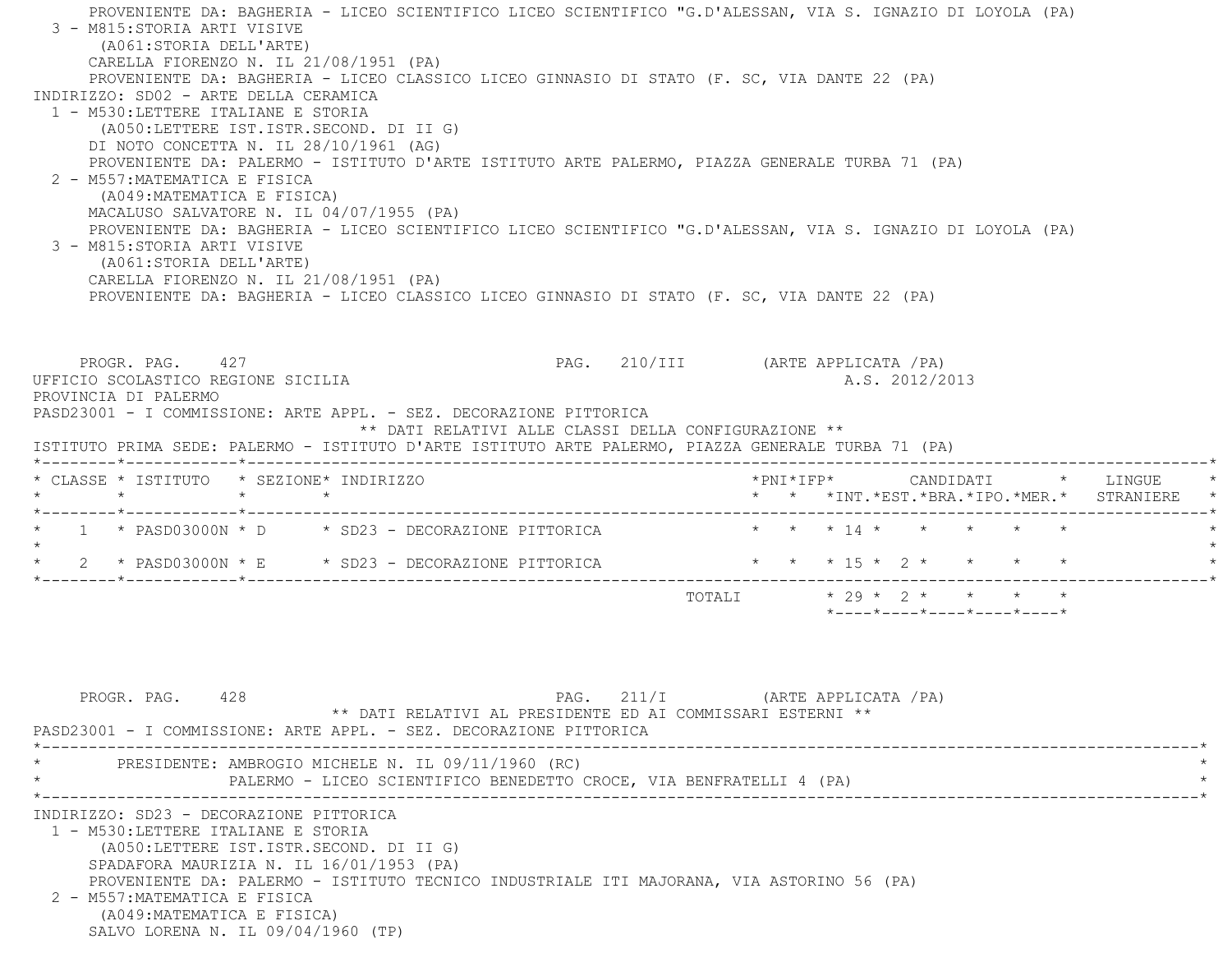PROVENIENTE DA: PALERMO - LICEO SCIENTIFICO BENEDETTO CROCE, VIA BENFRATELLI 4 (PA) 3 - M815:STORIA ARTI VISIVE (A061:STORIA DELL'ARTE) PUGLISI MARIA ROSA CHIARA N. IL 20/06/1953 (PA) PROVENIENTE DA: BAGHERIA - LICEO CLASSICO LICEO GINNASIO DI STATO (F. SC, VIA DANTE 22 (PA) PROGR. PAG. 429 PAG. 211/II (ARTE APPLICATA / PA) UFFICIO SCOLASTICO REGIONE SICILIA A.S. 2012/2013 PROVINCIA DI PALERMO PASD23002 - II COMMISSIONE: ARTE APPL. - SEZ. DECORAZIONE PITTORICA \*\* DATI RELATIVI ALLE CLASSI DELLA CONFIGURAZIONE \*\* ISTITUTO PRIMA SEDE: BAGHERIA - L.R. PAR. ISTITUTO D'ARTE IST.REGIONALE D'ARTE, V.DANTE 47 (PA) \*--------\*------------\*-------------------------------------------------------------------------------------------------------\* \* CLASSE \* ISTITUTO \* SEZIONE\* INDIRIZZO \*PNI\*IFP\* CANDIDATI \* LINGUE \* \* \* \* \* \* \* \*INT.\*EST.\*BRA.\*IPO.\*MER.\* STRANIERE \* \*--------\*------------\*-------------------------------------------------------------------------------------------------------\*1 \* PASD01500G \* D \* SD23 - DECORAZIONE PITTORICA \* \* \* \* 11 \* \* \* \* \* \* \* \*  $\star$  D/  $\star$  SD04 - ARTE DEI METALLI E DELL'OREFICER  $\star$  \* \* 10 \* 1 \* \* \* \*  $\star$ \* 2 \* PASD01500G \* E \* SD23 - DECORAZIONE PITTORICA \* \* \* \* 7 \* \* \* \* \* \* \* \* \* E/ \* SD24 - DECORAZIONE PLASTICA \* \* \* 7 \* 2 \* \* \* \* \* \*--------\*------------\*-------------------------------------------------------------------------------------------------------\*TOTALI  $* 35 * 3 * * * * * * *$  \*----\*----\*----\*----\*----\*PROGR. PAG. 430 PAG. 212/I (ARTE APPLICATA /PA) \*\* DATI RELATIVI AL PRESIDENTE ED AI COMMISSARI ESTERNI \*\* PASD23002 - II COMMISSIONE: ARTE APPL. - SEZ. DECORAZIONE PITTORICA \*----------------------------------------------------------------------------------------------------------------------------\*PRESIDENTE: MIRAUDO GIUSEPPE N. IL 14/03/1953 (ME) PALERMO - ISTITUTO MAGISTRALE IM REGINA MARGHERITA, PIAZZETTA S. SALVATORE 1 (PA) \*----------------------------------------------------------------------------------------------------------------------------\* INDIRIZZO: SD23 - DECORAZIONE PITTORICA 1 - M530:LETTERE ITALIANE E STORIA (A050:LETTERE IST.ISTR.SECOND. DI II G) DI GALBO PIETRO N. IL 26/02/1961 (PA) PROVENIENTE DA: CEFALU' - ISTITUTO D'ARTE DIEGO BIANCA AMATO, VIA DEL III MILLENNIO (PA) 2 - M557:MATEMATICA E FISICA (A049:MATEMATICA E FISICA) SUNSERI ANNA ROSA N. IL 06/11/1975 (CL) PROVENIENTE DA: CIMINNA - LICEO SCIENTIFICO LICEO SC.PALMERI - SEZ. STACCA, VIA TRIESTE, 25 (PA) 3 - M815:STORIA ARTI VISIVE (A061:STORIA DELL'ARTE) DI MARIA FRANCESCA N. IL 21/06/1968 (AG) PROVENIENTE DA: PARTINICO - IST PROF PER L'AGRICOLTURA E L'AMBIENTE PARTINICO, VIA GOFFREDO MAMELI N. 4 (PA) INDIRIZZO: SD04 - ARTE DEI METALLI E DELL'OREFICER 1 - M530:LETTERE ITALIANE E STORIA (A050:LETTERE IST.ISTR.SECOND. DI II G) DI GALBO PIETRO N. IL 26/02/1961 (PA) PROVENIENTE DA: CEFALU' - ISTITUTO D'ARTE DIEGO BIANCA AMATO, VIA DEL III MILLENNIO (PA) 2 - M557:MATEMATICA E FISICA(A049:MATEMATICA E FISICA)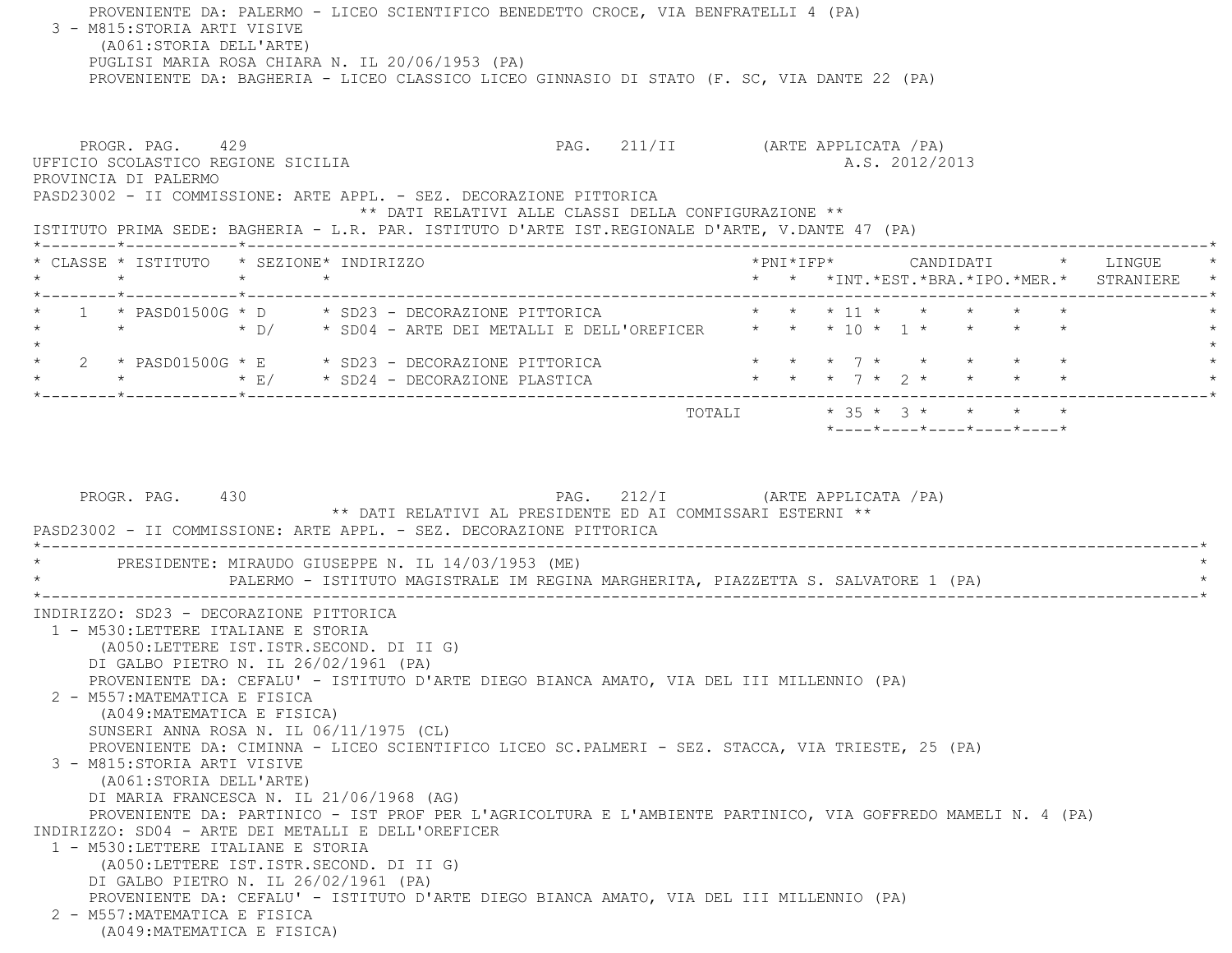SUNSERI ANNA ROSA N. IL 06/11/1975 (CL) PROVENIENTE DA: CIMINNA - LICEO SCIENTIFICO LICEO SC.PALMERI - SEZ. STACCA, VIA TRIESTE, 25 (PA) 3 - M815:STORIA ARTI VISIVE (A061:STORIA DELL'ARTE) DI MARIA FRANCESCA N. IL 21/06/1968 (AG) PROVENIENTE DA: PARTINICO - IST PROF PER L'AGRICOLTURA E L'AMBIENTE PARTINICO, VIA GOFFREDO MAMELI N. 4 (PA) INDIRIZZO: SD24 - DECORAZIONE PLASTICA 1 - M530:LETTERE ITALIANE E STORIA (A050:LETTERE IST.ISTR.SECOND. DI II G) DI GALBO PIETRO N. IL 26/02/1961 (PA) PROVENIENTE DA: CEFALU' - ISTITUTO D'ARTE DIEGO BIANCA AMATO, VIA DEL III MILLENNIO (PA) (SEGUONO DATI RELATIVI AI COMMISSARI ESTERNI) PROGR. PAG. 431 PROGR. PAG. 212/II (ARTE APPLICATA / PA) \*\* DATI RELATIVI AI COMMISSARI ESTERNI \*\* 2 - M557:MATEMATICA E FISICA (A049:MATEMATICA E FISICA) SUNSERI ANNA ROSA N. IL 06/11/1975 (CL) PROVENIENTE DA: CIMINNA - LICEO SCIENTIFICO LICEO SC.PALMERI - SEZ. STACCA, VIA TRIESTE, 25 (PA) 3 - M815:STORIA ARTI VISIVE (A061:STORIA DELL'ARTE) DI MARIA FRANCESCA N. IL 21/06/1968 (AG) PROVENIENTE DA: PARTINICO - IST PROF PER L'AGRICOLTURA E L'AMBIENTE PARTINICO, VIA GOFFREDO MAMELI N. 4 (PA) PROGR. PAG. 432 PAG. 212/III (ARTE APPLICATA / PA) UFFICIO SCOLASTICO REGIONE SICILIA A.S. 2012/2013 PROVINCIA DI PALERMO PASD24001 - I COMMISSIONE: ARTE APPL. - SEZ. DECORAZIONE PLASTICA \*\* DATI RELATIVI ALLE CLASSI DELLA CONFIGURAZIONE \*\* ISTITUTO PRIMA SEDE: PALERMO - ISTITUTO D'ARTE ISTITUTO ARTE PALERMO, PIAZZA GENERALE TURBA 71 (PA) \*--------\*------------\*-------------------------------------------------------------------------------------------------------\* \* CLASSE \* ISTITUTO \* SEZIONE\* INDIRIZZO \*PNI\*IFP\* CANDIDATI \* LINGUE \* \* \* \* \* \* \* \*INT.\*EST.\*BRA.\*IPO.\*MER.\* STRANIERE \* \*--------\*------------\*-------------------------------------------------------------------------------------------------------\* \* 1 \* PASD03000N \* C \* SD24 - DECORAZIONE PLASTICA \* \* \* 4 \* \* \* \* \* \* \* \* \* C/ \* SD23 - DECORAZIONE PITTORICA \* \* \* 10 \* \* \* \* \* \* \*--------\*------------\*-------------------------------------------------------------------------------------------------------\* ISTITUTO SECONDA SEDE: CEFALU' - ISTITUTO D'ARTE DIEGO BIANCA AMATO, VIA DEL III MILLENNIO (PA) \*--------\*------------\*-------------------------------------------------------------------------------------------------------\* \* CLASSE \* ISTITUTO \* SEZIONE\* INDIRIZZO \*PNI\*IFP\* CANDIDATI \* LINGUE \* \* \* \* \* \* \* \*INT.\*EST.\*BRA.\*IPO.\*MER.\* STRANIERE \* \*--------\*------------\*-------------------------------------------------------------------------------------------------------\* \* 2 \* PASD01000C \* S \* C006 - ARCHITET.E ARREDO-MICHELANGELO \* \* \* 8 \* \* \* \* \* I \* \* \* \* S/ \* C007 - DISEGNO INDUS.(A010)MICHELANGELO \* \* \* 7 \* \* \* \* \* I \* \*--------\*------------\*-------------------------------------------------------------------------------------------------------\*TOTALI  $* 29 * * * * * * * * *$ \*----\*----\*----\*----\*----\*

PROGR. PAG. 433 433 PAG. 213/I (ARTE APPLICATA / PA) \*\* DATI RELATIVI AL PRESIDENTE ED AI COMMISSARI ESTERNI \*\*

PASD24001 - I COMMISSIONE: ARTE APPL. - SEZ. DECORAZIONE PLASTICA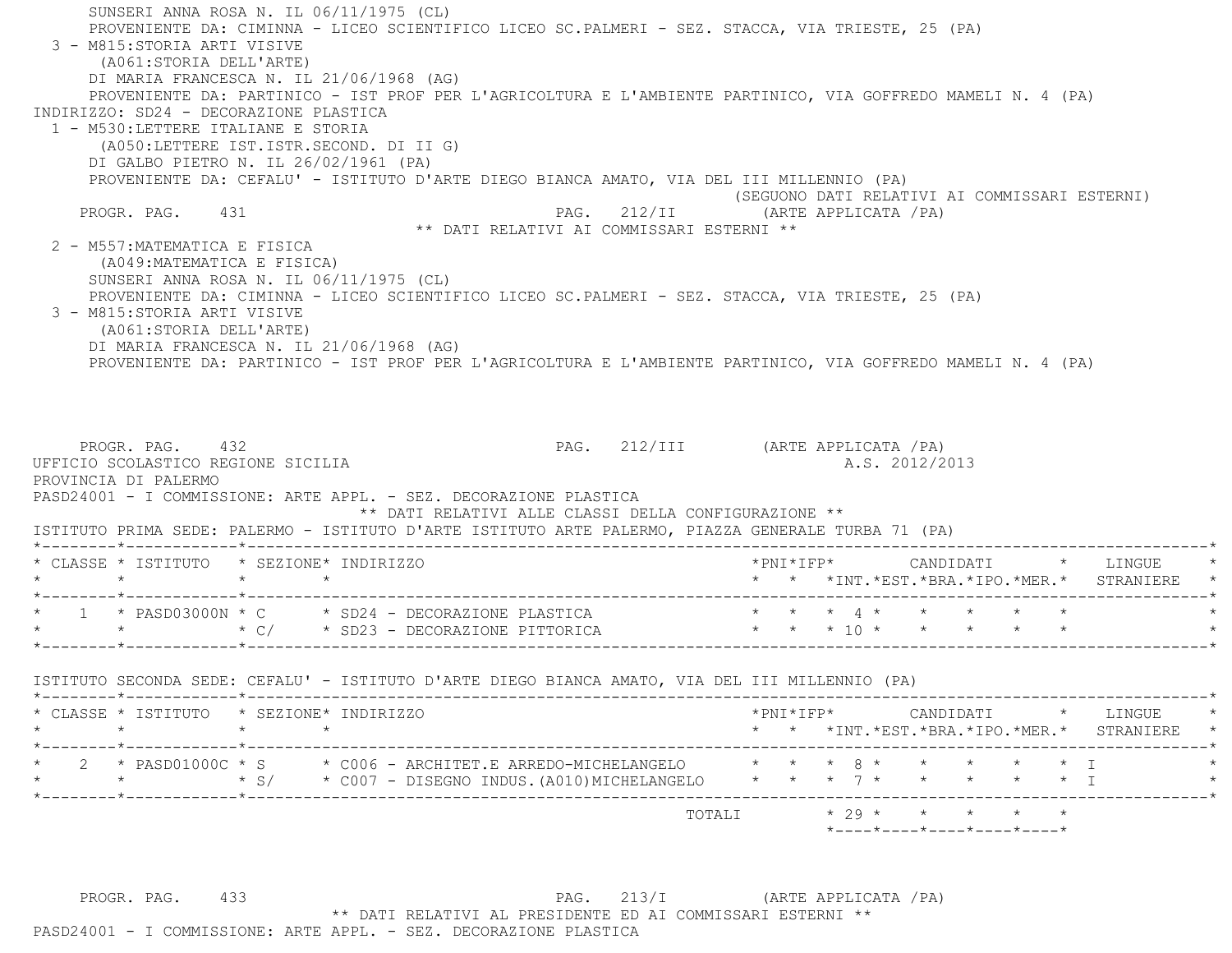\*----------------------------------------------------------------------------------------------------------------------------\*PRESIDENTE: MISURACA ROSALIA N. IL 19/02/1952 (AG) PALERMO - ISTITUTO TECNICO INDUSTRIALE A. VOLTA, PASSAGGIO DEI PICCIOTTI 1 (PA) \*----------------------------------------------------------------------------------------------------------------------------\* INDIRIZZO: SD24 - DECORAZIONE PLASTICA 1 - M530:LETTERE ITALIANE E STORIA (A050:LETTERE IST.ISTR.SECOND. DI II G) GAMBINO LOREDANA N. IL 04/02/1964 (PA) PROVENIENTE DA: PALERMO - IST PROF INDUSTRIA E ARTIGIANATO E. MEDI, VIA L.DA VINCI 364 (PA) 2 - M557:MATEMATICA E FISICA (A049:MATEMATICA E FISICA) DI MAIO FRANCESCA N. IL 20/10/1966 (TP) PROVENIENTE DA: PALERMO - ISTITUTO MAGISTRALE IM REGINA MARGHERITA, PIAZZETTA S. SALVATORE 1 (PA) 3 - M815:STORIA ARTI VISIVE (A061:STORIA DELL'ARTE) TORNATORE GIOVANNI N. IL 18/09/1966 (PA) PROVENIENTE DA: LERCARA FRIDDI - LICEO SCIENTIFICO M. PICONE, VIALE P. SCAGLIONE, 24 (PA) INDIRIZZO: SD23 - DECORAZIONE PITTORICA 1 - M530:LETTERE ITALIANE E STORIA (A050:LETTERE IST.ISTR.SECOND. DI II G) GAMBINO LOREDANA N. IL 04/02/1964 (PA) PROVENIENTE DA: PALERMO - IST PROF INDUSTRIA E ARTIGIANATO E. MEDI, VIA L.DA VINCI 364 (PA) 2 - M557:MATEMATICA E FISICA (A049:MATEMATICA E FISICA) DI MAIO FRANCESCA N. IL 20/10/1966 (TP) PROVENIENTE DA: PALERMO - ISTITUTO MAGISTRALE IM REGINA MARGHERITA, PIAZZETTA S. SALVATORE 1 (PA) 3 - M815:STORIA ARTI VISIVE (A061:STORIA DELL'ARTE) TORNATORE GIOVANNI N. IL 18/09/1966 (PA) PROVENIENTE DA: LERCARA FRIDDI - LICEO SCIENTIFICO M. PICONE, VIALE P. SCAGLIONE, 24 (PA) INDIRIZZO: C006 - ARCHITET.E ARREDO-MICHELANGELO 1 - M239:ITALIANO (A050:LETTERE IST.ISTR.SECOND. DI II GR. ) GAMBINO LOREDANA N. IL 04/02/1964 (PA) PROVENIENTE DA: PALERMO - IST PROF INDUSTRIA E ARTIGIANATO E. MEDI, VIA L.DA VINCI 364 (PA) (SEGUONO DATI RELATIVI AI COMMISSARI ESTERNI) PROGR. PAG. 434 PROGR. PAG. 213/II (ARTE APPLICATA / PA) \*\* DATI RELATIVI AI COMMISSARI ESTERNI \*\* 2 - M530:LETTERE ITALIANE E STORIA (A050:LETTERE IST.ISTR.SECOND. DI II GR. ) GAMBINO LOREDANA N. IL 04/02/1964 (PA) PROVENIENTE DA: PALERMO - IST PROF INDUSTRIA E ARTIGIANATO E. MEDI, VIA L.DA VINCI 364 (PA) 3 - M250:STORIA DELL'ARTE (A061:STORIA DELL'ARTE) TORNATORE GIOVANNI N. IL 18/09/1966 (PA) PROVENIENTE DA: LERCARA FRIDDI - LICEO SCIENTIFICO M. PICONE, VIALE P. SCAGLIONE, 24 (PA) 4 - M815:STORIA ARTI VISIVE (A061:STORIA DELL'ARTE) TORNATORE GIOVANNI N. IL 18/09/1966 (PA) PROVENIENTE DA: LERCARA FRIDDI - LICEO SCIENTIFICO M. PICONE, VIALE P. SCAGLIONE, 24 (PA) 5 - M460:INGLESE (A346:LINGUA E CIV. STRANIERA (INGLESE)) TRAPANI LUIGIA N. IL 17/07/1962 (PA) PROVENIENTE DA: PALERMO - ISTITUTO TECNICO NAUTICO GIOENI - TRABIA, VIA VITTORIO EMANUELE, 27 (PA) INDIRIZZO: C007 - DISEGNO INDUS.(A010)MICHELANGELO 1 - M239:ITALIANO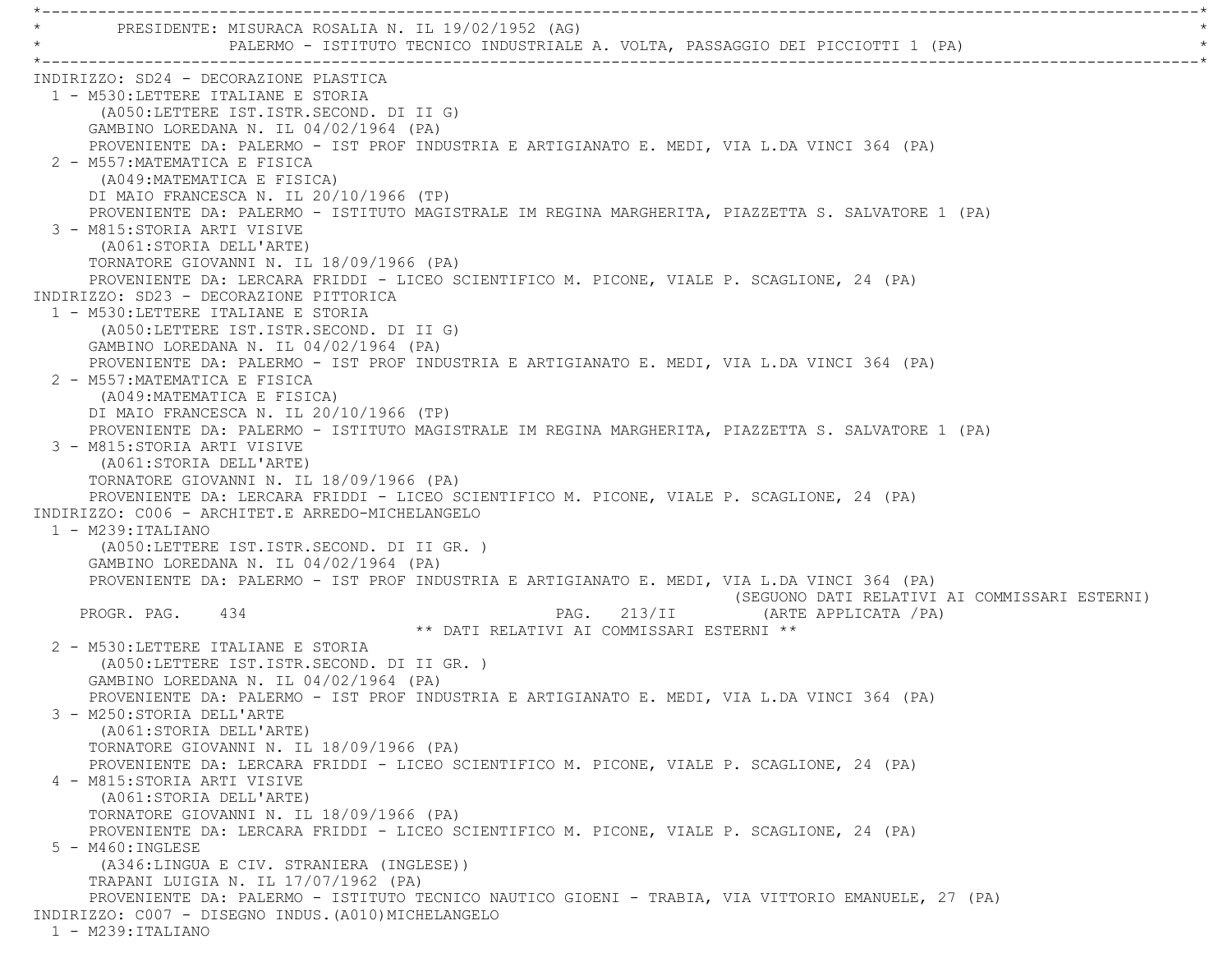(A050:LETTERE IST.ISTR.SECOND. DI II GR. ) GAMBINO LOREDANA N. IL 04/02/1964 (PA) PROVENIENTE DA: PALERMO - IST PROF INDUSTRIA E ARTIGIANATO E. MEDI, VIA L.DA VINCI 364 (PA) 2 - M530:LETTERE ITALIANE E STORIA (A050:LETTERE IST.ISTR.SECOND. DI II GR. ) GAMBINO LOREDANA N. IL 04/02/1964 (PA) PROVENIENTE DA: PALERMO - IST PROF INDUSTRIA E ARTIGIANATO E. MEDI, VIA L.DA VINCI 364 (PA) 3 - M250:STORIA DELL'ARTE (A061:STORIA DELL'ARTE) TORNATORE GIOVANNI N. IL 18/09/1966 (PA) PROVENIENTE DA: LERCARA FRIDDI - LICEO SCIENTIFICO M. PICONE, VIALE P. SCAGLIONE, 24 (PA) 4 - M815:STORIA ARTI VISIVE (A061:STORIA DELL'ARTE) TORNATORE GIOVANNI N. IL 18/09/1966 (PA) PROVENIENTE DA: LERCARA FRIDDI - LICEO SCIENTIFICO M. PICONE, VIALE P. SCAGLIONE, 24 (PA) 5 - M460:INGLESE (A346:LINGUA E CIV. STRANIERA (INGLESE)) TRAPANI LUIGIA N. IL 17/07/1962 (PA) PROVENIENTE DA: PALERMO - ISTITUTO TECNICO NAUTICO GIOENI - TRABIA, VIA VITTORIO EMANUELE, 27 (PA) PROGR. PAG. 435 PAG. 213/III (ARTE APPLICATA /PA) UFFICIO SCOLASTICO REGIONE SICILIA A.S. 2012/2013 PROVINCIA DI PALERMO PASD29001 - I COMMISSIONE: ARTE APPL. - SEZ. MODA E COSTUME \*\* DATI RELATIVI ALLE CLASSI DELLA CONFIGURAZIONE \*\* ISTITUTO PRIMA SEDE: BAGHERIA - L.R. PAR. ISTITUTO D'ARTE IST. REGIONALE D'ARTE, V. PIERSANTI MATTARELLA (PA) \*--------\*------------\*-------------------------------------------------------------------------------------------------------\* \* CLASSE \* ISTITUTO \* SEZIONE\* INDIRIZZO \*PNI\*IFP\* CANDIDATI \* LINGUE \* \* \* \* \* \* \* \*INT.\*EST.\*BRA.\*IPO.\*MER.\* STRANIERE \* \*--------\*------------\*-------------------------------------------------------------------------------------------------------\* \* 1 \* PASD005001 \* A \* SD29 - ARTE DELLA MODA E DEL COSTUME \* \* \* 9 \* \* \* \* \* \* \* \* \* A/ \* SD17 - ARTE DELLA GRAFIC.PUBBL. E FOTOG \* \* \* 10 \* \* \* \* \* \*  $\star$ 2 \* PASD005001 \* B \* SD29 - ARTE DELLA MODA E DEL COSTUME \* \* \* 16 \* 2 \* \* \* \* \* \*--------\*------------\*-------------------------------------------------------------------------------------------------------\*TOTALI \* 35 \* 2 \* \* \* \* \*----\*----\*----\*----\*----\*PROGR. PAG. 436 PAG. 214/I (ARTE APPLICATA /PA)

 \*\* DATI RELATIVI AL PRESIDENTE ED AI COMMISSARI ESTERNI \*\* PASD29001 - I COMMISSIONE: ARTE APPL. - SEZ. MODA E COSTUME \*----------------------------------------------------------------------------------------------------------------------------\*PRESIDENTE: BONGIORNO GIOVANNA N. IL 27/04/1959 (PA) \* PARTINICO - IST TEC COMMERCIALE E PER GEOMETRI CARLO ALBERTO DALLA CHIESA, CORSO DEI MILLE 517 (PA) \* \*----------------------------------------------------------------------------------------------------------------------------\* INDIRIZZO: SD29 - ARTE DELLA MODA E DEL COSTUME 1 - M530:LETTERE ITALIANE E STORIA (A050:LETTERE IST.ISTR.SECOND. DI II G) LA MONICA ANNA MARIA N. IL 21/05/1978 (LC) PROVENIENTE DA: TERMINI IMERESE - IST PROF INDUSTRIA E ARTIGIANATO I.P.I.ARTIGIANATO TERMINI IMER, VIA GARIBALDI N. 24 ( 2 - M557:MATEMATICA E FISICA (A049:MATEMATICA E FISICA) FILIZZOLO GIUSEPPE N. IL 22/04/1970 (PA) PROVENIENTE DA: CORLEONE - LICEO SCIENTIFICO LICEO SCIENT. CLASS. PEDAG DO, VIA SALVATORE CUSIMANO S.N.C. (PA)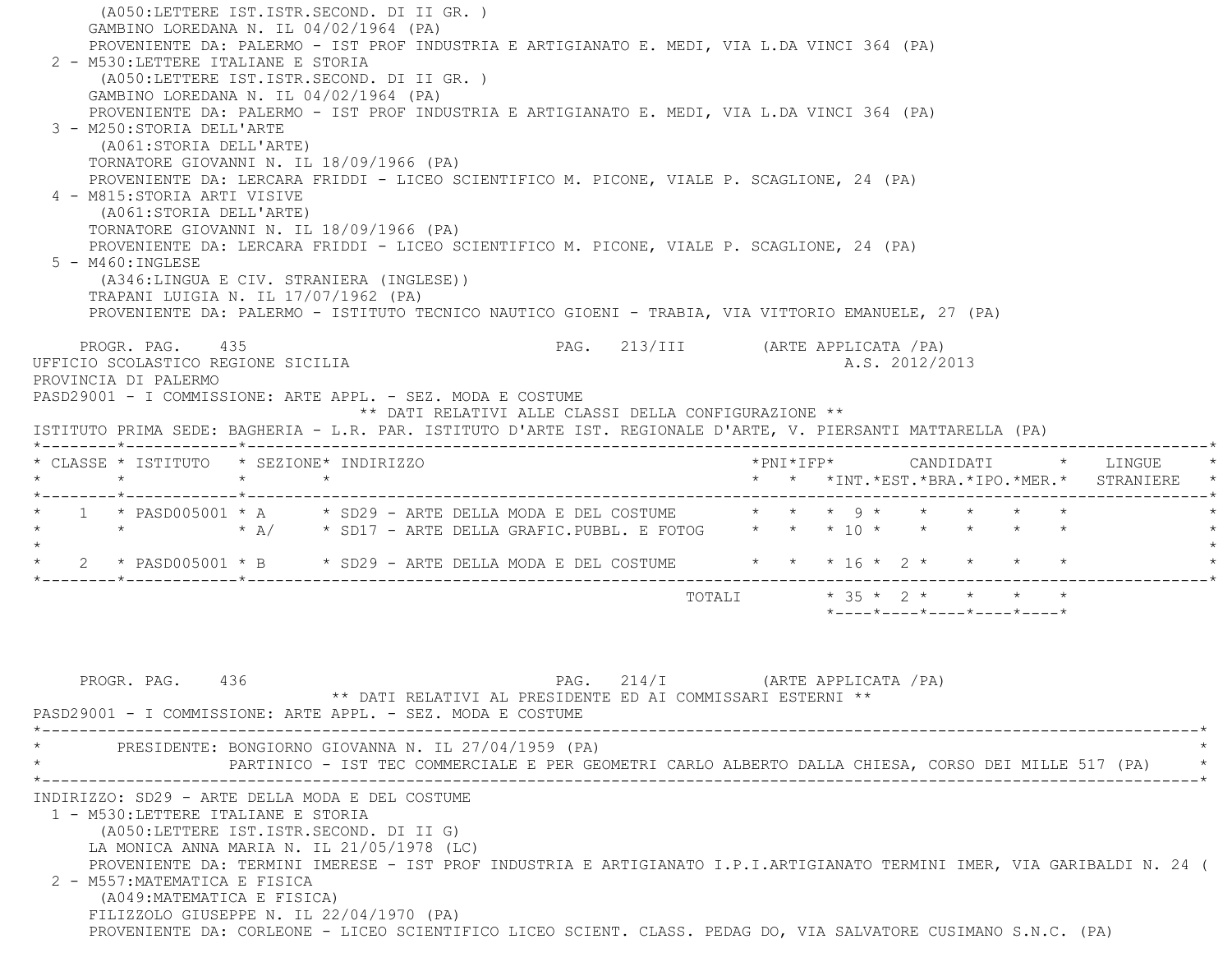3 - M815:STORIA ARTI VISIVE (A061:STORIA DELL'ARTE) BRONDO DANIELA N. IL 03/02/1963 (PA) PROVENIENTE DA: PARTINICO - IST PROF INDUSTRIA E ARTIGIANATO M.O.CORBINO PARTINICO, VIA VERONA N.2 (PA) INDIRIZZO: SD17 - ARTE DELLA GRAFIC.PUBBL. E FOTOG 1 - M530:LETTERE ITALIANE E STORIA (A050:LETTERE IST.ISTR.SECOND. DI II G) LA MONICA ANNA MARIA N. IL 21/05/1978 (LC) PROVENIENTE DA: TERMINI IMERESE - IST PROF INDUSTRIA E ARTIGIANATO I.P.I.ARTIGIANATO TERMINI IMER, VIA GARIBALDI N. 24 ( 2 - M557:MATEMATICA E FISICA (A049:MATEMATICA E FISICA) FILIZZOLO GIUSEPPE N. IL 22/04/1970 (PA) PROVENIENTE DA: CORLEONE - LICEO SCIENTIFICO LICEO SCIENT. CLASS. PEDAG DO, VIA SALVATORE CUSIMANO S.N.C. (PA) 3 - M815:STORIA ARTI VISIVE (A061:STORIA DELL'ARTE) BRONDO DANIELA N. IL 03/02/1963 (PA) PROVENIENTE DA: PARTINICO - IST PROF INDUSTRIA E ARTIGIANATO M.O.CORBINO PARTINICO, VIA VERONA N.2 (PA) PROGR. PAG. 437 PAG. 214/II (ARTE APPLICATA /PA) UFFICIO SCOLASTICO REGIONE SICILIA A.S. 2012/2013 PROVINCIA DI PALERMO PASL01001 - I COMMISSIONE: PRIMA SEZIONE ACCADEMIA \*\* DATI RELATIVI ALLE CLASSI DELLA CONFIGURAZIONE \*\* ISTITUTO PRIMA SEDE: PALERMO - LICEO ARTISTICO LICEO ARTISTICO STATALE " E., VIA A. LA MARMORA N. 66 (PA) \*--------\*------------\*-------------------------------------------------------------------------------------------------------\* \* CLASSE \* ISTITUTO \* SEZIONE\* INDIRIZZO \*PNI\*IFP\* CANDIDATI \* LINGUE \* \* \* \* \* \* \* \*INT.\*EST.\*BRA.\*IPO.\*MER.\* STRANIERE \* \*--------\*------------\*-------------------------------------------------------------------------------------------------------\* $1 * \text{ PASL01000V} * B * \text{SL01 - ARTISTICO - I SEZIONE$  \* \* \* 17 \* 5 \* \* \* \*  $\star$  \* 2 \* PASL01000V \* D \* SL01 - ARTISTICO - I SEZIONE \* \* \* 21 \* 3 \* \* \* \* \* \*--------\*------------\*-------------------------------------------------------------------------------------------------------\*TOTALI  $* 38 * 8 * * * * * * *$  \*----\*----\*----\*----\*----\*PROGR. PAG. 438 PAG. 215/I (ARTISTICO /PA) \*\* DATI RELATIVI AL PRESIDENTE ED AI COMMISSARI ESTERNI \*\* PASL01001 - I COMMISSIONE: PRIMA SEZIONE ACCADEMIA \*----------------------------------------------------------------------------------------------------------------------------\*PRESIDENTE: ARMENIO GIUSEPPA N. IL 15/07/1957 (PA) PALERMO - LICEO SCIENTIFICO GALILEI, VIA DANIMARCA 54 (PA) \*----------------------------------------------------------------------------------------------------------------------------\* INDIRIZZO: SL01 - ARTISTICO - I SEZIONE 1 - M802:ITALIANO (A050:LETTERE IST.ISTR.SECOND. DI II G) LO VERDE GIOVANNA N. IL 19/06/1970 (PA) PROVENIENTE DA: PALERMO - ISTITUTO TECNICO COMMERCIALE PIO LA TORRE, VIA NINA SICILIANA N.22 (PA) 2 - M650:ORNATO DISEGNATO (A021:DISCIPLINE PITTORICHE) SPITALIERI NUNZIO N. IL 10/09/1957 (PA) PROVENIENTE DA: PALERMO - LICEO ARTISTICO LICEO ARTISTICO DAMIANI ALMEYD, VIA VIVALDI,58 (PA) 3 - M820:STORIA DELL'ARTE(A061:STORIA DELL'ARTE)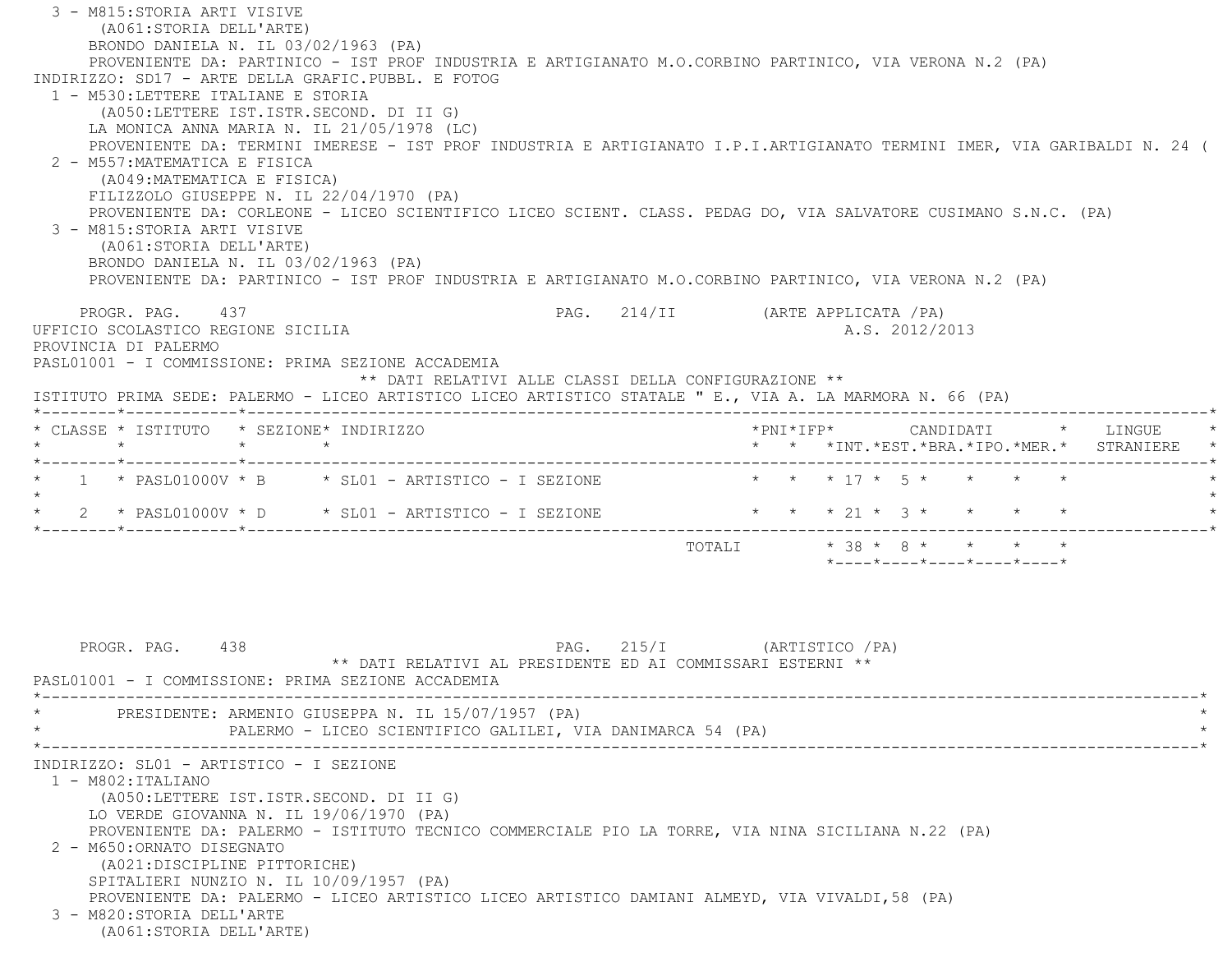PROVENIENTE DA: PALERMO - ISTITUTO D'ARTE ISTITUTO ARTE PALERMO, PIAZZA GENERALE TURBA 71 (PA) PROGR. PAG. 439 PAG. 215/II (ARTISTICO / PA) UFFICIO SCOLASTICO REGIONE SICILIA A.S. 2012/2013 PROVINCIA DI PALERMO PASL01002 - II COMMISSIONE: PRIMA SEZIONE ACCADEMIA \*\* DATI RELATIVI ALLE CLASSI DELLA CONFIGURAZIONE \*\* ISTITUTO PRIMA SEDE: PALERMO - LICEO ARTISTICO LICEO ARTISTICO DAMIANI ALMEYD, VIA VIVALDI,58 (PA) \*--------\*------------\*-------------------------------------------------------------------------------------------------------\* \* CLASSE \* ISTITUTO \* SEZIONE\* INDIRIZZO \*PNI\*IFP\* CANDIDATI \* LINGUE \* \* \* \* \* \* \* \*INT.\*EST.\*BRA.\*IPO.\*MER.\* STRANIERE \* \*--------\*------------\*-------------------------------------------------------------------------------------------------------\* $1 * \text{ PASL02000D} * D \t\t * \text{SL01 - ARTISTICO - I SEZIONE} \t\t * * * 15 * 1 * * * * * *$  $\star$  \* 2 \* PASL02000D \* E \* SL01 - ARTISTICO - I SEZIONE \* \* \* 19 \* \* \* \* \* \* \*--------\*------------\*-------------------------------------------------------------------------------------------------------\* TOTALI \* 34 \* 1 \* \* \* \* \*----\*----\*----\*----\*----\*PROGR. PAG. 440 PAG. 216/I (ARTISTICO /PA) \*\* DATI RELATIVI AL PRESIDENTE ED AI COMMISSARI ESTERNI \*\* PASL01002 - II COMMISSIONE: PRIMA SEZIONE ACCADEMIA \*----------------------------------------------------------------------------------------------------------------------------\*PRESIDENTE: PROVENZANO NICOLA N. IL 10/04/1961 (PA) \* PALERMO - IST TEC COMMERCIALE E PER GEOMETRI I.T.C.G. E TURISMO DUCA ABRUZZ, VIA FAZIO N. 1 (PA) \* \*----------------------------------------------------------------------------------------------------------------------------\* INDIRIZZO: SL01 - ARTISTICO - I SEZIONE 1 - M802:ITALIANO (A050:LETTERE IST.ISTR.SECOND. DI II G) BRUSCA GIUSEPPA N. IL 31/10/1961 (PA) PROVENIENTE DA: PALERMO - IST PROF INDUSTRIA E ARTIGIANATO E ASCIONE, VIA CENTURIPE 11 (PA) 2 - M650:ORNATO DISEGNATO (A021:DISCIPLINE PITTORICHE) CUCCIA GAETANA N. IL 04/02/1964 (PA) PROVENIENTE DA: PALERMO - LICEO ARTISTICO LICEO ARTISTICO STATALE " E., VIA A. LA MARMORA N. 66 (PA) 3 - M820:STORIA DELL'ARTE (A061:STORIA DELL'ARTE) PARASPORO VALERIA N. IL 18/11/1956 (PA) PROVENIENTE DA: PALERMO - ISTITUTO D'ARTE ISTITUTO ARTE PALERMO, PIAZZA GENERALE TURBA 71 (PA) PROGR. PAG. 441 PAG. 216/II (ARTISTICO /PA) UFFICIO SCOLASTICO REGIONE SICILIA A.S. 2012/2013 PROVINCIA DI PALERMO PASL01003 - III COMMISSIONE: PRIMA SEZIONE ACCADEMIA \*\* DATI RELATIVI ALLE CLASSI DELLA CONFIGURAZIONE \*\* ISTITUTO PRIMA SEDE: PALERMO - LICEO ARTISTICO LICEO ARTISTICO DAMIANI ALMEYD, VIA VIVALDI,58 (PA) \*--------\*------------\*-------------------------------------------------------------------------------------------------------\*\* CLASSE \* ISTITUTO \* SEZIONE\* INDIRIZZO \*PNI\*IFP\* CANDIDATI \* LINGUE \*

LA RUSSA GRAZIELLA N. IL 30/08/1972 (PA)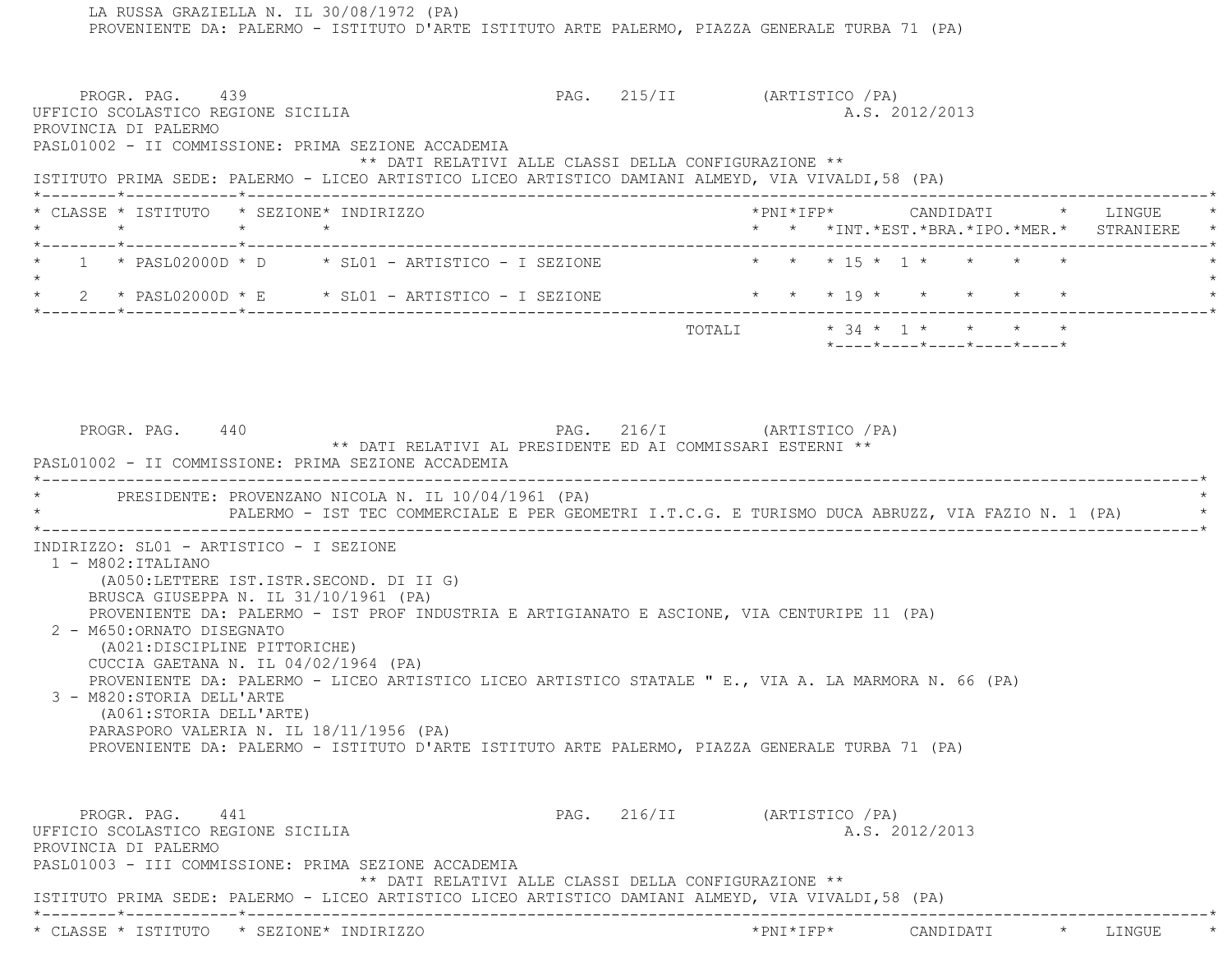|  | $\downarrow$ , and the contract of the contract of the contract of the contract of the contract of the contract of the contract of the contract of the contract of the contract of the contract of the contract of the contract of t |                                                                             |        | * * *INT.*EST.*BRA.*IPO.*MER.* STRANIERE *                                                               |  |
|--|--------------------------------------------------------------------------------------------------------------------------------------------------------------------------------------------------------------------------------------|-----------------------------------------------------------------------------|--------|----------------------------------------------------------------------------------------------------------|--|
|  |                                                                                                                                                                                                                                      | $\star$ 1 $\star$ PASL02000D $\star$ F $\star$ SL01 - ARTISTICO - I SEZIONE |        | * * * 13 * 1 * * * * *                                                                                   |  |
|  |                                                                                                                                                                                                                                      | $\star$ 2 $\star$ PASL02000D $\star$ G $\star$ SL01 - ARTISTICO - I SEZIONE |        | * * * 14 * * * * * *                                                                                     |  |
|  |                                                                                                                                                                                                                                      |                                                                             | TOTALI | $\star$ 27 $\star$ 1 $\star$ $\star$ $\star$ $\star$<br>$*$ ---- $*$ ---- $*$ ---- $*$ ---- $*$ ---- $*$ |  |

|                                                                                                                            |                                                         | PASL01003 - III COMMISSIONE: PRIMA SEZIONE ACCADEMIA                                                                             |                                                                                                                                                                                                                    |                                                                                                  |                                               |                |  |  |  |
|----------------------------------------------------------------------------------------------------------------------------|---------------------------------------------------------|----------------------------------------------------------------------------------------------------------------------------------|--------------------------------------------------------------------------------------------------------------------------------------------------------------------------------------------------------------------|--------------------------------------------------------------------------------------------------|-----------------------------------------------|----------------|--|--|--|
|                                                                                                                            |                                                         | PRESIDENTE: CUCCHIARA ROSANNA N. IL 13/10/1968 (AG)                                                                              | PALERMO - LICEO CLASSICO UMBERTO I, VIA FILIPPO PARLATORE 26 C (PA)                                                                                                                                                |                                                                                                  |                                               |                |  |  |  |
| INDIRIZZO: SL01 - ARTISTICO - I SEZIONE<br>$1 - M802:ITALIANO$<br>2 - M650: ORNATO DISEGNATO<br>3 - M820: STORIA DELL'ARTE | (A021:DISCIPLINE PITTORICHE)<br>(A061:STORIA DELL'ARTE) | (A050:LETTERE IST.ISTR.SECOND. DI II G)<br>D'ORAZIO MARIA LUISA N. IL 13/05/1951 (PA)<br>MESSINA SALVATORE N. IL 31/03/1961 (PA) | PROVENIENTE DA: PALERMO - IST PROF PER I SERVIZI COMMERCIALI E TURISTICI L.EINAUDI, VIA MONGERBINO 51 (PA)<br>PROVENIENTE DA: PALERMO - LICEO ARTISTICO LICEO ARTISTICO STATALE " E., VIA A. LA MARMORA N. 66 (PA) |                                                                                                  |                                               |                |  |  |  |
|                                                                                                                            |                                                         | GIORDANO MARINA N. IL 06/03/1975 (PA)                                                                                            | PROVENIENTE DA: CORLEONE - LICEO SCIENTIFICO LICEO SCIENT. CLASS. PEDAG DO, VIA SALVATORE CUSIMANO S.N.C. (PA)                                                                                                     |                                                                                                  |                                               |                |  |  |  |
| PROGR. PAG. 443<br>UFFICIO SCOLASTICO REGIONE SICILIA<br>PROVINCIA DI PALERMO                                              |                                                         | PASL02001 - I COMMISSIONE: SECONDA SEZIONE ARCHITETTURA                                                                          | PAG. 217/II (ARTISTICO / PA)<br>** DATI RELATIVI ALLE CLASSI DELLA CONFIGURAZIONE **<br>ISTITUTO PRIMA SEDE: PALERMO - LICEO ARTISTICO LICEO ARTISTICO DAMIANI ALMEYD, VIA VIVALDI,58 (PA)                         |                                                                                                  |                                               | A.S. 2012/2013 |  |  |  |
| * CLASSE * ISTITUTO * SEZIONE* INDIRIZZO                                                                                   |                                                         |                                                                                                                                  |                                                                                                                                                                                                                    |                                                                                                  |                                               |                |  |  |  |
|                                                                                                                            |                                                         |                                                                                                                                  |                                                                                                                                                                                                                    |                                                                                                  | * * *INT. *EST. *BRA. *IPO. *MER. * STRANIERE |                |  |  |  |
| $\star$                                                                                                                    |                                                         |                                                                                                                                  | * 1 * PASL02000D * A * SL02 - ARTISTICO - II SEZIONE * * * 22 * * * * * * *                                                                                                                                        |                                                                                                  |                                               |                |  |  |  |
|                                                                                                                            |                                                         | $2 \times$ PASL02000D $*$ B $*$ SL02 - ARTISTICO - II SEZIONE                                                                    |                                                                                                                                                                                                                    | $\star$ $\star$ $\star$ $\uparrow$ $\uparrow$ $\uparrow$ $\star$ $\star$ $\star$ $\star$ $\star$ |                                               |                |  |  |  |

\*----\*----\*----\*----\*----\*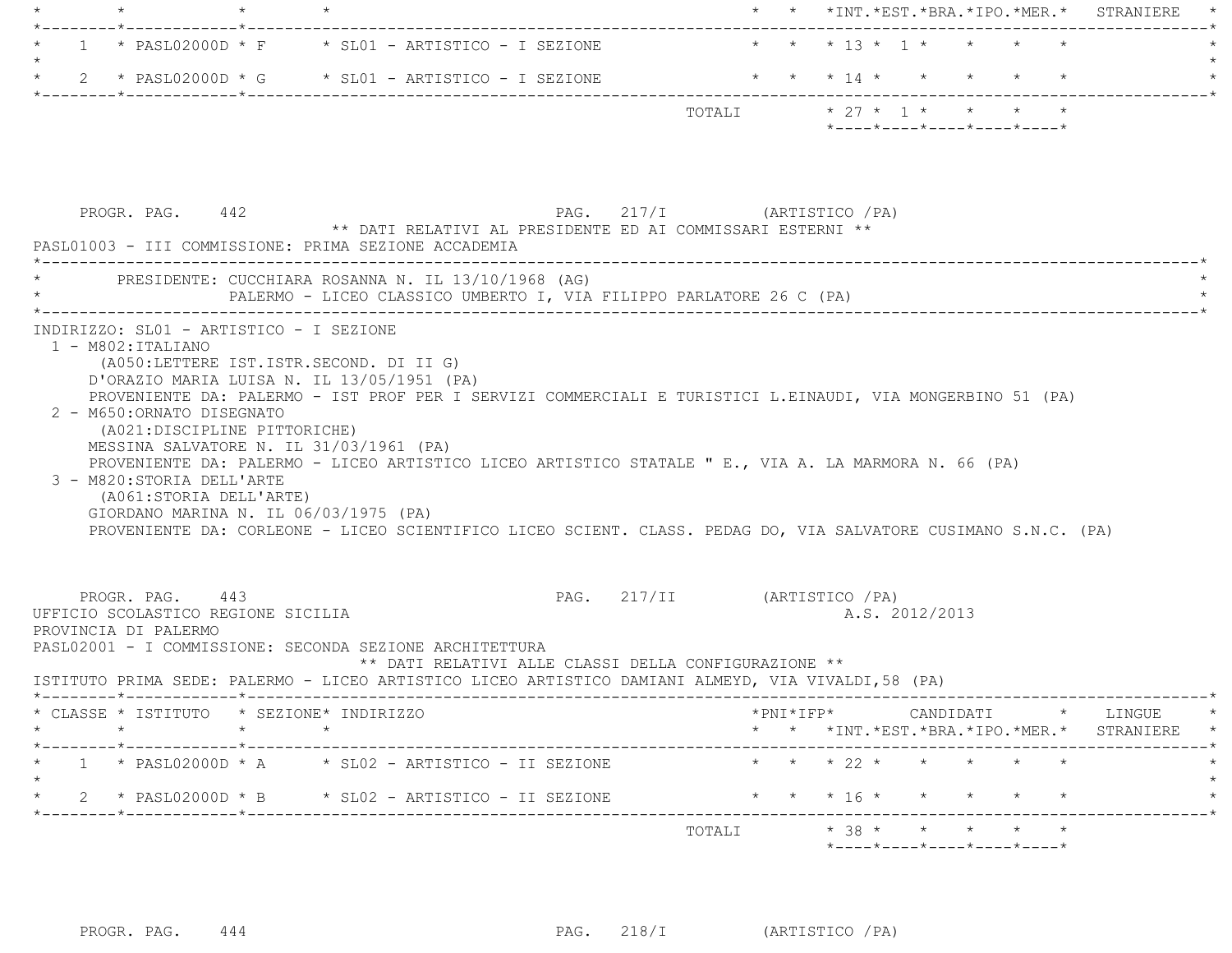| * PRESIDENTE: BONANNO CARMELA N. IL 05/07/1965 (PA)                                                                                                                                                                                                                                                                                                                                                                                                                                                                                                                                                                                                                                                      |  | MONREALE - LICEO CLASSICO LICEO CLASSICO "EMANUELE BASIL, VIA DISCESA CAPPUCCINI S.N. (PA) |                              |  |                                                |  |                                                                              |  |
|----------------------------------------------------------------------------------------------------------------------------------------------------------------------------------------------------------------------------------------------------------------------------------------------------------------------------------------------------------------------------------------------------------------------------------------------------------------------------------------------------------------------------------------------------------------------------------------------------------------------------------------------------------------------------------------------------------|--|--------------------------------------------------------------------------------------------|------------------------------|--|------------------------------------------------|--|------------------------------------------------------------------------------|--|
| INDIRIZZO: SL02 - ARTISTICO - II SEZIONE<br>$1 - M802 : ITALIANO$<br>(A050:LETTERE IST.ISTR.SECOND. DI II G)<br>LO CICERO BALDASSARE N. IL 04/08/1970 (PA)<br>PROVENIENTE DA: PALERMO - IST PROF PER I SERVIZI ALBERGHIERI E RISTORAZIONE I.P.S.S.E.O.A. "PIETRO PIAZZA", CORSO DEI MI<br>2 - M650: ORNATO DISEGNATO<br>(A021:DISCIPLINE PITTORICHE)<br>ALFIERI PIETRO N. IL 10/05/1971 (PA)<br>PROVENIENTE DA: PALERMO - ISTITUTO D'ARTE ISTITUTO ARTE PALERMO, PIAZZA GENERALE TURBA 71 (PA)<br>3 - M820: STORIA DELL'ARTE<br>(A061:STORIA DELL'ARTE)<br>BURGIO GIUSEPPE N. IL 26/06/1955 (AG)<br>PROVENIENTE DA: PALERMO - LICEO ARTISTICO LICEO ARTISTICO STATALE " E., VIA A. LA MARMORA N. 66 (PA) |  |                                                                                            |                              |  |                                                |  |                                                                              |  |
| PROGR. PAG. 445<br>UFFICIO SCOLASTICO REGIONE SICILIA<br>PROVINCIA DI PALERMO                                                                                                                                                                                                                                                                                                                                                                                                                                                                                                                                                                                                                            |  |                                                                                            | PAG. 218/II (ARTISTICO / PA) |  | A.S. 2012/2013                                 |  |                                                                              |  |
| PASL02002 - II COMMISSIONE: SECONDA SEZIONE ARCHITETTURA<br>ISTITUTO PRIMA SEDE: PALERMO - LICEO ARTISTICO LICEO ARTISTICO STATALE " E., VIA A. LA MARMORA N. 66 (PA)                                                                                                                                                                                                                                                                                                                                                                                                                                                                                                                                    |  | ** DATI RELATIVI ALLE CLASSI DELLA CONFIGURAZIONE **                                       |                              |  |                                                |  |                                                                              |  |
| * CLASSE * ISTITUTO * SEZIONE* INDIRIZZO<br>$\star$ $\star$ $\star$ $\star$                                                                                                                                                                                                                                                                                                                                                                                                                                                                                                                                                                                                                              |  |                                                                                            |                              |  |                                                |  | *PNI*IFP* CANDIDATI * LINGUE *<br>* * *INT.*EST.*BRA.*IPO.*MER.* STRANIERE * |  |
| * 1 * PASL01000V * A * SL02 - ARTISTICO - II SEZIONE * * * 14 * 1 * * * * *                                                                                                                                                                                                                                                                                                                                                                                                                                                                                                                                                                                                                              |  |                                                                                            |                              |  |                                                |  |                                                                              |  |
| ISTITUTO SECONDA SEDE: PALERMO - LICEO ARTISTICO LICEO ARTISTICO DAMIANI ALMEYD, VIA VIVALDI,58 (PA)                                                                                                                                                                                                                                                                                                                                                                                                                                                                                                                                                                                                     |  |                                                                                            |                              |  |                                                |  |                                                                              |  |
| * CLASSE * ISTITUTO * SEZIONE* INDIRIZZO<br>$\star$ $\star$ $\star$ $\star$                                                                                                                                                                                                                                                                                                                                                                                                                                                                                                                                                                                                                              |  |                                                                                            | *PNI*IFP* CANDIDATI * LINGUE |  |                                                |  | * * *INT. *EST. *BRA. *IPO. *MER. * STRANIERE *                              |  |
| * 2 * PASL02000D * C * SL01 - ARTISTICO - I SEZIONE * * * * 23 * * * * * * *                                                                                                                                                                                                                                                                                                                                                                                                                                                                                                                                                                                                                             |  |                                                                                            |                              |  |                                                |  |                                                                              |  |
|                                                                                                                                                                                                                                                                                                                                                                                                                                                                                                                                                                                                                                                                                                          |  |                                                                                            | TOTALI                       |  | $* 37 * 1 * * *$<br>*----*----*----*----*----* |  |                                                                              |  |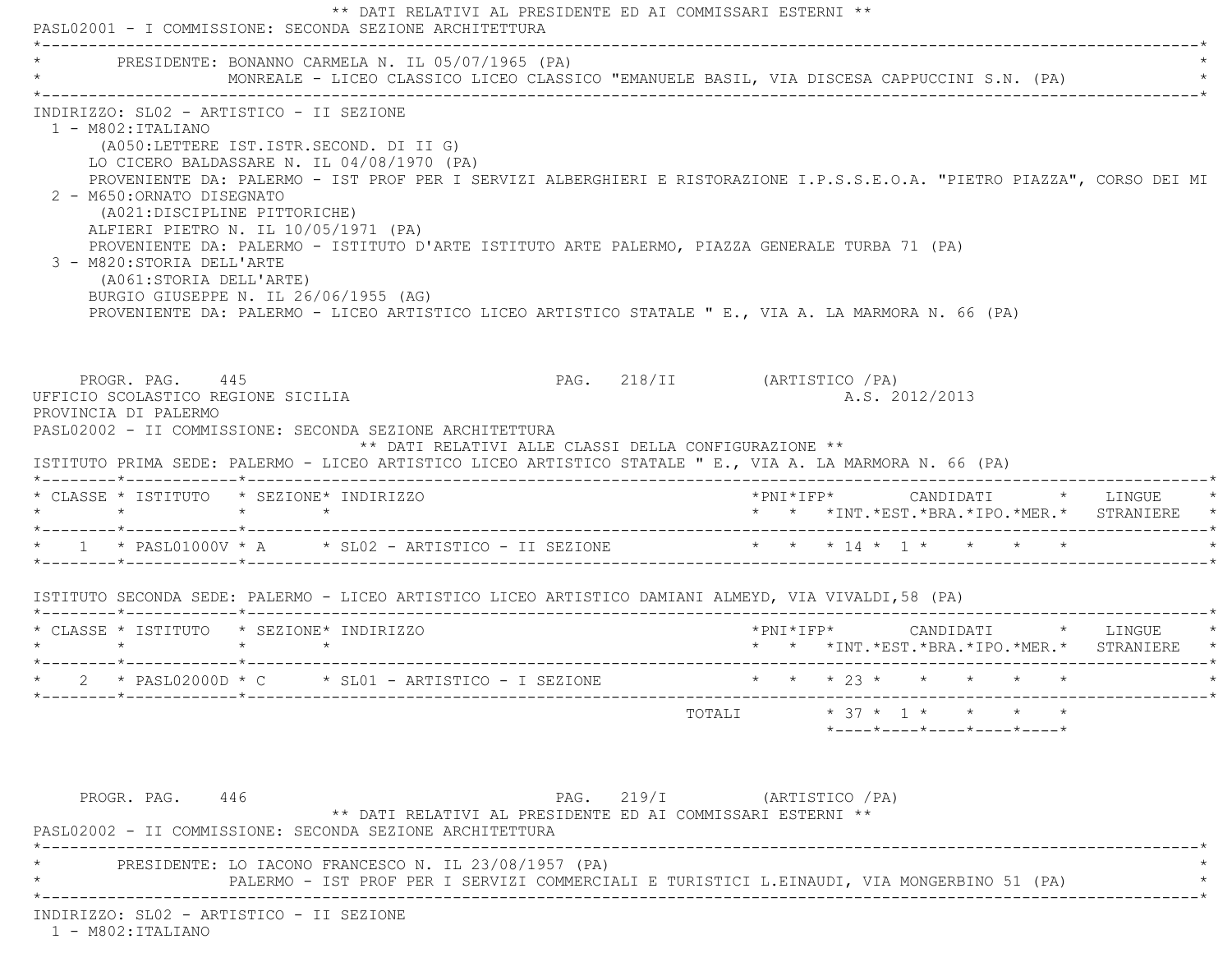(A050:LETTERE IST.ISTR.SECOND. DI II G) GAROFALO ROSALBA N. IL 18/12/1949 (PA) PROVENIENTE DA: PALERMO - ISTITUTO MAGISTRALE DE COSMI, VIA LEONARDO RUGGERI 15 (PA) 2 - M650:ORNATO DISEGNATO (A021:DISCIPLINE PITTORICHE) BALLISTRERI GIOVANNI N. IL 03/05/1953 (PA) PROVENIENTE DA: CEFALU' - ISTITUTO D'ARTE DIEGO BIANCA AMATO, VIA DEL III MILLENNIO (PA) 3 - M820:STORIA DELL'ARTE (A061:STORIA DELL'ARTE) MEMBRADO LILIANA MAGDALENA N. IL 23/03/1952 (EE) PROVENIENTE DA: PALERMO - ISTITUTO MAGISTRALE LICEO SCIENZE UMANE E LING. "D, VIA FICHIDINDIA (PA) INDIRIZZO: SL01 - ARTISTICO - I SEZIONE $1 - M802:ITALIANO$  (A050:LETTERE IST.ISTR.SECOND. DI II G) GAROFALO ROSALBA N. IL 18/12/1949 (PA) PROVENIENTE DA: PALERMO - ISTITUTO MAGISTRALE DE COSMI, VIA LEONARDO RUGGERI 15 (PA) 2 - M650:ORNATO DISEGNATO (A021:DISCIPLINE PITTORICHE) BALLISTRERI GIOVANNI N. IL 03/05/1953 (PA) PROVENIENTE DA: CEFALU' - ISTITUTO D'ARTE DIEGO BIANCA AMATO, VIA DEL III MILLENNIO (PA) 3 - M820:STORIA DELL'ARTE (A061:STORIA DELL'ARTE) MEMBRADO LILIANA MAGDALENA N. IL 23/03/1952 (EE) PROVENIENTE DA: PALERMO - ISTITUTO MAGISTRALE LICEO SCIENZE UMANE E LING. "D, VIA FICHIDINDIA (PA) PROGR. PAG. 447 PROGR. PAG. 219/II (ARTISTICO / PA) UFFICIO SCOLASTICO REGIONE SICILIA A.S. 2012/2013 PROVINCIA DI PALERMO PATA07001 - I COMMISSIONE: PERITO AGRARIO \*\* DATI RELATIVI ALLE CLASSI DELLA CONFIGURAZIONE \*\* ISTITUTO PRIMA SEDE: PALERMO - ISTITUTO TECNICO AGRARIO I.T.AGRARIO PALERMO, VIA ASTORINO 56 (PA) \*--------\*------------\*-------------------------------------------------------------------------------------------------------\* \* CLASSE \* ISTITUTO \* SEZIONE\* INDIRIZZO \*PNI\*IFP\* CANDIDATI \* LINGUE \* \* \* \* \* \* \* \*INT.\*EST.\*BRA.\*IPO.\*MER.\* STRANIERE \* \*--------\*------------\*-------------------------------------------------------------------------------------------------------\*\* 1 \* PATA01601B \* P \* TA07 - CERERE UN.-MOD, AGRO-AMBIENTALE \* \* \* 14 \* \* \* \* \* \* \* T \*--------\*------------\*-------------------------------------------------------------------------------------------------------\* ISTITUTO SECONDA SEDE: PALERMO - ISTITUTO TECNICO INDUSTRIALE ITI MAJORANA, VIA ASTORINO 56 (PA) \*--------\*------------\*-------------------------------------------------------------------------------------------------------\* \* CLASSE \* ISTITUTO \* SEZIONE\* INDIRIZZO \*PNI\*IFP\* CANDIDATI \* LINGUE \* \* \* \* \* \* \* \*INT.\*EST.\*BRA.\*IPO.\*MER.\* STRANIERE \* \*--------\*------------\*-------------------------------------------------------------------------------------------------------\* $\star$  2  $\star$  PATF016014  $\star$  T/A  $\star$  TF27 - TECNOLOGIE ALIMENTARI \*--------\*------------\*-------------------------------------------------------------------------------------------------------\*TOTALI  $\star$  28  $\star$  1  $\star$   $\star$   $\star$   $\star$  \*----\*----\*----\*----\*----\*PROGR. PAG. 448 PAG. 220/I (SEZIONE AGRARIA /PA) \*\* DATI RELATIVI AL PRESIDENTE ED AI COMMISSARI ESTERNI \*\* PATA07001 - I COMMISSIONE: PERITO AGRARIO \*----------------------------------------------------------------------------------------------------------------------------\*PRESIDENTE: INTRAVAIA GIOVANNI N. IL 25/12/1960 (ME)

\* PALERMO - IST PROF PER I SERVIZI ALBERGHIERI E RISTORAZIONE I.P.S.S.E.O.A. "PIETRO PIAZZA", CORSO DEI MI\*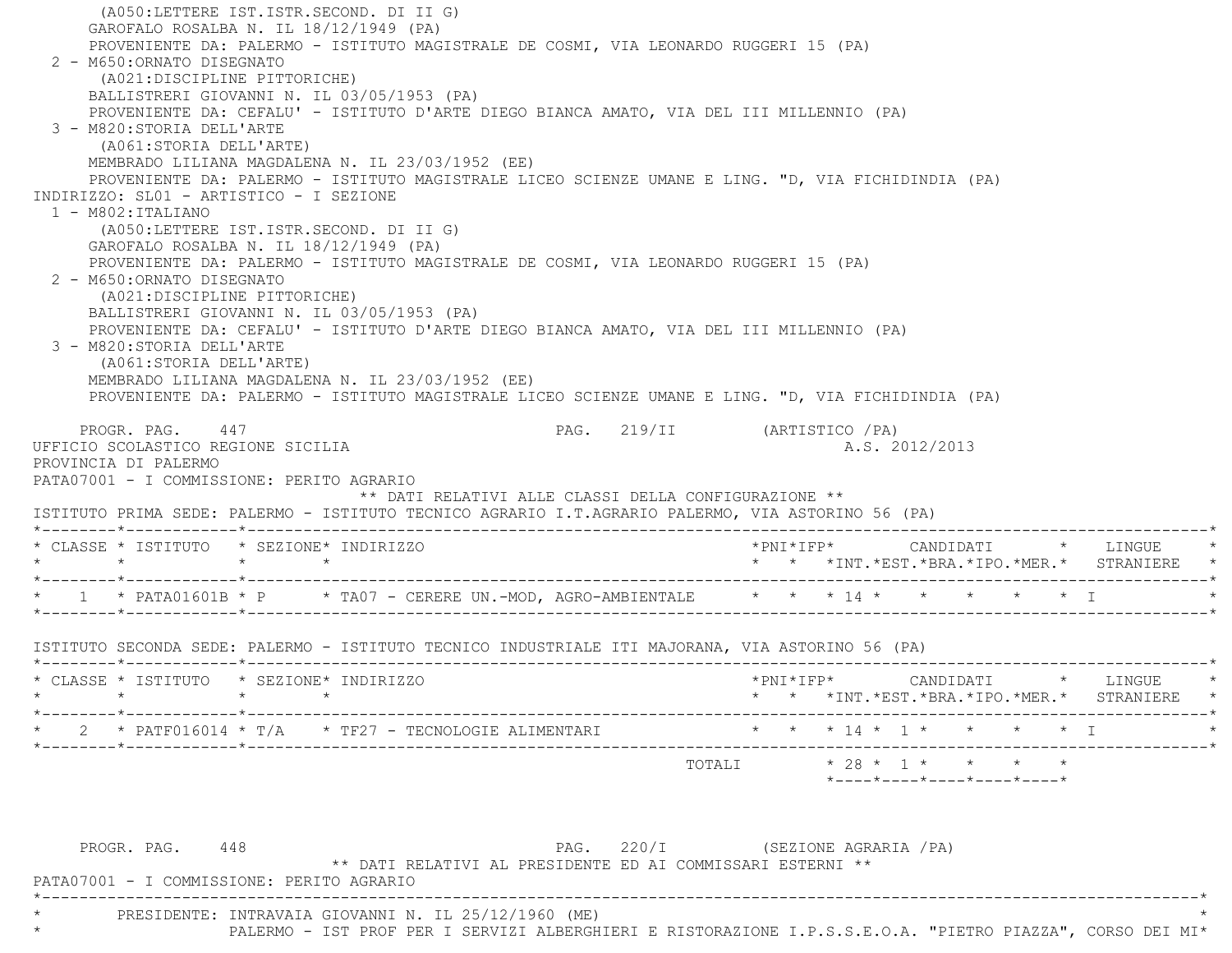\*----------------------------------------------------------------------------------------------------------------------------\* INDIRIZZO: TA07 - CERERE UN.-MOD, AGRO-AMBIENTALE 1 - M337:TECNICA DI PRODUZIONE ANIMALE (A074:ZOOTECNICA E SCIENZA PROD. ANIMALE) GIACALONE ANDREA N. IL 07/05/1951 (TP) PROVENIENTE DA: MARSALA - ISTITUTO TECNICO AGRARIO IST. TEC. AGRARIO "A. DAMIANI", VIA TRAPANI 218 (TP) 2 - M315:CHIMICA AGRARIA E TECNICHE AGRO-ALIMENTARI (A012:CHIMICA AGRARIA) PETITTO GIUSEPPINA N. IL 07/08/1957 (TP) PROVENIENTE DA: MARSALA - ISTITUTO TECNICO AGRARIO IST. TEC. AGRARIO "A. DAMIANI", VIA TRAPANI 218 (TP) 3 - M460:INGLESE (A346:LINGUA E CIV. STRANIERA (INGLESE)) LO CICERO PAOLA N. IL 03/01/1960 (PA) PROVENIENTE DA: PALERMO - ISTITUTO TECNICO INDUSTRIALE ITI VITTORIO EMANUELE III, VIA DUCA DELLA VERDURA 48 (PA) INDIRIZZO: TF27 - TECNOLOGIE ALIMENTARI 1 - M540:LINGUA E LETTERE ITALIANE (A050:LETTERE IST.ISTR.SECOND. DI II G) BERARDI MARIO ANTONIO N. IL 09/03/1963 (PA) PROVENIENTE DA: PALERMO - ISTITUTO TECNICO INDUSTRIALE A. VOLTA, PASSAGGIO DEI PICCIOTTI 1 (PA) 2 - M147:COMPLEMENTI DI CHIMICA GENERALE ED ELETTROCHIMICA (A013:CHIMICA E TECNOLOGIE CHIMICHE) BONACCORSO MARIA ANGELA N. IL 23/07/1960 (EN) PROVENIENTE DA: PALERMO - ISTITUTO TECNICO INDUSTRIALE A. VOLTA, PASSAGGIO DEI PICCIOTTI 1 (PA) 3 - M270:ELEMENTI DI DIRITTO ED ECONOMIA (A019:DISCIPLINE GIURIDICHE ED ECONOMI) MACALUSO MARIA N. IL 15/02/1954 (PA) PROVENIENTE DA: PALERMO - IST PROF PER I SERVIZI ALBERGHIERI E RISTORAZIONE I.P.S.S.E.O.A. "PIETRO PIAZZA", CORSO DEI MI PROGR. PAG. 449 **PAG.** 220/II (SEZIONE AGRARIA /PA) UFFICIO SCOLASTICO REGIONE SICILIA A.S. 2012/2013 PROVINCIA DI PALERMO PATD00001 - I COMMISSIONE: RAGIONIERE E PERITO COMMERCIALE \*\* DATI RELATIVI ALLE CLASSI DELLA CONFIGURAZIONE \*\* ISTITUTO PRIMA SEDE: PALERMO - ISTITUTO TECNICO COMMERCIALE V.PARETO, VIA BRIGATA VERONA 5 (PA) \*--------\*------------\*-------------------------------------------------------------------------------------------------------\* \* CLASSE \* ISTITUTO \* SEZIONE\* INDIRIZZO \*PNI\*IFP\* CANDIDATI \* LINGUE \* \* \* \* \* \* \* \*INT.\*EST.\*BRA.\*IPO.\*MER.\* STRANIERE \* \*--------\*------------\*-------------------------------------------------------------------------------------------------------\*1 \* PATD080004 \* C  $\rightarrow$  TD00 - GIURIDICO ECONOMICO AZIENDALE  $\rightarrow$  \* \* \* 25 \* \* \* \* \* \* F  $\star$ \* 2 \* PATD080004 \* D \* TD00 - GIURIDICO ECONOMICO AZIENDALE \* \* \* 16 \* \* \* \* \* \* F \*--------\*------------\*-------------------------------------------------------------------------------------------------------\*TOTALI  $* 41 * * * * * * * * * *$ \*----\*----\*----\*----\*----\*

PROGR. PAG. 450 PAG. 221/I (SEZIONE COMMERCIALE / PA) \*\* DATI RELATIVI AL PRESIDENTE ED AI COMMISSARI ESTERNI \*\* PATD00001 - I COMMISSIONE: RAGIONIERE E PERITO COMMERCIALE \*----------------------------------------------------------------------------------------------------------------------------\*PRESIDENTE: ARGO BARBARA N. IL 04/09/1969 (PV) \* PARTINICO - IST PROF PER L'AGRICOLTURA E L'AMBIENTE PARTINICO, VIA GOFFREDO MAMELI N. 4 (PA) \* \*----------------------------------------------------------------------------------------------------------------------------\*INDIRIZZO: TD00 - GIURIDICO ECONOMICO AZIENDALE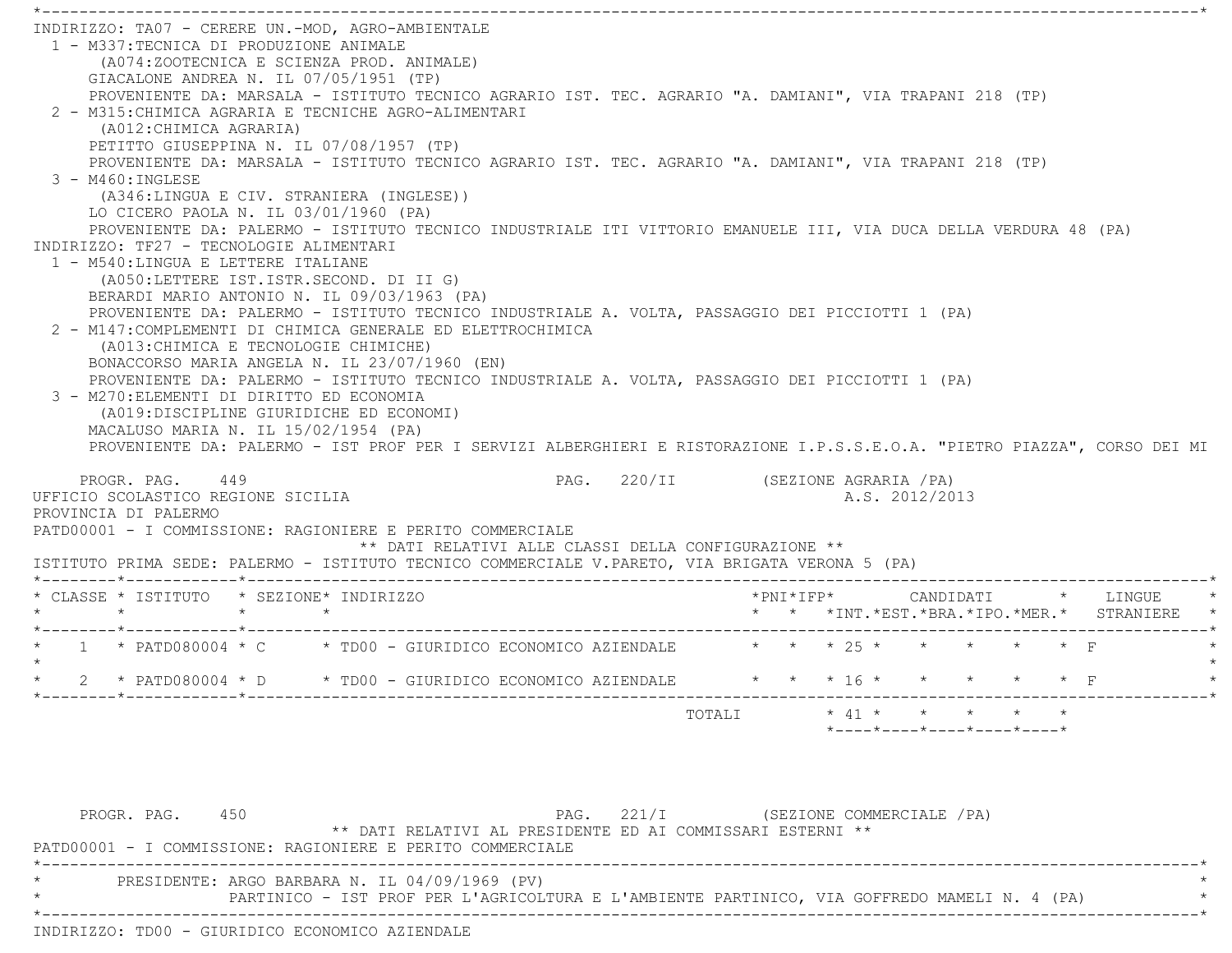1 - M730:RAGIONERIA (A017:DISCIPLINE ECONOMICO-AZIENDALI) GRECO CATERINA N. IL 29/08/1964 (PA) PROVENIENTE DA: PALERMO - ISTITUTO TECNICO PER GEOMETRI IST. TECN. GEOMETRI E TURISMO, PIAZZA GIANGIACOMO CIACCIO MONTAL 2 - M460:INGLESE (A346:LINGUA E CIV. STRANIERA (INGLESE)) MULE' LIDIA N. IL 10/05/1965 (PA) PROVENIENTE DA: PALERMO - ISTITUTO MAGISTRALE IM REGINA MARGHERITA, PIAZZETTA S. SALVATORE 1 (PA) 3 - M390:FRANCESE (A246:LINGUA E CIV. STRANIERA (FRANCESE)) RICUPERO MARIA N. IL 26/01/1963 (PA) PROVENIENTE DA: PALERMO - ISTITUTO MAGISTRALE LICEO SCIENZE UMANE E LING. "D, VIA FICHIDINDIA (PA) PROGR. PAG. 451 PAG. 221/II (SEZIONE COMMERCIALE /PA) UFFICIO SCOLASTICO REGIONE SICILIA A.S. 2012/2013 PROVINCIA DI PALERMO PATD00002 - II COMMISSIONE: RAGIONIERE E PERITO COMMERCIALE \*\* DATI RELATIVI ALLE CLASSI DELLA CONFIGURAZIONE \*\* ISTITUTO PRIMA SEDE: PALERMO - ISTITUTO TECNICO COMMERCIALE V.PARETO, VIA BRIGATA VERONA 5 (PA) \*--------\*------------\*-------------------------------------------------------------------------------------------------------\* \* CLASSE \* ISTITUTO \* SEZIONE\* INDIRIZZO \*PNI\*IFP\* CANDIDATI \* LINGUE \* \* \* \* \* \* \* \*INT.\*EST.\*BRA.\*IPO.\*MER.\* STRANIERE \* \*--------\*------------\*-------------------------------------------------------------------------------------------------------\*\* 1 \* PATD080004 \* A \* TD00 - GIURIDICO ECONOMICO AZIENDALE  $\qquad$  \* \* \* 16 \* \* \* \* \* \* F  $\star$ \* 2 \* PATD080004 \* B \* TD00 - GIURIDICO ECONOMICO AZIENDALE \* \* \* 15 \* 1 \* \* \* \* \* F \*--------\*------------\*-------------------------------------------------------------------------------------------------------\*TOTALI  $* 31 * 1 * * * * * * * *$  \*----\*----\*----\*----\*----\*PROGR. PAG. 452 PAG. 222/I (SEZIONE COMMERCIALE / PA) \*\* DATI RELATIVI AL PRESIDENTE ED AI COMMISSARI ESTERNI \*\* PATD00002 - II COMMISSIONE: RAGIONIERE E PERITO COMMERCIALE \*----------------------------------------------------------------------------------------------------------------------------\*PRESIDENTE: ZEAMI ANNA N. IL 13/02/1952 (PA) PALERMO - ISTITUTO TECNICO PER GEOMETRI PARLATORE, PIAZZA MONTEVERGINI,8 (PA) \*----------------------------------------------------------------------------------------------------------------------------\* INDIRIZZO: TD00 - GIURIDICO ECONOMICO AZIENDALE 1 - M730:RAGIONERIA (A017:DISCIPLINE ECONOMICO-AZIENDALI) INGRAO PAOLINA N. IL 15/02/1959 (CL) PROVENIENTE DA: PALERMO - ISTITUTO TECNICO COMMERCIALE PIO LA TORRE, VIA NINA SICILIANA N.22 (PA) 2 - M460:INGLESE (A346:LINGUA E CIV. STRANIERA (INGLESE)) DI STEFANO CLAUDIA N. IL 14/06/1966 (PA) PROVENIENTE DA: PALERMO - ISTITUTO TECNICO INDUSTRIALE ITI VITTORIO EMANUELE III, VIA DUCA DELLA VERDURA 48 (PA) 3 - M390:FRANCESE (A246:LINGUA E CIV. STRANIERA (FRANCESE)) CASTELLANO MARIA GIOVANNA N. IL 23/06/1956 (AG) PROVENIENTE DA: PALERMO - IST PROF PER I SERVIZI ALBERGHIERI E RISTORAZIONE I.P.S.S.E.O.A. "PIETRO PIAZZA", CORSO DEI MI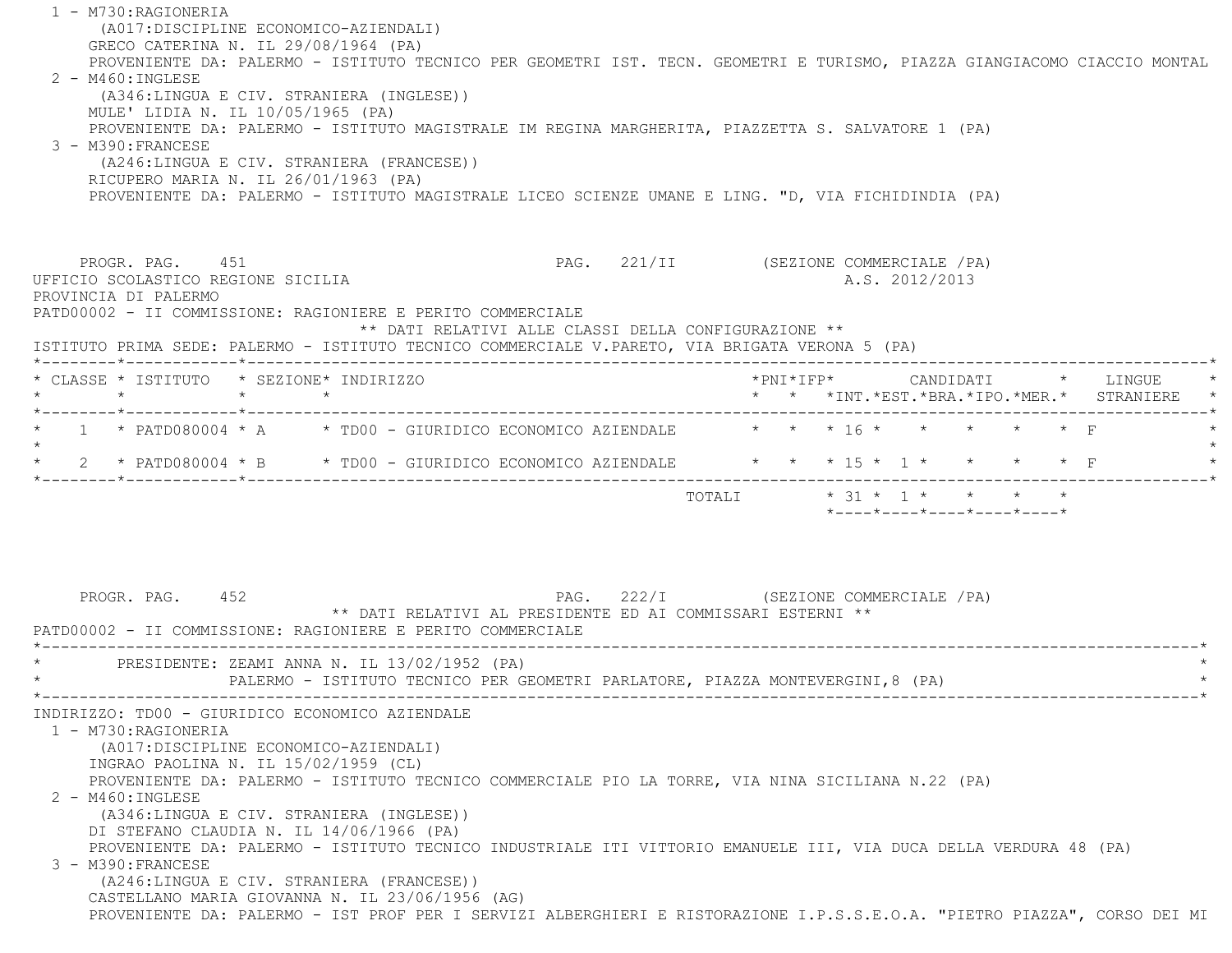| PROVINCIA DI PALERMO<br>PATD00003 - III COMMISSIONE: RAGIONIERE E PERITO COMMERCIALE                                                                                                                                                                                                                                                                                                                                                                                                                                  | PAG. 222/II (SEZIONE COMMERCIALE / PA) |  | A.S. 2012/2013 |                                                                 |                                                                          |
|-----------------------------------------------------------------------------------------------------------------------------------------------------------------------------------------------------------------------------------------------------------------------------------------------------------------------------------------------------------------------------------------------------------------------------------------------------------------------------------------------------------------------|----------------------------------------|--|----------------|-----------------------------------------------------------------|--------------------------------------------------------------------------|
| ** DATI RELATIVI ALLE CLASSI DELLA CONFIGURAZIONE **<br>ISTITUTO PRIMA SEDE: PALERMO - ISTITUTO TECNICO COMMERCIALE PIO LA TORRE, VIA NINA SICILIANA N.22 (PA)                                                                                                                                                                                                                                                                                                                                                        |                                        |  |                |                                                                 |                                                                          |
| * CLASSE * ISTITUTO * SEZIONE* INDIRIZZO<br>$\star$<br>$\star$ $\star$                                                                                                                                                                                                                                                                                                                                                                                                                                                |                                        |  |                |                                                                 | *PNI*IFP* CANDIDATI * LINGUE<br>* * *INT.*EST.*BRA.*IPO.*MER.* STRANIERE |
| 1 * PATD120009 * A * TD00 - GIURIDICO ECONOMICO AZIENDALE $\quad$ * * * 12 * 3 * * * * * F                                                                                                                                                                                                                                                                                                                                                                                                                            |                                        |  |                |                                                                 |                                                                          |
| * 2 * PATD120009 * B * TD00 - GIURIDICO ECONOMICO AZIENDALE * * * 14 * 1 * * * * * S                                                                                                                                                                                                                                                                                                                                                                                                                                  |                                        |  |                |                                                                 |                                                                          |
|                                                                                                                                                                                                                                                                                                                                                                                                                                                                                                                       |                                        |  |                | $*$ - - - - $*$ - - - - $*$ - - - - $*$ - - - - $*$ - - - - $*$ |                                                                          |
| PROGR. PAG. 454<br>** DATI RELATIVI AL PRESIDENTE ED AI COMMISSARI ESTERNI **<br>PATD00003 - III COMMISSIONE: RAGIONIERE E PERITO COMMERCIALE<br>PRESIDENTE: PICCIURRO SERGIO N. IL 27/07/1967 (PA)                                                                                                                                                                                                                                                                                                                   | PAG. 223/I (SEZIONE COMMERCIALE /PA)   |  |                |                                                                 |                                                                          |
| BAGHERIA - ISTITUTO COMPRENSIVO I.C. BAGHERIA "T. AIELLO", VIA CONSOLARE 245 (PA)                                                                                                                                                                                                                                                                                                                                                                                                                                     |                                        |  |                |                                                                 |                                                                          |
| INDIRIZZO: TD00 - GIURIDICO ECONOMICO AZIENDALE<br>1 - M730: RAGIONERIA<br>(A017: DISCIPLINE ECONOMICO-AZIENDALI)<br>SCALICI EMANUELE N. IL 17/12/1954 (PA)<br>PROVENIENTE DA: PALERMO - ISTITUTO TECNICO COMMERCIALE F. FERRARA - SERALE, VIA SGARLATA 11 (PA)<br>$2 - M460$ : INGLESE<br>(A346:LINGUA E CIV. STRANIERA (INGLESE))<br>CASTIGLIONE GIOVANNI N. IL 12/07/1955 (PA)<br>PROVENIENTE DA: MONREALE - LICEO CLASSICO LICEO CLASSICO "EMANUELE BASIL, VIA DISCESA CAPPUCCINI S.N. (PA)<br>3 - M390: FRANCESE |                                        |  |                |                                                                 |                                                                          |
| (A246:LINGUA E CIV. STRANIERA (FRANCESE))<br>RASO MARIA N. IL 07/07/1955 (PA)<br>PROVENIENTE DA: PALERMO - IST PROF PER I SERVIZI ALBERGHIERI E RISTORAZIONE I.P.S.S.E.O.A. "PIETRO PIAZZA", CORSO DEI MI<br>4 - M790:SPAGNOLO<br>(A446:LINGUA E CIV. STRANIERA (SPAGNOLO))<br>CROCE MARIA GABRIELLA N. IL 08/03/1959 (PA)<br>PROVENIENTE DA: PARTINICO - IST TEC COMMERCIALE E PER GEOMETRI CARLO ALBERTO DALLA CHIESA, CORSO DEI MILLE 517 (PA)                                                                     |                                        |  |                |                                                                 |                                                                          |
| PROGR. PAG. 455<br>UFFICIO SCOLASTICO REGIONE SICILIA<br>PROVINCIA DI PALERMO<br>PATD00004 - IV COMMISSIONE: RAGIONIERE E PERITO COMMERCIALE<br>** DATI RELATIVI ALLE CLASSI DELLA CONFIGURAZIONE **<br>ISTITUTO PRIMA SEDE: PALERMO - ISTITUTO TECNICO COMMERCIALE PIO LA TORRE, VIA NINA SICILIANA N.22 (PA)                                                                                                                                                                                                        | PAG. 223/II (SEZIONE COMMERCIALE / PA) |  | A.S. 2012/2013 |                                                                 |                                                                          |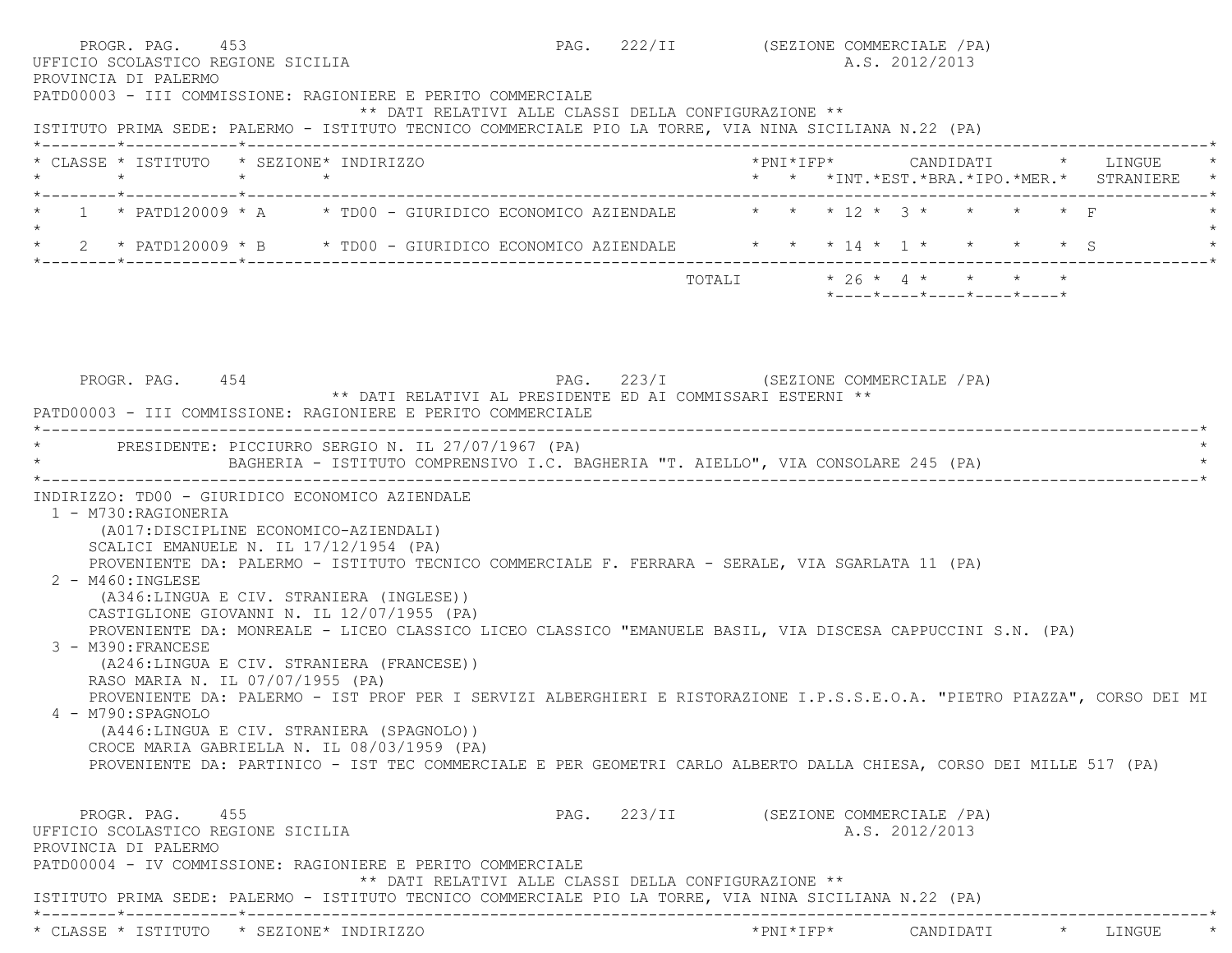|         | $\star$                                                                                                                                                                                                                                                                                                                                                                                                                                                                                                                                             | $\star$ |                                                                              |                                                      |  |                                       |                         |  |  |                |                                         |  | * * *INT. *EST. *BRA. *IPO. *MER. * STRANIERE                                                                                                                                                                                                                                                                                                                                    |
|---------|-----------------------------------------------------------------------------------------------------------------------------------------------------------------------------------------------------------------------------------------------------------------------------------------------------------------------------------------------------------------------------------------------------------------------------------------------------------------------------------------------------------------------------------------------------|---------|------------------------------------------------------------------------------|------------------------------------------------------|--|---------------------------------------|-------------------------|--|--|----------------|-----------------------------------------|--|----------------------------------------------------------------------------------------------------------------------------------------------------------------------------------------------------------------------------------------------------------------------------------------------------------------------------------------------------------------------------------|
|         | 1 * PATD120009 * D/ * TD00 - GIURIDICO ECONOMICO AZIENDALE * * * 5 * * * * * * * F<br>$\star$                                                                                                                                                                                                                                                                                                                                                                                                                                                       |         |                                                                              |                                                      |  |                                       |                         |  |  |                |                                         |  |                                                                                                                                                                                                                                                                                                                                                                                  |
| $\star$ | 2 * PATD120009 * E * TD00 - GIURIDICO ECONOMICO AZIENDALE * * * * 21 * * * * * * * F                                                                                                                                                                                                                                                                                                                                                                                                                                                                |         |                                                                              |                                                      |  |                                       |                         |  |  |                |                                         |  |                                                                                                                                                                                                                                                                                                                                                                                  |
|         |                                                                                                                                                                                                                                                                                                                                                                                                                                                                                                                                                     |         |                                                                              |                                                      |  |                                       | TOTALI * 35 * * * * * * |  |  |                | $*$ ---- $*$ ---- $*$ ---- $*$ ---- $*$ |  |                                                                                                                                                                                                                                                                                                                                                                                  |
|         | PROGR. PAG. 456<br>PATD00004 - IV COMMISSIONE: RAGIONIERE E PERITO COMMERCIALE                                                                                                                                                                                                                                                                                                                                                                                                                                                                      |         | ** DATI RELATIVI AL PRESIDENTE ED AI COMMISSARI ESTERNI **                   | PAG. 224/I (SEZIONE COMMERCIALE / PA)                |  |                                       |                         |  |  |                |                                         |  |                                                                                                                                                                                                                                                                                                                                                                                  |
|         | * PRESIDENTE: FERRARI GIOVANNA N. IL 12/04/1961 (PA)                                                                                                                                                                                                                                                                                                                                                                                                                                                                                                |         | BAGHERIA - SCUOLA ELEMENTARE BAGHERIA III CIRCOLO, VIA FILIPPO BUTTITTA (PA) |                                                      |  |                                       |                         |  |  |                |                                         |  |                                                                                                                                                                                                                                                                                                                                                                                  |
|         | (A017:DISCIPLINE ECONOMICO-AZIENDALI)<br>TUMBARELLO VITA ANNA N. IL 29/03/1959 (TP)<br>PROVENIENTE DA: PALERMO - ISTITUTO TECNICO COMMERCIALE V.PARETO, VIA BRIGATA VERONA 5 (PA)<br>2 - M460: INGLESE<br>(A346:LINGUA E CIV. STRANIERA (INGLESE))<br>DI GIORGI LOREDANA N. IL 27/06/1956 (PA)<br>3 - M390: FRANCESE<br>(A246:LINGUA E CIV. STRANIERA (FRANCESE))<br>DI FALCO MARIA IMMACOLATA N. IL 08/12/1955 (SS)<br>4 - M940:TEDESCO<br>(A546:LINGUA E CIV. STRANIERA (TEDESCO))<br>ALLERUZZO VINCENZA N. IL 15/05/1950 (EN)<br>PROGR. PAG. 457 |         |                                                                              |                                                      |  | PAG. 224/II (SEZIONE COMMERCIALE /PA) |                         |  |  |                |                                         |  | PROVENIENTE DA: PALERMO - ISTITUTO TECNICO PER GEOMETRI IST. TECN. GEOMETRI E TURISMO, PIAZZA GIANGIACOMO CIACCIO MONTAL<br>PROVENIENTE DA: PALERMO - ISTITUTO TECNICO PER GEOMETRI IST. TECN. GEOMETRI E TURISMO, PIAZZA GIANGIACOMO CIACCIO MONTAL<br>PROVENIENTE DA: PALERMO - IST PROF PER I SERVIZI ALBERGHIERI E RISTORAZIONE P.BORSELLINO, PIAZZETTA G. BELLISSIMA 3 (PA) |
|         | UFFICIO SCOLASTICO REGIONE SICILIA<br>PROVINCIA DI PALERMO<br>PATD00005 - V COMMISSIONE: RAGIONIERE E PERITO COMMERCIALE                                                                                                                                                                                                                                                                                                                                                                                                                            |         |                                                                              | ** DATI RELATIVI ALLE CLASSI DELLA CONFIGURAZIONE ** |  |                                       |                         |  |  | A.S. 2012/2013 |                                         |  |                                                                                                                                                                                                                                                                                                                                                                                  |
|         | ISTITUTO PRIMA SEDE: PALERMO - ISTITUTO TECNICO COMMERCIALE ITC L. GRASSI, VIALE DEL FANTE, 70/C (PA)                                                                                                                                                                                                                                                                                                                                                                                                                                               |         |                                                                              |                                                      |  |                                       |                         |  |  |                |                                         |  |                                                                                                                                                                                                                                                                                                                                                                                  |
|         | * CLASSE * ISTITUTO * SEZIONE* INDIRIZZO<br>$\star$                                                                                                                                                                                                                                                                                                                                                                                                                                                                                                 | $\star$ |                                                                              |                                                      |  |                                       |                         |  |  |                |                                         |  | * * *INT.*EST.*BRA.*IPO.*MER.* STRANIERE                                                                                                                                                                                                                                                                                                                                         |
|         | 1 * PATD13000X * B * TD00 - GIURIDICO ECONOMICO AZIENDALE * * * 13 * 2 * * * * * F                                                                                                                                                                                                                                                                                                                                                                                                                                                                  |         |                                                                              |                                                      |  |                                       |                         |  |  |                |                                         |  |                                                                                                                                                                                                                                                                                                                                                                                  |
|         | 2 * PATD13000X * C * TD00 - GIURIDICO ECONOMICO AZIENDALE * * * * 26 * 2 *                                                                                                                                                                                                                                                                                                                                                                                                                                                                          |         |                                                                              |                                                      |  |                                       |                         |  |  |                |                                         |  | $*$ PNI $*$ IFP $*$ CANDIDATI $*$ LINGUE $*$                                                                                                                                                                                                                                                                                                                                     |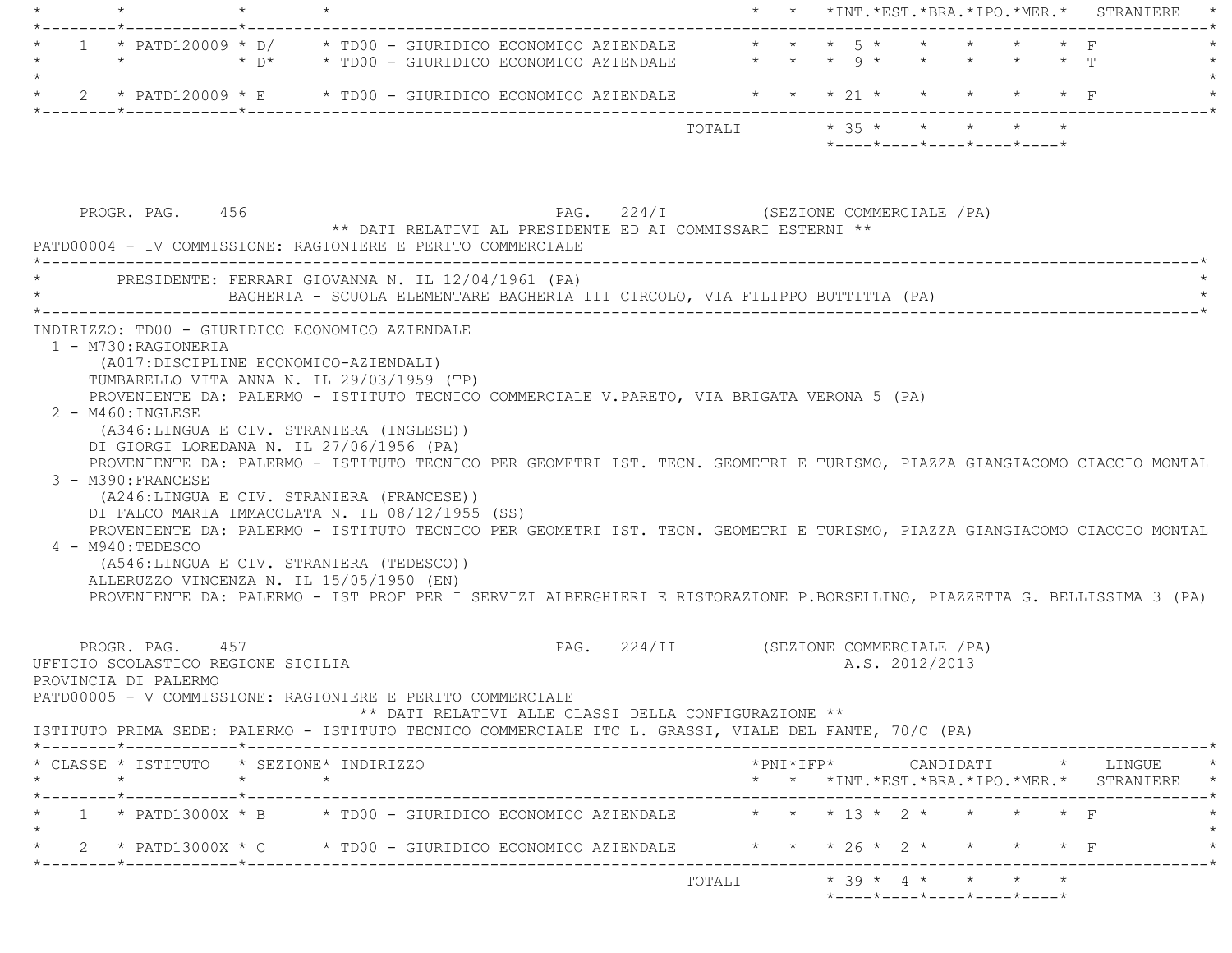|                    | PROGR. PAG. 458<br>PATD00005 - V COMMISSIONE: RAGIONIERE E PERITO COMMERCIALE                                                                                                                                                                                                                                                                                                   |  |  | ** DATI RELATIVI AL PRESIDENTE ED AI COMMISSARI ESTERNI **                                                                                                                                                                                                                                                           | PAG. 225/I (SEZIONE COMMERCIALE / PA) |        |  |  |                                                                   |  |  |                                                                               |  |
|--------------------|---------------------------------------------------------------------------------------------------------------------------------------------------------------------------------------------------------------------------------------------------------------------------------------------------------------------------------------------------------------------------------|--|--|----------------------------------------------------------------------------------------------------------------------------------------------------------------------------------------------------------------------------------------------------------------------------------------------------------------------|---------------------------------------|--------|--|--|-------------------------------------------------------------------|--|--|-------------------------------------------------------------------------------|--|
|                    |                                                                                                                                                                                                                                                                                                                                                                                 |  |  | PRESIDENTE: MILAZZO MARGHERITA N. IL 02/03/1957 (PA)<br>PALERMO - ISTITUTO TECNICO INDUSTRIALE A. VOLTA, PASSAGGIO DEI PICCIOTTI 1 (PA)                                                                                                                                                                              |                                       |        |  |  |                                                                   |  |  |                                                                               |  |
|                    | INDIRIZZO: TD00 - GIURIDICO ECONOMICO AZIENDALE<br>1 - M730:RAGIONERIA<br>(A017:DISCIPLINE ECONOMICO-AZIENDALI)<br>FONTANA VINCENZO N. IL 13/05/1960 (TP)<br>2 - M460: INGLESE<br>(A346:LINGUA E CIV. STRANIERA (INGLESE))<br>BIANCO ROSA MARIA N. IL 08/12/1962 (PA)<br>3 - M390: FRANCESE<br>(A246:LINGUA E CIV. STRANIERA (FRANCESE))<br>MANCUSO MARIA N. IL 06/02/1958 (CL) |  |  | PROVENIENTE DA: PALERMO - ISTITUTO TECNICO COMMERCIALE PIO LA TORRE, VIA NINA SICILIANA N.22 (PA)<br>PROVENIENTE DA: PALERMO - LICEO CLASSICO UMBERTO I, VIA FILIPPO PARLATORE 26 C (PA)<br>PROVENIENTE DA: PALERMO - ISTITUTO TECNICO PER GEOMETRI IST. TECN. GEOMETRI E TURISMO, PIAZZA GIANGIACOMO CIACCIO MONTAL |                                       |        |  |  |                                                                   |  |  |                                                                               |  |
|                    | PROGR. PAG. 459<br>UFFICIO SCOLASTICO REGIONE SICILIA<br>PROVINCIA DI PALERMO<br>PATD00006 - VI COMMISSIONE: RAGIONIERE E PERITO COMMERCIALE                                                                                                                                                                                                                                    |  |  | PAG. 225/II (SEZIONE COMMERCIALE /PA)                                                                                                                                                                                                                                                                                |                                       |        |  |  | A.S. 2012/2013                                                    |  |  |                                                                               |  |
|                    |                                                                                                                                                                                                                                                                                                                                                                                 |  |  | ** DATI RELATIVI ALLE CLASSI DELLA CONFIGURAZIONE **<br>ISTITUTO PRIMA SEDE: PALERMO - ISTITUTO TECNICO COMMERCIALE ITC L. GRASSI, VIALE DEL FANTE, 70/C (PA)                                                                                                                                                        |                                       |        |  |  |                                                                   |  |  |                                                                               |  |
|                    | * CLASSE * ISTITUTO * SEZIONE* INDIRIZZO<br>$\star$ $\star$ $\star$                                                                                                                                                                                                                                                                                                             |  |  |                                                                                                                                                                                                                                                                                                                      |                                       |        |  |  |                                                                   |  |  | *PNI*IFP* CANDIDATI * LINGUE<br>* * *INT. *EST. *BRA. *IPO. *MER. * STRANIERE |  |
|                    |                                                                                                                                                                                                                                                                                                                                                                                 |  |  | 1 * PATD13000X * D * TD00 - GIURIDICO ECONOMICO AZIENDALE $\quad$ * * * 9 * * * * * * F<br>* * * D/ * TD00 - GIURIDICO ECONOMICO AZIENDALE * * * 9 * * * * * * * 5                                                                                                                                                   |                                       |        |  |  |                                                                   |  |  |                                                                               |  |
|                    |                                                                                                                                                                                                                                                                                                                                                                                 |  |  | 2 * PATD13000X * F * TD00 - GIURIDICO ECONOMICO AZIENDALE * * * * 13 * * * * * * * S                                                                                                                                                                                                                                 |                                       |        |  |  |                                                                   |  |  |                                                                               |  |
| $\star$<br>$\star$ |                                                                                                                                                                                                                                                                                                                                                                                 |  |  |                                                                                                                                                                                                                                                                                                                      |                                       | TOTALI |  |  | $* 31 * * * * * * * *$<br>$*$ ---- $*$ ---- $*$ ---- $*$ ---- $*$ |  |  |                                                                               |  |
|                    | PROGR. PAG. 460                                                                                                                                                                                                                                                                                                                                                                 |  |  | ** DATI RELATIVI AL PRESIDENTE ED AI COMMISSARI ESTERNI **<br>PATD00006 - VI COMMISSIONE: RAGIONIERE E PERITO COMMERCIALE                                                                                                                                                                                            | PAG. 226/I (SEZIONE COMMERCIALE /PA)  |        |  |  |                                                                   |  |  |                                                                               |  |
|                    | PRESIDENTE: COMO ROSANNA N. IL 16/03/1955 (PA)                                                                                                                                                                                                                                                                                                                                  |  |  | PALERMO - IST TEC COMMERCIALE E PER GEOMETRI I.T.C.G. E TURISMO DUCA ABRUZZ, VIA FAZIO N. 1 (PA)                                                                                                                                                                                                                     |                                       |        |  |  |                                                                   |  |  |                                                                               |  |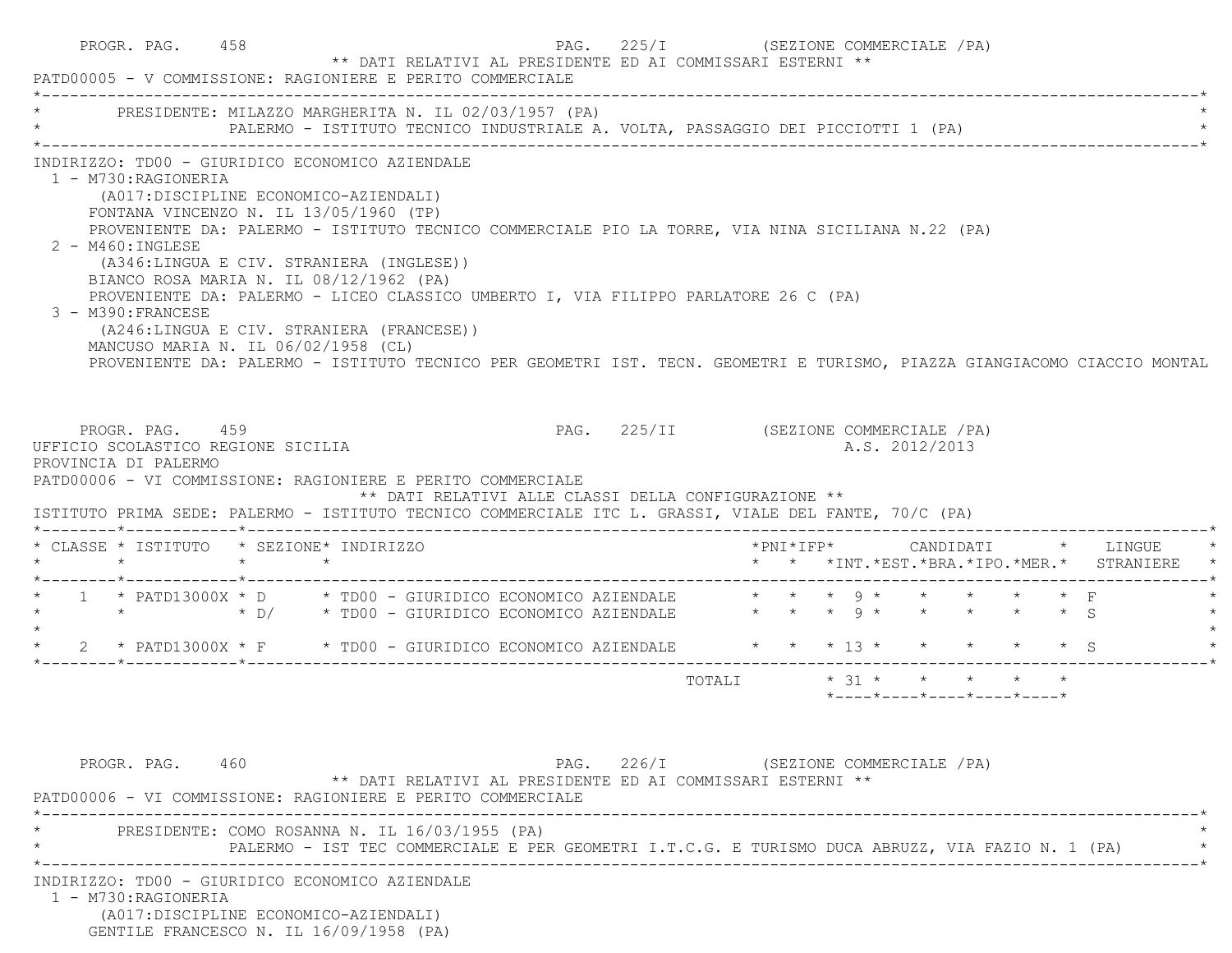PROVENIENTE DA: PALERMO - ISTITUTO TECNICO COMMERCIALE TD CRISPI, L.GO MARIO MINEO,4 (PA)  $2 - M460$ : INGLESE (A346:LINGUA E CIV. STRANIERA (INGLESE)) VELLA PATRIZIA N. IL 22/03/1965 (EE) PROVENIENTE DA: PALERMO - LICEO CLASSICO VITTORIO EMANUELE II, VIA SIMONE DA BOLOGNA 11 (PA) 3 - M390:FRANCESE (A246:LINGUA E CIV. STRANIERA (FRANCESE)) MAGI FEDERICA N. IL 29/12/1959 (TO) PROVENIENTE DA: PALERMO - ISTITUTO MAGISTRALE IM REGINA MARGHERITA, PIAZZETTA S. SALVATORE 1 (PA) 4 - M790:SPAGNOLO (A446:LINGUA E CIV. STRANIERA (SPAGNOLO)) ROMAGNOLO MONICA N. IL 30/06/1974 (ME) PROVENIENTE DA: MESSINA - ISTITUTO MAGISTRALE LICEO LING. E SCIENZE UMANE "B, VIALE ANNUNZIATA N. 10/A - RIONE MATTEOTTI PROGR. PAG. 461 PAG. 226/II (SEZIONE COMMERCIALE /PA) UFFICIO SCOLASTICO REGIONE SICILIA A.S. 2012/2013 PROVINCIA DI PALERMO PATD00007 - VII COMMISSIONE: RAGIONIERE E PERITO COMMERCIALE \*\* DATI RELATIVI ALLE CLASSI DELLA CONFIGURAZIONE \*\* ISTITUTO PRIMA SEDE: PARTINICO - IST TEC COMMERCIALE E PER GEOMETRI CARLO ALBERTO DALLA CHIESA, CORSO DEI MILLE 517 (PA) \*--------\*------------\*-------------------------------------------------------------------------------------------------------\* \* CLASSE \* ISTITUTO \* SEZIONE\* INDIRIZZO \*PNI\*IFP\* CANDIDATI \* LINGUE \* \* \* \* \* \* \* \*INT.\*EST.\*BRA.\*IPO.\*MER.\* STRANIERE \* \*--------\*------------\*-------------------------------------------------------------------------------------------------------\*\* 1 \* PATD09000P \* A  $\rightarrow$  TD00 - GIURIDICO ECONOMICO AZIENDALE  $\rightarrow$  \* \* \* 17 \* 2 \* \* \* \* \* F  $\star$ \* 2 \* PATD09000P \* E \* TD00 - GIURIDICO ECONOMICO AZIENDALE \* \* \* 16 \* \* \* \* \* \* F \*--------\*------------\*-------------------------------------------------------------------------------------------------------\* $\texttt{TOTAL} \qquad \qquad \star \quad 33 \; \star \; \; 2 \; \star \qquad \star \qquad \star \qquad \star \qquad \star$  \*----\*----\*----\*----\*----\*PROGR. PAG. 462 PAG. 227/I (SEZIONE COMMERCIALE /PA) \*\* DATI RELATIVI AL PRESIDENTE ED AI COMMISSARI ESTERNI \*\* PATD00007 - VII COMMISSIONE: RAGIONIERE E PERITO COMMERCIALE \*----------------------------------------------------------------------------------------------------------------------------\*PRESIDENTE: SANTONOCITO FRANCESCO N. IL 03/10/1951 (RM) VILLABATE - SCUOLA ELEMENTARE VILLABATE I, CORSO VITTORIO EMANUELE N.136 (PA) \*----------------------------------------------------------------------------------------------------------------------------\* INDIRIZZO: TD00 - GIURIDICO ECONOMICO AZIENDALE 1 - M730:RAGIONERIA (A017:DISCIPLINE ECONOMICO-AZIENDALI) AIELLO MATTEA N. IL 01/03/1962 (PA) PROVENIENTE DA: BAGHERIA - ISTITUTO TECNICO COMMERCIALE "DON LUIGI STURZO", VIA SANT'IGNAZIO DI LOYOLA 7 (PA) 2 - M460:INGLESE (A346:LINGUA E CIV. STRANIERA (INGLESE)) ROSATO GIOVANNA N. IL 05/02/1961 (PA) PROVENIENTE DA: CORLEONE - LICEO SCIENTIFICO LICEO SCIENT. CLASS. PEDAG DO, VIA SALVATORE CUSIMANO S.N.C. (PA) 3 - M390:FRANCESE (A246:LINGUA E CIV. STRANIERA (FRANCESE)) BASILE GIUSEPPA N. IL 30/10/1964 (PA) PROVENIENTE DA: PALERMO - ISTITUTO MAGISTRALE F. FERRARA, VIA SGARLATA, 11 (PA)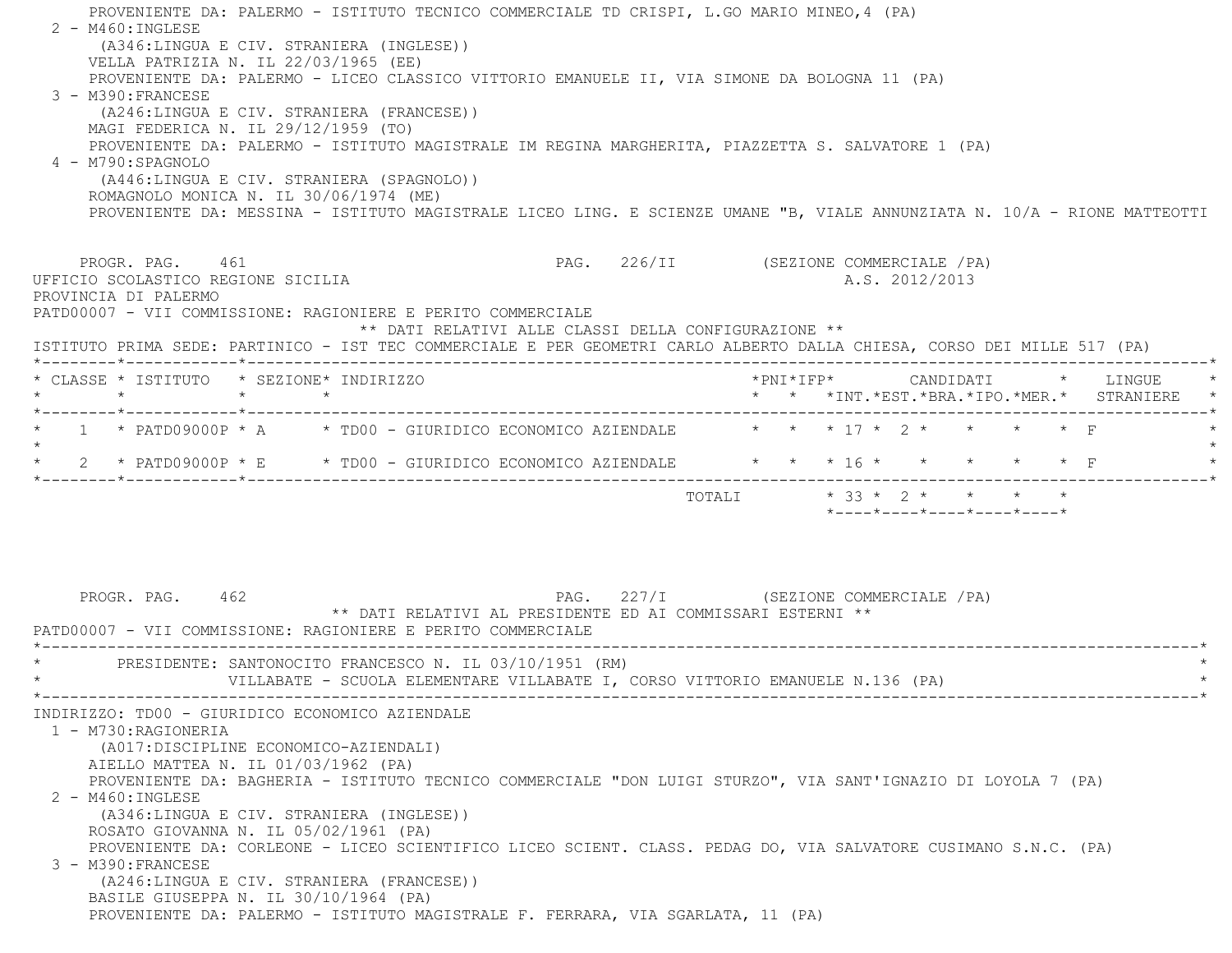|                                                                                                                                                                                                                                                                                                                                                                                                                                                                                                                                                                                                                                      | A.S. 2012/2013                                                                                     |
|--------------------------------------------------------------------------------------------------------------------------------------------------------------------------------------------------------------------------------------------------------------------------------------------------------------------------------------------------------------------------------------------------------------------------------------------------------------------------------------------------------------------------------------------------------------------------------------------------------------------------------------|----------------------------------------------------------------------------------------------------|
| PATD00008 - VIII COMMISSIONE: RAGIONIERE E PERITO COMMERCIALE<br>** DATI RELATIVI ALLE CLASSI DELLA CONFIGURAZIONE **<br>ISTITUTO PRIMA SEDE: BAGHERIA - ISTITUTO TECNICO COMMERCIALE "DON LUIGI STURZO", VIA SANT'IGNAZIO DI LOYOLA 7 (PA)                                                                                                                                                                                                                                                                                                                                                                                          |                                                                                                    |
| * CLASSE * ISTITUTO * SEZIONE* INDIRIZZO<br>$\star$<br>$\star$ $\star$<br>*--------*------------*--------------                                                                                                                                                                                                                                                                                                                                                                                                                                                                                                                      | *PNI*IFP*     CANDIDATI    *   LINGUE<br>* * *INT. *EST. *BRA. *IPO. *MER. * STRANIERE             |
| 1 * PATD050008 * F * TD00 - GIURIDICO ECONOMICO AZIENDALE * * * 14 * 3 * * * * * F<br>$\star$                                                                                                                                                                                                                                                                                                                                                                                                                                                                                                                                        |                                                                                                    |
| * 2 * PATD050008 * M * TD00 - GIURIDICO ECONOMICO AZIENDALE * * * 17 * 2 * * * * * F                                                                                                                                                                                                                                                                                                                                                                                                                                                                                                                                                 |                                                                                                    |
|                                                                                                                                                                                                                                                                                                                                                                                                                                                                                                                                                                                                                                      | TOTALI $* 31 * 5 * * * * * * *$<br>$*$ - - - - $*$ - - - - $*$ - - - - $*$ - - - - $*$ - - - - $*$ |
|                                                                                                                                                                                                                                                                                                                                                                                                                                                                                                                                                                                                                                      |                                                                                                    |
|                                                                                                                                                                                                                                                                                                                                                                                                                                                                                                                                                                                                                                      |                                                                                                    |
| PAG. 228/I (SEZIONE COMMERCIALE /PA)<br>PROGR. PAG. 464                                                                                                                                                                                                                                                                                                                                                                                                                                                                                                                                                                              |                                                                                                    |
| ** DATI RELATIVI AL PRESIDENTE ED AI COMMISSARI ESTERNI **                                                                                                                                                                                                                                                                                                                                                                                                                                                                                                                                                                           |                                                                                                    |
| PATD00008 - VIII COMMISSIONE: RAGIONIERE E PERITO COMMERCIALE                                                                                                                                                                                                                                                                                                                                                                                                                                                                                                                                                                        |                                                                                                    |
| * PRESIDENTE: MANISCALCO FRANCESCO N. IL 19/10/1957 (PA)<br>BISACQUINO - IST PROF PER I SERVIZI ALBERGHIERI E RISTORAZIONE IPSSAR BISACQUINO, VIA SALERNO (PA)                                                                                                                                                                                                                                                                                                                                                                                                                                                                       |                                                                                                    |
| 1 - M730: RAGIONERIA<br>(A017:DISCIPLINE ECONOMICO-AZIENDALI)                                                                                                                                                                                                                                                                                                                                                                                                                                                                                                                                                                        |                                                                                                    |
| MARTORANA GIUSEPPINA N. IL 15/10/1971 (PA)<br>PROVENIENTE DA: CIMINNA - ISTITUTO TECNICO COMMERCIALE ISTITUTO TECNICO COMMERCIALE, VIA C.A. DALLA CHIESA (PA)<br>2 - M460: INGLESE<br>(A346:LINGUA E CIV. STRANIERA (INGLESE))<br>TERESI VIVIANA N. IL 04/07/1972 (PA)<br>PROVENIENTE DA: CORLEONE - LICEO SCIENTIFICO LICEO SCIENT. CLASS. PEDAG DO, VIA SALVATORE CUSIMANO S.N.C. (PA)<br>3 - M390: FRANCESE<br>(A246:LINGUA E CIV. STRANIERA (FRANCESE))<br>CORRADINO MARIA MADDALENA N. IL 23/08/1954 (PA)<br>PROVENIENTE DA: BISACQUINO - IST PROF PER I SERVIZI ALBERGHIERI E RISTORAZIONE IPSSAR BISACQUINO, VIA SALERNO (PA) |                                                                                                    |
| PROGR. PAG. 465<br>** DATI RELATIVI ALLE CLASSI DELLA CONFIGURAZIONE **                                                                                                                                                                                                                                                                                                                                                                                                                                                                                                                                                              | PAG. 228/II (SEZIONE COMMERCIALE /PA)<br>A.S. 2012/2013                                            |
| UFFICIO SCOLASTICO REGIONE SICILIA<br>PROVINCIA DI PALERMO<br>PATD00009 - IX COMMISSIONE: RAGIONIERE E PERITO COMMERCIALE<br>ISTITUTO PRIMA SEDE: BAGHERIA - ISTITUTO TECNICO COMMERCIALE "DON LUIGI STURZO", VIA SANT'IGNAZIO DI LOYOLA 7 (PA)<br>* CLASSE * ISTITUTO * SEZIONE* INDIRIZZO                                                                                                                                                                                                                                                                                                                                          | *PNI*IFP*      CANDIDATI    *   LINGUE<br>* * *INT. *EST. *BRA. *IPO. *MER. * STRANIERE            |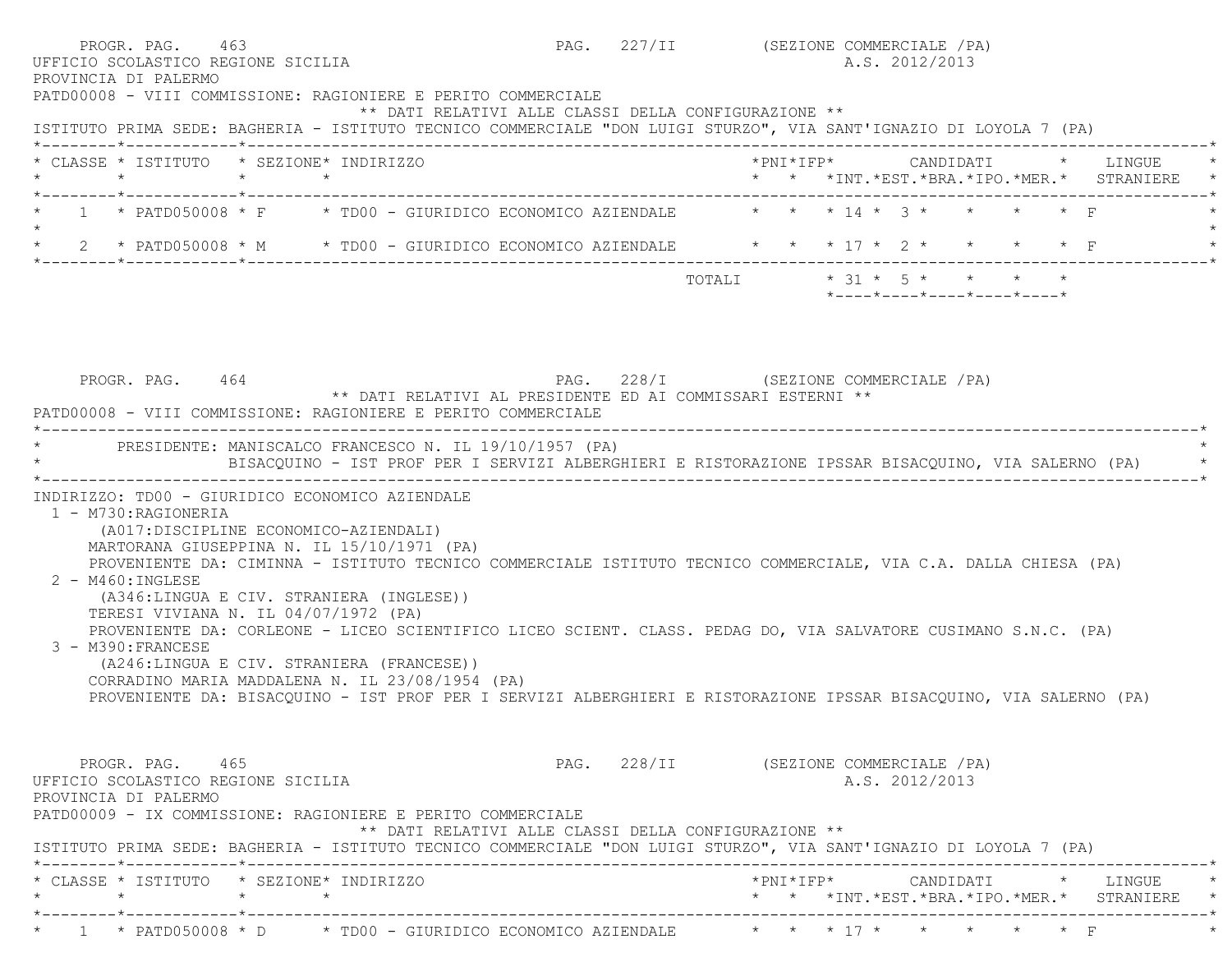|                                                                                                                                                                                                                                                                                                                                                                                                                                                                                   | $\star$ 44 $\star$ $\star$ $\star$ $\star$<br>TOTALI<br>$*$ ---- $*$ ---- $*$ ---- $*$ ---- $*$ ---- $*$ |
|-----------------------------------------------------------------------------------------------------------------------------------------------------------------------------------------------------------------------------------------------------------------------------------------------------------------------------------------------------------------------------------------------------------------------------------------------------------------------------------|----------------------------------------------------------------------------------------------------------|
| PROGR. PAG. 466<br>** DATI RELATIVI AL PRESIDENTE ED AI COMMISSARI ESTERNI **<br>PATD00009 - IX COMMISSIONE: RAGIONIERE E PERITO COMMERCIALE<br>_________________________________                                                                                                                                                                                                                                                                                                 | PAG. 229/I (SEZIONE COMMERCIALE /PA)                                                                     |
| PRESIDENTE: SAURO IGNAZIO N. IL 05/05/1967 (PA)<br>GANGI - LICEO SCIENTIFICO LICEO SCIENTIFICO - LICEO CLAS, VIA FALCONE BORSELLINO S.N. (PA)                                                                                                                                                                                                                                                                                                                                     |                                                                                                          |
| 1 - M730:RAGIONERIA<br>(A017:DISCIPLINE ECONOMICO-AZIENDALI)<br>INZERILLO BENEDETTA PATRIZIAN. IL 22/01/1968 (PA)<br>PROVENIENTE DA: PARTINICO - ISTITUTO TECNICO COMMERCIALE ITC C.A.DALLA CHIESA SERALE, CORSO DEI MILLE (PA)<br>$2 - M460$ : INGLESE<br>(A346:LINGUA E CIV. STRANIERA (INGLESE))<br>LOVECCHIO NERINA N. IL 14/10/1966 (PA)<br>PROVENIENTE DA: GANGI - LICEO SCIENTIFICO LICEO SCIENTIFICO - LICEO CLAS, VIA FALCONE BORSELLINO S.N. (PA)<br>3 - M390: FRANCESE |                                                                                                          |
| (A246:LINGUA E CIV. STRANIERA (FRANCESE))<br>MINEO MARIA LETIZIA N. IL 29/08/1960 (PA)<br>PROVENIENTE DA: PALERMO - IST PROF PER I SERVIZI ALBERGHIERI E RISTORAZIONE I.P.S.S.E.O.A. "PIETRO PIAZZA", CORSO DEI MI<br>PROGR. PAG. 467<br>UFFICIO SCOLASTICO REGIONE SICILIA                                                                                                                                                                                                       | PAG. 229/II (SEZIONE COMMERCIALE /PA)<br>A.S. 2012/2013                                                  |
| PROVINCIA DI PALERMO<br>PATD00010 - X COMMISSIONE: RAGIONIERE E PERITO COMMERCIALE<br>** DATI RELATIVI ALLE CLASSI DELLA CONFIGURAZIONE **<br>ISTITUTO PRIMA SEDE: BAGHERIA - ISTITUTO TECNICO COMMERCIALE "DON LUIGI STURZO", VIA SANT'IGNAZIO DI LOYOLA 7 (PA)                                                                                                                                                                                                                  |                                                                                                          |
| * CLASSE * ISTITUTO * SEZIONE* INDIRIZZO<br>$\star$ $\star$<br>$\star$                                                                                                                                                                                                                                                                                                                                                                                                            | $*$ PNI $*$ IFP $*$<br>CANDIDATI * LINGUE<br>* * *INT. *EST. *BRA. *IPO. *MER. * STRANIERE               |
| 1 * PATD050008 * C * TD00 - GIURIDICO ECONOMICO AZIENDALE                                                                                                                                                                                                                                                                                                                                                                                                                         | * * * 15 * * * * * * F                                                                                   |
| 2 * PATD050008 * H * TD00 - GIURIDICO ECONOMICO AZIENDALE * * * 26 * * * * * * * F<br>$\star$                                                                                                                                                                                                                                                                                                                                                                                     |                                                                                                          |

PROGR. PAG. 468 PAG. 230/I (SEZIONE COMMERCIALE / PA) \*\* DATI RELATIVI AL PRESIDENTE ED AI COMMISSARI ESTERNI \*\*

\*----------------------------------------------------------------------------------------------------------------------------\*

PATD00010 - X COMMISSIONE: RAGIONIERE E PERITO COMMERCIALE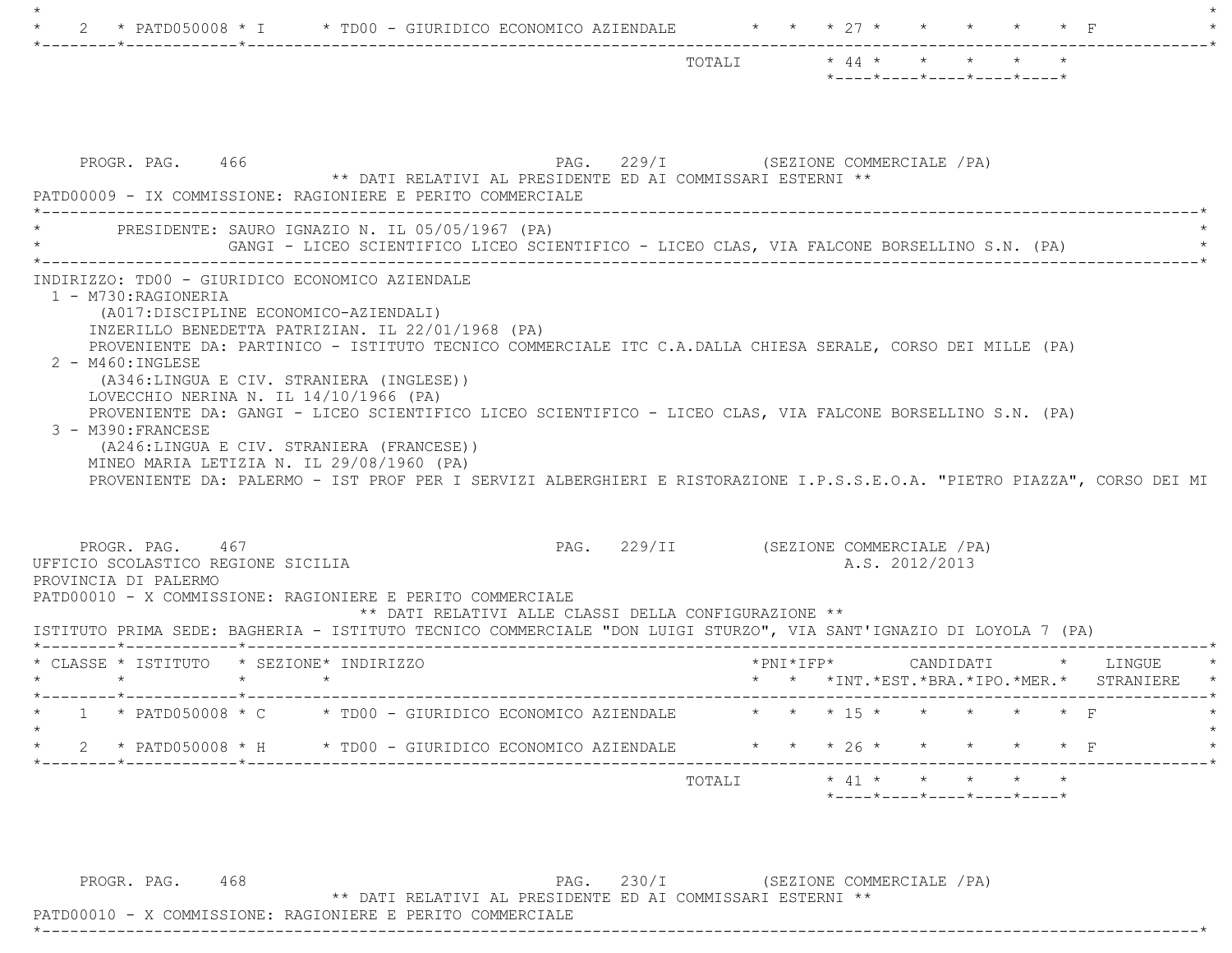PRESIDENTE: LO BAIDO FRANCESCA N. IL 25/03/1950 (PA) PARTINICO - ISTITUTO TECNICO COMMERCIALE ITC C.A.DALLA CHIESA SERALE, CORSO DEI MILLE (PA) \*----------------------------------------------------------------------------------------------------------------------------\* INDIRIZZO: TD00 - GIURIDICO ECONOMICO AZIENDALE 1 - M730:RAGIONERIA (A017:DISCIPLINE ECONOMICO-AZIENDALI) LO VOI ANTONINA N. IL 29/10/1954 (PA) PROVENIENTE DA: BISACQUINO - IST PROF PER I SERVIZI ALBERGHIERI E RISTORAZIONE IPSSAR BISACQUINO, VIA SALERNO (PA) 2 - M460:INGLESE (A346:LINGUA E CIV. STRANIERA (INGLESE)) PANE ALDA ADRIANA N. IL 26/09/1962 (PA) PROVENIENTE DA: GANGI - LICEO SCIENTIFICO LICEO SCIENTIFICO - LICEO CLAS, VIA FALCONE BORSELLINO S.N. (PA) 3 - M390:FRANCESE (A246:LINGUA E CIV. STRANIERA (FRANCESE)) RINAUDO SIRO N. IL 09/12/1959 (PA) PROVENIENTE DA: PARTINICO - IST PROF PER L'AGRICOLTURA E L'AMBIENTE PARTINICO, VIA GOFFREDO MAMELI N. 4 (PA) PROGR. PAG. 469 PAG. 230/II (SEZIONE COMMERCIALE / PA) UFFICIO SCOLASTICO REGIONE SICILIA A.S. 2012/2013 PROVINCIA DI PALERMOPATD00011 - XI COMMISSIONE: RAGIONIERE E PERITO COMMERCIALE \*\* DATI RELATIVI ALLE CLASSI DELLA CONFIGURAZIONE \*\* ISTITUTO PRIMA SEDE: BAGHERIA - ISTITUTO TECNICO COMMERCIALE "DON LUIGI STURZO", VIA SANT'IGNAZIO DI LOYOLA 7 (PA) \*--------\*------------\*-------------------------------------------------------------------------------------------------------\* \* CLASSE \* ISTITUTO \* SEZIONE\* INDIRIZZO \*PNI\*IFP\* CANDIDATI \* LINGUE \* \* \* \* \* \* \* \*INT.\*EST.\*BRA.\*IPO.\*MER.\* STRANIERE \* \*--------\*------------\*-------------------------------------------------------------------------------------------------------\*1 \* PATD050008 \* B \* TD00 - GIURIDICO ECONOMICO AZIENDALE  $\qquad$  \* \* \* 23 \* \* \* \* \* \* F  $\star$ \* 2 \* PATD050008 \* L \* TD00 - GIURIDICO ECONOMICO AZIENDALE \* \* \* 19 \* \* \* \* \* \* F \*--------\*------------\*-------------------------------------------------------------------------------------------------------\* TOTALI \* 42 \* \* \* \* \*\*----\*----\*----\*----\*----\*

PROGR. PAG. 470 PAG. 231/I (SEZIONE COMMERCIALE /PA) \*\* DATI RELATIVI AL PRESIDENTE ED AI COMMISSARI ESTERNI \*\* PATD00011 - XI COMMISSIONE: RAGIONIERE E PERITO COMMERCIALE \*----------------------------------------------------------------------------------------------------------------------------\*PRESIDENTE: LIVOLSI GIUSEPPE N. IL 02/07/1950 (PA) CASTELBUONO - LICEO SCIENTIFICO LICEO SCIENTIFICO "LUIGI FAILL, CONTRADA ROSARIO, SNC (PA) \*----------------------------------------------------------------------------------------------------------------------------\* INDIRIZZO: TD00 - GIURIDICO ECONOMICO AZIENDALE 1 - M730:RAGIONERIA (A017:DISCIPLINE ECONOMICO-AZIENDALI) CANNIZZARO BENEDETTO N. IL 06/07/1953 (PA) PROVENIENTE DA: CEFALU' - IST TEC COMMERCIALE E PER GEOMETRI JACOPO DEL DUCA, VIA PIETRAGROSSA N. 68/70 (PA) 2 - M460:INGLESE (A346:LINGUA E CIV. STRANIERA (INGLESE)) CATANZARO ESTER N. IL 07/09/1953 (PA) PROVENIENTE DA: TERMINI IMERESE - IST TEC COMMERCIALE E PER GEOMETRI STENIO TERMINI IMERESE, VIA E.FERMI (PA) 3 - M390:FRANCESE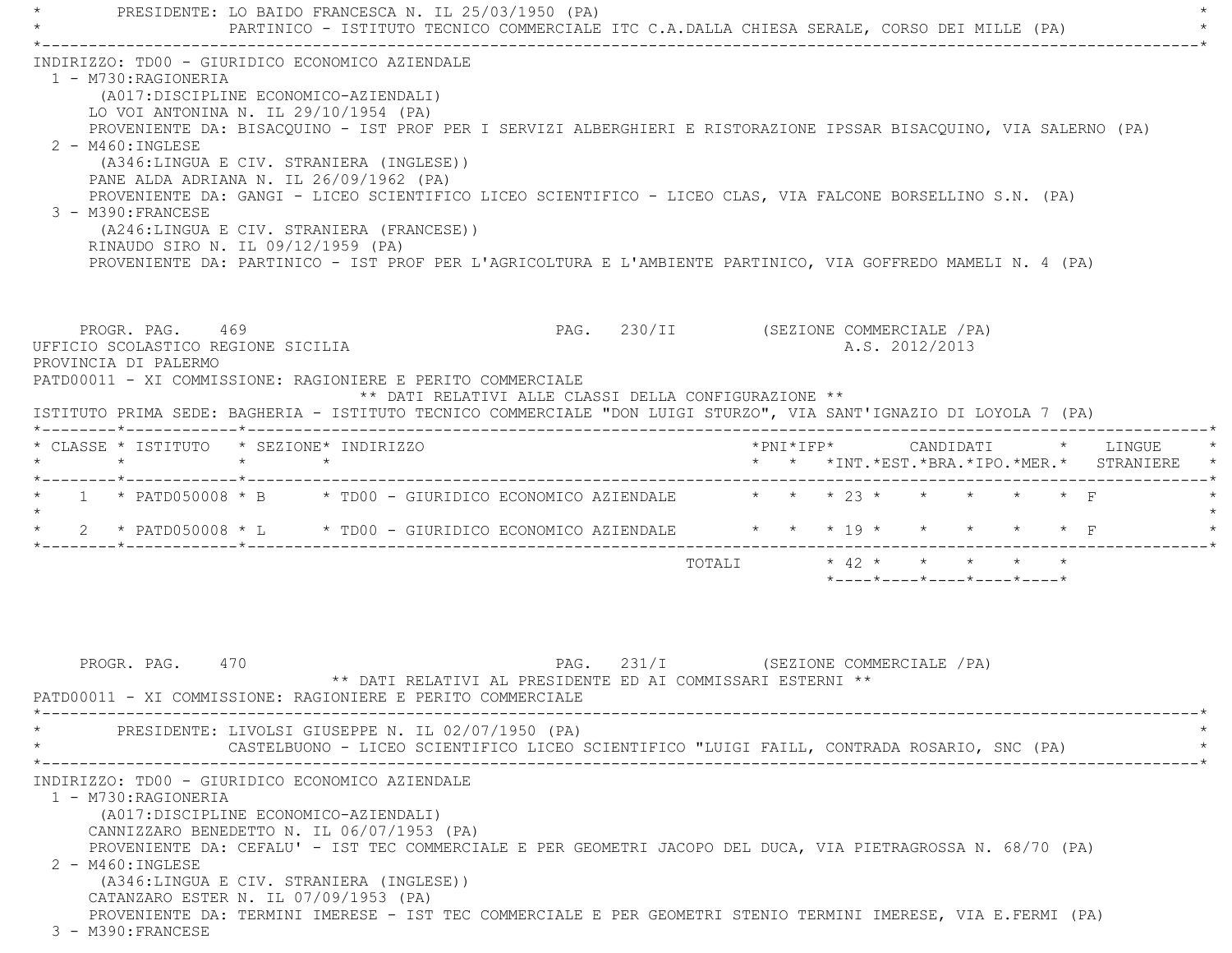(A246:LINGUA E CIV. STRANIERA (FRANCESE)) PIRRONE ADRIANA N. IL 25/09/1966 (PA) PROVENIENTE DA: PALERMO - ISTITUTO TECNICO COMMERCIALE PIO LA TORRE, VIA NINA SICILIANA N.22 (PA) PROGR. PAG. 471 CHARGE 1988. PAG. 231/II (SEZIONE COMMERCIALE / PA) UFFICIO SCOLASTICO REGIONE SICILIA and a series of the series of the series of the series of the series of the series of the series of the series of the series of the series of the series of the series of the series of the PROVINCIA DI PALERMO PATD00012 - XII COMMISSIONE: RAGIONIERE E PERITO COMMERCIALE \*\* DATI RELATIVI ALLE CLASSI DELLA CONFIGURAZIONE \*\* ISTITUTO PRIMA SEDE: BAGHERIA - ISTITUTO TECNICO COMMERCIALE "DON LUIGI STURZO", VIA SANT'IGNAZIO DI LOYOLA 7 (PA) \*--------\*------------\*-------------------------------------------------------------------------------------------------------\* \* CLASSE \* ISTITUTO \* SEZIONE\* INDIRIZZO \*PNI\*IFP\* CANDIDATI \* LINGUE \* \* \* \* \* \* \* \*INT.\*EST.\*BRA.\*IPO.\*MER.\* STRANIERE \* \*--------\*------------\*-------------------------------------------------------------------------------------------------------\*1 \* PATD050008 \* A \* TD00 - GIURIDICO ECONOMICO AZIENDALE \* \* \* \* 30 \* \* \* \* \* \* F  $\star$  \* 2 \* PATD050008 \* E \* TD00 - GIURIDICO ECONOMICO AZIENDALE \* \* \* 23 \* \* \* \* \* F \* \*--------\*------------\*-------------------------------------------------------------------------------------------------------\* $\texttt{TOTALI} \qquad \qquad \star \quad \texttt{53}\; \star \qquad \star \qquad \star \qquad \star \qquad \star \qquad \star \qquad \star$  \*----\*----\*----\*----\*----\*PROGR. PAG. 472 **PAG.** 232/I (SEZIONE COMMERCIALE /PA) \*\* DATI RELATIVI AL PRESIDENTE ED AI COMMISSARI ESTERNI \*\* PATD00012 - XII COMMISSIONE: RAGIONIERE E PERITO COMMERCIALE \*----------------------------------------------------------------------------------------------------------------------------\* \* PRESIDENTE: DI VUONO MARIA N. IL 13/04/1953 (PA) \* \* GANGI - LICEO SCIENTIFICO LICEO SCIENTIFICO - LICEO CLAS, VIA FALCONE BORSELLINO S.N. (PA) \* \*----------------------------------------------------------------------------------------------------------------------------\* INDIRIZZO: TD00 - GIURIDICO ECONOMICO AZIENDALE 1 - M730:RAGIONERIA (A017:DISCIPLINE ECONOMICO-AZIENDALI) CASSATA GIOVANNI N. IL 29/08/1956 (EE) PROVENIENTE DA: CEFALU' - IST TEC COMMERCIALE E PER GEOMETRI JACOPO DEL DUCA, VIA PIETRAGROSSA N. 68/70 (PA) 2 - M460:INGLESE (A346:LINGUA E CIV. STRANIERA (INGLESE)) CANCILLA ANTONIA N. IL 14/03/1958 (PA) PROVENIENTE DA: TERMINI IMERESE - IST TEC COMMERCIALE E PER GEOMETRI STENIO TERMINI IMERESE, VIA E.FERMI (PA) 3 - M390:FRANCESE (A246:LINGUA E CIV. STRANIERA (FRANCESE)) BIVONA ROSALIA N. IL 21/04/1961 (PA) PROVENIENTE DA: PALERMO - IST PROF PER I SERVIZI ALBERGHIERI E RISTORAZIONE IPSSAR PAGLIARELLI S.CARC-ASS., VIA BACHELET PROGR. PAG. 473 CHARGE 473 PAG. 232/II (SEZIONE COMMERCIALE / PA) UFFICIO SCOLASTICO REGIONE SICILIA A.S. 2012/2013 PROVINCIA DI PALERMO PATD00013 - XIII COMMISSIONE: RAGIONIERE E PERITO COMMERCIALE \*\* DATI RELATIVI ALLE CLASSI DELLA CONFIGURAZIONE \*\* ISTITUTO PRIMA SEDE: CEFALU' - IST TEC COMMERCIALE E PER GEOMETRI JACOPO DEL DUCA, VIA PIETRAGROSSA N. 68/70 (PA) \*--------\*------------\*-------------------------------------------------------------------------------------------------------\*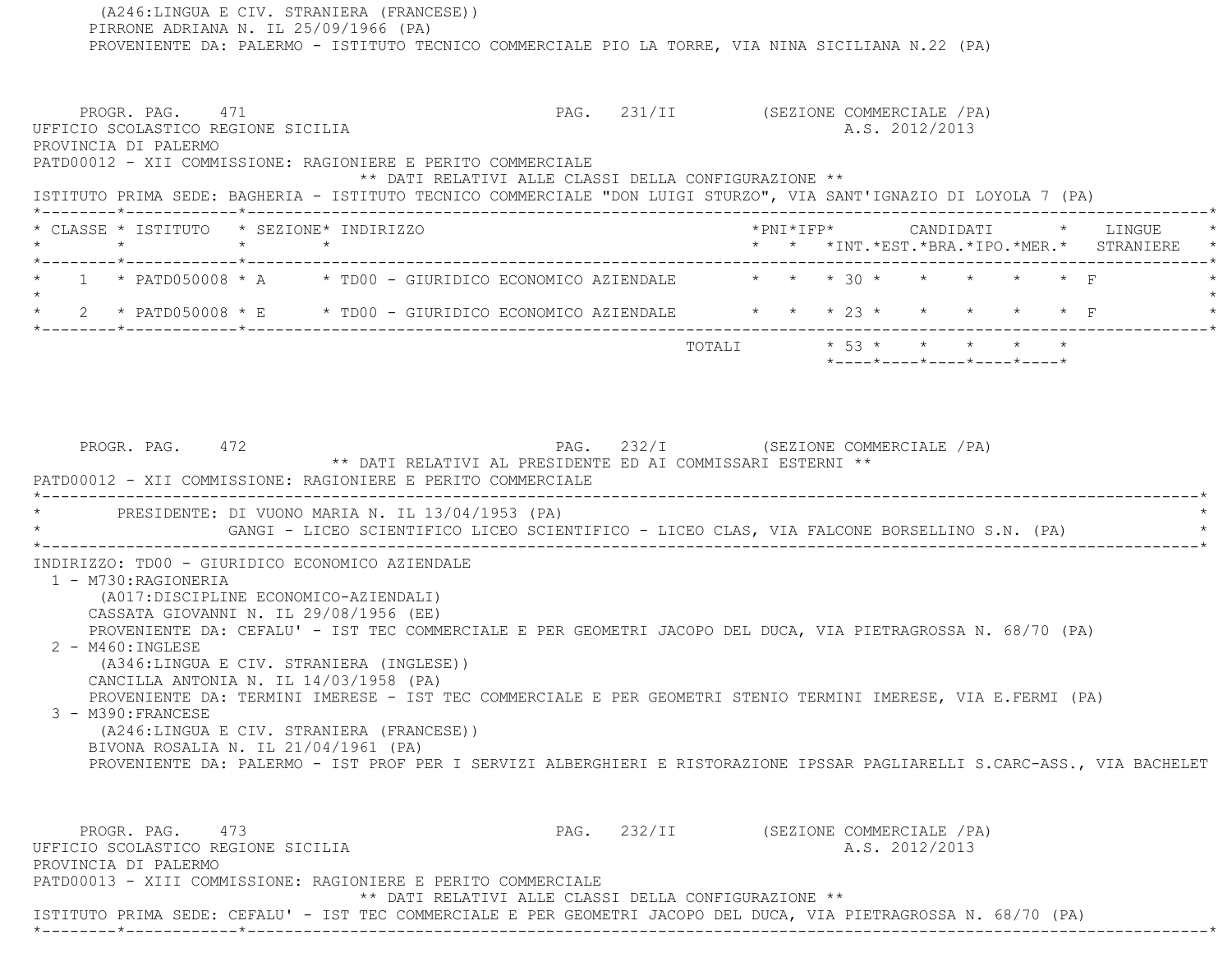| * CLASSE * ISTITUTO * SEZIONE* INDIRIZZO | $\star$                                                                       | $\star$ | $\star$                                                                                                                                                                                                                                                                                                                                                                                                                    |                                                      |                                        |                         |  |                |                                                  |  | *PNI*IFP* CANDIDATI * LINGUE<br>* * *INT. *EST. *BRA. *IPO. *MER. * STRANIERE                                                                                    |
|------------------------------------------|-------------------------------------------------------------------------------|---------|----------------------------------------------------------------------------------------------------------------------------------------------------------------------------------------------------------------------------------------------------------------------------------------------------------------------------------------------------------------------------------------------------------------------------|------------------------------------------------------|----------------------------------------|-------------------------|--|----------------|--------------------------------------------------|--|------------------------------------------------------------------------------------------------------------------------------------------------------------------|
|                                          |                                                                               |         | 1 * PATD022015 * C * TD00 - GIURIDICO ECONOMICO AZIENDALE * * * * 18 * * * * * * * F                                                                                                                                                                                                                                                                                                                                       |                                                      |                                        |                         |  |                |                                                  |  |                                                                                                                                                                  |
|                                          |                                                                               |         | 2 * PATD022015 * D * TD00 - GIURIDICO ECONOMICO AZIENDALE * * * 21 * * * * * * F                                                                                                                                                                                                                                                                                                                                           |                                                      |                                        |                         |  |                |                                                  |  |                                                                                                                                                                  |
|                                          |                                                                               |         |                                                                                                                                                                                                                                                                                                                                                                                                                            |                                                      |                                        | TOTALI * 39 * * * * * * |  |                | $*$ ---- $*$ ---- $*$ ---- $*$ ---- $*$ ---- $*$ |  |                                                                                                                                                                  |
|                                          | PROGR. PAG. 474                                                               |         | ** DATI RELATIVI AL PRESIDENTE ED AI COMMISSARI ESTERNI **<br>PATD00013 - XIII COMMISSIONE: RAGIONIERE E PERITO COMMERCIALE                                                                                                                                                                                                                                                                                                | PAG. 233/I (SEZIONE COMMERCIALE /PA)                 |                                        |                         |  |                |                                                  |  |                                                                                                                                                                  |
|                                          |                                                                               |         | _______________________________<br>PRESIDENTE: VIGLIANTI NELLA N. IL 11/02/1952 (ME)<br>TERMINI IMERESE - ISTITUTO COMPRENSIVO I.C. TERMINI - "PAOLO BALSAMO", SALITA SAN GIROLAMO, SNC (PA) *                                                                                                                                                                                                                             |                                                      |                                        |                         |  |                |                                                  |  |                                                                                                                                                                  |
|                                          |                                                                               |         | PROVENIENTE DA: GANGI - ISTITUTO TECNICO COMMERCIALE "G. SALERNO", VIA ROCCO CHINNICI S.N.C (PA)                                                                                                                                                                                                                                                                                                                           |                                                      |                                        |                         |  |                |                                                  |  |                                                                                                                                                                  |
|                                          | $2 - M460 : INGLESE$<br>3 - M390: FRANCESE                                    |         | (A346:LINGUA E CIV. STRANIERA (INGLESE))<br>VIOLA GIUSEPPA N. IL 02/09/1958 (PA)<br>PROVENIENTE DA: PARTINICO - IST TEC COMMERCIALE E PER GEOMETRI CARLO ALBERTO DALLA CHIESA, CORSO DEI MILLE 517 (PA)<br>(A246:LINGUA E CIV. STRANIERA (FRANCESE))<br>SCURRIA GAETANO N. IL $07/12/1969$ (PA)<br>PROVENIENTE DA: CARINI - IST PROF PER I SERVIZI ALBERGHIERI E RISTORAZIONE IPSEOA "UGO MURSIA", VIA TRATTATI DI ROMA, 6 |                                                      |                                        |                         |  |                |                                                  |  |                                                                                                                                                                  |
|                                          | PROGR. PAG. 475<br>UFFICIO SCOLASTICO REGIONE SICILIA<br>PROVINCIA DI PALERMO |         | PATD00014 - XIV COMMISSIONE: RAGIONIERE E PERITO COMMERCIALE<br>ISTITUTO PRIMA SEDE: GANGI - ISTITUTO TECNICO COMMERCIALE "G. SALERNO", VIA ROCCO CHINNICI S.N.C (PA)                                                                                                                                                                                                                                                      | ** DATI RELATIVI ALLE CLASSI DELLA CONFIGURAZIONE ** | PAG. 233/II (SEZIONE COMMERCIALE / PA) |                         |  | A.S. 2012/2013 |                                                  |  |                                                                                                                                                                  |
|                                          |                                                                               |         | * CLASSE * ISTITUTO * SEZIONE* INDIRIZZO                                                                                                                                                                                                                                                                                                                                                                                   |                                                      |                                        |                         |  |                |                                                  |  | $\text{\tt *PNI*IFP*} \qquad \qquad \text{CANDIDATI} \qquad \text{\tt *} \qquad \text{LINGUE} \qquad \text{\tt *}$<br>* * *INT.*EST.*BRA.*IPO.*MER.* STRANIERE * |
|                                          |                                                                               |         | * 1 * PATD01701N * B * TD00 - GIURIDICO ECONOMICO AZIENDALE * * * * 13 * * * * * * * F                                                                                                                                                                                                                                                                                                                                     |                                                      |                                        |                         |  |                |                                                  |  |                                                                                                                                                                  |
|                                          |                                                                               |         | ISTITUTO SECONDA SEDE: GANGI - ISTITUTO TECNICO COMMERCIALE "G. SALERNO" SERALE, VIA ROCCO CHINNICI S.N.C (PA)                                                                                                                                                                                                                                                                                                             |                                                      |                                        |                         |  |                |                                                  |  |                                                                                                                                                                  |
|                                          | $\star \qquad \qquad \star \qquad \qquad \star \qquad \qquad \star$           |         | * CLASSE * ISTITUTO * SEZIONE* INDIRIZZO                                                                                                                                                                                                                                                                                                                                                                                   |                                                      |                                        |                         |  |                |                                                  |  | *PNI*IFP* CANDIDATI * LINGUE *<br>* * *INT.*EST.*BRA.*IPO.*MER.* STRANIERE *                                                                                     |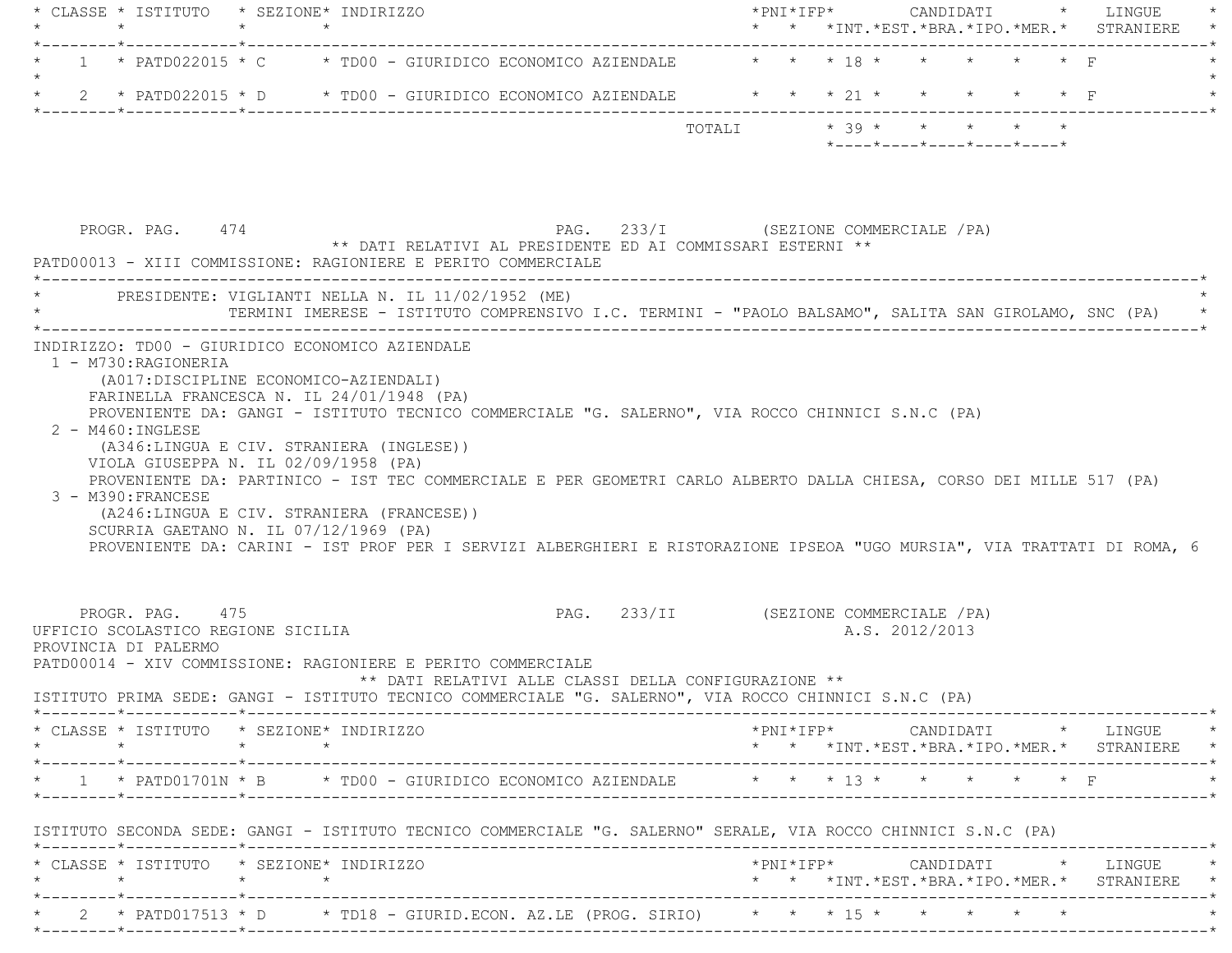\*----\*----\*----\*----\*----\*PROGR. PAG. 476 PAG. 234/I (SEZIONE COMMERCIALE /PA) \*\* DATI RELATIVI AL PRESIDENTE ED AI COMMISSARI ESTERNI \*\* PATD00014 - XIV COMMISSIONE: RAGIONIERE E PERITO COMMERCIALE \*----------------------------------------------------------------------------------------------------------------------------\*PRESIDENTE: GENUARDI GIOACCHINO N. IL 12/08/1949 (PA) \* BAGHERIA - ISTITUTO TECNICO COMMERCIALE "DON LUIGI STURZO", VIA SANT'IGNAZIO DI LOYOLA 7 (PA) \* \*----------------------------------------------------------------------------------------------------------------------------\* INDIRIZZO: TD00 - GIURIDICO ECONOMICO AZIENDALE 1 - M730:RAGIONERIA (A017:DISCIPLINE ECONOMICO-AZIENDALI) FASCIANELLA CARMELA N. IL 30/05/1960 (PA) PROVENIENTE DA: PALERMO - IST PROF PER I SERVIZI COMMERCIALI F. FERRARA, VIA SGARLATA, 11 (PA) 2 - M460:INGLESE (A346:LINGUA E CIV. STRANIERA (INGLESE)) ALLUIGI STEFANIA N. IL 06/07/1971 (PA) PROVENIENTE DA: MARINEO - IST PROF INDUSTRIA E ARTIGIANATO I.P.I.A. MARINEO, VIA ETTORE MAJORANA SN (PA) 3 - M390:FRANCESE (A246:LINGUA E CIV. STRANIERA (FRANCESE)) IGNATTI MARIA PINA N. IL 05/01/1956 (PA) PROVENIENTE DA: CEFALU' - IST TEC COMMERCIALE E PER GEOMETRI JACOPO DEL DUCA, VIA PIETRAGROSSA N. 68/70 (PA) INDIRIZZO: TD18 - GIURID.ECON. AZ.LE (PROG. SIRIO) 1 - M223:ECONOMIA AZIENDALE (A017:DISCIPLINE ECONOMICO-AZIENDALI) FASCIANELLA CARMELA N. IL 30/05/1960 (PA) PROVENIENTE DA: PALERMO - IST PROF PER I SERVIZI COMMERCIALI F. FERRARA, VIA SGARLATA, 11 (PA) 2 - SR72:LINGUA STRANIERA (INGLESE) (A346:LINGUA E CIV. STRANIERA (INGLESE) ALLUIGI STEFANIA N. IL 06/07/1971 (PA) PROVENIENTE DA: MARINEO - IST PROF INDUSTRIA E ARTIGIANATO I.P.I.A. MARINEO, VIA ETTORE MAJORANA SN (PA) 3 - SR85:DIRITTO (A019:DISCIPLINE GIURIDICHE ED ECONOMI) SAURO ANNINA N. IL 15/02/1966 (PA) PROVENIENTE DA: TERMINI IMERESE - IST TEC COMMERCIALE E PER GEOMETRI STENIO TERMINI IMERESE, VIA E.FERMI (PA) PROGR. PAG. 477 **PROGRAMERCIALE** / PAG. 234/II (SEZIONE COMMERCIALE / PA) UFFICIO SCOLASTICO REGIONE SICILIA A.S. 2012/2013 PROVINCIA DI PALERMO PATD00015 - XV COMMISSIONE: RAGIONIERE E PERITO COMMERCIALE \*\* DATI RELATIVI ALLE CLASSI DELLA CONFIGURAZIONE \*\* ISTITUTO PRIMA SEDE: ALIA - ISTITUTO TECNICO COMMERCIALE I.T.C. DI ALIA, C.DA CHIANCHITELLO (PA) \*--------\*------------\*-------------------------------------------------------------------------------------------------------\* \* CLASSE \* ISTITUTO \* SEZIONE\* INDIRIZZO \*PNI\*IFP\* CANDIDATI \* LINGUE \* \* \* \* \* \* \* \*INT.\*EST.\*BRA.\*IPO.\*MER.\* STRANIERE \* \*--------\*------------\*-------------------------------------------------------------------------------------------------------\*1 \* PATD01101P \* N \* TD00 - GIURIDICO ECONOMICO AZIENDALE \* \* \* 17 \* \* \* \* \* \* F \*--------\*------------\*-------------------------------------------------------------------------------------------------------\* ISTITUTO SECONDA SEDE: PRIZZI - IST TEC COMMERCIALE E PER GEOMETRI I.T.C.G. PRIZZI, C.DA CATUSI,S.N. (PA) \*--------\*------------\*-------------------------------------------------------------------------------------------------------\* \* CLASSE \* ISTITUTO \* SEZIONE\* INDIRIZZO \*PNI\*IFP\* CANDIDATI \* LINGUE \*\* \* \* \* \* \* \*INT.\*EST.\*BRA.\*IPO.\*MER.\* STRANIERE \*

TOTALI  $* 28 * * * * * * * *$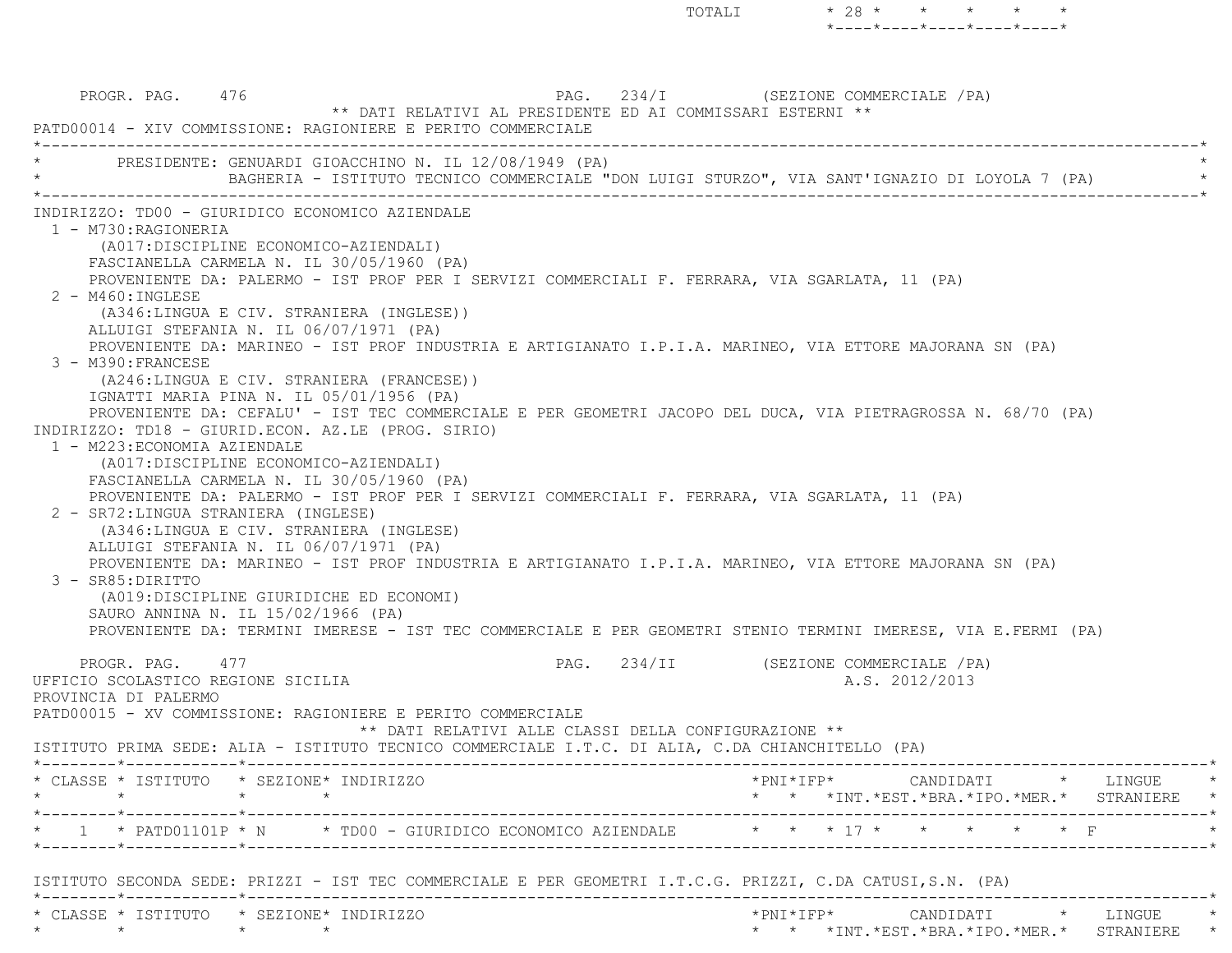|                                                                                                                                                                                                                                                                                                                                                                                                                                                                                                                                                                                                                                                                                                                          | $\star$ 26 $\star$ $\star$ $\star$ $\star$<br>TOTALI<br>$*$ ---- $*$ ---- $*$ ---- $*$ ---- $*$ |
|--------------------------------------------------------------------------------------------------------------------------------------------------------------------------------------------------------------------------------------------------------------------------------------------------------------------------------------------------------------------------------------------------------------------------------------------------------------------------------------------------------------------------------------------------------------------------------------------------------------------------------------------------------------------------------------------------------------------------|-------------------------------------------------------------------------------------------------|
| PROGR. PAG. 478<br>** DATI RELATIVI AL PRESIDENTE ED AI COMMISSARI ESTERNI **<br>PATD00015 - XV COMMISSIONE: RAGIONIERE E PERITO COMMERCIALE                                                                                                                                                                                                                                                                                                                                                                                                                                                                                                                                                                             | PAG. 235/I (SEZIONE COMMERCIALE /PA)                                                            |
| PRESIDENTE: LOMBARDO CATERINA N. IL 18/02/1955 (PA)<br>CEFALU' - ISTITUTO D'ARTE DIEGO BIANCA AMATO, VIA DEL III MILLENNIO (PA)                                                                                                                                                                                                                                                                                                                                                                                                                                                                                                                                                                                          |                                                                                                 |
| INDIRIZZO: TD00 - GIURIDICO ECONOMICO AZIENDALE<br>1 - M730:RAGIONERIA<br>(A017:DISCIPLINE ECONOMICO-AZIENDALI)<br>FINOCCHIO ROSALIA N. IL 29/10/1958 (PA)<br>PROVENIENTE DA: BAGHERIA - ISTITUTO TECNICO COMMERCIALE "DON LUIGI STURZO", VIA SANT'IGNAZIO DI LOYOLA 7 (PA)<br>$2 - M460$ : INGLESE<br>(A346:LINGUA E CIV. STRANIERA (INGLESE))<br>GAGLIO MARIA GRAZIA N. IL 15/05/1968 (PA)<br>PROVENIENTE DA: CEFALU' - ISTITUTO D'ARTE DIEGO BIANCA AMATO, VIA DEL III MILLENNIO (PA)<br>3 - M390: FRANCESE<br>(A246:LINGUA E CIV. STRANIERA (FRANCESE))<br>DI SALVO FRANCESCA N. IL 04/05/1959 (TP)<br>PROVENIENTE DA: BAGHERIA - ISTITUTO TECNICO COMMERCIALE "DON LUIGI STURZO", VIA SANT'IGNAZIO DI LOYOLA 7 (PA) |                                                                                                 |
| PROGR. PAG. 479<br>UFFICIO SCOLASTICO REGIONE SICILIA<br>PROVINCIA DI PALERMO                                                                                                                                                                                                                                                                                                                                                                                                                                                                                                                                                                                                                                            | PAG. 235/II (SEZIONE COMMERCIALE /PA)<br>A.S. 2012/2013                                         |
| PATD00016 - XVI COMMISSIONE: RAGIONIERE E PERITO COMMERCIALE<br>** DATI RELATIVI ALLE CLASSI DELLA CONFIGURAZIONE **<br>ISTITUTO PRIMA SEDE: TERMINI IMERESE - IST TEC COMMERCIALE E PER GEOMETRI STENIO TERMINI IMERESE, VIA E.FERMI (PA)                                                                                                                                                                                                                                                                                                                                                                                                                                                                               |                                                                                                 |
| * CLASSE * ISTITUTO * SEZIONE* INDIRIZZO<br>$\star$ $\star$<br>$\star$ $\star$                                                                                                                                                                                                                                                                                                                                                                                                                                                                                                                                                                                                                                           | *PNI*IFP*<br>CANDIDATI * LINGUE<br>* * *INT. *EST. *BRA. *IPO. *MER. * STRANIERE                |
| * 1 * PATD01301A * A * TD00 - GIURIDICO ECONOMICO AZIENDALE * * * 16 * * * * * * * F                                                                                                                                                                                                                                                                                                                                                                                                                                                                                                                                                                                                                                     |                                                                                                 |
| 2 * PATD01301A * B * TD00 - GIURIDICO ECONOMICO AZIENDALE * * * 13 * 1 * * * * * F                                                                                                                                                                                                                                                                                                                                                                                                                                                                                                                                                                                                                                       |                                                                                                 |
|                                                                                                                                                                                                                                                                                                                                                                                                                                                                                                                                                                                                                                                                                                                          | TOTALI * 29 * 1 * * * *<br>$*$ ---- $*$ ---- $*$ ---- $*$ ---- $*$                              |

PROGR. PAG. 480 PAG. 236/I (SEZIONE COMMERCIALE /PA)

\*\* DATI RELATIVI AL PRESIDENTE ED AI COMMISSARI ESTERNI \*\*

\*----------------------------------------------------------------------------------------------------------------------------\*

PATD00016 - XVI COMMISSIONE: RAGIONIERE E PERITO COMMERCIALE

\* PRESIDENTE: GRECO GIUSEPPINA N. IL 06/08/1953 (PA) \*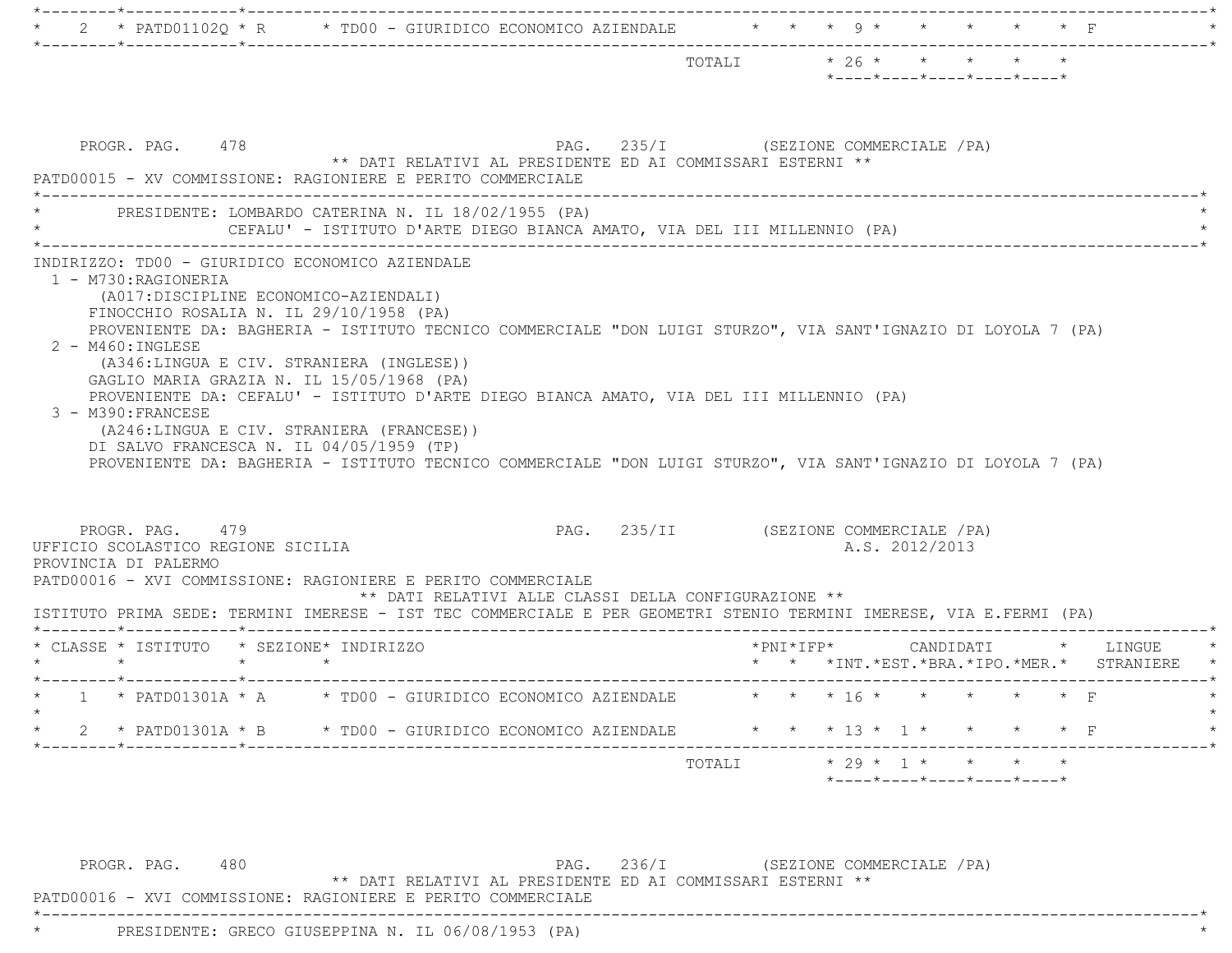\* BAGHERIA - LICEO SCIENTIFICO LICEO SCIENTIFICO "G.D'ALESSAN, VIA S. IGNAZIO DI LOYOLA (PA) \* \*----------------------------------------------------------------------------------------------------------------------------\* INDIRIZZO: TD00 - GIURIDICO ECONOMICO AZIENDALE 1 - M730:RAGIONERIA (A017:DISCIPLINE ECONOMICO-AZIENDALI) DOCCULA ANTONINA N. IL 02/03/1955 (PA) PROVENIENTE DA: GANGI - ISTITUTO TECNICO COMMERCIALE "G. SALERNO" SERALE, VIA ROCCO CHINNICI S.N.C (PA) 2 - M460:INGLESE (A346:LINGUA E CIV. STRANIERA (INGLESE)) AIELLO CHRISTINA MARIA N. IL 26/06/1951 (EE) PROVENIENTE DA: BAGHERIA - LICEO CLASSICO LICEO GINNASIO DI STATO (F. SC, VIA DANTE 22 (PA) 3 - M390:FRANCESE (A246:LINGUA E CIV. STRANIERA (FRANCESE)) MINNECI CRUCIANO N. IL 24/04/1954 (PA) PROVENIENTE DA: BAGHERIA - ISTITUTO TECNICO COMMERCIALE "DON LUIGI STURZO", VIA SANT'IGNAZIO DI LOYOLA 7 (PA) PROGR. PAG. 481 COMMERCIALE (PAG. 236/II (SEZIONE COMMERCIALE / PA) UFFICIO SCOLASTICO REGIONE SICILIA A.S. 2012/2013 PROVINCIA DI PALERMO PATD00017 - XVII COMMISSIONE: RAGIONIERE E PERITO COMMERCIALE \*\* DATI RELATIVI ALLE CLASSI DELLA CONFIGURAZIONE \*\* ISTITUTO PRIMA SEDE: PALERMO - L.R. PAR. ISTITUTO TECNICO COMMERCIALE ALFIERI, V.PANTELLERIA 15 (PA) \*--------\*------------\*-------------------------------------------------------------------------------------------------------\* \* CLASSE \* ISTITUTO \* SEZIONE\* INDIRIZZO \*PNI\*IFP\* CANDIDATI \* LINGUE \* \* \* \* \* \* \* \*INT.\*EST.\*BRA.\*IPO.\*MER.\* STRANIERE \* \*--------\*------------\*-------------------------------------------------------------------------------------------------------\*1 \* PATD205004 \* A  $\qquad$  \* TD00 - GIURIDICO ECONOMICO AZIENDALE  $\qquad$  \* \* \* 23 \* 12 \* \* \* \* \* F  $\star$ \* 2 \* PATD205004 \* B \* TD00 - GIURIDICO ECONOMICO AZIENDALE \* \* \* \* 22 \* 11 \* \* \* \* \* F \*--------\*------------\*-------------------------------------------------------------------------------------------------------\* TOTALI \* 45 \* 23 \* \* \* \* \*----\*----\*----\*----\*----\*PROGR. PAG. 482 PAG. 237/I (SEZIONE COMMERCIALE /PA) \*\* DATI RELATIVI AL PRESIDENTE ED AI COMMISSARI ESTERNI \*\* PATD00017 - XVII COMMISSIONE: RAGIONIERE E PERITO COMMERCIALE \*----------------------------------------------------------------------------------------------------------------------------\*PRESIDENTE: CROCE MATTEO N. IL 05/08/1962 (PA) CACCAMO - ISTITUTO MAGISTRALE IST.MAGISTRALE DI CACCAMO, LARGO PIETRO SPICA (PA) \*----------------------------------------------------------------------------------------------------------------------------\* INDIRIZZO: TD00 - GIURIDICO ECONOMICO AZIENDALE 1 - M730:RAGIONERIA (A017:DISCIPLINE ECONOMICO-AZIENDALI) BRAJ TERESA MARIA N. IL 01/09/1961 (PA) PROVENIENTE DA: PALERMO - IST PROF PER I SERVIZI ALBERGHIERI E RISTORAZIONE I.P.S.S.E.O.A. "PIETRO PIAZZA", CORSO DEI MI 2 - M460:INGLESE (A346:LINGUA E CIV. STRANIERA (INGLESE)) D'IPPOLITO LOREDANA N. IL 24/08/1963 (PA) PROVENIENTE DA: PALERMO - ISTITUTO D'ARTE ISTITUTO ARTE PALERMO, PIAZZA GENERALE TURBA 71 (PA) 3 - M390:FRANCESE(A246:LINGUA E CIV. STRANIERA (FRANCESE))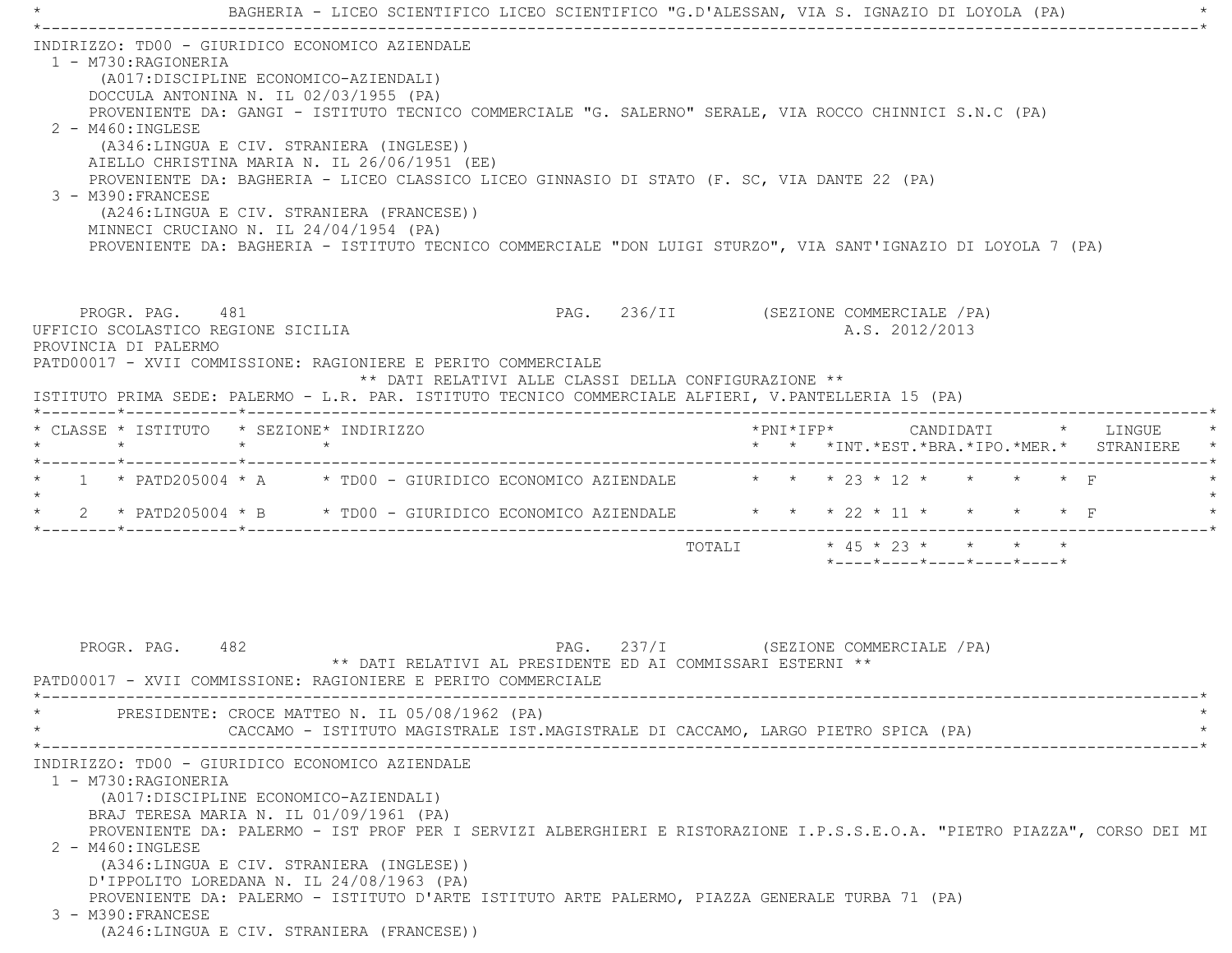FOGAZZA LAURA N. IL 22/09/1963 (PA) PROVENIENTE DA: PALERMO - IST PROF PER I SERVIZI ALBERGHIERI E RISTORAZIONE P.BORSELLINO, PIAZZETTA G. BELLISSIMA 3 (PA) PROGR. PAG. 483 ARCHIVES AND PAG. 237/II (SEZIONE COMMERCIALE / PA) UFFICIO SCOLASTICO REGIONE SICILIA A.S. 2012/2013 PROVINCIA DI PALERMO PATD00018 - XVIII COMMISSIONE: RAGIONIERE E PERITO COMMERCIALE \*\* DATI RELATIVI ALLE CLASSI DELLA CONFIGURAZIONE \*\* ISTITUTO PRIMA SEDE: PALERMO - L.R. PAR. ISTITUTO TECNICO COMMERCIALE ARIOSTO, V.LE DELLE ALPI 119 D (PA) \*--------\*------------\*-------------------------------------------------------------------------------------------------------\* \* CLASSE \* ISTITUTO \* SEZIONE\* INDIRIZZO \*PNI\*IFP\* CANDIDATI \* LINGUE \* \* \* \* \* \* \* \*INT.\*EST.\*BRA.\*IPO.\*MER.\* STRANIERE \* \*--------\*------------\*-------------------------------------------------------------------------------------------------------\*1 \* PATD34500B \* A  $\rightarrow$  TD00 - GIURIDICO ECONOMICO AZIENDALE  $\rightarrow$  \* \* \* 29 \* \* \* \* \* \* F  $\star$  \* 2 \* PATD34500B \* B \* TD00 - GIURIDICO ECONOMICO AZIENDALE \* \* \* 32 \* 1 \* \* \* \* F \* \*--------\*------------\*-------------------------------------------------------------------------------------------------------\* TOTALI \* 61 \* 1 \* \* \* \* \*----\*----\*----\*----\*----\*PROGR. PAG. 484 PROGR. PAG. 238/I (SEZIONE COMMERCIALE / PA) \*\* DATI RELATIVI AL PRESIDENTE ED AI COMMISSARI ESTERNI \*\* PATD00018 - XVIII COMMISSIONE: RAGIONIERE E PERITO COMMERCIALE \*----------------------------------------------------------------------------------------------------------------------------\*PRESIDENTE: DI MARTINO SARA N. IL 08/07/1966 (RM) PALERMO - LICEO CLASSICO UMBERTO I, VIA FILIPPO PARLATORE 26 C (PA)  $*$  INDIRIZZO: TD00 - GIURIDICO ECONOMICO AZIENDALE 1 - M730:RAGIONERIA (A017:DISCIPLINE ECONOMICO-AZIENDALI) SGANGA LUIGI N. IL 13/04/1964 (PA) PROVENIENTE DA: PALERMO - IST PROF PER I SERVIZI ALBERGHIERI E RISTORAZIONE IPSSAR PAGLIARELLI S.CARC-ASS., VIA BACHELET 2 - M460:INGLESE (A346:LINGUA E CIV. STRANIERA (INGLESE)) TIRRITO ROSARIA N. IL 27/03/1963 (PA) PROVENIENTE DA: PALERMO - LICEO CLASSICO VITTORIO EMANUELE II, VIA SIMONE DA BOLOGNA 11 (PA) 3 - M390:FRANCESE (A246:LINGUA E CIV. STRANIERA (FRANCESE)) PALUMBO DANIELA N. IL 21/11/1968 (PA) PROVENIENTE DA: PALERMO - IST PROF PER I SERVIZI ALBERGHIERI E RISTORAZIONE P.BORSELLINO, PIAZZETTA G. BELLISSIMA 3 (PA) PROGR. PAG. 485 PAG. 238/II (SEZIONE COMMERCIALE / PA) UFFICIO SCOLASTICO REGIONE SICILIA A.S. 2012/2013 PROVINCIA DI PALERMO PATD00019 - XIX COMMISSIONE: RAGIONIERE E PERITO COMMERCIALE \*\* DATI RELATIVI ALLE CLASSI DELLA CONFIGURAZIONE \*\* ISTITUTO PRIMA SEDE: PALERMO - ISTITUTO TECNICO COMMERCIALE TD CRISPI, L.GO MARIO MINEO,4 (PA) \*--------\*------------\*-------------------------------------------------------------------------------------------------------\*\* CLASSE \* ISTITUTO \* SEZIONE\* INDIRIZZO \*PNI\*IFP\* CANDIDATI \* LINGUE \*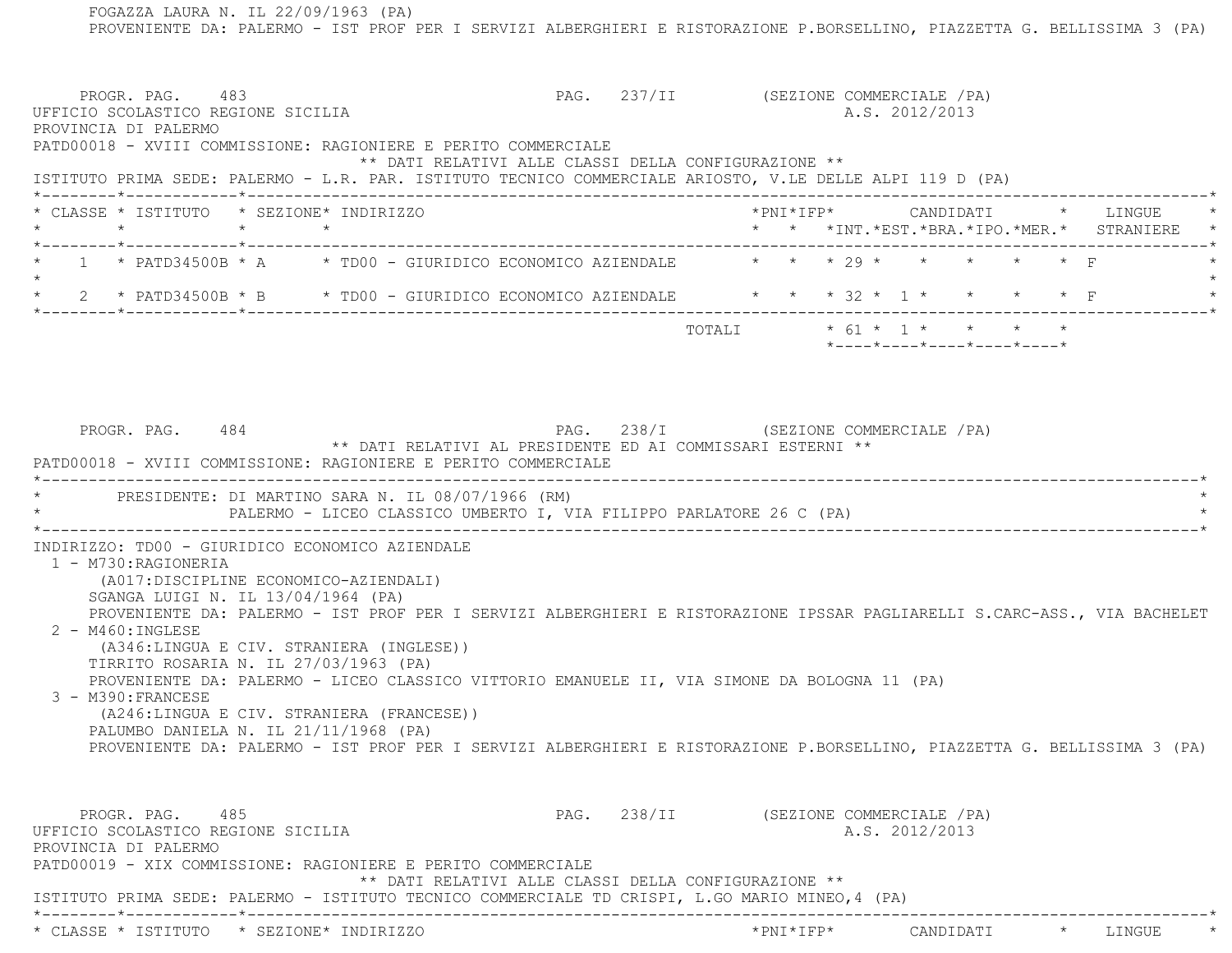|         | $\star$                                                                                                                                                                                                                                                                                                                                                                                                                                                                                                                                                                                                                                                                                                                                                                                                                                                                                                                                                        |  |                                                                  |                                       |                            |  |  |                                                                 |  | * * *INT. *EST. *BRA. *IPO. *MER. * STRANIERE   |  |
|---------|----------------------------------------------------------------------------------------------------------------------------------------------------------------------------------------------------------------------------------------------------------------------------------------------------------------------------------------------------------------------------------------------------------------------------------------------------------------------------------------------------------------------------------------------------------------------------------------------------------------------------------------------------------------------------------------------------------------------------------------------------------------------------------------------------------------------------------------------------------------------------------------------------------------------------------------------------------------|--|------------------------------------------------------------------|---------------------------------------|----------------------------|--|--|-----------------------------------------------------------------|--|-------------------------------------------------|--|
|         | * PATD01000T * $A/IS$ * TD00 - GIURIDICO ECONOMICO AZIENDALE                                                                                                                                                                                                                                                                                                                                                                                                                                                                                                                                                                                                                                                                                                                                                                                                                                                                                                   |  |                                                                  |                                       |                            |  |  | * * * 20 * * * * * * S                                          |  |                                                 |  |
| $\star$ | 2 * PATD01000T * I * TD00 - GIURIDICO ECONOMICO AZIENDALE * * * 20 * 1 * * 1 * * F                                                                                                                                                                                                                                                                                                                                                                                                                                                                                                                                                                                                                                                                                                                                                                                                                                                                             |  |                                                                  |                                       |                            |  |  |                                                                 |  |                                                 |  |
|         |                                                                                                                                                                                                                                                                                                                                                                                                                                                                                                                                                                                                                                                                                                                                                                                                                                                                                                                                                                |  |                                                                  |                                       |                            |  |  | $*$ - - - - $*$ - - - - $*$ - - - - $*$ - - - - $*$ - - - - $*$ |  |                                                 |  |
|         | PROGR. PAG. 486<br>PATD00019 - XIX COMMISSIONE: RAGIONIERE E PERITO COMMERCIALE                                                                                                                                                                                                                                                                                                                                                                                                                                                                                                                                                                                                                                                                                                                                                                                                                                                                                |  | ** DATI RELATIVI AL PRESIDENTE ED AI COMMISSARI ESTERNI **       | PAG. 239/I (SEZIONE COMMERCIALE /PA)  |                            |  |  |                                                                 |  |                                                 |  |
|         | PRESIDENTE: PERAINO GIUSEPPINA N. IL 16/07/1959 (PA)                                                                                                                                                                                                                                                                                                                                                                                                                                                                                                                                                                                                                                                                                                                                                                                                                                                                                                           |  | PALERMO - ISTITUTO MAGISTRALE FINOCCHIARO APRILE, VIA CILEA (PA) |                                       |                            |  |  |                                                                 |  |                                                 |  |
|         | 1 - M730:RAGIONERIA<br>(A017: DISCIPLINE ECONOMICO-AZIENDALI)<br>LOPES DOMENICO N. IL 04/01/1967 (PA)<br>PROVENIENTE DA: PALERMO - ISTITUTO TECNICO COMMERCIALE PIO LA TORRE, VIA NINA SICILIANA N.22 (PA)<br>$2 - M460$ : INGLESE<br>(A346:LINGUA E CIV. STRANIERA (INGLESE))<br>DI MARIA ANGELA N. IL 03/02/1972 (PA)<br>PROVENIENTE DA: PALERMO - IST PROF PER I SERVIZI ALBERGHIERI E RISTORAZIONE IPSSAR PAGLIARELLI S.CARC-ASS., VIA BACHELET<br>3 - M790:SPAGNOLO<br>(A446:LINGUA E CIV. STRANIERA (SPAGNOLO))<br>COLLETTI GIUSEPPE N. IL 15/05/1960 (AG)<br>PROVENIENTE DA: PALERMO - ISTITUTO TECNICO COMMERCIALE F. FERRARA, VIA SGARLATA 11 (PA)<br>4 - M390: FRANCESE<br>(A246:LINGUA E CIV. STRANIERA (FRANCESE))<br>COLLETTO GIOVANNA N. IL 29/12/1960 (PA)<br>PROVENIENTE DA: PALERMO - IST PROF PER I SERVIZI ALBERGHIERI E RISTORAZIONE F.PAOLO CASCINO (EX III ALBERG, VIA FATTORI,<br>PROGR. PAG. 487<br>UFFICIO SCOLASTICO REGIONE SICILIA |  |                                                                  | PAG. 239/II (SEZIONE COMMERCIALE /PA) |                            |  |  | A.S. 2012/2013                                                  |  |                                                 |  |
|         |                                                                                                                                                                                                                                                                                                                                                                                                                                                                                                                                                                                                                                                                                                                                                                                                                                                                                                                                                                |  |                                                                  |                                       |                            |  |  |                                                                 |  |                                                 |  |
|         | PROVINCIA DI PALERMO<br>PATD00020 - XX COMMISSIONE: RAGIONIERE E PERITO COMMERCIALE<br>ISTITUTO PRIMA SEDE: PALERMO - L.R. PAR. ISTITUTO TECNICO COMMERCIALE ITC AMEDEO D'AOSTA, V AMEDEO D'AOSTA 22 (PA)                                                                                                                                                                                                                                                                                                                                                                                                                                                                                                                                                                                                                                                                                                                                                      |  | ** DATI RELATIVI ALLE CLASSI DELLA CONFIGURAZIONE **             |                                       |                            |  |  |                                                                 |  |                                                 |  |
|         | * CLASSE * ISTITUTO * SEZIONE* INDIRIZZO                                                                                                                                                                                                                                                                                                                                                                                                                                                                                                                                                                                                                                                                                                                                                                                                                                                                                                                       |  |                                                                  |                                       |                            |  |  |                                                                 |  | * * *INT. *EST. *BRA. *IPO. *MER. * STRANIERE * |  |
|         | 1 * PATD445008 * A $\qquad$ * TD00 - GIURIDICO ECONOMICO AZIENDALE $\qquad$ * * * 24 * 11 * * * * * F                                                                                                                                                                                                                                                                                                                                                                                                                                                                                                                                                                                                                                                                                                                                                                                                                                                          |  |                                                                  |                                       |                            |  |  |                                                                 |  |                                                 |  |
|         | * 2 * PATD445008 * B * TD00 - GIURIDICO ECONOMICO AZIENDALE * * * 24 * 11 * * * * * F                                                                                                                                                                                                                                                                                                                                                                                                                                                                                                                                                                                                                                                                                                                                                                                                                                                                          |  |                                                                  |                                       |                            |  |  |                                                                 |  |                                                 |  |
|         | *--------*------------*---------                                                                                                                                                                                                                                                                                                                                                                                                                                                                                                                                                                                                                                                                                                                                                                                                                                                                                                                               |  |                                                                  |                                       | TOTALI * 48 * 22 * * * * * |  |  | *----*----*----*----*----*                                      |  |                                                 |  |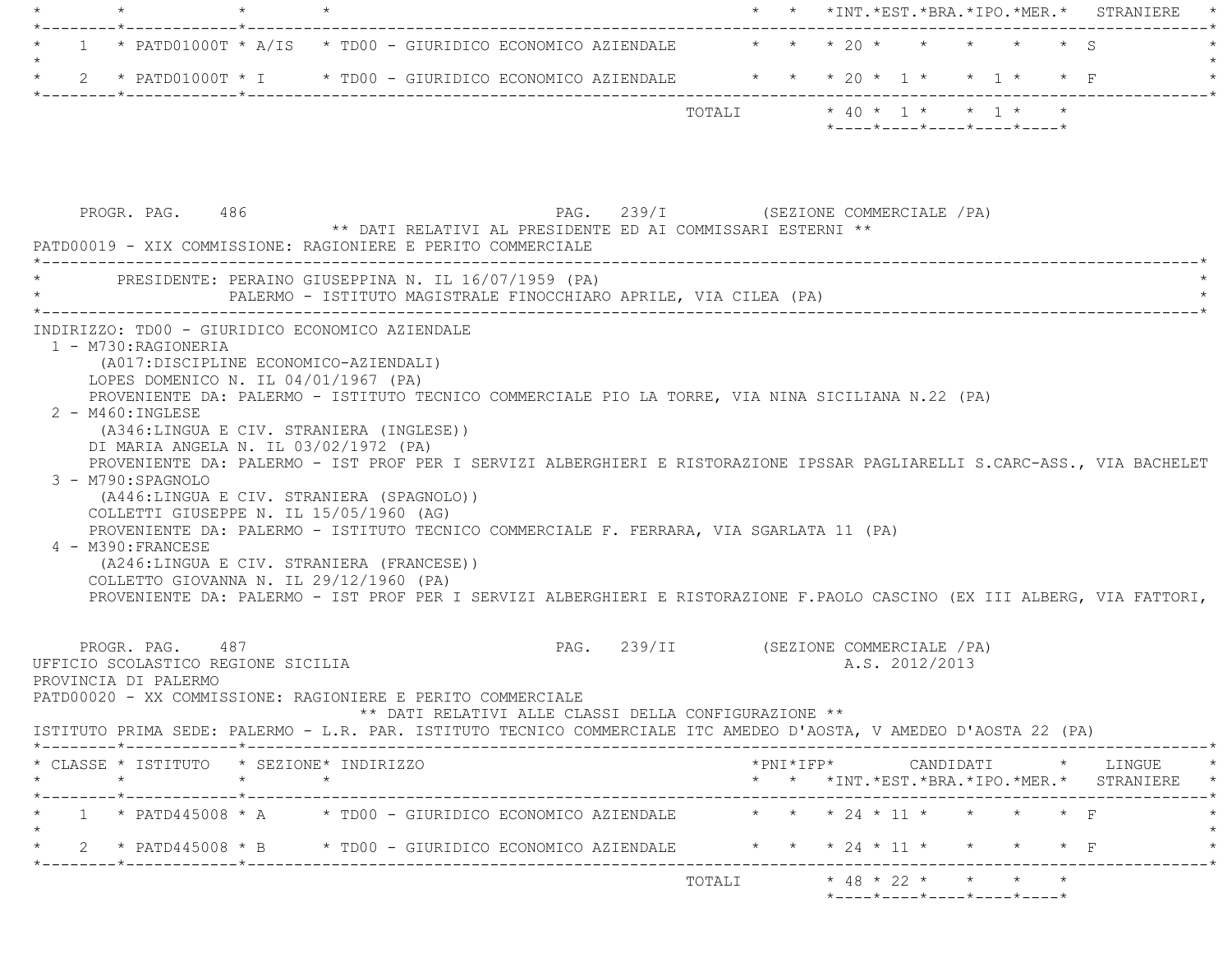| PRESIDENTE: LO IACONO ALBERTO N. IL 06/02/1957 (PA)                                                                                                                                                                                                                                                                                                                                           | PALERMO - IST PROF PER I SERVIZI ALBERGHIERI E RISTORAZIONE I.P.S.S.E.O.A. "PIETRO PIAZZA", CORSO DEI MI*                                                                                                                                                                                                         |                       |                                          |
|-----------------------------------------------------------------------------------------------------------------------------------------------------------------------------------------------------------------------------------------------------------------------------------------------------------------------------------------------------------------------------------------------|-------------------------------------------------------------------------------------------------------------------------------------------------------------------------------------------------------------------------------------------------------------------------------------------------------------------|-----------------------|------------------------------------------|
| INDIRIZZO: TD00 - GIURIDICO ECONOMICO AZIENDALE<br>1 - M730:RAGIONERIA<br>(A017:DISCIPLINE ECONOMICO-AZIENDALI)<br>PROVENZANO DANIELA N. IL 17/01/1968 (AG)<br>$2 - M460$ : INGLESE<br>(A346:LINGUA E CIV. STRANIERA (INGLESE))<br>PASSANTINO STEFANIA N. IL 14/12/1964 (PA)<br>3 - M390: FRANCESE<br>(A246:LINGUA E CIV. STRANIERA (FRANCESE))<br>INTORRE MARIA ANGELA N. IL 23/06/1958 (AG) | PROVENIENTE DA: TERMINI IMERESE - IST TEC COMMERCIALE E PER GEOMETRI STENIO TERMINI IMERESE, VIA E.FERMI (PA)<br>PROVENIENTE DA: ALCAMO - ISTITUTO MAGISTRALE "V.F.ALLMAYER" ALCAMO, VIA PIETRO GALATI, 39 (TP)<br>PROVENIENTE DA: PALERMO - ISTITUTO D'ARTE ISTITUTO ARTE PALERMO, PIAZZA GENERALE TURBA 71 (PA) |                       |                                          |
| PROGR. PAG. 489<br>UFFICIO SCOLASTICO REGIONE SICILIA<br>PROVINCIA DI PALERMO<br>PATD00021 - XXI COMMISSIONE: RAGIONIERE E PERITO COMMERCIALE                                                                                                                                                                                                                                                 | PAG. 240/II (SEZIONE COMMERCIALE /PA)                                                                                                                                                                                                                                                                             |                       | A.S. 2012/2013                           |
| * CLASSE * ISTITUTO * SEZIONE* INDIRIZZO<br>$\star$ $\star$ $\star$                                                                                                                                                                                                                                                                                                                           | ** DATI RELATIVI ALLE CLASSI DELLA CONFIGURAZIONE **<br>ISTITUTO PRIMA SEDE: PALERMO - L.R. PAR. ISTITUTO TECNICO COMMERCIALE FORMAT, V E. RESTIVO 90 (PA)                                                                                                                                                        | $*$ PNI $*$ I F P $*$ | CANDIDATI * LINGUE                       |
|                                                                                                                                                                                                                                                                                                                                                                                               | * 1 * PATD43500N * A * TD00 - GIURIDICO ECONOMICO AZIENDALE * * * 12 * 3 * * * * * \$ S<br>* * * * A/ * TD00 - GIURIDICO ECONOMICO AZIENDALE * * * 6 * 3 * * * * * F                                                                                                                                              |                       | * * *INT.*EST.*BRA.*IPO.*MER.* STRANIERE |
|                                                                                                                                                                                                                                                                                                                                                                                               | * 2 * PATD43500N * B * TD00 - GIURIDICO ECONOMICO AZIENDALE * * * 20 * 5 * * * * * F                                                                                                                                                                                                                              |                       |                                          |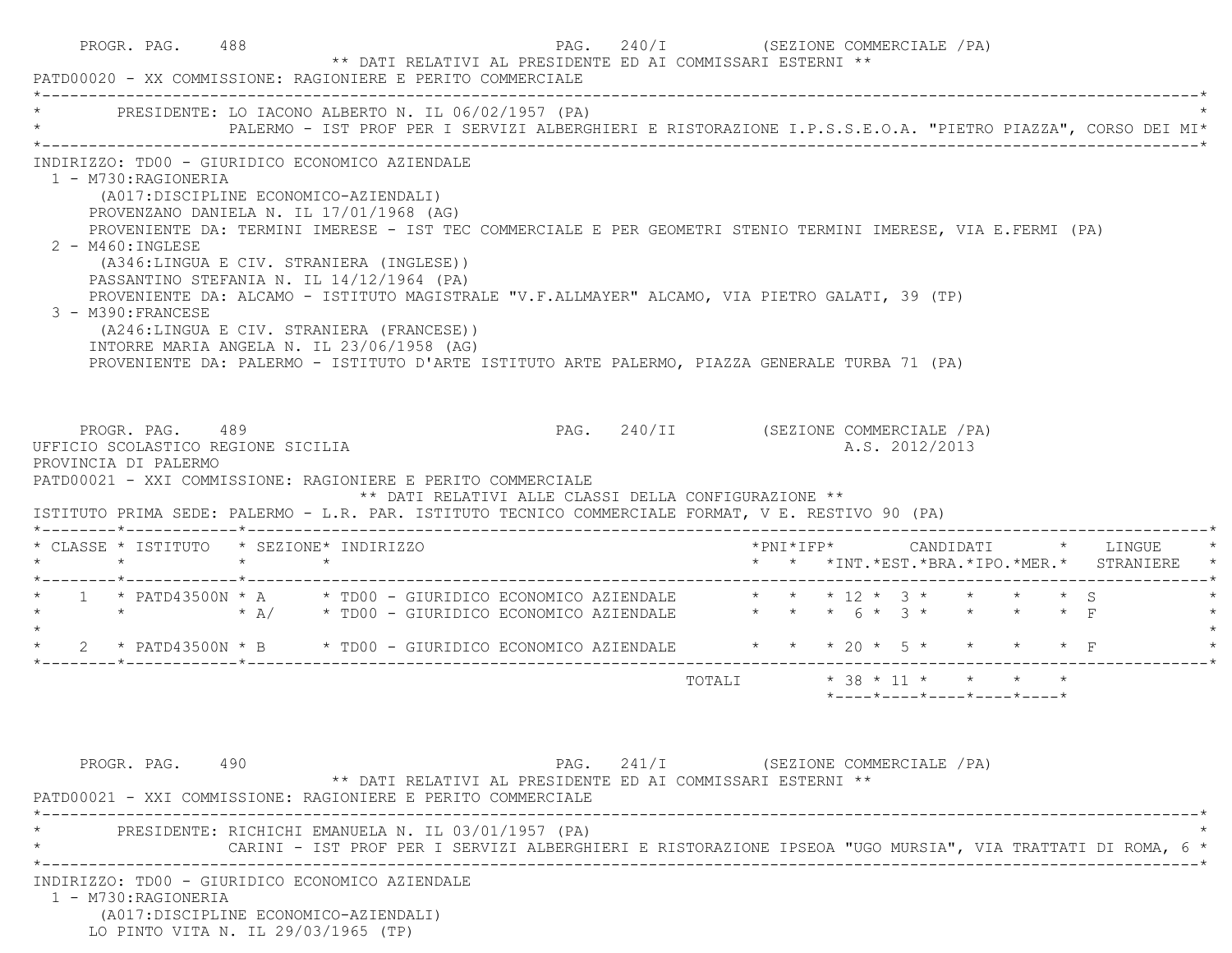PROVENIENTE DA: PALERMO - ISTITUTO TECNICO COMMERCIALE V.PARETO, VIA BRIGATA VERONA 5 (PA)  $2 - M460$ : INGLESE (A346:LINGUA E CIV. STRANIERA (INGLESE)) DE SALVO TERESA N. IL 04/04/1967 (ME) PROVENIENTE DA: PALERMO - IST PROF PER I SERVIZI COMMERCIALI E TURISTICI "GAETANO SALVEMINI", VIALE DELL'0LIMPO N.20/22 3 - M790:SPAGNOLO (A446:LINGUA E CIV. STRANIERA (SPAGNOLO)) BOTTARO MONICA PAOLA N. IL 01/02/1960 (EE) PROVENIENTE DA: PALERMO - ISTITUTO MAGISTRALE DE COSMI, VIA LEONARDO RUGGERI 15 (PA) 4 - M390:FRANCESE (A246:LINGUA E CIV. STRANIERA (FRANCESE)) MACCOTTA FIORENZA N. IL 02/07/1956 (TP) PROVENIENTE DA: PALERMO - ISTITUTO TECNICO COMMERCIALE V.PARETO, VIA BRIGATA VERONA 5 (PA) PROGR. PAG. 491 **PAG.** 241/II (SEZIONE COMMERCIALE /PA) UFFICIO SCOLASTICO REGIONE SICILIA A.S. 2012/2013 PROVINCIA DI PALERMO PATD00022 - XXII COMMISSIONE: RAGIONIERE E PERITO COMMERCIALE \*\* DATI RELATIVI ALLE CLASSI DELLA CONFIGURAZIONE \*\* ISTITUTO PRIMA SEDE: PALERMO - L.R. PAR. ISTITUTO TECNICO COMMERCIALE LINCOLN, Via Eleonora Duse,2 (PA) \*--------\*------------\*-------------------------------------------------------------------------------------------------------\* \* CLASSE \* ISTITUTO \* SEZIONE\* INDIRIZZO \*PNI\*IFP\* CANDIDATI \* LINGUE \* \* \* \* \* \* \* \*INT.\*EST.\*BRA.\*IPO.\*MER.\* STRANIERE \* \*--------\*------------\*-------------------------------------------------------------------------------------------------------\*\* 1 \* PATD24500E \* A \* TD00 - GIURIDICO ECONOMICO AZIENDALE \* \* \* 18 \* 9 \* \* \* \* \* F  $\star$ \* 2 \* PATD24500E \* B \* TD00 - GIURIDICO ECONOMICO AZIENDALE \* \* \* \* 35 \* \* \* \* \* \* \* F \*--------\*------------\*-------------------------------------------------------------------------------------------------------\*TOTALI  $* 53 * 9 * * * * * * *$  $*$ ---- $*$ ---- $*$ ---- $*$ ---- $*$ PROGR. PAG. 492 **PROGR. PAG. 242/I** (SEZIONE COMMERCIALE /PA) \*\* DATI RELATIVI AL PRESIDENTE ED AI COMMISSARI ESTERNI \*\* PATD00022 - XXII COMMISSIONE: RAGIONIERE E PERITO COMMERCIALE \*----------------------------------------------------------------------------------------------------------------------------\* \* PRESIDENTE: SCATURRO CONCETTA N. IL 15/11/1957 (PA) \* \* BISACQUINO - IST TEC COMMERCIALE E PER GEOMETRI DON CALOGERO DI VINCENTI, VIA SALERNO (PA) \* \*----------------------------------------------------------------------------------------------------------------------------\* INDIRIZZO: TD00 - GIURIDICO ECONOMICO AZIENDALE 1 - M730:RAGIONERIA (A017:DISCIPLINE ECONOMICO-AZIENDALI) VICARI SABRINA N. IL 05/03/1970 (PA) PROVENIENTE DA: PALERMO - IST PROF PER I SERVIZI ALBERGHIERI E RISTORAZIONE F.PAOLO CASCINO (EX III ALBERG, VIA FATTORI, 2 - M460:INGLESE (A346:LINGUA E CIV. STRANIERA (INGLESE)) DI ROSA SYLVANA N. IL 20/10/1954 (EE) PROVENIENTE DA: PALERMO - ISTITUTO TECNICO INDUSTRIALE ITI MAJORANA, VIA ASTORINO 56 (PA) 3 - M390:FRANCESE (A246:LINGUA E CIV. STRANIERA (FRANCESE)) CAVALLO GIUSEPPINA MARIA N. IL 26/11/1961 (PA) PROVENIENTE DA: PALERMO - IST PROF PER I SERVIZI ALBERGHIERI E RISTORAZIONE I.P.S.S.E.O.A. "PIETRO PIAZZA", CORSO DEI MI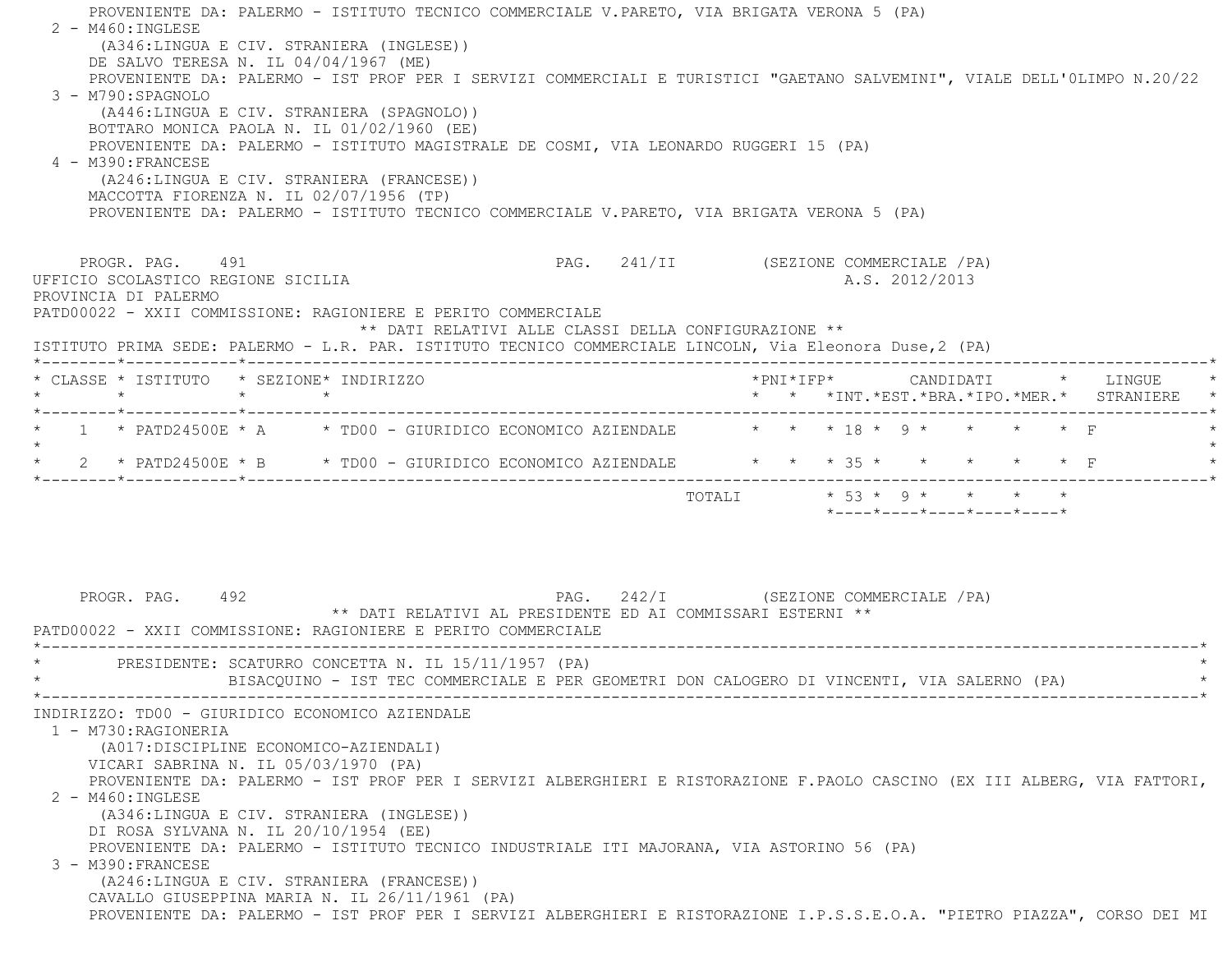| PROGR. PAG. 493<br>UFFICIO SCOLASTICO REGIONE SICILIA<br>PROVINCIA DI PALERMO                                                                                                                                                                                                                                                                                                                                                                                                                                                                                                                                                                                                         |                                                      | PAG. 242/II (SEZIONE COMMERCIALE /PA)  |  |  | A.S. 2012/2013 |                                                  |                                                                                     |  |
|---------------------------------------------------------------------------------------------------------------------------------------------------------------------------------------------------------------------------------------------------------------------------------------------------------------------------------------------------------------------------------------------------------------------------------------------------------------------------------------------------------------------------------------------------------------------------------------------------------------------------------------------------------------------------------------|------------------------------------------------------|----------------------------------------|--|--|----------------|--------------------------------------------------|-------------------------------------------------------------------------------------|--|
| PATD00023 - XXIII COMMISSIONE: RAGIONIERE E PERITO COMMERCIALE<br>ISTITUTO PRIMA SEDE: PALERMO - L.R. PAR. ISTITUTO TECNICO COMMERCIALE MARGHERITA, VIA MONTEPELLEGRINO 151 (PA)                                                                                                                                                                                                                                                                                                                                                                                                                                                                                                      | ** DATI RELATIVI ALLE CLASSI DELLA CONFIGURAZIONE ** |                                        |  |  |                |                                                  |                                                                                     |  |
| * CLASSE * ISTITUTO * SEZIONE* INDIRIZZO                                                                                                                                                                                                                                                                                                                                                                                                                                                                                                                                                                                                                                              |                                                      |                                        |  |  |                |                                                  | * * *INT. *EST. *BRA. *IPO. *MER. * STRANIERE *                                     |  |
| 1 * PATD91500R * A * TD00 - GIURIDICO ECONOMICO AZIENDALE $\qquad$ * * * 25 * 10 * * * * * F                                                                                                                                                                                                                                                                                                                                                                                                                                                                                                                                                                                          |                                                      |                                        |  |  |                |                                                  |                                                                                     |  |
| * 2 * PATD91500R * B * TD00 - GIURIDICO ECONOMICO AZIENDALE * * * 25 * 10 * *                                                                                                                                                                                                                                                                                                                                                                                                                                                                                                                                                                                                         |                                                      |                                        |  |  |                | $\star$ $\star$ F                                |                                                                                     |  |
|                                                                                                                                                                                                                                                                                                                                                                                                                                                                                                                                                                                                                                                                                       |                                                      | TOTALI * 50 * 20 * * * * *             |  |  |                | $*$ ---- $*$ ---- $*$ ---- $*$ ---- $*$ ---- $*$ |                                                                                     |  |
| PATD00023 - XXIII COMMISSIONE: RAGIONIERE E PERITO COMMERCIALE<br>* PRESIDENTE: OLIVERI ANTONINO N. IL 05/02/1956 (AG)<br>PALERMO - IST PROF PER I SERVIZI ALBERGHIERI E RISTORAZIONE F.PAOLO CASCINO (EX III ALBERG, VIA FATTORI, *                                                                                                                                                                                                                                                                                                                                                                                                                                                  |                                                      |                                        |  |  |                |                                                  |                                                                                     |  |
| INDIRIZZO: TD00 - GIURIDICO ECONOMICO AZIENDALE<br>1 - M730: RAGIONERIA<br>(A017: DISCIPLINE ECONOMICO-AZIENDALI)<br>FALLU' ANNA N. IL 02/09/1959 (AG)<br>PROVENIENTE DA: PALERMO - ISTITUTO TECNICO COMMERCIALE F. FERRARA, VIA SGARLATA 11 (PA)<br>2 - M460: INGLESE<br>(A346:LINGUA E CIV. STRANIERA (INGLESE))<br>MELLONI CINZIA N. IL 26/10/1954 (PA)<br>PROVENIENTE DA: PALERMO - IST PROF PER I SERVIZI COMMERCIALI E TURISTICI L.EINAUDI, VIA MONGERBINO 51 (PA)<br>3 - M390: FRANCESE<br>(A246:LINGUA E CIV. STRANIERA (FRANCESE))<br>ROMANO MARIA CATERINA N. IL 17/09/1956 (PA)<br>PROVENIENTE DA: PALERMO - ISTITUTO TECNICO COMMERCIALE F. FERRARA, VIA SGARLATA 11 (PA) |                                                      |                                        |  |  |                |                                                  |                                                                                     |  |
| PROGR. PAG. 495<br>UFFICIO SCOLASTICO REGIONE SICILIA<br>PROVINCIA DI PALERMO<br>PATD00024 - XXIV COMMISSIONE: RAGIONIERE E PERITO COMMERCIALE<br>ISTITUTO PRIMA SEDE: PALERMO - L.R. PAR. ISTITUTO TECNICO COMMERCIALE MARITAIN, V.I.FEDERICO 46 (PA)                                                                                                                                                                                                                                                                                                                                                                                                                                | ** DATI RELATIVI ALLE CLASSI DELLA CONFIGURAZIONE ** | PAG. 243/II (SEZIONE COMMERCIALE / PA) |  |  | A.S. 2012/2013 |                                                  |                                                                                     |  |
| * CLASSE * ISTITUTO * SEZIONE* INDIRIZZO                                                                                                                                                                                                                                                                                                                                                                                                                                                                                                                                                                                                                                              |                                                      |                                        |  |  |                |                                                  |                                                                                     |  |
|                                                                                                                                                                                                                                                                                                                                                                                                                                                                                                                                                                                                                                                                                       |                                                      |                                        |  |  |                |                                                  | *PNI*IFP*     CANDIDATI    *   LINGUE<br>* * *INT.*EST.*BRA.*IPO.*MER.* STRANIERE * |  |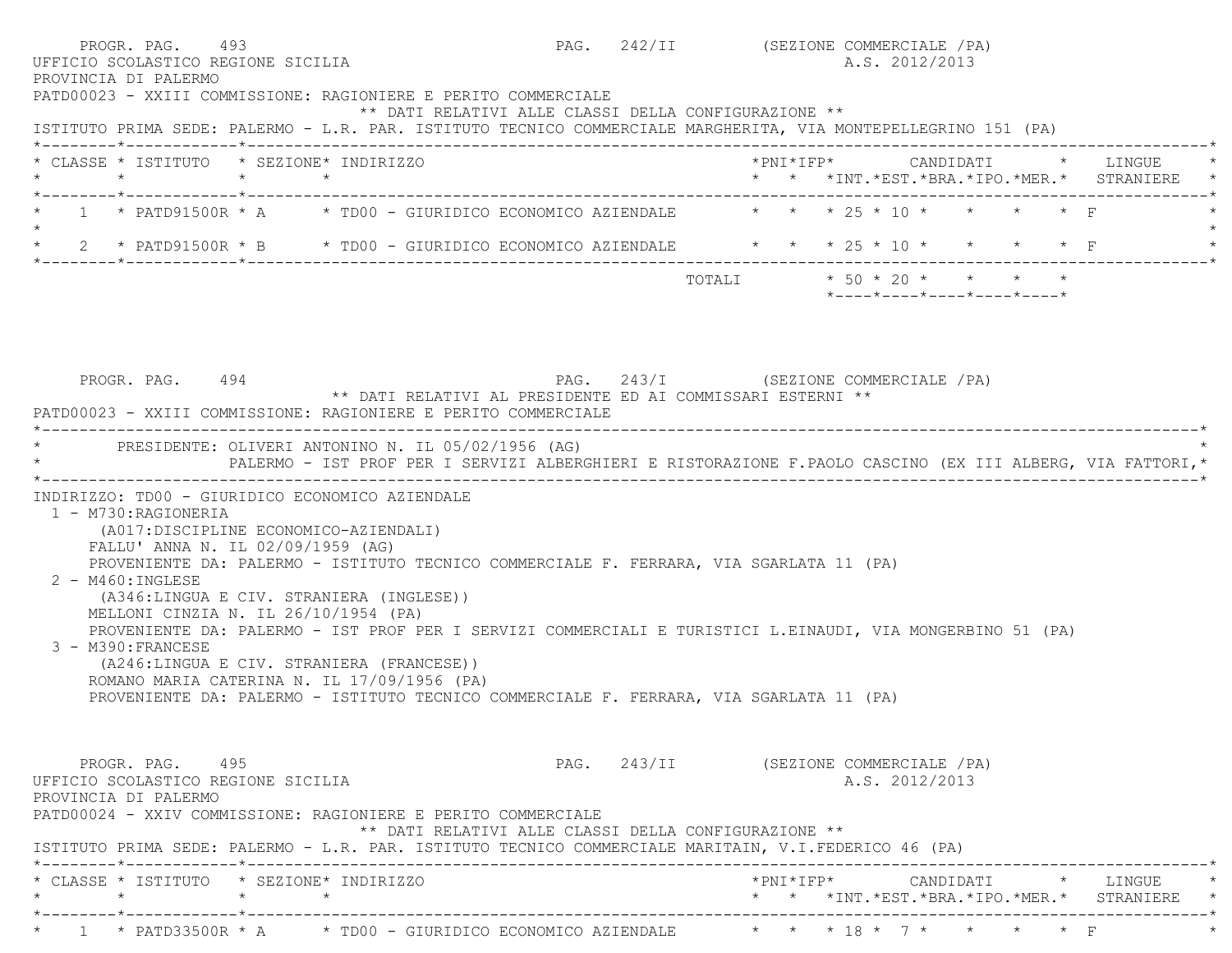|                                                                               |                                                                                                                                                                                   |                                                                                                                                                                          | TOTALI * 35 * 15 * * * *<br>$*$ ---- $*$ ---- $*$ ---- $*$ ---- $*$ ---- $*$                                             |
|-------------------------------------------------------------------------------|-----------------------------------------------------------------------------------------------------------------------------------------------------------------------------------|--------------------------------------------------------------------------------------------------------------------------------------------------------------------------|--------------------------------------------------------------------------------------------------------------------------|
| PROGR. PAG. 496                                                               | PATD00024 - XXIV COMMISSIONE: RAGIONIERE E PERITO COMMERCIALE                                                                                                                     | ** DATI RELATIVI AL PRESIDENTE ED AI COMMISSARI ESTERNI **                                                                                                               | PAG. 244/I (SEZIONE COMMERCIALE /PA)                                                                                     |
|                                                                               | PRESIDENTE: LEONE EZIO N. IL 24/08/1950 (PA)                                                                                                                                      | PALERMO - LICEO ARTISTICO LICEO ARTISTICO DAMIANI ALMEYD, VIA VIVALDI, 58 (PA)                                                                                           |                                                                                                                          |
| 2 - M460: INGLESE                                                             |                                                                                                                                                                                   |                                                                                                                                                                          | PROVENIENTE DA: PALERMO - IST PROF PER I SERVIZI ALBERGHIERI E RISTORAZIONE P.BORSELLINO, PIAZZETTA G. BELLISSIMA 3 (PA) |
| 3 - M390: FRANCESE                                                            | (A346:LINGUA E CIV. STRANIERA (INGLESE))<br>BARBAGALLO RENATA SANDRA N. IL 20/03/1961 (VR)<br>(A246:LINGUA E CIV. STRANIERA (FRANCESE))<br>TOFFOLETTI LAURA N. IL 14/03/1953 (MI) | PROVENIENTE DA: PALERMO - LICEO SCIENTIFICO GALILEI, VIA DANIMARCA 54 (PA)<br>PROVENIENTE DA: PALERMO - ISTITUTO TECNICO COMMERCIALE V.PARETO, VIA BRIGATA VERONA 5 (PA) |                                                                                                                          |
| PROGR. PAG. 497<br>UFFICIO SCOLASTICO REGIONE SICILIA<br>PROVINCIA DI PALERMO | PATD00025 - XXV COMMISSIONE: RAGIONIERE E PERITO COMMERCIALE                                                                                                                      | ** DATI RELATIVI ALLE CLASSI DELLA CONFIGURAZIONE **<br>ISTITUTO PRIMA SEDE: PALERMO - L.R. PAR. ISTITUTO TECNICO COMMERCIALE PLATONE ITC, V.S.BONO 31 (PA)              | PAG. 244/II (SEZIONE COMMERCIALE /PA)<br>A.S. 2012/2013                                                                  |
|                                                                               | * CLASSE * ISTITUTO * SEZIONE* INDIRIZZO                                                                                                                                          |                                                                                                                                                                          | $*$ PNI $*$ I F P $*$<br>CANDIDATI * LINGUE                                                                              |
|                                                                               | $\star$ $\star$                                                                                                                                                                   |                                                                                                                                                                          | * * *INT. *EST. *BRA. *IPO. *MER. * STRANIERE                                                                            |
| $\star$ $\star$                                                               |                                                                                                                                                                                   | 1 * PATD12500C * A * TD00 - GIURIDICO ECONOMICO AZIENDALE                                                                                                                | * * * 8 * 4 * * * * * F                                                                                                  |
|                                                                               |                                                                                                                                                                                   | 2 * PATD12500C * B * TD00 - GIURIDICO ECONOMICO AZIENDALE                                                                                                                | * * * 18 * 3 * *                                                                                                         |

PROGR. PAG. 498 PAG. 245/I (SEZIONE COMMERCIALE /PA)

\*\* DATI RELATIVI AL PRESIDENTE ED AI COMMISSARI ESTERNI \*\*

 PATD00025 - XXV COMMISSIONE: RAGIONIERE E PERITO COMMERCIALE\*----------------------------------------------------------------------------------------------------------------------------\*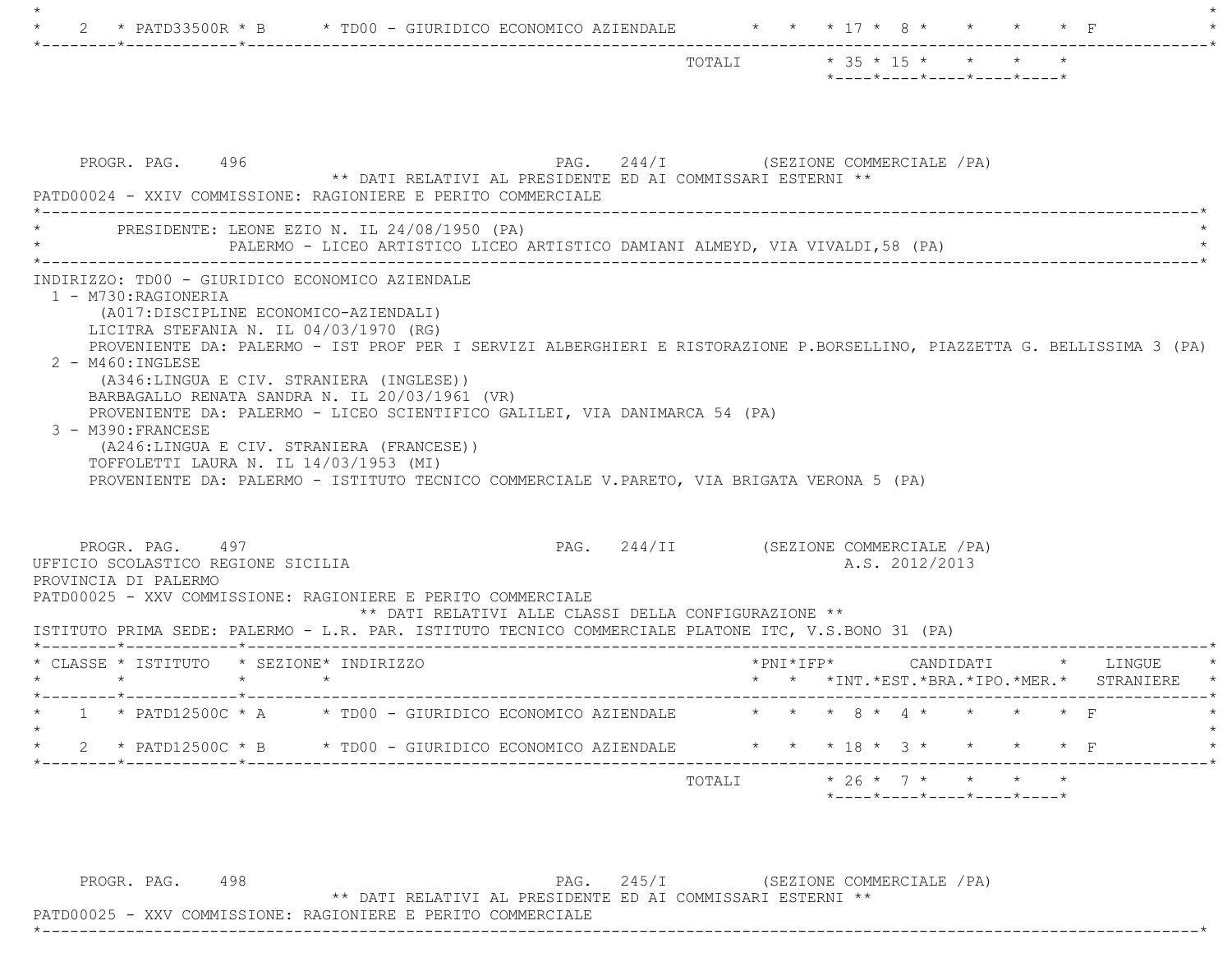PRESIDENTE: IOVINO ADRIANA N. IL 18/09/1954 (PA) ERICE - ISTITUTO COMPRENSIVO " G.PAGOTO " ERICE, VIA TIVOLI 37 (TP) \*----------------------------------------------------------------------------------------------------------------------------\* INDIRIZZO: TD00 - GIURIDICO ECONOMICO AZIENDALE 1 - M730:RAGIONERIA (A017:DISCIPLINE ECONOMICO-AZIENDALI) MINUTELLA CARMELA N. IL 18/06/1959 (PA) PROVENIENTE DA: PALERMO - ISTITUTO TECNICO COMMERCIALE V.PARETO, VIA BRIGATA VERONA 5 (PA) 2 - M460:INGLESE (A346:LINGUA E CIV. STRANIERA (INGLESE)) COLONNA ROMANO MARIA STELLA N. IL 16/04/1956 (PA) PROVENIENTE DA: PALERMO - ISTITUTO TECNICO PER IL TURISMO MARCO POLO, VIA UGO LA MALFA 113 (PA) 3 - M390:FRANCESE (A246:LINGUA E CIV. STRANIERA (FRANCESE)) MICELI TIZIANA N. IL 11/02/1961 (PA) PROVENIENTE DA: CARINI - IST PROF PER I SERVIZI ALBERGHIERI E RISTORAZIONE IPSEOA "UGO MURSIA", VIA TRATTATI DI ROMA, 6 PROGR. PAG. 499 PAG. 245/II (SEZIONE COMMERCIALE / PA) UFFICIO SCOLASTICO REGIONE SICILIA A.S. 2012/2013 PROVINCIA DI PALERMO PATD00026 - XXVI COMMISSIONE: RAGIONIERE E PERITO COMMERCIALE \*\* DATI RELATIVI ALLE CLASSI DELLA CONFIGURAZIONE \*\* ISTITUTO PRIMA SEDE: MISILMERI - L.R. PAR. LICEO LINGUISTICO CENTRO LINGUE, V.LE EUROPA 86 (PA) \*--------\*------------\*-------------------------------------------------------------------------------------------------------\* \* CLASSE \* ISTITUTO \* SEZIONE\* INDIRIZZO \*PNI\*IFP\* CANDIDATI \* LINGUE \* \* \* \* \* \* \* \*INT.\*EST.\*BRA.\*IPO.\*MER.\* STRANIERE \* \*--------\*------------\*-------------------------------------------------------------------------------------------------------\* $1 *$  PAPL595005 \* A  $*$  TD00 - GIURIDICO ECONOMICO AZIENDALE  $* * * * 24 * 9 * * * * *$  F  $\star$ \* 2 \* PAPL595005 \* B \* TD00 - GIURIDICO ECONOMICO AZIENDALE \* \* \* 22 \* 10 \* \* \* \* \* F \*--------\*------------\*-------------------------------------------------------------------------------------------------------\* TOTALI \* 46 \* 19 \* \* \* \* \*----\*----\*----\*----\*----\*PROGR. PAG. 500 STATES SOLUTION PAG. 246/I (SEZIONE COMMERCIALE / PA) \*\* DATI RELATIVI AL PRESIDENTE ED AI COMMISSARI ESTERNI \*\* PATD00026 - XXVI COMMISSIONE: RAGIONIERE E PERITO COMMERCIALE \*----------------------------------------------------------------------------------------------------------------------------\*PRESIDENTE: GALATI FRANCESCO PAOLO N. IL 19/05/1954 (PA) \* PARTINICO - IST TEC COMMERCIALE E PER GEOMETRI CARLO ALBERTO DALLA CHIESA, CORSO DEI MILLE 517 (PA) \* \*----------------------------------------------------------------------------------------------------------------------------\* INDIRIZZO: TD00 - GIURIDICO ECONOMICO AZIENDALE1 - M730:RAGIONERIA

 (A017:DISCIPLINE ECONOMICO-AZIENDALI) COSENZA NUNZIO N. IL 06/08/1967 (PA)

PROVENIENTE DA: PALERMO - ISTITUTO TECNICO COMMERCIALE F. FERRARA - SERALE, VIA SGARLATA 11 (PA)

2 - M460:INGLESE

 (A346:LINGUA E CIV. STRANIERA (INGLESE)) BARONE JOANNA N. IL 25/09/1963 (EE) PROVENIENTE DA: PARTINICO - IST PROF PER L'AGRICOLTURA E L'AMBIENTE PARTINICO, VIA GOFFREDO MAMELI N. 4 (PA) 3 - M390:FRANCESE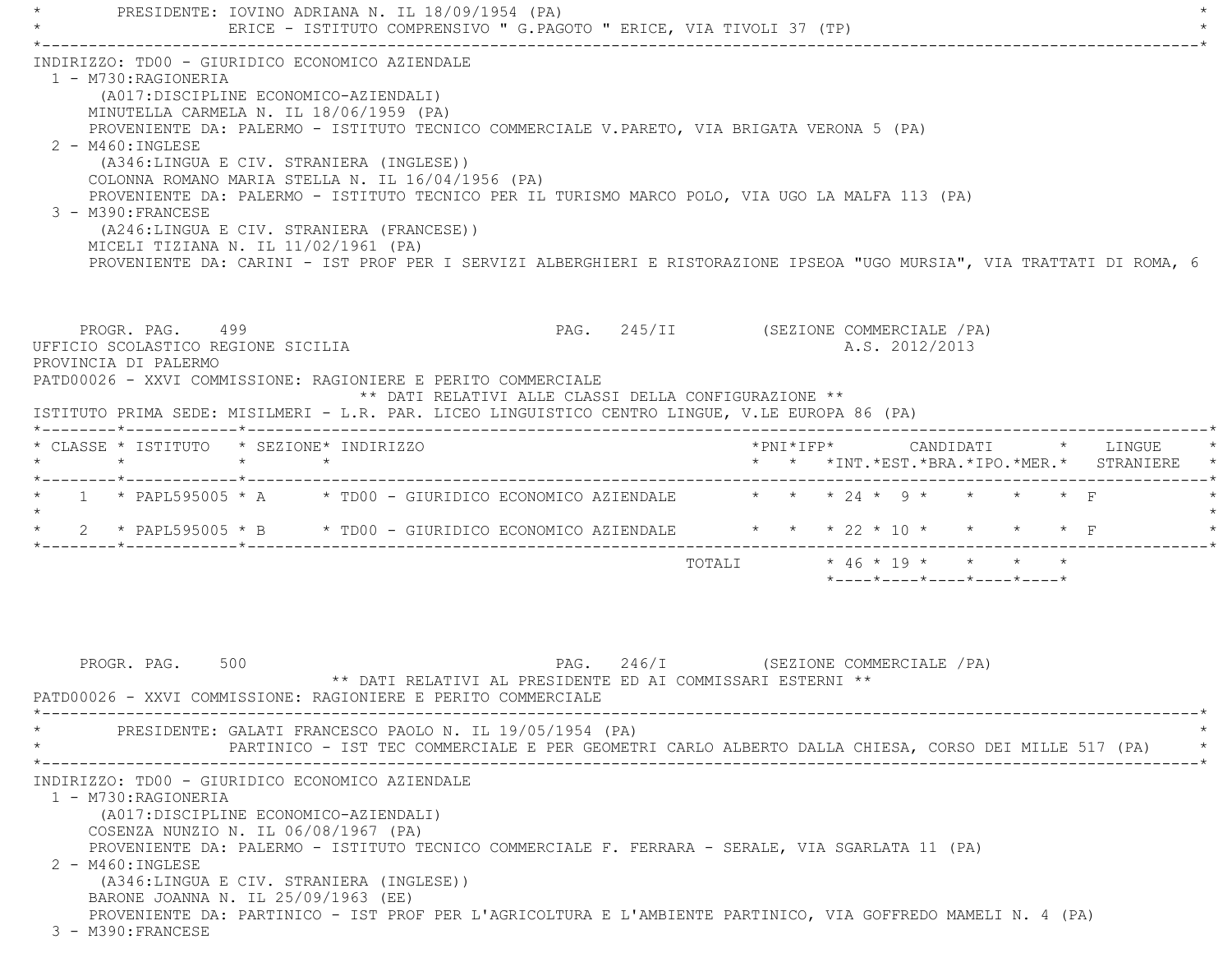(A246:LINGUA E CIV. STRANIERA (FRANCESE)) LISCIANDRELLO GIOVANNA N. IL 30/09/1953 (TP) PROVENIENTE DA: PALERMO - IST PROF PER I SERVIZI COMMERCIALI E TURISTICI "GAETANO SALVEMINI", VIALE DELL'0LIMPO N.20/22 PROGR. PAG. 501 SOURCOMERCIALE (PA) UFFICIO SCOLASTICO REGIONE SICILIA A.S. 2012/2013 PROVINCIA DI PALERMO PATD00027 - XXVII COMMISSIONE: RAGIONIERE E PERITO COMMERCIALE \*\* DATI RELATIVI ALLE CLASSI DELLA CONFIGURAZIONE \*\* ISTITUTO PRIMA SEDE: PALERMO - ISTITUTO TECNICO COMMERCIALE F. FERRARA, VIA SGARLATA 11 (PA) \*--------\*------------\*-------------------------------------------------------------------------------------------------------\* \* CLASSE \* ISTITUTO \* SEZIONE\* INDIRIZZO \*PNI\*IFP\* CANDIDATI \* LINGUE \* \* \* \* \* \* \* \*INT.\*EST.\*BRA.\*IPO.\*MER.\* STRANIERE \* \*--------\*------------\*-------------------------------------------------------------------------------------------------------\* \* 1 \* PATD023011 \* E \* TD00 - GIURIDICO ECONOMICO AZIENDALE \* \* \* 10 \* 3 \* \* \* \* F \* \* \* \* E/ \* TD00 - GIURIDICO ECONOMICO AZIENDALE \* \* \* 12 \* \* \* \* \* S \*  $\star$ 2 \* PATD023011 \* F \* TD00 - GIURIDICO ECONOMICO AZIENDALE \* \* \* 12 \* 5 \* \* \* \* \* F \*--------\*------------\*-------------------------------------------------------------------------------------------------------\*TOTALI  $* 34 * 8 * * * * * * *$  \*----\*----\*----\*----\*----\*PROGR. PAG. 502 **PAG.** 247/I (SEZIONE COMMERCIALE /PA) \*\* DATI RELATIVI AL PRESIDENTE ED AI COMMISSARI ESTERNI \*\* PATD00027 - XXVII COMMISSIONE: RAGIONIERE E PERITO COMMERCIALE \*----------------------------------------------------------------------------------------------------------------------------\*PRESIDENTE: ROMANO TOMMASO N. IL 22/04/1955 (PA) PALERMO - ISTITUTO MAGISTRALE IM REGINA MARGHERITA, PIAZZETTA S. SALVATORE 1 (PA) \*----------------------------------------------------------------------------------------------------------------------------\* INDIRIZZO: TD00 - GIURIDICO ECONOMICO AZIENDALE 1 - M730:RAGIONERIA (A017:DISCIPLINE ECONOMICO-AZIENDALI) GANAZZOLI RICCARDO N. IL 03/09/1965 (PA) PROVENIENTE DA: PALERMO - IST PROF PER I SERVIZI COMMERCIALI E TURISTICI L.EINAUDI, VIA MONGERBINO 51 (PA) 2 - M460:INGLESE (A346:LINGUA E CIV. STRANIERA (INGLESE)) SPITALIERI RITA N. IL 01/03/1964 (PA) PROVENIENTE DA: PALERMO - IST PROF PER I SERVIZI ALBERGHIERI E RISTORAZIONE I.P.S.S.E.O.A. "PIETRO PIAZZA", CORSO DEI MI 3 - M390:FRANCESE (A246:LINGUA E CIV. STRANIERA (FRANCESE)) CAROLLO GIOVANNA N. IL 23/02/1963 (PA) PROVENIENTE DA: PALERMO - IST PROF PER I SERVIZI ALBERGHIERI E RISTORAZIONE I.P.S.S.E.O.A. "PIETRO PIAZZA", CORSO DEI MI 4 - M790:SPAGNOLO (A446:LINGUA E CIV. STRANIERA (SPAGNOLO)) ASPREA ANNAPAOLA N. IL 07/01/1971 (ME) PROVENIENTE DA: MESSINA - LICEO SCIENTIFICO "ARCHIMEDE" MESSINA, V.LE REG. MARGHERITA 3 (ME) PROGR. PAG. 503 PAG. 247/II (SEZIONE COMMERCIALE / PA) UFFICIO SCOLASTICO REGIONE SICILIA A.S. 2012/2013 PROVINCIA DI PALERMOPATD00028 - XXVIII COMMISSIONE: RAGIONIERE E PERITO COMMERCIALE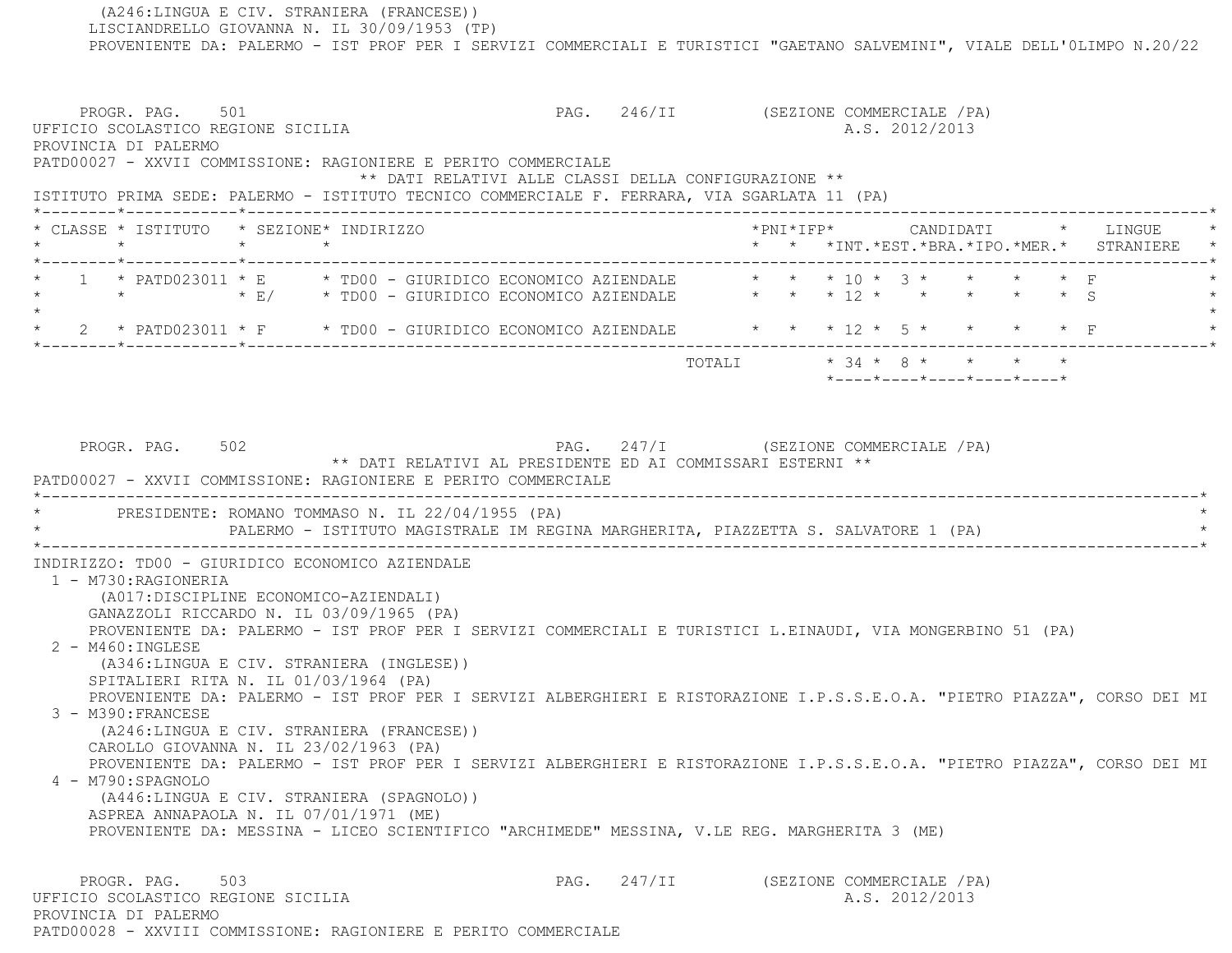| * CLASSE * ISTITUTO * SEZIONE* INDIRIZZO<br>$\star$                                                                                                                                                                                                                                                                                                                                                                                                                                                                                                                                            | $\star$ $\star$ |                                       |                                                                                     |                                        |                               |  |  |                | *PNI*IFP* CANDIDATI * LINGUE<br>* * *INT. *EST. *BRA. *IPO. *MER. * STRANIERE |  |  |
|------------------------------------------------------------------------------------------------------------------------------------------------------------------------------------------------------------------------------------------------------------------------------------------------------------------------------------------------------------------------------------------------------------------------------------------------------------------------------------------------------------------------------------------------------------------------------------------------|-----------------|---------------------------------------|-------------------------------------------------------------------------------------|----------------------------------------|-------------------------------|--|--|----------------|-------------------------------------------------------------------------------|--|--|
| 1 * PATD135003 * A * TD00 - GIURIDICO ECONOMICO AZIENDALE * * * 11 * 5 * * * 1 * F                                                                                                                                                                                                                                                                                                                                                                                                                                                                                                             |                 |                                       |                                                                                     |                                        |                               |  |  |                |                                                                               |  |  |
| 2 * PATD135003 * B * TD00 - GIURIDICO ECONOMICO AZIENDALE * * * 7 * 4 * *                                                                                                                                                                                                                                                                                                                                                                                                                                                                                                                      |                 |                                       |                                                                                     |                                        |                               |  |  |                |                                                                               |  |  |
|                                                                                                                                                                                                                                                                                                                                                                                                                                                                                                                                                                                                |                 |                                       |                                                                                     |                                        | TOTALI $* 18 * 9 * * * * 1 *$ |  |  |                | $*$ - - - - $*$ - - - - $*$ - - - - $*$ - - - - $*$ - - - - $*$               |  |  |
| PROGR. PAG. 504<br>PATD00028 - XXVIII COMMISSIONE: RAGIONIERE E PERITO COMMERCIALE                                                                                                                                                                                                                                                                                                                                                                                                                                                                                                             |                 |                                       | ** DATI RELATIVI AL PRESIDENTE ED AI COMMISSARI ESTERNI **                          | PAG. 248/I (SEZIONE COMMERCIALE /PA)   |                               |  |  |                |                                                                               |  |  |
| PRESIDENTE: ORLANDO SALVATORE N. IL 26/08/1953 (PA)                                                                                                                                                                                                                                                                                                                                                                                                                                                                                                                                            |                 |                                       | PRIZZI - IST TEC COMMERCIALE E PER GEOMETRI I.T.C.G. PRIZZI, C.DA CATUSI, S.N. (PA) |                                        |                               |  |  |                |                                                                               |  |  |
| MOCCIARO MARIA BENEDETTA N. IL 17/09/1955 (PA)                                                                                                                                                                                                                                                                                                                                                                                                                                                                                                                                                 |                 | (A017:DISCIPLINE ECONOMICO-AZIENDALI) |                                                                                     |                                        |                               |  |  |                |                                                                               |  |  |
| PROVENIENTE DA: CEFALU' - IST PROF PER I SERVIZI ALBERGHIERI E RISTORAZIONE IPSSEOA CEFALU', VIA DI BELGIOIOSO, 2 (PA)<br>$2 - M460$ : INGLESE<br>(A346:LINGUA E CIV. STRANIERA (INGLESE))<br>OUARTIERI ROSALIA N. IL 22/11/1956 (PA)<br>PROVENIENTE DA: BAGHERIA - ISTITUTO TECNICO COMMERCIALE "DON LUIGI STURZO", VIA SANT'IGNAZIO DI LOYOLA 7 (PA)<br>3 - M390: FRANCESE<br>(A246:LINGUA E CIV. STRANIERA (FRANCESE))<br>MARINARO GIUSEPPA N. IL 24/12/1952 (ME)<br>PROVENIENTE DA: CEFALU' - IST PROF PER I SERVIZI ALBERGHIERI E RISTORAZIONE IPSSEOA CEFALU', VIA DI BELGIOIOSO, 2 (PA) |                 |                                       |                                                                                     |                                        |                               |  |  |                |                                                                               |  |  |
| PROGR. PAG. 505<br>UFFICIO SCOLASTICO REGIONE SICILIA<br>PROVINCIA DI PALERMO<br>PATD00029 - XXIX COMMISSIONE: RAGIONIERE E PERITO COMMERCIALE<br>ISTITUTO PRIMA SEDE: BAGHERIA - L.R. PAR. ISTITUTO TECNICO COMMERCIALE KENNEDY, V. DANTE 32 (PA)                                                                                                                                                                                                                                                                                                                                             |                 |                                       | ** DATI RELATIVI ALLE CLASSI DELLA CONFIGURAZIONE **                                | PAG. 248/II (SEZIONE COMMERCIALE / PA) |                               |  |  | A.S. 2012/2013 |                                                                               |  |  |
| * CLASSE * ISTITUTO * SEZIONE* INDIRIZZO                                                                                                                                                                                                                                                                                                                                                                                                                                                                                                                                                       | $\star$ $\star$ |                                       |                                                                                     |                                        |                               |  |  |                | $*$ PNI $*$ IFP $*$ CANDIDATI $*$ LINGUE $*$                                  |  |  |
| $\star$                                                                                                                                                                                                                                                                                                                                                                                                                                                                                                                                                                                        |                 |                                       |                                                                                     |                                        |                               |  |  |                | * * *INT.*EST.*BRA.*IPO.*MER.* STRANIERE *                                    |  |  |
| 1 * PATD355002 * A * TD00 - GIURIDICO ECONOMICO AZIENDALE * * * 10 * * * * * * * F<br>* 2 * PATD355002 * B * TD00 - GIURIDICO ECONOMICO AZIENDALE * * * 10 * * * * * * F                                                                                                                                                                                                                                                                                                                                                                                                                       |                 |                                       |                                                                                     |                                        |                               |  |  |                |                                                                               |  |  |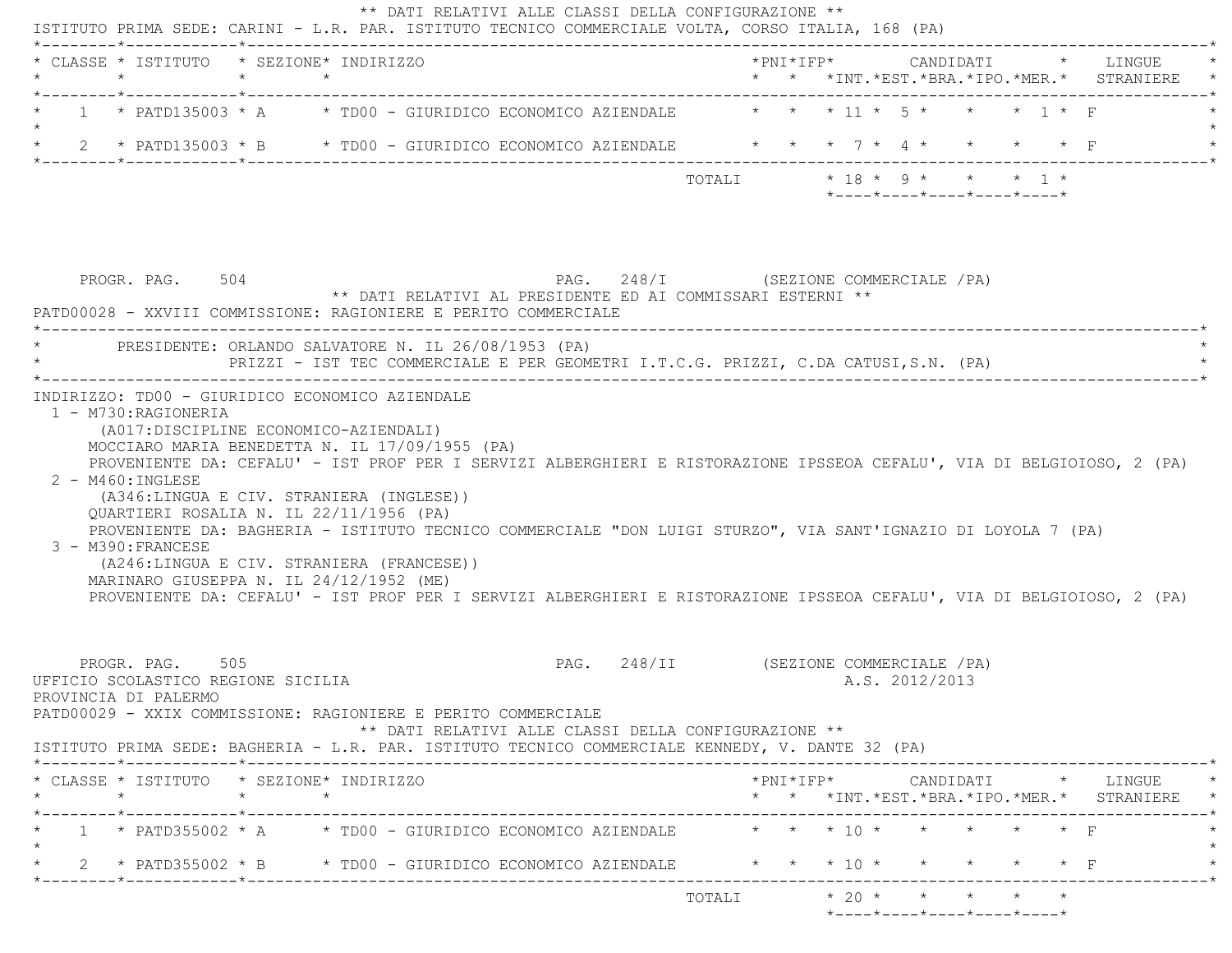| * PRESIDENTE: PUGLISI ROSA N. IL 03/10/1961 (EE)                                                                                              |                                                                                                                                                                                                                                                             |  | ALIA - ISTITUTO TECNICO COMMERCIALE I.T.C. DI ALIA, C.DA CHIANCHITELLO (PA)                                                                                                                                                                                                                                                                            |  |                |  |                                                                                     |
|-----------------------------------------------------------------------------------------------------------------------------------------------|-------------------------------------------------------------------------------------------------------------------------------------------------------------------------------------------------------------------------------------------------------------|--|--------------------------------------------------------------------------------------------------------------------------------------------------------------------------------------------------------------------------------------------------------------------------------------------------------------------------------------------------------|--|----------------|--|-------------------------------------------------------------------------------------|
| INDIRIZZO: TD00 - GIURIDICO ECONOMICO AZIENDALE<br>1 - M730:RAGIONERIA<br>$2 - M460$ : INGLESE<br>3 - M390: FRANCESE                          | (A017:DISCIPLINE ECONOMICO-AZIENDALI)<br>LEONE FRANCESCO N. IL 02/01/1968 (PA)<br>(A346:LINGUA E CIV. STRANIERA (INGLESE))<br>MORELLO ANTONINA N. IL 06/07/1957 (PA)<br>(A246:LINGUA E CIV. STRANIERA (FRANCESE))<br>VAZZANA GIUSEPPA N. IL 18/03/1956 (PA) |  | PROVENIENTE DA: PRIZZI - IST TEC COMMERCIALE E PER GEOMETRI I.T.C.G. PRIZZI, C.DA CATUSI,S.N. (PA)<br>PROVENIENTE DA: CEFALU' - IST PROF PER I SERVIZI ALBERGHIERI E RISTORAZIONE IPSSEOA CEFALU', VIA DI BELGIOIOSO, 2 (PA)<br>PROVENIENTE DA: CEFALU' - IST PROF PER I SERVIZI ALBERGHIERI E RISTORAZIONE IPSSEOA CEFALU', VIA DI BELGIOIOSO, 2 (PA) |  |                |  |                                                                                     |
| PROGR, PAG, 507<br>UFFICIO SCOLASTICO REGIONE SICILIA<br>PROVINCIA DI PALERMO<br>PATD00030 - XXX COMMISSIONE: RAGIONIERE E PERITO COMMERCIALE |                                                                                                                                                                                                                                                             |  | PAG. 249/II (SEZIONE COMMERCIALE / PA)<br>** DATI RELATIVI ALLE CLASSI DELLA CONFIGURAZIONE **                                                                                                                                                                                                                                                         |  | A.S. 2012/2013 |  |                                                                                     |
| ISTITUTO PRIMA SEDE: PALERMO - ISTITUTO TECNICO COMMERCIALE TD CRISPI, L.GO MARIO MINEO, 4 (PA)<br>* CLASSE * ISTITUTO * SEZIONE* INDIRIZZO   |                                                                                                                                                                                                                                                             |  |                                                                                                                                                                                                                                                                                                                                                        |  |                |  | * * *INT.*EST.*BRA.*IPO.*MER.* STRANIERE *                                          |
| * 1 * PATD01000T * B/ISBE * TD00 - GIURIDICO ECONOMICO AZIENDALE $\qquad$ * * * 19 * * * * * * * F                                            |                                                                                                                                                                                                                                                             |  |                                                                                                                                                                                                                                                                                                                                                        |  |                |  |                                                                                     |
| ISTITUTO SECONDA SEDE: CEFALU' - IST TEC COMMERCIALE E PER GEOMETRI JACOPO DEL DUCA, VIA PIETRAGROSSA N. 68/70 (PA)                           |                                                                                                                                                                                                                                                             |  |                                                                                                                                                                                                                                                                                                                                                        |  |                |  |                                                                                     |
| * CLASSE * ISTITUTO * SEZIONE* INDIRIZZO<br>$\star$ $\star$ $\star$ $\star$                                                                   |                                                                                                                                                                                                                                                             |  |                                                                                                                                                                                                                                                                                                                                                        |  |                |  | *PNI*IFP*     CANDIDATI    *   LINGUE<br>* * *INT.*EST.*BRA.*IPO.*MER.* STRANIERE * |
| * 2 * PATD022015 * A/ * TD00 - GIURIDICO ECONOMICO AZIENDALE * * * 21 * 1 * * 1 * * F<br>*--------*-----------*----------                     |                                                                                                                                                                                                                                                             |  |                                                                                                                                                                                                                                                                                                                                                        |  |                |  |                                                                                     |

 \*----------------------------------------------------------------------------------------------------------------------------\*\* PRESIDENTE: CAVALLARO DOMENICA N. IL 06/12/1948 (TP) \*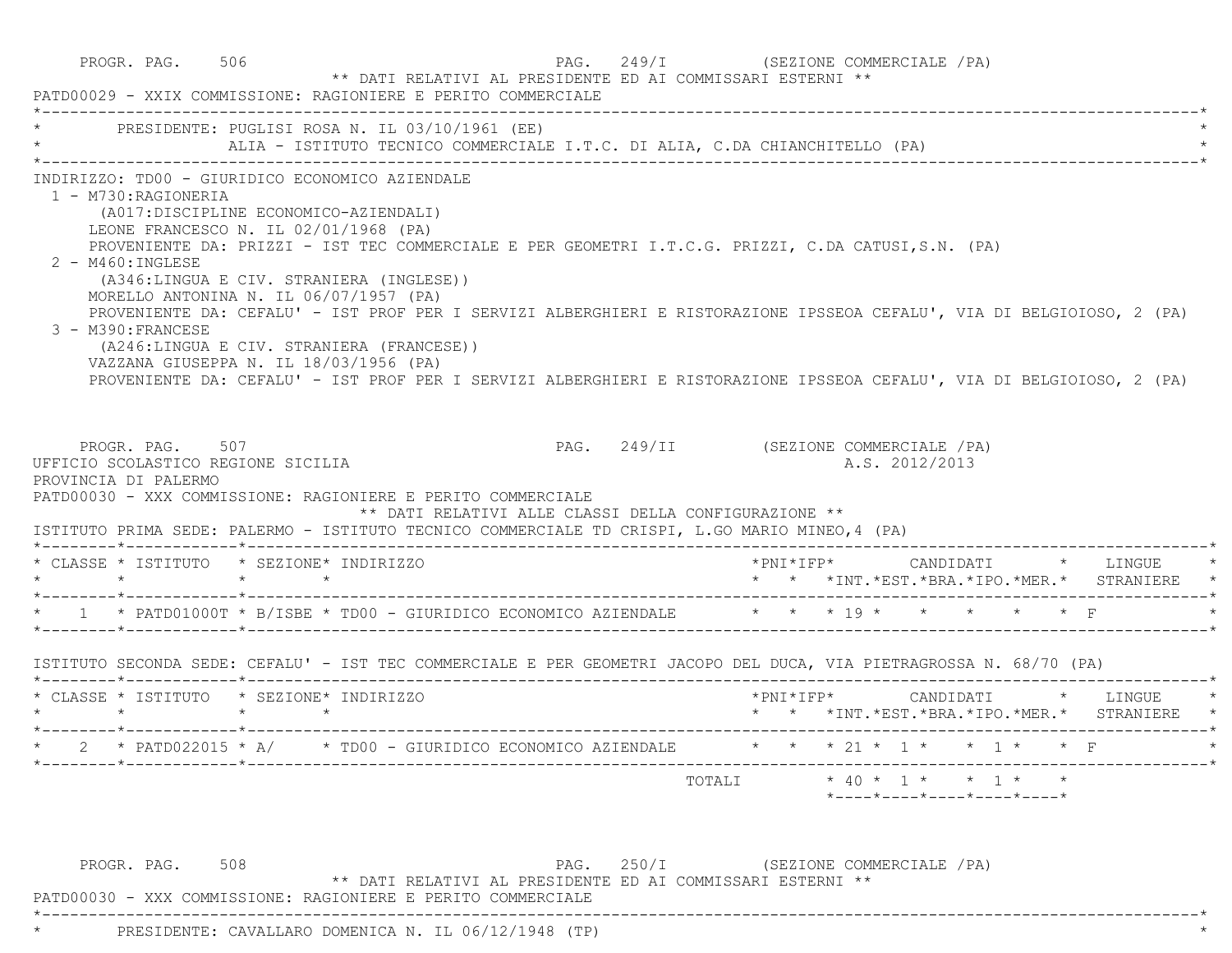|                                                                | PALERMO - LICEO CLASSICO GARIBALDI, VIA CANONICO ROTOLO (PA)                                                                                                                                                                                                                                                                                                                                                    |                                                                                                                                                                                                                                                     |
|----------------------------------------------------------------|-----------------------------------------------------------------------------------------------------------------------------------------------------------------------------------------------------------------------------------------------------------------------------------------------------------------------------------------------------------------------------------------------------------------|-----------------------------------------------------------------------------------------------------------------------------------------------------------------------------------------------------------------------------------------------------|
| 1 - M730:RAGIONERIA<br>2 - M460: INGLESE<br>3 - M390: FRANCESE | INDIRIZZO: TD00 - GIURIDICO ECONOMICO AZIENDALE<br>(A017:DISCIPLINE ECONOMICO-AZIENDALI)<br>DI MASI GIUSEPPE N. IL 13/04/1962 (PA)<br>(A346:LINGUA E CIV. STRANIERA (INGLESE))<br>PIZZULLO RINA N. IL 16/11/1962 (PA)<br>(A246:LINGUA E CIV. STRANIERA (FRANCESE))<br>DURANTE GIULIA N. IL 25/02/1955 (PA)<br>PROVENIENTE DA: PALERMO - ISTITUTO TECNICO COMMERCIALE PIO LA TORRE, VIA NINA SICILIANA N.22 (PA) | PROVENIENTE DA: PALERMO - IST PROF PER I SERVIZI ALBERGHIERI E RISTORAZIONE I.P.S.S.E.O.A. "PIETRO PIAZZA", CORSO DEI MI<br>PROVENIENTE DA: CARINI - IST PROF PER I SERVIZI ALBERGHIERI E RISTORAZIONE IPSEOA "UGO MURSIA", VIA TRATTATI DI ROMA, 6 |
| PROVINCIA DI PALERMO                                           | PROGR. PAG. 509<br>UFFICIO SCOLASTICO REGIONE SICILIA<br>PATD00031 - XXXI COMMISSIONE: RAGIONIERE E PERITO COMMERCIALE<br>** DATI RELATIVI ALLE CLASSI DELLA CONFIGURAZIONE **<br>ISTITUTO PRIMA SEDE: CIMINNA - ISTITUTO TECNICO COMMERCIALE ISTITUTO TECNICO COMMERCIALE, VIA C.A. DALLA CHIESA (PA)                                                                                                          | PAG. 250/II (SEZIONE COMMERCIALE /PA)<br>A.S. 2012/2013                                                                                                                                                                                             |
|                                                                | * CLASSE * ISTITUTO * SEZIONE* INDIRIZZO                                                                                                                                                                                                                                                                                                                                                                        | *PNI*IFP*     CANDIDATI    *   LINGUE<br>* * *INT.*EST.*BRA.*IPO.*MER.* STRANIERE                                                                                                                                                                   |
|                                                                | * 1 * PATD019019 * A * TD00 - GIURIDICO ECONOMICO AZIENDALE * * * 13 * 1 * * * * * F<br>ISTITUTO SECONDA SEDE: PALERMO - L.R. PAR. ISTITUTO TECNICO COMMERCIALE MILIZIANO, via Altofonte, 77 (PA)                                                                                                                                                                                                               |                                                                                                                                                                                                                                                     |
|                                                                | * CLASSE * ISTITUTO * SEZIONE* INDIRIZZO                                                                                                                                                                                                                                                                                                                                                                        | *PNI*IFP* CANDIDATI * LINGUE<br>* * *INT.*EST.*BRA.*IPO.*MER.* STRANIERE *                                                                                                                                                                          |
|                                                                |                                                                                                                                                                                                                                                                                                                                                                                                                 | * 2 * PATD29500G * A * TD00 - GIURIDICO ECONOMICO AZIENDALE * * * 8 * 4 * * * * * F                                                                                                                                                                 |
|                                                                |                                                                                                                                                                                                                                                                                                                                                                                                                 | TOTALI * 21 * 5 * * * * *<br>$*$ - - - - $*$ - - - - $*$ - - - - $*$ - - - - $*$ - - - - $*$                                                                                                                                                        |
| PROGR. PAG. 510                                                | ** DATI RELATIVI AL PRESIDENTE ED AI COMMISSARI ESTERNI **<br>PATD00031 - XXXI COMMISSIONE: RAGIONIERE E PERITO COMMERCIALE                                                                                                                                                                                                                                                                                     | PAG. 251/I (SEZIONE COMMERCIALE / PA)                                                                                                                                                                                                               |
|                                                                | PRESIDENTE: TORTORICI MARIA STEFANA N. IL 03/03/1955 (PA)                                                                                                                                                                                                                                                                                                                                                       | PARTINICO - IST TEC COMMERCIALE E PER GEOMETRI CARLO ALBERTO DALLA CHIESA, CORSO DEI MILLE 517 (PA)                                                                                                                                                 |
| 1 - M730:RAGIONERIA<br>2 - M460: INGLESE                       | INDIRIZZO: TD00 - GIURIDICO ECONOMICO AZIENDALE<br>(A017:DISCIPLINE ECONOMICO-AZIENDALI)<br>FRICANO FRANCESCO GIUSEPPEN. IL 06/05/1958 (PA)<br>PROVENIENTE DA: BAGHERIA - ISTITUTO TECNICO COMMERCIALE "DON LUIGI STURZO", VIA SANT'IGNAZIO DI LOYOLA 7 (PA)                                                                                                                                                    |                                                                                                                                                                                                                                                     |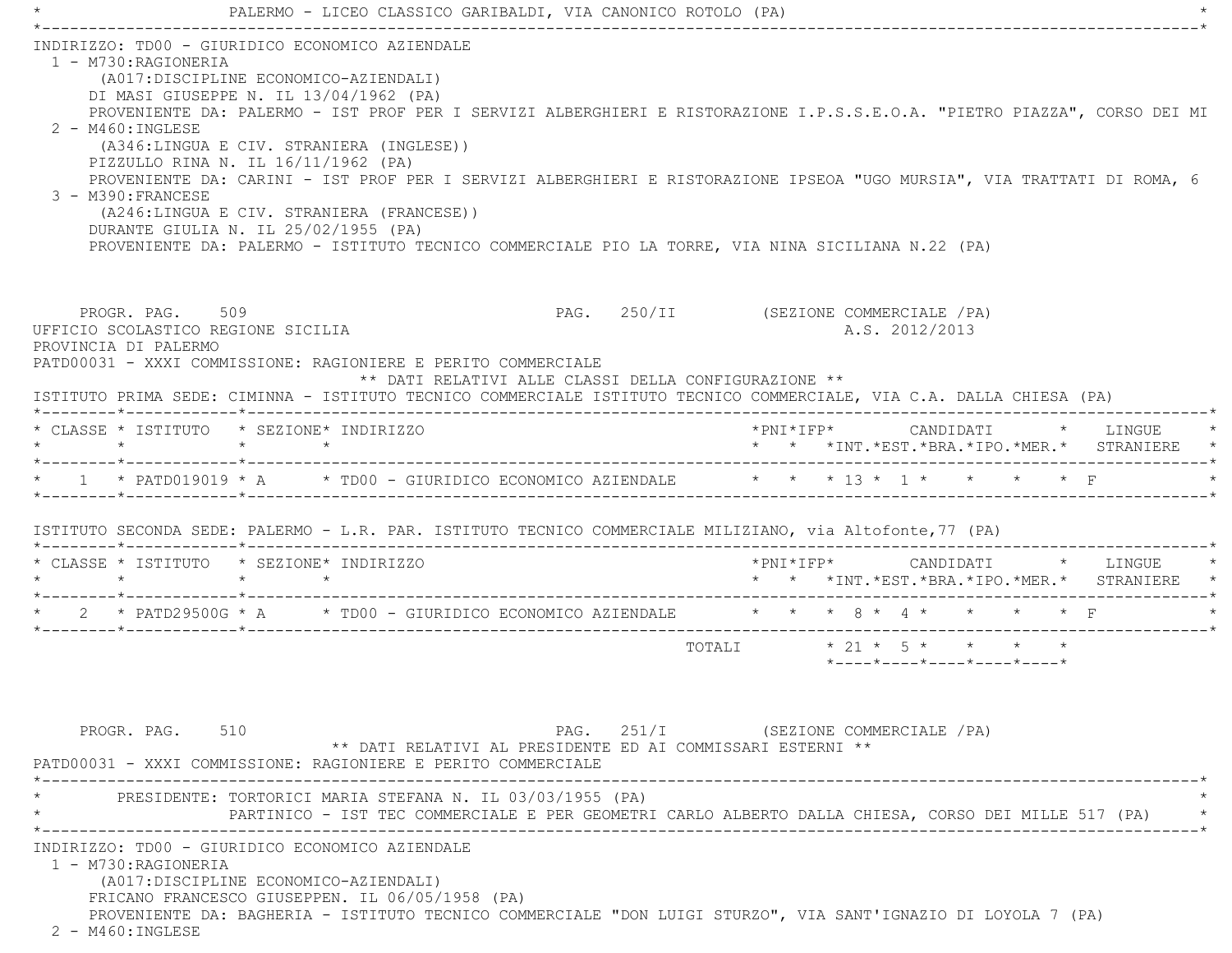(A346:LINGUA E CIV. STRANIERA (INGLESE)) MAGGIORE ONOFRIO N. IL 06/01/1958 (PA) PROVENIENTE DA: BAGHERIA - ISTITUTO TECNICO COMMERCIALE "DON LUIGI STURZO", VIA SANT'IGNAZIO DI LOYOLA 7 (PA) 3 - M390:FRANCESE (A246:LINGUA E CIV. STRANIERA (FRANCESE)) RIBAUDO MARIA PAOLA N. IL 27/07/1964 (PA) PROVENIENTE DA: CARINI - IST PROF PER I SERVIZI ALBERGHIERI E RISTORAZIONE IPSEOA "UGO MURSIA", VIA TRATTATI DI ROMA, 6 PROGR. PAG. 511 **PROGR. PAG. 251/II** (SEZIONE COMMERCIALE /PA) UFFICIO SCOLASTICO REGIONE SICILIA A.S. 2012/2013 PROVINCIA DI PALERMO PATD00032 - XXXII COMMISSIONE: RAGIONIERE E PERITO COMMERCIALE \*\* DATI RELATIVI ALLE CLASSI DELLA CONFIGURAZIONE \*\* ISTITUTO PRIMA SEDE: MARINEO - ISTITUTO TECNICO COMMERCIALE I.T.C. DI MARINEO, VIA ETTORE MAJORANA SN (PA) \*--------\*------------\*-------------------------------------------------------------------------------------------------------\* \* CLASSE \* ISTITUTO \* SEZIONE\* INDIRIZZO \*PNI\*IFP\* CANDIDATI \* LINGUE \* \* \* \* \* \* \* \*INT.\*EST.\*BRA.\*IPO.\*MER.\* STRANIERE \* \*--------\*------------\*-------------------------------------------------------------------------------------------------------\*\* 1 \* PATD00901P \* F \* TD00 - GIURIDICO ECONOMICO AZIENDALE \* \* \* 10 \* \* \* \* \* \* \* F \*--------\*------------\*-------------------------------------------------------------------------------------------------------\* ISTITUTO SECONDA SEDE: BISACQUINO - IST TEC COMMERCIALE E PER GEOMETRI DON CALOGERO DI VINCENTI, VIA SALERNO (PA) \*--------\*------------\*-------------------------------------------------------------------------------------------------------\* \* CLASSE \* ISTITUTO \* SEZIONE\* INDIRIZZO \*PNI\*IFP\* CANDIDATI \* LINGUE \* \* \* \* \* \* \* \*INT.\*EST.\*BRA.\*IPO.\*MER.\* STRANIERE \* \*--------\*------------\*-------------------------------------------------------------------------------------------------------\*\* 2 \* PATD014016 \* A \* TD00 - GIURIDICO ECONOMICO AZIENDALE \* \* \* 16 \* \* \* \* \* \* \* F \*--------\*------------\*-------------------------------------------------------------------------------------------------------\*TOTALI  $* 26 * * * * * * * * * *$  \*----\*----\*----\*----\*----\*PROGR. PAG. 512 **PAG.** 252/I (SEZIONE COMMERCIALE /PA) \*\* DATI RELATIVI AL PRESIDENTE ED AI COMMISSARI ESTERNI \*\* PATD00032 - XXXII COMMISSIONE: RAGIONIERE E PERITO COMMERCIALE \*----------------------------------------------------------------------------------------------------------------------------\*PRESIDENTE: ORTOLEVA MARIA N. IL 06/01/1952 (PA) PARTINICO - LICEO SCIENTIFICO LS SANTI SAVARINO, C/DA TURRISI (PA) \*----------------------------------------------------------------------------------------------------------------------------\* INDIRIZZO: TD00 - GIURIDICO ECONOMICO AZIENDALE 1 - M730:RAGIONERIA (A017:DISCIPLINE ECONOMICO-AZIENDALI) QUARTIERI MARCELLO N. IL 09/04/1962 (PA) PROVENIENTE DA: PALERMO - IST PROF PER I SERVIZI COMMERCIALI E TURISTICI L.EINAUDI, VIA MONGERBINO 51 (PA) 2 - M460:INGLESE (A346:LINGUA E CIV. STRANIERA (INGLESE)) BOMMARITO ROSATEA N. IL 25/09/1963 (PA) PROVENIENTE DA: PARTINICO - IST PROF INDUSTRIA E ARTIGIANATO M.O.CORBINO PARTINICO, VIA VERONA N.2 (PA) 3 - M390:FRANCESE(A246:LINGUA E CIV. STRANIERA (FRANCESE))

GIAMPORCARO VINCENZA N. IL 10/06/1959 (PA)

PROVENIENTE DA: BAGHERIA - ISTITUTO TECNICO COMMERCIALE "DON LUIGI STURZO", VIA SANT'IGNAZIO DI LOYOLA 7 (PA)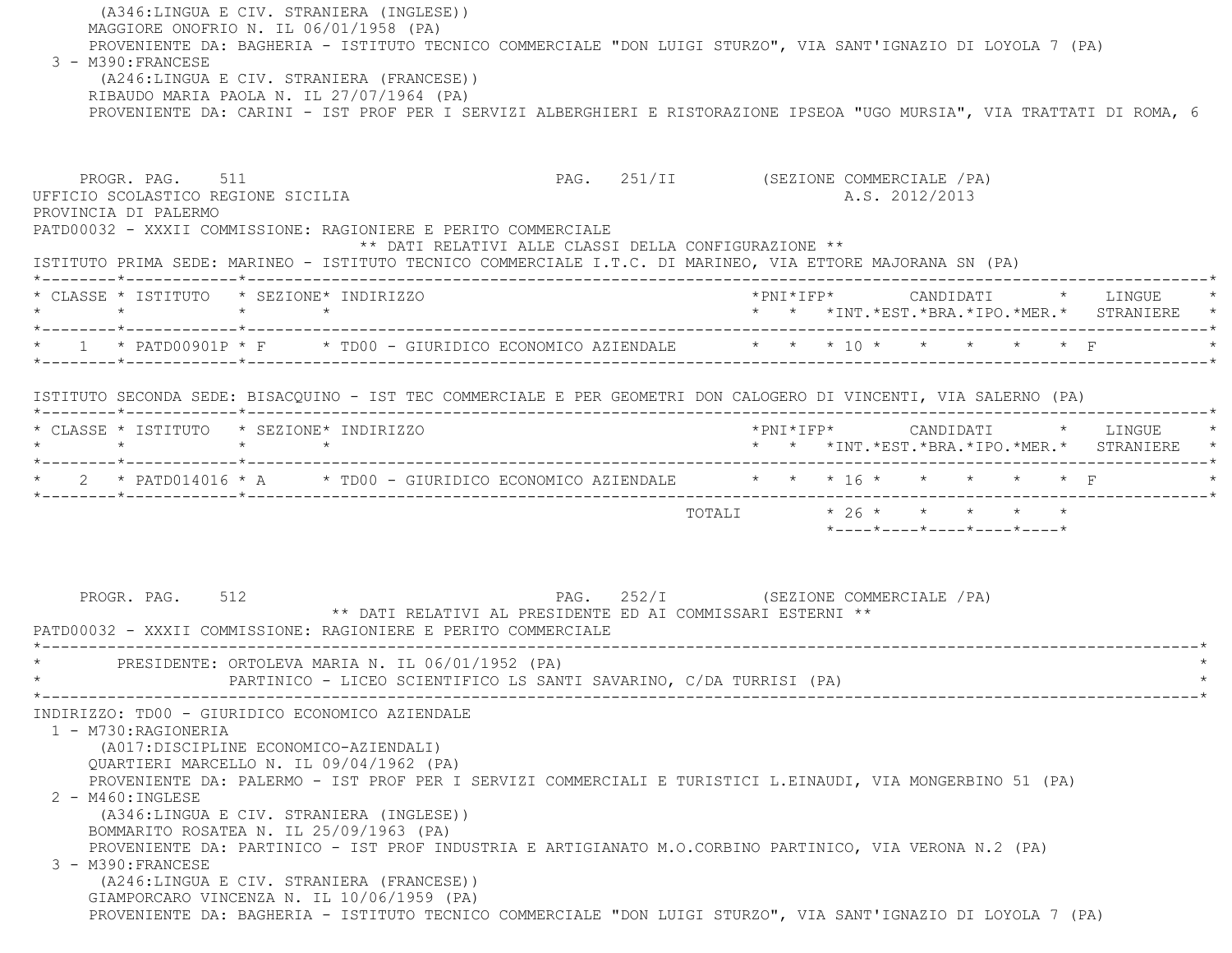|         | PROGR. PAG. 513<br>UFFICIO SCOLASTICO REGIONE SICILIA<br>PROVINCIA DI PALERMO<br>PATD00033 - XXXIII COMMISSIONE: RAGIONIERE E PERITO COMMERCIALE                                                                      |                 |  |  | PAG. 252/II (SEZIONE COMMERCIALE / PA)<br>** DATI RELATIVI ALLE CLASSI DELLA CONFIGURAZIONE **     |                            | A.S. 2012/2013 |  |                            |  |                                                                                          |
|---------|-----------------------------------------------------------------------------------------------------------------------------------------------------------------------------------------------------------------------|-----------------|--|--|----------------------------------------------------------------------------------------------------|----------------------------|----------------|--|----------------------------|--|------------------------------------------------------------------------------------------|
|         | ISTITUTO PRIMA SEDE: PALERMO - ISTITUTO TECNICO COMMERCIALE V.PARETO, VIA BRIGATA VERONA 5 (PA)<br>* CLASSE * ISTITUTO * SEZIONE* INDIRIZZO<br>$\star$ $\star$                                                        | $\star$ $\star$ |  |  |                                                                                                    |                            |                |  |                            |  | *PNI*IFP*     CANDIDATI    *   LINGUE<br>* * *INT. *EST. *BRA. *IPO. *MER. * STRANIERE * |
|         | * 1 * PATD080004 * E * TD00 - GIURIDICO ECONOMICO AZIENDALE * * * 11 * * * * * * * S<br>* * * * * E/ * TD00 - GIURIDICO ECONOMICO AZIENDALE * * * 4 * 1 * * * * * F                                                   |                 |  |  |                                                                                                    |                            |                |  |                            |  |                                                                                          |
|         | ISTITUTO SECONDA SEDE: PALERMO - L.R. PAR. ISTITUTO TECNICO COMMERCIALE SAN DOMENICO, VIA A. TELESINO, 18 (PA)                                                                                                        |                 |  |  |                                                                                                    |                            |                |  |                            |  |                                                                                          |
| $\star$ | * CLASSE * ISTITUTO * SEZIONE* INDIRIZZO                                                                                                                                                                              | $\star$ $\star$ |  |  |                                                                                                    |                            |                |  |                            |  | *PNI*IFP* CANDIDATI * LINGUE<br>* * *INT. *EST. *BRA. *IPO. *MER. * STRANIERE *          |
|         | 2 * PATD45500V * A * TD00 - GIURIDICO ECONOMICO AZIENDALE * * * 19 * 10 * * * * * F<br>* * * * * A/ * TD00 - GIURIDICO ECONOMICO AZIENDALE * * * * 1 * * * * * * * S                                                  |                 |  |  |                                                                                                    |                            |                |  |                            |  |                                                                                          |
|         |                                                                                                                                                                                                                       |                 |  |  |                                                                                                    | TOTALI * 35 * 11 * * * * * |                |  |                            |  |                                                                                          |
|         | PROGR. PAG. 514                                                                                                                                                                                                       |                 |  |  | PAG. 253/I (SEZIONE COMMERCIALE /PA)<br>** DATI RELATIVI AL PRESIDENTE ED AI COMMISSARI ESTERNI ** |                            |                |  | *----*----*----*----*----* |  |                                                                                          |
|         | PATD00033 - XXXIII COMMISSIONE: RAGIONIERE E PERITO COMMERCIALE<br>PRESIDENTE: CIPOLLA GIUSEPPE N. IL 01/04/1952 (PA)<br>PARTINICO - IST PROF PER L'AGRICOLTURA E L'AMBIENTE PARTINICO, VIA GOFFREDO MAMELI N. 4 (PA) |                 |  |  |                                                                                                    |                            |                |  |                            |  |                                                                                          |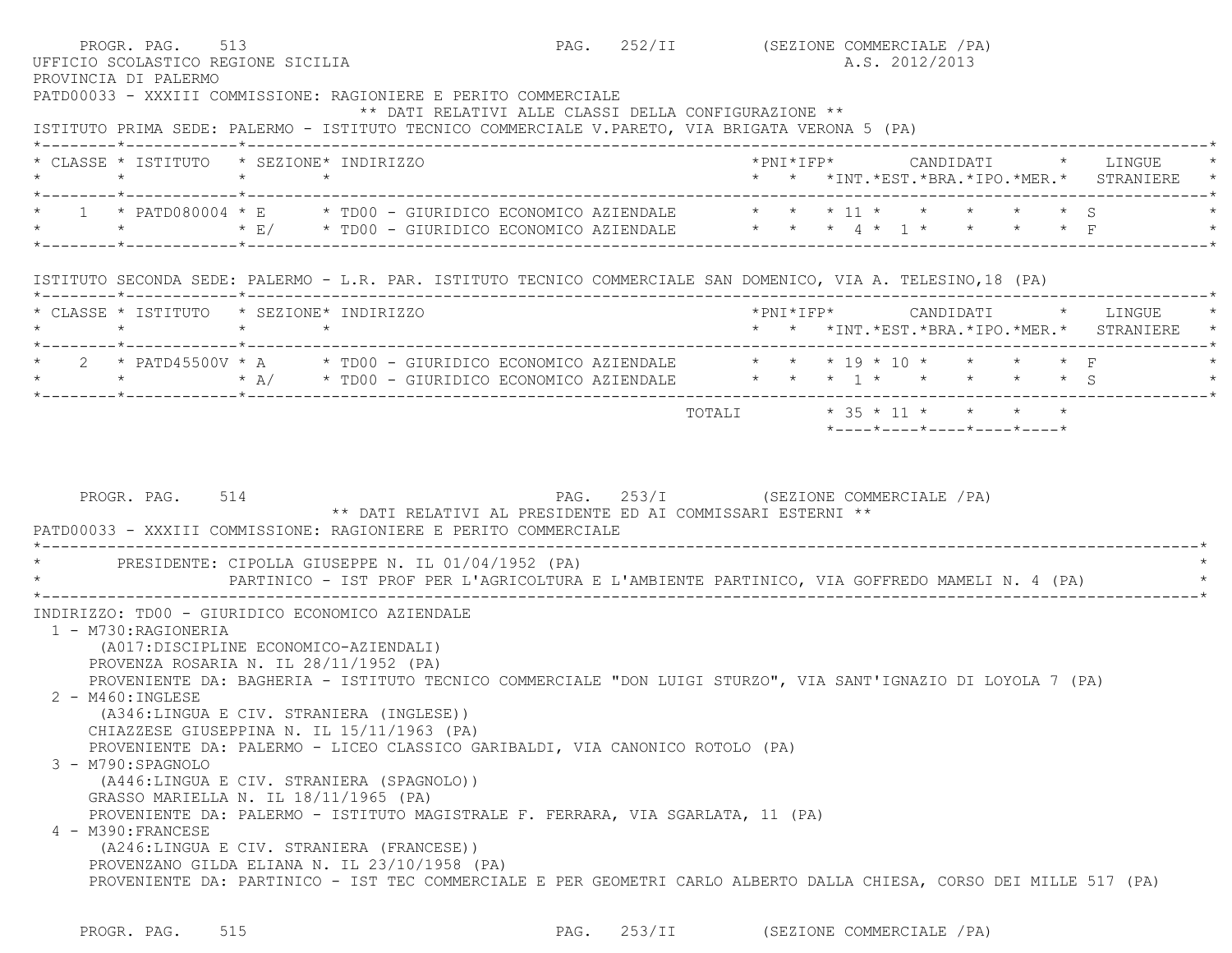UFFICIO SCOLASTICO REGIONE SICILIA A.S. 2012/2013 PROVINCIA DI PALERMO PATD00034 - XXXIV COMMISSIONE: RAGIONIERE E PERITO COMMERCIALE \*\* DATI RELATIVI ALLE CLASSI DELLA CONFIGURAZIONE \*\* ISTITUTO PRIMA SEDE: PALERMO - L.R. PAR. ISTITUTO TECNICO COMMERCIALE TRINACRIA, VIA CUSCINA',10 (PA) \*--------\*------------\*-------------------------------------------------------------------------------------------------------\* \* CLASSE \* ISTITUTO \* SEZIONE\* INDIRIZZO \*PNI\*IFP\* CANDIDATI \* LINGUE \* \* \* \* \* \* \* \*INT.\*EST.\*BRA.\*IPO.\*MER.\* STRANIERE \* \*--------\*------------\*-------------------------------------------------------------------------------------------------------\*\* 1 \* PATD27500A \* A \* TD00 - GIURIDICO ECONOMICO AZIENDALE \* \* \* 10 \* 5 \* \* \* \* \* F \*--------\*------------\*-------------------------------------------------------------------------------------------------------\* ISTITUTO SECONDA SEDE: CALTAVUTURO - L.R. PAR. ISTITUTO TECNICO PER IL TURISMO TRINACRIA - ITT, VIA CERDA TAORMINA,29 (PA) \*--------\*------------\*-------------------------------------------------------------------------------------------------------\* \* CLASSE \* ISTITUTO \* SEZIONE\* INDIRIZZO \*PNI\*IFP\* CANDIDATI \* LINGUE \* \* \* \* \* \* \* \*INT.\*EST.\*BRA.\*IPO.\*MER.\* STRANIERE \* \*--------\*------------\*-------------------------------------------------------------------------------------------------------\* \* 2 \* PATN005008 \* A \* TN00 - TURISMO \* \* \* 18 \* 3 \* \* \* \* F/ S \* \*--------\*------------\*-------------------------------------------------------------------------------------------------------\*TOTALI  $* 28 * 8 * * * * * * * *$  \*----\*----\*----\*----\*----\*PROGR. PAG. 516 **PAG.** 254/I (SEZIONE COMMERCIALE /PA) \*\* DATI RELATIVI AL PRESIDENTE ED AI COMMISSARI ESTERNI \*\* PATD00034 - XXXIV COMMISSIONE: RAGIONIERE E PERITO COMMERCIALE \*----------------------------------------------------------------------------------------------------------------------------\*PRESIDENTE: GIAMBELLUCA MARIA RITA N. IL 29/01/1950 (PA) \* CASTELBUONO - IST PROF PER L'AGRICOLTURA E L'AMBIENTE I.P.A.A. "LUIGI FAILLA TEDALDI, VIA MAZZINI 25 (PA\* \*----------------------------------------------------------------------------------------------------------------------------\* INDIRIZZO: TD00 - GIURIDICO ECONOMICO AZIENDALE 1 - M730:RAGIONERIA (A017:DISCIPLINE ECONOMICO-AZIENDALI) PERRICONE ROSANNA N. IL 16/11/1968 (PA) PROVENIENTE DA: PALERMO - IST PROF PER I SERVIZI ALBERGHIERI E RISTORAZIONE F.PAOLO CASCINO (EX III ALBERG, VIA FATTORI, 2 - M460:INGLESE (A346:LINGUA E CIV. STRANIERA (INGLESE)) ROMEO MARIA GRAZIA TIZIAN. IL 25/09/1965 (PA) PROVENIENTE DA: CEFALU' - ISTITUTO D'ARTE DIEGO BIANCA AMATO, VIA DEL III MILLENNIO (PA) 3 - M390:FRANCESE (A246:LINGUA E CIV. STRANIERA (FRANCESE)) MIOSI MARIA ROSALIA N. IL 20/07/1961 (TP) PROVENIENTE DA: PALERMO - ISTITUTO TECNICO COMMERCIALE V.PARETO, VIA BRIGATA VERONA 5 (PA) INDIRIZZO: TN00 - TURISMO 1 - M390:FRANCESE (A246:LINGUA E CIV. STRANIERA (FRANCESE)) MIOSI MARIA ROSALIA N. IL 20/07/1961 (TP) PROVENIENTE DA: PALERMO - ISTITUTO TECNICO COMMERCIALE V.PARETO, VIA BRIGATA VERONA 5 (PA) 2 - M790:SPAGNOLO (A446:LINGUA E CIV. STRANIERA (SPAGNOLO)) CIMO' GERMANA N. IL 28/06/1958 (PA) PROVENIENTE DA: PALERMO - IST PROF PER I SERVIZI ALBERGHIERI E RISTORAZIONE P.BORSELLINO, PIAZZETTA G. BELLISSIMA 3 (PA) 3 - M156:ISTITUZIONI DI DIRITTO (A019:DISCIPLINE GIURIDICHE ED ECONOMIC. ) PRESCIA ANNA MARIA N. IL 04/04/1964 (PA)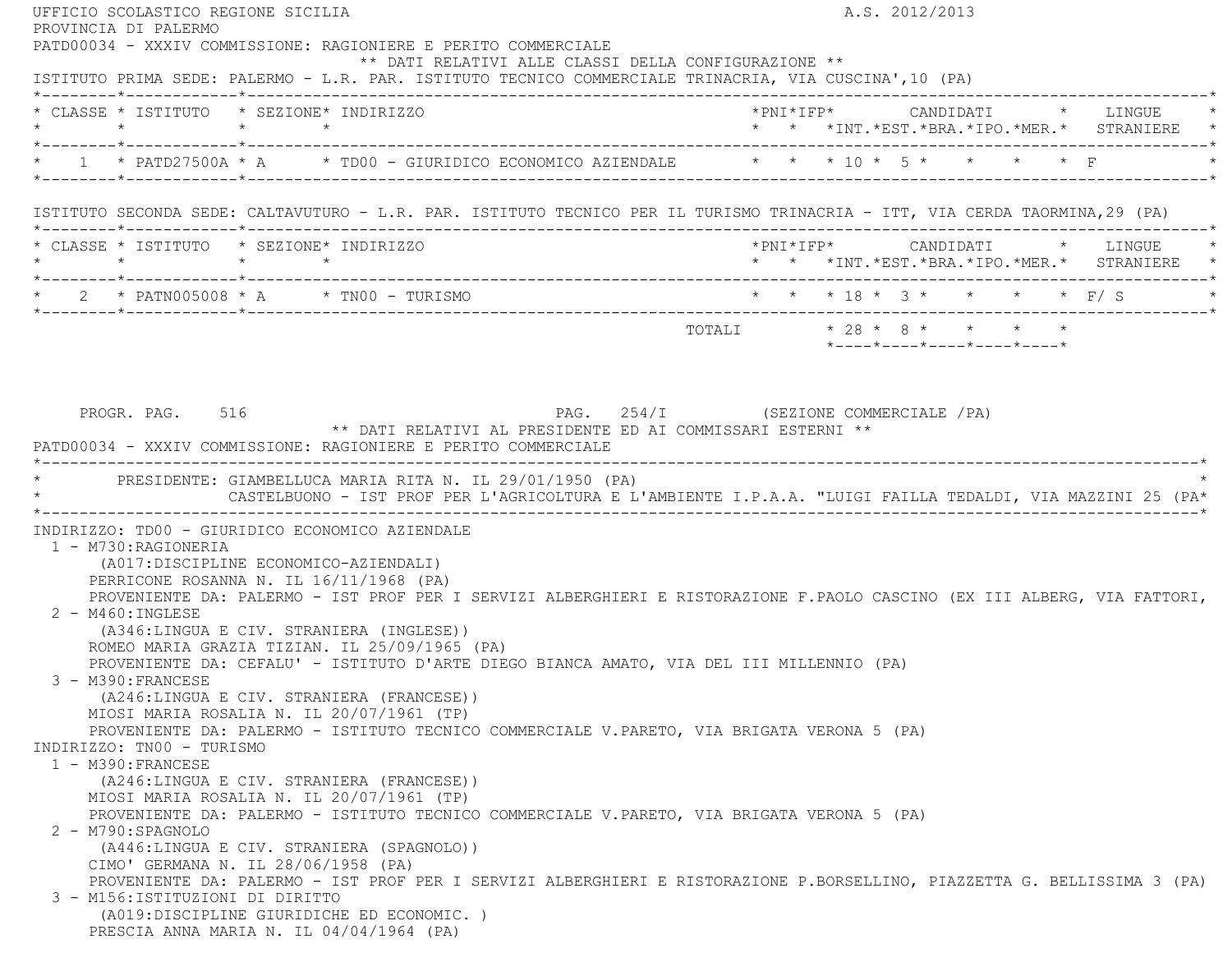PROVENIENTE DA: PALERMO - IST PROF PER I SERVIZI ALBERGHIERI E RISTORAZIONE P.BORSELLINO, PIAZZETTA G. BELLISSIMA 3 (PA) PROGR. PAG. 517 CHARGE 1988 PAG. 254/II (SEZIONE COMMERCIALE / PA) UFFICIO SCOLASTICO REGIONE SICILIA A.S. 2012/2013 PROVINCIA DI PALERMO PATD00035 - XXXV COMMISSIONE: RAGIONIERE E PERITO COMMERCIALE \*\* DATI RELATIVI ALLE CLASSI DELLA CONFIGURAZIONE \*\* ISTITUTO PRIMA SEDE: BAGHERIA - ISTITUTO TECNICO COMMERCIALE "DON LUIGI STURZO", VIA SANT'IGNAZIO DI LOYOLA 7 (PA) \*--------\*------------\*-------------------------------------------------------------------------------------------------------\* \* CLASSE \* ISTITUTO \* SEZIONE\* INDIRIZZO \*PNI\*IFP\* CANDIDATI \* LINGUE \* \* \* \* \* \* \* \*INT.\*EST.\*BRA.\*IPO.\*MER.\* STRANIERE \* \*--------\*------------\*-------------------------------------------------------------------------------------------------------\*\* 1 \* PATD050008 \* G \* TD00 - GIURIDICO ECONOMICO AZIENDALE \* \* \* 15 \* \* \* \* \* \* \* \* T \*--------\*------------\*-------------------------------------------------------------------------------------------------------\* ISTITUTO SECONDA SEDE: CEFALU' - IST PROF PER I SERVIZI ALBERGHIERI E RISTORAZIONE IPSSEOA CEFALU', VIA DI BELGIOIOSO, 2 (PA) \*--------\*------------\*-------------------------------------------------------------------------------------------------------\* \* CLASSE \* ISTITUTO \* SEZIONE\* INDIRIZZO \*PNI\*IFP\* CANDIDATI \* LINGUE \* \* \* \* \* \* \* \*INT.\*EST.\*BRA.\*IPO.\*MER.\* STRANIERE \* \*--------\*------------\*-------------------------------------------------------------------------------------------------------\* \* 2 \* PARH00201T \* A \* RR9Q - TECNICO SERV. TURIS.(NUOVO ORD.) \* \* \* 18 \* 1 \* \* \* \* F \* \* \* \* A/ \* RR9Q - TECNICO SERV. TURIS.(NUOVO ORD.) \* \* \* 7 \* \* \* \* \* T \* \*--------\*------------\*-------------------------------------------------------------------------------------------------------\* TOTALI \* 40 \* 1 \* \* \* \* \*----\*----\*----\*----\*----\*PROGR. PAG. 518 PAG. 255/I (SEZIONE COMMERCIALE / PA) \*\* DATI RELATIVI AL PRESIDENTE ED AI COMMISSARI ESTERNI \*\* PATD00035 - XXXV COMMISSIONE: RAGIONIERE E PERITO COMMERCIALE \*----------------------------------------------------------------------------------------------------------------------------\*PRESIDENTE: VIOLA GIOVANNA N. IL 31/05/1954 (PA) PARTINICO - LICEO SCIENTIFICO LS SANTI SAVARINO, C/DA TURRISI (PA) \*----------------------------------------------------------------------------------------------------------------------------\* INDIRIZZO: TD00 - GIURIDICO ECONOMICO AZIENDALE 1 - M079:ECONOMIA E TECNICA DELL'AZIENDA TURISTICA (A017:DISCIPLINE ECONOMICO-AZIENDALI) INGRASSIA PAOLO N. IL 25/03/1962 (PA) PROVENIENTE DA: PALERMO - ISTITUTO TECNICO COMMERCIALE V.PARETO, VIA BRIGATA VERONA 5 (PA) 2 - M730:RAGIONERIA (A017:DISCIPLINE ECONOMICO-AZIENDALI) INGRASSIA PAOLO N. IL 25/03/1962 (PA) PROVENIENTE DA: PALERMO - ISTITUTO TECNICO COMMERCIALE V.PARETO, VIA BRIGATA VERONA 5 (PA) 3 - M460:INGLESE (A346:LINGUA E CIV. STRANIERA (INGLESE)) MARTINO ELISABETTA N. IL 14/11/1967 (CT) PROVENIENTE DA: ALIA - ISTITUTO TECNICO COMMERCIALE I.T.C. DI ALIA, C.DA CHIANCHITELLO (PA) 4 - M462:INGLESE (A346:LINGUA E CIV. STRANIERA (INGLESE)) MARTINO ELISABETTA N. IL 14/11/1967 (CT) PROVENIENTE DA: ALIA - ISTITUTO TECNICO COMMERCIALE I.T.C. DI ALIA, C.DA CHIANCHITELLO (PA) 5 - M940:TEDESCO (A546:LINGUA E CIV. STRANIERA (TEDESCO)) ALAGNA ANNA N. IL 26/10/1960 (PA) PROVENIENTE DA: PALERMO - IST PROF PER I SERVIZI ALBERGHIERI E RISTORAZIONE P.BORSELLINO, PIAZZETTA G. BELLISSIMA 3 (PA)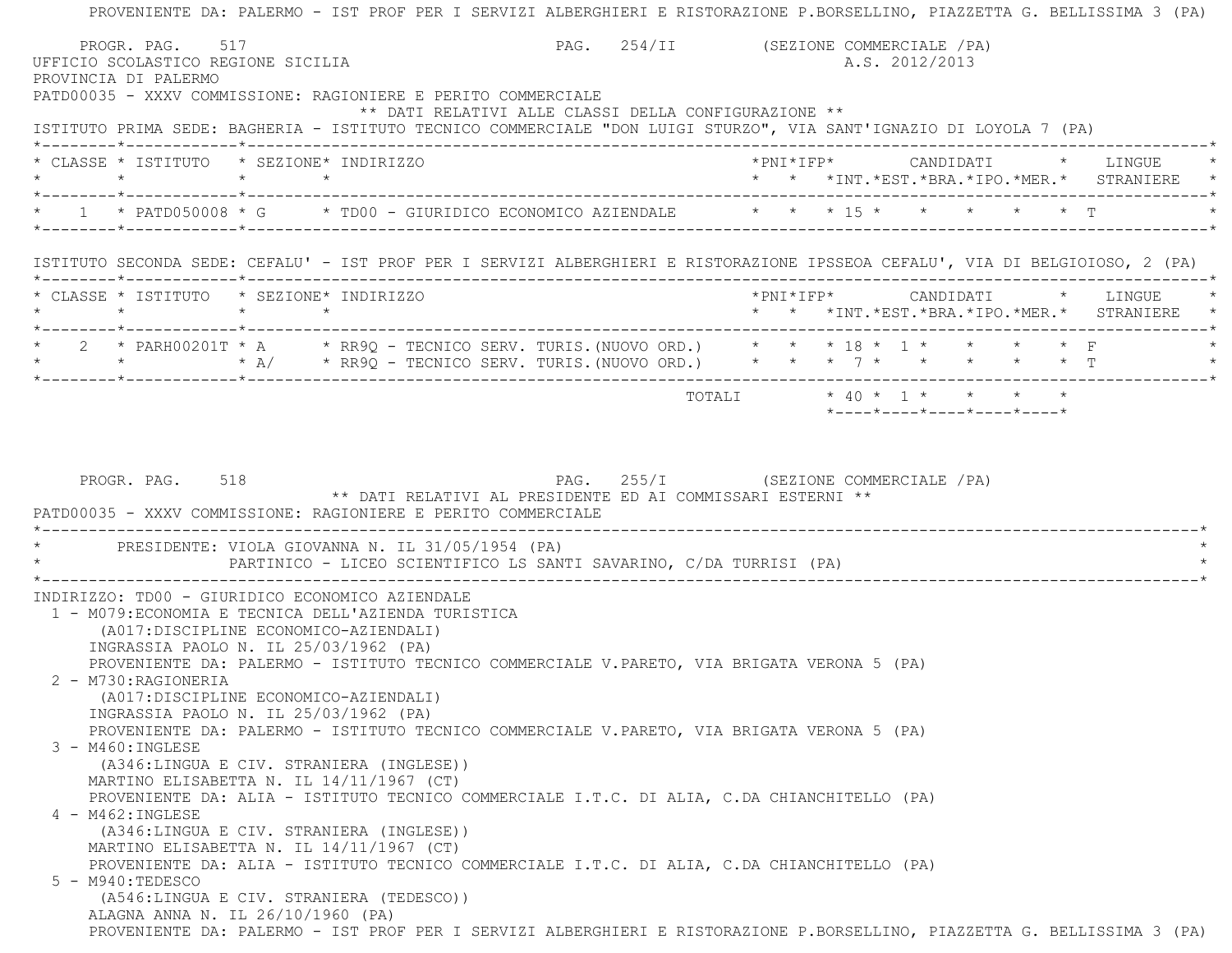INDIRIZZO: RR9Q - TECNICO SERV. TURIS.(NUOVO ORD.) 1 - M079:ECONOMIA E TECNICA DELL'AZIENDA TURISTICA (A017:DISCIPLINE ECONOMICO-AZIENDALI) INGRASSIA PAOLO N. IL 25/03/1962 (PA) PROVENIENTE DA: PALERMO - ISTITUTO TECNICO COMMERCIALE V.PARETO, VIA BRIGATA VERONA 5 (PA) 2 - M730:RAGIONERIA (A017:DISCIPLINE ECONOMICO-AZIENDALI) INGRASSIA PAOLO N. IL 25/03/1962 (PA) PROVENIENTE DA: PALERMO - ISTITUTO TECNICO COMMERCIALE V.PARETO, VIA BRIGATA VERONA 5 (PA) 3 - M460:INGLESE (A346:LINGUA E CIV. STRANIERA (INGLESE)) MARTINO ELISABETTA N. IL 14/11/1967 (CT) PROVENIENTE DA: ALIA - ISTITUTO TECNICO COMMERCIALE I.T.C. DI ALIA, C.DA CHIANCHITELLO (PA) (SEGUONO DATI RELATIVI AI COMMISSARI ESTERNI) PROGR. PAG. 519 PAG. PAG. 255/II (SEZIONE COMMERCIALE / PA) \*\* DATI RELATIVI AI COMMISSARI ESTERNI \*\* 4 - M462:INGLESE (A346:LINGUA E CIV. STRANIERA (INGLESE)) MARTINO ELISABETTA N. IL 14/11/1967 (CT) PROVENIENTE DA: ALIA - ISTITUTO TECNICO COMMERCIALE I.T.C. DI ALIA, C.DA CHIANCHITELLO (PA) 5 - M940:TEDESCO (A546:LINGUA E CIV. STRANIERA (TEDESCO)) ALAGNA ANNA N. IL 26/10/1960 (PA) PROVENIENTE DA: PALERMO - IST PROF PER I SERVIZI ALBERGHIERI E RISTORAZIONE P.BORSELLINO, PIAZZETTA G. BELLISSIMA 3 (PA) 6 - M390:FRANCESE (A246:LINGUA E CIV. STRANIERA (FRANCESE)) REINA DOMENICO N. IL 24/09/1956 (PA) PROVENIENTE DA: PALERMO - ISTITUTO TECNICO PER IL TURISMO MARCO POLO, VIA UGO LA MALFA 113 (PA) PROGR. PAG. 520 **PAG.** 255/III (SEZIONE COMMERCIALE /PA) UFFICIO SCOLASTICO REGIONE SICILIA A.S. 2012/2013 PROVINCIA DI PALERMO PATD05001 - I COMMISSIONE: RAGIONIERE PERITO COMMERCIALE E PROGRAMMATORE \*\* DATI RELATIVI ALLE CLASSI DELLA CONFIGURAZIONE \*\* ISTITUTO PRIMA SEDE: PARTINICO - IST TEC COMMERCIALE E PER GEOMETRI CARLO ALBERTO DALLA CHIESA, CORSO DEI MILLE 517 (PA) \*--------\*------------\*-------------------------------------------------------------------------------------------------------\* \* CLASSE \* ISTITUTO \* SEZIONE\* INDIRIZZO \*PNI\*IFP\* CANDIDATI \* LINGUE \* \* \* \* \* \* \* \*INT.\*EST.\*BRA.\*IPO.\*MER.\* STRANIERE \* \*--------\*------------\*-------------------------------------------------------------------------------------------------------\*\* 1 \* PATD09000P \* C \* TD05 - PROGRAMMATORI \* \* \* \* 14 \* \* \* \* \* \* \* \*  $\star$ \* 2 \* PATD09000P \* D \* TD05 - PROGRAMMATORI \* \* \* \* 21 \* \* \* \* \* \* \* \* \*--------\*------------\*-------------------------------------------------------------------------------------------------------\*TOTALI  $* 35 * * * * * * * * *$ \*----\*----\*----\*----\*----\*

\*----------------------------------------------------------------------------------------------------------------------------\*

PROGR. PAG. 521 Services and the services of the page of the services of the services of the page of the page of the page of the page of the page of the page of the page of the page of the page of the page of the page of t

\*\* DATI RELATIVI AL PRESIDENTE ED AI COMMISSARI ESTERNI \*\*

PATD05001 - I COMMISSIONE: RAGIONIERE PERITO COMMERCIALE E PROGRAMMATORE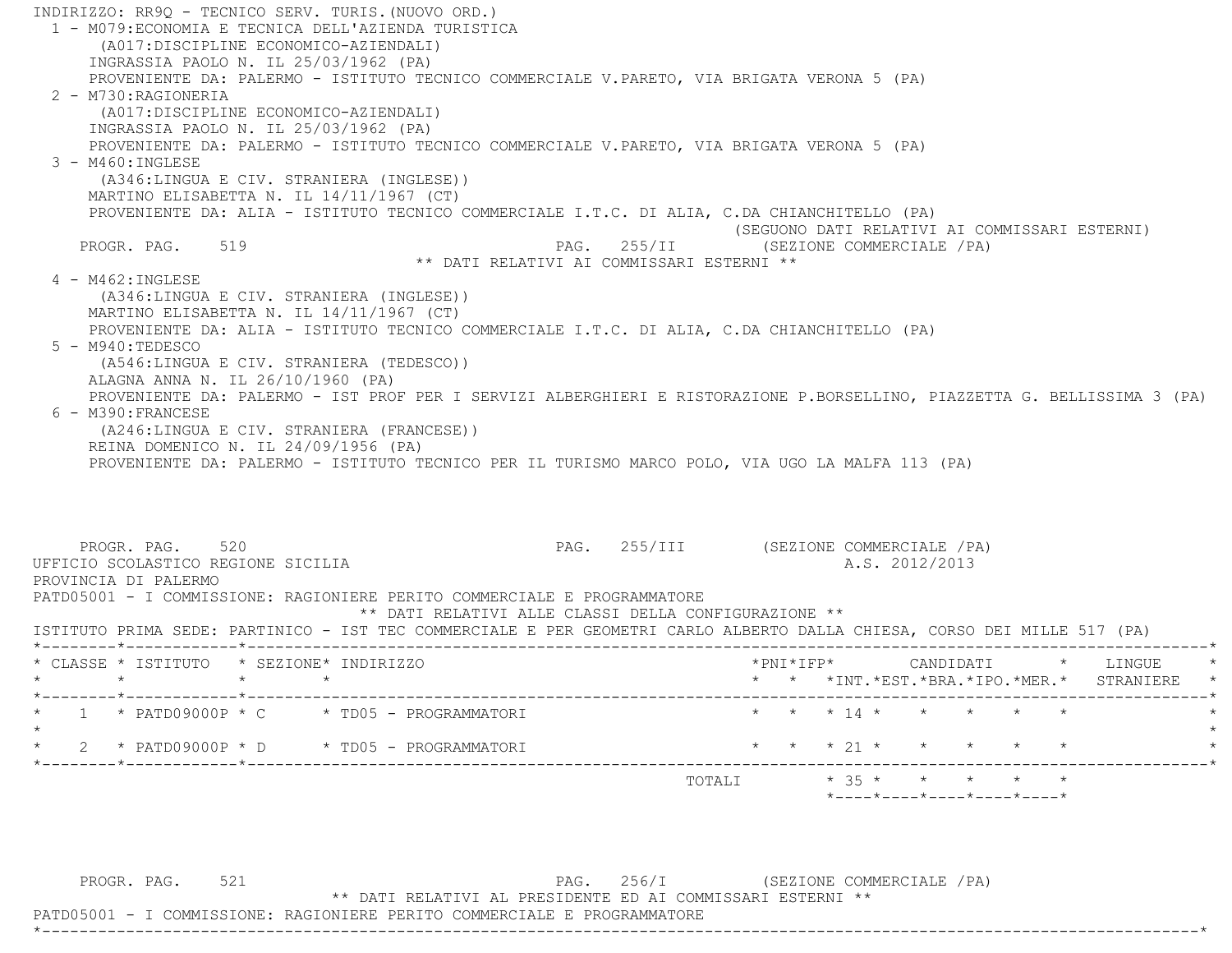\* PRESIDENTE: ZABBIA POMARA MARIO N. IL 01/01/1954 (PA) \* CORLEONE - SCUOLA ELEMENTARE C O R L E O N E, VIA FRANCESCA MORVILLO, 1 (PA) \*----------------------------------------------------------------------------------------------------------------------------\* INDIRIZZO: TD05 - PROGRAMMATORI 1 - M452:INFORMATICA GENERALE ED APPLICAZIONI GESTIONALI (A042:INFORMATICA) MANTO ROSARIO N. IL 03/12/1970 (PA) PROVENIENTE DA: GANGI - ISTITUTO TECNICO COMMERCIALE "G. SALERNO", VIA ROCCO CHINNICI S.N.C (PA) 2 - M460:INGLESE (A346:LINGUA E CIV. STRANIERA (INGLESE) PATRONAGGIO MARIA N. IL 12/02/1964 (PA) PROVENIENTE DA: MARINEO - ISTITUTO TECNICO COMMERCIALE I.T.C. DI MARINEO, VIA ETTORE MAJORANA SN (PA) 3 - SU75:MATEMATICA,CALCOLO DELLE PROBABIL. E STATISTICA (A048:MATEMATICA APPLICATA) INCANDELA GIOVANNA N. IL 15/09/1955 (PA) PROVENIENTE DA: BAGHERIA - ISTITUTO TECNICO COMMERCIALE "DON LUIGI STURZO", VIA SANT'IGNAZIO DI LOYOLA 7 (PA) PROGR. PAG. 522 PAG. 256/II (SEZIONE COMMERCIALE / PA) UFFICIO SCOLASTICO REGIONE SICILIA A.S. 2012/2013 PROVINCIA DI PALERMO PATD05002 - II COMMISSIONE: RAGIONIERE PERITO COMMERCIALE E PROGRAMMATORE \*\* DATI RELATIVI ALLE CLASSI DELLA CONFIGURAZIONE \*\* ISTITUTO PRIMA SEDE: TERMINI IMERESE - IST TEC COMMERCIALE E PER GEOMETRI STENIO TERMINI IMERESE, VIA E.FERMI (PA) \*--------\*------------\*-------------------------------------------------------------------------------------------------------\* \* CLASSE \* ISTITUTO \* SEZIONE\* INDIRIZZO \*PNI\*IFP\* CANDIDATI \* LINGUE \* \* \* \* \* \* \* \*INT.\*EST.\*BRA.\*IPO.\*MER.\* STRANIERE \* \*--------\*------------\*-------------------------------------------------------------------------------------------------------\*1 \* PATD01301A \* P \* TD05 - PROGRAMMATORI \* \* \* \* 22 \* \* \* \* \* \*  $\star$ \* 2 \* PATD01301A \* O \* TD05 - PROGRAMMATORI \* \* \* \* 23 \* \* \* \* \* \* \* \*--------\*------------\*-------------------------------------------------------------------------------------------------------\*TOTALI  $\star$  45  $\star$   $\star$   $\star$   $\star$   $\star$  \*----\*----\*----\*----\*----\*PROGR. PAG. 523 **PAG. 257/I (SEZIONE COMMERCIALE /PA)**  \*\* DATI RELATIVI AL PRESIDENTE ED AI COMMISSARI ESTERNI \*\* PATD05002 - II COMMISSIONE: RAGIONIERE PERITO COMMERCIALE E PROGRAMMATORE \*----------------------------------------------------------------------------------------------------------------------------\*PRESIDENTE: BARTOLOTTA BENEDETTA LIDIA N. IL 29/07/1970 (MI) PARTINICO - LICEO SCIENTIFICO LS SANTI SAVARINO, C/DA TURRISI (PA) \*----------------------------------------------------------------------------------------------------------------------------\* INDIRIZZO: TD05 - PROGRAMMATORI 1 - M452:INFORMATICA GENERALE ED APPLICAZIONI GESTIONALI (A042:INFORMATICA) MOLINELLI DAVIDE N. IL 05/06/1965 (PA) PROVENIENTE DA: PALERMO - ISTITUTO TECNICO INDUSTRIALE ITI VITTORIO EMANUELE III, VIA DUCA DELLA VERDURA 48 (PA) 2 - M460:INGLESE (A346:LINGUA E CIV. STRANIERA (INGLESE) PARADISO ROSA N. IL 29/01/1955 (PA) PROVENIENTE DA: PARTINICO - IST TEC COMMERCIALE E PER GEOMETRI CARLO ALBERTO DALLA CHIESA, CORSO DEI MILLE 517 (PA) 3 - SU75:MATEMATICA,CALCOLO DELLE PROBABIL. E STATISTICA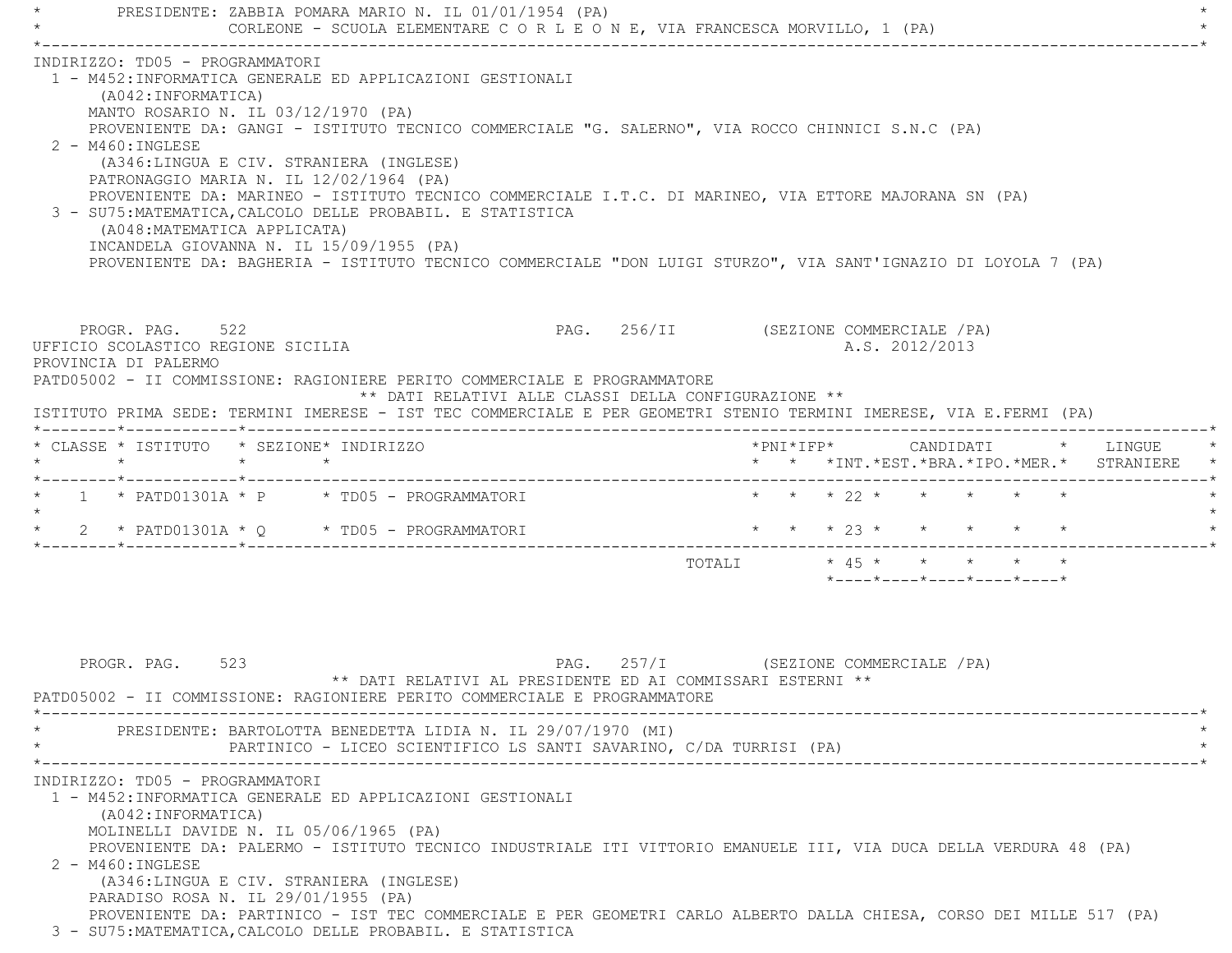(A048:MATEMATICA APPLICATA) CROCO GIACOMO N. IL 09/04/1955 (PA) PROVENIENTE DA: PARTINICO - IST TEC COMMERCIALE E PER GEOMETRI CARLO ALBERTO DALLA CHIESA, CORSO DEI MILLE 517 (PA) PROGR. PAG. 524 SALLA SERIORE COMMERCIALE (PA) UFFICIO SCOLASTICO REGIONE SICILIA A.S. 2012/2013 PROVINCIA DI PALERMO PATD05003 - III COMMISSIONE: RAGIONIERE PERITO COMMERCIALE E PROGRAMMATORE \*\* DATI RELATIVI ALLE CLASSI DELLA CONFIGURAZIONE \*\* ISTITUTO PRIMA SEDE: PALERMO - ISTITUTO TECNICO COMMERCIALE F. FERRARA, VIA SGARLATA 11 (PA) \*--------\*------------\*-------------------------------------------------------------------------------------------------------\* \* CLASSE \* ISTITUTO \* SEZIONE\* INDIRIZZO \*PNI\*IFP\* CANDIDATI \* LINGUE \* \* \* \* \* \* \* \*INT.\*EST.\*BRA.\*IPO.\*MER.\* STRANIERE \* \*--------\*------------\*-------------------------------------------------------------------------------------------------------\*1 \* PATD023011 \* AP \* TD05 - PROGRAMMATORI \* \* \* \* 17 \* \* \* \* \* \* \* \* \*  $\star$  \* 2 \* PATD023011 \* BP \* TD05 - PROGRAMMATORI \* \* \* 12 \* \* \* \* \* \* \*--------\*------------\*-------------------------------------------------------------------------------------------------------\* $\texttt{TOTALI} \qquad \qquad \star \quad 29 \; \star \qquad \star \qquad \star \qquad \star \qquad \star \qquad \star$  \*----\*----\*----\*----\*----\*PROGR. PAG. 525 PAG. 258/I (SEZIONE COMMERCIALE /PA) \*\* DATI RELATIVI AL PRESIDENTE ED AI COMMISSARI ESTERNI \*\* PATD05003 - III COMMISSIONE: RAGIONIERE PERITO COMMERCIALE E PROGRAMMATORE \*----------------------------------------------------------------------------------------------------------------------------\*PRESIDENTE: BENCIVINNI MARIO N. IL 22/10/1955 (PA) PETRALIA SOTTANA - ISTITUTO MAGISTRALE LICEO DELLE SCIENZE UMANE, PIAZZA DOMINA, 22 (PA) \*----------------------------------------------------------------------------------------------------------------------------\* INDIRIZZO: TD05 - PROGRAMMATORI 1 - M452:INFORMATICA GENERALE ED APPLICAZIONI GESTIONALI (A042:INFORMATICA) INTRAVAIA DANIELA N. IL 18/03/1969 (PA) PROVENIENTE DA: PALERMO - ISTITUTO TECNICO INDUSTRIALE ITI MAJORANA, VIA ASTORINO 56 (PA) 2 - M460:INGLESE (A346:LINGUA E CIV. STRANIERA (INGLESE) PUPILLO ALESSANDRA N. IL 17/07/1966 (PA) PROVENIENTE DA: CACCAMO - ISTITUTO MAGISTRALE IST.MAGISTRALE DI CACCAMO, LARGO PIETRO SPICA (PA) 3 - SU75:MATEMATICA,CALCOLO DELLE PROBABIL. E STATISTICA (A048:MATEMATICA APPLICATA) MACALUSO GIOVANNA N. IL 14/12/1955 (PA) PROVENIENTE DA: PALERMO - ISTITUTO TECNICO COMMERCIALE PIO LA TORRE, VIA NINA SICILIANA N.22 (PA) PROGR. PAG. 526 526 PAG. 258/II (SEZIONE COMMERCIALE / PA) UFFICIO SCOLASTICO REGIONE SICILIA A.S. 2012/2013 PROVINCIA DI PALERMO PATD05004 - IV COMMISSIONE: RAGIONIERE PERITO COMMERCIALE E PROGRAMMATORE \*\* DATI RELATIVI ALLE CLASSI DELLA CONFIGURAZIONE \*\*ISTITUTO PRIMA SEDE: CEFALU' - L.R. PAR. ISTITUTO TECNICO COMMERCIALE ROSMINI, VIA S.CANNIZZARO 14 (PA)

\*--------\*------------\*-------------------------------------------------------------------------------------------------------\*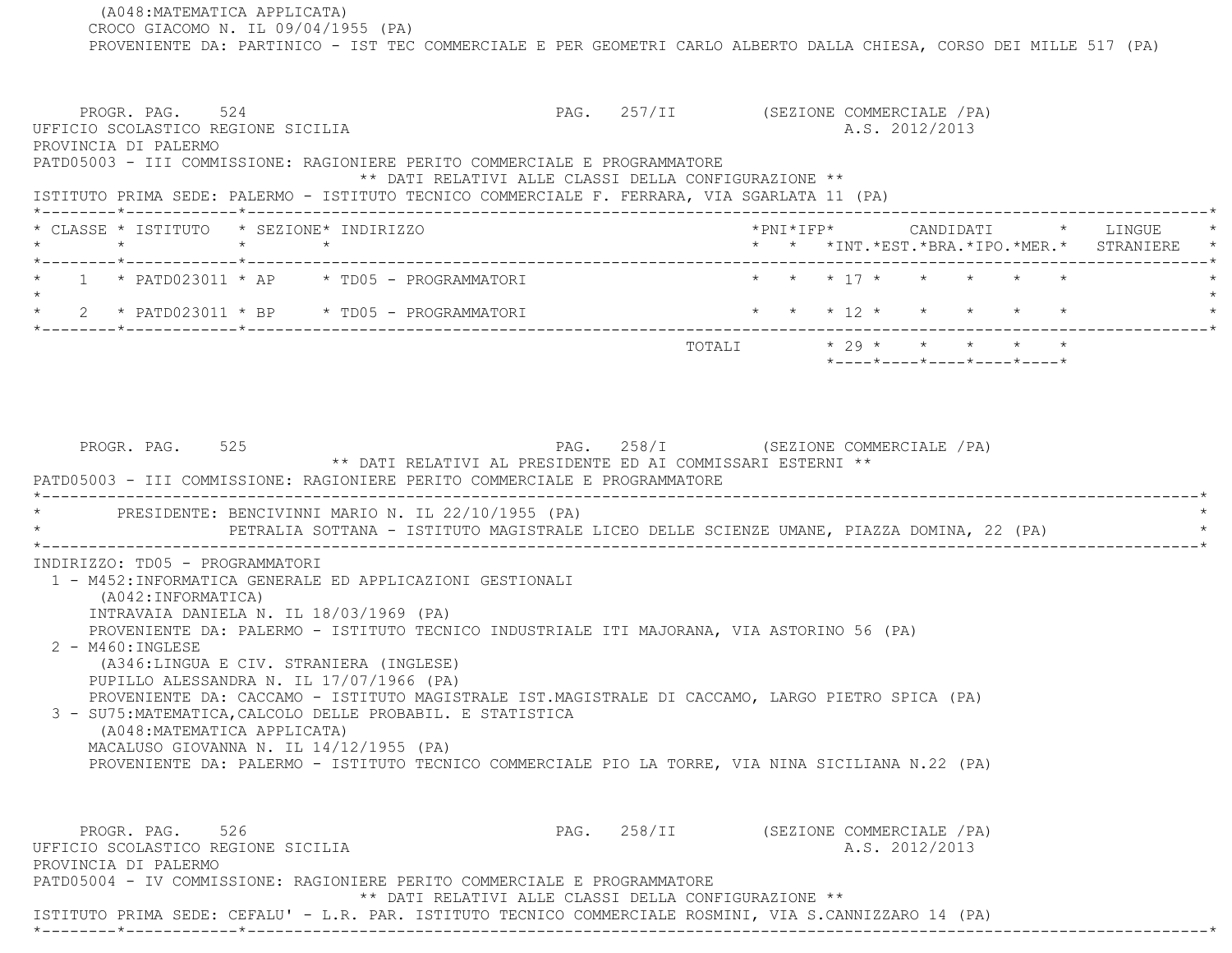| * CLASSE * ISTITUTO * SEZIONE* INDIRIZZO                                      |                                                                                                                                                                                                                                                                                                                                                                                                                                                                                                                                                                  |                                                                                            |
|-------------------------------------------------------------------------------|------------------------------------------------------------------------------------------------------------------------------------------------------------------------------------------------------------------------------------------------------------------------------------------------------------------------------------------------------------------------------------------------------------------------------------------------------------------------------------------------------------------------------------------------------------------|--------------------------------------------------------------------------------------------|
| $\star$ $\star$<br>_______*____________*________                              | $\star$                                                                                                                                                                                                                                                                                                                                                                                                                                                                                                                                                          | * * *INT. *EST. *BRA. *IPO. *MER. * STRANIERE                                              |
|                                                                               | 1 * PATD46500D * A * TD05 - PROGRAMMATORI                                                                                                                                                                                                                                                                                                                                                                                                                                                                                                                        | * * * 29 * 6 * * * * * I                                                                   |
| $\star$                                                                       | 2 * PATD46500D * B * TD05 - PROGRAMMATORI                                                                                                                                                                                                                                                                                                                                                                                                                                                                                                                        | * * * 8 * * * * * * I                                                                      |
|                                                                               |                                                                                                                                                                                                                                                                                                                                                                                                                                                                                                                                                                  | TOTALI * 37 * 6 * * * * *                                                                  |
|                                                                               |                                                                                                                                                                                                                                                                                                                                                                                                                                                                                                                                                                  | $*$ ---- $*$ ---- $*$ ---- $*$ ---- $*$ ---- $*$                                           |
| PROGR. PAG. 527                                                               | PAG. 259/I (SEZIONE COMMERCIALE /PA)                                                                                                                                                                                                                                                                                                                                                                                                                                                                                                                             |                                                                                            |
|                                                                               | ** DATI RELATIVI AL PRESIDENTE ED AI COMMISSARI ESTERNI **<br>PATD05004 - IV COMMISSIONE: RAGIONIERE PERITO COMMERCIALE E PROGRAMMATORE                                                                                                                                                                                                                                                                                                                                                                                                                          |                                                                                            |
|                                                                               | PRESIDENTE: SPALLINO MARTINO N. IL 15/11/1950 (PA)<br>TERMINI IMERESE - SCUOLA PRIMO GRADO TERMINI IMERESE-TISIA D'IMERA, VIA DEL MAZZIERE (PA)                                                                                                                                                                                                                                                                                                                                                                                                                  |                                                                                            |
| $2 - M460$ : INGLESE<br>(A048:MATEMATICA APPLICATA)                           | RUSSOMANDO ANNA N. IL 28/04/1969 (SA)<br>PROVENIENTE DA: PALERMO - ISTITUTO TECNICO INDUSTRIALE A. VOLTA, PASSAGGIO DEI PICCIOTTI 1 (PA)<br>(A346:LINGUA E CIV. STRANIERA (INGLESE)<br>CARUSO ANNA MARIA N. IL 14/05/1960 (AG)<br>PROVENIENTE DA: BAGHERIA - IST PROF INDUSTRIA E ARTIGIANATO S.D'ACQUISTO BAGHERIA, VIA CONSOLARE, 111 (PA)<br>3 - SU75: MATEMATICA, CALCOLO DELLE PROBABIL. E STATISTICA<br>DOLCE MARIA N. IL 06/04/1960 (PA)<br>PROVENIENTE DA: TERMINI IMERESE - IST TEC COMMERCIALE E PER GEOMETRI STENIO TERMINI IMERESE, VIA E.FERMI (PA) |                                                                                            |
| PROGR. PAG. 528<br>UFFICIO SCOLASTICO REGIONE SICILIA<br>PROVINCIA DI PALERMO |                                                                                                                                                                                                                                                                                                                                                                                                                                                                                                                                                                  | PAG. 259/II (SEZIONE COMMERCIALE /PA)<br>A.S. 2012/2013                                    |
|                                                                               | PATD05005 - V COMMISSIONE: RAGIONIERE PERITO COMMERCIALE E PROGRAMMATORE<br>** DATI RELATIVI ALLE CLASSI DELLA CONFIGURAZIONE **<br>ISTITUTO PRIMA SEDE: SAN CIPIRELLO - L.R. PAR. ISTITUTO TECNICO COMMERCIALE BECCADELLI, V. GRIMAUDO 67 (PA)                                                                                                                                                                                                                                                                                                                  |                                                                                            |
| CLASSE * ISTITUTO * SEZIONE* INDIRIZZO<br>$\star$                             | $\star$ $\star$                                                                                                                                                                                                                                                                                                                                                                                                                                                                                                                                                  | $*$ PNI $*$ IFP $*$ CANDIDATI $*$ LINGUE $*$<br>* * *INT.*EST.*BRA.*IPO.*MER.* STRANIERE * |
| ____*____________*______                                                      | $1 * PATDOO5O0A * A * TDO5 - PROGRAMMATORI$                                                                                                                                                                                                                                                                                                                                                                                                                                                                                                                      | * * * 24 * 11 * * * *                                                                      |
|                                                                               | 2 * PATD00500A * B * TD05 - PROGRAMMATORI                                                                                                                                                                                                                                                                                                                                                                                                                                                                                                                        | * * * 23 * 12 * * * * *                                                                    |
| *--------*------------*---------                                              |                                                                                                                                                                                                                                                                                                                                                                                                                                                                                                                                                                  | ___________ <b>*</b><br>TOTALI * 47 * 23 * * * * *                                         |
|                                                                               |                                                                                                                                                                                                                                                                                                                                                                                                                                                                                                                                                                  | $*$ - - - - $*$ - - - - $*$ - - - - $*$ - - - - $*$ - - - - $*$                            |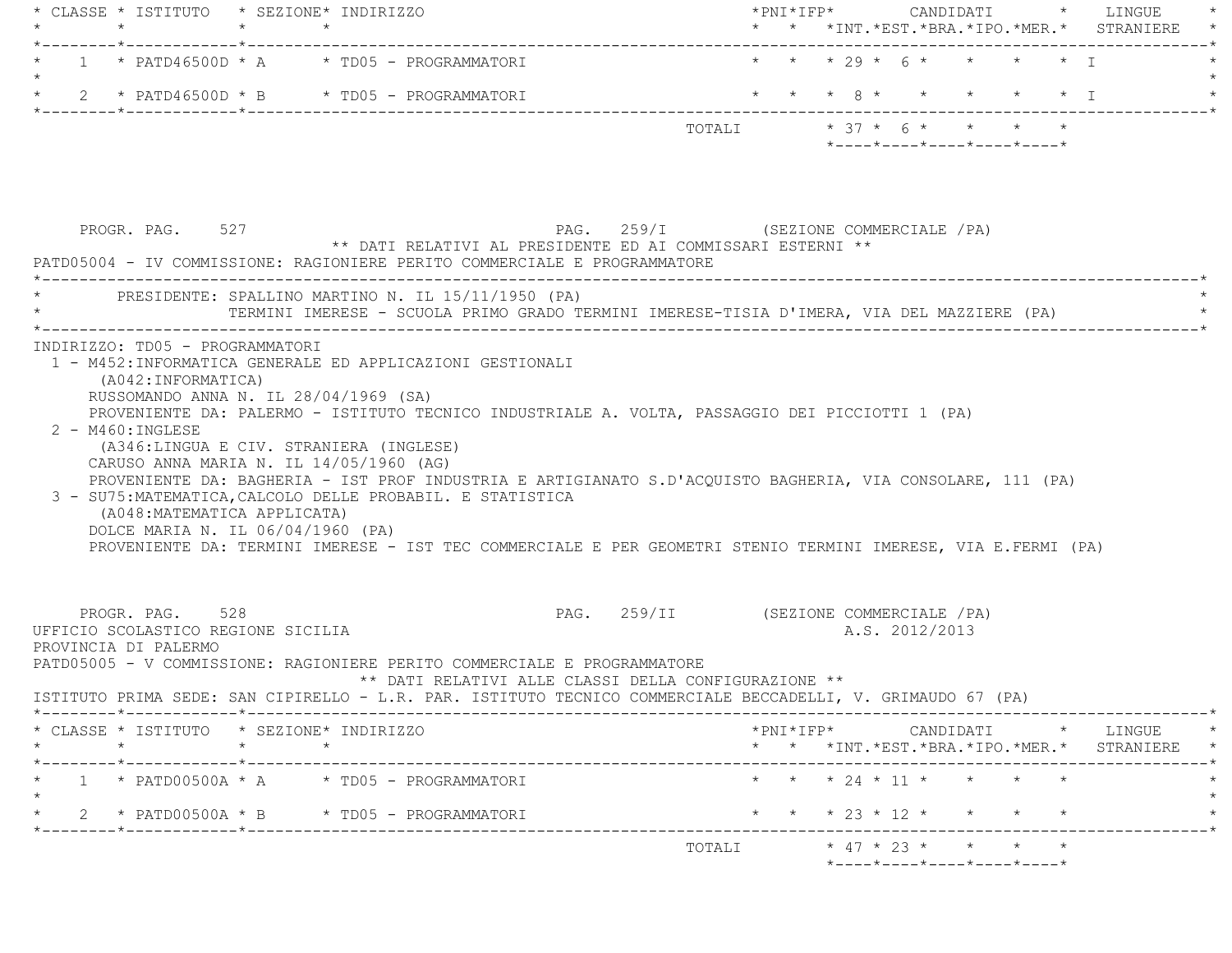| PAG. 260/I<br>PROGR. PAG. 529<br>** DATI RELATIVI AL PRESIDENTE ED AI COMMISSARI ESTERNI **<br>PATD05005 - V COMMISSIONE: RAGIONIERE PERITO COMMERCIALE E PROGRAMMATORE                                                                                                                                                                                                                                                                                                                                                                                                                                                                                                                                                                                                  | (SEZIONE COMMERCIALE / PA)                                                             |
|--------------------------------------------------------------------------------------------------------------------------------------------------------------------------------------------------------------------------------------------------------------------------------------------------------------------------------------------------------------------------------------------------------------------------------------------------------------------------------------------------------------------------------------------------------------------------------------------------------------------------------------------------------------------------------------------------------------------------------------------------------------------------|----------------------------------------------------------------------------------------|
| PRESIDENTE: CAMPAGNA GIUSEPPE N. IL 28/07/1956 (PA)<br>TERMINI IMERESE - LICEO CLASSICO G. UGDULENA, VIA DEL MAZZIERE (PA)                                                                                                                                                                                                                                                                                                                                                                                                                                                                                                                                                                                                                                               |                                                                                        |
| INDIRIZZO: TD05 - PROGRAMMATORI<br>1 - M452:INFORMATICA GENERALE ED APPLICAZIONI GESTIONALI<br>(A042: INFORMATICA)<br>DI FEDE ETTORE N. IL 20/06/1969 (PA)<br>PROVENIENTE DA: PARTINICO - IST TEC COMMERCIALE E PER GEOMETRI CARLO ALBERTO DALLA CHIESA, CORSO DEI MILLE 517 (PA)<br>$2 - M460$ : INGLESE<br>(A346:LINGUA E CIV. STRANIERA (INGLESE)<br>MAZZIOTTA GIUSEPPINA MARIA N. IL 03/09/1964 (PA)<br>PROVENIENTE DA: PALERMO - ISTITUTO D'ARTE ISTITUTO ARTE PALERMO, PIAZZA GENERALE TURBA 71 (PA)<br>3 - SU75: MATEMATICA, CALCOLO DELLE PROBABIL. E STATISTICA<br>(A048: MATEMATICA APPLICATA)<br>BONOMO VINCENZO N. IL 08/06/1956 (PA)<br>PROVENIENTE DA: PARTINICO - IST TEC COMMERCIALE E PER GEOMETRI CARLO ALBERTO DALLA CHIESA, CORSO DEI MILLE 517 (PA) |                                                                                        |
| PROGR. PAG. 530<br>UFFICIO SCOLASTICO REGIONE SICILIA<br>PROVINCIA DI PALERMO<br>PATD05006 - VI COMMISSIONE: RAGIONIERE PERITO COMMERCIALE E PROGRAMMATORE<br>** DATI RELATIVI ALLE CLASSI DELLA CONFIGURAZIONE **<br>ISTITUTO PRIMA SEDE: CARINI - L.R. PAR. ISTITUTO TECNICO COMMERCIALE PASCAL - INDIRIZZO PROGRAMMATO, VIA TORRETTA N.121 (PA)                                                                                                                                                                                                                                                                                                                                                                                                                       | PAG. 260/II (SEZIONE COMMERCIALE /PA)<br>A.S. 2012/2013                                |
| * CLASSE * ISTITUTO * SEZIONE* INDIRIZZO<br>$\star \qquad \qquad \star \qquad \qquad \star \qquad \qquad \star$                                                                                                                                                                                                                                                                                                                                                                                                                                                                                                                                                                                                                                                          | *PNI*IFP*     CANDIDATI    *   LINGUE<br>* * *INT. *EST. *BRA. *IPO. *MER. * STRANIERE |
| * $1$ * PATD26500Q * A * TD05 - PROGRAMMATORI                                                                                                                                                                                                                                                                                                                                                                                                                                                                                                                                                                                                                                                                                                                            | * * * 21 * 9 * * * * *                                                                 |
| * $2$ * PATD26500Q * B * TD05 - PROGRAMMATORI                                                                                                                                                                                                                                                                                                                                                                                                                                                                                                                                                                                                                                                                                                                            | * * * 23 * 11 * * * * *                                                                |
|                                                                                                                                                                                                                                                                                                                                                                                                                                                                                                                                                                                                                                                                                                                                                                          | TOTALI * 44 * 20 * * * * *<br>$*$ ---- $*$ ---- $*$ ---- $*$ ---- $*$ ---- $*$         |
| PROGR. PAG. 531<br>** DATI RELATIVI AL PRESIDENTE ED AI COMMISSARI ESTERNI **<br>PATD05006 - VI COMMISSIONE: RAGIONIERE PERITO COMMERCIALE E PROGRAMMATORE                                                                                                                                                                                                                                                                                                                                                                                                                                                                                                                                                                                                               | PAG. 261/I (SEZIONE COMMERCIALE /PA)                                                   |
| PRESIDENTE: GUERCIA PASQUALINA N. IL 03/12/1960 (NA)<br>PALERMO - SCUOLA PRIMO GRADO RUSSO GREGORIO, VIA TINDARI, 52 (PA)                                                                                                                                                                                                                                                                                                                                                                                                                                                                                                                                                                                                                                                |                                                                                        |
| INDIRIZZO: TD05 - PROGRAMMATORI<br>1 - M452:INFORMATICA GENERALE ED APPLICAZIONI GESTIONALI<br>(A042: INFORMATICA)<br>DI RAIMONDO GIUSEPPA N. IL 26/09/1956 (AG)<br>PROVENIENTE DA: PALERMO - ISTITUTO TECNICO COMMERCIALE F. FERRARA, VIA SGARLATA 11 (PA)<br>2 - M460: INGLESE                                                                                                                                                                                                                                                                                                                                                                                                                                                                                         |                                                                                        |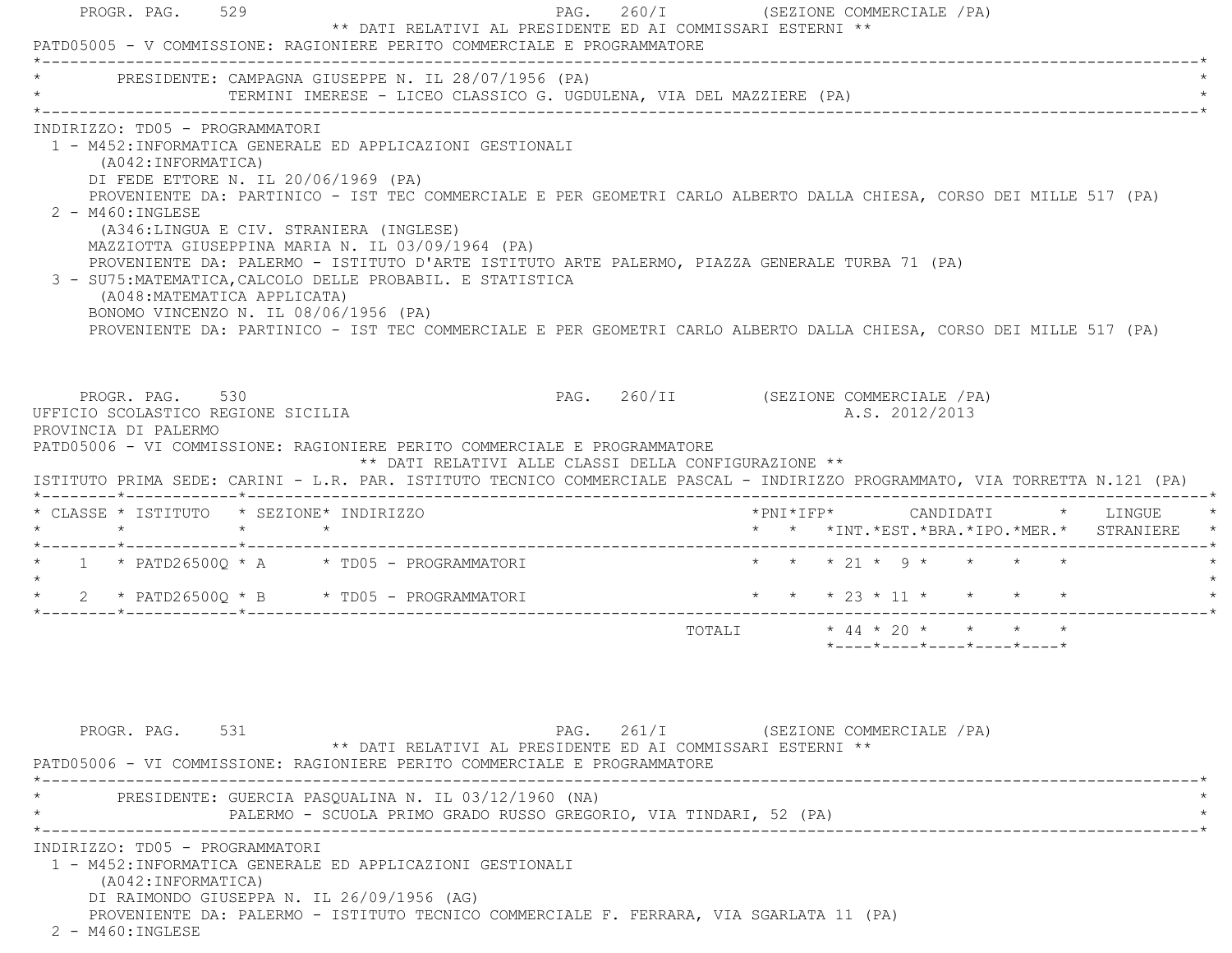(A346:LINGUA E CIV. STRANIERA (INGLESE) DI MARO MARIA GABRIELLA N. IL 03/04/1963 (NA) PROVENIENTE DA: PARTINICO - IST PROF INDUSTRIA E ARTIGIANATO M.O.CORBINO PARTINICO, VIA VERONA N.2 (PA) 3 - SU75:MATEMATICA,CALCOLO DELLE PROBABIL. E STATISTICA (A048:MATEMATICA APPLICATA) TARALLO SILVANA N. IL 01/03/1972 (AG) PROVENIENTE DA: PRIZZI - IST TEC COMMERCIALE E PER GEOMETRI I.T.C.G. PRIZZI, C.DA CATUSI,S.N. (PA)

PROGR. PAG. 532 PAG. 261/II (SEZIONE COMMERCIALE /PA) UFFICIO SCOLASTICO REGIONE SICILIA A.S. 2012/2013 PROVINCIA DI PALERMO PATD14001 - I COMMISSIONE: RAGIONIERE PERITO COMMERCIALE E PROGRAMMATORE \*\* DATI RELATIVI ALLE CLASSI DELLA CONFIGURAZIONE \*\* ISTITUTO PRIMA SEDE: PALERMO - ISTITUTO TECNICO COMMERCIALE TD CRISPI, L.GO MARIO MINEO,4 (PA) \*--------\*------------\*-------------------------------------------------------------------------------------------------------\* \* CLASSE \* ISTITUTO \* SEZIONE\* INDIRIZZO \*PNI\*IFP\* CANDIDATI \* LINGUE \* \* \* \* \* \* \* \*INT.\*EST.\*BRA.\*IPO.\*MER.\* STRANIERE \* \*--------\*------------\*-------------------------------------------------------------------------------------------------------\*1 \* PATD01000T \* A \* \* TD14 - PROGRAMMATORI PROG. MERCURIO \* \* \* 16 \* 1 \* \* \* \* \*  $\star$ \* 2 \* PATD01000T \* B \* TD14 - PROGRAMMATORI PROG. MERCURIO \* \* \* 21 \* 1 \* \* \* \* \* \*--------\*------------\*-------------------------------------------------------------------------------------------------------\*TOTALI  $* 37 * 2 * * * * * * * *$ \*----\*----\*----\*----\*----\*

PROGR. PAG. 533 PAG. 262/I (SEZIONE COMMERCIALE / PA) \*\* DATI RELATIVI AL PRESIDENTE ED AI COMMISSARI ESTERNI \*\* PATD14001 - I COMMISSIONE: RAGIONIERE PERITO COMMERCIALE E PROGRAMMATORE \*----------------------------------------------------------------------------------------------------------------------------\*PRESIDENTE: GERVASI MARIA N. IL 06/08/1957 (PA) PALERMO - ISTITUTO MAGISTRALE FINOCCHIARO APRILE, VIA CILEA (PA) \*----------------------------------------------------------------------------------------------------------------------------\* INDIRIZZO: TD14 - PROGRAMMATORI PROG. MERCURIO 1 - M967:INFORMATICA (A042:INFORMATICA) PICCIURRO GIUSEPPE N. IL 29/04/1954 (PA) PROVENIENTE DA: PALERMO - ISTITUTO TECNICO COMMERCIALE F. FERRARA, VIA SGARLATA 11 (PA) 2 - M223:ECONOMIA AZIENDALE (A017:DISCIPLINE ECONOMICO-AZIENDALI) GRIPPI SALVATORE N. IL 30/01/1955 (PA) PROVENIENTE DA: PALERMO - IST PROF PER I SERVIZI ALBERGHIERI E RISTORAZIONE P.BORSELLINO, PIAZZETTA G. BELLISSIMA 3 (PA) 3 - SR72:LINGUA STRANIERA (INGLESE) (A346:LINGUA E CIV. STRANIERA (INGLESE) BIANCO CAMILLA N. IL 09/03/1962 (TP) PROVENIENTE DA: PALERMO - IST PROF PER I SERVIZI ALBERGHIERI E RISTORAZIONE P.BORSELLINO, PIAZZETTA G. BELLISSIMA 3 (PA)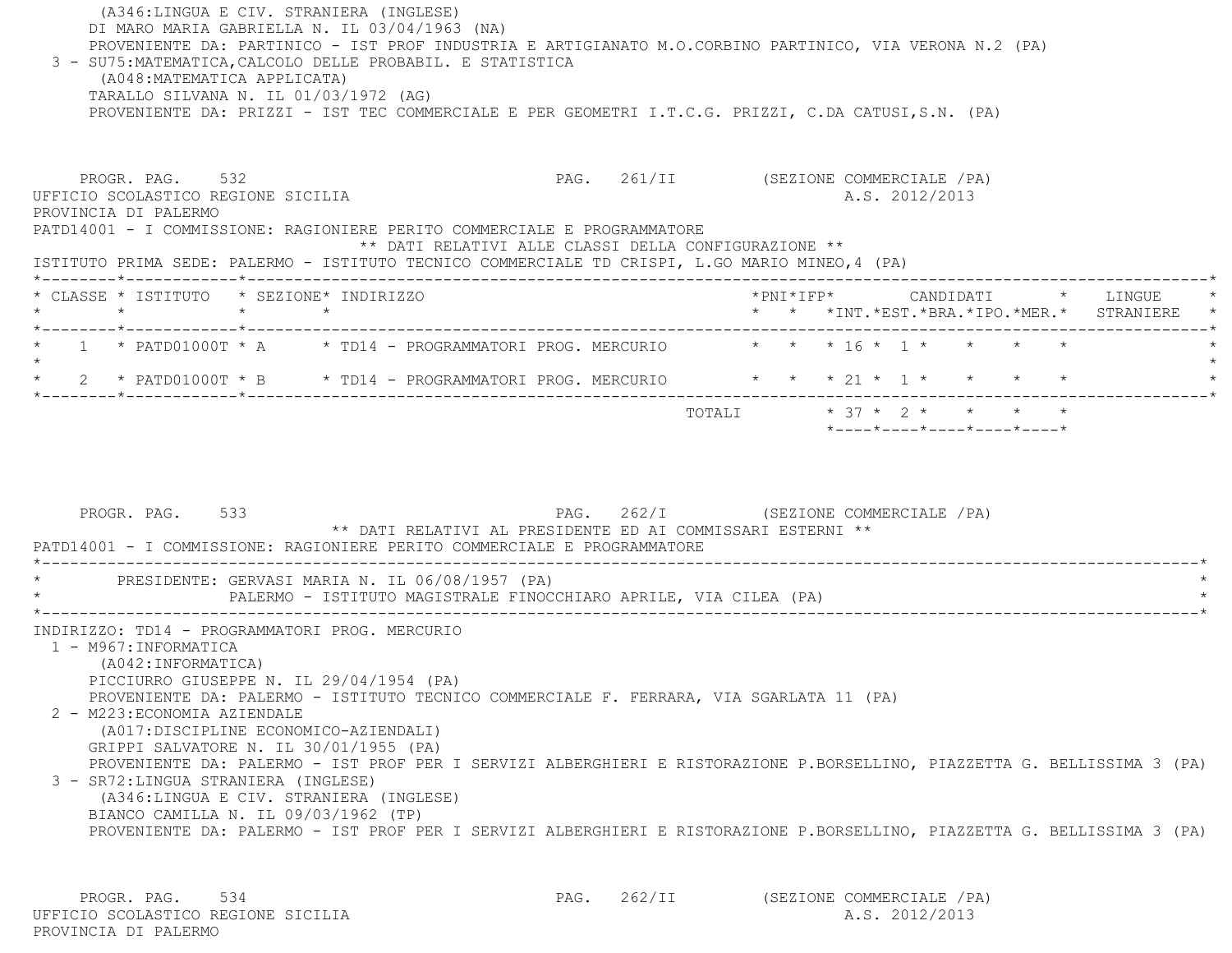| $\star$ | * CLASSE * ISTITUTO * SEZIONE* INDIRIZZO                                                                                                                                                                                                                                                                                                                                                                                                     | $\star$ $\star$ |  |                                                                                                |                           |  |  |                |                            | *PNI*IFP* CANDIDATI * LINGUE<br>* * *INT.*EST.*BRA.*IPO.*MER.* STRANIERE                   |  |
|---------|----------------------------------------------------------------------------------------------------------------------------------------------------------------------------------------------------------------------------------------------------------------------------------------------------------------------------------------------------------------------------------------------------------------------------------------------|-----------------|--|------------------------------------------------------------------------------------------------|---------------------------|--|--|----------------|----------------------------|--------------------------------------------------------------------------------------------|--|
|         | 1 * PATD495009 * 5A * TD14 - PROGRAMMATORI PROG. MERCURIO * * * 10 * 3 * * * * * * I                                                                                                                                                                                                                                                                                                                                                         |                 |  |                                                                                                |                           |  |  |                |                            |                                                                                            |  |
|         |                                                                                                                                                                                                                                                                                                                                                                                                                                              |                 |  |                                                                                                |                           |  |  |                |                            |                                                                                            |  |
|         |                                                                                                                                                                                                                                                                                                                                                                                                                                              |                 |  |                                                                                                | TOTALI * 22 * 6 * * * * * |  |  |                | *----*----*----*----*----* |                                                                                            |  |
|         | PROGR. PAG. 535                                                                                                                                                                                                                                                                                                                                                                                                                              |                 |  | PAG. 263/I (SEZIONE COMMERCIALE /PA)                                                           |                           |  |  |                |                            |                                                                                            |  |
|         | PATD14002 - II COMMISSIONE: RAGIONIERE PERITO COMMERCIALE E PROGRAMMATORE                                                                                                                                                                                                                                                                                                                                                                    |                 |  | ** DATI RELATIVI AL PRESIDENTE ED AI COMMISSARI ESTERNI **                                     |                           |  |  |                |                            |                                                                                            |  |
|         | * PRESIDENTE: PATANIA DANIELA N. IL 22/04/1952 (PA)                                                                                                                                                                                                                                                                                                                                                                                          |                 |  | PALERMO - ISTITUTO TECNICO COMMERCIALE TD CRISPI, L.GO MARIO MINEO, 4 (PA)                     |                           |  |  |                |                            |                                                                                            |  |
|         | (A042: INFORMATICA)<br>CHIAVETTA FRANCO N. IL 17/07/1964 (PA)<br>PROVENIENTE DA: PALERMO - ISTITUTO TECNICO INDUSTRIALE ITI VITTORIO EMANUELE III, VIA DUCA DELLA VERDURA 48 (PA)<br>2 - M223: ECONOMIA AZIENDALE                                                                                                                                                                                                                            |                 |  |                                                                                                |                           |  |  |                |                            |                                                                                            |  |
|         | (A017:DISCIPLINE ECONOMICO-AZIENDALI)<br>TODARO CONCETTA N. IL 31/05/1960 (PA)<br>PROVENIENTE DA: PALERMO - ISTITUTO TECNICO COMMERCIALE PIO LA TORRE, VIA NINA SICILIANA N.22 (PA)<br>3 - SR72: LINGUA STRANIERA (INGLESE)<br>(A346:LINGUA E CIV. STRANIERA (INGLESE)<br>IUCULANO FABIOLA N. IL 20/07/1961 (PA)<br>PROVENIENTE DA: PALERMO - ISTITUTO TECNICO PER GEOMETRI IST. TECN. GEOMETRI E TURISMO, PIAZZA GIANGIACOMO CIACCIO MONTAL |                 |  |                                                                                                |                           |  |  |                |                            |                                                                                            |  |
|         | PROGR. PAG. 536<br>UFFICIO SCOLASTICO REGIONE SICILIA<br>PROVINCIA DI PALERMO<br>PATD14003 - III COMMISSIONE: RAGIONIERE PERITO COMMERCIALE E PROGRAMMATORE                                                                                                                                                                                                                                                                                  |                 |  | PAG. 263/II (SEZIONE COMMERCIALE / PA)<br>** DATI RELATIVI ALLE CLASSI DELLA CONFIGURAZIONE ** |                           |  |  | A.S. 2012/2013 |                            |                                                                                            |  |
|         | ISTITUTO PRIMA SEDE: PARTINICO - L.R. PAR. ISTITUTO TECNICO COMMERCIALE ITC L.SCIASCIA PROGETTO MERCUR, VIA LIBERTA N.58/68 (P                                                                                                                                                                                                                                                                                                               |                 |  |                                                                                                |                           |  |  |                |                            |                                                                                            |  |
|         | * CLASSE * ISTITUTO * SEZIONE* INDIRIZZO<br>$\star$                                                                                                                                                                                                                                                                                                                                                                                          | $\star$         |  |                                                                                                |                           |  |  |                |                            | $*$ PNI $*$ IFP $*$ CANDIDATI $*$ LINGUE $*$<br>* * *INT.*EST.*BRA.*IPO.*MER.* STRANIERE * |  |
|         | _______*____________*______________<br>1 * PATD475004 * A * TD14 - PROGRAMMATORI PROG. MERCURIO * * * * 25 * 8 * * * *                                                                                                                                                                                                                                                                                                                       |                 |  |                                                                                                |                           |  |  |                |                            |                                                                                            |  |
|         | 2 * PATD475004 * B * TD14 - PROGRAMMATORI PROG. MERCURIO * * * * 27 * 5 * * * * *                                                                                                                                                                                                                                                                                                                                                            |                 |  |                                                                                                |                           |  |  |                |                            |                                                                                            |  |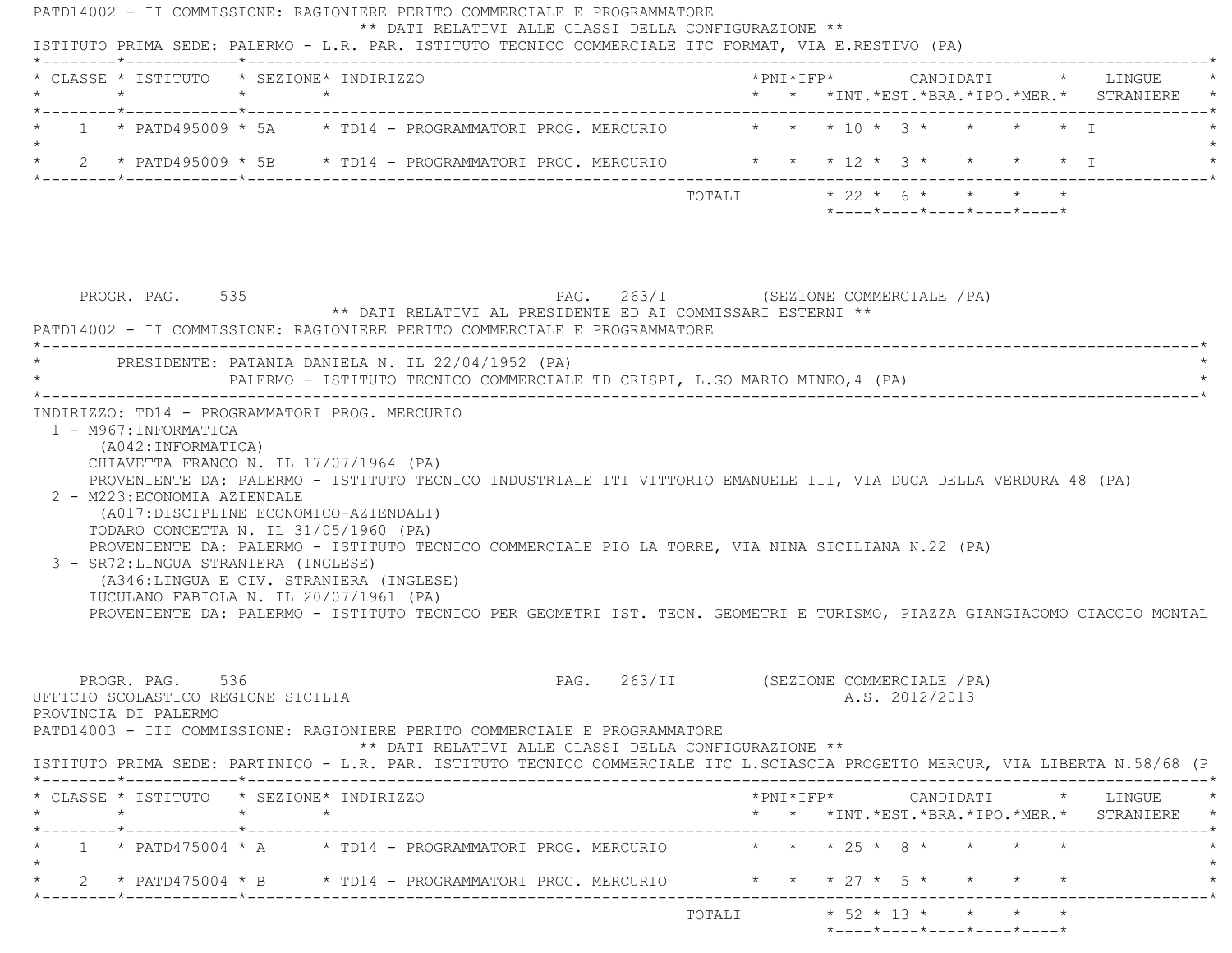|                                                                                                                                                                                                          |                          | PRESIDENTE: SCALISI NATALIA N. IL 05/08/1958 (PA)<br>CORLEONE - LICEO SCIENTIFICO LICEO SCIENT. CLASS. PEDAG DO, VIA SALVATORE CUSIMANO S.N.C. (PA)                                                                                                                                                                                                                                                                                                                                                                                         |                                       |           |                |  |                                                                          |
|----------------------------------------------------------------------------------------------------------------------------------------------------------------------------------------------------------|--------------------------|---------------------------------------------------------------------------------------------------------------------------------------------------------------------------------------------------------------------------------------------------------------------------------------------------------------------------------------------------------------------------------------------------------------------------------------------------------------------------------------------------------------------------------------------|---------------------------------------|-----------|----------------|--|--------------------------------------------------------------------------|
| 1 - M967: INFORMATICA<br>(A042: INFORMATICA)<br>2 - M223: ECONOMIA AZIENDALE<br>(A017: DISCIPLINE ECONOMICO-AZIENDALI)<br>PITROTTO NICOLO' N. IL 18/01/1961 (AG)<br>3 - SR72: LINGUA STRANIERA (INGLESE) |                          | INDIRIZZO: TD14 - PROGRAMMATORI PROG. MERCURIO<br>CIULLA PIER GIUSEPPE N. IL 05/08/1964 (PA)<br>PROVENIENTE DA: PALERMO - ISTITUTO TECNICO INDUSTRIALE ITI VITTORIO EMANUELE III, VIA DUCA DELLA VERDURA 48 (PA)<br>PROVENIENTE DA: CIMINNA - ISTITUTO TECNICO COMMERCIALE ISTITUTO TECNICO COMMERCIALE, VIA C.A. DALLA CHIESA (PA)<br>(A346:LINGUA E CIV. STRANIERA (INGLESE)<br>GAGLIO MARIA CONCETTA N. IL 23/06/1955 (PA)<br>PROVENIENTE DA: BAGHERIA - IST PROF INDUSTRIA E ARTIGIANATO S.D'ACOUISTO BAGHERIA, VIA CONSOLARE, 111 (PA) |                                       |           |                |  |                                                                          |
| PROGR. PAG. 538<br>UFFICIO SCOLASTICO REGIONE SICILIA<br>PROVINCIA DI PALERMO                                                                                                                            |                          | PATD15001 - I COMMISSIONE: RAGIONIERE E PERITO COMMERCIALE<br>** DATI RELATIVI ALLE CLASSI DELLA CONFIGURAZIONE **<br>ISTITUTO PRIMA SEDE: PALERMO - ISTITUTO TECNICO COMMERCIALE ITC L. GRASSI, VIALE DEL FANTE, 70/C (PA)                                                                                                                                                                                                                                                                                                                 | PAG. 264/II (SEZIONE COMMERCIALE /PA) |           | A.S. 2012/2013 |  |                                                                          |
| * CLASSE * ISTITUTO * SEZIONE* INDIRIZZO                                                                                                                                                                 |                          |                                                                                                                                                                                                                                                                                                                                                                                                                                                                                                                                             |                                       | *PNI*IFP* |                |  | CANDIDATI * LINGUE                                                       |
|                                                                                                                                                                                                          | $\rightarrow$            |                                                                                                                                                                                                                                                                                                                                                                                                                                                                                                                                             |                                       |           |                |  | * * *INT.*EST.*BRA.*IPO.*MER.* STRANIERE                                 |
|                                                                                                                                                                                                          |                          | * 1 * PATD13000X * A * TD15 - PROG. BROCCA-ECONOMICO AZIENDALE * * * 12 * * * * * * * F                                                                                                                                                                                                                                                                                                                                                                                                                                                     |                                       |           |                |  |                                                                          |
|                                                                                                                                                                                                          |                          | ISTITUTO SECONDA SEDE: PALERMO - L.R. PAR. LICEO SCIENTIFICO DON BOSCO, V.LIBERTA' 199 (PA)                                                                                                                                                                                                                                                                                                                                                                                                                                                 |                                       |           |                |  |                                                                          |
| * CLASSE * ISTITUTO * SEZIONE* INDIRIZZO<br>$\star$ $\star$                                                                                                                                              | $\star$<br>$\rightarrow$ |                                                                                                                                                                                                                                                                                                                                                                                                                                                                                                                                             |                                       |           |                |  | *PNI*IFP* CANDIDATI * LINGUE<br>* * *INT.*EST.*BRA.*IPO.*MER.* STRANIERE |
|                                                                                                                                                                                                          |                          | * 2 * PAPS02500Q * A* * IS5R - ECONOMICO AMMINISTRATIVO AZIEND. * * * 13 * * * * * * * F                                                                                                                                                                                                                                                                                                                                                                                                                                                    |                                       |           |                |  |                                                                          |

PROGR. PAG. 539 PAG. 265/I (SEZIONE COMMERCIALE / PA) \*\* DATI RELATIVI AL PRESIDENTE ED AI COMMISSARI ESTERNI \*\*

\*----------------------------------------------------------------------------------------------------------------------------\*

PATD15001 - I COMMISSIONE: RAGIONIERE E PERITO COMMERCIALE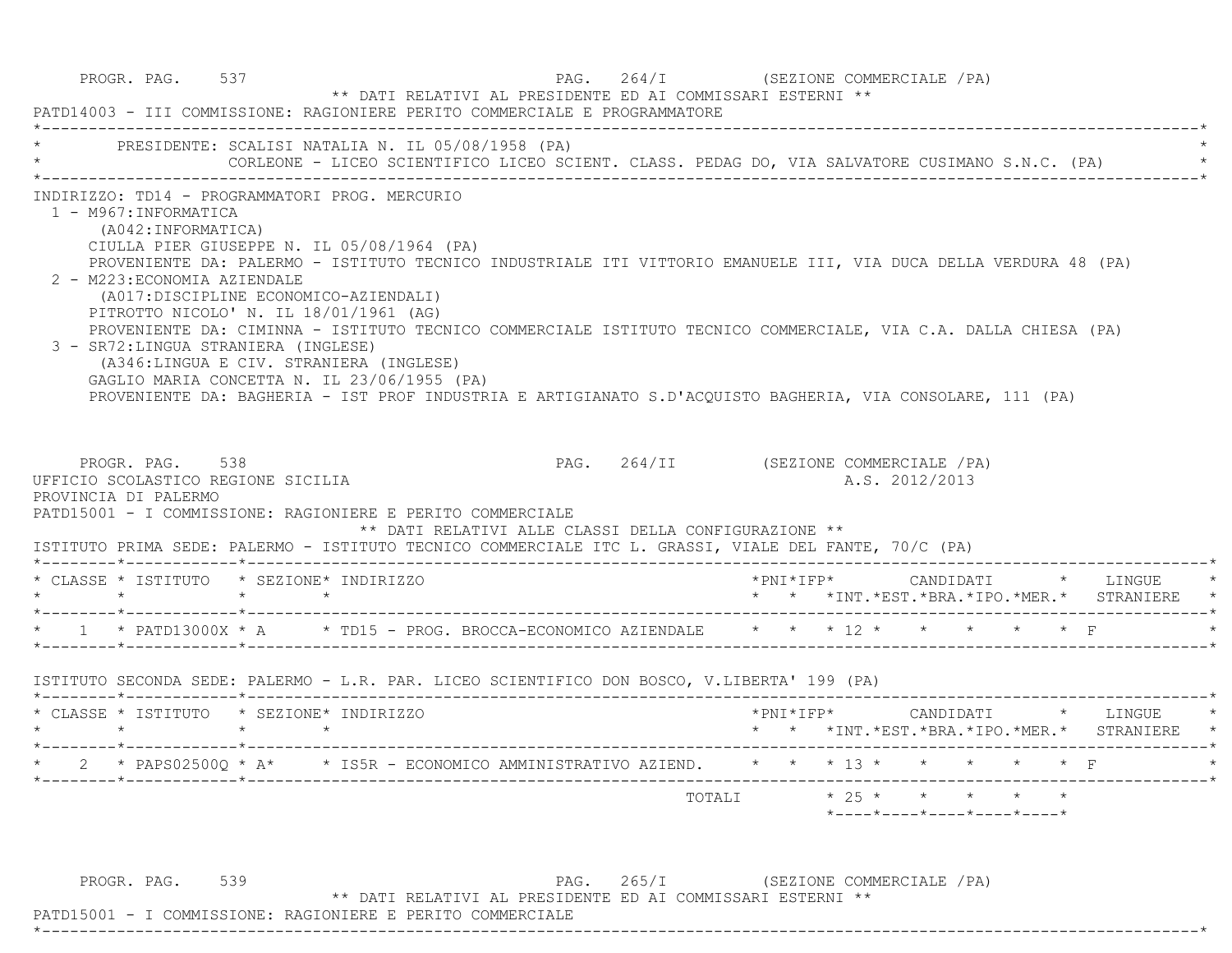PRESIDENTE: CERVONE GIAMPAOLO N. IL 23/04/1959 (SV) PALERMO - ISTITUTO TECNICO NAUTICO GIOENI - TRABIA, VIA VITTORIO EMANUELE, 27 (PA) \*----------------------------------------------------------------------------------------------------------------------------\* INDIRIZZO: TD15 - PROG. BROCCA-ECONOMICO AZIENDALE 1 - M730:RAGIONERIA (A017:DISCIPLINE ECONOMICO-AZIENDALI) DI LIBERTO VINCENZA N. IL 21/07/1962 (PA) PROVENIENTE DA: PALERMO - ISTITUTO TECNICO COMMERCIALE F. FERRARA, VIA SGARLATA 11 (PA) 2 - M460:INGLESE (A346:LINGUA E CIV. STRANIERA (INGLESE)) MOSCHITTA SCHILLECI GEMMA N. IL 08/10/1957 (PA) PROVENIENTE DA: PARTINICO - IST TEC COMMERCIALE E PER GEOMETRI CARLO ALBERTO DALLA CHIESA, CORSO DEI MILLE 517 (PA) 3 - M390:FRANCESE (A246:LINGUA E CIV. STRANIERA (FRANCESE)) LAZZARA STEFANIA N. IL 03/08/1961 (MI) PROVENIENTE DA: PALERMO - ISTITUTO TECNICO COMMERCIALE TD CRISPI, L.GO MARIO MINEO,4 (PA) INDIRIZZO: IS5R - ECONOMICO AMMINISTRATIVO AZIEND. 1 - M730:RAGIONERIA (A017:DISCIPLINE ECONOMICO-AZIENDALI) DI LIBERTO VINCENZA N. IL 21/07/1962 (PA) PROVENIENTE DA: PALERMO - ISTITUTO TECNICO COMMERCIALE F. FERRARA, VIA SGARLATA 11 (PA) 2 - M460:INGLESE (A346:LINGUA E CIV. STRANIERA (INGLESE)) MOSCHITTA SCHILLECI GEMMA N. IL 08/10/1957 (PA) PROVENIENTE DA: PARTINICO - IST TEC COMMERCIALE E PER GEOMETRI CARLO ALBERTO DALLA CHIESA, CORSO DEI MILLE 517 (PA) 3 - M390:FRANCESE (A246:LINGUA E CIV. STRANIERA (FRANCESE)) LAZZARA STEFANIA N. IL 03/08/1961 (MI) PROVENIENTE DA: PALERMO - ISTITUTO TECNICO COMMERCIALE TD CRISPI, L.GO MARIO MINEO,4 (PA) PROGR. PAG. 540 PAG. PAG. 265/II (SEZIONE COMMERCIALE / PA) UFFICIO SCOLASTICO REGIONE SICILIA A.S. 2012/2013 PROVINCIA DI PALERMO PATD18001 - I COMMISSIONE: RAGIONIERE E PERITO COMMERCIALE \*\* DATI RELATIVI ALLE CLASSI DELLA CONFIGURAZIONE \*\* ISTITUTO PRIMA SEDE: PALERMO - ISTITUTO TECNICO COMMERCIALE PARETO SERALE, VIA BRIGATA VERONA 5 (PA) \*--------\*------------\*-------------------------------------------------------------------------------------------------------\* \* CLASSE \* ISTITUTO \* SEZIONE\* INDIRIZZO \*PNI\*IFP\* CANDIDATI \* LINGUE \* \* \* \* \* \* \* \*INT.\*EST.\*BRA.\*IPO.\*MER.\* STRANIERE \* \*--------\*------------\*-------------------------------------------------------------------------------------------------------\* \* 1 \* PATD08050D \* A/S \* TD18 - GIURID.ECON. AZ.LE (PROG. SIRIO) \* \* \* 18 \* \* \* \* \* I \*  $\star$  \* 2 \* PATD08050D \* B/S \* TD18 - GIURID.ECON. AZ.LE (PROG. SIRIO) \* \* \* 22 \* \* \* \* \* I \* \*--------\*------------\*-------------------------------------------------------------------------------------------------------\* TOTALI \* 40 \* \* \* \* \*\*----\*----\*----\*----\*----\*

PROGR. PAG. 541 PAG. 266/I (SEZIONE COMMERCIALE / PA) \*\* DATI RELATIVI AL PRESIDENTE ED AI COMMISSARI ESTERNI \*\* PATD18001 - I COMMISSIONE: RAGIONIERE E PERITO COMMERCIALE \*----------------------------------------------------------------------------------------------------------------------------\* \* PRESIDENTE: MOCCIARO CARMELA N. IL 29/09/1963 (PA) \* PALERMO - LICEO SCIENTIFICO LICEO SCIENTIFICO STATALE "S.C, VIA GEN. ARIMONDI 14 (PA)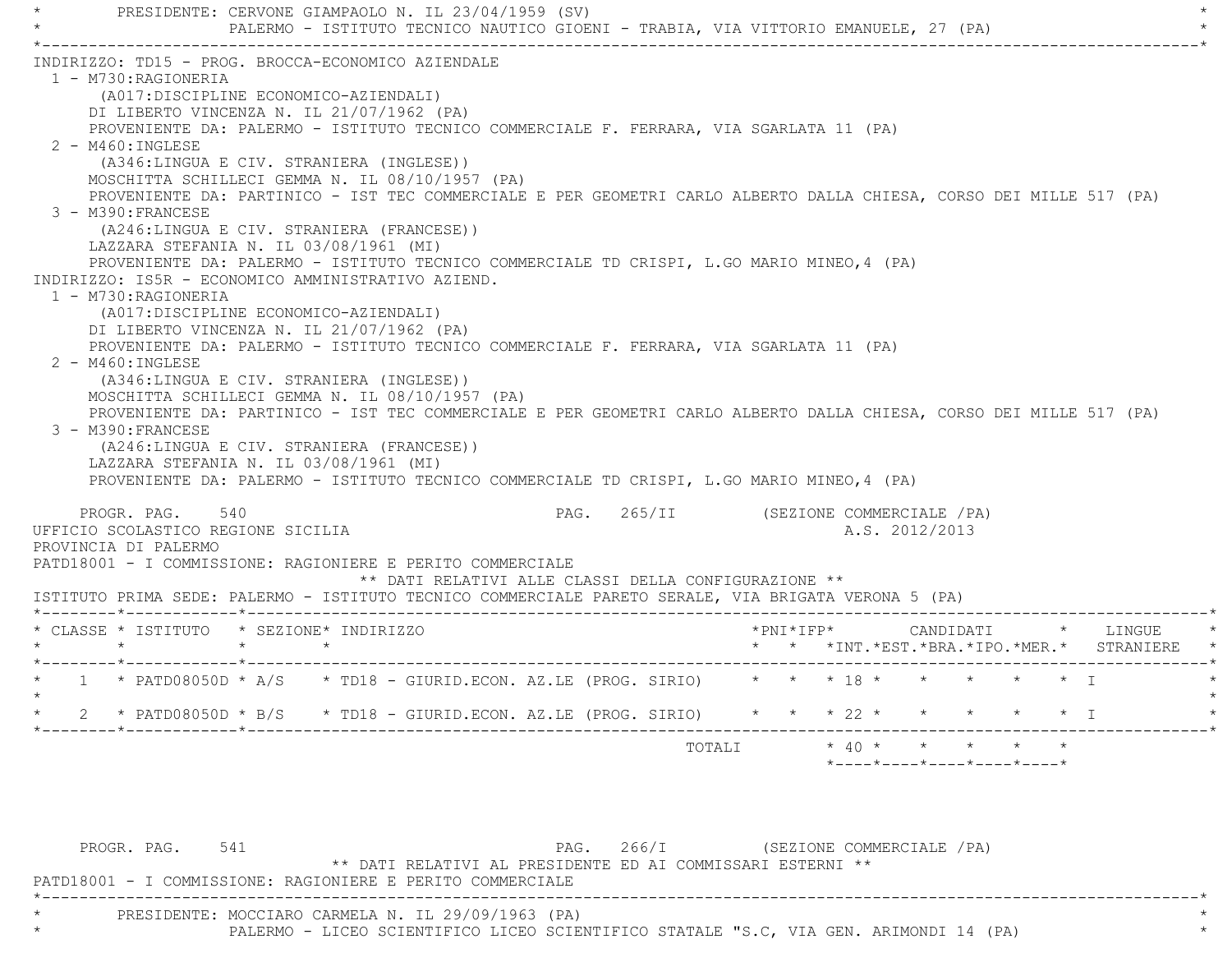| INDIRIZZO: TD18 - GIURID.ECON. AZ.LE (PROG. SIRIO)<br>1 - M223: ECONOMIA AZIENDALE<br>(A017:DISCIPLINE ECONOMICO-AZIENDALI)<br>RIBAUDO SERGIO N. IL 18/03/1964 (PA)<br>PROVENIENTE DA: PALERMO - ISTITUTO TECNICO PER GEOMETRI IST. TECN. GEOMETRI E TURISMO, PIAZZA GIANGIACOMO CIACCIO MONTAL<br>2 - SR72: LINGUA STRANIERA (INGLESE)<br>(A346:LINGUA E CIV. STRANIERA (INGLESE)<br>BARBARO MARINA N. IL 15/01/1964 (PA)<br>PROVENIENTE DA: PALERMO - LICEO CLASSICO GARIBALDI, VIA CANONICO ROTOLO (PA)<br>3 - SR85: DIRITTO<br>(A019:DISCIPLINE GIURIDICHE ED ECONOMI)<br>CALTAGIRONE PAOLO N. IL 15/04/1964 (PA)<br>PROVENIENTE DA: PALERMO - IST PROF PER I SERVIZI ALBERGHIERI E RISTORAZIONE I.P.S.S.E.O.A. "PIETRO PIAZZA", CORSO DEI MI |                                                                                                             |
|---------------------------------------------------------------------------------------------------------------------------------------------------------------------------------------------------------------------------------------------------------------------------------------------------------------------------------------------------------------------------------------------------------------------------------------------------------------------------------------------------------------------------------------------------------------------------------------------------------------------------------------------------------------------------------------------------------------------------------------------------|-------------------------------------------------------------------------------------------------------------|
| PROGR. PAG. 542<br>UFFICIO SCOLASTICO REGIONE SICILIA<br>PROVINCIA DI PALERMO<br>PATD18002 - II COMMISSIONE: RAGIONIERE E PERITO COMMERCIALE<br>** DATI RELATIVI ALLE CLASSI DELLA CONFIGURAZIONE **<br>ISTITUTO PRIMA SEDE: PALERMO - L.R. PAR. ISTITUTO TECNICO COMMERCIALE ITC FORMAT, VIA E. RESTIVO, 90 (PA)                                                                                                                                                                                                                                                                                                                                                                                                                                 | PAG. 266/II (SEZIONE COMMERCIALE /PA)<br>A.S. 2012/2013                                                     |
| * CLASSE * ISTITUTO * SEZIONE* INDIRIZZO<br>$\star$<br>$\star$ $\star$                                                                                                                                                                                                                                                                                                                                                                                                                                                                                                                                                                                                                                                                            | * * *INT. *EST. *BRA. *IPO. *MER. * STRANIERE *                                                             |
| 1 * PATD48500P * 5A * TD18 - GIURID.ECON. AZ.LE (PROG. SIRIO) * * * 20 * * * * * * *<br>* 2 * PATD48500P * 5B * TD18 - GIURID.ECON. AZ.LE (PROG. SIRIO) * * * 17 * *<br>PAG. 267/I (SEZIONE COMMERCIALE /PA)<br>PROGR. PAG. 543<br>** DATI RELATIVI AL PRESIDENTE ED AI COMMISSARI ESTERNI **<br>PATD18002 - II COMMISSIONE: RAGIONIERE E PERITO COMMERCIALE                                                                                                                                                                                                                                                                                                                                                                                      | $\star$ $\star$ T<br>TOTALI * 37 * * * *<br>$*$ - - - - $*$ - - - - $*$ - - - - $*$ - - - - $*$ - - - - $*$ |
| PRESIDENTE: CONSIGLIO ROSALBA N. IL 01/01/1949 (PA)<br>PARTINICO - IST PROF PER L'AGRICOLTURA E L'AMBIENTE PARTINICO, VIA GOFFREDO MAMELI N. 4 (PA)                                                                                                                                                                                                                                                                                                                                                                                                                                                                                                                                                                                               |                                                                                                             |
| INDIRIZZO: TD18 - GIURID.ECON. AZ.LE (PROG. SIRIO)<br>1 - M223: ECONOMIA AZIENDALE<br>(A017: DISCIPLINE ECONOMICO-AZIENDALI)<br>MOLINELLI NANDO N. IL 03/08/1953 (PA)<br>PROVENIENTE DA: BAGHERIA - ISTITUTO TECNICO COMMERCIALE "DON LUIGI STURZO", VIA SANT'IGNAZIO DI LOYOLA 7 (PA)<br>2 - SR72: LINGUA STRANIERA (INGLESE)<br>(A346:LINGUA E CIV. STRANIERA (INGLESE)<br>FOLLONE MARIA ELENA N. IL 29/04/1961 (PA)<br>PROVENIENTE DA: PALERMO - ISTITUTO TECNICO COMMERCIALE F. FERRARA, VIA SGARLATA 11 (PA)<br>3 - SR85: DIRITTO<br>(A019:DISCIPLINE GIURIDICHE ED ECONOMI)<br>GENCO GIOVANNA N. IL 25/04/1973 (TP)                                                                                                                         |                                                                                                             |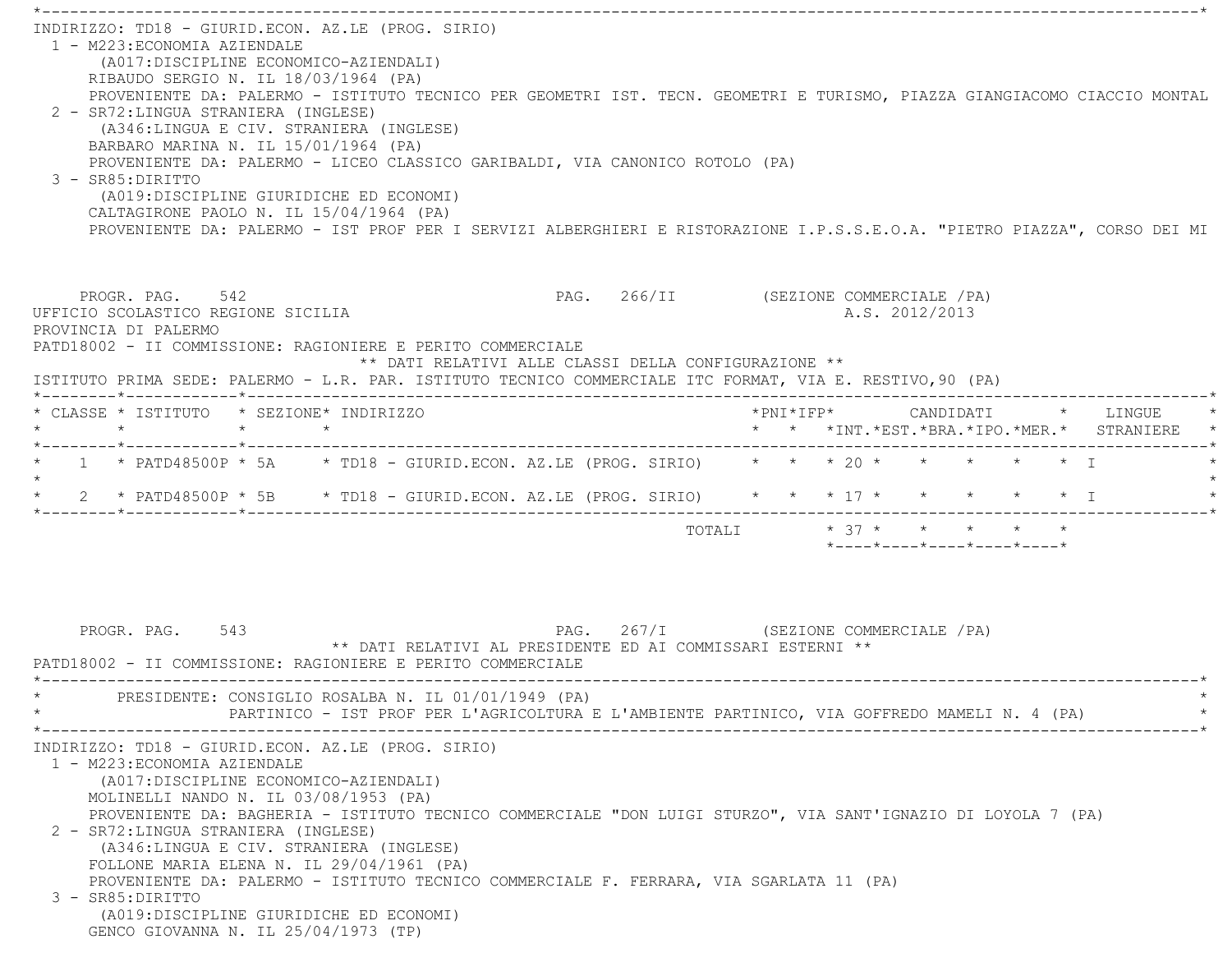PROVENIENTE DA: PARTINICO - IST TEC COMMERCIALE E PER GEOMETRI CARLO ALBERTO DALLA CHIESA, CORSO DEI MILLE 517 (PA) PROGR. PAG. 544 **PAG.** 267/II (SEZIONE COMMERCIALE /PA) UFFICIO SCOLASTICO REGIONE SICILIA A.S. 2012/2013 PROVINCIA DI PALERMO PATD18003 - III COMMISSIONE: RAGIONIERE E PERITO COMMERCIALE \*\* DATI RELATIVI ALLE CLASSI DELLA CONFIGURAZIONE \*\* ISTITUTO PRIMA SEDE: PALERMO - ISTITUTO TECNICO COMMERCIALE F. FERRARA - SERALE, VIA SGARLATA 11 (PA) \*--------\*------------\*-------------------------------------------------------------------------------------------------------\* \* CLASSE \* ISTITUTO \* SEZIONE\* INDIRIZZO \*PNI\*IFP\* CANDIDATI \* LINGUE \* \* \* \* \* \* \* \*INT.\*EST.\*BRA.\*IPO.\*MER.\* STRANIERE \* \*--------\*------------\*-------------------------------------------------------------------------------------------------------\*1 \* PATD02351A \* AS \* TD18 - GIURID.ECON. AZ.LE (PROG. SIRIO) \* \* \* \* 20 \* \* \* \* \* \*  $\star$ \* 2 \* PATD02351A \* BS \* TD18 - GIURID.ECON. AZ.LE (PROG. SIRIO) \* \* \* \* 20 \* \* \* \* \* \* \*--------\*------------\*-------------------------------------------------------------------------------------------------------\*TOTALI  $* 40 * * * * * * * * *$  \*----\*----\*----\*----\*----\*PROGR. PAG. 545 **PAG.** 268/I (SEZIONE COMMERCIALE /PA) \*\* DATI RELATIVI AL PRESIDENTE ED AI COMMISSARI ESTERNI \*\* PATD18003 - III COMMISSIONE: RAGIONIERE E PERITO COMMERCIALE \*----------------------------------------------------------------------------------------------------------------------------\*PRESIDENTE: LAQUATRA SANTO N. IL 05/03/1954 (PA) MONREALE - LICEO CLASSICO LICEO CLASSICO "EMANUELE BASIL, VIA DISCESA CAPPUCCINI S.N. (PA) \*----------------------------------------------------------------------------------------------------------------------------\* INDIRIZZO: TD18 - GIURID.ECON. AZ.LE (PROG. SIRIO) 1 - M223:ECONOMIA AZIENDALE (A017:DISCIPLINE ECONOMICO-AZIENDALI) SCALIA MAURIZIO N. IL 13/10/1964 (PA) PROVENIENTE DA: PALERMO - IST PROF PER I SERVIZI ALBERGHIERI E RISTORAZIONE P.BORSELLINO, PIAZZETTA G. BELLISSIMA 3 (PA) 2 - SR72:LINGUA STRANIERA (INGLESE) (A346:LINGUA E CIV. STRANIERA (INGLESE) D'AGOSTINO MARIA N. IL 02/10/1973 (PA) PROVENIENTE DA: PALERMO - IST PROF INDUSTRIA E ARTIGIANATO E. MEDI, VIA L.DA VINCI 364 (PA) 3 - SR85:DIRITTO (A019:DISCIPLINE GIURIDICHE ED ECONOMI) RUTIGLIANO ROSA N. IL 29/04/1964 (BA) PROVENIENTE DA: PALERMO - ISTITUTO TECNICO PER GEOMETRI PARLATORE, PIAZZA MONTEVERGINI,8 (PA) PROGR. PAG. 546 546 PAG. 268/II (SEZIONE COMMERCIALE /PA) UFFICIO SCOLASTICO REGIONE SICILIA A.S. 2012/2013 PROVINCIA DI PALERMO PATE01001 - I COMMISSIONE: ATTIVITA' SOCIALI -SPECIALIZZ. DIRIG. COMUNITA' \*\* DATI RELATIVI ALLE CLASSI DELLA CONFIGURAZIONE \*\* ISTITUTO PRIMA SEDE: PALERMO - L.R. PAR. ISTITUTO TECNICO PER ATTIVITA' SOCIALI ( MILIZIANO, VIA ALTOFONTE,77 (PA) \*--------\*------------\*-------------------------------------------------------------------------------------------------------\*\* CLASSE \* ISTITUTO \* SEZIONE\* INDIRIZZO \*PNI\*IFP\* CANDIDATI \* LINGUE \*

\* \* \* \* \* \* \*INT.\*EST.\*BRA.\*IPO.\*MER.\* STRANIERE \*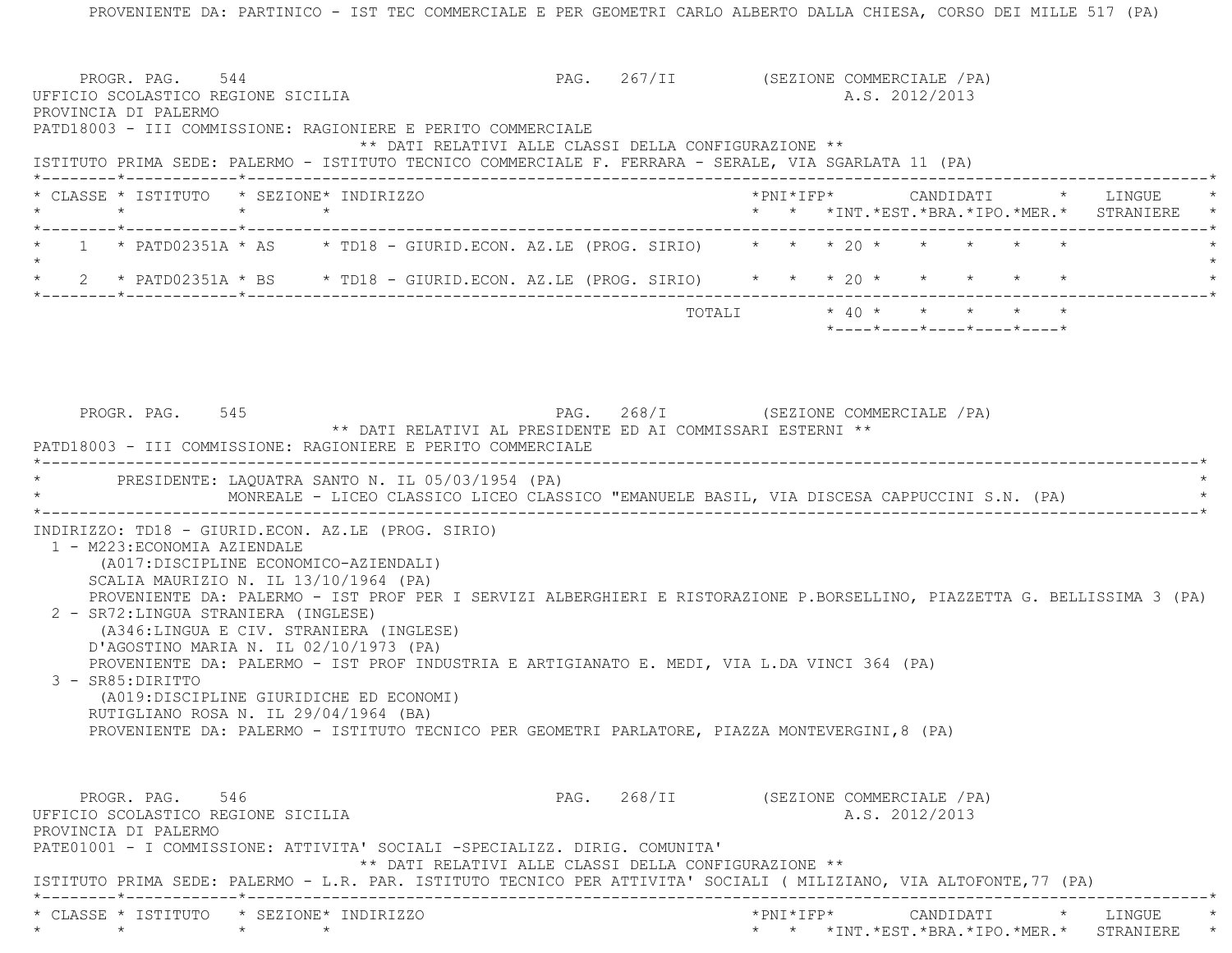|  |                                                                              |         | $\star$ - - - - $\star$ - - - - $\star$ - - - - $\star$ - - - - $\star$ - - - - $\star$ |  |  |
|--|------------------------------------------------------------------------------|---------|-----------------------------------------------------------------------------------------|--|--|
|  |                                                                              | TOTAI.T | $*$ 32 $*$ 15 $*$ $*$ $*$ $*$                                                           |  |  |
|  | $\star$ 2 $\star$ PATE00500T $\star$ B $\star$ TE01 - DIRIGENTI DI COMUNITA' |         | * * * 16 * 7 * * * * * T                                                                |  |  |
|  |                                                                              |         |                                                                                         |  |  |
|  | $\star$ 1 $\star$ PATE00500T $\star$ A $\star$ TE01 - DIRIGENTI DI COMUNITA' |         | * * * 16 * 8 * * * * * T                                                                |  |  |
|  |                                                                              |         |                                                                                         |  |  |

| PROGR. PAG. 547                                                                     |                                                                                                                                                                                                                                                                                               | ** DATI RELATIVI AL PRESIDENTE ED AI COMMISSARI ESTERNI **<br>PATE01001 - I COMMISSIONE: ATTIVITA' SOCIALI -SPECIALIZZ. DIRIG. COMUNITA'                                                                                                                                                                                                                                                                                                                                                                                                                                                                                                   | PAG. 269/I (SEZIONE PER ATTIVITA' SOCI/PA)  |  |                |                                                         |  |                                            |
|-------------------------------------------------------------------------------------|-----------------------------------------------------------------------------------------------------------------------------------------------------------------------------------------------------------------------------------------------------------------------------------------------|--------------------------------------------------------------------------------------------------------------------------------------------------------------------------------------------------------------------------------------------------------------------------------------------------------------------------------------------------------------------------------------------------------------------------------------------------------------------------------------------------------------------------------------------------------------------------------------------------------------------------------------------|---------------------------------------------|--|----------------|---------------------------------------------------------|--|--------------------------------------------|
|                                                                                     |                                                                                                                                                                                                                                                                                               | * PRESIDENTE: GOTTUSO MARIO N. IL 05/05/1946 (PA)<br>PALERMO - ISTITUTO TECNICO INDUSTRIALE ITI VITTORIO EMANUELE III, VIA DUCA DELLA VERDURA 48 (PA)                                                                                                                                                                                                                                                                                                                                                                                                                                                                                      |                                             |  |                |                                                         |  |                                            |
| 1 - M285: PEDAGOGIA<br>2 - M460: INGLESE<br>PROGR. PAG. 548<br>PROVINCIA DI PALERMO | INDIRIZZO: TE01 - DIRIGENTI DI COMUNITA'<br>ZITO MARIA TERESA N. IL 25/10/1972 (PA)<br>(A346:LINGUA E CIV. STRANIERA (INGLESE))<br>MONCADA CARMELA N. IL 07/03/1966 (PA)<br>3 - M156:ISTITUZIONI DI DIRITTO<br>PRESTIPINO ROSARIA N. IL 18/11/1951 (CT)<br>UFFICIO SCOLASTICO REGIONE SICILIA | (A036: FILOSOFIA, PSICOL. E SC. DELL'EDUCAZ)<br>PROVENIENTE DA: PALERMO - ISTITUTO MAGISTRALE F. FERRARA, VIA SGARLATA, 11 (PA)<br>PROVENIENTE DA: PALERMO - ISTITUTO TECNICO NAUTICO GIOENI - TRABIA, VIA VITTORIO EMANUELE, 27 (PA)<br>(A019:DISCIPLINE GIURIDICHE ED ECONOMIC.)<br>PROVENIENTE DA: PALERMO - ISTITUTO TECNICO NAUTICO GIOENI - TRABIA, VIA VITTORIO EMANUELE, 27 (PA)<br>PATE01002 - II COMMISSIONE: ATTIVITA' SOCIALI -SPECIALIZZ. DIRIG. COMUNITA'<br>** DATI RELATIVI ALLE CLASSI DELLA CONFIGURAZIONE **<br>ISTITUTO PRIMA SEDE: PALERMO - ISTITUTO MAGISTRALE LICEO SCIENZE UMANE E LING. "D, VIA FICHIDINDIA (PA) | PAG. 269/II (SEZIONE PER ATTIVITA' SOCI/PA) |  | A.S. 2012/2013 |                                                         |  |                                            |
|                                                                                     | * CLASSE * ISTITUTO * SEZIONE* INDIRIZZO                                                                                                                                                                                                                                                      |                                                                                                                                                                                                                                                                                                                                                                                                                                                                                                                                                                                                                                            |                                             |  |                |                                                         |  | * * *INT.*EST.*BRA.*IPO.*MER.* STRANIERE * |
|                                                                                     |                                                                                                                                                                                                                                                                                               | * 1 * PAPM07000P * Q * TE01 - DIRIGENTI DI COMUNITA' * * * * 5 * * * * * * * T                                                                                                                                                                                                                                                                                                                                                                                                                                                                                                                                                             |                                             |  |                |                                                         |  |                                            |
|                                                                                     |                                                                                                                                                                                                                                                                                               | ISTITUTO SECONDA SEDE: TERMINI IMERESE - L.R. PAR. ISTITUTO MAGISTRALE ARIOSTO - LICEO SOCIO PSICO PE, VIA S. DRAGO MIRA N.7 (                                                                                                                                                                                                                                                                                                                                                                                                                                                                                                             |                                             |  |                |                                                         |  |                                            |
|                                                                                     | * CLASSE * ISTITUTO * SEZIONE* INDIRIZZO                                                                                                                                                                                                                                                      |                                                                                                                                                                                                                                                                                                                                                                                                                                                                                                                                                                                                                                            |                                             |  |                |                                                         |  | * * *INT.*EST.*BRA.*IPO.*MER.* STRANIERE * |
|                                                                                     |                                                                                                                                                                                                                                                                                               | * 2 * PAPM54500A * A * IB60 - SOCIO PSICO PEDAGOGICO * * * * 27 * 1 * * * * *                                                                                                                                                                                                                                                                                                                                                                                                                                                                                                                                                              |                                             |  |                |                                                         |  |                                            |
|                                                                                     |                                                                                                                                                                                                                                                                                               |                                                                                                                                                                                                                                                                                                                                                                                                                                                                                                                                                                                                                                            |                                             |  |                | TOTALI * 32 * 1 * * * * *<br>*----*----*----*----*----* |  |                                            |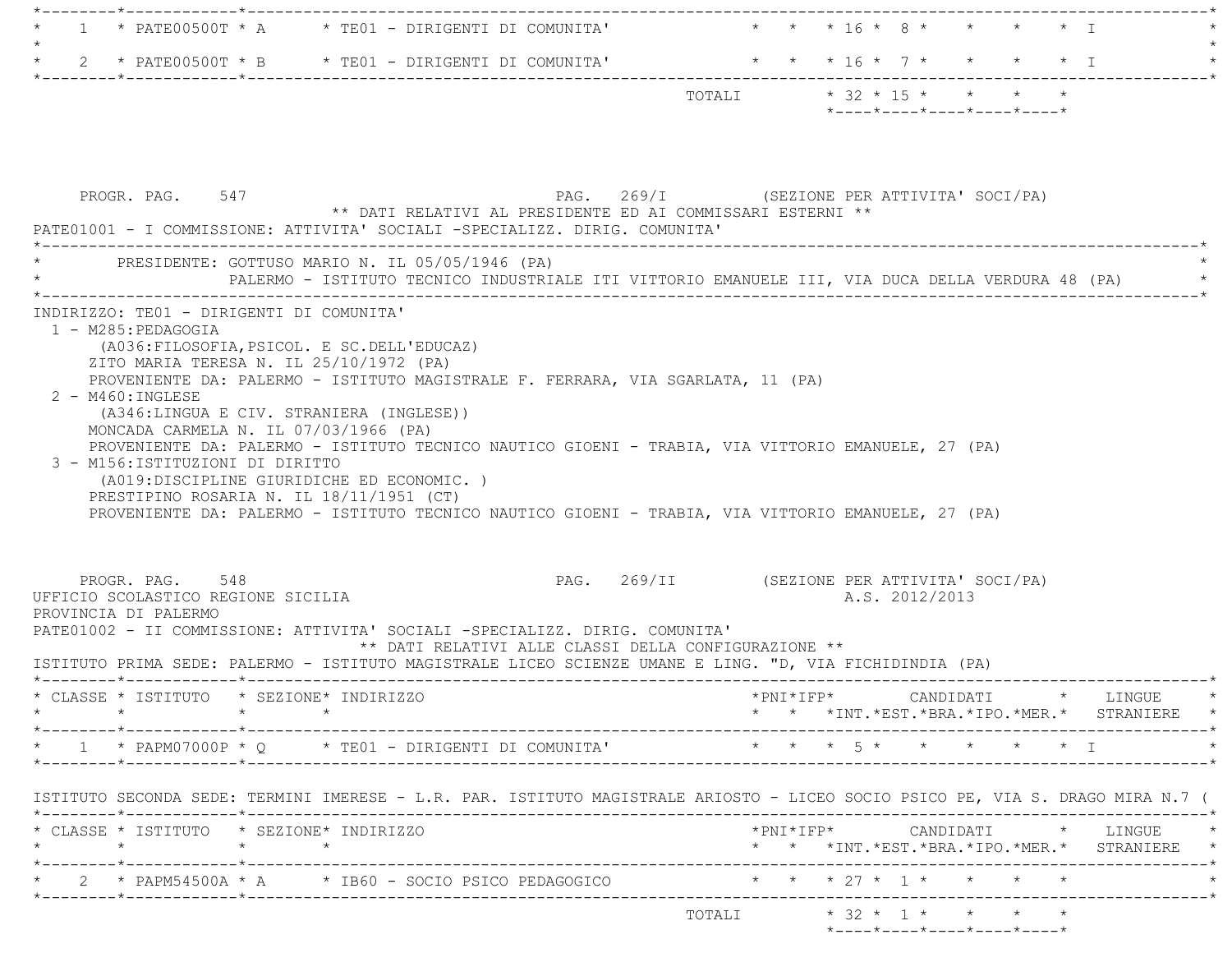PROGR. PAG. 549 **PAG.** 270/I (SEZIONE PER ATTIVITA' SOCI/PA) \*\* DATI RELATIVI AL PRESIDENTE ED AI COMMISSARI ESTERNI \*\* PATE01002 - II COMMISSIONE: ATTIVITA' SOCIALI -SPECIALIZZ. DIRIG. COMUNITA' \*----------------------------------------------------------------------------------------------------------------------------\*PRESIDENTE: GALLO IGNAZIO SILVIO N. IL 08/03/1963 (PA) PALERMO - ISTITUTO TECNICO NAUTICO GIOENI - TRABIA, VIA VITTORIO EMANUELE, 27 (PA) \*----------------------------------------------------------------------------------------------------------------------------\* INDIRIZZO: TE01 - DIRIGENTI DI COMUNITA' 1 - M285:PEDAGOGIA (A036:FILOSOFIA,PSICOL. E SC.DELL'EDUCAZ) TRE RE GIANPIERO N. IL 04/04/1959 (PA) PROVENIENTE DA: PALERMO - ISTITUTO MAGISTRALE IM REGINA MARGHERITA, PIAZZETTA S. SALVATORE 1 (PA) 2 - M670:PEDAGOGIA (A036:FILOSOFIA,PSICOL. E SC.DELL'EDUCAZ) TRE RE GIANPIERO N. IL 04/04/1959 (PA) PROVENIENTE DA: PALERMO - ISTITUTO MAGISTRALE IM REGINA MARGHERITA, PIAZZETTA S. SALVATORE 1 (PA) 3 - M460:INGLESE (A346:LINGUA E CIV. STRANIERA (INGLESE)) CORBO CARMELA MARIA N. IL 14/12/1953 (AG) PROVENIENTE DA: PALERMO - ISTITUTO TECNICO NAUTICO GIOENI - TRABIA, VIA VITTORIO EMANUELE, 27 (PA) 4 - M535:LINGUA E LETTERATURA INGLESE (A346:LINGUA E CIV. STRANIERA (INGLESE)) CORBO CARMELA MARIA N. IL 14/12/1953 (AG) PROVENIENTE DA: PALERMO - ISTITUTO TECNICO NAUTICO GIOENI - TRABIA, VIA VITTORIO EMANUELE, 27 (PA) 5 - M156:ISTITUZIONI DI DIRITTO (A019:DISCIPLINE GIURIDICHE ED ECONOMIC. ) MUSCATO VINCENZO N. IL 30/04/1966 (PA) PROVENIENTE DA: PALERMO - ISTITUTO TECNICO COMMERCIALE F. FERRARA, VIA SGARLATA 11 (PA) INDIRIZZO: IB60 - SOCIO PSICO PEDAGOGICO 1 - SM57:PEDAGOGIA (A036:FILOSOFIA,PSICOL. E SC.DELL'EDUC) TRE RE GIANPIERO N. IL 04/04/1959 (PA) PROVENIENTE DA: PALERMO - ISTITUTO MAGISTRALE IM REGINA MARGHERITA, PIAZZETTA S. SALVATORE 1 (PA) 2 - SL32:MATEMATICA (A047:MATEMATICA) MORELLO MARIA N. IL 11/08/1956 (PA) PROVENIENTE DA: PALERMO - LICEO SCIENTIFICO GALILEI, VIA DANIMARCA 54 (PA) 3 - Z151:LINGUA STRANIERA (INGLESE) (A346:LINGUA E CIV. STRANIERA (INGLESE) CORBO CARMELA MARIA N. IL 14/12/1953 (AG) PROVENIENTE DA: PALERMO - ISTITUTO TECNICO NAUTICO GIOENI - TRABIA, VIA VITTORIO EMANUELE, 27 (PA) PROGR. PAG. 550 **PAG.** 270/II (SEZIONE PER ATTIVITA' SOCI/PA) UFFICIO SCOLASTICO REGIONE SICILIA A.S. 2012/2013 PROVINCIA DI PALERMO PATE02001 - I COMMISSIONE: ATTIVITA' SOCIALI -SPECIALIZ. ECONOMO-DIETISTA \*\* DATI RELATIVI ALLE CLASSI DELLA CONFIGURAZIONE \*\* ISTITUTO PRIMA SEDE: PARTINICO - IST TEC COMMERCIALE E PER GEOMETRI CARLO ALBERTO DALLA CHIESA, CORSO DEI MILLE 517 (PA) \*--------\*------------\*-------------------------------------------------------------------------------------------------------\* \* CLASSE \* ISTITUTO \* SEZIONE\* INDIRIZZO \*PNI\*IFP\* CANDIDATI \* LINGUE \* \* \* \* \* \* \* \*INT.\*EST.\*BRA.\*IPO.\*MER.\* STRANIERE \* \*--------\*------------\*-------------------------------------------------------------------------------------------------------\*\* 1 \* PATD09000P \* B \* TE02 - ECONOME-DIETISTE \* \* \* \* 21 \* 2 \* \* \* \* \* \* I \*--------\*------------\*-------------------------------------------------------------------------------------------------------\*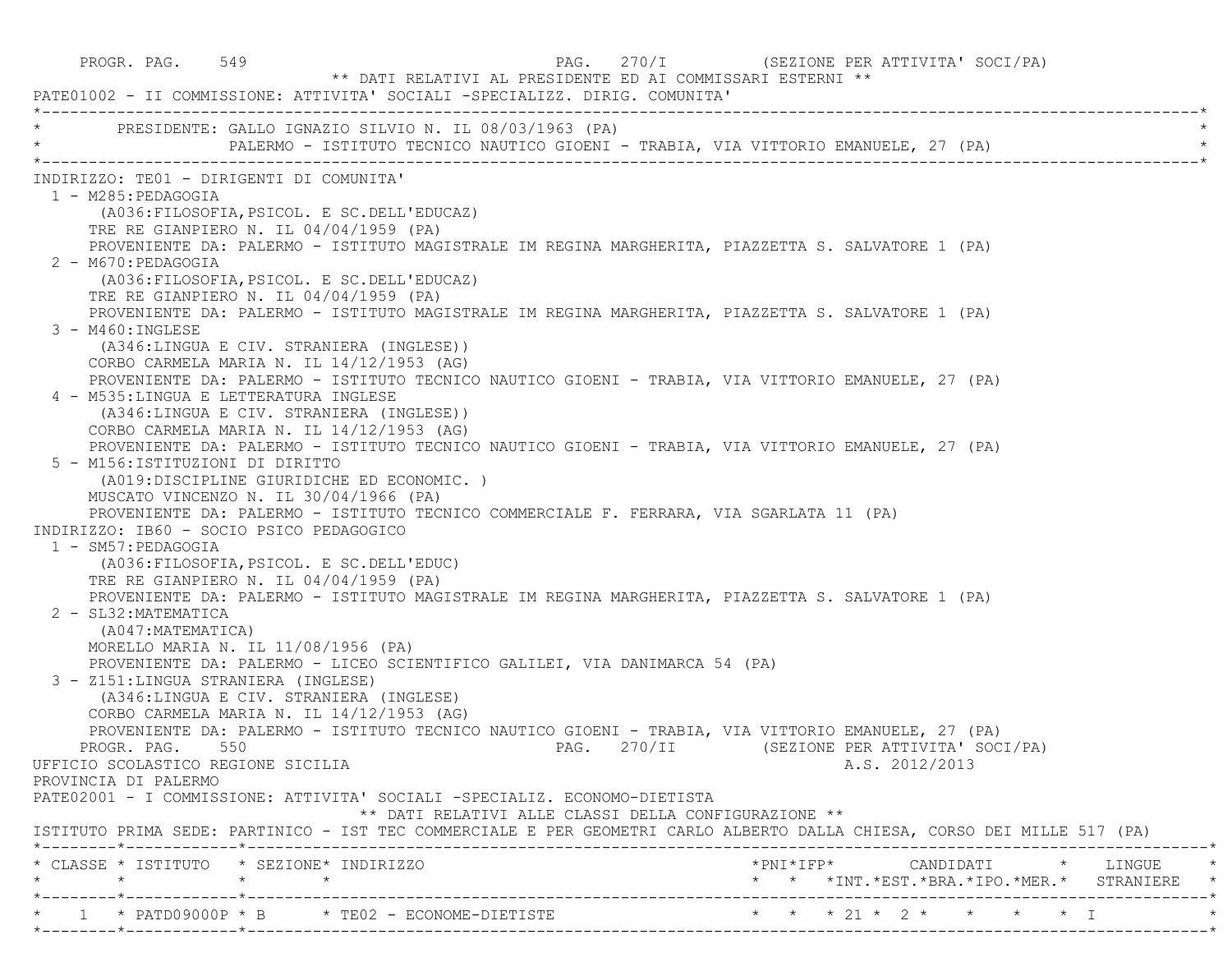| $\star$                                   | * CLASSE * ISTITUTO * SEZIONE* INDIRIZZO<br>$\star$ $\star$                                                                                                                                                                                                                                                                                                                                                                    |                                                                                                                                                                                                                                                                                                                                                                                                                                                                                                                    |                           |                            |  | * * *INT.*EST.*BRA.*IPO.*MER.* STRANIERE |
|-------------------------------------------|--------------------------------------------------------------------------------------------------------------------------------------------------------------------------------------------------------------------------------------------------------------------------------------------------------------------------------------------------------------------------------------------------------------------------------|--------------------------------------------------------------------------------------------------------------------------------------------------------------------------------------------------------------------------------------------------------------------------------------------------------------------------------------------------------------------------------------------------------------------------------------------------------------------------------------------------------------------|---------------------------|----------------------------|--|------------------------------------------|
|                                           |                                                                                                                                                                                                                                                                                                                                                                                                                                | 2 * PATD255005 * A * TD00 - GIURIDICO ECONOMICO AZIENDALE * * * 21 * 5 * * * * * F                                                                                                                                                                                                                                                                                                                                                                                                                                 |                           |                            |  |                                          |
|                                           |                                                                                                                                                                                                                                                                                                                                                                                                                                |                                                                                                                                                                                                                                                                                                                                                                                                                                                                                                                    | TOTALI * 42 * 7 * * * * * | *----*----*----*----*----* |  |                                          |
| PROGR. PAG. 551                           |                                                                                                                                                                                                                                                                                                                                                                                                                                | PAG. 271/I (SEZIONE PER ATTIVITA' SOCI/PA)<br>** DATI RELATIVI AL PRESIDENTE ED AI COMMISSARI ESTERNI **<br>PATE02001 - I COMMISSIONE: ATTIVITA' SOCIALI -SPECIALIZ. ECONOMO-DIETISTA                                                                                                                                                                                                                                                                                                                              |                           |                            |  |                                          |
|                                           |                                                                                                                                                                                                                                                                                                                                                                                                                                | PRESIDENTE: BONO GIUSEPPE N. IL 17/11/1954 (PA)<br>PALERMO - ISTITUTO TECNICO PER GEOMETRI IST. TECN. GEOMETRI E TURISMO, PIAZZA GIANGIACOMO CIACCIO MONTAL*                                                                                                                                                                                                                                                                                                                                                       |                           |                            |  |                                          |
| 3 - M460: INGLESE<br>1 - M730: RAGIONERIA | (A017:DISCIPLINE ECONOMICO-AZIENDALI)<br>CICCO MARIA N. IL 29/09/1957 (RC)<br>(A017:DISCIPLINE ECONOMICO-AZIENDALI)<br>CICCO MARIA N. IL 29/09/1957 (RC)<br>(A346:LINGUA E CIV. STRANIERA (INGLESE))<br>SPARAGANO FERRAYE JOSEPH N. IL 04/11/1951 (EE)<br>4 - M750: SCIENZA DELL'ALIMENTAZIONE<br>(A057: SCIENZA DEGLI ALIMENTI)<br>MARCHESE ANTONINA N. IL 16/10/1959 (PA)<br>INDIRIZZO: TD00 - GIURIDICO ECONOMICO AZIENDALE | PROVENIENTE DA: PRIZZI - IST TEC COMMERCIALE E PER GEOMETRI I.T.C.G. PRIZZI, C.DA CATUSI,S.N. (PA)<br>2 - M901:TECNICA PROFESS. AMM.VA, ORGANIZZATIVA, OPERATIVA<br>PROVENIENTE DA: PRIZZI - IST TEC COMMERCIALE E PER GEOMETRI I.T.C.G. PRIZZI, C.DA CATUSI,S.N. (PA)<br>PROVENIENTE DA: CEFALU' - IST TEC COMMERCIALE E PER GEOMETRI JACOPO DEL DUCA, VIA PIETRAGROSSA N. 68/70 (PA)<br>PROVENIENTE DA: PALERMO - IST PROF PER I SERVIZI ALBERGHIERI E RISTORAZIONE P.BORSELLINO, PIAZZETTA G. BELLISSIMA 3 (PA) |                           |                            |  |                                          |
| $3 - M460$ : INGLESE                      | (A017: DISCIPLINE ECONOMICO-AZIENDALI)<br>CICCO MARIA N. IL 29/09/1957 (RC)<br>(A017:DISCIPLINE ECONOMICO-AZIENDALI)<br>CICCO MARIA N. IL 29/09/1957 (RC)<br>(A346:LINGUA E CIV. STRANIERA (INGLESE))                                                                                                                                                                                                                          | PROVENIENTE DA: PRIZZI - IST TEC COMMERCIALE E PER GEOMETRI I.T.C.G. PRIZZI, C.DA CATUSI,S.N. (PA)<br>2 - M901:TECNICA PROFESS. AMM.VA, ORGANIZZATIVA, OPERATIVA<br>PROVENIENTE DA: PRIZZI - IST TEC COMMERCIALE E PER GEOMETRI I.T.C.G. PRIZZI, C.DA CATUSI,S.N. (PA)                                                                                                                                                                                                                                             |                           |                            |  |                                          |
| 4 - M390: FRANCESE                        | SPARAGANO FERRAYE JOSEPH N. IL 04/11/1951 (EE)<br>(A246:LINGUA E CIV. STRANIERA (FRANCESE))<br>FASO LUCIA N. IL 20/11/1950 (PA)                                                                                                                                                                                                                                                                                                | PROVENIENTE DA: CEFALU' - IST TEC COMMERCIALE E PER GEOMETRI JACOPO DEL DUCA, VIA PIETRAGROSSA N. 68/70 (PA)<br>PROVENIENTE DA: TERMINI IMERESE - IST TEC COMMERCIALE E PER GEOMETRI STENIO TERMINI IMERESE, VIA E.FERMI (PA)                                                                                                                                                                                                                                                                                      |                           |                            |  |                                          |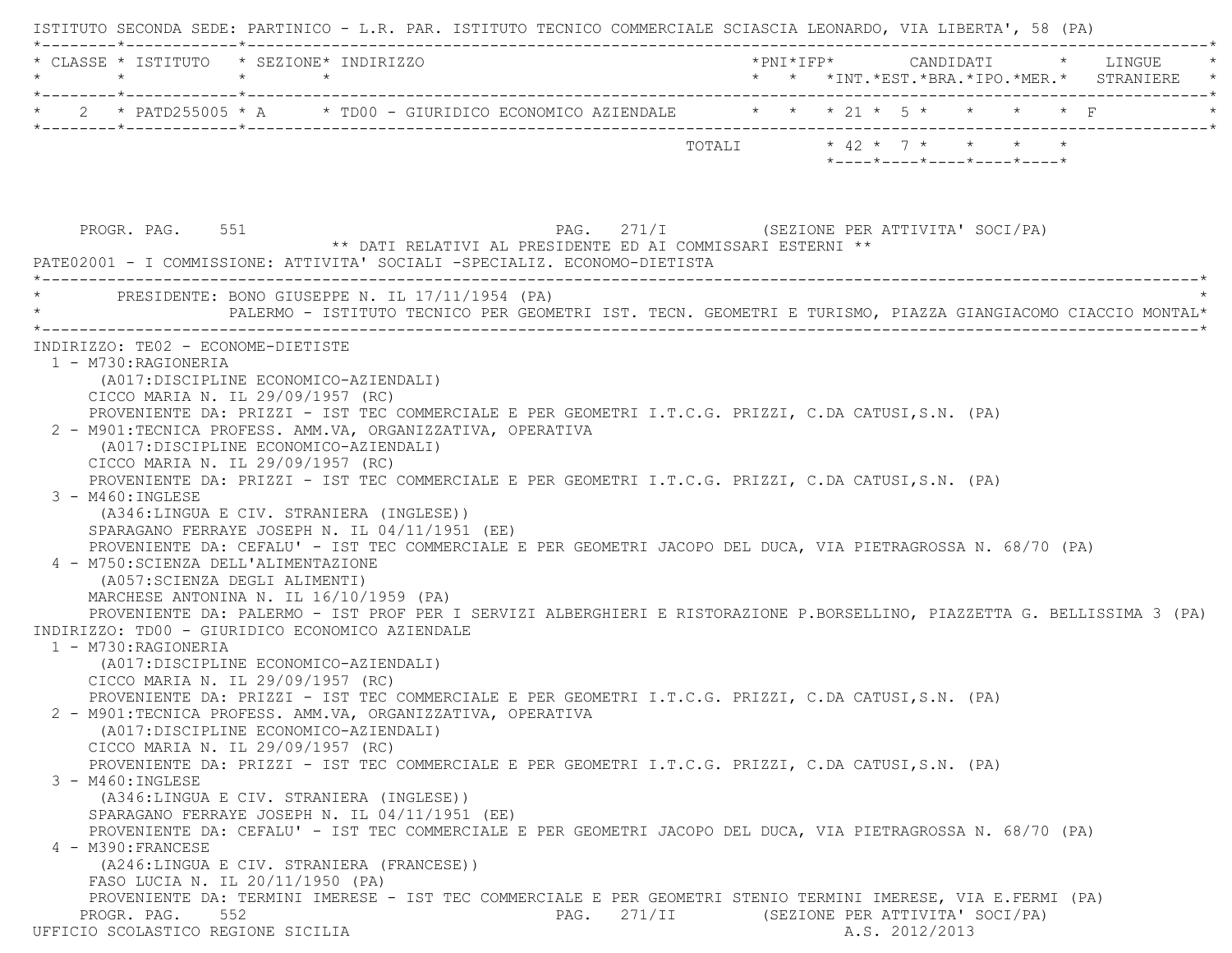PROVINCIA DI PALERMO PATF25001 - I COMMISSIONE: PER. IND.LE CAPOTECNICO-SPECIALIZZ.NE:CHIMICO \*\* DATI RELATIVI ALLE CLASSI DELLA CONFIGURAZIONE \*\* ISTITUTO PRIMA SEDE: PALERMO - ISTITUTO TECNICO INDUSTRIALE ITI MAJORANA, VIA ASTORINO 56 (PA) \*--------\*------------\*-------------------------------------------------------------------------------------------------------\* \* CLASSE \* ISTITUTO \* SEZIONE\* INDIRIZZO \*PNI\*IFP\* CANDIDATI \* LINGUE \* \* \* \* \* \* \* \*INT.\*EST.\*BRA.\*IPO.\*MER.\* STRANIERE \* \*--------\*------------\*-------------------------------------------------------------------------------------------------------\* \* 1 \* PATF016014 \* CH \* TF25 - CHIMICO \* \* \* 16 \* 7 \* \* \* \* I \* \*--------\*------------\*-------------------------------------------------------------------------------------------------------\* ISTITUTO SECONDA SEDE: PALERMO - L.R. PAR. ISTITUTO TECNICO INDUSTRIALE MILIZIANO, Via Altofonte,77 (PA) \*--------\*------------\*-------------------------------------------------------------------------------------------------------\* \* CLASSE \* ISTITUTO \* SEZIONE\* INDIRIZZO \*PNI\*IFP\* CANDIDATI \* LINGUE \* \* \* \* \* \* \* \*INT.\*EST.\*BRA.\*IPO.\*MER.\* STRANIERE \* \*--------\*------------\*-------------------------------------------------------------------------------------------------------\*2 \* PATF00500L \* A \* TF30 - INFORMATICA \* \* \* \* \* 13 \* 6 \* \* \* \* \* \* \*--------\*------------\*-------------------------------------------------------------------------------------------------------\* $\texttt{TOTAL} \qquad \qquad \star \; \; 29 \; \star \; \; 13 \; \star \qquad \star \qquad \star \qquad \star \qquad \star$  \*----\*----\*----\*----\*----\*PROGR. PAG. 553 PAG. 272/I (SEZIONE INDUSTRIALE / PA) \*\* DATI RELATIVI AL PRESIDENTE ED AI COMMISSARI ESTERNI \*\* PATF25001 - I COMMISSIONE: PER. IND.LE CAPOTECNICO-SPECIALIZZ.NE:CHIMICO \*----------------------------------------------------------------------------------------------------------------------------\*PRESIDENTE: DRAGO SALVATORE N. IL 04/09/1953 (PA) \* PALERMO - IST PROF PER I SERVIZI ALBERGHIERI E RISTORAZIONE P.BORSELLINO, PIAZZETTA G. BELLISSIMA 3 (PA)\* \*----------------------------------------------------------------------------------------------------------------------------\* INDIRIZZO: TF25 - CHIMICO 1 - M044:PROCESSI CHIMICI INDUSTRIALI (A013:CHIMICA E TECNOLOGIE CHIMICHE) VACCARO BIAGIA N. IL 15/01/1962 (TP) PROVENIENTE DA: PALERMO - IST PROF INDUSTRIA E ARTIGIANATO E ASCIONE, VIA CENTURIPE 11 (PA) 2 - M460:INGLESE (A346:LINGUA E CIV. STRANIERA (INGLESE)) TRIOLO IDA N. IL 07/06/1967 (PA) PROVENIENTE DA: PALERMO - LICEO SCIENTIFICO ERNESTO BASILE, VIA SAN CIRO 23 (PA) 3 - M462:INGLESE (A346:LINGUA E CIV. STRANIERA (INGLESE)) TRIOLO IDA N. IL 07/06/1967 (PA) PROVENIENTE DA: PALERMO - LICEO SCIENTIFICO ERNESTO BASILE, VIA SAN CIRO 23 (PA) 4 - M568:MATEMATICA (A047:MATEMATICA) FIORENTINO ROSALIA N. IL 20/01/1964 (PA) PROVENIENTE DA: PALERMO - IST PROF INDUSTRIA E ARTIGIANATO E. MEDI, VIA L.DA VINCI 364 (PA) INDIRIZZO: TF30 - INFORMATICA 1 - M070:INFORMATICA GENERALE, APPL. TECNICO-SCIENTIFICHE (A042:INFORMATICA) ARRIGO ALFREDO N. IL 03/12/1965 (PA) PROVENIENTE DA: PALERMO - ISTITUTO TECNICO PER GEOMETRI PARLATORE, PIAZZA MONTEVERGINI,8 (PA) 2 - M462:INGLESE (A346:LINGUA E CIV. STRANIERA (INGLESE) TRIOLO IDA N. IL 07/06/1967 (PA) PROVENIENTE DA: PALERMO - LICEO SCIENTIFICO ERNESTO BASILE, VIA SAN CIRO 23 (PA)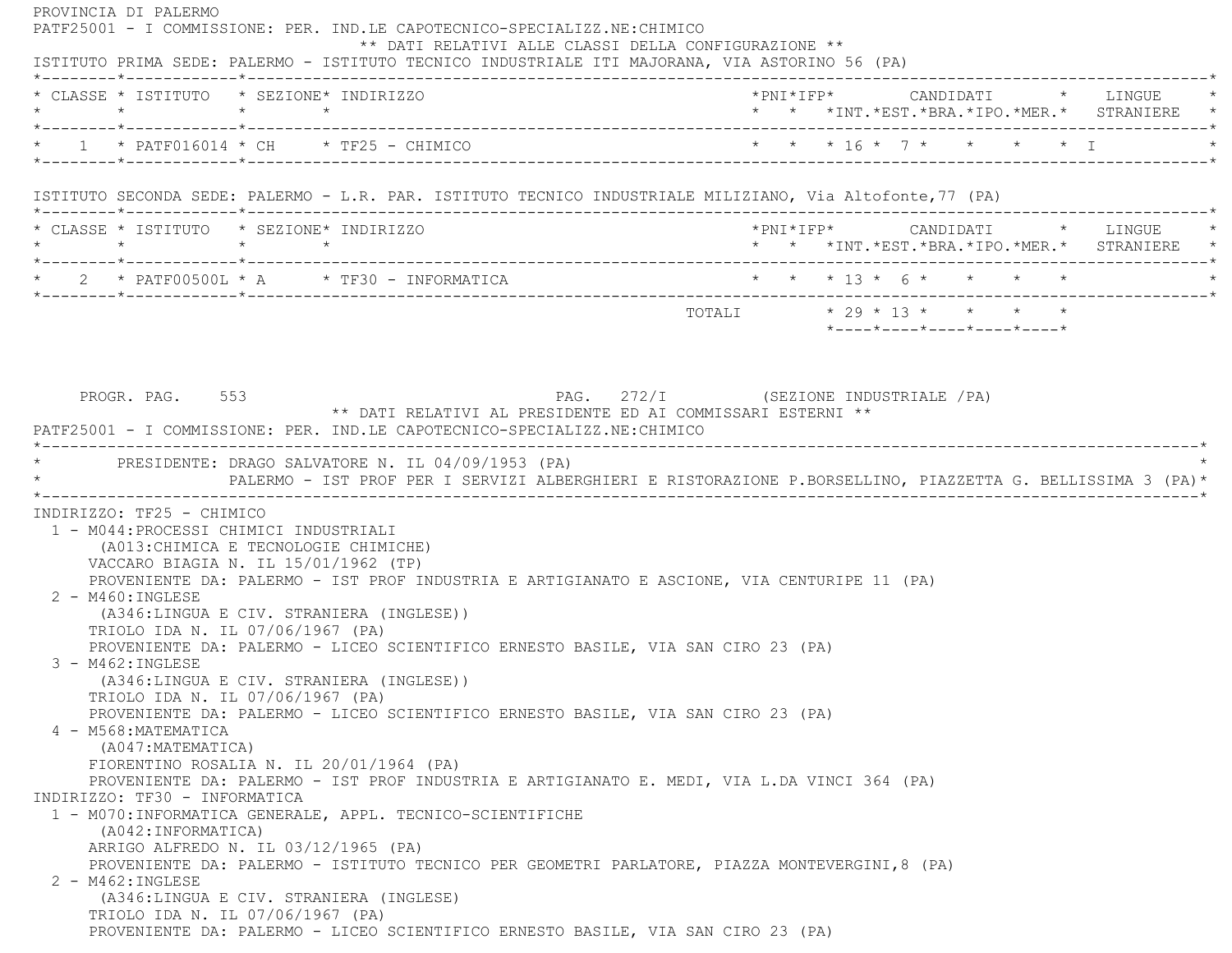3 - M549:MATEMATICA GENERALE APPLICATA (A047:MATEMATICA) FIORENTINO ROSALIA N. IL 20/01/1964 (PA) PROVENIENTE DA: PALERMO - IST PROF INDUSTRIA E ARTIGIANATO E. MEDI, VIA L.DA VINCI 364 (PA) PROGR. PAG. 554 CHARGE 1988. PAG. 272/II (SEZIONE INDUSTRIALE / PA) UFFICIO SCOLASTICO REGIONE SICILIA A.S. 2012/2013 PROVINCIA DI PALERMO PATF45001 - I COMMISSIONE: PER. IND.LE CAPOTECNICO-SPECIALIZZ.:INFORMATICA \*\* DATI RELATIVI ALLE CLASSI DELLA CONFIGURAZIONE \*\* ISTITUTO PRIMA SEDE: PALERMO - ISTITUTO TECNICO INDUSTRIALE ITI VITTORIO EMANUELE III, VIA DUCA DELLA VERDURA 48 (PA) \*--------\*------------\*-------------------------------------------------------------------------------------------------------\* \* CLASSE \* ISTITUTO \* SEZIONE\* INDIRIZZO \*PNI\*IFP\* CANDIDATI \* LINGUE \* \* \* \* \* \* \* \*INT.\*EST.\*BRA.\*IPO.\*MER.\* STRANIERE \* \*--------\*------------\*-------------------------------------------------------------------------------------------------------\*1 \* PATF030009 \* C  $*$  TF45 - PROGETTO "ABACUS"-INFORMATICA  $*$  \* \*  $*$  19 \* \* \* \* \* \*  $\star$ \* 2 \* PATF030009 \* D \* TF45 - PROGETTO "ABACUS"-INFORMATICA \* \* \* 16 \* 2 \* \* \* \* \* \*--------\*------------\*-------------------------------------------------------------------------------------------------------\*TOTALI \* 35 \* 2 \* \* \* \* \*----\*----\*----\*----\*----\*PROGR. PAG. 555 PROGR. PAG. 273/I (SEZIONE INDUSTRIALE / PA) \*\* DATI RELATIVI AL PRESIDENTE ED AI COMMISSARI ESTERNI \*\* PATF45001 - I COMMISSIONE: PER. IND.LE CAPOTECNICO-SPECIALIZZ.:INFORMATICA \*----------------------------------------------------------------------------------------------------------------------------\*PRESIDENTE: GERACI SILVANA N. IL 23/07/1957 (PA) \* CACCAMO - ISTITUTO MAGISTRALE IST.MAGISTRALE DI CACCAMO, LARGO PIETRO SPICA (PA) \* \*----------------------------------------------------------------------------------------------------------------------------\* INDIRIZZO: TF45 - PROGETTO "ABACUS"-INFORMATICA 1 - M963:INFORMATICA (A042:INFORMATICA) IOREN NAPOLI LORENZO N. IL 22/03/1964 (PA) PROVENIENTE DA: PALERMO - ISTITUTO TECNICO INDUSTRIALE ITI MAJORANA, VIA ASTORINO 56 (PA) 2 - M961:CALCOLO DELLE PROBABILITA', STATIS.,RICERCA OPER. (A048:MATEMATICA APPLICATA) NOLA CONCETTA N. IL 22/02/1972 (PA) PROVENIENTE DA: PALERMO - ISTITUTO TECNICO COMMERCIALE V.PARETO, VIA BRIGATA VERONA 5 (PA) 3 - SR72:LINGUA STRANIERA (INGLESE) (A346:LINGUA E CIV. STRANIERA (INGLESE) FARINA ANGELA MARIA N. IL 09/07/1953 (AG) PROVENIENTE DA: PALERMO - IST PROF PER I SERVIZI COMMERCIALI E TURISTICI "GAETANO SALVEMINI", VIALE DELL'0LIMPO N.20/22 PROGR. PAG. 556 6 273/II (SEZIONE INDUSTRIALE / PA) UFFICIO SCOLASTICO REGIONE SICILIA A.S. 2012/2013 PROVINCIA DI PALERMO PATF45002 - II COMMISSIONE: PER. IND.LE CAPOTECNICO-SPECIALIZZ.:INFORMATICA \*\* DATI RELATIVI ALLE CLASSI DELLA CONFIGURAZIONE \*\* ISTITUTO PRIMA SEDE: PALERMO - ISTITUTO TECNICO INDUSTRIALE ITI VITTORIO EMANUELE III, VIA DUCA DELLA VERDURA 48 (PA) \*--------\*------------\*-------------------------------------------------------------------------------------------------------\*\* CLASSE \* ISTITUTO \* SEZIONE\* INDIRIZZO \*PNI\*IFP\* CANDIDATI \* LINGUE \*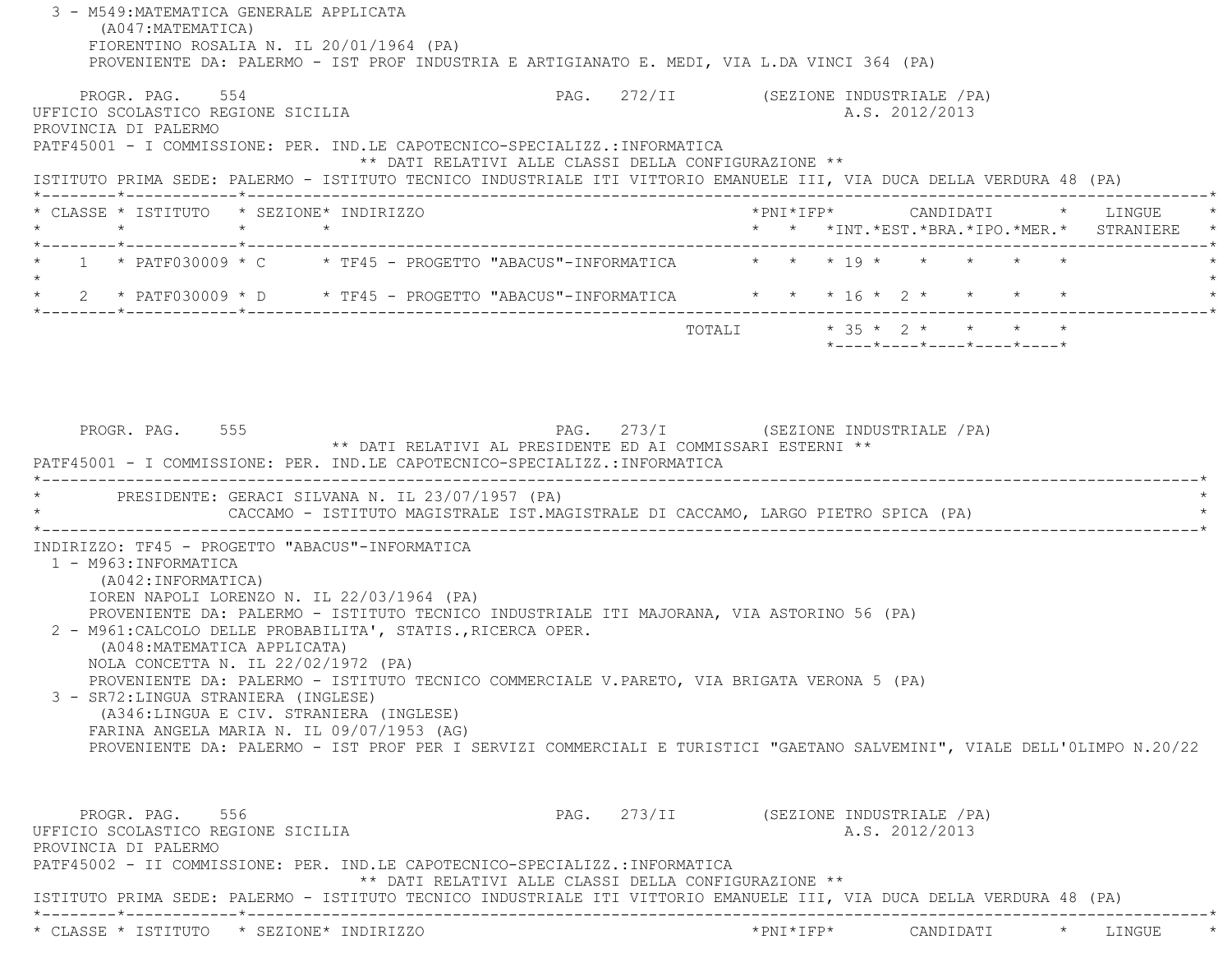|  |  |                                                                                     |        |  |                                                                               |  |  | $\star$ $\star$ $\star$ $\text{INT} \cdot \star \text{EST} \cdot \star \text{BRA} \cdot \star \text{IPO} \cdot \star \text{MER} \cdot \star$ STRANIERE $\star$ |  |
|--|--|-------------------------------------------------------------------------------------|--------|--|-------------------------------------------------------------------------------|--|--|----------------------------------------------------------------------------------------------------------------------------------------------------------------|--|
|  |  |                                                                                     |        |  |                                                                               |  |  |                                                                                                                                                                |  |
|  |  | $\star$ 1 $\star$ PATF030009 $\star$ A $\star$ TF45 - PROGETTO "ABACUS"-INFORMATICA |        |  | $\star$ $\star$ $\star$ $\frac{1}{2}$ $\star$ $\star$ $\star$ $\star$ $\star$ |  |  |                                                                                                                                                                |  |
|  |  |                                                                                     |        |  |                                                                               |  |  |                                                                                                                                                                |  |
|  |  | 2 * PATF030009 * B * TF45 - PROGETTO "ABACUS"-INFORMATICA * * * 15 * * * * * * *    |        |  |                                                                               |  |  |                                                                                                                                                                |  |
|  |  |                                                                                     |        |  |                                                                               |  |  |                                                                                                                                                                |  |
|  |  |                                                                                     | TOTALI |  | $\star$ 36 $\star$ $\star$ $\star$ $\star$ $\star$                            |  |  |                                                                                                                                                                |  |
|  |  |                                                                                     |        |  | *----*----*----*----*----*                                                    |  |  |                                                                                                                                                                |  |

| PROGR. PAG. 557                                                               | PATF45002 - II COMMISSIONE: PER. IND.LE CAPOTECNICO-SPECIALIZZ.:INFORMATICA                                                                                                                                                                                                                                                                                                                                                                                                                                                                                                                                                                                  | ** DATI RELATIVI AL PRESIDENTE ED AI COMMISSARI ESTERNI ** | PAG. 274/I (SEZIONE INDUSTRIALE /PA)                    |                                                  |  |
|-------------------------------------------------------------------------------|--------------------------------------------------------------------------------------------------------------------------------------------------------------------------------------------------------------------------------------------------------------------------------------------------------------------------------------------------------------------------------------------------------------------------------------------------------------------------------------------------------------------------------------------------------------------------------------------------------------------------------------------------------------|------------------------------------------------------------|---------------------------------------------------------|--------------------------------------------------|--|
|                                                                               | PRESIDENTE: SCALAVINO ROSA ANNA N. IL 13/12/1961 (PA)<br>PALERMO - ISTITUTO TECNICO INDUSTRIALE ITI MAJORANA, VIA ASTORINO 56 (PA)                                                                                                                                                                                                                                                                                                                                                                                                                                                                                                                           |                                                            |                                                         |                                                  |  |
| 1 - M963: INFORMATICA<br>(A042:INFORMATICA)                                   | INDIRIZZO: TF45 - PROGETTO "ABACUS"-INFORMATICA<br>PUCCIA MARIA N. IL 19/03/1967 (PA)<br>PROVENIENTE DA: PALERMO - ISTITUTO TECNICO COMMERCIALE V.PARETO, VIA BRIGATA VERONA 5 (PA)<br>2 - M961: CALCOLO DELLE PROBABILITA', STATIS., RICERCA OPER.<br>(A048: MATEMATICA APPLICATA)<br>ORLANDO MARIA RITA N. IL 01/12/1962 (PA)<br>PROVENIENTE DA: GANGI - ISTITUTO TECNICO COMMERCIALE "G. SALERNO", VIA ROCCO CHINNICI S.N.C (PA)<br>3 - SR72: LINGUA STRANIERA (INGLESE)<br>(A346:LINGUA E CIV. STRANIERA (INGLESE)<br>FAZIO AMELIA N. IL 07/10/1955 (AG)<br>PROVENIENTE DA: PALERMO - LICEO CLASSICO VITTORIO EMANUELE II, VIA SIMONE DA BOLOGNA 11 (PA) |                                                            |                                                         |                                                  |  |
| PROGR. PAG. 558<br>UFFICIO SCOLASTICO REGIONE SICILIA<br>PROVINCIA DI PALERMO | PATF45003 - III COMMISSIONE: PER. IND.LE CAPOTECNICO-SPECIALIZZ.:INFORMATICA<br>ISTITUTO PRIMA SEDE: PALERMO - ISTITUTO TECNICO INDUSTRIALE A. VOLTA, PASSAGGIO DEI PICCIOTTI 1 (PA)                                                                                                                                                                                                                                                                                                                                                                                                                                                                         | ** DATI RELATIVI ALLE CLASSI DELLA CONFIGURAZIONE **       | PAG. 274/II (SEZIONE INDUSTRIALE /PA)<br>A.S. 2012/2013 |                                                  |  |
|                                                                               | * CLASSE * ISTITUTO * SEZIONE* INDIRIZZO                                                                                                                                                                                                                                                                                                                                                                                                                                                                                                                                                                                                                     |                                                            | $*$ $\text{PNI} * \text{IFP} *$                         | CANDIDATI * LINGUE                               |  |
|                                                                               |                                                                                                                                                                                                                                                                                                                                                                                                                                                                                                                                                                                                                                                              |                                                            | * * *INT.*EST.*BRA.*IPO.*MER.* STRANIERE                |                                                  |  |
|                                                                               | * 1 * PATF02701E * E * TF45 - PROGETTO "ABACUS"-INFORMATICA * * * 13 * * * * * *                                                                                                                                                                                                                                                                                                                                                                                                                                                                                                                                                                             |                                                            |                                                         |                                                  |  |
|                                                                               | 2 * PATF02701E * H * TF45 - PROGETTO "ABACUS"-INFORMATICA * * * 18 * * * * * * *                                                                                                                                                                                                                                                                                                                                                                                                                                                                                                                                                                             |                                                            |                                                         |                                                  |  |
|                                                                               |                                                                                                                                                                                                                                                                                                                                                                                                                                                                                                                                                                                                                                                              |                                                            | TOTALI * 31 * * * * * *                                 | $*$ ---- $*$ ---- $*$ ---- $*$ ---- $*$ ---- $*$ |  |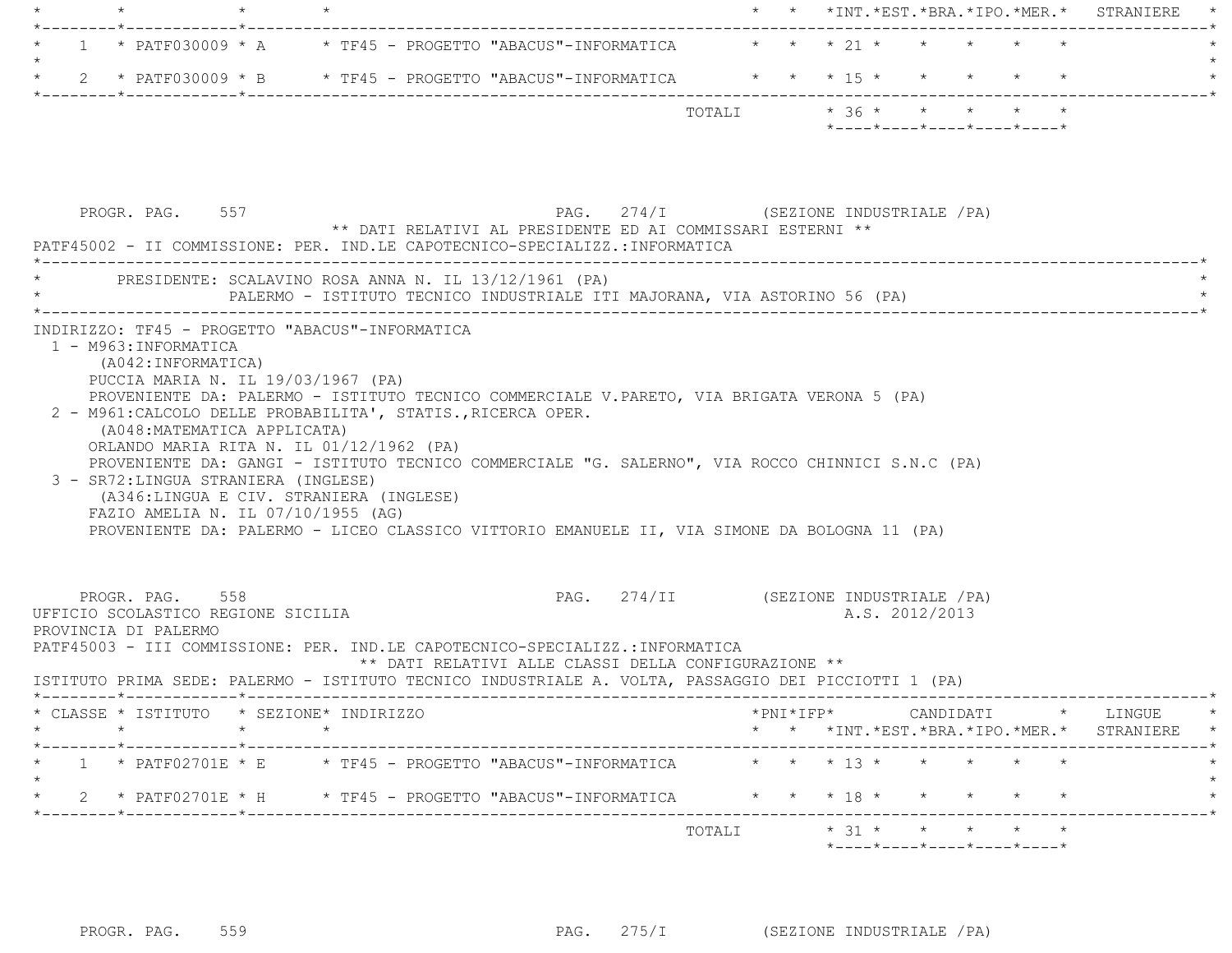|                                                                                                                                                                                                                                                  | * PRESIDENTE: GATTUCCIO GIOVANNA N. IL 15/07/1952 (PA)                                                                                                     |                                                                                                                                                                                                                                                                                                                                                    |  |                                                                                              |  |
|--------------------------------------------------------------------------------------------------------------------------------------------------------------------------------------------------------------------------------------------------|------------------------------------------------------------------------------------------------------------------------------------------------------------|----------------------------------------------------------------------------------------------------------------------------------------------------------------------------------------------------------------------------------------------------------------------------------------------------------------------------------------------------|--|----------------------------------------------------------------------------------------------|--|
| 1 - M963: INFORMATICA<br>(A042: INFORMATICA)<br>ARRIGO FRANCESCA N. IL 29/01/1959 (PA)<br>(A048: MATEMATICA APPLICATA)<br>DI LUCA VINCENZO N. IL 01/04/1969 (AG)<br>3 - SR72: LINGUA STRANIERA (INGLESE)<br>ANGELINI FABIO N. IL 24/09/1963 (PA) | INDIRIZZO: TF45 - PROGETTO "ABACUS"-INFORMATICA<br>2 - M961: CALCOLO DELLE PROBABILITA', STATIS., RICERCA OPER.<br>(A346:LINGUA E CIV. STRANIERA (INGLESE) | PROVENIENTE DA: PALERMO - ISTITUTO TECNICO COMMERCIALE TD CRISPI, L.GO MARIO MINEO, 4 (PA)<br>PROVENIENTE DA: PALERMO - IST PROF PER I SERVIZI ALBERGHIERI E RISTORAZIONE I.P.S.S.E.O.A. "PIETRO PIAZZA", CORSO DEI MI<br>PROVENIENTE DA: PALERMO - IST PROF PER I SERVIZI ALBERGHIERI E RISTORAZIONE I.P.S.S.E.O.A. "PIETRO PIAZZA", CORSO DEI MI |  |                                                                                              |  |
|                                                                                                                                                                                                                                                  |                                                                                                                                                            |                                                                                                                                                                                                                                                                                                                                                    |  |                                                                                              |  |
| PROGR. PAG. 560<br>UFFICIO SCOLASTICO REGIONE SICILIA<br>PROVINCIA DI PALERMO                                                                                                                                                                    |                                                                                                                                                            | PAG. 275/II (SEZIONE INDUSTRIALE /PA)<br>PATF45004 - IV COMMISSIONE: PER. IND.LE CAPOTECNICO-SPECIALIZZ.:INFORMATICA<br>** DATI RELATIVI ALLE CLASSI DELLA CONFIGURAZIONE **<br>ISTITUTO PRIMA SEDE: PALERMO - ISTITUTO TECNICO INDUSTRIALE ITI MAJORANA, VIA ASTORINO 56 (PA)                                                                     |  | A.S. 2012/2013                                                                               |  |
| * CLASSE * ISTITUTO * SEZIONE* INDIRIZZO                                                                                                                                                                                                         |                                                                                                                                                            |                                                                                                                                                                                                                                                                                                                                                    |  |                                                                                              |  |
|                                                                                                                                                                                                                                                  |                                                                                                                                                            |                                                                                                                                                                                                                                                                                                                                                    |  | * * *INT.*EST.*BRA.*IPO.*MER.* STRANIERE *                                                   |  |
|                                                                                                                                                                                                                                                  |                                                                                                                                                            | ISTITUTO SECONDA SEDE: PALERMO - L.R. PAR. ISTITUTO TECNICO INDUSTRIALE V.ALFIERI, VIA PRINCIPE DI PANTELLERIA, 15/B (PA)                                                                                                                                                                                                                          |  |                                                                                              |  |
| $\star$ $\star$ $\star$ $\star$                                                                                                                                                                                                                  | * CLASSE * ISTITUTO * SEZIONE* INDIRIZZO                                                                                                                   |                                                                                                                                                                                                                                                                                                                                                    |  | *PNI*IFP*      CANDIDATI    *   LINGUE   *<br>*  *  *INT.*EST.*BRA.*IPO.*MER.*  STRANIERE  * |  |
|                                                                                                                                                                                                                                                  |                                                                                                                                                            | * 2 * PATF05500N * A * TF45 - PROGETTO "ABACUS"-INFORMATICA * * * 15 * 8 * * * * * *                                                                                                                                                                                                                                                               |  |                                                                                              |  |

INDIRIZZO: TF45 - PROGETTO "ABACUS"-INFORMATICA

1 - M963:INFORMATICA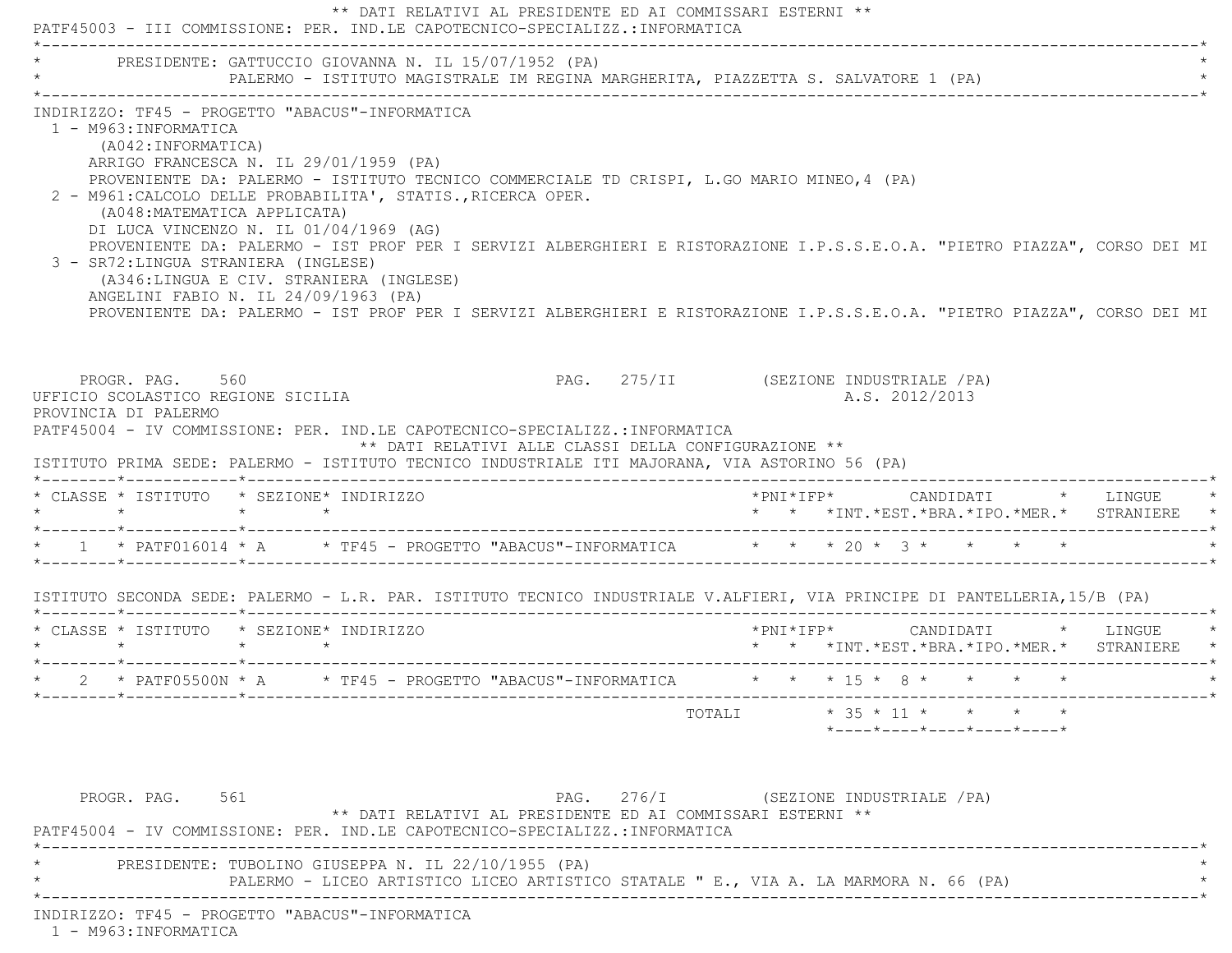| (A042: INFORMATICA)<br>CARONIA ANGITTA ANTONINA N. IL 29/10/1962 (PA)<br>PROVENIENTE DA: PALERMO - ISTITUTO TECNICO INDUSTRIALE A. VOLTA, PASSAGGIO DEI PICCIOTTI 1 (PA)<br>2 - M961: CALCOLO DELLE PROBABILITA', STATIS., RICERCA OPER.<br>(A048: MATEMATICA APPLICATA)<br>SALERNO MARIA TERESA N. IL 21/07/1953 (ME)<br>PROVENIENTE DA: PALERMO - ISTITUTO TECNICO COMMERCIALE F. FERRARA, VIA SGARLATA 11 (PA)<br>3 - SR72: LINGUA STRANIERA (INGLESE)<br>(A346:LINGUA E CIV. STRANIERA (INGLESE)<br>DI STEFANO ANNA N. IL 30/04/1965 (PA)<br>PROVENIENTE DA: PALERMO - ISTITUTO TECNICO INDUSTRIALE ITI VITTORIO EMANUELE III, VIA DUCA DELLA VERDURA 48 (PA) |                                                            |                                                                                                                                               |  |
|-------------------------------------------------------------------------------------------------------------------------------------------------------------------------------------------------------------------------------------------------------------------------------------------------------------------------------------------------------------------------------------------------------------------------------------------------------------------------------------------------------------------------------------------------------------------------------------------------------------------------------------------------------------------|------------------------------------------------------------|-----------------------------------------------------------------------------------------------------------------------------------------------|--|
| PROGR. PAG. 562<br>UFFICIO SCOLASTICO REGIONE SICILIA<br>PROVINCIA DI PALERMO<br>PATF45005 - V COMMISSIONE: PER. IND.LE CAPOTECNICO-SPECIALIZZ.: INFORMATICA<br>ISTITUTO PRIMA SEDE: PALERMO - ISTITUTO TECNICO INDUSTRIALE A. VOLTA, PASSAGGIO DEI PICCIOTTI 1 (PA)                                                                                                                                                                                                                                                                                                                                                                                              | ** DATI RELATIVI ALLE CLASSI DELLA CONFIGURAZIONE **       | PAG. 276/II (SEZIONE INDUSTRIALE /PA)<br>A.S. 2012/2013                                                                                       |  |
| * CLASSE * ISTITUTO * SEZIONE* INDIRIZZO                                                                                                                                                                                                                                                                                                                                                                                                                                                                                                                                                                                                                          |                                                            |                                                                                                                                               |  |
| * 1 * PATF02701E * F * TF45 - PROGETTO "ABACUS"-INFORMATICA * * * 17 * * * * * *                                                                                                                                                                                                                                                                                                                                                                                                                                                                                                                                                                                  |                                                            |                                                                                                                                               |  |
| * CLASSE * ISTITUTO * SEZIONE* INDIRIZZO<br>$\star$ $\star$<br>$\star$ $\star$<br>* 2 * PATD01701N * A * TD05 - PROGRAMMATORI * * * * 11 * * * * * * *                                                                                                                                                                                                                                                                                                                                                                                                                                                                                                            |                                                            | * * *INT.*EST.*BRA.*IPO.*MER.* STRANIERE *                                                                                                    |  |
|                                                                                                                                                                                                                                                                                                                                                                                                                                                                                                                                                                                                                                                                   |                                                            | $\texttt{TOTALI}\qquad \qquad \star\quad 28\ \star\qquad \star\qquad \star\qquad \star\qquad \star\qquad \star$<br>*----*----*----*----*----* |  |
| PROGR. PAG. 563<br>PATF45005 - V COMMISSIONE: PER. IND.LE CAPOTECNICO-SPECIALIZZ.: INFORMATICA                                                                                                                                                                                                                                                                                                                                                                                                                                                                                                                                                                    | ** DATI RELATIVI AL PRESIDENTE ED AI COMMISSARI ESTERNI ** | PAG. 277/I (SEZIONE INDUSTRIALE / PA)                                                                                                         |  |
| PRESIDENTE: ZOLFO CALOGERO N. IL 09/07/1956 (EN)<br>BAGHERIA - LICEO CLASSICO LICEO GINNASIO DI STATO (F. SC, VIA DANTE 22 (PA)                                                                                                                                                                                                                                                                                                                                                                                                                                                                                                                                   |                                                            |                                                                                                                                               |  |
| INDIRIZZO: TF45 - PROGETTO "ABACUS"-INFORMATICA<br>1 - M963: INFORMATICA<br>(A042: INFORMATICA)<br>D'AGOSTINO GIUSEPPE N. IL 06/06/1966 (RM)<br>PROVENIENTE DA: TERMINI IMERESE - IST TEC COMMERCIALE E PER GEOMETRI STENIO TERMINI IMERESE, VIA E.FERMI (PA)<br>2 - M961: CALCOLO DELLE PROBABILITA', STATIS., RICERCA OPER.<br>(A048: MATEMATICA APPLICATA)<br>GIANNONE MARIA TERESA N. IL 31/01/1956 (CL)<br>PROVENIENTE DA: PALERMO - ISTITUTO TECNICO COMMERCIALE V.PARETO, VIA BRIGATA VERONA 5 (PA)<br>3 - SR72: LINGUA STRANIERA (INGLESE)                                                                                                                |                                                            |                                                                                                                                               |  |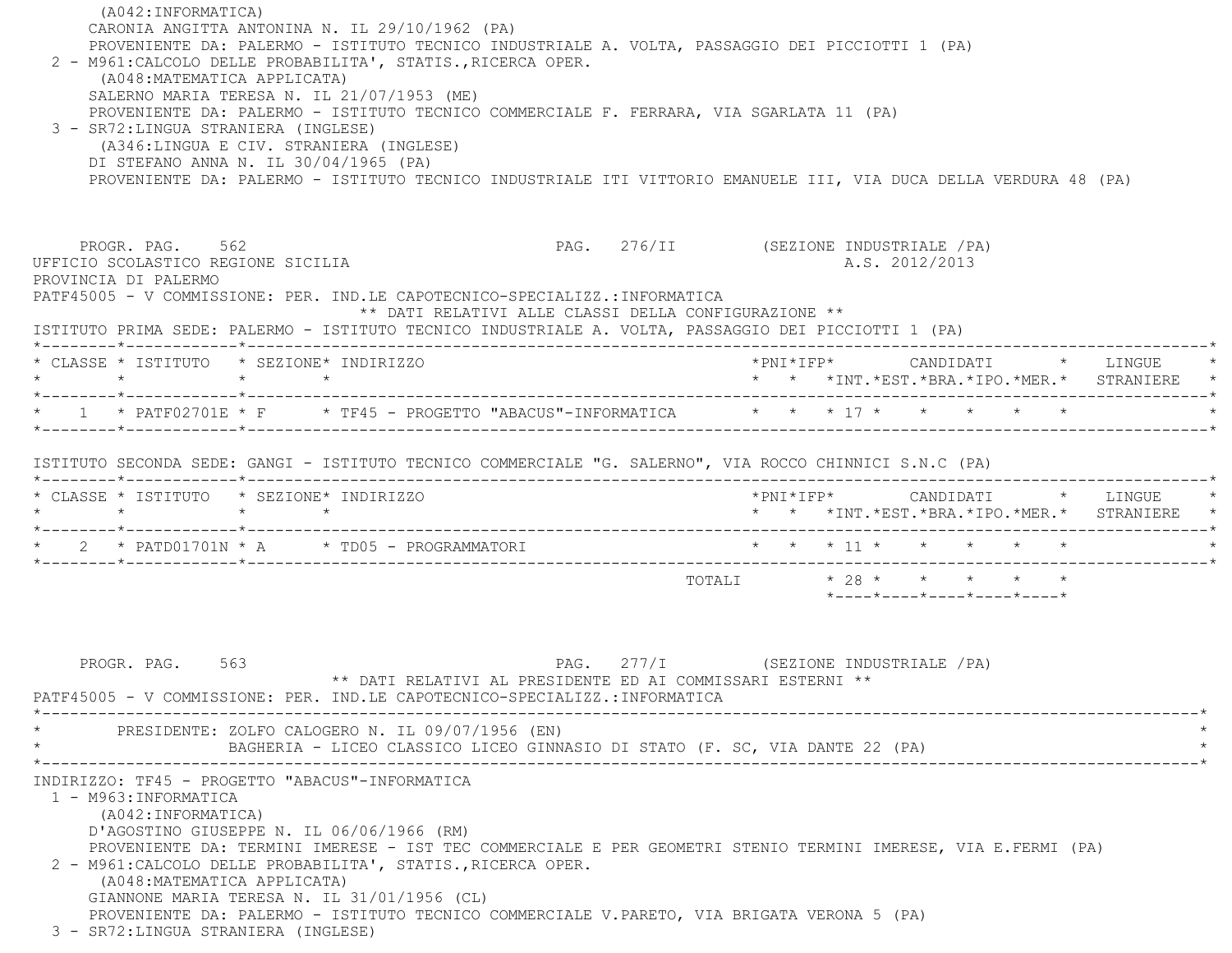(A346:LINGUA E CIV. STRANIERA (INGLESE) MALTESE ROSSELLA N. IL 15/10/1955 (TP) PROVENIENTE DA: PALERMO - IST PROF INDUSTRIA E ARTIGIANATO E ASCIONE, VIA CENTURIPE 11 (PA) INDIRIZZO: TD05 - PROGRAMMATORI 1 - M452:INFORMATICA GENERALE ED APPLICAZIONI GESTIONALI (A042:INFORMATICA) D'AGOSTINO GIUSEPPE N. IL 06/06/1966 (RM) PROVENIENTE DA: TERMINI IMERESE - IST TEC COMMERCIALE E PER GEOMETRI STENIO TERMINI IMERESE, VIA E.FERMI (PA) 2 - M460:INGLESE (A346:LINGUA E CIV. STRANIERA (INGLESE) MALTESE ROSSELLA N. IL 15/10/1955 (TP) PROVENIENTE DA: PALERMO - IST PROF INDUSTRIA E ARTIGIANATO E ASCIONE, VIA CENTURIPE 11 (PA) 3 - SU75:MATEMATICA,CALCOLO DELLE PROBABIL. E STATISTICA (A048:MATEMATICA APPLICATA) GIANNONE MARIA TERESA N. IL 31/01/1956 (CL) PROVENIENTE DA: PALERMO - ISTITUTO TECNICO COMMERCIALE V.PARETO, VIA BRIGATA VERONA 5 (PA) PROGR. PAG. 564 Services of the service of the page 277/II (SEZIONE INDUSTRIALE / PA) UFFICIO SCOLASTICO REGIONE SICILIA A.S. 2012/2013 PROVINCIA DI PALERMO PATF50001 - I COMMISSIONE: PER. IND.LE CAPOTEC.-SPECIAL:ELETTRON.E TELECOMUN. \*\* DATI RELATIVI ALLE CLASSI DELLA CONFIGURAZIONE \*\* ISTITUTO PRIMA SEDE: PALERMO - ISTITUTO TECNICO INDUSTRIALE A. VOLTA, PASSAGGIO DEI PICCIOTTI 1 (PA) \*--------\*------------\*-------------------------------------------------------------------------------------------------------\* \* CLASSE \* ISTITUTO \* SEZIONE\* INDIRIZZO \*PNI\*IFP\* CANDIDATI \* LINGUE \* \* \* \* \* \* \* \*INT.\*EST.\*BRA.\*IPO.\*MER.\* STRANIERE \* \*--------\*------------\*-------------------------------------------------------------------------------------------------------\*\*  $1$  \* PATF02701E \* A \* TF50 - ELETTR. E TELECOM. \* \* \* \* 14 \* \* \* \* \* \* \* I  $\star$  \* 2 \* PATF02701E \* B \* TF50 - ELETTR. E TELECOM. \* \* \* 17 \* \* \* \* \* I \* \*--------\*------------\*-------------------------------------------------------------------------------------------------------\*TOTALI  $* 31 * * * * * * * * *$  \*----\*----\*----\*----\*----\*PROGR. PAG. 565 681 278/I (SEZIONE INDUSTRIALE / PA) \*\* DATI RELATIVI AL PRESIDENTE ED AI COMMISSARI ESTERNI \*\* PATF50001 - I COMMISSIONE: PER. IND.LE CAPOTEC.-SPECIAL:ELETTRON.E TELECOMUN. \*----------------------------------------------------------------------------------------------------------------------------\*PRESIDENTE: CANINO MAURIZIO N. IL 25/07/1953 (PA) PALERMO - IST PROF INDUSTRIA E ARTIGIANATO E ASCIONE, VIA CENTURIPE 11 (PA) \*----------------------------------------------------------------------------------------------------------------------------\* INDIRIZZO: TF50 - ELETTR. E TELECOM. 1 - M149:ELETTRONICA E COMUNICAZIONI ELETTRICHE (A034:ELETTRONICA) VIVOLI LUIGIA LAURA N. IL 12/01/1952 (PA) PROVENIENTE DA: PALERMO - IST PROF INDUSTRIA E ARTIGIANATO E. MEDI, VIA L.DA VINCI 364 (PA) 2 - M460:INGLESE (A346:LINGUA E CIV. STRANIERA (INGLESE)) ZINCONE VIVIANA N. IL 11/10/1973 (PA) PROVENIENTE DA: PRIZZI - IST TEC COMMERCIALE E PER GEOMETRI I.T.C.G. PRIZZI, C.DA CATUSI,S.N. (PA) 3 - M568:MATEMATICA (A047:MATEMATICA) FONTANA FABRIZIO N. IL 06/08/1951 (TP)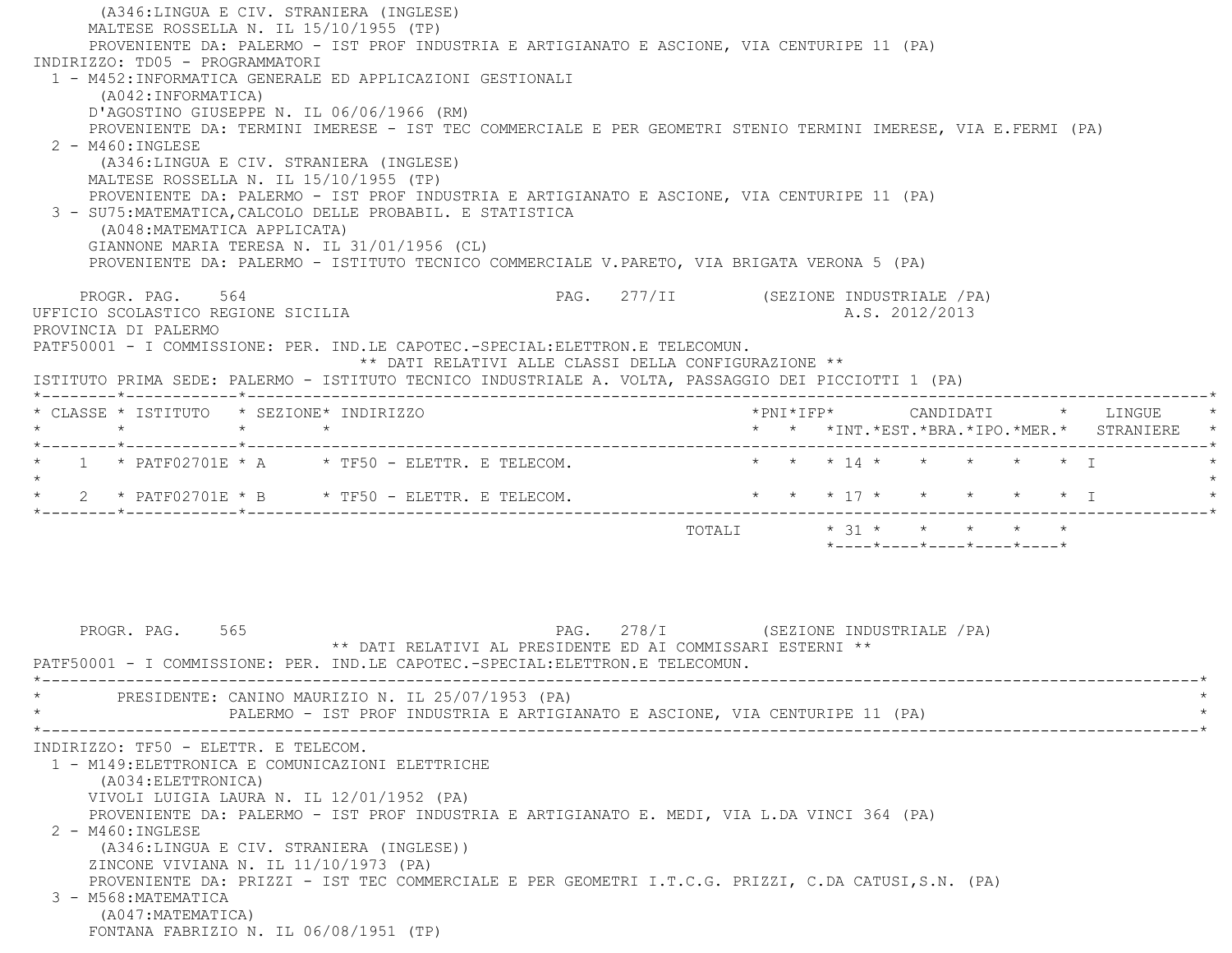PROGR. PAG. 566 PAG. 278/II (SEZIONE INDUSTRIALE /PA) UFFICIO SCOLASTICO REGIONE SICILIA A.S. 2012/2013 PROVINCIA DI PALERMO PATF50002 - II COMMISSIONE: PER. IND.LE CAPOTEC.-SPECIAL:ELETTRON.E TELECOMUN. \*\* DATI RELATIVI ALLE CLASSI DELLA CONFIGURAZIONE \*\* ISTITUTO PRIMA SEDE: PALERMO - ISTITUTO TECNICO INDUSTRIALE A. VOLTA, PASSAGGIO DEI PICCIOTTI 1 (PA) \*--------\*------------\*-------------------------------------------------------------------------------------------------------\* \* CLASSE \* ISTITUTO \* SEZIONE\* INDIRIZZO \*PNI\*IFP\* CANDIDATI \* LINGUE \* \* \* \* \* \* \* \*INT.\*EST.\*BRA.\*IPO.\*MER.\* STRANIERE \* \*--------\*------------\*-------------------------------------------------------------------------------------------------------\* \* 1 \* PATF02701E \* C \* TF50 - ELETTR. E TELECOM. \* \* \* 22 \* \* \* \* \* I \* $\star$ 2 \* PATF02701E \* D \* TF50 - ELETTR. E TELECOM. \* \* \* \* \* 7 \* \* \* \* \* \* \* I \*--------\*------------\*-------------------------------------------------------------------------------------------------------\*TOTALI  $* 39 * * * * * * * * *$  \*----\*----\*----\*----\*----\*PROGR. PAG. 567 PAG. 279/I (SEZIONE INDUSTRIALE / PA) \*\* DATI RELATIVI AL PRESIDENTE ED AI COMMISSARI ESTERNI \*\* PATF50002 - II COMMISSIONE: PER. IND.LE CAPOTEC.-SPECIAL:ELETTRON.E TELECOMUN. \*----------------------------------------------------------------------------------------------------------------------------\* \* PRESIDENTE: ZICHITTELLA GIACOMO N. IL 22/08/1953 (TP) \* BISACOUINO - IST PROF PER L'AGRICOLTURA E L'AMBIENTE G.P. BALLATORE, VIA ORSINI (PA) \*----------------------------------------------------------------------------------------------------------------------------\* INDIRIZZO: TF50 - ELETTR. E TELECOM. 1 - M149:ELETTRONICA E COMUNICAZIONI ELETTRICHE (A034:ELETTRONICA) DE ROSALIA SERGIO N. IL 10/10/1956 (PA) PROVENIENTE DA: PARTINICO - IST PROF INDUSTRIA E ARTIGIANATO M.O.CORBINO PARTINICO, VIA VERONA N.2 (PA) 2 - M460:INGLESE (A346:LINGUA E CIV. STRANIERA (INGLESE)) MALTESE CATERINA N. IL 03/06/1952 (PA) PROVENIENTE DA: PALERMO - IST PROF PER I SERVIZI ALBERGHIERI E RISTORAZIONE P.BORSELLINO, PIAZZETTA G. BELLISSIMA 3 (PA) 3 - M568:MATEMATICA (A047:MATEMATICA) CARUSO MARIA TERESA N. IL 13/09/1954 (RC) PROVENIENTE DA: PALERMO - IST PROF PER I SERVIZI ALBERGHIERI E RISTORAZIONE P.BORSELLINO, PIAZZETTA G. BELLISSIMA 3 (PA) PROGR. PAG. 568 68 279/II (SEZIONE INDUSTRIALE / PA) UFFICIO SCOLASTICO REGIONE SICILIA A.S. 2012/2013 PROVINCIA DI PALERMO PATF50003 - III COMMISSIONE: PER. IND.LE CAPOTEC.-SPECIAL:ELETTRON.E TELECOMUN. \*\* DATI RELATIVI ALLE CLASSI DELLA CONFIGURAZIONE \*\* ISTITUTO PRIMA SEDE: PRIZZI - IST TEC COMMERCIALE E PER GEOMETRI I.T.C.G. PRIZZI, C.DA CATUSI,S.N. (PA) \*--------\*------------\*-------------------------------------------------------------------------------------------------------\* \* CLASSE \* ISTITUTO \* SEZIONE\* INDIRIZZO \*PNI\*IFP\* CANDIDATI \* LINGUE \*\* \* \* \* \* \* \*INT.\*EST.\*BRA.\*IPO.\*MER.\* STRANIERE \*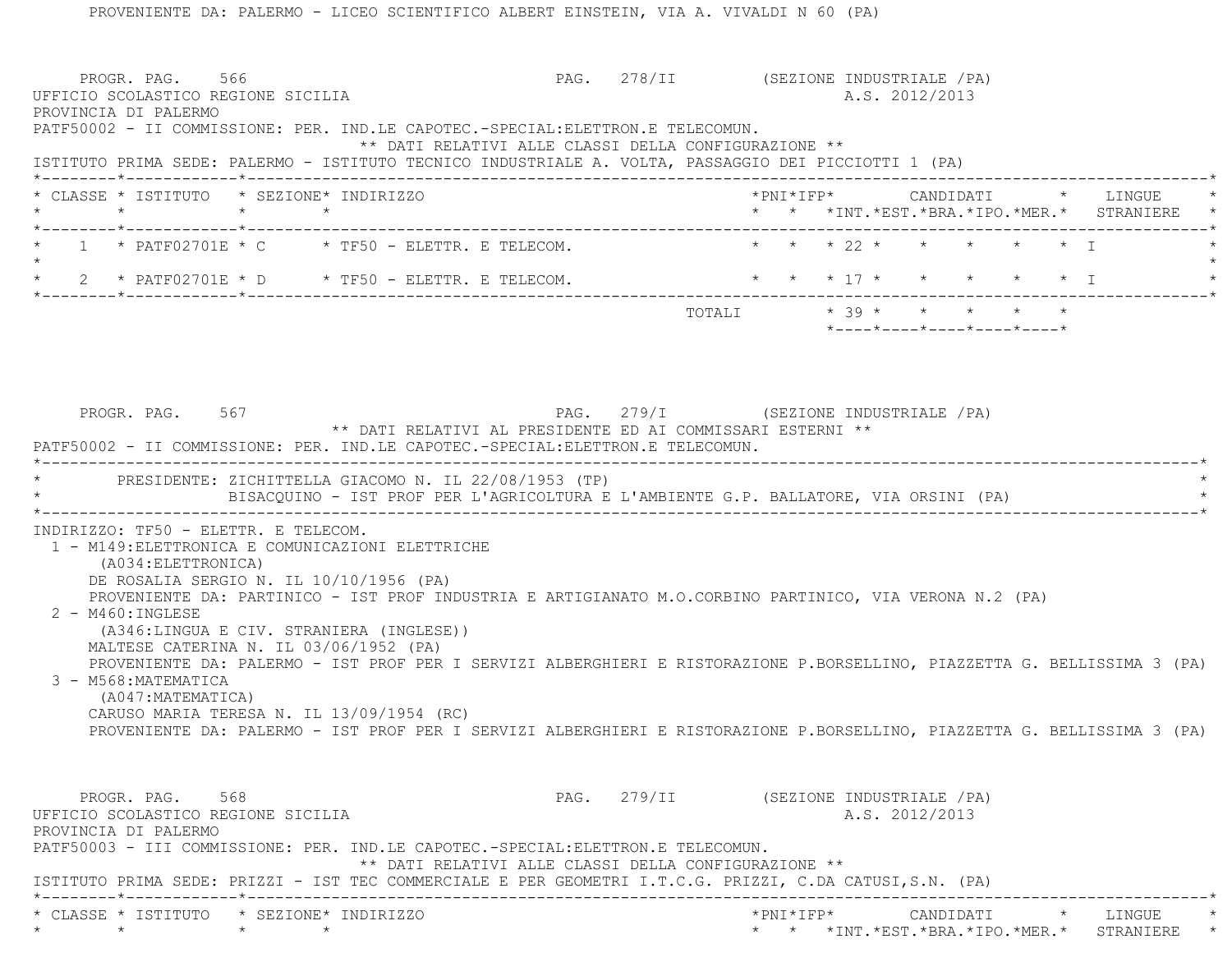|  |                                                                           |         | $*$ - - - - $*$ - - - - $*$ - - - - $*$ - - - - $*$ - - - - $*$ |  |  |  |
|--|---------------------------------------------------------------------------|---------|-----------------------------------------------------------------|--|--|--|
|  |                                                                           | TOTAI.T | $* 33 * 2 * * * * * * * *$                                      |  |  |  |
|  | $\star$ 2 $\star$ PATD011020 $\star$ T1 $\star$ TF50 - ELETTR. E TELECOM. |         | * * * 12 * 2 * * * * * T                                        |  |  |  |
|  |                                                                           |         |                                                                 |  |  |  |
|  | $\star$ 1 $\star$ PATD011020 $\star$ T $\star$ TF50 - ELETTR. E TELECOM.  |         | * * * 21 * * * * * * T                                          |  |  |  |
|  |                                                                           |         |                                                                 |  |  |  |

|                                                                                                                            | PRESIDENTE: BIUNDO ROSALBA N. IL 06/09/1949 (PA)<br>PARTINICO - SCUOLA ELEMENTARE CD PARTINICO III, VIA ZITO N 2 (PA)                                                                                                                                                                                                                                                    |                                       |                         |                |  |                                                                                        |
|----------------------------------------------------------------------------------------------------------------------------|--------------------------------------------------------------------------------------------------------------------------------------------------------------------------------------------------------------------------------------------------------------------------------------------------------------------------------------------------------------------------|---------------------------------------|-------------------------|----------------|--|----------------------------------------------------------------------------------------|
| INDIRIZZO: TF50 - ELETTR. E TELECOM.<br>(A034: ELETTRONICA)<br>RUSSO DANIELA N. IL 26/02/1964 (PA)<br>$2 - M460: INGLEXSE$ | 1 - M149: ELETTRONICA E COMUNICAZIONI ELETTRICHE<br>PROVENIENTE DA: BAGHERIA - IST PROF INDUSTRIA E ARTIGIANATO S.D'ACQUISTO BAGHERIA, VIA CONSOLARE, 111 (PA)<br>(A346:LINGUA E CIV. STRANIERA (INGLESE))<br>DI MARTINO ANTONINA N. IL 21/02/1959 (PA)<br>PROVENIENTE DA: BAGHERIA - ISTITUTO TECNICO COMMERCIALE "DON LUIGI STURZO", VIA SANT'IGNAZIO DI LOYOLA 7 (PA) |                                       |                         |                |  |                                                                                        |
| 3 - M568: MATEMATICA<br>(A047: MATEMATICA)                                                                                 | RICHIUSA MARIO GIACOMO N. IL 04/11/1960 (PA)<br>PROVENIENTE DA: PETRALIA SOPRANA - ISTITUTO TECNICO INDUSTRIALE I.T.I. "ELETTRONICA ED ELETTR, CORSO UMBERTO I (PA)                                                                                                                                                                                                      |                                       |                         |                |  |                                                                                        |
| PROGR, PAG, 570<br>UFFICIO SCOLASTICO REGIONE SICILIA<br>PROVINCIA DI PALERMO                                              | PATF50004 - IV COMMISSIONE: PER. IND.LE CAPOTEC.-SPECIAL:ELETTRON.E TELECOMUN.<br>** DATI RELATIVI ALLE CLASSI DELLA CONFIGURAZIONE **                                                                                                                                                                                                                                   | PAG. 280/II (SEZIONE INDUSTRIALE /PA) |                         | A.S. 2012/2013 |  |                                                                                        |
|                                                                                                                            | ISTITUTO PRIMA SEDE: PALERMO - L.R. PAR. ISTITUTO TECNICO INDUSTRIALE PLATONE ITI, V.S.BONO 31 (PA)                                                                                                                                                                                                                                                                      |                                       |                         |                |  |                                                                                        |
| * CLASSE * ISTITUTO * SEZIONE* INDIRIZZO                                                                                   |                                                                                                                                                                                                                                                                                                                                                                          |                                       |                         |                |  | *PNI*IFP*     CANDIDATI    *   LINGUE<br>* * *INT. *EST. *BRA. *IPO. *MER. * STRANIERE |
|                                                                                                                            | $\star$ 1 $\star$ PATF02500T $\star$ A $\star$ TF50 - ELETTR. E TELECOM.                                                                                                                                                                                                                                                                                                 |                                       | * * * 4 * 1 * * * * * T |                |  |                                                                                        |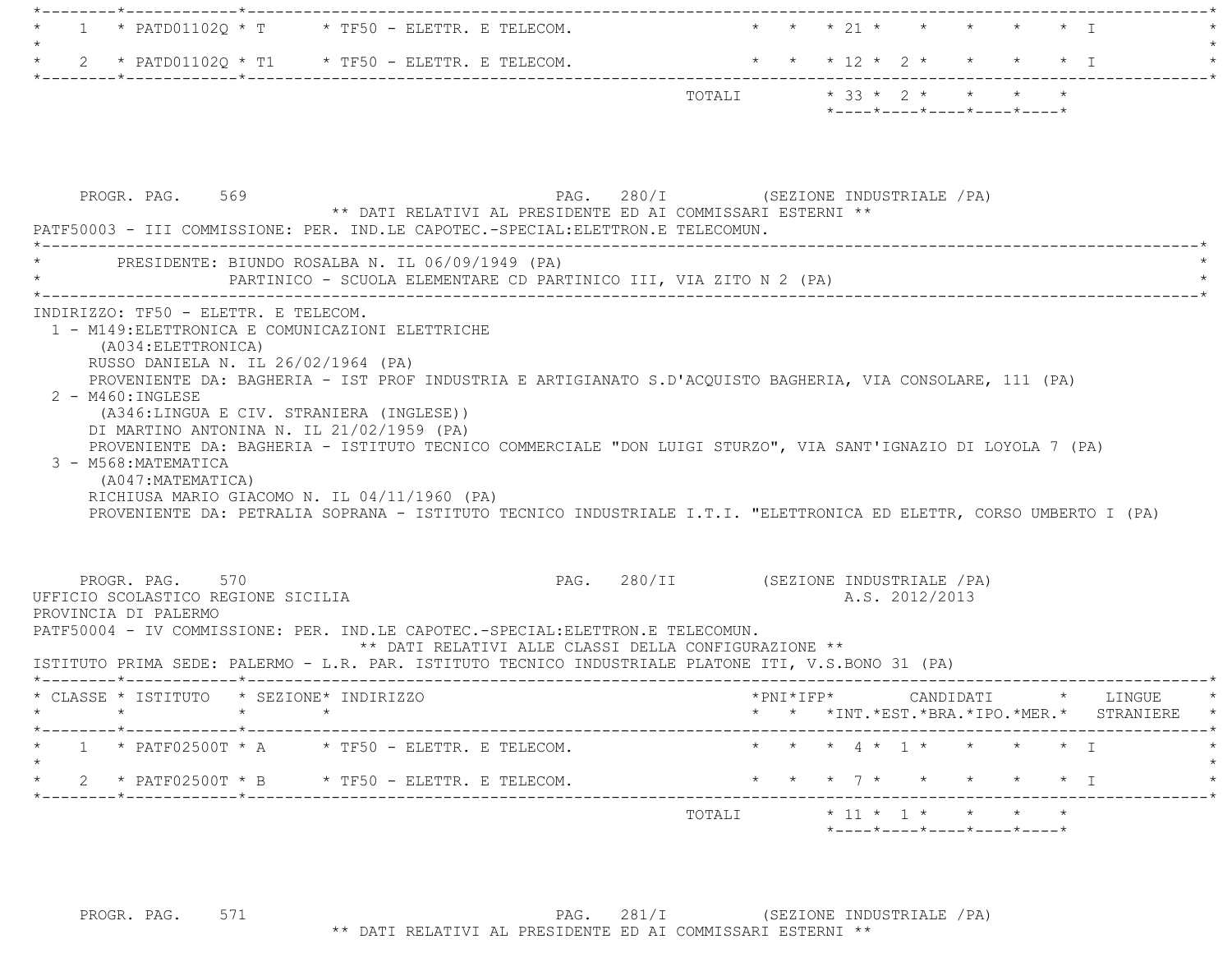PATF50004 - IV COMMISSIONE: PER. IND.LE CAPOTEC.-SPECIAL:ELETTRON.E TELECOMUN. \*----------------------------------------------------------------------------------------------------------------------------\*PRESIDENTE: PULEO NICOLO' N. IL 18/06/1955 (PA) \* PALERMO - IST PROF PER I SERVIZI ALBERGHIERI E RISTORAZIONE P.BORSELLINO, PIAZZETTA G. BELLISSIMA 3 (PA)\* \*----------------------------------------------------------------------------------------------------------------------------\* INDIRIZZO: TF50 - ELETTR. E TELECOM. 1 - M149:ELETTRONICA E COMUNICAZIONI ELETTRICHE (A034:ELETTRONICA) MACALUSO COSIMO N. IL 23/06/1954 (PA) PROVENIENTE DA: BAGHERIA - IST PROF INDUSTRIA E ARTIGIANATO S.D'ACQUISTO BAGHERIA, VIA CONSOLARE, 111 (PA) 2 - M460:INGLESE (A346:LINGUA E CIV. STRANIERA (INGLESE)) CELONA DANIELA N. IL 20/01/1956 (PA) PROVENIENTE DA: PALERMO - ISTITUTO TECNICO COMMERCIALE V.PARETO, VIA BRIGATA VERONA 5 (PA) 3 - M568:MATEMATICA (A047:MATEMATICA) DI STEFANO VITO PIERO N. IL 27/11/1954 (TP) PROVENIENTE DA: PALERMO - IST PROF PER I SERVIZI ALBERGHIERI E RISTORAZIONE I.P.S.S.E.O.A. "PIETRO PIAZZA", CORSO DEI MI PROGR. PAG. 572 **PAG. 281/II** (SEZIONE INDUSTRIALE /PA) UFFICIO SCOLASTICO REGIONE SICILIA A.S. 2012/2013 PROVINCIA DI PALERMO PATF51001 - I COMMISSIONE: PER. IND.LE CAPOTEC.-SPECIAL.:ELETTROTEC.E AUTOMAZ \*\* DATI RELATIVI ALLE CLASSI DELLA CONFIGURAZIONE \*\* ISTITUTO PRIMA SEDE: PALERMO - ISTITUTO TECNICO INDUSTRIALE ITI VITTORIO EMANUELE III, VIA DUCA DELLA VERDURA 48 (PA) \*--------\*------------\*-------------------------------------------------------------------------------------------------------\* \* CLASSE \* ISTITUTO \* SEZIONE\* INDIRIZZO \*PNI\*IFP\* CANDIDATI \* LINGUE \* \* \* \* \* \* \* \*INT.\*EST.\*BRA.\*IPO.\*MER.\* STRANIERE \* \*--------\*------------\*-------------------------------------------------------------------------------------------------------\* \* 1 \* PATF030009 \* B// \* TF51 - ELETTROT. ED AUTOM. \* \* \* 14 \* \* \* \* \* I \*  $\star$ 2 \* PATF030009 \* C// \* TF51 - ELETTROT. ED AUTOM. \* \* \* 14 \* \* \* \* \* \* \* I \*--------\*------------\*-------------------------------------------------------------------------------------------------------\*TOTALI  $* 28 * * * * * * * *$ \*----\*----\*----\*----\*----\*

PROGR. PAG. 573 PAG. 282/I (SEZIONE INDUSTRIALE / PA) \*\* DATI RELATIVI AL PRESIDENTE ED AI COMMISSARI ESTERNI \*\* PATF51001 - I COMMISSIONE: PER. IND.LE CAPOTEC.-SPECIAL.:ELETTROTEC.E AUTOMAZ \*----------------------------------------------------------------------------------------------------------------------------\*PRESIDENTE: RICCOBONO CASTRENZE N. IL 09/04/1953 (PA) PARTINICO - IST PROF INDUSTRIA E ARTIGIANATO M.O.CORBINO SERALE, VIA VERONA (PA) \*----------------------------------------------------------------------------------------------------------------------------\* INDIRIZZO: TF51 - ELETTROT. ED AUTOM. 1 - M292:IMPIANTI ELETTRICI (A035:ELETTROTECNICA ED APPLICAZIONI) BELLA VINCENZO N. IL 01/07/1965 (CL) PROVENIENTE DA: PALERMO - IST PROF INDUSTRIA E ARTIGIANATO E. MEDI, VIA L.DA VINCI 364 (PA) 2 - M568:MATEMATICA (A047:MATEMATICA) ALFANO ROBERTO N. IL 20/12/1969 (PA)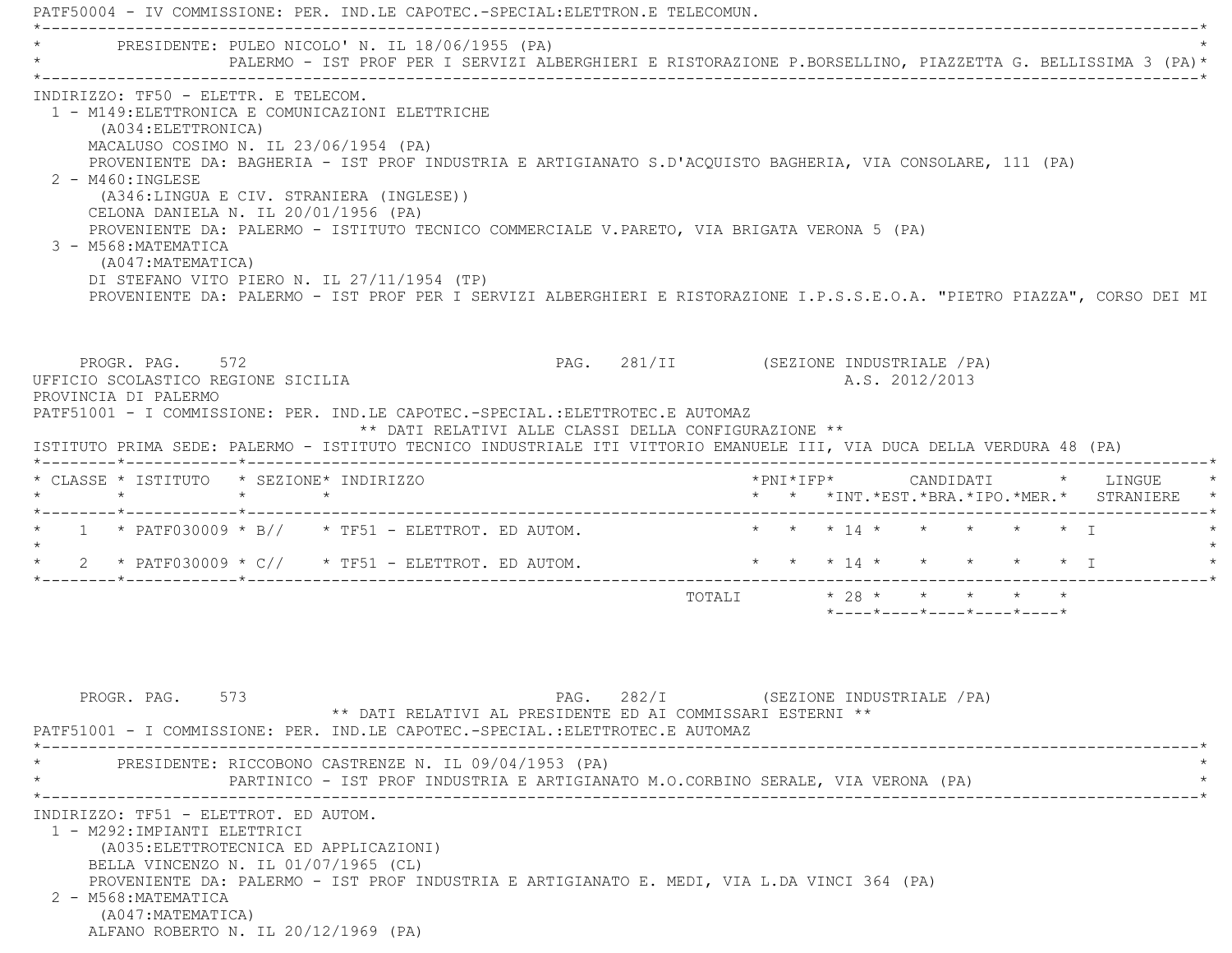PROVENIENTE DA: PALERMO - IST PROF INDUSTRIA E ARTIGIANATO E. MEDI, VIA L.DA VINCI 364 (PA) 3 - M460:INGLESE (A346:LINGUA E CIV. STRANIERA (INGLESE)) FRUSTERI ROSA MARIA N. IL 09/09/1952 (TP) PROVENIENTE DA: PALERMO - IST PROF PER I SERVIZI ALBERGHIERI E RISTORAZIONE I.P.S.S.E.O.A. "PIETRO PIAZZA", CORSO DEI MI PROGR. PAG. 574 **PROGR. PAG. 282/II** (SEZIONE INDUSTRIALE / PA) UFFICIO SCOLASTICO REGIONE SICILIA A.S. 2012/2013 PROVINCIA DI PALERMO PATF51002 - II COMMISSIONE: PER. IND.LE CAPOTEC.-SPECIAL.:ELETTROTEC.E AUTOMAZ \*\* DATI RELATIVI ALLE CLASSI DELLA CONFIGURAZIONE \*\* ISTITUTO PRIMA SEDE: CERDA - ISTITUTO TECNICO INDUSTRIALE ISTITUTO TEC.INDUS.DI CERDA, VIA ROMA N. 42 (PA) \*--------\*------------\*-------------------------------------------------------------------------------------------------------\* \* CLASSE \* ISTITUTO \* SEZIONE\* INDIRIZZO \*PNI\*IFP\* CANDIDATI \* LINGUE \* \* \* \* \* \* \* \*INT.\*EST.\*BRA.\*IPO.\*MER.\* STRANIERE \* \*--------\*------------\*-------------------------------------------------------------------------------------------------------\* $\star$  1 \* PATF01301L \* A/I \* TF51 - ELETTROT. ED AUTOM.  $\star$  \* \* \* 19 \* 1 \* \* \* \* \* I \*--------\*------------\*-------------------------------------------------------------------------------------------------------\* ISTITUTO SECONDA SEDE: PETRALIA SOPRANA - ISTITUTO TECNICO INDUSTRIALE I.T.I. "ELETTRONICA ED ELETTR, CORSO UMBERTO I (PA) \*--------\*------------\*-------------------------------------------------------------------------------------------------------\* \* CLASSE \* ISTITUTO \* SEZIONE\* INDIRIZZO \*PNI\*IFP\* CANDIDATI \* LINGUE \* \* \* \* \* \* \* \*INT.\*EST.\*BRA.\*IPO.\*MER.\* STRANIERE \* \*--------\*------------\*-------------------------------------------------------------------------------------------------------\*\* 2 \* PATF01801Q \* A \* TF51 - ELETTROT. ED AUTOM. \* \* \* \* 15 \* 1 \* \* \* \* \* \* I \* \* \* \* I \*--------\*------------\*-------------------------------------------------------------------------------------------------------\*TOTALI  $\star$  34  $\star$  2  $\star$   $\star$   $\star$   $\star$  \*----\*----\*----\*----\*----\*PROGR. PAG. 575 PAG. 283/I (SEZIONE INDUSTRIALE / PA) \*\* DATI RELATIVI AL PRESIDENTE ED AI COMMISSARI ESTERNI \*\* PATF51002 - II COMMISSIONE: PER. IND.LE CAPOTEC.-SPECIAL.:ELETTROTEC.E AUTOMAZ \*----------------------------------------------------------------------------------------------------------------------------\*PRESIDENTE: CARUSO IGNAZIA N. IL 23/01/1954 (PA) \* PALERMO - ISTITUTO TECNICO PER GEOMETRI IST. TECN. GEOMETRI E TURISMO, PIAZZA GIANGIACOMO CIACCIO MONTAL\* \*----------------------------------------------------------------------------------------------------------------------------\* INDIRIZZO: TF51 - ELETTROT. ED AUTOM. 1 - M292:IMPIANTI ELETTRICI (A035:ELETTROTECNICA ED APPLICAZIONI) TRAINA MARCO N. IL 20/10/1967 (SR) PROVENIENTE DA: PARTINICO - IST PROF INDUSTRIA E ARTIGIANATO M.O.CORBINO PARTINICO, VIA VERONA N.2 (PA) 2 - M568:MATEMATICA (A047:MATEMATICA) PAGANO ANGELINA N. IL 21/10/1970 (NA) PROVENIENTE DA: CEFALU' - IST PROF PER I SERVIZI ALBERGHIERI E RISTORAZIONE IPSSEOA CEFALU', VIA DI BELGIOIOSO, 2 (PA) 3 - M460:INGLESE (A346:LINGUA E CIV. STRANIERA (INGLESE)) TERESI MATTEA N. IL 08/01/1969 (PA) PROVENIENTE DA: LERCARA FRIDDI - LICEO SCIENTIFICO M. PICONE, VIALE P. SCAGLIONE, 24 (PA)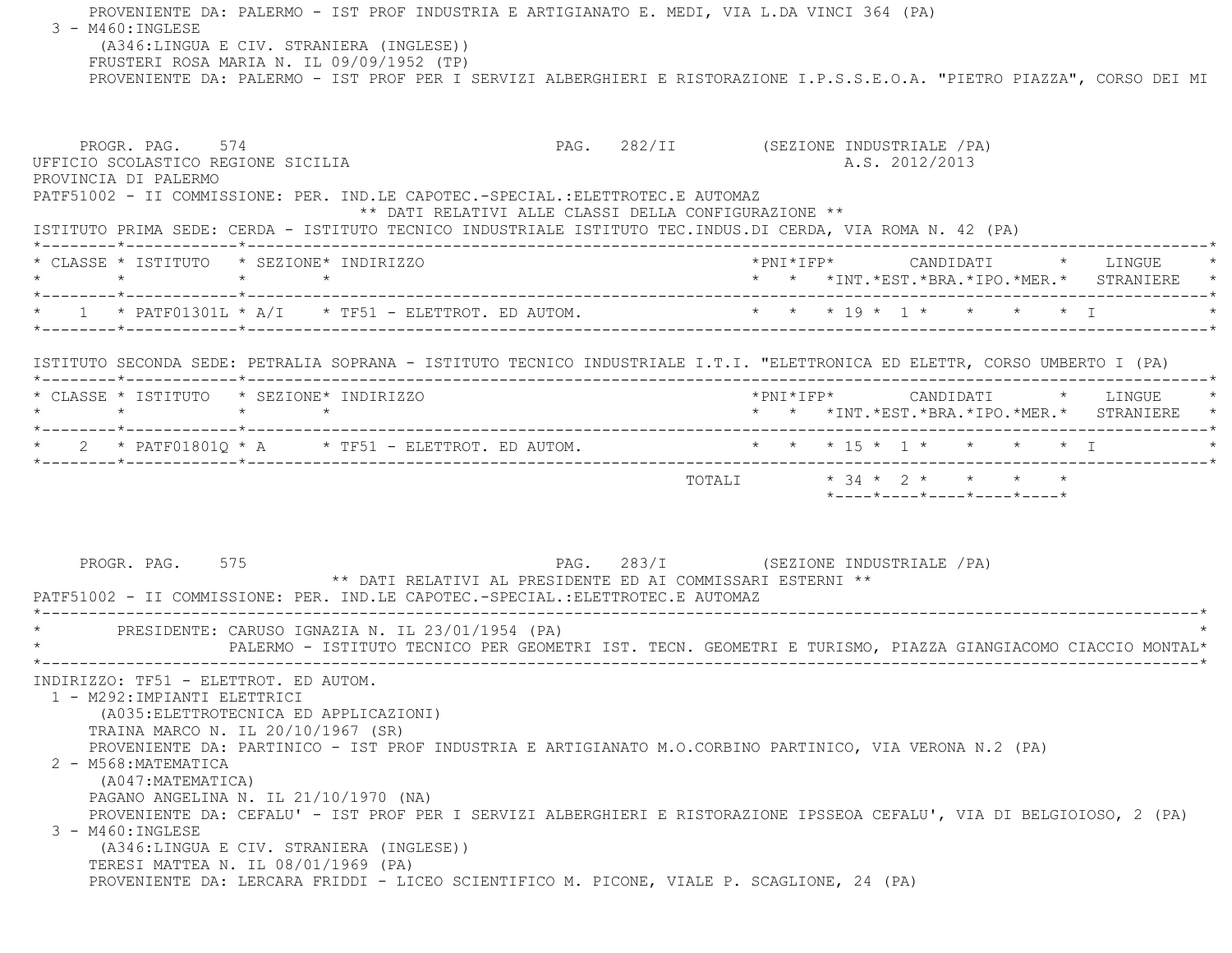| PROGR. PAG. 576<br>UFFICIO SCOLASTICO REGIONE SICILIA                                                                                                                                                                                                                                                                                                                                                                                                                                                                               |  | PAG. 283/II (SEZIONE INDUSTRIALE /PA)<br>A.S. 2012/2013                                                                  |
|-------------------------------------------------------------------------------------------------------------------------------------------------------------------------------------------------------------------------------------------------------------------------------------------------------------------------------------------------------------------------------------------------------------------------------------------------------------------------------------------------------------------------------------|--|--------------------------------------------------------------------------------------------------------------------------|
| PROVINCIA DI PALERMO<br>PATF52001 - I COMMISSIONE: PER. IND.LE CAPOTECNICO-SPECIALIZZ.NE:MECCANICA<br>** DATI RELATIVI ALLE CLASSI DELLA CONFIGURAZIONE **<br>ISTITUTO PRIMA SEDE: PALERMO - ISTITUTO TECNICO INDUSTRIALE ITI VITTORIO EMANUELE III, VIA DUCA DELLA VERDURA 48 (PA)                                                                                                                                                                                                                                                 |  |                                                                                                                          |
| * CLASSE * ISTITUTO * SEZIONE* INDIRIZZO                                                                                                                                                                                                                                                                                                                                                                                                                                                                                            |  | *PNI*IFP*      CANDIDATI    *   LINGUE                                                                                   |
| *--------*-----------*--------------                                                                                                                                                                                                                                                                                                                                                                                                                                                                                                |  | * * *INT. *EST. *BRA. *IPO. *MER. * STRANIERE *                                                                          |
| * $1$ * PATF030009 * B/ * TF52 - MECCANICA                                                                                                                                                                                                                                                                                                                                                                                                                                                                                          |  | $\star \quad \star \quad \star \quad \gamma \quad \star \quad \star \quad \star \quad \star \quad \tau$                  |
| * 2 * PATF030009 * C/ * TF52 - MECCANICA                                                                                                                                                                                                                                                                                                                                                                                                                                                                                            |  | * * * 25 * * * * * * I                                                                                                   |
|                                                                                                                                                                                                                                                                                                                                                                                                                                                                                                                                     |  | TOTALI * 37 * 2 * * * * *<br>$*$ - - - - $*$ - - - - $*$ - - - - $*$ - - - - $*$ - - - - $*$                             |
| PROGR. PAG. 577<br>** DATI RELATIVI AL PRESIDENTE ED AI COMMISSARI ESTERNI **<br>PATF52001 - I COMMISSIONE: PER. IND.LE CAPOTECNICO-SPECIALIZZ.NE:MECCANICA                                                                                                                                                                                                                                                                                                                                                                         |  | PAG. 284/I (SEZIONE INDUSTRIALE /PA)                                                                                     |
| * PRESIDENTE: RAMPOLLA DEL TINDARO ANNA MARIA N. IL 11/04/1954 (BR)                                                                                                                                                                                                                                                                                                                                                                                                                                                                 |  | PALERMO - ISTITUTO MAGISTRALE LICEO SCIENZE UMANE E LING. "D, VIA FICHIDINDIA (PA)                                       |
| 1 - M551: MACCHINE A FLUIDO<br>(A020:DISCIPLINE MECCANICHE E TECNOLOGIA)<br>RISO PIETRO N. IL 04/05/1962 (PA)<br>PROVENIENTE DA: PARTINICO - IST PROF INDUSTRIA E ARTIGIANATO M.O.CORBINO SERALE, VIA VERONA (PA)<br>$2 - M460$ : INGLESE<br>(A346:LINGUA E CIV. STRANIERA (INGLESE))<br>PIAZZA MARIA CONCETTA N. IL 13/10/1953 (PA)<br>PROVENIENTE DA: PALERMO - ISTITUTO TECNICO COMMERCIALE V.PARETO, VIA BRIGATA VERONA 5 (PA)<br>3 - M568: MATEMATICA<br>(A047: MATEMATICA)<br>MIRANTI LEONARDO GIUSEPPE N. IL 06/02/1955 (PA) |  | PROVENIENTE DA: PALERMO - ISTITUTO TECNICO PER GEOMETRI IST. TECN. GEOMETRI E TURISMO, PIAZZA GIANGIACOMO CIACCIO MONTAL |
| PROGR. PAG. 578<br>UFFICIO SCOLASTICO REGIONE SICILIA<br>PROVINCIA DI PALERMO<br>PATF52002 - II COMMISSIONE: PER. IND.LE CAPOTECNICO-SPECIALIZZ.NE:MECCANICA<br>** DATI RELATIVI ALLE CLASSI DELLA CONFIGURAZIONE **<br>ISTITUTO PRIMA SEDE: PALERMO - ISTITUTO TECNICO INDUSTRIALE ITI VITTORIO EMANUELE III, VIA DUCA DELLA VERDURA 48 (PA)                                                                                                                                                                                       |  | PAG. 284/II (SEZIONE INDUSTRIALE /PA)<br>A.S. 2012/2013                                                                  |
| * CLASSE * ISTITUTO * SEZIONE* INDIRIZZO<br>$\star$ $\star$<br>$\star$                                                                                                                                                                                                                                                                                                                                                                                                                                                              |  | * * *INT. *EST. *BRA. *IPO. *MER. * STRANIERE *                                                                          |
| $1 * PATF030009 * A/ * TF52 - MECCANICA$                                                                                                                                                                                                                                                                                                                                                                                                                                                                                            |  | * * * 23 * * * * * * I                                                                                                   |
| * 2 * PATF030009 * A* * TF51 - ELETTROT. ED AUTOM.                                                                                                                                                                                                                                                                                                                                                                                                                                                                                  |  | $\star$ $\star$ $\star$ $\uparrow$ $\uparrow$ $\star$ $\star$ $\star$ $\downarrow$ $\uparrow$                            |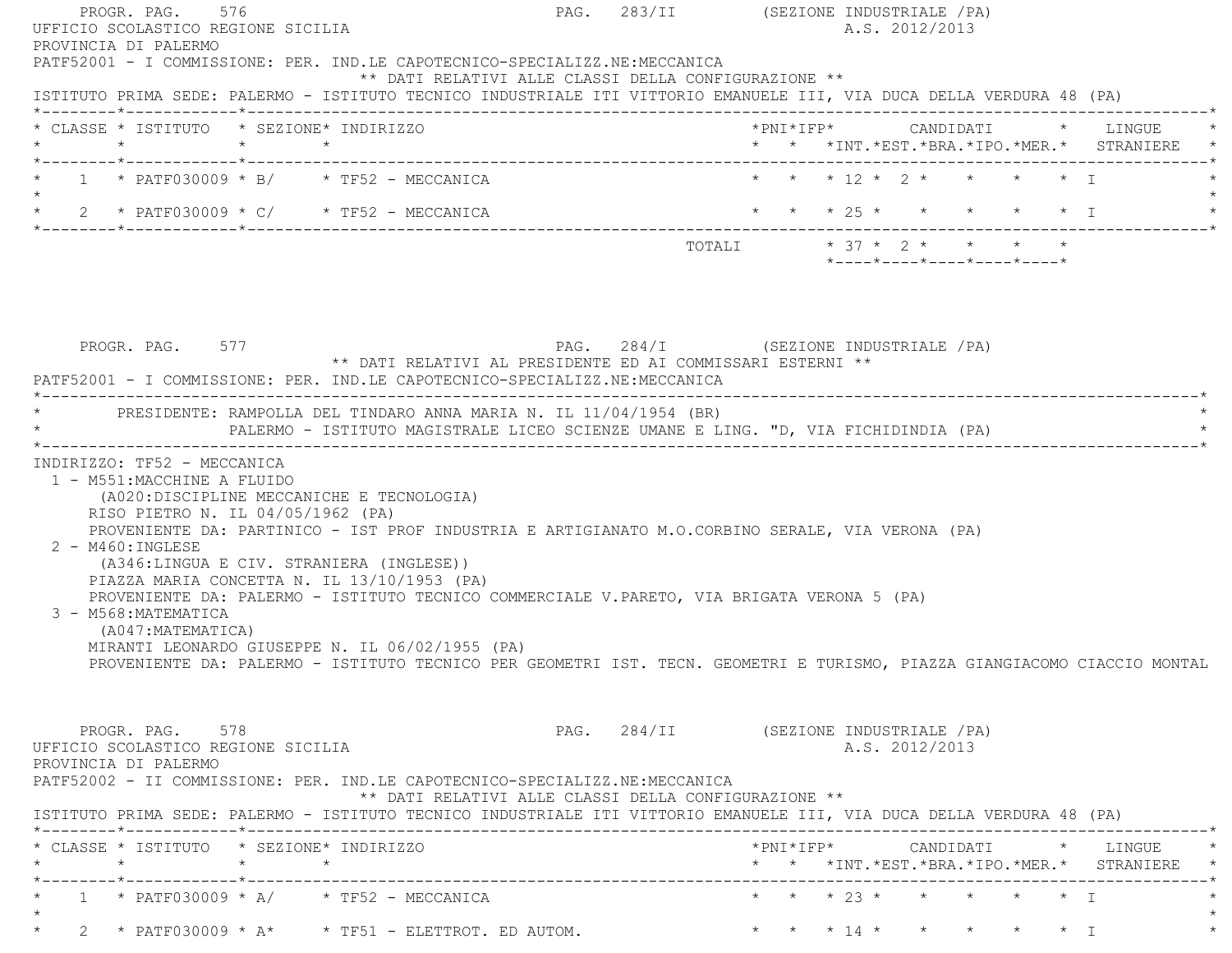$\text{TOTAL}$   $\qquad \qquad \star \quad \text{37} \; \star \quad \qquad \star \quad \qquad \star \quad \qquad \star \quad \qquad \star \quad \qquad \star$  \*----\*----\*----\*----\*----\* PROGR. PAG. 579 PAG. 285/I (SEZIONE INDUSTRIALE /PA) \*\* DATI RELATIVI AL PRESIDENTE ED AI COMMISSARI ESTERNI \*\* PATF52002 - II COMMISSIONE: PER. IND.LE CAPOTECNICO-SPECIALIZZ.NE:MECCANICA \*----------------------------------------------------------------------------------------------------------------------------\*PRESIDENTE: GIARDINA ANTONINO N. IL 05/11/1954 (AG) BISACOUINO - IST PROF PER L'AGRICOLTURA E L'AMBIENTE G.P. BALLATORE, VIA ORSINI (PA) \*----------------------------------------------------------------------------------------------------------------------------\* INDIRIZZO: TF52 - MECCANICA 1 - M551:MACCHINE A FLUIDO (A020:DISCIPLINE MECCANICHE E TECNOLOGIA) MARTORANA GIUSEPPE N. IL 15/09/1948 (PA) PROVENIENTE DA: BAGHERIA - IST PROF INDUSTRIA E ARTIGIANATO S.D'ACQUISTO BAGHERIA, VIA CONSOLARE, 111 (PA) 2 - M460:INGLESE (A346:LINGUA E CIV. STRANIERA (INGLESE)) MICCICHE' MATILDE N. IL 20/05/1958 (PA) PROVENIENTE DA: PALERMO - IST PROF INDUSTRIA E ARTIGIANATO E ASCIONE, VIA CENTURIPE 11 (PA) 3 - M568:MATEMATICA (A047:MATEMATICA) MAROTTA MARIA N. IL 20/03/1972 (PA) PROVENIENTE DA: PALERMO - IST PROF PER I SERVIZI ALBERGHIERI E RISTORAZIONE P.BORSELLINO, PIAZZETTA G. BELLISSIMA 3 (PA) INDIRIZZO: TF51 - ELETTROT. ED AUTOM. 1 - M460:INGLESE (A346:LINGUA E CIV. STRANIERA (INGLESE)) MICCICHE' MATILDE N. IL 20/05/1958 (PA) PROVENIENTE DA: PALERMO - IST PROF INDUSTRIA E ARTIGIANATO E ASCIONE, VIA CENTURIPE 11 (PA) 2 - M568:MATEMATICA (A047:MATEMATICA) MAROTTA MARIA N. IL 20/03/1972 (PA) PROVENIENTE DA: PALERMO - IST PROF PER I SERVIZI ALBERGHIERI E RISTORAZIONE P.BORSELLINO, PIAZZETTA G. BELLISSIMA 3 (PA) 3 - M292:IMPIANTI ELETTRICI (A035:ELETTROTECNICA ED APPLICAZIONI) D'ARPA PIETRO N. IL 21/05/1968 (PA) PROVENIENTE DA: PALERMO - IST PROF INDUSTRIA E ARTIGIANATO E. MEDI, VIA L.DA VINCI 364 (PA) PROGR. PAG. 580 PAG. 285/II (SEZIONE INDUSTRIALE / PA) UFFICIO SCOLASTICO REGIONE SICILIA A.S. 2012/2013 PROVINCIA DI PALERMO PATF52003 - III COMMISSIONE: PER. IND.LE CAPOTECNICO-SPECIALIZZ.NE:MECCANICA \*\* DATI RELATIVI ALLE CLASSI DELLA CONFIGURAZIONE \*\* ISTITUTO PRIMA SEDE: PALERMO - ISTITUTO TECNICO INDUSTRIALE I.T.I.V.E.III SERALE, VIA DUCA DELLA VERDURA 48 (PA) \*--------\*------------\*-------------------------------------------------------------------------------------------------------\* \* CLASSE \* ISTITUTO \* SEZIONE\* INDIRIZZO \*PNI\*IFP\* CANDIDATI \* LINGUE \* \* \* \* \* \* \* \*INT.\*EST.\*BRA.\*IPO.\*MER.\* STRANIERE \* \*--------\*------------\*-------------------------------------------------------------------------------------------------------\*1 \* PATF03050P \* A/MS \* TF52 - MECCANICA \* \* \* \* \* \* \* \* \* \* \* \* \* I \* \* \* A/ES \* TF51 - ELETTROT. ED AUTOM. \* \* \* 19 \* 4 \* \* \* \* I \* \*--------\*------------\*-------------------------------------------------------------------------------------------------------\*

\*--------\*------------\*-------------------------------------------------------------------------------------------------------\*

ISTITUTO SECONDA SEDE: PALERMO - IST PROF INDUSTRIA E ARTIGIANATO E. MEDI, VIA L.DA VINCI 364 (PA)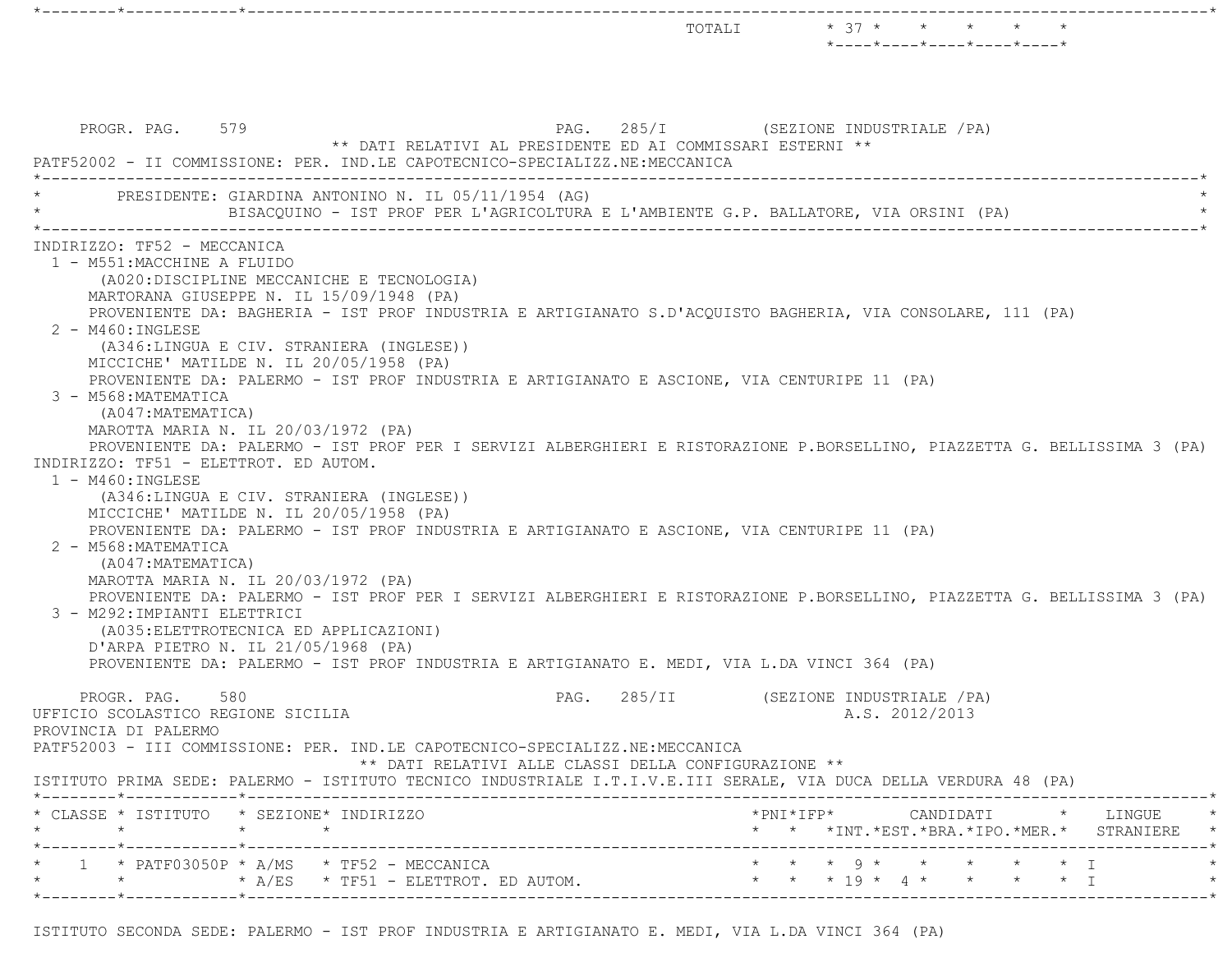|                                                                                                                                                                                                                  | * CLASSE * ISTITUTO * SEZIONE* INDIRIZZO                                                                                                                                                                                                                                                                                                                                                                                                                                                                                                                                                                                                                                                               |                                                                                                                                                                                                                                                      |
|------------------------------------------------------------------------------------------------------------------------------------------------------------------------------------------------------------------|--------------------------------------------------------------------------------------------------------------------------------------------------------------------------------------------------------------------------------------------------------------------------------------------------------------------------------------------------------------------------------------------------------------------------------------------------------------------------------------------------------------------------------------------------------------------------------------------------------------------------------------------------------------------------------------------------------|------------------------------------------------------------------------------------------------------------------------------------------------------------------------------------------------------------------------------------------------------|
|                                                                                                                                                                                                                  | * 2 * PARI024027 * A/SE * RRFJ - TECNICO SIST.ENERG. (NUOVO ORD.) * * * 16 * * * * * * * T<br>* * * * A/EL * RR9J - TECNICO DELLE IND.EL. (NUOVO ORD) * * * 12 * 2 * * * * * I                                                                                                                                                                                                                                                                                                                                                                                                                                                                                                                         |                                                                                                                                                                                                                                                      |
|                                                                                                                                                                                                                  |                                                                                                                                                                                                                                                                                                                                                                                                                                                                                                                                                                                                                                                                                                        | TOTALI * 56 * 6 * * * * *<br>$*$ - - - - $*$ - - - - $*$ - - - - $*$ - - - - $*$ - - - - $*$                                                                                                                                                         |
| PROGR. PAG. 581                                                                                                                                                                                                  | ** DATI RELATIVI AL PRESIDENTE ED AI COMMISSARI ESTERNI **<br>PATF52003 - III COMMISSIONE: PER. IND.LE CAPOTECNICO-SPECIALIZZ.NE:MECCANICA                                                                                                                                                                                                                                                                                                                                                                                                                                                                                                                                                             | PAG. 286/I (SEZIONE INDUSTRIALE /PA)                                                                                                                                                                                                                 |
|                                                                                                                                                                                                                  | PRESIDENTE: MESSINA MARCELLO N. IL 31/03/1955 (PA)                                                                                                                                                                                                                                                                                                                                                                                                                                                                                                                                                                                                                                                     | PALERMO - IST PROF PER I SERVIZI ALBERGHIERI E RISTORAZIONE I.P.S.S.E.O.A. "PIETRO PIAZZA", CORSO DEI MI*                                                                                                                                            |
| INDIRIZZO: TF52 - MECCANICA<br>1 - M076: IMPIANTI TERMOTECNICI<br>2 - M551: MACCHINE A FLUIDO<br>$3 - M460$ : INGLESE<br>4 - M014: MATEMATICA<br>(A047:MATEMATICA)<br>5 - M568: MATEMATICA<br>(A047: MATEMATICA) | (A020:DISCIPLINE MECCANICHE E TECNOLOGIA)<br>FINAZZO PIETRO N. IL 26/04/1960 (PA)<br>PROVENIENTE DA: PARTINICO - IST PROF INDUSTRIA E ARTIGIANATO M.O.CORBINO PARTINICO, VIA VERONA N.2 (PA)<br>(A020:DISCIPLINE MECCANICHE E TECNOLOGIA)<br>FINAZZO PIETRO N. IL 26/04/1960 (PA)<br>PROVENIENTE DA: PARTINICO - IST PROF INDUSTRIA E ARTIGIANATO M.O.CORBINO PARTINICO, VIA VERONA N.2 (PA)<br>(A346:LINGUA E CIV. STRANIERA (INGLESE))<br>SAMBITO ROSARIA N. IL 28/06/1954 (AG)<br>PROVENIENTE DA: PALERMO - ISTITUTO MAGISTRALE FINOCCHIARO APRILE, VIA CILEA (PA)<br>DI CARO ELISABETTA N. IL 15/08/1950 (TP)<br>DI CARO ELISABETTA N. IL 15/08/1950 (TP)<br>INDIRIZZO: TF51 - ELETTROT. ED AUTOM. | PROVENIENTE DA: PALERMO - IST PROF PER I SERVIZI ALBERGHIERI E RISTORAZIONE I.P.S.S.E.O.A. "PIETRO PIAZZA", CORSO DEI MI<br>PROVENIENTE DA: PALERMO - IST PROF PER I SERVIZI ALBERGHIERI E RISTORAZIONE I.P.S.S.E.O.A. "PIETRO PIAZZA", CORSO DEI MI |
| $1 - M460$ : INGLESE<br>2 - M014: MATEMATICA<br>(A047: MATEMATICA)<br>3 - M568: MATEMATICA<br>(A047: MATEMATICA)                                                                                                 | (A346:LINGUA E CIV. STRANIERA (INGLESE))<br>SAMBITO ROSARIA N. IL 28/06/1954 (AG)<br>PROVENIENTE DA: PALERMO - ISTITUTO MAGISTRALE FINOCCHIARO APRILE, VIA CILEA (PA)<br>DI CARO ELISABETTA N. IL 15/08/1950 (TP)                                                                                                                                                                                                                                                                                                                                                                                                                                                                                      | PROVENIENTE DA: PALERMO - IST PROF PER I SERVIZI ALBERGHIERI E RISTORAZIONE I.P.S.S.E.O.A. "PIETRO PIAZZA", CORSO DEI MI                                                                                                                             |
| 582<br>PROGR. PAG.                                                                                                                                                                                               | DI CARO ELISABETTA N. IL 15/08/1950 (TP)<br>286/II<br>PAG.                                                                                                                                                                                                                                                                                                                                                                                                                                                                                                                                                                                                                                             | PROVENIENTE DA: PALERMO - IST PROF PER I SERVIZI ALBERGHIERI E RISTORAZIONE I.P.S.S.E.O.A. "PIETRO PIAZZA", CORSO DEI MI<br>(SEGUONO DATI RELATIVI AI COMMISSARI ESTERNI)<br>(SEZIONE INDUSTRIALE / PA)                                              |

\*\* DATI RELATIVI AI COMMISSARI ESTERNI \*\*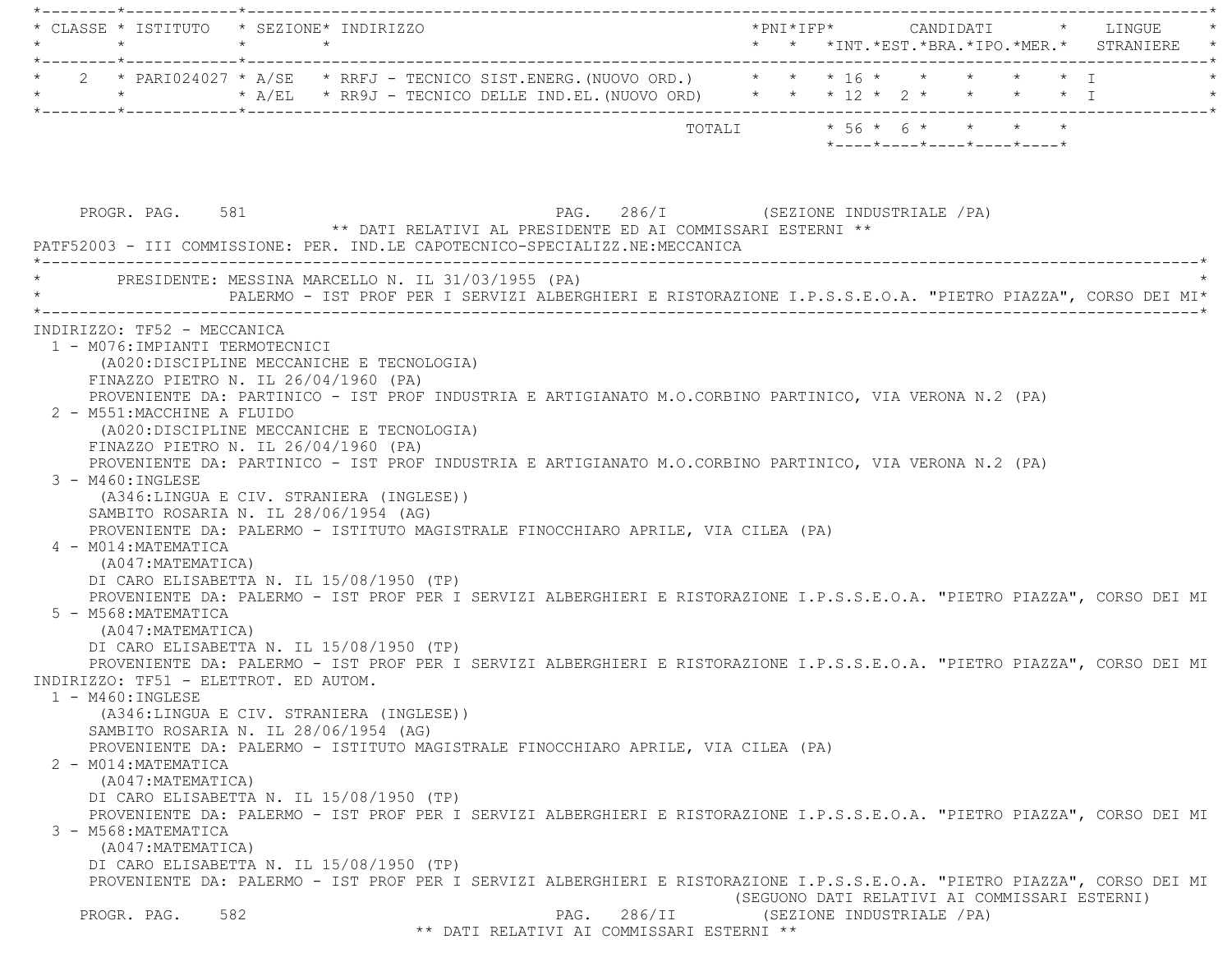4 - M045:SISTEMI - AUTOMAZIONE E ORGANIZZ. DELLA PRODUZ. (A035:ELETTROTECNICA ED APPLICAZIONI) FARACI GIOVAN BATTISTA N. IL 18/02/1955 (PA) PROVENIENTE DA: CERDA - ISTITUTO TECNICO INDUSTRIALE ISTITUTO TEC.INDUS.DI CERDA, VIA ROMA N. 42 (PA) 5 - M292:IMPIANTI ELETTRICI (A035:ELETTROTECNICA ED APPLICAZIONI) FARACI GIOVAN BATTISTA N. IL 18/02/1955 (PA) PROVENIENTE DA: CERDA - ISTITUTO TECNICO INDUSTRIALE ISTITUTO TEC.INDUS.DI CERDA, VIA ROMA N. 42 (PA) INDIRIZZO: RRFJ - TECNICO SIST.ENERG.(NUOVO ORD.) 1 - M076:IMPIANTI TERMOTECNICI (A020:DISCIPLINE MECCANICHE E TECNOLOGIA) FINAZZO PIETRO N. IL 26/04/1960 (PA) PROVENIENTE DA: PARTINICO - IST PROF INDUSTRIA E ARTIGIANATO M.O.CORBINO PARTINICO, VIA VERONA N.2 (PA) 2 - M551:MACCHINE A FLUIDO (A020:DISCIPLINE MECCANICHE E TECNOLOGIA) FINAZZO PIETRO N. IL 26/04/1960 (PA) PROVENIENTE DA: PARTINICO - IST PROF INDUSTRIA E ARTIGIANATO M.O.CORBINO PARTINICO, VIA VERONA N.2 (PA) 3 - M460:INGLESE (A346:LINGUA E CIV. STRANIERA (INGLESE)) SAMBITO ROSARIA N. IL 28/06/1954 (AG) PROVENIENTE DA: PALERMO - ISTITUTO MAGISTRALE FINOCCHIARO APRILE, VIA CILEA (PA) 4 - M014:MATEMATICA (A047:MATEMATICA) DI CARO ELISABETTA N. IL 15/08/1950 (TP) PROVENIENTE DA: PALERMO - IST PROF PER I SERVIZI ALBERGHIERI E RISTORAZIONE I.P.S.S.E.O.A. "PIETRO PIAZZA", CORSO DEI MI 5 - M568:MATEMATICA (A047:MATEMATICA) DI CARO ELISABETTA N. IL 15/08/1950 (TP) PROVENIENTE DA: PALERMO - IST PROF PER I SERVIZI ALBERGHIERI E RISTORAZIONE I.P.S.S.E.O.A. "PIETRO PIAZZA", CORSO DEI MI INDIRIZZO: RR9J - TECNICO DELLE IND.EL.(NUOVO ORD) 1 - M460:INGLESE (A346:LINGUA E CIV. STRANIERA (INGLESE)) SAMBITO ROSARIA N. IL 28/06/1954 (AG) PROVENIENTE DA: PALERMO - ISTITUTO MAGISTRALE FINOCCHIARO APRILE, VIA CILEA (PA) 2 - M014:MATEMATICA (A047:MATEMATICA) DI CARO ELISABETTA N. IL 15/08/1950 (TP) PROVENIENTE DA: PALERMO - IST PROF PER I SERVIZI ALBERGHIERI E RISTORAZIONE I.P.S.S.E.O.A. "PIETRO PIAZZA", CORSO DEI MI (SEGUONO DATI RELATIVI AI COMMISSARI ESTERNI) PAG. 286/III (SEZIONE INDUSTRIALE /PA) \*\* DATI RELATIVI AI COMMISSARI ESTERNI \*\* 3 - M568:MATEMATICA (A047:MATEMATICA) DI CARO ELISABETTA N. IL 15/08/1950 (TP) PROVENIENTE DA: PALERMO - IST PROF PER I SERVIZI ALBERGHIERI E RISTORAZIONE I.P.S.S.E.O.A. "PIETRO PIAZZA", CORSO DEI MI 4 - M045:SISTEMI - AUTOMAZIONE E ORGANIZZ. DELLA PRODUZ. (A035:ELETTROTECNICA ED APPLICAZIONI) FARACI GIOVAN BATTISTA N. IL 18/02/1955 (PA) PROVENIENTE DA: CERDA - ISTITUTO TECNICO INDUSTRIALE ISTITUTO TEC.INDUS.DI CERDA, VIA ROMA N. 42 (PA) 5 - M292:IMPIANTI ELETTRICI (A035:ELETTROTECNICA ED APPLICAZIONI) FARACI GIOVAN BATTISTA N. IL 18/02/1955 (PA) PROVENIENTE DA: CERDA - ISTITUTO TECNICO INDUSTRIALE ISTITUTO TEC.INDUS.DI CERDA, VIA ROMA N. 42 (PA)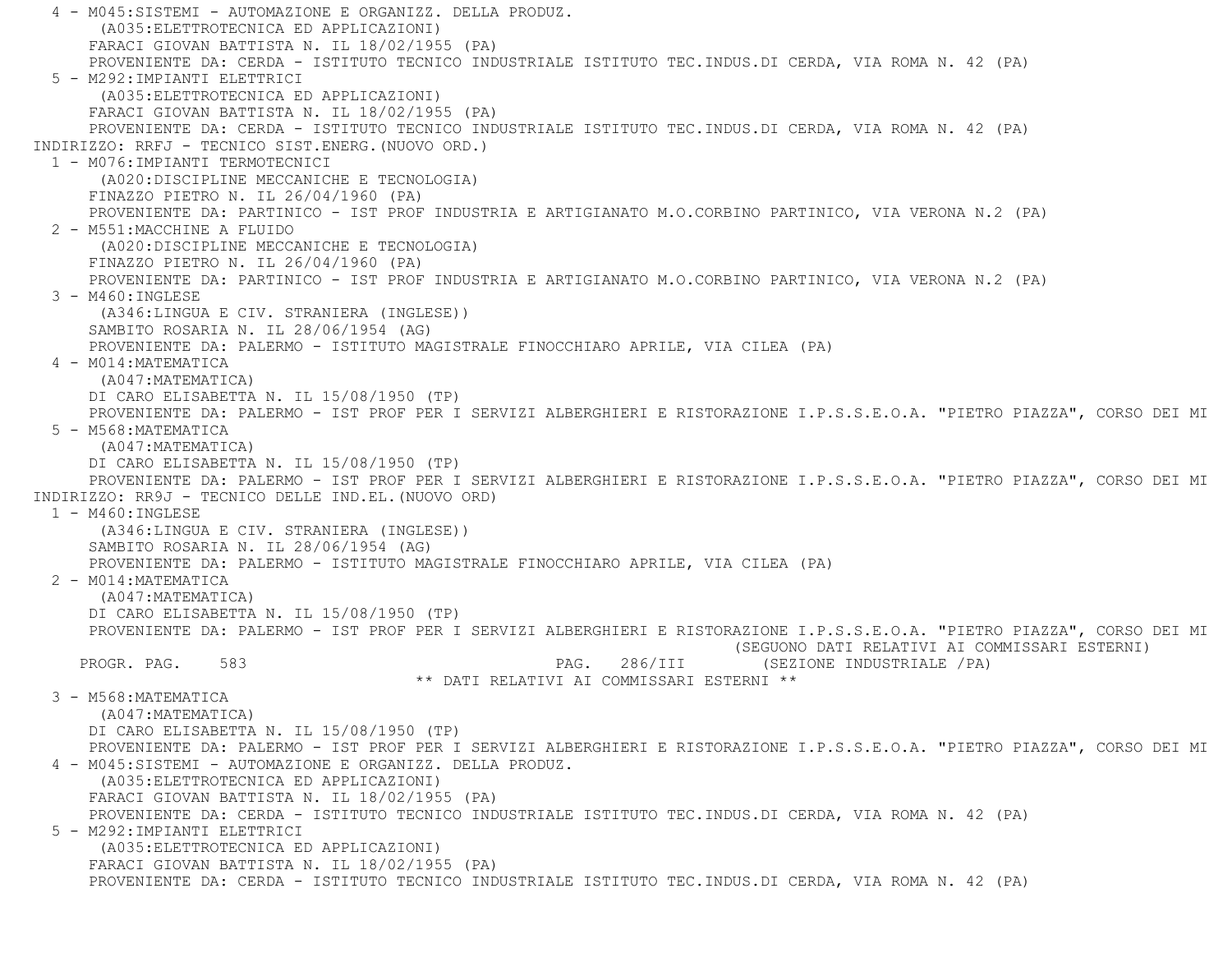|         | ISTITUTO PRIMA SEDE: PALERMO - ISTITUTO TECNICO NAUTICO GIOENI - TRABIA, VIA VITTORIO EMANUELE, 27 (PA)    |  |                                |  |                                                                    |  |  |                |                            |                                                                                        |
|---------|------------------------------------------------------------------------------------------------------------|--|--------------------------------|--|--------------------------------------------------------------------|--|--|----------------|----------------------------|----------------------------------------------------------------------------------------|
|         | * CLASSE * ISTITUTO * SEZIONE* INDIRIZZO                                                                   |  |                                |  |                                                                    |  |  |                |                            | *PNI*IFP*     CANDIDATI    *   LINGUE<br>* * *INT. *EST. *BRA. *IPO. *MER. * STRANIERE |
| $\star$ | * 1 * PATH01000G * A * TH07 - PER.TRAS. MARITT. (PG. NAUTILUS) * * * 19 * 1 * * * * *                      |  |                                |  |                                                                    |  |  |                |                            |                                                                                        |
| $\star$ | 2 * PATH01000G * B * TH07 - PER.TRAS. MARITT. (PG. NAUTILUS) * * * 22 * * * * * * *                        |  |                                |  |                                                                    |  |  |                |                            |                                                                                        |
|         |                                                                                                            |  |                                |  |                                                                    |  |  |                | *----*----*----*----*----* |                                                                                        |
|         |                                                                                                            |  |                                |  |                                                                    |  |  |                |                            |                                                                                        |
|         |                                                                                                            |  |                                |  |                                                                    |  |  |                |                            |                                                                                        |
|         |                                                                                                            |  |                                |  |                                                                    |  |  |                |                            |                                                                                        |
|         |                                                                                                            |  |                                |  |                                                                    |  |  |                |                            |                                                                                        |
|         | PROGR. PAG. 585                                                                                            |  |                                |  | PAG. 287/I (SEZIONE NAUTICA / PA)                                  |  |  |                |                            |                                                                                        |
|         | PATH07001 - I COMMISSIONE: ASPIRANTE AL COMANDO DI NAVI MERCANTILI                                         |  |                                |  | ** DATI RELATIVI AL PRESIDENTE ED AI COMMISSARI ESTERNI **         |  |  |                |                            |                                                                                        |
|         |                                                                                                            |  | ------------------------------ |  |                                                                    |  |  |                |                            |                                                                                        |
|         | * PRESIDENTE: CALAGNA MARCO N. IL 25/01/1957 (PA)                                                          |  |                                |  |                                                                    |  |  |                |                            |                                                                                        |
|         |                                                                                                            |  |                                |  | PARTINICO - LICEO SCIENTIFICO LS SANTI SAVARINO, C/DA TURRISI (PA) |  |  |                |                            |                                                                                        |
|         |                                                                                                            |  |                                |  |                                                                    |  |  |                |                            |                                                                                        |
|         | INDIRIZZO: TH07 - PER.TRAS. MARITT. (PG. NAUTILUS)                                                         |  |                                |  |                                                                    |  |  |                |                            |                                                                                        |
|         | 1 - M540: LINGUA E LETTERE ITALIANE<br>(A050:LETTERE IST.ISTR.SECOND. DI II G)                             |  |                                |  |                                                                    |  |  |                |                            |                                                                                        |
|         | IUDICE ANNAMARIA N. IL 22/06/1965 (PA)                                                                     |  |                                |  |                                                                    |  |  |                |                            |                                                                                        |
|         | PROVENIENTE DA: PALERMO - ISTITUTO D'ARTE ISTITUTO ARTE PALERMO, PIAZZA GENERALE TURBA 71 (PA)             |  |                                |  |                                                                    |  |  |                |                            |                                                                                        |
|         | 2 - SL32: MATEMATICA                                                                                       |  |                                |  |                                                                    |  |  |                |                            |                                                                                        |
|         | (A047:MATEMATICA)                                                                                          |  |                                |  |                                                                    |  |  |                |                            |                                                                                        |
|         | PROVENZALE LUCIA MARIA N. IL 16/04/1956 (ME)                                                               |  |                                |  |                                                                    |  |  |                |                            |                                                                                        |
|         | PROVENIENTE DA: PALERMO - IST PROF PER I SERVIZI COMMERCIALI E TURISTICI L.EINAUDI, VIA MONGERBINO 51 (PA) |  |                                |  |                                                                    |  |  |                |                            |                                                                                        |
|         | 3 - M461:LINGUA INGLESE<br>(A346:LINGUA E CIV. STRANIERA (INGLESE)                                         |  |                                |  |                                                                    |  |  |                |                            |                                                                                        |
|         | CULO' DANIELA N. IL 15/12/1966 (PA)                                                                        |  |                                |  |                                                                    |  |  |                |                            |                                                                                        |
|         | PROVENIENTE DA: PALERMO - ISTITUTO MAGISTRALE LICEO SCIENZE UMANE E LING. "D, VIA FICHIDINDIA (PA)         |  |                                |  |                                                                    |  |  |                |                            |                                                                                        |
|         |                                                                                                            |  |                                |  |                                                                    |  |  |                |                            |                                                                                        |
|         |                                                                                                            |  |                                |  |                                                                    |  |  |                |                            |                                                                                        |
|         |                                                                                                            |  |                                |  |                                                                    |  |  |                |                            |                                                                                        |
|         | PROGR. PAG. 586<br>UFFICIO SCOLASTICO REGIONE SICILIA                                                      |  |                                |  | PAG. 287/II (SEZIONE NAUTICA / PA)                                 |  |  | A.S. 2012/2013 |                            |                                                                                        |

 \* CLASSE \* ISTITUTO \* SEZIONE\* INDIRIZZO \*PNI\*IFP\* CANDIDATI \* LINGUE \* \* \* \* \* \* \* \*INT.\*EST.\*BRA.\*IPO.\*MER.\* STRANIERE \* \*--------\*------------\*-------------------------------------------------------------------------------------------------------\*\* 1 \* PATH01000G \* C \* TH07 - PER.TRAS. MARITT. (PG. NAUTILUS) \* \* \* 25 \* \* \* \* \* \*

 $\star$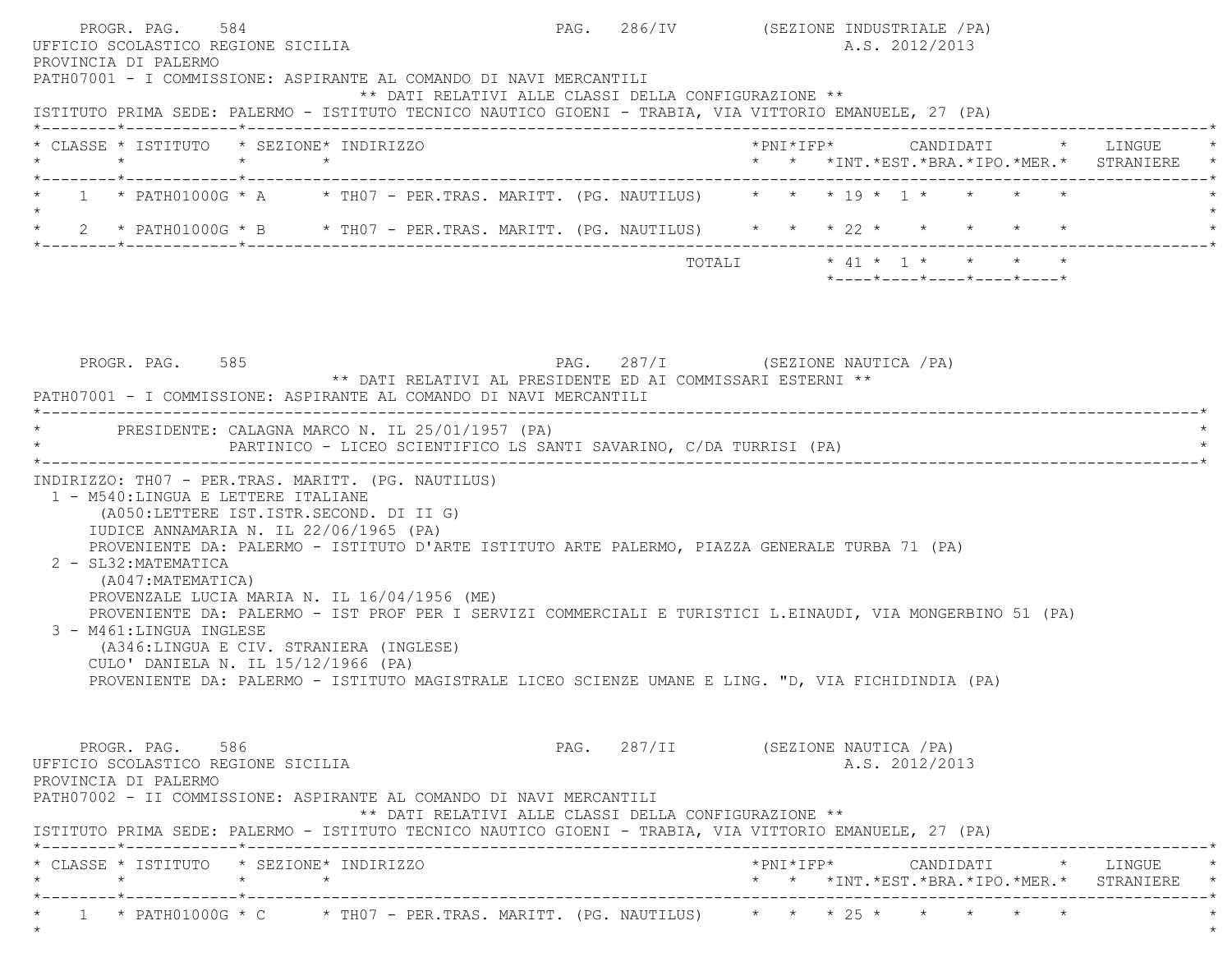|                                                                                                                                                                                                                                                                                                                                                                                                                                                                                                                                                                                                                                                                                                                                                                                                                                                                                                                                                                                                                                                                                                                                                                                                                                                                                                                                                                                                                                                                                                                                                                                                                                                                                                                                        | TOTALI * 37 * 2 * * * * *          | $*$ ---- $*$ ---- $*$ ---- $*$ ---- $*$ ---- $*$ |                |  |                                                                                                 |
|----------------------------------------------------------------------------------------------------------------------------------------------------------------------------------------------------------------------------------------------------------------------------------------------------------------------------------------------------------------------------------------------------------------------------------------------------------------------------------------------------------------------------------------------------------------------------------------------------------------------------------------------------------------------------------------------------------------------------------------------------------------------------------------------------------------------------------------------------------------------------------------------------------------------------------------------------------------------------------------------------------------------------------------------------------------------------------------------------------------------------------------------------------------------------------------------------------------------------------------------------------------------------------------------------------------------------------------------------------------------------------------------------------------------------------------------------------------------------------------------------------------------------------------------------------------------------------------------------------------------------------------------------------------------------------------------------------------------------------------|------------------------------------|--------------------------------------------------|----------------|--|-------------------------------------------------------------------------------------------------|
| PROGR. PAG. 587<br>** DATI RELATIVI AL PRESIDENTE ED AI COMMISSARI ESTERNI **<br>PATH07002 - II COMMISSIONE: ASPIRANTE AL COMANDO DI NAVI MERCANTILI                                                                                                                                                                                                                                                                                                                                                                                                                                                                                                                                                                                                                                                                                                                                                                                                                                                                                                                                                                                                                                                                                                                                                                                                                                                                                                                                                                                                                                                                                                                                                                                   | PAG. 288/I (SEZIONE NAUTICA / PA)  |                                                  |                |  |                                                                                                 |
| PRESIDENTE: FERRARO GIUSEPPA N. IL 03/10/1957 (PA)<br>CARINI - LICEO SCIENTIFICO LICEO SCIENTIFICO "UGO MURSIA", VIA TRATTATI DI ROMA, 6 (PA)                                                                                                                                                                                                                                                                                                                                                                                                                                                                                                                                                                                                                                                                                                                                                                                                                                                                                                                                                                                                                                                                                                                                                                                                                                                                                                                                                                                                                                                                                                                                                                                          |                                    |                                                  |                |  |                                                                                                 |
| INDIRIZZO: THO7 - PER.TRAS. MARITT. (PG. NAUTILUS)<br>1 - M540: LINGUA E LETTERE ITALIANE<br>(A050:LETTERE IST.ISTR.SECOND. DI II G)<br>ANSELMO GIOVANNI N. IL 05/03/1961 (PA)<br>PROVENIENTE DA: PALERMO - IST PROF PER I SERVIZI ALBERGHIERI E RISTORAZIONE I.P.S.S.E.O.A. "PIETRO PIAZZA", CORSO DEI MI<br>2 - SL32: MATEMATICA<br>(A047:MATEMATICA)<br>PORTOBELLO GASPARE N. IL 12/06/1956 (PA)<br>PROVENIENTE DA: PALERMO - IST PROF PER I SERVIZI ALBERGHIERI E RISTORAZIONE F.PAOLO CASCINO (EX III ALBERG, VIA FATTORI,<br>3 - M461:LINGUA INGLESE<br>(A346:LINGUA E CIV. STRANIERA (INGLESE)<br>MAGLIOCCO CONCETTA N. IL 06/11/1972 (PA)<br>PROVENIENTE DA: PALERMO - ISTITUTO MAGISTRALE IM REGINA MARGHERITA, PIAZZETTA S. SALVATORE 1 (PA)<br>INDIRIZZO: TH09 - PER. COSTR. NAVALI (NAUTILUS)<br>1 - M540:LINGUA E LETTERE ITALIANE<br>(A050:LETTERE IST.ISTR.SECOND. DI II G)<br>ANSELMO GIOVANNI N. IL 05/03/1961 (PA)<br>PROVENIENTE DA: PALERMO - IST PROF PER I SERVIZI ALBERGHIERI E RISTORAZIONE I.P.S.S.E.O.A. "PIETRO PIAZZA", CORSO DEI MI<br>2 - SL32: MATEMATICA<br>(A047: MATEMATICA)<br>PORTOBELLO GASPARE N. IL 12/06/1956 (PA)<br>PROVENIENTE DA: PALERMO - IST PROF PER I SERVIZI ALBERGHIERI E RISTORAZIONE F.PAOLO CASCINO (EX III ALBERG, VIA FATTORI,<br>3 - M461:LINGUA INGLESE<br>(A346:LINGUA E CIV. STRANIERA (INGLESE)<br>MAGLIOCCO CONCETTA N. IL 06/11/1972 (PA)<br>PROVENIENTE DA: PALERMO - ISTITUTO MAGISTRALE IM REGINA MARGHERITA, PIAZZETTA S. SALVATORE 1 (PA)<br>PROGR. PAG. 588<br>UFFICIO SCOLASTICO REGIONE SICILIA<br>PROVINCIA DI PALERMO<br>PATH08001 - I COMMISSIONE: ASPIRANTE DIREZ.NE DI MACCHINE DI NAVI MERCANTILI<br>** DATI RELATIVI ALLE CLASSI DELLA CONFIGURAZIONE ** | PAG. 288/II (SEZIONE NAUTICA / PA) |                                                  | A.S. 2012/2013 |  |                                                                                                 |
| ISTITUTO PRIMA SEDE: PALERMO - ISTITUTO TECNICO NAUTICO GIOENI - TRABIA, VIA VITTORIO EMANUELE, 27 (PA)                                                                                                                                                                                                                                                                                                                                                                                                                                                                                                                                                                                                                                                                                                                                                                                                                                                                                                                                                                                                                                                                                                                                                                                                                                                                                                                                                                                                                                                                                                                                                                                                                                |                                    |                                                  |                |  |                                                                                                 |
| * CLASSE * ISTITUTO * SEZIONE* INDIRIZZO                                                                                                                                                                                                                                                                                                                                                                                                                                                                                                                                                                                                                                                                                                                                                                                                                                                                                                                                                                                                                                                                                                                                                                                                                                                                                                                                                                                                                                                                                                                                                                                                                                                                                               |                                    |                                                  |                |  | $*$ PNI $*$ IFP $*$ CANDIDATI $*$ LINGUE $*$<br>* * *INT. *EST. *BRA. *IPO. *MER. * STRANIERE * |
| 1 * PATH01000G * A/ * TH08 - PER.APP.IMP. MAR. (NAUTILUS) * * * 16 * 2 * * * * *                                                                                                                                                                                                                                                                                                                                                                                                                                                                                                                                                                                                                                                                                                                                                                                                                                                                                                                                                                                                                                                                                                                                                                                                                                                                                                                                                                                                                                                                                                                                                                                                                                                       |                                    |                                                  |                |  |                                                                                                 |
| 2 * PATH01000G * B/ * TH08 - PER.APP.IMP. MAR. (NAUTILUS) * * * 17 * * * * * * *                                                                                                                                                                                                                                                                                                                                                                                                                                                                                                                                                                                                                                                                                                                                                                                                                                                                                                                                                                                                                                                                                                                                                                                                                                                                                                                                                                                                                                                                                                                                                                                                                                                       |                                    |                                                  |                |  |                                                                                                 |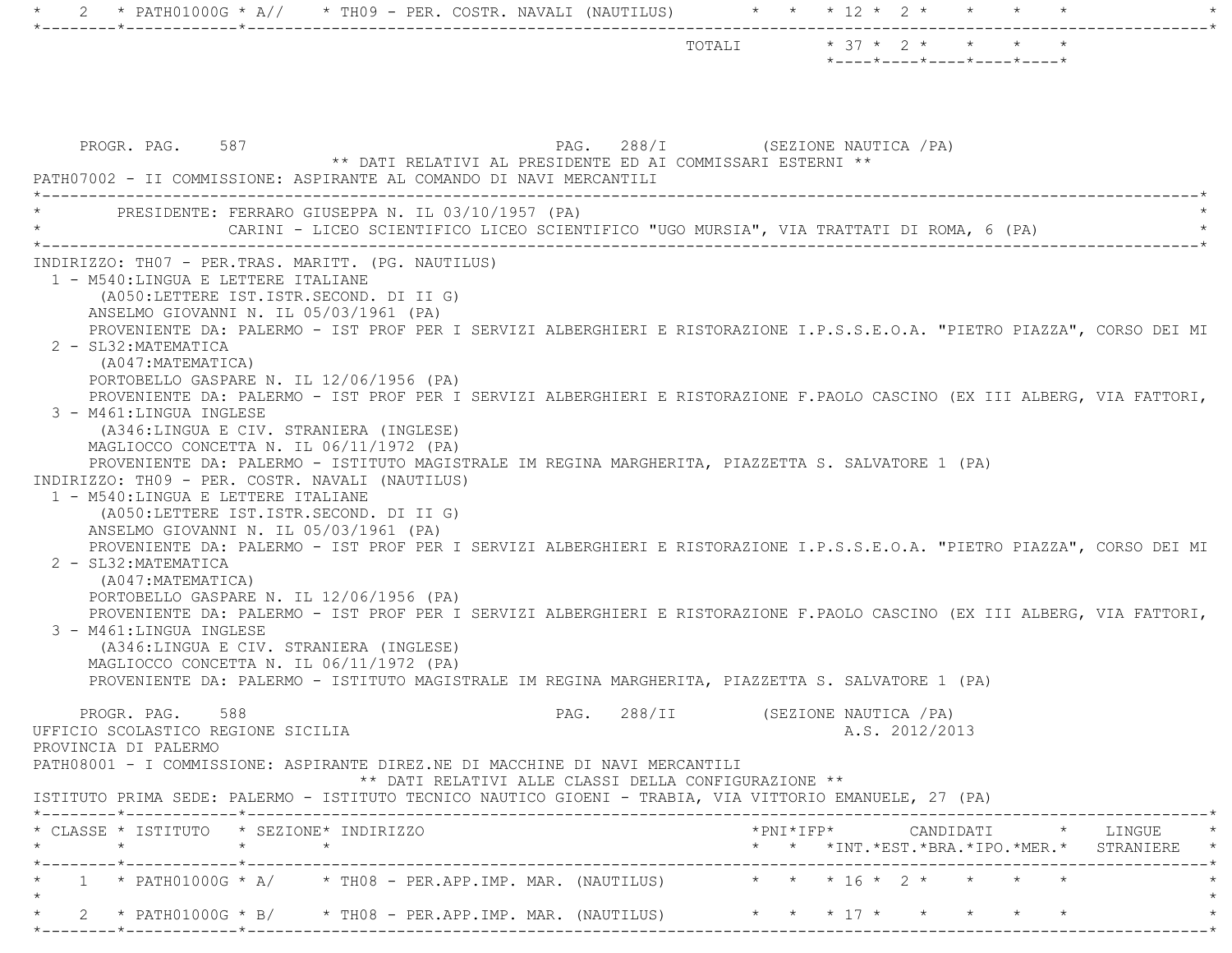\*----\*----\*----\*----\*----\*PROGR. PAG. 589 **PAG.** 289/I (SEZIONE NAUTICA /PA) \*\* DATI RELATIVI AL PRESIDENTE ED AI COMMISSARI ESTERNI \*\* PATH08001 - I COMMISSIONE: ASPIRANTE DIREZ.NE DI MACCHINE DI NAVI MERCANTILI \*----------------------------------------------------------------------------------------------------------------------------\*PRESIDENTE: GERMANA' TIZIANA N. IL 02/01/1959 (ME) PALERMO - LICEO CLASSICO VITTORIO EMANUELE II, VIA SIMONE DA BOLOGNA 11 (PA) \*----------------------------------------------------------------------------------------------------------------------------\* INDIRIZZO: TH08 - PER.APP.IMP. MAR. (NAUTILUS) 1 - M540:LINGUA E LETTERE ITALIANE (A050:LETTERE IST.ISTR.SECOND. DI II G) LEONE ROSALIA N. IL 22/01/1963 (PA) PROVENIENTE DA: PALERMO - IST PROF INDUSTRIA E ARTIGIANATO E ASCIONE, VIA CENTURIPE 11 (PA) 2 - SL32:MATEMATICA (A047:MATEMATICA) MARCENO' PROVVIDENZA N. IL 28/10/1952 (PA) PROVENIENTE DA: PALERMO - IST PROF PER I SERVIZI COMMERCIALI E TURISTICI "GAETANO SALVEMINI", VIALE DELL'0LIMPO N.20/22 3 - M461:LINGUA INGLESE (A346:LINGUA E CIV. STRANIERA (INGLESE) LUPO IOLE N. IL 10/05/1953 (TP) PROVENIENTE DA: PALERMO - IST PROF PER I SERVIZI COMMERCIALI E TURISTICI L.EINAUDI, VIA MONGERBINO 51 (PA) PROGR. PAG. 590 **PAG.** 289/II (SEZIONE NAUTICA /PA) UFFICIO SCOLASTICO REGIONE SICILIA A.S. 2012/2013 PROVINCIA DI PALERMO PATL00001 - I COMMISSIONE: GEOMETRA \*\* DATI RELATIVI ALLE CLASSI DELLA CONFIGURAZIONE \*\* ISTITUTO PRIMA SEDE: PALERMO - ISTITUTO TECNICO PER GEOMETRI PARLATORE, PIAZZA MONTEVERGINI,8 (PA) \*--------\*------------\*-------------------------------------------------------------------------------------------------------\*

TOTALI \* 33 \* 2 \* \* \* \*

|  | * CLASSE * ISTITUTO * SEZIONE* INDIRIZZO                                            |  |  |  |  |  |        | $*$ PNI $*$ IFP $*$ |  |  | CANDIDATI | $\star$ $\star$ $\star$ $\text{INT.} \star \text{EST.} \star \text{BRA.} \star \text{IPC.} \star \text{MER.} \star$ |  | LINGUE<br>STRANIERE | $\star$<br>$\star$ |
|--|-------------------------------------------------------------------------------------|--|--|--|--|--|--------|---------------------|--|--|-----------|---------------------------------------------------------------------------------------------------------------------|--|---------------------|--------------------|
|  |                                                                                     |  |  |  |  |  |        |                     |  |  |           |                                                                                                                     |  |                     |                    |
|  | $\star$ 1 $\star$ PATL02000V $\star$ A $\star$ TL00 - GEOMETRI                      |  |  |  |  |  |        |                     |  |  |           | * * * 15 * 2 * * * * *                                                                                              |  |                     |                    |
|  |                                                                                     |  |  |  |  |  |        |                     |  |  |           |                                                                                                                     |  |                     |                    |
|  | $2 \times$ PATL02000V $\times$ E $\times$ TL00 - GEOMETRI<br>-----*------------*--- |  |  |  |  |  |        |                     |  |  |           | * * * 21 * 1 * * * * *                                                                                              |  |                     |                    |
|  |                                                                                     |  |  |  |  |  | TOTALI |                     |  |  |           | $*$ 36 $*$ 3 $*$ $*$ $*$ $*$                                                                                        |  |                     |                    |
|  |                                                                                     |  |  |  |  |  |        |                     |  |  |           | $*$ - - - - $*$ - - - - $*$ - - - - $*$ - - - - $*$ - - - - $*$                                                     |  |                     |                    |

| PROGR. PAG. 591                     |                                                    | ** DATI RELATIVI AL PRESIDENTE ED AI COMMISSARI ESTERNI ** | PAG. 290/I |  | (SEZIONE GEOMETRI / PA) |                                                                                                           |
|-------------------------------------|----------------------------------------------------|------------------------------------------------------------|------------|--|-------------------------|-----------------------------------------------------------------------------------------------------------|
| PATL00001 - I COMMISSIONE: GEOMETRA |                                                    |                                                            |            |  |                         |                                                                                                           |
|                                     | PRESIDENTE: MUSMECI GIUSEPPE N. IL 04/01/1954 (CT) |                                                            |            |  |                         |                                                                                                           |
|                                     |                                                    |                                                            |            |  |                         | PALERMO - ISTITUTO TECNICO PER GEOMETRI IST. TECN. GEOMETRI E TURISMO, PIAZZA GIANGIACOMO CIACCIO MONTAL* |
|                                     |                                                    |                                                            |            |  |                         |                                                                                                           |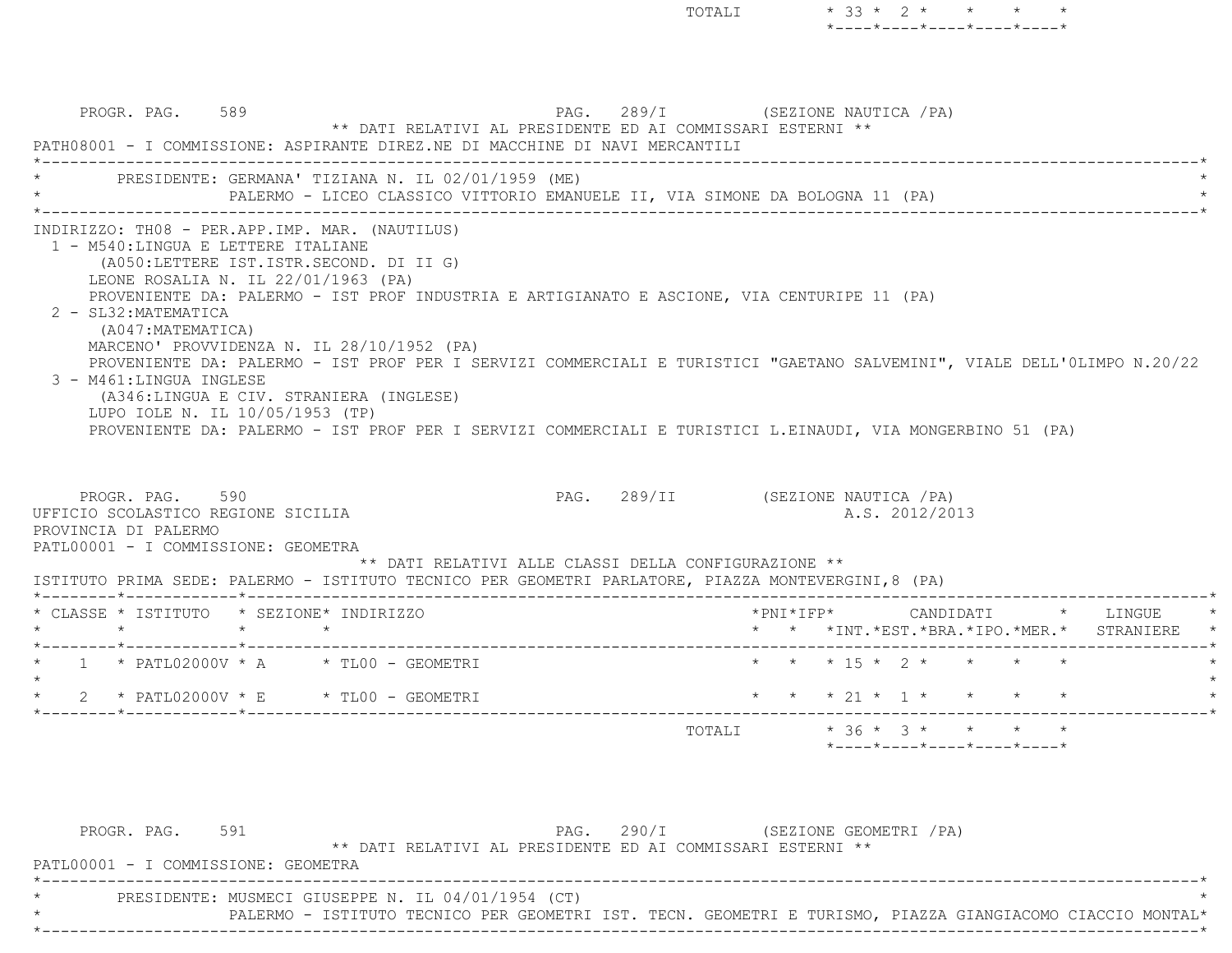INDIRIZZO: TL00 - GEOMETRI 1 - M918:TECNOLOGIA DELLE COSTRUZIONI (A016:COSTR.,TECNOL.DELLE COST.E DIS.T) PECORARO FRANCESCA MARIA N. IL 23/11/1962 (PA) PROVENIENTE DA: PALERMO - IST TEC COMMERCIALE E PER GEOMETRI I.T.C.G. E TURISMO DUCA ABRUZZ, VIA FAZIO N. 1 (PA) 2 - M970:TOPOGRAFIA (A072:TOPOG. GEN., COSTR.RUR. E DISEGN) PIPITONE SERGIO N. IL 02/01/1955 (PA) PROVENIENTE DA: PALERMO - ISTITUTO TECNICO PER GEOMETRI IST. TECN. GEOMETRI E TURISMO, PIAZZA GIANGIACOMO CIACCIO MONTAL 3 - M260:ELEMENTI DI DIRITTO (A019:DISCIPLINE GIURIDICHE ED ECONOMI) GATTO STEFANO N. IL 26/12/1957 (PA) PROVENIENTE DA: PALERMO - ISTITUTO TECNICO COMMERCIALE F. FERRARA, VIA SGARLATA 11 (PA) PROGR. PAG. 592 **PROGR. PAG. 290/II** (SEZIONE GEOMETRI / PA) UFFICIO SCOLASTICO REGIONE SICILIA A.S. 2012/2013 PROVINCIA DI PALERMO PATL00002 - II COMMISSIONE: GEOMETRA \*\* DATI RELATIVI ALLE CLASSI DELLA CONFIGURAZIONE \*\* ISTITUTO PRIMA SEDE: PALERMO - ISTITUTO TECNICO PER GEOMETRI IST. TECN. GEOMETRI E TURISMO, PIAZZA GIANGIACOMO CIACCIO MONTALT \*--------\*------------\*-------------------------------------------------------------------------------------------------------\* \* CLASSE \* ISTITUTO \* SEZIONE\* INDIRIZZO \*PNI\*IFP\* CANDIDATI \* LINGUE \* \* \* \* \* \* \* \*INT.\*EST.\*BRA.\*IPO.\*MER.\* STRANIERE \* \*--------\*------------\*-------------------------------------------------------------------------------------------------------\*\* 1 \* PATL02601V \* A/ \* TL00 - GEOMETRI \* \* \* \* \* 12 \* 5 \* \* \* \* \* \* \*  $\star$ \* 2 \* PATL02601V \* C/ \* TL02 - P.N.I. GEOMETRI \* \* \* \* 20 \* \* \* \* \* \* \* \*--------\*------------\*-------------------------------------------------------------------------------------------------------\*TOTALI  $* 32 * 5 * * * * * * * *$  \*----\*----\*----\*----\*----\*PROGR. PAG. 593 **PAG.** 291/I (SEZIONE GEOMETRI /PA) \*\* DATI RELATIVI AL PRESIDENTE ED AI COMMISSARI ESTERNI \*\* PATL00002 - II COMMISSIONE: GEOMETRA \*----------------------------------------------------------------------------------------------------------------------------\*PRESIDENTE: D'ALEO FRANCESCO N. IL 26/01/1948 (PA) PALERMO - ISTITUTO TECNICO NAUTICO GIOENI - TRABIA, VIA VITTORIO EMANUELE, 27 (PA) \*----------------------------------------------------------------------------------------------------------------------------\* INDIRIZZO: TL00 - GEOMETRI 1 - M918:TECNOLOGIA DELLE COSTRUZIONI (A016:COSTR.,TECNOL.DELLE COST.E DIS.T) DI PAOLA MAURIZIO N. IL 27/08/1959 (PA) PROVENIENTE DA: PALERMO - ISTITUTO TECNICO PER GEOMETRI PARLATORE, PIAZZA MONTEVERGINI,8 (PA) 2 - M970:TOPOGRAFIA (A072:TOPOG. GEN., COSTR.RUR. E DISEGN) ROMANO ANTONIO N. IL 25/06/1955 (PA) PROVENIENTE DA: PALERMO - ISTITUTO TECNICO PER GEOMETRI PARLATORE, PIAZZA MONTEVERGINI,8 (PA) 3 - M260:ELEMENTI DI DIRITTO (A019:DISCIPLINE GIURIDICHE ED ECONOMI) PEZZINO LOREDANA N. IL 25/03/1966 (PA) PROVENIENTE DA: CASTELBUONO - IST PROF PER L'AGRICOLTURA E L'AMBIENTE I.P.A.A. "LUIGI FAILLA TEDALDI, VIA MAZZINI 25 (PA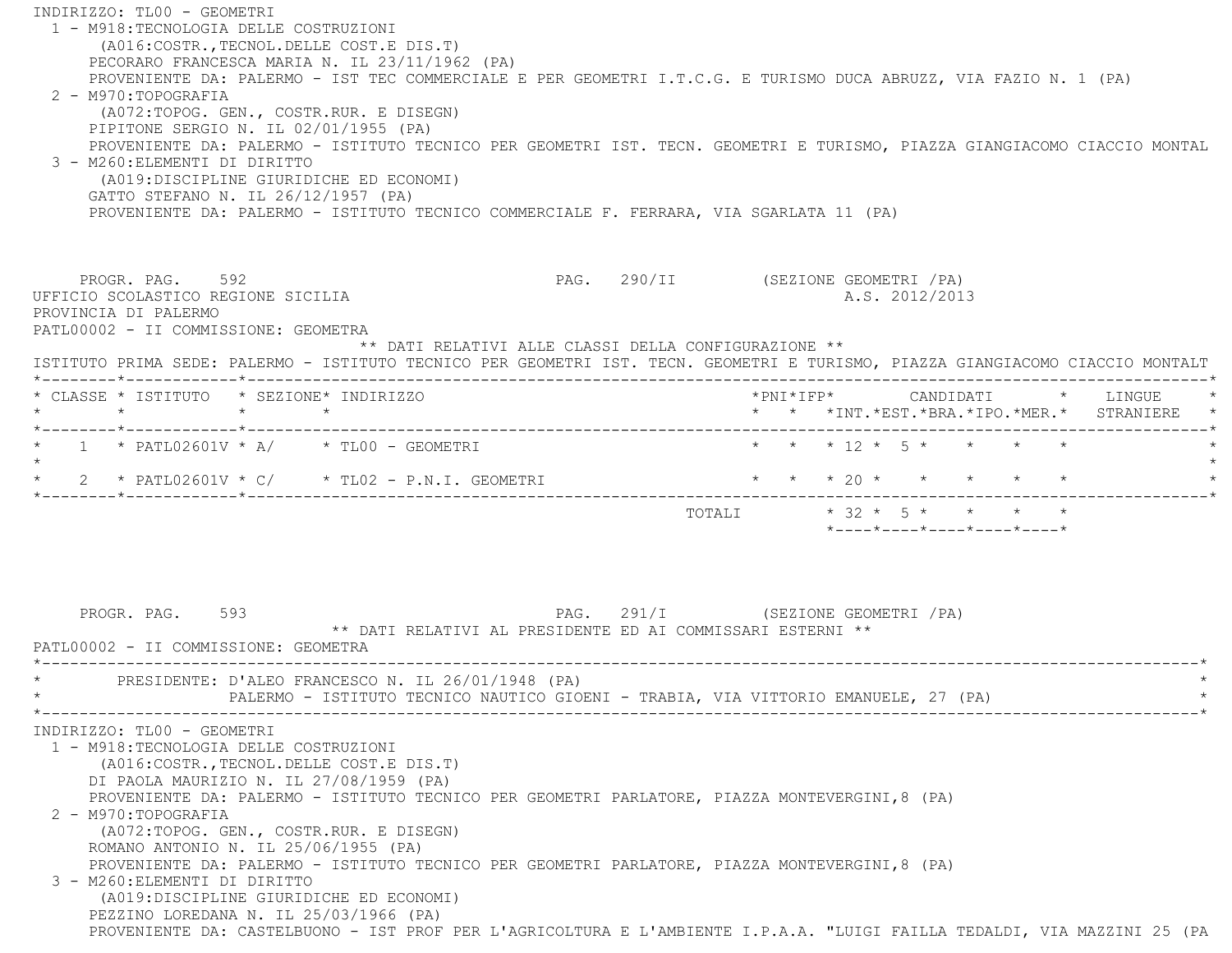INDIRIZZO: TL02 - P.N.I. GEOMETRI 1 - M918:TECNOLOGIA DELLE COSTRUZIONI (A016:COSTR.,TECNOL.DELLE COST.E DIS.T) DI PAOLA MAURIZIO N. IL 27/08/1959 (PA) PROVENIENTE DA: PALERMO - ISTITUTO TECNICO PER GEOMETRI PARLATORE, PIAZZA MONTEVERGINI,8 (PA) 2 - M970:TOPOGRAFIA (A072:TOPOG. GEN., COSTR.RUR. E DISEGN) ROMANO ANTONIO N. IL 25/06/1955 (PA) PROVENIENTE DA: PALERMO - ISTITUTO TECNICO PER GEOMETRI PARLATORE, PIAZZA MONTEVERGINI,8 (PA) 3 - M260:ELEMENTI DI DIRITTO (A019:DISCIPLINE GIURIDICHE ED ECONOMI) PEZZINO LOREDANA N. IL 25/03/1966 (PA) PROVENIENTE DA: CASTELBUONO - IST PROF PER L'AGRICOLTURA E L'AMBIENTE I.P.A.A. "LUIGI FAILLA TEDALDI, VIA MAZZINI 25 (PA PROGR. PAG. 594 SPAG. 291/II (SEZIONE GEOMETRI / PA) UFFICIO SCOLASTICO REGIONE SICILIA A.S. 2012/2013 PROVINCIA DI PALERMO PATL00003 - III COMMISSIONE: GEOMETRA \*\* DATI RELATIVI ALLE CLASSI DELLA CONFIGURAZIONE \*\* ISTITUTO PRIMA SEDE: VICARI - ISTITUTO TECNICO PER GEOMETRI I.T.G. DI VICARI, VIA SOPRA LE AIE (PA) \*--------\*------------\*-------------------------------------------------------------------------------------------------------\* \* CLASSE \* ISTITUTO \* SEZIONE\* INDIRIZZO \*PNI\*IFP\* CANDIDATI \* LINGUE \* \* \* \* \* \* \* \*INT.\*EST.\*BRA.\*IPO.\*MER.\* STRANIERE \* \*--------\*------------\*-------------------------------------------------------------------------------------------------------\*\* 1 \* PATL011015 \* L \* TL00 - GEOMETRI \* \* \* \* 12 \* 2 \* \* \* \* \* \* \*--------\*------------\*-------------------------------------------------------------------------------------------------------\* ISTITUTO SECONDA SEDE: PRIZZI - IST TEC COMMERCIALE E PER GEOMETRI I.T.C.G. PRIZZI, C.DA CATUSI,S.N. (PA) \*--------\*------------\*-------------------------------------------------------------------------------------------------------\* \* CLASSE \* ISTITUTO \* SEZIONE\* INDIRIZZO \*PNI\*IFP\* CANDIDATI \* LINGUE \* \* \* \* \* \* \* \*INT.\*EST.\*BRA.\*IPO.\*MER.\* STRANIERE \* \*--------\*------------\*-------------------------------------------------------------------------------------------------------\*\* 2 \* PATD01102Q \* S \* TL01 - GEOMETRI (PROGETTO CINQUE) \* \* \* \* 12 \* \* \* \* \* \* \* I \*--------\*------------\*-------------------------------------------------------------------------------------------------------\*TOTALI  $* 24 * 2 * * * * * * * *$  \*----\*----\*----\*----\*----\* PROGR. PAG. 595 PAG. 292/I (SEZIONE GEOMETRI /PA) \*\* DATI RELATIVI AL PRESIDENTE ED AI COMMISSARI ESTERNI \*\* PATL00003 - III COMMISSIONE: GEOMETRA \*----------------------------------------------------------------------------------------------------------------------------\*PRESIDENTE: BALSAMO ANTONINO N. IL 25/03/1951 (PA) TERMINI IMERESE - LICEO CLASSICO G. UGDULENA, VIA DEL MAZZIERE (PA) \*----------------------------------------------------------------------------------------------------------------------------\* INDIRIZZO: TL00 - GEOMETRI 1 - M918:TECNOLOGIA DELLE COSTRUZIONI (A016:COSTR.,TECNOL.DELLE COST.E DIS.T) LO PRESTI FRANCESCO N. IL 01/07/1950 (PA) PROVENIENTE DA: TERMINI IMERESE - IST TEC COMMERCIALE E PER GEOMETRI STENIO TERMINI IMERESE, VIA E.FERMI (PA) 2 - M970:TOPOGRAFIA (A072:TOPOG. GEN., COSTR.RUR. E DISEGN) RUSSO DOMENICO N. IL 12/01/1960 (PA) PROVENIENTE DA: PARTINICO - IST TEC COMMERCIALE E PER GEOMETRI CARLO ALBERTO DALLA CHIESA, CORSO DEI MILLE 517 (PA) 3 - M260:ELEMENTI DI DIRITTO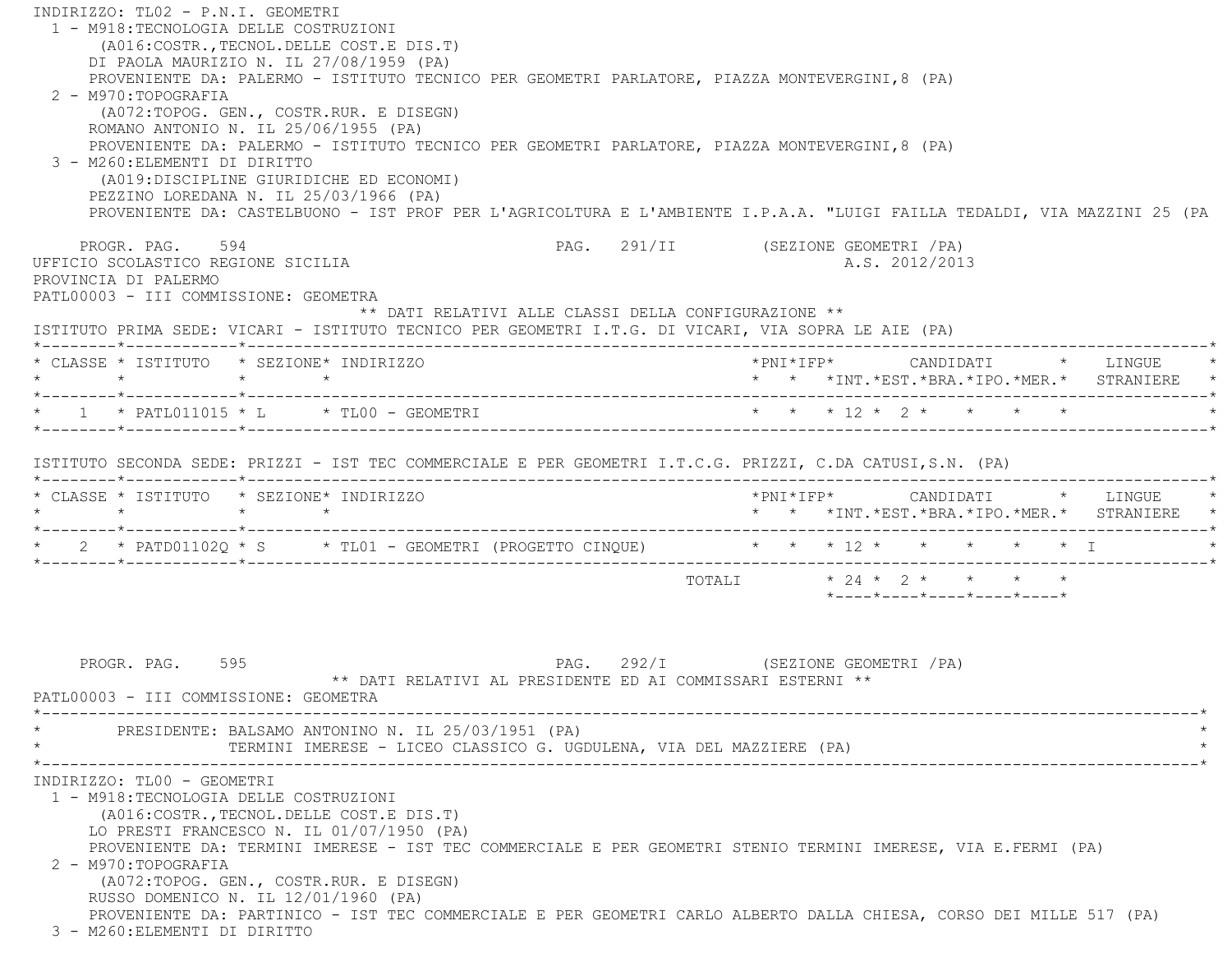(A019:DISCIPLINE GIURIDICHE ED ECONOMI) CHILLURA ANGELA N. IL 07/08/1963 (AG) PROVENIENTE DA: CARINI - IST PROF PER I SERVIZI ALBERGHIERI E RISTORAZIONE IPSEOA "UGO MURSIA", VIA TRATTATI DI ROMA, 6 INDIRIZZO: TL01 - GEOMETRI (PROGETTO CINQUE) 1 - M181:COSTRUZIONI EDILI, STRADALI ED IDRAULICHE (A016:COSTR.,TECNOL.DELLE COST.E DIS.TEC) LO PRESTI FRANCESCO N. IL 01/07/1950 (PA) PROVENIENTE DA: TERMINI IMERESE - IST TEC COMMERCIALE E PER GEOMETRI STENIO TERMINI IMERESE, VIA E.FERMI (PA) 2 - M517:ELEMENTI DI COSTRUZIONI RURALI E DISEGNO RELATIVO (A072:TOPOG. GEN., COSTR.RUR. E DISEGNO) RUSSO DOMENICO N. IL 12/01/1960 (PA) PROVENIENTE DA: PARTINICO - IST TEC COMMERCIALE E PER GEOMETRI CARLO ALBERTO DALLA CHIESA, CORSO DEI MILLE 517 (PA) 3 - M460:INGLESE (A346:LINGUA E CIV. STRANIERA (INGLESE)) LO BUGLIO MARIA ANGELA N. IL 13/06/1968 (PA) PROVENIENTE DA: BAGHERIA - ISTITUTO TECNICO COMMERCIALE "DON LUIGI STURZO", VIA SANT'IGNAZIO DI LOYOLA 7 (PA) PROGR. PAG. 596 SPAG. 292/II (SEZIONE GEOMETRI / PA) UFFICIO SCOLASTICO REGIONE SICILIA A.S. 2012/2013 PROVINCIA DI PALERMO PATL00004 - IV COMMISSIONE: GEOMETRA \*\* DATI RELATIVI ALLE CLASSI DELLA CONFIGURAZIONE \*\* ISTITUTO PRIMA SEDE: PALERMO - L.R. PAR. ISTITUTO TECNICO PER GEOMETRI LINCOLN, Via Eleonora DUSE, 2 (PA) \*--------\*------------\*-------------------------------------------------------------------------------------------------------\* \* CLASSE \* ISTITUTO \* SEZIONE\* INDIRIZZO \*PNI\*IFP\* CANDIDATI \* LINGUE \* \* \* \* \* \* \* \*INT.\*EST.\*BRA.\*IPO.\*MER.\* STRANIERE \* \*--------\*------------\*-------------------------------------------------------------------------------------------------------\* \* 1 \* PATL03500L \* A \* TL00 - GEOMETRI \* \* \* 16 \* 3 \* \* \* \* \* $\star$ \* 2 \* PATL03500L \* B \* TL00 - GEOMETRI \* \* \* \* \* 28 \* 5 \* \* \* \* \* \* \* \*--------\*------------\*-------------------------------------------------------------------------------------------------------\* TOTALI \* 44 \* 8 \* \* \* \* \*----\*----\*----\*----\*----\*PROGR. PAG. 597 **PROGR. PAG. 293/I** (SEZIONE GEOMETRI /PA) \*\* DATI RELATIVI AL PRESIDENTE ED AI COMMISSARI ESTERNI \*\* PATL00004 - IV COMMISSIONE: GEOMETRA \*----------------------------------------------------------------------------------------------------------------------------\*PRESIDENTE: DAINO PAOLO N. IL 27/08/1950 (AG) PALERMO - ISTITUTO TECNICO INDUSTRIALE A. VOLTA, PASSAGGIO DEI PICCIOTTI 1 (PA) \*----------------------------------------------------------------------------------------------------------------------------\* INDIRIZZO: TL00 - GEOMETRI 1 - M918:TECNOLOGIA DELLE COSTRUZIONI (A016:COSTR.,TECNOL.DELLE COST.E DIS.T) CAPOBIANCO INNOCENZO N. IL 22/07/1958 (PA) PROVENIENTE DA: PALERMO - IST TEC COMMERCIALE E PER GEOMETRI I.T.C.G. E TURISMO DUCA ABRUZZ, VIA FAZIO N. 1 (PA) 2 - M970:TOPOGRAFIA (A072:TOPOG. GEN., COSTR.RUR. E DISEGN) DI PISA CARLO N. IL 11/08/1954 (PA) PROVENIENTE DA: PALERMO - ISTITUTO TECNICO PER GEOMETRI IST. TECN. GEOMETRI E TURISMO, PIAZZA GIANGIACOMO CIACCIO MONTAL 3 - M260:ELEMENTI DI DIRITTO (A019:DISCIPLINE GIURIDICHE ED ECONOMI) TIRRITO CALOGERA N. IL 29/01/1955 (PA)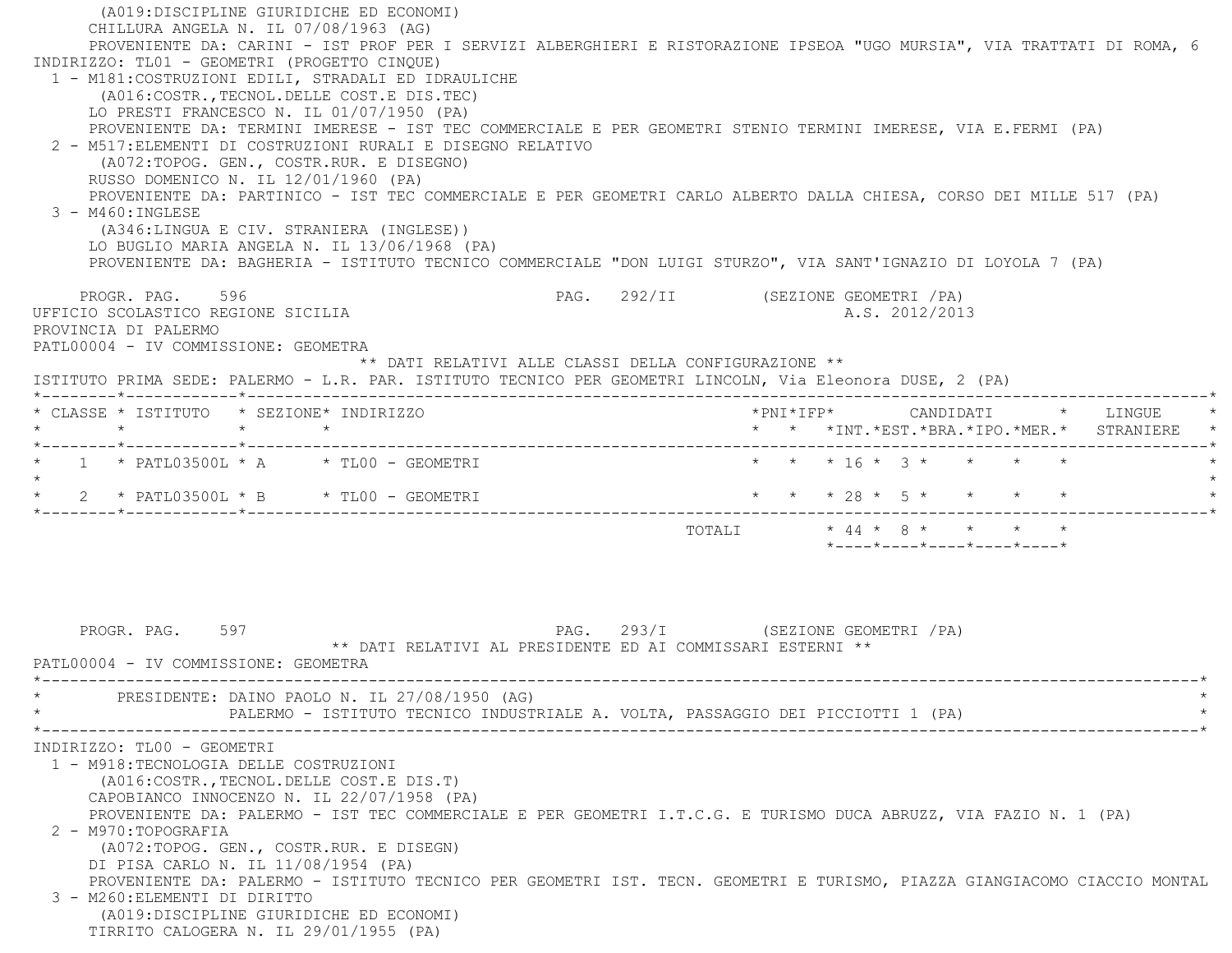PROVENIENTE DA: CASTELBUONO - LICEO SCIENTIFICO LICEO SCIENTIFICO "LUIGI FAILL, CONTRADA ROSARIO, SNC (PA) PROGR. PAG. 598 PROGR. PAG. 293/II (SEZIONE GEOMETRI / PA) UFFICIO SCOLASTICO REGIONE SICILIA A.S. 2012/2013 PROVINCIA DI PALERMO PATL00005 - V COMMISSIONE: GEOMETRA \*\* DATI RELATIVI ALLE CLASSI DELLA CONFIGURAZIONE \*\* ISTITUTO PRIMA SEDE: PARTINICO - L.R. PAR. ISTITUTO TECNICO PER GEOMETRI L. SCIASCIA, via Liberta,58 (PA) \*--------\*------------\*-------------------------------------------------------------------------------------------------------\* \* CLASSE \* ISTITUTO \* SEZIONE\* INDIRIZZO \*PNI\*IFP\* CANDIDATI \* LINGUE \* \* \* \* \* \* \* \*INT.\*EST.\*BRA.\*IPO.\*MER.\* STRANIERE \* \*--------\*------------\*-------------------------------------------------------------------------------------------------------\*1 \* PATL095008 \* A \* TL00 - GEOMETRI \* \* \* \* \* 23 \* 11 \* \* \* \* \* \*  $\star$ \* 2 \* PATL095008 \* B \* TL00 - GEOMETRI \* \* \* \* \* 26 \* 7 \* \* \* \* \* \* \* \*--------\*------------\*-------------------------------------------------------------------------------------------------------\*TOTALI \* 49 \* 18 \* \* \* \* \* \*----\*----\*----\*----\*----\*PROGR. PAG. 599 **PAG.** 294/I (SEZIONE GEOMETRI /PA) \*\* DATI RELATIVI AL PRESIDENTE ED AI COMMISSARI ESTERNI \*\* PATL00005 - V COMMISSIONE: GEOMETRA \*----------------------------------------------------------------------------------------------------------------------------\*PRESIDENTE: MESSINA FRANCESCO N. IL 20/06/1956 (CL) TERMINI IMERESE - IST TEC COMMERCIALE E PER GEOMETRI STENIO TERMINI IMERESE, VIA E.FERMI (PA) \*----------------------------------------------------------------------------------------------------------------------------\* INDIRIZZO: TL00 - GEOMETRI 1 - M918:TECNOLOGIA DELLE COSTRUZIONI (A016:COSTR.,TECNOL.DELLE COST.E DIS.T) CUTROPIA BIAGIO N. IL 01/11/1959 (PA) PROVENIENTE DA: BISACQUINO - IST TEC COMMERCIALE E PER GEOMETRI DON CALOGERO DI VINCENTI, VIA SALERNO (PA) 2 - M970:TOPOGRAFIA (A072:TOPOG. GEN., COSTR.RUR. E DISEGN) LO RE FEDERICO N. IL 29/12/1969 (CL) PROVENIENTE DA: POLIZZI GENEROSA - IST TEC COMMERCIALE E PER GEOMETRI IST.TEC. COSTR. AMBIENTE E TER, PIAZZA MATTEOTTI, 3 - M260:ELEMENTI DI DIRITTO (A019:DISCIPLINE GIURIDICHE ED ECONOMI) CAMPISI ANTONELLA N. IL 24/12/1970 (PA) PROVENIENTE DA: CORLEONE - IST PROF PER L'AGRICOLTURA E L'AMBIENTE I.P.AGRICOL.E AMBIENTE CORLEON, PIAZZA SANTA MARIA (P PROGR. PAG. 600 600 PAG. 294/II (SEZIONE GEOMETRI /PA) UFFICIO SCOLASTICO REGIONE SICILIA A.S. 2012/2013 PROVINCIA DI PALERMO PATL00006 - VI COMMISSIONE: GEOMETRA \*\* DATI RELATIVI ALLE CLASSI DELLA CONFIGURAZIONE \*\* ISTITUTO PRIMA SEDE: PALERMO - ISTITUTO TECNICO PER GEOMETRI PARLATORE, PIAZZA MONTEVERGINI,8 (PA) \*--------\*------------\*-------------------------------------------------------------------------------------------------------\* \* CLASSE \* ISTITUTO \* SEZIONE\* INDIRIZZO \*PNI\*IFP\* CANDIDATI \* LINGUE \*\* \* \* \* \* \* \*INT.\*EST.\*BRA.\*IPO.\*MER.\* STRANIERE \*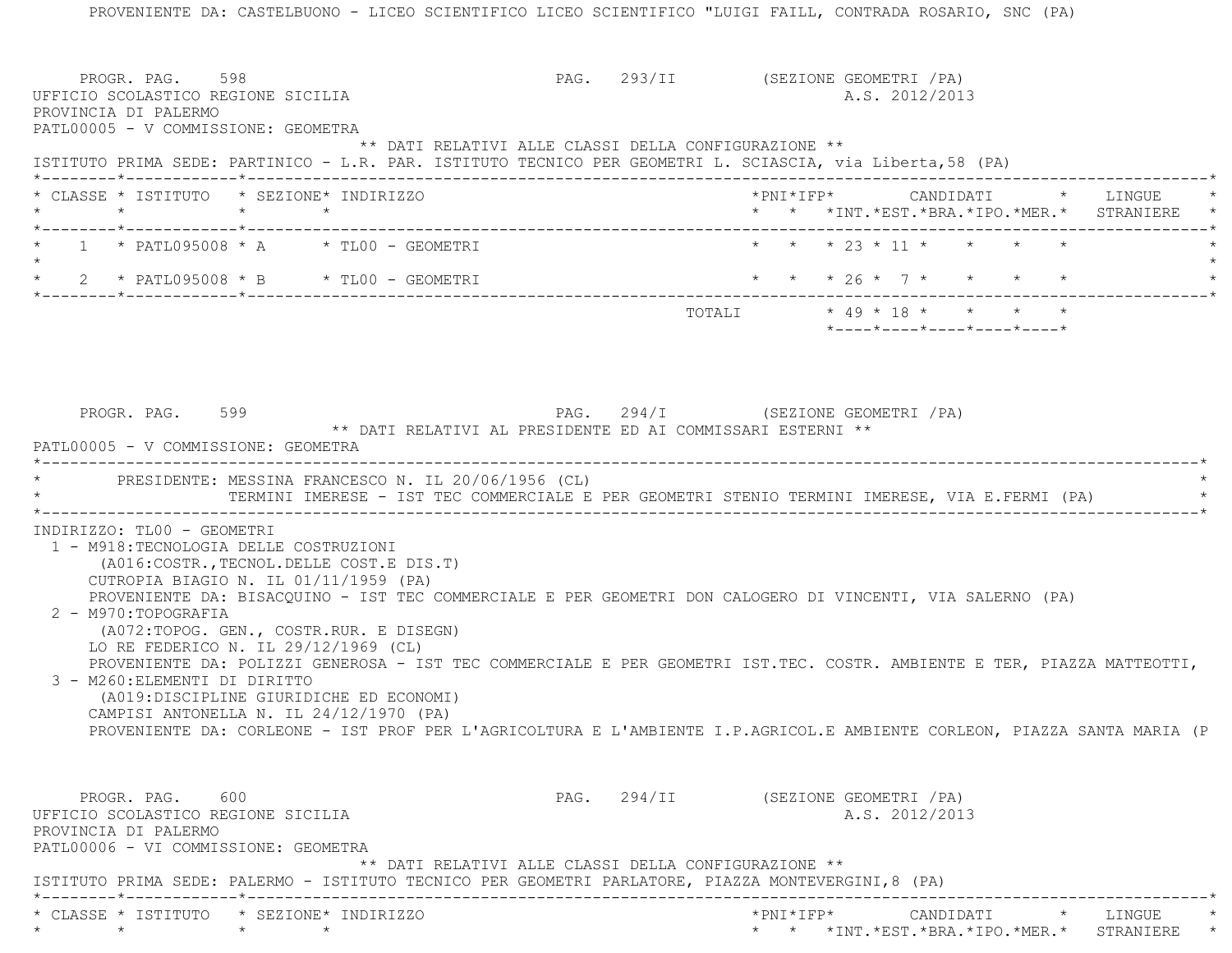|                                                                        |                                    |                                                                                                                                                                                                                                                                                                                                                 |                                                      |                                     | * * * 23 * * * * * *       |                |  |                                                                                                                                                                         |
|------------------------------------------------------------------------|------------------------------------|-------------------------------------------------------------------------------------------------------------------------------------------------------------------------------------------------------------------------------------------------------------------------------------------------------------------------------------------------|------------------------------------------------------|-------------------------------------|----------------------------|----------------|--|-------------------------------------------------------------------------------------------------------------------------------------------------------------------------|
|                                                                        |                                    | ISTITUTO SECONDA SEDE: POLIZZI GENEROSA - IST TEC COMMERCIALE E PER GEOMETRI IST.TEC. COSTR. AMBIENTE E TER, PIAZZA MATTEOTTI,                                                                                                                                                                                                                  |                                                      |                                     |                            |                |  |                                                                                                                                                                         |
| * CLASSE * ISTITUTO * SEZIONE* INDIRIZZO                               |                                    |                                                                                                                                                                                                                                                                                                                                                 |                                                      |                                     |                            |                |  | * * *INT. *EST. *BRA. *IPO. *MER. * STRANIERE *                                                                                                                         |
|                                                                        |                                    |                                                                                                                                                                                                                                                                                                                                                 |                                                      |                                     |                            |                |  |                                                                                                                                                                         |
|                                                                        |                                    |                                                                                                                                                                                                                                                                                                                                                 |                                                      | TOTALI * 36 * 2 * * * * *           |                            |                |  |                                                                                                                                                                         |
|                                                                        |                                    |                                                                                                                                                                                                                                                                                                                                                 |                                                      |                                     | *----*----*----*----*----* |                |  |                                                                                                                                                                         |
| PROGR. PAG. 601<br>PATL00006 - VI COMMISSIONE: GEOMETRA                |                                    | ** DATI RELATIVI AL PRESIDENTE ED AI COMMISSARI ESTERNI **                                                                                                                                                                                                                                                                                      |                                                      | PAG. 295/I (SEZIONE GEOMETRI / PA)  |                            |                |  |                                                                                                                                                                         |
|                                                                        |                                    | * PRESIDENTE: ANZALDI ANGELA N. IL 04/12/1959 (PA)<br>PALERMO - IST PROF PER I SERVIZI ALBERGHIERI E RISTORAZIONE F.PAOLO CASCINO (EX III ALBERG, VIA FATTORI,*                                                                                                                                                                                 |                                                      |                                     |                            |                |  |                                                                                                                                                                         |
| 3 - M260: ELEMENTI DI DIRITTO<br>PINELLO ROSALIA N. IL 03/10/1947 (TP) |                                    | (A072:TOPOG. GEN., COSTR.RUR. E DISEGN)<br>PINTAVALLE TOTUCCIO N. IL 14/11/1954 (CL)<br>PROVENIENTE DA: MUSSOMELI - IST TEC COMMERCIALE E PER GEOMETRI ITCG "G. B. HODIERNA", CONTRADA PRATO (CL)<br>(A019:DISCIPLINE GIURIDICHE ED ECONOMI)<br>PROVENIENTE DA: PALERMO - ISTITUTO TECNICO PER IL TURISMO MARCO POLO, VIA UGO LA MALFA 113 (PA) |                                                      |                                     |                            |                |  |                                                                                                                                                                         |
| PROGR. PAG. 602                                                        |                                    |                                                                                                                                                                                                                                                                                                                                                 |                                                      |                                     |                            |                |  |                                                                                                                                                                         |
| PROVINCIA DI PALERMO<br>PATL00007 - VII COMMISSIONE: GEOMETRA          | UFFICIO SCOLASTICO REGIONE SICILIA | ISTITUTO PRIMA SEDE: CEFALU' - IST TEC COMMERCIALE E PER GEOMETRI JACOPO DEL DUCA, VIA PIETRAGROSSA N. 68/70 (PA)                                                                                                                                                                                                                               | ** DATI RELATIVI ALLE CLASSI DELLA CONFIGURAZIONE ** | PAG. 295/II (SEZIONE GEOMETRI / PA) |                            | A.S. 2012/2013 |  |                                                                                                                                                                         |
| * CLASSE * ISTITUTO * SEZIONE* INDIRIZZO<br>$\star$ $\star$            | $\star$                            |                                                                                                                                                                                                                                                                                                                                                 |                                                      |                                     |                            |                |  |                                                                                                                                                                         |
|                                                                        |                                    | $1 * PATD022015 * A * TLO0 - GEOMETRY$                                                                                                                                                                                                                                                                                                          |                                                      |                                     | * * * 21 * 3 * * * * *     |                |  | $\star \texttt{PNI*IFP*} \qquad \qquad \texttt{CANDIDATI} \qquad \qquad \star \qquad \texttt{LINGUE} \qquad \qquad \star$<br>* * *INT.*EST.*BRA.*IPO.*MER.* STRANIERE * |
|                                                                        |                                    | ISTITUTO SECONDA SEDE: TERMINI IMERESE - IST TEC COMMERCIALE E PER GEOMETRI STENIO TERMINI IMERESE, VIA E.FERMI (PA)                                                                                                                                                                                                                            |                                                      |                                     |                            |                |  |                                                                                                                                                                         |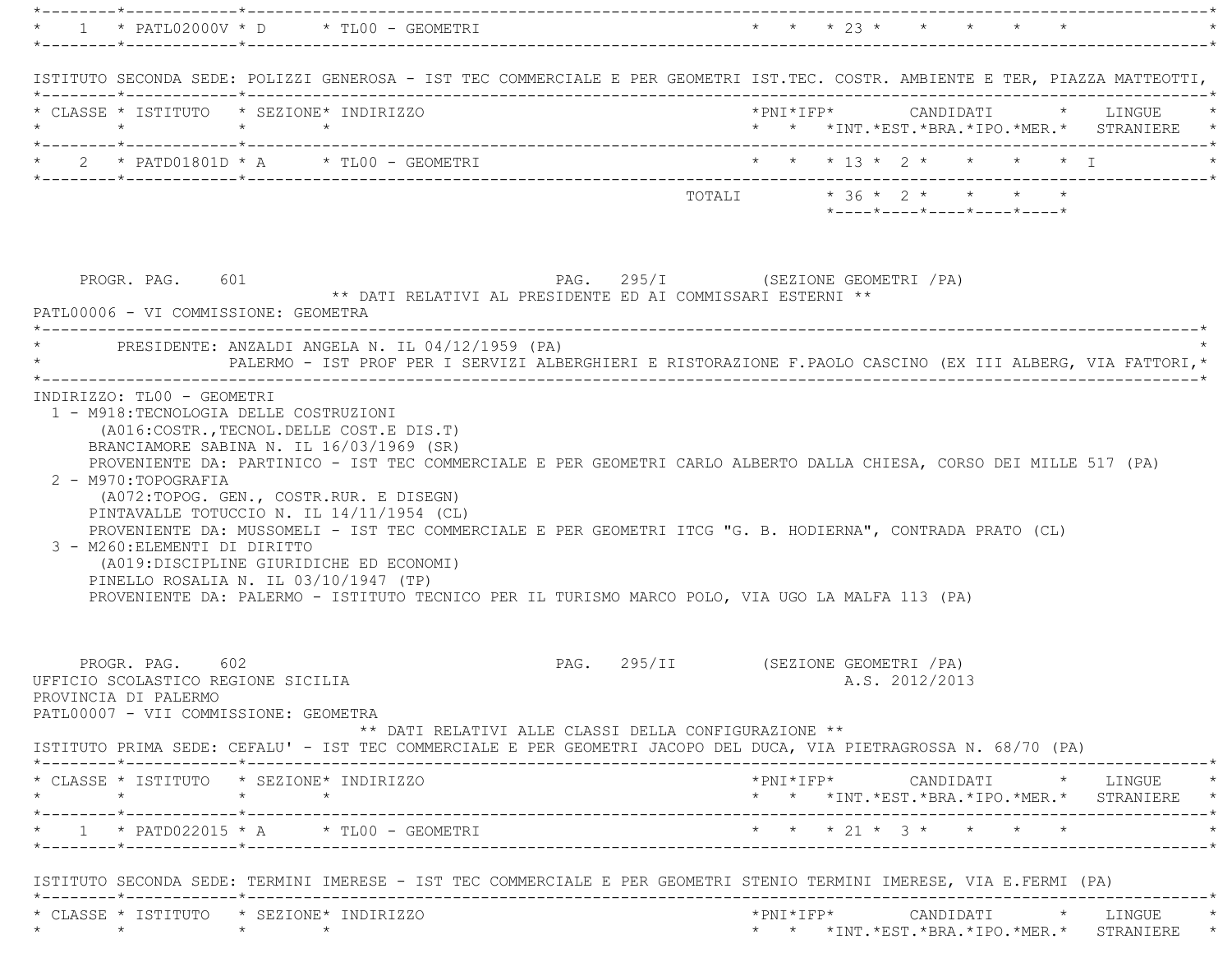|                                                                                                                                                                                                                                                                                                                                                                                                                                                                                                                                                                                                                                                                                                                                                                                                                                                                                                                                                                                                                                                                                                                                                                                                                                                                                                                                                                                                                                                                                                                                                                                                                                                                                                                                                                                          | TOTALI * 44 * 6 * * * * *<br>*----*----*----*----*----*                                                   |
|------------------------------------------------------------------------------------------------------------------------------------------------------------------------------------------------------------------------------------------------------------------------------------------------------------------------------------------------------------------------------------------------------------------------------------------------------------------------------------------------------------------------------------------------------------------------------------------------------------------------------------------------------------------------------------------------------------------------------------------------------------------------------------------------------------------------------------------------------------------------------------------------------------------------------------------------------------------------------------------------------------------------------------------------------------------------------------------------------------------------------------------------------------------------------------------------------------------------------------------------------------------------------------------------------------------------------------------------------------------------------------------------------------------------------------------------------------------------------------------------------------------------------------------------------------------------------------------------------------------------------------------------------------------------------------------------------------------------------------------------------------------------------------------|-----------------------------------------------------------------------------------------------------------|
| PROGR. PAG. 603<br>** DATI RELATIVI AL PRESIDENTE ED AI COMMISSARI ESTERNI **<br>PATL00007 - VII COMMISSIONE: GEOMETRA                                                                                                                                                                                                                                                                                                                                                                                                                                                                                                                                                                                                                                                                                                                                                                                                                                                                                                                                                                                                                                                                                                                                                                                                                                                                                                                                                                                                                                                                                                                                                                                                                                                                   | PAG. 296/I (SEZIONE GEOMETRI /PA)                                                                         |
| * PRESIDENTE: DI BLASI GIUSEPPA N. IL 25/11/1964 (PA)                                                                                                                                                                                                                                                                                                                                                                                                                                                                                                                                                                                                                                                                                                                                                                                                                                                                                                                                                                                                                                                                                                                                                                                                                                                                                                                                                                                                                                                                                                                                                                                                                                                                                                                                    | PALERMO - IST PROF PER I SERVIZI ALBERGHIERI E RISTORAZIONE P.BORSELLINO, PIAZZETTA G. BELLISSIMA 3 (PA)* |
| 1 - M918: TECNOLOGIA DELLE COSTRUZIONI<br>(A016: COSTR., TECNOL. DELLE COST. E DIS. T)<br>TORREGROSSA GIUSEPPE MARIA N. IL 07/12/1960 (PA)<br>PROVENIENTE DA: VICARI - ISTITUTO TECNICO PER GEOMETRI I.T.G. DI VICARI, VIA SOPRA LE AIE (PA)<br>2 - M970:TOPOGRAFIA<br>(A072:TOPOG. GEN., COSTR.RUR. E DISEGN)<br>MARRETTA GIORGIO N. IL 29/06/1954 (PA)<br>PROVENIENTE DA: VICARI - ISTITUTO TECNICO PER GEOMETRI I.T.G. DI VICARI, VIA SOPRA LE AIE (PA)<br>3 - M260: ELEMENTI DI DIRITTO<br>(A019:DISCIPLINE GIURIDICHE ED ECONOMI)<br>TESI GAETANO N. IL 15/11/1948 (PA)<br>PROVENIENTE DA: PARTINICO - ISTITUTO TECNICO COMMERCIALE ITC C.A.DALLA CHIESA SERALE, CORSO DEI MILLE (PA)<br>INDIRIZZO: TL01 - GEOMETRI (PROGETTO CINQUE)<br>1 - M181: COSTRUZIONI EDILI, STRADALI ED IDRAULICHE<br>(A016: COSTR., TECNOL. DELLE COST. E DIS. TEC)<br>TORREGROSSA GIUSEPPE MARIA N. IL 07/12/1960 (PA)<br>PROVENIENTE DA: VICARI - ISTITUTO TECNICO PER GEOMETRI I.T.G. DI VICARI, VIA SOPRA LE AIE (PA)<br>2 - M517: ELEMENTI DI COSTRUZIONI RURALI E DISEGNO RELATIVO<br>(A072:TOPOG. GEN., COSTR.RUR. E DISEGNO)<br>MARRETTA GIORGIO N. IL 29/06/1954 (PA)<br>PROVENIENTE DA: VICARI - ISTITUTO TECNICO PER GEOMETRI I.T.G. DI VICARI, VIA SOPRA LE AIE (PA)<br>$3 - M460$ : INGLESE<br>(A346:LINGUA E CIV. STRANIERA (INGLESE))<br>MANICASTRI ORSOLA N. IL 16/05/1954 (PA)<br>PROVENIENTE DA: BAGHERIA - LICEO CLASSICO LICEO GINNASIO DI STATO (F. SC, VIA DANTE 22 (PA)<br>4 - M390: FRANCESE<br>(A246:LINGUA E CIV. STRANIERA (FRANCESE))<br>LO CASCIO ANNA N. IL 10/08/1953 (PA)<br>PROVENIENTE DA: PALERMO - IST PROF PER I SERVIZI COMMERCIALI E TURISTICI L.EINAUDI, VIA MONGERBINO 51 (PA)<br>PROGR. PAG. 604<br>UFFICIO SCOLASTICO REGIONE SICILIA<br>PROVINCIA DI PALERMO | PAG. 296/II (SEZIONE GEOMETRI / PA)<br>A.S. 2012/2013                                                     |
| PATL00008 - VIII COMMISSIONE: GEOMETRA<br>** DATI RELATIVI ALLE CLASSI DELLA CONFIGURAZIONE **<br>ISTITUTO PRIMA SEDE: PALERMO - ISTITUTO TECNICO PER GEOMETRI IST. TECN. GEOMETRI E TURISMO, PIAZZA GIANGIACOMO CIACCIO MONTALT                                                                                                                                                                                                                                                                                                                                                                                                                                                                                                                                                                                                                                                                                                                                                                                                                                                                                                                                                                                                                                                                                                                                                                                                                                                                                                                                                                                                                                                                                                                                                         |                                                                                                           |
| * CLASSE * ISTITUTO * SEZIONE* INDIRIZZO<br>$\star$ $\star$                                                                                                                                                                                                                                                                                                                                                                                                                                                                                                                                                                                                                                                                                                                                                                                                                                                                                                                                                                                                                                                                                                                                                                                                                                                                                                                                                                                                                                                                                                                                                                                                                                                                                                                              | * * *INT.*EST.*BRA.*IPO.*MER.* STRANIERE *                                                                |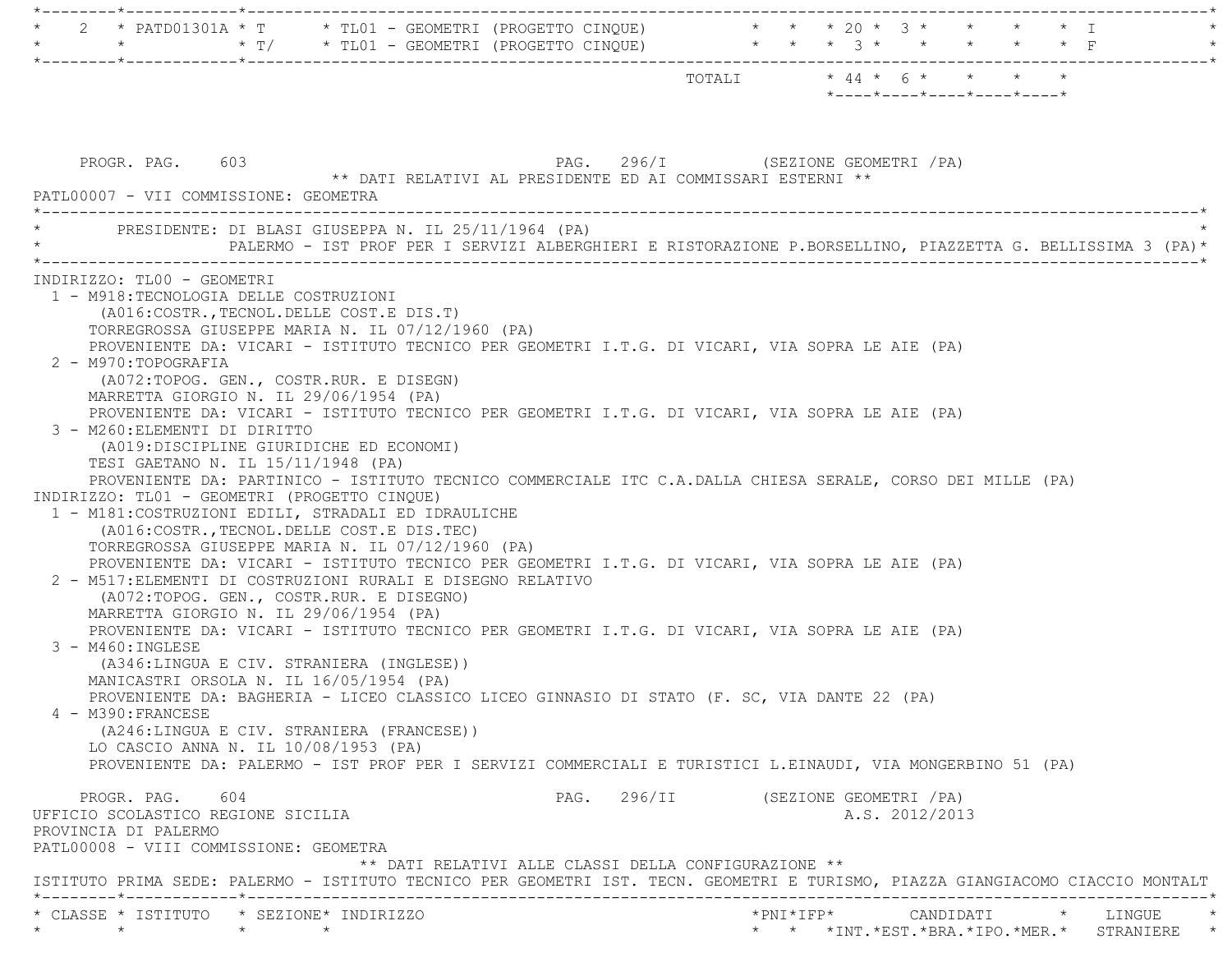| $1 * PATL02601V * B * TLO0 - GEOMETRYI$                                                                                                                                                                                                                                                                                                                                                                                                                                                                                                                                                                                                                                                                                                                                                          |                                                                                                                                                                                                                                                                                                                                                                                                                                                                                                                                                                                                  | * * * 17 * * * * * *                                                                            |  |
|--------------------------------------------------------------------------------------------------------------------------------------------------------------------------------------------------------------------------------------------------------------------------------------------------------------------------------------------------------------------------------------------------------------------------------------------------------------------------------------------------------------------------------------------------------------------------------------------------------------------------------------------------------------------------------------------------------------------------------------------------------------------------------------------------|--------------------------------------------------------------------------------------------------------------------------------------------------------------------------------------------------------------------------------------------------------------------------------------------------------------------------------------------------------------------------------------------------------------------------------------------------------------------------------------------------------------------------------------------------------------------------------------------------|-------------------------------------------------------------------------------------------------|--|
|                                                                                                                                                                                                                                                                                                                                                                                                                                                                                                                                                                                                                                                                                                                                                                                                  |                                                                                                                                                                                                                                                                                                                                                                                                                                                                                                                                                                                                  |                                                                                                 |  |
|                                                                                                                                                                                                                                                                                                                                                                                                                                                                                                                                                                                                                                                                                                                                                                                                  |                                                                                                                                                                                                                                                                                                                                                                                                                                                                                                                                                                                                  | TOTALI * 33 * * * * * *<br>$*$ ---- $*$ ---- $*$ ---- $*$ ---- $*$ ---- $*$                     |  |
|                                                                                                                                                                                                                                                                                                                                                                                                                                                                                                                                                                                                                                                                                                                                                                                                  |                                                                                                                                                                                                                                                                                                                                                                                                                                                                                                                                                                                                  |                                                                                                 |  |
| PROGR. PAG. 605<br>PATL00008 - VIII COMMISSIONE: GEOMETRA                                                                                                                                                                                                                                                                                                                                                                                                                                                                                                                                                                                                                                                                                                                                        | PAG. 297/I (SEZIONE GEOMETRI /PA)<br>** DATI RELATIVI AL PRESIDENTE ED AI COMMISSARI ESTERNI **                                                                                                                                                                                                                                                                                                                                                                                                                                                                                                  |                                                                                                 |  |
|                                                                                                                                                                                                                                                                                                                                                                                                                                                                                                                                                                                                                                                                                                                                                                                                  | PRESIDENTE: MICELI GIUSEPPA N. IL 30/12/1956 (AG)<br>PALERMO - ISTITUTO TECNICO COMMERCIALE PIO LA TORRE, VIA NINA SICILIANA N.22 (PA)                                                                                                                                                                                                                                                                                                                                                                                                                                                           |                                                                                                 |  |
| 1 - M918: TECNOLOGIA DELLE COSTRUZIONI<br>(A016:COSTR., TECNOL. DELLE COST. E DIS. T)<br>INFANTINO CARMELO LUIGI N. IL 21/12/1953 (PA)<br>2 - M970: TOPOGRAFIA<br>(A072:TOPOG. GEN., COSTR.RUR. E DISEGN)<br>FEDERICO MARCELLO N. IL 03/08/1953 (PA)<br>3 - M260: ELEMENTI DI DIRITTO<br>(A019:DISCIPLINE GIURIDICHE ED ECONOMI)<br>RANDAZZO ANTONINO N. IL 15/12/1956 (PA)<br>INDIRIZZO: TL02 - P.N.I. GEOMETRI<br>1 - M918:TECNOLOGIA DELLE COSTRUZIONI<br>(A016: COSTR., TECNOL. DELLE COST. E DIS. T)<br>INFANTINO CARMELO LUIGI N. IL 21/12/1953 (PA)<br>2 - M970: TOPOGRAFIA<br>(A072:TOPOG. GEN., COSTR.RUR. E DISEGN)<br>FEDERICO MARCELLO N. IL 03/08/1953 (PA)<br>3 - M260: ELEMENTI DI DIRITTO<br>(A019: DISCIPLINE GIURIDICHE ED ECONOMI)<br>RANDAZZO ANTONINO N. IL 15/12/1956 (PA) | PROVENIENTE DA: PALERMO - ISTITUTO TECNICO PER GEOMETRI PARLATORE, PIAZZA MONTEVERGINI, 8 (PA)<br>PROVENIENTE DA: PALERMO - ISTITUTO TECNICO PER GEOMETRI PARLATORE, PIAZZA MONTEVERGINI, 8 (PA)<br>PROVENIENTE DA: PALERMO - ISTITUTO TECNICO COMMERCIALE V.PARETO, VIA BRIGATA VERONA 5 (PA)<br>PROVENIENTE DA: PALERMO - ISTITUTO TECNICO PER GEOMETRI PARLATORE, PIAZZA MONTEVERGINI, 8 (PA)<br>PROVENIENTE DA: PALERMO - ISTITUTO TECNICO PER GEOMETRI PARLATORE, PIAZZA MONTEVERGINI, 8 (PA)<br>PROVENIENTE DA: PALERMO - ISTITUTO TECNICO COMMERCIALE V.PARETO, VIA BRIGATA VERONA 5 (PA) |                                                                                                 |  |
| PROGR. PAG. 606<br>UFFICIO SCOLASTICO REGIONE SICILIA<br>PROVINCIA DI PALERMO<br>PATL00009 - IX COMMISSIONE: GEOMETRA                                                                                                                                                                                                                                                                                                                                                                                                                                                                                                                                                                                                                                                                            | ** DATI RELATIVI ALLE CLASSI DELLA CONFIGURAZIONE **                                                                                                                                                                                                                                                                                                                                                                                                                                                                                                                                             | PAG. 297/II (SEZIONE GEOMETRI / PA)<br>A.S. 2012/2013                                           |  |
|                                                                                                                                                                                                                                                                                                                                                                                                                                                                                                                                                                                                                                                                                                                                                                                                  | ISTITUTO PRIMA SEDE: PALERMO - ISTITUTO TECNICO PER GEOMETRI IST. TECN. GEOMETRI E TURISMO, PIAZZA GIANGIACOMO CIACCIO MONTALT                                                                                                                                                                                                                                                                                                                                                                                                                                                                   |                                                                                                 |  |
| * CLASSE * ISTITUTO * SEZIONE* INDIRIZZO                                                                                                                                                                                                                                                                                                                                                                                                                                                                                                                                                                                                                                                                                                                                                         |                                                                                                                                                                                                                                                                                                                                                                                                                                                                                                                                                                                                  | $*$ PNI $*$ IFP $*$ CANDIDATI $*$ LINGUE $*$<br>* * *INT. *EST. *BRA. *IPO. *MER. * STRANIERE * |  |
| * $1$ * PATL02601V * A/SER * TL00 - GEOMETRI                                                                                                                                                                                                                                                                                                                                                                                                                                                                                                                                                                                                                                                                                                                                                     |                                                                                                                                                                                                                                                                                                                                                                                                                                                                                                                                                                                                  | * * * 35 * * * * * *                                                                            |  |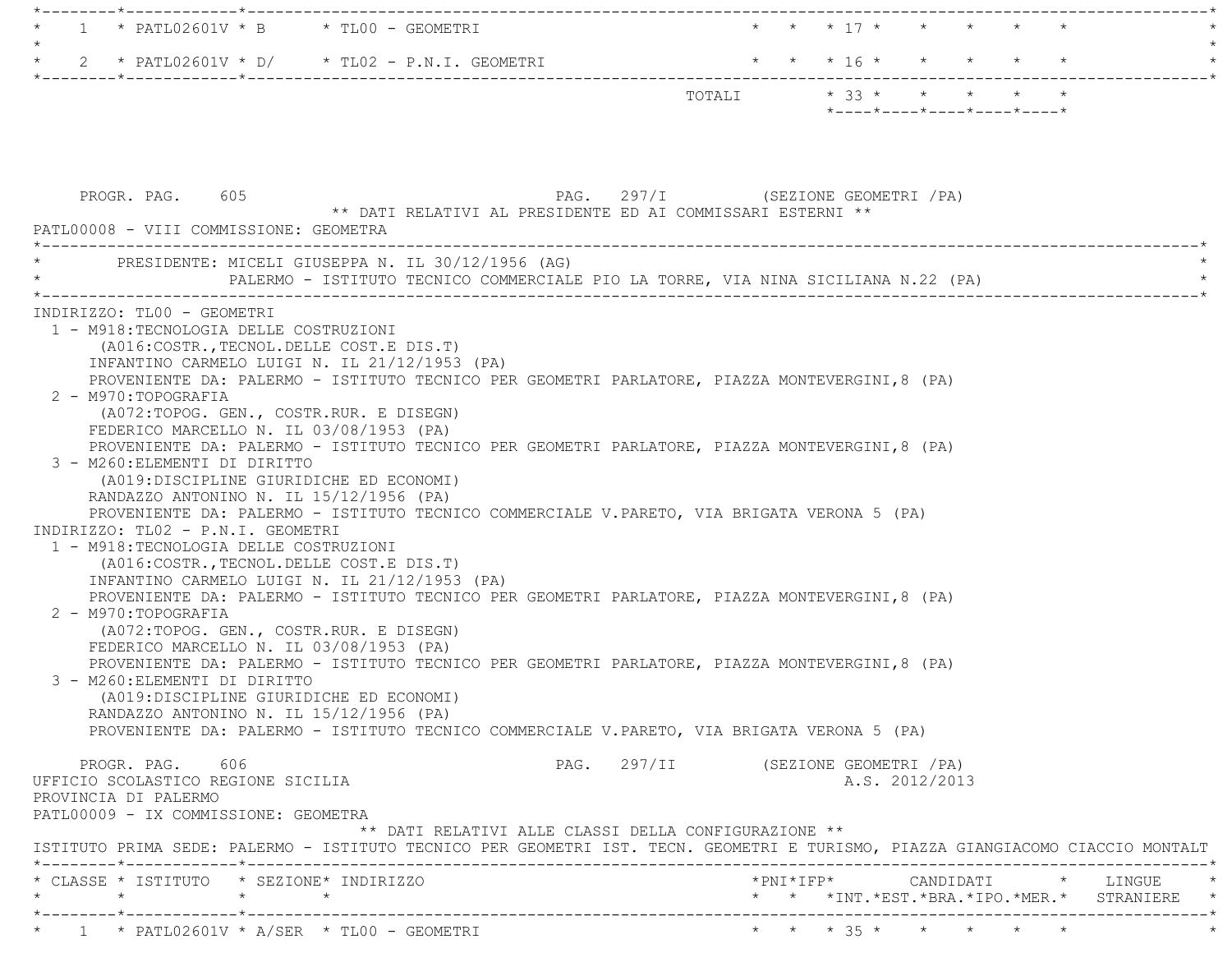|                                                                                                                      | * CLASSE * ISTITUTO * SEZIONE* INDIRIZZO                                                                                                                                                                                                                                                                                                                                      |                                     |  |                            |  | *PNI*IFP* CANDIDATI * LINGUE<br>* * *INT. *EST. *BRA. *IPO. *MER. * STRANIERE                                                                      |
|----------------------------------------------------------------------------------------------------------------------|-------------------------------------------------------------------------------------------------------------------------------------------------------------------------------------------------------------------------------------------------------------------------------------------------------------------------------------------------------------------------------|-------------------------------------|--|----------------------------|--|----------------------------------------------------------------------------------------------------------------------------------------------------|
|                                                                                                                      | 2 * PATL00500R * A * TL00 - GEOMETRI                                                                                                                                                                                                                                                                                                                                          | * * * 21 * 10 * * * * *             |  |                            |  |                                                                                                                                                    |
|                                                                                                                      |                                                                                                                                                                                                                                                                                                                                                                               |                                     |  | *----*----*----*----*----* |  |                                                                                                                                                    |
| PROGR. PAG. 607<br>PATL00009 - IX COMMISSIONE: GEOMETRA                                                              | PAG. 298/I (SEZIONE GEOMETRI / PA)<br>** DATI RELATIVI AL PRESIDENTE ED AI COMMISSARI ESTERNI **                                                                                                                                                                                                                                                                              |                                     |  |                            |  |                                                                                                                                                    |
|                                                                                                                      | * PRESIDENTE: AJELLO FRANCESCO N. IL 02/01/1951 (PA)<br>PALERMO - ISTITUTO TECNICO INDUSTRIALE ITI VITTORIO EMANUELE III, VIA DUCA DELLA VERDURA 48 (PA)                                                                                                                                                                                                                      |                                     |  |                            |  |                                                                                                                                                    |
|                                                                                                                      | CARBONARO SERGIO N. IL 21/09/1948 (EE)<br>PROVENIENTE DA: PALERMO - ISTITUTO TECNICO PER GEOMETRI PARLATORE, PIAZZA MONTEVERGINI, 8 (PA)                                                                                                                                                                                                                                      |                                     |  |                            |  |                                                                                                                                                    |
| 2 - M970: TOPOGRAFIA<br>3 - M260: ELEMENTI DI DIRITTO                                                                | (A072:TOPOG. GEN., COSTR.RUR. E DISEGN)<br>COSTANZO GIOVANNI N. IL 22/05/1965 (CL)<br>PROVENIENTE DA: VICARI - ISTITUTO TECNICO PER GEOMETRI I.T.G. DI VICARI, VIA SOPRA LE AIE (PA)<br>(A019:DISCIPLINE GIURIDICHE ED ECONOMI)<br>CELESTRI ROSSELLA N. IL 03/07/1965 (PA)<br>PROVENIENTE DA: PALERMO - ISTITUTO TECNICO PER IL TURISMO MARCO POLO, VIA UGO LA MALFA 113 (PA) |                                     |  |                            |  |                                                                                                                                                    |
| PROGR. PAG. 608<br>UFFICIO SCOLASTICO REGIONE SICILIA<br>PROVINCIA DI PALERMO<br>PATL01001 - I COMMISSIONE: GEOMETRA | ** DATI RELATIVI ALLE CLASSI DELLA CONFIGURAZIONE **<br>ISTITUTO PRIMA SEDE: PALERMO - ISTITUTO TECNICO PER GEOMETRI PARLATORE, PIAZZA MONTEVERGINI, 8 (PA)                                                                                                                                                                                                                   | PAG. 298/II (SEZIONE GEOMETRI / PA) |  | A.S. 2012/2013             |  |                                                                                                                                                    |
|                                                                                                                      | * CLASSE * ISTITUTO * SEZIONE* INDIRIZZO                                                                                                                                                                                                                                                                                                                                      |                                     |  |                            |  |                                                                                                                                                    |
|                                                                                                                      | 1 * PATL02000V * B * TL01 - GEOMETRI (PROGETTO CINQUE) * * * * 12 * * * * * * * *                                                                                                                                                                                                                                                                                             |                                     |  |                            |  | $*PNI*IFP* \qquad \qquad \text{CANDIDATI} \qquad \qquad * \qquad \text{LINGUE} \qquad \qquad *$<br>* * *INT. *EST. *BRA. *IPO. *MER. * STRANIERE * |

\*--------\*------------\*-------------------------------------------------------------------------------------------------------\*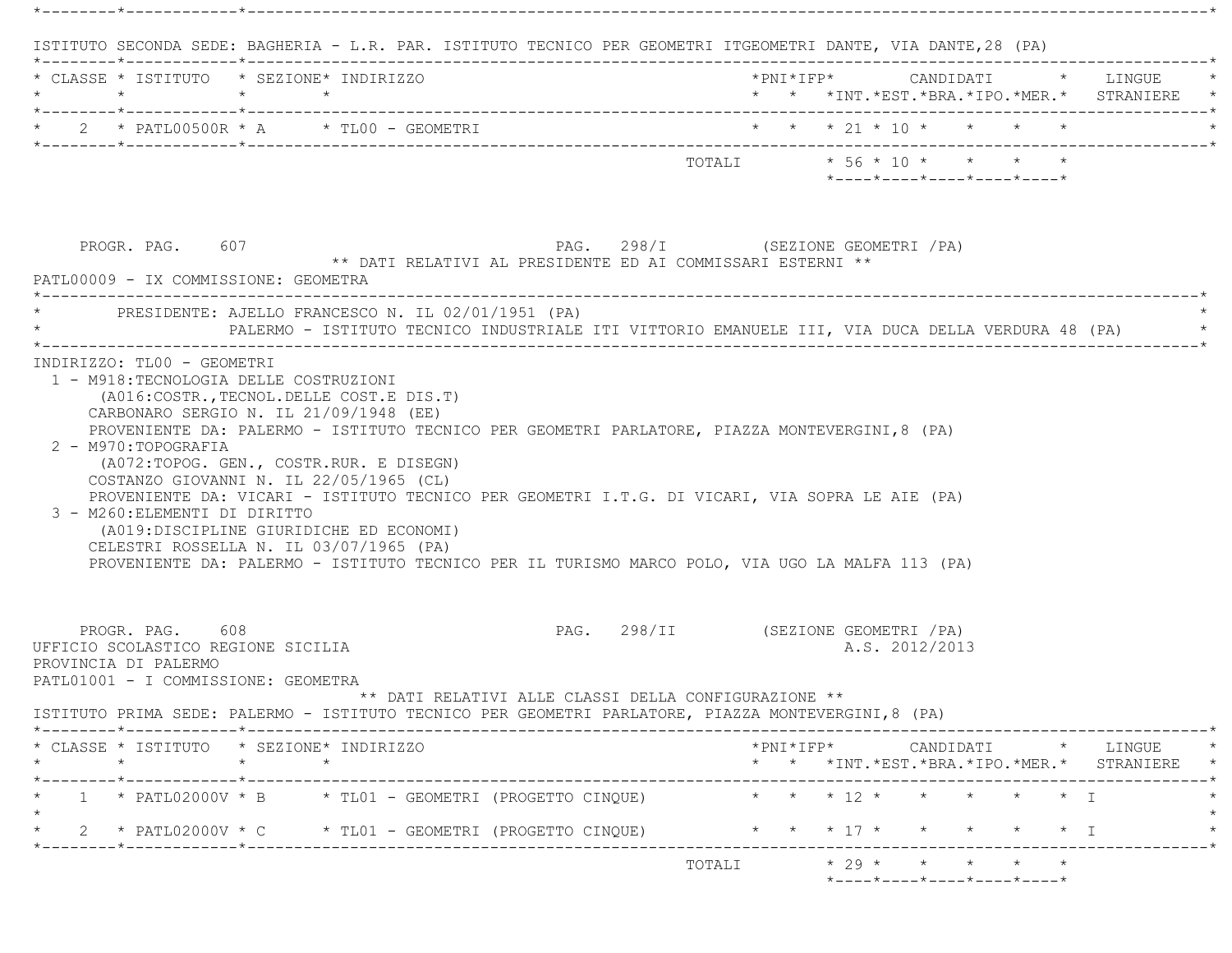| PATL01001 - I COMMISSIONE: GEOMETRA                                                                                   | PROGR. PAG. 609 |                                                                                                                                                                                                                                                                                                                                                                                                                                                                                                                                                                                                                                                                                                                                                                                            | ** DATI RELATIVI AL PRESIDENTE ED AI COMMISSARI ESTERNI ** | PAG. 299/I (SEZIONE GEOMETRI / PA)  |                                              |  |                                                                                                        |  |                                                                                        |
|-----------------------------------------------------------------------------------------------------------------------|-----------------|--------------------------------------------------------------------------------------------------------------------------------------------------------------------------------------------------------------------------------------------------------------------------------------------------------------------------------------------------------------------------------------------------------------------------------------------------------------------------------------------------------------------------------------------------------------------------------------------------------------------------------------------------------------------------------------------------------------------------------------------------------------------------------------------|------------------------------------------------------------|-------------------------------------|----------------------------------------------|--|--------------------------------------------------------------------------------------------------------|--|----------------------------------------------------------------------------------------|
|                                                                                                                       |                 | * PRESIDENTE: CAUSI SELMA N. IL 15/05/1965 (PA)<br>PALERMO - IST PROF INDUSTRIA E ARTIGIANATO E ASCIONE, VIA CENTURIPE 11 (PA)                                                                                                                                                                                                                                                                                                                                                                                                                                                                                                                                                                                                                                                             |                                                            |                                     |                                              |  |                                                                                                        |  |                                                                                        |
| 3 - M460: INGLESE                                                                                                     |                 | INDIRIZZO: TL01 - GEOMETRI (PROGETTO CINQUE)<br>1 - M181: COSTRUZIONI EDILI, STRADALI ED IDRAULICHE<br>(A016:COSTR., TECNOL. DELLE COST.E DIS. TEC)<br>SCAGLIONE GIUSEPPE N. IL 24/12/1951 (AG)<br>PROVENIENTE DA: VICARI - ISTITUTO TECNICO PER GEOMETRI I.T.G. DI VICARI, VIA SOPRA LE AIE (PA)<br>2 - M517: ELEMENTI DI COSTRUZIONI RURALI E DISEGNO RELATIVO<br>(A072:TOPOG. GEN., COSTR.RUR. E DISEGNO)<br>RAPPA ROCCO ANTONIO N. IL 01/01/1961 (PA)<br>PROVENIENTE DA: PARTINICO - IST TEC COMMERCIALE E PER GEOMETRI CARLO ALBERTO DALLA CHIESA, CORSO DEI MILLE 517 (PA)<br>(A346:LINGUA E CIV. STRANIERA (INGLESE))<br>ABBADESSA PIETRO N. IL 06/02/1956 (PA)<br>PROVENIENTE DA: PALERMO - IST TEC COMMERCIALE E PER GEOMETRI I.T.C.G. E TURISMO DUCA ABRUZZ, VIA FAZIO N. 1 (PA) |                                                            |                                     |                                              |  |                                                                                                        |  |                                                                                        |
| PROGR. PAG. 610<br>UFFICIO SCOLASTICO REGIONE SICILIA<br>PROVINCIA DI PALERMO<br>PATL01002 - II COMMISSIONE: GEOMETRA |                 | ** DATI RELATIVI ALLE CLASSI DELLA CONFIGURAZIONE **<br>ISTITUTO PRIMA SEDE: PALERMO - ISTITUTO TECNICO PER GEOMETRI IST. TECN. GEOMETRI E TURISMO, PIAZZA GIANGIACOMO CIACCIO MONTALT                                                                                                                                                                                                                                                                                                                                                                                                                                                                                                                                                                                                     |                                                            | PAG. 299/II (SEZIONE GEOMETRI / PA) |                                              |  | A.S. 2012/2013                                                                                         |  |                                                                                        |
|                                                                                                                       |                 |                                                                                                                                                                                                                                                                                                                                                                                                                                                                                                                                                                                                                                                                                                                                                                                            |                                                            |                                     |                                              |  |                                                                                                        |  |                                                                                        |
| $\star$ $\star$                                                                                                       | $\star$ $\star$ | * CLASSE * ISTITUTO * SEZIONE* INDIRIZZO                                                                                                                                                                                                                                                                                                                                                                                                                                                                                                                                                                                                                                                                                                                                                   |                                                            |                                     | $*$ PNI $*$ IFP $*$ CANDIDATI $*$ LINGUE $*$ |  |                                                                                                        |  | * * *INT.*EST.*BRA.*IPO.*MER.* STRANIERE *                                             |
|                                                                                                                       |                 | * 1 * PATL02601V * A/S * TL01 - GEOMETRI (PROGETTO CINQUE) * * * 8 * * * * * * * I                                                                                                                                                                                                                                                                                                                                                                                                                                                                                                                                                                                                                                                                                                         |                                                            |                                     |                                              |  |                                                                                                        |  |                                                                                        |
|                                                                                                                       |                 | ISTITUTO SECONDA SEDE: BISACQUINO - IST TEC COMMERCIALE E PER GEOMETRI DON CALOGERO DI VINCENTI, VIA SALERNO (PA)                                                                                                                                                                                                                                                                                                                                                                                                                                                                                                                                                                                                                                                                          |                                                            |                                     |                                              |  |                                                                                                        |  |                                                                                        |
|                                                                                                                       |                 | * CLASSE * ISTITUTO * SEZIONE* INDIRIZZO                                                                                                                                                                                                                                                                                                                                                                                                                                                                                                                                                                                                                                                                                                                                                   |                                                            |                                     |                                              |  |                                                                                                        |  | $*$ PNI $*$ IFP $*$ CANDIDATI $*$ LINGUE<br>* * *INT.*EST.*BRA.*IPO.*MER.* STRANIERE * |
|                                                                                                                       |                 | * 2 * PATD014016 * A/ * TL01 - GEOMETRI (PROGETTO CINQUE) * * * 7 * * * * * * * I                                                                                                                                                                                                                                                                                                                                                                                                                                                                                                                                                                                                                                                                                                          |                                                            |                                     |                                              |  |                                                                                                        |  |                                                                                        |
|                                                                                                                       |                 |                                                                                                                                                                                                                                                                                                                                                                                                                                                                                                                                                                                                                                                                                                                                                                                            |                                                            |                                     | TOTALI                                       |  | $\star$ 15 $\star$ $\star$ $\star$ $\star$ $\star$<br>$*$ ---- $*$ ---- $*$ ---- $*$ ---- $*$ ---- $*$ |  |                                                                                        |
| PROGR. PAG.<br>PATL01002 - II COMMISSIONE: GEOMETRA                                                                   | 611             |                                                                                                                                                                                                                                                                                                                                                                                                                                                                                                                                                                                                                                                                                                                                                                                            | ** DATI RELATIVI AL PRESIDENTE ED AI COMMISSARI ESTERNI ** | PAG.                                | 300/I (SEZIONE GEOMETRI / PA)                |  |                                                                                                        |  |                                                                                        |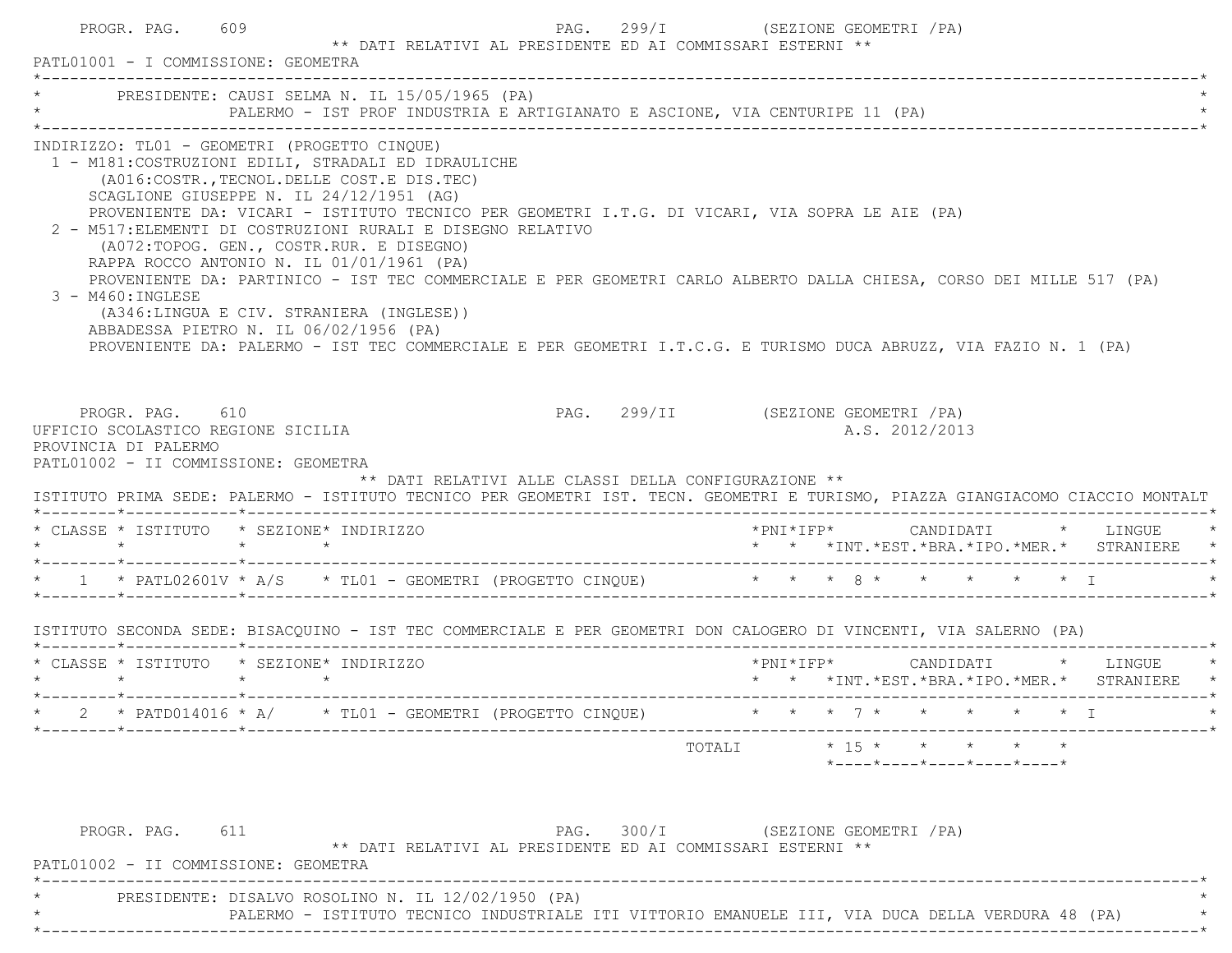| INDIRIZZO: TL01 - GEOMETRI (PROGETTO CINQUE)<br>1 - M181: COSTRUZIONI EDILI, STRADALI ED IDRAULICHE<br>(A016:COSTR., TECNOL. DELLE COST.E DIS. TEC)<br>TESTA ANTONINO N. IL 30/09/1952 (ME)<br>PROVENIENTE DA: PALERMO - IST TEC COMMERCIALE E PER GEOMETRI I.T.C.G. E TURISMO DUCA ABRUZZ, VIA FAZIO N. 1 (PA)<br>2 - M517: ELEMENTI DI COSTRUZIONI RURALI E DISEGNO RELATIVO<br>(A072:TOPOG. GEN., COSTR.RUR. E DISEGNO)<br>SCIMECA ANTONINO N. IL 01/01/1954 (PA)<br>PROVENIENTE DA: TERMINI IMERESE - IST TEC COMMERCIALE E PER GEOMETRI STENIO TERMINI IMERESE, VIA E.FERMI (PA)<br>3 - M460: INGLESE |                                                                                   |
|------------------------------------------------------------------------------------------------------------------------------------------------------------------------------------------------------------------------------------------------------------------------------------------------------------------------------------------------------------------------------------------------------------------------------------------------------------------------------------------------------------------------------------------------------------------------------------------------------------|-----------------------------------------------------------------------------------|
| (A346:LINGUA E CIV. STRANIERA (INGLESE))<br>MAZARA RINA ANNA N. IL 25/07/1955 (TP)<br>PROVENIENTE DA: PALERMO - LICEO CLASSICO UMBERTO I, VIA FILIPPO PARLATORE 26 C (PA)                                                                                                                                                                                                                                                                                                                                                                                                                                  |                                                                                   |
| PROGR. PAG. 612<br>UFFICIO SCOLASTICO REGIONE SICILIA<br>PROVINCIA DI PALERMO<br>PATL02001 - I COMMISSIONE: GEOMETRA<br>** DATI RELATIVI ALLE CLASSI DELLA CONFIGURAZIONE **                                                                                                                                                                                                                                                                                                                                                                                                                               | PAG. 300/II (SEZIONE GEOMETRI /PA)<br>A.S. 2012/2013                              |
| ISTITUTO PRIMA SEDE: PARTINICO - IST TEC COMMERCIALE E PER GEOMETRI CARLO ALBERTO DALLA CHIESA, CORSO DEI MILLE 517 (PA)                                                                                                                                                                                                                                                                                                                                                                                                                                                                                   |                                                                                   |
| * CLASSE * ISTITUTO * SEZIONE* INDIRIZZO<br>$\star$<br>$\star$<br>*--------*------------*---------                                                                                                                                                                                                                                                                                                                                                                                                                                                                                                         | *PNI*IFP*     CANDIDATI    *   LINGUE<br>* * *INT.*EST.*BRA.*IPO.*MER.* STRANIERE |
| $1 \times$ PATD09000P $*$ A/ $*$ TL02 - P.N.I. GEOMETRI<br>$\star$<br>* 2 * PATD09000P * C/ * TL03 - COSTRUZIONI (PROG. BROCCA) * * * 13 * *                                                                                                                                                                                                                                                                                                                                                                                                                                                               | * * * 14 * 1 * * * * *<br>$\star$ $\star$ $\star$ T                               |
|                                                                                                                                                                                                                                                                                                                                                                                                                                                                                                                                                                                                            | TOTALI * 27 * 1 * * * * *<br>$*$ ---- $*$ ---- $*$ ---- $*$ ---- $*$ ---- $*$     |
| PROGR. PAG. 613<br>** DATI RELATIVI AL PRESIDENTE ED AI COMMISSARI ESTERNI **<br>PATL02001 - I COMMISSIONE: GEOMETRA                                                                                                                                                                                                                                                                                                                                                                                                                                                                                       | PAG. 301/I (SEZIONE GEOMETRI / PA)                                                |
| PRESIDENTE: MARINO GIUSEPPE N. IL 17/08/1960 (PA)<br>PALERMO - LICEO SCIENTIFICO BENEDETTO CROCE, VIA BENFRATELLI 4 (PA)                                                                                                                                                                                                                                                                                                                                                                                                                                                                                   |                                                                                   |
| INDIRIZZO: TLO2 - P.N.I. GEOMETRI<br>1 - M918: TECNOLOGIA DELLE COSTRUZIONI<br>(A016: COSTR., TECNOL. DELLE COST. E DIS. T)<br>CACCIATORE MATTIA MARIA NIVESN. IL 29/10/1954 (PA)<br>PROVENIENTE DA: VICARI - ISTITUTO TECNICO PER GEOMETRI I.T.G. DI VICARI, VIA SOPRA LE AIE (PA)<br>2 - M970: TOPOGRAFIA                                                                                                                                                                                                                                                                                                |                                                                                   |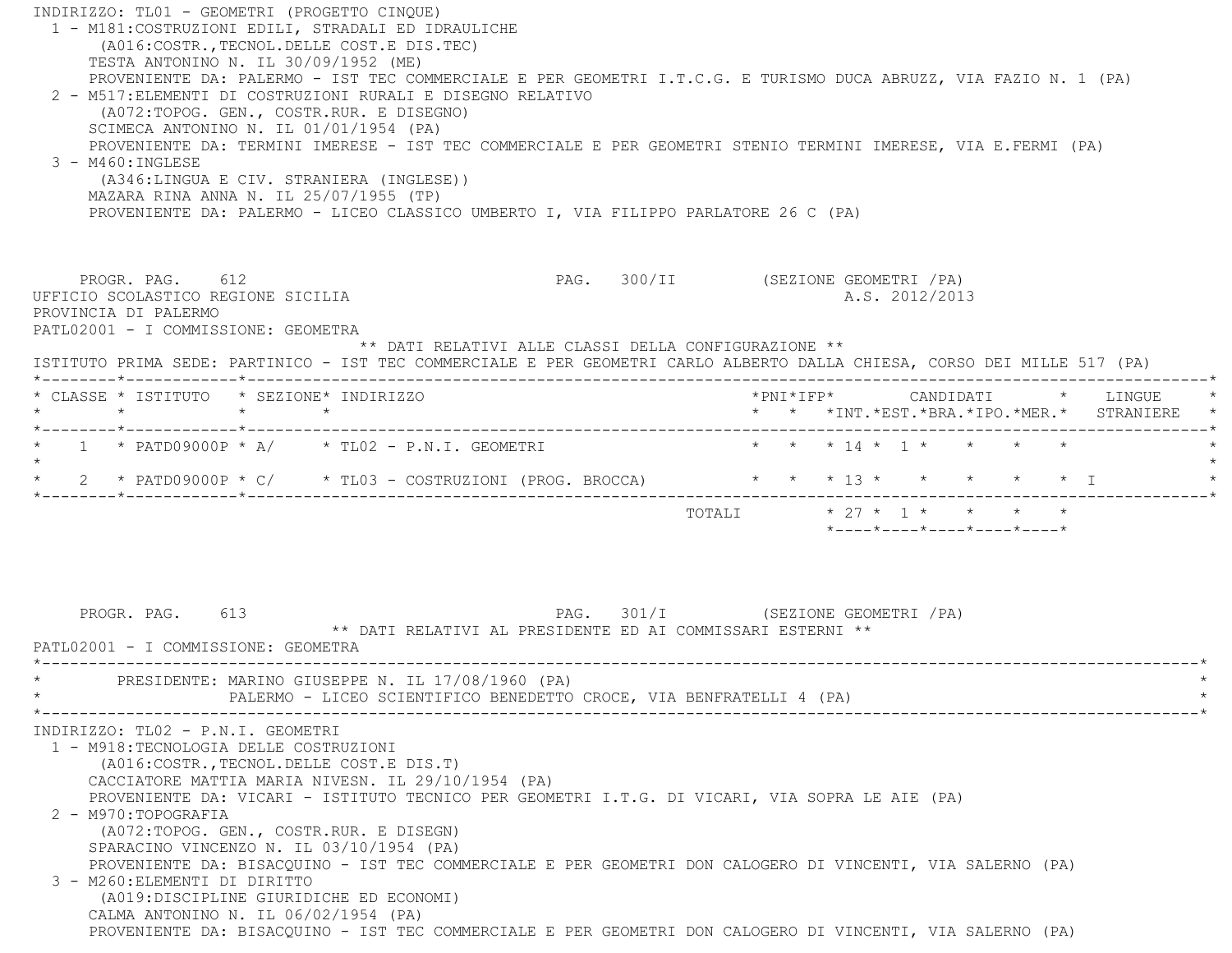INDIRIZZO: TL03 - COSTRUZIONI (PROG. BROCCA) 1 - M165:RILIEVO ARCHITETTONICO (A016:COSTR.,TECNOL.DELLE COST.E DIS.T) CACCIATORE MATTIA MARIA NIVESN. IL 29/10/1954 (PA) PROVENIENTE DA: VICARI - ISTITUTO TECNICO PER GEOMETRI I.T.G. DI VICARI, VIA SOPRA LE AIE (PA) 2 - M166:TOPOGRAFIA GENERALE (A072:TOPOG. GEN., COSTR.RUR. E DISEGN) SPARACINO VINCENZO N. IL 03/10/1954 (PA) PROVENIENTE DA: BISACQUINO - IST TEC COMMERCIALE E PER GEOMETRI DON CALOGERO DI VINCENTI, VIA SALERNO (PA) 3 - M167:CONTABILITA' ECONOMIA ESTIMO (A058:SC.E MEC.AGR.E T.GEST.AZ.,FIT.,E) CAMPAGNA GIOVANNA MARIA N. IL 02/06/1963 (PA) PROVENIENTE DA: CORLEONE - IST PROF PER L'AGRICOLTURA E L'AMBIENTE I.P.AGRICOL.E AMBIENTE CORLEON, PIAZZA SANTA MARIA (P PROGR. PAG. 614 CHARGE CHARGE PAG. 301/II (SEZIONE GEOMETRI / PA) UFFICIO SCOLASTICO REGIONE SICILIA A.S. 2012/2013 PROVINCIA DI PALERMO PATN00001 - I COMMISSIONE: PERITO PER IL TURISMO \*\* DATI RELATIVI ALLE CLASSI DELLA CONFIGURAZIONE \*\* ISTITUTO PRIMA SEDE: PARTINICO - IST TEC COMMERCIALE E PER GEOMETRI CARLO ALBERTO DALLA CHIESA, CORSO DEI MILLE 517 (PA) \*--------\*------------\*-------------------------------------------------------------------------------------------------------\* \* CLASSE \* ISTITUTO \* SEZIONE\* INDIRIZZO \*PNI\*IFP\* CANDIDATI \* LINGUE \* \* \* \* \* \* \* \*INT.\*EST.\*BRA.\*IPO.\*MER.\* STRANIERE \* \*--------\*------------\*-------------------------------------------------------------------------------------------------------\* \* 1 \* PATD09000P \* TB \* TN00 - TURISMO \* \* \* 23 \* \* \* \* \* F/ S \*  $\star$  \* 2 \* PATD09000P \* TC \* TN00 - TURISMO \* \* \* 22 \* \* \* \* \* F/ S \* \*--------\*------------\*-------------------------------------------------------------------------------------------------------\*TOTALI  $* 45 * * * * * * * * * *$  \*----\*----\*----\*----\*----\* PROGR. PAG. 615 PAG. 302/I (SEZIONE PER IL TURISMO /PA) \*\* DATI RELATIVI AL PRESIDENTE ED AI COMMISSARI ESTERNI \*\* PATN00001 - I COMMISSIONE: PERITO PER IL TURISMO \*----------------------------------------------------------------------------------------------------------------------------\*PRESIDENTE: LO CASCIO GIOVANNI N. IL 29/09/1953 (PA) BAGHERIA - LICEO CLASSICO LICEO GINNASIO DI STATO (F. SC, VIA DANTE 22 (PA) \*----------------------------------------------------------------------------------------------------------------------------\* INDIRIZZO: TN00 - TURISMO 1 - M390:FRANCESE (A246:LINGUA E CIV. STRANIERA (FRANCESE)) CICERO ANGELA MARIA N. IL 21/08/1960 (PA) PROVENIENTE DA: CARINI - IST PROF PER I SERVIZI ALBERGHIERI E RISTORAZIONE IPSEOA "UGO MURSIA", VIA TRATTATI DI ROMA, 6 2 - M790:SPAGNOLO (A446:LINGUA E CIV. STRANIERA (SPAGNOLO)) ORLANDO ELISABETTA N. IL 13/01/1967 (PA) PROVENIENTE DA: PALERMO - ISTITUTO TECNICO PER IL TURISMO MARCO POLO, VIA UGO LA MALFA 113 (PA) 3 - M156:ISTITUZIONI DI DIRITTO (A019:DISCIPLINE GIURIDICHE ED ECONOMIC. ) PEDONE PAOLO N. IL 23/04/1965 (PA) PROVENIENTE DA: CIMINNA - ISTITUTO TECNICO COMMERCIALE ISTITUTO TECNICO COMMERCIALE, VIA C.A. DALLA CHIESA (PA)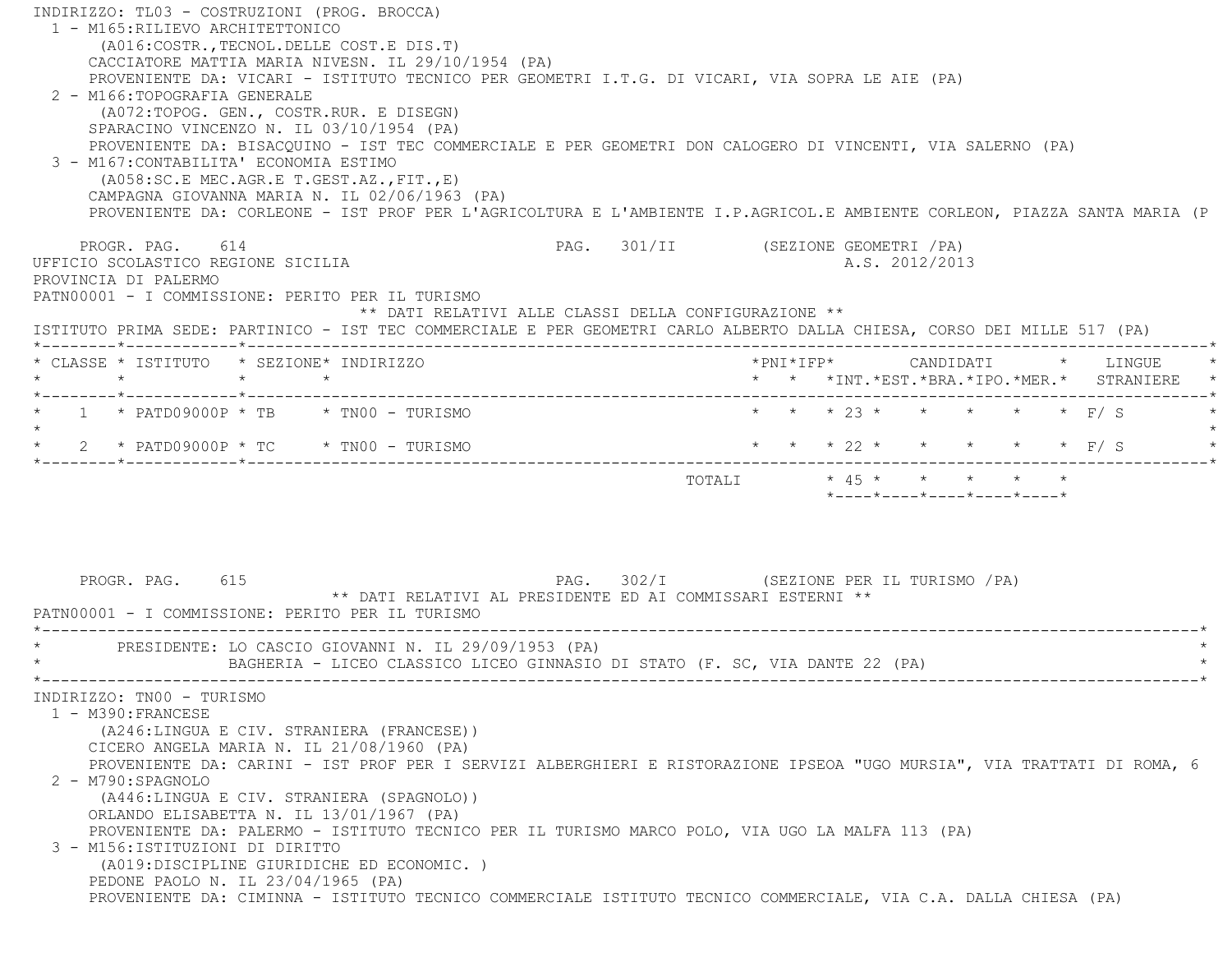PROGR. PAG. 616 CHA PAG. 302/II (SEZIONE PER IL TURISMO / PA) UFFICIO SCOLASTICO REGIONE SICILIA A.S. 2012/2013 PROVINCIA DI PALERMO PATN01001 - I COMMISSIONE: PERITO PER IL TURISMO \*\* DATI RELATIVI ALLE CLASSI DELLA CONFIGURAZIONE \*\* ISTITUTO PRIMA SEDE: PALERMO - ISTITUTO TECNICO PER IL TURISMO MARCO POLO, VIA UGO LA MALFA 113 (PA) \*--------\*------------\*-------------------------------------------------------------------------------------------------------\* \* CLASSE \* ISTITUTO \* SEZIONE\* INDIRIZZO \*PNI\*IFP\* CANDIDATI \* LINGUE \* \* \* \* \* \* \* \*INT.\*EST.\*BRA.\*IPO.\*MER.\* STRANIERE \* \*--------\*------------\*-------------------------------------------------------------------------------------------------------\*1 \* PATN010000 \* B/ \* TN01 - TURISTICO (PROG. ITER) \* \* \* 14 \* \* \* \* \* \* I/ F/ T  $\star$ \* 2 \* PATN01000Q \* C/ \* TN01 - TURISTICO (PROG. ITER) \* \* \* \* 13 \* \* \* \* \* \* \* \* I/ T/ F \*--------\*------------\*-------------------------------------------------------------------------------------------------------\*TOTALI  $* 27 * * * * * * * * * *$  \*----\*----\*----\*----\*----\*PROGR. PAG. 617 PROGR. PAG. 303/I (SEZIONE PER IL TURISMO / PA) \*\* DATI RELATIVI AL PRESIDENTE ED AI COMMISSARI ESTERNI \*\* PATN01001 - I COMMISSIONE: PERITO PER IL TURISMO \*----------------------------------------------------------------------------------------------------------------------------\*PRESIDENTE: SERPICO ASSUNTA N. IL 18/08/1956 (PA) \* PALERMO - ISTITUTO TECNICO INDUSTRIALE A. VOLTA, PASSAGGIO DEI PICCIOTTI 1 (PA) \* \*----------------------------------------------------------------------------------------------------------------------------\* INDIRIZZO: TN01 - TURISTICO (PROG. ITER) 1 - M390:FRANCESE (A246:LINGUA E CIV. STRANIERA (FRANCESE)) PALUMBO GIUSEPPE N. IL 04/11/1961 (PA) PROVENIENTE DA: PALERMO - IST PROF PER I SERVIZI ALBERGHIERI E RISTORAZIONE I.P.S.S.E.O.A. "PIETRO PIAZZA", CORSO DEI MI 2 - M460:INGLESE (A346:LINGUA E CIV. STRANIERA (INGLESE)) DI MARCO ADRIANA N. IL 10/08/1964 (PA) PROVENIENTE DA: PALERMO - IST TEC COMMERCIALE E PER GEOMETRI I.T.C.G. E TURISMO DUCA ABRUZZ, VIA FAZIO N. 1 (PA) 3 - M940:TEDESCO (A546:LINGUA E CIV. STRANIERA (TEDESCO)) MORO SERGIO N. IL 22/02/1968 (PA) PROVENIENTE DA: PALERMO - IST PROF PER I SERVIZI ALBERGHIERI E RISTORAZIONE I.P.S.S.E.O.A. "PIETRO PIAZZA", CORSO DEI MI PROGR. PAG. 618 CONSTRUCTED BAG. 303/II (SEZIONE PER IL TURISMO / PA) UFFICIO SCOLASTICO REGIONE SICILIA A.S. 2012/2013 PROVINCIA DI PALERMO PATN01002 - II COMMISSIONE: PERITO PER IL TURISMO \*\* DATI RELATIVI ALLE CLASSI DELLA CONFIGURAZIONE \*\* ISTITUTO PRIMA SEDE: PALERMO - ISTITUTO TECNICO PER IL TURISMO MARCO POLO, VIA UGO LA MALFA 113 (PA) \*--------\*------------\*-------------------------------------------------------------------------------------------------------\* \* CLASSE \* ISTITUTO \* SEZIONE\* INDIRIZZO \*PNI\*IFP\* CANDIDATI \* LINGUE \* \* \* \* \* \* \* \*INT.\*EST.\*BRA.\*IPO.\*MER.\* STRANIERE \* \*--------\*------------\*-------------------------------------------------------------------------------------------------------\*\* 1 \* PATN01000Q \* D/ \* TN01 - TURISTICO (PROG. ITER) \* \* \* 22 \* \* \* \* \* I/ F/ T \*

 $\star$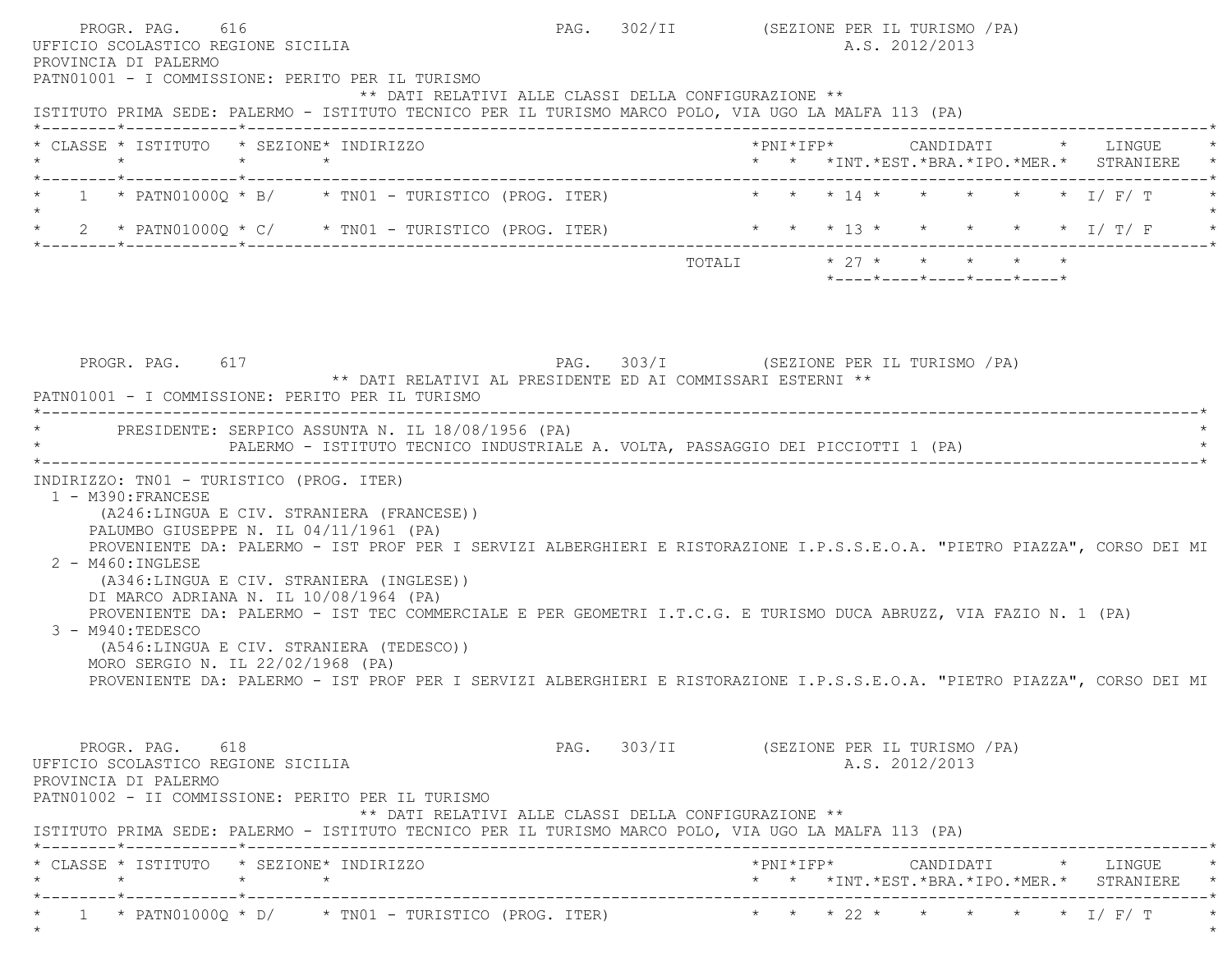| PROGR. PAG. 619<br>PAG. 304/I (SEZIONE PER IL TURISMO /PA)<br>** DATI RELATIVI AL PRESIDENTE ED AI COMMISSARI ESTERNI **<br>PATN01002 - II COMMISSIONE: PERITO PER IL TURISMO<br>PRESIDENTE: MANGANO ALFONSO N. IL 20/04/1957 (PA)                                                                                                                                                                                                                                                                                                                                                                                                                                                                                                                                                                                                                                                                                                                                                      |                     |                |           |         |                                                           |
|-----------------------------------------------------------------------------------------------------------------------------------------------------------------------------------------------------------------------------------------------------------------------------------------------------------------------------------------------------------------------------------------------------------------------------------------------------------------------------------------------------------------------------------------------------------------------------------------------------------------------------------------------------------------------------------------------------------------------------------------------------------------------------------------------------------------------------------------------------------------------------------------------------------------------------------------------------------------------------------------|---------------------|----------------|-----------|---------|-----------------------------------------------------------|
|                                                                                                                                                                                                                                                                                                                                                                                                                                                                                                                                                                                                                                                                                                                                                                                                                                                                                                                                                                                         |                     |                |           |         |                                                           |
| PALERMO - ISTITUTO TECNICO COMMERCIALE PIO LA TORRE, VIA NINA SICILIANA N.22 (PA)                                                                                                                                                                                                                                                                                                                                                                                                                                                                                                                                                                                                                                                                                                                                                                                                                                                                                                       |                     |                |           |         |                                                           |
| INDIRIZZO: TN01 - TURISTICO (PROG. ITER)<br>1 - M390: FRANCESE<br>(A246:LINGUA E CIV. STRANIERA (FRANCESE))<br>CICATELLO ROSALIA N. IL 05/06/1956 (AG)<br>PROVENIENTE DA: PALERMO - IST PROF PER I SERVIZI ALBERGHIERI E RISTORAZIONE I.P.S.S.E.O.A. "PIETRO PIAZZA", CORSO DEI MI<br>$2 - M460$ : INGLESE<br>(A346:LINGUA E CIV. STRANIERA (INGLESE))<br>MASSARO GIOVANNA N. IL 25/09/1954 (AG)<br>PROVENIENTE DA: PALERMO - IST PROF PER I SERVIZI ALBERGHIERI E RISTORAZIONE I.P.S.S.E.O.A. "PIETRO PIAZZA", CORSO DEI MI<br>3 - M940: TEDESCO<br>(A546:LINGUA E CIV. STRANIERA (TEDESCO))<br>PIAZZESE ROSANNA N. IL 10/10/1950 (PA)<br>PROVENIENTE DA: PALERMO - IST PROF PER I SERVIZI ALBERGHIERI E RISTORAZIONE I.P.S.S.E.O.A. "PIETRO PIAZZA", CORSO DEI MI<br>4 - M790:SPAGNOLO<br>(A446:LINGUA E CIV. STRANIERA (SPAGNOLO))<br>MONTEROSSO PATRIZIA N. IL 29/05/1958 (PA)<br>PROVENIENTE DA: PALERMO - ISTITUTO MAGISTRALE IM REGINA MARGHERITA, PIAZZETTA S. SALVATORE 1 (PA) |                     |                |           |         |                                                           |
| 620<br>PAG. 304/II (SEZIONE PER IL TURISMO /PA)<br>PROGR. PAG.<br>UFFICIO SCOLASTICO REGIONE SICILIA<br>PROVINCIA DI PALERMO<br>PATN01003 - III COMMISSIONE: PERITO PER IL TURISMO<br>** DATI RELATIVI ALLE CLASSI DELLA CONFIGURAZIONE **<br>ISTITUTO PRIMA SEDE: PALERMO - ISTITUTO TECNICO PER GEOMETRI IST. TECN. GEOMETRI E TURISMO, PIAZZA GIANGIACOMO CIACCIO MONTALT                                                                                                                                                                                                                                                                                                                                                                                                                                                                                                                                                                                                            |                     | A.S. 2012/2013 |           |         |                                                           |
| * CLASSE * ISTITUTO * SEZIONE* INDIRIZZO<br>$\begin{array}{ccccccccccccc} \star & & & & & & \star & & & \star & & & \star \end{array}$                                                                                                                                                                                                                                                                                                                                                                                                                                                                                                                                                                                                                                                                                                                                                                                                                                                  | $*$ PNI $*$ IFP $*$ |                | CANDIDATI | $\star$ | LINGUE<br>* * *INT. *EST. *BRA. *IPO. *MER. * STRANIERE * |
| $1 * PATL02601V * A * TN01 - TURISTICO (PROG. TTER)$                                                                                                                                                                                                                                                                                                                                                                                                                                                                                                                                                                                                                                                                                                                                                                                                                                                                                                                                    |                     |                |           |         | * * * 21 * * * * * * I/ F/ S                              |
| 2 * PATL02601V * F $\rightarrow$ TN01 - TURISTICO (PROG. ITER)                                                                                                                                                                                                                                                                                                                                                                                                                                                                                                                                                                                                                                                                                                                                                                                                                                                                                                                          |                     |                |           |         | * * * 9 * * * * * * I/ F/ S *                             |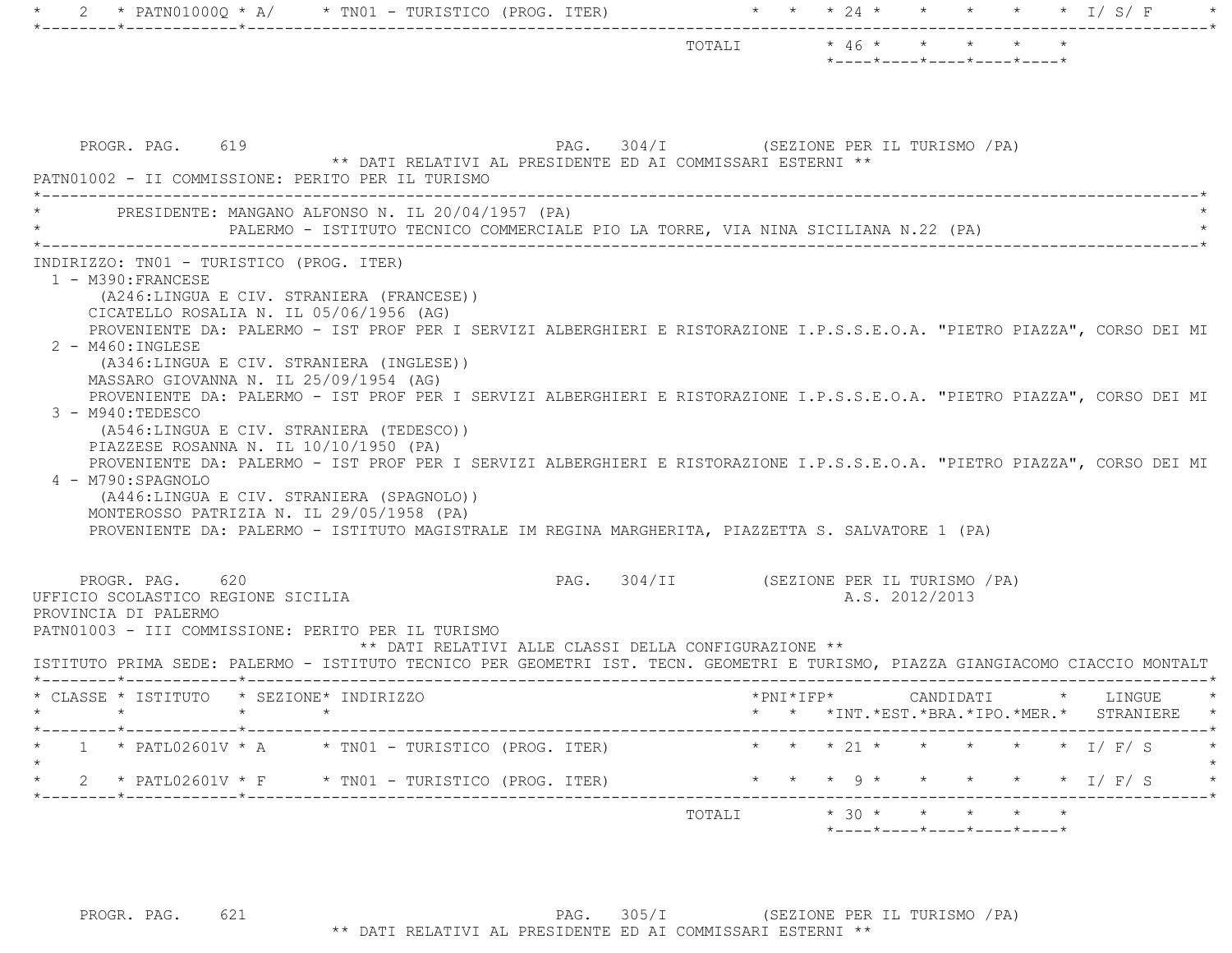PATN01003 - III COMMISSIONE: PERITO PER IL TURISMO \*----------------------------------------------------------------------------------------------------------------------------\*PRESIDENTE: VIVOLI CONCETTA N. IL 25/03/1949 (PA) PALERMO - ISTITUTO TECNICO COMMERCIALE TD CRISPI, L.GO MARIO MINEO, 4 (PA) \*----------------------------------------------------------------------------------------------------------------------------\* INDIRIZZO: TN01 - TURISTICO (PROG. ITER) 1 - M390:FRANCESE (A246:LINGUA E CIV. STRANIERA (FRANCESE)) PASSARO GIOVANNI N. IL 13/09/1965 (PA) PROVENIENTE DA: PALERMO - ISTITUTO TECNICO PER IL TURISMO MARCO POLO, VIA UGO LA MALFA 113 (PA) 2 - M460:INGLESE (A346:LINGUA E CIV. STRANIERA (INGLESE)) D'ELIA MARIA N. IL 28/08/1962 (PA) PROVENIENTE DA: PALERMO - IST PROF INDUSTRIA E ARTIGIANATO E ASCIONE, VIA CENTURIPE 11 (PA) 3 - M790:SPAGNOLO (A446:LINGUA E CIV. STRANIERA (SPAGNOLO)) PUCCIO MARIA DANIELA N. IL 18/03/1967 (AG) PROVENIENTE DA: PALERMO - ISTITUTO TECNICO COMMERCIALE TD CRISPI, L.GO MARIO MINEO,4 (PA) PROGR. PAG. 622 CHARGE PAGE 205/II (SEZIONE PER IL TURISMO / PA) UFFICIO SCOLASTICO REGIONE SICILIA A.S. 2012/2013 PROVINCIA DI PALERMO PATN01004 - IV COMMISSIONE: PERITO PER IL TURISMO \*\* DATI RELATIVI ALLE CLASSI DELLA CONFIGURAZIONE \*\* ISTITUTO PRIMA SEDE: PALERMO - ISTITUTO TECNICO PER GEOMETRI IST. TECN. GEOMETRI E TURISMO, PIAZZA GIANGIACOMO CIACCIO MONTALT \*--------\*------------\*-------------------------------------------------------------------------------------------------------\* \* CLASSE \* ISTITUTO \* SEZIONE\* INDIRIZZO \*PNI\*IFP\* CANDIDATI \* LINGUE \* \* \* \* \* \* \* \*INT.\*EST.\*BRA.\*IPO.\*MER.\* STRANIERE \* \*--------\*------------\*-------------------------------------------------------------------------------------------------------\*1 \* PATL02601V \* C \* TN01 - TURISTICO (PROG. ITER) \* \* \* \* 16 \* \* \* \* \* \* \* 1/ F/ S  $\star$ 2 \* PATL02601V \* D \* TN01 - TURISTICO (PROG. ITER) \* \* \* \* 17 \* \* \* \* \* \* \* \* I/ F/ S \*--------\*------------\*-------------------------------------------------------------------------------------------------------\*TOTALI  $* 33 * * * * * * * * * *$  \*----\*----\*----\*----\*----\*PROGR. PAG. 623 CHA PAG. 306/I (SEZIONE PER IL TURISMO / PA) \*\* DATI RELATIVI AL PRESIDENTE ED AI COMMISSARI ESTERNI \*\* PATN01004 - IV COMMISSIONE: PERITO PER IL TURISMO \*----------------------------------------------------------------------------------------------------------------------------\* \* PRESIDENTE: BELLIPANNI ROSA MARIA N. IL 19/07/1950 (PA) \* \* PALERMO - LICEO CLASSICO GARIBALDI, VIA CANONICO ROTOLO (PA) \* \*----------------------------------------------------------------------------------------------------------------------------\* INDIRIZZO: TN01 - TURISTICO (PROG. ITER) 1 - M390:FRANCESE (A246:LINGUA E CIV. STRANIERA (FRANCESE)) ANGILERI ANGELA MARIA N. IL 19/05/1961 (TP) PROVENIENTE DA: PALERMO - IST PROF PER I SERVIZI ALBERGHIERI E RISTORAZIONE F.PAOLO CASCINO (EX III ALBERG, VIA FATTORI, 2 - M460:INGLESE (A346:LINGUA E CIV. STRANIERA (INGLESE)) CAMMARATA MELANIA N. IL 17/05/1963 (PA)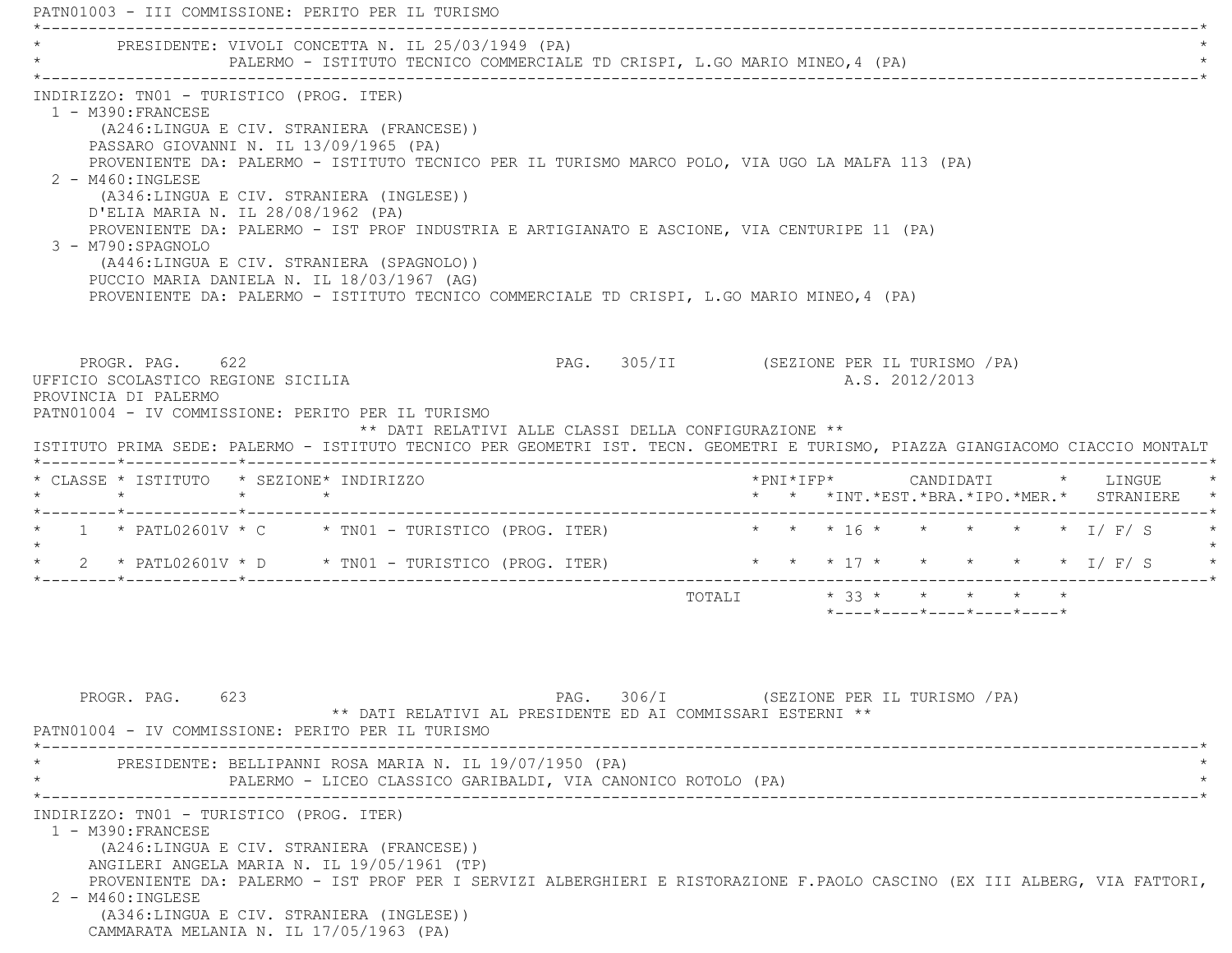PROVENIENTE DA: PALERMO - LICEO CLASSICO UMBERTO I, VIA FILIPPO PARLATORE 26 C (PA) 3 - M790:SPAGNOLO (A446:LINGUA E CIV. STRANIERA (SPAGNOLO)) GERBINO GABRIELLA N. IL 17/04/1968 (PA) PROVENIENTE DA: PALERMO - IST PROF PER I SERVIZI ALBERGHIERI E RISTORAZIONE F.PAOLO CASCINO (EX III ALBERG, VIA FATTORI, PROGR. PAG. 624 CHA PAG. 306/II (SEZIONE PER IL TURISMO / PA) UFFICIO SCOLASTICO REGIONE SICILIA A.S. 2012/2013 PROVINCIA DI PALERMO PATN01005 - V COMMISSIONE: PERITO PER IL TURISMO \*\* DATI RELATIVI ALLE CLASSI DELLA CONFIGURAZIONE \*\* ISTITUTO PRIMA SEDE: PALERMO - ISTITUTO TECNICO PER GEOMETRI IST. TECN. GEOMETRI E TURISMO, PIAZZA GIANGIACOMO CIACCIO MONTALT \*--------\*------------\*-------------------------------------------------------------------------------------------------------\* \* CLASSE \* ISTITUTO \* SEZIONE\* INDIRIZZO \*PNI\*IFP\* CANDIDATI \* LINGUE \* \* \* \* \* \* \* \*INT.\*EST.\*BRA.\*IPO.\*MER.\* STRANIERE \* \*--------\*------------\*-------------------------------------------------------------------------------------------------------\* \* 1 \* PATL02601V \* B/ \* TN01 - TURISTICO (PROG. ITER) \* \* \* 24 \* 1 \* \* \* \* I/ F/ T \* \*--------\*------------\*-------------------------------------------------------------------------------------------------------\* ISTITUTO SECONDA SEDE: PARTINICO - IST TEC COMMERCIALE E PER GEOMETRI CARLO ALBERTO DALLA CHIESA, CORSO DEI MILLE 517 (PA) \*--------\*------------\*-------------------------------------------------------------------------------------------------------\* \* CLASSE \* ISTITUTO \* SEZIONE\* INDIRIZZO \*PNI\*IFP\* CANDIDATI \* LINGUE \* \* \* \* \* \* \* \*INT.\*EST.\*BRA.\*IPO.\*MER.\* STRANIERE \* \*--------\*------------\*-------------------------------------------------------------------------------------------------------\* $\star$  2  $\star$  PATD09000P  $\star$  TA  $\star$  TN01 - TURISTICO (PROG. ITER) \*--------\*------------\*-------------------------------------------------------------------------------------------------------\*TOTALI  $\star$  39  $\star$  1  $\star$   $\star$   $\star$   $\star$  \*----\*----\*----\*----\*----\*PROGR. PAG. 625 CHA PAG. 307/I (SEZIONE PER IL TURISMO / PA) \*\* DATI RELATIVI AL PRESIDENTE ED AI COMMISSARI ESTERNI \*\* PATN01005 - V COMMISSIONE: PERITO PER IL TURISMO \*----------------------------------------------------------------------------------------------------------------------------\*PRESIDENTE: FEDERICO MARIA ANGELA N. IL 09/02/1955 (PA) PALERMO - IST TEC COMMERCIALE E PER GEOMETRI I.T.C.G. E TURISMO DUCA ABRUZZ, VIA FAZIO N. 1 (PA) \*----------------------------------------------------------------------------------------------------------------------------\* INDIRIZZO: TN01 - TURISTICO (PROG. ITER) 1 - M390:FRANCESE (A246:LINGUA E CIV. STRANIERA (FRANCESE)) BALSAMO ROSA N. IL 21/08/1953 (PA) PROVENIENTE DA: PALERMO - IST PROF PER I SERVIZI COMMERCIALI E TURISTICI L.EINAUDI, VIA MONGERBINO 51 (PA) 2 - M460:INGLESE (A346:LINGUA E CIV. STRANIERA (INGLESE)) CIRIMINNA CLAUDIA N. IL 26/04/1964 (PA) PROVENIENTE DA: PALERMO - ISTITUTO TECNICO NAUTICO GIOENI - TRABIA, VIA VITTORIO EMANUELE, 27 (PA) 3 - M940:TEDESCO (A546:LINGUA E CIV. STRANIERA (TEDESCO)) FERLAZZO GAETANO N. IL 02/02/1952 (PA) PROVENIENTE DA: PALERMO - ISTITUTO TECNICO COMMERCIALE PIO LA TORRE, VIA NINA SICILIANA N.22 (PA)